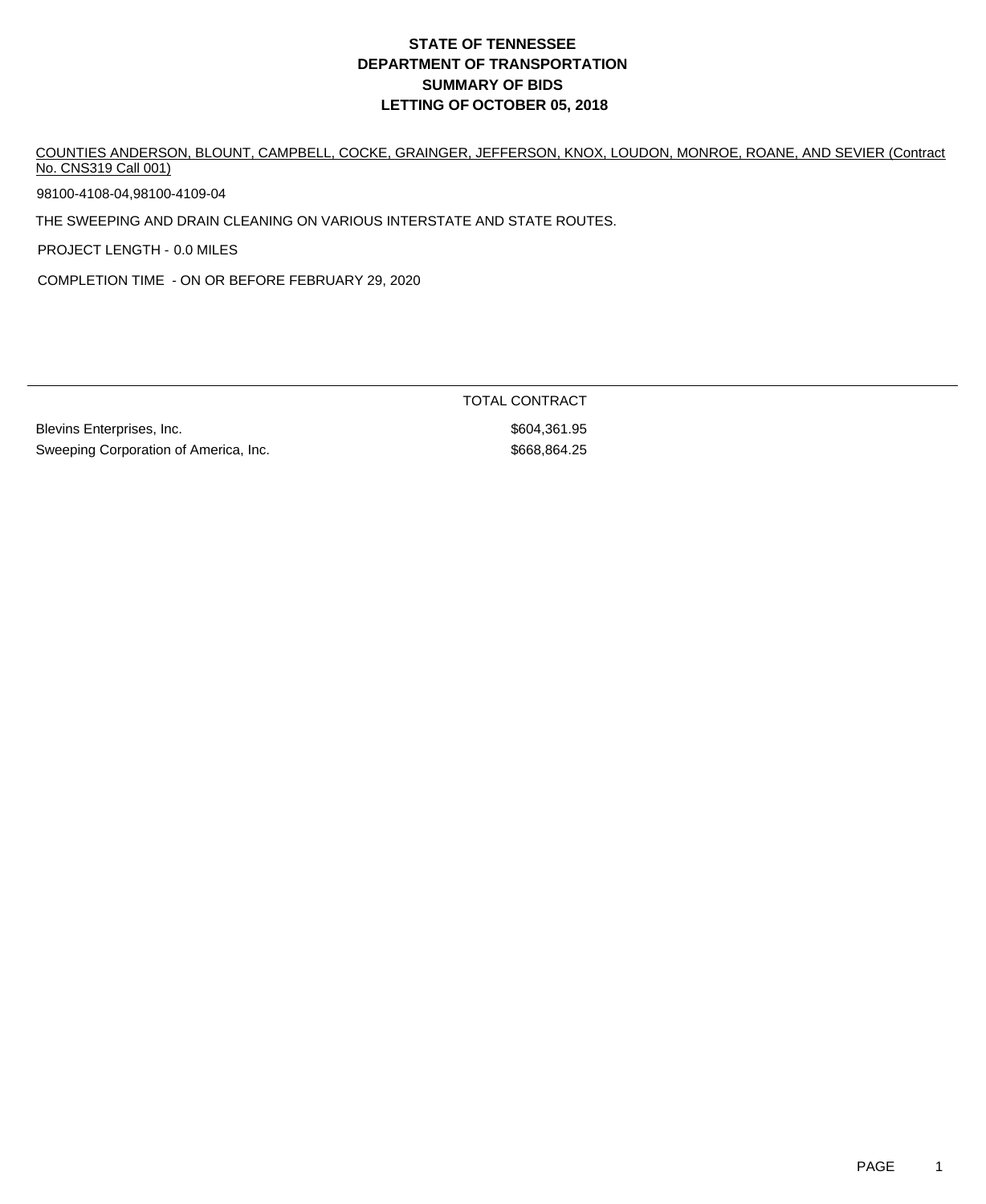|        |                                         |                 |                   | <b>CONTRACT CNS319</b> |
|--------|-----------------------------------------|-----------------|-------------------|------------------------|
|        |                                         |                 | <b>UNIT PRICE</b> | <b>EXTENSION</b>       |
|        | <b>MAINTENANCE CATEGORY</b>             |                 |                   |                        |
|        | 611-07.11 CLEAN DRAIN(WITH GRATE)       |                 |                   |                        |
|        |                                         | 1,066.000 EACH  |                   |                        |
|        | Blevins Enterprises, Inc.               |                 | \$34.0000         | \$36,244.00            |
|        | Sweeping Corporation of America, Inc.   |                 | \$46.2500         | \$49,302.50            |
|        | 611-07.12 CLEAN DRAIN(WALL DRAIN)       |                 |                   |                        |
|        |                                         | 141.000 EACH    |                   |                        |
|        | Blevins Enterprises, Inc.               |                 | \$24.0000         | \$3,384.00             |
|        | Sweeping Corporation of America, Inc.   |                 | \$25.0000         | \$3,525.00             |
|        | 611-07.13 PIPE CLEANING (<18IN DIA.)    |                 |                   |                        |
|        |                                         | 1,500.000 L.F.  |                   |                        |
|        | Blevins Enterprises, Inc.               |                 | \$1.7500          | \$2,625.00             |
|        | Sweeping Corporation of America, Inc.   |                 | \$3.0000          | \$4,500.00             |
|        | 611-07.14 PIPE CLEANING (>OR=18IN DIA.) |                 |                   |                        |
|        |                                         | 500.000 L.F.    |                   |                        |
|        | Blevins Enterprises, Inc.               |                 | \$1.7500          | \$875.00               |
|        | Sweeping Corporation of America, Inc.   |                 | \$8.0000          | \$4,000.00             |
|        | 712-01.02 LANE CLOSURE                  |                 |                   |                        |
|        |                                         | 60.000 EACH     |                   |                        |
|        | Blevins Enterprises, Inc.               |                 | \$300.0000        | \$18,000.00            |
|        | Sweeping Corporation of America, Inc.   |                 | \$325.0000        | \$19,500.00            |
| 719-01 | <b>SWEEPING</b>                         |                 |                   |                        |
|        |                                         | 16,001.000 L.M. |                   |                        |
|        | Blevins Enterprises, Inc.               |                 | \$33.9500         | \$543,233.95           |
|        | Sweeping Corporation of America, Inc.   |                 | \$36.7500         | \$588,036.75           |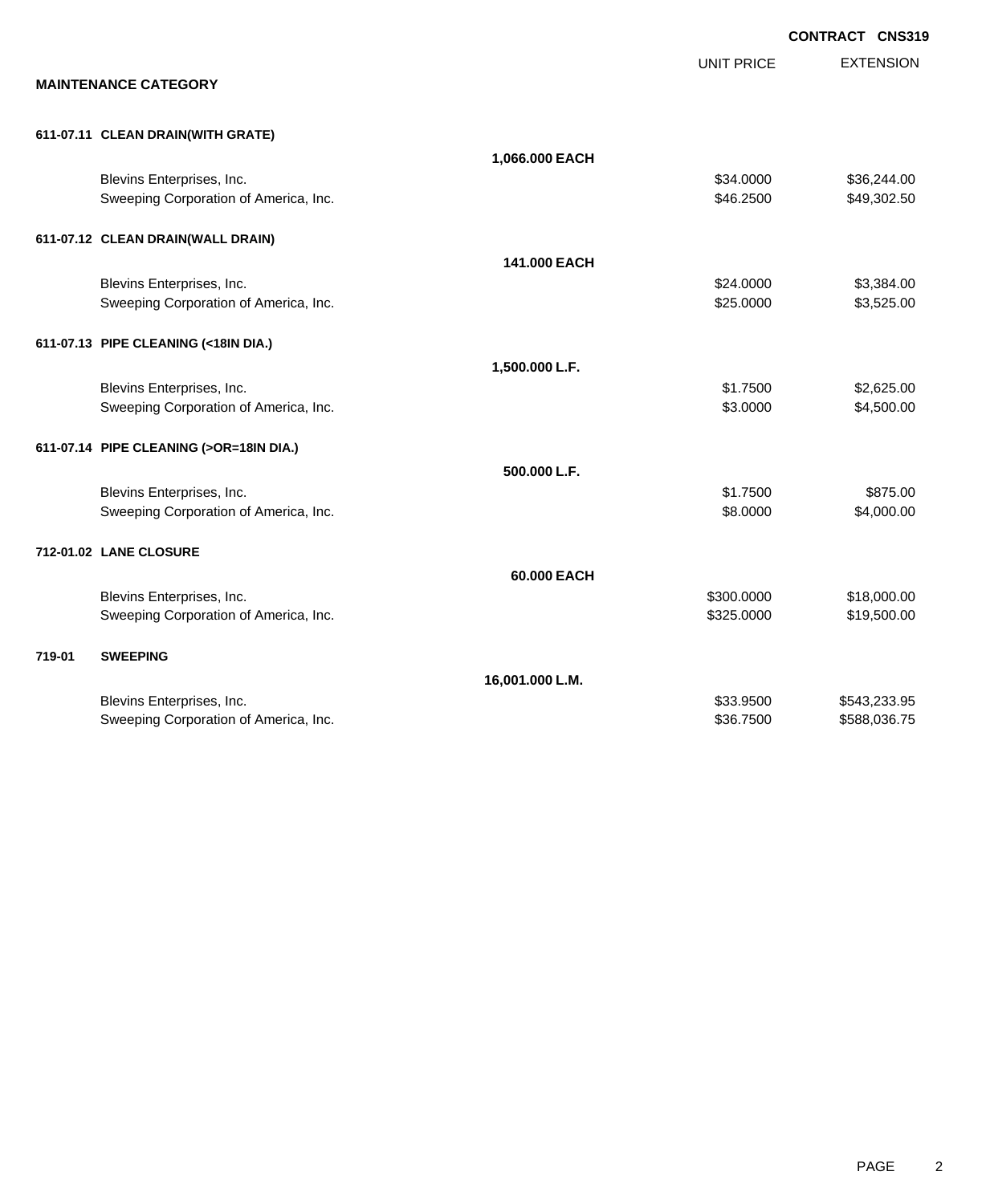# **SUB-TOTAL MAINTENANCE**

Blevins Enterprises, Inc. 6604,361.95 Sweeping Corporation of America, Inc. 6. The Sweeping Corporation of America, Inc. 6. The Superior of America, Inc.

#### **TOTAL CONTRACT**

Blevins Enterprises, Inc. 6604,361.95 Sweeping Corporation of America, Inc. 6. The Superior of America, Inc. 6. The Superior of America, Inc. 668,864.25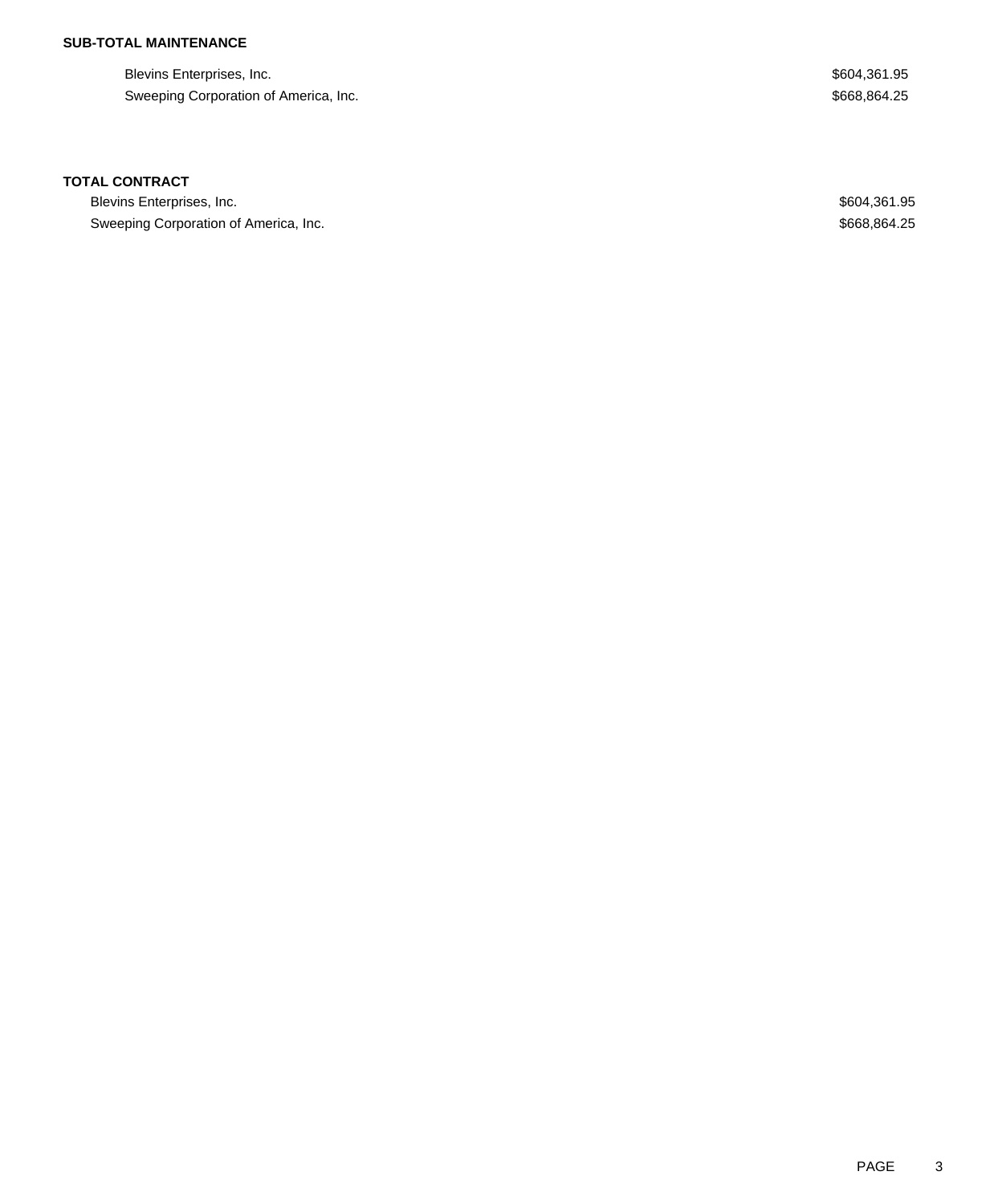# **DEPARTMENT OF TRANSPORTATION SUMMARY OF BIDS LETTING OF OCTOBER 05, 2018 STATE OF TENNESSEE**

COUNTIES BENTON, CARROLL, CHESTER, CROCKETT, DECATUR, DYER, FAYETTE, GIBSON, HARDIN, HAYWOOD, HENDERSON, HENRY, MADISON, MCNAIRY, OBION, SHELBY, AND WEAKLEY (Contract No. CNS322 Call 002)

98049-4187-04,98049-4188-04

THE SWEEPING AND DRAIN CLEANING ON VARIOUS INTERSTATE AND STATE ROUTES.

PROJECT LENGTH - 0.0 MILES

COMPLETION TIME - ON OR BEFORE FEBRUARY 29, 2020

F8th Construction Company, LLC  $$948,010.50$ Sweeping Corporation of America, Inc. 6. 1996) 81,116,251.17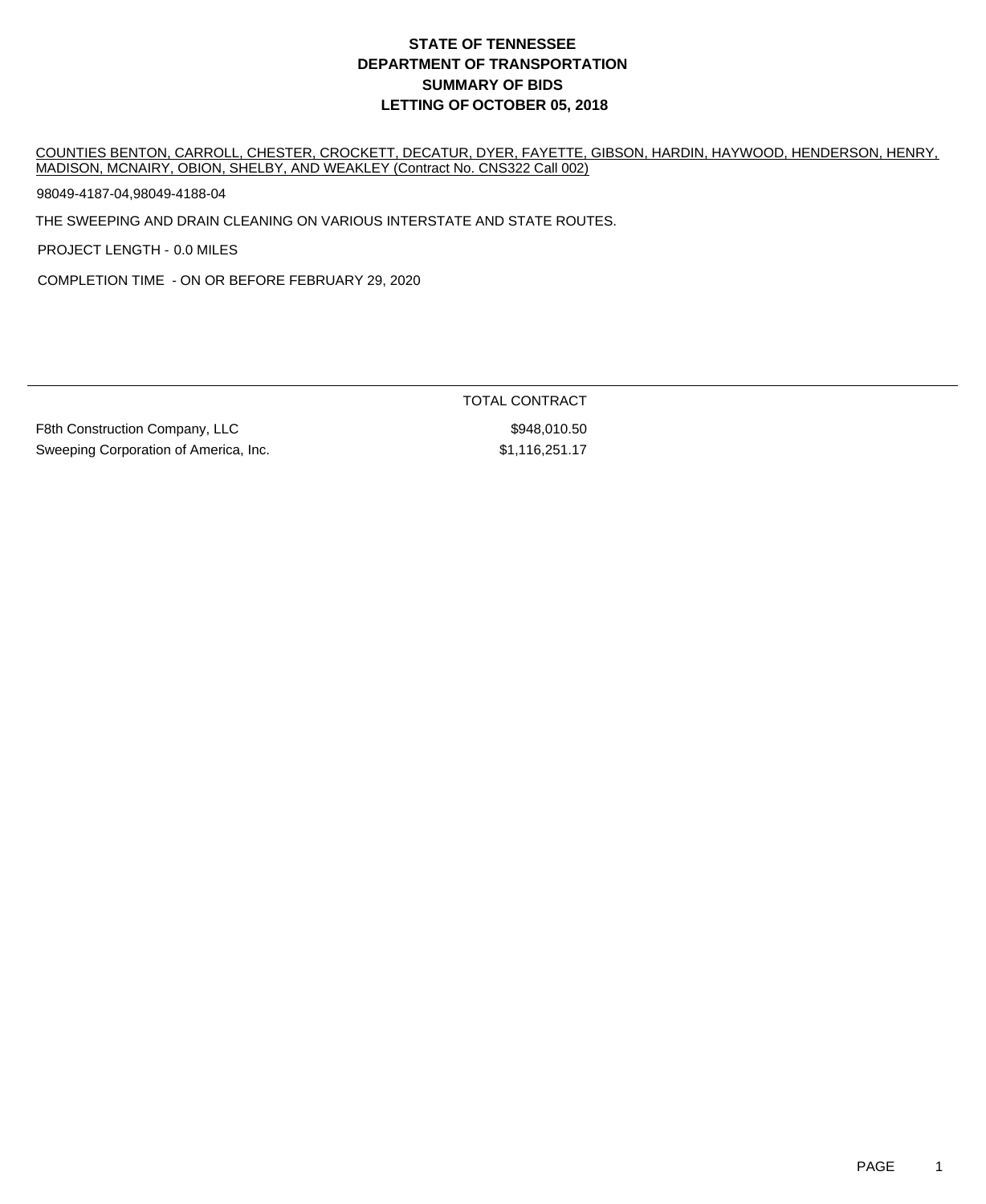|                                         |                 |                   | <b>CONTRACT CNS322</b> |
|-----------------------------------------|-----------------|-------------------|------------------------|
|                                         |                 | <b>UNIT PRICE</b> | <b>EXTENSION</b>       |
| <b>MAINTENANCE CATEGORY</b>             |                 |                   |                        |
| 611-07.11 CLEAN DRAIN(WITH GRATE)       |                 |                   |                        |
|                                         | 3,302.000 EACH  |                   |                        |
| F8th Construction Company, LLC          |                 | \$28.0000         | \$92,456.00            |
| Sweeping Corporation of America, Inc.   |                 | \$42.5000         | \$140,335.00           |
| 611-07.12 CLEAN DRAIN(WALL DRAIN)       |                 |                   |                        |
|                                         | 1,057.000 EACH  |                   |                        |
| F8th Construction Company, LLC          |                 | \$20.0000         | \$21,140.00            |
| Sweeping Corporation of America, Inc.   |                 | \$22.0000         | \$23,254.00            |
| 611-07.13 PIPE CLEANING (<18IN DIA.)    |                 |                   |                        |
|                                         | 2,200.000 L.F.  |                   |                        |
| F8th Construction Company, LLC          |                 | \$2.0000          | \$4,400.00             |
| Sweeping Corporation of America, Inc.   |                 | \$3.0000          | \$6,600.00             |
| 611-07.14 PIPE CLEANING (>OR=18IN DIA.) |                 |                   |                        |
|                                         | 1,000.000 L.F.  |                   |                        |
| F8th Construction Company, LLC          |                 | \$2.5000          | \$2,500.00             |
| Sweeping Corporation of America, Inc.   |                 | \$8.0000          | \$8,000.00             |
| 712-01.02 LANE CLOSURE                  |                 |                   |                        |
|                                         | 80.000 EACH     |                   |                        |
| F8th Construction Company, LLC          |                 | \$200.0000        | \$16,000.00            |
| Sweeping Corporation of America, Inc.   |                 | \$325.0000        | \$26,000.00            |
| 719-01.02 ROADWAY SWEEPING              |                 |                   |                        |
|                                         | 1,849.000 L.M.  |                   |                        |
| F8th Construction Company, LLC          |                 | \$78.0000         | \$144,222.00           |
| Sweeping Corporation of America, Inc.   |                 | \$101.4700        | \$187,618.03           |
| 719-01.11 SWEEPING                      |                 |                   |                        |
|                                         | 15,701.000 L.M. |                   |                        |
| F8th Construction Company, LLC          |                 | \$42.5000         | \$667,292.50           |
| Sweeping Corporation of America, Inc.   |                 | \$46.1400         | \$724,444.14           |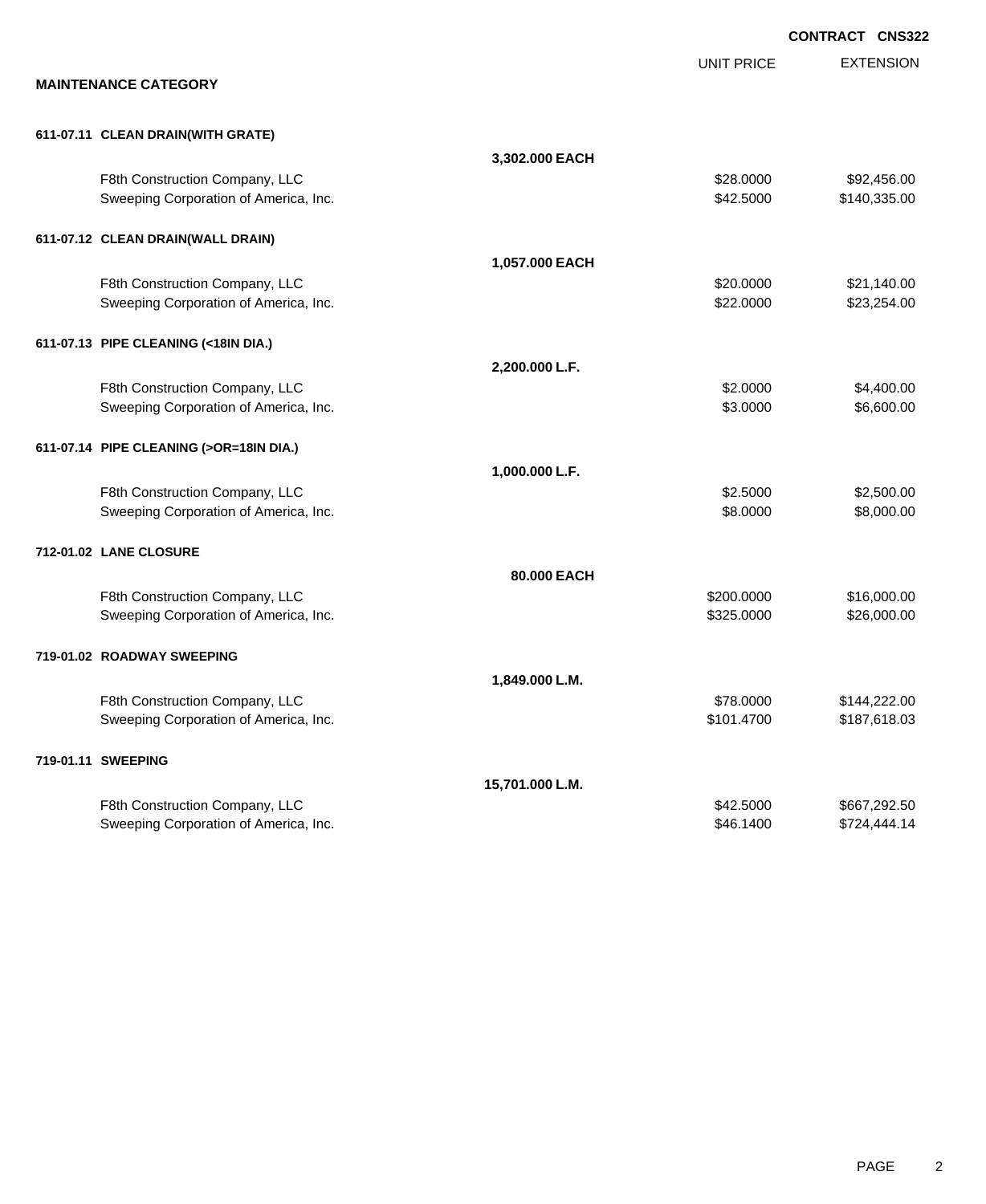## **SUB-TOTAL MAINTENANCE**

F8th Construction Company, LLC  $$948,010.50$ Sweeping Corporation of America, Inc. 6. The State of America and State of America, Inc. 61,116,251.17

#### **TOTAL CONTRACT**

F8th Construction Company, LLC 600 and the state of the state of the state of the state of the state of the state of the state of the state of the state of the state of the state of the state of the state of the state of t Sweeping Corporation of America, Inc. 6. The State of America, Inc. \$1,116,251.17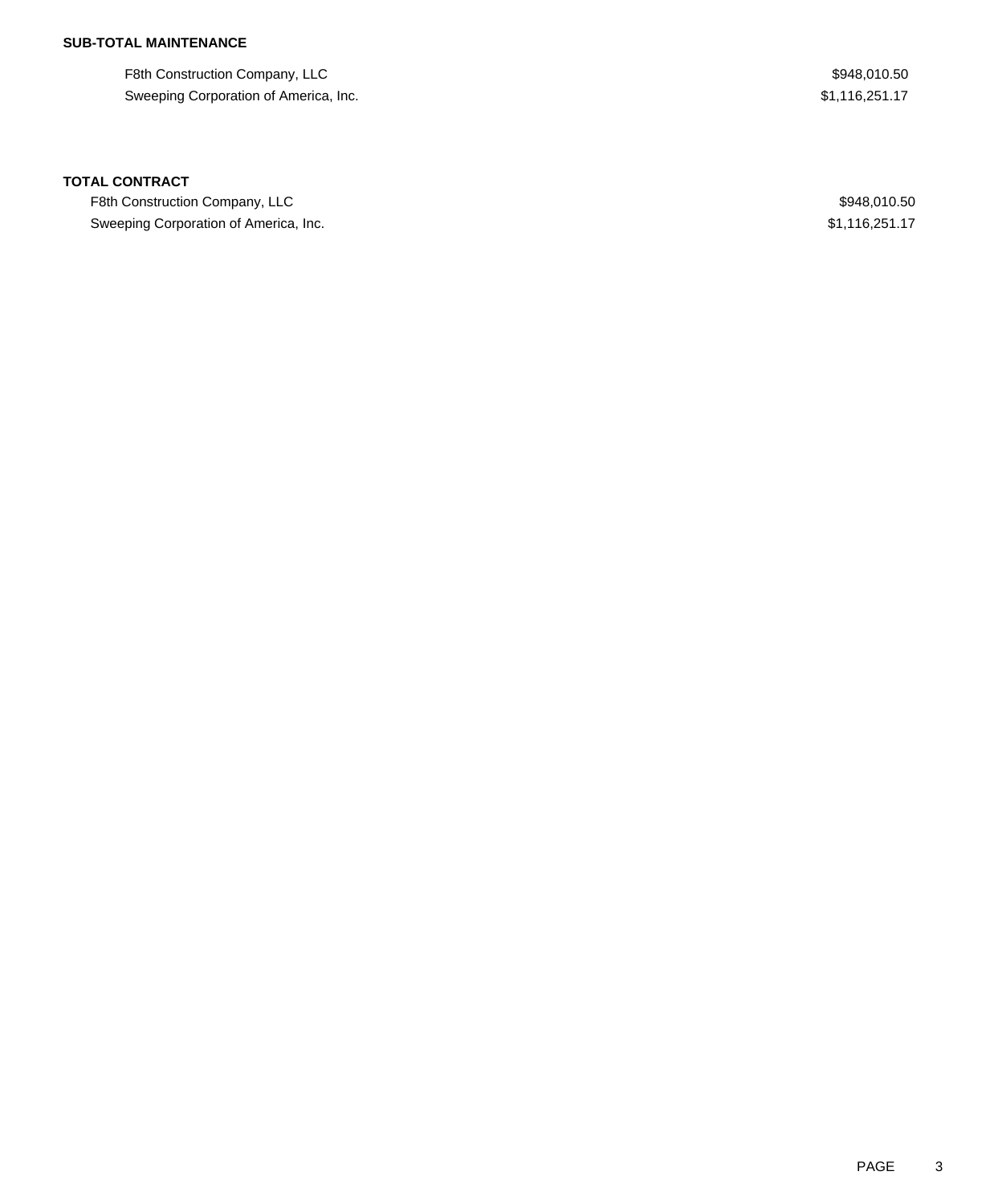# **DEPARTMENT OF TRANSPORTATION SUMMARY OF BIDS LETTING OF OCTOBER 05, 2018 STATE OF TENNESSEE**

COUNTIES BENTON, DECATUR, AND HENRY (Contract No. CNS015 Call 003)

HSIP-REG4(150),98048-3270-94

THE MISCELLANEOUS SAFETY IMPROVEMENTS ON VARIOUS LOCAL AND STATE ROUTES IN BENTON, DECATUR AND HENRY COUNTIES.

PROJECT LENGTH - 132.000 MILES

COMPLETION TIME - ON OR BEFORE JUNE 30, 2019

DBE GOAL 8.00%

C & D Safety Company, LLC \$2,168,301.00 Superior Traffic Control, LLC \$2,312,275.55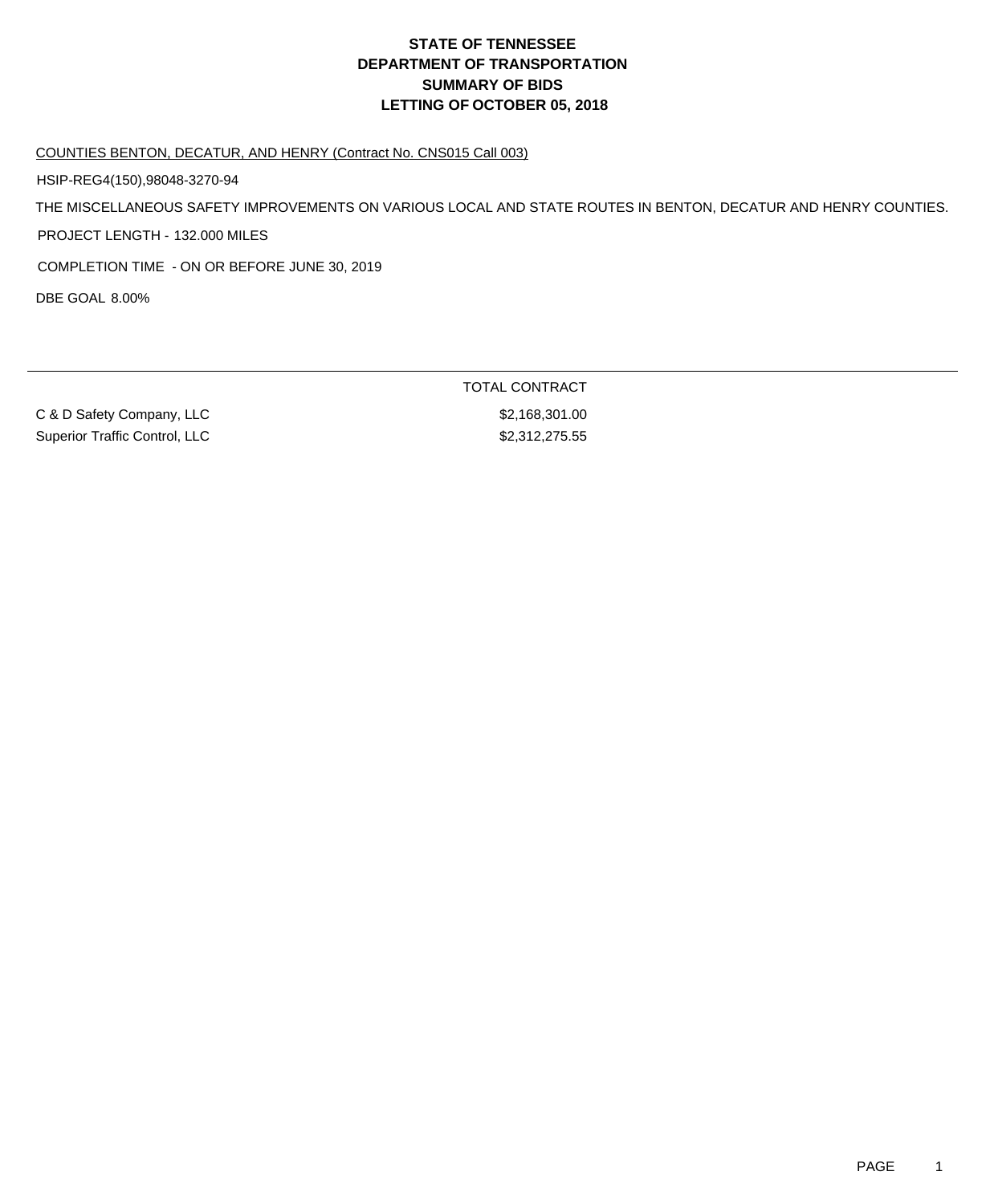EXTENSION **CONTRACT CNS015** UNIT PRICE **ROADWAY CATEGORY 411-12.01 SCORING SHOULDERS (CONTINUOUS) (16IN WIDTH) 4.800 L.M.** C & D Safety Company, LLC 6 and Company, the C & D Safety Company, LLC 6 and Company, the C & D Safety Company, LLC Superior Traffic Control, LLC 656.000 \$1,656.00 **411-12.02 SCORING SHOULDERS (NON-CONTINUOUS) (16IN WIDTH) 68.300 L.M.** C & D Safety Company, LLC 6 and Company, LLC 6 and Company, LLC 6 and Company, LLC 6 and Company, LLC 6 and Company, LLC Superior Traffic Control, LLC 6345.0000 \$23,563.50 **411-12.03 SCORING FOR RUMBLE STRIPE (NON-CONTINUOUS) (8IN WIDTH) 1.800 L.M.** C & D Safety Company, LLC 6 and the state of the state of the state of the state of the state of the state of the state of the state of the state of the state of the state of the state of the state of the state of the stat Superior Traffic Control, LLC 6621.00 **411-12.04 SCORING FOR RUMBLE STRIPE (NON-CONTINUOUS) (4IN WIDTH) 42.300 L.M.** C & D Safety Company, LLC 6 and Company, the C & D Safety Company, LLC 6 and Company, the C & D Safety Company, LLC Superior Traffic Control, LLC 614,593.50 **705-04.09 EARTH PAD FOR TYPE 38 GR END TREATMENT 36.000 EACH** C & D Safety Company, LLC 6 and the company of the company of the company of the company of the company of the company of the company of the company of the company of the company of the company of the company of the compan Superior Traffic Control, LLC 644,100.00 \$44,100.00 **705-04.21 GUARDRAIL DELINEATION ENHANCEMENT 93,660.000 L.F.** C & D Safety Company, LLC 6 and Company, LLC 6 and Company, LLC 6 and Company, LLC 6 and Company, LLC 6 and Company, LLC 6 and Company, LLC 6 and Company, LLC 6 and Company, LLC 6 and Company, LLC 6 and Company, LLC 6 and Superior Traffic Control, LLC 63.8000 \$262,248.00 **705-06.20 TANGENT ENERGY ABSORBING TERM MASH TL-3 36.000 EACH** C & D Safety Company, LLC 6 and the state of the state of the state of the state of the state of the state of the state of the state of the state of the state of the state of the state of the state of the state of the stat Superior Traffic Control, LLC 6.6.200.00 \$106,200.00 \$106,200.00 **706-01 GUARDRAIL REMOVED 1,800.000 L.F.** C & D Safety Company, LLC 6. 2012 12:30:00 \$1,800.00 \$1,800.00 \$1,800.00 Superior Traffic Control, LLC 66,640.00 \$8,640.00 \$8,640.00 \$8,640.00 **711-04.21 CONCRETE BARRIER DELINEATION ENHANCEMENT 7,090.000 L.F.** C & D Safety Company, LLC 6 and the state of the state of the state of the state of the state of the state of the state of the state of the state of the state of the state of the state of the state of the state of the stat Superior Traffic Control, LLC 631,905.00 \$31,905.00 **712-01 TRAFFIC CONTROL 1.000 LS** C & D Safety Company, LLC 6 and the company, the company of the company of the company of the company of the company of the company of the company of the company of the company of the company of the company of the company Superior Traffic Control, LLC 66 and the state of the state of the state of the state of the state of the state  $$45,000.000$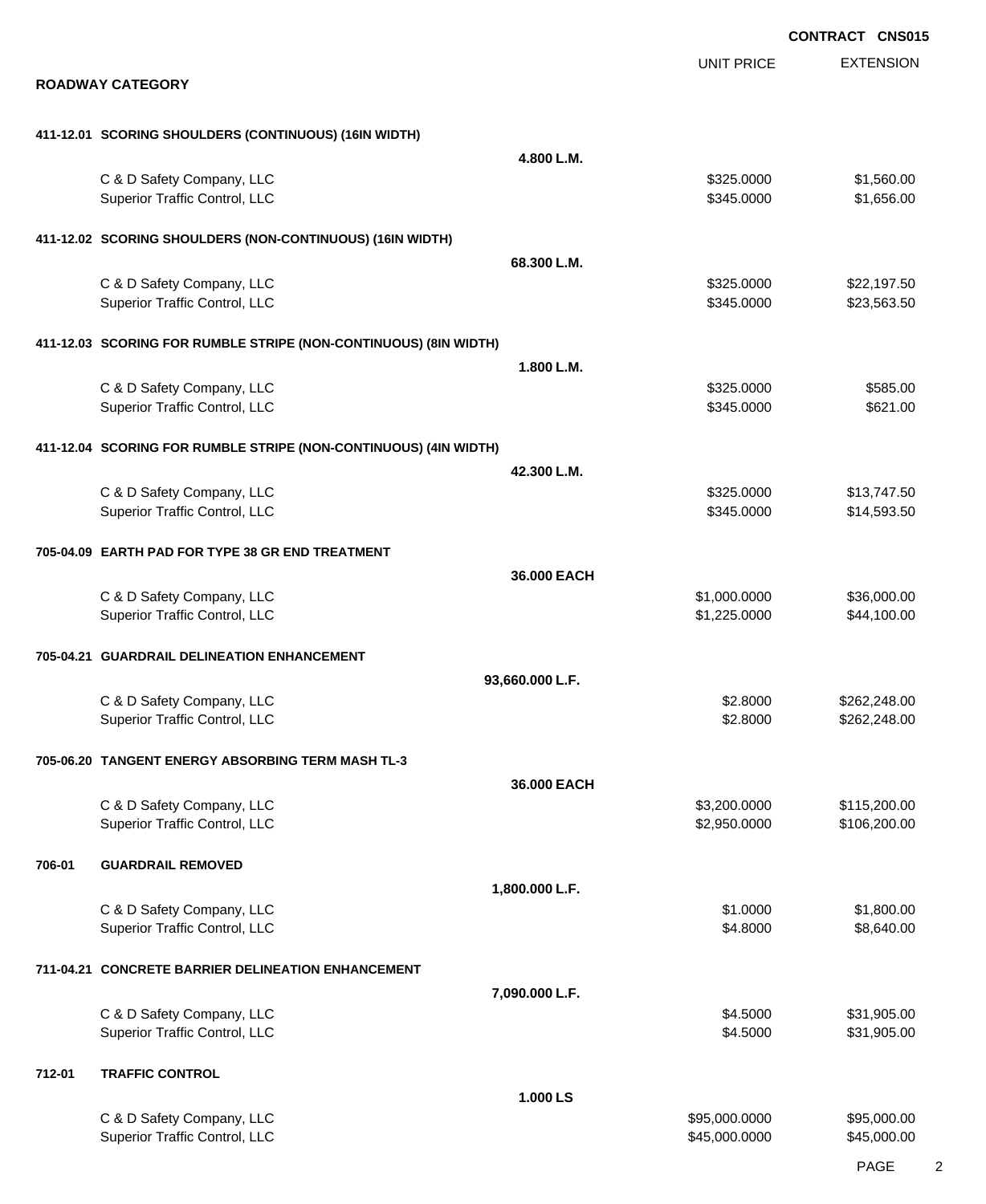EXTENSION **CONTRACT CNS015** UNIT PRICE **713-02.14 FLEXIBLE DELINEATOR (WHITE) 263.000 EACH** C & D Safety Company, LLC 6 and the state of the state of the state of the state of the state of the state of the state of the state of the state of the state of the state of the state of the state of the state of the stat Superior Traffic Control, LLC 6 and the state of the state of the state of the state of the state of the state of the state of the state of the state of the state of the state of the state of the state of the state of the **713-02.20 ROADSIDE OBSTACLE DELINEATION 14.000 S.F.** C & D Safety Company, LLC 6 and Company, LLC 6 and Company, LLC 6 and Company, LLC 6 and Company, LLC 6 and Company, LLC 6 and Company, LLC 6 and Company, LLC 6 and Company, LLC 6 and Company, LLC 6 and Company, LLC 6 and Superior Traffic Control, LLC 6350.00 \$350.00 **713-02.21 SIGN POST DELINEATION ENHANCEMENT 4,260.000 L.F.** C & D Safety Company, LLC 6.412.00 Superior Traffic Control, LLC 66.412.00 **713-11.01 "U" SECTION STEEL POSTS 11,486.000 LB.** C & D Safety Company, LLC 6 and Company, the C & D Safety Company, LLC 6 and Company, the C & D Safety Company, LLC Superior Traffic Control, LLC 63.8000 \$43,646.80 **713-11.02 PERFORATED/KNOCKOUT SQUARE TUBE POST 19,154.000 LB.** C & D Safety Company, LLC 68.954.40 Superior Traffic Control, LLC 668,954.40 **713-11.21 P POST SLIP BASE 75.000 EACH** C & D Safety Company, LLC 6 and Company, LLC 6 and Company, LLC 5375.0000 \$28,125.00 Superior Traffic Control, LLC **\$375.0000** \$28,125.00 **713-13.02 FLAT SHEET ALUMINUM SIGNS (0.080" THICK) 3,587.000 S.F.** C & D Safety Company, LLC 6 and the company, the company of the company of the company of the company of the company of the company of the company of the company of the company of the company of the company of the company Superior Traffic Control, LLC **\$13.5000** \$48,424.50 **713-13.03 FLAT SHEET ALUMINUM SIGNS (0.100" THICK) 4,434.000 S.F.** C & D Safety Company, LLC 6 and the company, the company of the company of the company of the company of the company of the company of the company of the company of the company of the company of the company of the company Superior Traffic Control, LLC **\$13.9500** \$61,854.30 **713-15.36 REMOVE SIGN, SUPPORT & FOOTING 655.000 EACH** C & D Safety Company, LLC 6 and the state of the state of the state of the state of the state of the state of the state of the state of the state of the state of the state of the state of the state of the state of the stat Superior Traffic Control, LLC 66 and the state of the state of the state of the state of the state of the state of the state of the state of the state of the state of the state of the state of the state of the state of the **713-16.09 RAILROAD ADVANCE WARNING SIGN AND SUPPORT 6.000 EACH**

C & D Safety Company, LLC 6 and the company, the company of the company of the company of the company of the company of the company of the company of the company of the company of the company of the company of the company Superior Traffic Control, LLC **6.1.2.50.000** \$1,350.00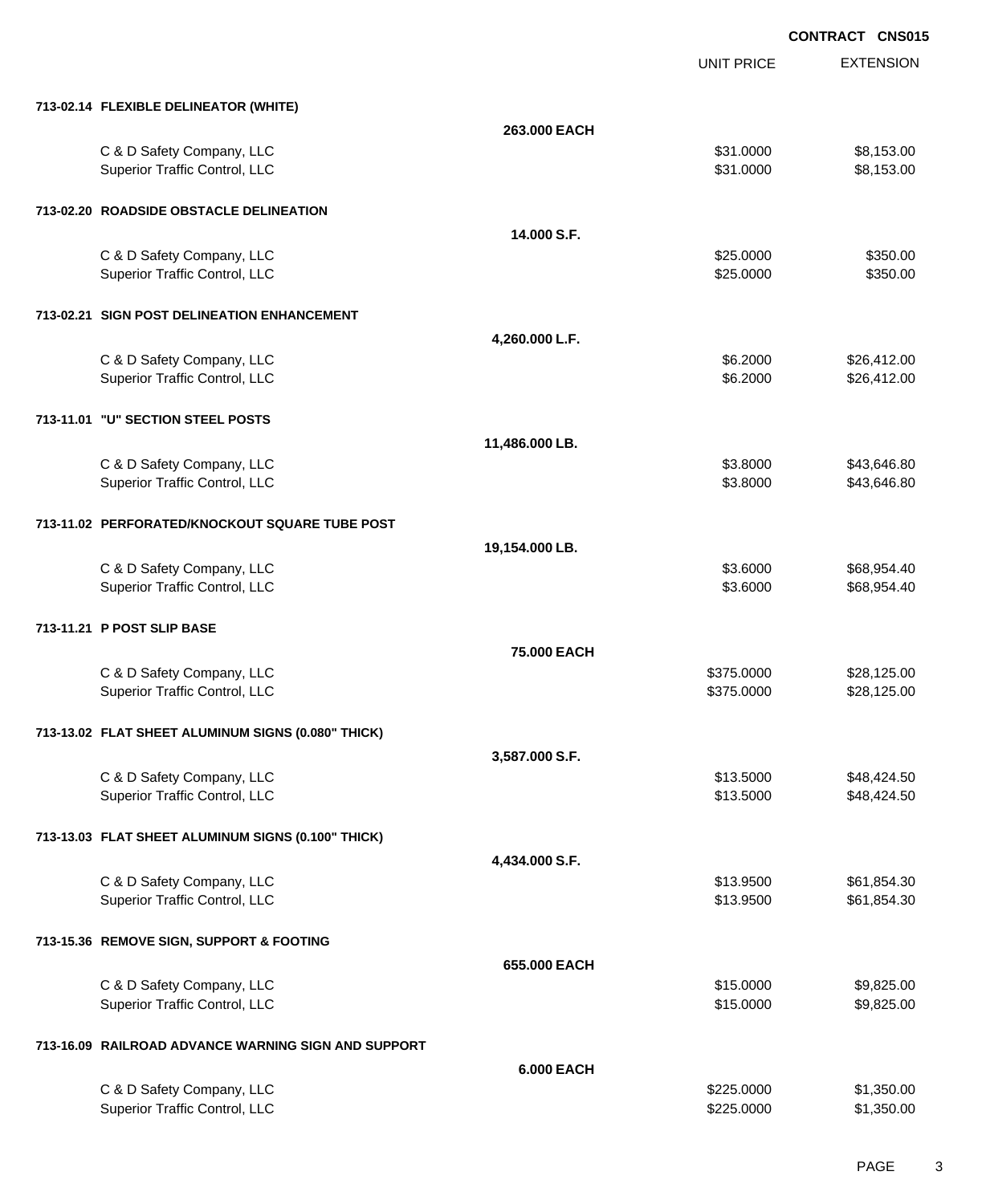|                                                                   |                   |                        | <b>CONTRACT CNS015</b> |                            |
|-------------------------------------------------------------------|-------------------|------------------------|------------------------|----------------------------|
|                                                                   |                   | <b>UNIT PRICE</b>      |                        | <b>EXTENSION</b>           |
| 716-01.21 SNOWPLOWABLE RAISED PAVMENT MARKERS (BI-DIR) (1 COLOR)  |                   |                        |                        |                            |
|                                                                   | 3,128.000 EACH    |                        |                        |                            |
| C & D Safety Company, LLC<br>Superior Traffic Control, LLC        |                   | \$25.0000<br>\$30.0000 |                        | \$78,200.00<br>\$93,840.00 |
| 716-01.22 SNOWPLOWABLE RAISED PAVMENT MARKERS (MONO-DIR)(1 COLOR) |                   |                        |                        |                            |
|                                                                   | 202.000 EACH      |                        |                        |                            |
| C & D Safety Company, LLC                                         |                   | \$25.0000              |                        | \$5,050.00                 |
| Superior Traffic Control, LLC                                     |                   | \$30.0000              |                        | \$6,060.00                 |
| 716-01.23 SNOWPLOWABLE RAISED PAVEMENT MARKERS (BI-DIR)(2 COLOR)  |                   |                        |                        |                            |
|                                                                   | 1,358.000 EACH    |                        |                        |                            |
| C & D Safety Company, LLC                                         |                   | \$25.0000              |                        | \$33,950.00                |
| Superior Traffic Control, LLC                                     |                   | \$30.0000              |                        | \$40,740.00                |
| 716-02.03 PLASTIC PAVEMENT MARKING (CROSS-WALK)                   |                   |                        |                        |                            |
|                                                                   | 415.000 L.F.      |                        |                        |                            |
| C & D Safety Company, LLC<br>Superior Traffic Control, LLC        |                   | \$12.0000<br>\$8.0000  |                        | \$4,980.00<br>\$3,320.00   |
|                                                                   |                   |                        |                        |                            |
| 716-02.04 PLASTIC PAVEMENT MARKING(CHANNELIZATION STRIPING)       |                   |                        |                        |                            |
|                                                                   | 1,909.000 S.Y.    |                        |                        |                            |
| C & D Safety Company, LLC<br>Superior Traffic Control, LLC        |                   | \$20.0000<br>\$20.0000 |                        | \$38,180.00<br>\$38,180.00 |
| 716-02.05 PLASTIC PAVEMENT MARKING (STOP LINE)                    |                   |                        |                        |                            |
|                                                                   | 1,293.000 L.F.    |                        |                        |                            |
| C & D Safety Company, LLC                                         |                   | \$15.0000              |                        | \$19,395.00                |
| Superior Traffic Control, LLC                                     |                   | \$12.0000              |                        | \$15,516.00                |
|                                                                   |                   |                        |                        |                            |
| 716-02.06 PLASTIC PAVEMENT MARKING (TURN LANE ARROW)              | 180.000 EACH      |                        |                        |                            |
| C & D Safety Company, LLC                                         |                   | \$150.0000             |                        | \$27,000.00                |
| Superior Traffic Control, LLC                                     |                   | \$170.0000             |                        | \$30,600.00                |
| 716-02.08 PLASTIC PAVEMENT MARKING (8" DOTTED LINE)               |                   |                        |                        |                            |
|                                                                   | 105.000 L.F.      |                        |                        |                            |
| C & D Safety Company, LLC                                         |                   | \$3.0000               |                        | \$315.00                   |
| Superior Traffic Control, LLC                                     |                   | \$3.0000               |                        | \$315.00                   |
| 716-03.01 PLASTIC WORD PAVEMENT MARKING (ONLY)                    |                   |                        |                        |                            |
|                                                                   | <b>5.000 EACH</b> |                        |                        |                            |
| C & D Safety Company, LLC                                         |                   | \$315.0000             |                        | \$1,575.00                 |
| Superior Traffic Control, LLC                                     |                   | \$190.0000             |                        | \$950.00                   |
| 716-03.02 PLASTIC WORD PAVEMENT MARKING (RXR)                     |                   |                        |                        |                            |
|                                                                   | 7.000 EACH        |                        |                        |                            |
| C & D Safety Company, LLC                                         |                   | \$700.0000             |                        | \$4,900.00                 |
| Superior Traffic Control, LLC                                     |                   | \$540.0000             |                        | \$3,780.00                 |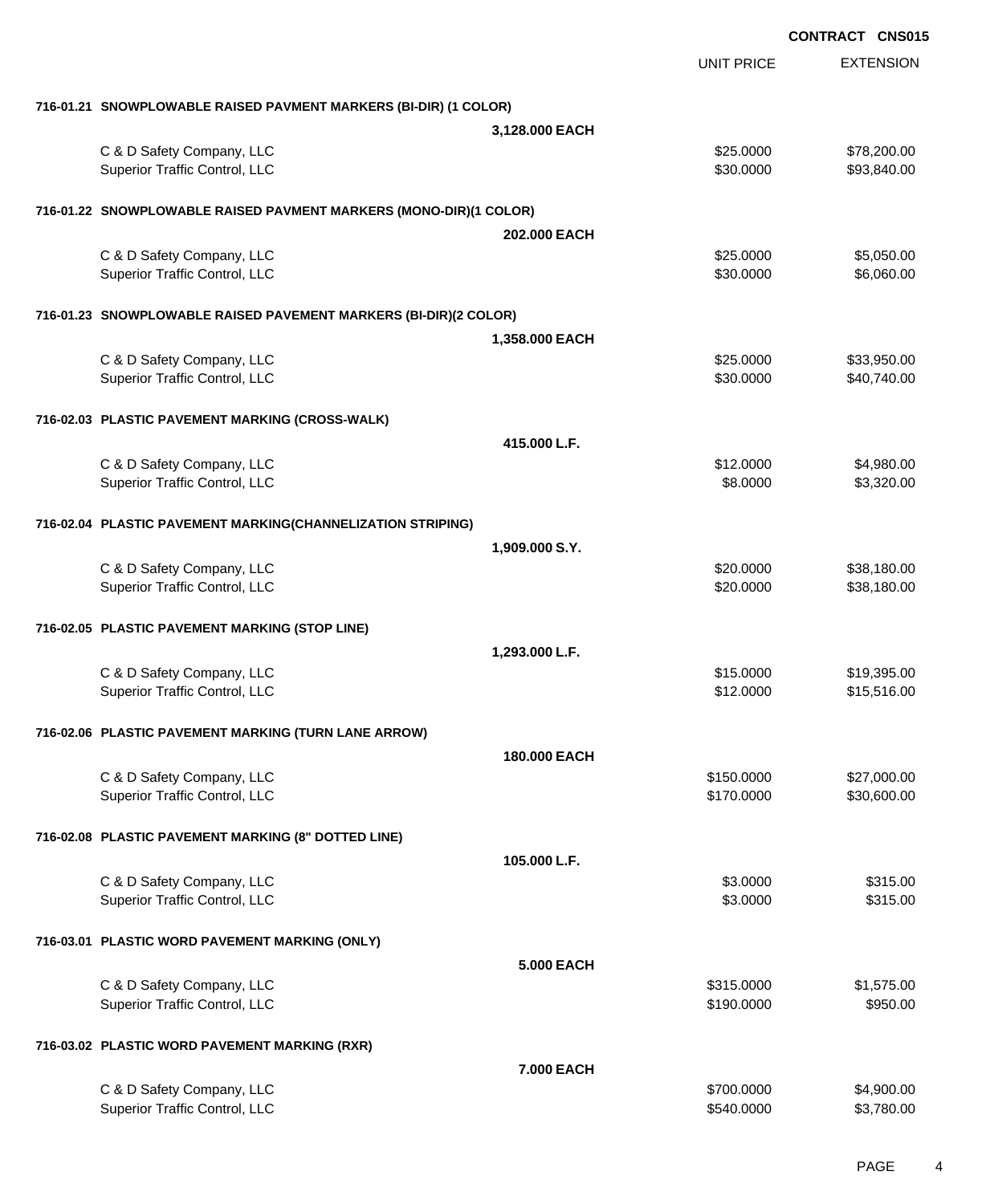|                                                                 |                    | UNIT PRICE   | <b>EXTENSION</b> |
|-----------------------------------------------------------------|--------------------|--------------|------------------|
| 716-03.03 PLASTIC WORD PAVEMENT MARKING (STOP AHEAD)            |                    |              |                  |
|                                                                 | <b>16.000 EACH</b> |              |                  |
| C & D Safety Company, LLC                                       |                    | \$650.0000   | \$10,400.00      |
| Superior Traffic Control, LLC                                   |                    | \$425.0000   | \$6,800.00       |
| 716-03.06 PLASTIC WORD PAVEMENT MARKING (SIGNAL AHEAD)          |                    |              |                  |
|                                                                 | <b>11.000 EACH</b> |              |                  |
| C & D Safety Company, LLC                                       |                    | \$750.0000   | \$8,250.00       |
| Superior Traffic Control, LLC                                   |                    | \$440.0000   | \$4,840.00       |
| 716-03.07 PLASTIC WORD PAVEMENT MARKING (STOP)                  |                    |              |                  |
|                                                                 | <b>4.000 EACH</b>  |              |                  |
| C & D Safety Company, LLC                                       |                    | \$450.0000   | \$1,800.00       |
| Superior Traffic Control, LLC                                   |                    | \$190.0000   | \$760.00         |
| 716-04.01 PLASTIC PAVEMENT MARKING (STRAIGHT-TURN ARROW)        |                    |              |                  |
|                                                                 | <b>1.000 EACH</b>  |              |                  |
| C & D Safety Company, LLC                                       |                    | \$200.0000   | \$200.00         |
| Superior Traffic Control, LLC                                   |                    | \$200.0000   | \$200.00         |
| 716-04.04 PLASTIC PAVEMENT MARKING (TRANSVERSE SHOULDER)        |                    |              |                  |
|                                                                 | 130,000 L.F.       |              |                  |
| C & D Safety Company, LLC                                       |                    | \$12,0000    | \$1,560.00       |
| Superior Traffic Control, LLC                                   |                    | \$10.0000    | \$1,300.00       |
| 716-04.05 PLASTIC PAVEMENT MARKING (STRAIGHT ARROW)             |                    |              |                  |
|                                                                 | 3,000 EACH         |              |                  |
| C & D Safety Company, LLC                                       |                    | \$125.0000   | \$375.00         |
| Superior Traffic Control, LLC                                   |                    | \$140.0000   | \$420.00         |
|                                                                 |                    |              |                  |
| 716-04.12 PLASTIC PAVEMENT MARKING (YIELD LINE)                 |                    |              |                  |
|                                                                 | 232.000 S.F.       |              |                  |
| C & D Safety Company, LLC                                       |                    | \$30.0000    | \$6,960.00       |
| Superior Traffic Control, LLC                                   |                    | \$18.0000    | \$4,176.00       |
| 716-12.01 ENHANCED FLATLINE THERMO PVMT MRKNG (4IN LINE)        |                    |              |                  |
|                                                                 | 75.000 L.M.        |              |                  |
| C & D Safety Company, LLC                                       |                    | \$2,650.0000 | \$198,750.00     |
| Superior Traffic Control, LLC                                   |                    | \$3,000.0000 | \$225,000.00     |
| 716-12.02 ENHANCED FLATLINE THERMO PVMT MRKNG (6IN LINE)        |                    |              |                  |
|                                                                 | 106.000 L.M.       |              |                  |
| C & D Safety Company, LLC                                       |                    | \$3,550.0000 | \$376,300.00     |
| Superior Traffic Control, LLC                                   |                    | \$4,200.0000 | \$445,200.00     |
| 716-12.04 ENHANCED FLATLINE THERMO PVMT MRKNG (4IN DOTTED LINE) |                    |              |                  |
|                                                                 | 2,895.000 L.F.     |              |                  |
| C & D Safety Company, LLC                                       |                    | \$1.0000     | \$2,895.00       |
| Superior Traffic Control, LLC                                   |                    | \$1.3500     | \$3,908.25       |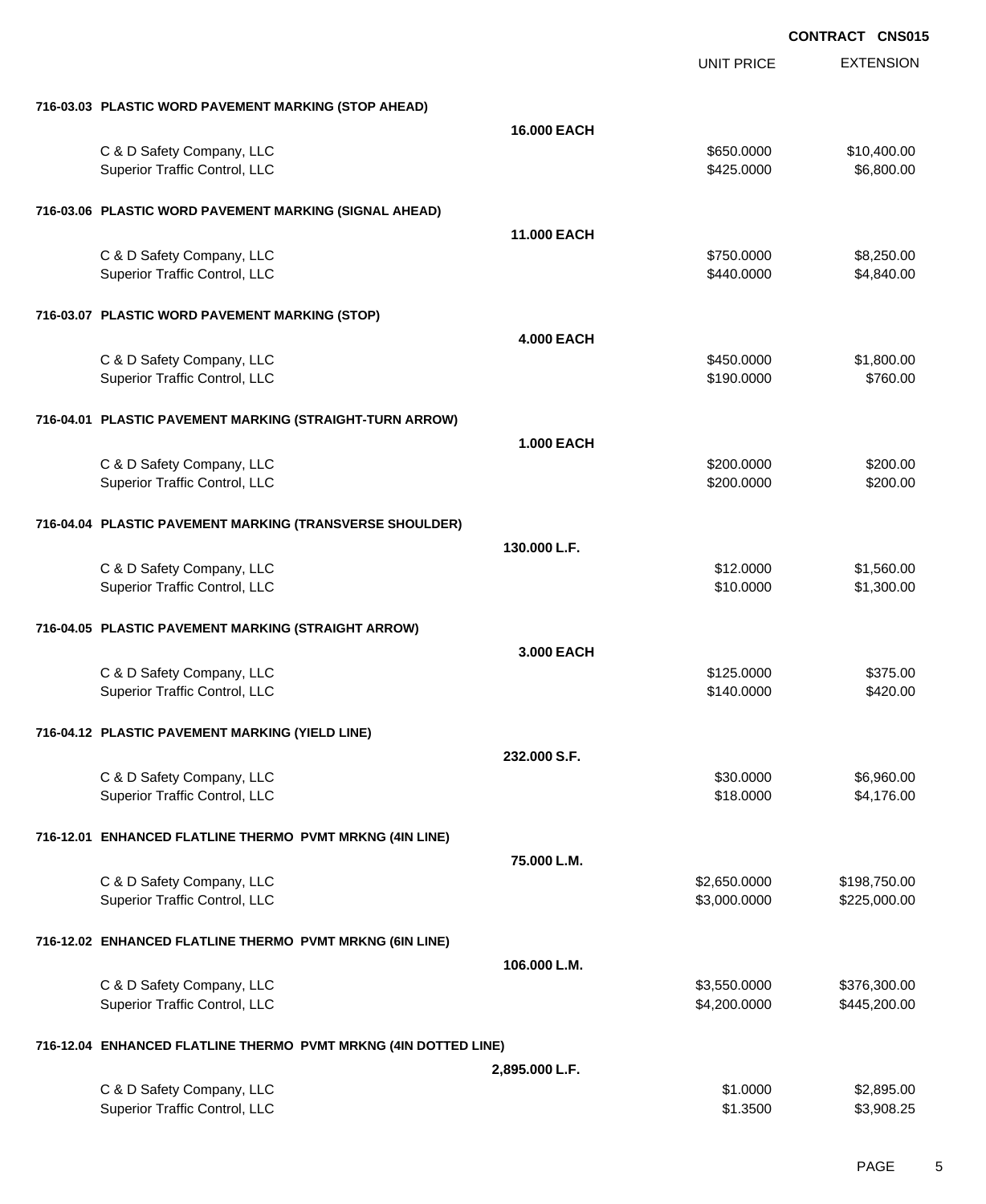|        |                                                                 |                   |                   | <b>CONTRACT CNS015</b> |
|--------|-----------------------------------------------------------------|-------------------|-------------------|------------------------|
|        |                                                                 |                   | <b>UNIT PRICE</b> | <b>EXTENSION</b>       |
|        | 716-12.05 ENHANCED FLATLINE THERMO PVMT MRKNG (6IN DOTTED LINE) |                   |                   |                        |
|        |                                                                 | 2,994.000 L.F.    |                   |                        |
|        | C & D Safety Company, LLC                                       |                   | \$2.0000          | \$5,988.00             |
|        | Superior Traffic Control, LLC                                   |                   | \$1.9500          | \$5,838.30             |
|        | 716-13.01 SPRAY THERMO PVMT MRKNG (60 mil) (4IN LINE)           |                   |                   |                        |
|        |                                                                 | 62.400 L.M.       |                   |                        |
|        | C & D Safety Company, LLC                                       |                   | \$1,450.0000      | \$90,480.00            |
|        | Superior Traffic Control, LLC                                   |                   | \$1,800.0000      | \$112,320.00           |
|        | 716-13.02 SPRAY THERMO PVMT MRKNG (60 mil) (6IN LINE)           |                   |                   |                        |
|        |                                                                 | 131.000 L.M.      |                   |                        |
|        | C & D Safety Company, LLC                                       |                   | \$1,850.0000      | \$242,350.00           |
|        | Superior Traffic Control, LLC                                   |                   | \$2,400.0000      | \$314,400.00           |
|        | 716-13.04 SPRAY THERMO PVMT MRKNG (60 mil) (4IN DOTTED LINE)    |                   |                   |                        |
|        |                                                                 | 3,470.000 L.F.    |                   |                        |
|        | C & D Safety Company, LLC                                       |                   | \$1,0000          | \$3,470.00             |
|        | Superior Traffic Control, LLC                                   |                   | \$1.0000          | \$3,470.00             |
|        | 716-13.05 SPRAY THERMO PVMT MRKNG (60 mil) (6IN DOTTED LINE)    |                   |                   |                        |
|        |                                                                 | 3,720.000 L.F.    |                   |                        |
|        | C & D Safety Company, LLC                                       |                   | \$2.0000          | \$7,440.00             |
|        | Superior Traffic Control, LLC                                   |                   | \$1.0000          | \$3,720.00             |
| 717-01 | <b>MOBILIZATION</b>                                             |                   |                   |                        |
|        |                                                                 | 1.000 LS          |                   |                        |
|        | C & D Safety Company, LLC                                       |                   | \$105,000.0000    | \$105,000.00           |
|        | Superior Traffic Control, LLC                                   |                   | \$100,000.0000    | \$100,000.00           |
|        | 730-01.08 SCHOOL SPEED LIMIT FLASHING SIGNAL INSTALLED          |                   |                   |                        |
|        |                                                                 | <b>4.000 EACH</b> |                   |                        |
|        | C & D Safety Company, LLC                                       |                   | \$3,800.0000      | \$15,200.00            |
|        | Superior Traffic Control, LLC                                   |                   | \$2,750.0000      | \$11,000.00            |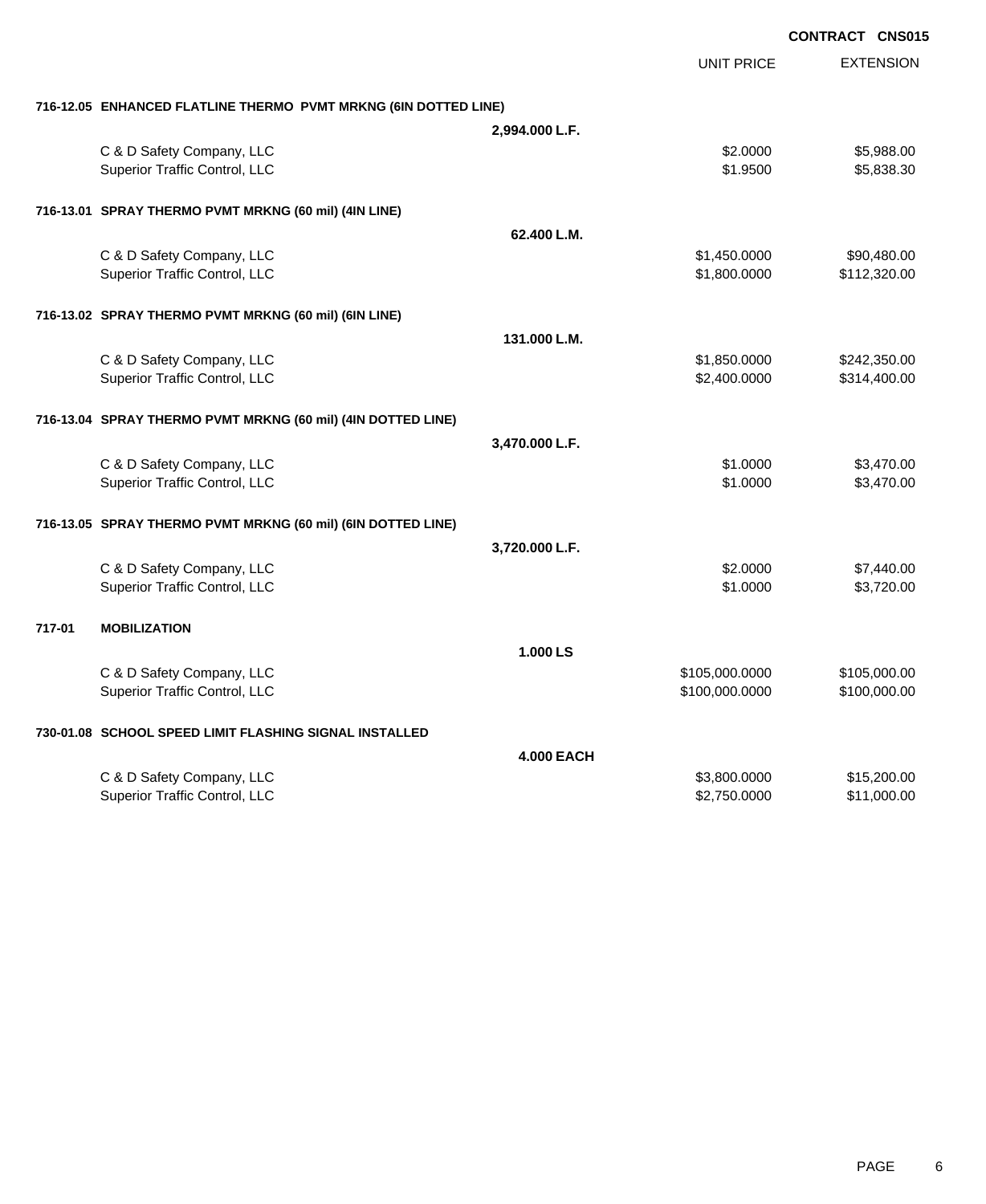# **SUB-TOTAL ROADWAY**

C & D Safety Company, LLC \$2,168,301.00 Superior Traffic Control, LLC \$2,312,275.55

### **TOTAL CONTRACT**

C & D Safety Company, LLC 6. 2011 2012 12:30 12:30 12:30 12:30 12:30 12:30 12:30 12:30 12:30 12:30 12:30 12:30 Superior Traffic Control, LLC 600 and the Control, CLC 600 and the Control of the S2,312,275.55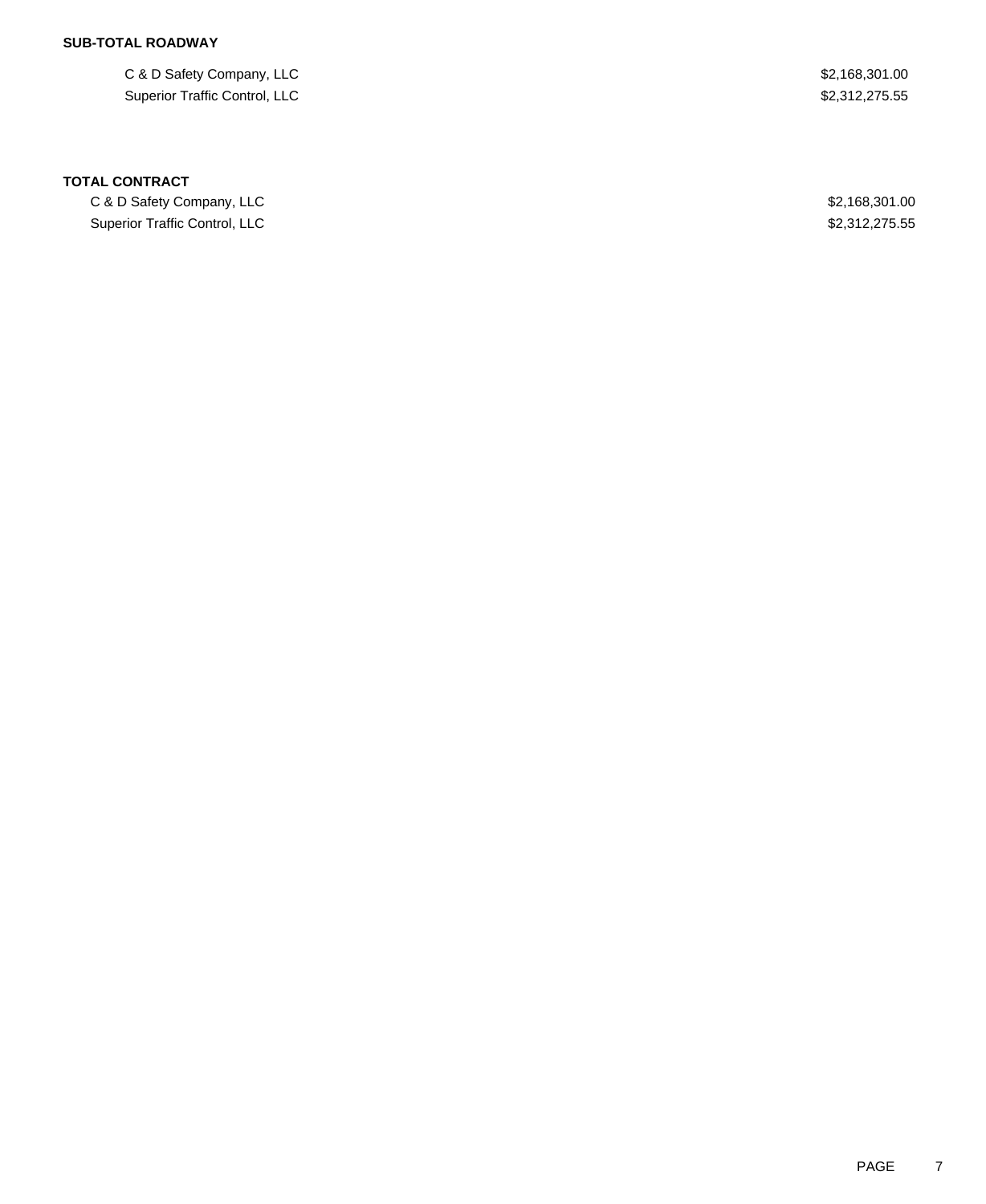# **DEPARTMENT OF TRANSPORTATION SUMMARY OF BIDS LETTING OF OCTOBER 05, 2018 STATE OF TENNESSEE**

#### BLOUNT COUNTY (Contract No. CNS259 Call 004)

R-PHSIP-115(53),05005-3245-94

THE GRADING, DRAINAGE, SIGNALS AND PAVING ON U.S. 129BP (S.R. 115) AT THE INTERSECTION OF U.S. 321 (S.R. 73) (L.M. 11.32).

PROJECT LENGTH - 0.606 MILES

COMPLETION TIME - ON OR BEFORE JULY 31, 2019

DBE GOAL 11.00%

APAC-Atlantic, Inc. 66 and 2012 12:30 and 2013 12:41 12:41 12:42 12:45 Whaley Construction, LLC \$4,241,956.41 J & M Grading Division, LLC \$4,885,287.90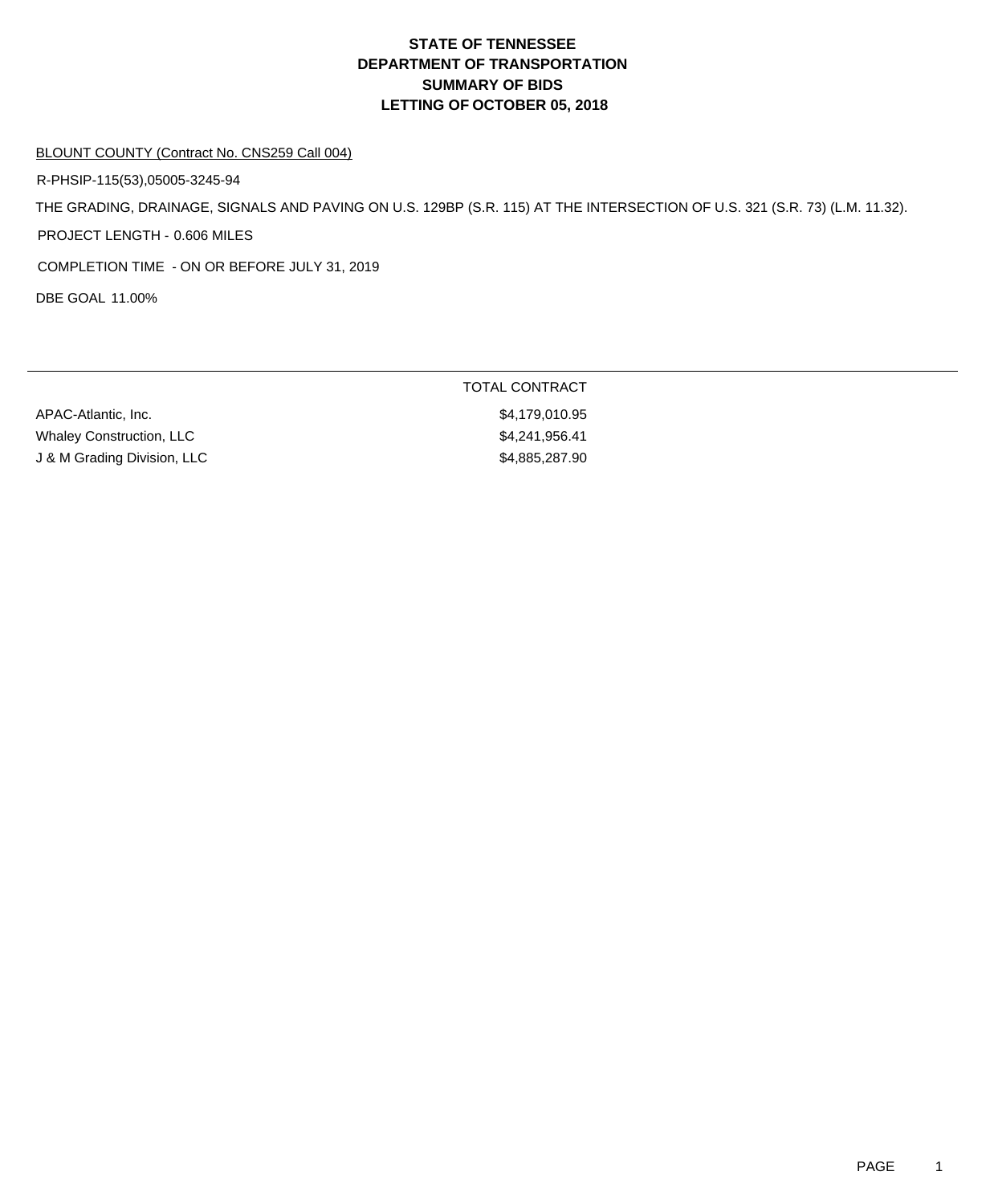|        |                                                      |                 |                   | <b>CONTRACT CNS25</b> |                  |
|--------|------------------------------------------------------|-----------------|-------------------|-----------------------|------------------|
|        |                                                      |                 | <b>UNIT PRICE</b> |                       | <b>EXTENSION</b> |
|        | <b>ROADWAY CATEGORY</b>                              |                 |                   |                       |                  |
| 105-01 | <b>CONSTRUCTION STAKES, LINES AND GRADES</b>         |                 |                   |                       |                  |
|        |                                                      | 1.000 LS        |                   |                       |                  |
|        | APAC-Atlantic, Inc.                                  |                 | \$75,000.0000     |                       | \$75,000.00      |
|        | Whaley Construction, LLC                             |                 | \$30,608.0000     |                       | \$30,608.00      |
|        | J & M Grading Division, LLC                          |                 | \$75,000.0000     |                       | \$75,000.00      |
| 201-01 | <b>CLEARING AND GRUBBING</b>                         |                 |                   |                       |                  |
|        |                                                      | 1.000 LS        |                   |                       |                  |
|        | APAC-Atlantic, Inc.                                  |                 | \$40,000.0000     |                       | \$40,000.00      |
|        | Whaley Construction, LLC                             |                 | \$15,000.0000     |                       | \$15,000.00      |
|        | J & M Grading Division, LLC                          |                 | \$110,000.0000    |                       | \$110,000.00     |
| 203-01 | <b>ROAD &amp; DRAINAGE EXCAVATION (UNCLASSIFIED)</b> |                 |                   |                       |                  |
|        |                                                      | 16,171.000 C.Y. |                   |                       |                  |
|        | APAC-Atlantic, Inc.                                  |                 | \$24.0000         |                       | \$388,104.00     |
|        | Whaley Construction, LLC                             |                 | \$11.0000         |                       | \$177,881.00     |
|        | J & M Grading Division, LLC                          |                 | \$25.0000         |                       | \$404,275.00     |
|        | 203-02.01 BORROW EXCAVATION (GRADED SOLID ROCK)      |                 |                   |                       |                  |
|        |                                                      | 1,246.000 TON   |                   |                       |                  |
|        | APAC-Atlantic, Inc.                                  |                 | \$40.5000         |                       | \$50,463.00      |
|        | Whaley Construction, LLC                             |                 | \$35.0000         |                       | \$43,610.00      |
|        | J & M Grading Division, LLC                          |                 | \$33.0000         |                       | \$41,118.00      |
| 203-06 | <b>WATER</b>                                         |                 |                   |                       |                  |
|        |                                                      | 527.000 M.G.    |                   |                       |                  |
|        | APAC-Atlantic, Inc.                                  |                 | \$12.0000         |                       | \$6,324.00       |
|        | Whaley Construction, LLC                             |                 | \$15.0000         |                       | \$7,905.00       |
|        | J & M Grading Division, LLC                          |                 | \$5.0000          |                       | \$2,635.00       |
|        | 204-08.01 BACKFILL MATERIAL (FLOWABLE FILL)          |                 |                   |                       |                  |
|        |                                                      | 96.000 C.Y.     |                   |                       |                  |
|        | APAC-Atlantic, Inc.                                  |                 | \$215.0000        |                       | \$20,640.00      |
|        | Whaley Construction, LLC                             |                 | \$175.0000        |                       | \$16,800.00      |
|        | J & M Grading Division, LLC                          |                 | \$300.0000        |                       | \$28,800.00      |
|        | 209-02.07 18" TEMPORARY SLOPE DRAIN                  |                 |                   |                       |                  |
|        |                                                      | 303.000 L.F.    |                   |                       |                  |
|        | APAC-Atlantic, Inc.                                  |                 | \$26.5000         |                       | \$8,029.50       |
|        | Whaley Construction, LLC                             |                 | \$35.0000         |                       | \$10,605.00      |
|        | J & M Grading Division, LLC                          |                 | \$25.0000         |                       | \$7,575.00       |
|        | 209-03.21 FILTER SOCK (12 INCH)                      |                 |                   |                       |                  |
|        |                                                      | 7,260.000 L.F.  |                   |                       |                  |
|        | APAC-Atlantic, Inc.                                  |                 | \$5.0000          |                       | \$36,300.00      |
|        | Whaley Construction, LLC                             |                 | \$4.5700          |                       | \$33,178.20      |
|        | J & M Grading Division, LLC                          |                 | \$4.5000          |                       | \$32,670.00      |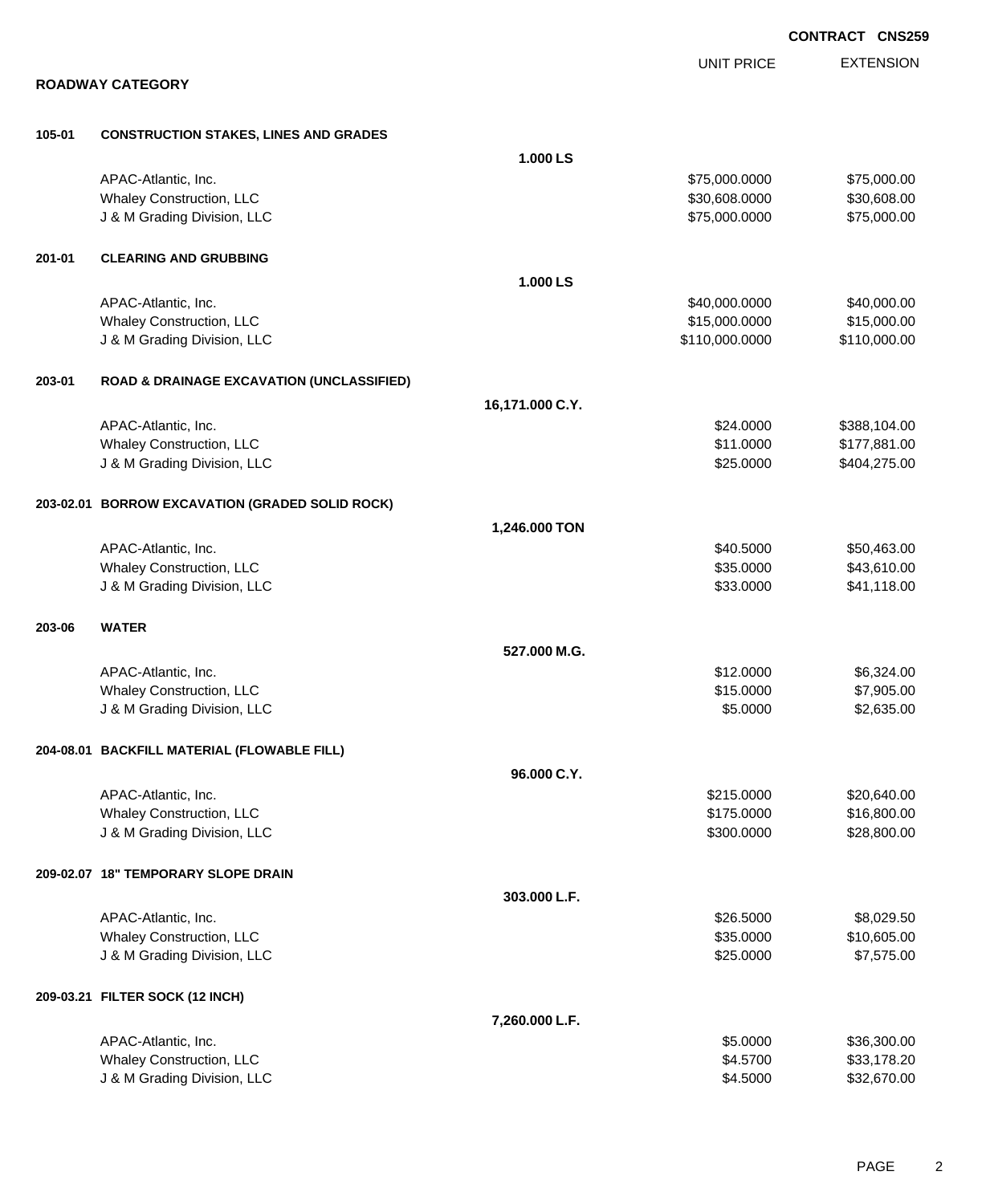UNIT PRICE EXTENSION

|        | 209-03.23 FILTER SOCK (24 INCH)                  |                   |              |             |
|--------|--------------------------------------------------|-------------------|--------------|-------------|
|        |                                                  | 348.000 L.F.      |              |             |
|        | APAC-Atlantic, Inc.                              |                   | \$10.0000    | \$3,480.00  |
|        | Whaley Construction, LLC                         |                   | \$6.6000     | \$2,296.80  |
|        | J & M Grading Division, LLC                      |                   | \$5.0000     | \$1,740.00  |
| 209-05 | <b>SEDIMENT REMOVAL</b>                          |                   |              |             |
|        |                                                  | 471.000 C.Y.      |              |             |
|        | APAC-Atlantic, Inc.                              |                   | \$17.0000    | \$8,007.00  |
|        | Whaley Construction, LLC                         |                   | \$15.0000    | \$7,065.00  |
|        | J & M Grading Division, LLC                      |                   | \$3.0000     | \$1,413.00  |
|        | 209-08.02 TEMPORARY SILT FENCE (WITH BACKING)    |                   |              |             |
|        |                                                  | 6,692.000 L.F.    |              |             |
|        | APAC-Atlantic, Inc.                              |                   | \$4.0000     | \$26,768.00 |
|        | Whaley Construction, LLC                         |                   | \$3.7800     | \$25,295.76 |
|        | J & M Grading Division, LLC                      |                   | \$4.6000     | \$30,783.20 |
|        | 209-08.03 TEMPORARY SILT FENCE (WITHOUT BACKING) |                   |              |             |
|        |                                                  | 1,917.000 L.F.    |              |             |
|        | APAC-Atlantic, Inc.                              |                   | \$2.0000     | \$3,834.00  |
|        | Whaley Construction, LLC                         |                   | \$1.5200     | \$2,913.84  |
|        | J & M Grading Division, LLC                      |                   | \$1.2500     | \$2,396.25  |
|        | 209-08.07 ROCK CHECK DAM PER                     |                   |              |             |
|        |                                                  | <b>6.000 EACH</b> |              |             |
|        | APAC-Atlantic, Inc.                              |                   | \$1,000.0000 | \$6,000.00  |
|        | Whaley Construction, LLC                         |                   | \$350.0000   | \$2,100.00  |
|        | J & M Grading Division, LLC                      |                   | \$400.0000   | \$2,400.00  |
|        | 209-08.08 ENHANCED ROCK CHECK DAM                |                   |              |             |
|        |                                                  | 11.000 EACH       |              |             |
|        | APAC-Atlantic, Inc.                              |                   | \$1,500.0000 | \$16,500.00 |
|        | Whaley Construction, LLC                         |                   | \$500.0000   | \$5,500.00  |
|        | J & M Grading Division, LLC                      |                   | \$600.0000   | \$6,600.00  |
|        | 209-08.09 FILTER SOCK CHECK DAM                  |                   |              |             |
|        |                                                  | 3.000 EACH        |              |             |
|        | APAC-Atlantic, Inc.                              |                   | \$350.0000   | \$1,050.00  |
|        | Whaley Construction, LLC                         |                   | \$215.0000   | \$645.00    |
|        | J & M Grading Division, LLC                      |                   | \$250.0000   | \$750.00    |
|        | 209-09.01 SANDBAGS                               |                   |              |             |
|        |                                                  | 550.000 BAG       |              |             |
|        | APAC-Atlantic, Inc.                              |                   | \$9.5000     | \$5,225.00  |
|        | Whaley Construction, LLC                         |                   | \$15.0000    | \$8,250.00  |
|        | J & M Grading Division, LLC                      |                   | \$8.0000     | \$4,400.00  |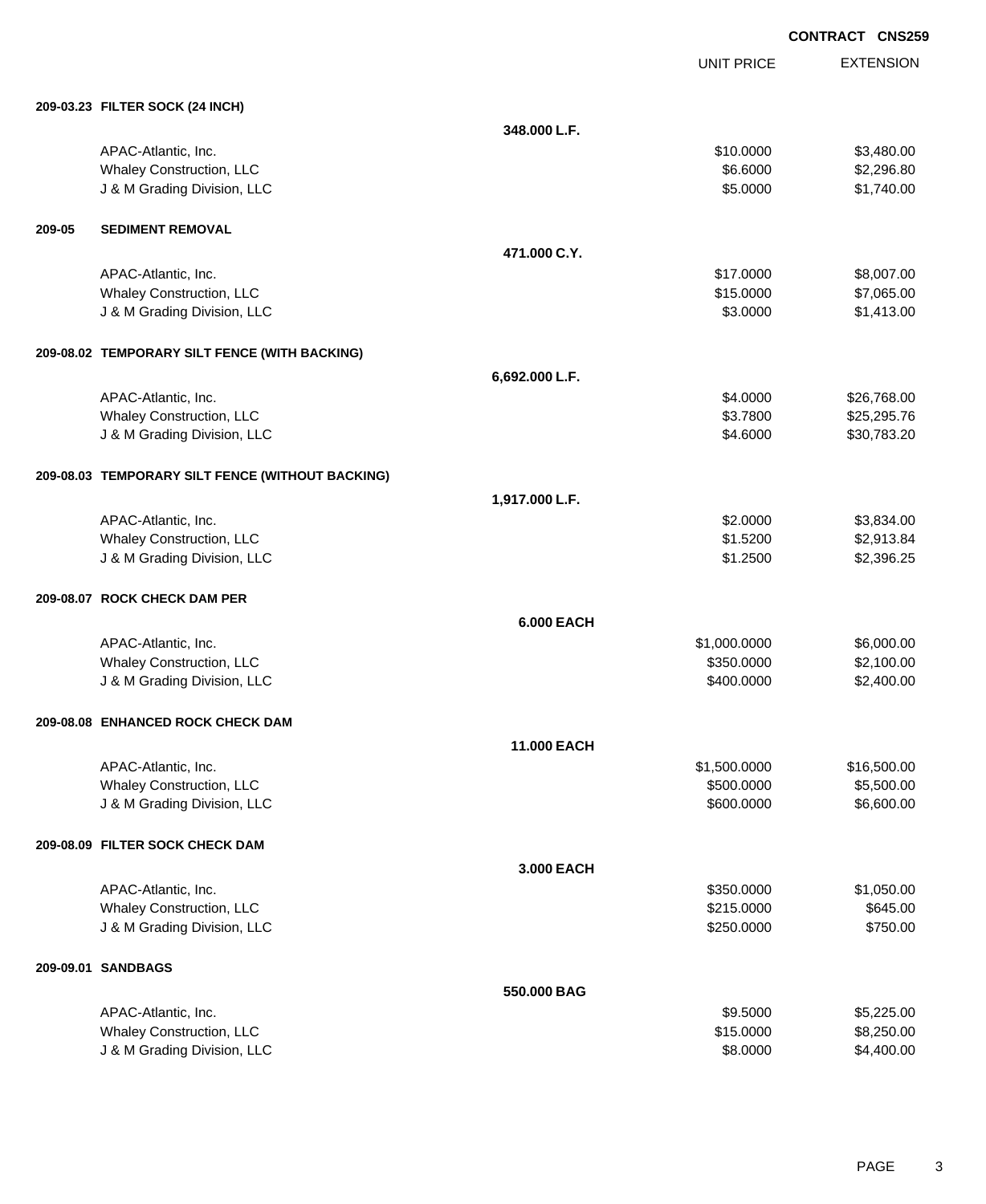UNIT PRICE EXTENSION

|        | 209-09.03 SEDIMENT FILTER BAG (15' X 15')        |                   |                        |              |
|--------|--------------------------------------------------|-------------------|------------------------|--------------|
|        |                                                  | <b>2.000 EACH</b> |                        |              |
|        | APAC-Atlantic, Inc.                              |                   | \$1,500.0000           | \$3,000.00   |
|        | Whaley Construction, LLC                         |                   | \$1,250.0000           | \$2,500.00   |
|        | J & M Grading Division, LLC                      |                   | \$1,200.0000           | \$2,400.00   |
|        | 209-09.43 CURB INLET PROTECTION (TYPE 4)         |                   |                        |              |
|        |                                                  | 45.000 EACH       |                        |              |
|        | APAC-Atlantic, Inc.                              |                   | \$265.0000             | \$11,925.00  |
|        | <b>Whaley Construction, LLC</b>                  |                   | \$450.0000             | \$20,250.00  |
|        | J & M Grading Division, LLC                      |                   | \$175.0000             | \$7,875.00   |
|        | 209-20.03 POLYETHYLENE SHEETING (6 MIL. MINIMUM) |                   |                        |              |
|        |                                                  | 10.000 S.Y.       |                        |              |
|        |                                                  |                   |                        |              |
|        | APAC-Atlantic, Inc.                              |                   | \$30.0000<br>\$50.0000 | \$300.00     |
|        | Whaley Construction, LLC                         |                   |                        | \$500.00     |
|        | J & M Grading Division, LLC                      |                   | \$25.0000              | \$250.00     |
|        | 209-40.41 CATCH BASIN FILTER ASSEMBLY(TYPE 1)    |                   |                        |              |
|        |                                                  | <b>2.000 EACH</b> |                        |              |
|        | APAC-Atlantic, Inc.                              |                   | \$700.0000             | \$1,400.00   |
|        | Whaley Construction, LLC                         |                   | \$450.0000             | \$900.00     |
|        | J & M Grading Division, LLC                      |                   | \$450.0000             | \$900.00     |
|        | 209-40.42 CATCH BASIN FILTER ASSEMBLY(TYPE 2)    |                   |                        |              |
|        |                                                  | <b>1.000 EACH</b> |                        |              |
|        | APAC-Atlantic, Inc.                              |                   | \$1,200.0000           | \$1,200.00   |
|        | Whaley Construction, LLC                         |                   | \$450.0000             | \$450.00     |
|        | J & M Grading Division, LLC                      |                   | \$500.0000             | \$500.00     |
|        | 209-40.43 CATCH BASIN FILTER ASSEMBLY(TYPE 3)    |                   |                        |              |
|        |                                                  | 20.000 EACH       |                        |              |
|        | APAC-Atlantic, Inc.                              |                   | \$700,0000             | \$14,000.00  |
|        | Whaley Construction, LLC                         |                   | \$450.0000             | \$9,000.00   |
|        | J & M Grading Division, LLC                      |                   | \$525.0000             | \$10,500.00  |
| 303-01 | MINERAL AGGREGATE, TYPE A BASE, GRADING D        |                   |                        |              |
|        |                                                  | 18,652.000 TON    |                        |              |
|        | APAC-Atlantic, Inc.                              |                   | \$32.1000              | \$598,729.20 |
|        | Whaley Construction, LLC                         |                   | \$29.0000              | \$540,908.00 |
|        | J & M Grading Division, LLC                      |                   | \$26.0000              | \$484,952.00 |
|        | 303-10.01 MINERAL AGGREGATE (SIZE 57)            |                   |                        |              |
|        |                                                  | 588.000 TON       |                        |              |
|        | APAC-Atlantic, Inc.                              |                   | \$43.1500              | \$25,372.20  |
|        | Whaley Construction, LLC                         |                   | \$30.0000              | \$17,640.00  |
|        | J & M Grading Division, LLC                      |                   | \$35.0000              | \$20,580.00  |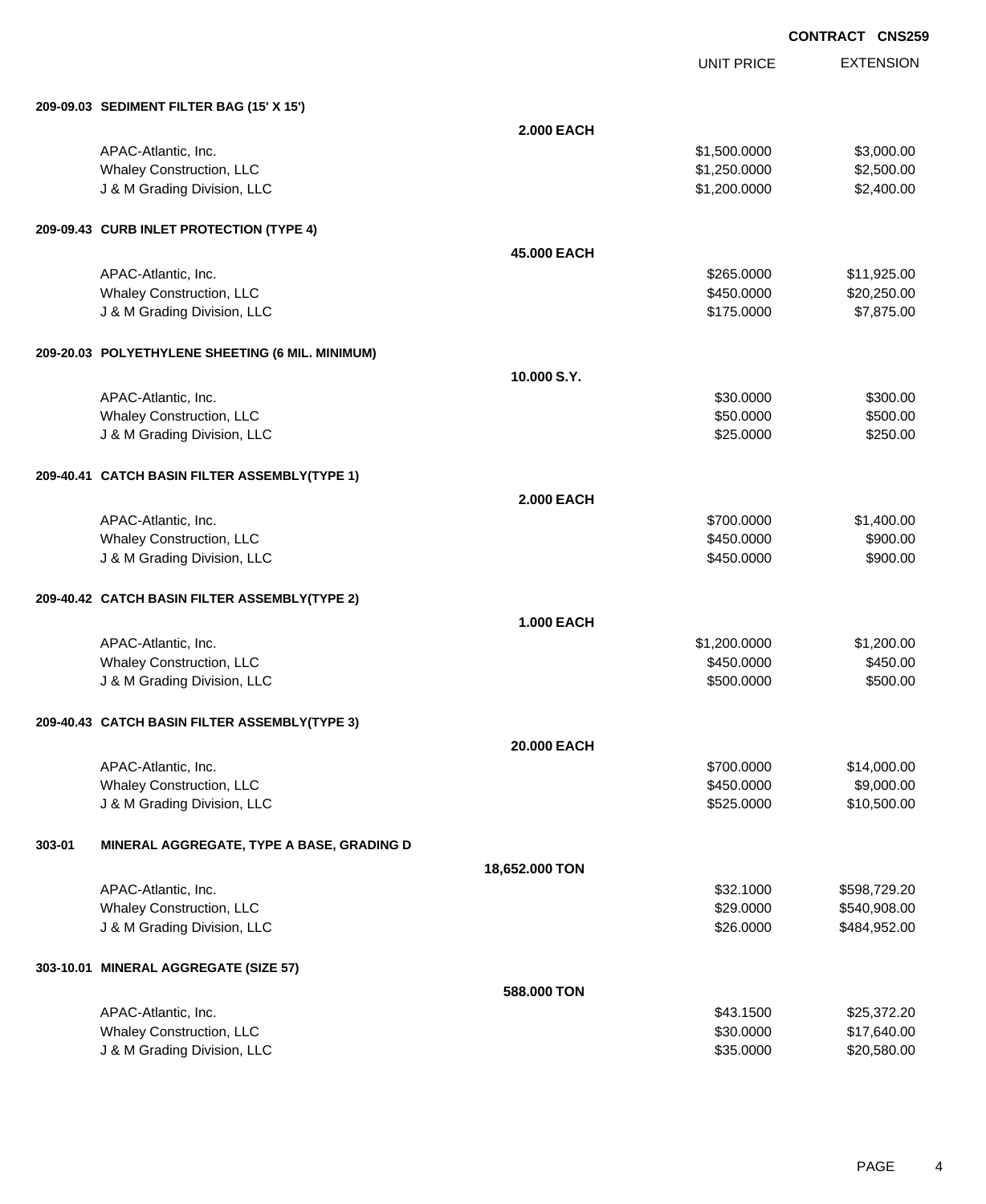EXTENSION **CONTRACT CNS259** UNIT PRICE **307-01.21 ASP. CONC. MIX(PG70-22) (BPMB-HM) GR. A-S 1,022.000 TON** APAC-Atlantic, Inc. 6. 2007.310.00 \$107,310.00 \$107,310.00 Whaley Construction, LLC **but a struction of the struction** of the structure of the structure  $$110.2500$  \$112,675.50 J & M Grading Division, LLC \$120.7500 \$123,406.50 **307-02.01 ASPHALT CONCRETE MIX (PG70-22) (BPMB-HM) GRADING A 2,959.000 TON** APAC-Atlantic, Inc. \$98.5000 \$291,461.50 Whaley Construction, LLC 6306,049.37 J & M Grading Division, LLC \$114.0000 \$337,326.00 **307-02.08 ASPHALT CONCRETE MIX (PG70-22) (BPMB-HM) GRADING B-M2 3,331.000 TON** APAC-Atlantic, Inc. \$103.000 \$343,093.00 Whaley Construction, LLC 6360,247.65 J & M Grading Division, LLC \$118.5000 \$394,723.50 **402-01 BITUMINOUS MATERIAL FOR PRIME COAT (PC) 53.000 TON** APAC-Atlantic, Inc. \$18,550.000 \$18,550.000 \$18,550.000 \$18,550.000 \$18,550.000 \$18,550.00 \$18,550.00 \$18,550 Whaley Construction, LLC **\$367.5000** \$19,477.50 J & M Grading Division, LLC \$402.5000 \$21,332.50 **403-01 BITUMINOUS MATERIAL FOR TACK COAT (TC) 22.000 TON** APAC-Atlantic, Inc. \$850.0000 \$18,700.00 Whaley Construction, LLC **\$892.5000** \$19,635.00 J & M Grading Division, LLC \$977.5000 \$21,505.00 **411-01.07 ACS MIX (PG64-22) GRADING E SHOULDER 354.000 TON** APAC-Atlantic, Inc. \$145.0000 \$51,330.00 Whaley Construction, LLC 653,896.50 J & M Grading Division, LLC \$166.7500 \$59,029.50 **411-02.10 ACS MIX(PG70-22) GRADING D 2,636.000 TON** APAC-Atlantic, Inc. \$329,500.00 \$329,500.00 \$329,500.00 \$329,500.00 Whaley Construction, LLC 6345,975.00 \$345,975.00 \$131.2500 \$345,975.00 J & M Grading Division, LLC \$143.7500 \$378,925.00 **415-01.01 COLD PLANING BITUMINOUS PAVEMENT 3,150.000 TON** APAC-Atlantic, Inc. \$28.0000 \$88,200.00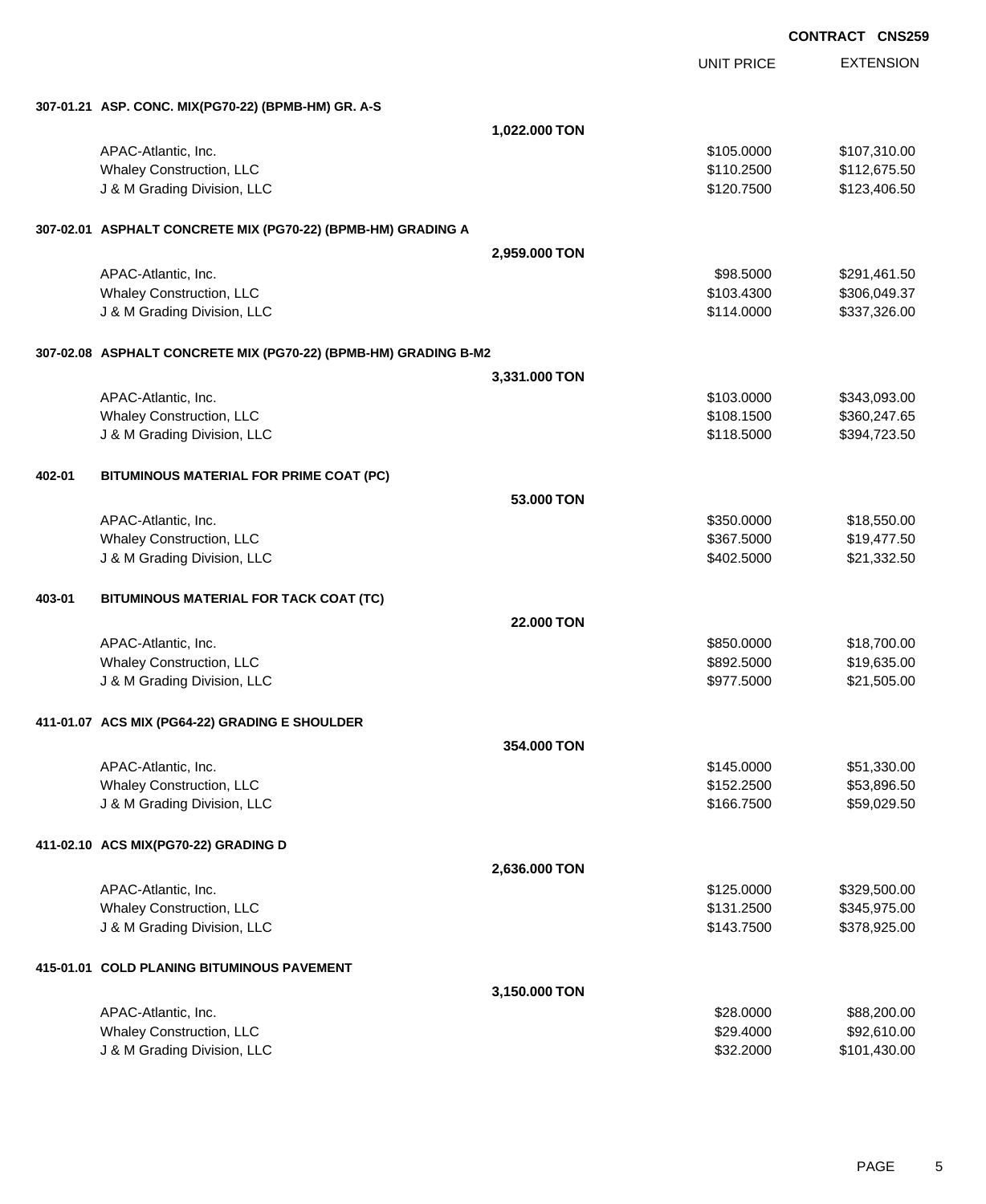UNIT PRICE

EXTENSION

| 502-03.13 CONCRETE PAVEMENT REMOVAL             |                   |               |              |
|-------------------------------------------------|-------------------|---------------|--------------|
|                                                 | 255.000 S.Y.      |               |              |
| APAC-Atlantic, Inc.                             |                   | \$14.0000     | \$3,570.00   |
| Whaley Construction, LLC                        |                   | \$20.0000     | \$5,100.00   |
| J & M Grading Division, LLC                     |                   | \$20.0000     | \$5,100.00   |
|                                                 |                   |               |              |
| 502-04.01 SAWING CONCRETE PAVEMENT (FULL DEPTH) |                   |               |              |
|                                                 | 450,000 L.F.      |               |              |
| APAC-Atlantic, Inc.                             |                   | \$3.2500      | \$1,462.50   |
| Whaley Construction, LLC                        |                   | \$10.0000     | \$4,500.00   |
| J & M Grading Division, LLC                     |                   | \$10.0000     | \$4,500.00   |
| 607-03.02 18" CONCRETE PIPE CULVERT (CLASS III) |                   |               |              |
|                                                 | 1,654.000 L.F.    |               |              |
| APAC-Atlantic, Inc.                             |                   | \$75.0000     | \$124,050.00 |
| Whaley Construction, LLC                        |                   | \$65.1700     | \$107,791.18 |
| J & M Grading Division, LLC                     |                   | \$62.0000     | \$102,548.00 |
|                                                 |                   |               |              |
| 607-05.02 24" CONCRETE PIPE CULVERT (CLASS III) |                   |               |              |
|                                                 | 603.000 L.F.      |               |              |
| APAC-Atlantic, Inc.                             |                   | \$95.0000     | \$57,285.00  |
| Whaley Construction, LLC                        |                   | \$96.2700     | \$58,050.81  |
| J & M Grading Division, LLC                     |                   | \$80.0000     | \$48,240.00  |
| 607-06.02 30" CONCRETE PIPE CULVERT (CLASS III) |                   |               |              |
|                                                 | 6.000 L.F.        |               |              |
| APAC-Atlantic, Inc.                             |                   | \$130.0000    | \$780.00     |
| Whaley Construction, LLC                        |                   | \$250.0000    | \$1,500.00   |
| J & M Grading Division, LLC                     |                   | \$700.0000    | \$4,200.00   |
|                                                 |                   |               |              |
| 611-01.02 MANHOLES, > 4' - 8' DEPTH             |                   |               |              |
|                                                 | <b>2.000 EACH</b> |               |              |
| APAC-Atlantic, Inc.                             |                   | \$14,000.0000 | \$28,000.00  |
| Whaley Construction, LLC                        |                   | \$13,512.0000 | \$27,024.00  |
| J & M Grading Division, LLC                     |                   | \$19,000.0000 | \$38,000.00  |
| 611-01.03 MANHOLES, > 8' - 12' DEPTH            |                   |               |              |
|                                                 | 3.000 EACH        |               |              |
| APAC-Atlantic, Inc.                             |                   | \$6,500.0000  | \$19,500.00  |
| Whaley Construction, LLC                        |                   | \$7,487.0000  | \$22,461.00  |
| J & M Grading Division, LLC                     |                   | \$10,000.0000 | \$30,000.00  |
| 611-07.01 CLASS A CONCRETE (PIPE ENDWALLS)      |                   |               |              |
|                                                 | 2.000 C.Y.        |               |              |
| APAC-Atlantic, Inc.                             |                   | \$1,250.0000  | \$2,500.00   |
| <b>Whaley Construction, LLC</b>                 |                   | \$1,650.0000  | \$3,300.00   |
| J & M Grading Division, LLC                     |                   | \$1,200.0000  | \$2,400.00   |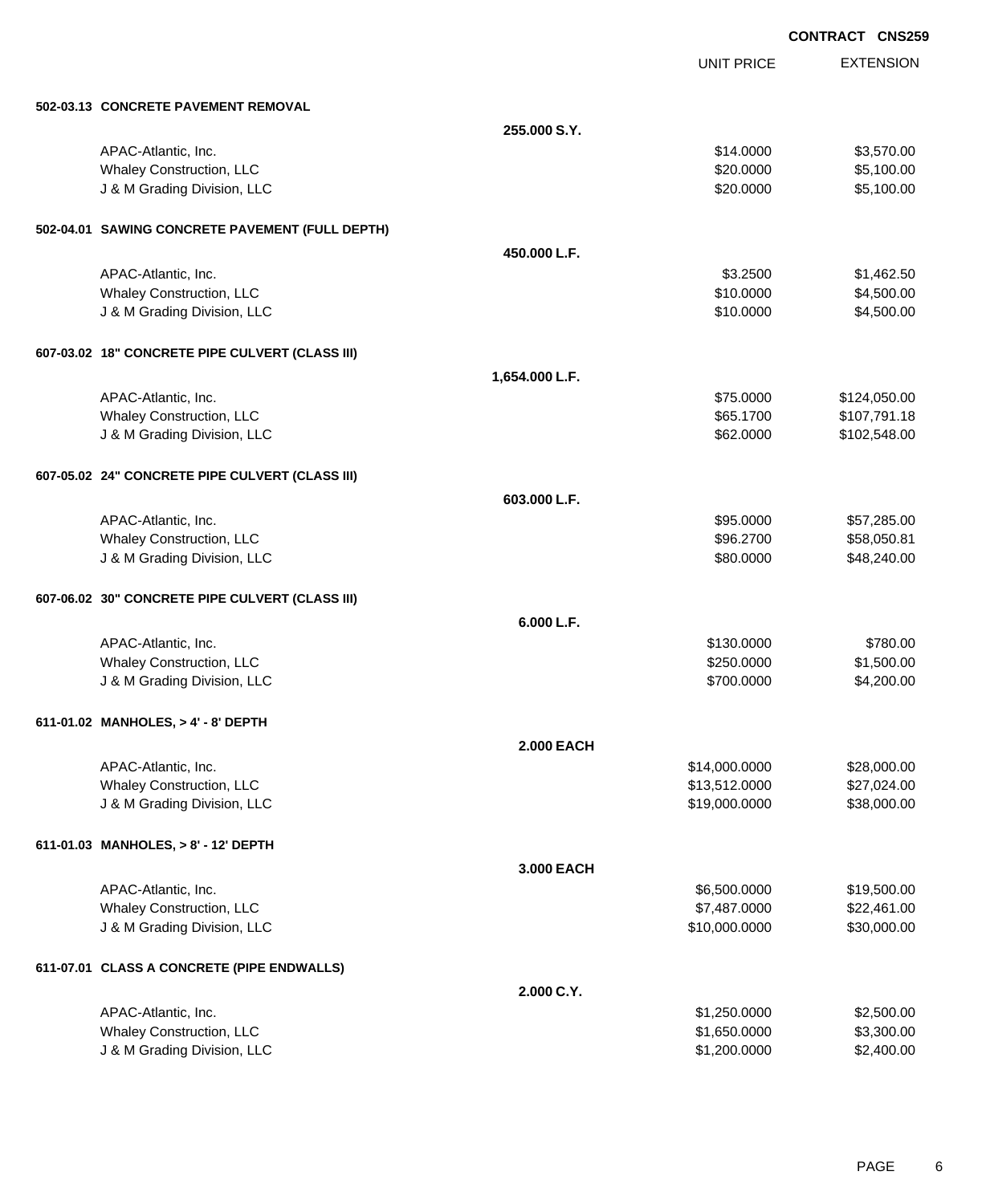|                                                   |                   |                   | <b>CONTRACT CNS259</b> |
|---------------------------------------------------|-------------------|-------------------|------------------------|
|                                                   |                   | <b>UNIT PRICE</b> | <b>EXTENSION</b>       |
| 611-07.02 STEEL BAR REINFORCEMENT (PIPE ENDWALLS) |                   |                   |                        |
|                                                   | 46.000 LB.        |                   |                        |
| APAC-Atlantic, Inc.                               |                   | \$1.0000          | \$46.00                |
| Whaley Construction, LLC                          |                   | \$5.0000          | \$230.00               |
| J & M Grading Division, LLC                       |                   | \$5.0000          | \$230.00               |
| 611-09.03 CAPPING EXISTING CATCHBASIN             |                   |                   |                        |
|                                                   | <b>2.000 EACH</b> |                   |                        |
| APAC-Atlantic, Inc.                               |                   | \$950.0000        | \$1,900.00             |
| Whaley Construction, LLC                          |                   | \$1,500.0000      | \$3,000.00             |
| J & M Grading Division, LLC                       |                   | \$1,500.0000      | \$3,000.00             |
| 611-12.01 CATCH BASINS, TYPE 12, 0' - 4' DEPTH    |                   |                   |                        |
|                                                   | <b>4.000 EACH</b> |                   |                        |
| APAC-Atlantic, Inc.                               |                   | \$3,100.0000      | \$12,400.00            |
| Whaley Construction, LLC                          |                   | \$3,850.0000      | \$15,400.00            |
| J & M Grading Division, LLC                       |                   | \$6,000.0000      | \$24,000.00            |
| 611-12.02 CATCH BASINS, TYPE 12, > 4' - 8' DEPTH  |                   |                   |                        |
|                                                   | <b>5.000 EACH</b> |                   |                        |
| APAC-Atlantic, Inc.                               |                   | \$4,000.0000      | \$20,000.00            |
| Whaley Construction, LLC                          |                   | \$5,500.0000      | \$27,500.00            |
| J & M Grading Division, LLC                       |                   | \$6,500.0000      | \$32,500.00            |
| 611-14.02 CATCH BASINS, TYPE 14, > 4' - 8' DEPTH  |                   |                   |                        |
|                                                   | 3.000 EACH        |                   |                        |
| APAC-Atlantic, Inc.                               |                   | \$6,500.0000      | \$19,500.00            |
| Whaley Construction, LLC                          |                   | \$8,200.0000      | \$24,600.00            |
| J & M Grading Division, LLC                       |                   | \$9,500.0000      | \$28,500.00            |
| 611-38.01 CATCH BASINS, TYPE 38, 0' - 4' DEPTH    |                   |                   |                        |
|                                                   | <b>1.000 EACH</b> |                   |                        |
| APAC-Atlantic, Inc.                               |                   | \$4,000.0000      | \$4,000.00             |
| Whaley Construction, LLC                          |                   | \$3,850.0000      | \$3,850.00             |
| J & M Grading Division, LLC                       |                   | \$5,000.0000      | \$5,000.00             |
| 621-03.02 18" TEMPORARY DRAINAGE PIPE             |                   |                   |                        |
|                                                   | 90.000 L.F.       |                   |                        |
| APAC-Atlantic, Inc.                               |                   | \$56.5000         | \$5,085.00             |
| Whaley Construction, LLC                          |                   | \$55.1700         | \$4,965.30             |
| J & M Grading Division, LLC                       |                   | \$55.0000         | \$4,950.00             |
| 621-03.03 24" TEMPORARY DRAINAGE PIPE             |                   |                   |                        |
|                                                   | 104.000 L.F.      |                   |                        |
| APAC-Atlantic, Inc.                               |                   | \$66.5000         | \$6,916.00             |
| Whaley Construction, LLC                          |                   | \$65.0500         | \$6,765.20             |
| J & M Grading Division, LLC                       |                   | \$75.0000         | \$7,800.00             |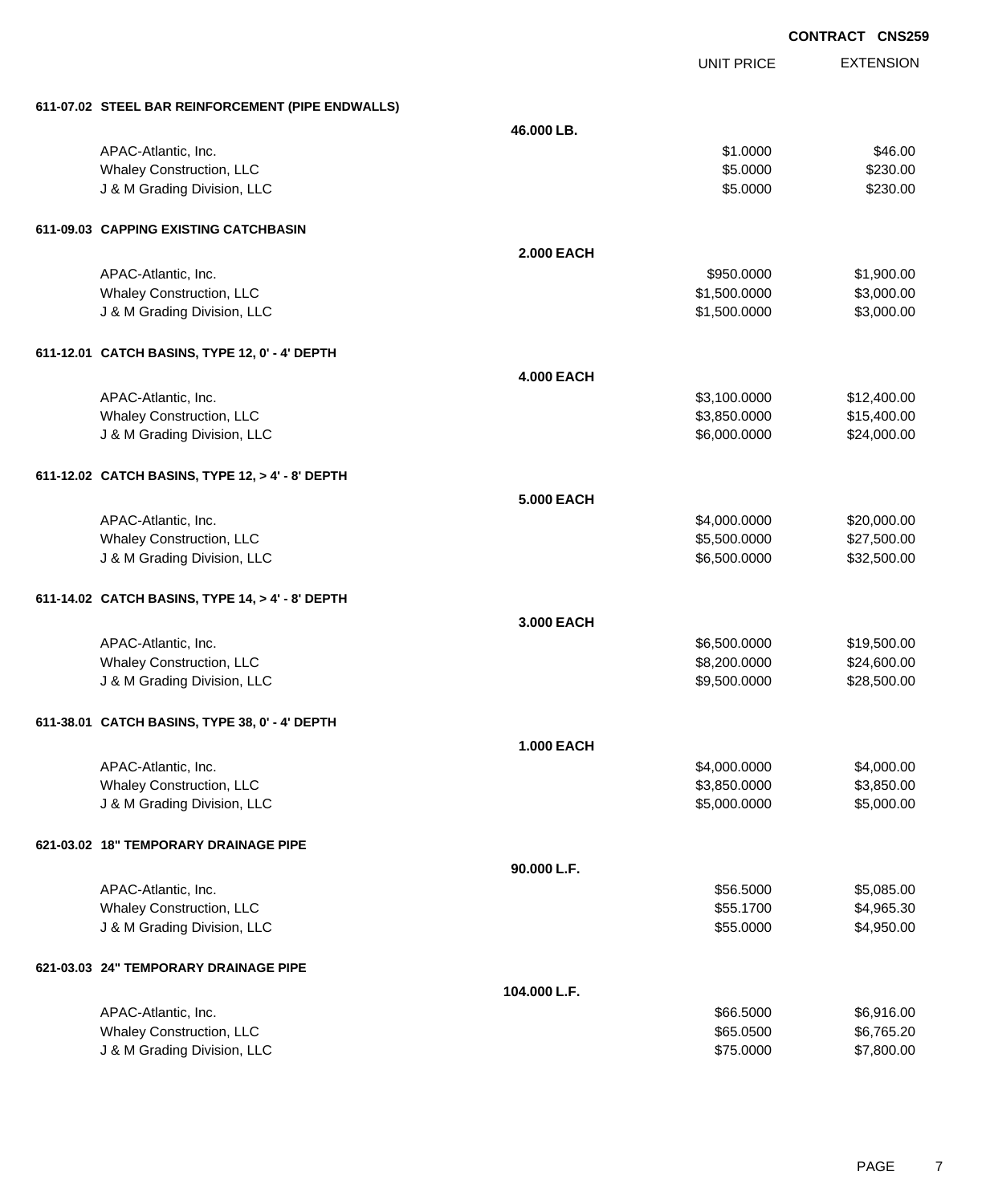UNIT PRICE

EXTENSION

| 621-03.04 30" TEMPORARY DRAINAGE PIPE |
|---------------------------------------|

|        | 621-03.04 30" TEMPORARY DRAINAGE PIPE                |                   |               |              |
|--------|------------------------------------------------------|-------------------|---------------|--------------|
|        |                                                      | 475.000 L.F.      |               |              |
|        | APAC-Atlantic, Inc.                                  |                   | \$78.0000     | \$37,050.00  |
|        | Whaley Construction, LLC                             |                   | \$75.0200     | \$35,634.50  |
|        | J & M Grading Division, LLC                          |                   | \$100.0000    | \$47,500.00  |
| 701-03 | <b>CONCRETE MEDIAN PAVEMENT</b>                      |                   |               |              |
|        |                                                      | 228.000 C.Y.      |               |              |
|        | APAC-Atlantic, Inc.                                  |                   | \$325.0000    | \$74,100.00  |
|        | <b>Whaley Construction, LLC</b>                      |                   | \$534.8700    | \$121,950.36 |
|        | J & M Grading Division, LLC                          |                   | \$500.0000    | \$114,000.00 |
| 702-01 | <b>CONCRETE CURB</b>                                 |                   |               |              |
|        |                                                      | 109,000 C.Y.      |               |              |
|        | APAC-Atlantic, Inc.                                  |                   | \$350.0000    | \$38,150.00  |
|        | Whaley Construction, LLC                             |                   | \$350.0000    | \$38,150.00  |
|        | J & M Grading Division, LLC                          |                   | \$550.0000    | \$59,950.00  |
| 702-03 | <b>CONCRETE COMBINED CURB &amp; GUTTER</b>           |                   |               |              |
|        |                                                      | 215.000 C.Y.      |               |              |
|        | APAC-Atlantic, Inc.                                  |                   | \$320.0000    | \$68,800.00  |
|        | Whaley Construction, LLC                             |                   | \$420.0000    | \$90,300.00  |
|        | J & M Grading Division, LLC                          |                   | \$525.0000    | \$112,875.00 |
|        | 705-06.01 W BEAM GR (TYPE 2) MASH TL3                |                   |               |              |
|        |                                                      | 594.000 L.F.      |               |              |
|        | APAC-Atlantic, Inc.                                  |                   | \$23.5000     | \$13,959.00  |
|        | Whaley Construction, LLC                             |                   | \$21.0000     | \$12,474.00  |
|        | J & M Grading Division, LLC                          |                   | \$24.0000     | \$14,256.00  |
|        | 705-06.10 GR TERMINALTRAILING END (TYPE 13) MASH TL3 |                   |               |              |
|        |                                                      | <b>1.000 EACH</b> |               |              |
|        | APAC-Atlantic, Inc.                                  |                   | \$1,700.0000  | \$1,700.00   |
|        | Whaley Construction, LLC                             |                   | \$1,522.5000  | \$1,522.50   |
|        | J & M Grading Division, LLC                          |                   | \$1,800.0000  | \$1,800.00   |
|        | 705-06.20 TANGENT ENERGY ABSORBING TERM MASH TL-3    |                   |               |              |
|        |                                                      | 1.000 EACH        |               |              |
|        | APAC-Atlantic, Inc.                                  |                   | \$3,500.0000  | \$3,500.00   |
|        | Whaley Construction, LLC                             |                   | \$3,097.5000  | \$3,097.50   |
|        | J & M Grading Division, LLC                          |                   | \$4,000.0000  | \$4,000.00   |
|        | 705-08.51 PORTABLE IMPACT ATTENUATOR NCHRP350 TL-3   |                   |               |              |
|        |                                                      | 8.000 EACH        |               |              |
|        | APAC-Atlantic, Inc.                                  |                   | \$5,400.0000  | \$43,200.00  |
|        | <b>Whaley Construction, LLC</b>                      |                   | \$6,825.0000  | \$54,600.00  |
|        | J & M Grading Division, LLC                          |                   | \$10,000.0000 | \$80,000.00  |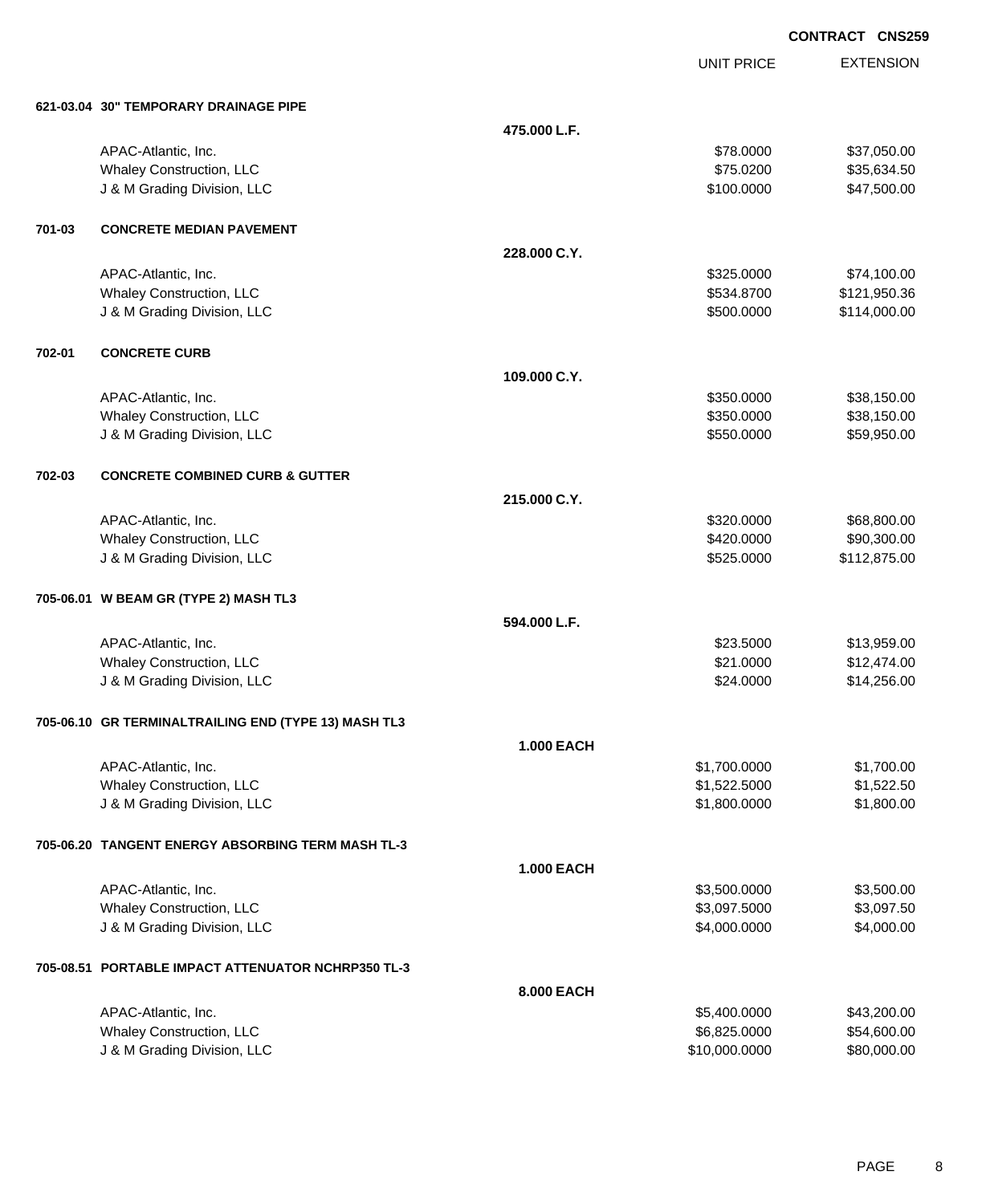**EXTENSION CONTRACT CNS259** UNIT PRICE **707-01.01 CHAIN-LINK FENCE (4-FOOT) 2,021.000 L.F.** APAC-Atlantic, Inc. \$23,241.50  $\text{M}$ Whaley Construction, LLC **\$12.0000 \$24,252.00** J & M Grading Division, LLC \$11.5000 \$23,241.50 **707-01.02 END & CORNER POST ASSEMBLY(CHAIN-LINK FENCE 4') 4.000 EACH** APAC-Atlantic, Inc. \$940.00 \$95.0000 \$940.00 Whaley Construction, LLC 631,050.00 \$1,050.00 \$1,050.00 J & M Grading Division, LLC \$230.0000 \$920.00 **707-06.01 REMOVAL OF FENCE (CONTROL ACCESS) 1,872.000 L.F.** APAC-Atlantic, Inc. \$3.5000 \$6,552.00 Whaley Construction, LLC 66 and the state of the state of the state of the state of the state of the state of the state of the state of the state of the state of the state of the state of the state of the state of the stat J & M Grading Division, LLC 6000 \$9,360.00 **709-05.05 MACHINED RIP-RAP (CLASS A-3) 450.000 TON** APAC-Atlantic, Inc. \$23,535.00 \$23,535.00 Whaley Construction, LLC  $$38.0000$   $$17,100.00$ J & M Grading Division, LLC \$35.0000 \$15,750.00 **709-05.06 MACHINED RIP-RAP (CLASS A-1) 493.000 TON** APAC-Atlantic, Inc. \$52.3000 \$25,783.90 Whaley Construction, LLC **\$38.0000** \$18,734.00 J & M Grading Division, LLC \$35.0000 \$17,255.00 **709-05.08 MACHINED RIP-RAP (CLASS B) 23.000 TON** APAC-Atlantic, Inc. \$52.3000 \$1,202.90 Whaley Construction, LLC 6874.00 J & M Grading Division, LLC **\$50.0000** \$1,150.00 **710-02 AGGREGATE UNDERDRAINS (WITH PIPE) 6,666.000 L.F.** APAC-Atlantic, Inc. \$50,994.90 \$50,994.90 Whaley Construction, LLC 66.8300 \$45,528.78 J & M Grading Division, LLC \$8.0000 \$53,328.00 **710-05 LATERAL UNDERDRAIN 394.000 L.F.**

| APAC-Atlantic, Inc.             | \$4.7000 | \$1,851.80 |
|---------------------------------|----------|------------|
| <b>Whaley Construction, LLC</b> | \$4,2000 | \$1.654.80 |
| J & M Grading Division, LLC     | \$6,0000 | \$2,364.00 |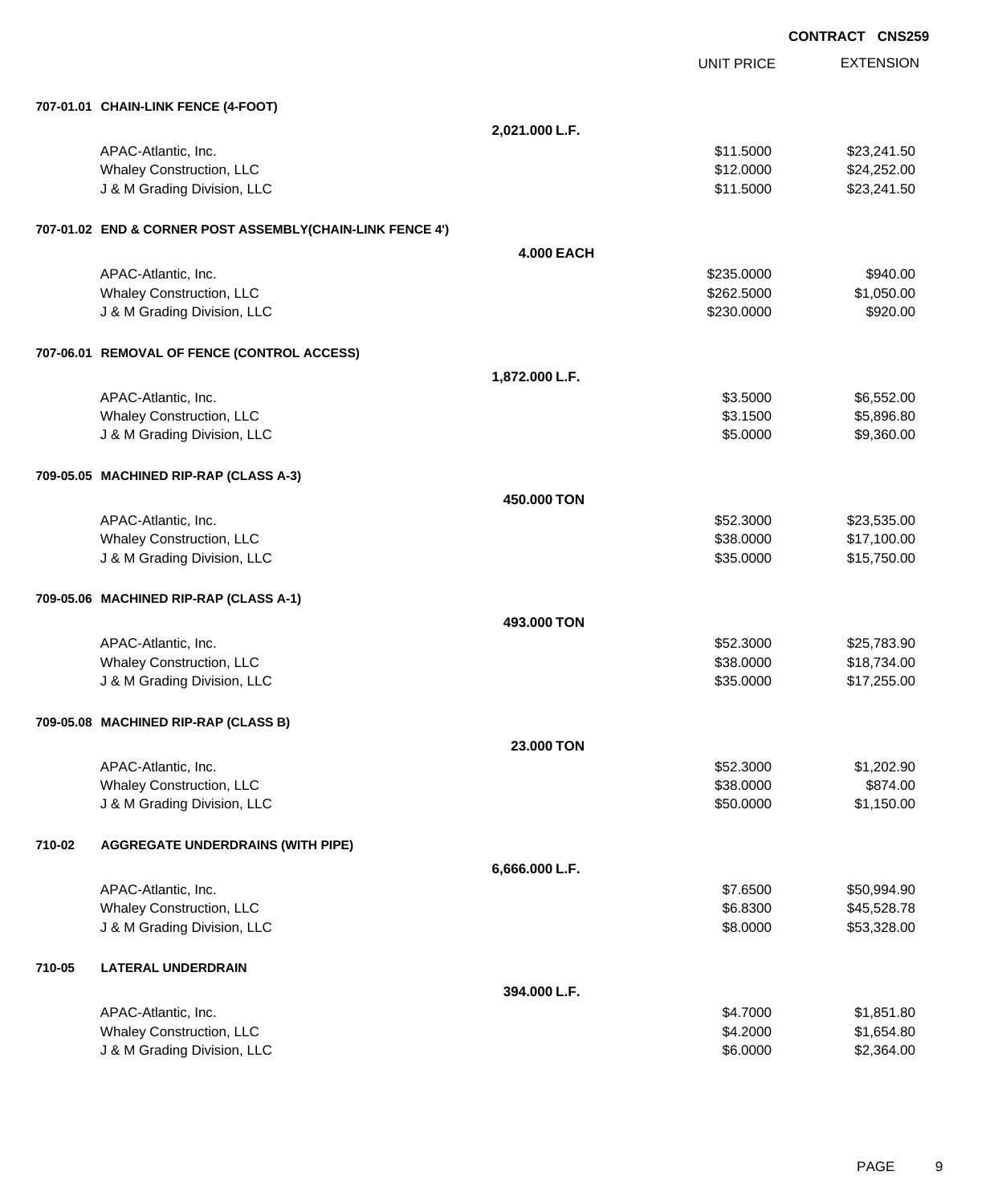UNIT PRICE

EXTENSION

|        | 710-06.11 LATERAL UNDERDRAIN ENDWALL (2:1)     |                    |                |              |
|--------|------------------------------------------------|--------------------|----------------|--------------|
|        |                                                | <b>2.000 EACH</b>  |                |              |
|        | APAC-Atlantic, Inc.                            |                    | \$850.0000     | \$1,700.00   |
|        | Whaley Construction, LLC                       |                    | \$761.2500     | \$1,522.50   |
|        | J & M Grading Division, LLC                    |                    | \$1,000.0000   | \$2,000.00   |
|        |                                                |                    |                |              |
|        | 710-06.13 LATERAL UNDERDRAIN ENDWALL (4:1)     |                    |                |              |
|        |                                                | 3.000 EACH         |                |              |
|        | APAC-Atlantic, Inc.                            |                    | \$850.0000     | \$2,550.00   |
|        | Whaley Construction, LLC                       |                    | \$761.2500     | \$2,283.75   |
|        | J & M Grading Division, LLC                    |                    | \$1,000.0000   | \$3,000.00   |
|        | 710-06.15 LATERAL UNDERDRAIN ENDWALL (6:1)     |                    |                |              |
|        |                                                | <b>12.000 EACH</b> |                |              |
|        | APAC-Atlantic, Inc.                            |                    | \$850.0000     | \$10,200.00  |
|        | Whaley Construction, LLC                       |                    | \$761.2500     | \$9,135.00   |
|        | J & M Grading Division, LLC                    |                    | \$1,000.0000   | \$12,000.00  |
| 712-01 | <b>TRAFFIC CONTROL</b>                         |                    |                |              |
|        |                                                | 1.000 LS           |                |              |
|        | APAC-Atlantic, Inc.                            |                    | \$29,000.0000  | \$29,000.00  |
|        | Whaley Construction, LLC                       |                    | \$150,000.0000 | \$150,000.00 |
|        | J & M Grading Division, LLC                    |                    | \$125,000.0000 | \$125,000.00 |
|        | 712-02.02 INTERCONNECTED PORTABLE BARRIER RAIL |                    |                |              |
|        |                                                | 5,762.000 L.F.     |                |              |
|        | APAC-Atlantic, Inc.                            |                    | \$25.5000      | \$146,931.00 |
|        | Whaley Construction, LLC                       |                    | \$42.0000      | \$242,004.00 |
|        | J & M Grading Division, LLC                    |                    | \$35.0000      | \$201,670.00 |
|        | 712-04.01 FLEXIBLE DRUMS (CHANNELIZING)        |                    |                |              |
|        |                                                | 150.000 EACH       |                |              |
|        | APAC-Atlantic, Inc.                            |                    | \$27.0000      | \$4,050.00   |
|        | Whaley Construction, LLC                       |                    | \$36.7500      | \$5,512.50   |
|        | J & M Grading Division, LLC                    |                    | \$40.0000      | \$6,000.00   |
|        | 712-04.50 BARRIER RAIL DELINEATOR              |                    |                |              |
|        |                                                | 290.000 EACH       |                |              |
|        | APAC-Atlantic, Inc.                            |                    | \$11.0000      | \$3,190.00   |
|        | Whaley Construction, LLC                       |                    | \$15.7500      | \$4,567.50   |
|        | J & M Grading Division, LLC                    |                    | \$20.0000      | \$5,800.00   |
|        | 712-05.01 WARNING LIGHTS (TYPE A)              |                    |                |              |
|        |                                                | 75.000 EACH        |                |              |
|        | APAC-Atlantic, Inc.                            |                    | \$30.0000      | \$2,250.00   |
|        | Whaley Construction, LLC                       |                    | \$26.2500      | \$1,968.75   |
|        | J & M Grading Division, LLC                    |                    | \$50.0000      | \$3,750.00   |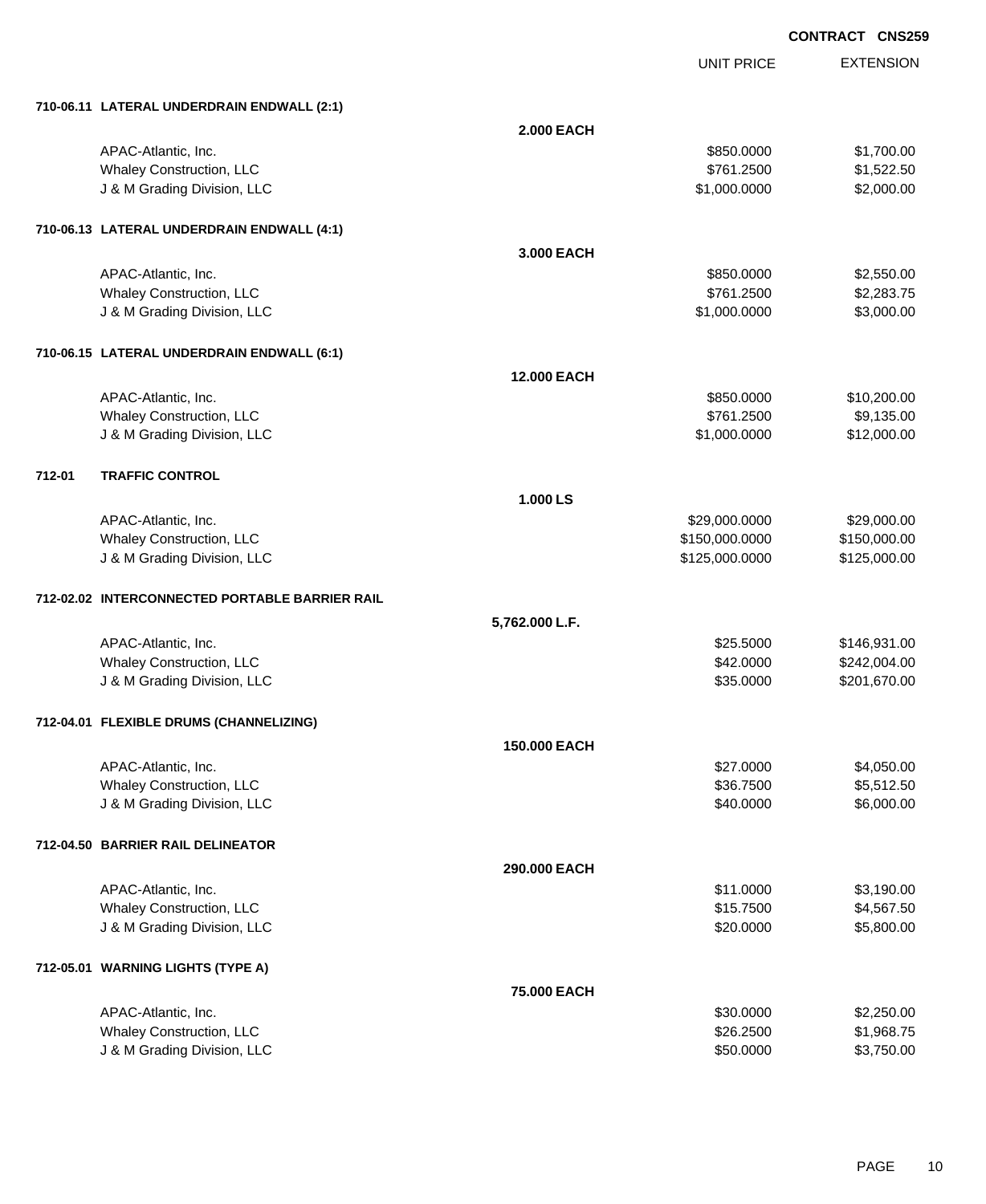**EXTENSION CONTRACT CNS259** UNIT PRICE **712-06 SIGNS (CONSTRUCTION) 2,511.000 S.F.** APAC-Atlantic, Inc. \$17,577.00 \$17,577.00 \$17,577.00 \$17,577.00 Whaley Construction, LLC **\$18,455.85** \$18,455.85 J & M Grading Division, LLC  $$10.0000$   $$25,110.00$ **712-07.03 TEMPORARY BARRICADES (TYPE III) 69.000 L.F.** APAC-Atlantic, Inc. \$14.0000 \$966.00 Whaley Construction, LLC 61,117.80 U & M Grading Division, LLC & Case of the Case of the Case of the Case of the Case of the Case of the Case of the Case of the Case of the Case of the Case of the Case of the Case of the Case of the Case of the Case of the **712-08.03 ARROW BOARD (TYPE C) 4.000 EACH** APAC-Atlantic, Inc. \$1,050.000 \$4,200.00 Whaley Construction, LLC 68,820.00 J & M Grading Division, LLC \$2,000.0000 \$8,000.00 **713-01.01 CLASS A CONCRETE (FOUNDATION FOR SIGN SUPPORTS) 2.000 C.Y.** APAC-Atlantic, Inc. \$880.0000 \$1,760.00 Whaley Construction, LLC 650.000 \$1,650.00 J & M Grading Division, LLC \$900.0000 \$1,800.00 **713-01.02 STEEL BAR REINFORCEMENT(FOUNDATION FOR SIGN SUPPORTS) 450.000 LB.** APAC-Atlantic, Inc. \$1,980.00 \$1,980.00 \$1,980.00 \$1,980.00 \$1,980.00 \$1,980.00 \$1,980.00 \$1,980.00 \$1,980.00 \$1,980.00 \$1,980.00 \$1,980.00 \$1,980.00 \$1,980.00 \$1,980.00 \$1,980.00 \$1,980.00 \$1,980.00 \$1,980.00 \$1,980.00 \$1 Whaley Construction, LLC 68 and the state of the state of the state of the state of the state of the state of the state of the state of the state of the state of the state of the state of the state of the state of the stat J & M Grading Division, LLC **\$4.5000** \$2,025.00 **712-09.02 REMOVABLE PAVEMENT MARKING (8" BARRIER LINE) 43,936.000 L.F.** APAC-Atlantic, Inc. \$87,872.00 \$87,872.00 \$87,872.00 \$987,872.00 Whaley Construction, LLC \$3.0500 \$134,004.80 J & M Grading Division, LLC \$3.5000 \$153,776.00 **713-06 STEEL I-BEAMS & WF-BEAMS(BREAKAWAY) SIGN SUPPORT 485.000 LB.** APAC-Atlantic, Inc. \$2,910.00 \$2,910.00 Whaley Construction, LLC 63.30 \$2,803.30 J & M Grading Division, LLC **\$6.2500** \$3,031.25 **713-11.02 PERFORATED/KNOCKOUT SQUARE TUBE POST 957.000 LB.**

| APAC-Atlantic, Inc.             | \$4.2500 | \$4,067.25 |
|---------------------------------|----------|------------|
| <b>Whaley Construction, LLC</b> | \$3,9600 | \$3.789.72 |
| J & M Grading Division, LLC     | \$4.2500 | \$4,067.25 |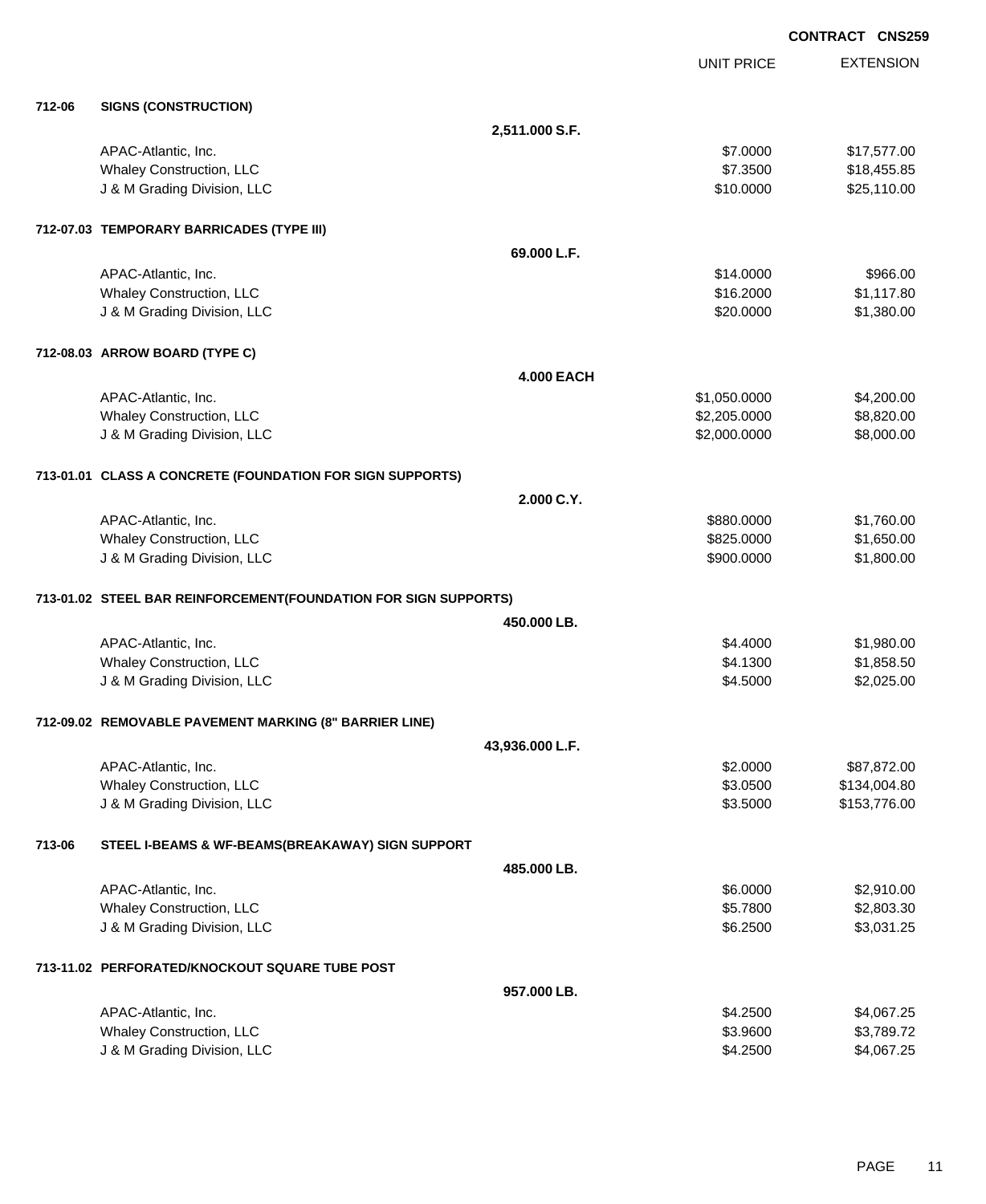|        |                                                    |                   |                   | <b>CONTRACT CNS259</b> |
|--------|----------------------------------------------------|-------------------|-------------------|------------------------|
|        |                                                    |                   | <b>UNIT PRICE</b> | <b>EXTENSION</b>       |
|        | 713-11.03 2 1/2" DIA ROUND STEEL TUBE SIGN POST    |                   |                   |                        |
|        |                                                    | 112,000 LB.       |                   |                        |
|        | APAC-Atlantic, Inc.                                |                   | \$6.6000          | \$739.20               |
|        | Whaley Construction, LLC                           |                   | \$6.1600          | \$689.92               |
|        | J & M Grading Division, LLC                        |                   | \$6.5000          | \$728.00               |
|        | 713-11.05 SQUARE TUBE SIGN SUPPORT                 |                   |                   |                        |
|        |                                                    | 520.000 LB.       |                   |                        |
|        | APAC-Atlantic, Inc.                                |                   | \$6.3000          | \$3,276.00             |
|        | Whaley Construction, LLC                           |                   | \$5.8900          | \$3,062.80             |
|        | J & M Grading Division, LLC                        |                   | \$6.2500          | \$3,250.00             |
|        | 713-11.21 P POST SLIP BASE                         |                   |                   |                        |
|        |                                                    | <b>2.000 EACH</b> |                   |                        |
|        | APAC-Atlantic, Inc.                                |                   | \$500.0000        | \$1,000.00             |
|        | Whaley Construction, LLC                           |                   | \$456.5000        | \$913.00               |
|        | J & M Grading Division, LLC                        |                   | \$500.0000        | \$1,000.00             |
|        | 713-11.23 ROUND POST SLIP BASE                     |                   |                   |                        |
|        |                                                    | 3.000 EACH        |                   |                        |
|        | APAC-Atlantic, Inc.                                |                   | \$500.0000        | \$1,500.00             |
|        | <b>Whaley Construction, LLC</b>                    |                   | \$456.5000        | \$1,369.50             |
|        | J & M Grading Division, LLC                        |                   | \$500.0000        | \$1,500.00             |
|        | 713-13.02 FLAT SHEET ALUMINUM SIGNS (0.080" THICK) |                   |                   |                        |
|        |                                                    | 187.000 S.F.      |                   |                        |
|        | APAC-Atlantic, Inc.                                |                   | \$15.5000         | \$2,898.50             |
|        | Whaley Construction, LLC                           |                   | \$14.5200         | \$2,715.24             |
|        | J & M Grading Division, LLC                        |                   | \$15.5000         | \$2,898.50             |
|        | 713-13.03 FLAT SHEET ALUMINUM SIGNS (0.100" THICK) |                   |                   |                        |
|        |                                                    | 48.000 S.F.       |                   |                        |
|        | APAC-Atlantic, Inc.                                |                   | \$16.2500         | \$780.00               |
|        | <b>Whaley Construction, LLC</b>                    |                   | \$15.1800         | \$728.64               |
|        | J & M Grading Division, LLC                        |                   | \$16.0000         | \$768.00               |
| 713-14 | <b>EXTRUDED ALUMINUM PANEL SIGNS</b>               |                   |                   |                        |
|        |                                                    | 48.000 S.F.       |                   |                        |
|        | APAC-Atlantic, Inc.                                |                   | \$33.5500         | \$1,610.40             |
|        | Whaley Construction, LLC                           |                   | \$31.3500         | \$1,504.80             |
|        | J & M Grading Division, LLC                        |                   | \$33.0000         | \$1,584.00             |
|        | 713-14.21 STREET NAME SIGN (RIGID 0.100IN THICK    |                   |                   |                        |
|        |                                                    | 54.000 S.F.       |                   |                        |
|        | APAC-Atlantic, Inc.                                |                   | \$100.0000        | \$5,400.00             |
|        | Whaley Construction, LLC                           |                   | \$62.5800         | \$3,379.32             |
|        | J & M Grading Division, LLC                        |                   | \$75.0000         | \$4,050.00             |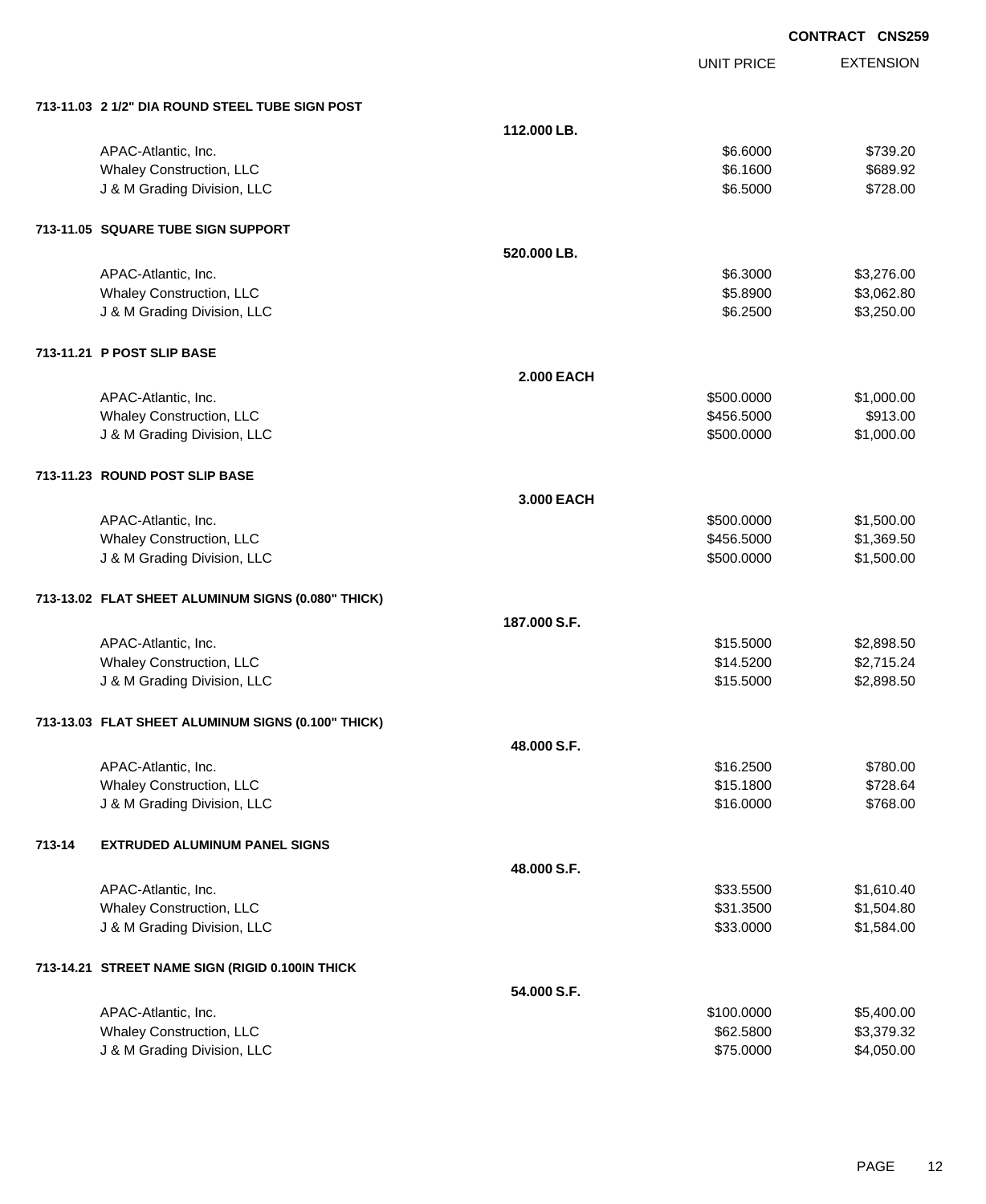|        |                                                                  |              | <b>UNIT PRICE</b> | <b>EXTENSION</b> |
|--------|------------------------------------------------------------------|--------------|-------------------|------------------|
| 713-15 | <b>REMOVAL OF SIGNS, POSTS AND FOOTINGS</b>                      |              |                   |                  |
|        |                                                                  | 1.000 LS     |                   |                  |
|        | APAC-Atlantic, Inc.                                              |              | \$900.0000        | \$900.00         |
|        | Whaley Construction, LLC                                         |              | \$825.0000        | \$825.00         |
|        | J & M Grading Division, LLC                                      |              | \$1,000.0000      | \$1,000.00       |
|        | 713-15.07 SUSPENDED FLAT SHEET ALUMINUM SIGN (0.080" THICK)      |              |                   |                  |
|        |                                                                  | 7.000 EACH   |                   |                  |
|        | APAC-Atlantic, Inc.                                              |              | \$615.0000        | \$4,305.00       |
|        | <b>Whaley Construction, LLC</b>                                  |              | \$88.0000         | \$616.00         |
|        | J & M Grading Division, LLC                                      |              | \$525.0000        | \$3,675.00       |
|        | 716-01.06 TEMPORARY RAISED PAVEMENT MARKER, WHITE                |              |                   |                  |
|        |                                                                  | 387.000 EACH |                   |                  |
|        | APAC-Atlantic, Inc.                                              |              | \$8.5000          | \$3,289.50       |
|        | Whaley Construction, LLC                                         |              | \$11.0000         | \$4,257.00       |
|        | J & M Grading Division, LLC                                      |              | \$10.0000         | \$3,870.00       |
|        | 716-01.14 RAISED PAVEMENT MARKER REMOVAL                         |              |                   |                  |
|        |                                                                  | 97.000 EACH  |                   |                  |
|        | APAC-Atlantic, Inc.                                              |              | \$3.2500          | \$315.25         |
|        | Whaley Construction, LLC                                         |              | \$3.3000          | \$320.10         |
|        | J & M Grading Division, LLC                                      |              | \$7.5000          | \$727.50         |
|        | 716-01.23 SNOWPLOWABLE RAISED PAVEMENT MARKERS (BI-DIR)(2 COLOR) |              |                   |                  |
|        |                                                                  | 270.000 EACH |                   |                  |
|        | APAC-Atlantic, Inc.                                              |              | \$33.5000         | \$9,045.00       |
|        | Whaley Construction, LLC                                         |              | \$33.0000         | \$8,910.00       |
|        | J & M Grading Division, LLC                                      |              | \$35.0000         | \$9,450.00       |
|        | 716-01.30 REMOVAL OF SNOWPLOWABLE REFLECTIVE MARKER              |              |                   |                  |
|        |                                                                  | 131.000 EACH |                   |                  |
|        | APAC-Atlantic, Inc.                                              |              | \$10.0000         | \$1,310.00       |
|        | Whaley Construction, LLC                                         |              | \$6.6000          | \$864.60         |
|        | J & M Grading Division, LLC                                      |              | \$10.0000         | \$1,310.00       |
|        | 716-02.04 PLASTIC PAVEMENT MARKING(CHANNELIZATION STRIPING)      |              |                   |                  |
|        |                                                                  | 132.000 S.Y. |                   |                  |
|        | APAC-Atlantic, Inc.                                              |              | \$23.0000         | \$3,036.00       |
|        | Whaley Construction, LLC                                         |              | \$22.0000         | \$2,904.00       |
|        | J & M Grading Division, LLC                                      |              | \$19.5000         | \$2,574.00       |
|        | 716-02.05 PLASTIC PAVEMENT MARKING (STOP LINE)                   |              |                   |                  |
|        |                                                                  | 279.000 L.F. |                   |                  |
|        | APAC-Atlantic, Inc.                                              |              | \$11.0000         | \$3,069.00       |
|        | Whaley Construction, LLC                                         |              | \$9.9000          | \$2,762.10       |
|        | J & M Grading Division, LLC                                      |              | \$12.0000         | \$3,348.00       |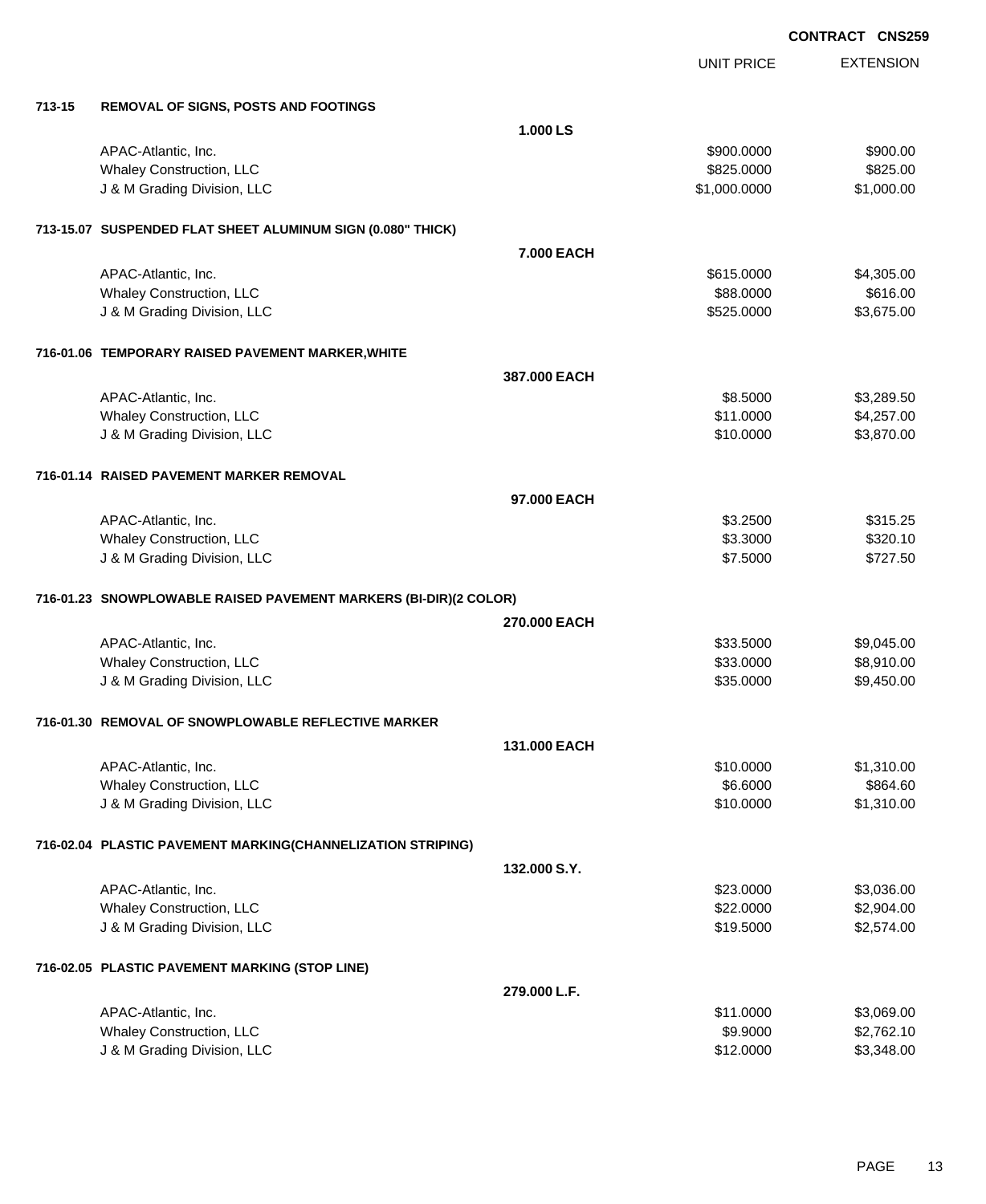|                                                              | <b>UNIT PRICE</b> | <b>EXTENSION</b> |
|--------------------------------------------------------------|-------------------|------------------|
| 716-02.06 PLASTIC PAVEMENT MARKING (TURN LANE ARROW)         |                   |                  |
| 30,000 EACH                                                  |                   |                  |
| APAC-Atlantic, Inc.                                          | \$130.0000        | \$3,900.00       |
| <b>Whaley Construction, LLC</b>                              | \$165.0000        | \$4,950.00       |
| J & M Grading Division, LLC                                  | \$150.0000        | \$4,500.00       |
| 716-02.08 PLASTIC PAVEMENT MARKING (8" DOTTED LINE)          |                   |                  |
| 349.000 L.F.                                                 |                   |                  |
| APAC-Atlantic, Inc.                                          | \$2.0000          | \$698.00         |
| <b>Whaley Construction, LLC</b>                              | \$2.2000          | \$767.80         |
| J & M Grading Division, LLC                                  | \$1.5000          | \$523.50         |
| 716-03.01 PLASTIC WORD PAVEMENT MARKING (ONLY)               |                   |                  |
| <b>6.000 EACH</b>                                            |                   |                  |
| APAC-Atlantic, Inc.                                          | \$200.0000        | \$1,200.00       |
| <b>Whaley Construction, LLC</b>                              | \$137.5000        | \$825.00         |
| J & M Grading Division, LLC                                  | \$225.0000        | \$1,350.00       |
| 716-04.03 PLASTIC PAVEMENT MARKING (4" DOTTED LINE)          |                   |                  |
| 651.000 L.F.                                                 |                   |                  |
| APAC-Atlantic, Inc.                                          | \$0.8500          | \$553.35         |
| Whaley Construction, LLC                                     | \$1.1000          | \$716.10         |
| J & M Grading Division, LLC                                  | \$1.2500          | \$813.75         |
| 716-05.02 PAINTED PAVEMENT MARKING (8" BARRIER LINE)         |                   |                  |
| 43,936.000 L.F.                                              |                   |                  |
| APAC-Atlantic, Inc.                                          | \$0.4000          | \$17,574.40      |
| Whaley Construction, LLC                                     | \$0.2000          | \$8,787.20       |
| J & M Grading Division, LLC                                  | \$0.2000          | \$8,787.20       |
| 716-05.04 PAINTED PAVEMENT MARKING (CHANNELIZATION STRIPING) |                   |                  |
| 15.000 S.Y.                                                  |                   |                  |
| APAC-Atlantic, Inc.                                          | \$14.7000         | \$220.50         |
| <b>Whaley Construction, LLC</b>                              | \$11.0000         | \$165.00         |
| J & M Grading Division, LLC                                  | \$10.2500         | \$153.75         |
| 716-05.05 PAINTED PAVEMENT MARKING (STOP LINE)               |                   |                  |
| 400.000 L.F.                                                 |                   |                  |
| APAC-Atlantic, Inc.                                          | \$6.5000          | \$2,600.00       |
| Whaley Construction, LLC                                     | \$5.5000          | \$2,200.00       |
| J & M Grading Division, LLC                                  | \$5.0000          | \$2,000.00       |
| 716-05.06 PAINTED PAVEMENT MARKING (TURN LANE ARROW)         |                   |                  |
| <b>15.000 EACH</b>                                           |                   |                  |
| APAC-Atlantic, Inc.                                          | \$100.0000        | \$1,500.00       |
| <b>Whaley Construction, LLC</b>                              | \$77.0000         | \$1,155.00       |
| J & M Grading Division, LLC                                  | \$100.0000        | \$1,500.00       |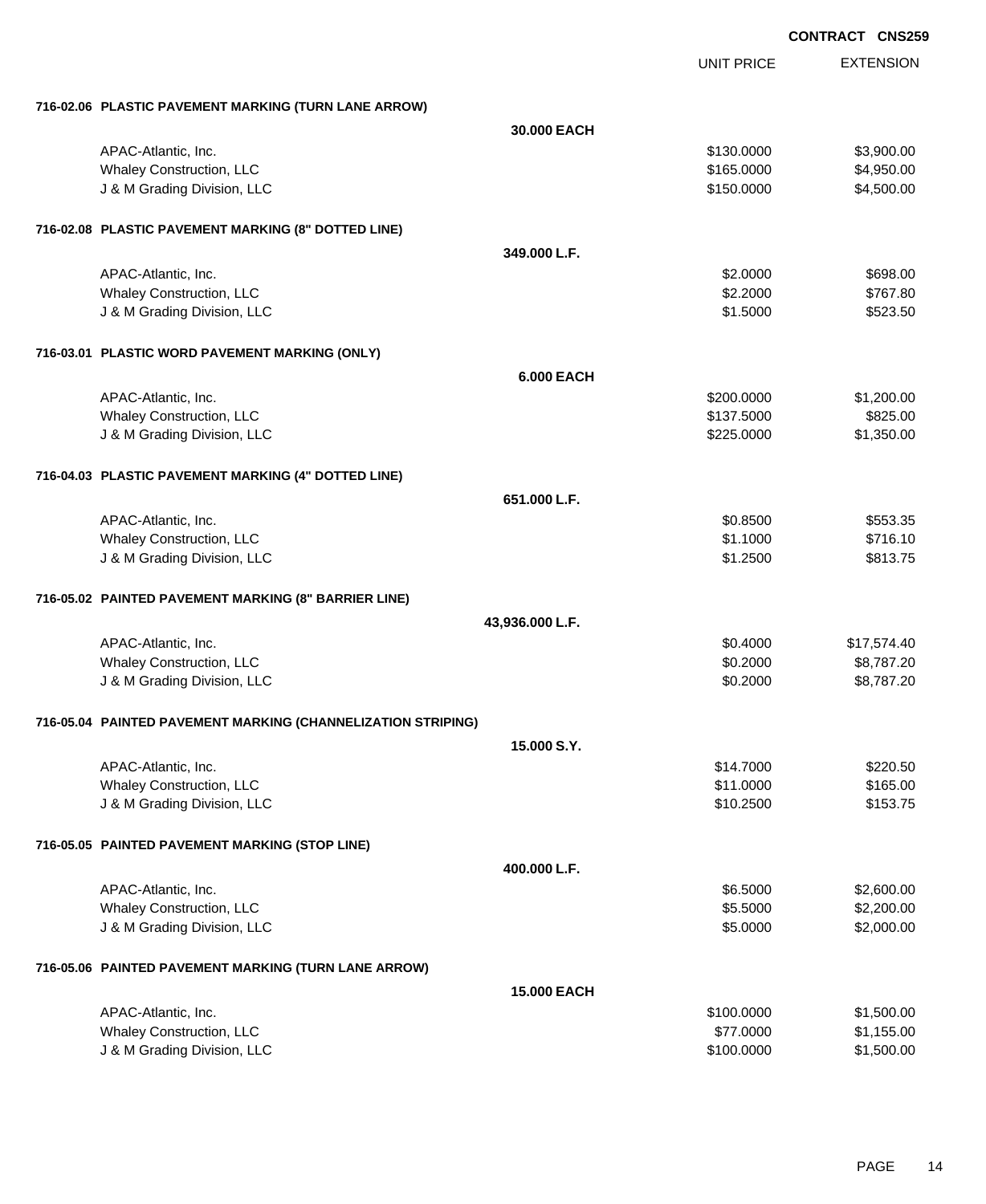|        |                                                                 |                   | <b>CONTRACT CNS259</b> |
|--------|-----------------------------------------------------------------|-------------------|------------------------|
|        |                                                                 | <b>UNIT PRICE</b> | <b>EXTENSION</b>       |
|        | 716-06.01 PAINTED WORD PVMT MARK (<br>$\lambda$                 |                   |                        |
|        |                                                                 | <b>6.000 EACH</b> |                        |
|        | APAC-Atlantic, Inc.                                             | \$150.0000        | \$900.00               |
|        | Whaley Construction, LLC                                        | \$110.0000        | \$660.00               |
|        | J & M Grading Division, LLC                                     | \$200.0000        | \$1,200.00             |
|        | 716-08.04 REMOVAL OF PAVEMENT MARKING (CHANNELIZATION STRIPING) |                   |                        |
|        |                                                                 | 15,000 S.Y.       |                        |
|        | APAC-Atlantic, Inc.                                             | \$15.0000         | \$225.00               |
|        | Whaley Construction, LLC                                        | \$8.8000          | \$132.00               |
|        | J & M Grading Division, LLC                                     | \$12.0000         | \$180.00               |
|        | 716-08.20 REMOVAL OF PAVEMENT MARKING (LINE)                    |                   |                        |
|        |                                                                 | 2.600 L.M.        |                        |
|        | APAC-Atlantic, Inc.                                             | \$2,800.0000      | \$7,280.00             |
|        | Whaley Construction, LLC                                        | \$2,904.0000      | \$7,550.40             |
|        | J & M Grading Division, LLC                                     | \$3,500.0000      | \$9,100.00             |
|        | 716-12.02 ENHANCED FLATLINE THERMO PVMT MRKNG (6IN LINE)        |                   |                        |
|        |                                                                 | 5.200 L.M.        |                        |
|        | APAC-Atlantic, Inc.                                             | \$5,250.0000      | \$27,300.00            |
|        | Whaley Construction, LLC                                        | \$4,410.0000      | \$22,932.00            |
|        | J & M Grading Division, LLC                                     | \$5,000.0000      | \$26,000.00            |
|        |                                                                 |                   |                        |
|        |                                                                 | 610.000 L.F.      |                        |
|        | APAC-Atlantic, Inc.                                             | \$2.3000          | \$1,403.00             |
|        | Whaley Construction, LLC                                        | \$2.2000          | \$1,342.00             |
|        | J & M Grading Division, LLC                                     | \$2.0000          | \$1,220.00             |
| 717-01 | <b>MOBILIZATION</b>                                             |                   |                        |
|        |                                                                 | 1.000 LS          |                        |
|        | APAC-Atlantic, Inc.                                             | \$120,000.0000    | \$120,000.00           |
|        | Whaley Construction, LLC                                        | \$216,000.0000    | \$216,000.00           |
|        | J & M Grading Division, LLC                                     | \$240,000.0000    | \$240,000.00           |
|        | 730-01.02 REMOVAL OF SIGNAL EQUIPMENT                           |                   |                        |
|        |                                                                 | <b>1.000 EACH</b> |                        |
|        | APAC-Atlantic, Inc.                                             | \$2,875.0000      | \$2,875.00             |
|        | Whaley Construction, LLC                                        | \$2,562.2100      | \$2,562.21             |
|        | J & M Grading Division, LLC                                     | \$5,200.0000      | \$5,200.00             |
|        | 730-02.09 SIGNAL HEAD ASSEMBLY (130 WITH BACKPLATE)             |                   |                        |
|        |                                                                 | 7.000 EACH        |                        |
|        | APAC-Atlantic, Inc.                                             | \$720.0000        | \$5,040.00             |
|        | Whaley Construction, LLC                                        | \$643.4400        | \$4,504.08             |
|        | J & M Grading Division, LLC                                     | \$820.0000        | \$5,740.00             |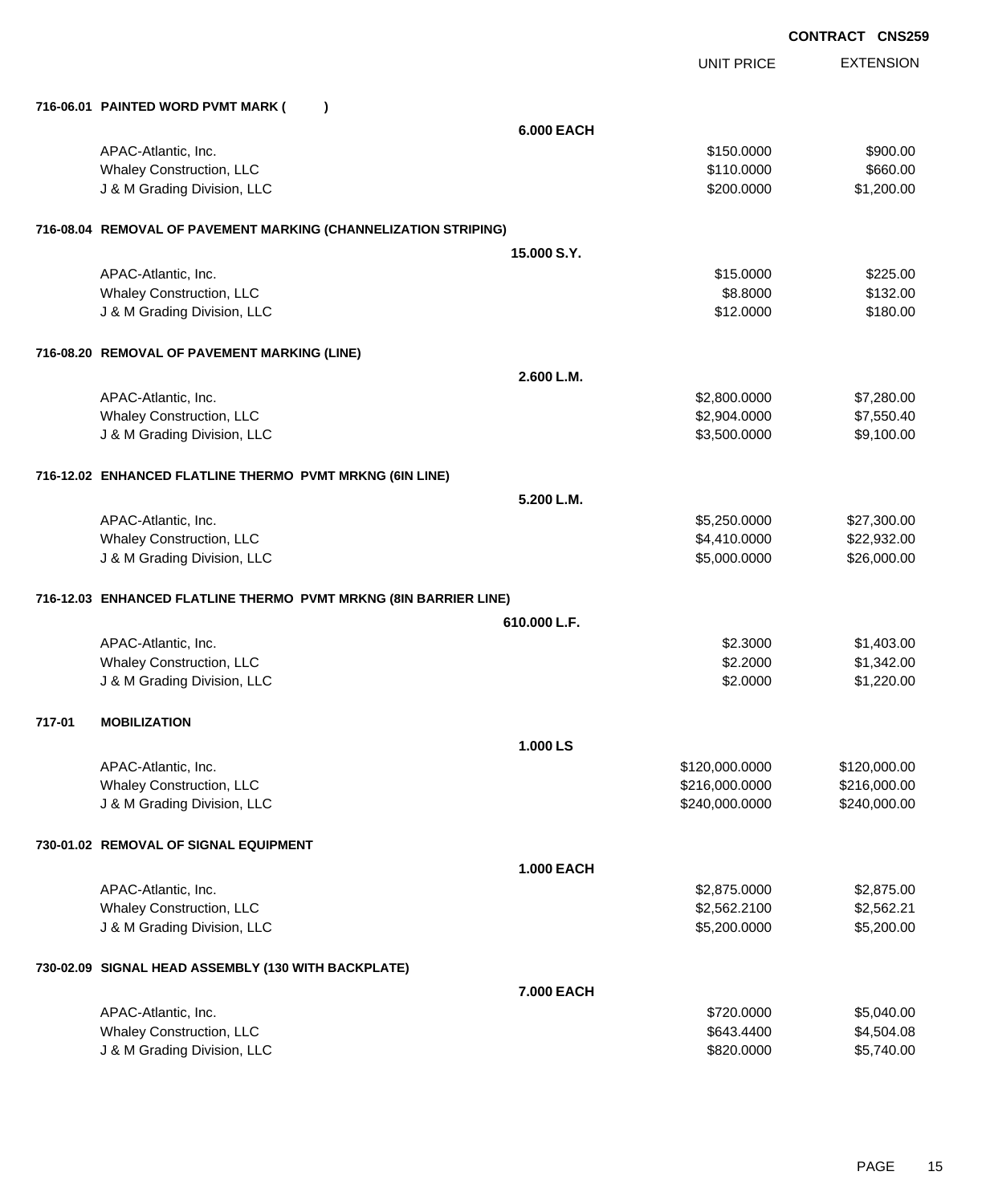|                                                         | <b>UNIT PRICE</b> | <b>EXTENSION</b> |
|---------------------------------------------------------|-------------------|------------------|
| 730-02.17 SIGNAL HEAD ASSEMBLY (150 A2H WITH BACKPLATE) |                   |                  |
|                                                         | <b>1.000 EACH</b> |                  |
| APAC-Atlantic, Inc.                                     | \$1,100.0000      | \$1,100.00       |
| Whaley Construction, LLC                                | \$981.8000        | \$981.80         |
| J & M Grading Division, LLC                             | \$1,225.0000      | \$1,225.00       |
| 730-02.30 SIGNAL HEAD ASSEMBLY (130 A3 WITH BACKPLATE)  |                   |                  |
|                                                         | 7.000 EACH        |                  |
| APAC-Atlantic, Inc.                                     | \$720.0000        | \$5,040.00       |
| <b>Whaley Construction, LLC</b>                         | \$643.4400        | \$4,504.08       |
| J & M Grading Division, LLC                             | \$820.0000        | \$5,740.00       |
| 730-03.21 INSTALL PULL BOX (TYPE B)                     |                   |                  |
|                                                         | <b>4.000 EACH</b> |                  |
| APAC-Atlantic, Inc.                                     | \$700.0000        | \$2,800.00       |
| Whaley Construction, LLC                                | \$634.5500        | \$2,538.20       |
| J & M Grading Division, LLC                             | \$550.0000        | \$2,200.00       |
| 730-03.24 INSTALL PULL BOX (FIBER OPTIC-TYPE B)         |                   |                  |
|                                                         | <b>1.000 EACH</b> |                  |
| APAC-Atlantic, Inc.                                     | \$5,000.0000      | \$5,000.00       |
| Whaley Construction, LLC                                | \$4,478.0000      | \$4,478.00       |
| J & M Grading Division, LLC                             | \$4,600.0000      | \$4,600.00       |
| 730-05.01 ELECTRICAL SERVICE CONNECTION                 |                   |                  |
|                                                         | <b>1.000 EACH</b> |                  |
| APAC-Atlantic, Inc.                                     | \$850.0000        | \$850.00         |
| Whaley Construction, LLC                                | \$760.7500        | \$760.75         |
| J & M Grading Division, LLC                             | \$2,100.0000      | \$2,100.00       |
| 730-08.02 SIGNAL CABLE - 5 CONDUCTOR                    |                   |                  |
| 1,232.000 L.F.                                          |                   |                  |
| APAC-Atlantic, Inc.                                     | \$1.2500          | \$1,540.00       |
| Whaley Construction, LLC                                | \$1.1300          | \$1,392.16       |
| J & M Grading Division, LLC                             | \$1.5000          | \$1,848.00       |
| 730-08.03 SIGNAL CABLE - 7 CONDUCTOR                    |                   |                  |
| 1,155.000 L.F.                                          |                   |                  |
| APAC-Atlantic, Inc.                                     | \$1.4500          | \$1,674.75       |
| Whaley Construction, LLC                                | \$1.2800          | \$1,478.40       |
| J & M Grading Division, LLC                             | \$1.7500          | \$2,021.25       |
| 730-12.02 CONDUIT 2" DIAMETER (PVC)                     |                   |                  |
|                                                         | 247.000 L.F.      |                  |
| APAC-Atlantic, Inc.                                     | \$8.7000          | \$2,148.90       |
| Whaley Construction, LLC                                | \$7.7700          | \$1,919.19       |
| J & M Grading Division, LLC                             | \$12.0000         | \$2,964.00       |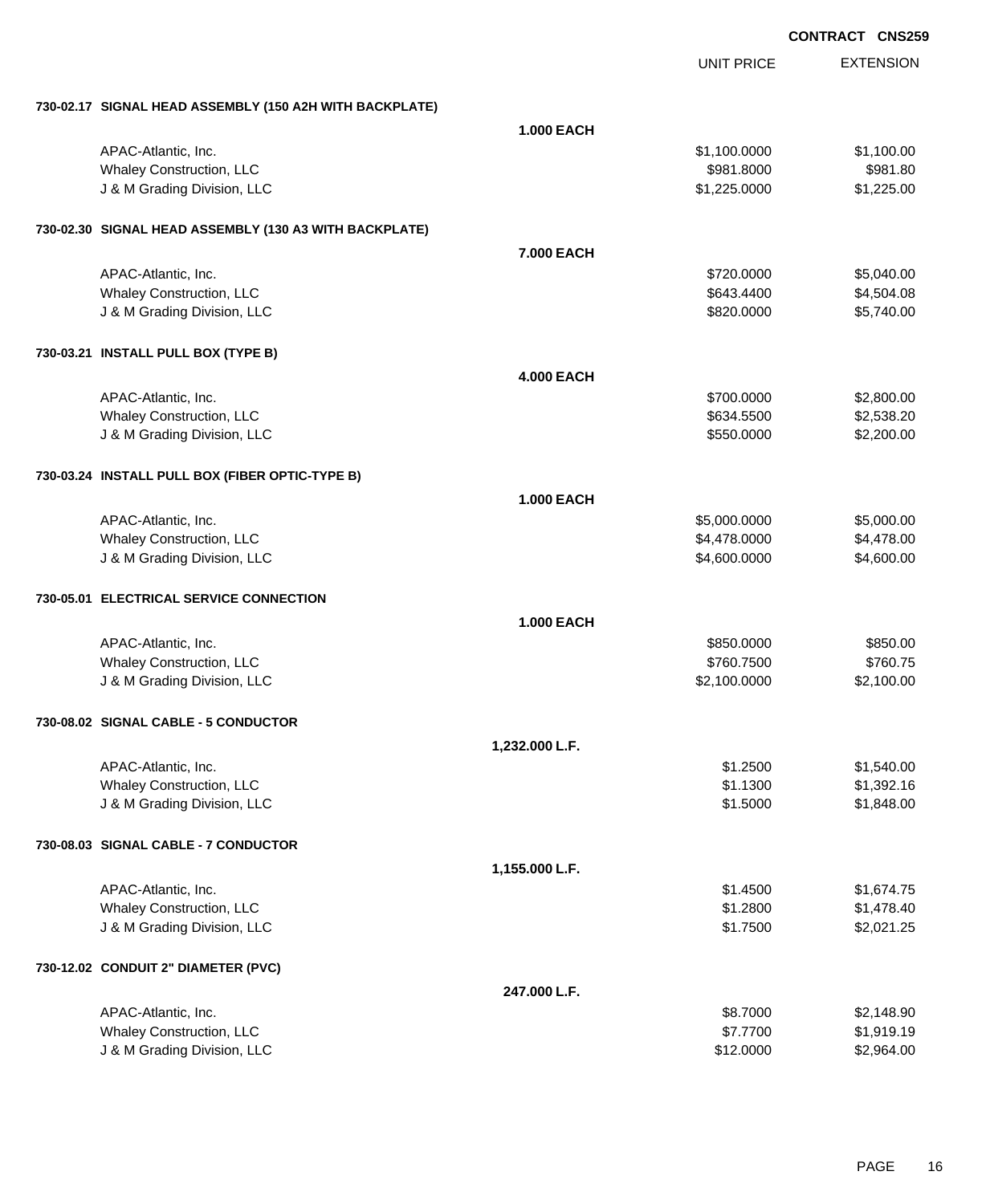|                   |                   | <b>CONTRACT CNS259</b>                                         |
|-------------------|-------------------|----------------------------------------------------------------|
|                   | <b>UNIT PRICE</b> | <b>EXTENSION</b>                                               |
|                   |                   |                                                                |
| 483.000 L.F.      |                   |                                                                |
|                   | \$35.0000         | \$16,905.00                                                    |
|                   | \$31.1700         | \$15,055.11                                                    |
|                   | \$31.0000         | \$14,973.00                                                    |
|                   |                   |                                                                |
| <b>4.000 EACH</b> |                   |                                                                |
|                   | \$8,000.0000      | \$32,000.00                                                    |
|                   | \$7,091.3200      | \$28,365.28                                                    |
|                   | \$8,500.0000      | \$34,000.00                                                    |
|                   |                   |                                                                |
| <b>1.000 EACH</b> |                   |                                                                |
|                   | \$4,450.0000      | \$4,450.00                                                     |
|                   | \$3,961.5100      | \$3,961.51                                                     |
|                   | \$13,000.0000     | \$13,000.00                                                    |
|                   |                   |                                                                |
| <b>1.000 EACH</b> |                   |                                                                |
|                   | \$13,000.0000     | \$13,000.00                                                    |
|                   | \$11,423.3900     | \$11,423.39                                                    |
|                   | \$13,000.0000     | \$13,000.00                                                    |
|                   |                   |                                                                |
| <b>1.000 EACH</b> |                   |                                                                |
|                   | \$5,000.0000      | \$5,000.00                                                     |
|                   |                   | \$4,397.64                                                     |
|                   |                   | \$5,100.00                                                     |
|                   |                   |                                                                |
| <b>1.000 EACH</b> |                   |                                                                |
|                   | \$26,000.0000     | \$26,000.00                                                    |
|                   |                   | \$23,112.97                                                    |
|                   |                   | \$25,000.00                                                    |
|                   |                   |                                                                |
| <b>2.000 EACH</b> |                   |                                                                |
|                   | \$29,000.0000     | \$58,000.00                                                    |
|                   | \$25,673.0500     | \$51,346.10                                                    |
|                   | \$35,500.0000     | \$71,000.00                                                    |
|                   |                   | \$4,397.6400<br>\$5,100.0000<br>\$23,112.9700<br>\$25,000.0000 |

#### **730-23.38 CANTILEVER SIGNAL SUPPORT (1 ARM @ 75')**

**730-12.13 CONDUIT 2" DIAMETER (JACK AND BORE)**

**730-13.02 VEHICLE DETECTOR (VIDEO)**

 $730 - 15.07$ 

 $730 - 15.32$ 

 $730-16.02$ 

 $730 - 23.36$ 

**730-23.37 CANTILEVER SIGNAL SUPPORT (1 ARM @ 72')**

|                                 | <b>1.000 EACH</b> |             |
|---------------------------------|-------------------|-------------|
| APAC-Atlantic, Inc.             | \$29,000,0000     | \$29,000.00 |
| <b>Whaley Construction, LLC</b> | \$26.037.4800     | \$26,037.48 |
| J & M Grading Division, LLC     | \$36,000,0000     | \$36,000.00 |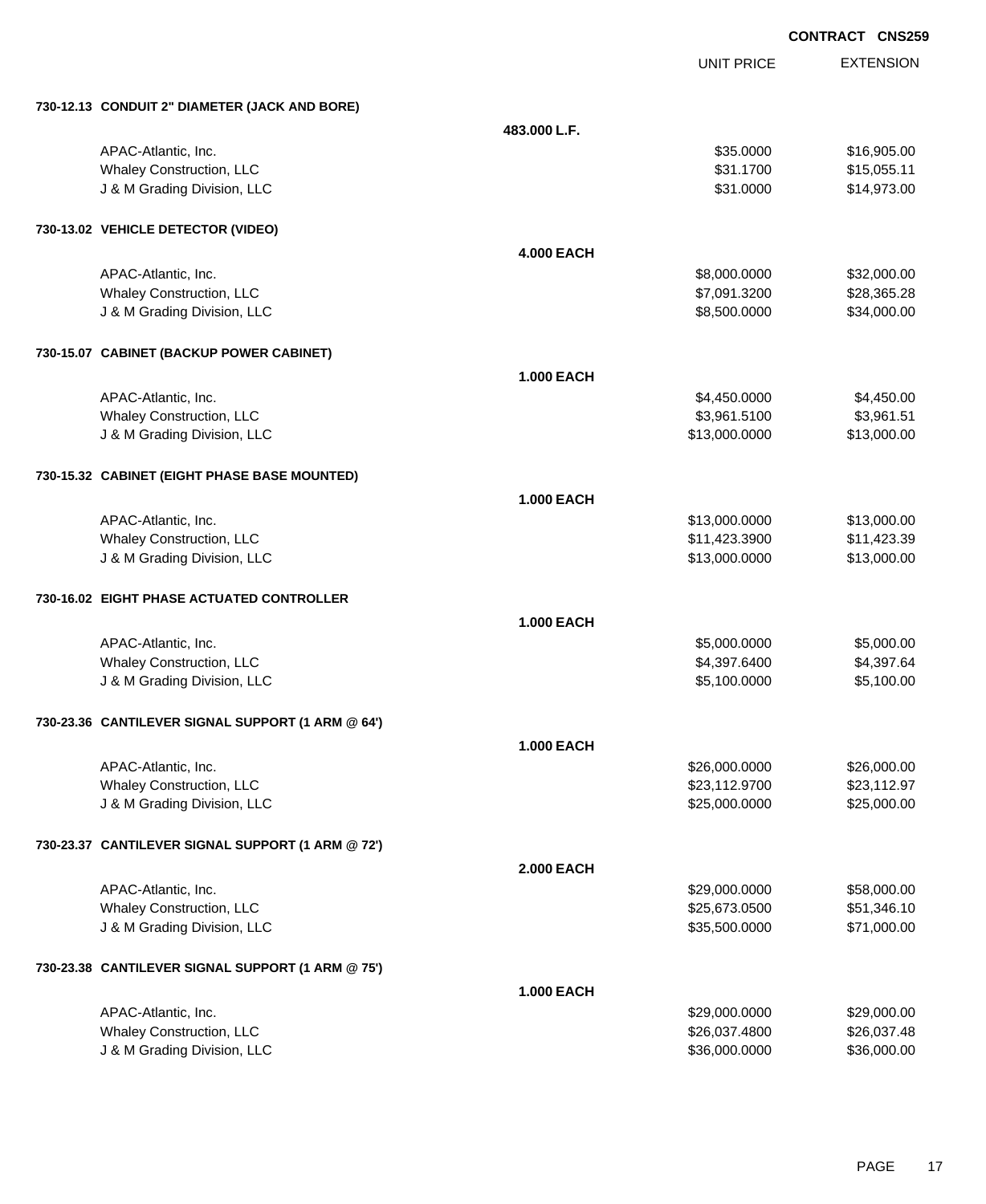|        |                                                   |                   | <b>UNIT PRICE</b> | <b>EXTENSION</b> |
|--------|---------------------------------------------------|-------------------|-------------------|------------------|
|        | 730-35.06 BATTERY BACK-UP AND POWER CONDITIONER   |                   |                   |                  |
|        |                                                   | <b>1.000 EACH</b> |                   |                  |
|        | APAC-Atlantic, Inc.                               |                   | \$4,025.0000      | \$4,025.00       |
|        | Whaley Construction, LLC                          |                   | \$3,591.5000      | \$3,591.50       |
|        | J & M Grading Division, LLC                       |                   | \$10,000.0000     | \$10,000.00      |
| 730-40 | <b>TEMPORARY TRAFFIC SIGNAL SYSTEM</b>            |                   |                   |                  |
|        |                                                   | <b>1.000 EACH</b> |                   |                  |
|        | APAC-Atlantic, Inc.                               |                   | \$20,500.0000     | \$20,500.00      |
|        | Whaley Construction, LLC                          |                   | \$17,498.3800     | \$17,498.38      |
|        | J & M Grading Division, LLC                       |                   | \$11,200.0000     | \$11,200.00      |
|        | 740-10.03 GEOTEXTILE (TYPE III) (EROSION CONTROL) |                   |                   |                  |
|        |                                                   | 1,697.000 S.Y.    |                   |                  |
|        | APAC-Atlantic, Inc.                               |                   | \$3.8000          | \$6,448.60       |
|        | Whaley Construction, LLC                          |                   | \$2.9200          | \$4,955.24       |
|        | J & M Grading Division, LLC                       |                   | \$5.0000          | \$8,485.00       |
|        | 740-11.02 TEMPORARY SEDIMENT TUBE 12IN            |                   |                   |                  |
|        |                                                   | 3,231.000 L.F.    |                   |                  |
|        | APAC-Atlantic, Inc.                               |                   | \$3.8000          | \$12,277.80      |
|        | Whaley Construction, LLC                          |                   | \$4.0500          | \$13,085.55      |
|        | J & M Grading Division, LLC                       |                   | \$5.0000          | \$16,155.00      |
|        | 797-11.38 BY-PASS PUMPING                         |                   |                   |                  |
|        |                                                   | 1.000 LS          |                   |                  |
|        | APAC-Atlantic, Inc.                               |                   | \$14,000.0000     | \$14,000.00      |
|        | Whaley Construction, LLC                          |                   | \$10,000.0000     | \$10,000.00      |
|        | J & M Grading Division, LLC                       |                   | \$40,000.0000     | \$40,000.00      |
| 801-01 | <b>SEEDING (WITH MULCH)</b>                       |                   |                   |                  |
|        |                                                   | <b>4.000 UNIT</b> |                   |                  |
|        | APAC-Atlantic, Inc.                               |                   | \$76.0000         | \$304.00         |
|        | Whaley Construction, LLC                          |                   | \$33.9800         | \$135.92         |
|        | J & M Grading Division, LLC                       |                   | \$50.0000         | \$200.00         |
|        | 801-01.07 TEMPORARY SEEDING (WITH MULCH)          |                   |                   |                  |
|        |                                                   | 38.000 UNIT       |                   |                  |
|        | APAC-Atlantic, Inc.                               |                   | \$35.0000         | \$1,330.00       |
|        | Whaley Construction, LLC                          |                   | \$27.1800         | \$1,032.84       |
|        | J & M Grading Division, LLC                       |                   | \$30.0000         | \$1,140.00       |
| 801-02 | <b>SEEDING (WITHOUT MULCH)</b>                    |                   |                   |                  |
|        |                                                   | 75.000 UNIT       |                   |                  |
|        | APAC-Atlantic, Inc.                               |                   | \$14.0000         | \$1,050.00       |
|        | Whaley Construction, LLC                          |                   | \$23.3500         | \$1,751.25       |
|        | J & M Grading Division, LLC                       |                   | \$18.0000         | \$1,350.00       |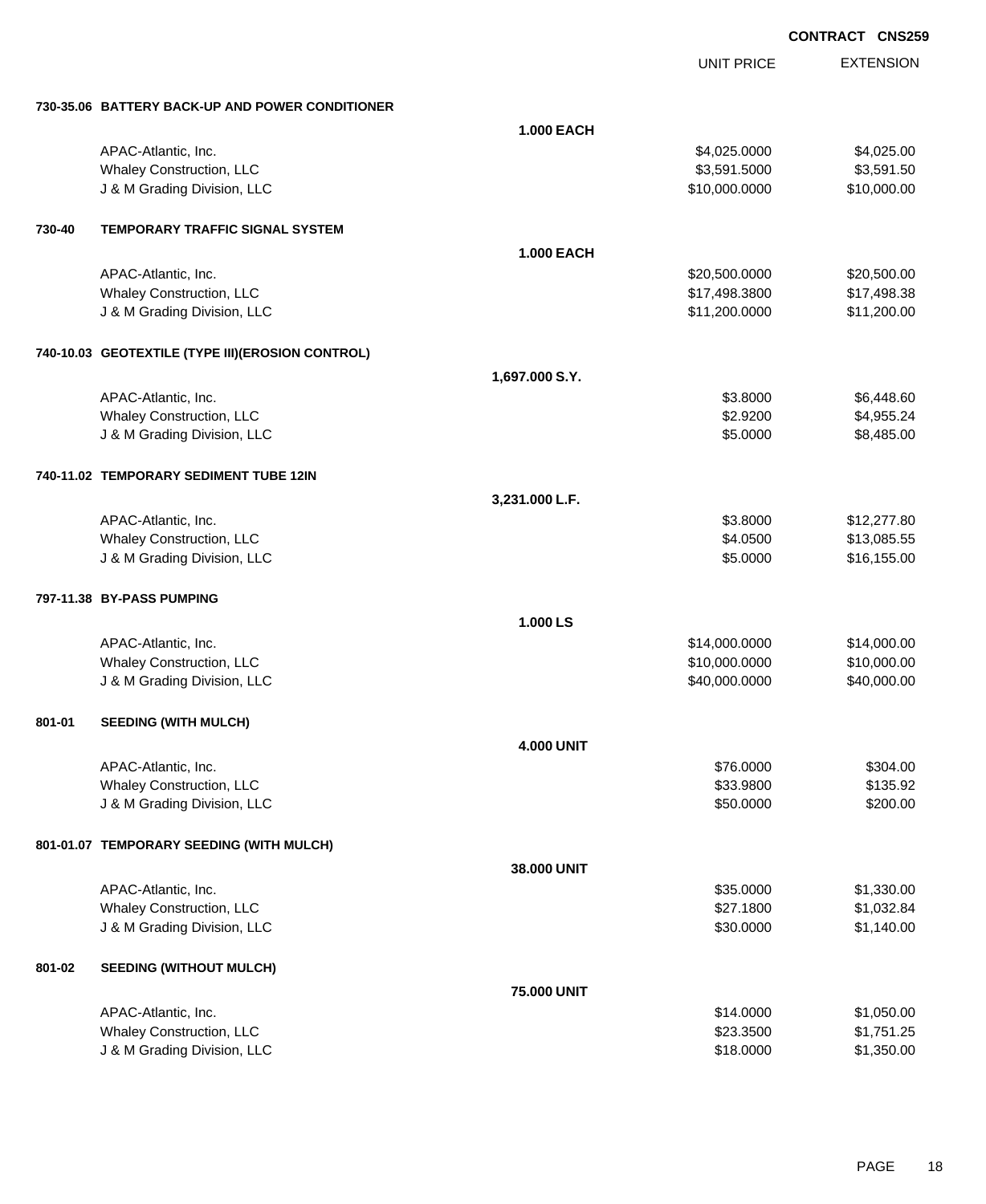|        |                                             |                | <b>UNIT PRICE</b> | <b>EXTENSION</b> |
|--------|---------------------------------------------|----------------|-------------------|------------------|
| 801-03 | <b>WATER (SEEDING &amp; SODDING)</b>        |                |                   |                  |
|        |                                             | 12.000 M.G.    |                   |                  |
|        | APAC-Atlantic, Inc.                         |                | \$235.0000        | \$2,820.00       |
|        | Whaley Construction, LLC                    |                | \$44.0000         | \$528.00         |
|        | J & M Grading Division, LLC                 |                | \$50.0000         | \$600.00         |
| 803-01 | <b>SODDING (NEW SOD)</b>                    |                |                   |                  |
|        |                                             | 3,959.000 S.Y. |                   |                  |
|        | APAC-Atlantic, Inc.                         |                | \$5.6000          | \$22,170.40      |
|        | <b>Whaley Construction, LLC</b>             |                | \$4.3100          | \$17,063.29      |
|        | J & M Grading Division, LLC                 |                | \$7.0000          | \$27,713.00      |
|        | 805-12.02 EROSION CONTROL BLANKET (TYPE II) |                |                   |                  |
|        |                                             | 8,355.000 S.Y. |                   |                  |
|        | APAC-Atlantic, Inc.                         |                | \$1.3500          | \$11,279.25      |
|        | <b>Whaley Construction, LLC</b>             |                | \$1.0500          | \$8,772.75       |
|        | J & M Grading Division, LLC                 |                | \$1.0000          | \$8,355.00       |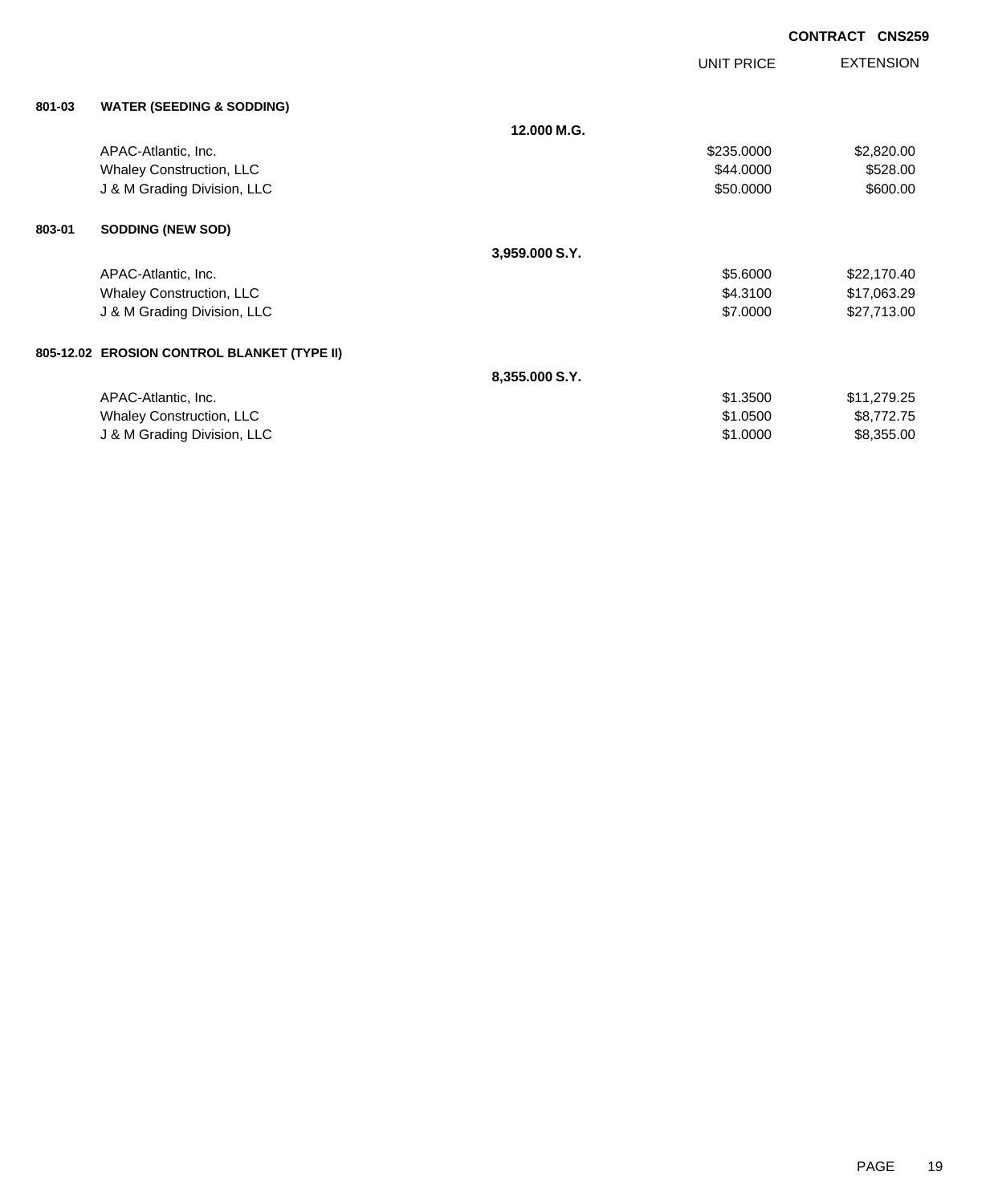## **SUB-TOTAL ROADWAY**

APAC-Atlantic, Inc. \$4,179,010.95 Whaley Construction, LLC \$4,241,956.41 J & M Grading Division, LLC \$4,885,287.90

| APAC-Atlantic, Inc.             | \$4,179,010.95 |
|---------------------------------|----------------|
| <b>Whaley Construction, LLC</b> | \$4,241,956.41 |
| J & M Grading Division, LLC     | \$4.885,287.90 |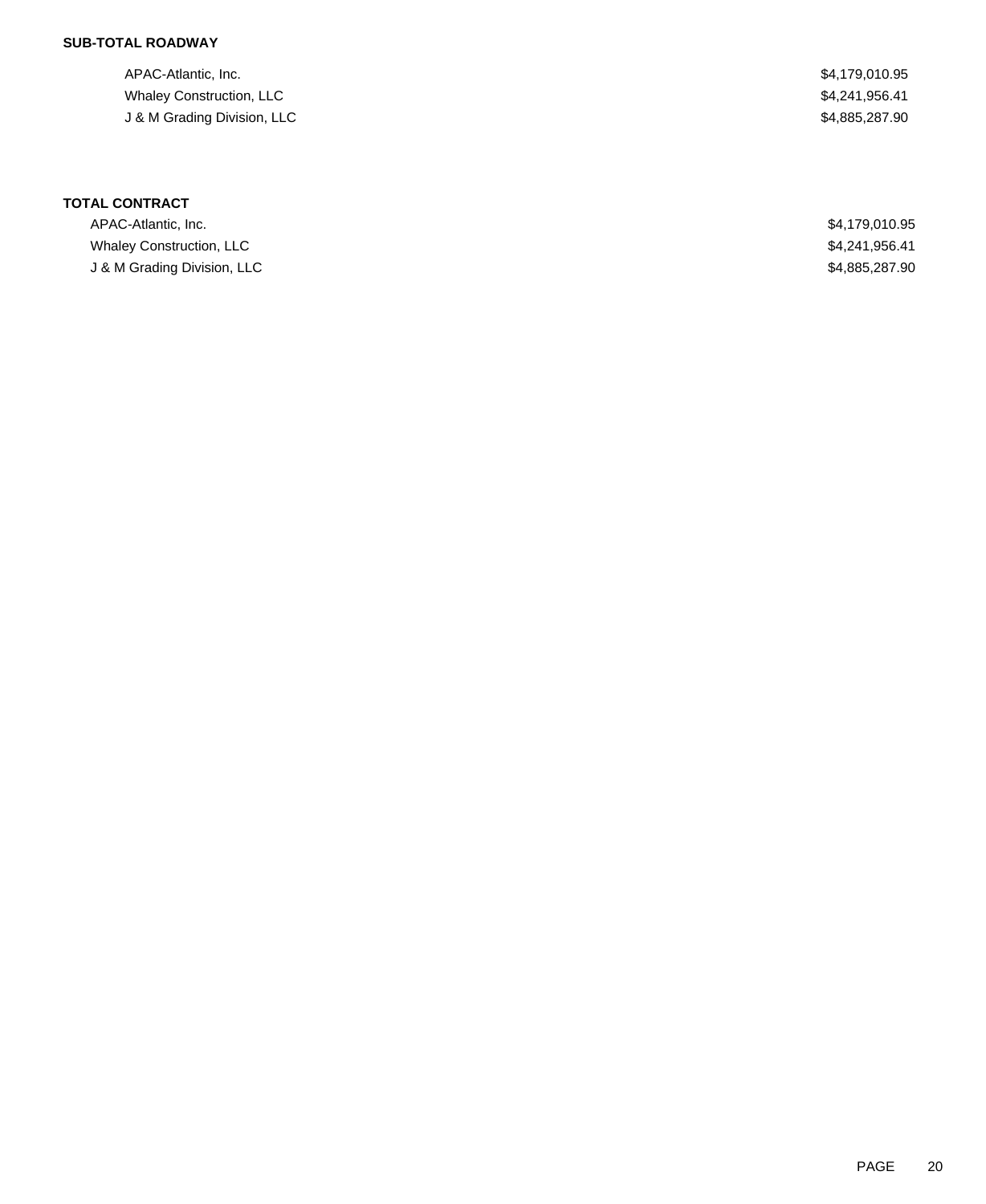# **DEPARTMENT OF TRANSPORTATION SUMMARY OF BIDS LETTING OF OCTOBER 05, 2018 STATE OF TENNESSEE**

COUNTIES BRADLEY, GRUNDY, HAMILTON, MARION, PUTNAM, SEQUATCHIE, AND WHITE (Contract No. CNS320 Call 005)

98029-4189-04,98029-4190-04

THE SWEEPING AND DRAIN CLEANING ON VARIOUS INTERSTATE AND STATE ROUTES.

PROJECT LENGTH - 0.0 MILES

COMPLETION TIME - ON OR BEFORE FEBRUARY 29, 2020

Blevins Enterprises, Inc. 6. The Second Second State of State Second State State Second State State State State State State State State State State State State State State State State State State State State State State St Sweeping Corporation of America, Inc. 6750,400.00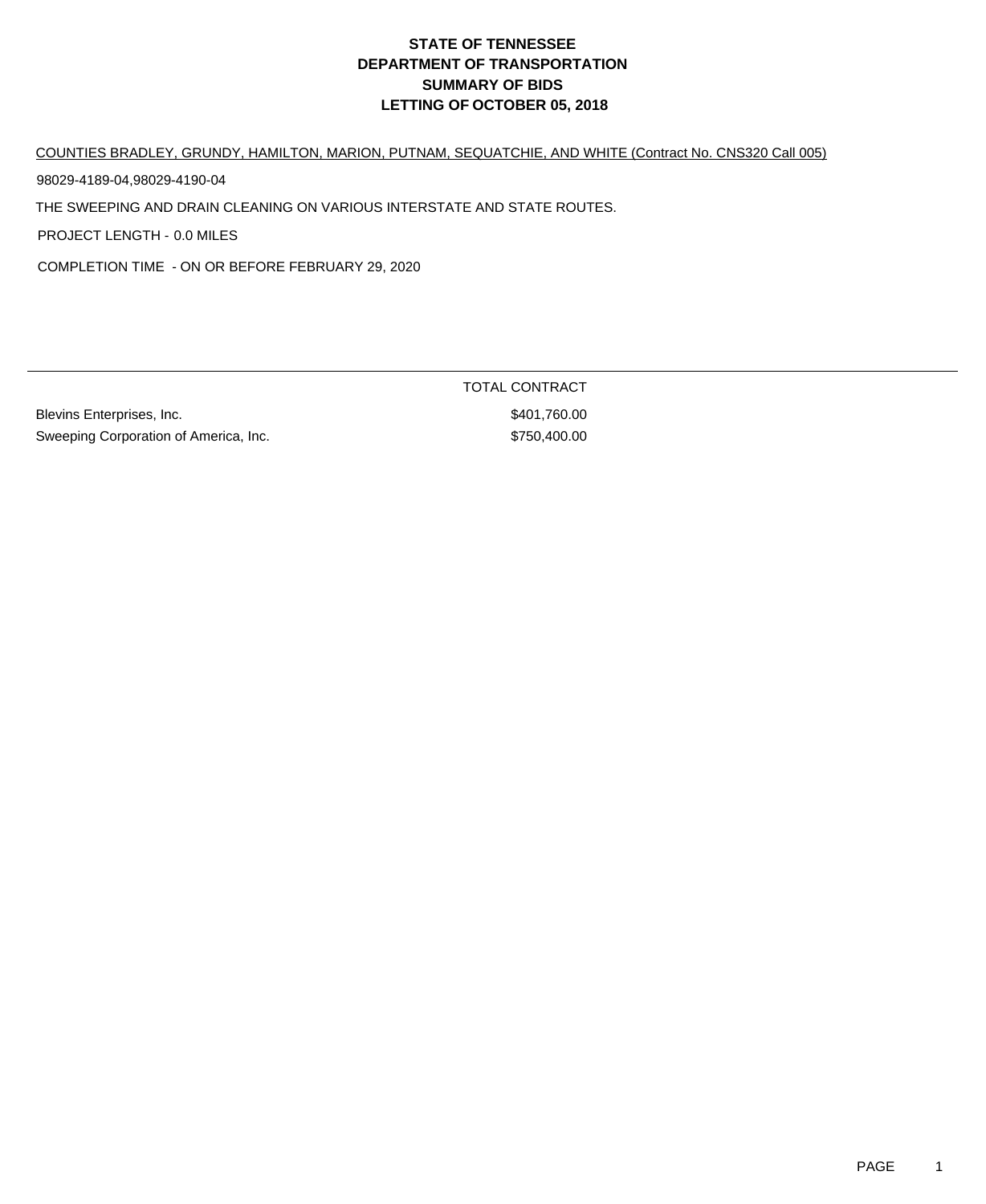|        |                                                                    |                 |                          | <b>CONTRACT CNS320</b>       |
|--------|--------------------------------------------------------------------|-----------------|--------------------------|------------------------------|
|        | <b>MAINTENANCE CATEGORY</b>                                        |                 | <b>UNIT PRICE</b>        | <b>EXTENSION</b>             |
|        |                                                                    |                 |                          |                              |
|        | 611-07.10 CLEAN DRAIN (TRENCH DRAIN)                               |                 |                          |                              |
|        |                                                                    | 15,000.000 L.F. |                          |                              |
|        | Blevins Enterprises, Inc.<br>Sweeping Corporation of America, Inc. |                 | \$2.0000<br>\$5.0000     | \$30,000.00<br>\$75,000.00   |
|        |                                                                    |                 |                          |                              |
|        | 611-07.11 CLEAN DRAIN(WITH GRATE)                                  |                 |                          |                              |
|        |                                                                    | 1,000.000 EACH  | \$23.0000                | \$23,000.00                  |
|        | Blevins Enterprises, Inc.<br>Sweeping Corporation of America, Inc. |                 | \$39.7500                | \$39,750.00                  |
|        | 611-07.12 CLEAN DRAIN(WALL DRAIN)                                  |                 |                          |                              |
|        |                                                                    | 250.000 EACH    |                          |                              |
|        | Blevins Enterprises, Inc.                                          |                 | \$17.0000                | \$4,250.00                   |
|        | Sweeping Corporation of America, Inc.                              |                 | \$25.0000                | \$6,250.00                   |
|        | 611-07.13 PIPE CLEANING (<18IN DIA.)                               |                 |                          |                              |
|        |                                                                    | 12,000.000 L.F. |                          |                              |
|        | Blevins Enterprises, Inc.                                          |                 | \$1.2500                 | \$15,000.00                  |
|        | Sweeping Corporation of America, Inc.                              |                 | \$3.7500                 | \$45,000.00                  |
|        | 611-07.14 PIPE CLEANING (>OR=18IN DIA.)                            |                 |                          |                              |
|        |                                                                    | 1,500.000 L.F.  |                          |                              |
|        | Blevins Enterprises, Inc.                                          |                 | \$1.2500                 | \$1,875.00                   |
|        | Sweeping Corporation of America, Inc.                              |                 | \$8.0000                 | \$12,000.00                  |
|        | 712-01.02 LANE CLOSURE                                             |                 |                          |                              |
|        |                                                                    | 125,000 EACH    |                          |                              |
|        | Blevins Enterprises, Inc.                                          |                 | \$175.0000<br>\$375.0000 | \$21,875.00                  |
|        | Sweeping Corporation of America, Inc.                              |                 |                          | \$46,875.00                  |
| 719-01 | <b>SWEEPING</b>                                                    |                 |                          |                              |
|        |                                                                    | 7,644.000 L.M.  |                          |                              |
|        | Blevins Enterprises, Inc.<br>Sweeping Corporation of America, Inc. |                 | \$40.0000<br>\$68.7500   | \$305,760.00<br>\$525,525.00 |
|        |                                                                    |                 |                          |                              |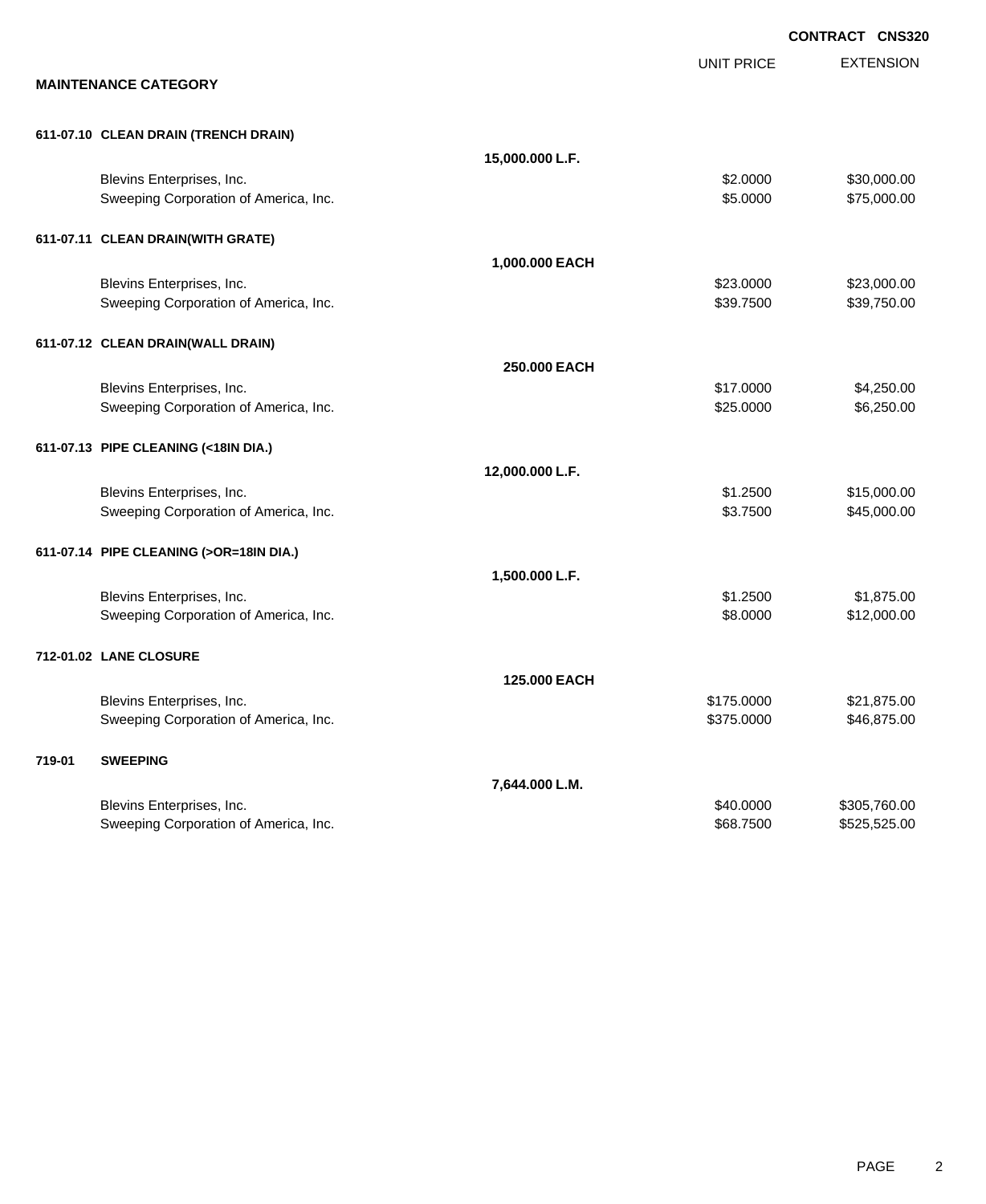# **SUB-TOTAL MAINTENANCE**

Blevins Enterprises, Inc. \$401,760.00 Sweeping Corporation of America, Inc. 6750,400.00

#### **TOTAL CONTRACT**

Blevins Enterprises, Inc. \$401,760.00 Sweeping Corporation of America, Inc. 6. The State of America, Inc. \$750,400.00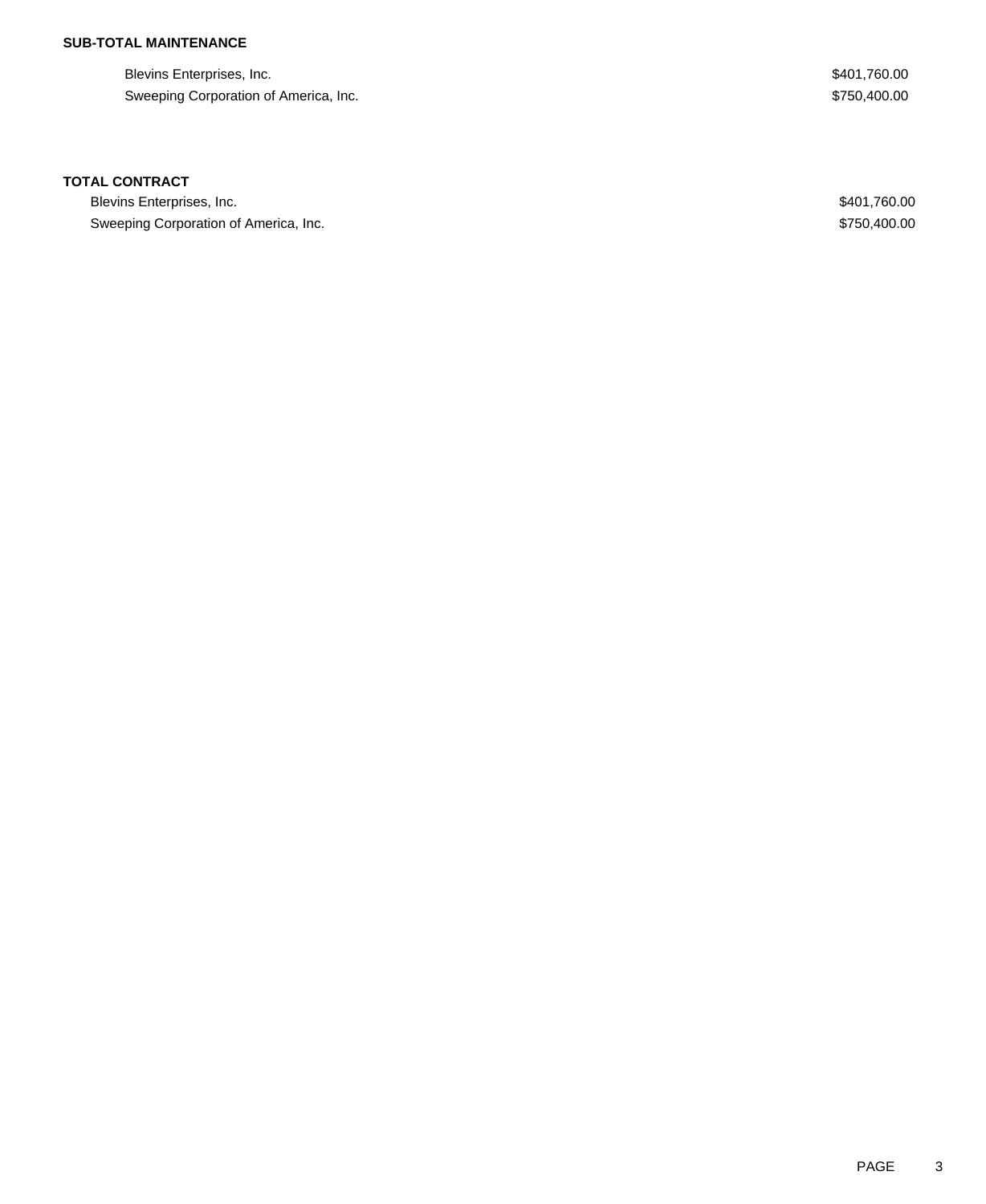# **DEPARTMENT OF TRANSPORTATION SUMMARY OF BIDS LETTING OF OCTOBER 05, 2018 STATE OF TENNESSEE**

COUNTIES CARTER, SULLIVAN, UNICOI, AND WASHINGTON (Contract No. CNS318 Call 006)

98100-4107-04

THE SWEEPING ON VARIOUS INTERSTATE AND STATE ROUTES.

PROJECT LENGTH - 0.0 MILES

COMPLETION TIME - ON OR BEFORE FEBRUARY 29, 2020

Blevins Enterprises, Inc. 6. The Second Studies of the Studies of Studies and Studies Studies and Studies Studies Studies and Studies Studies and Studies Studies and Studies and Studies and Studies and Studies and Studies Sweeping Corporation of America, Inc. 674 and 153,015.00

TOTAL CONTRACT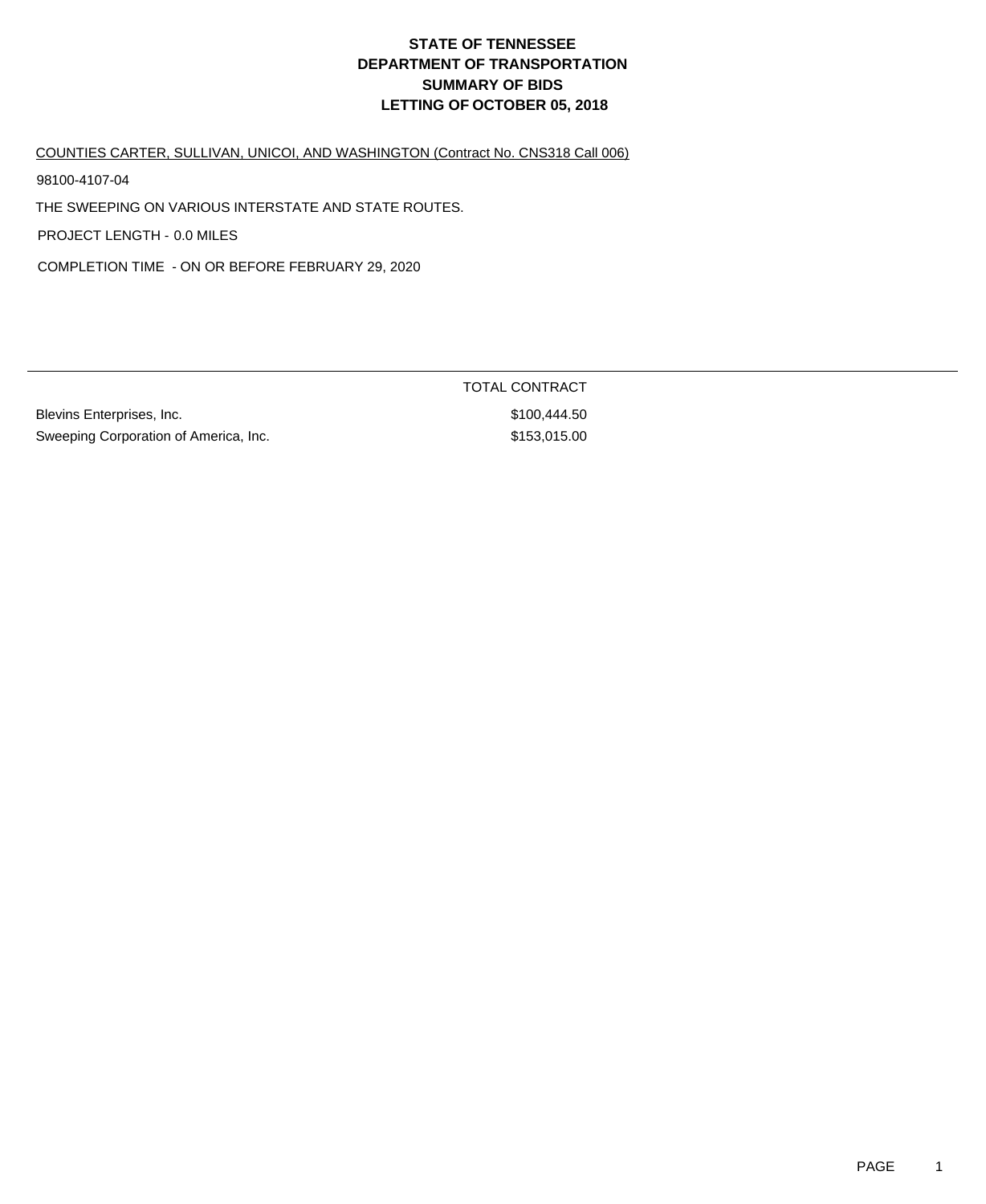|        |                             |                |            | <b>CONTRACT CNS318</b> |
|--------|-----------------------------|----------------|------------|------------------------|
|        |                             |                | UNIT PRICE | <b>EXTENSION</b>       |
|        | <b>MAINTENANCE CATEGORY</b> |                |            |                        |
| 719-01 | <b>SWEEPING</b>             |                |            |                        |
|        |                             | 1,515.000 L.M. |            |                        |
|        | Blevins Enterprises, Inc.   |                | \$66.3000  | \$100,444.50           |

Sweeping Corporation of America, Inc. 6. The State of America and State of America, Inc. 6. State of America and State of America, Inc. 6. State of America and State of America and State of America and State of America and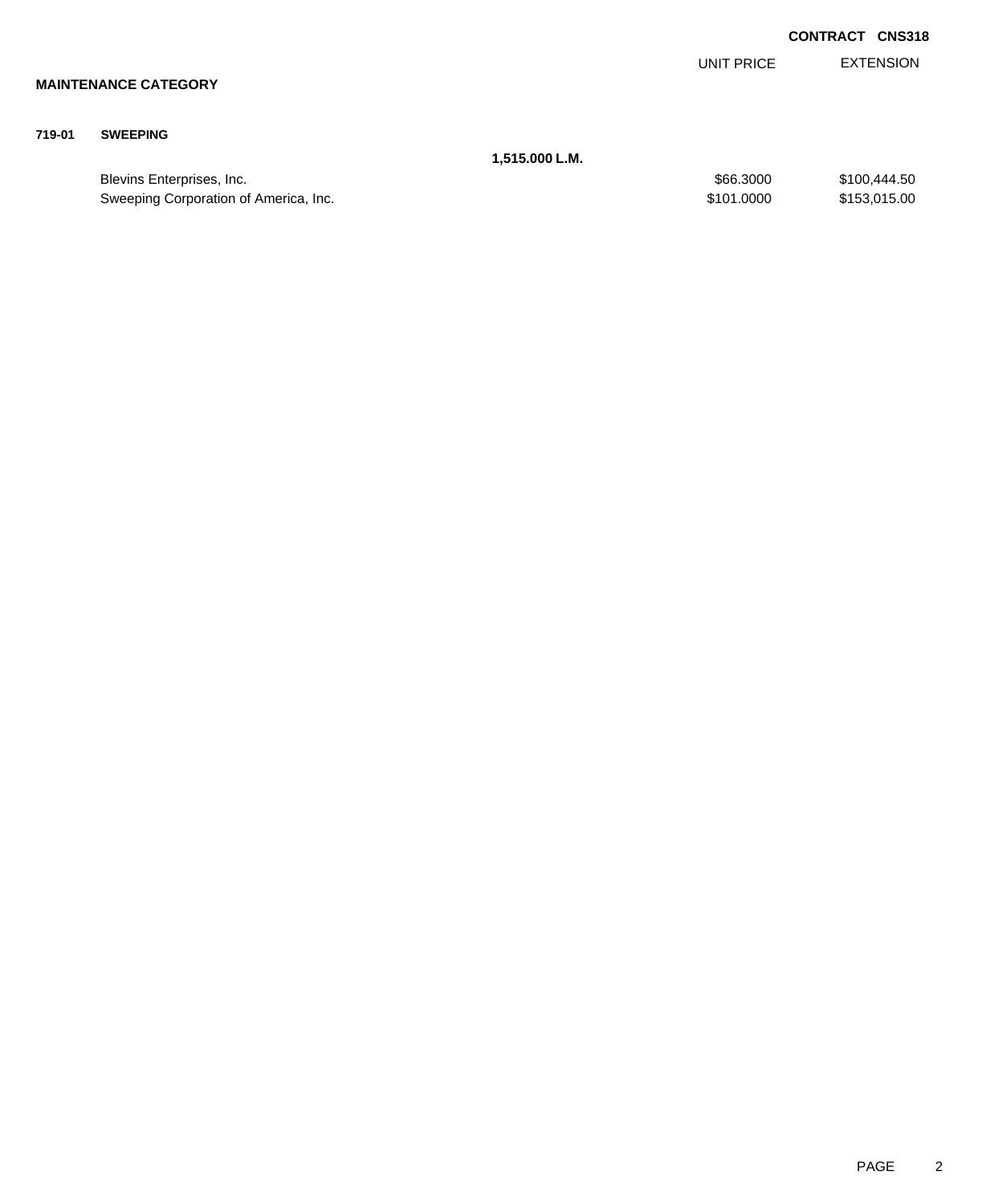## **SUB-TOTAL MAINTENANCE**

| Blevins Enterprises, Inc.             | \$100,444.50 |
|---------------------------------------|--------------|
| Sweeping Corporation of America, Inc. | \$153.015.00 |

## **TOTAL CONTRACT**

| Blevins Enterprises, Inc.             | \$100,444.50 |
|---------------------------------------|--------------|
| Sweeping Corporation of America, Inc. | \$153,015,00 |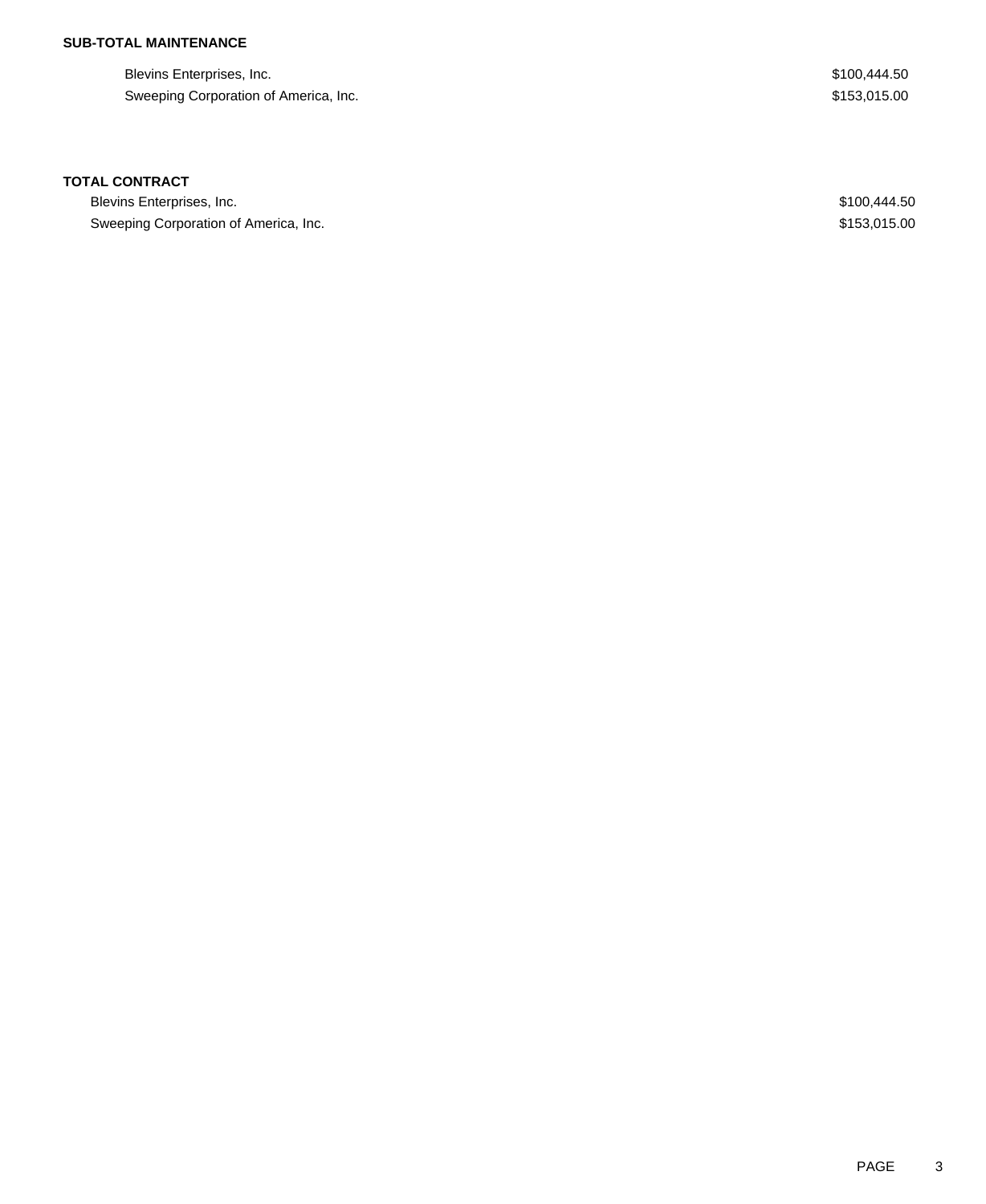## **DEPARTMENT OF TRANSPORTATION SUMMARY OF BIDS LETTING OF OCTOBER 05, 2018 STATE OF TENNESSEE**

#### CUMBERLAND COUNTY (Contract No. CNS298 Call 007)

IM/NH-I-40-6(153),18100-3152-44

THE CONSTRUCTION OF A TRUCK CLIMBING LANE ON I-40 EB NEAR MILE MARKER 339 (L.M. 34.69 - L.M. 36.09), INCLUDING GRADING, DRAINAGE AND PAVING.

PROJECT LENGTH - 1.647 MILES

COMPLETION TIME - ON OR BEFORE JUNE 30, 2020

DBE GOAL 5.00%

|                                            | <b>TOTAL CONTRACT</b> |
|--------------------------------------------|-----------------------|
| Charles Blalock & Sons, Inc.               | \$12,357,135.92       |
| Twin K Construction, Inc.                  | \$13,034,896.10       |
| J & M Grading Division, LLC                | \$14,223,550.65       |
| Wright Brothers Construction Company, Inc. | \$14,738,644.20       |
| Jones Bros. Contractors, LLC               | \$15,180,669.54       |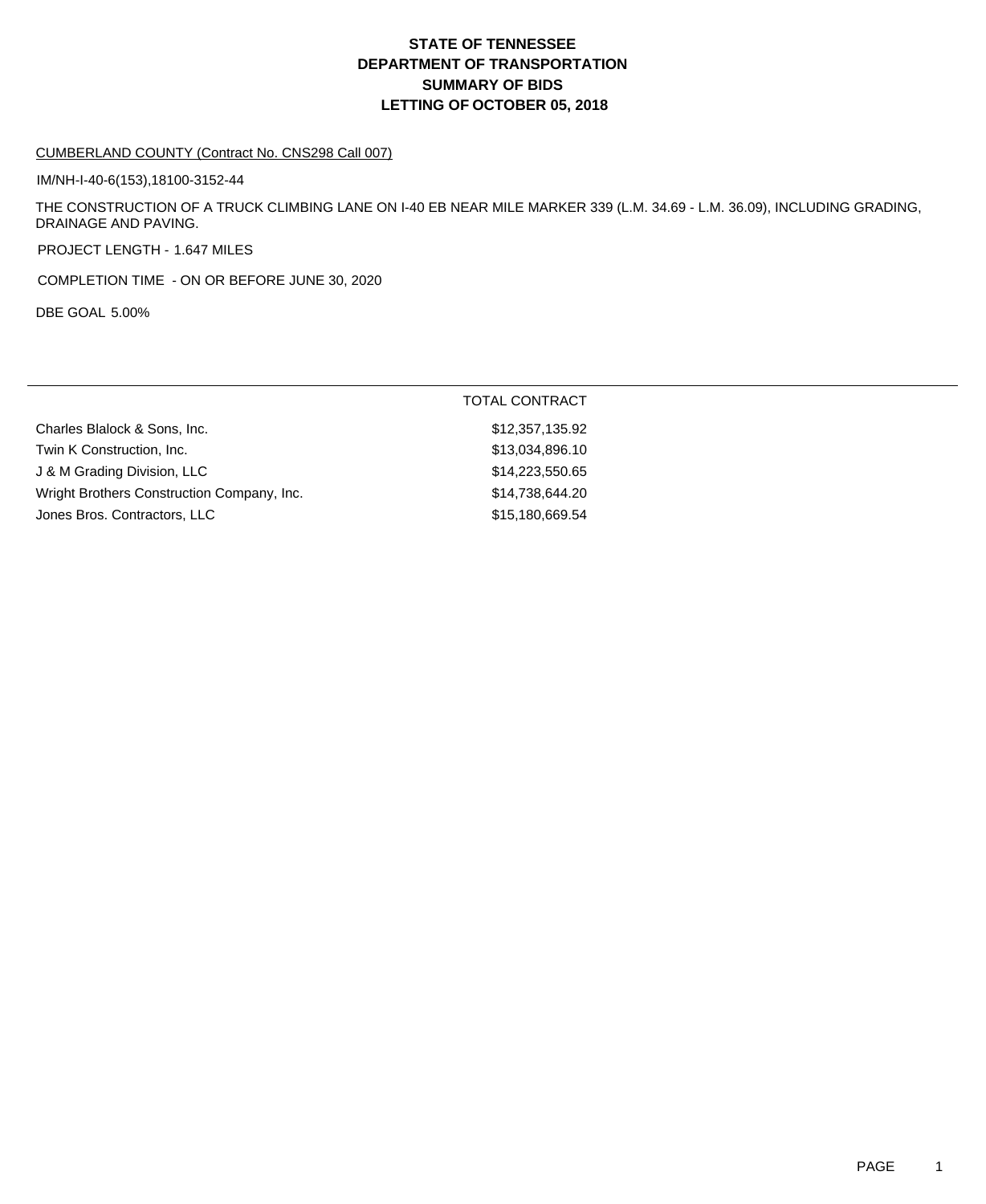|        |                                                      |                 | <b>UNIT PRICE</b> | <b>EXTENSION</b> |
|--------|------------------------------------------------------|-----------------|-------------------|------------------|
|        | <b>ROADWAY CATEGORY</b>                              |                 |                   |                  |
| 105-01 | <b>CONSTRUCTION STAKES, LINES AND GRADES</b>         |                 |                   |                  |
|        |                                                      | 1.000 LS        |                   |                  |
|        | Charles Blalock & Sons, Inc.                         |                 | \$43,050.0000     | \$43,050.00      |
|        | Twin K Construction, Inc.                            |                 | \$149,000.0000    | \$149,000.00     |
|        | J & M Grading Division, LLC                          |                 | \$115,000.0000    | \$115,000.00     |
|        | Wright Brothers Construction Company, Inc.           |                 | \$125,000.0000    | \$125,000.00     |
|        | Jones Bros. Contractors, LLC                         |                 | \$55,000.0000     | \$55,000.00      |
|        | 109-10.01 TRAINEE                                    |                 |                   |                  |
|        |                                                      | 2,200.000 HOUR  |                   |                  |
|        | Charles Blalock & Sons, Inc.                         |                 | \$0.8000          | \$1,760.00       |
|        | Twin K Construction, Inc.                            |                 | \$0.8000          | \$1,760.00       |
|        | J & M Grading Division, LLC                          |                 | \$0.8000          | \$1,760.00       |
|        | Wright Brothers Construction Company, Inc.           |                 | \$0.8000          | \$1,760.00       |
|        | Jones Bros. Contractors, LLC                         |                 | \$0.8000          | \$1,760.00       |
| 201-01 | <b>CLEARING AND GRUBBING</b>                         |                 |                   |                  |
|        |                                                      | 1.000 LS        |                   |                  |
|        | Charles Blalock & Sons, Inc.                         |                 | \$490,000.0000    | \$490,000.00     |
|        | Twin K Construction, Inc.                            |                 | \$309,000.0000    | \$309,000.00     |
|        | J & M Grading Division, LLC                          |                 | \$454,000.0000    | \$454,000.00     |
|        | Wright Brothers Construction Company, Inc.           |                 | \$250,000.0000    | \$250,000.00     |
|        | Jones Bros. Contractors, LLC                         |                 | \$915,000.0000    | \$915,000.00     |
| 203-01 | <b>ROAD &amp; DRAINAGE EXCAVATION (UNCLASSIFIED)</b> |                 |                   |                  |
|        |                                                      | 27,326.000 C.Y. |                   |                  |
|        | Charles Blalock & Sons, Inc.                         |                 | \$11.3800         | \$310,969.88     |
|        | Twin K Construction, Inc.                            |                 | \$18.4200         | \$503,344.92     |
|        | J & M Grading Division, LLC                          |                 | \$25.0000         | \$683,150.00     |
|        | Wright Brothers Construction Company, Inc.           |                 | \$36.0000         | \$983,736.00     |
|        | Jones Bros. Contractors, LLC                         |                 | \$8.2300          | \$224,892.98     |
|        | 203-01.09 ACID PRODUCING MATERIAL HAUL & TIP FEE     |                 |                   |                  |
|        |                                                      | 13,920.000 TON  |                   |                  |
|        | Charles Blalock & Sons, Inc.                         |                 | \$30.7200         | \$427,622.40     |
|        | Twin K Construction, Inc.                            |                 | \$57.1800         | \$795,945.60     |
|        | J & M Grading Division, LLC                          |                 | \$53.0000         | \$737,760.00     |
|        | Wright Brothers Construction Company, Inc.           |                 | \$34.2500         | \$476,760.00     |
|        | Jones Bros. Contractors, LLC                         |                 | \$39.6000         | \$551,232.00     |
|        | 203-02.01 BORROW EXCAVATION (GRADED SOLID ROCK)      |                 |                   |                  |
|        |                                                      | 38,725.000 TON  |                   |                  |
|        | Charles Blalock & Sons, Inc.                         |                 | \$20.5700         | \$796,573.25     |
|        | Twin K Construction, Inc.                            |                 | \$21.8600         | \$846,528.50     |
|        | J & M Grading Division, LLC                          |                 | \$23.2500         | \$900,356.25     |
|        | Wright Brothers Construction Company, Inc.           |                 | \$32.5000         | \$1,258,562.50   |

Jones Bros. Contractors, LLC \$22.7000 \$879,057.50

**CONTRACT CNS298**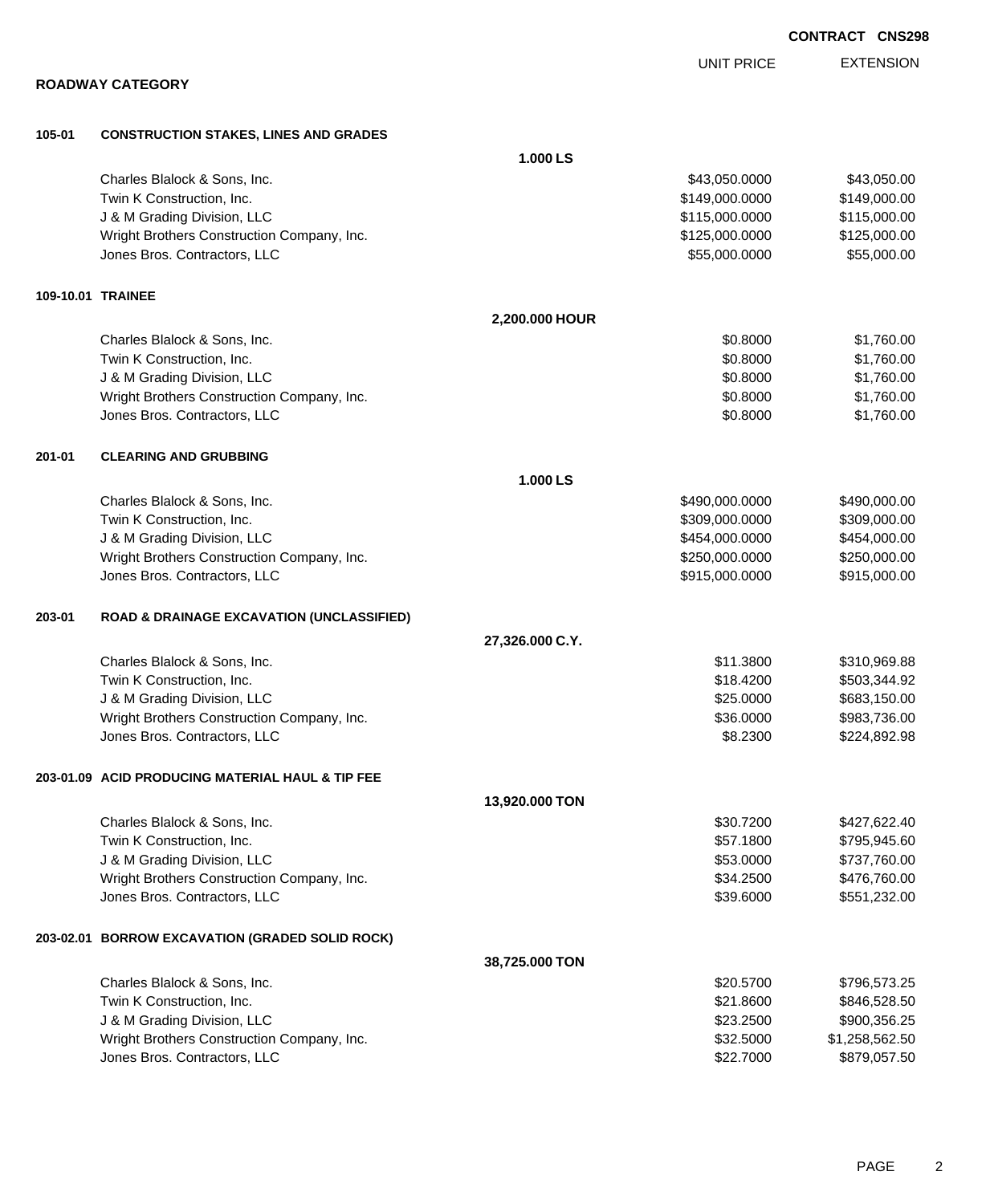EXTENSION **CONTRACT CNS298** UNIT PRICE **6,175.000 C.Y.** Charles Blalock & Sons, Inc. 6. 25 and 2012 12:30 and 2012 12:30 and 37.5900 \$46,868.25 Twin K Construction, Inc. 6. The Second State of the Second State of State State State State State State State State State State State State State State State State State State State State State State State State State Sta J & M Grading Division, LLC \$30.0000 \$185,250.00 Wright Brothers Construction Company, Inc.  $$12.0000$   $$74,100.00$ Jones Bros. Contractors, LLC 6. 2300 \$50,820.25 **340.000 M.G.** Charles Blalock & Sons, Inc. \$17.2500 \$5,865.00 Twin K Construction, Inc. 6. The Construction, Inc. 6. The Construction, Inc. 6. The Construction, Inc. 6. The Construction of the Construction, Inc. 6. The Construction of the Construction, Inc. 6. The Construction of the J & M Grading Division, LLC \$10.0000 \$3,400.00 Wright Brothers Construction Company, Inc. 6. 2012 12:30 12:4000 \$5,916.00 Jones Bros. Contractors, LLC \$17.9800 \$6,113.20

### **203-07 FURNISHING & SPREADING TOPSOIL**

**203-05 UNDERCUTTING**

**203-06 WATER**

| 4,123.000 C.Y.                             |           |              |
|--------------------------------------------|-----------|--------------|
| Charles Blalock & Sons, Inc.               | \$15,4700 | \$63,782.81  |
| Twin K Construction, Inc.                  | \$22,5900 | \$93,138.57  |
| J & M Grading Division, LLC                | \$50,0000 | \$206,150.00 |
| Wright Brothers Construction Company, Inc. | \$35,2500 | \$145,335.75 |
| Jones Bros. Contractors, LLC               | \$12,0000 | \$49,476.00  |
|                                            |           |              |

#### **204-08.01 BACKFILL MATERIAL (FLOWABLE FILL)**

|                                            | 56,000 C.Y. |             |
|--------------------------------------------|-------------|-------------|
| Charles Blalock & Sons, Inc.               | \$252,0000  | \$14,112,00 |
| Twin K Construction, Inc.                  | \$270,4000  | \$15,142,40 |
| J & M Grading Division, LLC                | \$340,0000  | \$19,040.00 |
| Wright Brothers Construction Company, Inc. | \$350,0000  | \$19,600.00 |
| Jones Bros. Contractors, LLC               | \$240,0000  | \$13,440.00 |

#### **209-03.22 FILTER SOCK (18 INCH)**

|        |                                            | 2,145.000 L.F. |             |
|--------|--------------------------------------------|----------------|-------------|
|        | Charles Blalock & Sons, Inc.               | \$7,5500       | \$16,194.75 |
|        | Twin K Construction, Inc.                  | \$6,4800       | \$13,899.60 |
|        | J & M Grading Division, LLC                | \$6,0500       | \$12,977.25 |
|        | Wright Brothers Construction Company, Inc. | \$5,7000       | \$12,226.50 |
|        | Jones Bros. Contractors, LLC               | \$4,4000       | \$9,438.00  |
| 209-05 | <b>SEDIMENT REMOVAL</b>                    |                |             |
|        |                                            | 298.000 C.Y.   |             |
|        | Charles Blalock & Sons, Inc.               | \$8,0000       | \$2,384.00  |
|        | Twin K Construction, Inc.                  | \$11,4700      | \$3,418.06  |
|        | J & M Grading Division, LLC                | \$10.0000      | \$2,980.00  |
|        | Wright Brothers Construction Company, Inc. | \$19,7000      | \$5,870.60  |
|        | Jones Bros. Contractors, LLC               | \$10,0000      | \$2,980.00  |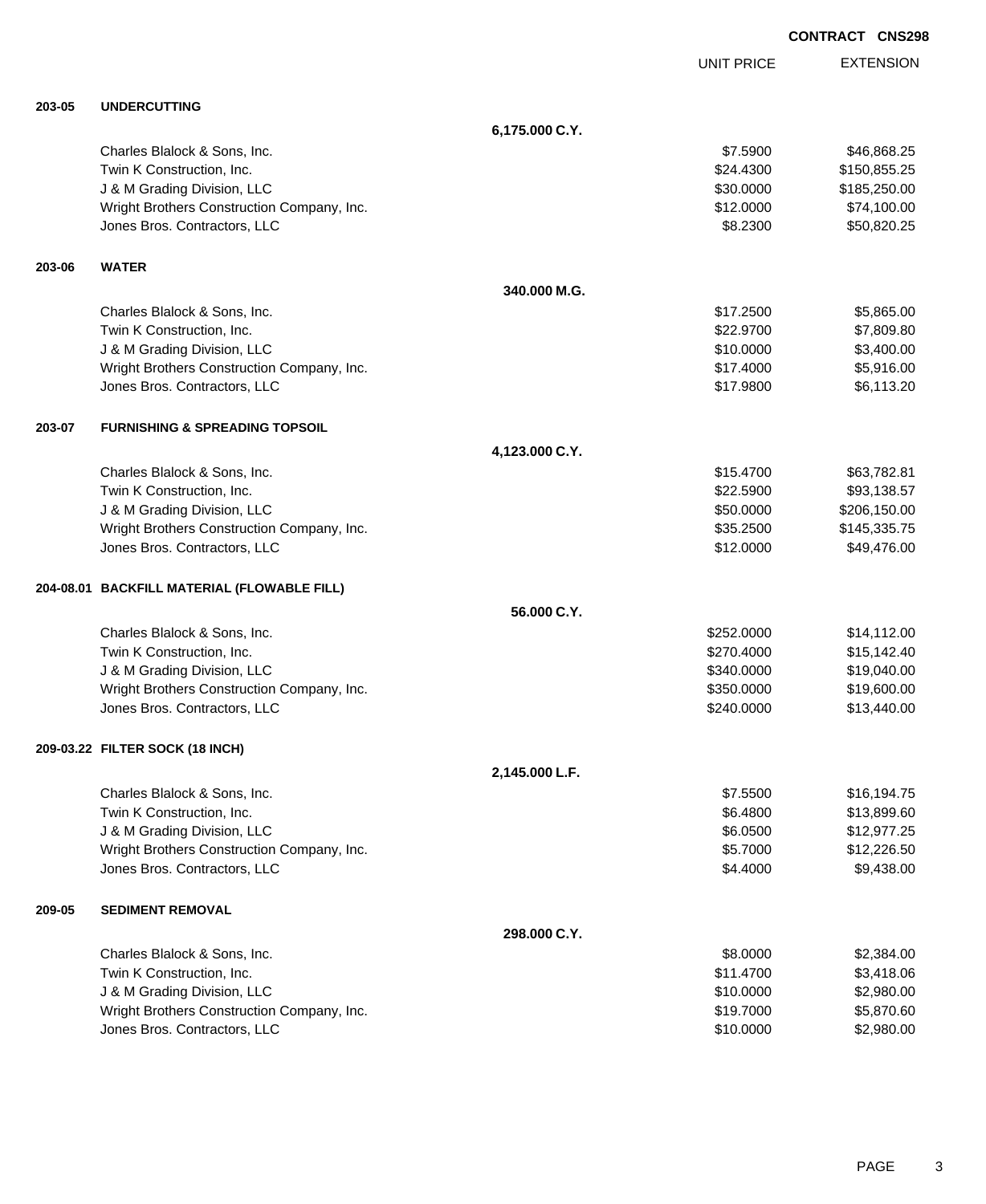|                                                  |                   |                   | <b>CONTRACT CNS298</b> |                  |
|--------------------------------------------------|-------------------|-------------------|------------------------|------------------|
|                                                  |                   | <b>UNIT PRICE</b> |                        | <b>EXTENSION</b> |
| 209-08.02 TEMPORARY SILT FENCE (WITH BACKING)    |                   |                   |                        |                  |
|                                                  | 17,297.000 L.F.   |                   |                        |                  |
| Charles Blalock & Sons, Inc.                     |                   | \$3.6500          |                        | \$63,134.05      |
| Twin K Construction, Inc.                        |                   | \$3.9400          |                        | \$68,150.18      |
| J & M Grading Division, LLC                      |                   | \$3.7500          |                        | \$64,863.75      |
| Wright Brothers Construction Company, Inc.       |                   | \$3.9500          |                        | \$68,323.15      |
| Jones Bros. Contractors, LLC                     |                   | \$4.2400          |                        | \$73,339.28      |
| 209-08.03 TEMPORARY SILT FENCE (WITHOUT BACKING) |                   |                   |                        |                  |
|                                                  | 330.000 L.F.      |                   |                        |                  |
| Charles Blalock & Sons, Inc.                     |                   | \$1.7000          |                        | \$561.00         |
| Twin K Construction, Inc.                        |                   | \$2.2500          |                        | \$742.50         |
| J & M Grading Division, LLC                      |                   | \$2.1000          |                        | \$693.00         |
| Wright Brothers Construction Company, Inc.       |                   | \$2.2500          |                        | \$742.50         |
| Jones Bros. Contractors, LLC                     |                   | \$1.4200          |                        | \$468.60         |
| 209-08.07 ROCK CHECK DAM PER                     |                   |                   |                        |                  |
|                                                  | 63,000 EACH       |                   |                        |                  |
| Charles Blalock & Sons, Inc.                     |                   | \$312.4800        |                        | \$19,686.24      |
| Twin K Construction, Inc.                        |                   | \$394.3400        |                        | \$24,843.42      |
| J & M Grading Division, LLC                      |                   | \$375.0000        |                        | \$23,625.00      |
| Wright Brothers Construction Company, Inc.       |                   | \$400.0000        |                        | \$25,200.00      |
| Jones Bros. Contractors, LLC                     |                   | \$325.0000        |                        | \$20,475.00      |
| 209-08.08 ENHANCED ROCK CHECK DAM                |                   |                   |                        |                  |
|                                                  | 26.000 EACH       |                   |                        |                  |
| Charles Blalock & Sons, Inc.                     |                   | \$468.3300        |                        | \$12,176.58      |
| Twin K Construction, Inc.                        |                   | \$563.3400        |                        | \$14,646.84      |
| J & M Grading Division, LLC                      |                   | \$525.0000        |                        | \$13,650.00      |
| Wright Brothers Construction Company, Inc.       |                   | \$570.0000        |                        | \$14,820.00      |
| Jones Bros. Contractors, LLC                     |                   | \$400.0000        |                        | \$10,400.00      |
| 209-09.01 SANDBAGS                               |                   |                   |                        |                  |
|                                                  | 1,060.000 BAG     |                   |                        |                  |
| Charles Blalock & Sons, Inc.                     |                   | \$4.0600          |                        | \$4,303.60       |
| Twin K Construction, Inc.                        |                   | \$2.2500          |                        | \$2,385.00       |
| J & M Grading Division, LLC                      |                   | \$8.0000          |                        | \$8,480.00       |
| Wright Brothers Construction Company, Inc.       |                   | \$4.6000          |                        | \$4,876.00       |
| Jones Bros. Contractors, LLC                     |                   | \$2.2500          |                        | \$2,385.00       |
| 209-09.41 CURB INLET PROTECTION (TYPE 2)         |                   |                   |                        |                  |
|                                                  | <b>6.000 EACH</b> |                   |                        |                  |
| Charles Blalock & Sons, Inc.                     |                   | \$338.8400        |                        | \$2,033.04       |
| Twin K Construction, Inc.                        |                   | \$310.9300        |                        | \$1,865.58       |
| J & M Grading Division, LLC                      |                   | \$315.0000        |                        | \$1,890.00       |
| Wright Brothers Construction Company, Inc.       |                   | \$340.0000        |                        | \$2,040.00       |
| Jones Bros. Contractors, LLC                     |                   | \$125.0000        |                        | \$750.00         |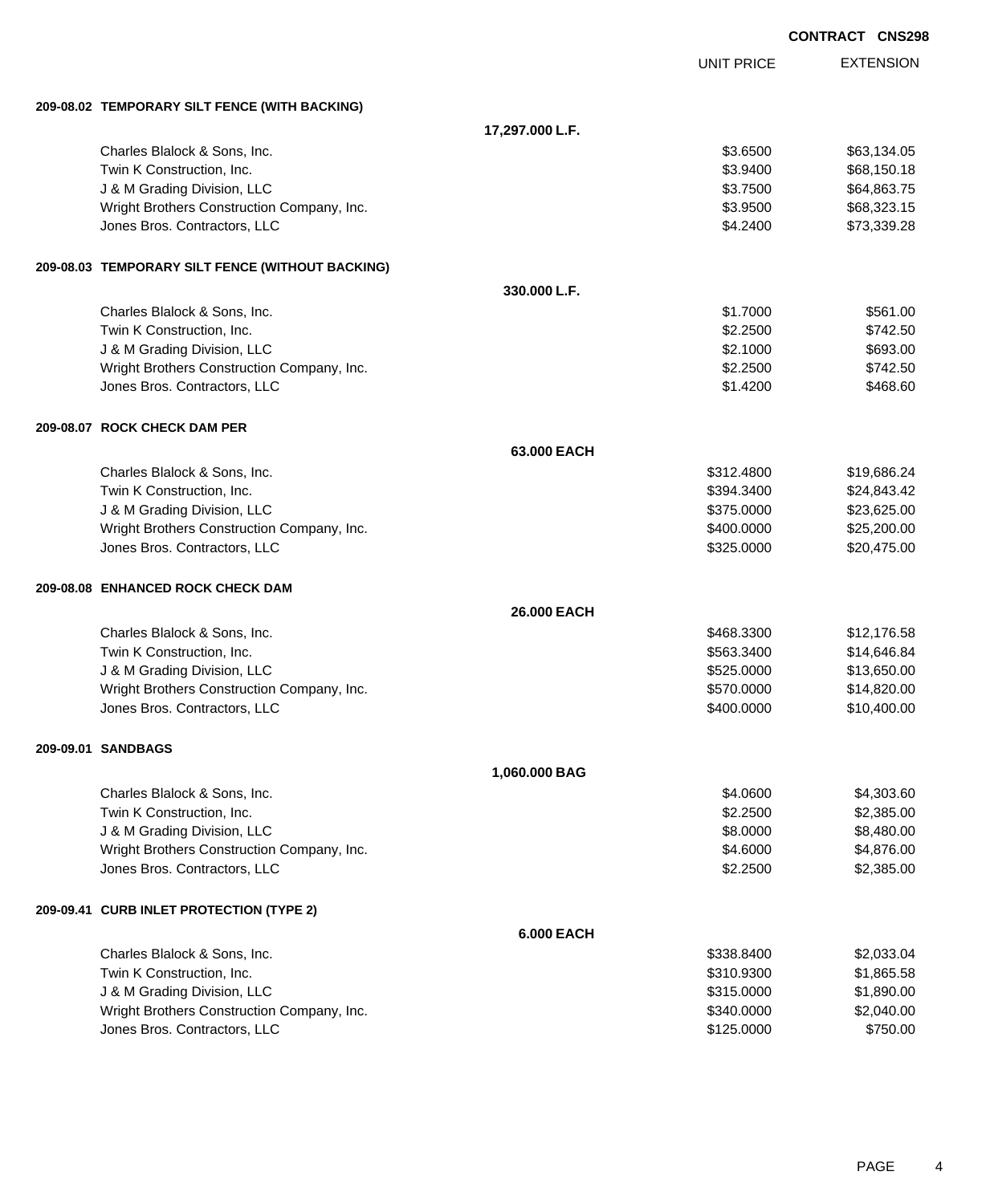|        |                                                  |                   |                   | <b>CONTRACT CNS298</b> |
|--------|--------------------------------------------------|-------------------|-------------------|------------------------|
|        |                                                  |                   | <b>UNIT PRICE</b> | <b>EXTENSION</b>       |
|        | 209-20.03 POLYETHYLENE SHEETING (6 MIL. MINIMUM) |                   |                   |                        |
|        |                                                  | 80.000 S.Y.       |                   |                        |
|        | Charles Blalock & Sons, Inc.                     |                   | \$4.9200          | \$393.60               |
|        | Twin K Construction, Inc.                        |                   | \$3.1100          | \$248.80               |
|        | J & M Grading Division, LLC                      |                   | \$10.0000         | \$800.00               |
|        | Wright Brothers Construction Company, Inc.       |                   | \$2.9500          | \$236.00               |
|        | Jones Bros. Contractors, LLC                     |                   | \$5.3200          | \$425.60               |
|        | 209-20.04 POLYETHYLENE SHEETING (10 MIL.)        |                   |                   |                        |
|        |                                                  | 2,000.000 S.Y.    |                   |                        |
|        | Charles Blalock & Sons, Inc.                     |                   | \$2.2900          | \$4,580.00             |
|        | Twin K Construction, Inc.                        |                   | \$4.1500          | \$8,300.00             |
|        | J & M Grading Division, LLC                      |                   | \$5.0000          | \$10,000.00            |
|        | Wright Brothers Construction Company, Inc.       |                   | \$2.7500          | \$5,500.00             |
|        | Jones Bros. Contractors, LLC                     |                   | \$5.0000          | \$10,000.00            |
|        | 209-40.30 CATCH BASIN PROTECTION (TYPE A)        |                   |                   |                        |
|        |                                                  | 3.000 EACH        |                   |                        |
|        | Charles Blalock & Sons, Inc.                     |                   | \$1,435.1000      | \$4,305.30             |
|        | Twin K Construction, Inc.                        |                   | \$1,126.6800      | \$3,380.04             |
|        | J & M Grading Division, LLC                      |                   | \$1,050.0000      | \$3,150.00             |
|        | Wright Brothers Construction Company, Inc.       |                   | \$1,130.0000      | \$3,390.00             |
|        | Jones Bros. Contractors, LLC                     |                   | \$300.0000        | \$900.00               |
|        | 209-40.41 CATCH BASIN FILTER ASSEMBLY(TYPE 1)    |                   |                   |                        |
|        |                                                  | <b>7.000 EACH</b> |                   |                        |
|        | Charles Blalock & Sons, Inc.                     |                   | \$555.6100        | \$3,889.27             |
|        | Twin K Construction, Inc.                        |                   | \$676.0100        | \$4,732.07             |
|        | J & M Grading Division, LLC                      |                   | \$630.0000        | \$4,410.00             |
|        | Wright Brothers Construction Company, Inc.       |                   | \$570.0000        | \$3,990.00             |
|        | Jones Bros. Contractors, LLC                     |                   | \$400.0000        | \$2,800.00             |
| 303-01 | MINERAL AGGREGATE, TYPE A BASE, GRADING D        |                   |                   |                        |
|        |                                                  | 40,109.000 TON    |                   |                        |
|        | Charles Blalock & Sons, Inc.                     |                   | \$38.2600         | \$1,534,570.34         |
|        | Twin K Construction, Inc.                        |                   | \$37.7700         | \$1,514,916.93         |
|        | J & M Grading Division, LLC                      |                   | \$38.2500         | \$1,534,169.25         |
|        | Wright Brothers Construction Company, Inc.       |                   | \$25.5000         | \$1,022,779.50         |
|        | Jones Bros. Contractors, LLC                     |                   | \$36.4400         | \$1,461,571.96         |
|        | 303-10.01 MINERAL AGGREGATE (SIZE 57)            |                   |                   |                        |
|        |                                                  | 1,063.200 TON     |                   |                        |
|        | Charles Blalock & Sons, Inc.                     |                   | \$44.5800         | \$47,397.46            |
|        | Twin K Construction, Inc.                        |                   | \$33.4300         | \$35,542.78            |
|        | J & M Grading Division, LLC                      |                   | \$35.0000         | \$37,212.00            |
|        | Wright Brothers Construction Company, Inc.       |                   | \$34.0000         | \$36,148.80            |

dones Bros. Contractors, LLC 6000 \$46,780.80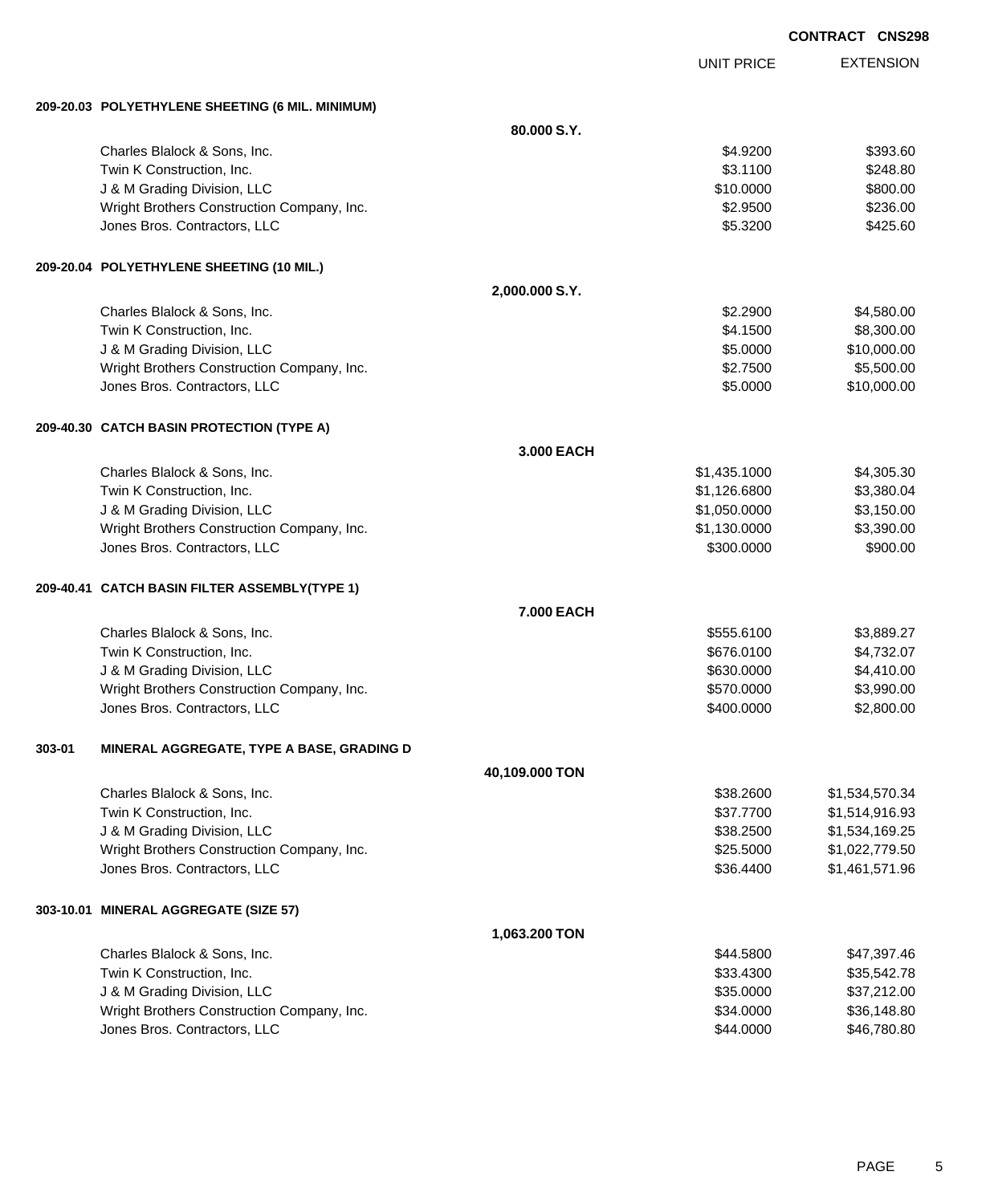EXTENSION **CONTRACT CNS298**

UNIT PRICE

**303-10.02 MINERAL AGGREGATE (SIZE 2)**

|        | 303-10.02 MINERAL AGGREGATE (SIZE 2)                            |                |            |              |
|--------|-----------------------------------------------------------------|----------------|------------|--------------|
|        |                                                                 | 550.000 TON    |            |              |
|        | Charles Blalock & Sons, Inc.                                    |                | \$47.4800  | \$26,114.00  |
|        | Twin K Construction, Inc.                                       |                | \$33.4300  | \$18,386.50  |
|        | J & M Grading Division, LLC                                     |                | \$35.0000  | \$19,250.00  |
|        | Wright Brothers Construction Company, Inc.                      |                | \$32.0000  | \$17,600.00  |
|        | Jones Bros. Contractors, LLC                                    |                | \$40.0000  | \$22,000.00  |
|        | 307-01.08 ASPHALT CONCRETE MIX (PG64-22) (BPMB-HM) GRADING B-M2 |                |            |              |
|        |                                                                 | 1,147.000 TON  |            |              |
|        | Charles Blalock & Sons, Inc.                                    |                | \$105.8900 | \$121,455.83 |
|        | Twin K Construction, Inc.                                       |                | \$104.5200 | \$119,884.44 |
|        | J & M Grading Division, LLC                                     |                | \$106.0000 | \$121,582.00 |
|        | Wright Brothers Construction Company, Inc.                      |                | \$113.0000 | \$129,611.00 |
|        | Jones Bros. Contractors, LLC                                    |                | \$100.8500 | \$115,674.95 |
|        | 307-01.22 ASP. CONC. MIX(PG76-22) (BPMB-HM) GR. A-S             |                |            |              |
|        |                                                                 | 1,129.000 TON  |            |              |
|        | Charles Blalock & Sons, Inc.                                    |                | \$101.9700 | \$115,124.13 |
|        | Twin K Construction, Inc.                                       |                | \$100.6500 | \$113,633.85 |
|        | J & M Grading Division, LLC                                     |                | \$102.0000 | \$115,158.00 |
|        | Wright Brothers Construction Company, Inc.                      |                | \$108.0000 | \$121,932.00 |
|        | Jones Bros. Contractors, LLC                                    |                | \$97.1100  | \$109,637.19 |
|        | 307-03.01 ASPHALT CONCRETE MIX (PG76-22) (BPMB-HM) GRADING A    |                |            |              |
|        |                                                                 | 2,359.000 TON  |            |              |
|        | Charles Blalock & Sons, Inc.                                    |                | \$106.0000 | \$250,054.00 |
|        | Twin K Construction, Inc.                                       |                | \$104.6300 | \$246,822.17 |
|        | J & M Grading Division, LLC                                     |                | \$106.0000 | \$250,054.00 |
|        | Wright Brothers Construction Company, Inc.                      |                | \$113.0000 | \$266,567.00 |
|        | Jones Bros. Contractors, LLC                                    |                | \$100.9500 | \$238,141.05 |
|        | 307-03.08 ASPHALT CONCRETE MIX (PG76-22) (BPMB-HM) GRADING B-M2 |                |            |              |
|        |                                                                 | 5,661.000 TON  |            |              |
|        | Charles Blalock & Sons, Inc.                                    |                | \$115.4800 | \$653,732.28 |
|        | Twin K Construction, Inc.                                       |                | \$113.9900 | \$645,297.39 |
|        | J & M Grading Division, LLC                                     |                | \$115.5000 | \$653,845.50 |
|        | Wright Brothers Construction Company, Inc.                      |                | \$123.0000 | \$696,303.00 |
|        | Jones Bros. Contractors, LLC                                    |                | \$109.9800 | \$622,596.78 |
| 313-03 | <b>TREATED PERMEABLE BASE</b>                                   |                |            |              |
|        |                                                                 | 4,642.000 S.Y. |            |              |
|        | Charles Blalock & Sons, Inc.                                    |                | \$20.6700  | \$95,950.14  |
|        | Twin K Construction, Inc.                                       |                | \$20.4100  | \$94,743.22  |
|        | J & M Grading Division, LLC                                     |                | \$20.7000  | \$96,089.40  |
|        | Wright Brothers Construction Company, Inc.                      |                | \$22.0000  | \$102,124.00 |
|        | Jones Bros. Contractors, LLC                                    |                | \$19.6900  | \$91,400.98  |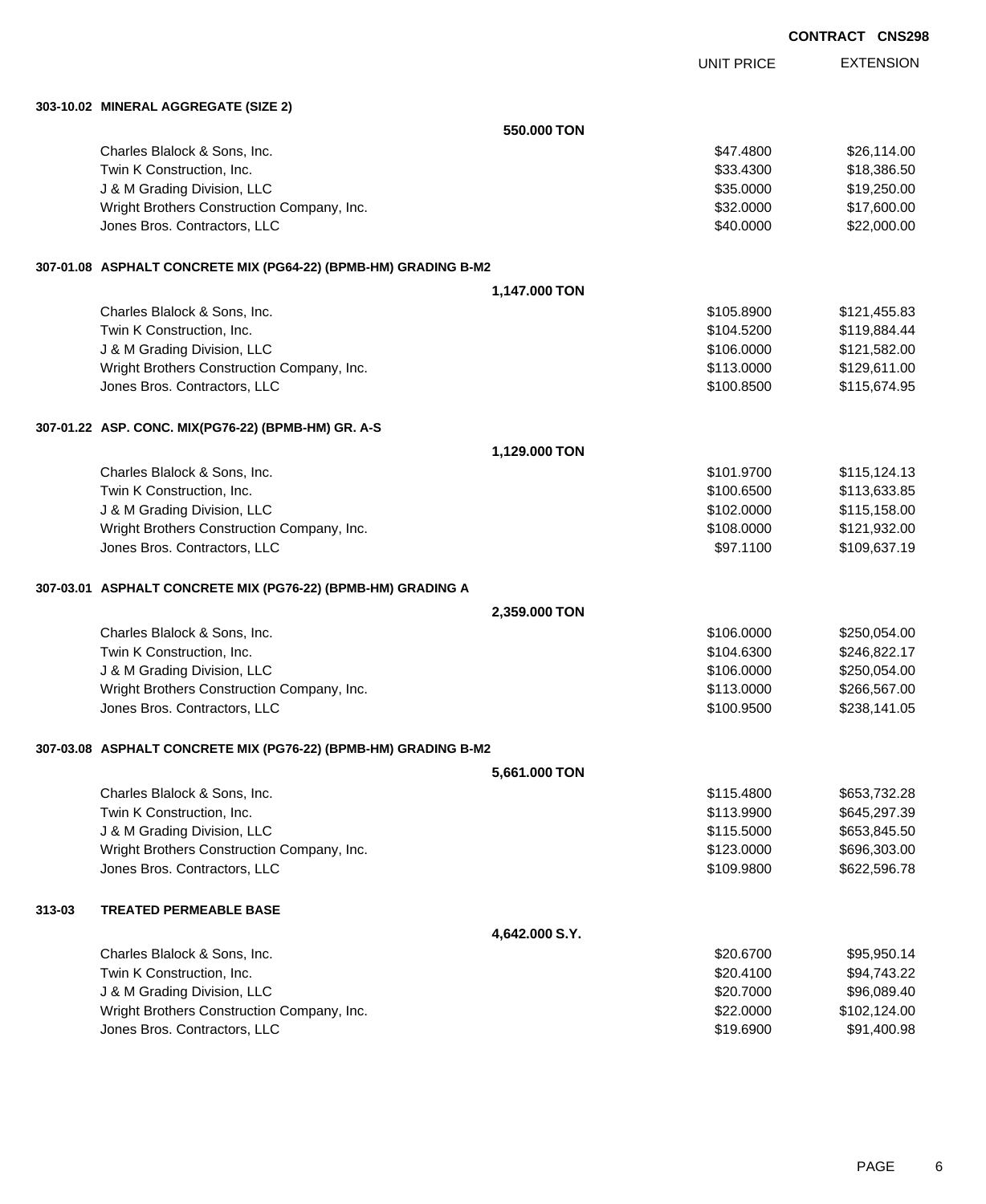|        |                                                       |               | UNIT PRICE   | <b>EXTENSION</b> |
|--------|-------------------------------------------------------|---------------|--------------|------------------|
| 402-01 | BITUMINOUS MATERIAL FOR PRIME COAT (PC)               |               |              |                  |
|        |                                                       | 26,000 TON    |              |                  |
|        | Charles Blalock & Sons, Inc.                          |               | \$136.0000   | \$3,536.00       |
|        | Twin K Construction, Inc.                             |               | \$1,344.7600 | \$34,963.76      |
|        | J & M Grading Division, LLC                           |               | \$1,365.0000 | \$35,490.00      |
|        | Wright Brothers Construction Company, Inc.            |               | \$1,450.0000 | \$37,700.00      |
|        | Jones Bros. Contractors, LLC                          |               | \$1,297.4900 | \$33,734.74      |
| 402-02 | <b>AGGREGATE FOR COVER MATERIAL (PC)</b>              |               |              |                  |
|        |                                                       | 104.000 TON   |              |                  |
|        | Charles Blalock & Sons, Inc.                          |               | \$6.8000     | \$707.20         |
|        | Twin K Construction, Inc.                             |               | \$62.8800    | \$6,539.52       |
|        | J & M Grading Division, LLC                           |               | \$63.7000    | \$6,624.80       |
|        | Wright Brothers Construction Company, Inc.            |               | \$67.5000    | \$7,020.00       |
|        | Jones Bros. Contractors, LLC                          |               | \$60.6700    | \$6,309.68       |
| 403-01 | BITUMINOUS MATERIAL FOR TACK COAT (TC)                |               |              |                  |
|        |                                                       | 41.000 TON    |              |                  |
|        | Charles Blalock & Sons, Inc.                          |               | \$966.5700   | \$39,629.37      |
|        | Twin K Construction, Inc.                             |               | \$954.0800   | \$39,117.28      |
|        | J & M Grading Division, LLC                           |               | \$967.0000   | \$39,647.00      |
|        | Wright Brothers Construction Company, Inc.            |               | \$1,030.0000 | \$42,230.00      |
|        | Jones Bros. Contractors, LLC                          |               | \$920.5400   | \$37,742.14      |
|        | 411-01.07 ACS MIX (PG64-22) GRADING E SHOULDER        |               |              |                  |
|        |                                                       | 660.000 TON   |              |                  |
|        | Charles Blalock & Sons, Inc.                          |               | \$126.8500   | \$83,721.00      |
|        | Twin K Construction, Inc.                             |               | \$125.2100   | \$82,638.60      |
|        | J & M Grading Division, LLC                           |               | \$126.8500   | \$83,721.00      |
|        | Wright Brothers Construction Company, Inc.            |               | \$135.0000   | \$89,100.00      |
|        | Jones Bros. Contractors, LLC                          |               | \$120.8100   | \$79,734.60      |
|        | 411-03.10 ACS MIX(PG76-22) GRADING D                  |               |              |                  |
|        |                                                       | 3,350.000 TON |              |                  |
|        | Charles Blalock & Sons, Inc.                          |               | \$142.2300   | \$476,470.50     |
|        | Twin K Construction, Inc.                             |               | \$140.4000   | \$470,340.00     |
|        | J & M Grading Division, LLC                           |               | \$142.2500   | \$476,537.50     |
|        | Wright Brothers Construction Company, Inc.            |               | \$151.0000   | \$505,850.00     |
|        | Jones Bros. Contractors, LLC                          |               | \$135.4600   | \$453,791.00     |
|        | 411-12.01 SCORING SHOULDERS (CONTINUOUS) (16IN WIDTH) |               |              |                  |
|        |                                                       | 3.300 L.M.    |              |                  |
|        | Charles Blalock & Sons, Inc.                          |               | \$1,590.7500 | \$5,249.48       |
|        | Twin K Construction, Inc.                             |               | \$2,960.1100 | \$9,768.36       |
|        | J & M Grading Division, LLC                           |               | \$1,750.0000 | \$5,775.00       |
|        | Wright Brothers Construction Company, Inc.            |               | \$1,580.0000 | \$5,214.00       |
|        | Jones Bros. Contractors, LLC                          |               | \$1,515.0000 | \$4,999.50       |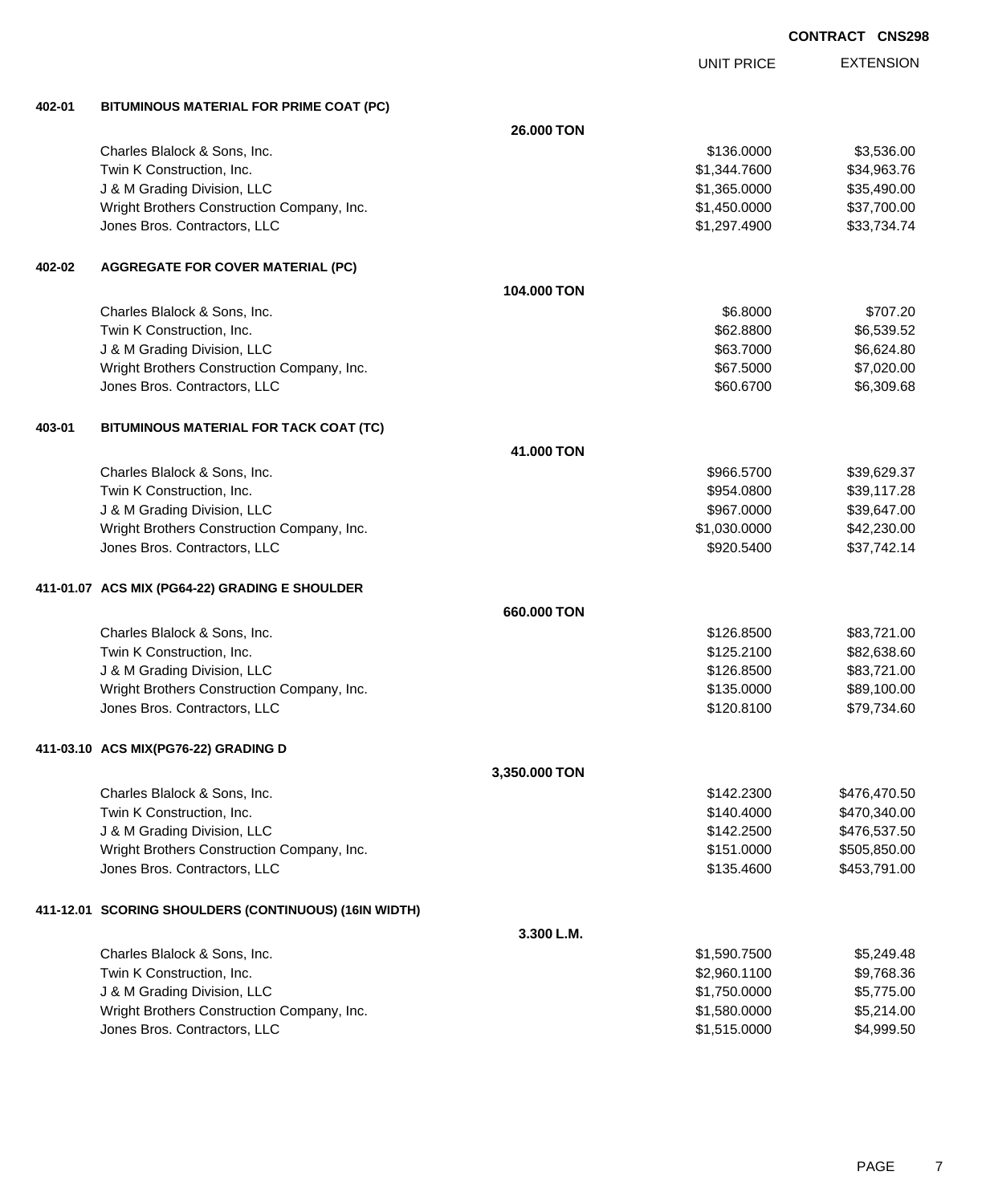|                                                         | <b>CONTRACT CNS298</b> |                   |                  |
|---------------------------------------------------------|------------------------|-------------------|------------------|
|                                                         |                        | <b>UNIT PRICE</b> | <b>EXTENSION</b> |
| 415-01.02 COLD PLANING BITUMINOUS PAVEMENT              |                        |                   |                  |
|                                                         | 36,800.000 S.Y.        |                   |                  |
| Charles Blalock & Sons, Inc.                            |                        | \$2.5000          | \$92,000.00      |
| Twin K Construction, Inc.                               |                        | \$2.4700          | \$90,896.00      |
| J & M Grading Division, LLC                             |                        | \$2.5000          | \$92,000.00      |
| Wright Brothers Construction Company, Inc.              |                        | \$2.6500          | \$97,520.00      |
| Jones Bros. Contractors, LLC                            |                        | \$2.3800          | \$87,584.00      |
| 501-01.03 PORTLAND CEMENT CONCRETE PAVEMENT (PLAIN) 10" |                        |                   |                  |
|                                                         | 4,583.000 S.Y.         |                   |                  |
| Charles Blalock & Sons, Inc.                            |                        | \$87.9400         | \$403,029.02     |
| Twin K Construction, Inc.                               |                        | \$87.3400         | \$400,279.22     |
| J & M Grading Division, LLC                             |                        | \$92.0000         | \$421,636.00     |
| Wright Brothers Construction Company, Inc.              |                        | \$133.0000        | \$609,539.00     |
| Jones Bros. Contractors, LLC                            |                        | \$139.7500        | \$640,474.25     |
| 502-03.13 CONCRETE PAVEMENT REMOVAL                     |                        |                   |                  |
|                                                         | 2,203.000 S.Y.         |                   |                  |
| Charles Blalock & Sons, Inc.                            |                        | \$6.6100          | \$14,561.83      |
| Twin K Construction, Inc.                               |                        | \$5.7200          | \$12,601.16      |
| J & M Grading Division, LLC                             |                        | \$10.0000         | \$22,030.00      |
| Wright Brothers Construction Company, Inc.              |                        | \$13.2000         | \$29,079.60      |
| Jones Bros. Contractors, LLC                            |                        | \$7.0000          | \$15,421.00      |
| 604-03.07 CLASS A CONCRETE (CONCRETE FOOTING)           |                        |                   |                  |
|                                                         | 42.000 C.Y.            |                   |                  |
| Charles Blalock & Sons, Inc.                            |                        | \$695.4900        | \$29,210.58      |
| Twin K Construction, Inc.                               |                        | \$312.1300        | \$13,109.46      |
| J & M Grading Division, LLC                             |                        | \$328.0000        | \$13,776.00      |
| Wright Brothers Construction Company, Inc.              |                        | \$1,140.0000      | \$47,880.00      |
| Jones Bros. Contractors, LLC                            |                        | \$650.0000        | \$27,300.00      |
| 604-07.01 RETAINING WALL (WALL 2)                       |                        |                   |                  |
|                                                         | 46,172.000 S.F.        |                   |                  |
| Charles Blalock & Sons, Inc.                            |                        | \$85.8500         | \$3,963,866.20   |
| Twin K Construction, Inc.                               |                        | \$77.5500         | \$3,580,638.60   |
| J & M Grading Division, LLC                             |                        | \$83.0000         | \$3,832,276.00   |
| Wright Brothers Construction Company, Inc.              |                        | \$75.0000         | \$3,462,900.00   |
| Jones Bros. Contractors, LLC                            |                        | \$112.0000        | \$5,171,264.00   |
| 607-03.02 18" CONCRETE PIPE CULVERT (CLASS III)         |                        |                   |                  |
|                                                         | 402.000 L.F.           |                   |                  |
| Charles Blalock & Sons, Inc.                            |                        | \$80.6000         | \$32,401.20      |
| Twin K Construction, Inc.                               |                        | \$51.6300         | \$20,755.26      |
| J & M Grading Division, LLC                             |                        | \$75.0000         | \$30,150.00      |
| Wright Brothers Construction Company, Inc.              |                        | \$61.5000         | \$24,723.00      |
| Jones Bros. Contractors, LLC                            |                        | \$74.0000         | \$29,748.00      |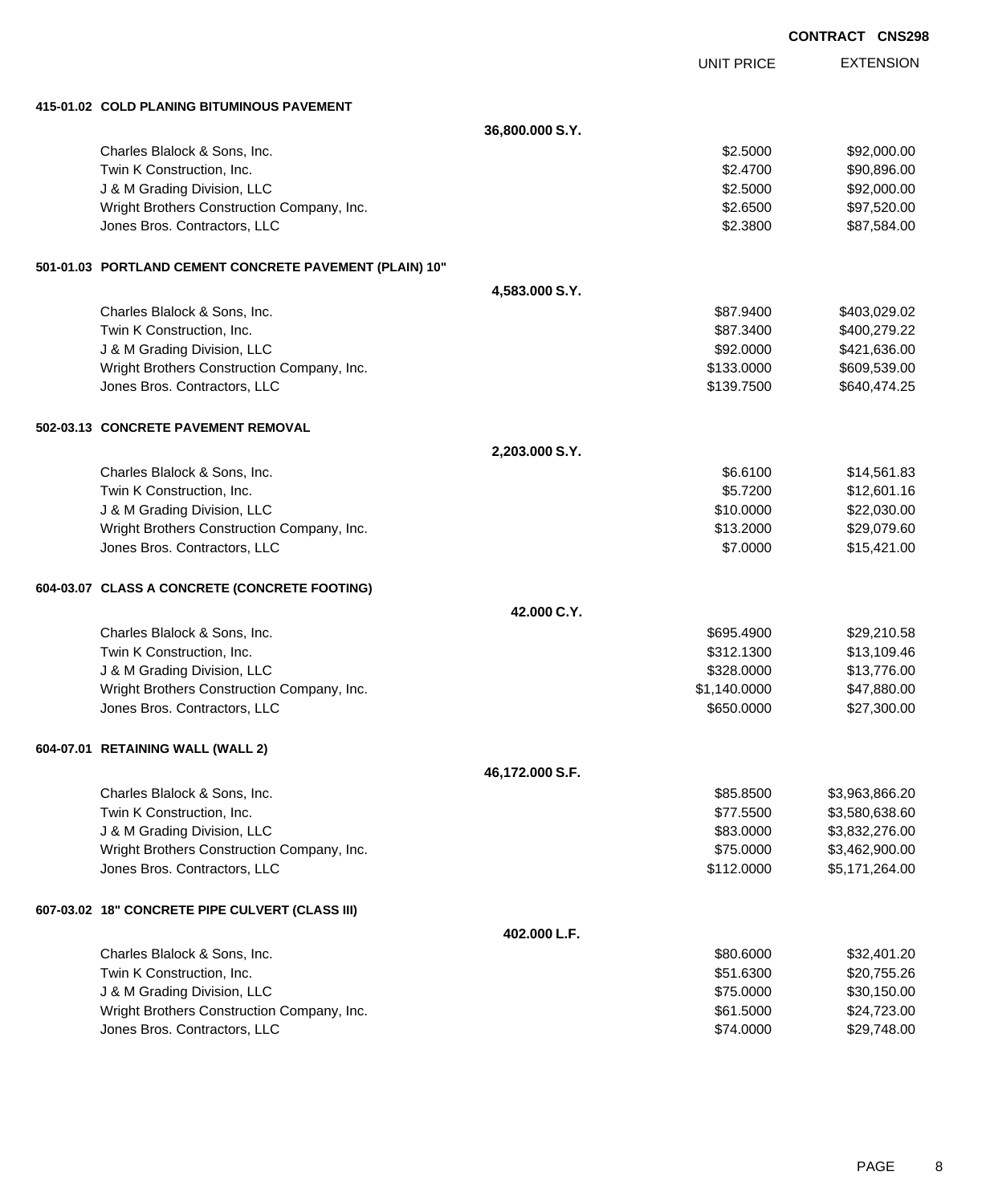| <b>CONTRACT</b> | <b>CNS298</b> |
|-----------------|---------------|
|-----------------|---------------|

|                                                 | <b>UNIT PRICE</b> | <b>EXTENSION</b> |
|-------------------------------------------------|-------------------|------------------|
| 607-05.02 24" CONCRETE PIPE CULVERT (CLASS III) |                   |                  |
|                                                 | 196.000 L.F.      |                  |
| Charles Blalock & Sons, Inc.                    | \$106.3200        | \$20,838.72      |
| Twin K Construction, Inc.                       | \$72.6600         | \$14,241.36      |
| J & M Grading Division, LLC                     | \$85.0000         | \$16,660.00      |
| Wright Brothers Construction Company, Inc.      | \$80.5000         | \$15,778.00      |
| Jones Bros. Contractors, LLC                    | \$88.0000         | \$17,248.00      |
| 607-06.02 30" CONCRETE PIPE CULVERT (CLASS III) |                   |                  |
|                                                 | 190.000 L.F.      |                  |
| Charles Blalock & Sons, Inc.                    | \$141.1400        | \$26,816.60      |
| Twin K Construction, Inc.                       | \$84.9600         | \$16,142.40      |
| J & M Grading Division, LLC                     | \$105.0000        | \$19,950.00      |
| Wright Brothers Construction Company, Inc.      | \$103.0000        | \$19,570.00      |
| Jones Bros. Contractors, LLC                    | \$112.0000        | \$21,280.00      |
| 607-11.03 60" CONCRETE PIPE CULVERT (CLASS III) |                   |                  |
|                                                 | 18.000 L.F.       |                  |
| Charles Blalock & Sons, Inc.                    | \$458.2400        | \$8,248.32       |
| Twin K Construction, Inc.                       | \$353.2500        | \$6,358.50       |
| J & M Grading Division, LLC                     | \$300.0000        | \$5,400.00       |
| Wright Brothers Construction Company, Inc.      | \$390.0000        | \$7,020.00       |
| Jones Bros. Contractors, LLC                    | \$515.0000        | \$9,270.00       |
| 607-11.04 60" CONCRETE PIPE CULVERT (CLASS IV)  |                   |                  |
|                                                 | 12.000 L.F.       |                  |
| Charles Blalock & Sons, Inc.                    | \$512.3400        | \$6,148.08       |
| Twin K Construction, Inc.                       | \$438.0900        | \$5,257.08       |
| J & M Grading Division, LLC                     | \$400.0000        | \$4,800.00       |
| Wright Brothers Construction Company, Inc.      | \$480.0000        | \$5,760.00       |
| Jones Bros. Contractors, LLC                    | \$650.0000        | \$7,800.00       |
| 611-01.03 MANHOLES, > 8' - 12' DEPTH            |                   |                  |
|                                                 | <b>2.000 EACH</b> |                  |
| Charles Blalock & Sons, Inc.                    | \$6,412.8100      | \$12,825.62      |
| Twin K Construction, Inc.                       | \$5,597.7100      | \$11,195.42      |
| J & M Grading Division, LLC                     | \$10,000.0000     | \$20,000.00      |
| Wright Brothers Construction Company, Inc.      | \$5,890.0000      | \$11,780.00      |
| Jones Bros. Contractors, LLC                    | \$5,100.0000      | \$10,200.00      |
| 611-02.13 JUNCTION BOX, TYPE 4                  |                   |                  |
|                                                 | <b>2.000 EACH</b> |                  |
| Charles Blalock & Sons, Inc.                    | \$12,700.6100     | \$25,401.22      |
| Twin K Construction, Inc.                       | \$11,180.8300     | \$22,361.66      |
| J & M Grading Division, LLC                     | \$15,000.0000     | \$30,000.00      |
| Wright Brothers Construction Company, Inc.      | \$5,830.0000      | \$11,660.00      |
| Jones Bros. Contractors, LLC                    | \$16,000.0000     | \$32,000.00      |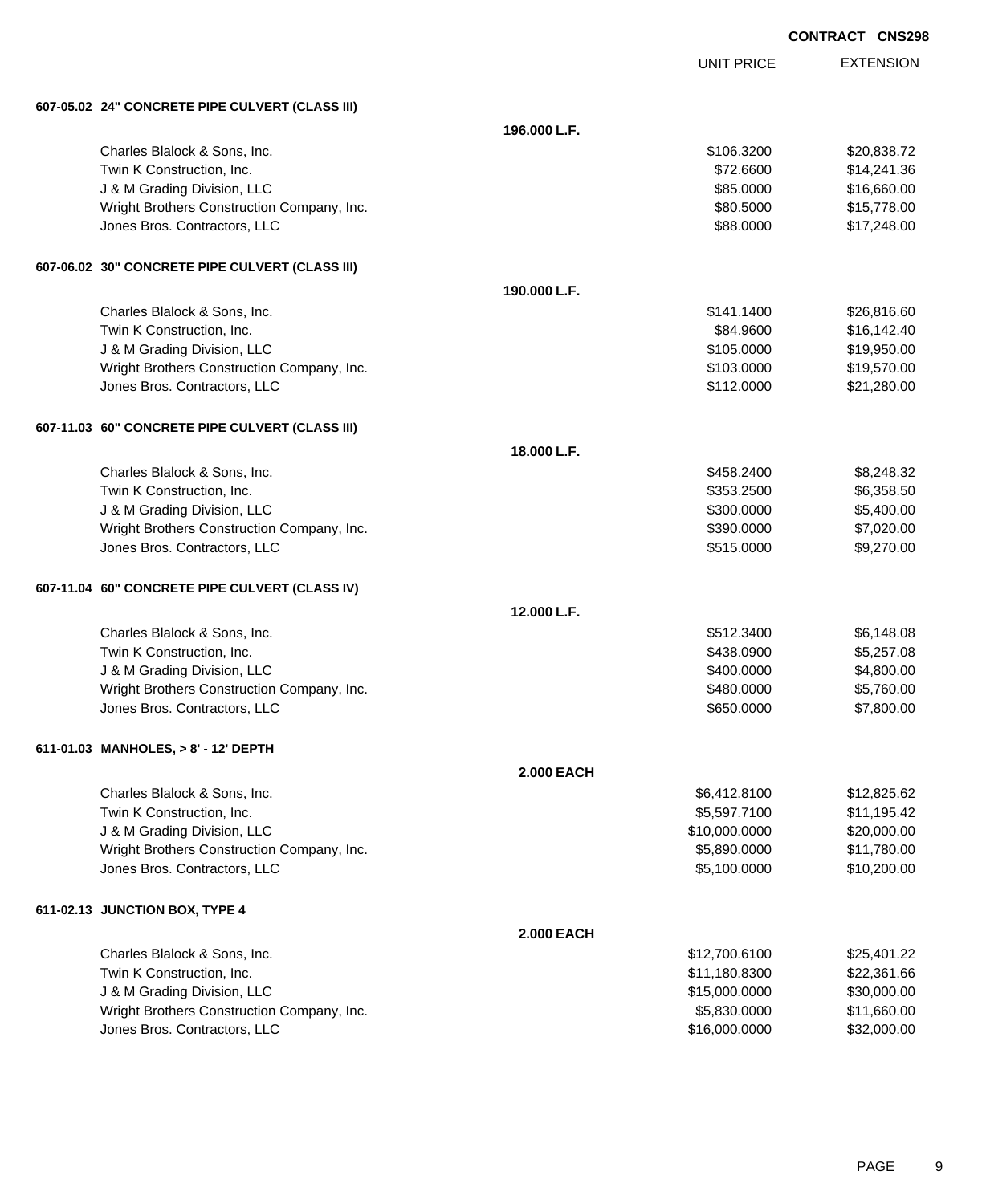|                                                                            |                   |                              | <b>CONTRACT CNS298</b>   |
|----------------------------------------------------------------------------|-------------------|------------------------------|--------------------------|
|                                                                            |                   | <b>UNIT PRICE</b>            | <b>EXTENSION</b>         |
| 611-07.01 CLASS A CONCRETE (PIPE ENDWALLS)                                 |                   |                              |                          |
|                                                                            | 23.400 C.Y.       |                              |                          |
| Charles Blalock & Sons, Inc.                                               |                   | \$1,198.5100                 | \$28,045.13              |
| Twin K Construction, Inc.                                                  |                   | \$1,080.1900                 | \$25,276.45              |
| J & M Grading Division, LLC                                                |                   | \$1,135.0000                 | \$26,559.00              |
| Wright Brothers Construction Company, Inc.                                 |                   | \$1,380.0000                 | \$32,292.00              |
| Jones Bros. Contractors, LLC                                               |                   | \$1,375.0000                 | \$32,175.00              |
| 611-07.02 STEEL BAR REINFORCEMENT (PIPE ENDWALLS)                          |                   |                              |                          |
|                                                                            | 398.000 LB.       |                              |                          |
| Charles Blalock & Sons, Inc.                                               |                   | \$1.5000                     | \$597.00                 |
| Twin K Construction, Inc.                                                  |                   | \$4.0100                     | \$1,595.98               |
| J & M Grading Division, LLC                                                |                   | \$4.2500                     | \$1,691.50               |
| Wright Brothers Construction Company, Inc.                                 |                   | \$4.0500                     | \$1,611.90               |
| Jones Bros. Contractors, LLC                                               |                   | \$2.0000                     | \$796.00                 |
| 611-07.32 24IN ENDWALL (SIDE DRAIN)                                        |                   |                              |                          |
|                                                                            | <b>1.000 EACH</b> |                              |                          |
| Charles Blalock & Sons, Inc.                                               |                   | \$3,895.5600                 | \$3,895.56               |
| Twin K Construction, Inc.                                                  |                   | \$4,599.3100                 | \$4,599.31               |
| J & M Grading Division, LLC                                                |                   | \$5,000.0000                 | \$5,000.00               |
| Wright Brothers Construction Company, Inc.<br>Jones Bros. Contractors, LLC |                   | \$4,520.0000<br>\$4,450.0000 | \$4,520.00<br>\$4,450.00 |
|                                                                            |                   |                              |                          |
| 611-07.33 30IN ENDWALL (SIDE DRAIN)                                        | <b>1.000 EACH</b> |                              |                          |
|                                                                            |                   |                              |                          |
| Charles Blalock & Sons, Inc.<br>Twin K Construction, Inc.                  |                   | \$8,714.2300<br>\$6,299.3800 | \$8,714.23               |
| J & M Grading Division, LLC                                                |                   | \$8,000.0000                 | \$6,299.38<br>\$8,000.00 |
| Wright Brothers Construction Company, Inc.                                 |                   | \$6,650.0000                 | \$6,650.00               |
| Jones Bros. Contractors, LLC                                               |                   | \$8,400.0000                 | \$8,400.00               |
|                                                                            |                   |                              |                          |
| 611-42.02 CATCH BASINS, TYPE 42, > 4' - 8' DEPTH                           |                   |                              |                          |
|                                                                            | 1.000 EACH        |                              |                          |
| Charles Blalock & Sons, Inc.                                               |                   | \$3,778.3200                 | \$3,778.32               |
| Twin K Construction, Inc.                                                  |                   | \$3,714.5000                 | \$3,714.50               |
| J & M Grading Division, LLC<br>Wright Brothers Construction Company, Inc.  |                   | \$3,500.0000<br>\$5,610.0000 | \$3,500.00<br>\$5,610.00 |
| Jones Bros. Contractors, LLC                                               |                   | \$5,200.0000                 | \$5,200.00               |
|                                                                            |                   |                              |                          |
| 611-51.02 CATCH BASINS, TYPE 51, > 4' - 8' DEPTH                           | <b>6.000 EACH</b> |                              |                          |
| Charles Blalock & Sons, Inc.                                               |                   | \$7,023.8700                 | \$42,143.22              |
| Twin K Construction, Inc.                                                  |                   | \$6,097.9600                 | \$36,587.76              |
| J & M Grading Division, LLC                                                |                   | \$11,000.0000                | \$66,000.00              |
| Wright Brothers Construction Company, Inc.                                 |                   | \$11,970.0000                | \$71,820.00              |

Jones Bros. Contractors, LLC \$10,100.0000 \$60,600.00

PAGE 10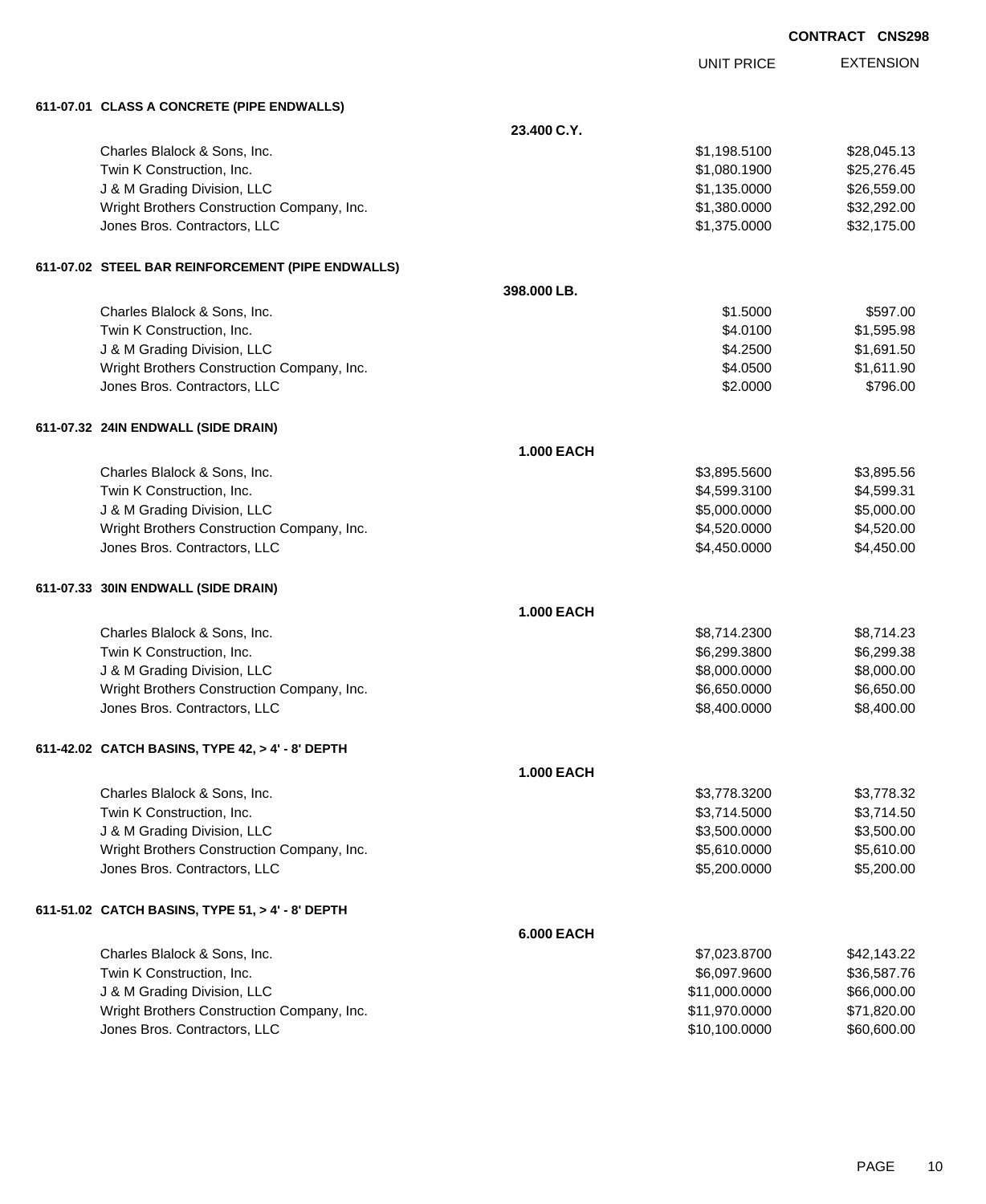UNIT PRICE EXTENSION

|        | 621-03.03 24" TEMPORARY DRAINAGE PIPE        |                |            |              |
|--------|----------------------------------------------|----------------|------------|--------------|
|        |                                              | 26.000 L.F.    |            |              |
|        | Charles Blalock & Sons, Inc.                 |                | \$68.7400  | \$1,787.24   |
|        | Twin K Construction, Inc.                    |                | \$48.4700  | \$1,260.22   |
|        | J & M Grading Division, LLC                  |                | \$48.0000  | \$1,248.00   |
|        | Wright Brothers Construction Company, Inc.   |                | \$64.0000  | \$1,664.00   |
|        | Jones Bros. Contractors, LLC                 |                | \$65.0000  | \$1,690.00   |
|        | 621-03.07 48" TEMPORARY DRAINAGE PIPE        |                |            |              |
|        |                                              | 36.000 L.F.    |            |              |
|        | Charles Blalock & Sons, Inc.                 |                | \$145.0300 | \$5,221.08   |
|        | Twin K Construction, Inc.                    |                | \$82.1300  | \$2,956.68   |
|        | J & M Grading Division, LLC                  |                | \$100.0000 | \$3,600.00   |
|        | Wright Brothers Construction Company, Inc.   |                | \$103.0000 | \$3,708.00   |
|        | Jones Bros. Contractors, LLC                 |                | \$100.0000 | \$3,600.00   |
|        | 621-03.09 60" TEMPORARY DRAINAGE PIPE        |                |            |              |
|        |                                              | 26.000 L.F.    |            |              |
|        | Charles Blalock & Sons, Inc.                 |                | \$166.2700 | \$4,323.02   |
|        | Twin K Construction, Inc.                    |                | \$113.9500 | \$2,962.70   |
|        | J & M Grading Division, LLC                  |                | \$200.0000 | \$5,200.00   |
|        | Wright Brothers Construction Company, Inc.   |                | \$155.0000 | \$4,030.00   |
|        | Jones Bros. Contractors, LLC                 |                | \$190.0000 | \$4,940.00   |
| 703-01 | <b>PORTLAND CEMENT CONCRETE DITCH PAVING</b> |                |            |              |
|        |                                              | 227.000 C.Y.   |            |              |
|        | Charles Blalock & Sons, Inc.                 |                | \$334.1300 | \$75,847.51  |
|        | Twin K Construction, Inc.                    |                | \$660.0000 | \$149,820.00 |
|        | J & M Grading Division, LLC                  |                | \$693.0000 | \$157,311.00 |
|        | Wright Brothers Construction Company, Inc.   |                | \$470.0000 | \$106,690.00 |
|        | Jones Bros. Contractors, LLC                 |                | \$600.0000 | \$136,200.00 |
|        | 705-01.01 GUARDRAIL AT BRIDGE ENDS           |                |            |              |
|        |                                              | 108.000 L.F.   |            |              |
|        | Charles Blalock & Sons, Inc.                 |                | \$76.3200  | \$8,242.56   |
|        | Twin K Construction, Inc.                    |                | \$75.3400  | \$8,136.72   |
|        | J & M Grading Division, LLC                  |                | \$76.5000  | \$8,262.00   |
|        | Wright Brothers Construction Company, Inc.   |                | \$83.5000  | \$9,018.00   |
|        | Jones Bros. Contractors, LLC                 |                | \$72.6900  | \$7,850.52   |
|        | 705-06.01 W BEAM GR (TYPE 2) MASH TL3        |                |            |              |
|        |                                              | 4,570.000 L.F. |            |              |
|        | Charles Blalock & Sons, Inc.                 |                | \$18.2600  | \$83,448.20  |
|        | Twin K Construction, Inc.                    |                | \$18.0200  | \$82,351.40  |
|        | J & M Grading Division, LLC                  |                | \$18.3000  | \$83,631.00  |
|        | Wright Brothers Construction Company, Inc.   |                | \$20.7500  | \$94,827.50  |
|        | Jones Bros. Contractors, LLC                 |                | \$17.3900  | \$79,472.30  |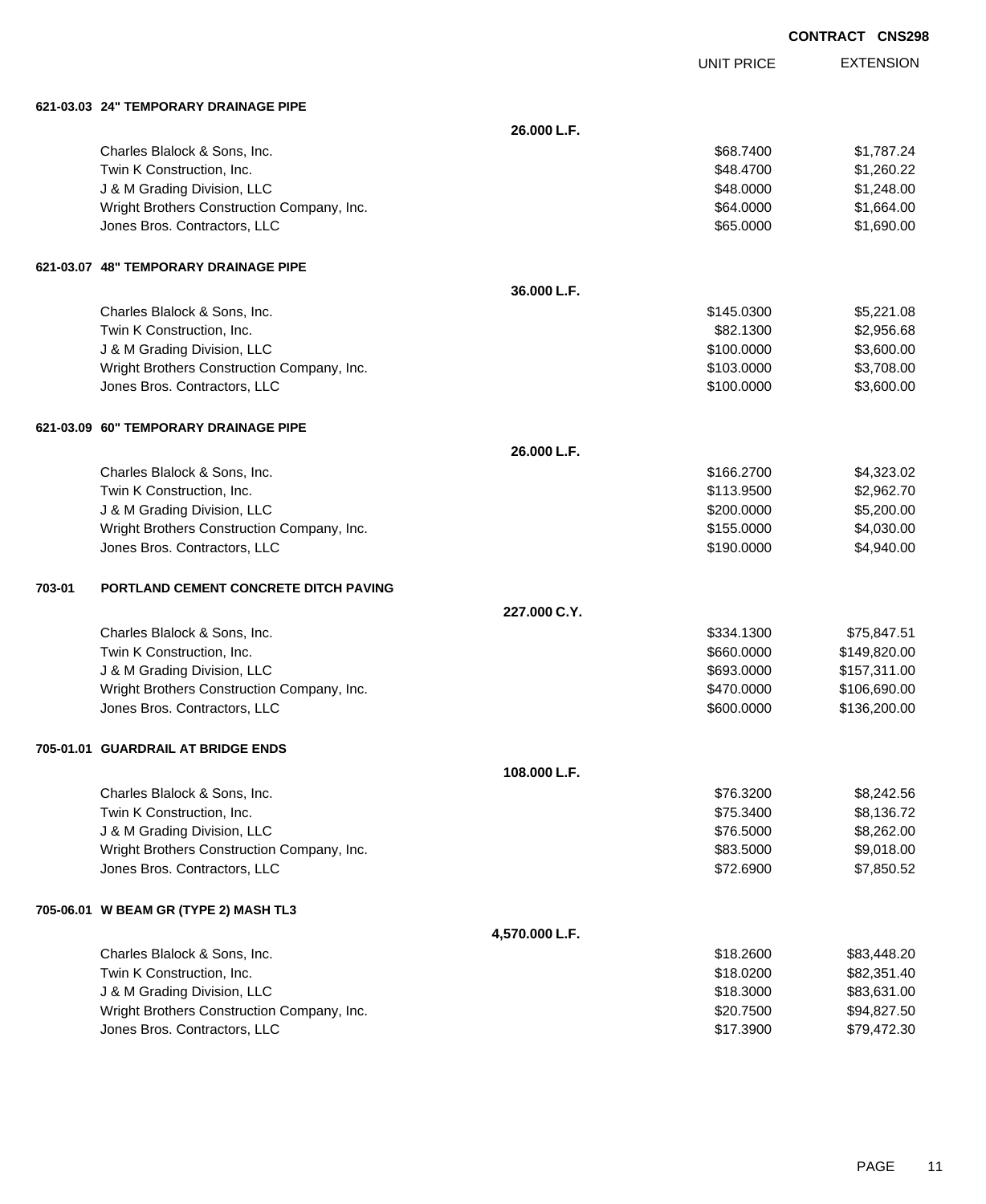| <b>CONTRACT CNS298</b> |  |
|------------------------|--|
|                        |  |

|        |                                                      |                   | <b>UNIT PRICE</b> | <b>EXTENSION</b> |
|--------|------------------------------------------------------|-------------------|-------------------|------------------|
|        | 705-06.10 GR TERMINALTRAILING END (TYPE 13) MASH TL3 |                   |                   |                  |
|        |                                                      | <b>4.000 EACH</b> |                   |                  |
|        | Charles Blalock & Sons, Inc.                         |                   | \$1,522.5000      | \$6,090.00       |
|        | Twin K Construction, Inc.                            |                   | \$1,531.8300      | \$6,127.32       |
|        | J & M Grading Division, LLC                          |                   | \$1,522.5000      | \$6,090.00       |
|        | Wright Brothers Construction Company, Inc.           |                   | \$1,000.0000      | \$4,000.00       |
|        | Jones Bros. Contractors, LLC                         |                   | \$1,450.0000      | \$5,800.00       |
|        | 705-06.20   TANGENT ENERGY ABSORBING TERM MASH TL-3  |                   |                   |                  |
|        |                                                      | <b>6.000 EACH</b> |                   |                  |
|        | Charles Blalock & Sons, Inc.                         |                   | \$2,625.0000      | \$15,750.00      |
|        | Twin K Construction, Inc.                            |                   | \$2,591.0800      | \$15,546.48      |
|        | J & M Grading Division, LLC                          |                   | \$2,625.0000      | \$15,750.00      |
|        | Wright Brothers Construction Company, Inc.           |                   | \$2,760.0000      | \$16,560.00      |
|        | Jones Bros. Contractors, LLC                         |                   | \$2,500.0000      | \$15,000.00      |
|        | 705-08.51 PORTABLE IMPACT ATTENUATOR NCHRP350 TL-3   |                   |                   |                  |
|        |                                                      | <b>4.000 EACH</b> |                   |                  |
|        | Charles Blalock & Sons, Inc.                         |                   | \$5,171.2500      | \$20,685.00      |
|        | Twin K Construction, Inc.                            |                   | \$6,736.8100      | \$26,947.24      |
|        | J & M Grading Division, LLC                          |                   | \$10,000.0000     | \$40,000.00      |
|        | Wright Brothers Construction Company, Inc.           |                   | \$7,260.0000      | \$29,040.00      |
|        | Jones Bros. Contractors, LLC                         |                   | \$6,500.0000      | \$26,000.00      |
| 706-01 | <b>GUARDRAIL REMOVED</b>                             |                   |                   |                  |
|        |                                                      | 2,780.000 L.F.    |                   |                  |
|        | Charles Blalock & Sons, Inc.                         |                   | \$0.5300          | \$1,473.40       |
|        | Twin K Construction, Inc.                            |                   | \$0.5200          | \$1,445.60       |
|        | J & M Grading Division, LLC                          |                   | \$3.0000          | \$8,340.00       |
|        | Wright Brothers Construction Company, Inc.           |                   | \$0.5500          | \$1,529.00       |
|        | Jones Bros. Contractors, LLC                         |                   | \$0.5000          | \$1,390.00       |
|        | 707-08.11 HIGH-VISIBILITY CONSTRUCTION FENCE         |                   |                   |                  |
|        |                                                      | 4,766.000 L.F.    |                   |                  |
|        | Charles Blalock & Sons, Inc.                         |                   | \$1.7600          | \$8,388.16       |
|        | Twin K Construction, Inc.                            |                   | \$1.5500          | \$7,387.30       |
|        | J & M Grading Division, LLC                          |                   | \$2.0000          | \$9,532.00       |
|        | Wright Brothers Construction Company, Inc.           |                   | \$1.4000          | \$6,672.40       |
|        | Jones Bros. Contractors, LLC                         |                   | \$0.9800          | \$4,670.68       |
|        | 709-05.05 MACHINED RIP-RAP (CLASS A-3)               |                   |                   |                  |
|        |                                                      | 459.000 TON       |                   |                  |
|        | Charles Blalock & Sons, Inc.                         |                   | \$44.1000         | \$20,241.90      |
|        | Twin K Construction, Inc.                            |                   | \$31.4500         | \$14,435.55      |
|        | J & M Grading Division, LLC                          |                   | \$35.0000         | \$16,065.00      |
|        | Wright Brothers Construction Company, Inc.           |                   | \$46.2500         | \$21,228.75      |
|        | Jones Bros. Contractors, LLC                         |                   | \$45.0000         | \$20,655.00      |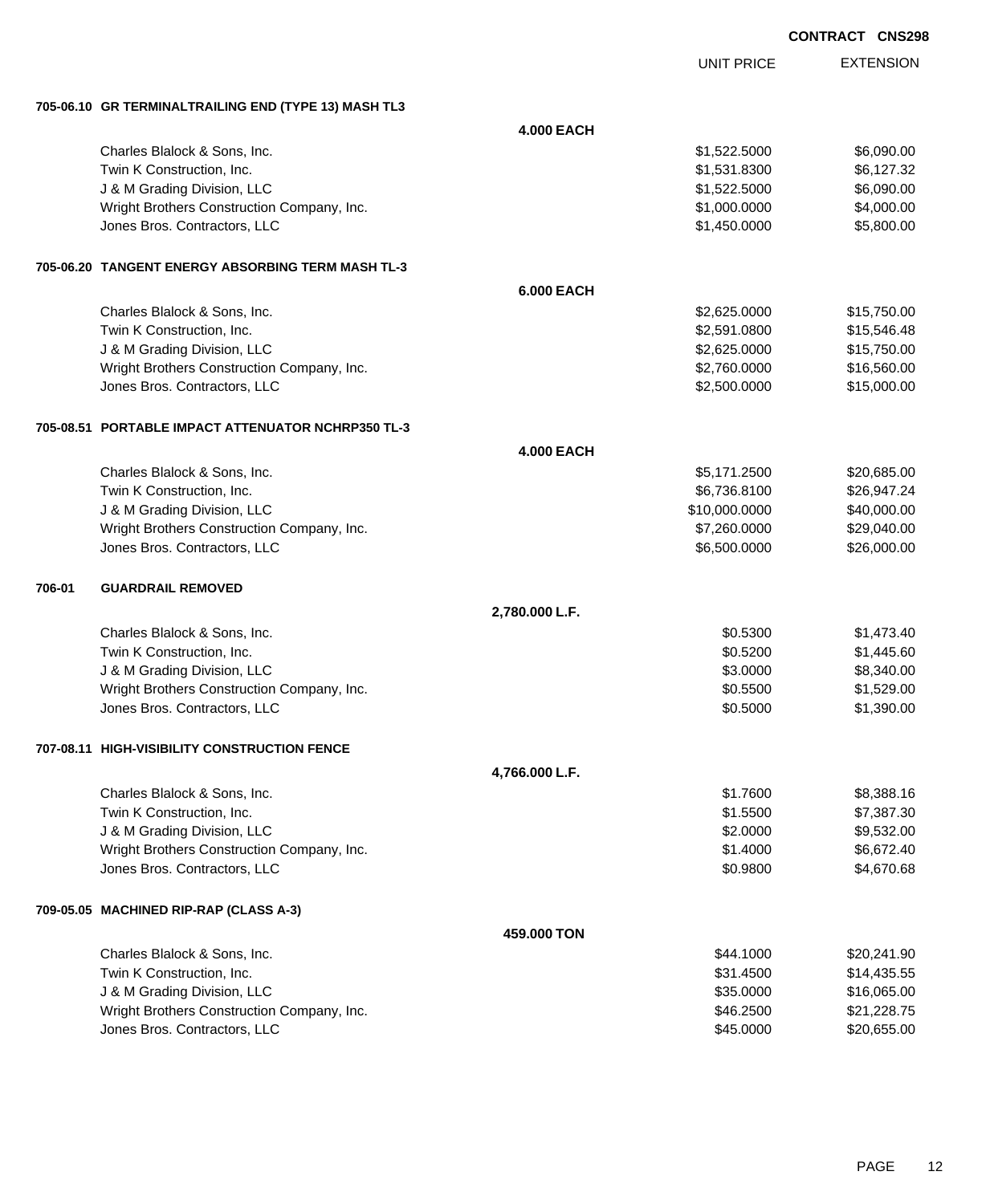UNIT PRICE EXTENSION

**709-05.06 MACHINED RIP-RAP (CLASS A-1)**

|        | 709-05.06 MACHINED RIP-RAP (CLASS A-1)            |                 |            |             |
|--------|---------------------------------------------------|-----------------|------------|-------------|
|        |                                                   | 512,000 TON     |            |             |
|        | Charles Blalock & Sons, Inc.                      |                 | \$46.1100  | \$23,608.32 |
|        | Twin K Construction, Inc.                         |                 | \$31.4500  | \$16,102.40 |
|        | J & M Grading Division, LLC                       |                 | \$35.0000  | \$17,920.00 |
|        | Wright Brothers Construction Company, Inc.        |                 | \$46.2500  | \$23,680.00 |
|        | Jones Bros. Contractors, LLC                      |                 | \$45.0000  | \$23,040.00 |
|        | 709-05.08 MACHINED RIP-RAP (CLASS B)              |                 |            |             |
|        |                                                   | 24.000 TON      |            |             |
|        | Charles Blalock & Sons, Inc.                      |                 | \$65.5700  | \$1,573.68  |
|        | Twin K Construction, Inc.                         |                 | \$32.3000  | \$775.20    |
|        | J & M Grading Division, LLC                       |                 | \$50.0000  | \$1,200.00  |
|        | Wright Brothers Construction Company, Inc.        |                 | \$64.5000  | \$1,548.00  |
|        | Jones Bros. Contractors, LLC                      |                 | \$45.0000  | \$1,080.00  |
| 710-02 | <b>AGGREGATE UNDERDRAINS (WITH PIPE)</b>          |                 |            |             |
|        |                                                   | 10,211.000 L.F. |            |             |
|        | Charles Blalock & Sons, Inc.                      |                 | \$6.3000   | \$64,329.30 |
|        | Twin K Construction, Inc.                         |                 | \$6.2200   | \$63,512.42 |
|        | J & M Grading Division, LLC                       |                 | \$7.0000   | \$71,477.00 |
|        | Wright Brothers Construction Company, Inc.        |                 | \$6.7000   | \$68,413.70 |
|        | Jones Bros. Contractors, LLC                      |                 | \$6.0000   | \$61,266.00 |
| 710-05 | <b>LATERAL UNDERDRAIN</b>                         |                 |            |             |
|        |                                                   | 1,408.000 L.F.  |            |             |
|        | Charles Blalock & Sons, Inc.                      |                 | \$3.6800   | \$5,181.44  |
|        | Twin K Construction, Inc.                         |                 | \$3.6300   | \$5,111.04  |
|        | J & M Grading Division, LLC                       |                 | \$5.0000   | \$7,040.00  |
|        | Wright Brothers Construction Company, Inc.        |                 | \$3.9000   | \$5,491.20  |
|        | Jones Bros. Contractors, LLC                      |                 | \$3.5000   | \$4,928.00  |
|        | 710-06.15 LATERAL UNDERDRAIN ENDWALL (6:1)        |                 |            |             |
|        |                                                   | 52.000 EACH     |            |             |
|        | Charles Blalock & Sons, Inc.                      |                 | \$708.7500 | \$36,855.00 |
|        | Twin K Construction, Inc.                         |                 | \$699.5900 | \$36,378.68 |
|        | J & M Grading Division, LLC                       |                 | \$850.0000 | \$44,200.00 |
|        | Wright Brothers Construction Company, Inc.        |                 | \$750.0000 | \$39,000.00 |
|        | Jones Bros. Contractors, LLC                      |                 | \$675.0000 | \$35,100.00 |
|        | 711-05.71 51IN SINGLE SLOPE CONCRETE BARRIER WALL |                 |            |             |
|        |                                                   | 423.000 L.F.    |            |             |
|        | Charles Blalock & Sons, Inc.                      |                 | \$95.1700  | \$40,256.91 |
|        | Twin K Construction, Inc.                         |                 | \$117.5300 | \$49,715.19 |
|        | J & M Grading Division, LLC                       |                 | \$125.0000 | \$52,875.00 |
|        | Wright Brothers Construction Company, Inc.        |                 | \$206.0000 | \$87,138.00 |
|        | Jones Bros. Contractors, LLC                      |                 | \$170.0000 | \$71,910.00 |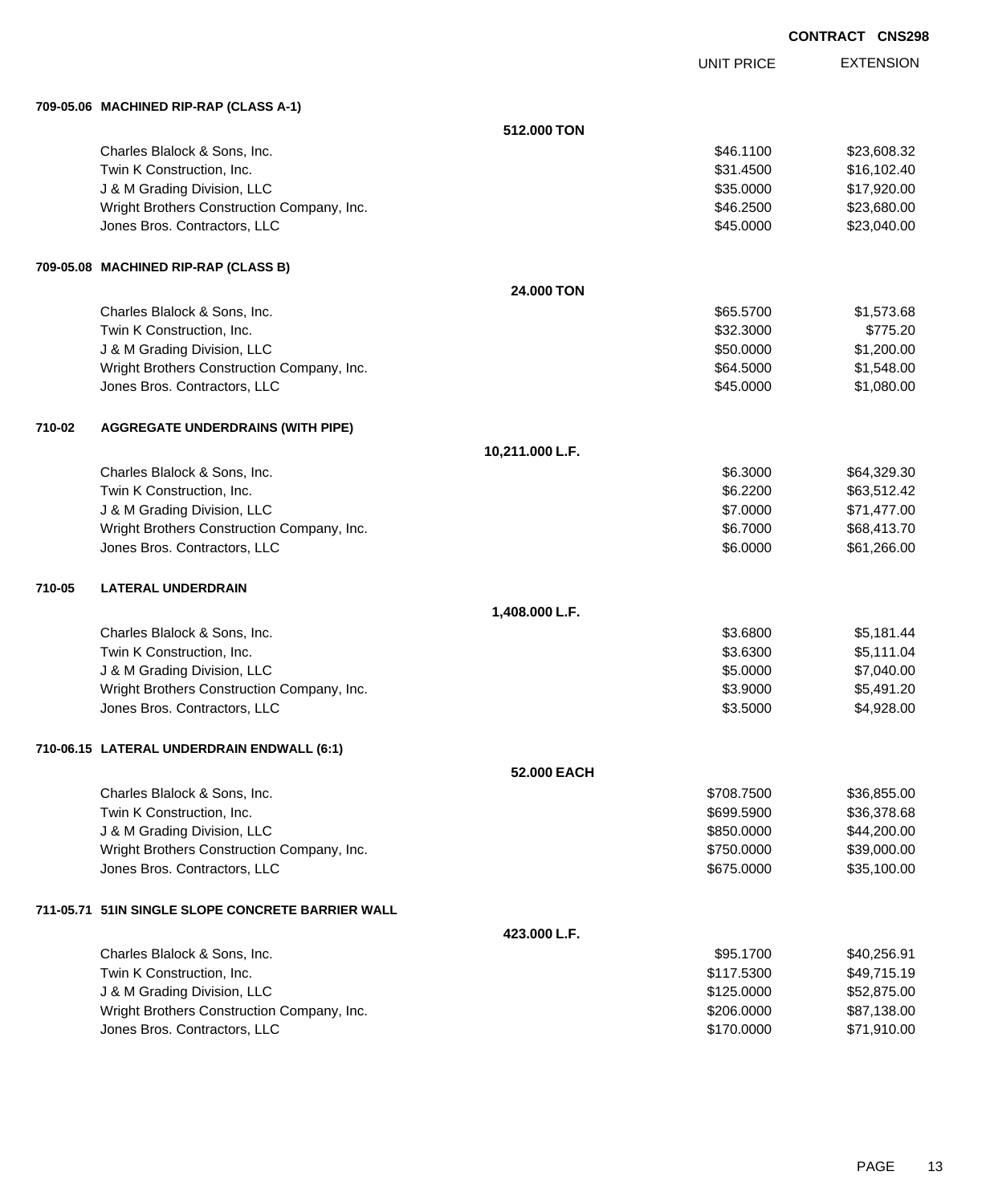**EXTENSION** 

UNIT PRICE **711-05.78 GRADE SEPARATED SINGE SLOPE MEDIAN WALL 825.000 L.F.** Charles Blalock & Sons, Inc. 6. 2010 12:30 12:30 12:30 12:30 12:30 12:30 12:30 12:30 12:30 12:30 12:30 12:30 12:30 12:30 12:30 12:30 12:30 12:30 12:30 12:30 12:30 12:30 12:30 12:30 12:30 12:30 12:30 12:30 12:30 12:30 12:30 Twin K Construction, Inc. 6. The Construction of the Construction of the Construction, Inc. 6. The Construction of the Construction of the Construction of the Construction of the Construction of the Construction of the Con J & M Grading Division, LLC \$356.5000 \$294,112.50 Wright Brothers Construction Company, Inc. 6. 2012 12:30 12:30 12:30 13:30 14:30 1540.000 \$445,500.00 Jones Bros. Contractors, LLC \$750.0000 \$618,750.00 **712-01 TRAFFIC CONTROL 1.000 LS** Charles Blalock & Sons, Inc. 681,974.9800 \$81,974.9800 \$81,974.9800 Twin K Construction, Inc. 694,815.3000 \$94,815.3000 \$94,815.3000 \$94,815.3000 \$94,815.300 J & M Grading Division, LLC \$275,000.0000 \$275,000.00 Wright Brothers Construction Company, Inc. 6. 2012 12:355,000 \$355,000.000 \$355,000.000 \$355,000.00 Jones Bros. Contractors, LLC \$100,000.0000 \$100,000.00 **712-02.02 INTERCONNECTED PORTABLE BARRIER RAIL 12,395.000 L.F.** Charles Blalock & Sons, Inc. \$173,530.00 \$173,530.00 Twin K Construction, Inc. 6. The Construction, Inc. 6. The Construction, Inc. 6. The Construction, Inc. 6. The Construction of the Construction, Inc. 6. The Construction of the Construction of the Construction of the Const J & M Grading Division, LLC \$25.0000 \$309,875.00 Wright Brothers Construction Company, Inc. 6. 2012 12:30 12:30 12:30 12:30 12:30 12:30 12:30 12:30 12:30 12:30 Jones Bros. Contractors, LLC \$28.0000 \$347,060.00 **712-04.02 FLEXIBLE DRUMS (CHANNELIZATION) 175.000 EACH** Charles Blalock & Sons, Inc. \$30.9800 \$5,421.50 Twin K Construction, Inc. 6. 286.2800 \$6,349.00 U & M Grading Division, LLC & Contract the Contract of the Contract of the State of the State of the State of State of the State of the State of the State of the State of the State of the State of the State of the State of Wright Brothers Construction Company, Inc. 6. 1999 10:000 \$6,825.000 \$6,825.00 Jones Bros. Contractors, LLC \$35.0000 \$6,125.00 **712-04.50 BARRIER RAIL DELINEATOR 651.000 EACH** Charles Blalock & Sons, Inc. \$13.1300 \$8,547.63

| Twin K Construction, Inc.                  |                     | \$15,5500 | \$10,123.05 |
|--------------------------------------------|---------------------|-----------|-------------|
| J & M Grading Division, LLC                |                     | \$15,0000 | \$9,765.00  |
| Wright Brothers Construction Company, Inc. |                     | \$16.8000 | \$10,936.80 |
| Jones Bros. Contractors, LLC               |                     | \$15,0000 | \$9,765.00  |
| 712-05.01 WARNING LIGHTS (TYPE A)          |                     |           |             |
|                                            | <b>175.000 EACH</b> |           |             |
| Charles Blalock & Sons, Inc.               |                     | \$26,2500 | \$4,593.75  |
| Twin K Construction Inc.                   |                     | \$31,0900 | \$544075    |

| Twin K Construction, Inc.                  | \$31,0900 | \$5,440.75 |
|--------------------------------------------|-----------|------------|
| J & M Grading Division, LLC                | \$50,0000 | \$8.750.00 |
| Wright Brothers Construction Company, Inc. | \$33,5000 | \$5.862.50 |
| Jones Bros, Contractors, LLC               | \$30,0000 | \$5,250,00 |

PAGE 14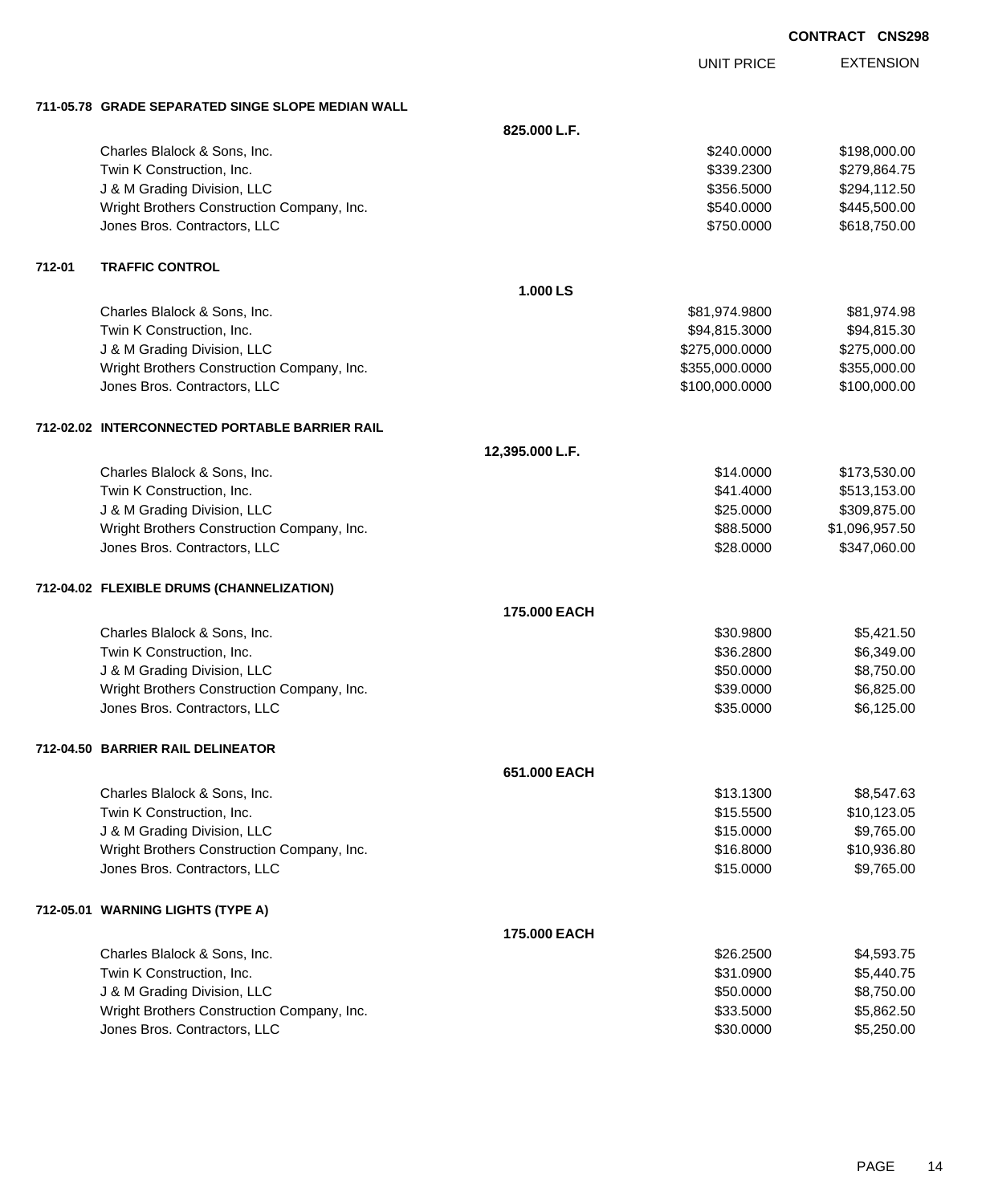|        |                                                                 |                   |                   | <b>CONTRACT CNS298</b> |
|--------|-----------------------------------------------------------------|-------------------|-------------------|------------------------|
|        |                                                                 |                   | <b>UNIT PRICE</b> | <b>EXTENSION</b>       |
| 712-06 | <b>SIGNS (CONSTRUCTION)</b>                                     |                   |                   |                        |
|        |                                                                 | 1,012.000 S.F.    |                   |                        |
|        | Charles Blalock & Sons, Inc.                                    |                   | \$7.8800          | \$7,974.56             |
|        | Twin K Construction, Inc.                                       |                   | \$7.2600          | \$7,347.12             |
|        | J & M Grading Division, LLC                                     |                   | \$8.0000          | \$8,096.00             |
|        | Wright Brothers Construction Company, Inc.                      |                   | \$7.8000          | \$7,893.60             |
|        | Jones Bros. Contractors, LLC                                    |                   | \$7.0000          | \$7,084.00             |
|        | 712-06.16 SIGNS (CONSTRUCTION) (REDUCED SPEED WARNING)          |                   |                   |                        |
|        |                                                                 | <b>2.000 EACH</b> |                   |                        |
|        | Charles Blalock & Sons, Inc.                                    |                   | \$393.7500        | \$787.50               |
|        | Twin K Construction, Inc.                                       |                   | \$829.1500        | \$1,658.30             |
|        | J & M Grading Division, LLC                                     |                   | \$400.0000        | \$800.00               |
|        | Wright Brothers Construction Company, Inc.                      |                   | \$890.0000        | \$1,780.00             |
|        | Jones Bros. Contractors, LLC                                    |                   | \$800.0000        | \$1,600.00             |
|        | 712-08.03 ARROW BOARD (TYPE C)                                  |                   |                   |                        |
|        |                                                                 | <b>2.000 EACH</b> |                   |                        |
|        | Charles Blalock & Sons, Inc.                                    |                   | \$2,625.0000      | \$5,250.00             |
|        | Twin K Construction, Inc.                                       |                   | \$1,865.5800      | \$3,731.16             |
|        | J & M Grading Division, LLC                                     |                   | \$2,700.0000      | \$5,400.00             |
|        | Wright Brothers Construction Company, Inc.                      |                   | \$2,010.0000      | \$4,020.00             |
|        | Jones Bros. Contractors, LLC                                    |                   | \$1,800.0000      | \$3,600.00             |
|        | 712-08.10 MOBILE MESSAGE SIGN UNIT W/ATTENUATOR                 |                   |                   |                        |
|        |                                                                 | 240.000 HOUR      |                   |                        |
|        | Charles Blalock & Sons, Inc.                                    |                   | \$118.1300        | \$28,351.20            |
|        | Twin K Construction, Inc.                                       |                   | \$129.5500        | \$31,092.00            |
|        | J & M Grading Division, LLC                                     |                   | \$125.0000        | \$30,000.00            |
|        | Wright Brothers Construction Company, Inc.                      |                   | \$140,0000        | \$33,600.00            |
|        | Jones Bros. Contractors, LLC                                    |                   | \$160.0000        | \$38,400.00            |
|        | 713-01.01 CLASS A CONCRETE (FOUNDATION FOR SIGN SUPPORTS)       |                   |                   |                        |
|        |                                                                 | 7.000 C.Y.        |                   |                        |
|        | Charles Blalock & Sons, Inc.                                    |                   | \$735.0000        | \$5,145.00             |
|        | Twin K Construction, Inc.                                       |                   | \$725.5000        | \$5,078.50             |
|        | J & M Grading Division, LLC                                     |                   | \$815.0000        | \$5,705.00             |
|        | Wright Brothers Construction Company, Inc.                      |                   | \$700.0000        | \$4,900.00             |
|        | Jones Bros. Contractors, LLC                                    |                   | \$630.0000        | \$4,410.00             |
|        | 713-01.02 STEEL BAR REINFORCEMENT(FOUNDATION FOR SIGN SUPPORTS) |                   |                   |                        |
|        |                                                                 | 1,857.000 LB.     |                   |                        |
|        | Charles Blalock & Sons, Inc.                                    |                   | \$2.8900          | \$5,366.73             |
|        | Twin K Construction, Inc.                                       |                   | \$2.8500          | \$5,292.45             |
|        | J & M Grading Division, LLC                                     |                   | \$3.8000          | \$7,056.60             |
|        | Wright Brothers Construction Company, Inc.                      |                   | \$2.5500          | \$4,735.35             |
|        | Jones Bros. Contractors, LLC                                    |                   | \$2.3000          | \$4,271.10             |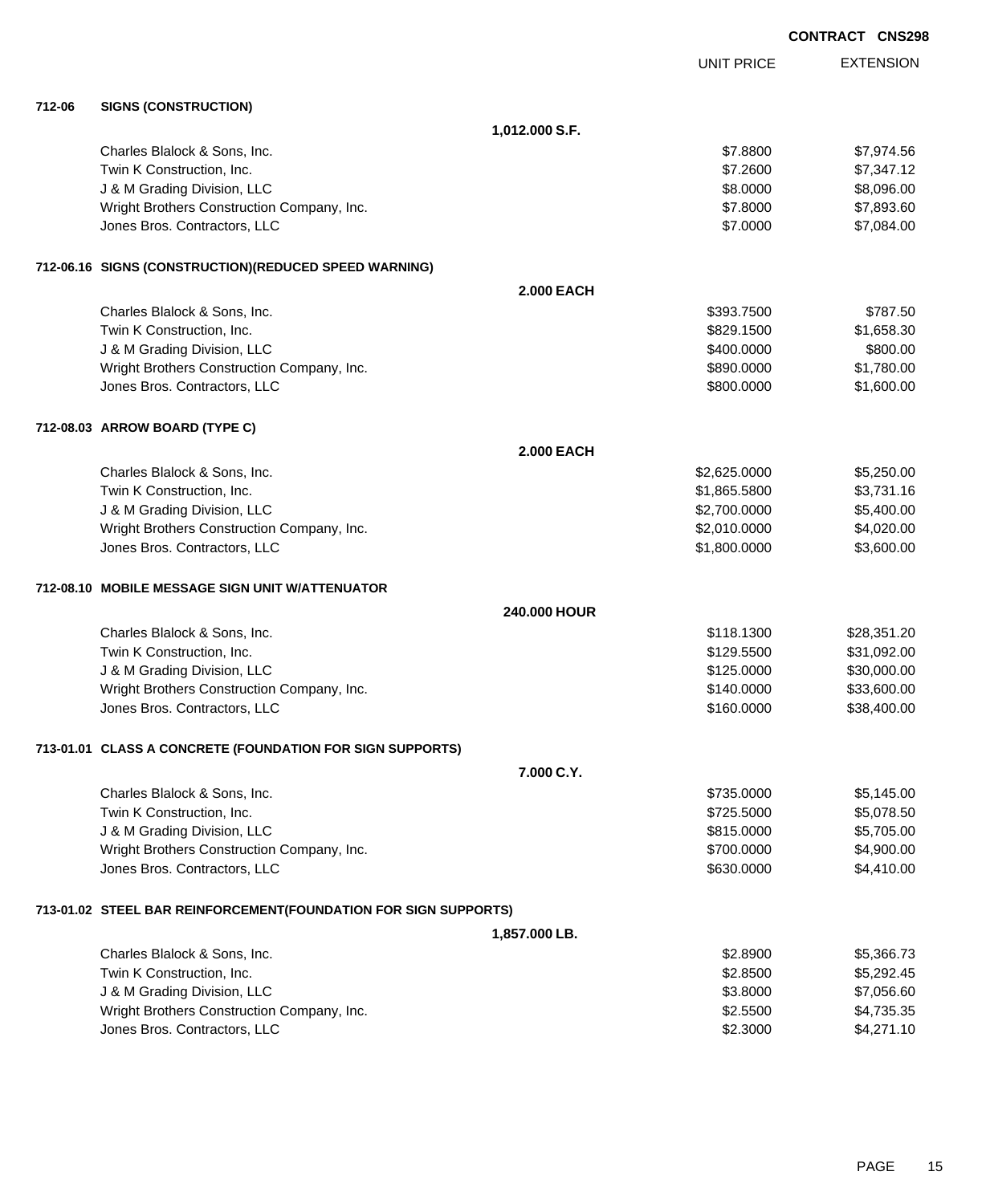| <b>CONTRACT</b> | <b>CNS298</b> |
|-----------------|---------------|

|        |                                                         |                   |                   | <b>CONTRACT CNS298</b> |
|--------|---------------------------------------------------------|-------------------|-------------------|------------------------|
|        |                                                         |                   | <b>UNIT PRICE</b> | <b>EXTENSION</b>       |
|        | 713-02.04 DELINEATOR (MILE MARKER) & STEEL POST         |                   |                   |                        |
|        |                                                         | <b>2.000 EACH</b> |                   |                        |
|        | Charles Blalock & Sons, Inc.                            |                   | \$158.9100        | \$317.82               |
|        | Twin K Construction, Inc.                               |                   | \$156.8500        | \$313.70               |
|        | J & M Grading Division, LLC                             |                   | \$225.7500        | \$451.50               |
|        | Wright Brothers Construction Company, Inc.              |                   | \$223.0000        | \$446.00               |
|        | Jones Bros. Contractors, LLC                            |                   | \$200.0000        | \$400.00               |
|        | 713-02.14 FLEXIBLE DELINEATOR (WHITE)                   |                   |                   |                        |
|        |                                                         | 549,000 EACH      |                   |                        |
|        | Charles Blalock & Sons, Inc.                            |                   | \$31.5000         | \$17,293.50            |
|        | Twin K Construction, Inc.                               |                   | \$31.0900         | \$17,068.41            |
|        | J & M Grading Division, LLC                             |                   | \$33.0000         | \$18,117.00            |
|        | Wright Brothers Construction Company, Inc.              |                   | \$40.2500         | \$22,097.25            |
|        | Jones Bros. Contractors, LLC                            |                   | \$36.0000         | \$19,764.00            |
|        | 713-02.15 FLEXIBLE DELINEATOR (YELLOW)                  |                   |                   |                        |
|        |                                                         | 61.000 EACH       |                   |                        |
|        | Charles Blalock & Sons, Inc.                            |                   | \$31.5000         | \$1,921.50             |
|        | Twin K Construction, Inc.                               |                   | \$31.0900         | \$1,896.49             |
|        | J & M Grading Division, LLC                             |                   | \$33.0000         | \$2,013.00             |
|        | Wright Brothers Construction Company, Inc.              |                   | \$40.2500         | \$2,455.25             |
|        | Jones Bros. Contractors, LLC                            |                   | \$36.0000         | \$2,196.00             |
| 713-06 | STEEL I-BEAMS & WF-BEAMS(BREAKAWAY) SIGN SUPPORT        |                   |                   |                        |
|        |                                                         | 5,370.000 LB.     |                   |                        |
|        | Charles Blalock & Sons, Inc.                            |                   | \$5.2500          | \$28,192.50            |
|        | Twin K Construction, Inc.                               |                   | \$5.1800          | \$27,816.60            |
|        | J & M Grading Division, LLC                             |                   | \$4.5000          | \$24,165.00            |
|        | Wright Brothers Construction Company, Inc.              |                   | \$4.5000          | \$24,165.00            |
|        | Jones Bros. Contractors, LLC                            |                   | \$4.0500          | \$21,748.50            |
|        | 713-09.01 STEEL OVERHEAD SIGN STRUCTURE (SPAN 77 FT)    |                   |                   |                        |
|        |                                                         | <b>1.000 EACH</b> |                   |                        |
|        | Charles Blalock & Sons, Inc.                            |                   | \$56,700.0000     | \$56,700.00            |
|        | Twin K Construction, Inc.                               |                   | \$55,967.3400     | \$55,967.34            |
|        | J & M Grading Division, LLC                             |                   | \$48,000.0000     | \$48,000.00            |
|        | Wright Brothers Construction Company, Inc.              |                   | \$51,140.0000     | \$51,140.00            |
|        | Jones Bros. Contractors, LLC                            |                   | \$45,800.0000     | \$45,800.00            |
|        | 713-09.02 STEEL OVERHEAD SIGN STRUCTURE (SPAN 65.75 FT) |                   |                   |                        |
|        |                                                         | <b>1.000 EACH</b> |                   |                        |
|        | Charles Blalock & Sons, Inc.                            |                   | \$55,125.0000     | \$55,125.00            |
|        | Twin K Construction, Inc.                               |                   | \$54,412.6900     | \$54,412.69            |
|        | J & M Grading Division, LLC                             |                   | \$70,700.0000     | \$70,700.00            |
|        | Wright Brothers Construction Company, Inc.              |                   | \$61,020.0000     | \$61,020.00            |
|        | Jones Bros. Contractors, LLC                            |                   | \$54,650.0000     | \$54,650.00            |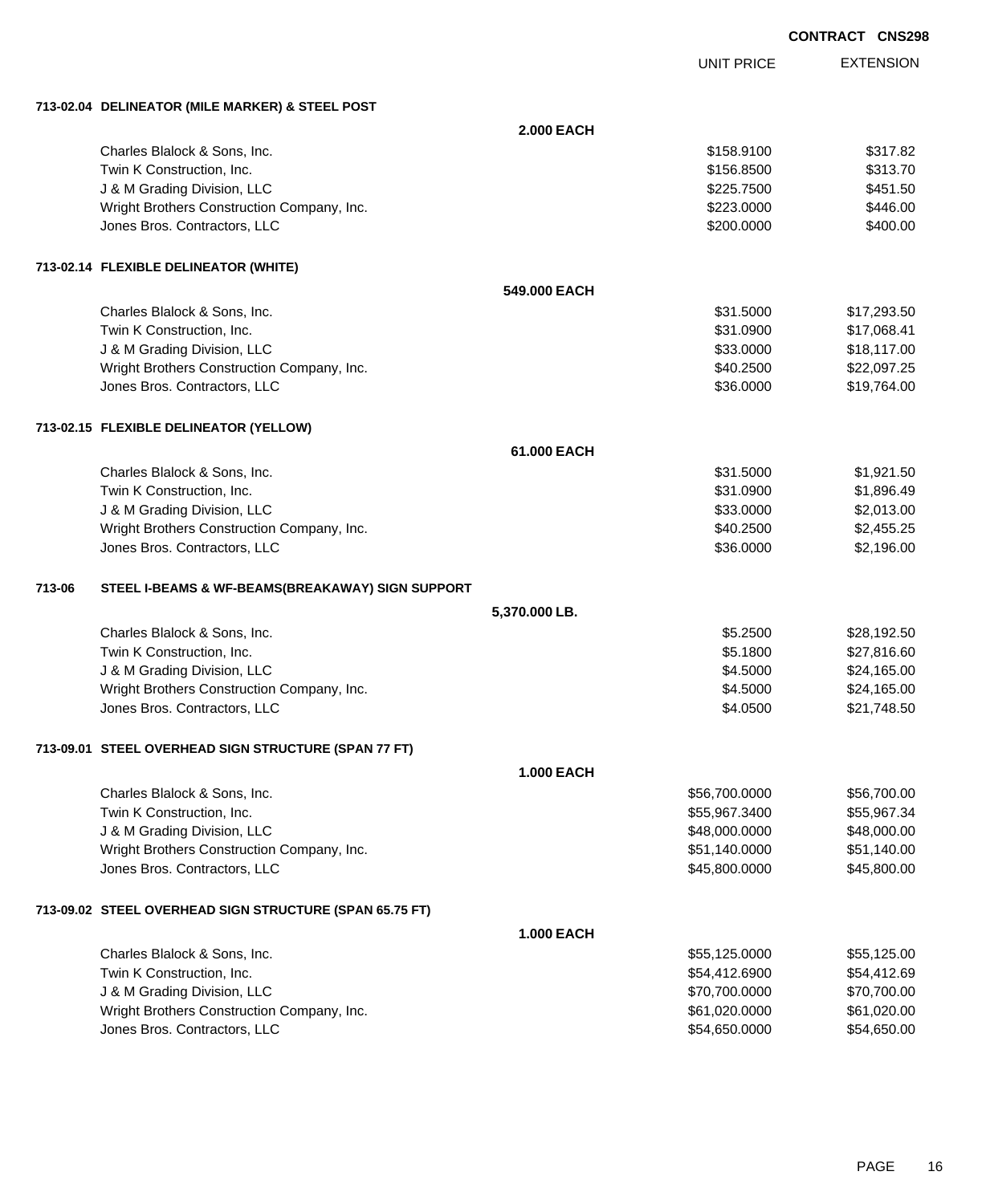|        |                                                    |                    |                   | <b>CONTRACT CNS298</b> |  |
|--------|----------------------------------------------------|--------------------|-------------------|------------------------|--|
|        |                                                    |                    | <b>UNIT PRICE</b> | <b>EXTENSION</b>       |  |
|        | 713-11.02 PERFORATED/KNOCKOUT SQUARE TUBE POST     |                    |                   |                        |  |
|        |                                                    | 1,243.000 LB.      |                   |                        |  |
|        | Charles Blalock & Sons, Inc.                       |                    | \$3.1500          | \$3,915.45             |  |
|        | Twin K Construction, Inc.                          |                    | \$3.1100          | \$3,865.73             |  |
|        | J & M Grading Division, LLC                        |                    | \$3.8000          | \$4,723.40             |  |
|        | Wright Brothers Construction Company, Inc.         |                    | \$4.6500          | \$5,779.95             |  |
|        | Jones Bros. Contractors, LLC                       |                    | \$4.1500          | \$5,158.45             |  |
|        | 713-11.21 P POST SLIP BASE                         |                    |                   |                        |  |
|        |                                                    | <b>12,000 EACH</b> |                   |                        |  |
|        | Charles Blalock & Sons, Inc.                       |                    | \$362.2500        | \$4,347.00             |  |
|        | Twin K Construction, Inc.                          |                    | \$357.5700        | \$4,290.84             |  |
|        | J & M Grading Division, LLC                        |                    | \$375.0000        | \$4,500.00             |  |
|        | Wright Brothers Construction Company, Inc.         |                    | \$450.0000        | \$5,400.00             |  |
|        | Jones Bros. Contractors, LLC                       |                    | \$400.0000        | \$4,800.00             |  |
|        | 713-13.02 FLAT SHEET ALUMINUM SIGNS (0.080" THICK) |                    |                   |                        |  |
|        |                                                    | 9.000 S.F.         |                   |                        |  |
|        | Charles Blalock & Sons, Inc.                       |                    | \$21.0000         | \$189.00               |  |
|        | Twin K Construction, Inc.                          |                    | \$20.7300         | \$186.57               |  |
|        | J & M Grading Division, LLC                        |                    | \$13.6500         | \$122.85               |  |
|        | Wright Brothers Construction Company, Inc.         |                    | \$14.5000         | \$130.50               |  |
|        | Jones Bros. Contractors, LLC                       |                    | \$13.0000         | \$117.00               |  |
|        | 713-13.03 FLAT SHEET ALUMINUM SIGNS (0.100" THICK) |                    |                   |                        |  |
|        |                                                    | 536.000 S.F.       |                   |                        |  |
|        | Charles Blalock & Sons, Inc.                       |                    | \$13,6500         | \$7,316.40             |  |
|        | Twin K Construction, Inc.                          |                    | \$13.4700         | \$7,219.92             |  |
|        | J & M Grading Division, LLC                        |                    | \$14.6000         | \$7,825.60             |  |
|        | Wright Brothers Construction Company, Inc.         |                    | \$15.4000         | \$8,254.40             |  |
|        | Jones Bros. Contractors, LLC                       |                    | \$13.7500         | \$7,370.00             |  |
| 713-14 | <b>EXTRUDED ALUMINUM PANEL SIGNS</b>               |                    |                   |                        |  |
|        |                                                    | 677.000 S.F.       |                   |                        |  |
|        | Charles Blalock & Sons, Inc.                       |                    | \$26.2500         | \$17,771.25            |  |
|        | Twin K Construction, Inc.                          |                    | \$25.9100         | \$17,541.07            |  |
|        | J & M Grading Division, LLC                        |                    | \$21.0000         | \$14,217.00            |  |
|        | Wright Brothers Construction Company, Inc.         |                    | \$30.2500         | \$20,479.25            |  |
|        | Jones Bros. Contractors, LLC                       |                    | \$20.0000         | \$13,540.00            |  |
| 713-15 | <b>REMOVAL OF SIGNS, POSTS AND FOOTINGS</b>        |                    |                   |                        |  |
|        |                                                    | 1.000 LS           |                   |                        |  |
|        | Charles Blalock & Sons, Inc.                       |                    | \$525.0000        | \$525.00               |  |
|        | Twin K Construction, Inc.                          |                    | \$518.2200        | \$518.22               |  |
|        | J & M Grading Division, LLC                        |                    | \$3,000.0000      | \$3,000.00             |  |
|        | Wright Brothers Construction Company, Inc.         |                    | \$840.0000        | \$840.00               |  |
|        | Jones Bros. Contractors, LLC                       |                    | \$750.0000        | \$750.00               |  |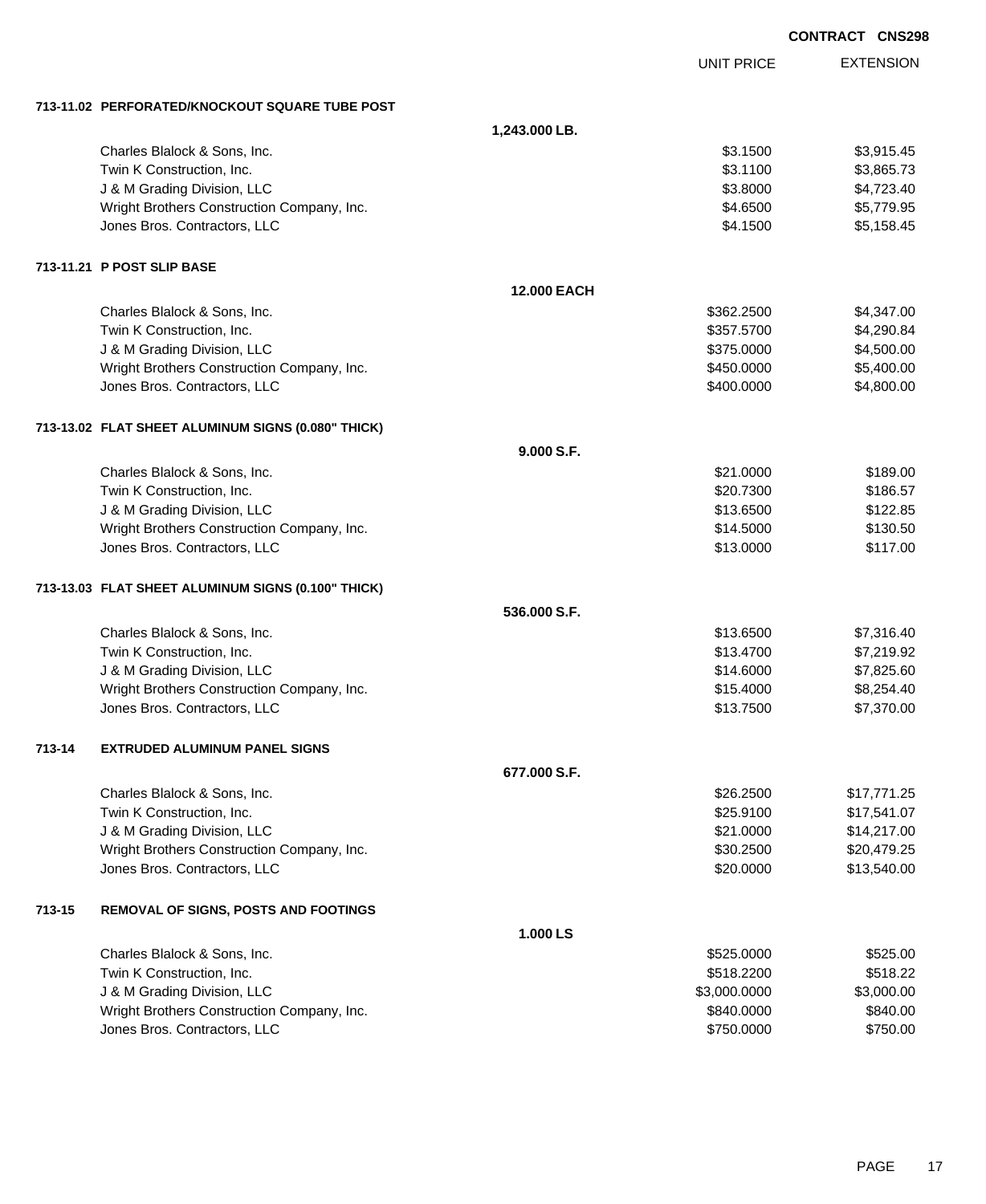| <b>CONTRACT</b> | <b>CNS298</b> |
|-----------------|---------------|
|                 |               |

|                                                                    |                   | <b>UNIT PRICE</b> | <b>EXTENSION</b> |
|--------------------------------------------------------------------|-------------------|-------------------|------------------|
| 713-16.01 CHANGEABLE MESSAGE SIGN UNIT                             |                   |                   |                  |
|                                                                    | <b>2.000 EACH</b> |                   |                  |
| Charles Blalock & Sons, Inc.                                       |                   | \$4,882.5000      | \$9,765.00       |
| Twin K Construction, Inc.                                          |                   | \$7,669.6000      | \$15,339.20      |
| J & M Grading Division, LLC                                        |                   | \$6,000.0000      | \$12,000.00      |
| Wright Brothers Construction Company, Inc.                         |                   | \$8,260.0000      | \$16,520.00      |
| Jones Bros. Contractors, LLC                                       |                   | \$7,400.0000      | \$14,800.00      |
| 713-17.02 INSTALL AUXILIARY SUPPORT FOR EXIT NUMBER PANEL          |                   |                   |                  |
|                                                                    | <b>6.000 EACH</b> |                   |                  |
| Charles Blalock & Sons, Inc.                                       |                   | \$157.5000        | \$945.00         |
| Twin K Construction, Inc.                                          |                   | \$155.4600        | \$932.76         |
| J & M Grading Division, LLC                                        |                   | \$100.0000        | \$600.00         |
| Wright Brothers Construction Company, Inc.                         |                   | \$123.0000        | \$738.00         |
| Jones Bros. Contractors, LLC                                       |                   | \$110.0000        | \$660.00         |
| 716-01.23   SNOWPLOWABLE RAISED PAVEMENT MARKERS (BI-DIR)(2 COLOR) |                   |                   |                  |
|                                                                    | 483,000 EACH      |                   |                  |
| Charles Blalock & Sons, Inc.                                       |                   | \$27.3000         | \$13,185.90      |
| Twin K Construction, Inc.                                          |                   | \$31.0900         | \$15,016.47      |
| J & M Grading Division, LLC                                        |                   | \$27.3000         | \$13,185.90      |
| Wright Brothers Construction Company, Inc.                         |                   | \$33.5000         | \$16,180.50      |
| Jones Bros. Contractors, LLC                                       |                   | \$26.0000         | \$12,558.00      |
| 716-01.30   REMOVAL OF SNOWPLOWABLE REFLECTIVE MARKER              |                   |                   |                  |
|                                                                    | 260.000 EACH      |                   |                  |
| Charles Blalock & Sons, Inc.                                       |                   | \$9.1900          | \$2,389.40       |
| Twin K Construction, Inc.                                          |                   | \$6.2200          | \$1,617.20       |
| J & M Grading Division, LLC                                        |                   | \$10.0000         | \$2,600.00       |
| Wright Brothers Construction Company, Inc.                         |                   | \$6.7000          | \$1,742.00       |
| Jones Bros. Contractors, LLC                                       |                   | \$8.7500          | \$2,275.00       |
| 716-02.05 PLASTIC PAVEMENT MARKING (STOP LINE)                     |                   |                   |                  |
|                                                                    | 16.000 L.F.       |                   |                  |
| Charles Blalock & Sons, Inc.                                       |                   | \$13.1300         | \$210.08         |
| Twin K Construction, Inc.                                          |                   | \$10.3600         | \$165.76         |
| J & M Grading Division, LLC                                        |                   | \$13.1500         | \$210.40         |
| Wright Brothers Construction Company, Inc.                         |                   | \$11.2000         | \$179.20         |
| Jones Bros. Contractors, LLC                                       |                   | \$12.5000         | \$200.00         |
| 716-02.07 PLASTIC PAVEMENT MARKING (24" BARRIER LINE)              |                   |                   |                  |
|                                                                    | 75.000 L.F.       |                   |                  |
| Charles Blalock & Sons, Inc.                                       |                   | \$10.2400         | \$768.00         |
| Twin K Construction, Inc.                                          |                   | \$10.3600         | \$777.00         |
| J & M Grading Division, LLC                                        |                   | \$10.2500         | \$768.75         |
| Wright Brothers Construction Company, Inc.                         |                   | \$11.2000         | \$840.00         |
| Jones Bros. Contractors, LLC                                       |                   | \$9.7500          | \$731.25         |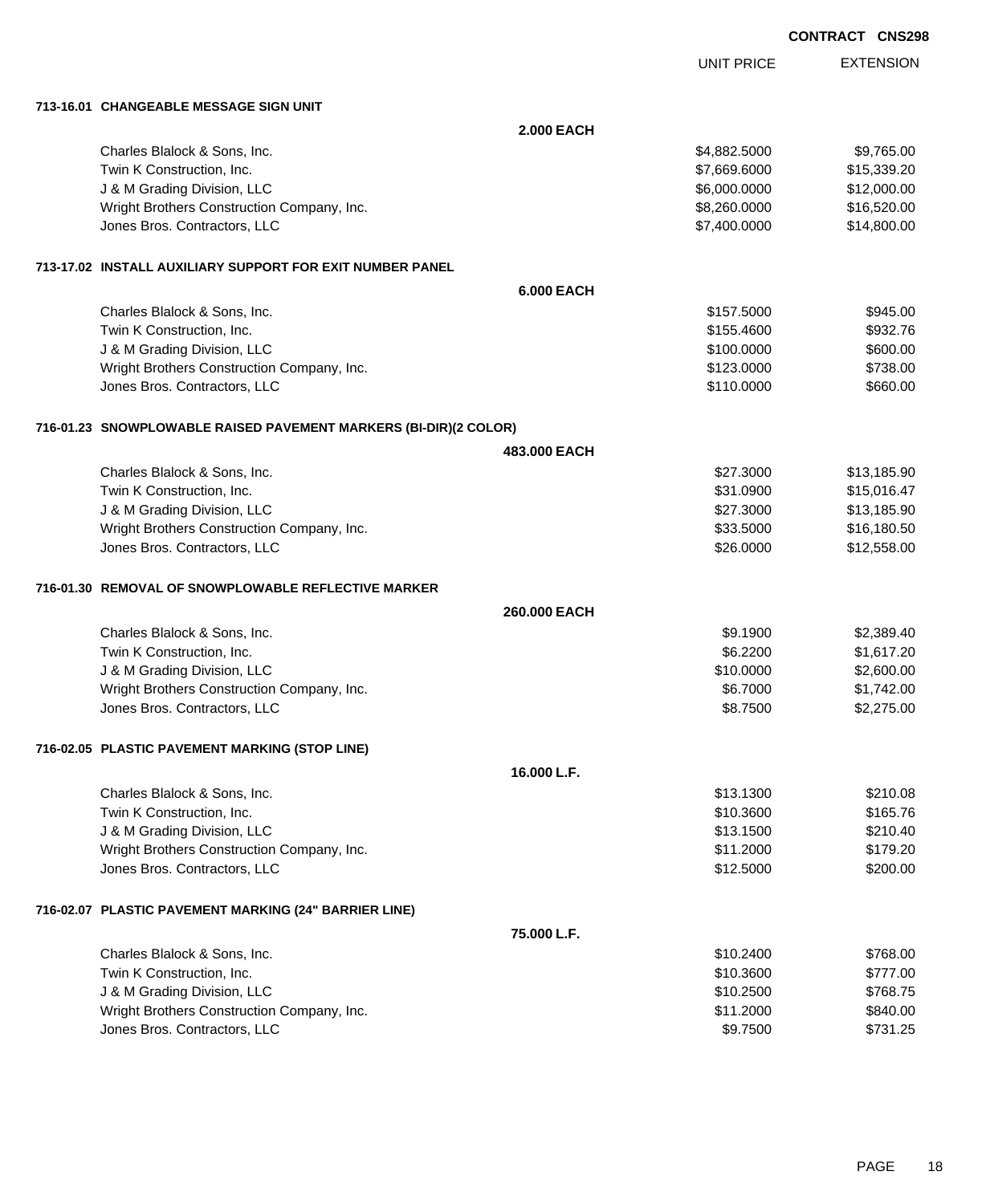|                                                           |                   |                   | <b>CONTRACT CNS298</b> |
|-----------------------------------------------------------|-------------------|-------------------|------------------------|
|                                                           |                   | <b>UNIT PRICE</b> | <b>EXTENSION</b>       |
| 716-04.06 PLASTIC PAVEMENT MARKING (WRONG WAY ARROW)      |                   |                   |                        |
|                                                           | <b>1.000 EACH</b> |                   |                        |
| Charles Blalock & Sons, Inc.                              |                   | \$278.2500        | \$278.25               |
| Twin K Construction, Inc.                                 |                   | \$259.1100        | \$259.11               |
| J & M Grading Division, LLC                               |                   | \$278.2500        | \$278.25               |
| Wright Brothers Construction Company, Inc.                |                   | \$279.0000        | \$279.00               |
| Jones Bros. Contractors, LLC                              |                   | \$265.0000        | \$265.00               |
| 716-04.14 PLASTIC PAVEMENT MARKING (LANE REDUCTION ARROW) |                   |                   |                        |
|                                                           | 3.000 EACH        |                   |                        |
| Charles Blalock & Sons, Inc.                              |                   | \$309.7500        | \$929.25               |
| Twin K Construction, Inc.                                 |                   | \$310.9300        | \$932.79               |
| J & M Grading Division, LLC                               |                   | \$309.7500        | \$929.25               |
| Wright Brothers Construction Company, Inc.                |                   | \$330.0000        | \$990.00               |
| Jones Bros. Contractors, LLC                              |                   | \$295.0000        | \$885.00               |
| 716-05.02 PAINTED PAVEMENT MARKING (8" BARRIER LINE)      |                   |                   |                        |
|                                                           | 30,000.000 L.F.   |                   |                        |
| Charles Blalock & Sons, Inc.                              |                   | \$0.3700          | \$11,100.00            |
| Twin K Construction, Inc.                                 |                   | \$0.2600          | \$7,800.00             |
| J & M Grading Division, LLC                               |                   | \$0.4000          | \$12,000.00            |
| Wright Brothers Construction Company, Inc.                |                   | \$0.3000          | \$9,000.00             |
| Jones Bros. Contractors, LLC                              |                   | \$0.3500          | \$10,500.00            |
| 716-05.20 PAINTED PAVEMENT MARKING (6" LINE)              |                   |                   |                        |
|                                                           | 3.000 L.M.        |                   |                        |
| Charles Blalock & Sons, Inc.                              |                   | \$866.2500        | \$2,598.75             |
| Twin K Construction, Inc.                                 |                   | \$906,8800        | \$2,720.64             |
| J & M Grading Division, LLC                               |                   | \$866.2500        | \$2,598.75             |
| Wright Brothers Construction Company, Inc.                |                   | \$980.0000        | \$2,940.00             |
| Jones Bros. Contractors, LLC                              |                   | \$825.0000        | \$2,475.00             |
| 716-08.01 REMOVAL OF PAVEMENT MARKING (LINE)              |                   |                   |                        |
|                                                           | 11,500.000 L.F.   |                   |                        |
| Charles Blalock & Sons, Inc.                              |                   | \$0.5000          | \$5,750.00             |
| Twin K Construction, Inc.                                 |                   | \$0.7800          | \$8,970.00             |
| J & M Grading Division, LLC                               |                   | \$0.5000          | \$5,750.00             |
| Wright Brothers Construction Company, Inc.                |                   | \$0.8500          | \$9,775.00             |
| Jones Bros. Contractors, LLC                              |                   | \$0.4800          | \$5,520.00             |
| 716-09.33 6 INCH DOTTED LINE                              |                   |                   |                        |
|                                                           | 37.000 L.F.       |                   |                        |
| Charles Blalock & Sons, Inc.                              |                   | \$1.3100          | \$48.47                |
| Twin K Construction, Inc.                                 |                   | \$2.0700          | \$76.59                |
| J & M Grading Division, LLC                               |                   | \$2.0000          | \$74.00                |
| Wright Brothers Construction Company, Inc.                |                   | \$2.2500          | \$83.25                |
| Jones Bros. Contractors, LLC                              |                   | \$1.2500          | \$46.25                |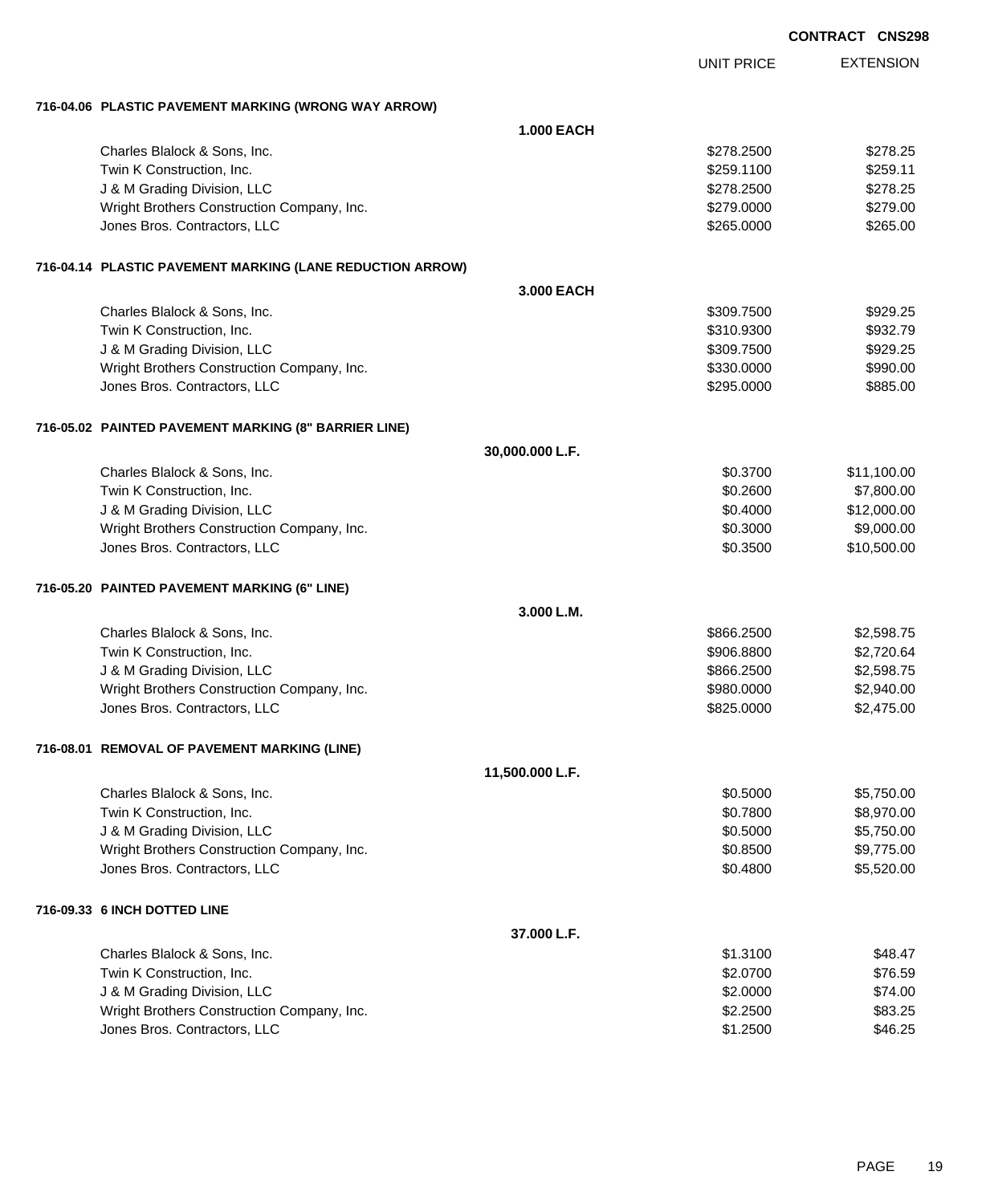|        |                                                                 |                 |                   | <b>UNOZ3</b>     |
|--------|-----------------------------------------------------------------|-----------------|-------------------|------------------|
|        |                                                                 |                 | <b>UNIT PRICE</b> | <b>EXTENSION</b> |
|        | 716-12.02 ENHANCED FLATLINE THERMO PVMT MRKNG (6IN LINE)        |                 |                   |                  |
|        |                                                                 | 4.400 L.M.      |                   |                  |
|        | Charles Blalock & Sons, Inc.                                    |                 | \$5,197.5000      | \$22,869.00      |
|        | Twin K Construction, Inc.                                       |                 | \$5,389.4500      | \$23,713.58      |
|        | J & M Grading Division, LLC                                     |                 | \$5,197.5000      | \$22,869.00      |
|        | Wright Brothers Construction Company, Inc.                      |                 | \$5,810.0000      | \$25,564.00      |
|        | Jones Bros. Contractors, LLC                                    |                 | \$4,950.0000      | \$21,780.00      |
|        | 716-12.05 ENHANCED FLATLINE THERMO PVMT MRKNG (6IN DOTTED LINE) |                 |                   |                  |
|        |                                                                 | 654.000 L.F.    |                   |                  |
|        | Charles Blalock & Sons, Inc.                                    |                 | \$2.0500          | \$1,340.70       |
|        | Twin K Construction, Inc.                                       |                 | \$2.0700          | \$1,353.78       |
|        | J & M Grading Division, LLC                                     |                 | \$2.0500          | \$1,340.70       |
|        | Wright Brothers Construction Company, Inc.                      |                 | \$2.2500          | \$1,471.50       |
|        | Jones Bros. Contractors, LLC                                    |                 | \$1.9500          | \$1,275.30       |
|        | 716-12.06 ENHANCED FLAT LINE THERMO (8IN LINE)                  |                 |                   |                  |
|        |                                                                 | 367.000 L.F.    |                   |                  |
|        | Charles Blalock & Sons, Inc.                                    |                 | \$2.3600          | \$866.12         |
|        | Twin K Construction, Inc.                                       |                 | \$3.1100          | \$1,141.37       |
|        | J & M Grading Division, LLC                                     |                 | \$2.4000          | \$880.80         |
|        | Wright Brothers Construction Company, Inc.                      |                 | \$3.3500          | \$1,229.45       |
|        | Jones Bros. Contractors, LLC                                    |                 | \$2.2500          | \$825.75         |
| 717-01 | <b>MOBILIZATION</b>                                             |                 |                   |                  |
|        |                                                                 | 1.000 LS        |                   |                  |
|        | Charles Blalock & Sons, Inc.                                    |                 | \$516,345.8500    | \$516,345.85     |
|        | Twin K Construction, Inc.                                       |                 | \$375,559.6300    | \$375,559.63     |
|        | J & M Grading Division, LLC                                     |                 | \$700,000.0000    | \$700,000.00     |
|        | Wright Brothers Construction Company, Inc.                      |                 | \$735,000.0000    | \$735,000.00     |
|        | Jones Bros. Contractors, LLC                                    |                 | \$750,000.0000    | \$750,000.00     |
|        | 740-10.03 GEOTEXTILE (TYPE III) (EROSION CONTROL)               |                 |                   |                  |
|        |                                                                 | 1,466.000 S.Y.  |                   |                  |
|        | Charles Blalock & Sons, Inc.                                    |                 | \$2.2100          | \$3,239.86       |
|        | Twin K Construction, Inc.                                       |                 | \$3.3600          | \$4,925.76       |
|        | J & M Grading Division, LLC                                     |                 | \$3.0000          | \$4,398.00       |
|        | Wright Brothers Construction Company, Inc.                      |                 | \$3.3500          | \$4,911.10       |
|        | Jones Bros. Contractors, LLC                                    |                 | \$3.0000          | \$4,398.00       |
|        | 740-10.04 GEOTEXTILE (TYPE IV)(STABILIZATION)                   |                 |                   |                  |
|        |                                                                 | 19,025.000 S.Y. |                   |                  |
|        | Charles Blalock & Sons, Inc.                                    |                 | \$1.5000          | \$28,537.50      |
|        | Twin K Construction, Inc.                                       |                 | \$3.5100          | \$66,777.75      |
|        | J & M Grading Division, LLC                                     |                 | \$5.0000          | \$95,125.00      |
|        | Wright Brothers Construction Company, Inc.                      |                 | \$2.9000          | \$55,172.50      |
|        | Jones Bros. Contractors, LLC                                    |                 | \$2.0000          | \$38,050.00      |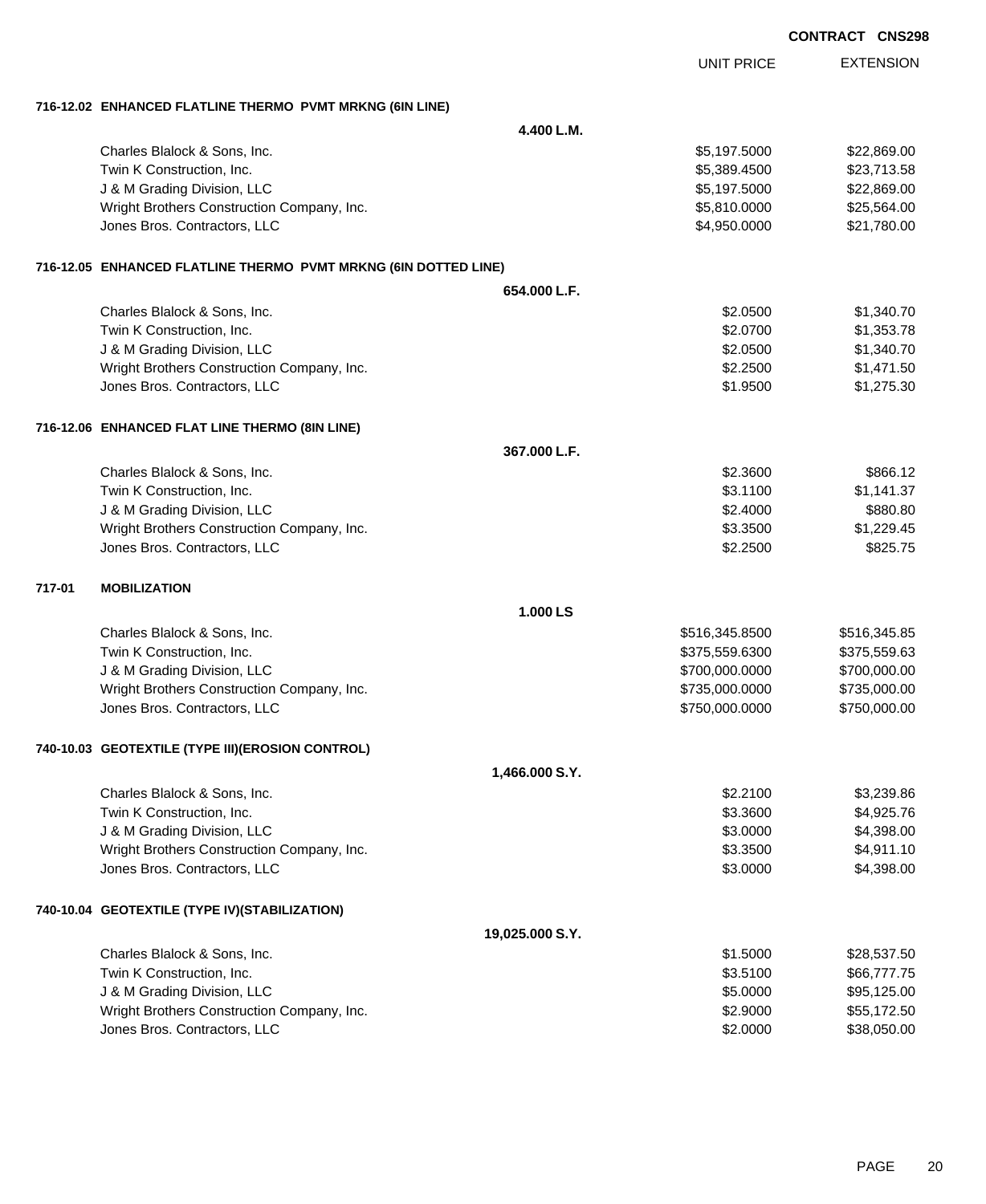|        |                                            |                    |                   | <b>CONTRACT CNS298</b> |
|--------|--------------------------------------------|--------------------|-------------------|------------------------|
|        |                                            |                    | <b>UNIT PRICE</b> | <b>EXTENSION</b>       |
|        | 740-11.04 TEMPORARY SEDIMENT TUBE 20IN     |                    |                   |                        |
|        |                                            | 6,853.000 L.F.     |                   |                        |
|        | Charles Blalock & Sons, Inc.               |                    | \$3.9700          | \$27,206.41            |
|        | Twin K Construction, Inc.                  |                    | \$3.1100          | \$21,312.83            |
|        | J & M Grading Division, LLC                |                    | \$3.1500          | \$21,586.95            |
|        | Wright Brothers Construction Company, Inc. |                    | \$3.4000          | \$23,300.20            |
|        | Jones Bros. Contractors, LLC               |                    | \$3.7300          | \$25,561.69            |
| 801-01 | <b>SEEDING (WITH MULCH)</b>                |                    |                   |                        |
|        |                                            | <b>45,000 UNIT</b> |                   |                        |
|        | Charles Blalock & Sons, Inc.               |                    | \$29.4000         | \$1,323.00             |
|        | Twin K Construction, Inc.                  |                    | \$20.7300         | \$932.85               |
|        | J & M Grading Division, LLC                |                    | \$30.0000         | \$1,350.00             |
|        | Wright Brothers Construction Company, Inc. |                    | \$45.2500         | \$2,036.25             |
|        | Jones Bros. Contractors, LLC               |                    | \$22,5000         | \$1,012.50             |
|        | 801-01.02 CROWN VETCH MIXTURE (WITH MULCH) |                    |                   |                        |
|        |                                            | 189.000 UNIT       |                   |                        |
|        | Charles Blalock & Sons, Inc.               |                    | \$31.5000         | \$5,953.50             |
|        | Twin K Construction, Inc.                  |                    | \$46.6400         | \$8,814.96             |
|        | J & M Grading Division, LLC                |                    | \$31.5000         | \$5,953.50             |
|        | Wright Brothers Construction Company, Inc. |                    | \$73.5000         | \$13,891.50            |
|        | Jones Bros. Contractors, LLC               |                    | \$40.0000         | \$7,560.00             |
|        | 801-01.07 TEMPORARY SEEDING (WITH MULCH)   |                    |                   |                        |
|        |                                            | <b>25,000 UNIT</b> |                   |                        |
|        | Charles Blalock & Sons, Inc.               |                    | \$26,2500         | \$656.25               |
|        | Twin K Construction, Inc.                  |                    | \$31.0900         | \$777.25               |
|        | J & M Grading Division, LLC                |                    | \$26.2500         | \$656.25               |
|        | Wright Brothers Construction Company, Inc. |                    | \$34.0000         | \$850.00               |
|        | Jones Bros. Contractors, LLC               |                    | \$20.0000         | \$500.00               |
| 801-02 | <b>SEEDING (WITHOUT MULCH)</b>             |                    |                   |                        |
|        |                                            | <b>16.000 UNIT</b> |                   |                        |
|        | Charles Blalock & Sons, Inc.               |                    | \$21.0000         | \$336.00               |
|        | Twin K Construction, Inc.                  |                    | \$20.7300         | \$331.68               |
|        | J & M Grading Division, LLC                |                    | \$21.0000         | \$336.00               |
|        | Wright Brothers Construction Company, Inc. |                    | \$22.7500         | \$364.00               |
|        | Jones Bros. Contractors, LLC               |                    | \$15.0000         | \$240.00               |
| 801-03 | <b>WATER (SEEDING &amp; SODDING)</b>       |                    |                   |                        |
|        |                                            | 127.000 M.G.       |                   |                        |
|        | Charles Blalock & Sons, Inc.               |                    | \$5.2500          | \$666.75               |
|        | Twin K Construction, Inc.                  |                    | \$259.1100        | \$32,906.97            |
|        | J & M Grading Division, LLC                |                    | \$5.2500          | \$666.75               |
|        | Wright Brothers Construction Company, Inc. |                    | \$85.0000         | \$10,795.00            |
|        | Jones Bros. Contractors, LLC               |                    | \$35.0000         | \$4,445.00             |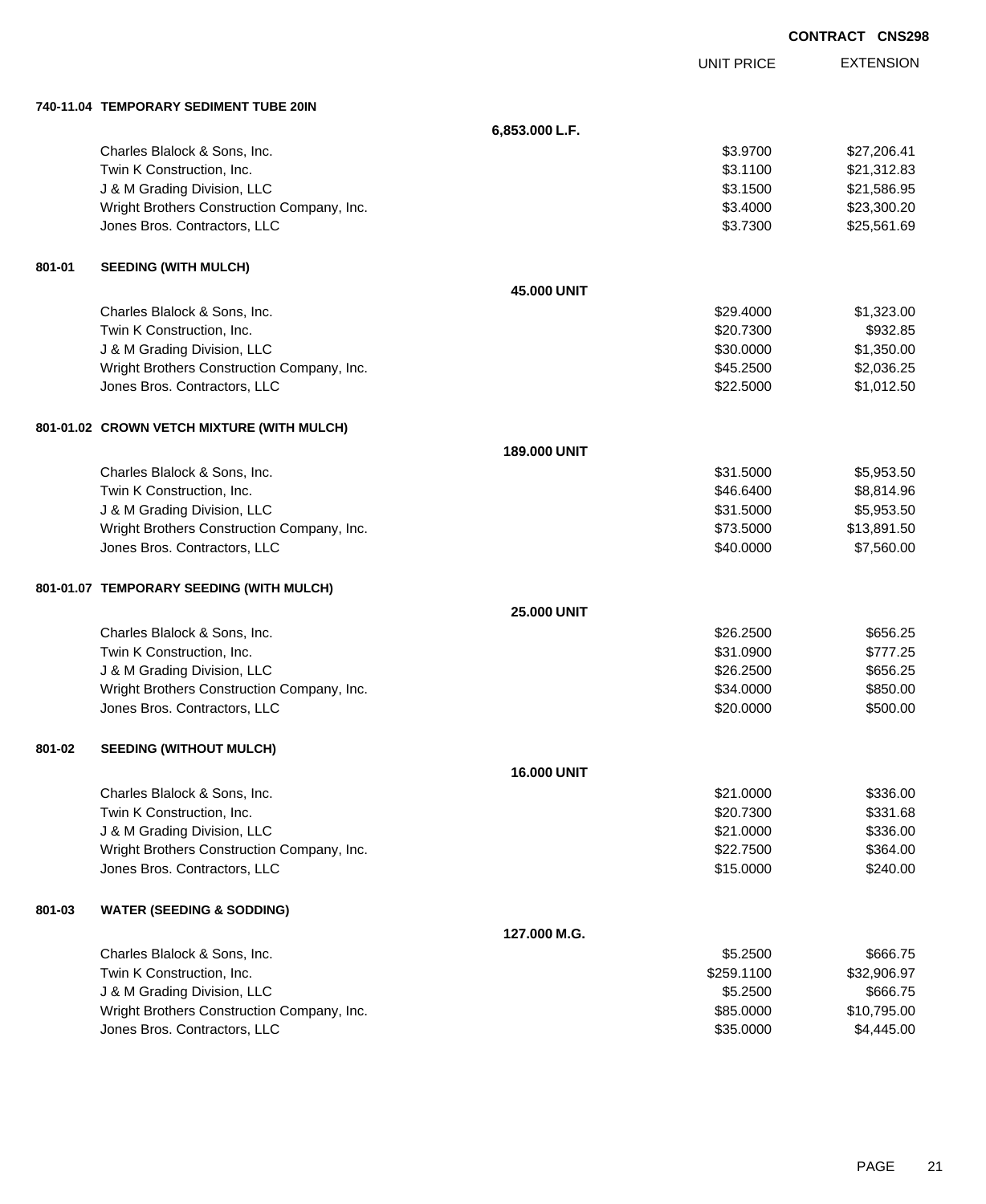| <b>CONTRACT CNS298</b> |  |
|------------------------|--|
|                        |  |

EXTENSION UNIT PRICE **802-11.02 ACER RUBRUM (RED MAPLE 2-5FT CNTNR GRWN) 20.000 EACH** Charles Blalock & Sons, Inc. \$672.00 Twin K Construction, Inc. \$95.3500 \$1,907.00 J & M Grading Division, LLC \$35.0000 \$700.00 Wright Brothers Construction Company, Inc. 6. 2008.000 \$104.0000 \$2,080.00 Jones Bros. Contractors, LLC 6700.00 \$700.00 **802-11.18 LIQUIDAMBER STYRACIFLUA (SWEETGUM 2-5FT CNTNR GRWN) 20.000 EACH** Charles Blalock & Sons, Inc. \$672.00 Twin K Construction, Inc. \$95.3500 \$1,907.00 J & M Grading Division, LLC \$35.0000 \$700.00 Wright Brothers Construction Company, Inc. 6. 2008.000 \$104.0000 \$2,080.00 Jones Bros. Contractors, LLC 6. The state of the state of the state of the state of the state of the state of the state of the state of the state of the state of the state of the state of the state of the state of the stat **802-11.62 CORNUS ALTERNIFOLIA (ALTERNATE LEAF DGWOOD 2-5FT CNTNR GRWN) 9.000 EACH** Charles Blalock & Sons, Inc. \$36.7500 \$330.75 Twin K Construction, Inc. \$958.15 J & M Grading Division, LLC \$360.00 Wright Brothers Construction Company, Inc. 6936.00 \$936.00 Jones Bros. Contractors, LLC 6. The State of the State of the State of State of State of State of State of State of State of State of State of State of State of State of State of State of State of State of State of State o **802-11.64 ILEX DECIDUA (DECIDUOUS HOLLY 2-5FT CNTNR GRWN) 6.000 EACH** Charles Blalock & Sons, Inc. \$36.7500 \$220.50 Twin K Construction, Inc. \$78.7700 \$472.62 J & M Grading Division, LLC \$40.000 \$240.00 Wright Brothers Construction Company, Inc. 6. 2012 12:30 12:30 13:316.000 \$516.000 \$516.00 Jones Bros. Contractors, LLC 6. 2000 \$210.00 **802-12.02 ACER RUBRUM (RED MAPLE SEEDLNG B.R.) 24.000 EACH** Charles Blalock & Sons, Inc. \$126.00 Twin K Construction, Inc. \$18.6600 \$447.84 U & M Grading Division, LLC \$144.00 Wright Brothers Construction Company, Inc. 6. 20.5000 \$492.00 Jones Bros. Contractors, LLC \$18.5000 \$444.00 **802-12.07 BETULA NIGRA (RIVER BIRCH SEEDLNG B.R.) 24.000 EACH** Charles Blalock & Sons, Inc. 6. 25.2500 \$126.00 Twin K Construction, Inc. \$18.6600 \$447.84 J & M Grading Division, LLC \$144.00 Wright Brothers Construction Company, Inc. 6. 20.5000 \$492.00 Jones Bros. Contractors, LLC \$18.5000 \$444.00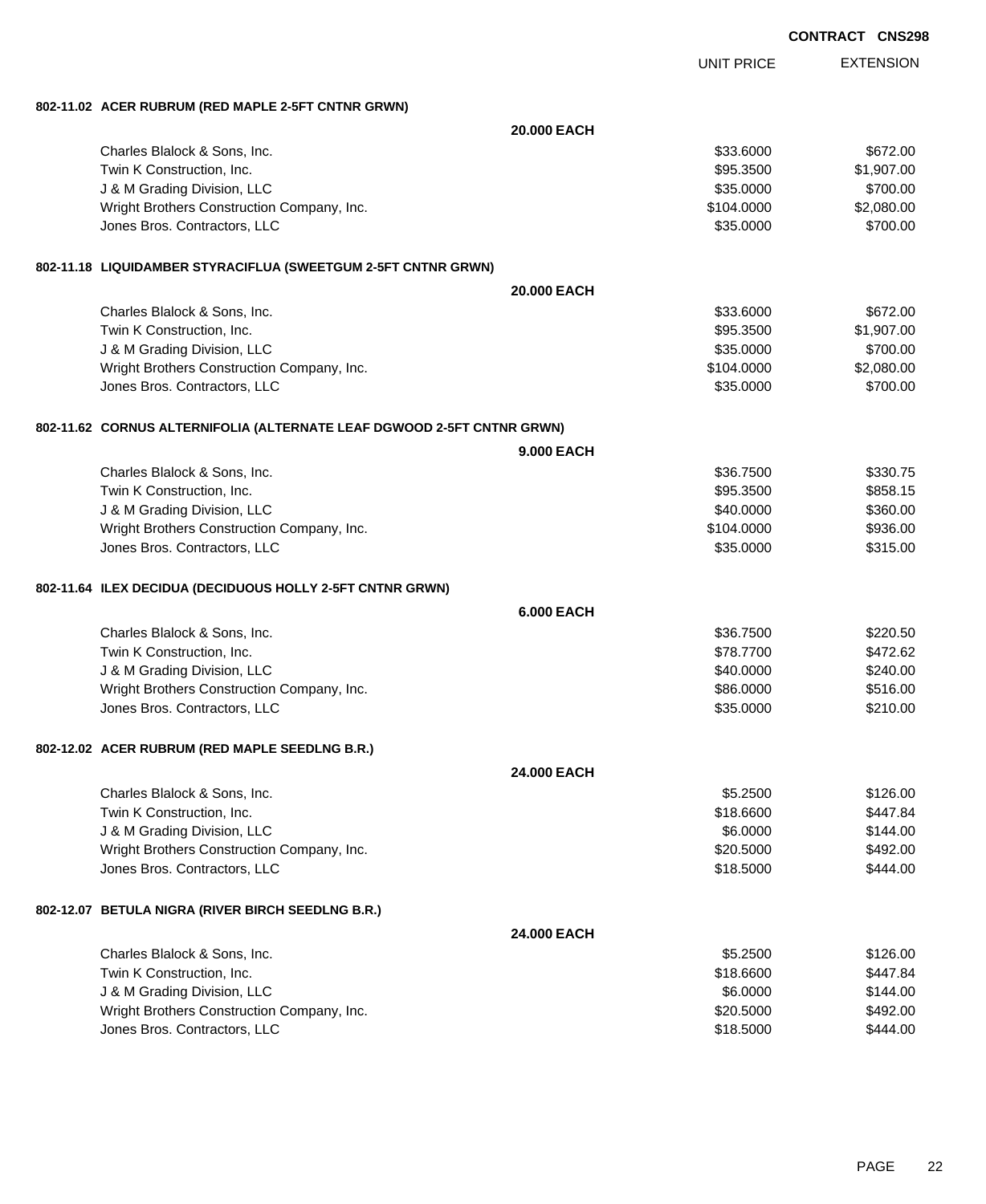|        |                                                           |                    |                   | <b>CONTRACT CNS298</b> |
|--------|-----------------------------------------------------------|--------------------|-------------------|------------------------|
|        |                                                           |                    | <b>UNIT PRICE</b> | <b>EXTENSION</b>       |
|        | 802-12.16 FRAXINUS PENNSYLVANICA (GREEN ASH SEEDLNG B.R.) |                    |                   |                        |
|        |                                                           | 20.000 EACH        |                   |                        |
|        | Charles Blalock & Sons, Inc.                              |                    | \$6.3000          | \$126.00               |
|        | Twin K Construction, Inc.                                 |                    | \$18.6600         | \$373.20               |
|        | J & M Grading Division, LLC                               |                    | \$6.5000          | \$130.00               |
|        | Wright Brothers Construction Company, Inc.                |                    | \$20.5000         | \$410.00               |
|        | Jones Bros. Contractors, LLC                              |                    | \$18.5000         | \$370.00               |
|        | 802-13.59 LINDERA BENZOIN (SPICEBUSH SDLNG BARE ROOT)     |                    |                   |                        |
|        |                                                           | <b>10.000 EACH</b> |                   |                        |
|        | Charles Blalock & Sons, Inc.                              |                    | \$6.3000          | \$63.00                |
|        | Twin K Construction, Inc.                                 |                    | \$18.6600         | \$186.60               |
|        | J & M Grading Division, LLC                               |                    | \$6.5000          | \$65.00                |
|        | Wright Brothers Construction Company, Inc.                |                    | \$20.5000         | \$205.00               |
|        | Jones Bros. Contractors, LLC                              |                    | \$18.5000         | \$185.00               |
|        | 802-13.62 ILEX VERTICILLATA (CMMN WINTERBERRY SDLNG B.R.) |                    |                   |                        |
|        |                                                           | 10.000 EACH        |                   |                        |
|        | Charles Blalock & Sons, Inc.                              |                    | \$6.3000          | \$63.00                |
|        | Twin K Construction, Inc.                                 |                    | \$18.6600         | \$186.60               |
|        | J & M Grading Division, LLC                               |                    | \$6.5000          | \$65.00                |
|        | Wright Brothers Construction Company, Inc.                |                    | \$20.5000         | \$205.00               |
|        | Jones Bros. Contractors, LLC                              |                    | \$18.5000         | \$185.00               |
| 803-01 | SODDING (NEW SOD)                                         |                    |                   |                        |
|        |                                                           | 9,213.000 S.Y.     |                   |                        |
|        | Charles Blalock & Sons, Inc.                              |                    | \$3.7300          | \$34,364.49            |
|        | Twin K Construction, Inc.                                 |                    | \$5.4400          | \$50,118.72            |
|        | J & M Grading Division, LLC                               |                    | \$3.7500          | \$34,548.75            |
|        | Wright Brothers Construction Company, Inc.                |                    | \$5.1000          | \$46,986.30            |
|        | Jones Bros. Contractors, LLC                              |                    | \$4.5400          | \$41,827.02            |
|        | 805-01.02 TURF REINFORCEMENT MAT (CLASS II)               |                    |                   |                        |
|        |                                                           | 625.000 S.Y.       |                   |                        |
|        | Charles Blalock & Sons, Inc.                              |                    | \$3.9900          | \$2,493.75             |
|        | Twin K Construction, Inc.                                 |                    | \$4.1500          | \$2,593.75             |
|        | J & M Grading Division, LLC                               |                    | \$4.0000          | \$2,500.00             |
|        | Wright Brothers Construction Company, Inc.                |                    | \$4.5500          | \$2,843.75             |
|        | Jones Bros. Contractors, LLC                              |                    | \$4.4400          | \$2,775.00             |
|        | 805-12.02 EROSION CONTROL BLANKET (TYPE II)               |                    |                   |                        |
|        |                                                           | 3,940.000 S.Y.     |                   |                        |
|        | Charles Blalock & Sons, Inc.                              |                    | \$0.9700          | \$3,821.80             |
|        | Twin K Construction, Inc.                                 |                    | \$1.3000          | \$5,122.00             |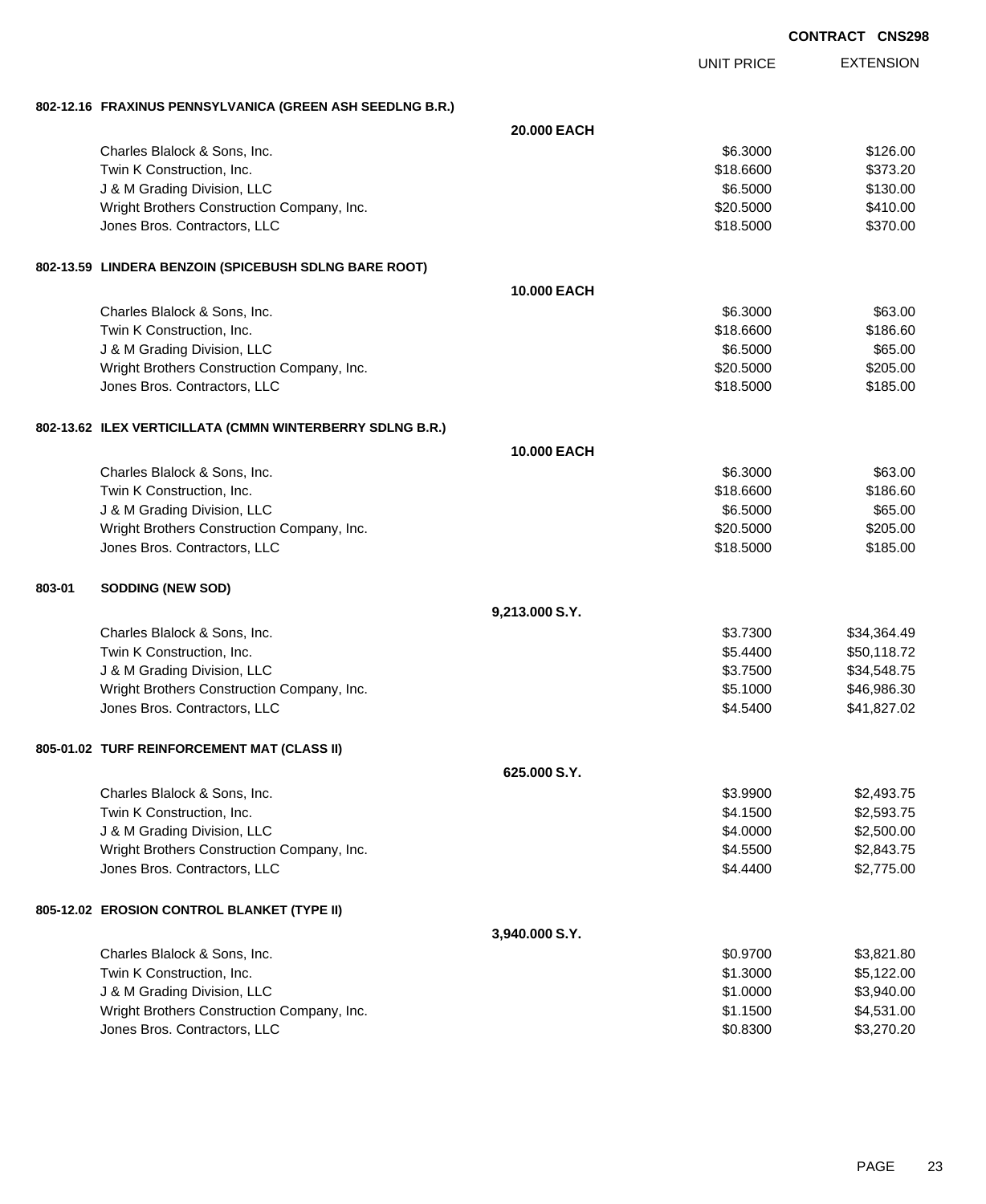EXTENSION UNIT PRICE

### **806-02.03 PROJECT MOWING**

|                                            | 6.000 CYCL   |             |
|--------------------------------------------|--------------|-------------|
| Charles Blalock & Sons, Inc.               | \$735.0000   | \$4,410,00  |
| Twin K Construction, Inc.                  | \$1,243.7200 | \$7,462.32  |
| J & M Grading Division, LLC                | \$2,500,0000 | \$15,000.00 |
| Wright Brothers Construction Company, Inc. | \$780,0000   | \$4,680,00  |
| Jones Bros. Contractors, LLC               | \$1,500.0000 | \$9,000.00  |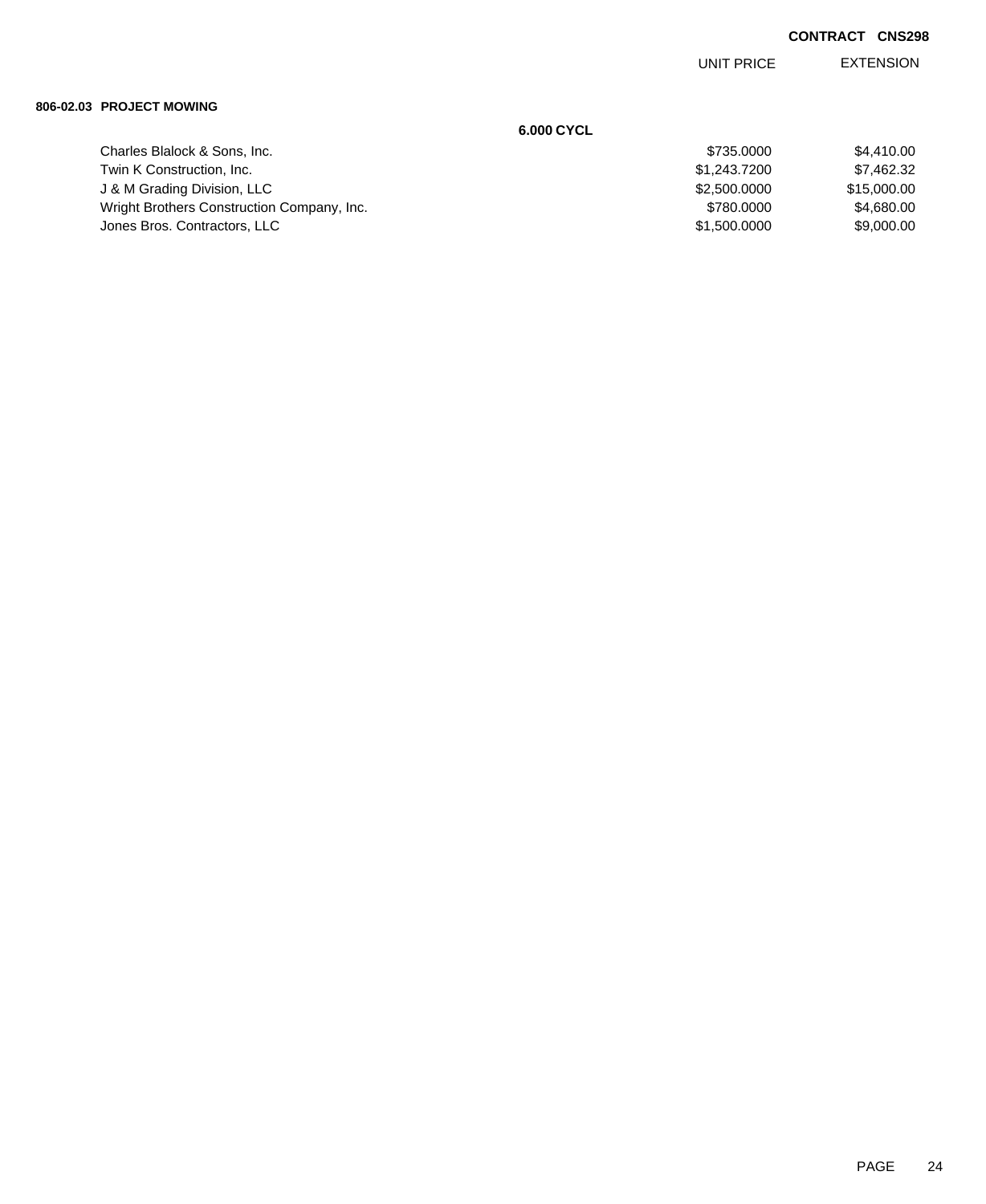## **SUB-TOTAL ROADWAY**

| Charles Blalock & Sons, Inc.               | \$12,357,135.92 |
|--------------------------------------------|-----------------|
| Twin K Construction, Inc.                  | \$13,034,896.10 |
| J & M Grading Division, LLC                | \$14,223,550.65 |
| Wright Brothers Construction Company, Inc. | \$14,738,644.20 |
| Jones Bros. Contractors, LLC               | \$15,180,669.54 |

## **TOTAL CONTRACT**

| Charles Blalock & Sons, Inc.               | \$12,357,135.92 |
|--------------------------------------------|-----------------|
| Twin K Construction, Inc.                  | \$13,034,896.10 |
| J & M Grading Division, LLC                | \$14,223,550.65 |
| Wright Brothers Construction Company, Inc. | \$14,738,644.20 |
| Jones Bros. Contractors, LLC               | \$15,180,669.54 |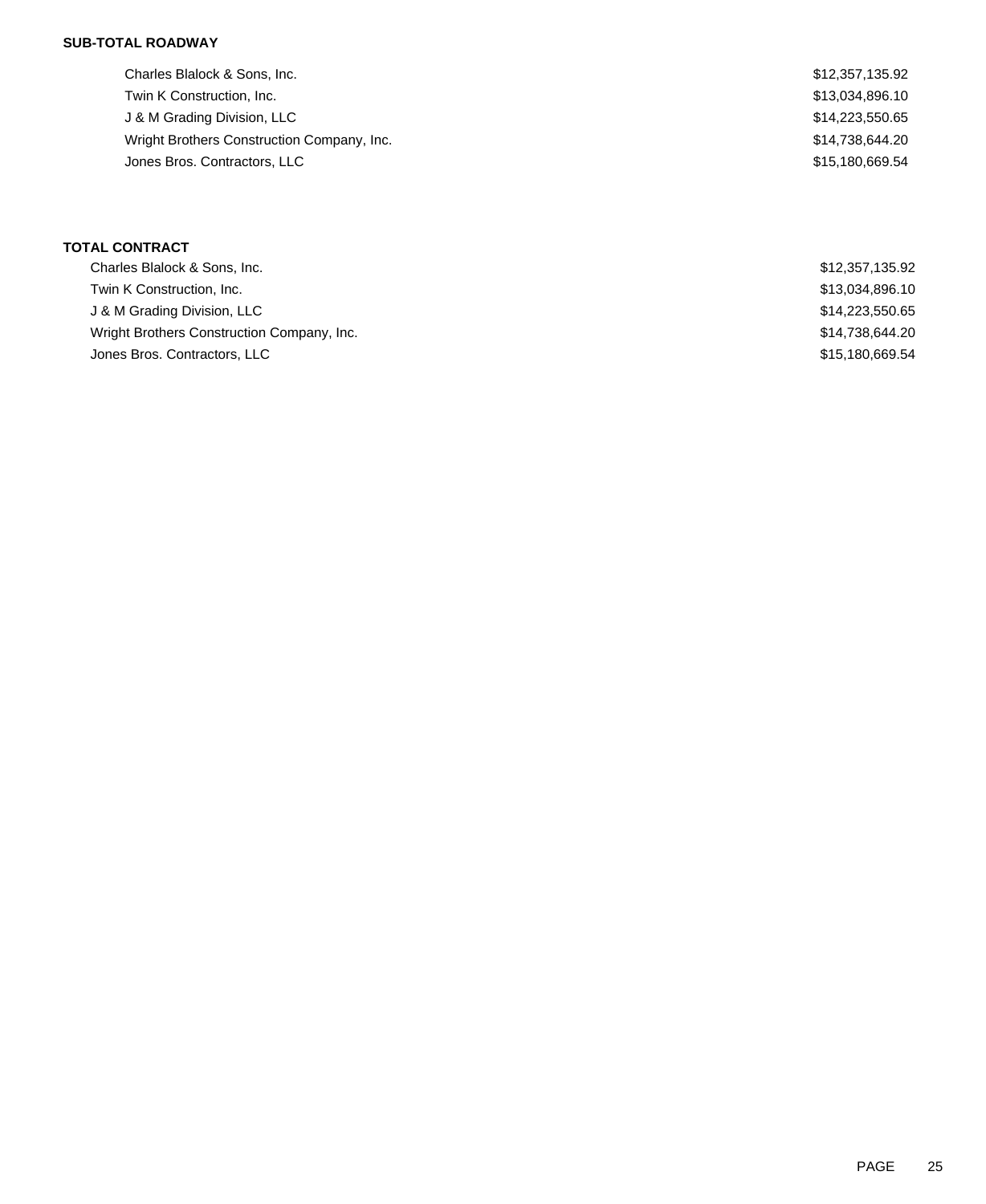# **DEPARTMENT OF TRANSPORTATION SUMMARY OF BIDS LETTING OF OCTOBER 05, 2018 STATE OF TENNESSEE**

#### DAVIDSON COUNTY (Contract No. CNS309 Call 008)

19960-3560-04

THE GRADING, DRAINAGE AND PAVING ON A S.I.A. ROUTE SERVING CENTURION STONE IN NASHVILLE.

PROJECT LENGTH - 0.216 MILES

COMPLETION TIME - ON OR BEFORE MAY 31, 2019

| \$505,327.74<br>Rogers Group, Inc.<br>Civil Constructors, LLC<br>\$516,478.30<br><b>Sessions Paving Company</b><br>\$586,118.30<br>Jones Bros. Contractors, LLC<br>\$595,286.44<br>Vulcan Construction Materials, LLC<br>\$626,823.00<br>\$634,751.36<br>Rawso, LLC | <b>TOTAL CONTRACT</b> |
|---------------------------------------------------------------------------------------------------------------------------------------------------------------------------------------------------------------------------------------------------------------------|-----------------------|
|                                                                                                                                                                                                                                                                     |                       |
|                                                                                                                                                                                                                                                                     |                       |
|                                                                                                                                                                                                                                                                     |                       |
|                                                                                                                                                                                                                                                                     |                       |
|                                                                                                                                                                                                                                                                     |                       |
|                                                                                                                                                                                                                                                                     |                       |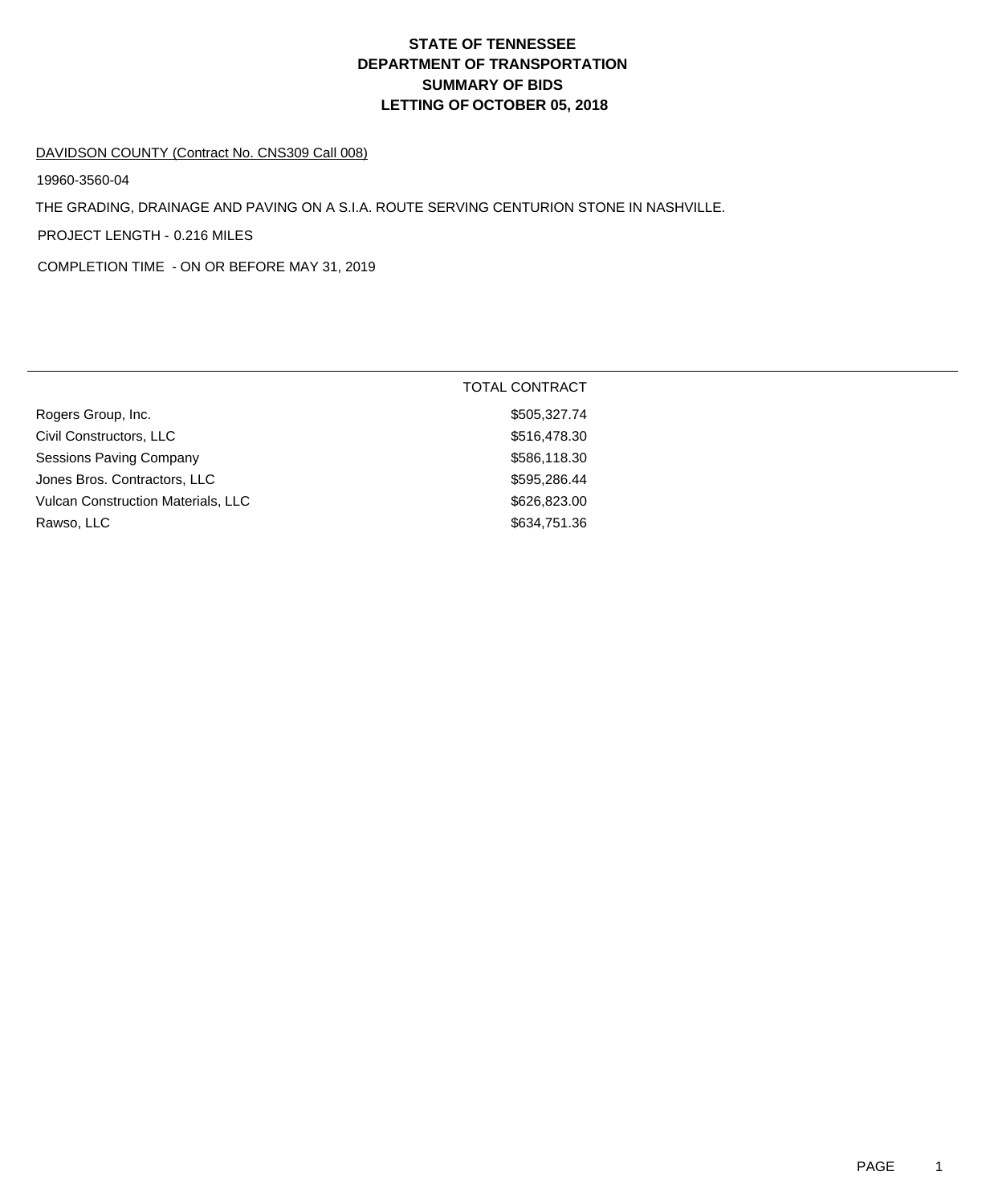|        |                                                      |                | <b>UNIT PRICE</b> | <b>EXTENSION</b> |
|--------|------------------------------------------------------|----------------|-------------------|------------------|
|        | <b>ROADWAY CATEGORY</b>                              |                |                   |                  |
| 105-01 | <b>CONSTRUCTION STAKES, LINES AND GRADES</b>         |                |                   |                  |
|        |                                                      | 1.000 LS       |                   |                  |
|        | Rogers Group, Inc.                                   |                | \$11,886.8400     | \$11,886.84      |
|        | Civil Constructors, LLC                              |                | \$12,100.0000     | \$12,100.00      |
|        | Sessions Paving Company                              |                | \$25,000.0000     | \$25,000.00      |
|        | Jones Bros. Contractors, LLC                         |                | \$12,500.0000     | \$12,500.00      |
|        | Vulcan Construction Materials, LLC                   |                | \$20,000.0000     | \$20,000.00      |
|        | Rawso, LLC                                           |                | \$15,881.4000     | \$15,881.40      |
| 201-01 | <b>CLEARING AND GRUBBING</b>                         |                |                   |                  |
|        |                                                      | 1.000 LS       |                   |                  |
|        | Rogers Group, Inc.                                   |                | \$13,228.1500     | \$13,228.15      |
|        | Civil Constructors, LLC                              |                | \$8,050.0000      | \$8,050.00       |
|        | <b>Sessions Paving Company</b>                       |                | \$5,000.0000      | \$5,000.00       |
|        | Jones Bros. Contractors, LLC                         |                | \$27,000.0000     | \$27,000.00      |
|        | Vulcan Construction Materials, LLC                   |                | \$25,000.0000     | \$25,000.00      |
|        | Rawso, LLC                                           |                | \$29,792.0500     | \$29,792.05      |
| 203-01 | <b>ROAD &amp; DRAINAGE EXCAVATION (UNCLASSIFIED)</b> |                |                   |                  |
|        |                                                      | 205.000 C.Y.   |                   |                  |
|        | Rogers Group, Inc.                                   |                | \$49.0000         | \$10,045.00      |
|        | Civil Constructors, LLC                              |                | \$21.5000         | \$4,407.50       |
|        | <b>Sessions Paving Company</b>                       |                | \$30.0000         | \$6,150.00       |
|        | Jones Bros. Contractors, LLC                         |                | \$115.0300        | \$23,581.15      |
|        | Vulcan Construction Materials, LLC                   |                | \$28.0000         | \$5,740.00       |
|        | Rawso, LLC                                           |                | \$17.2500         | \$3,536.25       |
| 203-03 | <b>BORROW EXCAVATION (UNCLASSIFIED)</b>              |                |                   |                  |
|        |                                                      | 5,077.000 C.Y. |                   |                  |
|        | Rogers Group, Inc.                                   |                | \$15.0000         | \$76,155.00      |
|        | Civil Constructors, LLC                              |                | \$17.9000         | \$90,878.30      |
|        | <b>Sessions Paving Company</b>                       |                | \$27.5000         | \$139,617.50     |
|        | Jones Bros. Contractors, LLC                         |                | \$26.1700         | \$132,865.09     |
|        | Vulcan Construction Materials, LLC                   |                | \$28.0000         | \$142,156.00     |
|        | Rawso, LLC                                           |                | \$37.2500         | \$189,118.25     |
| 203-04 | PLACING AND SPREADING TOPSOIL                        |                |                   |                  |
|        |                                                      | 245.000 C.Y.   |                   |                  |
|        | Rogers Group, Inc.                                   |                | \$35.5000         | \$8,697.50       |
|        | Civil Constructors, LLC                              |                | \$32.7500         | \$8,023.75       |
|        | Sessions Paving Company                              |                | \$17.0000         | \$4,165.00       |
|        | Jones Bros. Contractors, LLC                         |                | \$16.3300         | \$4,000.85       |
|        | Vulcan Construction Materials, LLC                   |                | \$28.0000         | \$6,860.00       |

Rawso, LLC \$17.7800 \$4,356.10

PAGE 2

**CONTRACT CNS309**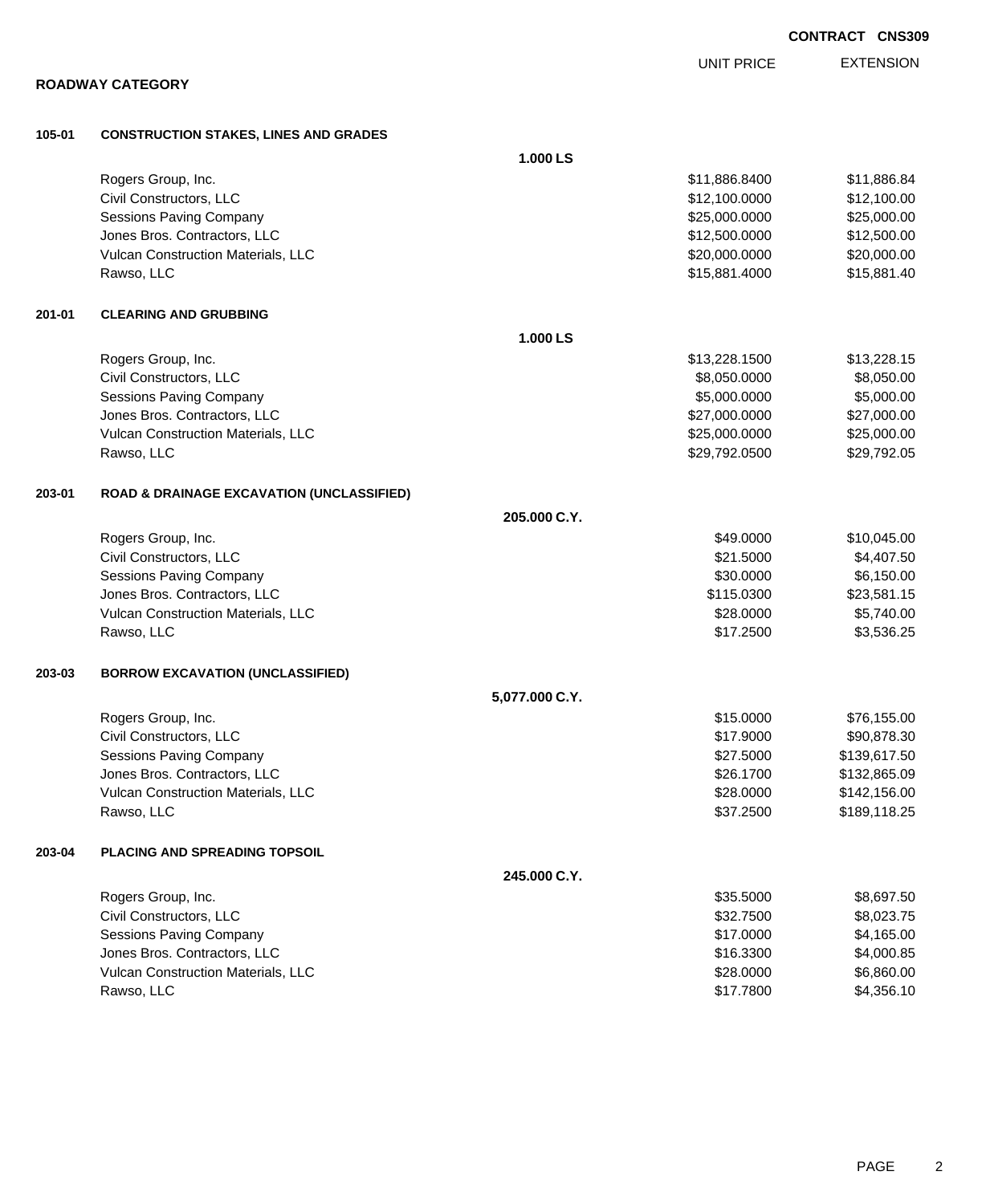EXTENSION **CONTRACT CNS309** UNIT PRICE **209-05 SEDIMENT REMOVAL 10.000 C.Y.** Rogers Group, Inc. \$40.7500 \$40.7500 \$40.7500 \$40.7500 \$40.7500 \$40.7500 \$40.7500 \$40.7500 \$40.7500 \$40.7500 \$ Civil Constructors, LLC 6400.00 Sessions Paving Company 6100.00 \$100.00 \$100.00 \$100.00 \$100.00 \$100.00 \$100.00 \$100.00 \$100.00 \$100.00 \$100.00 Jones Bros. Contractors, LLC 6523.200 \$52.3200 \$52.3200 \$52.3200 \$52.3200 \$52.3200 \$52.3200 \$523.20 Vulcan Construction Materials, LLC 60000 \$350.000 \$350.000 \$350.000 \$350.00 Rawso, LLC \$51.7100 \$517.10 **209-08.02 TEMPORARY SILT FENCE (WITH BACKING) 250.000 L.F.** Rogers Group, Inc. \$1,250.00 \$1,250.00 \$1,250.00 \$1,250.00 \$1,250.00 \$1,250.00 \$1,250.00 \$1,250.00 \$1,250.00 \$1,250.00 \$1,250.00 \$1,250.00 \$1,250.00 \$1,250.00 \$1,250.00 \$1,250.00 \$1,250.00 \$1,250.00 \$1,250.00 \$1,250.00 \$1, Civil Constructors, LLC 61,125.00 Sessions Paving Company **\$1,875.00** \$1,875.00 Unes Bros. Contractors, LLC 61,250.00 Vulcan Construction Materials, LLC 6. The state of the state of the state of the state of the state of the state of the state of the state of the state of the state of the state of the state of the state of the state of th Rawso, LLC \$4.1800 \$1,045.00 **209-08.03 TEMPORARY SILT FENCE (WITHOUT BACKING) 2,075.000 L.F.** Rogers Group, Inc. \$2.2500 \$4,668.75 Civil Constructors, LLC \$1.9000 \$3,942.50 Sessions Paving Company \$4.7500 \$9,856.25 Jones Bros. Contractors, LLC \$2.1900 \$4,544.25 Vulcan Construction Materials, LLC 6. 2000 \$3,112.50 Rawso, LLC \$1.8300 \$3,797.25 **209-08.07 ROCK CHECK DAM PER 3.000 EACH** Rogers Group, Inc. \$1,050.00 \$1,050.00 \$1,050.00 \$1,050.00 \$1,050.00 \$1,050.00 \$1,050.00 \$1,050.00 \$1,050.00 \$1,050.00 \$1,050.00 \$1,050.00 \$1,050.00 \$1,050.00 \$1,050.00 \$1,050.00 \$1,050.00 \$1,050.00 \$1,050.00 \$1,050.00 \$1, Civil Constructors, LLC 6810.00 Sessions Paving Company **\$250.000** \$750.00 Jones Bros. Contractors, LLC \$312.5000 \$937.50 Vulcan Construction Materials, LLC 60000 \$900.000 \$900.000 \$900.000 \$900.00 Rawso, LLC \$261.4200 \$784.26 **209-08.08 ENHANCED ROCK CHECK DAM 2.000 EACH** Rogers Group, Inc. \$1,050.00 \$1,050.00 \$1,050.00 \$1,050.00 \$1,050.00 \$1,050.00 \$1,050.00 \$1,050.00 \$1,050.00 \$1,050.00 \$1,050.00 \$1,050.00 \$1,050.00 \$1,050.00 \$1,050.00 \$1,050.00 \$1,050.00 \$1,050.00 \$1,050.00 \$1,050.00 \$1, Civil Constructors, LLC 6760.00 Sessions Paving Company 6700.00 \$700.00 \$700.00 \$700.00 \$700.00 \$700.00 \$700.00 \$700.00 \$ Jones Bros. Contractors, LLC \$437.5000 \$875.00 Vulcan Construction Materials, LLC 6750.000 \$750.000 \$750.000 \$750.00 Rawso, LLC \$366.0000 \$732.00 **209-09.01 SANDBAGS 500.000 BAG**

| Rogers Group, Inc.                        | \$9,0000 | \$4,500,00 |
|-------------------------------------------|----------|------------|
| Civil Constructors, LLC                   | \$5,4000 | \$2,700.00 |
| Sessions Paving Company                   | \$5,0000 | \$2,500.00 |
| Jones Bros. Contractors, LLC              | \$8,8500 | \$4,425,00 |
| <b>Vulcan Construction Materials, LLC</b> | \$4.5000 | \$2,250,00 |
| Rawso, LLC                                | \$5,2300 | \$2,615,00 |
|                                           |          |            |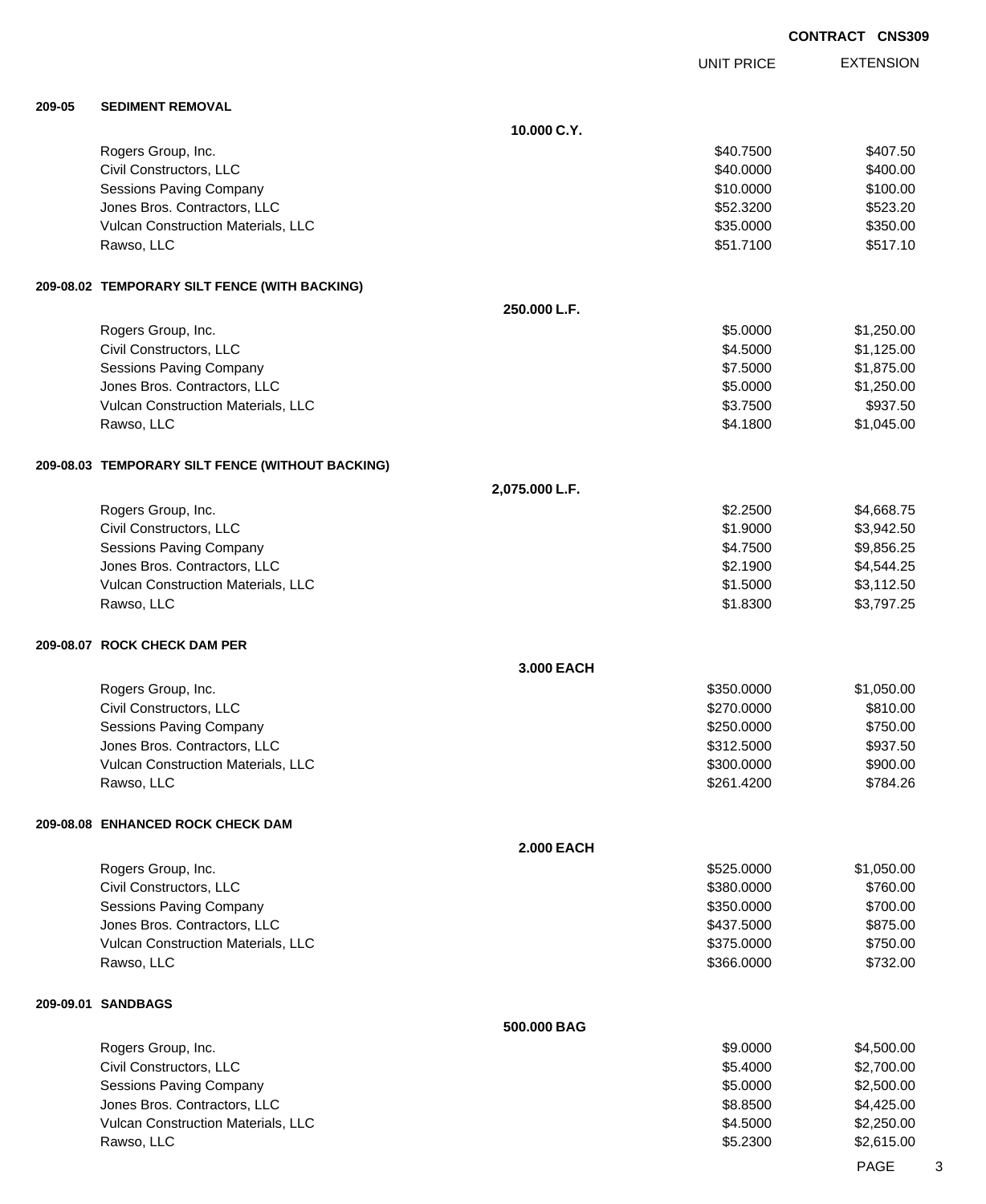UNIT PRICE

EXTENSION

**209-09.04 SEDIMENT FILTER BAG(15' X 10')**

|        |                                                              | <b>1.000 EACH</b> |                          |                            |
|--------|--------------------------------------------------------------|-------------------|--------------------------|----------------------------|
|        | Rogers Group, Inc.                                           |                   | \$750.0000               | \$750.00                   |
|        | Civil Constructors, LLC                                      |                   | \$160.0000               | \$160.00                   |
|        | Sessions Paving Company                                      |                   | \$1,000.0000             | \$1,000.00                 |
|        | Jones Bros. Contractors, LLC                                 |                   | \$187.5000               | \$187.50                   |
|        | Vulcan Construction Materials, LLC                           |                   | \$350.0000               | \$350.00                   |
|        | Rawso, LLC                                                   |                   | \$156.8500               | \$156.85                   |
|        | 209-20.03 POLYETHYLENE SHEETING (6 MIL. MINIMUM)             |                   |                          |                            |
|        |                                                              | 40.000 S.Y.       |                          |                            |
|        | Rogers Group, Inc.                                           |                   | \$7.0000                 | \$280.00                   |
|        | Civil Constructors, LLC                                      |                   | \$6.0000                 | \$240.00                   |
|        | Sessions Paving Company                                      |                   | \$10.0000                | \$400.00                   |
|        | Jones Bros. Contractors, LLC                                 |                   | \$10.4400                | \$417.60                   |
|        | Vulcan Construction Materials, LLC                           |                   | \$3.0000                 | \$120.00                   |
|        | Rawso, LLC                                                   |                   | \$5.2300                 | \$209.20                   |
|        | 209-40.33 CATCH BASIN PROTECTION (TYPE D)                    |                   |                          |                            |
|        |                                                              | <b>2.000 EACH</b> |                          |                            |
|        | Rogers Group, Inc.                                           |                   | \$275.0000               | \$550.00                   |
|        | Civil Constructors, LLC                                      |                   | \$270.0000               | \$540.00                   |
|        | <b>Sessions Paving Company</b>                               |                   | \$600.0000               | \$1,200.00                 |
|        | Jones Bros. Contractors, LLC                                 |                   | \$312.5000               | \$625.00                   |
|        | Vulcan Construction Materials, LLC                           |                   | \$250.0000               | \$500.00                   |
|        | Rawso, LLC                                                   |                   | \$261.4300               | \$522.86                   |
| 303-01 | MINERAL AGGREGATE, TYPE A BASE, GRADING D                    |                   |                          |                            |
|        |                                                              | 2,695.000 TON     |                          |                            |
|        | Rogers Group, Inc.                                           |                   | \$21.5000                | \$57,942.50                |
|        | Civil Constructors, LLC                                      |                   | \$27.1500                | \$73,169.25                |
|        | <b>Sessions Paving Company</b>                               |                   | \$32.5000                | \$87,587.50                |
|        | Jones Bros. Contractors, LLC                                 |                   | \$22.5600                | \$60,799.20                |
|        | Vulcan Construction Materials, LLC                           |                   | \$25.0000                | \$67,375.00                |
|        | Rawso, LLC                                                   |                   | \$32.0000                | \$86,240.00                |
|        | 303-10.01 MINERAL AGGREGATE (SIZE 57)                        |                   |                          |                            |
|        |                                                              |                   |                          |                            |
|        |                                                              | 80,000 TON        |                          |                            |
|        | Rogers Group, Inc.                                           |                   | \$51.0000                | \$4,080.00                 |
|        | Civil Constructors, LLC                                      |                   | \$34.2000                | \$2,736.00                 |
|        | <b>Sessions Paving Company</b>                               |                   | \$42.0000                | \$3,360.00                 |
|        | Jones Bros. Contractors, LLC                                 |                   | \$38.9600                | \$3,116.80                 |
|        | Vulcan Construction Materials, LLC                           |                   | \$35.0000                | \$2,800.00                 |
|        | Rawso, LLC                                                   |                   | \$36.8400                | \$2,947.20                 |
|        | 307-03.01 ASPHALT CONCRETE MIX (PG76-22) (BPMB-HM) GRADING A |                   |                          |                            |
|        |                                                              | 645.000 TON       |                          |                            |
|        | Rogers Group, Inc.                                           |                   | \$82.0000                | \$52,890.00                |
|        | Civil Constructors, LLC                                      |                   | \$97.7000                | \$63,016.50                |
|        | Sessions Paving Company                                      |                   | \$103.0000               | \$66,435.00                |
|        | Jones Bros. Contractors, LLC                                 |                   | \$80.0000                | \$51,600.00                |
|        | Vulcan Construction Materials, LLC<br>Rawso, LLC             |                   | \$110.0000<br>\$104.5700 | \$70,950.00<br>\$67,447.65 |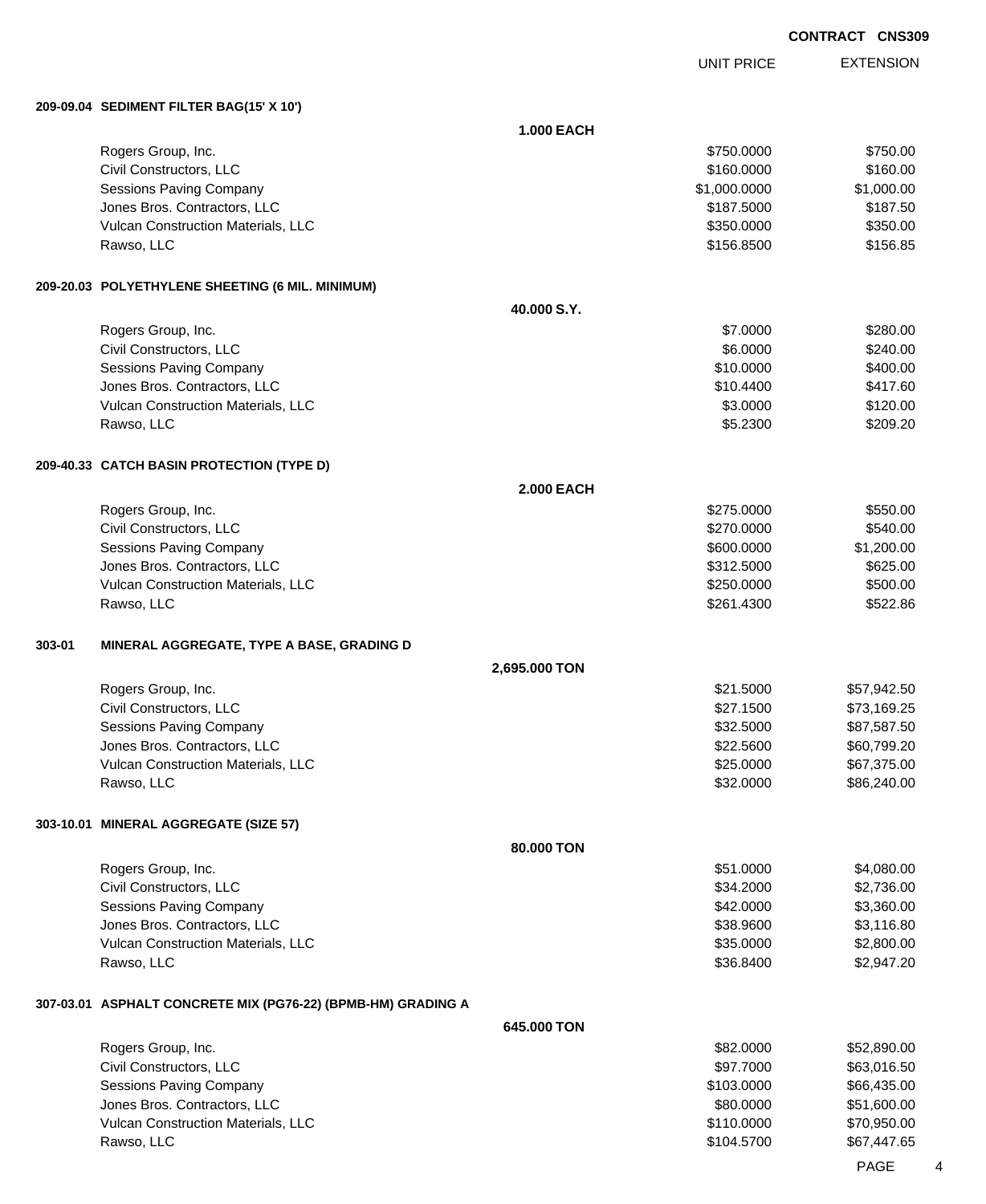EXTENSION UNIT PRICE

### **307-03.08 ASPHALT CONCRETE MIX (PG76-22) (BPMB-HM) GRADING B-M2**

|        |                                                                    | 423,000 TON      |                          |                            |
|--------|--------------------------------------------------------------------|------------------|--------------------------|----------------------------|
|        | Rogers Group, Inc.                                                 |                  | \$91.0000                | \$38,493.00                |
|        | Civil Constructors, LLC                                            |                  | \$104.0000               | \$43,992.00                |
|        | Sessions Paving Company                                            |                  | \$105.3500               | \$44,563.05                |
|        | Jones Bros. Contractors, LLC                                       |                  | \$109.2100               | \$46,195.83                |
|        | Vulcan Construction Materials, LLC                                 |                  | \$125.0000               | \$52,875.00                |
|        | Rawso, LLC                                                         |                  | \$109.8000               | \$46,445.40                |
| 402-01 | BITUMINOUS MATERIAL FOR PRIME COAT (PC)                            |                  |                          |                            |
|        |                                                                    | 19.000 TON       |                          |                            |
|        | Rogers Group, Inc.                                                 |                  | \$725,0000               | \$13,775.00                |
|        | Civil Constructors, LLC                                            |                  | \$920.0000               | \$17,480.00                |
|        | <b>Sessions Paving Company</b>                                     |                  | \$850.0000               | \$16,150.00                |
|        | Jones Bros. Contractors, LLC                                       |                  | \$1,007.1400             | \$19,135.66                |
|        | Vulcan Construction Materials, LLC                                 |                  | \$1,500.0000             | \$28,500.00                |
|        | Rawso, LLC                                                         |                  | \$522.8500               | \$9,934.15                 |
| 402-02 | <b>AGGREGATE FOR COVER MATERIAL (PC)</b>                           |                  |                          |                            |
|        |                                                                    | <b>6.000 TON</b> |                          |                            |
|        | Rogers Group, Inc.                                                 |                  | \$25.0000                | \$150.00                   |
|        | Civil Constructors, LLC                                            |                  | \$60.0000                | \$360.00                   |
|        | Sessions Paving Company                                            |                  | \$40.0000                | \$240.00                   |
|        | Jones Bros. Contractors, LLC                                       |                  | \$70.2200                | \$421.32                   |
|        | Vulcan Construction Materials, LLC                                 |                  | \$50.0000                | \$300.00                   |
|        | Rawso, LLC                                                         |                  | \$31.3700                | \$188.22                   |
| 403-01 | BITUMINOUS MATERIAL FOR TACK COAT (TC)                             |                  |                          |                            |
|        |                                                                    | <b>2.000 TON</b> |                          |                            |
|        | Rogers Group, Inc.                                                 |                  | \$780.0000               | \$1,560.00                 |
|        | Civil Constructors, LLC                                            |                  | \$1,070.0000             | \$2,140.00                 |
|        | Sessions Paving Company                                            |                  | \$850.0000               | \$1,700.00                 |
|        | Jones Bros. Contractors, LLC                                       |                  | \$979.8000               | \$1,959.60                 |
|        | Vulcan Construction Materials, LLC                                 |                  | \$1,000.0000             | \$2,000.00                 |
|        | Rawso, LLC                                                         |                  | \$522.8500               | \$1,045.70                 |
|        | 411-03.10 ACS MIX(PG76-22) GRADING D                               |                  |                          |                            |
|        |                                                                    | 248.000 TON      | \$110.0000               | \$27,280.00                |
|        | Rogers Group, Inc.<br>Civil Constructors, LLC                      |                  |                          |                            |
|        |                                                                    |                  | \$127.0000<br>\$126.0000 | \$31,496.00                |
|        | <b>Sessions Paving Company</b>                                     |                  |                          | \$31,248.00                |
|        | Jones Bros. Contractors, LLC<br>Vulcan Construction Materials, LLC |                  | \$154.2700               | \$38,258.96                |
|        | Rawso, LLC                                                         |                  | \$150.0000<br>\$141.4300 | \$37,200.00<br>\$35,074.64 |
|        | 607-07.30 36" PIPE CULVERT                                         |                  |                          |                            |
|        |                                                                    | 384.000 L.F.     |                          |                            |
|        | Rogers Group, Inc.                                                 |                  | \$157.5000               | \$60,480.00                |
|        | Civil Constructors, LLC                                            |                  | \$142.0000               | \$54,528.00                |
|        | Sessions Paving Company                                            |                  | \$160.0000               | \$61,440.00                |
|        | Jones Bros. Contractors, LLC                                       |                  | \$125.9700               | \$48,372.48                |
|        | Vulcan Construction Materials, LLC                                 |                  | \$150.0000               | \$57,600.00                |
|        | Rawso, LLC                                                         |                  | \$110.5700               | \$42,458.88                |
|        |                                                                    |                  |                          |                            |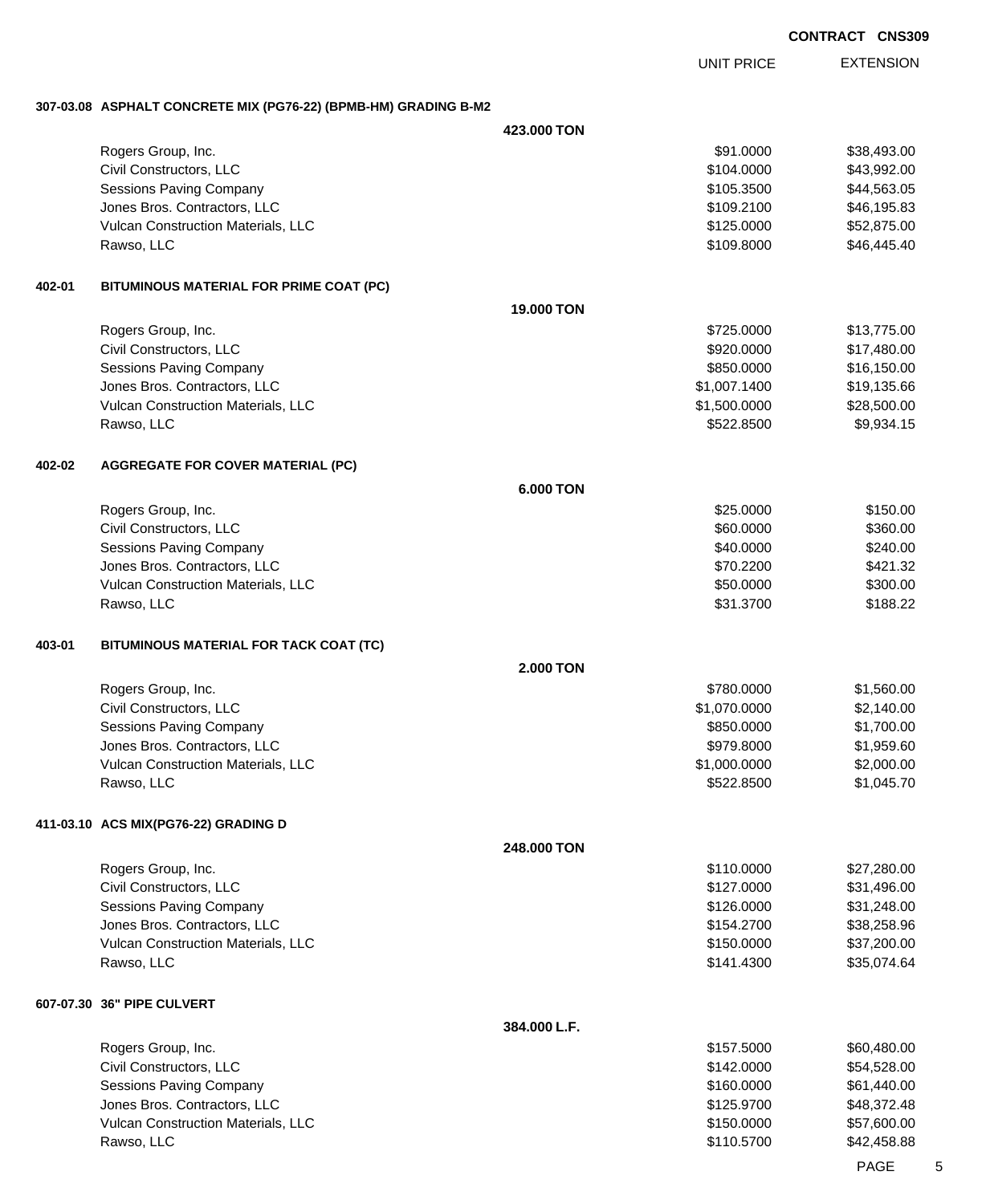|                                                                    |                   |                              | <b>CONTRACT CNS309</b>   |  |
|--------------------------------------------------------------------|-------------------|------------------------------|--------------------------|--|
|                                                                    |                   | <b>UNIT PRICE</b>            | <b>EXTENSION</b>         |  |
| 611-07.01 CLASS A CONCRETE (PIPE ENDWALLS)                         |                   |                              |                          |  |
|                                                                    | 8.000 C.Y.        |                              |                          |  |
| Rogers Group, Inc.                                                 |                   | \$1,450.0000                 | \$11,600.00              |  |
| Civil Constructors, LLC                                            |                   | \$1,620.0000                 | \$12,960.00              |  |
| <b>Sessions Paving Company</b>                                     |                   | \$1,000.0000                 | \$8,000.00               |  |
| Jones Bros. Contractors, LLC                                       |                   | \$2,151.7100                 | \$17,213.68              |  |
| Vulcan Construction Materials, LLC                                 |                   | \$1,500.0000                 | \$12,000.00              |  |
| Rawso, LLC                                                         |                   | \$958.3600                   | \$7,666.88               |  |
| 611-07.03 STRUCTURAL STEEL (PIPE ENDWALLS)                         |                   |                              |                          |  |
|                                                                    | 146.000 LB.       |                              |                          |  |
| Rogers Group, Inc.                                                 |                   | \$4.5000                     | \$657.00                 |  |
| Civil Constructors, LLC                                            |                   | \$5.0000                     | \$730.00                 |  |
| <b>Sessions Paving Company</b>                                     |                   | \$2.5000                     | \$365.00                 |  |
| Jones Bros. Contractors, LLC                                       |                   | \$7.2100                     | \$1,052.66               |  |
| Vulcan Construction Materials, LLC<br>Rawso, LLC                   |                   | \$3.5000<br>\$7.6800         | \$511.00<br>\$1,121.28   |  |
|                                                                    |                   |                              |                          |  |
| 611-07.31 18IN ENDWALL (SIDE DRAIN)                                |                   |                              |                          |  |
|                                                                    | <b>2.000 EACH</b> |                              |                          |  |
| Rogers Group, Inc.                                                 |                   | \$3,575.0000                 | \$7,150.00               |  |
| Civil Constructors, LLC                                            |                   | \$2,210.0000                 | \$4,420.00               |  |
| <b>Sessions Paving Company</b>                                     |                   | \$2,500.0000                 | \$5,000.00               |  |
| Jones Bros. Contractors, LLC<br>Vulcan Construction Materials, LLC |                   | \$3,819.5000<br>\$4,500.0000 | \$7,639.00<br>\$9,000.00 |  |
| Rawso, LLC                                                         |                   | \$3,769.1000                 | \$7,538.20               |  |
|                                                                    |                   |                              |                          |  |
| 611-38.02 CATCH BASINS, TYPE 38, > 4' - 8' DEPTH                   | <b>2.000 EACH</b> |                              |                          |  |
| Rogers Group, Inc.                                                 |                   | \$5,100.0000                 | \$10,200.00              |  |
| Civil Constructors, LLC                                            |                   | \$4,970.0000                 |                          |  |
| <b>Sessions Paving Company</b>                                     |                   | \$4,500.0000                 | \$9,940.00<br>\$9,000.00 |  |
| Jones Bros. Contractors, LLC                                       |                   | \$4,623.6800                 | \$9,247.36               |  |
| Vulcan Construction Materials, LLC                                 |                   | \$6,500.0000                 | \$13,000.00              |  |
| Rawso, LLC                                                         |                   | \$5,271.7800                 | \$10,543.56              |  |
|                                                                    |                   |                              |                          |  |
| 621-03.02 18" TEMPORARY DRAINAGE PIPE                              | 65.000 L.F.       |                              |                          |  |
| Rogers Group, Inc.                                                 |                   | \$86.0000                    | \$5,590.00               |  |
| Civil Constructors, LLC                                            |                   | \$47.0000                    | \$3,055.00               |  |
| <b>Sessions Paving Company</b>                                     |                   | \$80.0000                    | \$5,200.00               |  |
| Jones Bros. Contractors, LLC                                       |                   | \$58.0600                    | \$3,773.90               |  |
| Vulcan Construction Materials, LLC                                 |                   | \$45.0000                    | \$2,925.00               |  |
| Rawso, LLC                                                         |                   | \$69.6800                    | \$4,529.20               |  |
| 709-05.05 MACHINED RIP-RAP (CLASS A-3)                             |                   |                              |                          |  |
|                                                                    | 40.000 TON        |                              |                          |  |
| Rogers Group, Inc.                                                 |                   | \$52.0000                    | \$2,080.00               |  |
| Civil Constructors, LLC                                            |                   | \$60.0000                    | \$2,400.00               |  |
| <b>Sessions Paving Company</b>                                     |                   | \$45.0000                    | \$1,800.00               |  |
| Jones Bros. Contractors, LLC                                       |                   | \$62.5200                    | \$2,500.80               |  |
| Vulcan Construction Materials, LLC                                 |                   | \$36.5000                    | \$1,460.00               |  |
| Rawso, LLC                                                         |                   | \$39.0600                    | \$1,562.40               |  |

PAGE 6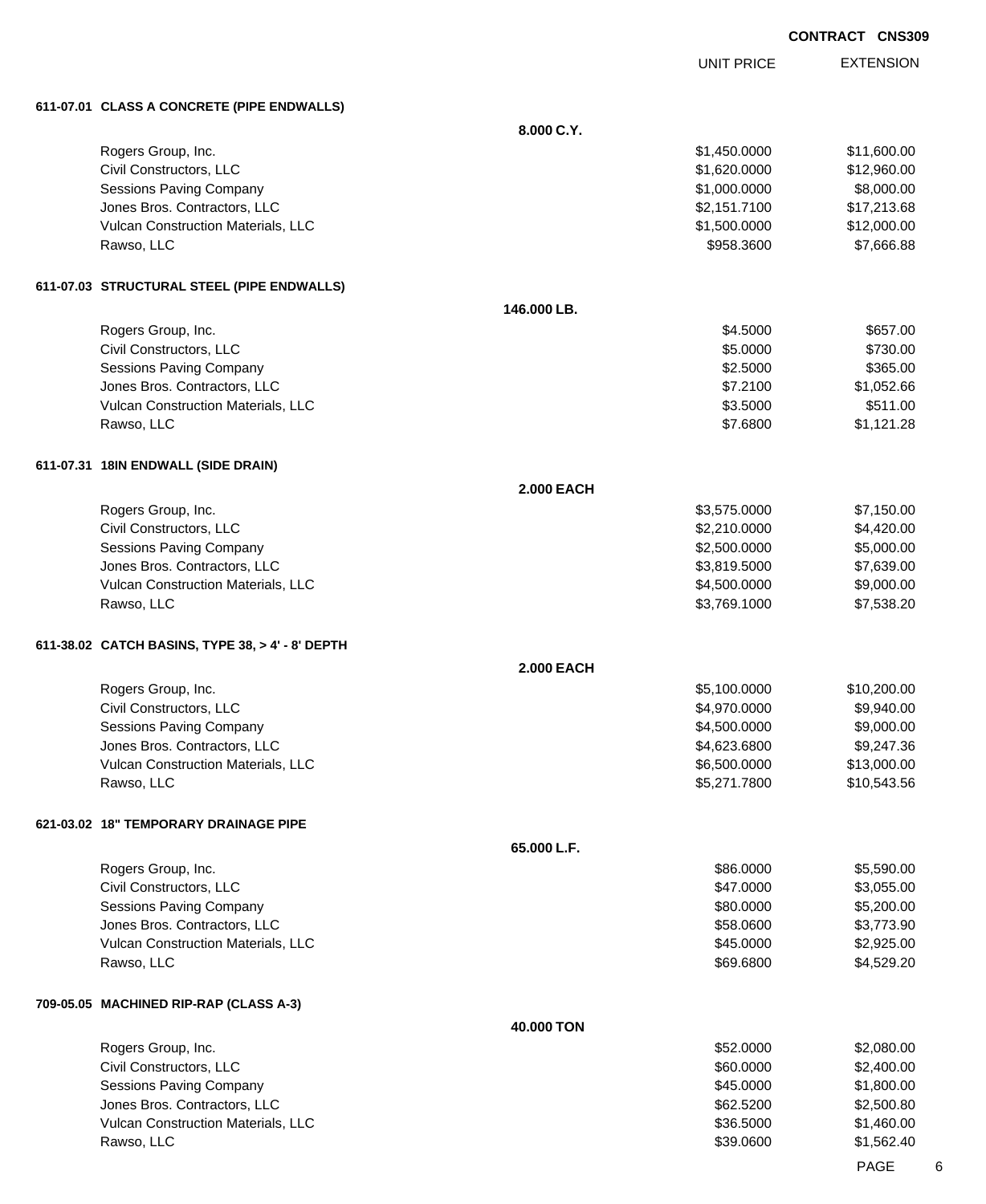UNIT PRICE

EXTENSION

|        | 709-05.06 MACHINED RIP-RAP (CLASS A-1)    |              |               |             |
|--------|-------------------------------------------|--------------|---------------|-------------|
|        |                                           | 75.000 TON   |               |             |
|        | Rogers Group, Inc.                        |              | \$52.0000     | \$3,900.00  |
|        | Civil Constructors, LLC                   |              | \$40.0000     | \$3,000.00  |
|        | Sessions Paving Company                   |              | \$45.0000     | \$3,375.00  |
|        | Jones Bros. Contractors, LLC              |              | \$63.2300     | \$4,742.25  |
|        | Vulcan Construction Materials, LLC        |              | \$38.5000     | \$2,887.50  |
|        | Rawso, LLC                                |              | \$39.0700     | \$2,930.25  |
|        | 709-05.08 MACHINED RIP-RAP (CLASS B)      |              |               |             |
|        |                                           | 15.000 TON   |               |             |
|        | Rogers Group, Inc.                        |              | \$55.0000     | \$825.00    |
|        | Civil Constructors, LLC                   |              | \$70.0000     | \$1,050.00  |
|        | Sessions Paving Company                   |              | \$45.0000     | \$675.00    |
|        | Jones Bros. Contractors, LLC              |              | \$84.8700     | \$1,273.05  |
|        | Vulcan Construction Materials, LLC        |              | \$47.5000     | \$712.50    |
|        | Rawso, LLC                                |              | \$39.1100     | \$586.65    |
| 712-01 | <b>TRAFFIC CONTROL</b>                    |              |               |             |
|        |                                           | 1.000 LS     |               |             |
|        | Rogers Group, Inc.                        |              | \$4,100.0000  | \$4,100.00  |
|        | Civil Constructors, LLC                   |              | \$5,310.0000  | \$5,310.00  |
|        | Sessions Paving Company                   |              | \$3,000.0000  | \$3,000.00  |
|        | Jones Bros. Contractors, LLC              |              | \$1,250.0000  | \$1,250.00  |
|        | Vulcan Construction Materials, LLC        |              | \$15,000.0000 | \$15,000.00 |
|        | Rawso, LLC                                |              | \$1,045.6900  | \$1,045.69  |
|        | 712-04.01 FLEXIBLE DRUMS (CHANNELIZING)   |              |               |             |
|        |                                           | 25.000 EACH  |               |             |
|        | Rogers Group, Inc.                        |              | \$17.0000     | \$425.00    |
|        | Civil Constructors, LLC                   |              | \$30.0000     | \$750.00    |
|        | Sessions Paving Company                   |              | \$35.0000     | \$875.00    |
|        | Jones Bros. Contractors, LLC              |              | \$37.5000     | \$937.50    |
|        | Vulcan Construction Materials, LLC        |              | \$30.0000     | \$750.00    |
|        | Rawso, LLC                                |              | \$31.3700     | \$784.25    |
| 712-06 | <b>SIGNS (CONSTRUCTION)</b>               |              |               |             |
|        |                                           | 157.000 S.F. |               |             |
|        | Rogers Group, Inc.                        |              | \$7.7500      | \$1,216.75  |
|        | Civil Constructors, LLC                   |              | \$7.5000      | \$1,177.50  |
|        | Sessions Paving Company                   |              | \$8.0000      | \$1,256.00  |
|        | Jones Bros. Contractors, LLC              |              | \$8.5000      | \$1,334.50  |
|        | Vulcan Construction Materials, LLC        |              | \$9.2500      | \$1,452.25  |
|        | Rawso, LLC                                |              | \$7.1100      | \$1,116.27  |
|        | 712-07.03 TEMPORARY BARRICADES (TYPE III) |              |               |             |
|        |                                           | 100.000 L.F. |               |             |
|        | Rogers Group, Inc.                        |              | \$13.5000     | \$1,350.00  |
|        | Civil Constructors, LLC                   |              | \$14.5000     | \$1,450.00  |
|        | Sessions Paving Company                   |              | \$17.0000     | \$1,700.00  |
|        | Jones Bros. Contractors, LLC              |              | \$16.8800     | \$1,688.00  |
|        | Vulcan Construction Materials, LLC        |              | \$25.5000     | \$2,550.00  |
|        | Rawso, LLC                                |              | \$14.1200     | \$1,412.00  |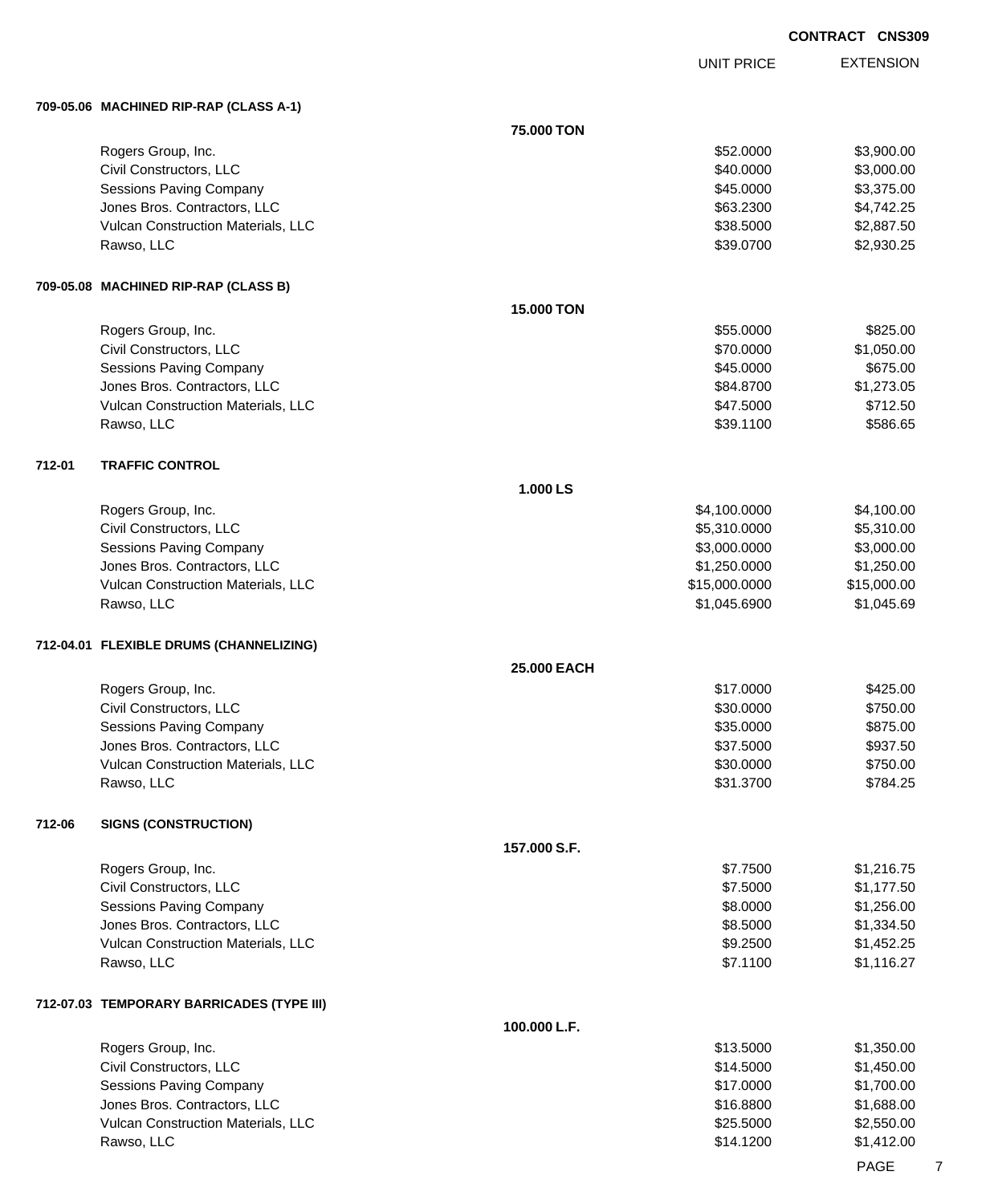UNIT PRICE

EXTENSION

**713-16.20 SIGNS (R1-1, 30INX30IN, STOP SIGN)**

|        | $(15 - 10.20)$ וועס קרוועג (ד $(5 - 1, 30$ וועס, די הייזן און ה |                   |               |             |
|--------|-----------------------------------------------------------------|-------------------|---------------|-------------|
|        |                                                                 | <b>1.000 EACH</b> |               |             |
|        | Rogers Group, Inc.                                              |                   | \$149.0000    | \$149.00    |
|        | Civil Constructors, LLC                                         |                   | \$210.0000    | \$210.00    |
|        | <b>Sessions Paving Company</b>                                  |                   | \$250.0000    | \$250.00    |
|        | Jones Bros. Contractors, LLC                                    |                   | \$250.0000    | \$250.00    |
|        | Vulcan Construction Materials, LLC                              |                   | \$225.0000    | \$225.00    |
|        | Rawso, LLC                                                      |                   | \$209.1400    | \$209.14    |
|        | 716-02.05 PLASTIC PAVEMENT MARKING (STOP LINE)                  |                   |               |             |
|        |                                                                 | 30.000 L.F.       |               |             |
|        | Rogers Group, Inc.                                              |                   | \$21.0000     | \$630.00    |
|        | Civil Constructors, LLC                                         |                   | \$20.0000     | \$600.00    |
|        | <b>Sessions Paving Company</b>                                  |                   | \$22.0000     | \$660.00    |
|        | Jones Bros. Contractors, LLC                                    |                   | \$25.0000     | \$750.00    |
|        | Vulcan Construction Materials, LLC                              |                   | \$20.0000     | \$600.00    |
|        | Rawso, LLC                                                      |                   | \$31.3700     | \$941.10    |
|        | 716-05.01 PAINTED PAVEMENT MARKING (4" LINE)                    |                   |               |             |
|        |                                                                 | 1.000 L.M.        |               |             |
|        | Rogers Group, Inc.                                              |                   | \$1,650.0000  | \$1,650.00  |
|        | Civil Constructors, LLC                                         |                   | \$1,610.0000  | \$1,610.00  |
|        | <b>Sessions Paving Company</b>                                  |                   | \$1,650.0000  | \$1,650.00  |
|        | Jones Bros. Contractors, LLC                                    |                   | \$1,875.0000  | \$1,875.00  |
|        | Vulcan Construction Materials, LLC                              |                   | \$1,500.0000  | \$1,500.00  |
|        | Rawso, LLC                                                      |                   | \$1,254.8300  | \$1,254.83  |
| 717-01 | <b>MOBILIZATION</b>                                             |                   |               |             |
|        |                                                                 | 1.000 LS          |               |             |
|        | Rogers Group, Inc.                                              |                   | \$43,000.0000 | \$43,000.00 |
|        | Civil Constructors, LLC                                         |                   | \$25,500.0000 | \$25,500.00 |
|        | <b>Sessions Paving Company</b>                                  |                   | \$8,000.0000  | \$8,000.00  |
|        | Jones Bros. Contractors, LLC                                    |                   | \$33,858.0000 | \$33,858.00 |
|        | Vulcan Construction Materials, LLC                              |                   | \$17,500.0000 | \$17,500.00 |
|        | Rawso, LLC                                                      |                   | \$28,000.0000 | \$28,000.00 |
|        | 740-10.03 GEOTEXTILE (TYPE III) (EROSION CONTROL)               |                   |               |             |
|        |                                                                 | 500.000 S.Y.      |               |             |
|        | Rogers Group, Inc.                                              |                   | \$2.5000      | \$1,250.00  |
|        | Civil Constructors, LLC                                         |                   | \$2.0000      | \$1,000.00  |
|        | <b>Sessions Paving Company</b>                                  |                   | \$6.0000      | \$3,000.00  |
|        | Jones Bros. Contractors, LLC                                    |                   | \$2.5000      | \$1,250.00  |
|        | Vulcan Construction Materials, LLC                              |                   | \$3.5000      | \$1,750.00  |
|        | Rawso, LLC                                                      |                   | \$2.0900      | \$1,045.00  |
|        | 740-11.03 TEMPORARY SEDIMENT TUBE 18IN                          |                   |               |             |
|        |                                                                 | 500.000 L.F.      |               |             |
|        | Rogers Group, Inc.                                              |                   | \$5.0000      | \$2,500.00  |
|        | Civil Constructors, LLC                                         |                   | \$4.0000      | \$2,000.00  |
|        | Sessions Paving Company                                         |                   | \$12.0000     | \$6,000.00  |
|        | Jones Bros. Contractors, LLC                                    |                   | \$4.3800      | \$2,190.00  |
|        | Vulcan Construction Materials, LLC                              |                   | \$3.2500      | \$1,625.00  |
|        | Rawso, LLC                                                      |                   | \$3.6600      | \$1,830.00  |
|        |                                                                 |                   |               |             |

PAGE 8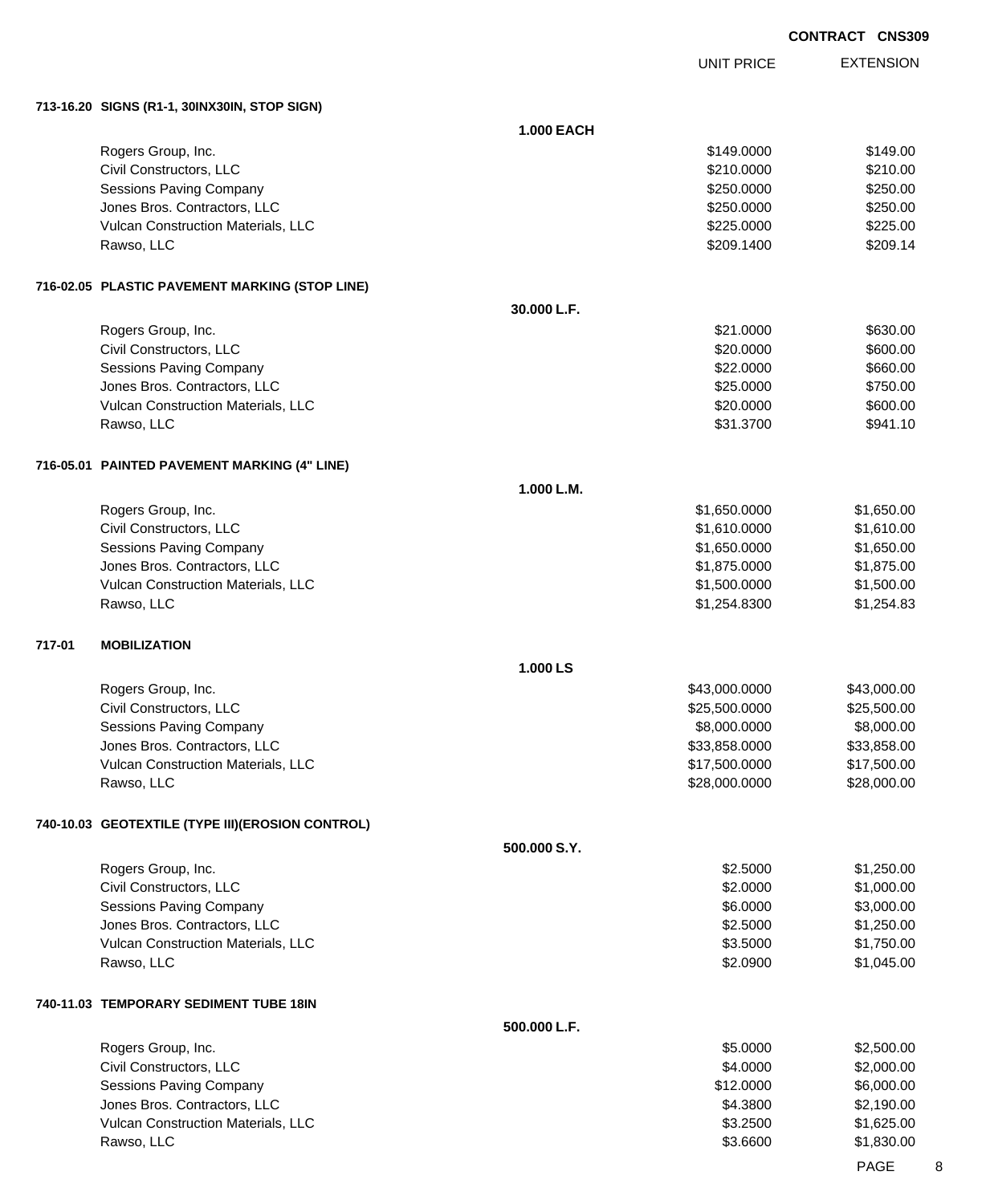UNIT PRICE

EXTENSION

|        | 801-01.07 TEMPORARY SEEDING (WITH MULCH)  |                   |           |             |
|--------|-------------------------------------------|-------------------|-----------|-------------|
|        |                                           | <b>4.000 UNIT</b> |           |             |
|        | Rogers Group, Inc.                        |                   | \$40.0000 | \$160.00    |
|        | Civil Constructors, LLC                   |                   | \$30.0000 | \$120.00    |
|        | Sessions Paving Company                   |                   | \$75.0000 | \$300.00    |
|        | Jones Bros. Contractors, LLC              |                   | \$37,5000 | \$150.00    |
|        | Vulcan Construction Materials, LLC        |                   | \$50.0000 | \$200.00    |
|        | Rawso, LLC                                |                   | \$31.3700 | \$125.48    |
| 801-03 | <b>WATER (SEEDING &amp; SODDING)</b>      |                   |           |             |
|        |                                           | 8.000 M.G.        |           |             |
|        | Rogers Group, Inc.                        |                   | \$52.7500 | \$422.00    |
|        | Civil Constructors, LLC                   |                   | \$50.0000 | \$400.00    |
|        | Sessions Paving Company                   |                   | \$50.0000 | \$400.00    |
|        | Jones Bros. Contractors, LLC              |                   | \$62,5000 | \$500.00    |
|        | <b>Vulcan Construction Materials, LLC</b> |                   | \$20,0000 | \$160.00    |
|        | Rawso, LLC                                |                   | \$52.2900 | \$418.32    |
| 803-01 | <b>SODDING (NEW SOD)</b>                  |                   |           |             |
|        |                                           | 2,915.000 S.Y.    |           |             |
|        | Rogers Group, Inc.                        |                   | \$5.2500  | \$15,303.75 |
|        | Civil Constructors, LLC                   |                   | \$5.4000  | \$15,741.00 |
|        | Sessions Paving Company                   |                   | \$5.0000  | \$14,575.00 |
|        | Jones Bros. Contractors, LLC              |                   | \$6,2500  | \$18,218.75 |
|        | Vulcan Construction Materials, LLC        |                   | \$4.2500  | \$12,388.75 |
|        | Rawso, LLC                                |                   | \$5.2300  | \$15.245.45 |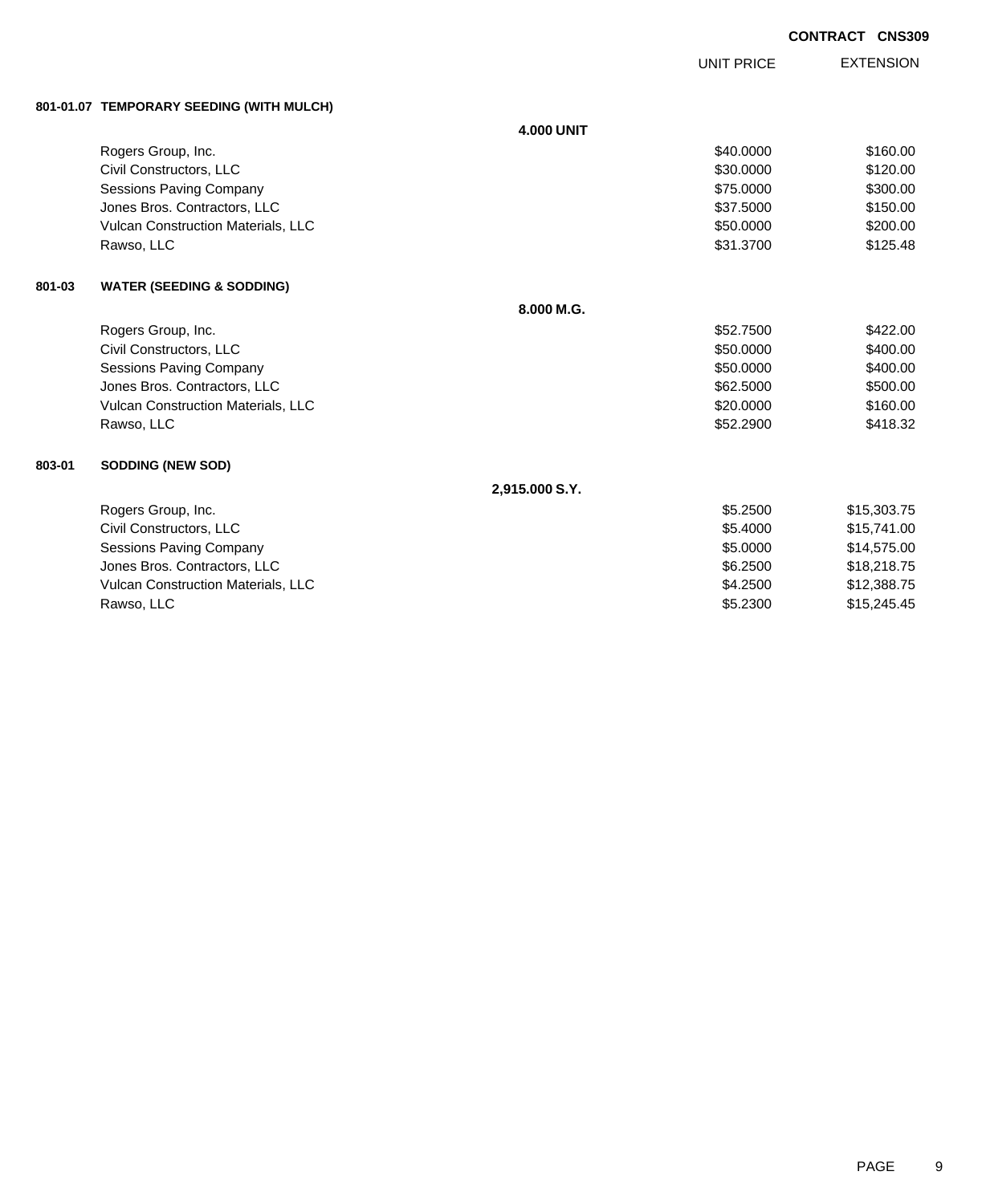## **SUB-TOTAL ROADWAY**

| Rogers Group, Inc.                        | \$505,327.74 |
|-------------------------------------------|--------------|
| Civil Constructors, LLC                   | \$516,478.30 |
| <b>Sessions Paving Company</b>            | \$586,118.30 |
| Jones Bros. Contractors, LLC              | \$595,286.44 |
| <b>Vulcan Construction Materials, LLC</b> | \$626,823.00 |
| Rawso, LLC                                | \$634,751.36 |

# **TOTAL CONTRACT**

| Rogers Group, Inc.                        | \$505,327.74 |
|-------------------------------------------|--------------|
| Civil Constructors, LLC                   | \$516,478.30 |
| <b>Sessions Paving Company</b>            | \$586,118.30 |
| Jones Bros. Contractors, LLC              | \$595.286.44 |
| <b>Vulcan Construction Materials, LLC</b> | \$626,823.00 |
| Rawso, LLC                                | \$634,751.36 |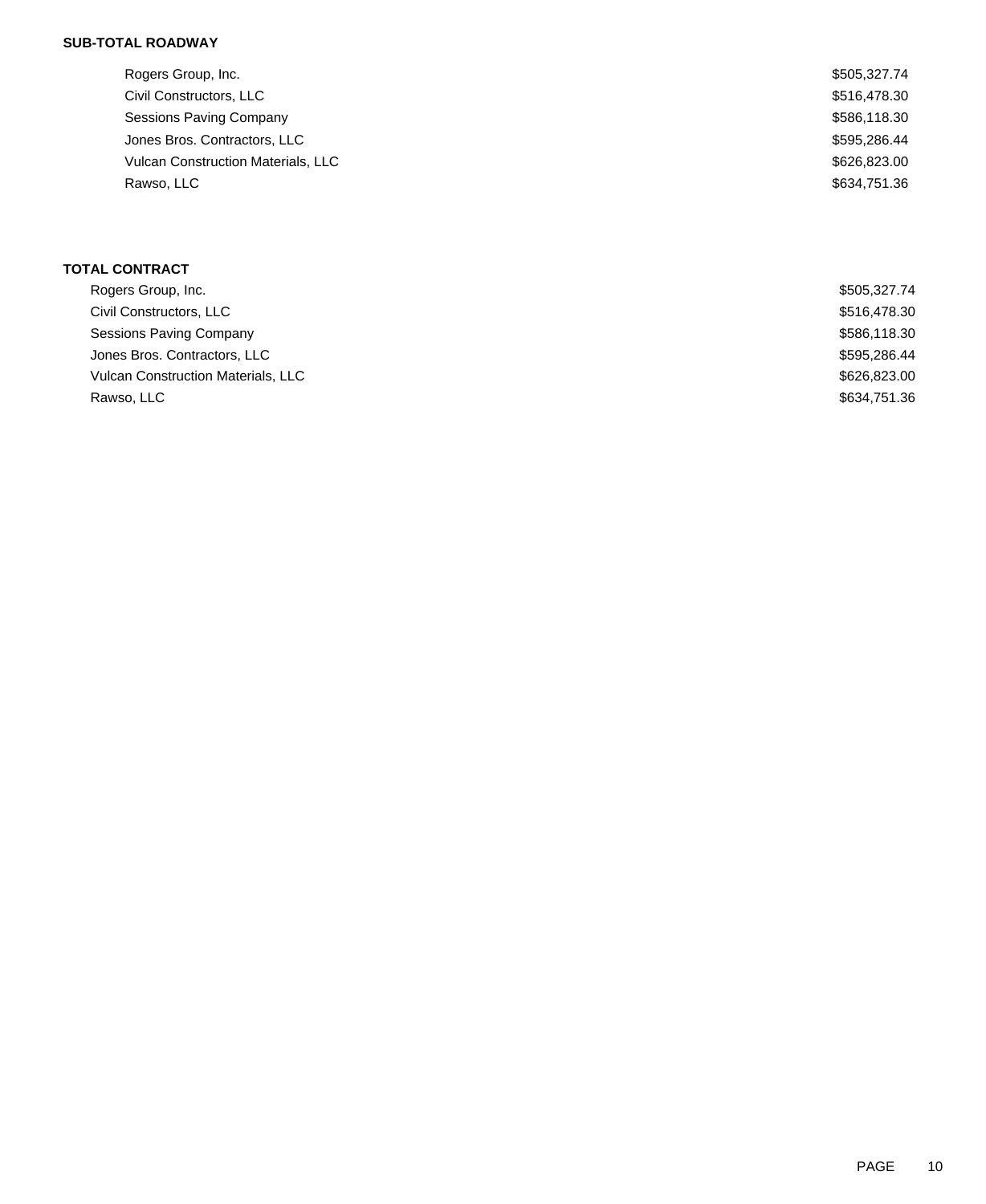# **DEPARTMENT OF TRANSPORTATION SUMMARY OF BIDS LETTING OF OCTOBER 05, 2018 STATE OF TENNESSEE**

### DAVIDSON AND RUTHERFORD COUNTIES (Contract No. CNS300 Call 010)

NH/STP-I-098-3(28),98303-3104-44

THE CONSTRUCTION OF AN INTELLIGENT TRANSPORTATION SYSTEM AND OPERATIONAL UPGRADES FROM NASHVILLE TO MURFREESBORO ON I-24 FROM I-440 TO U.S. 231 (S.R. 10) AND ON U.S. 41 (U.S. 70S, S.R. 1) FROM I-24 TO U.S. 231 (S.R. 10).

PROJECT LENGTH - 29.515 MILES

COMPLETION TIME - ON OR BEFORE DECEMBER 20, 2020

DBE GOAL 6.00%

TOTAL CONTRACT

Stansell Electric Company, Inc. 6. The Stansell Electric Company, Inc. 6. The Stansell Electric Company, Inc.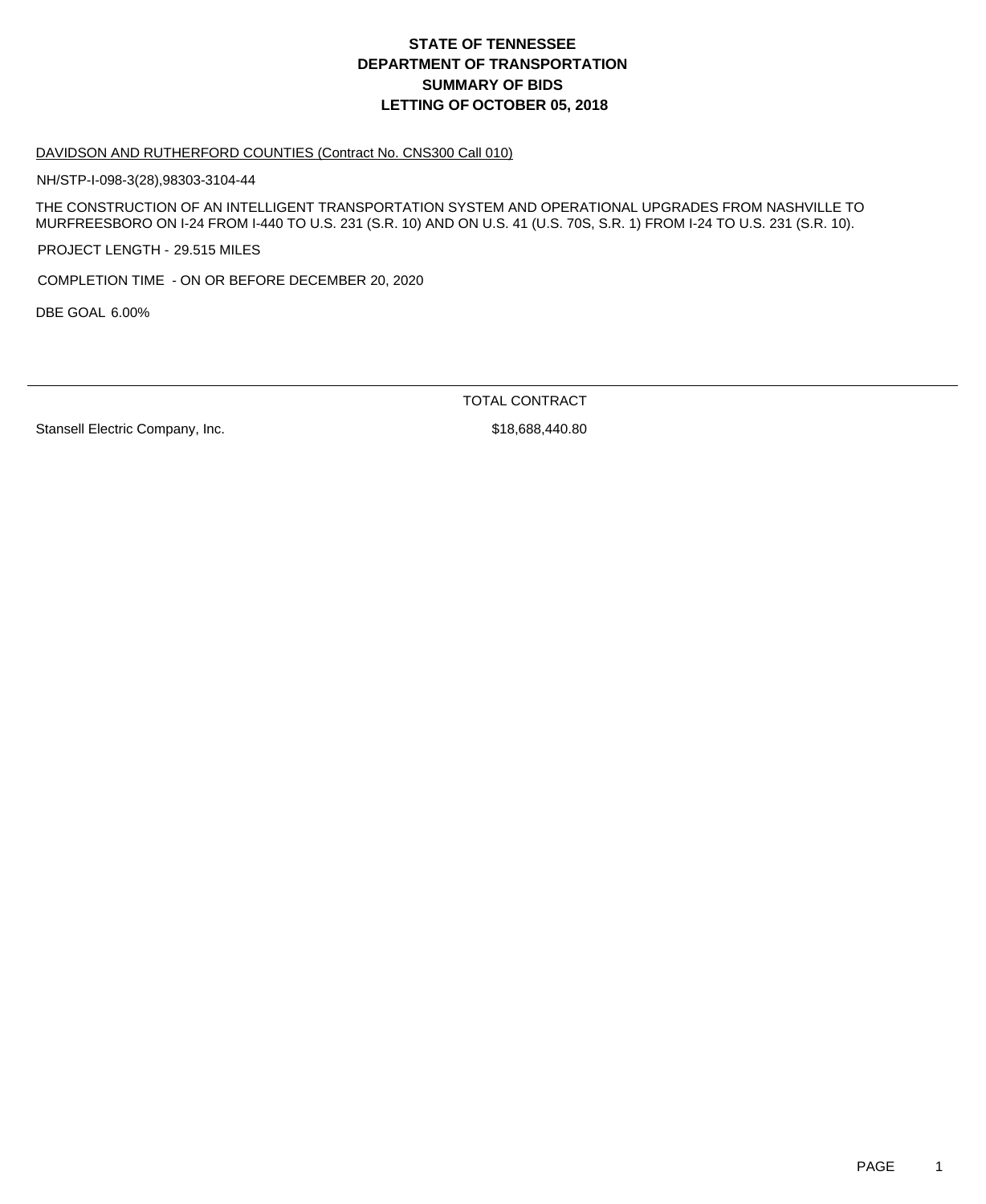|        |                                                                 |                   |                   | CONTRACT CNS300  |
|--------|-----------------------------------------------------------------|-------------------|-------------------|------------------|
|        | Participating-NHPP 100% CATEGORY                                |                   | <b>UNIT PRICE</b> | <b>EXTENSION</b> |
|        |                                                                 |                   |                   |                  |
| 202-01 | <b>REMOVAL OF STRUCTURES AND OBSTRUCTIONS</b>                   | 1.000 LS          |                   |                  |
|        | Stansell Electric Company, Inc.                                 |                   | \$14,132.0000     | \$14,132.00      |
| 203-01 | <b>ROAD &amp; DRAINAGE EXCAVATION (UNCLASSIFIED)</b>            |                   |                   |                  |
|        | Stansell Electric Company, Inc.                                 | 16,303.000 C.Y.   | \$45.0000         | \$733,635.00     |
|        | 203-01.11 PRESPLITTING OF ROCK EXCAVATION                       |                   |                   |                  |
|        | Stansell Electric Company, Inc.                                 | 917.000 S.Y.      | \$69.3000         | \$63,548.10      |
| 203-03 | <b>BORROW EXCAVATION (UNCLASSIFIED)</b>                         |                   |                   |                  |
|        | Stansell Electric Company, Inc.                                 | 2,046.000 C.Y.    | \$42.4000         | \$86,750.40      |
| 203-04 | PLACING AND SPREADING TOPSOIL                                   |                   |                   |                  |
|        | Stansell Electric Company, Inc.                                 | 1,628.000 C.Y.    | \$35.3000         | \$57,468.40      |
| 203-06 | <b>WATER</b>                                                    |                   |                   |                  |
|        | Stansell Electric Company, Inc.                                 | 219.000 M.G.      | \$70.7000         | \$15,483.30      |
| 209-05 | <b>SEDIMENT REMOVAL</b>                                         |                   |                   |                  |
|        | Stansell Electric Company, Inc.                                 | 118.000 C.Y.      | \$53.7000         | \$6,336.60       |
|        | 209-08.07 ROCK CHECK DAM PER                                    |                   |                   |                  |
|        | Stansell Electric Company, Inc.                                 | <b>1.000 EACH</b> | \$495,0000        | \$495.00         |
|        | 209-08.08 ENHANCED ROCK CHECK DAM                               |                   |                   |                  |
|        | Stansell Electric Company, Inc.                                 | 19.000 EACH       | \$636.0000        | \$12,084.00      |
| 303-01 | MINERAL AGGREGATE, TYPE A BASE, GRADING D                       |                   |                   |                  |
|        | Stansell Electric Company, Inc.                                 | 11,551.000 TON    | \$47.0000         | \$542,897.00     |
|        | 307-01.08 ASPHALT CONCRETE MIX (PG64-22) (BPMB-HM) GRADING B-M2 |                   |                   |                  |
|        | Stansell Electric Company, Inc.                                 | 864.000 TON       | \$350.0000        | \$302,400.00     |
|        | 307-01.20 ASP. CONC. MIX(PG64-22) (BPMB-HM) GR. A-S             |                   |                   |                  |
|        | Stansell Electric Company, Inc.                                 | 1,013.000 TON     | \$250.0000        | \$253,250.00     |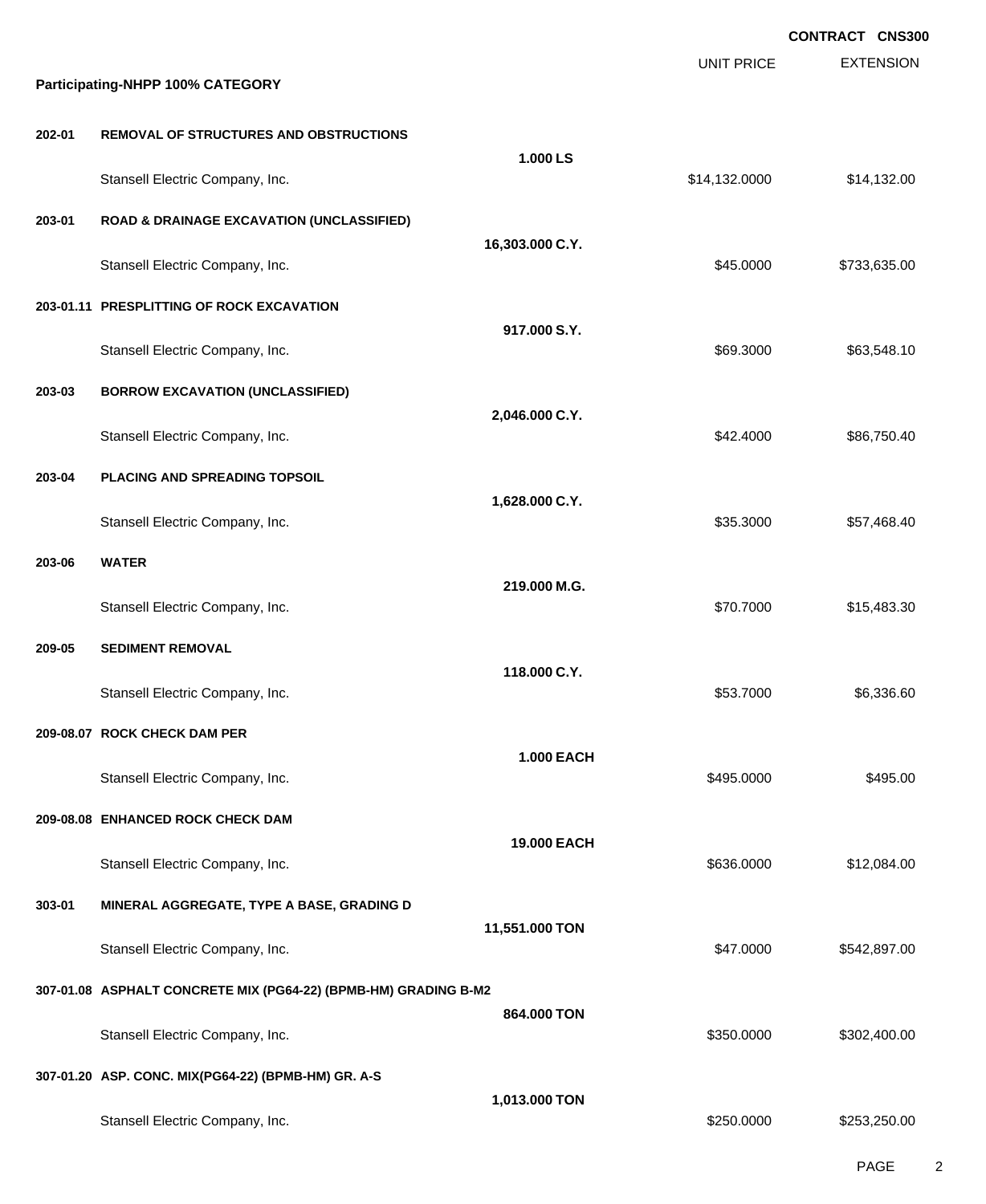EXTENSION **CONTRACT CNS300** UNIT PRICE **307-01.22 ASP. CONC. MIX(PG76-22) (BPMB-HM) GR. A-S 487.000 TON** Stansell Electric Company, Inc. 6. 2010. [2010] Stansell Electric Company, Inc. 6. 219.0000 \$106,653.00 **307-03.01 ASPHALT CONCRETE MIX (PG76-22) (BPMB-HM) GRADING A 1,022.000 TON** Stansell Electric Company, Inc. 6. 235,060.00 \$235,060.00 \$235,060.00 **307-03.08 ASPHALT CONCRETE MIX (PG76-22) (BPMB-HM) GRADING B-M2 269.000 TON** Stansell Electric Company, Inc. 698,723.00 \$98,723.00 \$98,723.00 **307-03.10 ASPHALT CONC MIX (PG76-22)(BPMB-HM) GR CS 175.000 TON** Stansell Electric Company, Inc. 661,775.00 \$61,775.00 \$61,775.00 **402-01 BITUMINOUS MATERIAL FOR PRIME COAT (PC) 24.000 TON** Stansell Electric Company, Inc. 6. The Company of the Company of the Company of the Company of the Company of the Company of the Company of the Company of the Company of the Company of the Company of the Company of the Com **402-02 AGGREGATE FOR COVER MATERIAL (PC) 79.000 TON** Stansell Electric Company, Inc. 6. The Standard Standard Standard Standard Standard Standard Standard Standard **403-01 BITUMINOUS MATERIAL FOR TACK COAT (TC) 7.000 TON** Stansell Electric Company, Inc. 6. 2012. The standard state of the state of the state of the state of the state of the state of the state of the state of the state of the state of the state of the state of the state of the **411-03.23 ACS MIX (PG76-22) OGFC 850.000 TON** Stansell Electric Company, Inc. 6. 2012.000 \$256,700.00 \$256,700.00 **415-01.02 COLD PLANING BITUMINOUS PAVEMENT 6,080.000 S.Y.** Stansell Electric Company, Inc. 6. The Standard Company, Inc. \$26.9000 \$163,552.00 **604-01.01 CLASS A CONCRETE (ROADWAY) 2.000 C.Y.** Stansell Electric Company, Inc. 63,624.00 **604-01.02 STEEL BAR REINFORCEMENT (ROADWAY) 94.000 LB.** Stansell Electric Company, Inc. 6. The Standard Company, Inc. \$23.0000 \$2,162.00 **705-04.09 EARTH PAD FOR TYPE 38 GR END TREATMENT 25.000 EACH**

Stansell Electric Company, Inc. 6. The Standard Company, Inc. 6. The Standard Company, Inc. 6. The Standard Company, Inc. 6. The Standard Company, Inc. 6. The Standard Company, Inc. 6. The Standard Company, Inc. 6. The Sta

PAGE 3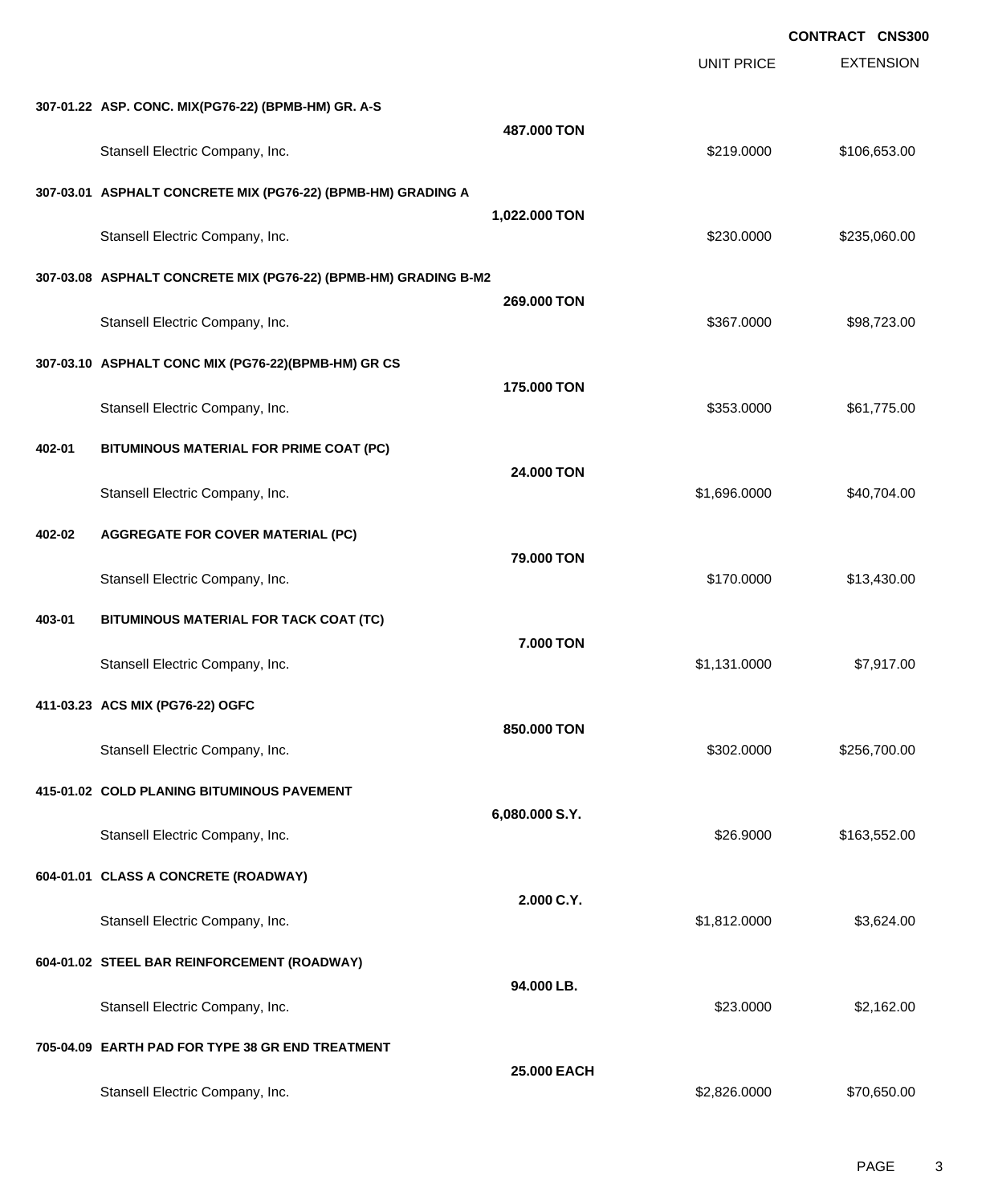|        |                                                      |                    | <b>UNIT PRICE</b> | <b>CONTRACT CNS300</b><br><b>EXTENSION</b> |
|--------|------------------------------------------------------|--------------------|-------------------|--------------------------------------------|
|        | 705-06.01 W BEAM GR (TYPE 2) MASH TL3                |                    |                   |                                            |
|        | Stansell Electric Company, Inc.                      | 9,575.000 L.F.     | \$23.0000         | \$220,225.00                               |
|        | 705-06.10 GR TERMINALTRAILING END (TYPE 13) MASH TL3 |                    |                   |                                            |
|        | Stansell Electric Company, Inc.                      | 20.000 EACH        | \$1,413.0000      | \$28,260.00                                |
|        | 705-06.20 TANGENT ENERGY ABSORBING TERM MASH TL-3    |                    |                   |                                            |
|        | Stansell Electric Company, Inc.                      | <b>25,000 EACH</b> | \$3,602.0000      | \$90,050.00                                |
|        | 705-07.11 TRUCK MOUNTED ENERGY ATTENUATOR            |                    |                   |                                            |
|        | Stansell Electric Company, Inc.                      | <b>5.000 EACH</b>  | \$44,157.0000     | \$220,785.00                               |
|        | 705-08.51 PORTABLE IMPACT ATTENUATOR NCHRP350 TL-3   |                    |                   |                                            |
|        | Stansell Electric Company, Inc.                      | 8.000 EACH         | \$12,828.0000     | \$102,624.00                               |
| 706-01 | <b>GUARDRAIL REMOVED</b>                             |                    |                   |                                            |
|        | Stansell Electric Company, Inc.                      | 2,487.000 L.F.     | \$1.4000          | \$3,481.80                                 |
|        | 707-08.11 HIGH-VISIBILITY CONSTRUCTION FENCE         |                    |                   |                                            |
|        | Stansell Electric Company, Inc.                      | 1,020.000 L.F.     | \$3.7000          | \$3,774.00                                 |
|        | 709-05.05 MACHINED RIP-RAP (CLASS A-3)               |                    |                   |                                            |
|        | Stansell Electric Company, Inc.                      | 500.000 TON        | \$70.7000         | \$35,350.00                                |
| 710-02 | <b>AGGREGATE UNDERDRAINS (WITH PIPE)</b>             |                    |                   |                                            |
|        | Stansell Electric Company, Inc.                      | 3,050.000 L.F.     | \$42.4000         | \$129,320.00                               |
| 710-05 | <b>LATERAL UNDERDRAIN</b>                            |                    |                   |                                            |
|        | Stansell Electric Company, Inc.                      | 180.000 L.F.       | \$28.3000         | \$5,094.00                                 |
|        | 710-06.12 LATERAL UNDERDRAIN ENDWALL (3:1)           |                    |                   |                                            |
|        | Stansell Electric Company, Inc.                      | <b>1.000 EACH</b>  | \$2,826.0000      | \$2,826.00                                 |
|        | 710-06.15 LATERAL UNDERDRAIN ENDWALL (6:1)           |                    |                   |                                            |
|        | Stansell Electric Company, Inc.                      | <b>6.000 EACH</b>  | \$2,826.0000      | \$16,956.00                                |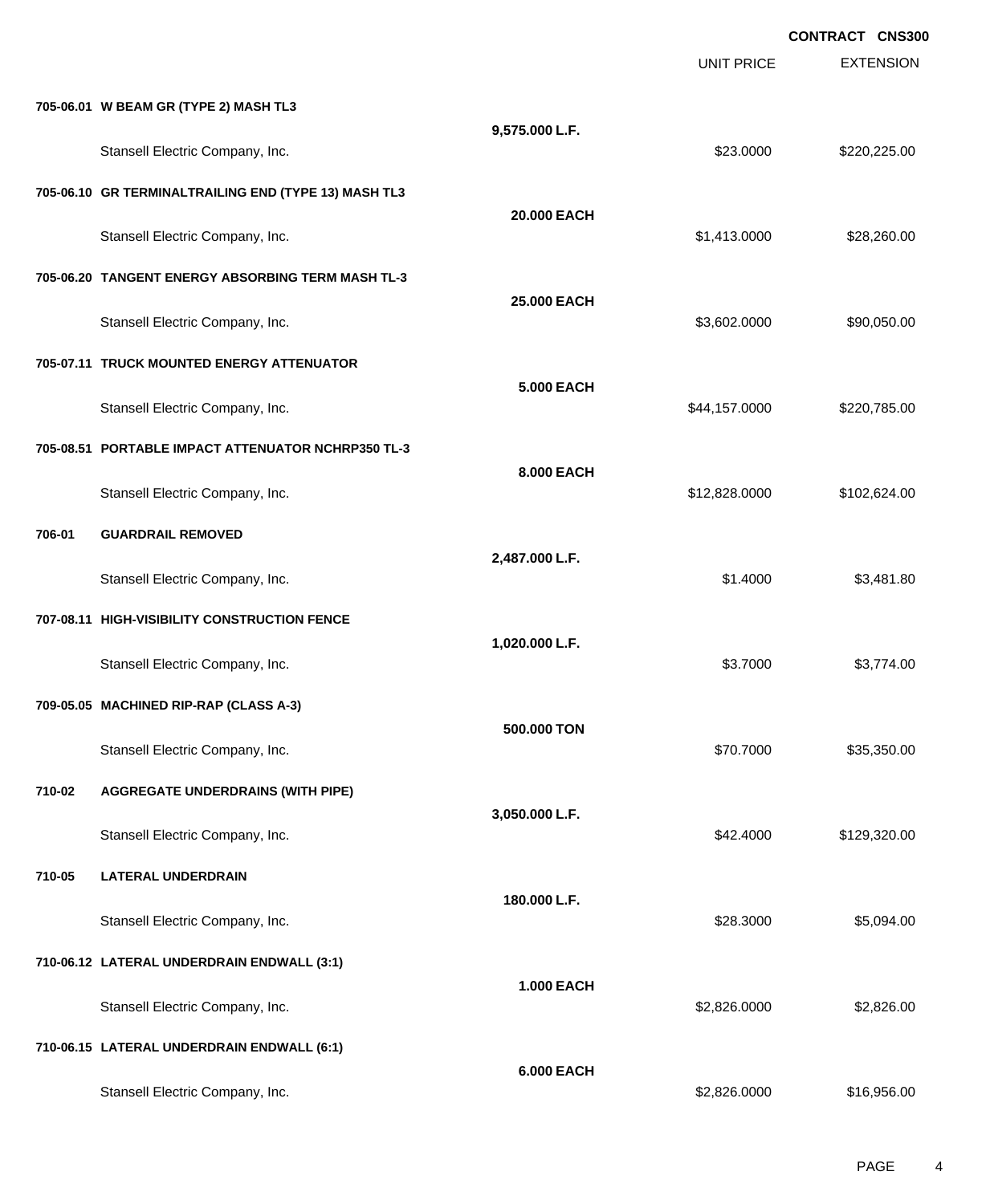|        |                                                                 |                 | <b>UNIT PRICE</b> | <b>EXTENSION</b> |
|--------|-----------------------------------------------------------------|-----------------|-------------------|------------------|
| 712-01 | <b>TRAFFIC CONTROL</b>                                          |                 |                   |                  |
|        | Stansell Electric Company, Inc.                                 | 1.000 LS        | \$430,000.0000    | \$430,000.00     |
|        | 712-02.02 INTERCONNECTED PORTABLE BARRIER RAIL                  |                 |                   |                  |
|        | Stansell Electric Company, Inc.                                 | 11,100.000 L.F. | \$31.8000         | \$352,980.00     |
|        | 712-04.01 FLEXIBLE DRUMS (CHANNELIZING)                         |                 |                   |                  |
|        | Stansell Electric Company, Inc.                                 | 251.000 EACH    | \$59.4000         | \$14,909.40      |
|        | 712-04.50 BARRIER RAIL DELINEATOR                               |                 |                   |                  |
|        | Stansell Electric Company, Inc.                                 | 573.000 EACH    | \$14.1000         | \$8,079.30       |
| 712-06 | <b>SIGNS (CONSTRUCTION)</b>                                     |                 |                   |                  |
|        | Stansell Electric Company, Inc.                                 | 2,610.000 S.F.  | \$9.9000          | \$25,839.00      |
|        | 712-07.03 TEMPORARY BARRICADES (TYPE III)                       | 24.000 L.F.     |                   |                  |
|        | Stansell Electric Company, Inc.                                 |                 | \$31.1000         | \$746.40         |
|        | 712-08.03 ARROW BOARD (TYPE C)                                  | 12.000 EACH     |                   |                  |
|        | Stansell Electric Company, Inc.                                 |                 | \$1,908.0000      | \$22,896.00      |
|        | 712-08.10 MOBILE MESSAGE SIGN UNIT W/ATTENUATOR                 |                 |                   |                  |
|        | Stansell Electric Company, Inc.                                 | 2,000.000 HOUR  | \$130.0000        | \$260,000.00     |
|        | 712-09.02 REMOVABLE PAVEMENT MARKING (8" BARRIER LINE)          |                 |                   |                  |
|        | Stansell Electric Company, Inc.                                 | 28,195.000 L.F. | \$3.5000          | \$98,682.50      |
|        | 713-01.01 CLASS A CONCRETE (FOUNDATION FOR SIGN SUPPORTS)       |                 |                   |                  |
|        | Stansell Electric Company, Inc.                                 | 18.000 C.Y.     | \$989.0000        | \$17,802.00      |
|        | 713-01.02 STEEL BAR REINFORCEMENT(FOUNDATION FOR SIGN SUPPORTS) |                 |                   |                  |
|        | Stansell Electric Company, Inc.                                 | 4,810.000 LB.   | \$4.7000          | \$22,607.00      |
| 713-06 | STEEL I-BEAMS & WF-BEAMS(BREAKAWAY) SIGN SUPPORT                |                 |                   |                  |
|        | Stansell Electric Company, Inc.                                 | 18,235.000 LB.  | \$5.7000          | \$103,939.50     |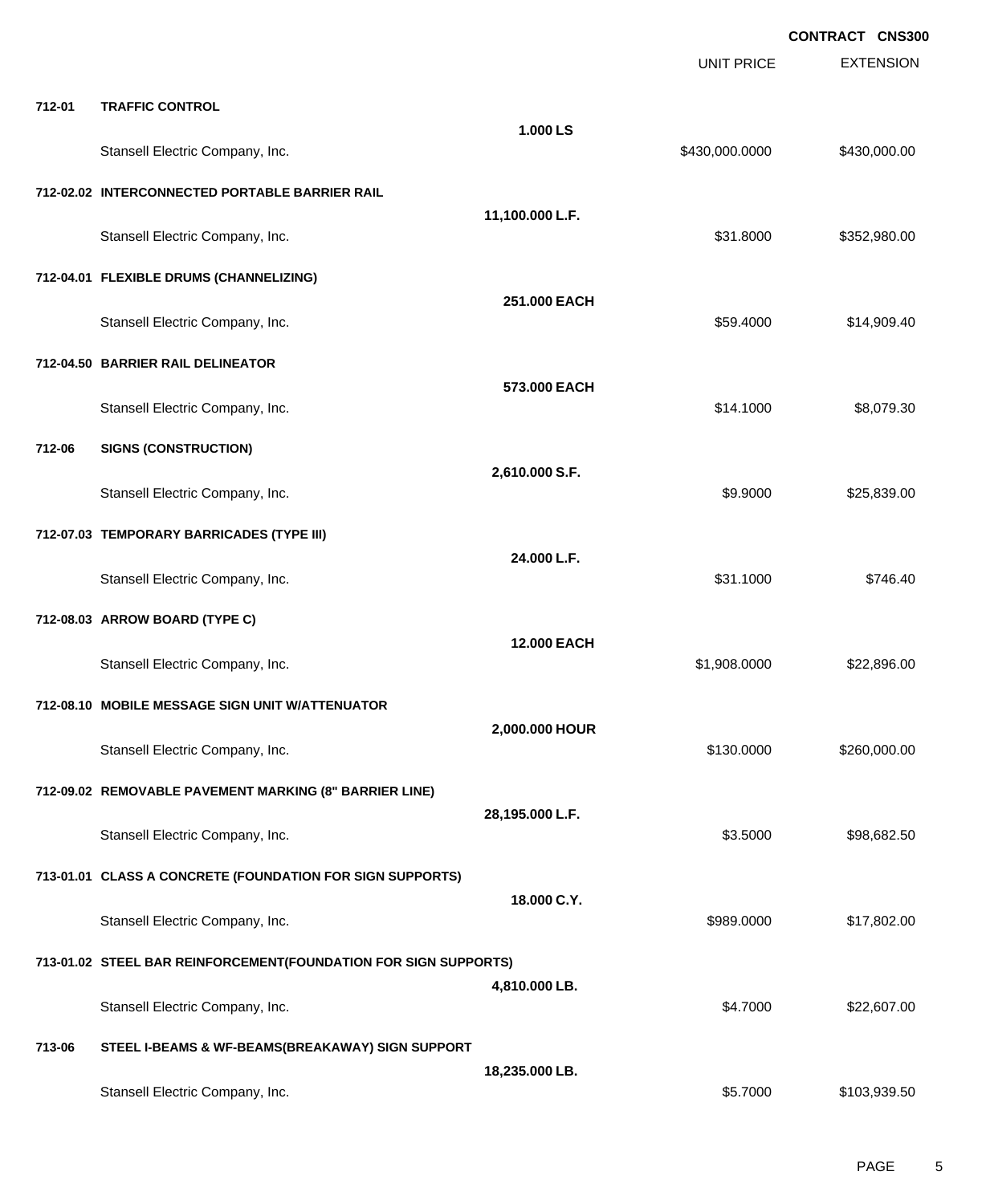|        |                                                                  |                   |                   | <b>CONTRACT CNS300</b> |
|--------|------------------------------------------------------------------|-------------------|-------------------|------------------------|
|        |                                                                  |                   | <b>UNIT PRICE</b> | <b>EXTENSION</b>       |
|        | 713-15.02 REMOVAL & RELOCATION OF SIGN & SUPPORT                 |                   |                   |                        |
|        | Stansell Electric Company, Inc.                                  | <b>6.000 EACH</b> | \$2,120.0000      | \$12,720.00            |
|        | 713-16.01 CHANGEABLE MESSAGE SIGN UNIT                           |                   |                   |                        |
|        | Stansell Electric Company, Inc.                                  | 8.000 EACH        | \$11,093.0000     | \$88,744.00            |
|        | 716-01.23 SNOWPLOWABLE RAISED PAVEMENT MARKERS (BI-DIR)(2 COLOR) |                   |                   |                        |
|        | Stansell Electric Company, Inc.                                  | 62.000 EACH       | \$141.0000        | \$8,742.00             |
|        | 716-01.30 REMOVAL OF SNOWPLOWABLE REFLECTIVE MARKER              |                   |                   |                        |
|        | Stansell Electric Company, Inc.                                  | 55.000 EACH       | \$28.3000         | \$1,556.50             |
|        | 716-02.08 PLASTIC PAVEMENT MARKING (8" DOTTED LINE)              |                   |                   |                        |
|        | Stansell Electric Company, Inc.                                  | 3,500.000 L.F.    | \$4.2000          | \$14,700.00            |
|        | 716-04.07 PLASTIC PAVEMENT MARKING (EXIT ONLY ARROW)             |                   |                   |                        |
|        | Stansell Electric Company, Inc.                                  | <b>4.000 EACH</b> | \$495.0000        | \$1,980.00             |
|        | 716-12.02 ENHANCED FLATLINE THERMO PVMT MRKNG (6IN LINE)         |                   |                   |                        |
|        | Stansell Electric Company, Inc.                                  | 1.400 L.M.        | \$10,599.0000     | \$14,838.60            |
|        | 716-12.05 ENHANCED FLATLINE THERMO PVMT MRKNG (6IN DOTTED LINE)  |                   |                   |                        |
|        | Stansell Electric Company, Inc.                                  | 2,074.000 L.F.    | \$4.2000          | \$8,710.80             |
|        | 716-12.08 ENHANCED FLAT LINE THERMO (12IN BARRIER LINE)          |                   |                   |                        |
|        | Stansell Electric Company, Inc.                                  | 1,944.000 L.F.    | \$8.5000          | \$16,524.00            |
|        | 716-12.10 ENHANCED FLAT LINE THERMO (12IN DOTTED)                |                   |                   |                        |
|        | Stansell Electric Company, Inc.                                  | 622.000 L.F.      | \$8.5000          | \$5,287.00             |
| 717-01 | <b>MOBILIZATION</b>                                              |                   |                   |                        |
|        | Stansell Electric Company, Inc.                                  | 1.000 LS          | \$896,840.0000    | \$896,840.00           |
|        | 725-02.23 SPARE PARTS                                            |                   |                   |                        |
|        | Stansell Electric Company, Inc.                                  | 1.000 LS          | \$522,354.0000    | \$522,354.00           |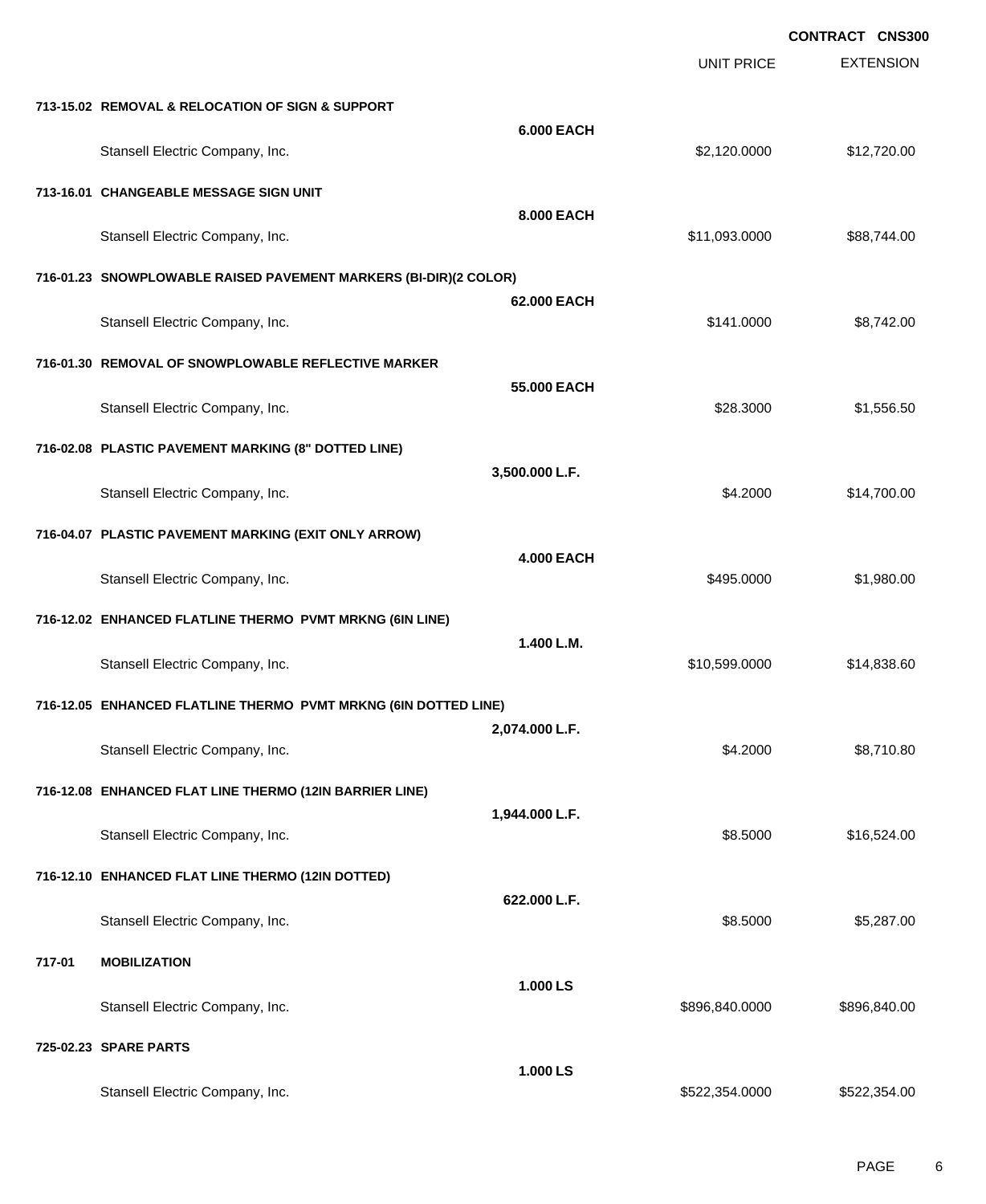EXTENSION **CONTRACT CNS300** UNIT PRICE **725-02.41 FIBER OPTIC TERMINATION SPLICE UNIT 31.000 EACH** Stansell Electric Company, Inc. 6. The Standard Company, Inc. 6. The Standard Company, Inc. 6. The Standard Company, Inc. 6. The Standard Company, Inc. 6. The Standard Company, Inc. 6. The Standard Company, Inc. 6. The Sta **725-02.79 FIBER SPLICE ENCLOSURE(UNDERGROUND) 24.000 EACH** Stansell Electric Company, Inc. 6. The Standard Company, Inc. 6. The Standard Company, Inc. 6. The Standard Company, Inc. 6. The Standard Company, Inc. 6. The Standard Company, Inc. 6. The Standard Company, Inc. 6. The Sta **725-03.07 RADIO & ANTENNA (TYPE D) 2.000 EACH** Stansell Electric Company, Inc. 662,180.00 \$62,180.00 \$62,180.00 **725-03.15 GROUND MOUNTED DEMARCATION POINT 4.000 EACH** Stansell Electric Company, Inc. 68.000 \$12,668.00 **725-03.16 CABINET TRANSFORMER (480V to 120/240V 10KVA) 16.000 EACH** Stansell Electric Company, Inc. 669,824.00 \$4,364.0000 \$69,824.00 **725-20.43 PULL BOX (TYPE C) 173.000 EACH** Stansell Electric Company, Inc. 6. The Standard Company, Inc. \$860.0000 \$148,780.00 **725-20.44 PULL BOX (TYPE D) 58.000 EACH** Stansell Electric Company, Inc. 6. 2008 1.770.0000 \$1,770.0000 \$102,660.00 **725-20.45 PULL BOX (TYPE E) 7.000 EACH** Stansell Electric Company, Inc. 6. 2012 12:30 12:30 12:30 12:30 12:30 12:30 12:30 12:30 12:30 12:30 12:30 12:30 12:30 12:30 12:30 12:30 12:30 12:30 12:30 12:30 12:30 12:30 12:30 12:30 12:30 12:30 12:30 12:30 12:30 12:30 12 **725-20.55 CABLE (1/C #6 AWG.) 6,347.000 L.F.** Stansell Electric Company, Inc. 68,251.10 **725-20.56 CABLE (1/C #4 AWG.) 28,830.000 L.F.** Stansell Electric Company, Inc. 6. The Standard Company, Inc. 651,894.00 **725-20.57 CABLE (1/C #2 AWG.) 77,475.000 L.F.** Stansell Electric Company, Inc. 6. The Standard Standard Standard Standard Standard Standard Standard Standard Standard Standard Standard Standard Standard Standard Standard Standard Standard Standard Standard Standard Sta **725-20.58 CABLE (1/C #1/0 AWG.) 54,309.000 L.F.** Stansell Electric Company, Inc. 6. The Standard Standard Standard Standard Standard Standard Standard Standard Standard Standard Standard Standard Standard Standard Standard Standard Standard Standard Standard Standard Sta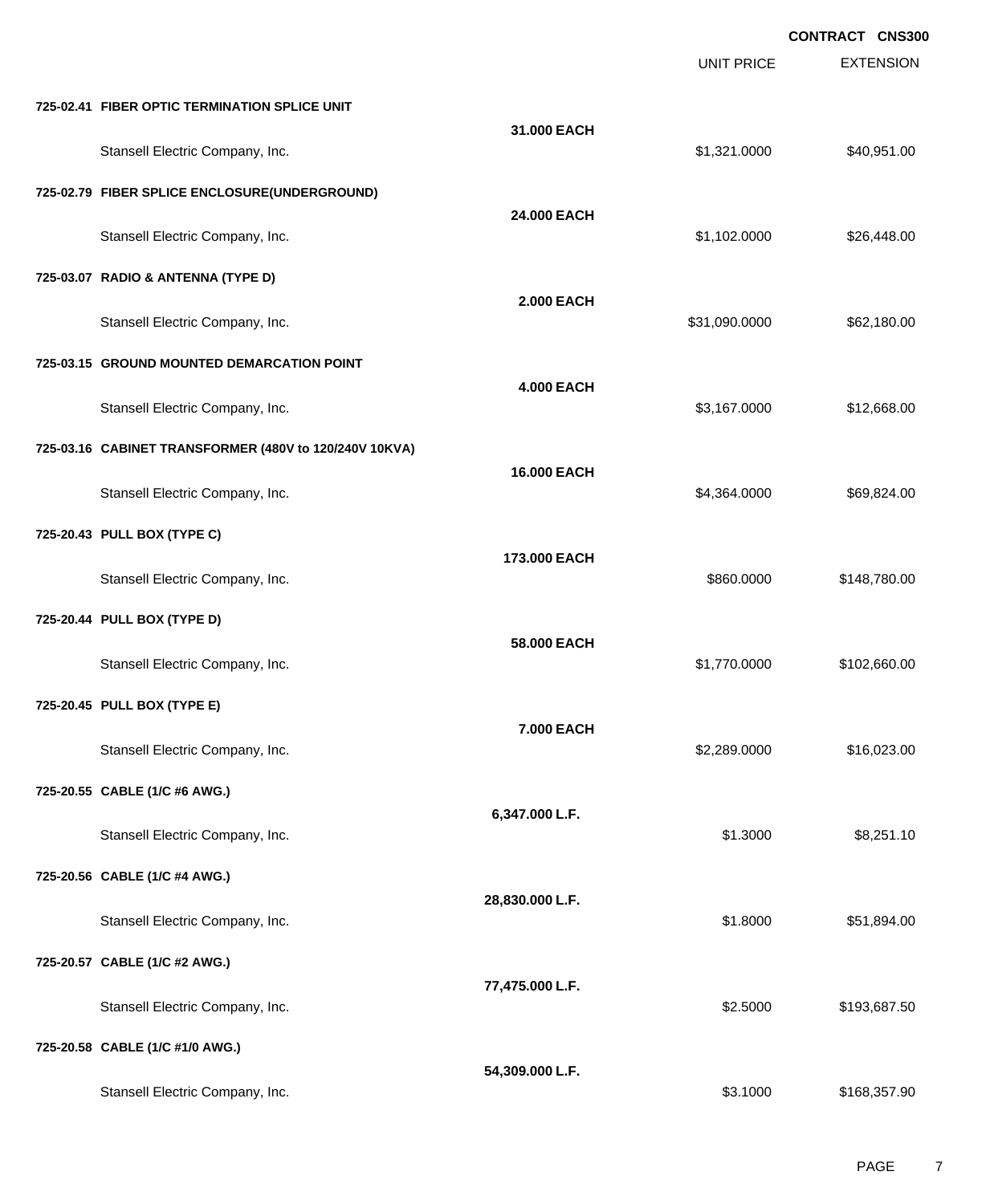EXTENSION **CONTRACT CNS300** UNIT PRICE **725-20.59 CABLE (1/C #2/0 AWG) 44,602.000 L.F.** Stansell Electric Company, Inc. 6. The Standard Stansell Electric Company, Inc. 6. Stansell Electric Company, Inc. **725-21.02 DYNAMIC MESSAGE SIGN (MULTI-COLOR) 19.000 EACH** Stansell Electric Company, Inc. 6. 2020 1999 12:38:56,430.00 \$3,856,430.00 **725-21.11 NETWORK SWITCH (TYPE A) 135.000 EACH** Stansell Electric Company, Inc. 6. 2010 12:39:59 12:39:59 12:39:59 12:39:59 12:39:59 12:39:59 12:39:59 12:39:5 **725-21.21 TERMINAL SERVER 1.000 EACH** Stansell Electric Company, Inc. 6. The Standard Company, Inc. 6. The Standard Company, Inc. 6. The Standard Company, Inc. 6. The Standard Company, Inc. 6. The Standard Company, Inc. 6. The Standard Company, Inc. 6. The Sta **725-21.48 DEMARCATION POINT RISER ASSEMBLY 4.000 EACH** Stansell Electric Company, Inc. 68.000 \$12,668.00 **725-22.24 CONDUIT BANK (TYPE 4) 4,342.000 L.F.** Stansell Electric Company, Inc. 6. The Standard Company, Inc. \$11.6000 \$50,367.20 **725-22.34 CONDUIT BANK BORED (TYPE 4) 2,483.000 L.F.** Stansell Electric Company, Inc. 6. 2008. The standard state of the state of the state of the state of the state of the state of the state of the state of the state of the state of the state of the state of the state of the **725-22.50 DMS CONDUIT BANK 1,500.000 L.F.** Stansell Electric Company, Inc. 6. The Standard Company, Inc. \$14.0000 \$21,000.00 **725-22.64 STRUCTURE CONDUIT BANK (TYPE 4) 788.000 L.F.** Stansell Electric Company, Inc. 6. 2008. The Standard Stansell Electric Company, Inc. 6. 295.0000 \$232,460.00 **725-22.71 2IN CONDUIT 34,885.000 L.F.** Stansell Electric Company, Inc. 6. The Standard Company, Inc. 6. The Standard Company, Inc. 6. Standard Standard Standard Standard Standard Standard Standard Standard Standard Standard Standard Standard Standard Standard S **725-22.72 2IN CONDUIT BORED 5,157.000 L.F.** Stansell Electric Company, Inc. 6. The Standard Company, Inc. \$80.0000 \$412,560.00

**265.000 L.F.**

**725-22.73 2IN STRUCTURE CONDUIT**

Stansell Electric Company, Inc. 6. The Standard Stansell Electric Company, Inc. 649,025.00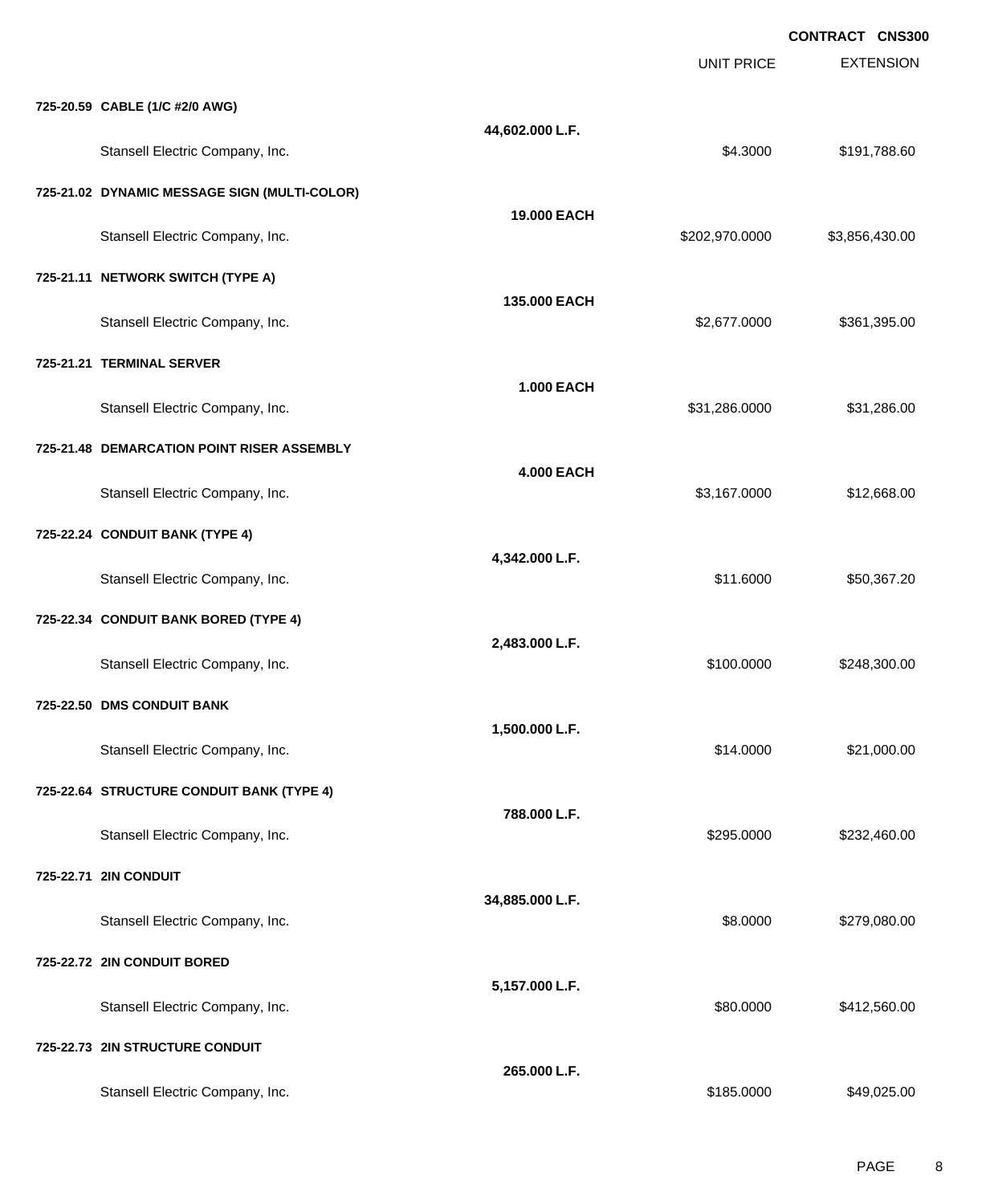|                                                              |                   | <b>UNIT PRICE</b> | <b>EXTENSION</b> |
|--------------------------------------------------------------|-------------------|-------------------|------------------|
| 725-23.01 ITS CABLE MARKER                                   |                   |                   |                  |
| Stansell Electric Company, Inc.                              | 209.000 EACH      | \$103.0000        | \$21,527.00      |
| 725-23.10 FIBER OPTIC CABLE (72 F)                           |                   |                   |                  |
| Stansell Electric Company, Inc.                              | 14,405.000 L.F.   | \$3.7000          | \$53,298.50      |
| 725-23.21 FIBER OPTIC DROP CABLE (12 F)                      |                   |                   |                  |
| Stansell Electric Company, Inc.                              | 13,578.000 L.F.   | \$4.7000          | \$63,816.60      |
| 725-23.28 FIBER OPTIC SPLICE FUSION                          |                   |                   |                  |
| Stansell Electric Company, Inc.                              | 292.000 EACH      | \$70.7000         | \$20,644.40      |
| 725-23.31 FIBER OPTIC DROP PANEL (12 F)                      |                   |                   |                  |
| Stansell Electric Company, Inc.                              | 19.000 EACH       | \$770.0000        | \$14,630.00      |
| 725-24.41 BURN-IN PERIOD                                     |                   |                   |                  |
| Stansell Electric Company, Inc.                              | 1.000 LS          | \$175,422.0000    | \$175,422.00     |
| 725-24.51 SYSTEM INTEGRATION                                 |                   |                   |                  |
| Stansell Electric Company, Inc.                              | 1.000 LS          | \$1,278,954.0000  | \$1,278,954.00   |
| 725-28.01 ROAD SIDE UNIT (RSU)                               |                   |                   |                  |
| Stansell Electric Company, Inc.                              | 146.000 EACH      | \$7,082.0000      | \$1,033,972.00   |
| 725-28.02 CONNECTED VEHICLE (CV) MODULE FOR CONTROLLER (ATC) |                   |                   |                  |
| Stansell Electric Company, Inc.                              | 146.000 EACH      | \$2,334.0000      | \$340,764.00     |
| 725-28.03 CONNECTED VEHICLE (CV) MODULE FOR CENTRAL SOFTWARE |                   |                   |                  |
| Stansell Electric Company, Inc.                              | <b>4.000 EACH</b> | \$23,055.0000     | \$92,220.00      |
| 730-01.02 REMOVAL OF SIGNAL EQUIPMENT                        |                   |                   |                  |
| Stansell Electric Company, Inc.                              | 125.000 EACH      | \$273.0000        | \$34,125.00      |
| 730-05.01 ELECTRICAL SERVICE CONNECTION                      |                   |                   |                  |
| Stansell Electric Company, Inc.                              | 19.000 EACH       | \$2,800.0000      | \$53,200.00      |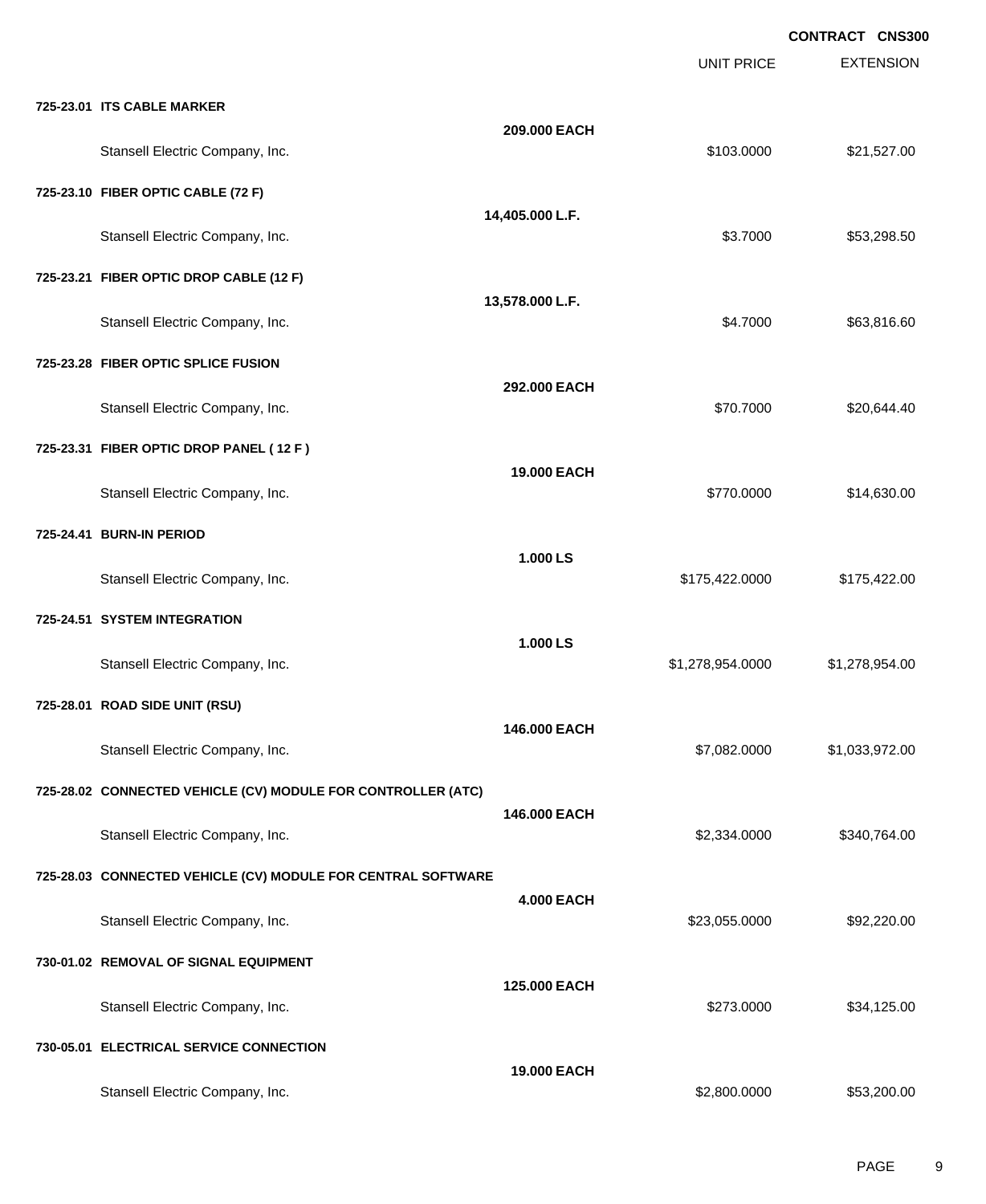UNIT PRICE EXTENSION

**730-05.04 MODIFY EXISTING ELECTRICAL SERVICE CONNECTION**

| Stansell Electric Company, Inc.                        | 8.000 EACH         | \$1,750.0000  | \$14,000.00  |
|--------------------------------------------------------|--------------------|---------------|--------------|
|                                                        |                    |               |              |
| 730-12.16 CONDUIT (3IN)                                | 9,653.000 L.F.     |               |              |
| Stansell Electric Company, Inc.                        |                    | \$10.0000     | \$96,530.00  |
| 730-12.17 CONDUIT (3IN, BORED)                         |                    |               |              |
| Stansell Electric Company, Inc.                        | 538.000 L.F.       | \$90.0000     | \$48,420.00  |
| 730-12.18 CONDUIT (3IN STRUCTURE)                      |                    |               |              |
| Stansell Electric Company, Inc.                        | 365.000 L.F.       | \$225.0000    | \$82,125.00  |
| 730-15.07 CABINET (POLE MOUNTED)                       |                    |               |              |
| Stansell Electric Company, Inc.                        | <b>18.000 EACH</b> | \$16,697.0000 | \$300,546.00 |
| 730-15.11 MODIFY CABINET (FOR 10 AMP BREAKER FOR DSRC) |                    |               |              |
| Stansell Electric Company, Inc.                        | 116.000 EACH       | \$150.0000    | \$17,400.00  |
| 730-15.12 MODIFY CABINET (REPLACE MMU)                 |                    |               |              |
| Stansell Electric Company, Inc.                        | 79.000 EACH        | \$1,562.0000  | \$123,398.00 |
| 730-15.32 CABINET (EIGHT PHASE BASE MOUNTED)           |                    |               |              |
| Stansell Electric Company, Inc.                        | 38.000 EACH        | \$16,697.0000 | \$634,486.00 |
| 730-16.02 EIGHT PHASE ACTUATED CONTROLLER              |                    |               |              |
| Stansell Electric Company, Inc.                        | 68.000 EACH        | \$5,934.0000  | \$403,512.00 |
| 730-41.26 CONTROLLER BASE EXTENSION                    |                    |               |              |
| Stansell Electric Company, Inc.                        | 3.000 EACH         | \$4,025.0000  | \$12,075.00  |
| 740-10.03 GEOTEXTILE (TYPE III)(EROSION CONTROL)       |                    |               |              |
| Stansell Electric Company, Inc.                        | 858.000 S.Y.       | \$4.7000      | \$4,032.60   |
| 740-11.01 TEMPORARY SEDIMENT TUBE 8IN                  |                    |               |              |
| Stansell Electric Company, Inc.                        | 18,325.000 L.F.    | \$4.3000      | \$78,797.50  |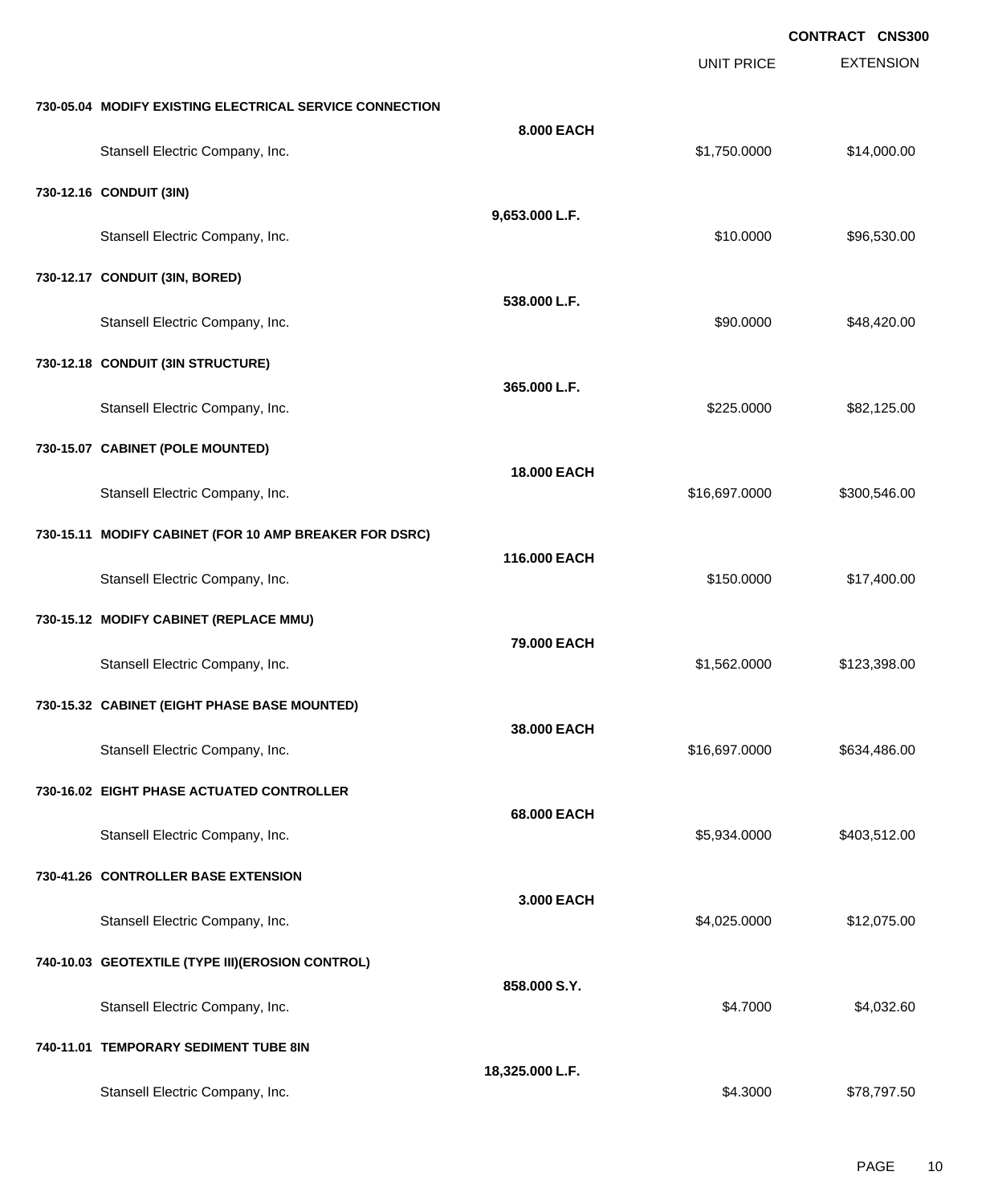EXTENSION **CONTRACT CNS300** UNIT PRICE **801-01.07 TEMPORARY SEEDING (WITH MULCH) 88.000 UNIT** Stansell Electric Company, Inc. 69. The Stansell Electric Company, Inc. 69.2000 \$4,065.60 **801-02 SEEDING (WITHOUT MULCH) 46.000 UNIT** Stansell Electric Company, Inc. 69. The Standard Company, Inc. \$47.0000 \$2,162.00 **801-03 WATER (SEEDING & SODDING) 61.000 M.G.** Stansell Electric Company, Inc. 6. The Company of the Company of the Company of the Company of the Company of the Company of the Company of the Company of the Company of the Company of the Company of the Company of the Com **803-01 SODDING (NEW SOD) 4,619.000 S.Y.** Stansell Electric Company, Inc. 658,199.40 **805-12.02 EROSION CONTROL BLANKET (TYPE II) 5,147.000 S.Y.**

Stansell Electric Company, Inc. 69,779.30

PAGE 11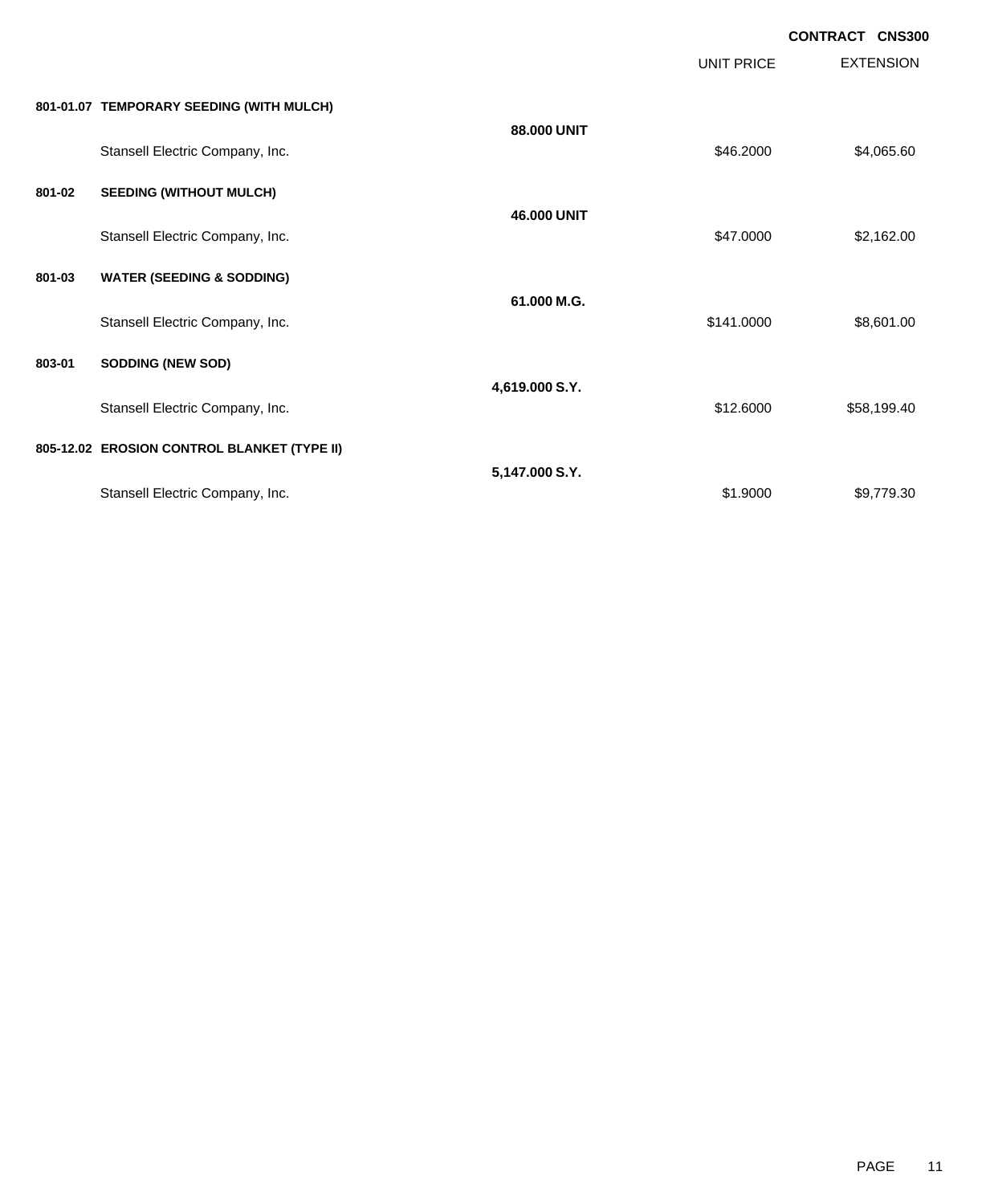Stansell Electric Company, Inc. 6. The Stansell Electric Company, Inc. 6. The Stansell Electric Company, Inc.

## **TOTAL CONTRACT**

Stansell Electric Company, Inc. 6. The Standard Stansell Electric Company, Inc. 6. The Stansell Electric Company, Inc.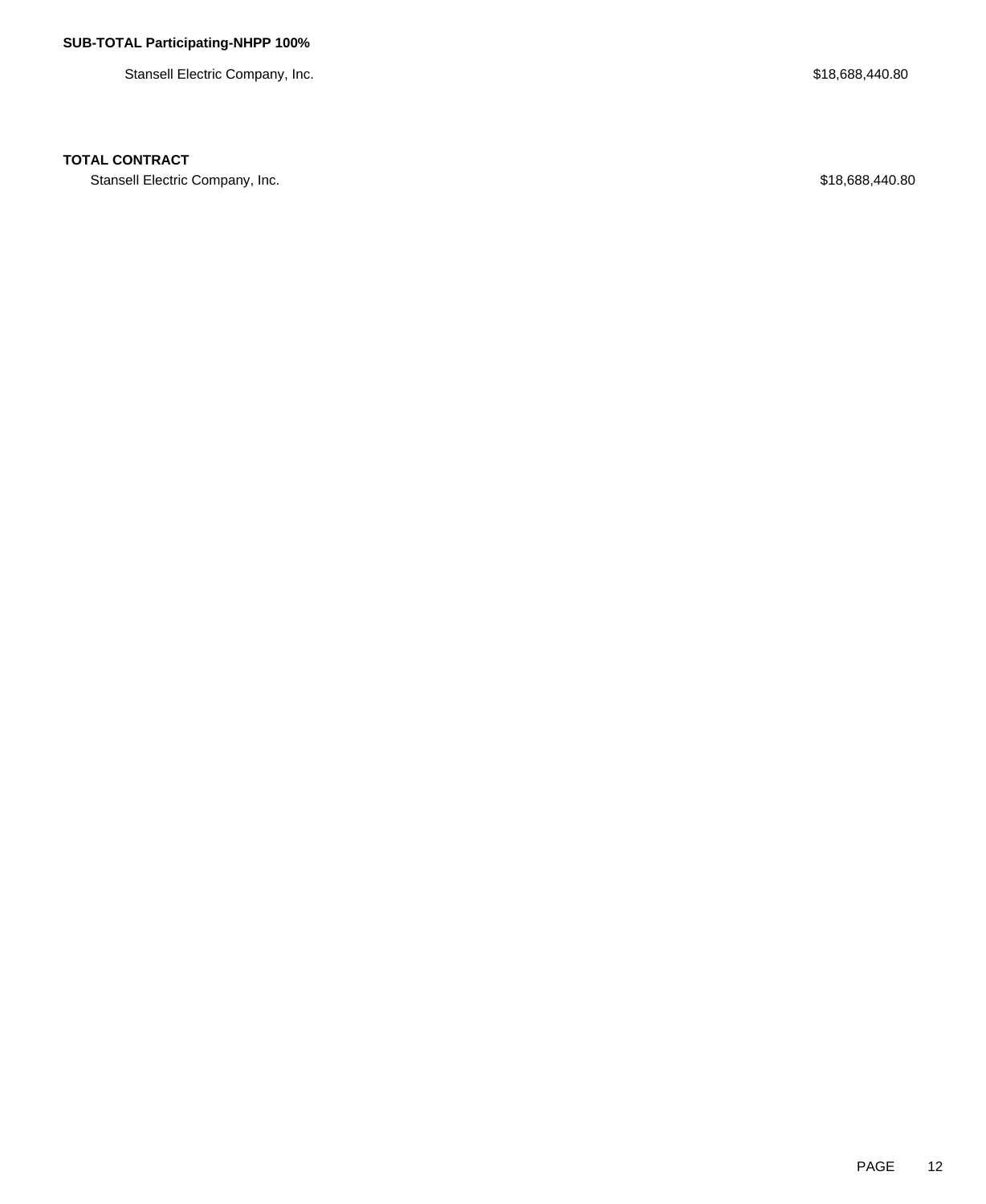# **DEPARTMENT OF TRANSPORTATION SUMMARY OF BIDS LETTING OF OCTOBER 05, 2018 STATE OF TENNESSEE**

### FAYETTE AND SHELBY COUNTIES (Contract No. CNS144 Call 012)

HSIP-18(29),24005-3223-94,HSIP-803(9),79054-3508-94

THE MISCELLANEOUS SAFETY IMPROVEMENTS ON S.R. 18 AT S.R. 57 IN FAYETTE COUNTY AND ON RALEIGH-MILLINGTON ROAD FROM JAMES BOYD ROAD TO CHURCH STREET IN SHELBY COUNTY.

PROJECT LENGTH - 0.660 MILES

COMPLETION TIME - ON OR BEFORE AUGUST 30, 2019

DBE GOAL 8.50%

TOTAL CONTRACT

Superior Traffic Control, LLC \$111,497.05 J. M. Duncan, INC. \$227,019.42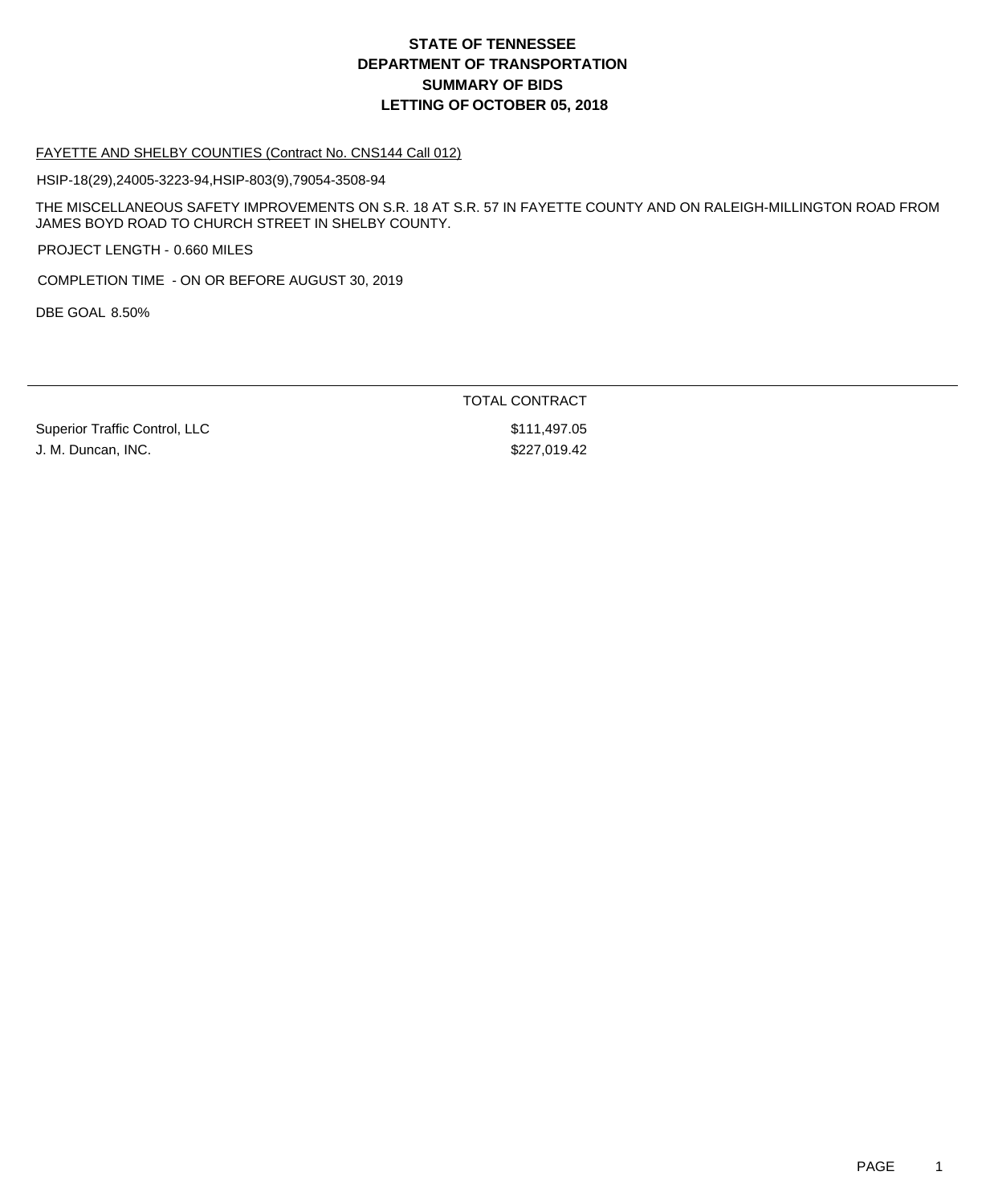|        |                                                     |                   |                              | <b>CONTRACT CNS144</b>   |
|--------|-----------------------------------------------------|-------------------|------------------------------|--------------------------|
|        |                                                     |                   | <b>UNIT PRICE</b>            | <b>EXTENSION</b>         |
|        | <b>ROADWAY CATEGORY</b>                             |                   |                              |                          |
|        | 202-03.01 REMOVAL OF ASPHALT PAVEMENT               |                   |                              |                          |
|        |                                                     | 80.100 S.Y.       |                              |                          |
|        | Superior Traffic Control, LLC<br>J. M. Duncan, INC. |                   | \$95.0000<br>\$30.0000       | \$7,609.50<br>\$2,403.00 |
|        |                                                     |                   |                              |                          |
|        | 407-20.05 SAW CUTTING ASPHALT PAVEMENT              |                   |                              |                          |
|        |                                                     | 113.000 L.F.      |                              |                          |
|        | Superior Traffic Control, LLC<br>J. M. Duncan, INC. |                   | \$7.0000<br>\$20.0000        | \$791.00<br>\$2,260.00   |
| 702-01 | <b>CONCRETE CURB</b>                                |                   |                              |                          |
|        |                                                     | 5.400 C.Y.        |                              |                          |
|        | Superior Traffic Control, LLC                       |                   | \$850.0000                   | \$4,590.00               |
|        | J. M. Duncan, INC.                                  |                   | \$925.0000                   | \$4,995.00               |
|        | 705-04.09 EARTH PAD FOR TYPE 38 GR END TREATMENT    |                   |                              |                          |
|        |                                                     | <b>4.000 EACH</b> |                              |                          |
|        | Superior Traffic Control, LLC<br>J. M. Duncan, INC. |                   | \$1,150.0000<br>\$1,385.0000 | \$4,600.00<br>\$5,540.00 |
|        |                                                     |                   |                              |                          |
|        | 705-04.21 GUARDRAIL DELINEATION ENHANCEMENT         |                   |                              |                          |
|        |                                                     | 1,954.000 L.F.    | \$4.2000                     | \$8,206.80               |
|        | Superior Traffic Control, LLC<br>J. M. Duncan, INC. |                   | \$3.8300                     | \$7,483.82               |
|        | 705-06.20 TANGENT ENERGY ABSORBING TERM MASH TL-3   |                   |                              |                          |
|        |                                                     | <b>4.000 EACH</b> |                              |                          |
|        | Superior Traffic Control, LLC                       |                   | \$3,150.0000                 | \$12,600.00              |
|        | J. M. Duncan, INC.                                  |                   | \$3,698.0000                 | \$14,792.00              |
| 706-01 | <b>GUARDRAIL REMOVED</b>                            |                   |                              |                          |
|        |                                                     | 200.000 L.F.      |                              |                          |
|        | Superior Traffic Control, LLC<br>J. M. Duncan, INC. |                   | \$5.5000<br>\$7.0000         | \$1,100.00<br>\$1,400.00 |
| 712-01 | <b>TRAFFIC CONTROL</b>                              |                   |                              |                          |
|        |                                                     | 1.000 LS          |                              |                          |
|        | Superior Traffic Control, LLC                       |                   | \$6,800.0000                 | \$6,800.00               |
|        | J. M. Duncan, INC.                                  |                   | \$75,000.0000                | \$75,000.00              |
|        | 713-02.21 SIGN POST DELINEATION ENHANCEMENT         |                   |                              |                          |
|        |                                                     | 66.000 L.F.       |                              |                          |
|        | Superior Traffic Control, LLC                       |                   | \$7.5000                     | \$495.00                 |
|        | J. M. Duncan, INC.                                  |                   | \$7.6500                     | \$504.90                 |
|        | 713-11.01 "U" SECTION STEEL POSTS                   |                   |                              |                          |
|        |                                                     | 530.000 LB.       |                              |                          |
|        | Superior Traffic Control, LLC<br>J. M. Duncan, INC. |                   | \$4.5000<br>\$4.4600         | \$2,385.00<br>\$2,363.80 |
|        |                                                     |                   |                              |                          |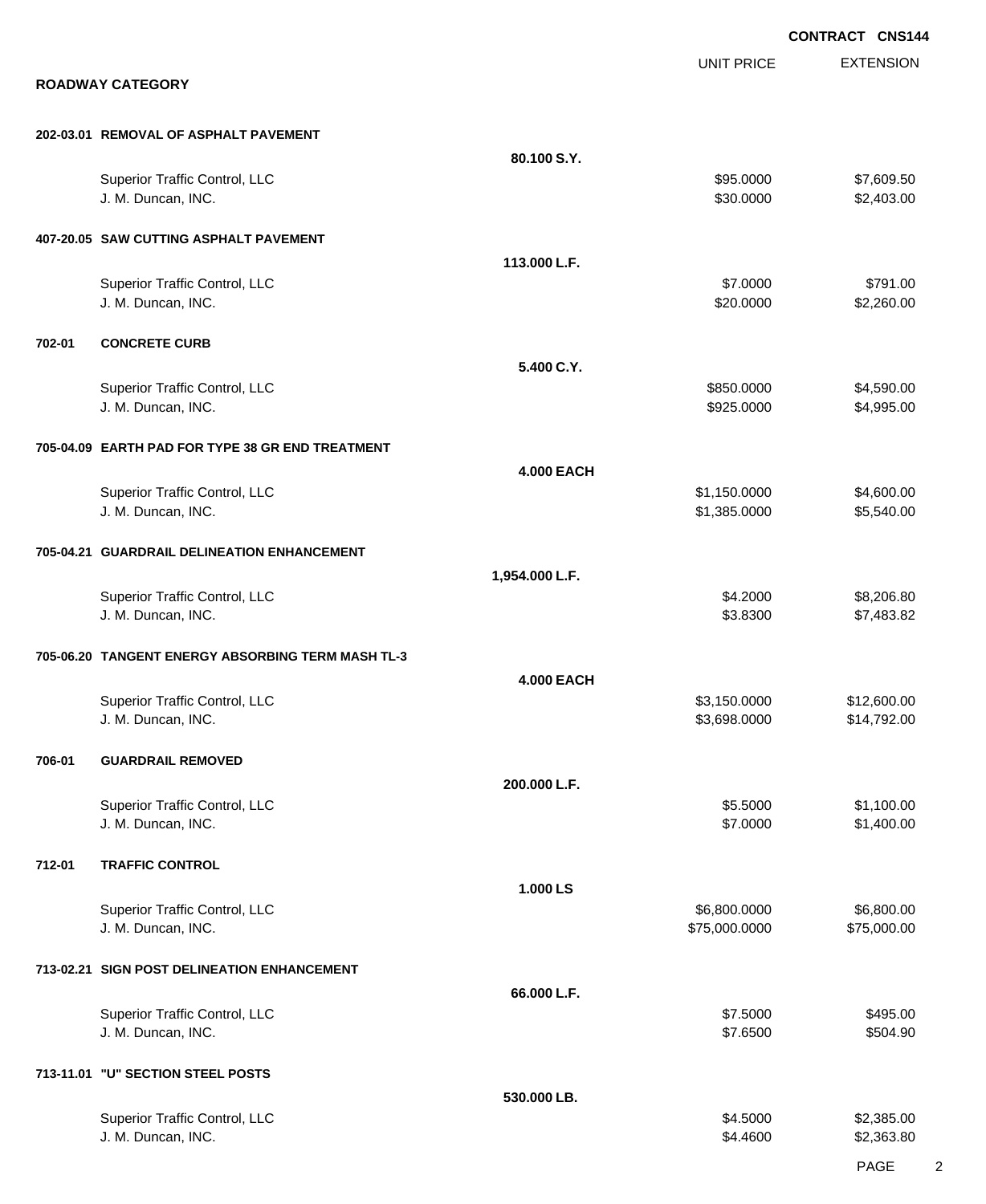|                                                                   |                    |                   | <b>CONTRACT CNS144</b> |
|-------------------------------------------------------------------|--------------------|-------------------|------------------------|
|                                                                   |                    | <b>UNIT PRICE</b> | <b>EXTENSION</b>       |
| 713-11.02 PERFORATED/KNOCKOUT SQUARE TUBE POST                    |                    |                   |                        |
|                                                                   | 775.000 LB.        |                   |                        |
| Superior Traffic Control, LLC                                     |                    | \$4.2000          | \$3,255.00             |
| J. M. Duncan, INC.                                                |                    | \$5.7400          | \$4,448.50             |
| 713-13.02 FLAT SHEET ALUMINUM SIGNS (0.080" THICK)                |                    |                   |                        |
|                                                                   | 120,000 S.F.       |                   |                        |
| Superior Traffic Control, LLC                                     |                    | \$14.8000         | \$1,776.00             |
| J. M. Duncan, INC.                                                |                    | \$16.9600         | \$2,035.20             |
| 713-13.03 FLAT SHEET ALUMINUM SIGNS (0.100" THICK)                |                    |                   |                        |
|                                                                   | 193.000 S.F.       |                   |                        |
| Superior Traffic Control, LLC                                     |                    | \$15.5000         | \$2,991.50             |
| J. M. Duncan, INC.                                                |                    | \$18.2300         | \$3,518.39             |
| 713-15.41 SIGN REMOVAL (DESCRIPTION)                              |                    |                   |                        |
|                                                                   | 1.000 LS           |                   |                        |
| Superior Traffic Control, LLC                                     |                    | \$1,650.0000      | \$1,650.00             |
| J. M. Duncan, INC.                                                |                    | \$128.0000        | \$128.00               |
| 716-01.21 SNOWPLOWABLE RAISED PAVMENT MARKERS (BI-DIR) (1 COLOR)  |                    |                   |                        |
|                                                                   | 84,000 EACH        |                   |                        |
| Superior Traffic Control, LLC                                     |                    | \$38.0000         | \$3,192.00             |
| J. M. Duncan, INC.                                                |                    | \$45.9000         | \$3,855.60             |
| 716-01.22 SNOWPLOWABLE RAISED PAVMENT MARKERS (MONO-DIR)(1 COLOR) |                    |                   |                        |
|                                                                   | 56.000 EACH        |                   |                        |
| Superior Traffic Control, LLC                                     |                    | \$38.0000         | \$2,128.00             |
| J. M. Duncan, INC.                                                |                    | \$45.9000         | \$2,570.40             |
| 716-01.23 SNOWPLOWABLE RAISED PAVEMENT MARKERS (BI-DIR)(2 COLOR)  |                    |                   |                        |
|                                                                   | <b>10.000 EACH</b> |                   |                        |
| Superior Traffic Control, LLC                                     |                    | \$38.0000         | \$380.00               |
| J. M. Duncan, INC.                                                |                    | \$45.9000         | \$459.00               |
| 716-02.03 PLASTIC PAVEMENT MARKING (CROSS-WALK)                   |                    |                   |                        |
|                                                                   | 215.000 L.F.       |                   |                        |
| Superior Traffic Control, LLC                                     |                    | \$13.5000         | \$2,902.50             |
| J. M. Duncan, INC.                                                |                    | \$15.3000         | \$3,289.50             |
| 716-02.04 PLASTIC PAVEMENT MARKING(CHANNELIZATION STRIPING)       |                    |                   |                        |
|                                                                   | 52.000 S.Y.        |                   |                        |
| Superior Traffic Control, LLC                                     |                    | \$26.5000         | \$1,378.00             |
| J. M. Duncan, INC.                                                |                    | \$30.6000         | \$1,591.20             |
| 716-02.05 PLASTIC PAVEMENT MARKING (STOP LINE)                    |                    |                   |                        |
|                                                                   | 200.000 L.F.       |                   |                        |
| Superior Traffic Control, LLC                                     |                    | \$16.0000         | \$3,200.00             |
| J. M. Duncan, INC.                                                |                    | \$17.8500         | \$3,570.00             |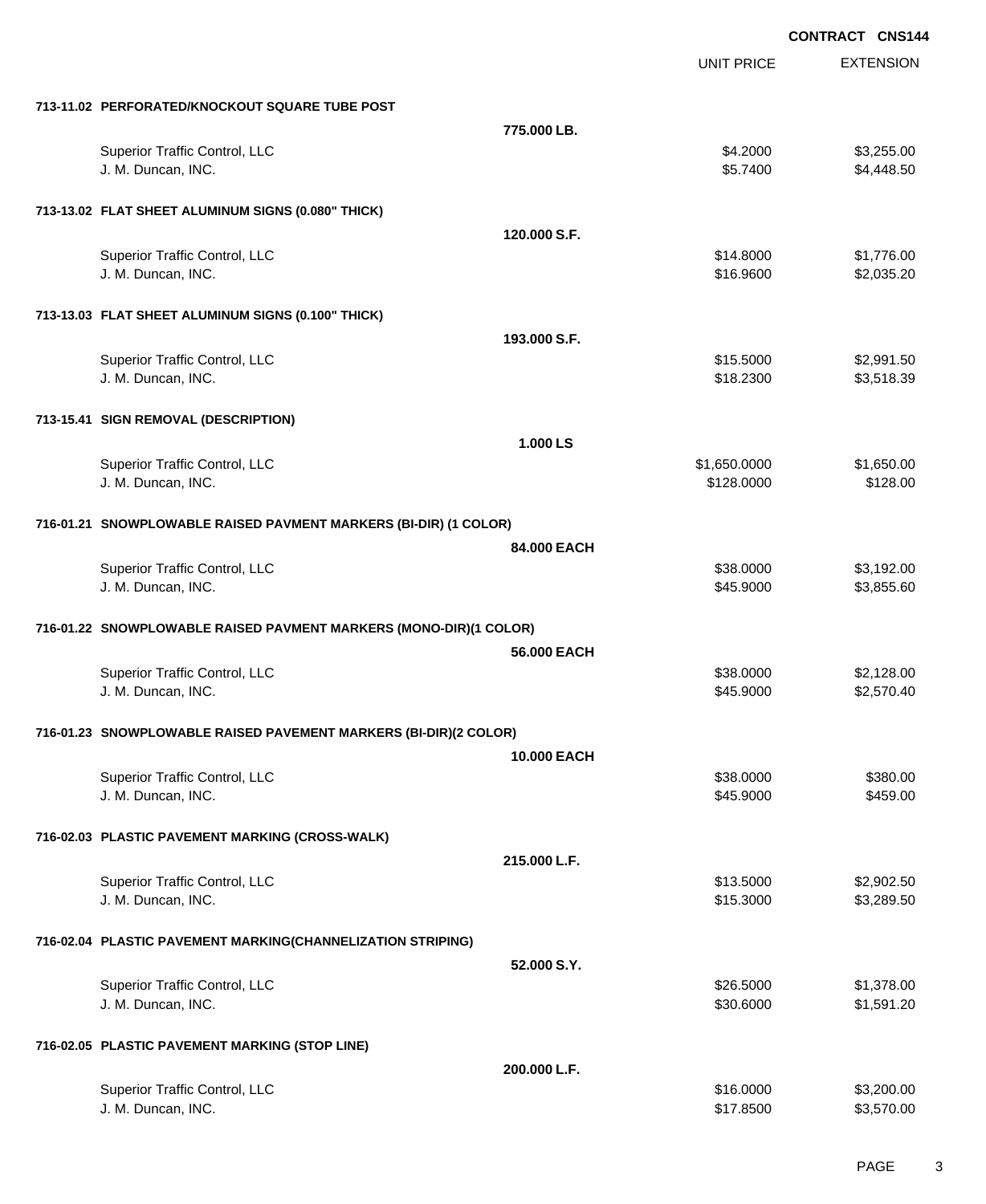|        |                                                             |                   | <b>UNIT PRICE</b> | <b>EXTENSION</b> |
|--------|-------------------------------------------------------------|-------------------|-------------------|------------------|
|        | 716-02.06 PLASTIC PAVEMENT MARKING (TURN LANE ARROW)        |                   |                   |                  |
|        |                                                             | 9.000 EACH        |                   |                  |
|        | Superior Traffic Control, LLC                               |                   | \$225.0000        | \$2,025.00       |
|        | J. M. Duncan, INC.                                          |                   | \$255.0000        | \$2,295.00       |
|        | 716-03.01 PLASTIC WORD PAVEMENT MARKING (ONLY)              |                   |                   |                  |
|        |                                                             | <b>2.000 EACH</b> |                   |                  |
|        | Superior Traffic Control, LLC                               |                   | \$225.0000        | \$450.00         |
|        | J. M. Duncan, INC.                                          |                   | \$255.0000        | \$510.00         |
|        | 716-03.02 PLASTIC WORD PAVEMENT MARKING (RXR)               |                   |                   |                  |
|        |                                                             | <b>4.000 EACH</b> |                   |                  |
|        | Superior Traffic Control, LLC                               |                   | \$545.0000        | \$2,180.00       |
|        | J. M. Duncan, INC.                                          |                   | \$637.0000        | \$2,548.00       |
|        | 716-04.05 PLASTIC PAVEMENT MARKING (STRAIGHT ARROW)         |                   |                   |                  |
|        |                                                             | <b>4.000 EACH</b> |                   |                  |
|        | Superior Traffic Control, LLC                               |                   | \$180.0000        | \$720.00         |
|        | J. M. Duncan, INC.                                          |                   | \$204.0000        | \$816.00         |
|        | 716-12.01 ENHANCED FLATLINE THERMO PVMT MRKNG (4IN LINE)    |                   |                   |                  |
|        |                                                             | 5.030 L.M.        |                   |                  |
|        | Superior Traffic Control, LLC                               |                   | \$4,725.0000      | \$23,766.75      |
|        | J. M. Duncan, INC.                                          |                   | \$5,737.0000      | \$28,857.11      |
| 717-01 | <b>MOBILIZATION</b>                                         |                   |                   |                  |
|        |                                                             | 1.000 LS          |                   |                  |
|        | Superior Traffic Control, LLC                               |                   | \$5,500.0000      | \$5,500.00       |
|        | J. M. Duncan, INC.                                          |                   | \$46,000.0000     | \$46,000.00      |
|        | 730-01.04 MODIFICATION OF EXISTING TRAFFIC SIGNAL EQUIPMENT |                   |                   |                  |
|        |                                                             | 1.000 LS          |                   |                  |
|        | Superior Traffic Control, LLC                               |                   | \$2,500.0000      | \$2,500.00       |
|        | J. M. Duncan, INC.                                          |                   | \$2,530.0000      | \$2,530.00       |
| 801-03 | <b>WATER (SEEDING &amp; SODDING)</b>                        |                   |                   |                  |
|        |                                                             | 0.900 M.G.        |                   |                  |
|        | Superior Traffic Control, LLC                               |                   | \$650.0000        | \$585.00         |
|        | J. M. Duncan, INC.                                          |                   | \$750.0000        | \$675.00         |
| 803-01 | <b>SODDING (NEW SOD)</b>                                    |                   |                   |                  |
|        |                                                             | 29.000 S.Y.       |                   |                  |
|        | Superior Traffic Control, LLC                               |                   | \$60.0000         | \$1,740.00       |
|        | J. M. Duncan, INC.                                          |                   | \$20.0000         | \$580.00         |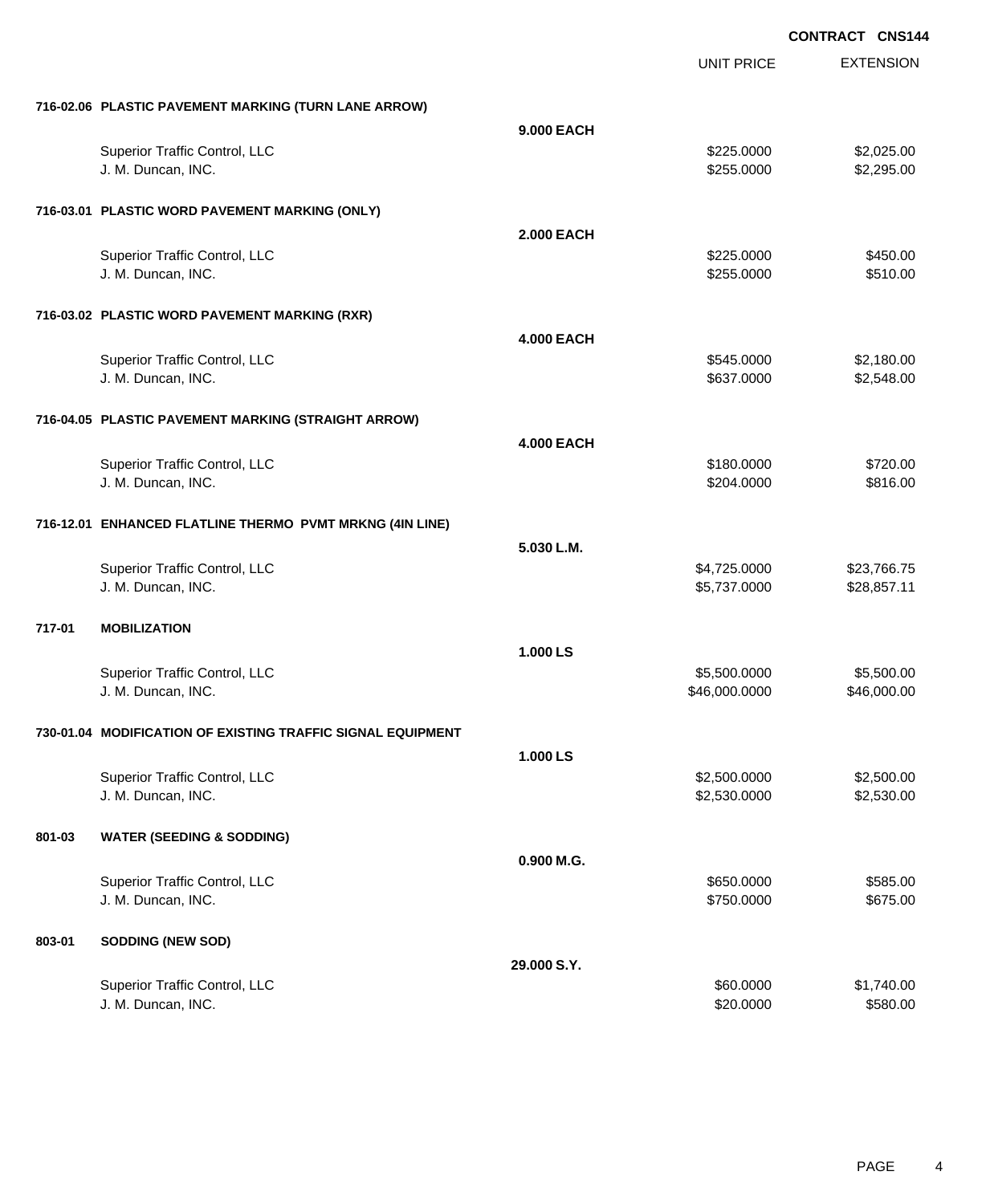## **SUB-TOTAL ROADWAY**

Superior Traffic Control, LLC \$111,497.05 J. M. Duncan, INC. \$227,019.42

### **TOTAL CONTRACT**

Superior Traffic Control, LLC 600 and the state of the state of the state of the state of the state of the state of the state of the state of the state of the state of the state of the state of the state of the state of th J. M. Duncan, INC. \$227,019.42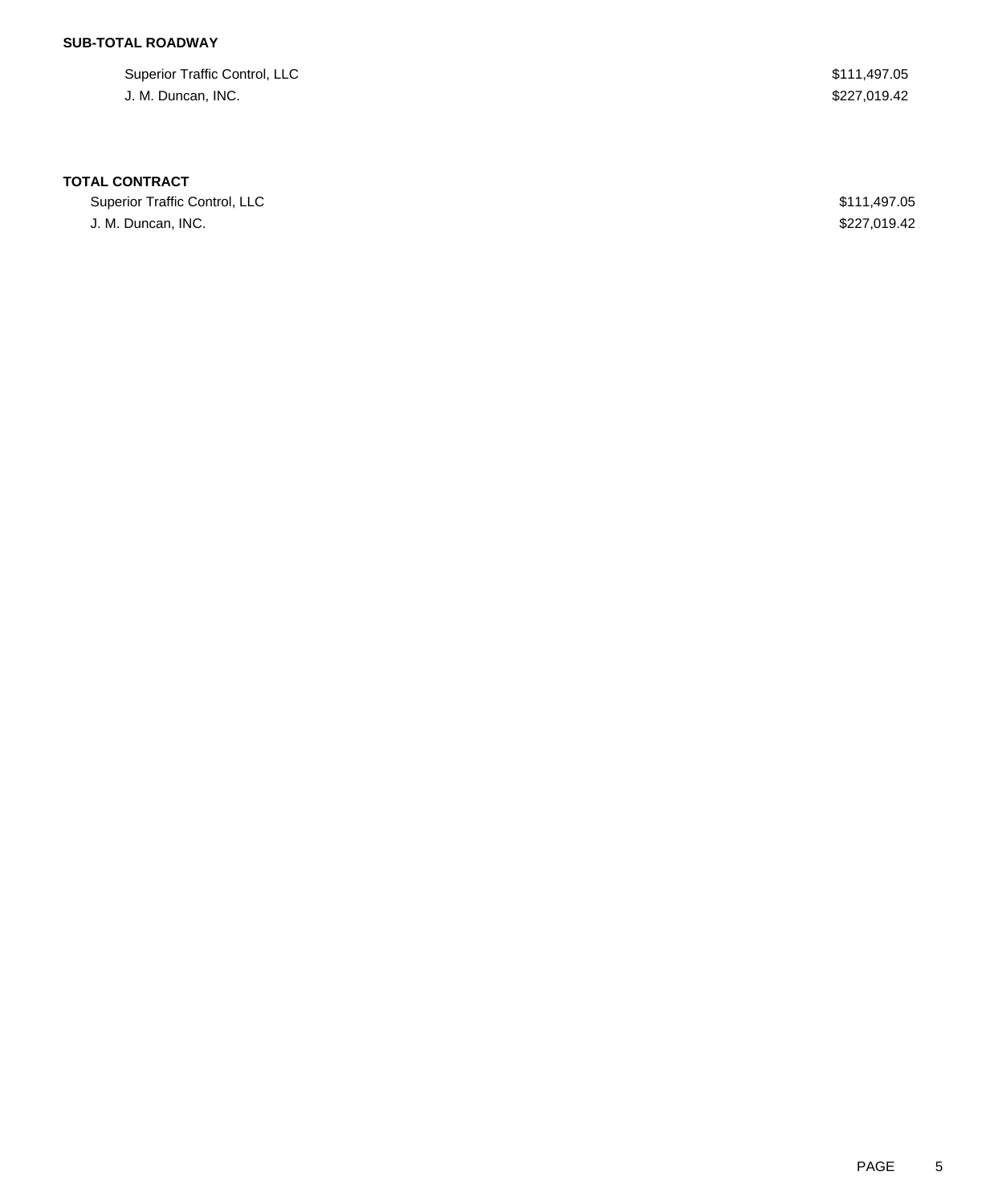# **DEPARTMENT OF TRANSPORTATION SUMMARY OF BIDS LETTING OF OCTOBER 05, 2018 STATE OF TENNESSEE**

#### GIBSON COUNTY (Contract No. CNS268 Call 013)

HSIP-1588(10),27946-3408-94

THE MISCELLANEOUS SAFETY IMPROVEMENTS ON SANDERS STORE TO MILAN ROAD FROM S.R. 186 TO THE MILAN CITY LIMITS.

PROJECT LENGTH - 3.860 MILES

COMPLETION TIME - ON OR BEFORE JUNE 30, 2019

DBE GOAL 4.00%

Delta Contracting Company, LLC \$477,976.12

TOTAL CONTRACT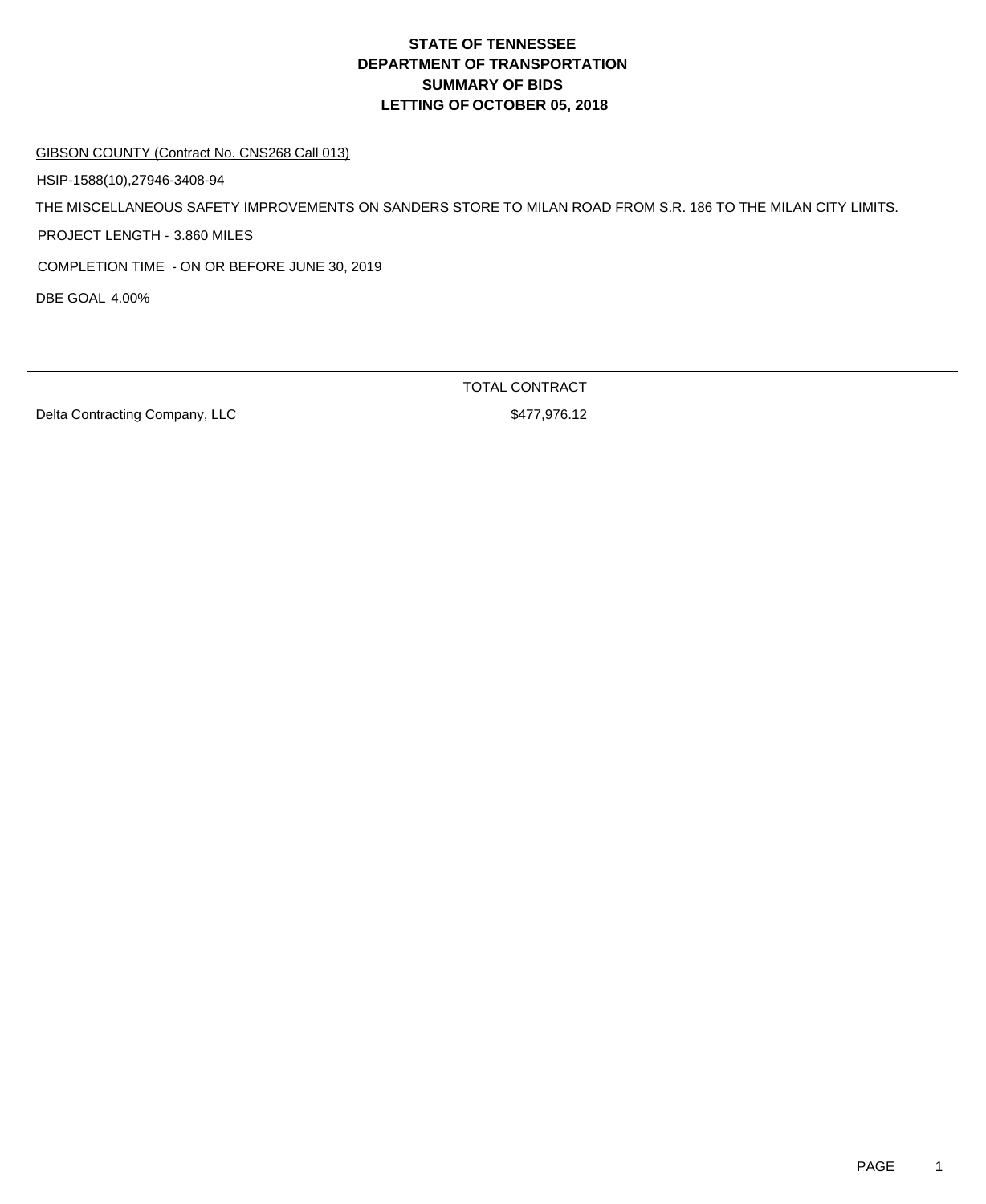| <b>EXTENSION</b><br><b>UNIT PRICE</b><br><b>ROADWAY CATEGORY</b><br>MINERAL AGGREGATE, TYPE A BASE, GRADING D<br>303-01<br>1,469.000 TON<br>Delta Contracting Company, LLC<br>\$33.7000<br>\$49,505.30<br>BITUMINOUS MATERIAL FOR TACK COAT (TC)<br>403-01<br><b>14.100 TON</b><br>Delta Contracting Company, LLC<br>\$670.0000<br>\$9,447.00<br>411-01.10 ACS MIX(PG64-22) GRADING D<br>2,876.000 TON<br>Delta Contracting Company, LLC<br>\$98.8200<br>\$284,206.32<br>411-12.04 SCORING FOR RUMBLE STRIPE (NON-CONTINUOUS) (4IN WIDTH)<br>3.700 L.M.<br>Delta Contracting Company, LLC<br>\$1,800.0000<br>\$6,660.00<br>705-04.21 GUARDRAIL DELINEATION ENHANCEMENT<br>400.000 L.F.<br>Delta Contracting Company, LLC<br>\$5.2500<br>\$2,100.00<br><b>TRAFFIC CONTROL</b><br>712-01<br>1.000 LS<br>Delta Contracting Company, LLC<br>\$28,600.0000<br>\$28,600.00<br>713-02.21 SIGN POST DELINEATION ENHANCEMENT<br>54.000 L.F.<br>Delta Contracting Company, LLC<br>\$270.00<br>\$5.0000<br>713-02.22 BARRIER WALL DELINEATION ENHANCEMENT<br>210.000 L.F.<br>Delta Contracting Company, LLC<br>\$9.8000<br>\$2,058.00<br>713-11.01 "U" SECTION STEEL POSTS<br>52.000 LB.<br>Delta Contracting Company, LLC<br>\$3.5000<br>\$182.00<br>713-11.02 PERFORATED/KNOCKOUT SQUARE TUBE POST<br>439.000 LB.<br>Delta Contracting Company, LLC<br>\$4.5000<br>\$1,975.50<br>713-11.21 P POST SLIP BASE<br><b>2.000 EACH</b> |                                |            | <b>CONTRACT CNS268</b> |
|-------------------------------------------------------------------------------------------------------------------------------------------------------------------------------------------------------------------------------------------------------------------------------------------------------------------------------------------------------------------------------------------------------------------------------------------------------------------------------------------------------------------------------------------------------------------------------------------------------------------------------------------------------------------------------------------------------------------------------------------------------------------------------------------------------------------------------------------------------------------------------------------------------------------------------------------------------------------------------------------------------------------------------------------------------------------------------------------------------------------------------------------------------------------------------------------------------------------------------------------------------------------------------------------------------------------------------------------------------------------------------------------------------------------------|--------------------------------|------------|------------------------|
|                                                                                                                                                                                                                                                                                                                                                                                                                                                                                                                                                                                                                                                                                                                                                                                                                                                                                                                                                                                                                                                                                                                                                                                                                                                                                                                                                                                                                         |                                |            |                        |
|                                                                                                                                                                                                                                                                                                                                                                                                                                                                                                                                                                                                                                                                                                                                                                                                                                                                                                                                                                                                                                                                                                                                                                                                                                                                                                                                                                                                                         |                                |            |                        |
|                                                                                                                                                                                                                                                                                                                                                                                                                                                                                                                                                                                                                                                                                                                                                                                                                                                                                                                                                                                                                                                                                                                                                                                                                                                                                                                                                                                                                         |                                |            |                        |
|                                                                                                                                                                                                                                                                                                                                                                                                                                                                                                                                                                                                                                                                                                                                                                                                                                                                                                                                                                                                                                                                                                                                                                                                                                                                                                                                                                                                                         |                                |            |                        |
|                                                                                                                                                                                                                                                                                                                                                                                                                                                                                                                                                                                                                                                                                                                                                                                                                                                                                                                                                                                                                                                                                                                                                                                                                                                                                                                                                                                                                         |                                |            |                        |
|                                                                                                                                                                                                                                                                                                                                                                                                                                                                                                                                                                                                                                                                                                                                                                                                                                                                                                                                                                                                                                                                                                                                                                                                                                                                                                                                                                                                                         |                                |            |                        |
|                                                                                                                                                                                                                                                                                                                                                                                                                                                                                                                                                                                                                                                                                                                                                                                                                                                                                                                                                                                                                                                                                                                                                                                                                                                                                                                                                                                                                         |                                |            |                        |
|                                                                                                                                                                                                                                                                                                                                                                                                                                                                                                                                                                                                                                                                                                                                                                                                                                                                                                                                                                                                                                                                                                                                                                                                                                                                                                                                                                                                                         |                                |            |                        |
|                                                                                                                                                                                                                                                                                                                                                                                                                                                                                                                                                                                                                                                                                                                                                                                                                                                                                                                                                                                                                                                                                                                                                                                                                                                                                                                                                                                                                         |                                |            |                        |
|                                                                                                                                                                                                                                                                                                                                                                                                                                                                                                                                                                                                                                                                                                                                                                                                                                                                                                                                                                                                                                                                                                                                                                                                                                                                                                                                                                                                                         |                                |            |                        |
|                                                                                                                                                                                                                                                                                                                                                                                                                                                                                                                                                                                                                                                                                                                                                                                                                                                                                                                                                                                                                                                                                                                                                                                                                                                                                                                                                                                                                         |                                |            |                        |
|                                                                                                                                                                                                                                                                                                                                                                                                                                                                                                                                                                                                                                                                                                                                                                                                                                                                                                                                                                                                                                                                                                                                                                                                                                                                                                                                                                                                                         |                                |            |                        |
|                                                                                                                                                                                                                                                                                                                                                                                                                                                                                                                                                                                                                                                                                                                                                                                                                                                                                                                                                                                                                                                                                                                                                                                                                                                                                                                                                                                                                         |                                |            |                        |
|                                                                                                                                                                                                                                                                                                                                                                                                                                                                                                                                                                                                                                                                                                                                                                                                                                                                                                                                                                                                                                                                                                                                                                                                                                                                                                                                                                                                                         |                                |            |                        |
|                                                                                                                                                                                                                                                                                                                                                                                                                                                                                                                                                                                                                                                                                                                                                                                                                                                                                                                                                                                                                                                                                                                                                                                                                                                                                                                                                                                                                         |                                |            |                        |
|                                                                                                                                                                                                                                                                                                                                                                                                                                                                                                                                                                                                                                                                                                                                                                                                                                                                                                                                                                                                                                                                                                                                                                                                                                                                                                                                                                                                                         |                                |            |                        |
|                                                                                                                                                                                                                                                                                                                                                                                                                                                                                                                                                                                                                                                                                                                                                                                                                                                                                                                                                                                                                                                                                                                                                                                                                                                                                                                                                                                                                         |                                |            |                        |
|                                                                                                                                                                                                                                                                                                                                                                                                                                                                                                                                                                                                                                                                                                                                                                                                                                                                                                                                                                                                                                                                                                                                                                                                                                                                                                                                                                                                                         |                                |            |                        |
|                                                                                                                                                                                                                                                                                                                                                                                                                                                                                                                                                                                                                                                                                                                                                                                                                                                                                                                                                                                                                                                                                                                                                                                                                                                                                                                                                                                                                         |                                |            |                        |
|                                                                                                                                                                                                                                                                                                                                                                                                                                                                                                                                                                                                                                                                                                                                                                                                                                                                                                                                                                                                                                                                                                                                                                                                                                                                                                                                                                                                                         |                                |            |                        |
|                                                                                                                                                                                                                                                                                                                                                                                                                                                                                                                                                                                                                                                                                                                                                                                                                                                                                                                                                                                                                                                                                                                                                                                                                                                                                                                                                                                                                         |                                |            |                        |
|                                                                                                                                                                                                                                                                                                                                                                                                                                                                                                                                                                                                                                                                                                                                                                                                                                                                                                                                                                                                                                                                                                                                                                                                                                                                                                                                                                                                                         |                                |            |                        |
|                                                                                                                                                                                                                                                                                                                                                                                                                                                                                                                                                                                                                                                                                                                                                                                                                                                                                                                                                                                                                                                                                                                                                                                                                                                                                                                                                                                                                         |                                |            |                        |
|                                                                                                                                                                                                                                                                                                                                                                                                                                                                                                                                                                                                                                                                                                                                                                                                                                                                                                                                                                                                                                                                                                                                                                                                                                                                                                                                                                                                                         | Delta Contracting Company, LLC | \$350.0000 | \$700.00               |
| 713-13.02 FLAT SHEET ALUMINUM SIGNS (0.080" THICK)                                                                                                                                                                                                                                                                                                                                                                                                                                                                                                                                                                                                                                                                                                                                                                                                                                                                                                                                                                                                                                                                                                                                                                                                                                                                                                                                                                      |                                |            |                        |
| 16.000 S.F.<br>Delta Contracting Company, LLC<br>\$13.3000<br>\$212.80                                                                                                                                                                                                                                                                                                                                                                                                                                                                                                                                                                                                                                                                                                                                                                                                                                                                                                                                                                                                                                                                                                                                                                                                                                                                                                                                                  |                                |            |                        |

PAGE 2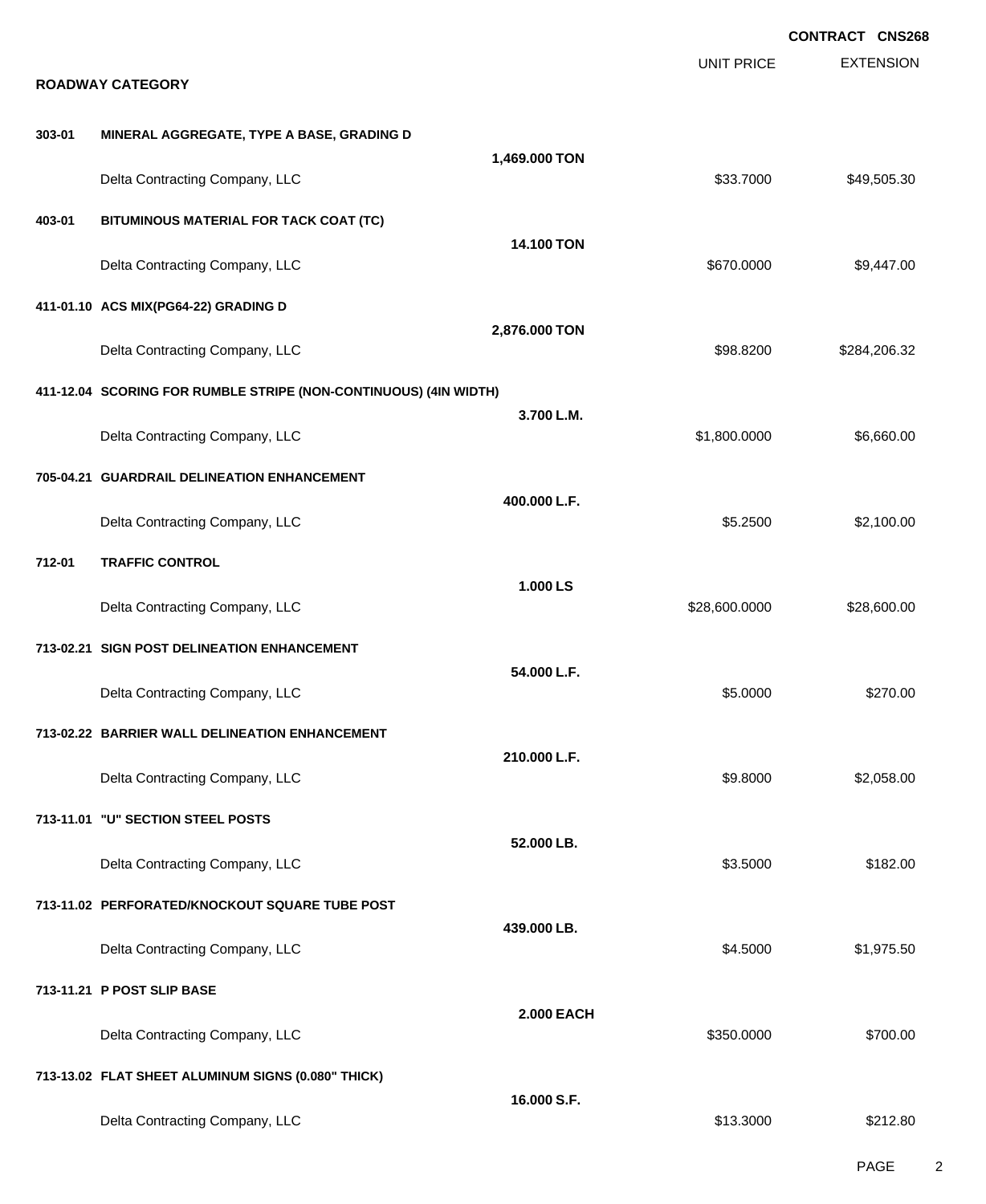|        |                                                                  |                    |                   | <b>CONTRACT CNS268</b> |
|--------|------------------------------------------------------------------|--------------------|-------------------|------------------------|
|        |                                                                  |                    | <b>UNIT PRICE</b> | <b>EXTENSION</b>       |
|        | 713-13.03 FLAT SHEET ALUMINUM SIGNS (0.100" THICK)               |                    |                   |                        |
|        | Delta Contracting Company, LLC                                   | 89.000 S.F.        | \$14.3000         | \$1,272.70             |
|        | 713-15.36 REMOVE SIGN, SUPPORT & FOOTING                         |                    |                   |                        |
|        | Delta Contracting Company, LLC                                   | <b>12.000 EACH</b> | \$20.0000         | \$240.00               |
|        | 716-01.21 SNOWPLOWABLE RAISED PAVMENT MARKERS (BI-DIR) (1 COLOR) |                    |                   |                        |
|        | Delta Contracting Company, LLC                                   | 307,000 EACH       | \$38.0000         | \$11,666.00            |
|        | 716-02.05 PLASTIC PAVEMENT MARKING (STOP LINE)                   |                    |                   |                        |
|        | Delta Contracting Company, LLC                                   | 67.000 L.F.        | \$14.0000         | \$938.00               |
|        | 716-03.03 PLASTIC WORD PAVEMENT MARKING (STOP AHEAD)             |                    |                   |                        |
|        | Delta Contracting Company, LLC                                   | <b>1.000 EACH</b>  | \$550.0000        | \$550.00               |
|        | 716-03.07 PLASTIC WORD PAVEMENT MARKING (STOP)                   |                    |                   |                        |
|        | Delta Contracting Company, LLC                                   | <b>1.000 EACH</b>  | \$250.0000        | \$250.00               |
|        | 716-04.04 PLASTIC PAVEMENT MARKING (TRANSVERSE SHOULDER)         |                    |                   |                        |
|        | Delta Contracting Company, LLC                                   | 35.000 L.F.        | \$12.0000         | \$420.00               |
|        | 716-13.01 SPRAY THERMO PVMT MRKNG (60 mil) (4IN LINE)            |                    |                   |                        |
|        | Delta Contracting Company, LLC                                   | 15.500 L.M.        | \$3,795.0000      | \$58,822.50            |
| 717-01 | <b>MOBILIZATION</b>                                              |                    |                   |                        |
|        | Delta Contracting Company, LLC                                   | 1.000 LS           | \$17,900.0000     | \$17,900.00            |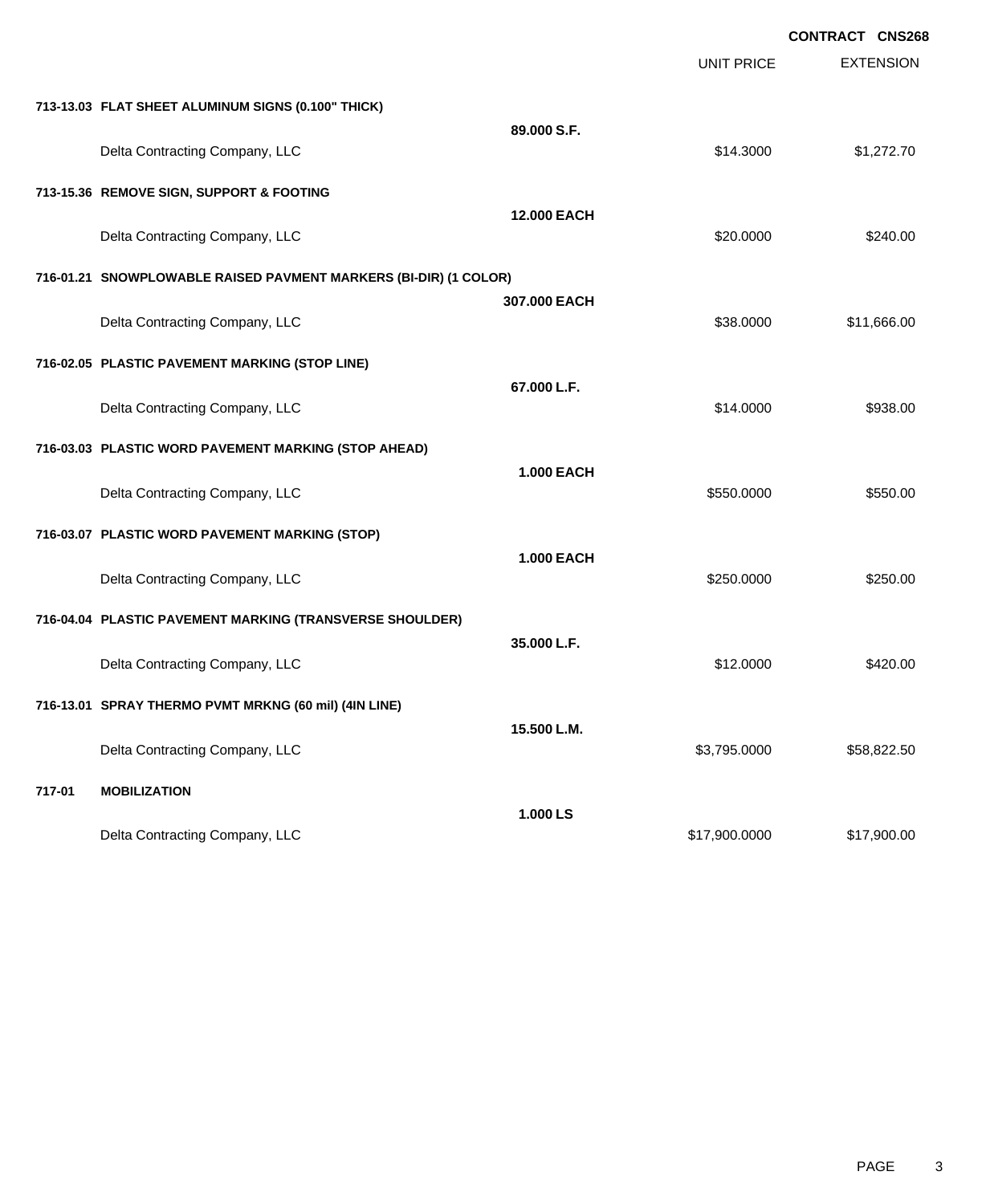Delta Contracting Company, LLC  $$477,976.12$ 

## **TOTAL CONTRACT**

Delta Contracting Company, LLC  $$477,976.12$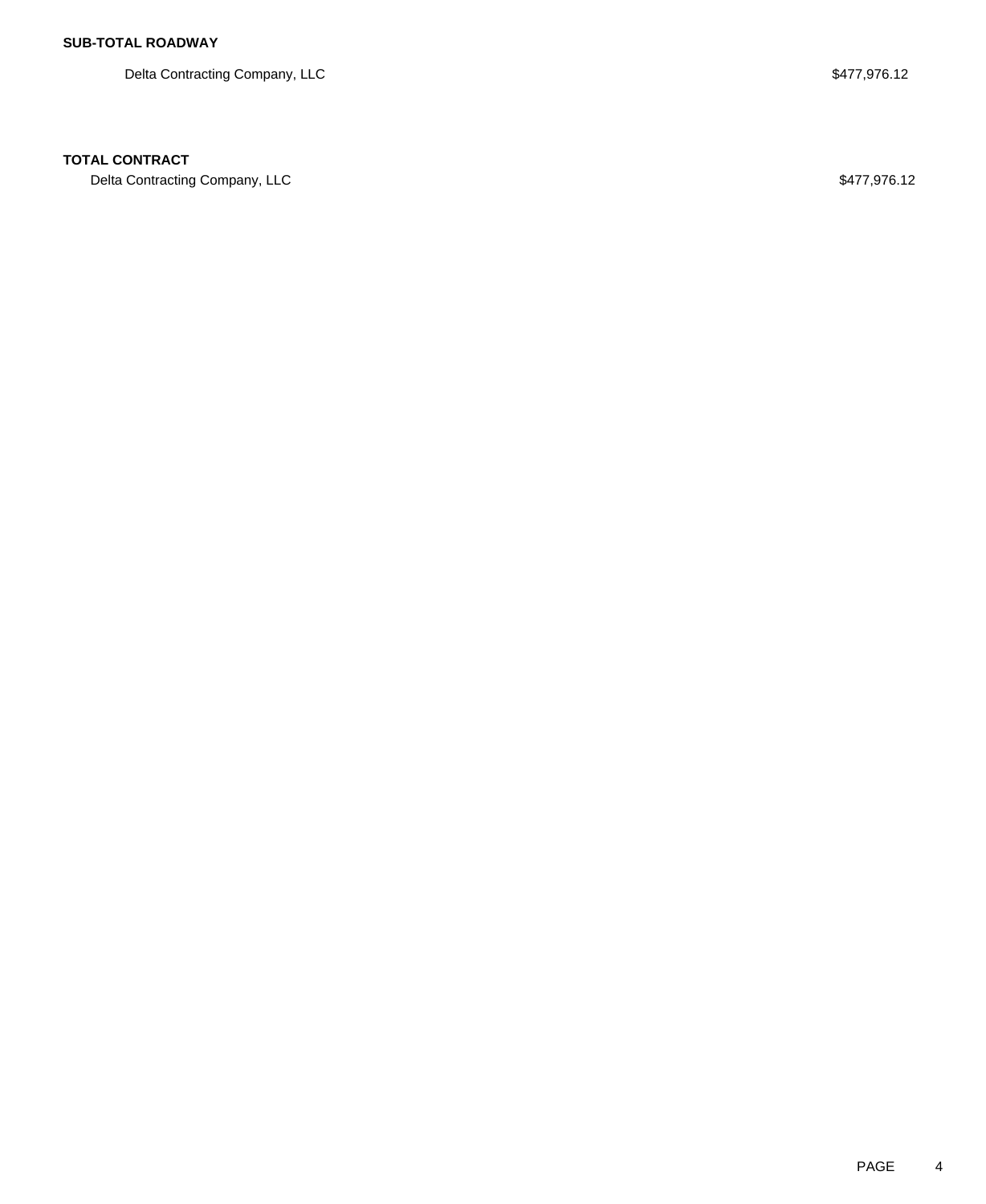# **DEPARTMENT OF TRANSPORTATION SUMMARY OF BIDS LETTING OF OCTOBER 05, 2018 STATE OF TENNESSEE**

#### GILES COUNTY (Contract No. CNS310 Call 014)

HSIP-15(190),28068-3211-94

THE MISCELLANEOUS SAFETY IMPROVEMENTS ON U.S. 64 (S.R. 15) FROM WEST COLLEGE STREET (L.M. 9.30) TO EAST COLLEGE STREET (L.M. 15.86).

PROJECT LENGTH - 6.560 MILES

COMPLETION TIME - ON OR BEFORE JULY 31, 2019

DBE GOAL 8.50%

TOTAL CONTRACT

Superior Traffic Control, LLC \$73,681.20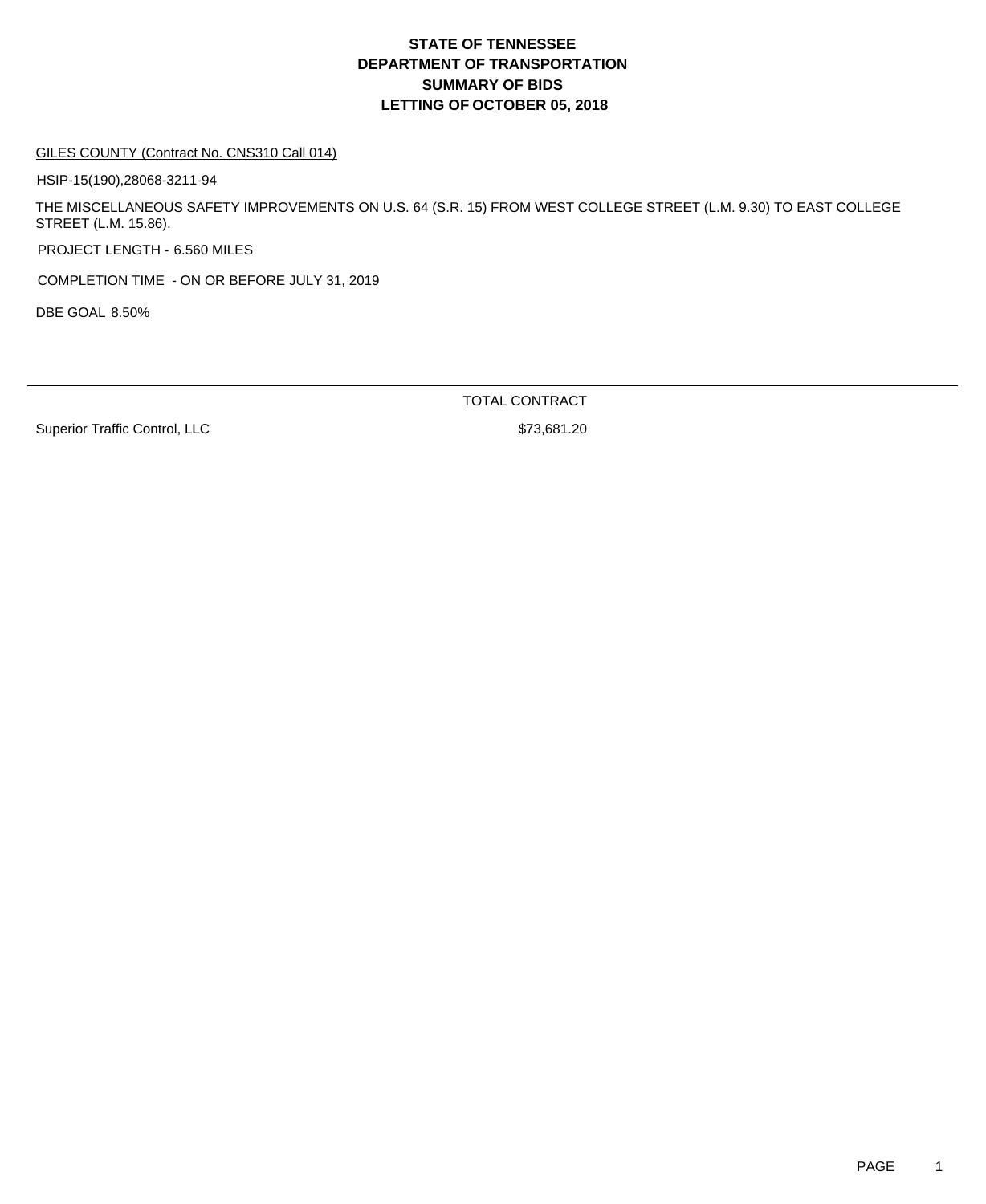**EXTENSION CONTRACT CNS310** UNIT PRICE **ROADWAY CATEGORY 712-01 TRAFFIC CONTROL 1.000 LS** Superior Traffic Control, LLC 66 and the state of the state of the state of the state of the state of the state of the state of the state of the state of the state of the state of the state of the state of the state of the **713-02.21 SIGN POST DELINEATION ENHANCEMENT 474.000 L.F.** Superior Traffic Control, LLC 66.8500 \$3,246.90 **713-11.01 "U" SECTION STEEL POSTS 1,937.000 LB.** Superior Traffic Control, LLC 68,491.30 **713-11.02 PERFORATED/KNOCKOUT SQUARE TUBE POST 1,353.000 LB.** Superior Traffic Control, LLC 6,426.75 **713-11.21 P POST SLIP BASE 4.000 EACH** Superior Traffic Control, LLC 66 and the state of the state of the state of the state of the state of the state of the state of the state of the state of the state of the state of the state of the state of the state of the **713-11.22 U POST SLIP BASE 28.000 EACH** Superior Traffic Control, LLC 612,600.00 \$12,600.00 **713-13.02 FLAT SHEET ALUMINUM SIGNS (0.080" THICK) 78.000 S.F.** Superior Traffic Control, LLC 61,193.40 **713-13.03 FLAT SHEET ALUMINUM SIGNS (0.100" THICK) 649.000 S.F.** Superior Traffic Control, LLC 61 and the state of the state of the state of the state of the state of the state of the state of the state of the state of the state of the state of the state of the state of the state of the **713-15.36 REMOVE SIGN, SUPPORT & FOOTING 44.000 EACH** Superior Traffic Control, LLC 6 and the state of the state of the state of the state of the state of the state of the state of the state of the state of the state of the state of the state of the state of the state of the **716-02.04 PLASTIC PAVEMENT MARKING(CHANNELIZATION STRIPING) 92.000 S.Y.** Superior Traffic Control, LLC 63,036.00 **716-02.05 PLASTIC PAVEMENT MARKING (STOP LINE) 70.000 L.F.** Superior Traffic Control, LLC 6323.0000 \$1,610.00 **716-02.06 PLASTIC PAVEMENT MARKING (TURN LANE ARROW) 1.000 EACH** Superior Traffic Control, LLC 6220.000 \$220.000 \$220.000 \$220.000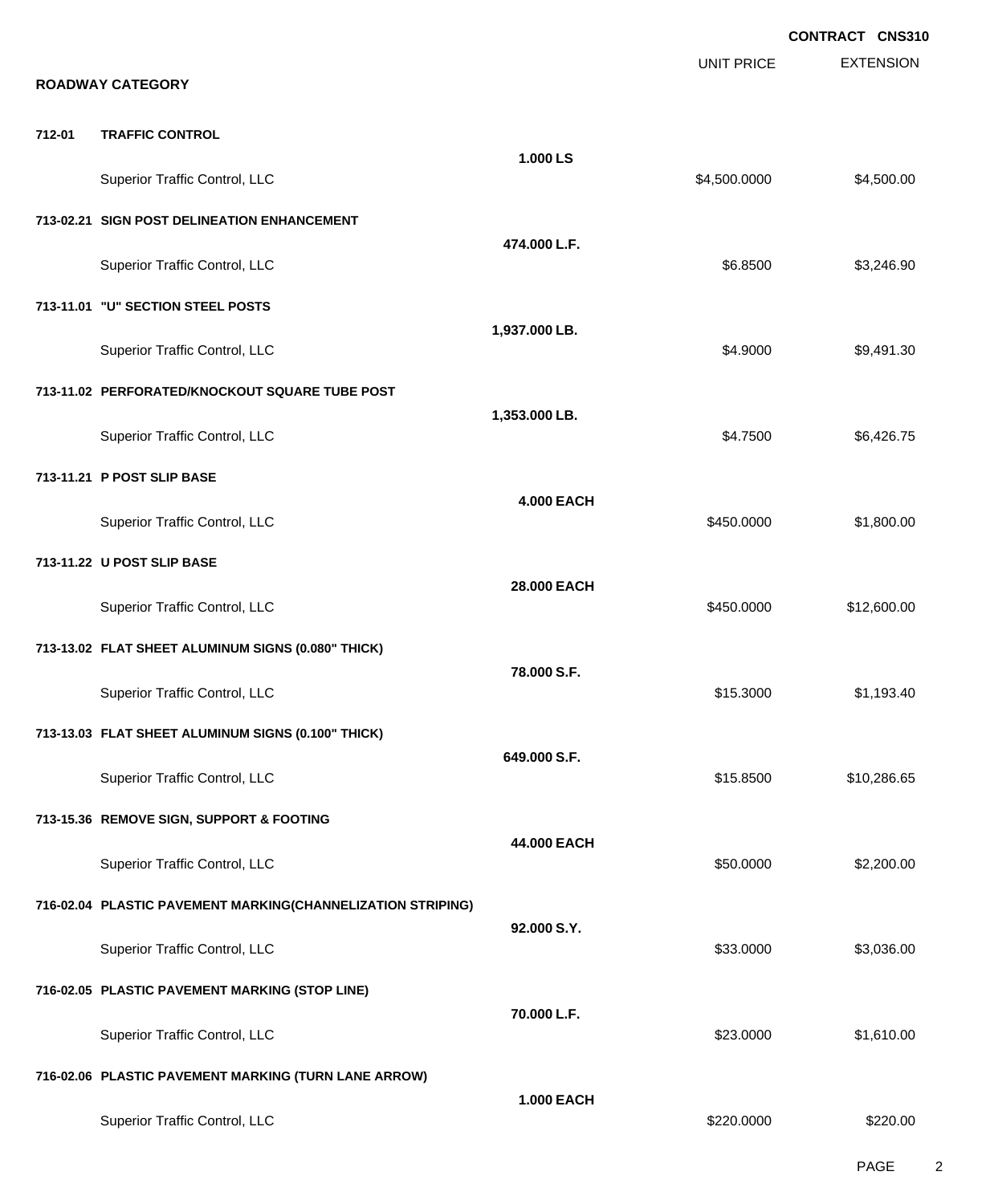|        |                                                               |                   |                   | <b>CONTRACT CNS310</b> |                  |
|--------|---------------------------------------------------------------|-------------------|-------------------|------------------------|------------------|
|        |                                                               |                   | <b>UNIT PRICE</b> |                        | <b>EXTENSION</b> |
|        | 716-04.12 PLASTIC PAVEMENT MARKING (YIELD LINE)               |                   |                   |                        |                  |
|        | Superior Traffic Control, LLC                                 | 42.000 S.F.       | \$33.0000         |                        | \$1,386.00       |
|        | 716-13.01 SPRAY THERMO PVMT MRKNG (60 mil) (4IN LINE)         |                   |                   |                        |                  |
|        | Superior Traffic Control, LLC                                 | 0.300 L.M.        | \$4,225.0000      |                        | \$1,267.50       |
|        | 716-13.03 SPRAY THERMO PVMT MRKNG (60 mil) (8IN BARRIER LINE) |                   |                   |                        |                  |
|        | Superior Traffic Control, LLC                                 | 1,399.000 L.F.    | \$3.3000          |                        | \$4,616.70       |
| 717-01 | <b>MOBILIZATION</b>                                           |                   |                   |                        |                  |
|        | Superior Traffic Control, LLC                                 | 1.000 LS          | \$3,500.0000      |                        | \$3,500.00       |
|        | 730-26.08 FLASHING WARNING BEACON (DESCRIPTION)               |                   |                   |                        |                  |
|        | Superior Traffic Control, LLC                                 | <b>2.000 EACH</b> | \$3,150.0000      |                        | \$6,300.00       |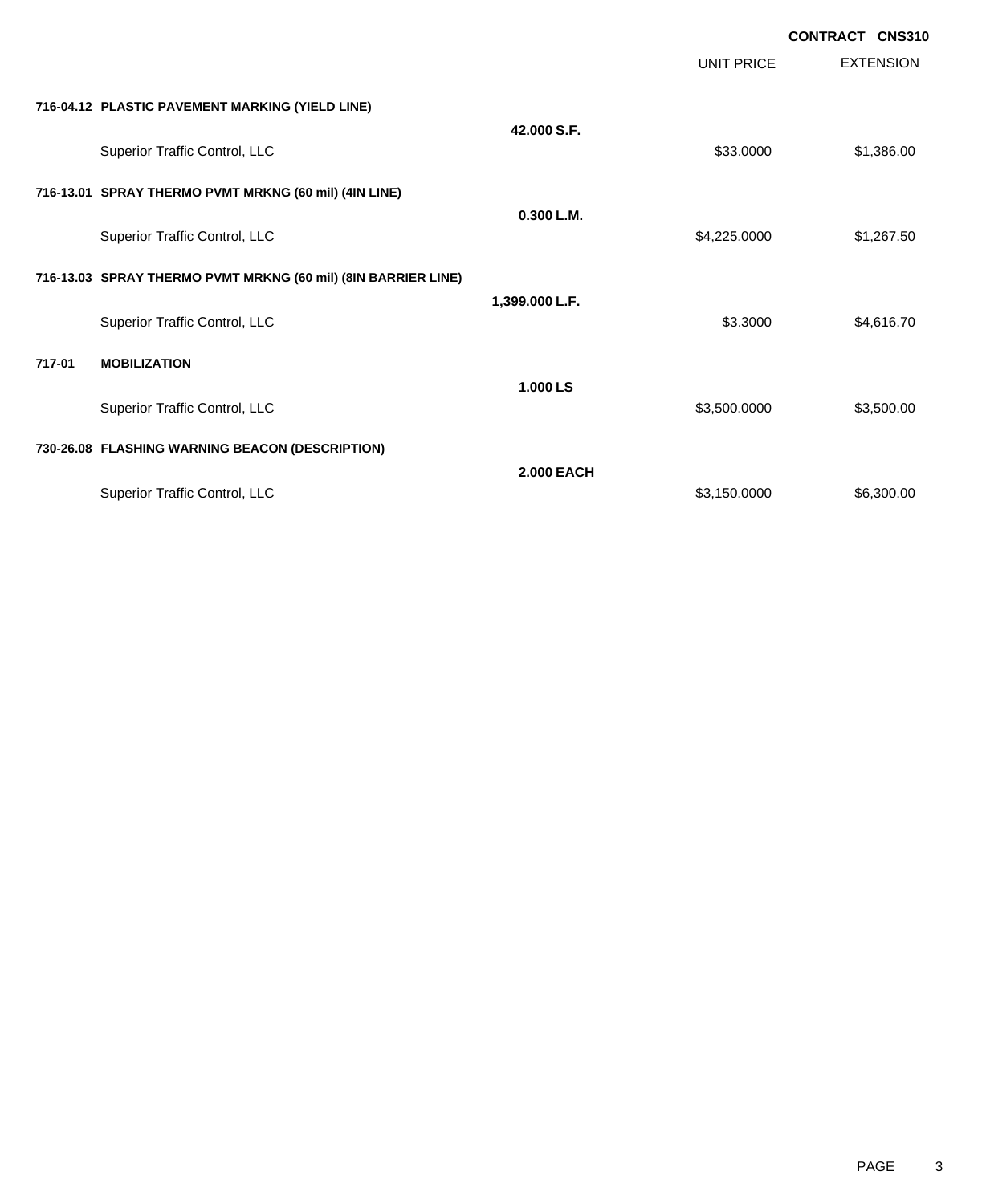Superior Traffic Control, LLC  $$73,681.20$ 

## **TOTAL CONTRACT**

Superior Traffic Control, LLC \$73,681.20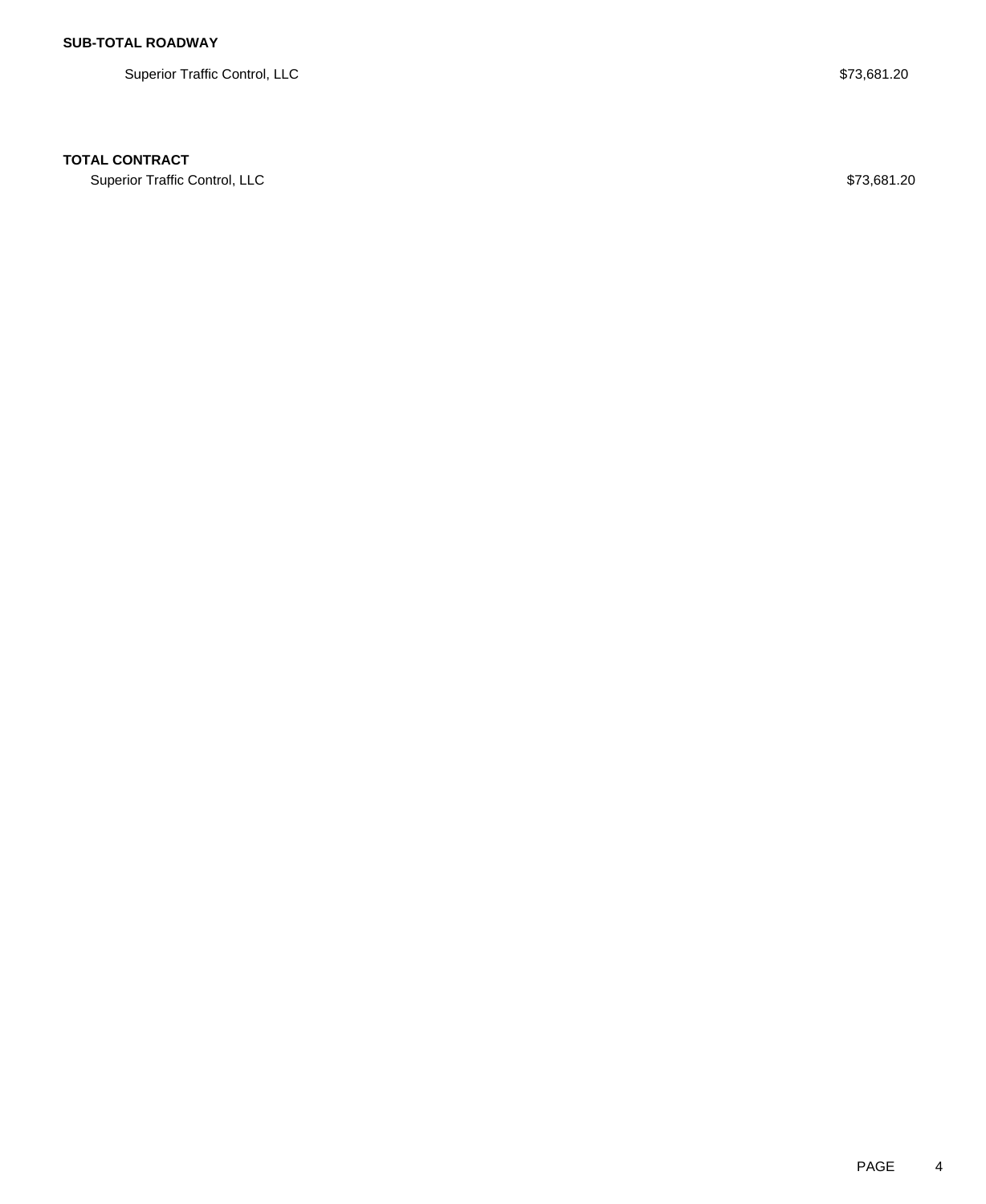# **DEPARTMENT OF TRANSPORTATION SUMMARY OF BIDS LETTING OF OCTOBER 05, 2018 STATE OF TENNESSEE**

### GRAINGER COUNTY (Contract No. CNS293 Call 015)

NH-32(82),29004-3242-14

THE GRADING, DRAINAGE AND PAVING ON U.S. 25E (S.R. 32) AT S.R. 131 (L.M. 13.21 - L.M. 13.61).

PROJECT LENGTH - 0.410 MILES

COMPLETION TIME - ON OR BEFORE AUGUST 31, 2019

DBE GOAL 10.00%

|                                 | TOTAL CONTRACT |
|---------------------------------|----------------|
| Charles Blalock & Sons, Inc.    | \$3,982,630.16 |
| Twin K Construction, Inc.       | \$4,463,333.77 |
| Summers-Taylor, Inc.            | \$4,626,536.30 |
| <b>Whaley Construction, LLC</b> | \$4,731,713.46 |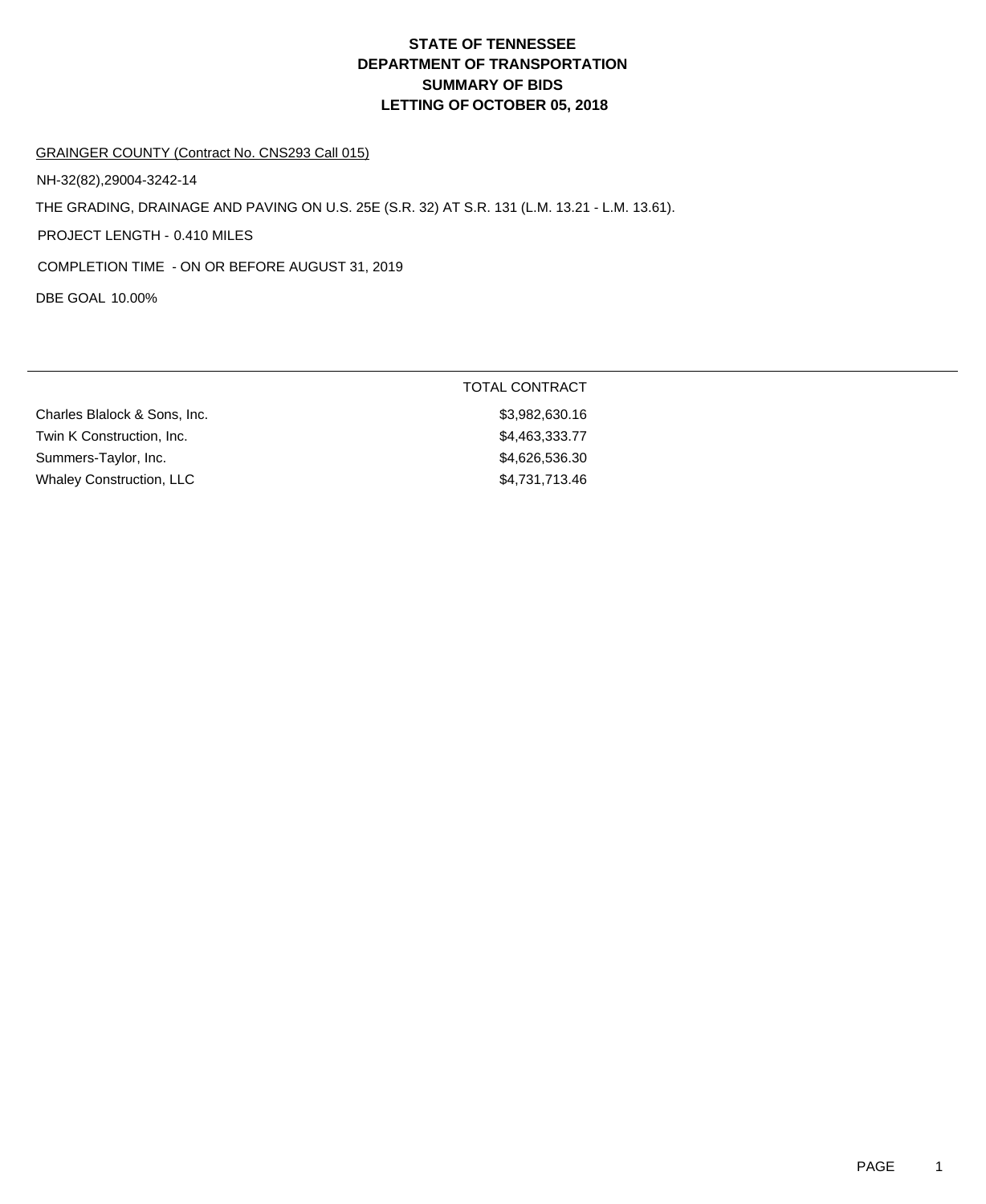|        |                                                    |                   |                   | <b>CONTRACT CNS293</b> |
|--------|----------------------------------------------------|-------------------|-------------------|------------------------|
|        |                                                    |                   | <b>UNIT PRICE</b> | <b>EXTENSION</b>       |
|        | <b>ROADWAY CATEGORY</b>                            |                   |                   |                        |
| 105-01 | <b>CONSTRUCTION STAKES, LINES AND GRADES</b>       |                   |                   |                        |
|        |                                                    | 1.000 LS          |                   |                        |
|        | Charles Blalock & Sons, Inc.                       |                   | \$29,061.3800     | \$29,061.38            |
|        | Twin K Construction, Inc.                          |                   | \$29,902.4400     | \$29,902.44            |
|        | Summers-Taylor, Inc.                               |                   | \$30,004.0000     | \$30,004.00            |
|        | Whaley Construction, LLC                           |                   | \$26,174.0000     | \$26,174.00            |
| 201-01 | <b>CLEARING AND GRUBBING</b>                       |                   |                   |                        |
|        |                                                    | 1.000 LS          |                   |                        |
|        | Charles Blalock & Sons, Inc.                       |                   | \$116,010.3100    | \$116,010.31           |
|        | Twin K Construction, Inc.                          |                   | \$65,490.5000     | \$65,490.50            |
|        | Summers-Taylor, Inc.                               |                   | \$129,950.0000    | \$129,950.00           |
|        | Whaley Construction, LLC                           |                   | \$59,950.0000     | \$59,950.00            |
|        | 202-01.50 REMOVAL OF STRUCTURES AND OBSTRUCTIONS   |                   |                   |                        |
|        |                                                    | <b>1.000 EACH</b> |                   |                        |
|        | Charles Blalock & Sons, Inc.                       |                   | \$26,488.3700     | \$26,488.37            |
|        | Twin K Construction, Inc.                          |                   | \$39,426.9500     | \$39,426.95            |
|        | Summers-Taylor, Inc.                               |                   | \$25,000.0000     | \$25,000.00            |
|        | Whaley Construction, LLC                           |                   | \$12,500.0000     | \$12,500.00            |
|        | 202-02.01 REMOVAL OF PIPE (66" CMP, STA. 31+46.79) |                   |                   |                        |
|        |                                                    | 62.000 L.F.       |                   |                        |
|        | Charles Blalock & Sons, Inc.                       |                   | \$245.1500        | \$15,199.30            |
|        | Twin K Construction, Inc.                          |                   | \$30.2500         | \$1,875.50             |
|        | Summers-Taylor, Inc.                               |                   | \$85.0000         | \$5,270.00             |
|        | Whaley Construction, LLC                           |                   | \$75.0000         | \$4,650.00             |
| 202-03 | REMOVAL OF RIGID PAVEMENT, SIDEWALK, ETC.          |                   |                   |                        |
|        |                                                    | 26,000 S.Y.       |                   |                        |
|        | Charles Blalock & Sons, Inc.                       |                   | \$65.9100         | \$1,713.66             |
|        | Twin K Construction, Inc.                          |                   | \$45.8300         | \$1,191.58             |
|        | Summers-Taylor, Inc.                               |                   | \$30.0000         | \$780.00               |
|        | Whaley Construction, LLC                           |                   | \$50.0000         | \$1,300.00             |
|        | 202-03.01 REMOVAL OF ASPHALT PAVEMENT              |                   |                   |                        |
|        |                                                    | 2,800.000 S.Y.    |                   |                        |
|        | Charles Blalock & Sons, Inc.                       |                   | \$8.9500          | \$25,060.00            |
|        | Twin K Construction, Inc.                          |                   | \$5.5000          | \$15,400.00            |
|        | Summers-Taylor, Inc.                               |                   | \$5.0000          | \$14,000.00            |
|        | Whaley Construction, LLC                           |                   | \$2.0000          | \$5,600.00             |
|        | 202-06.01 REMOVAL OF BUILDINGS (TRACT NO. 13)      |                   |                   |                        |
|        |                                                    | 1.000 LS          |                   |                        |
|        | Charles Blalock & Sons, Inc.                       |                   | \$6,323.9200      | \$6,323.92             |
|        | Twin K Construction, Inc.                          |                   | \$2,918.9800      | \$2,918.98             |
|        | Summers-Taylor, Inc.                               |                   | \$8,500.0000      | \$8,500.00             |
|        | Whaley Construction, LLC                           |                   | \$15,000.0000     | \$15,000.00            |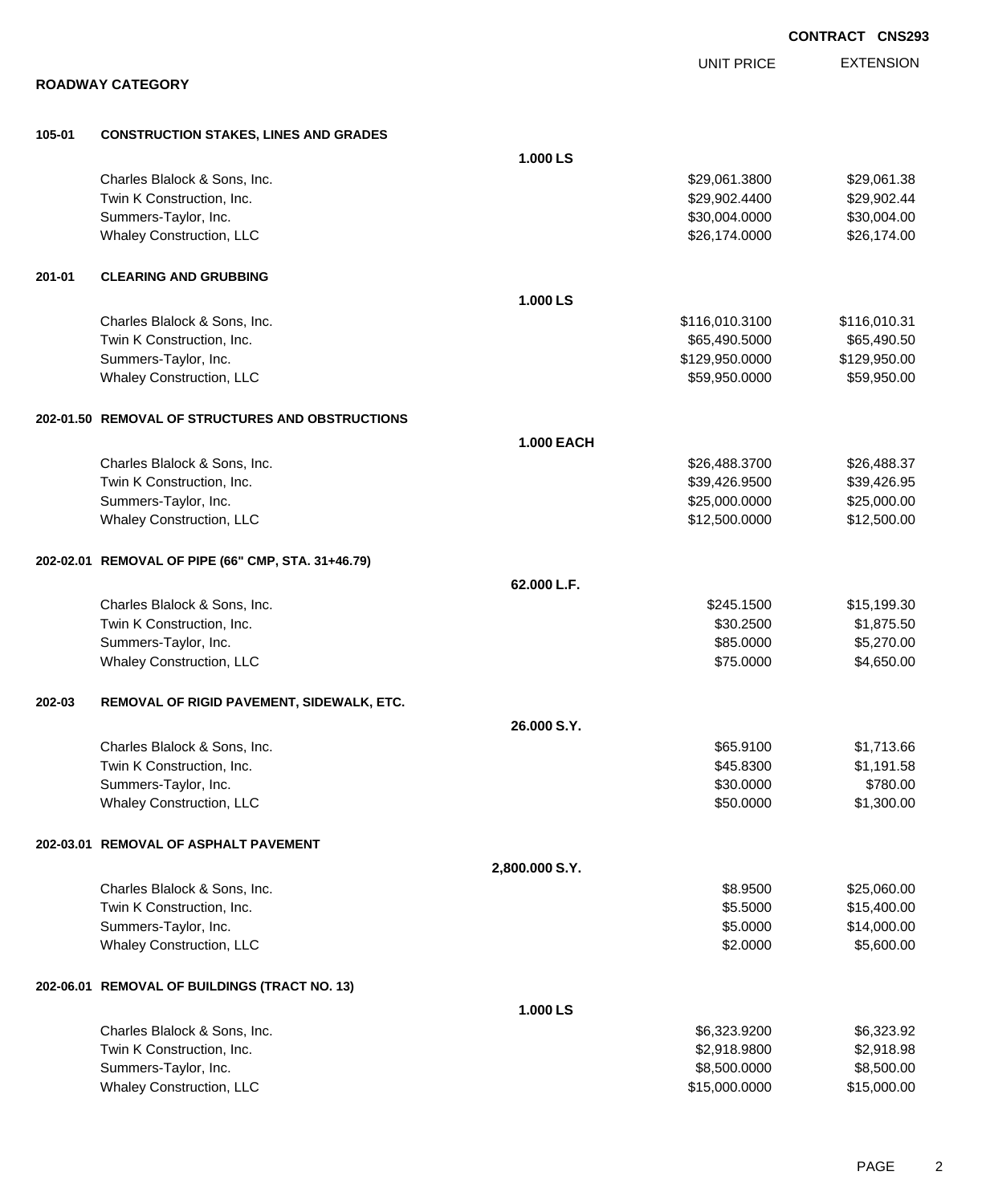EXTENSION UNIT PRICE **202-06.02 REMOVAL OF BUILDINGS (TRACT NO. 14) 1.000 LS** Charles Blalock & Sons, Inc. 6. 2006 1999 120,682.2600 \$20,682.2600 \$20,682.2600 Twin K Construction, Inc. 6. The Construction of the Construction, Inc. 6. The Construction, Inc. 6. The Construction of the Construction of the Construction of the Construction of the Construction of the Construction of t Summers-Taylor, Inc. \$20,000.000 \$20,000.000 \$20,000.000 \$20,000.000 \$20,000.000 \$20,000.00 Whaley Construction, LLC 615,000.000 \$15,000.000 \$15,000.000 \$15,000.000 \$15,000.000 \$15,000.00 **202-08.25 REMOVAL OF MEDIAN BARRIER (STA. 117+40 TO 124+30, STA. 135+85 TO 138+20) 1.000 LS** Charles Blalock & Sons, Inc. 6. 2012 12:30 12:30 12:30 13:30,771.9900 \$30,771.9900 \$30,771.9900 Twin K Construction, Inc. 630,112.3900 \$30,112.3900 \$30,112.3900 \$30,112.3900 \$30,112.39 Summers-Taylor, Inc. 6. The Summers-Taylor, Inc. 6. The Summers-Taylor, Inc. 6. The Summers-Taylor, Inc. 6. The Summers-Taylor, Inc. 6. The Summers-Taylor, Inc. 6. The Summers-Taylor, Inc. 6. The Summers-Taylor, Inc. 6. Th Whaley Construction, LLC 614,000.000 \$14,000.000 \$14,000.000 \$14,000.000 \$14,000.000 \$14,000.00 **203-01 ROAD & DRAINAGE EXCAVATION (UNCLASSIFIED) 113,233.000 C.Y.** Charles Blalock & Sons, Inc. 6. 2010. The Superintence of the Superintence of the Superintence of the Superintence of St. 019,097.00 Twin K Construction, Inc. \$11.9200 \$1,349,737.36 Summers-Taylor, Inc. \$13.9000 \$1,573,938.70 Whaley Construction, LLC 6.75 (1990) 1990 1991 1991 1991 1991 1992 1993 1994 1996 1997 1998 1999 1999 1999 199 **203-04 PLACING AND SPREADING TOPSOIL 218.000 C.Y.** Charles Blalock & Sons, Inc. \$25.2900 \$5,513.22 Twin K Construction, Inc. 6. The Construction of the Construction, Inc. 6. The Construction, Inc. 6. The Construction of the Construction, Inc. 6. The Construction of the Construction of the Construction of the Constructio Summers-Taylor, Inc. \$16.5000 \$3,597.00 Whaley Construction, LLC 68.0000 \$1,744.00 **203-07 FURNISHING & SPREADING TOPSOIL 1,860.000 C.Y.** Charles Blalock & Sons, Inc. \$14.7100 \$27,360.60 Twin K Construction, Inc. 6. The Second Studies of the Second Studies of the Second Studies of Second Studies Studies and Studies Studies of Second Studies and Studies of Second Studies and Studies of Second Studies and St Summers-Taylor, Inc. \$25.0000 \$46,500.00 Whaley Construction, LLC 665,100.00 \$65,100.00 **204-08 FOUNDATION FILL MATERIAL 907.000 C.Y.** Charles Blalock & Sons, Inc. \$53.6800 \$48,687.76 Twin K Construction, Inc. 644,905.57 Summers-Taylor, Inc. \$40,815.00 Whaley Construction, LLC **\$40,815.00** \$40,815.00 **209-02.05 12" TEMPORARY SLOPE DRAIN 194.000 L.F.** Charles Blalock & Sons, Inc. \$10.5700 \$2,050.58 Twin K Construction, Inc. \$15.5200 \$3,010.88 Summers-Taylor, Inc. \$27.5000 \$5,335.00 Whaley Construction, LLC 684,850.00 \$4,850.00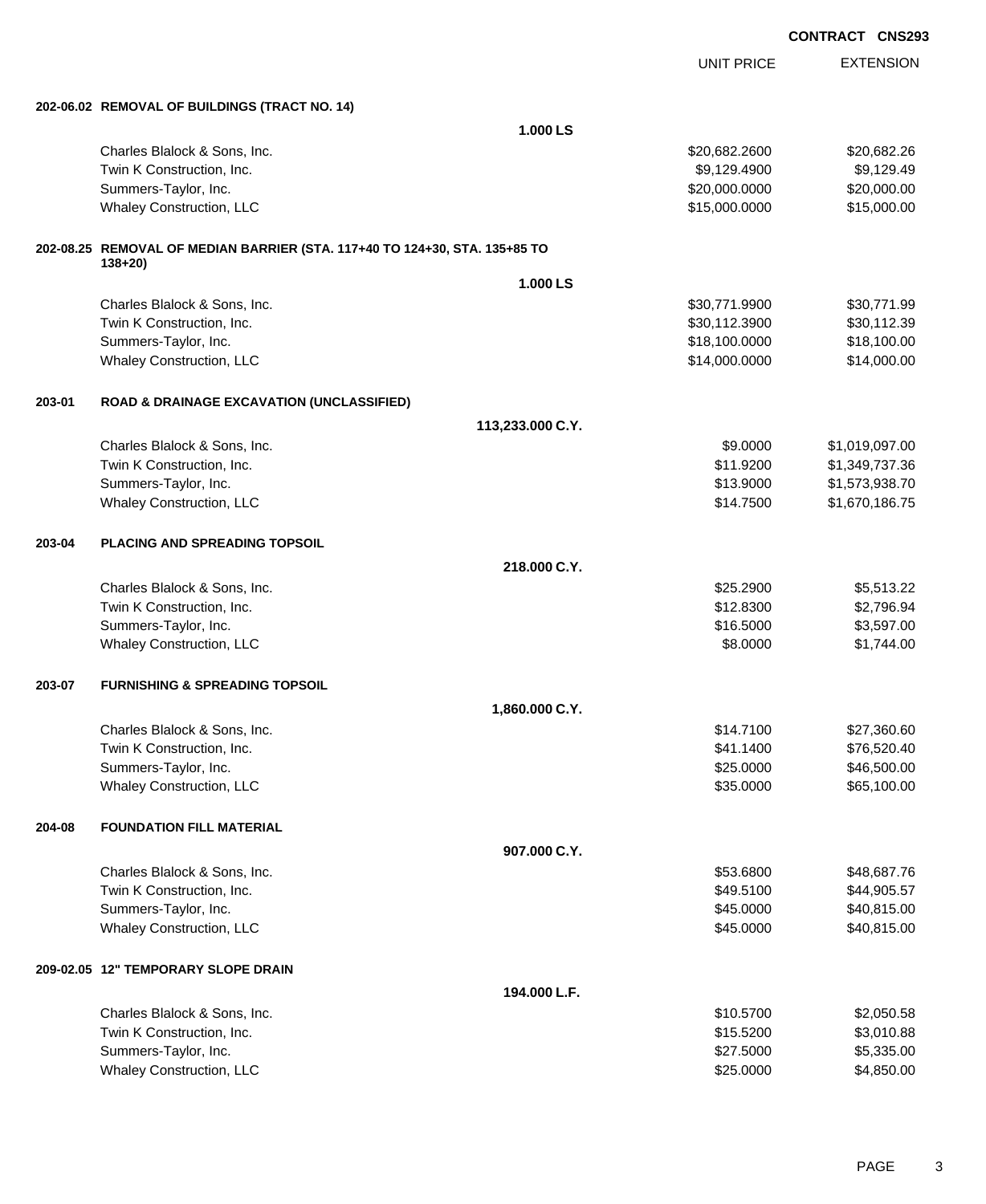UNIT PRICE EXTENSION

**209-03.37 STREAM MITIGATION CROSS VANE STRUCTURE**

|        | 209-03.37 SIREAM MILIGATION CROSS VANE SIRUCTURE          |                   |              |             |
|--------|-----------------------------------------------------------|-------------------|--------------|-------------|
|        |                                                           | <b>6.000 EACH</b> |              |             |
|        | Charles Blalock & Sons, Inc.                              |                   | \$1,370.8700 | \$8,225.22  |
|        | Twin K Construction, Inc.                                 |                   | \$82.8100    | \$496.86    |
|        | Summers-Taylor, Inc.                                      |                   | \$4,570.0000 | \$27,420.00 |
|        | Whaley Construction, LLC                                  |                   | \$4,500.0000 | \$27,000.00 |
|        | 209-03.59 STREAM MITIGATION - BRUSH MATTRESS              |                   |              |             |
|        |                                                           | 9.000 S.Y.        |              |             |
|        | Charles Blalock & Sons, Inc.                              |                   | \$246.4500   | \$2,218.05  |
|        | Twin K Construction, Inc.                                 |                   | \$93.0700    | \$837.63    |
|        | Summers-Taylor, Inc.                                      |                   | \$229.0000   | \$2,061.00  |
|        | Whaley Construction, LLC                                  |                   | \$250.0000   | \$2,250.00  |
|        | 209-03.67 Stream Mitigation - Wood Toe W/Reinforced Earth |                   |              |             |
|        |                                                           | 30.000 L.F.       |              |             |
|        | Charles Blalock & Sons, Inc.                              |                   | \$455.8500   | \$13,675.50 |
|        | Twin K Construction, Inc.                                 |                   | \$27.9200    | \$837.60    |
|        | Summers-Taylor, Inc.                                      |                   | \$343.0000   | \$10,290.00 |
|        | Whaley Construction, LLC                                  |                   | \$100.0000   | \$3,000.00  |
| 209-05 | <b>SEDIMENT REMOVAL</b>                                   |                   |              |             |
|        |                                                           | 351.000 C.Y.      |              |             |
|        | Charles Blalock & Sons, Inc.                              |                   | \$11.6700    | \$4,096.17  |
|        | Twin K Construction, Inc.                                 |                   | \$9.2000     | \$3,229.20  |
|        | Summers-Taylor, Inc.                                      |                   | \$17.0000    | \$5,967.00  |
|        | Whaley Construction, LLC                                  |                   | \$15.0000    | \$5,265.00  |
|        | 209-08.02 TEMPORARY SILT FENCE (WITH BACKING)             |                   |              |             |
|        |                                                           | 6,135.000 L.F.    |              |             |
|        | Charles Blalock & Sons, Inc.                              |                   | \$4.4300     | \$27,178.05 |
|        | Twin K Construction, Inc.                                 |                   | \$4.3100     | \$26,441.85 |
|        | Summers-Taylor, Inc.                                      |                   | \$3.9000     | \$23,926.50 |
|        | Whaley Construction, LLC                                  |                   | \$4.3100     | \$26,441.85 |
|        | 209-08.03 TEMPORARY SILT FENCE (WITHOUT BACKING)          |                   |              |             |
|        |                                                           | 435,000 L.F.      |              |             |
|        | Charles Blalock & Sons, Inc.                              |                   | \$2.0600     | \$896.10    |
|        | Twin K Construction, Inc.                                 |                   | \$2.3000     | \$1,000.50  |
|        | Summers-Taylor, Inc.                                      |                   | \$2.7500     | \$1,196.25  |
|        | Whaley Construction, LLC                                  |                   | \$2.0000     | \$870.00    |
|        | 209-08.07 ROCK CHECK DAM PER                              |                   |              |             |
|        |                                                           | 39,000 EACH       |              |             |
|        | Charles Blalock & Sons, Inc.                              |                   | \$377.9700   | \$14,740.83 |
|        | Twin K Construction, Inc.                                 |                   | \$575.0500   | \$22,426.95 |
|        | Summers-Taylor, Inc.                                      |                   | \$250.0000   | \$9,750.00  |
|        | Whaley Construction, LLC                                  |                   | \$367.5000   | \$14,332.50 |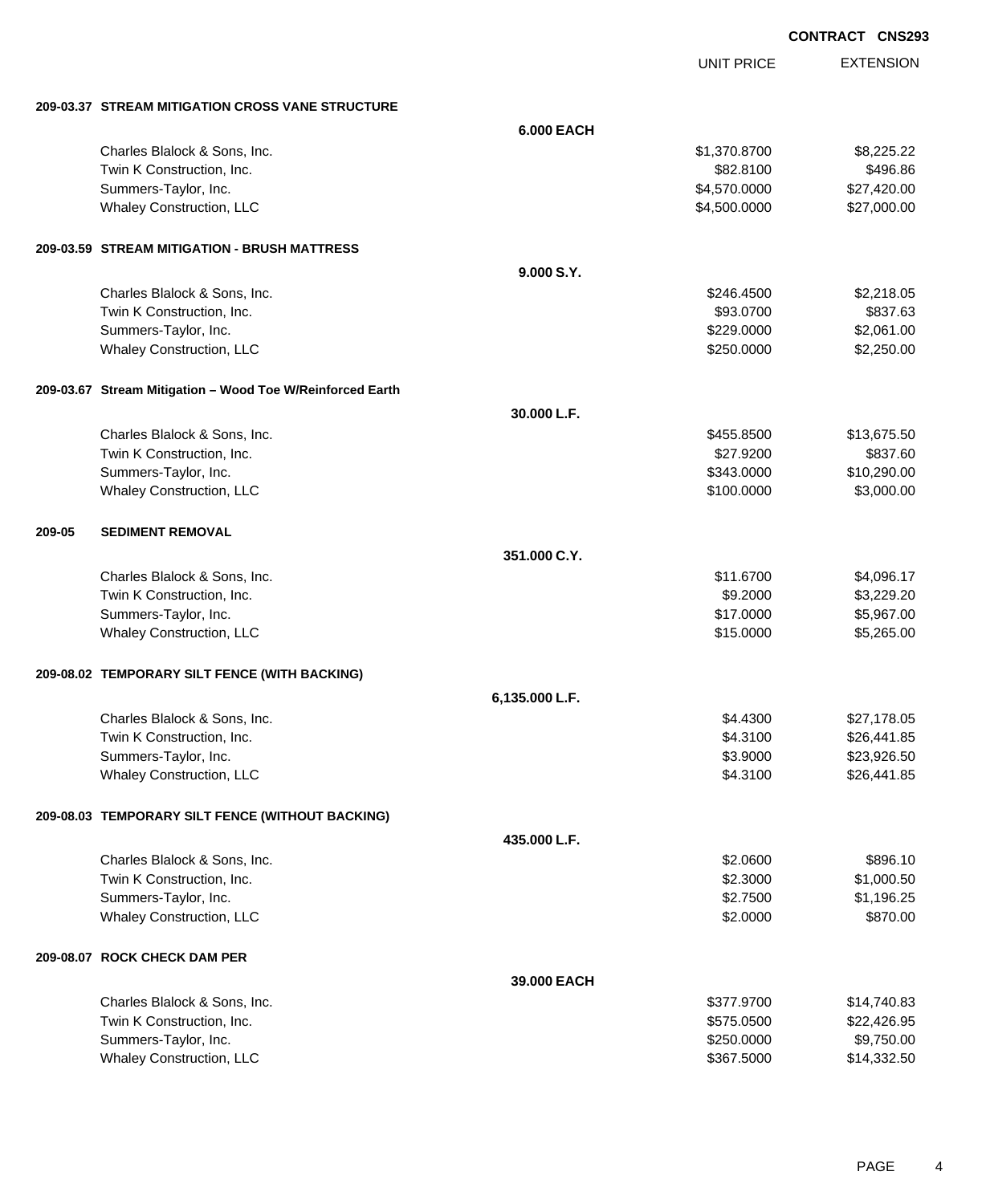UNIT PRICE EXTENSION

| 209-08.08 ENHANCED ROCK CHECK DAM |  |
|-----------------------------------|--|

|        | 209-08.08 ENHANCED ROCK CHECK DAM         |                   |              |              |
|--------|-------------------------------------------|-------------------|--------------|--------------|
|        |                                           | 9.000 EACH        |              |              |
|        | Charles Blalock & Sons, Inc.              |                   | \$431.9700   | \$3,887.73   |
|        | Twin K Construction, Inc.                 |                   | \$690.0700   | \$6,210.63   |
|        | Summers-Taylor, Inc.                      |                   | \$525.0000   | \$4,725.00   |
|        | Whaley Construction, LLC                  |                   | \$420.0000   | \$3,780.00   |
|        | 209-09.01 SANDBAGS                        |                   |              |              |
|        |                                           | 1,000.000 BAG     |              |              |
|        | Charles Blalock & Sons, Inc.              |                   | \$2.7000     | \$2,700.00   |
|        | Twin K Construction, Inc.                 |                   | \$3.4500     | \$3,450.00   |
|        | Summers-Taylor, Inc.                      |                   | \$4.0000     | \$4,000.00   |
|        | Whaley Construction, LLC                  |                   | \$2.6300     | \$2,630.00   |
|        | 209-09.04 SEDIMENT FILTER BAG(15' X 10')  |                   |              |              |
|        |                                           | <b>5.000 EACH</b> |              |              |
|        | Charles Blalock & Sons, Inc.              |                   | \$566.9500   | \$2,834.75   |
|        | Twin K Construction, Inc.                 |                   | \$460.0400   | \$2,300.20   |
|        | Summers-Taylor, Inc.                      |                   | \$1,050.0000 | \$5,250.00   |
|        | Whaley Construction, LLC                  |                   | \$551.2500   | \$2,756.25   |
|        | 209-09.43 CURB INLET PROTECTION (TYPE 4)  |                   |              |              |
|        |                                           | <b>2.000 EACH</b> |              |              |
|        | Charles Blalock & Sons, Inc.              |                   | \$129.5900   | \$259.18     |
|        | Twin K Construction, Inc.                 |                   | \$345.0300   | \$690.06     |
|        | Summers-Taylor, Inc.                      |                   | \$650.0000   | \$1,300.00   |
|        | Whaley Construction, LLC                  |                   | \$126.0000   | \$252.00     |
|        | 209-65.03 TEMPORARY DIVERSION CHANNEL     |                   |              |              |
|        |                                           | 683.000 L.F.      |              |              |
|        | Charles Blalock & Sons, Inc.              |                   | \$46.7800    | \$31,950.74  |
|        | Twin K Construction, Inc.                 |                   | \$225.1500   | \$153,777.45 |
|        | Summers-Taylor, Inc.                      |                   | \$42.5000    | \$29,027.50  |
|        | Whaley Construction, LLC                  |                   | \$157.4800   | \$107,558.84 |
| 303-01 | MINERAL AGGREGATE, TYPE A BASE, GRADING D |                   |              |              |
|        |                                           | 10,453.000 TON    |              |              |
|        | Charles Blalock & Sons, Inc.              |                   | \$25.2000    | \$263,415.60 |
|        | Twin K Construction, Inc.                 |                   | \$27.6100    | \$288,607.33 |
|        | Summers-Taylor, Inc.                      |                   | \$23.6500    | \$247,213.45 |
|        | <b>Whaley Construction, LLC</b>           |                   | \$25.2000    | \$263,415.60 |
|        | 303-01.01 GRANULAR BACKFILL (ROADWAY)     |                   |              |              |
|        |                                           | 107.000 TON       |              |              |
|        | Charles Blalock & Sons, Inc.              |                   | \$35.3400    | \$3,781.38   |
|        | Twin K Construction, Inc.                 |                   | \$48.0600    | \$5,142.42   |
|        | Summers-Taylor, Inc.                      |                   | \$44.0000    | \$4,708.00   |
|        | Whaley Construction, LLC                  |                   | \$28.0000    | \$2,996.00   |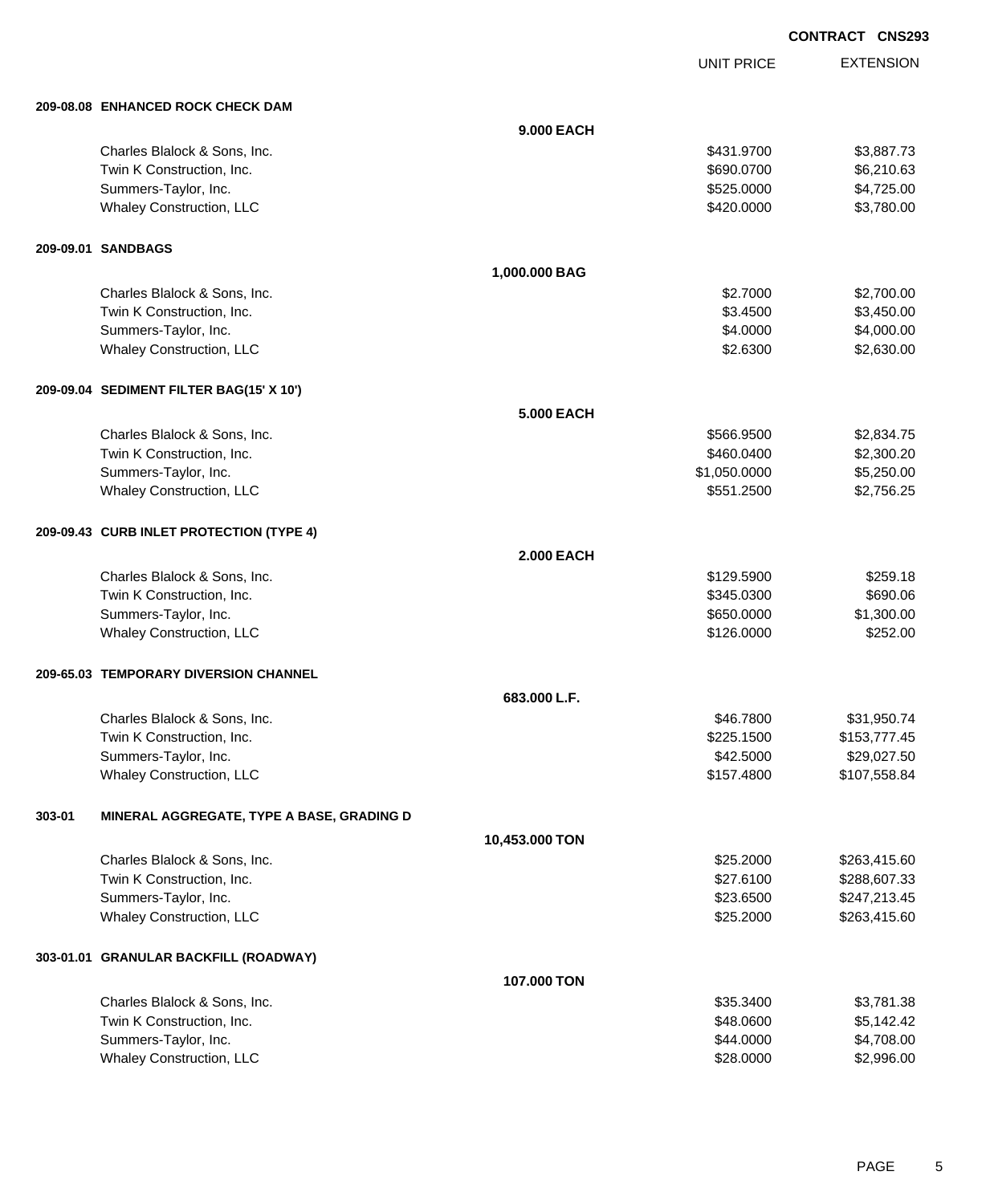|        |                                                                 |                   |                   | <b>CONTRACT CNS293</b> |
|--------|-----------------------------------------------------------------|-------------------|-------------------|------------------------|
|        |                                                                 |                   | <b>UNIT PRICE</b> | <b>EXTENSION</b>       |
|        | 303-10.01 MINERAL AGGREGATE (SIZE 57)                           |                   |                   |                        |
|        |                                                                 | 1,186.000 TON     |                   |                        |
|        | Charles Blalock & Sons, Inc.                                    |                   | \$34.0100         | \$40,335.86            |
|        | Twin K Construction, Inc.                                       |                   | \$31.0700         | \$36,849.02            |
|        | Summers-Taylor, Inc.                                            |                   | \$29.0000         | \$34,394.00            |
|        | <b>Whaley Construction, LLC</b>                                 |                   | \$24.0000         | \$28,464.00            |
|        | 307-01.21 ASP. CONC. MIX(PG70-22) (BPMB-HM) GR. A-S             |                   |                   |                        |
|        |                                                                 | 548,000 TON       |                   |                        |
|        | Charles Blalock & Sons, Inc.                                    |                   | \$110.5100        | \$60,559.48            |
|        | Twin K Construction, Inc.                                       |                   | \$111.3300        | \$61,008.84            |
|        | Summers-Taylor, Inc.                                            |                   | \$107.0000        | \$58,636.00            |
|        | <b>Whaley Construction, LLC</b>                                 |                   | \$110.5100        | \$60,559.48            |
|        | 307-02.01 ASPHALT CONCRETE MIX (PG70-22) (BPMB-HM) GRADING A    |                   |                   |                        |
|        |                                                                 | 2,130.000 TON     |                   |                        |
|        | Charles Blalock & Sons, Inc.                                    |                   | \$98.5400         | \$209,890.20           |
|        | Twin K Construction, Inc.                                       |                   | \$99.2700         | \$211,445.10           |
|        | Summers-Taylor, Inc.                                            |                   | \$95.0000         | \$202,350.00           |
|        | Whaley Construction, LLC                                        |                   | \$98.5400         | \$209,890.20           |
|        | 307-02.08 ASPHALT CONCRETE MIX (PG70-22) (BPMB-HM) GRADING B-M2 |                   |                   |                        |
|        |                                                                 | 2,557.000 TON     |                   |                        |
|        | Charles Blalock & Sons, Inc.                                    |                   | \$102.1700        | \$261,248.69           |
|        | Twin K Construction, Inc.                                       |                   | \$102.9200        | \$263,166.44           |
|        | Summers-Taylor, Inc.                                            |                   | \$98.5000         | \$251,864.50           |
|        | Whaley Construction, LLC                                        |                   | \$102.1700        | \$261,248.69           |
| 402-01 | BITUMINOUS MATERIAL FOR PRIME COAT (PC)                         |                   |                   |                        |
|        |                                                                 | <b>13,000 TON</b> |                   |                        |
|        | Charles Blalock & Sons, Inc.                                    |                   | \$4.2000          | \$54.60                |
|        | Twin K Construction, Inc.                                       |                   | \$423.1200        | \$5,500.56             |
|        | Summers-Taylor, Inc.                                            |                   | \$400.0000        | \$5,200.00             |
|        | Whaley Construction, LLC                                        |                   | \$420.0000        | \$5,460.00             |
| 403-01 | BITUMINOUS MATERIAL FOR TACK COAT (TC)                          |                   |                   |                        |
|        |                                                                 | 24.000 TON        |                   |                        |
|        | Charles Blalock & Sons, Inc.                                    |                   | \$567.0000        | \$13,608.00            |
|        | Twin K Construction, Inc.                                       |                   | \$571.2100        | \$13,709.04            |
|        | Summers-Taylor, Inc.                                            |                   | \$540.0000        | \$12,960.00            |
|        | Whaley Construction, LLC                                        |                   | \$567.0000        | \$13,608.00            |
|        | 411-02.10 ACS MIX(PG70-22) GRADING D                            |                   |                   |                        |
|        |                                                                 | 2,040.000 TON     |                   |                        |
|        | Charles Blalock & Sons, Inc.                                    |                   | \$114.9200        | \$234,436.80           |
|        | Twin K Construction, Inc.                                       |                   | \$115.7800        | \$236,191.20           |
|        | Summers-Taylor, Inc.                                            |                   | \$110.0000        | \$224,400.00           |
|        | Whaley Construction, LLC                                        |                   | \$114.9200        | \$234,436.80           |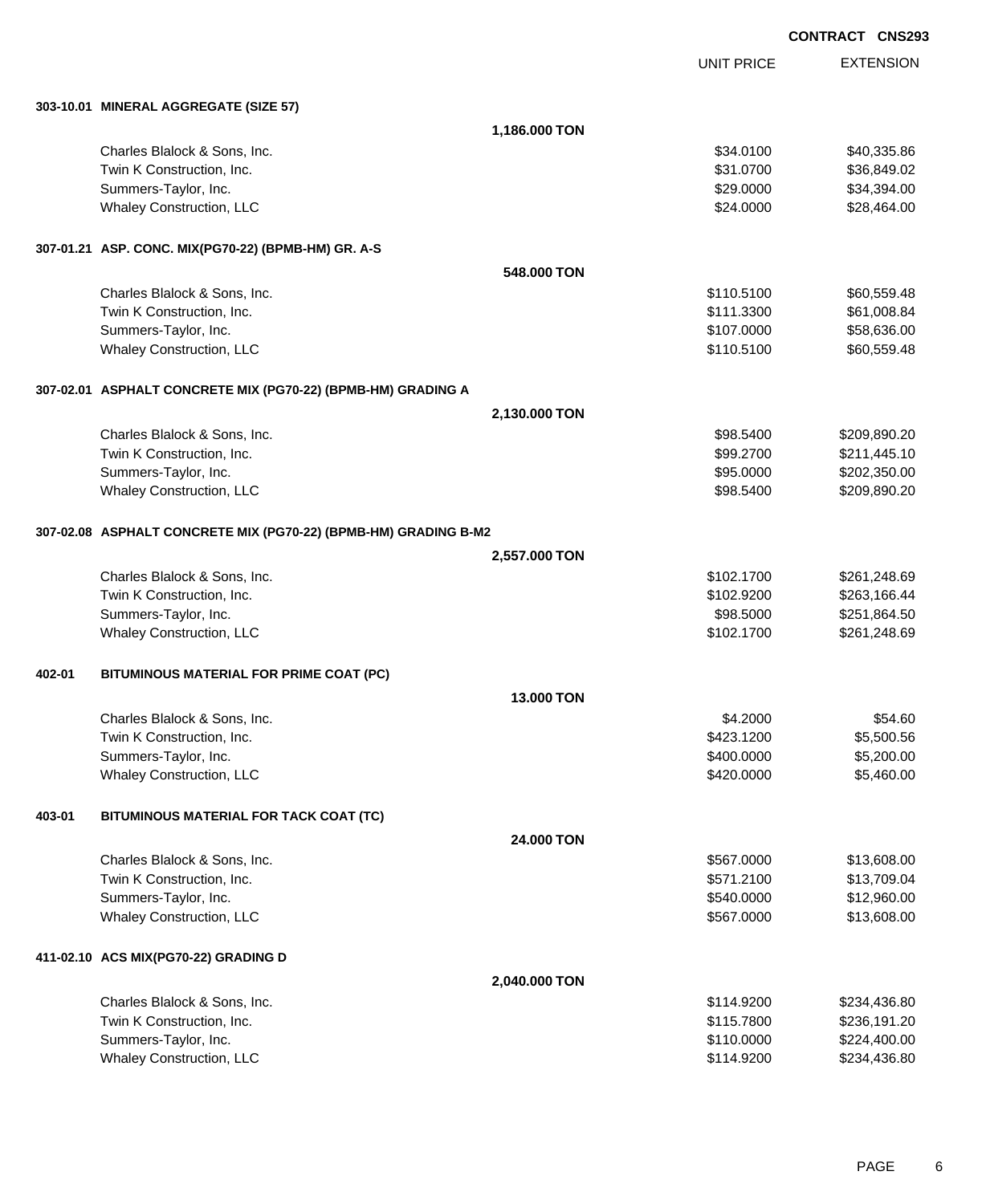**EXTENSION CONTRACT CNS293** UNIT PRICE **411-02.11 ACS MIX(PG70-22) GRADING E RWDY 435.000 TON** Charles Blalock & Sons, Inc. \$119.6000 \$52,026.00 Twin K Construction, Inc. 6. The Construction of the Construction, Inc. 6. The Construction, Inc. 6. The Construction of the Construction, Inc. 6. The Construction of the Construction, Inc. 6. The Construction of the Const Summers-Taylor, Inc. \$115.0000 \$50,025.00 Whaley Construction, LLC 652,021.65 **415-01.02 COLD PLANING BITUMINOUS PAVEMENT 20,789.000 S.Y.** Charles Blalock & Sons, Inc. 6. 2008 642,825.34 Twin K Construction, Inc. 643,033.23 Summers-Taylor, Inc. \$2.0000 \$41,578.00 Whaley Construction, LLC 642,825.34 **604-01.01 CLASS A CONCRETE (ROADWAY) 226.000 C.Y.** Charles Blalock & Sons, Inc. 6. 2012 12:30 12:30 12:30 12:30 12:30 12:30 12:30 12:30 12:30 12:30 12:30 12:30 1 Twin K Construction, Inc. 6. The Construction of the Construction, Inc. 6. The Construction, Inc. 6. The Construction of the Construction of the Construction of the Construction of the Construction of the Construction of t Summers-Taylor, Inc. 6. The Summers-Taylor, Inc. 6. The Summers-Taylor, Inc. 6. The Summers-Taylor, Inc. 6. The Summers-Taylor, Inc. 6. The Summers-Taylor, Inc. 6. The Summers-Taylor, Inc. 6. The Summers-Taylor, Inc. 6. Th Whaley Construction, LLC 667.000 \$195,942.00 **604-01.02 STEEL BAR REINFORCEMENT (ROADWAY) 36,780.000 LB.** Charles Blalock & Sons, Inc. 6. 2012 12:00:00 \$38,986.80 Twin K Construction, Inc. 637,147.80 Summers-Taylor, Inc. \$1.3500 \$49,653.00 Whaley Construction, LLC 640,458.00 **607-37.10 66" CORRUGATED METAL PIPE CULVERT 125.000 L.F.** Charles Blalock & Sons, Inc. 6. 2008.75 Twin K Construction, Inc. 634,910.00 Summers-Taylor, Inc. \$385.0000 \$48,125.00 Whaley Construction, LLC **\$51,875.00** \$51,875.00 **607-39.02 18" PIPE CULVERT (SIDE DRAIN) 148.000 L.F.** Charles Blalock & Sons, Inc. 60 and the State of the State of the State of the State of the State of the State of the State of the State of the State of the State of the State of the State of the State of the State of the Twin K Construction, Inc. 6. The Second State of the Second State of the Second State of the Second State of Second State of Second State of Second State of Second State of Second State of Second State of Second State of S Summers-Taylor, Inc. \$85.0000 \$12,580.00 Whaley Construction, LLC 68,140.00 **611-02.13 JUNCTION BOX, TYPE 4 1.000 EACH**

| \$14.621.4300 | \$14.621.43 |
|---------------|-------------|
| \$14,576,4800 | \$14.576.48 |
| \$20,100,0000 | \$20,100.00 |
| \$13,500,0000 | \$13,500.00 |
|               |             |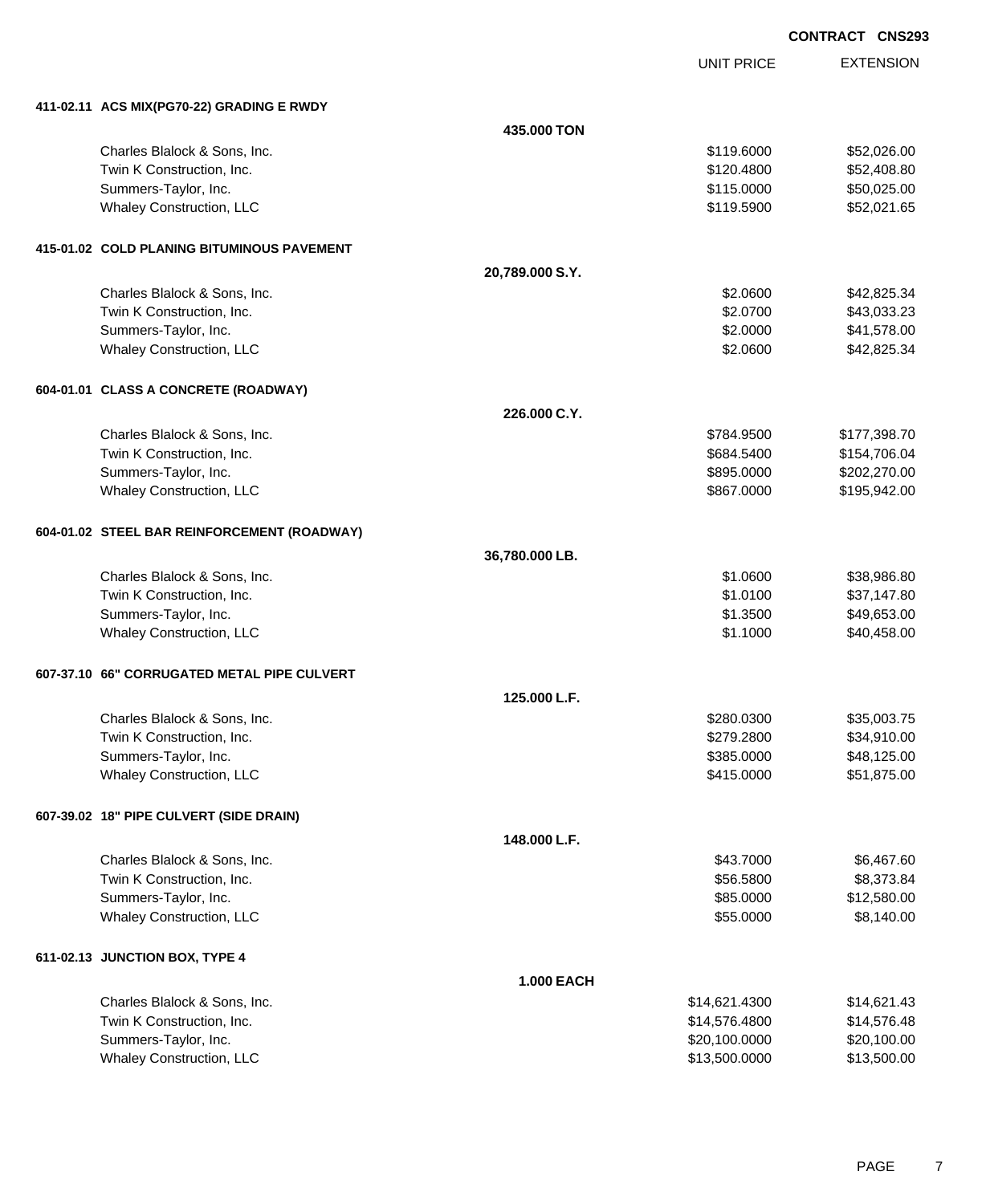|                                                   |                   |                   | <b>CONTRACT CNS293</b> |
|---------------------------------------------------|-------------------|-------------------|------------------------|
|                                                   |                   | <b>UNIT PRICE</b> | <b>EXTENSION</b>       |
| 611-07.01 CLASS A CONCRETE (PIPE ENDWALLS)        |                   |                   |                        |
|                                                   | 9.000 C.Y.        |                   |                        |
| Charles Blalock & Sons, Inc.                      |                   | \$1,496.1000      | \$13,464.90            |
| Twin K Construction, Inc.                         |                   | \$1,726.7800      | \$15,541.02            |
| Summers-Taylor, Inc.                              |                   | \$1,940.0000      | \$17,460.00            |
| Whaley Construction, LLC                          |                   | \$1,650.0000      | \$14,850.00            |
| 611-07.02 STEEL BAR REINFORCEMENT (PIPE ENDWALLS) |                   |                   |                        |
|                                                   | 759.000 LB.       |                   |                        |
| Charles Blalock & Sons, Inc.                      |                   | \$0.7700          | \$584.43               |
| Twin K Construction, Inc.                         |                   | \$2.8700          | \$2,178.33             |
| Summers-Taylor, Inc.                              |                   | \$2.3000          | \$1,745.70             |
| Whaley Construction, LLC                          |                   | \$5.5000          | \$4,174.50             |
| 611-07.03 STRUCTURAL STEEL (PIPE ENDWALLS)        |                   |                   |                        |
|                                                   | 1,383.000 LB.     |                   |                        |
| Charles Blalock & Sons, Inc.                      |                   | \$5.5000          | \$7,606.50             |
| Twin K Construction, Inc.                         |                   | \$7.1300          | \$9,860.79             |
| Summers-Taylor, Inc.                              |                   | \$6.9000          | \$9,542.70             |
| Whaley Construction, LLC                          |                   | \$6.0000          | \$8,298.00             |
| 611-07.31 18IN ENDWALL (SIDE DRAIN)               |                   |                   |                        |
|                                                   | <b>6.000 EACH</b> |                   |                        |
| Charles Blalock & Sons, Inc.                      |                   | \$3,361.1100      | \$20,166.66            |
| Twin K Construction, Inc.                         |                   | \$4,851.1300      | \$29,106.78            |
| Summers-Taylor, Inc.                              |                   | \$4,110.0000      | \$24,660.00            |
| Whaley Construction, LLC                          |                   | \$4,500.0000      | \$27,000.00            |
| 611-09.03 CAPPING EXISTING CATCHBASIN             |                   |                   |                        |
|                                                   | <b>2.000 EACH</b> |                   |                        |
| Charles Blalock & Sons, Inc.                      |                   | \$847.0600        | \$1,694.12             |
| Twin K Construction, Inc.                         |                   | \$1,437.5400      | \$2,875.08             |
| Summers-Taylor, Inc.                              |                   | \$967.0000        | \$1,934.00             |
| Whaley Construction, LLC                          |                   | \$1,500.0000      | \$3,000.00             |
| 621-03.08 54" TEMPORARY DRAINAGE PIPE             |                   |                   |                        |
|                                                   | 115.000 L.F.      |                   |                        |
| Charles Blalock & Sons, Inc.                      |                   | \$158.2800        | \$18,202.20            |
| Twin K Construction, Inc.                         |                   | \$96.2400         | \$11,067.60            |
| Summers-Taylor, Inc.                              |                   | \$110.0000        | \$12,650.00            |
| Whaley Construction, LLC                          |                   | \$168.0000        | \$19,320.00            |
| 705-02.10 GUARDRAIL TRANSITION 27IN TO 31IN       |                   |                   |                        |
|                                                   | 3.000 EACH        |                   |                        |
| Charles Blalock & Sons, Inc.                      |                   | \$420.0000        | \$1,260.00             |
| Twin K Construction, Inc.                         |                   | \$158.6700        | \$476.01               |
| Summers-Taylor, Inc.                              |                   | \$400.0000        | \$1,200.00             |
| Whaley Construction, LLC                          |                   | \$420.0000        | \$1,260.00             |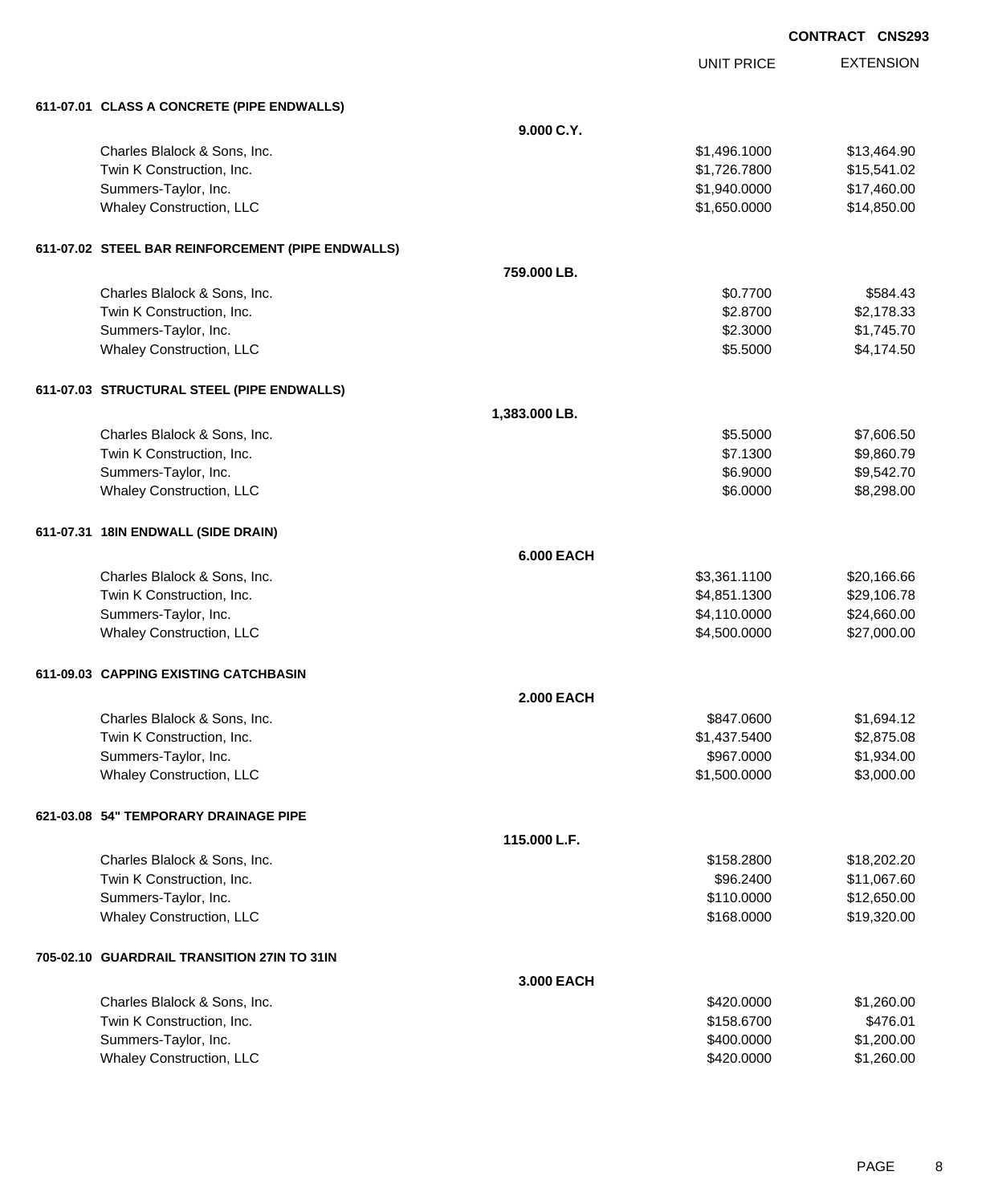UNIT PRICE EXTENSION

|        | 705-04.05 GUARDRAIL TERMINAL (TYPE-IN-LINE)        |                    |               |             |  |
|--------|----------------------------------------------------|--------------------|---------------|-------------|--|
|        |                                                    | <b>1.000 EACH</b>  |               |             |  |
|        | Charles Blalock & Sons, Inc.                       |                    | \$603.7500    | \$603.75    |  |
|        | Twin K Construction, Inc.                          |                    | \$423.1200    | \$423.12    |  |
|        | Summers-Taylor, Inc.                               |                    | \$575.0000    | \$575.00    |  |
|        | Whaley Construction, LLC                           |                    | \$603.7500    | \$603.75    |  |
|        | 705-06.01 W BEAM GR (TYPE 2) MASH TL3              |                    |               |             |  |
|        |                                                    | 1,991.000 L.F.     |               |             |  |
|        | Charles Blalock & Sons, Inc.                       |                    | \$18.3800     | \$36,594.58 |  |
|        | Twin K Construction, Inc.                          |                    | \$23.2700     | \$46,330.57 |  |
|        | Summers-Taylor, Inc.                               |                    | \$17.5000     | \$34,842.50 |  |
|        | <b>Whaley Construction, LLC</b>                    |                    | \$18.3800     | \$36,594.58 |  |
|        | 705-06.11 GR TERMINAL (IN-INLINE) MASH TL3         |                    |               |             |  |
|        |                                                    | <b>1.000 EACH</b>  |               |             |  |
|        | Charles Blalock & Sons, Inc.                       |                    | \$708.7500    | \$708.75    |  |
|        | Twin K Construction, Inc.                          |                    | \$793.3500    | \$793.35    |  |
|        | Summers-Taylor, Inc.                               |                    | \$700.0000    | \$700.00    |  |
|        | Whaley Construction, LLC                           |                    | \$708.7500    | \$708.75    |  |
|        | 705-06.20 TANGENT ENERGY ABSORBING TERM MASH TL-3  |                    |               |             |  |
|        |                                                    | 7.000 EACH         |               |             |  |
|        | Charles Blalock & Sons, Inc.                       |                    | \$3,150.0000  | \$22,050.00 |  |
|        | Twin K Construction, Inc.                          |                    | \$2,856.0700  | \$19,992.49 |  |
|        | Summers-Taylor, Inc.                               |                    | \$3,000.0000  | \$21,000.00 |  |
|        | Whaley Construction, LLC                           |                    | \$3,150.0000  | \$22,050.00 |  |
|        | 705-20.20 LOW MAINT CRASH CUSHN NARROW (MASH TL-3) |                    |               |             |  |
|        |                                                    | <b>1.000 EACH</b>  |               |             |  |
|        | Charles Blalock & Sons, Inc.                       |                    | \$34,387.5000 | \$34,387.50 |  |
|        | Twin K Construction, Inc.                          |                    | \$35,806.6500 | \$35,806.65 |  |
|        | Summers-Taylor, Inc.                               |                    | \$22,400.0000 | \$22,400.00 |  |
|        | Whaley Construction, LLC                           |                    | \$35,962.5000 | \$35,962.50 |  |
|        | 705-20.25 TEMPORARY CRASH CUSHION (MASH TL-3)      |                    |               |             |  |
|        |                                                    | <b>12.000 EACH</b> |               |             |  |
|        | Charles Blalock & Sons, Inc.                       |                    | \$4,331.2500  | \$51,975.00 |  |
|        | Twin K Construction, Inc.                          |                    | \$4,151.8800  | \$49,822.56 |  |
|        | Summers-Taylor, Inc.                               |                    | \$5,500.0000  | \$66,000.00 |  |
|        | Whaley Construction, LLC                           |                    | \$7,560.0000  | \$90,720.00 |  |
| 706-01 | <b>GUARDRAIL REMOVED</b>                           |                    |               |             |  |
|        |                                                    | 1,834.000 L.F.     |               |             |  |
|        | Charles Blalock & Sons, Inc.                       |                    | \$1.0500      | \$1,925.70  |  |
|        | Twin K Construction, Inc.                          |                    | \$1.0600      | \$1,944.04  |  |
|        | Summers-Taylor, Inc.                               |                    | \$1.0000      | \$1,834.00  |  |
|        | Whaley Construction, LLC                           |                    | \$1.1000      | \$2,017.40  |  |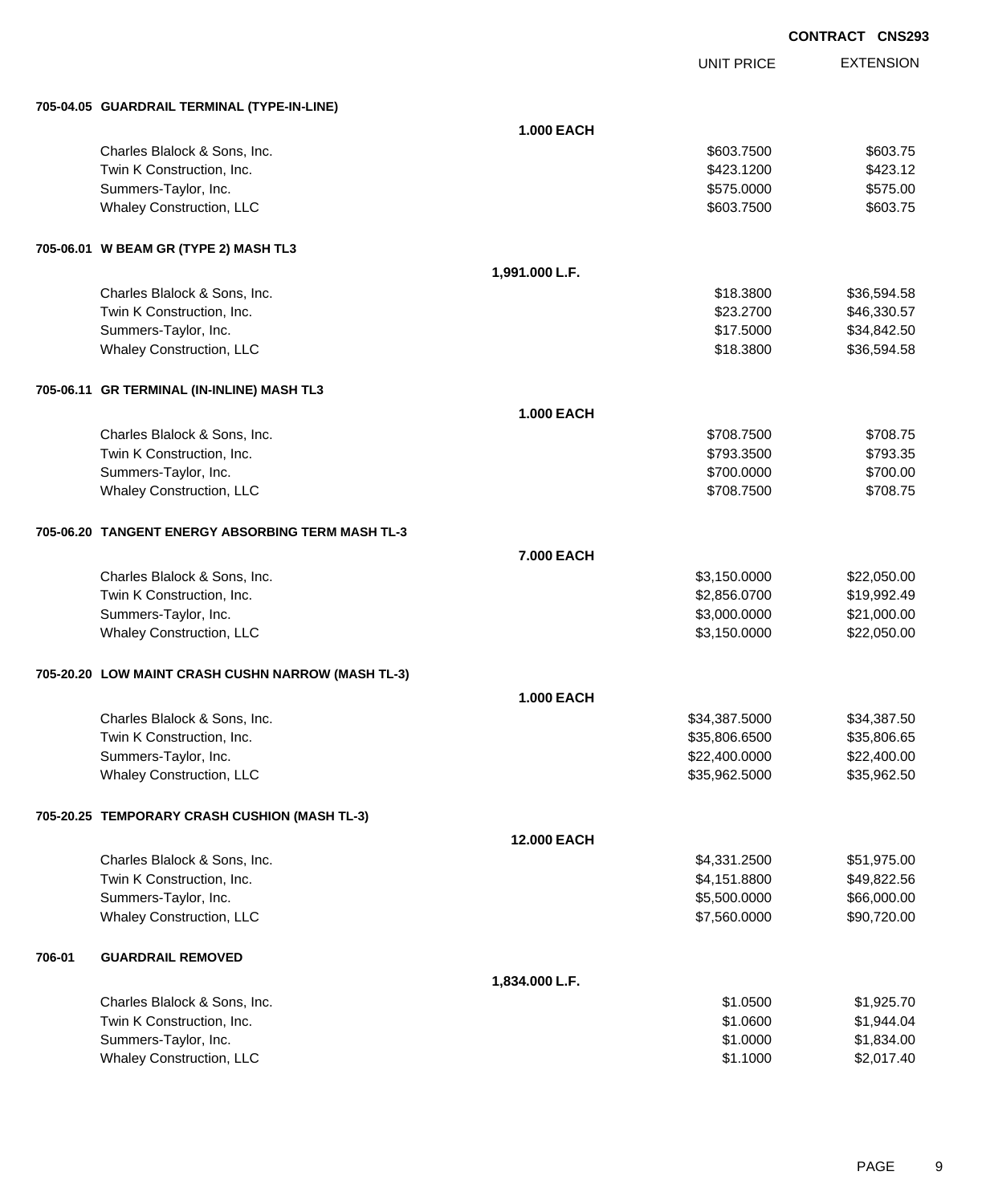UNIT PRICE

|        | 708-02.01 MARKERS (CONCRETE R.O.W. POSTS)  |                |               |              |
|--------|--------------------------------------------|----------------|---------------|--------------|
|        |                                            | 14.000 EACH    |               |              |
|        | Charles Blalock & Sons, Inc.               |                | \$294.7700    | \$4,126.78   |
|        | Twin K Construction, Inc.                  |                | \$230.0300    | \$3,220.42   |
|        | Summers-Taylor, Inc.                       |                | \$300.0000    | \$4,200.00   |
|        | Whaley Construction, LLC                   |                | \$350.0000    | \$4,900.00   |
|        | 709-05.05 MACHINED RIP-RAP (CLASS A-3)     |                |               |              |
|        |                                            | 400.000 TON    |               |              |
|        | Charles Blalock & Sons, Inc.               |                | \$36.9400     | \$14,776.00  |
|        | Twin K Construction, Inc.                  |                | \$34.8000     | \$13,920.00  |
|        | Summers-Taylor, Inc.                       |                | \$33.0000     | \$13,200.00  |
|        | Whaley Construction, LLC                   |                | \$35.0000     | \$14,000.00  |
|        | 709-05.06 MACHINED RIP-RAP (CLASS A-1)     |                |               |              |
|        |                                            | 3,042.000 TON  |               |              |
|        | Charles Blalock & Sons, Inc.               |                | \$38.9500     | \$118,485.90 |
|        | Twin K Construction, Inc.                  |                | \$34.8000     | \$105,861.60 |
|        | Summers-Taylor, Inc.                       |                | \$35.0000     | \$106,470.00 |
|        | Whaley Construction, LLC                   |                | \$35.0000     | \$106,470.00 |
|        | 709-05.81 ROCK RIFFLES                     |                |               |              |
|        |                                            | 1.000 LS       |               |              |
|        | Charles Blalock & Sons, Inc.               |                | \$44,959.8500 | \$44,959.85  |
|        | Twin K Construction, Inc.                  |                | \$42,233.4000 | \$42,233.40  |
|        | Summers-Taylor, Inc.                       |                | \$34,300.0000 | \$34,300.00  |
|        | Whaley Construction, LLC                   |                | \$10,000.0000 | \$10,000.00  |
| 710-02 | <b>AGGREGATE UNDERDRAINS (WITH PIPE)</b>   |                |               |              |
|        |                                            | 1,790.000 L.F. |               |              |
|        | Charles Blalock & Sons, Inc.               |                | \$10.5000     | \$18,795.00  |
|        | Twin K Construction, Inc.                  |                | \$11.5000     | \$20,585.00  |
|        | Summers-Taylor, Inc.                       |                | \$11.5000     | \$20,585.00  |
|        | Whaley Construction, LLC                   |                | \$11.0000     | \$19,690.00  |
| 710-05 | <b>LATERAL UNDERDRAIN</b>                  |                |               |              |
|        |                                            | 315.000 L.F.   |               |              |
|        | Charles Blalock & Sons, Inc.               |                | \$7.3500      | \$2,315.25   |
|        | Twin K Construction, Inc.                  |                | \$7.4000      | \$2,331.00   |
|        | Summers-Taylor, Inc.                       |                | \$8.0000      | \$2,520.00   |
|        | Whaley Construction, LLC                   |                | \$7.7000      | \$2,425.50   |
|        | 710-06.15 LATERAL UNDERDRAIN ENDWALL (6:1) |                |               |              |
|        |                                            | 7.000 EACH     |               |              |
|        | Charles Blalock & Sons, Inc.               |                | \$945.0000    | \$6,615.00   |
|        | Twin K Construction, Inc.                  |                | \$952.0200    | \$6,664.14   |
|        | Summers-Taylor, Inc.                       |                | \$1,030.0000  | \$7,210.00   |
|        | Whaley Construction, LLC                   |                | \$990.0000    | \$6,930.00   |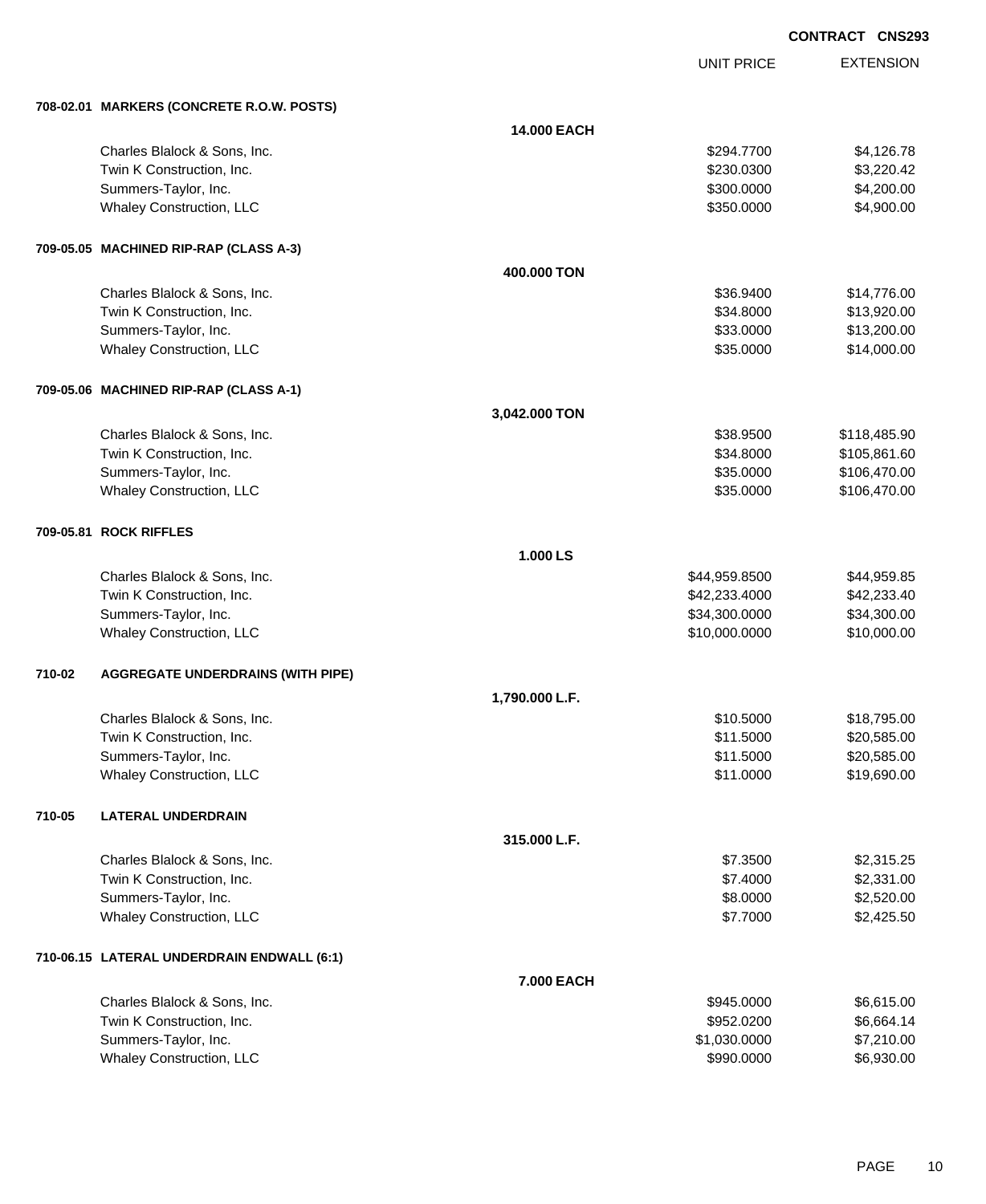| <b>CONTRACT</b> | <b>CNS293</b> |
|-----------------|---------------|
|-----------------|---------------|

|        |                                                |                | <b>UNIT PRICE</b> | <b>EXTENSION</b> |
|--------|------------------------------------------------|----------------|-------------------|------------------|
| 712-01 | <b>TRAFFIC CONTROL</b>                         |                |                   |                  |
|        |                                                | 1.000 LS       |                   |                  |
|        |                                                |                |                   |                  |
|        | Charles Blalock & Sons, Inc.                   |                | \$62,597.7800     | \$62,597.78      |
|        | Twin K Construction, Inc.                      |                | \$38,983.5900     | \$38,983.59      |
|        | Summers-Taylor, Inc.                           |                | \$92,000.0000     | \$92,000.00      |
|        | Whaley Construction, LLC                       |                | \$45,000.0000     | \$45,000.00      |
|        | 712-02.02 INTERCONNECTED PORTABLE BARRIER RAIL |                |                   |                  |
|        |                                                | 5,378.000 L.F. |                   |                  |
|        | Charles Blalock & Sons, Inc.                   |                | \$18.5000         | \$99,493.00      |
|        | Twin K Construction, Inc.                      |                | \$41.8300         | \$224,961.74     |
|        | Summers-Taylor, Inc.                           |                | \$33.0000         | \$177,474.00     |
|        | Whaley Construction, LLC                       |                | \$42.0000         | \$225,876.00     |
|        | 712-04.01 FLEXIBLE DRUMS (CHANNELIZING)        |                |                   |                  |
|        |                                                | 100.000 EACH   |                   |                  |
|        | Charles Blalock & Sons, Inc.                   |                | \$28.3500         | \$2,835.00       |
|        | Twin K Construction, Inc.                      |                | \$37.0200         | \$3,702.00       |
|        | Summers-Taylor, Inc.                           |                | \$20.0000         | \$2,000.00       |
|        | <b>Whaley Construction, LLC</b>                |                | \$36.7500         | \$3,675.00       |
|        |                                                |                |                   |                  |
| 712-06 | <b>SIGNS (CONSTRUCTION)</b>                    |                |                   |                  |
|        |                                                | 704.000 S.F.   |                   |                  |
|        | Charles Blalock & Sons, Inc.                   |                | \$7.8800          | \$5,547.52       |
|        | Twin K Construction, Inc.                      |                | \$7.4000          | \$5,209.60       |
|        | Summers-Taylor, Inc.                           |                | \$7.9000          | \$5,561.60       |
|        | Whaley Construction, LLC                       |                | \$7.3500          | \$5,174.40       |
|        | 712-07.03 TEMPORARY BARRICADES (TYPE III)      |                |                   |                  |
|        |                                                | 108.000 L.F.   |                   |                  |
|        | Charles Blalock & Sons, Inc.                   |                | \$16.8000         | \$1,814.40       |
|        | Twin K Construction, Inc.                      |                | \$15.8700         | \$1,713.96       |
|        | Summers-Taylor, Inc.                           |                | \$7.9000          | \$853.20         |
|        | Whaley Construction, LLC                       |                | \$15.7500         | \$1,701.00       |
|        |                                                |                |                   |                  |
|        | 712-09.08 REMOVABLE PAVEMENT MARKING (6" line) |                |                   |                  |
|        |                                                | 4,752.000 L.F. |                   |                  |
|        | Charles Blalock & Sons, Inc.                   |                | \$0.5300          | \$2,518.56       |
|        | Twin K Construction, Inc.                      |                | \$1.8200          | \$8,648.64       |
|        | Summers-Taylor, Inc.                           |                | \$0.5500          | \$2,613.60       |
|        | Whaley Construction, LLC                       |                | \$0.5300          | \$2,518.56       |
|        | 712-12.10 TEMPORARY CURB W/FLEXIBLE DELINEATOR |                |                   |                  |
|        |                                                | 220.000 L.F.   |                   |                  |
|        | Charles Blalock & Sons, Inc.                   |                | \$40.3000         | \$8,866.00       |
|        | Twin K Construction, Inc.                      |                | \$40.2000         | \$8,844.00       |
|        | Summers-Taylor, Inc.                           |                | \$17.0000         | \$3,740.00       |
|        | Whaley Construction, LLC                       |                | \$39.9000         | \$8,778.00       |
|        |                                                |                |                   |                  |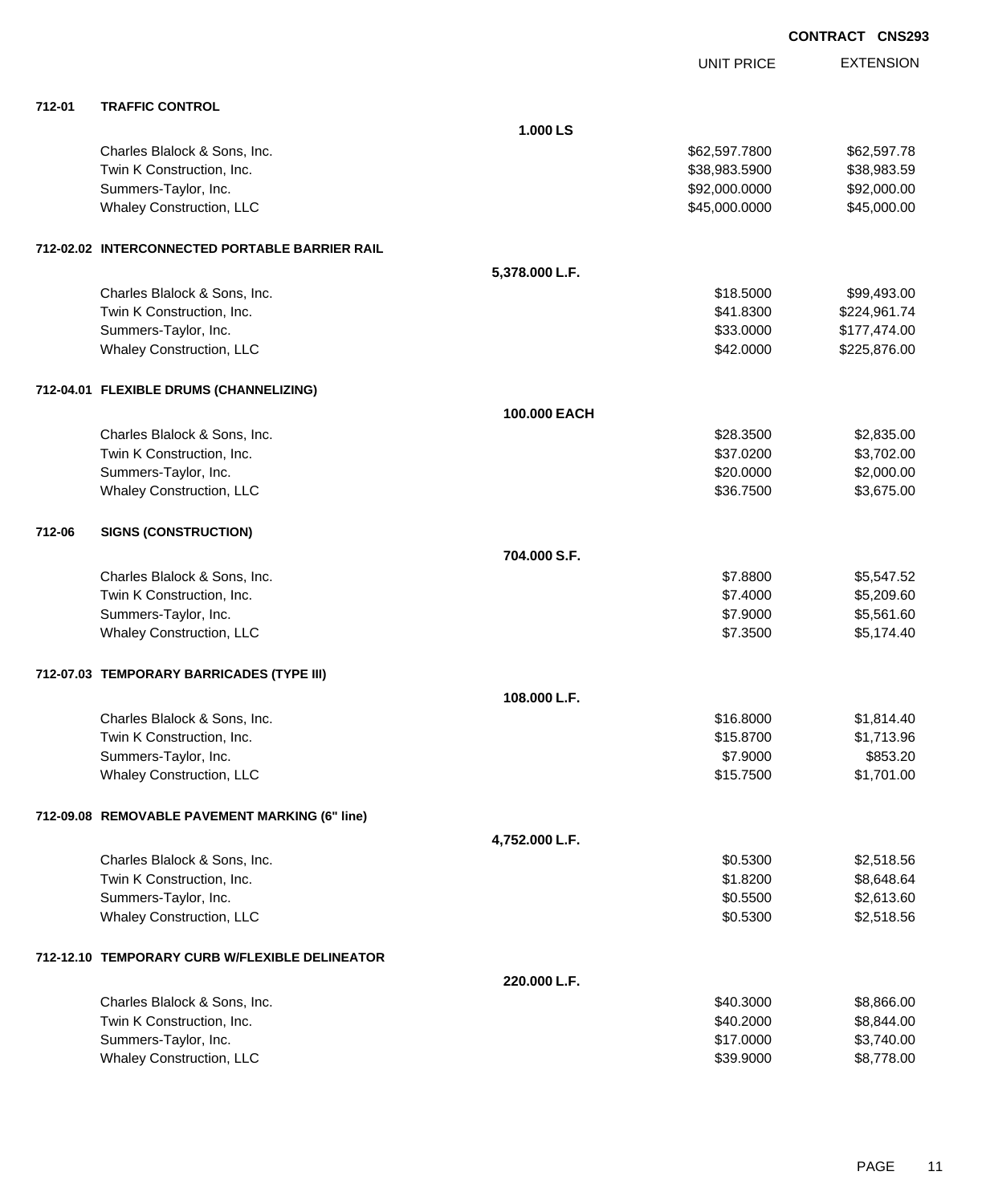|        |                                                                 |                    |                   | <b>CONTRACT CNS293</b> |
|--------|-----------------------------------------------------------------|--------------------|-------------------|------------------------|
|        |                                                                 |                    | <b>UNIT PRICE</b> | <b>EXTENSION</b>       |
|        | 713-01.01 CLASS A CONCRETE (FOUNDATION FOR SIGN SUPPORTS)       |                    |                   |                        |
|        |                                                                 | 2.000 C.Y.         |                   |                        |
|        | Charles Blalock & Sons, Inc.                                    |                    | \$696.4300        | \$1,392.86             |
|        | Twin K Construction, Inc.                                       |                    | \$846.2400        | \$1,692.48             |
|        | Summers-Taylor, Inc.                                            |                    | \$800.0000        | \$1,600.00             |
|        | <b>Whaley Construction, LLC</b>                                 |                    | \$840.0000        | \$1,680.00             |
|        | 713-01.02 STEEL BAR REINFORCEMENT(FOUNDATION FOR SIGN SUPPORTS) |                    |                   |                        |
|        |                                                                 | 400.000 LB.        |                   |                        |
|        | Charles Blalock & Sons, Inc.                                    |                    | \$2.9500          | \$1,180.00             |
|        | Twin K Construction, Inc.                                       |                    | \$3.1700          | \$1,268.00             |
|        | Summers-Taylor, Inc.                                            |                    | \$3.0000          | \$1,200.00             |
|        | Whaley Construction, LLC                                        |                    | \$3.1500          | \$1,260.00             |
|        | 713-02.21 SIGN POST DELINEATION ENHANCEMENT                     |                    |                   |                        |
|        |                                                                 | 23.000 L.F.        |                   |                        |
|        | Charles Blalock & Sons, Inc.                                    |                    | \$10.7100         | \$246.33               |
|        | Twin K Construction, Inc.                                       |                    | \$10.5800         | \$243.34               |
|        | Summers-Taylor, Inc.                                            |                    | \$10.0000         | \$230.00               |
|        | Whaley Construction, LLC                                        |                    | \$10.5000         | \$241.50               |
|        | 713-02.26 CONCRETE BARRIER/PARAPET DELINEATOR                   |                    |                   |                        |
|        |                                                                 | 70,000 EACH        |                   |                        |
|        | Charles Blalock & Sons, Inc.                                    |                    | \$6.4300          | \$450.10               |
|        | Twin K Construction, Inc.                                       |                    | \$6.6100          | \$462.70               |
|        | Summers-Taylor, Inc.                                            |                    | \$6.2500          | \$437.50               |
|        | Whaley Construction, LLC                                        |                    | \$6.5600          | \$459.20               |
|        | 713-02.27 CONCRETE BARRIER/PARAPET DELINEATOR (BI-DIRECTIONAL)  |                    |                   |                        |
|        |                                                                 | <b>39.000 EACH</b> |                   |                        |
|        | Charles Blalock & Sons, Inc.                                    |                    | \$8.5700          | \$334.23               |
|        | Twin K Construction, Inc.                                       |                    | \$8.4600          | \$329.94               |
|        | Summers-Taylor, Inc.                                            |                    | \$8.0000          | \$312.00               |
|        | Whaley Construction, LLC                                        |                    | \$8.4000          | \$327.60               |
| 713-05 | STEEL HOLLOW SQUARE POST (BREAKAWAY) SIGN SUPPORTS              |                    |                   |                        |
|        |                                                                 | 680.000 LB.        |                   |                        |
|        | Charles Blalock & Sons, Inc.                                    |                    | \$5.8900          | \$4,005.20             |
|        | Twin K Construction, Inc.                                       |                    | \$6.0800          | \$4,134.40             |
|        | Summers-Taylor, Inc.                                            |                    | \$6.0000          | \$4,080.00             |
|        | Whaley Construction, LLC                                        |                    | \$6.0400          | \$4,107.20             |
| 713-06 | STEEL I-BEAMS & WF-BEAMS(BREAKAWAY) SIGN SUPPORT                |                    |                   |                        |
|        |                                                                 | 474.000 LB.        |                   |                        |
|        | Charles Blalock & Sons, Inc.                                    |                    | \$6.3700          | \$3,019.38             |
|        | Twin K Construction, Inc.                                       |                    | \$6.6100          | \$3,133.14             |
|        | Summers-Taylor, Inc.                                            |                    | \$6.5000          | \$3,081.00             |
|        | Whaley Construction, LLC                                        |                    | \$6.5600          | \$3,109.44             |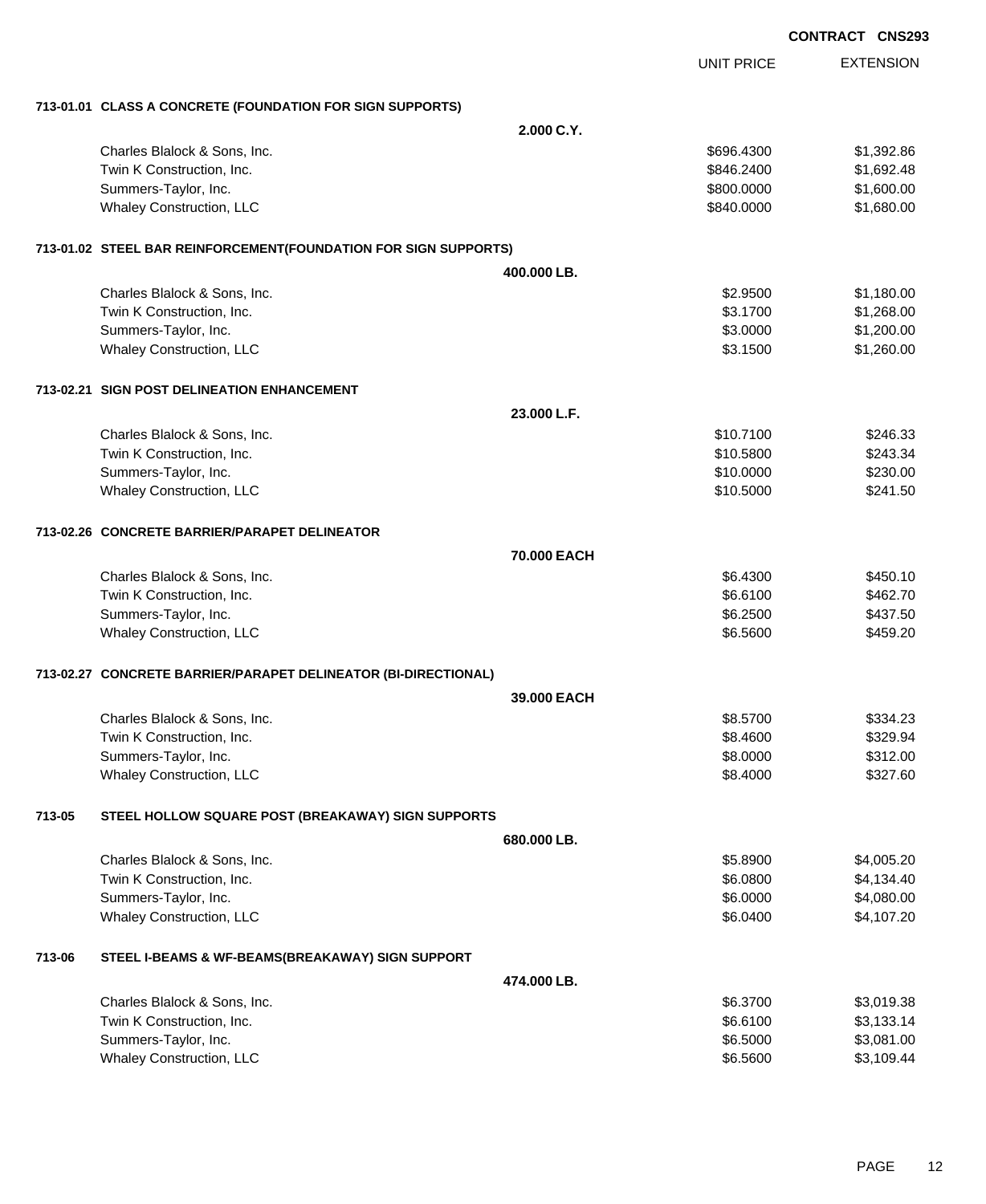|        |                                                                   |                    |                   | <b>CONTRACT CNS293</b> |
|--------|-------------------------------------------------------------------|--------------------|-------------------|------------------------|
|        |                                                                   |                    | <b>UNIT PRICE</b> | <b>EXTENSION</b>       |
|        | 713-11.02 PERFORATED/KNOCKOUT SQUARE TUBE POST                    |                    |                   |                        |
|        |                                                                   | 2,118.000 LB.      |                   |                        |
|        | Charles Blalock & Sons, Inc.                                      |                    | \$3.6400          | \$7,709.52             |
|        | Twin K Construction, Inc.                                         |                    | \$3.7000          | \$7,836.60             |
|        | Summers-Taylor, Inc.                                              |                    | \$3.7500          | \$7,942.50             |
|        | Whaley Construction, LLC                                          |                    | \$3.6800          | \$7,794.24             |
|        | 713-11.21 P POST SLIP BASE                                        |                    |                   |                        |
|        |                                                                   | <b>16,000 EACH</b> |                   |                        |
|        | Charles Blalock & Sons, Inc.                                      |                    | \$380.3600        | \$6,085.76             |
|        | Twin K Construction, Inc.                                         |                    | \$396.6800        | \$6,346.88             |
|        | Summers-Taylor, Inc.                                              |                    | \$375.0000        | \$6,000.00             |
|        | Whaley Construction, LLC                                          |                    | \$393.7500        | \$6,300.00             |
|        | 713-13.02 FLAT SHEET ALUMINUM SIGNS (0.080" THICK)                |                    |                   |                        |
|        |                                                                   | 269.000 S.F.       |                   |                        |
|        | Charles Blalock & Sons, Inc.                                      |                    | \$11.7900         | \$3,171.51             |
|        | Twin K Construction, Inc.                                         |                    | \$12.6900         | \$3,413.61             |
|        | Summers-Taylor, Inc.                                              |                    | \$12.0000         | \$3,228.00             |
|        | Whaley Construction, LLC                                          |                    | \$12.6000         | \$3,389.40             |
|        | 713-13.03 FLAT SHEET ALUMINUM SIGNS (0.100" THICK)                |                    |                   |                        |
|        |                                                                   | 231.000 S.F.       |                   |                        |
|        | Charles Blalock & Sons, Inc.                                      |                    | \$13.9300         | \$3,217.83             |
|        | Twin K Construction, Inc.                                         |                    | \$14.8100         | \$3,421.11             |
|        | Summers-Taylor, Inc.                                              |                    | \$14.0000         | \$3,234.00             |
|        | Whaley Construction, LLC                                          |                    | \$14.7000         | \$3,395.70             |
| 713-15 | REMOVAL OF SIGNS, POSTS AND FOOTINGS                              |                    |                   |                        |
|        |                                                                   | 1.000 LS           |                   |                        |
|        | Charles Blalock & Sons, Inc.                                      |                    | \$321.4300        | \$321.43               |
|        | Twin K Construction, Inc.                                         |                    | \$317.3400        | \$317.34               |
|        | Summers-Taylor, Inc.                                              |                    | \$300.0000        | \$300.00               |
|        | Whaley Construction, LLC                                          |                    | \$315.0000        | \$315.00               |
|        | 716-01.21 SNOWPLOWABLE RAISED PAVMENT MARKERS (BI-DIR) (1 COLOR)  |                    |                   |                        |
|        |                                                                   | 127,000 EACH       |                   |                        |
|        | Charles Blalock & Sons, Inc.                                      |                    | \$36.7500         | \$4,667.25             |
|        | Twin K Construction, Inc.                                         |                    | \$30.1500         | \$3,829.05             |
|        | Summers-Taylor, Inc.                                              |                    | \$35.0000         | \$4,445.00             |
|        | Whaley Construction, LLC                                          |                    | \$36.7500         | \$4,667.25             |
|        | 716-01.22 SNOWPLOWABLE RAISED PAVMENT MARKERS (MONO-DIR)(1 COLOR) |                    |                   |                        |
|        |                                                                   | 60.000 EACH        |                   |                        |
|        | Charles Blalock & Sons, Inc.                                      |                    | \$36.7500         | \$2,205.00             |
|        | Twin K Construction, Inc.                                         |                    | \$30.1500         | \$1,809.00             |
|        | Summers-Taylor, Inc.                                              |                    | \$35.0000         | \$2,100.00             |
|        | Whaley Construction, LLC                                          |                    | \$36.7500         | \$2,205.00             |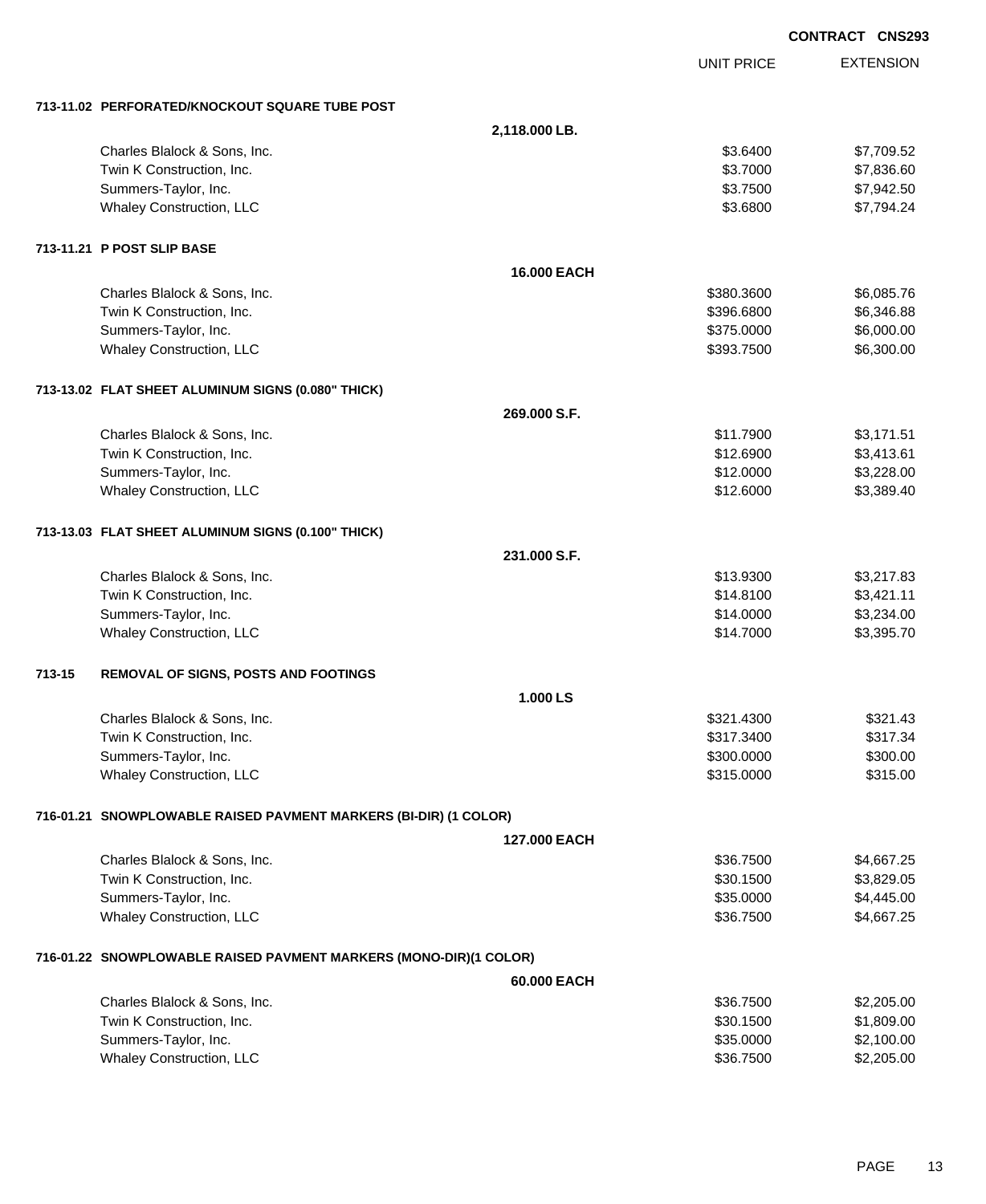|                                                             |                    |                   | <b>CONTRACT CNS293</b> |
|-------------------------------------------------------------|--------------------|-------------------|------------------------|
|                                                             |                    | <b>UNIT PRICE</b> | <b>EXTENSION</b>       |
| 716-01.30 REMOVAL OF SNOWPLOWABLE REFLECTIVE MARKER         |                    |                   |                        |
|                                                             | 51.000 EACH        |                   |                        |
| Charles Blalock & Sons, Inc.                                |                    | \$15.7500         | \$803.25               |
| Twin K Construction, Inc.                                   |                    | \$9.2600          | \$472.26               |
| Summers-Taylor, Inc.                                        |                    | \$15.0000         | \$765.00               |
| Whaley Construction, LLC                                    |                    | \$15.7500         | \$803.25               |
| 716-02.04 PLASTIC PAVEMENT MARKING(CHANNELIZATION STRIPING) |                    |                   |                        |
|                                                             | 121.000 S.Y.       |                   |                        |
| Charles Blalock & Sons, Inc.                                |                    | \$18.1100         | \$2,191.31             |
| Twin K Construction, Inc.                                   |                    | \$22.2100         | \$2,687.41             |
| Summers-Taylor, Inc.                                        |                    | \$19.5000         | \$2,359.50             |
| Whaley Construction, LLC                                    |                    | \$18.1100         | \$2,191.31             |
| 716-02.05 PLASTIC PAVEMENT MARKING (STOP LINE)              |                    |                   |                        |
|                                                             | 88.000 L.F.        |                   |                        |
| Charles Blalock & Sons, Inc.                                |                    | \$10.5000         | \$924.00               |
| Twin K Construction, Inc.                                   |                    | \$11.9000         | \$1,047.20             |
| Summers-Taylor, Inc.                                        |                    | \$11.5000         | \$1,012.00             |
| Whaley Construction, LLC                                    |                    | \$10.5000         | \$924.00               |
| 716-02.06 PLASTIC PAVEMENT MARKING (TURN LANE ARROW)        |                    |                   |                        |
|                                                             | <b>12,000 EACH</b> |                   |                        |
| Charles Blalock & Sons, Inc.                                |                    | \$157.5000        | \$1,890.00             |
| Twin K Construction, Inc.                                   |                    | \$142.8000        | \$1,713.60             |
| Summers-Taylor, Inc.                                        |                    | \$171.0000        | \$2,052.00             |
| Whaley Construction, LLC                                    |                    | \$157.5000        | \$1,890.00             |
| 716-04.14 PLASTIC PAVEMENT MARKING (LANE REDUCTION ARROW)   |                    |                   |                        |
|                                                             | <b>2.000 EACH</b>  |                   |                        |
| Charles Blalock & Sons, Inc.                                |                    | \$183.7500        | \$367.50               |
| Twin K Construction, Inc.                                   |                    | \$301.4700        | \$602.94               |
| Summers-Taylor, Inc.                                        |                    | \$200.0000        | \$400.00               |
| Whaley Construction, LLC                                    |                    | \$183.7500        | \$367.50               |
| 716-05.01 PAINTED PAVEMENT MARKING (4" LINE)                |                    |                   |                        |
|                                                             | 5.000 L.M.         |                   |                        |
| Charles Blalock & Sons, Inc.                                |                    | \$997.5000        | \$4,987.50             |
| Twin K Construction, Inc.                                   |                    | \$555.3500        | \$2,776.75             |
| Summers-Taylor, Inc.                                        |                    | \$975.0000        | \$4,875.00             |
| Whaley Construction, LLC                                    |                    | \$997.5000        | \$4,987.50             |
| 716-05.02 PAINTED PAVEMENT MARKING (8" BARRIER LINE)        |                    |                   |                        |
|                                                             | 17,280.000 L.F.    |                   |                        |
| Charles Blalock & Sons, Inc.                                |                    | \$0.2600          | \$4,492.80             |
| Twin K Construction, Inc.                                   |                    | \$0.3000          | \$5,184.00             |
| Summers-Taylor, Inc.                                        |                    | \$0.3000          | \$5,184.00             |
| Whaley Construction, LLC                                    |                    | \$0.2800          | \$4,838.40             |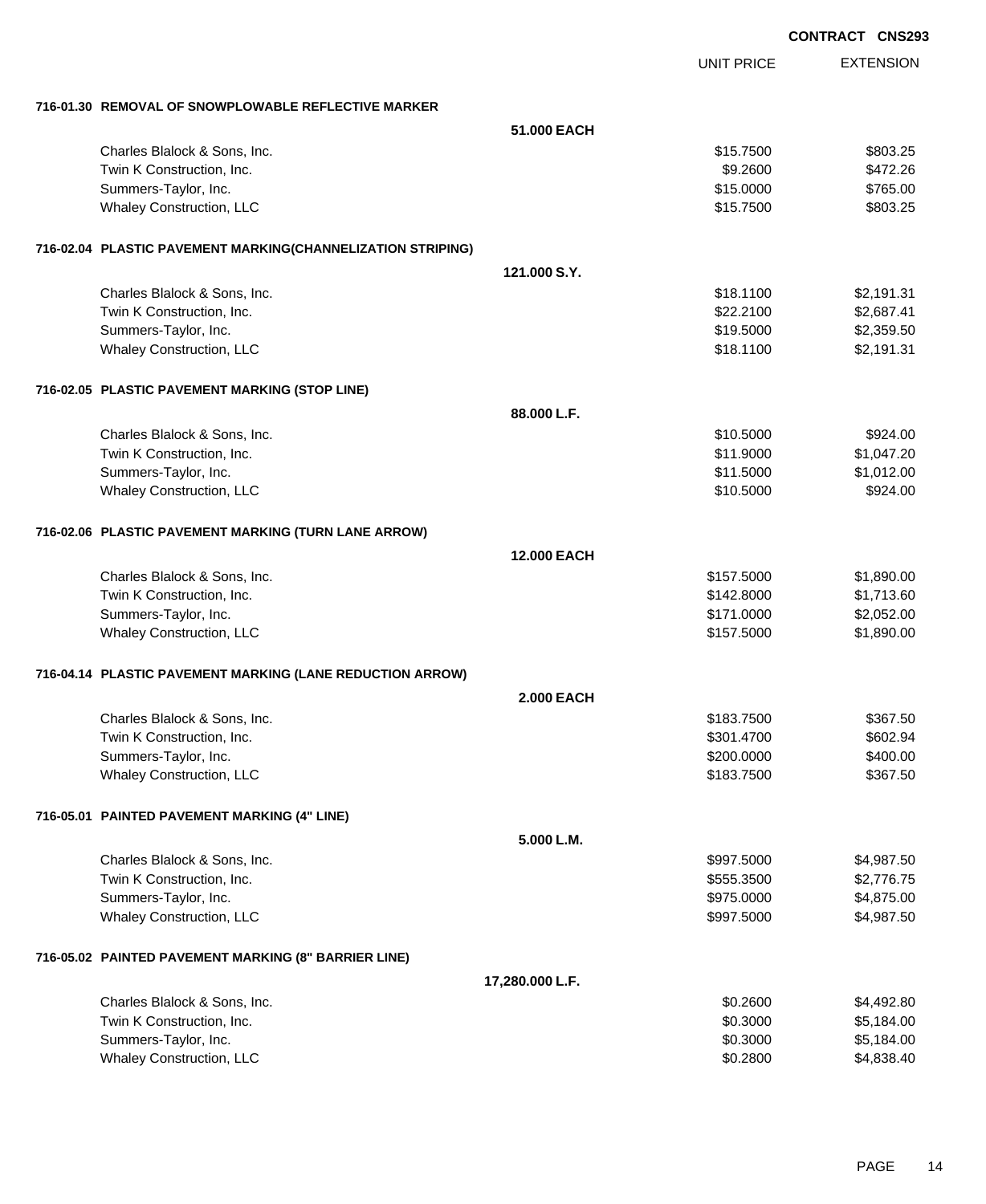|                                                              |                 |                   | <b>CONTRACT CNS293</b> |
|--------------------------------------------------------------|-----------------|-------------------|------------------------|
|                                                              |                 | <b>UNIT PRICE</b> | <b>EXTENSION</b>       |
| 716-05.20 PAINTED PAVEMENT MARKING (6" LINE)                 |                 |                   |                        |
|                                                              | 1.000 L.M.      |                   |                        |
| Charles Blalock & Sons, Inc.                                 |                 | \$918.7500        | \$918.75               |
| Twin K Construction, Inc.                                    |                 | \$793.3500        | \$793.35               |
| Summers-Taylor, Inc.                                         |                 | \$975.0000        | \$975.00               |
| <b>Whaley Construction, LLC</b>                              |                 | \$962.5000        | \$962.50               |
| 716-05.50 PAINTED PAVEMENT MARKINGS(8" LINE)                 |                 |                   |                        |
|                                                              | 13,730.000 L.F. |                   |                        |
| Charles Blalock & Sons, Inc.                                 |                 | \$0.1900          | \$2,608.70             |
| Twin K Construction, Inc.                                    |                 | \$0.3000          | \$4,119.00             |
| Summers-Taylor, Inc.                                         |                 | \$0.2000          | \$2,746.00             |
| <b>Whaley Construction, LLC</b>                              |                 | \$0.2000          | \$2,746.00             |
| 716-08.01 REMOVAL OF PAVEMENT MARKING (LINE)                 |                 |                   |                        |
|                                                              | 9,760.000 L.F.  |                   |                        |
| Charles Blalock & Sons, Inc.                                 |                 | \$0.5300          | \$5,172.80             |
| Twin K Construction, Inc.                                    |                 | \$0.3700          | \$3,611.20             |
| Summers-Taylor, Inc.                                         |                 | \$0.5500          | \$5,368.00             |
| <b>Whaley Construction, LLC</b>                              |                 | \$0.5500          | \$5,368.00             |
| 716-12.02 ENHANCED FLATLINE THERMO PVMT MRKNG (6IN LINE)     |                 |                   |                        |
|                                                              | 1.800 L.M.      |                   |                        |
| Charles Blalock & Sons, Inc.                                 |                 | \$4,987.5000      | \$8,977.50             |
| Twin K Construction, Inc.                                    |                 | \$4,760.1200      | \$8,568.22             |
| Summers-Taylor, Inc.                                         |                 | \$5,430.0000      | \$9,774.00             |
| <b>Whaley Construction, LLC</b>                              |                 | \$4,987.5000      | \$8,977.50             |
| 716-13.01 SPRAY THERMO PVMT MRKNG (60 mil) (4IN LINE)        |                 |                   |                        |
|                                                              | 4.300 L.M.      |                   |                        |
| Charles Blalock & Sons, Inc.                                 |                 | \$2,310.0000      | \$9,933.00             |
| Twin K Construction, Inc.                                    |                 | \$1,956.9400      | \$8,414.84             |
| Summers-Taylor, Inc.                                         |                 | \$2,350.0000      | \$10,105.00            |
| Whaley Construction, LLC                                     |                 | \$2,310.0000      | \$9,933.00             |
| 716-13.04 SPRAY THERMO PVMT MRKNG (60 mil) (4IN DOTTED LINE) |                 |                   |                        |
|                                                              | 1,622.000 L.F.  |                   |                        |
| Charles Blalock & Sons, Inc.                                 |                 | \$1.3100          | \$2,124.82             |
| Twin K Construction, Inc.                                    |                 | \$0.5300          | \$859.66               |
| Summers-Taylor, Inc.                                         |                 | \$1.3000          | \$2,108.60             |
| Whaley Construction, LLC                                     |                 | \$1.3100          | \$2,124.82             |
| 716-13.05 SPRAY THERMO PVMT MRKNG (60 mil) (6IN DOTTED LINE) |                 |                   |                        |
|                                                              | 4,051.000 L.F.  |                   |                        |
| Charles Blalock & Sons, Inc.                                 |                 | \$1.5800          | \$6,400.58             |
| Twin K Construction, Inc.                                    |                 | \$0.5300          | \$2,147.03             |
| Summers-Taylor, Inc.                                         |                 | \$1.5500          | \$6,279.05             |
| Whaley Construction, LLC                                     |                 | \$1.5800          | \$6,400.58             |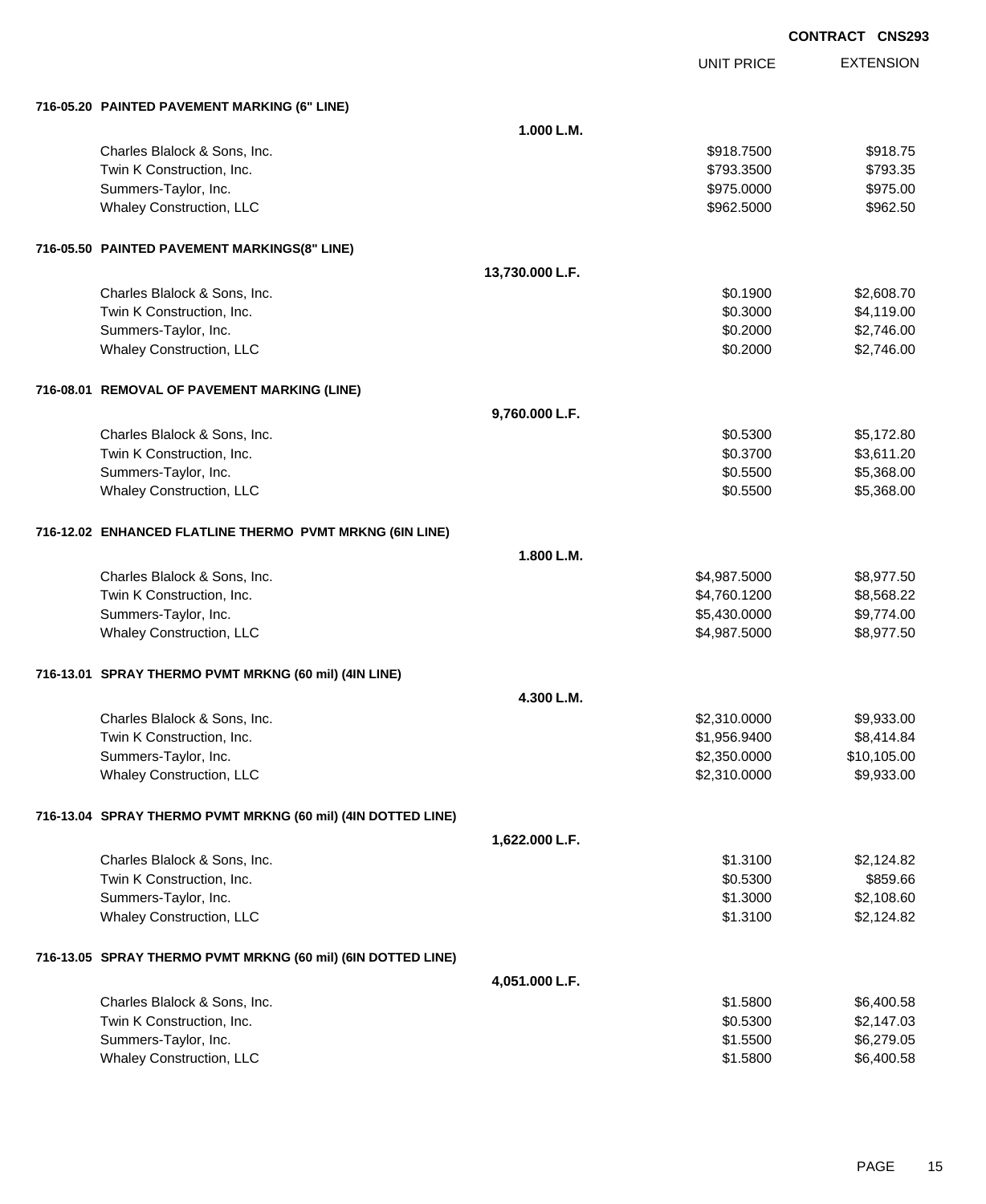|        |                                                   |                |                   | <b>CONTRACT CNS293</b> |
|--------|---------------------------------------------------|----------------|-------------------|------------------------|
|        |                                                   |                | <b>UNIT PRICE</b> | <b>EXTENSION</b>       |
| 717-01 | <b>MOBILIZATION</b>                               |                |                   |                        |
|        |                                                   | 1.000 LS       |                   |                        |
|        | Charles Blalock & Sons, Inc.                      |                | \$235,658.0900    | \$235,658.09           |
|        | Twin K Construction, Inc.                         |                | \$170,813.5000    | \$170,813.50           |
|        | Summers-Taylor, Inc.                              |                | \$215,000.0000    | \$215,000.00           |
|        | Whaley Construction, LLC                          |                | \$206,600.0000    | \$206,600.00           |
|        | 730-26.08 FLASHING WARNING BEACON (DESCRIPTION)   |                |                   |                        |
|        |                                                   | 8.000 EACH     |                   |                        |
|        | Charles Blalock & Sons, Inc.                      |                | \$2,357.1400      | \$18,857.12            |
|        | Twin K Construction, Inc.                         |                | \$2,380.0600      | \$19,040.48            |
|        | Summers-Taylor, Inc.                              |                | \$2,300.0000      | \$18,400.00            |
|        | Whaley Construction, LLC                          |                | \$2,362.5000      | \$18,900.00            |
|        | 740-06.01 GEOMEMBRANE                             |                |                   |                        |
|        |                                                   | 657.000 S.Y.   |                   |                        |
|        | Charles Blalock & Sons, Inc.                      |                | \$10.0000         | \$6,570.00             |
|        | Twin K Construction, Inc.                         |                | \$22.2700         | \$14,631.39            |
|        | Summers-Taylor, Inc.                              |                | \$15.0000         | \$9,855.00             |
|        | Whaley Construction, LLC                          |                | \$5.0000          | \$3,285.00             |
|        | 740-10.03 GEOTEXTILE (TYPE III) (EROSION CONTROL) |                |                   |                        |
|        |                                                   | 9,118.000 S.Y. |                   |                        |
|        | Charles Blalock & Sons, Inc.                      |                | \$1.5600          | \$14,224.08            |
|        | Twin K Construction, Inc.                         |                | \$2.4600          | \$22,430.28            |
|        | Summers-Taylor, Inc.                              |                | \$2.0000          | \$18,236.00            |
|        | Whaley Construction, LLC                          |                | \$1.5200          | \$13,859.36            |
|        | 740-11.04 TEMPORARY SEDIMENT TUBE 20IN            |                |                   |                        |
|        |                                                   | 177.000 L.F.   |                   |                        |
|        | Charles Blalock & Sons, Inc.                      |                | \$7.3400          | \$1,299.18             |
|        | Twin K Construction, Inc.                         |                | \$3.7400          | \$661.98               |
|        | Summers-Taylor, Inc.                              |                | \$6.2000          | \$1,097.40             |
|        | Whaley Construction, LLC                          |                | \$7.1400          | \$1,263.78             |
|        | 740-11.05 TEMPORARY SEDIMENT TUBE 24IN            |                |                   |                        |
|        |                                                   | 441.000 L.F.   |                   |                        |
|        | Charles Blalock & Sons, Inc.                      |                | \$8.7500          | \$3,858.75             |
|        | Twin K Construction, Inc.                         |                | \$10.9200         | \$4,815.72             |
|        | Summers-Taylor, Inc.                              |                | \$8.2000          | \$3,616.20             |
|        | Whaley Construction, LLC                          |                | \$8.5200          | \$3,757.32             |
|        | 801-01.07 TEMPORARY SEEDING (WITH MULCH)          |                |                   |                        |
|        |                                                   | 436.000 UNIT   |                   |                        |
|        | Charles Blalock & Sons, Inc.                      |                | \$26.7400         | \$11,658.64            |
|        | Twin K Construction Inc.                          |                | \$28,7500         | \$1253500              |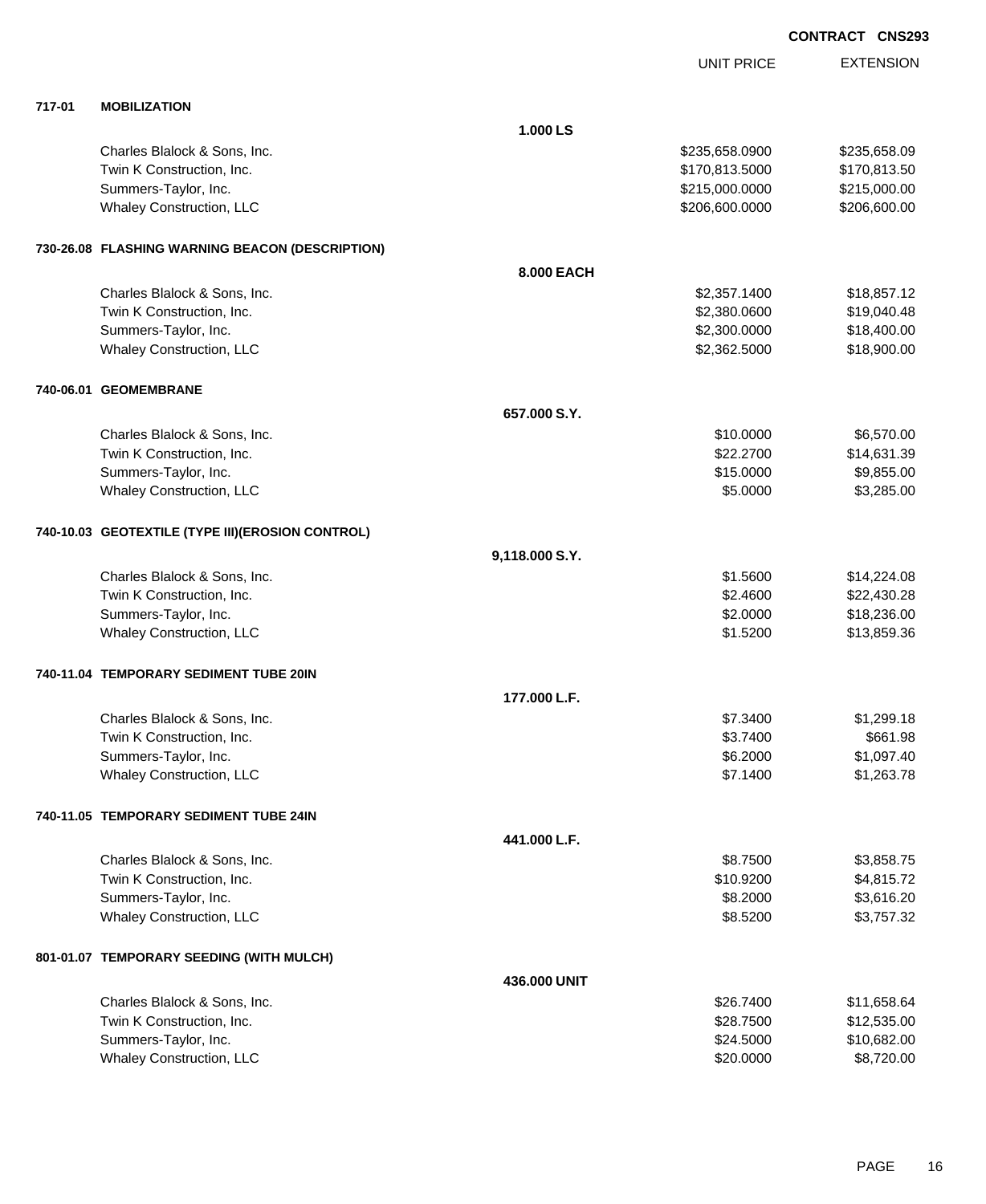UNIT PRICE EXTENSION

| 801-02 | <b>SEEDING (WITHOUT MULCH)</b>                          |                    |              |             |
|--------|---------------------------------------------------------|--------------------|--------------|-------------|
|        |                                                         | <b>11.000 UNIT</b> |              |             |
|        | Charles Blalock & Sons, Inc.                            |                    | \$102.6000   | \$1,128.60  |
|        | Twin K Construction, Inc.                               |                    | \$23.0100    | \$253.11    |
|        | Summers-Taylor, Inc.                                    |                    | \$95.0000    | \$1,045.00  |
|        | <b>Whaley Construction, LLC</b>                         |                    | \$21.0000    | \$231.00    |
|        | 801-02.15 FERTILIZER                                    |                    |              |             |
|        |                                                         | <b>5.000 TON</b>   |              |             |
|        | Charles Blalock & Sons, Inc.                            |                    | \$872.4700   | \$4,362.35  |
|        | Twin K Construction, Inc.                               |                    | \$1,150.1000 | \$5,750.50  |
|        | Summers-Taylor, Inc.                                    |                    | \$810.0000   | \$4,050.00  |
|        | <b>Whaley Construction, LLC</b>                         |                    | \$577.5000   | \$2,887.50  |
| 801-03 | <b>WATER (SEEDING &amp; SODDING)</b>                    |                    |              |             |
|        |                                                         | 43.000 M.G.        |              |             |
|        | Charles Blalock & Sons, Inc.                            |                    | \$109.0600   | \$4,689.58  |
|        | Twin K Construction, Inc.                               |                    | \$402.5300   | \$17,308.79 |
|        | Summers-Taylor, Inc.                                    |                    | \$100.0000   | \$4,300.00  |
|        | <b>Whaley Construction, LLC</b>                         |                    | \$42.0000    | \$1,806.00  |
|        | 802-02.40 CUTTINGS: SALIX NIGRA (24-48IN LENGTH)        |                    |              |             |
|        |                                                         | 16.000 EACH        |              |             |
|        | Charles Blalock & Sons, Inc.                            |                    | \$43.6200    | \$697.92    |
|        | Twin K Construction, Inc.                               |                    | \$21.8600    | \$349.76    |
|        | Summers-Taylor, Inc.                                    |                    | \$45.5000    | \$728.00    |
|        | <b>Whaley Construction, LLC</b>                         |                    | \$36.7500    | \$588.00    |
|        | 802-02.42 CUTTINGS: CORNUS AMOMUM (24-48IN)             |                    |              |             |
|        |                                                         | 82.000 EACH        |              |             |
|        | Charles Blalock & Sons, Inc.                            |                    | \$43.6200    | \$3,576.84  |
|        | Twin K Construction, Inc.                               |                    | \$21.8600    | \$1,792.52  |
|        | Summers-Taylor, Inc.                                    |                    | \$45.5000    | \$3,731.00  |
|        | <b>Whaley Construction, LLC</b>                         |                    | \$36.7500    | \$3,013.50  |
|        | 802-02.43 CUTTINGS: SAMBUCUS CANADENSIS (24-48IN)       |                    |              |             |
|        |                                                         | 82.000 EACH        |              |             |
|        | Charles Blalock & Sons, Inc.                            |                    | \$43.6200    | \$3,576.84  |
|        | Twin K Construction, Inc.                               |                    | \$21.8600    | \$1,792.52  |
|        | Summers-Taylor, Inc.                                    |                    | \$45.5000    | \$3,731.00  |
|        | Whaley Construction, LLC                                |                    | \$36.7500    | \$3,013.50  |
|        | 802-02.45 CUTTINGS: CEPHALANTHUS OCCIDENTALIS (24-48IN) |                    |              |             |
|        |                                                         | 82,000 EACH        |              |             |
|        | Charles Blalock & Sons, Inc.                            |                    | \$43.6200    | \$3,576.84  |
|        | Twin K Construction, Inc.                               |                    | \$21.8600    | \$1,792.52  |
|        | Summers-Taylor, Inc.                                    |                    | \$45.5000    | \$3,731.00  |
|        | <b>Whaley Construction, LLC</b>                         |                    | \$36.7500    | \$3,013.50  |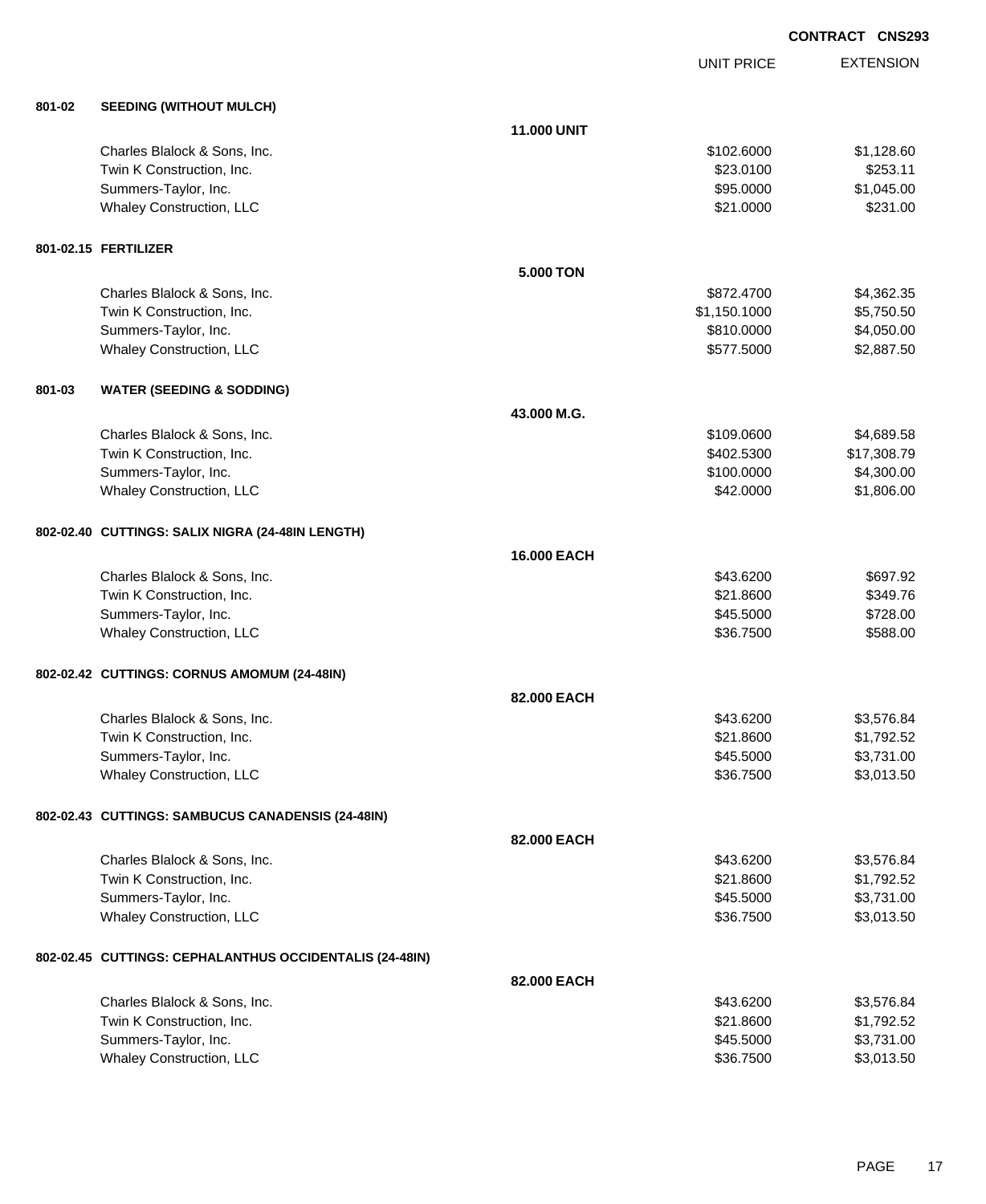|                                                               |                    | <b>CONTRACT CNS293</b> |
|---------------------------------------------------------------|--------------------|------------------------|
|                                                               | <b>UNIT PRICE</b>  | <b>EXTENSION</b>       |
| 802-02.47 CUTTINGS: ALNUS SERRULATA (24-48IN)                 |                    |                        |
|                                                               | 66,000 EACH        |                        |
| Charles Blalock & Sons, Inc.                                  | \$43.6200          | \$2,878.92             |
| Twin K Construction, Inc.                                     | \$21.8600          | \$1,442.76             |
| Summers-Taylor, Inc.                                          | \$45.5000          | \$3,003.00             |
| Whaley Construction, LLC                                      | \$36.7500          | \$2,425.50             |
| 802-11.31 QUERCUS FALCATA (SOUTHERN RED OAK 2-5FT CNTNR GRWN) |                    |                        |
|                                                               | <b>12.000 EACH</b> |                        |
| Charles Blalock & Sons, Inc.                                  | \$27.2700          | \$327.24               |
| Twin K Construction, Inc.                                     | \$115.0100         | \$1,380.12             |
| Summers-Taylor, Inc.                                          | \$28,5000          | \$342.00               |
| Whaley Construction, LLC                                      | \$36.7500          | \$441.00               |
| 802-12.01 ACER NEGUNDO (BOX ELDER SEEDLNG B.R.)               |                    |                        |
|                                                               | 33.000 EACH        |                        |
| Charles Blalock & Sons, Inc.                                  | \$27.2600          | \$899.58               |
| Twin K Construction, Inc.                                     | \$17.9800          | \$593.34               |
| Summers-Taylor, Inc.                                          | \$28.5000          | \$940.50               |
| Whaley Construction, LLC                                      | \$18.9000          | \$623.70               |
| 802-12.11 CERCIS CANADENSIS (REDBUD SEEDLNG B.R.)             |                    |                        |
|                                                               | <b>22.000 EACH</b> |                        |
| Charles Blalock & Sons, Inc.                                  | \$27.2600          | \$599.72               |
| Twin K Construction, Inc.                                     | \$17.9800          | \$395.56               |
| Summers-Taylor, Inc.                                          | \$28.5000          | \$627.00               |
| Whaley Construction, LLC                                      | \$123.9000         | \$2,725.80             |
| 802-12.16 FRAXINUS PENNSYLVANICA (GREEN ASH SEEDLNG B.R.)     |                    |                        |
|                                                               | 33.000 EACH        |                        |
| Charles Blalock & Sons, Inc.                                  | \$27.2600          | \$899.58               |
| Twin K Construction, Inc.                                     | \$17.9800          | \$593.34               |
| Summers-Taylor, Inc.                                          | \$28.5000          | \$940.50               |
| Whaley Construction, LLC                                      | \$18.9000          | \$623.70               |
| 802-12.18 LIQUIDAMBER STYRACIFLUA (SWEETGUM SEEDLNG B.R.)     |                    |                        |
|                                                               | 33.000 EACH        |                        |
| Charles Blalock & Sons, Inc.                                  | \$27.2600          | \$899.58               |
| Twin K Construction, Inc.                                     | \$17.9800          | \$593.34               |
| Summers-Taylor, Inc.                                          | \$28.5000          | \$940.50               |
| Whaley Construction, LLC                                      | \$18.9000          | \$623.70               |
| 802-12.19 LIRIODENDRON TULIPIFERA (TULIP POPLAR SEEDLNG B.R.) |                    |                        |
|                                                               | 33.000 EACH        |                        |
| Charles Blalock & Sons, Inc.                                  | \$27.2600          | \$899.58               |
| Twin K Construction, Inc.                                     | \$17.9800          | \$593.34               |
| Summers-Taylor, Inc.                                          | \$28.5000          | \$940.50               |
| Whaley Construction, LLC                                      | \$18.9000          | \$623.70               |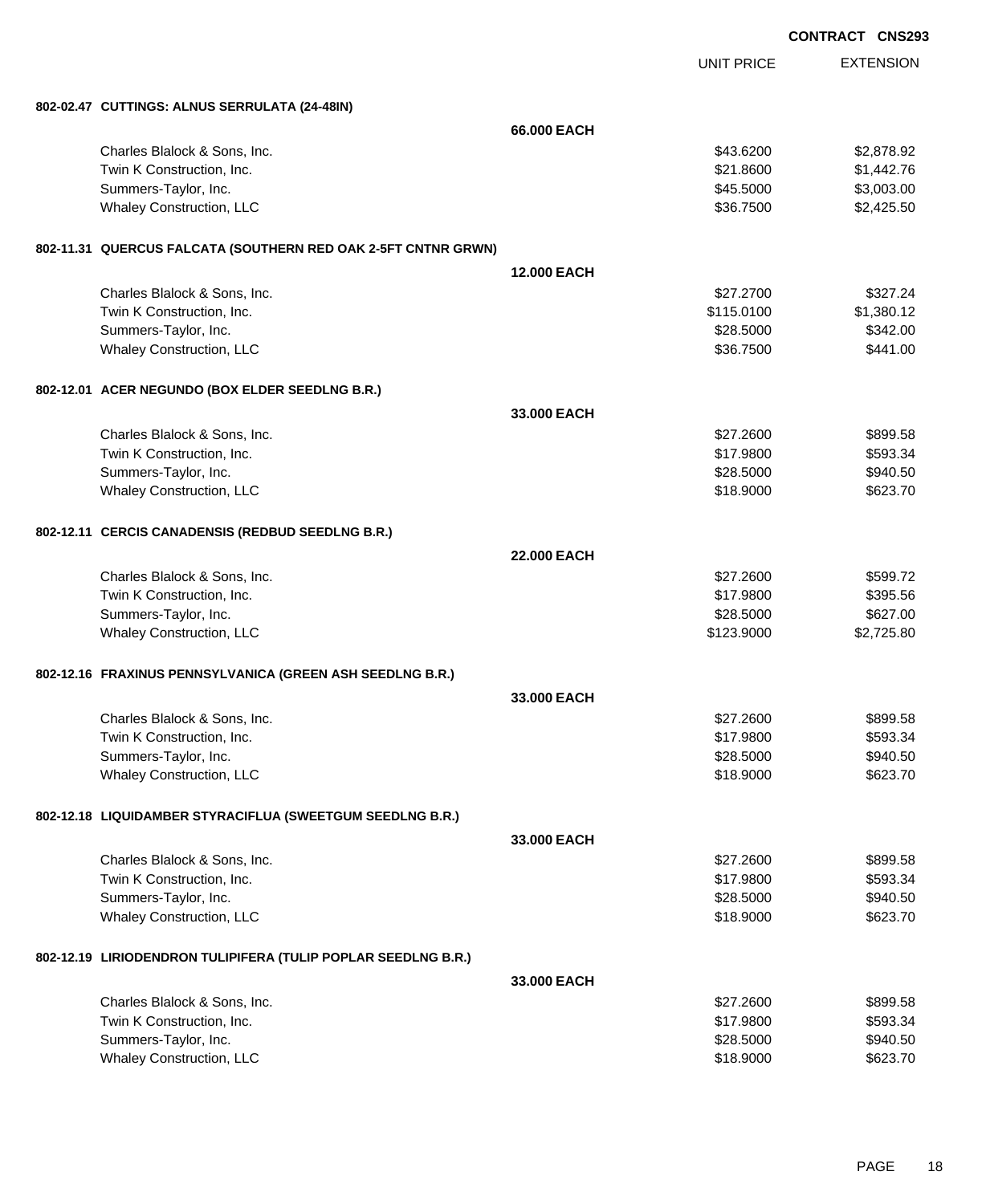|        |                                                           |                 |                   | <b>CONTRACT CNS293</b> |
|--------|-----------------------------------------------------------|-----------------|-------------------|------------------------|
|        |                                                           |                 | <b>UNIT PRICE</b> | <b>EXTENSION</b>       |
|        | 802-12.26 PLATANUS OCCIDENTALIS (SYCAMORE SEEDLNG B.R.)   |                 |                   |                        |
|        |                                                           | 33,000 EACH     |                   |                        |
|        | Charles Blalock & Sons, Inc.                              |                 | \$27,2600         | \$899.58               |
|        | Twin K Construction, Inc.                                 |                 | \$17.9800         | \$593.34               |
|        | Summers-Taylor, Inc.                                      |                 | \$28.5000         | \$940.50               |
|        | <b>Whaley Construction, LLC</b>                           |                 | \$18.9000         | \$623.70               |
|        | 802-12.31 QUERCUS FALCATA (SOUTHERN RED OAK SEEDLNG B.R.) |                 |                   |                        |
|        |                                                           | 33,000 EACH     |                   |                        |
|        | Charles Blalock & Sons, Inc.                              |                 | \$126.9100        | \$4,188.03             |
|        | Twin K Construction, Inc.                                 |                 | \$17.9800         | \$593.34               |
|        | Summers-Taylor, Inc.                                      |                 | \$133.0000        | \$4,389.00             |
|        | <b>Whaley Construction, LLC</b>                           |                 | \$18.9000         | \$623.70               |
| 803-01 | <b>SODDING (NEW SOD)</b>                                  |                 |                   |                        |
|        |                                                           | 844.000 S.Y.    |                   |                        |
|        | Charles Blalock & Sons, Inc.                              |                 | \$7.5600          | \$6,380.64             |
|        | Twin K Construction, Inc.                                 |                 | \$7.4700          | \$6,304.68             |
|        | Summers-Taylor, Inc.                                      |                 | \$7.9000          | \$6,667.60             |
|        | Whaley Construction, LLC                                  |                 | \$6.0800          | \$5,131.52             |
|        | 805-12.02 EROSION CONTROL BLANKET (TYPE II)               |                 |                   |                        |
|        |                                                           | 11,055.000 S.Y. |                   |                        |
|        | Charles Blalock & Sons, Inc.                              |                 | \$0.9200          | \$10,170.60            |
|        | Twin K Construction, Inc.                                 |                 | \$1.7200          | \$19,014.60            |
|        | Summers-Taylor, Inc.                                      |                 | \$0.9500          | \$10,502.25            |
|        | Whaley Construction, LLC                                  |                 | \$0.8500          | \$9,396.75             |
|        | 805-12.08 700 GRAM COIR FIBER EROSION BLANKET             |                 |                   |                        |
|        |                                                           | 323,000 S.Y.    |                   |                        |
|        | Charles Blalock & Sons, Inc.                              |                 | \$11.5800         | \$3,740.34             |
|        | Twin K Construction, Inc.                                 |                 | \$6.3200          | \$2,041.36             |
|        | Summers-Taylor, Inc.                                      |                 | \$12.0000         | \$3,876.00             |
|        | <b>Whaley Construction, LLC</b>                           |                 | \$11.1500         | \$3,601.45             |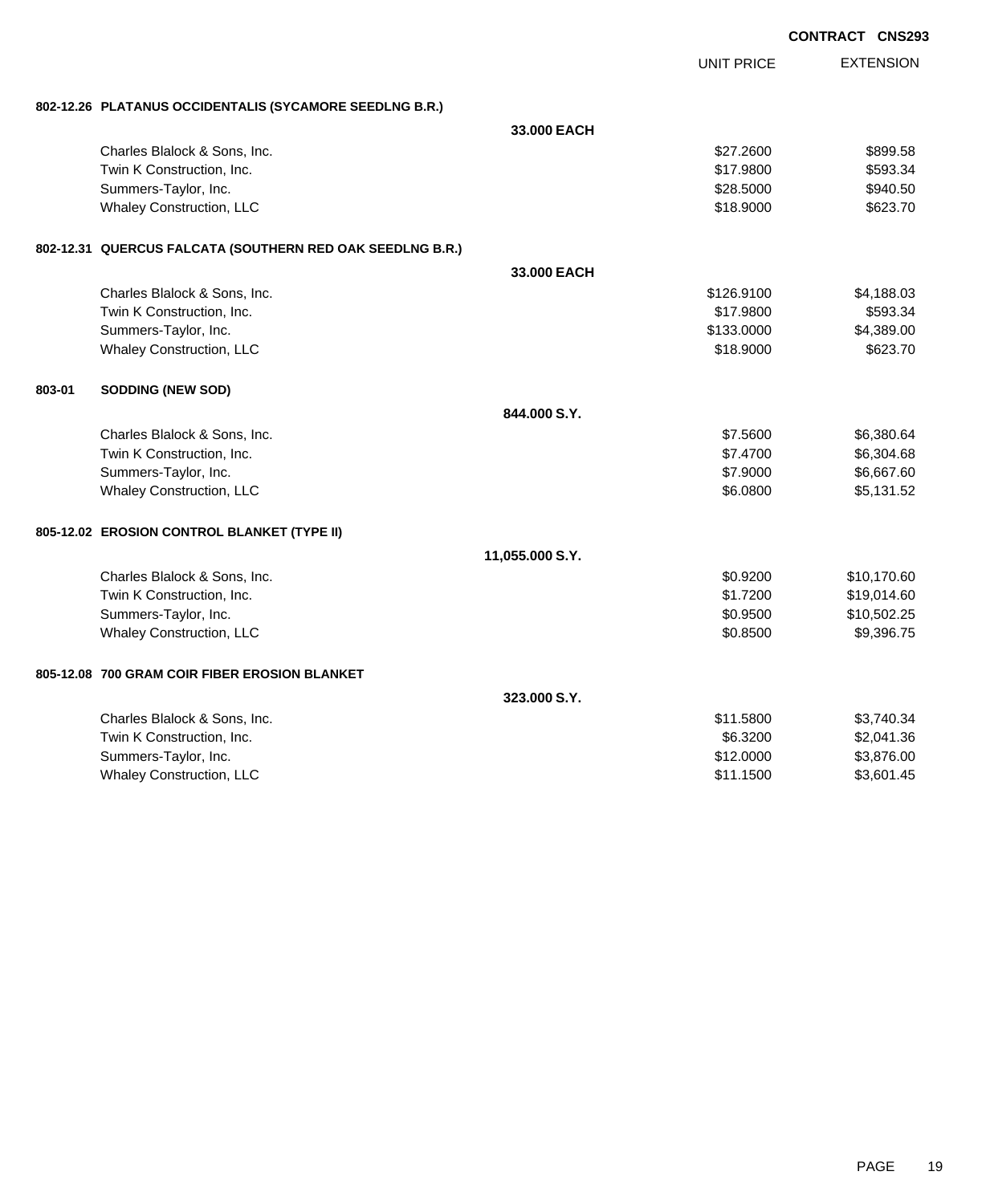## **SUB-TOTAL ROADWAY**

| Charles Blalock & Sons, Inc.    | \$3,982,630.16 |
|---------------------------------|----------------|
| Twin K Construction, Inc.       | \$4,463,333.77 |
| Summers-Taylor, Inc.            | \$4,626,536.30 |
| <b>Whaley Construction, LLC</b> | \$4,731,713.46 |
|                                 |                |

# **TOTAL CONTRACT**

| Charles Blalock & Sons, Inc.    | \$3,982,630,16 |
|---------------------------------|----------------|
| Twin K Construction, Inc.       | \$4,463,333.77 |
| Summers-Taylor, Inc.            | \$4,626,536.30 |
| <b>Whaley Construction, LLC</b> | \$4,731,713.46 |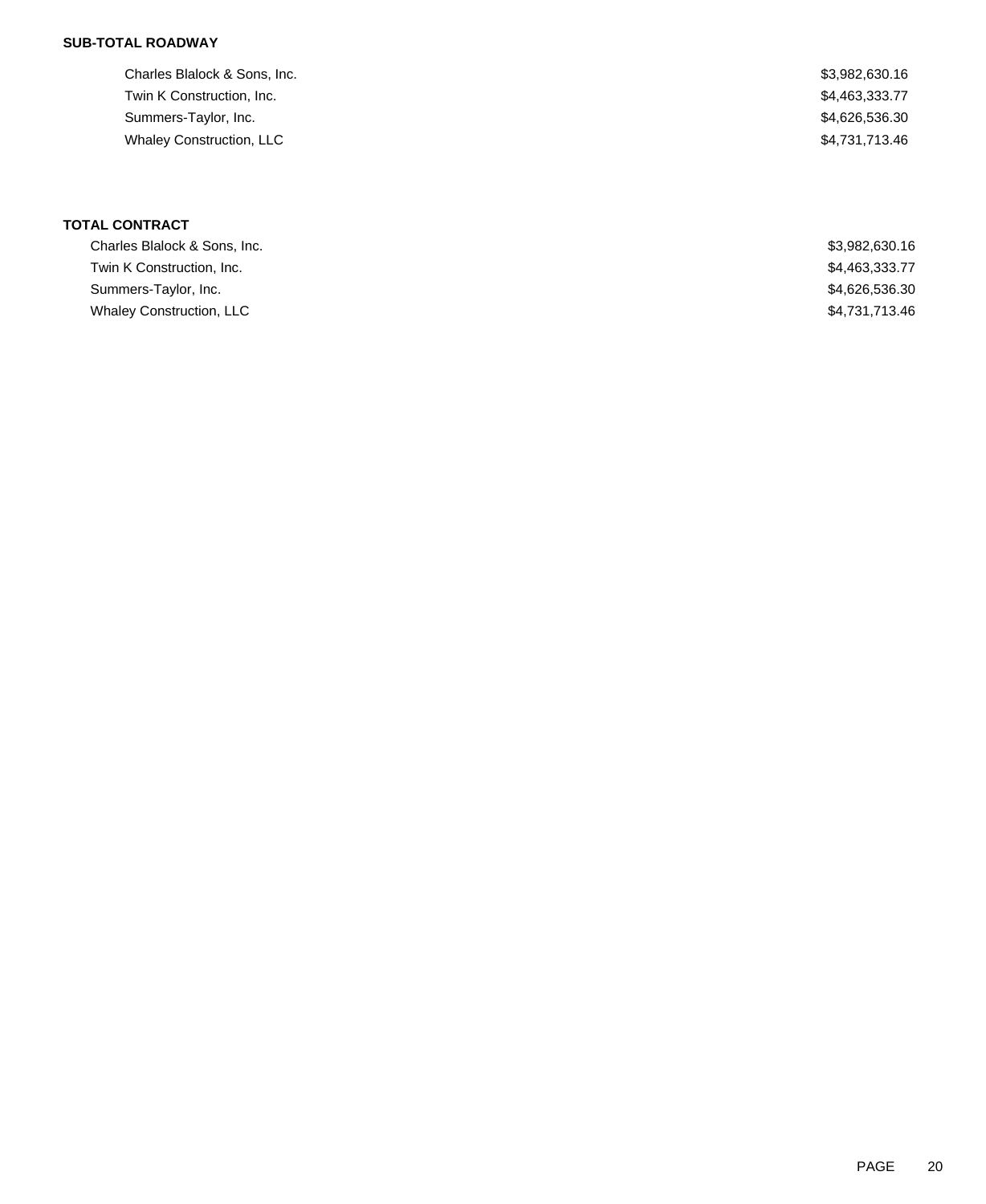# **DEPARTMENT OF TRANSPORTATION SUMMARY OF BIDS LETTING OF OCTOBER 05, 2018 STATE OF TENNESSEE**

### HAYWOOD COUNTY (Contract No. CNS285 Call 016)

R-NH-19(53),38083-3205-14

THE GRADING, DRAINAGE, CONSTRUCTION OF A CONCRETE I-BEAM BRIDGE, BOX BRIDGE AND PAVING ON S.R. 19 (BROWNSVILLE BYPASS) FROM EAST OF S.R. 87 (L.M. 11.12) TO WEST OF WINDROW ROAD (L.M. 14.73).

PROJECT LENGTH - 3.700 MILES

COMPLETION TIME - ON OR BEFORE AUGUST 31, 2021

DBE GOAL 8.50%

|                                                       | <b>TOTAL CONTRACT</b> |
|-------------------------------------------------------|-----------------------|
| <b>Ford Construction Company</b>                      | \$28,475,441.02       |
| Delta Contracting Company, LLC                        | \$29,959,100.98       |
| Harold Coffey Construction Co., Inc.                  | \$30,971,979.43       |
| Acuff Enterprises, Inc. d/b/a Scott Contractors, Inc. | \$31,400,000.00       |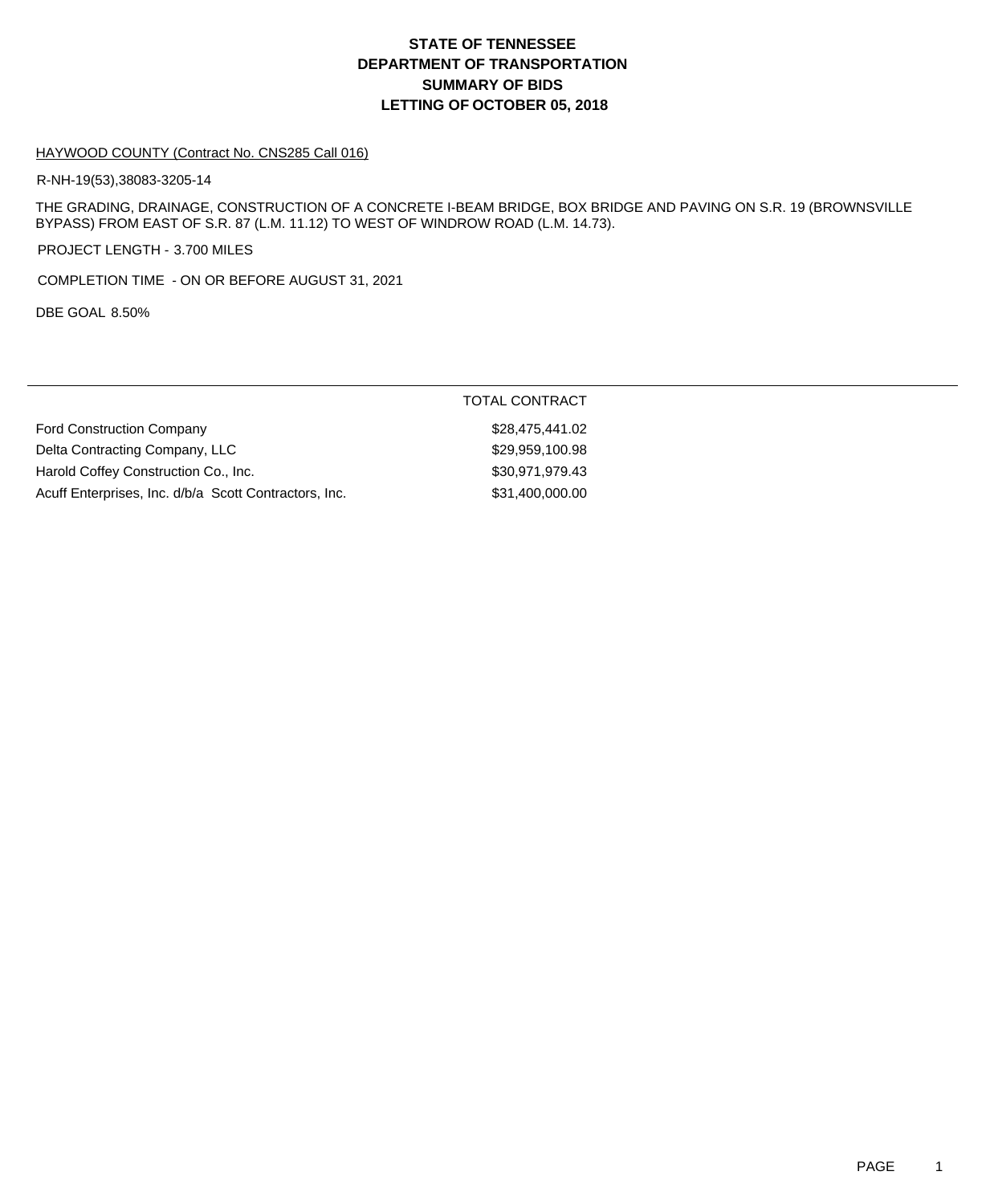|        |                                                                             |                   | <b>CONTRACT CNS285</b> |
|--------|-----------------------------------------------------------------------------|-------------------|------------------------|
|        |                                                                             | <b>UNIT PRICE</b> | <b>EXTENSION</b>       |
|        | <b>ROADWAY CATEGORY</b>                                                     |                   |                        |
| 105-01 | <b>CONSTRUCTION STAKES, LINES AND GRADES</b>                                |                   |                        |
|        |                                                                             | 1.000 LS          |                        |
|        | Ford Construction Company                                                   | \$220,000.0000    | \$220,000.00           |
|        | Delta Contracting Company, LLC                                              | \$290,000.0000    | \$290,000.00           |
|        | Harold Coffey Construction Co., Inc.                                        | \$350,000.0000    | \$350,000.00           |
|        | Acuff Enterprises, Inc. d/b/a Scott Contractors, Inc.                       | \$325,000.0000    | \$325,000.00           |
|        | 109-10.01 TRAINEE                                                           |                   |                        |
|        |                                                                             | 5,080.000 HOUR    |                        |
|        | Ford Construction Company                                                   | \$0.8000          | \$4,064.00             |
|        | Delta Contracting Company, LLC                                              | \$0.8000          | \$4,064.00             |
|        | Harold Coffey Construction Co., Inc.                                        | \$0.8000          | \$4,064.00             |
|        | Acuff Enterprises, Inc. d/b/a Scott Contractors, Inc.                       | \$0.8000          | \$4,064.00             |
| 201-01 | <b>CLEARING AND GRUBBING</b>                                                |                   |                        |
|        |                                                                             | 1.000 LS          |                        |
|        | Ford Construction Company                                                   | \$260,000.0000    | \$260,000.00           |
|        | Delta Contracting Company, LLC                                              | \$207,216.0000    | \$207,216.00           |
|        | Harold Coffey Construction Co., Inc.                                        | \$740,000.0000    | \$740,000.00           |
|        | Acuff Enterprises, Inc. d/b/a Scott Contractors, Inc.                       | \$400,000.0000    | \$400,000.00           |
| 202-01 | <b>REMOVAL OF STRUCTURES AND OBSTRUCTIONS</b>                               |                   |                        |
|        |                                                                             | 1.000 LS          |                        |
|        | Ford Construction Company                                                   | \$82,462.0000     | \$82,462.00            |
|        | Delta Contracting Company, LLC                                              | \$32,000.0000     | \$32,000.00            |
|        | Harold Coffey Construction Co., Inc.                                        | \$49,000.0000     | \$49,000.00            |
|        | Acuff Enterprises, Inc. d/b/a Scott Contractors, Inc.                       | \$95,000.0000     | \$95,000.00            |
|        | 202-04.50 REMOVAL OF STRUCTURES (5' x 4' BOX CULVERT, SR-19 STA. 110+52)    |                   |                        |
|        |                                                                             | 1.000 LS          |                        |
|        | Ford Construction Company                                                   | \$7,500.0000      | \$7,500.00             |
|        | Delta Contracting Company, LLC                                              | \$3,600.0000      | \$3,600.00             |
|        | Harold Coffey Construction Co., Inc.                                        | \$9,500.0000      | \$9,500.00             |
|        | Acuff Enterprises, Inc. d/b/a Scott Contractors, Inc.                       | \$26,000.0000     | \$26,000.00            |
|        | 202-04.51 REMOVAL OF STRUCTURES (3' x 3' BOX CULVERT, HARALSON STA/ 405+77) |                   |                        |
|        |                                                                             | 1.000 LS          |                        |
|        | Ford Construction Company                                                   | \$7,500.0000      | \$7,500.00             |
|        | Delta Contracting Company, LLC                                              | \$2,900.0000      | \$2,900.00             |
|        | Harold Coffey Construction Co., Inc.                                        | \$9,500.0000      | \$9,500.00             |
|        | Acuff Enterprises, Inc. d/b/a Scott Contractors, Inc.                       | \$27,000.0000     | \$27,000.00            |
| 203-01 | <b>ROAD &amp; DRAINAGE EXCAVATION (UNCLASSIFIED)</b>                        |                   |                        |
|        |                                                                             | 387,096.000 C.Y.  |                        |
|        | Ford Construction Company                                                   | \$6.1000          | \$2,361,285.60         |
|        | Delta Contracting Company, LLC                                              | \$6.0000          | \$2,322,576.00         |
|        | Harold Coffey Construction Co., Inc.                                        | \$4.7900          | \$1,854,189.84         |

Acuff Enterprises, Inc. d/b/a Scott Contractors, Inc. 6. The State of the State of State State State State State State State State State State State State State State State State State State State State State State State S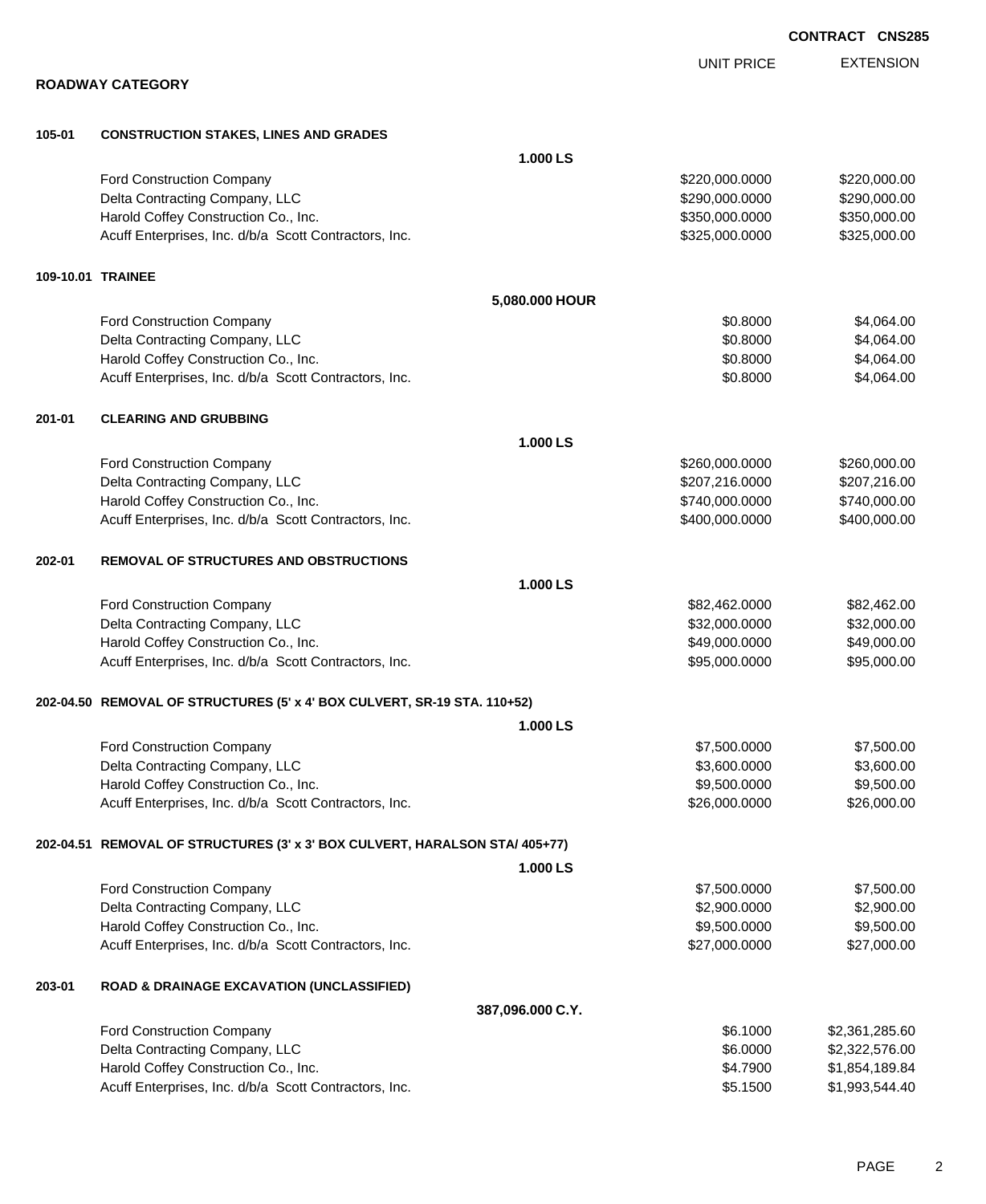|        |                                                       |                  |                   | <b>CONTRACT CNS285</b> |
|--------|-------------------------------------------------------|------------------|-------------------|------------------------|
|        |                                                       |                  | <b>UNIT PRICE</b> | <b>EXTENSION</b>       |
| 203-03 | <b>BORROW EXCAVATION (UNCLASSIFIED)</b>               |                  |                   |                        |
|        |                                                       | 164,054.000 C.Y. |                   |                        |
|        | Ford Construction Company                             |                  | \$0.5000          | \$82,027.00            |
|        | Delta Contracting Company, LLC                        |                  | \$6.0000          | \$984,324.00           |
|        | Harold Coffey Construction Co., Inc.                  |                  | \$4.2500          | \$697,229.50           |
|        | Acuff Enterprises, Inc. d/b/a Scott Contractors, Inc. |                  | \$5.5500          | \$910,499.70           |
|        | 203-03.10 SELECT GRANULAR MATERIAL                    |                  |                   |                        |
|        |                                                       | 65,679.000 TON   |                   |                        |
|        | Ford Construction Company                             |                  | \$13.0000         | \$853,827.00           |
|        | Delta Contracting Company, LLC                        |                  | \$12.0000         | \$788,148.00           |
|        | Harold Coffey Construction Co., Inc.                  |                  | \$21.7000         | \$1,425,234.30         |
|        | Acuff Enterprises, Inc. d/b/a Scott Contractors, Inc. |                  | \$18.2000         | \$1,195,357.80         |
| 203-04 | <b>PLACING AND SPREADING TOPSOIL</b>                  |                  |                   |                        |
|        |                                                       | 24,072.000 C.Y.  |                   |                        |
|        | Ford Construction Company                             |                  | \$1.0000          | \$24,072.00            |
|        | Delta Contracting Company, LLC                        |                  | \$3.0000          | \$72,216.00            |
|        | Harold Coffey Construction Co., Inc.                  |                  | \$3.1500          | \$75,826.80            |
|        | Acuff Enterprises, Inc. d/b/a Scott Contractors, Inc. |                  | \$2.3000          | \$55,365.60            |
| 203-05 | <b>UNDERCUTTING</b>                                   |                  |                   |                        |
|        |                                                       | 44,228.000 C.Y.  |                   |                        |
|        | Ford Construction Company                             |                  | \$4.0000          | \$176,912.00           |
|        | Delta Contracting Company, LLC                        |                  | \$6.0000          | \$265,368.00           |
|        | Harold Coffey Construction Co., Inc.                  |                  | \$5.9000          | \$260,945.20           |
|        | Acuff Enterprises, Inc. d/b/a Scott Contractors, Inc. |                  | \$6.7500          | \$298,539.00           |
| 203-08 | <b>CHANNEL EXCAVATION (UNCLASSIFIED)</b>              |                  |                   |                        |
|        |                                                       | 1,847.000 C.Y.   |                   |                        |
|        | <b>Ford Construction Company</b>                      |                  | \$6.0000          | \$11,082.00            |
|        | Delta Contracting Company, LLC                        |                  | \$8.0000          | \$14,776.00            |
|        | Harold Coffey Construction Co., Inc.                  |                  | \$12.0000         | \$22,164.00            |
|        | Acuff Enterprises, Inc. d/b/a Scott Contractors, Inc. |                  | \$8.7500          | \$16,161.25            |
| 203-50 | <b>CONSTRUCTION OF HAUL ROAD</b>                      |                  |                   |                        |
|        |                                                       | 1.000 LS         |                   |                        |
|        | Ford Construction Company                             |                  | \$360,000.0000    | \$360,000.00           |
|        | Delta Contracting Company, LLC                        |                  | \$315,000.0000    | \$315,000.00           |
|        | Harold Coffey Construction Co., Inc.                  |                  | \$330,000.0000    | \$330,000.00           |
|        | Acuff Enterprises, Inc. d/b/a Scott Contractors, Inc. |                  | \$213,000.0000    | \$213,000.00           |
| 204-08 | <b>FOUNDATION FILL MATERIAL</b>                       |                  |                   |                        |
|        |                                                       | 964.000 C.Y.     |                   |                        |
|        | Ford Construction Company                             |                  | \$56.0000         | \$53,984.00            |
|        | Delta Contracting Company, LLC                        |                  | \$70.0000         | \$67,480.00            |
|        | Harold Coffey Construction Co., Inc.                  |                  | \$69.0000         | \$66,516.00            |
|        | Acuff Enterprises, Inc. d/b/a Scott Contractors, Inc. |                  | \$55.5000         | \$53,502.00            |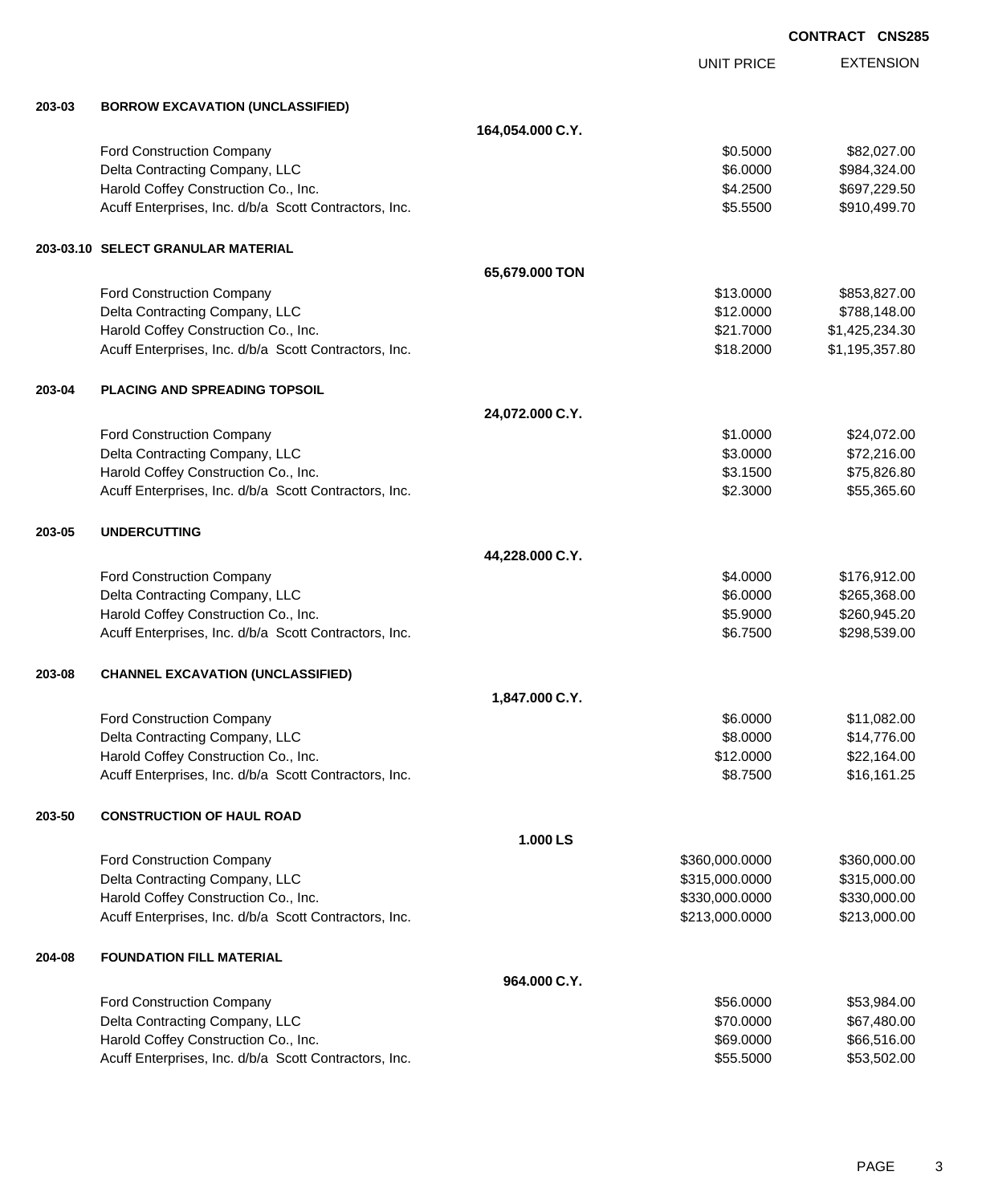UNIT PRICE

|        | 204-08.01 BACKFILL MATERIAL (FLOWABLE FILL)               |                   |              |             |
|--------|-----------------------------------------------------------|-------------------|--------------|-------------|
|        |                                                           | 45.000 C.Y.       |              |             |
|        | Ford Construction Company                                 |                   | \$230.0000   | \$10,350.00 |
|        | Delta Contracting Company, LLC                            |                   | \$150.0000   | \$6,750.00  |
|        | Harold Coffey Construction Co., Inc.                      |                   | \$220.0000   | \$9,900.00  |
|        | Acuff Enterprises, Inc. d/b/a Scott Contractors, Inc.     |                   | \$215.0000   | \$9,675.00  |
|        | 208-02.01 DITCH (RIPRAP, SAND & PLASTIC SHEETING)         |                   |              |             |
|        |                                                           | 25.000 L.F.       |              |             |
|        | Ford Construction Company                                 |                   | \$25.0000    | \$625.00    |
|        | Delta Contracting Company, LLC                            |                   | \$51.0000    | \$1,275.00  |
|        | Harold Coffey Construction Co., Inc.                      |                   | \$250.0000   | \$6,250.00  |
|        | Acuff Enterprises, Inc. d/b/a Scott Contractors, Inc.     |                   | \$320.0000   | \$8,000.00  |
|        | 209-02.07 18" TEMPORARY SLOPE DRAIN                       |                   |              |             |
|        |                                                           | 470.000 L.F.      |              |             |
|        | <b>Ford Construction Company</b>                          |                   | \$24.0000    | \$11,280.00 |
|        | Delta Contracting Company, LLC                            |                   | \$22.0000    | \$10,340.00 |
|        | Harold Coffey Construction Co., Inc.                      |                   | \$16.0000    | \$7,520.00  |
|        | Acuff Enterprises, Inc. d/b/a Scott Contractors, Inc.     |                   | \$17.2500    | \$8,107.50  |
|        | 209-03.36 STREAM MITIGATION-STEP POOL                     |                   |              |             |
|        |                                                           | <b>1.000 EACH</b> |              |             |
|        | Ford Construction Company                                 |                   | \$8,400.0000 | \$8,400.00  |
|        | Delta Contracting Company, LLC                            |                   | \$5,100.0000 | \$5,100.00  |
|        | Harold Coffey Construction Co., Inc.                      |                   | \$7,500.0000 | \$7,500.00  |
|        | Acuff Enterprises, Inc. d/b/a Scott Contractors, Inc.     |                   | \$5,750.0000 | \$5,750.00  |
|        | 209-03.42 STREAM MITIGATION - LIVE BRUSH LAYERING         |                   |              |             |
|        |                                                           | 380.000 L.F.      |              |             |
|        | Ford Construction Company                                 |                   | \$110.0000   | \$41,800.00 |
|        | Delta Contracting Company, LLC                            |                   | \$165.0000   | \$62,700.00 |
|        | Harold Coffey Construction Co., Inc.                      |                   | \$110.0000   | \$41,800.00 |
|        | Acuff Enterprises, Inc. d/b/a Scott Contractors, Inc.     |                   | \$175.0000   | \$66,500.00 |
|        | 209-03.67 Stream Mitigation - Wood Toe W/Reinforced Earth |                   |              |             |
|        |                                                           | 350.000 L.F.      |              |             |
|        | Ford Construction Company                                 |                   | \$115.0000   | \$40,250.00 |
|        | Delta Contracting Company, LLC                            |                   | \$160.0000   | \$56,000.00 |
|        | Harold Coffey Construction Co., Inc.                      |                   | \$110.0000   | \$38,500.00 |
|        | Acuff Enterprises, Inc. d/b/a Scott Contractors, Inc.     |                   | \$105.0000   | \$36,750.00 |
| 209-05 | <b>SEDIMENT REMOVAL</b>                                   |                   |              |             |
|        |                                                           | 7,296.000 C.Y.    |              |             |
|        | Ford Construction Company                                 |                   | \$3.4500     | \$25,171.20 |
|        | Delta Contracting Company, LLC                            |                   | \$8.0000     | \$58,368.00 |
|        | Harold Coffey Construction Co., Inc.                      |                   | \$5.8000     | \$42,316.80 |
|        | Acuff Enterprises, Inc. d/b/a Scott Contractors, Inc.     |                   | \$8.7500     | \$63,840.00 |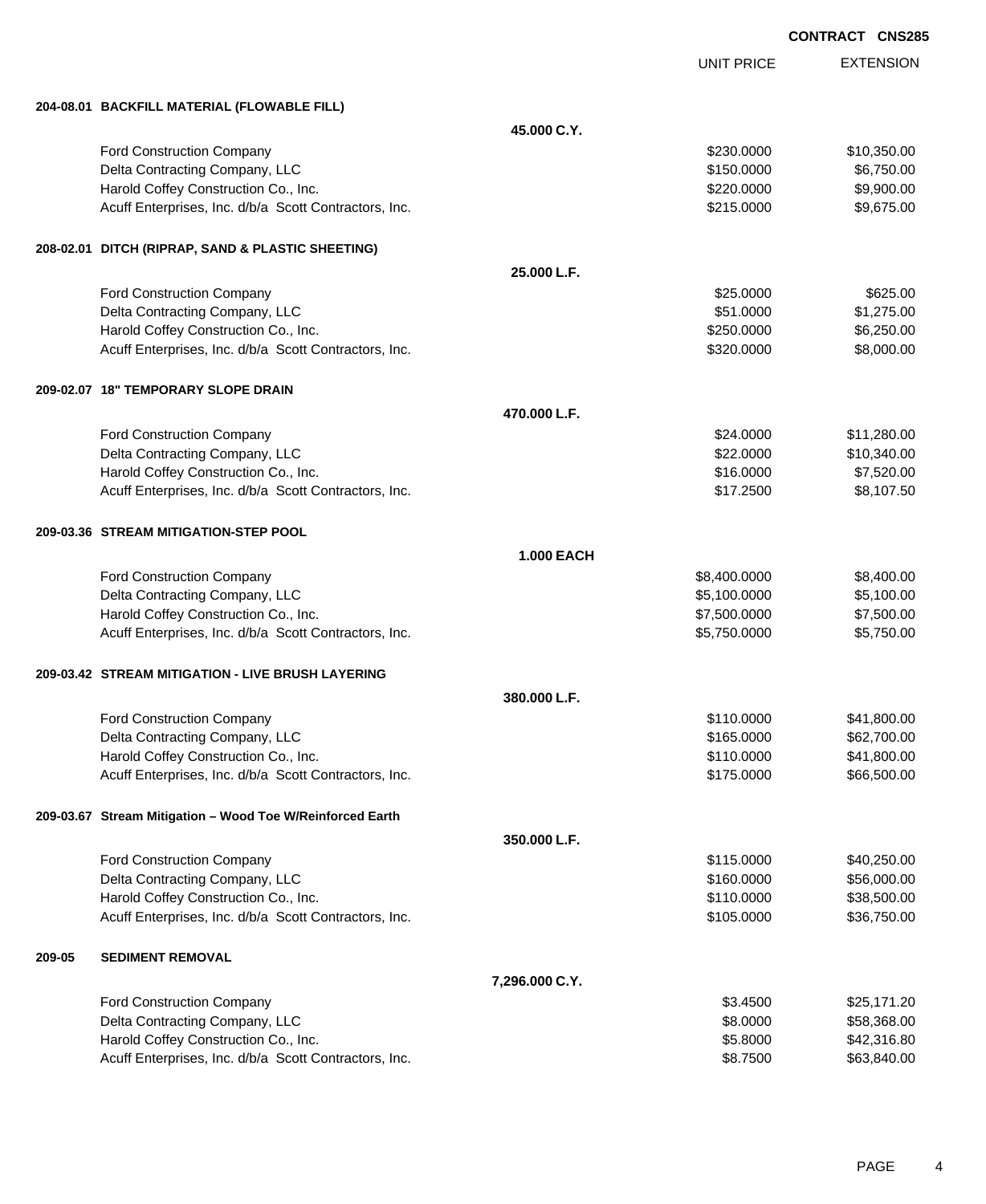|                                                       |                   |                   | <b>CONTRACT CNS285</b> |
|-------------------------------------------------------|-------------------|-------------------|------------------------|
|                                                       |                   | <b>UNIT PRICE</b> | <b>EXTENSION</b>       |
| 209-08.02 TEMPORARY SILT FENCE (WITH BACKING)         |                   |                   |                        |
|                                                       | 42,545.000 L.F.   |                   |                        |
| <b>Ford Construction Company</b>                      |                   | \$3.7500          | \$159,543.75           |
| Delta Contracting Company, LLC                        |                   | \$3.7500          | \$159,543.75           |
| Harold Coffey Construction Co., Inc.                  |                   | \$3.7500          | \$159,543.75           |
| Acuff Enterprises, Inc. d/b/a Scott Contractors, Inc. |                   | \$4.4500          | \$189,325.25           |
| 209-08.03 TEMPORARY SILT FENCE (WITHOUT BACKING)      |                   |                   |                        |
|                                                       | 41,975.000 L.F.   |                   |                        |
| <b>Ford Construction Company</b>                      |                   | \$1.0000          | \$41,975.00            |
| Delta Contracting Company, LLC                        |                   | \$1.5500          | \$65,061.25            |
| Harold Coffey Construction Co., Inc.                  |                   | \$1.5500          | \$65,061.25            |
| Acuff Enterprises, Inc. d/b/a Scott Contractors, Inc. |                   | \$2.0500          | \$86,048.75            |
| 209-08.07 ROCK CHECK DAM PER                          |                   |                   |                        |
|                                                       | 69.000 EACH       |                   |                        |
| Ford Construction Company                             |                   | \$550.0000        | \$37,950.00            |
| Delta Contracting Company, LLC                        |                   | \$400.0000        | \$27,600.00            |
| Harold Coffey Construction Co., Inc.                  |                   | \$485.0000        | \$33,465.00            |
| Acuff Enterprises, Inc. d/b/a Scott Contractors, Inc. |                   | \$555.0000        | \$38,295.00            |
| 209-08.08 ENHANCED ROCK CHECK DAM                     |                   |                   |                        |
|                                                       | 62.000 EACH       |                   |                        |
| <b>Ford Construction Company</b>                      |                   | \$700.0000        | \$43,400.00            |
| Delta Contracting Company, LLC                        |                   | \$650.0000        | \$40,300.00            |
| Harold Coffey Construction Co., Inc.                  |                   | \$525.0000        | \$32,550.00            |
| Acuff Enterprises, Inc. d/b/a Scott Contractors, Inc. |                   | \$700.0000        | \$43,400.00            |
| 209-09.01 SANDBAGS                                    |                   |                   |                        |
|                                                       | 2,340.000 BAG     |                   |                        |
| <b>Ford Construction Company</b>                      |                   | \$4.2000          | \$9,828.00             |
| Delta Contracting Company, LLC                        |                   | \$4.0000          | \$9,360.00             |
| Harold Coffey Construction Co., Inc.                  |                   | \$4.0000          | \$9,360.00             |
| Acuff Enterprises, Inc. d/b/a Scott Contractors, Inc. |                   | \$4.3500          | \$10,179.00            |
| 209-09.03 SEDIMENT FILTER BAG (15' X 15')             |                   |                   |                        |
|                                                       | <b>6.000 EACH</b> |                   |                        |
| <b>Ford Construction Company</b>                      |                   | \$560.0000        | \$3,360.00             |
| Delta Contracting Company, LLC                        |                   | \$500.0000        | \$3,000.00             |
| Harold Coffey Construction Co., Inc.                  |                   | \$600.0000        | \$3,600.00             |
| Acuff Enterprises, Inc. d/b/a Scott Contractors, Inc. |                   | \$650.0000        | \$3,900.00             |
| 209-09.22 POLYACRYLAMIDE POWDER                       |                   |                   |                        |
|                                                       | 1,800.000 LB.     |                   |                        |
| Ford Construction Company                             |                   | \$9.0000          | \$16,200.00            |
| Delta Contracting Company, LLC                        |                   | \$12.0000         | \$21,600.00            |
| Harold Coffey Construction Co., Inc.                  |                   | \$12.0000         | \$21,600.00            |
| Acuff Enterprises, Inc. d/b/a Scott Contractors, Inc. |                   | \$13.0000         | \$23,400.00            |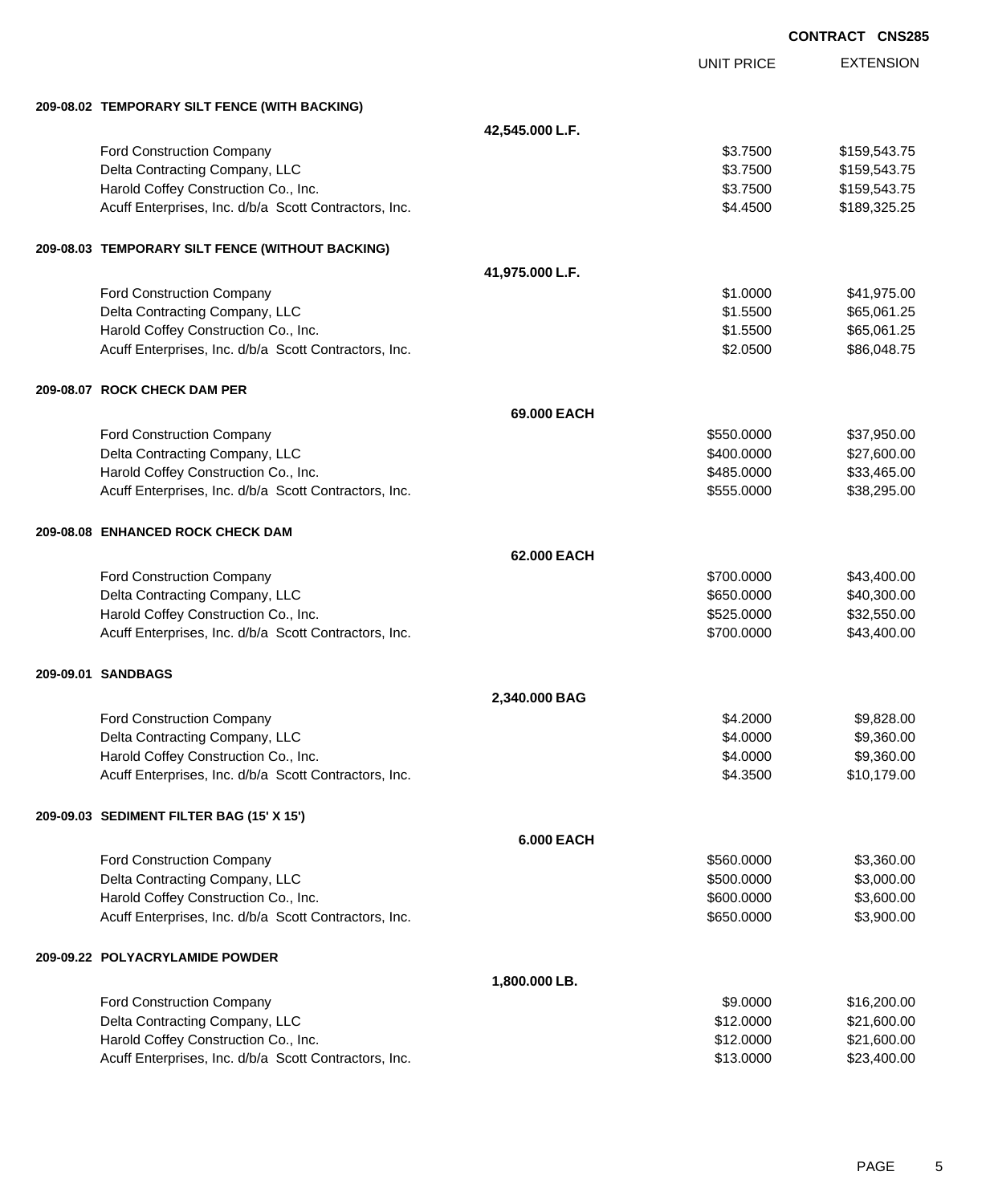|                                                       |                   |                   | <b>CONTRACT CNS285</b> |
|-------------------------------------------------------|-------------------|-------------------|------------------------|
|                                                       |                   | <b>UNIT PRICE</b> | <b>EXTENSION</b>       |
| 209-09.24 JUTE MESH FABRIC                            |                   |                   |                        |
|                                                       | 100.000 S.Y.      |                   |                        |
| Ford Construction Company                             |                   | \$5.1600          | \$516.00               |
| Delta Contracting Company, LLC                        |                   | \$5.0000          | \$500.00               |
| Harold Coffey Construction Co., Inc.                  |                   | \$5.0000          | \$500.00               |
| Acuff Enterprises, Inc. d/b/a Scott Contractors, Inc. |                   | \$5.4000          | \$540.00               |
| 209-09.43 CURB INLET PROTECTION (TYPE 4)              |                   |                   |                        |
|                                                       | <b>2.000 EACH</b> |                   |                        |
| Ford Construction Company                             |                   | \$200.0000        | \$400.00               |
| Delta Contracting Company, LLC                        |                   | \$350.0000        | \$700.00               |
| Harold Coffey Construction Co., Inc.                  |                   | \$350.0000        | \$700.00               |
| Acuff Enterprises, Inc. d/b/a Scott Contractors, Inc. |                   | \$380.0000        | \$760.00               |
| 209-10.02 8IN SKIMMER W/6IN HEAD                      |                   |                   |                        |
|                                                       | <b>1.000 EACH</b> |                   |                        |
| <b>Ford Construction Company</b>                      |                   | \$7,500.0000      | \$7,500.00             |
| Delta Contracting Company, LLC                        |                   | \$2,500.0000      | \$2,500.00             |
| Harold Coffey Construction Co., Inc.                  |                   | \$8,500.0000      | \$8,500.00             |
| Acuff Enterprises, Inc. d/b/a Scott Contractors, Inc. |                   | \$6,500.0000      | \$6,500.00             |
| 209-11.01 SEDIMENT BASIN RISER(24")                   |                   |                   |                        |
|                                                       | <b>1.000 EACH</b> |                   |                        |
| Ford Construction Company                             |                   | \$1,500.0000      | \$1,500.00             |
| Delta Contracting Company, LLC                        |                   | \$10,612.6400     | \$10,612.64            |
| Harold Coffey Construction Co., Inc.                  |                   | \$8,500.0000      | \$8,500.00             |
| Acuff Enterprises, Inc. d/b/a Scott Contractors, Inc. |                   | \$3,000.0000      | \$3,000.00             |
| 209-11.20 SEDIMENT BASIN BAFFLES                      |                   |                   |                        |
|                                                       | 400.000 L.F.      |                   |                        |
| Ford Construction Company                             |                   | \$32.0000         | \$12,800.00            |
| Delta Contracting Company, LLC                        |                   | \$18.7300         | \$7,492.00             |
| Harold Coffey Construction Co., Inc.                  |                   | \$15.0000         | \$6,000.00             |
| Acuff Enterprises, Inc. d/b/a Scott Contractors, Inc. |                   | \$15.0000         | \$6,000.00             |
| 209-13.04 TURBIDITY CURTAIN(POND 1)                   |                   |                   |                        |
|                                                       | 200.000 L.F.      |                   |                        |
| Ford Construction Company                             |                   | \$21.0000         | \$4,200.00             |
| Delta Contracting Company, LLC                        |                   | \$20.0000         | \$4,000.00             |
| Harold Coffey Construction Co., Inc.                  |                   | \$20.0000         | \$4,000.00             |
| Acuff Enterprises, Inc. d/b/a Scott Contractors, Inc. |                   | \$21.5000         | \$4,300.00             |
| 209-20.03 POLYETHYLENE SHEETING (6 MIL. MINIMUM)      |                   |                   |                        |
|                                                       | 6,000.000 S.Y.    |                   |                        |
| Ford Construction Company                             |                   | \$2.0000          | \$12,000.00            |
| Delta Contracting Company, LLC                        |                   | \$2.0000          | \$12,000.00            |
| Harold Coffey Construction Co., Inc.                  |                   | \$2.0000          | \$12,000.00            |
| Acuff Enterprises, Inc. d/b/a Scott Contractors, Inc. |                   | \$2.1500          | \$12,900.00            |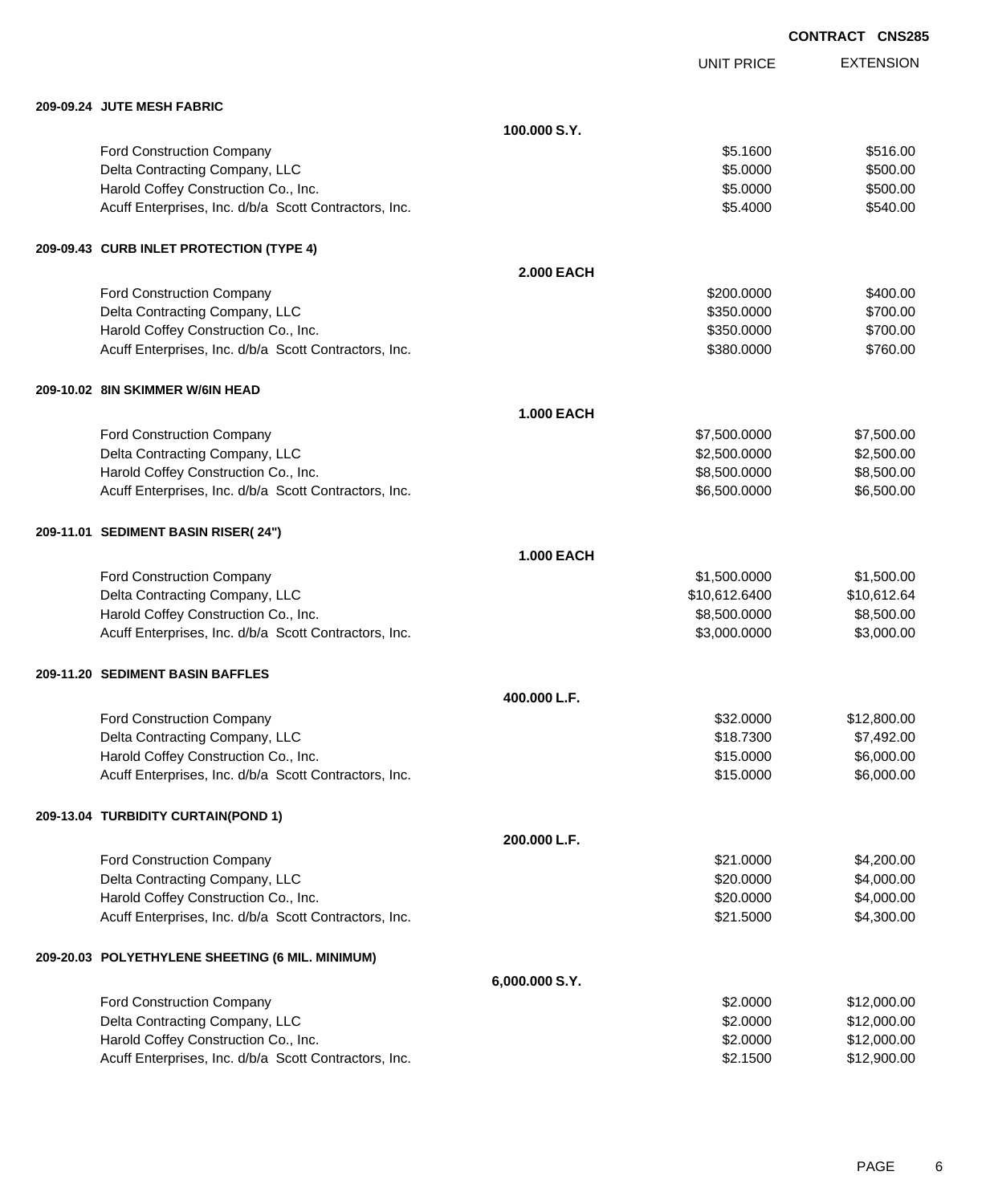EXTENSION UNIT PRICE **209-20.21 SEDIMENT POND OUTLET STRUCTURE (DISCR.) 1.000 LS** Ford Construction Company 61.000 \$1.000 \$1.000 \$1.000 \$1.000 \$1.000 \$1.000 \$1.000 \$1.00 Delta Contracting Company, LLC 64,400.000 \$4,400.000 \$4,400.000 \$4,400.000 Harold Coffey Construction Co., Inc. 6. 2012 12:30 12:30 12:30 13:30 13:30 13:30 13:300.000 \$8,500.000 \$8,500.00 Acuff Enterprises, Inc. d/b/a Scott Contractors, Inc. 6940.000 \$940.0000 \$940.000 **209-40.30 CATCH BASIN PROTECTION (TYPE A) 17.000 EACH** Ford Construction Company 69,350.000 \$9,350.000 \$9,350.000 \$9,350.000 \$9,350.000 \$9,350.000 \$9,350.00 Delta Contracting Company, LLC **but a struck of the struck of the struck of the struck of the struck of the struck of the struck of the struck of the struck of the struck of the struck of the struck of the struck of the st** Harold Coffey Construction Co., Inc. 6. 2000 \$11,900.000 \$11,900.000 \$11,900.00 Acuff Enterprises, Inc. d/b/a Scott Contractors, Inc. 6. The Superintendent Studies of the Studies of Studies and Studies and Studies and Studies and Studies and Studies and Studies and Studies and Studies and Studies and **209-40.33 CATCH BASIN PROTECTION (TYPE D) 14.000 EACH** Ford Construction Company 63,500.00 \$3,500.00 \$3,500.00 \$3,500.00 \$3,500.00 \$3,500.00 \$3,500.00 \$3,500.00 \$3,500 Delta Contracting Company, LLC **but a structure of the structure of the S**4,200.000 \$4,200.00 Harold Coffey Construction Co., Inc. 6. 200.000 \$4,200.000 \$4,200.000 \$4,200.00 Acuff Enterprises, Inc. d/b/a Scott Contractors, Inc. 6325.0000 \$4,550.00 **209-40.41 CATCH BASIN FILTER ASSEMBLY(TYPE 1) 3.000 EACH** Ford Construction Company 61,656.00 \$1,656.00 Delta Contracting Company, LLC 600.000 \$1,800.000 \$1,800.000 \$1,800.000 Harold Coffey Construction Co., Inc. 600.000 \$1,800.000 \$1,800.000 \$1,800.00 Acuff Enterprises, Inc. d/b/a Scott Contractors, Inc. 6645.0000 \$1,935.00 **209-40.42 CATCH BASIN FILTER ASSEMBLY(TYPE 2) 19.000 EACH** Ford Construction Company 613,604.00 Delta Contracting Company, LLC 6. The state of the state of the state of the state  $$550.0000$  \$10,450.000 \$10,450.00 Harold Coffey Construction Co., Inc. 6. The Construction Co., Inc. 6. The Construction Co., Inc. 6. The Const Acuff Enterprises, Inc. d/b/a Scott Contractors, Inc. 6. The Superintendent State of the State State State State State State State State State State State State State State State State State State State State State State S **209-65.03 TEMPORARY DIVERSION CHANNEL 4,410.000 L.F.** Ford Construction Company 61,740.00 \$61,740.00 Delta Contracting Company, LLC **6.8500 \$16,978.50** \$16,978.50 Harold Coffey Construction Co., Inc. 6. The Construction Co., Inc. 6. The Construction Co., Inc. 6. The Construction Co., Inc. 6. The Construction Co., Inc. 6. The Construction Co., Inc. 6. The Construction Co., Inc. 6. Th Acuff Enterprises, Inc. d/b/a Scott Contractors, Inc. 6. 1999 19:30:00 \$66,150.00 **209-65.04 TEMPORARY IN STREAM DIVERSION 450.000 L.F.** Ford Construction Company 614,400.00 Delta Contracting Company, LLC 6. The state of the state of the state of the state of the state of the state of the state of the state of the state of the state of the state of the state of the state of the state of the st Harold Coffey Construction Co., Inc. 6. 2002 1999 12:00 12:00 12:00 13:00 14:00 14:00 14:00 14:00 14:00 14:00 1 Acuff Enterprises, Inc. d/b/a Scott Contractors, Inc.  $$25.0000$  \$11,250.00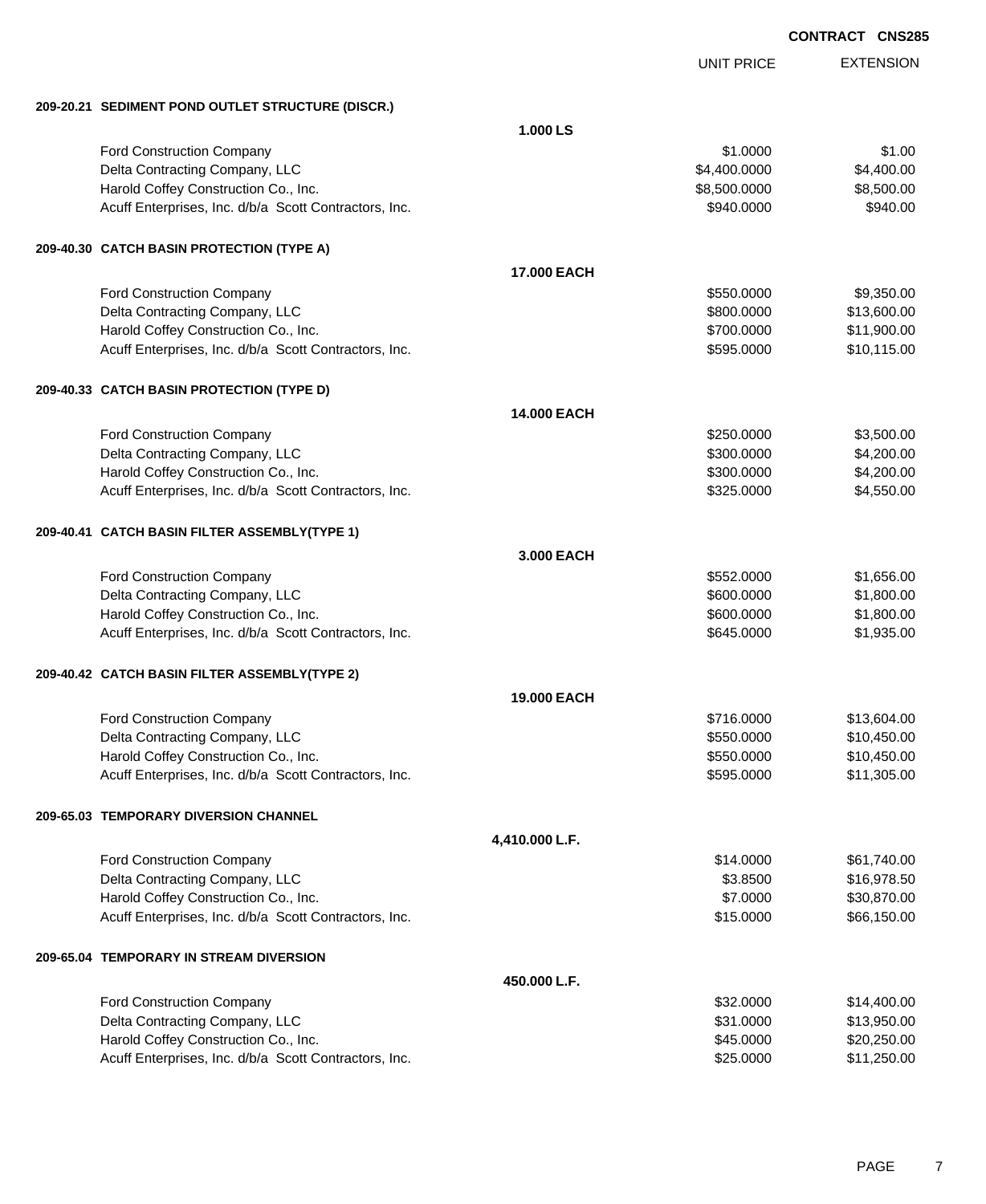|        |                                                                 |                |                        | <b>CONTRACT CNS285</b> |                  |
|--------|-----------------------------------------------------------------|----------------|------------------------|------------------------|------------------|
|        |                                                                 |                | <b>UNIT PRICE</b>      |                        | <b>EXTENSION</b> |
|        | 303-01.01 GRANULAR BACKFILL (ROADWAY)                           |                |                        |                        |                  |
|        |                                                                 | 6,470.000 TON  |                        |                        |                  |
|        | Ford Construction Company                                       |                | \$36.0000              |                        | \$232,920.00     |
|        | Delta Contracting Company, LLC                                  |                | \$33.0000              |                        | \$213,510.00     |
|        | Harold Coffey Construction Co., Inc.                            |                | \$35.0000              |                        | \$226,450.00     |
|        | Acuff Enterprises, Inc. d/b/a Scott Contractors, Inc.           |                | \$31.7500              |                        | \$205,422.50     |
| 303-02 | MINERAL AGGREGATE, TYPE B BASE, GRADING (D)                     |                |                        |                        |                  |
|        |                                                                 | 1,000.000 TON  |                        |                        |                  |
|        | Ford Construction Company                                       |                | \$26.0000              |                        | \$26,000.00      |
|        | Delta Contracting Company, LLC                                  |                | \$30.0000              |                        | \$30,000.00      |
|        | Harold Coffey Construction Co., Inc.                            |                | \$35.0000              |                        | \$35,000.00      |
|        | Acuff Enterprises, Inc. d/b/a Scott Contractors, Inc.           |                | \$31.0000              |                        | \$31,000.00      |
|        | 303-10.01 MINERAL AGGREGATE (SIZE 57)                           |                |                        |                        |                  |
|        |                                                                 | 455.000 TON    |                        |                        |                  |
|        | <b>Ford Construction Company</b>                                |                | \$37.0000              |                        | \$16,835.00      |
|        | Delta Contracting Company, LLC                                  |                | \$42.0000              |                        | \$19,110.00      |
|        | Harold Coffey Construction Co., Inc.                            |                | \$38.0000              |                        | \$17,290.00      |
|        | Acuff Enterprises, Inc. d/b/a Scott Contractors, Inc.           |                | \$57.0000              |                        | \$25,935.00      |
|        | 303-10.03 MINERAL AGGREGATE (SIZE 68)                           |                |                        |                        |                  |
|        |                                                                 | 140.000 TON    |                        |                        |                  |
|        | Ford Construction Company                                       |                | \$37.0000              |                        | \$5,180.00       |
|        | Delta Contracting Company, LLC                                  |                | \$42.0000              |                        | \$5,880.00       |
|        | Harold Coffey Construction Co., Inc.                            |                | \$38,0000              |                        | \$5,320.00       |
|        | Acuff Enterprises, Inc. d/b/a Scott Contractors, Inc.           |                | \$57.0000              |                        | \$7,980.00       |
|        | 303-20.02 RIVER GRAVEL                                          |                |                        |                        |                  |
|        |                                                                 | 86.000 TON     |                        |                        |                  |
|        | Ford Construction Company                                       |                | \$36.0000              |                        | \$3,096.00       |
|        | Delta Contracting Company, LLC                                  |                | \$47.0000              |                        | \$4,042.00       |
|        | Harold Coffey Construction Co., Inc.                            |                | \$45.0000              |                        | \$3,870.00       |
|        | Acuff Enterprises, Inc. d/b/a Scott Contractors, Inc.           |                | \$75.0000              |                        | \$6,450.00       |
|        | 307-01.01 ASPHALT CONCRETE MIX (PG64-22) (BPMB-HM) GRADING A    |                |                        |                        |                  |
|        |                                                                 | 34,904.000 TON |                        |                        |                  |
|        | Ford Construction Company                                       |                | \$76.0000              |                        | \$2,652,704.00   |
|        | Delta Contracting Company, LLC                                  |                | \$72.3000              |                        | \$2,523,559.20   |
|        | Harold Coffey Construction Co., Inc.                            |                | \$76.0000              |                        | \$2,652,704.00   |
|        | Acuff Enterprises, Inc. d/b/a Scott Contractors, Inc.           |                | \$80.0000              |                        | \$2,792,320.00   |
|        | 307-01.08 ASPHALT CONCRETE MIX (PG64-22) (BPMB-HM) GRADING B-M2 |                |                        |                        |                  |
|        |                                                                 | 23,580.000 TON |                        |                        |                  |
|        | Ford Construction Company                                       |                | \$73.0000              |                        | \$1,721,340.00   |
|        | Delta Contracting Company, LLC                                  |                | \$94.0000              |                        | \$2,216,520.00   |
|        | Harold Coffey Construction Co., Inc.                            |                | \$73.0000<br>\$76.8500 |                        | \$1,721,340.00   |
|        | Acuff Enterprises, Inc. d/b/a Scott Contractors, Inc.           |                |                        |                        | \$1,812,123.00   |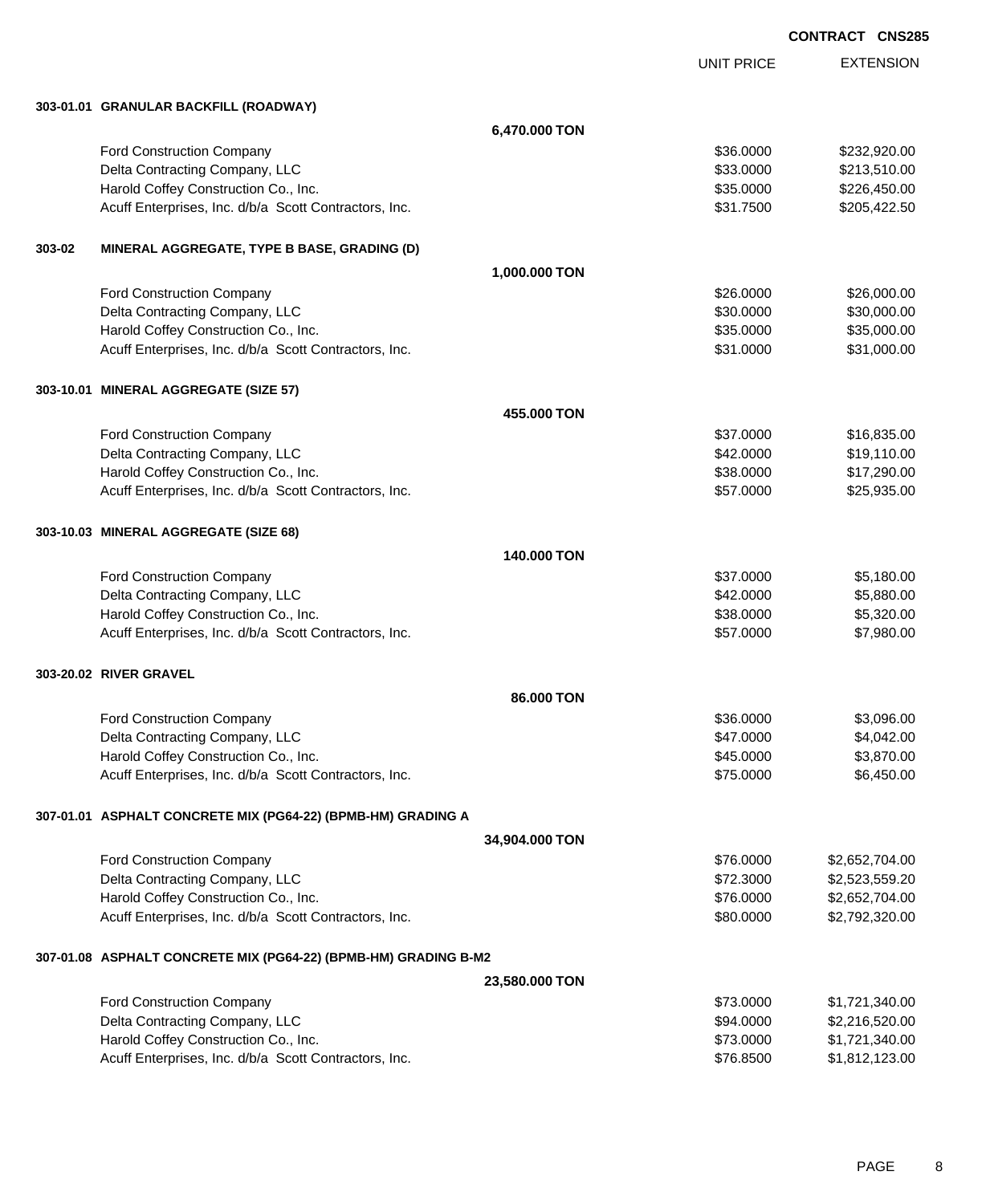EXTENSION **CONTRACT CNS285** UNIT PRICE **307-01.20 ASP. CONC. MIX(PG64-22) (BPMB-HM) GR. A-S 5,708.000 TON** Ford Construction Company 6439,516.00 Delta Contracting Company, LLC 6. The contraction of the state of the state of the state of the state of the state of the state of the state of the state of the state of the state of the state of the state of the state of Harold Coffey Construction Co., Inc. 6. The Construction Co., Inc. \$77.0000 \$439,516.00 Acuff Enterprises, Inc. d/b/a Scott Contractors, Inc. 6. The Contractors of the Contractors of the State State State State State State State State State State State State State State State State State State State State Sta **403-01 BITUMINOUS MATERIAL FOR TACK COAT (TC) 205.000 TON** Ford Construction Company 641,000.00 Delta Contracting Company, LLC **but a set of the set of the set of the set of the set of the set of the set of the set of the set of the set of the set of the set of the set of the set of the set of the set of the set of t** Harold Coffey Construction Co., Inc. 6. 200.000 \$41,000.00 Acuff Enterprises, Inc. d/b/a Scott Contractors, Inc. 643,152.50 **411-01.07 ACS MIX (PG64-22) GRADING E SHOULDER 3,603.000 TON** Ford Construction Company **680.000** \$288,240.00 Delta Contracting Company, LLC **but a set of the set of the set of the set of the set of the set of the set of the set of the set of the set of the set of the set of the set of the set of the set of the set of the set of t** Harold Coffey Construction Co., Inc. 6. 2009. [10] Sample of the State of the State of S288,240.00 Acuff Enterprises, Inc. d/b/a Scott Contractors, Inc. \$84.2500 \$303,552.75 **411-01.10 ACS MIX(PG64-22) GRADING D 10,933.000 TON** Ford Construction Company **61,082,367.00** \$1,082,367.00 Delta Contracting Company, LLC 6. The contracting Company, LLC 6. The contraction of the contracting Company, LLC Harold Coffey Construction Co., Inc. 6. 2012. The state of the state of the state of the state of the state of the state of the state of the state of the state of the state of the state of the state of the state of the sta Acuff Enterprises, Inc. d/b/a Scott Contractors, Inc. 6. The Studies of the Studies of the Studies of Studies and Studies and Studies and Studies and Studies and Studies and Studies and Studies and Studies and Studies and **411-12.01 SCORING SHOULDERS (CONTINUOUS) (16IN WIDTH) 10.500 L.M.** Ford Construction Company 66.615.00 Delta Contracting Company, LLC 6. 200.000 \$12,600.00 \$1,200.000 \$12,600.00 Harold Coffey Construction Co., Inc. 6. The Construction Co., Inc. \$525.0000 \$5,512.50 Acuff Enterprises, Inc. d/b/a Scott Contractors, Inc. 6. The Superintendent State of the State State State State State State State State State State State State State State State State State State State State State State S **411-12.03 SCORING FOR RUMBLE STRIPE (NON-CONTINUOUS) (8IN WIDTH) 0.510 L.M.** Ford Construction Company 6624.75 Delta Contracting Company, LLC 612.00 Harold Coffey Construction Co., Inc. 6. The Construction Co., Inc. 6. The Construction Co., Inc. 55,501.15 Acuff Enterprises, Inc. d/b/a Scott Contractors, Inc. 6. The State of the State of State State State State State State State State State State State State State State State State State State State State State State State S **415-01.03 COLD PLANING BITUMINOUS PAVEMENT 2,932.000 C.Y.** Ford Construction Company  $\frac{1}{4}$ 

| r ora oononaonon oonipany                             | <b>WII.</b> UU U | $v \cdot \cdot \cdot v \cdot \cdot$ |
|-------------------------------------------------------|------------------|-------------------------------------|
| Delta Contracting Company, LLC                        | \$36,0000        | \$105.552.00                        |
| Harold Coffey Construction Co., Inc.                  | \$60,9500        | \$178.705.40                        |
| Acuff Enterprises, Inc. d/b/a Scott Contractors, Inc. | \$42,0000        | \$123,144.00                        |
|                                                       |                  |                                     |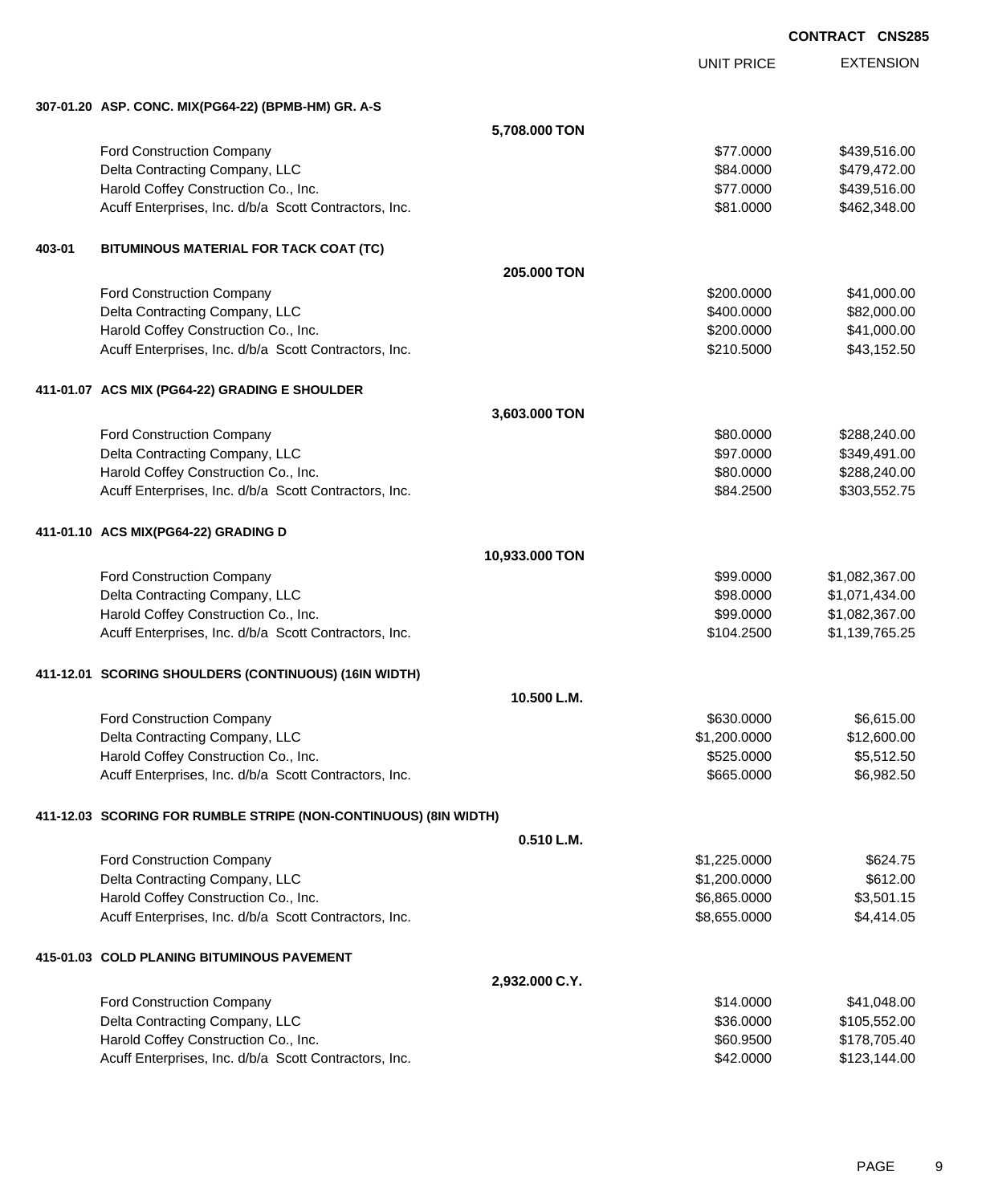| <b>CONTRACT</b> | <b>CNS285</b> |
|-----------------|---------------|
|-----------------|---------------|

|                                                       |                | UNIT PRICE | <b>EXTENSION</b> |
|-------------------------------------------------------|----------------|------------|------------------|
| 604-01.01 CLASS A CONCRETE (ROADWAY)                  |                |            |                  |
|                                                       | 229,000 C.Y.   |            |                  |
| Ford Construction Company                             |                | \$550,0000 | \$125,950.00     |
| Delta Contracting Company, LLC                        |                | \$550.0000 | \$125,950.00     |
| Harold Coffey Construction Co., Inc.                  |                | \$450.0000 | \$103,050.00     |
| Acuff Enterprises, Inc. d/b/a Scott Contractors, Inc. |                | \$755.0000 | \$172,895.00     |
| 604-01.02 STEEL BAR REINFORCEMENT (ROADWAY)           |                |            |                  |
|                                                       | 39,689.000 LB. |            |                  |
| Ford Construction Company                             |                | \$1.0000   | \$39,689.00      |
| Delta Contracting Company, LLC                        |                | \$1.0900   | \$43,261.01      |
| Harold Coffey Construction Co., Inc.                  |                | \$0.7300   | \$28,972.97      |
| Acuff Enterprises, Inc. d/b/a Scott Contractors, Inc. |                | \$1.1500   | \$45,642.35      |
| 606-24.12 TEMPORARY SHEET PILES                       |                |            |                  |
|                                                       | 6,100.000 S.F. |            |                  |
| Ford Construction Company                             |                | \$28.0000  | \$170,800.00     |
| Delta Contracting Company, LLC                        |                | \$5.0000   | \$30,500.00      |
| Harold Coffey Construction Co., Inc.                  |                | \$28.0000  | \$170,800.00     |
| Acuff Enterprises, Inc. d/b/a Scott Contractors, Inc. |                | \$33.0000  | \$201,300.00     |
| 607-03.02 18" CONCRETE PIPE CULVERT (CLASS III)       |                |            |                  |
|                                                       | 1,610.000 L.F. |            |                  |
| Ford Construction Company                             |                | \$48.0000  | \$77,280.00      |
| Delta Contracting Company, LLC                        |                | \$48.0000  | \$77,280.00      |
| Harold Coffey Construction Co., Inc.                  |                | \$41.0000  | \$66,010.00      |
| Acuff Enterprises, Inc. d/b/a Scott Contractors, Inc. |                | \$40.5000  | \$65,205.00      |
| 607-05.02 24" CONCRETE PIPE CULVERT (CLASS III)       |                |            |                  |
|                                                       | 985.000 L.F.   |            |                  |
| Ford Construction Company                             |                | \$64.0000  | \$63,040.00      |
| Delta Contracting Company, LLC                        |                | \$62.0000  | \$61,070.00      |
| Harold Coffey Construction Co., Inc.                  |                | \$51.0000  | \$50,235.00      |
| Acuff Enterprises, Inc. d/b/a Scott Contractors, Inc. |                | \$51.5000  | \$50,727.50      |
| 607-06.02 30" CONCRETE PIPE CULVERT (CLASS III)       |                |            |                  |
|                                                       | 306.000 L.F.   |            |                  |
| Ford Construction Company                             |                | \$82.0000  | \$25,092.00      |
| Delta Contracting Company, LLC                        |                | \$78.0000  | \$23,868.00      |
| Harold Coffey Construction Co., Inc.                  |                | \$74.0000  | \$22,644.00      |
| Acuff Enterprises, Inc. d/b/a Scott Contractors, Inc. |                | \$69.7500  | \$21,343.50      |
| 607-07.02 36" CONCRETE PIPE CULVERT (CLASS III)       |                |            |                  |
|                                                       | 396.000 L.F.   |            |                  |
| Ford Construction Company                             |                | \$112.0000 | \$44,352.00      |
| Delta Contracting Company, LLC                        |                | \$99.0000  | \$39,204.00      |
| Harold Coffey Construction Co., Inc.                  |                | \$85.0000  | \$33,660.00      |
| Acuff Enterprises, Inc. d/b/a Scott Contractors, Inc. |                | \$91.5500  | \$36,253.80      |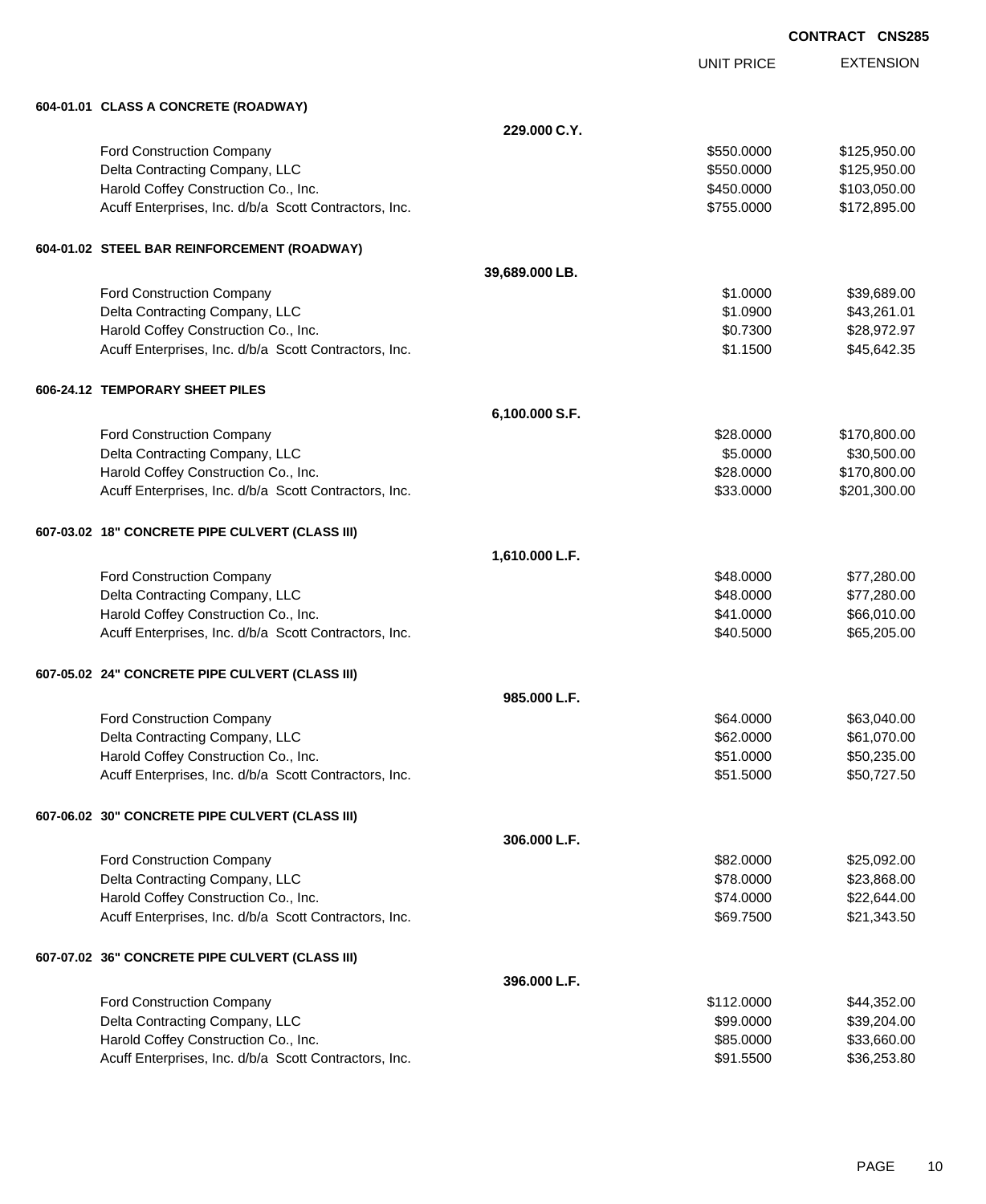| <b>CONTRACT CNS285</b> |  |
|------------------------|--|
|                        |  |

UNIT PRICE

| 607-07.03 36" CONCRETE PIPE CULVERT (CLASS IV)        |              |              |              |
|-------------------------------------------------------|--------------|--------------|--------------|
|                                                       | 146.000 L.F. |              |              |
| Ford Construction Company                             |              | \$124.0000   | \$18,104.00  |
| Delta Contracting Company, LLC                        |              | \$111.0000   | \$16,206.00  |
| Harold Coffey Construction Co., Inc.                  |              | \$99.0000    | \$14,454.00  |
| Acuff Enterprises, Inc. d/b/a Scott Contractors, Inc. |              | \$106.0000   | \$15,476.00  |
| 607-09.02 48" CONCRETE PIPE CULVERT (CLASS III)       |              |              |              |
|                                                       | 86.000 L.F.  |              |              |
| Ford Construction Company                             |              | \$175.0000   | \$15,050.00  |
| Delta Contracting Company, LLC                        |              | \$139.0000   | \$11,954.00  |
| Harold Coffey Construction Co., Inc.                  |              | \$200.0000   | \$17,200.00  |
| Acuff Enterprises, Inc. d/b/a Scott Contractors, Inc. |              | \$161.0000   | \$13,846.00  |
| 607-39.02 18" PIPE CULVERT (SIDE DRAIN)               |              |              |              |
|                                                       | 794.000 L.F. |              |              |
| Ford Construction Company                             |              | \$42.0000    | \$33,348.00  |
| Delta Contracting Company, LLC                        |              | \$43.0000    | \$34,142.00  |
| Harold Coffey Construction Co., Inc.                  |              | \$32.0000    | \$25,408.00  |
| Acuff Enterprises, Inc. d/b/a Scott Contractors, Inc. |              | \$36.5000    | \$28,981.00  |
| 607-39.03 24" PIPE CULVERT (SIDE DRAIN)               |              |              |              |
|                                                       | 272.000 L.F. |              |              |
| Ford Construction Company                             |              | \$60.0000    | \$16,320.00  |
| Delta Contracting Company, LLC                        |              | \$50.0000    | \$13,600.00  |
| Harold Coffey Construction Co., Inc.                  |              | \$39.0000    | \$10,608.00  |
| Acuff Enterprises, Inc. d/b/a Scott Contractors, Inc. |              | \$45.5000    | \$12,376.00  |
| 607-39.05 36" PIPE CULVERT (SIDE DRAIN)               |              |              |              |
|                                                       | 40.000 L.F.  |              |              |
| <b>Ford Construction Company</b>                      |              | \$75.0000    | \$3,000.00   |
| Delta Contracting Company, LLC                        |              | \$70.0000    | \$2,800.00   |
| Harold Coffey Construction Co., Inc.                  |              | \$59.0000    | \$2,360.00   |
| Acuff Enterprises, Inc. d/b/a Scott Contractors, Inc. |              | \$69.5000    | \$2,780.00   |
| 607-50.11 PRECAST CONCRETE BOX CULVERT (8' X 6')      |              |              |              |
|                                                       | 113.000 L.F. |              |              |
| Ford Construction Company                             |              | \$690.0000   | \$77,970.00  |
| Delta Contracting Company, LLC                        |              | \$1,000.0000 | \$113,000.00 |
| Harold Coffey Construction Co., Inc.                  |              | \$1,450.0000 | \$163,850.00 |
| Acuff Enterprises, Inc. d/b/a Scott Contractors, Inc. |              | \$685.0000   | \$77,405.00  |
| 610-07.03 18" PIPE DRAIN (BRIDGE DRAIN)               |              |              |              |
|                                                       | 89.000 L.F.  |              |              |
| Ford Construction Company                             |              | \$40.0000    | \$3,560.00   |
| Delta Contracting Company, LLC                        |              | \$60.0000    | \$5,340.00   |
| Harold Coffey Construction Co., Inc.                  |              | \$45.0000    | \$4,005.00   |
| Acuff Enterprises, Inc. d/b/a Scott Contractors, Inc. |              | \$50.0000    | \$4,450.00   |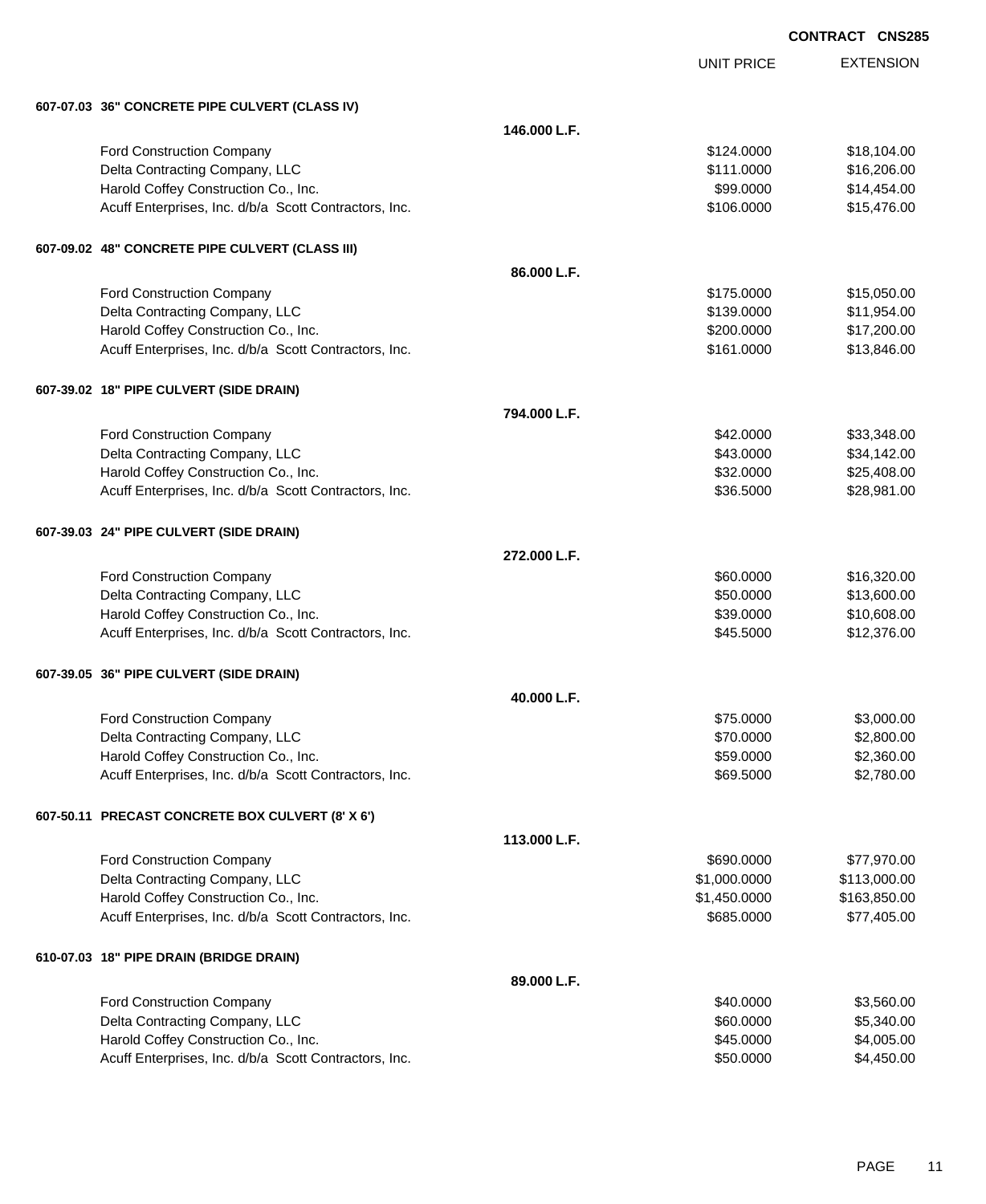UNIT PRICE

| 611-01.02 MANHOLES, > 4' - 8' DEPTH                   |                   |                |             |
|-------------------------------------------------------|-------------------|----------------|-------------|
|                                                       | <b>4.000 EACH</b> |                |             |
| Ford Construction Company                             |                   | \$5,600.0000   | \$22,400.00 |
| Delta Contracting Company, LLC                        |                   | \$6,000.0000   | \$24,000.00 |
| Harold Coffey Construction Co., Inc.                  |                   | \$7,200.0000   | \$28,800.00 |
| Acuff Enterprises, Inc. d/b/a Scott Contractors, Inc. |                   | \$3,375.0000   | \$13,500.00 |
|                                                       |                   |                |             |
| 611-01.03 MANHOLES, > 8' - 12' DEPTH                  |                   |                |             |
|                                                       | <b>2.000 EACH</b> |                |             |
| Ford Construction Company                             |                   | \$6,200.0000   | \$12,400.00 |
| Delta Contracting Company, LLC                        |                   | \$6,600.0000   | \$13,200.00 |
| Harold Coffey Construction Co., Inc.                  |                   | \$8,900.0000   | \$17,800.00 |
| Acuff Enterprises, Inc. d/b/a Scott Contractors, Inc. |                   | \$4,870.0000   | \$9,740.00  |
| 611-02.11 JUNCTION BOX, TYPE 2                        |                   |                |             |
|                                                       | <b>1.000 EACH</b> |                |             |
| Ford Construction Company                             |                   | \$3,050.0000   | \$3,050.00  |
| Delta Contracting Company, LLC                        |                   | \$6,800.0000   | \$6,800.00  |
| Harold Coffey Construction Co., Inc.                  |                   | \$4,600.0000   | \$4,600.00  |
| Acuff Enterprises, Inc. d/b/a Scott Contractors, Inc. |                   | \$6,755.0000   | \$6,755.00  |
| 611-02.12 JUNCTION BOX, TYPE 3                        |                   |                |             |
|                                                       | <b>1.000 EACH</b> |                |             |
| Ford Construction Company                             |                   | \$5,100.0000   | \$5,100.00  |
| Delta Contracting Company, LLC                        |                   | \$7,700.0000   | \$7,700.00  |
| Harold Coffey Construction Co., Inc.                  |                   | \$6,000.0000   | \$6,000.00  |
| Acuff Enterprises, Inc. d/b/a Scott Contractors, Inc. |                   | \$6,930.0000   | \$6,930.00  |
|                                                       |                   |                |             |
| 611-07.01 CLASS A CONCRETE (PIPE ENDWALLS)            |                   |                |             |
|                                                       | 23.000 C.Y.       |                |             |
| Ford Construction Company                             |                   | \$1,200.0000   | \$27,600.00 |
| Delta Contracting Company, LLC                        |                   | \$1,055.0000   | \$24,265.00 |
| Harold Coffey Construction Co., Inc.                  |                   | \$1,350.0000   | \$31,050.00 |
| Acuff Enterprises, Inc. d/b/a Scott Contractors, Inc. |                   | \$1,025.0000   | \$23,575.00 |
| 611-07.02 STEEL BAR REINFORCEMENT (PIPE ENDWALLS)     |                   |                |             |
|                                                       | 1,635.000 LB.     |                |             |
| Ford Construction Company                             |                   | \$2.5000       | \$4,087.50  |
| Delta Contracting Company, LLC                        |                   | \$1.5000       | \$2,452.50  |
| Harold Coffey Construction Co., Inc.                  |                   | \$5.0000       | \$8,175.00  |
| Acuff Enterprises, Inc. d/b/a Scott Contractors, Inc. |                   | \$3.2500       | \$5,313.75  |
| 611-07.31 18IN ENDWALL (SIDE DRAIN)                   |                   |                |             |
|                                                       | 32.000 EACH       |                |             |
| Ford Construction Company                             |                   | \$2,500.0000   | \$80,000.00 |
| Dolto Contracting Company LLC                         |                   | $E_{A00}$ 0000 | 0.7200000   |

| Ford Construction Company                             | \$2,500,0000 | \$80,000,00  |
|-------------------------------------------------------|--------------|--------------|
| Delta Contracting Company, LLC                        | \$5,400,0000 | \$172,800.00 |
| Harold Coffey Construction Co., Inc.                  | \$2,400,0000 | \$76,800,00  |
| Acuff Enterprises, Inc. d/b/a Scott Contractors, Inc. | \$3,355,0000 | \$107.360.00 |
|                                                       |              |              |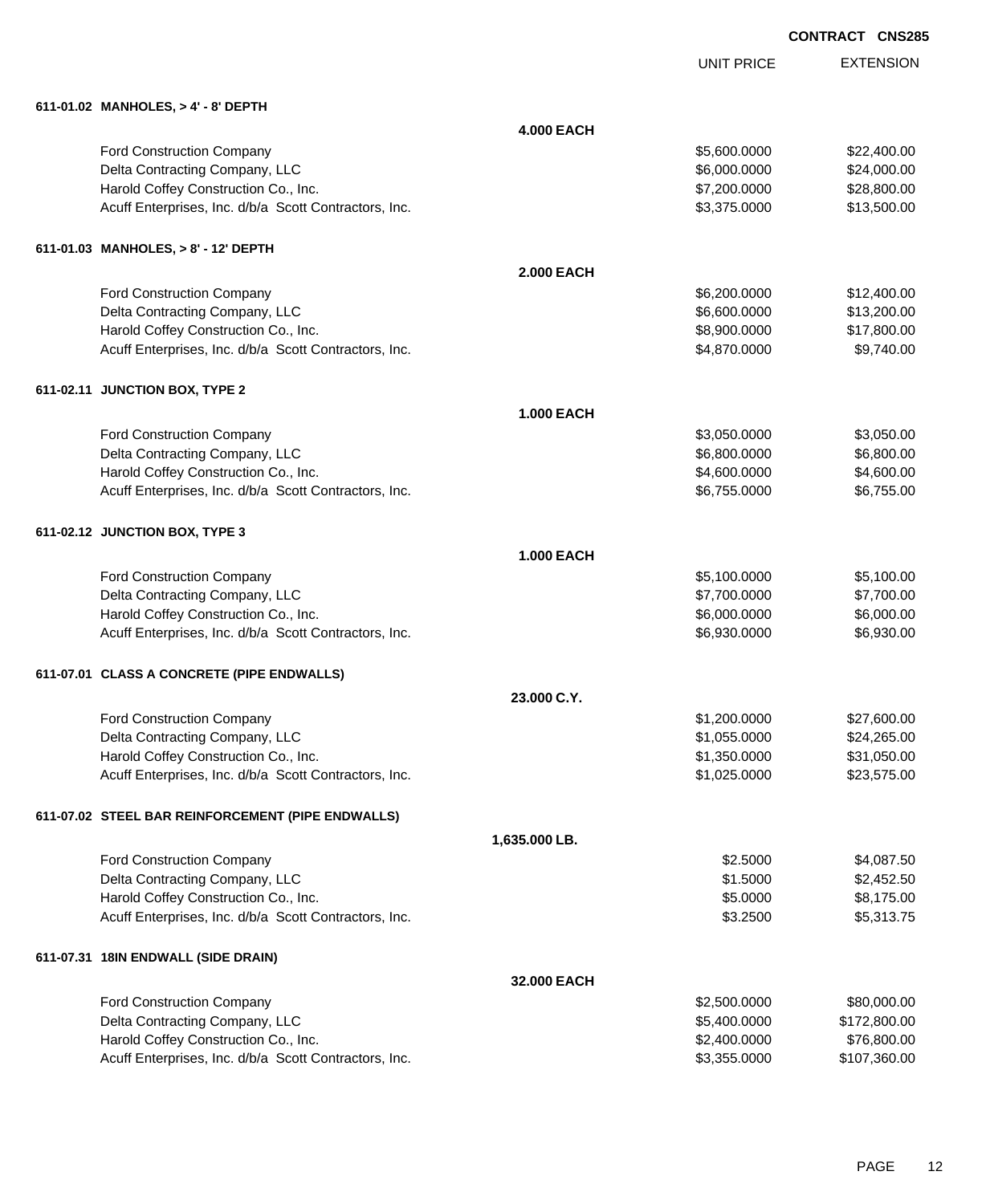UNIT PRICE

| 611-07.32 24IN ENDWALL (SIDE DRAIN) |
|-------------------------------------|
|                                     |

| 011-07-32 Z4IN ENDWALL (SIDE DRAIN)                   |                    |              |             |
|-------------------------------------------------------|--------------------|--------------|-------------|
|                                                       | <b>10.000 EACH</b> |              |             |
| Ford Construction Company                             |                    | \$3,600.0000 | \$36,000.00 |
| Delta Contracting Company, LLC                        |                    | \$6,400.0000 | \$64,000.00 |
| Harold Coffey Construction Co., Inc.                  |                    | \$3,500.0000 | \$35,000.00 |
| Acuff Enterprises, Inc. d/b/a Scott Contractors, Inc. |                    | \$4,560.0000 | \$45,600.00 |
| 611-07.34 36IN ENDWALL (SIDE DRAIN)                   |                    |              |             |
|                                                       | <b>2.000 EACH</b>  |              |             |
| <b>Ford Construction Company</b>                      |                    | \$7,200.0000 | \$14,400.00 |
| Delta Contracting Company, LLC                        |                    | \$9,060.0000 | \$18,120.00 |
| Harold Coffey Construction Co., Inc.                  |                    | \$7,000.0000 | \$14,000.00 |
| Acuff Enterprises, Inc. d/b/a Scott Contractors, Inc. |                    | \$9,430.0000 | \$18,860.00 |
| 611-07.54 18IN ENDWALL (CROSS DRAIN) 3:1              |                    |              |             |
|                                                       | <b>2.000 EACH</b>  |              |             |
| Ford Construction Company                             |                    | \$1,600.0000 | \$3,200.00  |
| Delta Contracting Company, LLC                        |                    | \$2,500.0000 | \$5,000.00  |
| Harold Coffey Construction Co., Inc.                  |                    | \$2,400.0000 | \$4,800.00  |
| Acuff Enterprises, Inc. d/b/a Scott Contractors, Inc. |                    | \$1,655.0000 | \$3,310.00  |
| 611-07.55 18IN ENDWALL (CROSS DRAIN) 4:1              |                    |              |             |
|                                                       | <b>1.000 EACH</b>  |              |             |
| Ford Construction Company                             |                    | \$1,800.0000 | \$1,800.00  |
| Delta Contracting Company, LLC                        |                    | \$2,800.0000 | \$2,800.00  |
| Harold Coffey Construction Co., Inc.                  |                    | \$2,400.0000 | \$2,400.00  |
| Acuff Enterprises, Inc. d/b/a Scott Contractors, Inc. |                    | \$1,850.0000 | \$1,850.00  |
| 611-07.56 18IN ENDWALL (CROSS DRAIN) 6:1              |                    |              |             |
|                                                       | <b>6.000 EACH</b>  |              |             |
| Ford Construction Company                             |                    | \$2,400.0000 | \$14,400.00 |
| Delta Contracting Company, LLC                        |                    | \$3,200.0000 | \$19,200.00 |
| Harold Coffey Construction Co., Inc.                  |                    | \$2,900.0000 | \$17,400.00 |
| Acuff Enterprises, Inc. d/b/a Scott Contractors, Inc. |                    | \$2,505.0000 | \$15,030.00 |
| 611-07.57 24IN ENDWALL (CROSS DRAIN) 3:1              |                    |              |             |
|                                                       | <b>2.000 EACH</b>  |              |             |
| Ford Construction Company                             |                    | \$2,000.0000 | \$4,000.00  |
| Delta Contracting Company, LLC                        |                    | \$3,100.0000 | \$6,200.00  |
| Harold Coffey Construction Co., Inc.                  |                    | \$3,000.0000 | \$6,000.00  |
| Acuff Enterprises, Inc. d/b/a Scott Contractors, Inc. |                    | \$2,560.0000 | \$5,120.00  |
| 611-07.58 24IN ENDWALL (CROSS DRAIN) 4:1              |                    |              |             |
|                                                       | 3.000 EACH         |              |             |
| Ford Construction Company                             |                    | \$2,500.0000 | \$7,500.00  |
| Delta Contracting Company, LLC                        |                    | \$3,600.0000 | \$10,800.00 |
| Harold Coffey Construction Co., Inc.                  |                    | \$3,200.0000 | \$9,600.00  |
| Acuff Enterprises, Inc. d/b/a Scott Contractors, Inc. |                    | \$2,865.0000 | \$8,595.00  |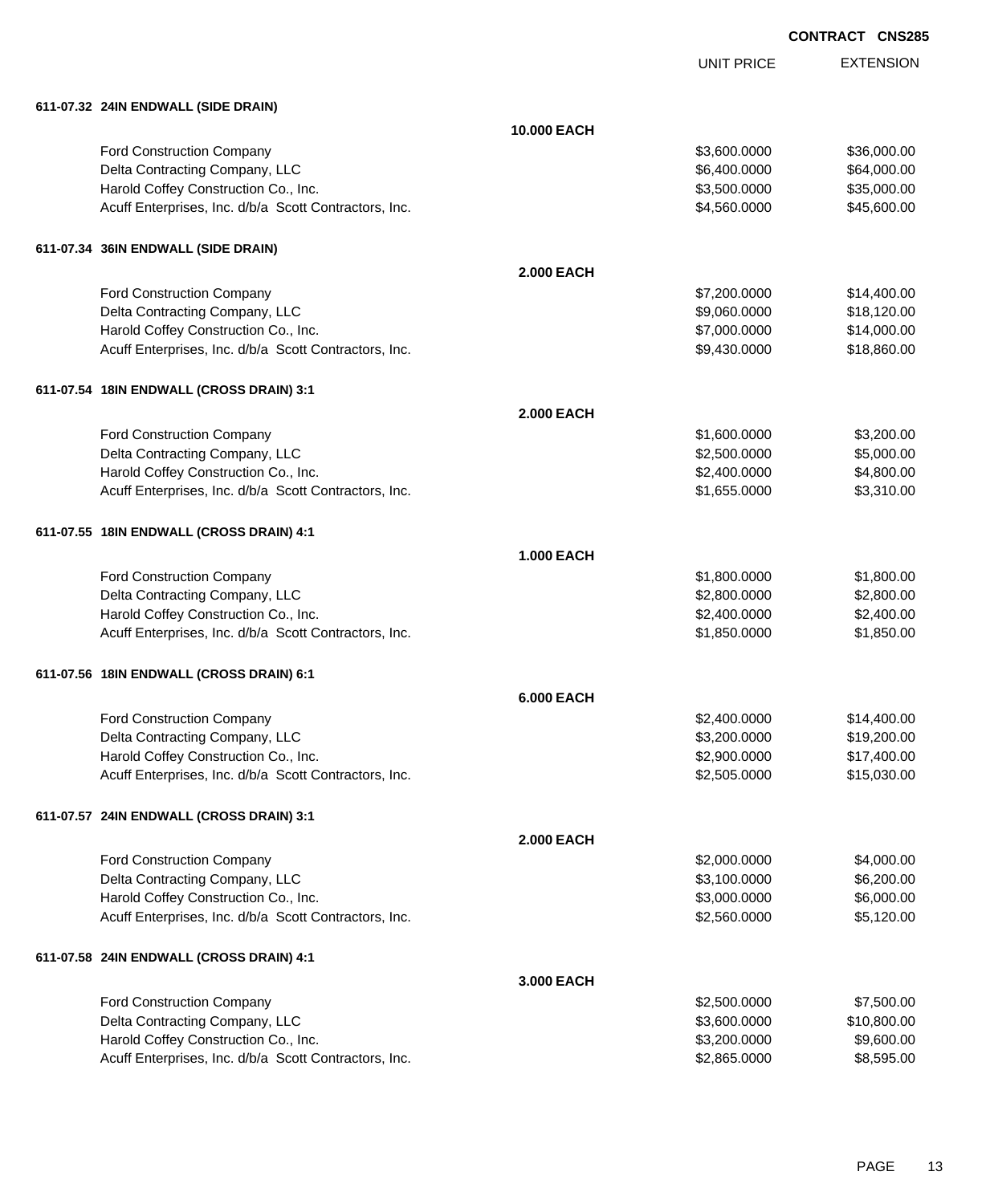UNIT PRICE

EXTENSION

| 611-07.59 24IN ENDWALL (CROSS DRAIN) 6:1              | <b>5.000 EACH</b> |              |             |
|-------------------------------------------------------|-------------------|--------------|-------------|
| Ford Construction Company                             |                   | \$3,500.0000 | \$17,500.00 |
| Delta Contracting Company, LLC                        |                   | \$4,200.0000 | \$21,000.00 |
| Harold Coffey Construction Co., Inc.                  |                   | \$3,500.0000 | \$17,500.00 |
| Acuff Enterprises, Inc. d/b/a Scott Contractors, Inc. |                   | \$3,645.0000 | \$18,225.00 |
|                                                       |                   |              |             |
| 611-07.60 30IN ENDWALL (CROSS DRAIN) 3:1              |                   |              |             |
|                                                       | <b>4.000 EACH</b> |              |             |
| Ford Construction Company                             |                   | \$3,200.0000 | \$12,800.00 |
| Delta Contracting Company, LLC                        |                   | \$4,400.0000 | \$17,600.00 |
| Harold Coffey Construction Co., Inc.                  |                   | \$4,500.0000 | \$18,000.00 |
| Acuff Enterprises, Inc. d/b/a Scott Contractors, Inc. |                   | \$3,015.0000 | \$12,060.00 |
| 611-07.62 30IN ENDWALL (CROSS DRAIN) 6:1              |                   |              |             |
|                                                       | <b>5.000 EACH</b> |              |             |
| Ford Construction Company                             |                   | \$5,500.0000 | \$27,500.00 |
| Delta Contracting Company, LLC                        |                   | \$5,060.0000 | \$25,300.00 |
| Harold Coffey Construction Co., Inc.                  |                   | \$4,800.0000 | \$24,000.00 |
| Acuff Enterprises, Inc. d/b/a Scott Contractors, Inc. |                   | \$4,520.0000 | \$22,600.00 |
| 611-07.64 36IN ENDWALL (CROSS DRAIN) 4:1              |                   |              |             |
|                                                       | <b>2.000 EACH</b> |              |             |
| Ford Construction Company                             |                   | \$5,200.0000 | \$10,400.00 |
| Delta Contracting Company, LLC                        |                   | \$4,710.0000 | \$9,420.00  |
| Harold Coffey Construction Co., Inc.                  |                   | \$5,000.0000 | \$10,000.00 |
| Acuff Enterprises, Inc. d/b/a Scott Contractors, Inc. |                   | \$5,245.0000 | \$10,490.00 |
| 611-07.67 42IN ENDWALL (CROSS DRAIN) 4:1              |                   |              |             |
|                                                       | 3.000 EACH        |              |             |
| Ford Construction Company                             |                   | \$5,800.0000 | \$17,400.00 |
| Delta Contracting Company, LLC                        |                   | \$5,710.0000 | \$17,130.00 |
| Harold Coffey Construction Co., Inc.                  |                   | \$7,500.0000 | \$22,500.00 |
| Acuff Enterprises, Inc. d/b/a Scott Contractors, Inc. |                   | \$6,865.0000 | \$20,595.00 |
| 611-07.68 42IN ENDWALL (CROSS DRAIN) 6:1              |                   |              |             |
|                                                       | 3.000 EACH        |              |             |
| <b>Ford Construction Company</b>                      |                   | \$8,000.0000 | \$24,000.00 |
| Delta Contracting Company, LLC                        |                   | \$7,710.0000 | \$23,130.00 |
| Harold Coffey Construction Co., Inc.                  |                   | \$7,500.0000 | \$22,500.00 |
| Acuff Enterprises, Inc. d/b/a Scott Contractors, Inc. |                   | \$8,000.0000 | \$24,000.00 |
| 611-07.69 48IN ENDWALL (CROSS DRAIN) 3:1              |                   |              |             |
|                                                       | <b>1.000 EACH</b> |              |             |
| Ford Construction Company                             |                   | \$6,100.0000 | \$6,100.00  |
| Delta Contracting Company, LLC                        |                   | \$6,010.0000 | \$6,010.00  |
| Harold Coffey Construction Co., Inc.                  |                   | \$8,000.0000 | \$8,000.00  |

Acuff Enterprises, Inc. d/b/a Scott Contractors, Inc. 69,800.000 \$9,800.000 \$9,800.000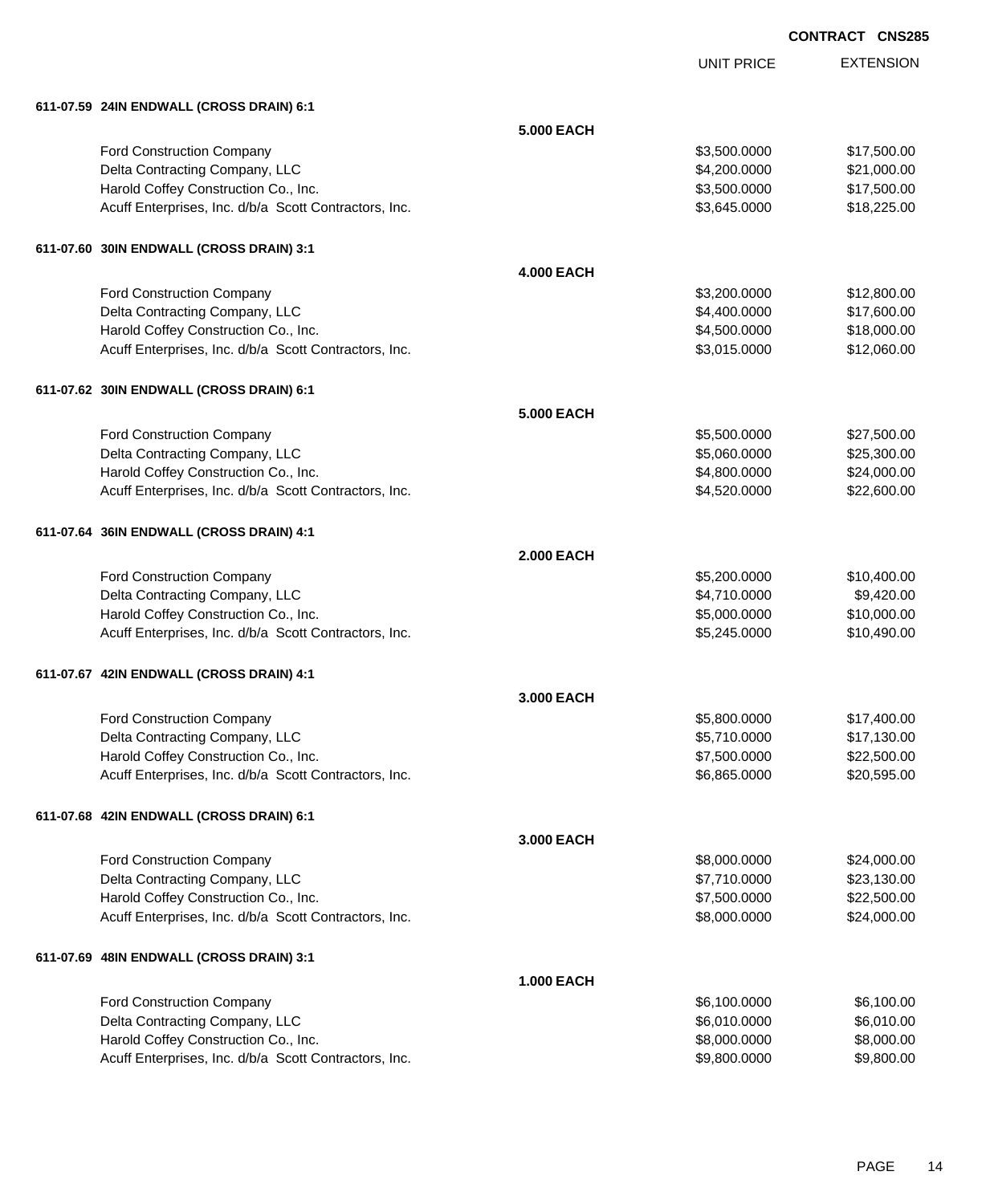|                                                       |                   | UNIT PRICE    | <b>EXTENSION</b> |
|-------------------------------------------------------|-------------------|---------------|------------------|
| 611-07.71 48IN ENDWALL (CROSS DRAIN) 6:1              |                   |               |                  |
|                                                       | <b>2.000 EACH</b> |               |                  |
| Ford Construction Company                             |                   | \$11,200.0000 | \$22,400.00      |
| Delta Contracting Company, LLC                        |                   | \$9,210.0000  | \$18,420.00      |
| Harold Coffey Construction Co., Inc.                  |                   | \$10,000.0000 | \$20,000.00      |
| Acuff Enterprises, Inc. d/b/a Scott Contractors, Inc. |                   | \$11,500.0000 | \$23,000.00      |
| 611-07.73 18IN ENDWALL (MEDIAN DRAIN)                 |                   |               |                  |
|                                                       | <b>4.000 EACH</b> |               |                  |
| Ford Construction Company                             |                   | \$2,400.0000  | \$9,600.00       |
| Delta Contracting Company, LLC                        |                   | \$9,710.0000  | \$38,840.00      |
| Harold Coffey Construction Co., Inc.                  |                   | \$2,500.0000  | \$10,000.00      |
| Acuff Enterprises, Inc. d/b/a Scott Contractors, Inc. |                   | \$3,500.0000  | \$14,000.00      |
| 611-12.01 CATCH BASINS, TYPE 12, 0' - 4' DEPTH        |                   |               |                  |
|                                                       | <b>2.000 EACH</b> |               |                  |
| <b>Ford Construction Company</b>                      |                   | \$3,200.0000  | \$6,400.00       |
| Delta Contracting Company, LLC                        |                   | \$3,200.0000  | \$6,400.00       |
| Harold Coffey Construction Co., Inc.                  |                   | \$6,000.0000  | \$12,000.00      |
| Acuff Enterprises, Inc. d/b/a Scott Contractors, Inc. |                   | \$2,500.0000  | \$5,000.00       |
| 611-39.01 CATCH BASINS, TYPE 39, 0' - 4' DEPTH        |                   |               |                  |
|                                                       | <b>9.000 EACH</b> |               |                  |
| Ford Construction Company                             |                   | \$4,400.0000  | \$39,600.00      |
| Delta Contracting Company, LLC                        |                   | \$4,100.0000  | \$36,900.00      |
| Harold Coffey Construction Co., Inc.                  |                   | \$6,500.0000  | \$58,500.00      |
| Acuff Enterprises, Inc. d/b/a Scott Contractors, Inc. |                   | \$5,000.0000  | \$45,000.00      |
| 611-39.02 CATCH BASINS, TYPE 39, > 4' - 8' DEPTH      |                   |               |                  |
|                                                       | <b>5.000 EACH</b> |               |                  |
| <b>Ford Construction Company</b>                      |                   | \$7,000.0000  | \$35,000.00      |
| Delta Contracting Company, LLC                        |                   | \$6,800.0000  | \$34,000.00      |
| Harold Coffey Construction Co., Inc.                  |                   | \$11,000.0000 | \$55,000.00      |
| Acuff Enterprises, Inc. d/b/a Scott Contractors, Inc. |                   | \$6,500.0000  | \$32,500.00      |
| 611-39.03 CATCH BASINS, TYPE 39, > 8' - 12' DEPTH     |                   |               |                  |
|                                                       | 3.000 EACH        |               |                  |
| Ford Construction Company                             |                   | \$10,500.0000 | \$31,500.00      |
| Delta Contracting Company, LLC                        |                   | \$10,000.0000 | \$30,000.00      |
| Harold Coffey Construction Co., Inc.                  |                   | \$14,000.0000 | \$42,000.00      |
| Acuff Enterprises, Inc. d/b/a Scott Contractors, Inc. |                   | \$8,500.0000  | \$25,500.00      |
| 611-42.03 CATCH BASINS, TYPE 42, > 8' - 12' DEPTH     |                   |               |                  |
|                                                       | 3.000 EACH        |               |                  |
| Ford Construction Company                             |                   | \$7,000.0000  | \$21,000.00      |
| Delta Contracting Company, LLC                        |                   | \$6,300.0000  | \$18,900.00      |
| Harold Coffey Construction Co., Inc.                  |                   | \$9,500.0000  | \$28,500.00      |
| Acuff Enterprises, Inc. d/b/a Scott Contractors, Inc. |                   | \$5,500.0000  | \$16,500.00      |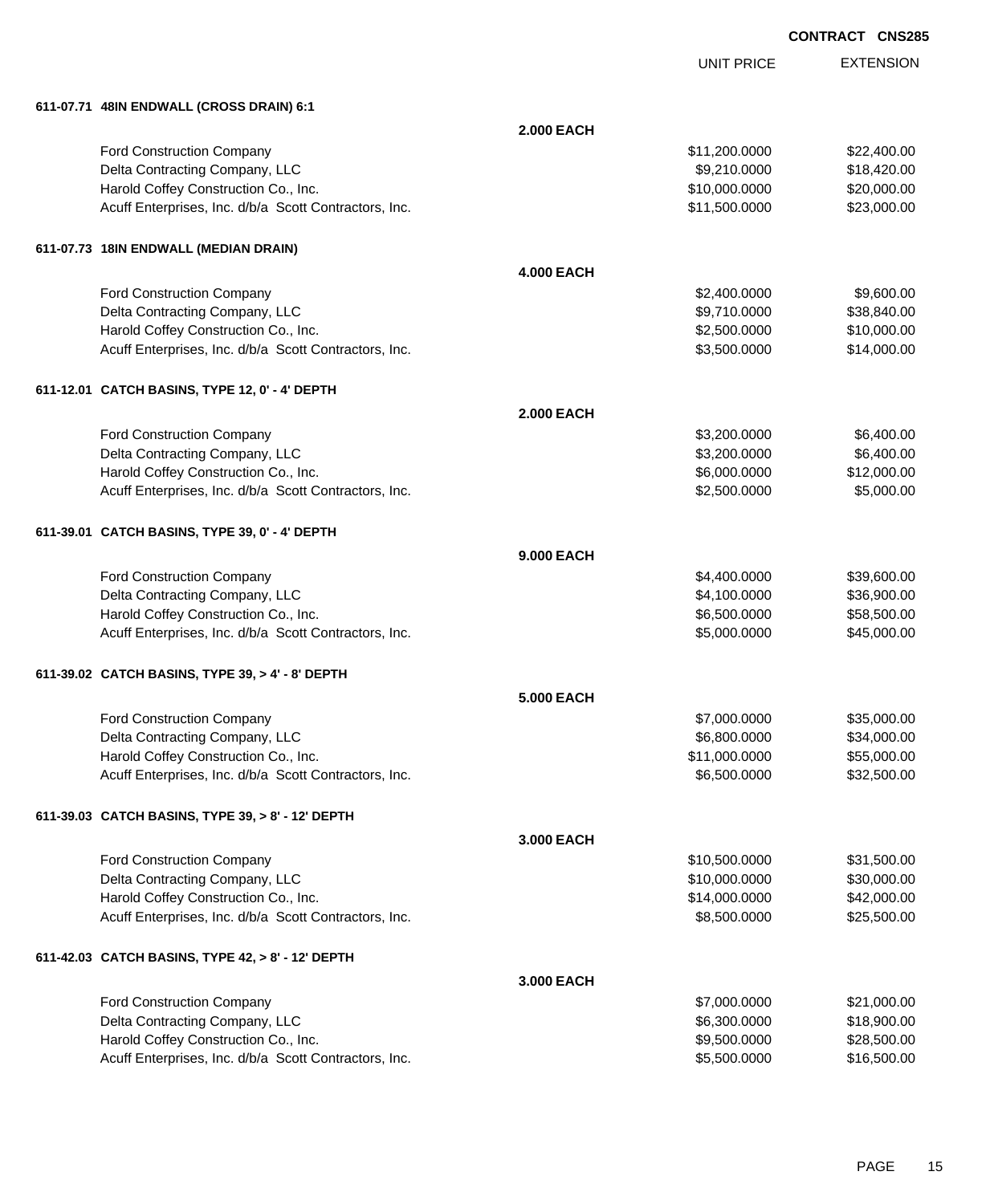|        |                                                                     |                | <b>UNIT PRICE</b> | <b>EXTENSION</b> |
|--------|---------------------------------------------------------------------|----------------|-------------------|------------------|
|        | 621-01.01 TEMPORARY STRUCTURE (60" CULVERT - STA 110+52)            |                |                   |                  |
|        |                                                                     | 1.000 LS       |                   |                  |
|        | Ford Construction Company                                           |                | \$5,284.2500      | \$5,284.25       |
|        | Delta Contracting Company, LLC                                      |                | \$4,600.0000      | \$4,600.00       |
|        | Harold Coffey Construction Co., Inc.                                |                | \$7,500.0000      | \$7,500.00       |
|        | Acuff Enterprises, Inc. d/b/a Scott Contractors, Inc.               |                | \$2,650.0000      | \$2,650.00       |
|        | 621-01.02 TEMPORARY STRUCTURE (18" CULVERT - STA 160+50)            |                |                   |                  |
|        |                                                                     | 1.000 LS       |                   |                  |
|        | Ford Construction Company                                           |                | \$8,400.0000      | \$8,400.00       |
|        | Delta Contracting Company, LLC                                      |                | \$6,700.0000      | \$6,700.00       |
|        | Harold Coffey Construction Co., Inc.                                |                | \$7,500.0000      | \$7,500.00       |
|        | Acuff Enterprises, Inc. d/b/a Scott Contractors, Inc.               |                | \$5,250.0000      | \$5,250.00       |
|        | 621-01.03 TEMPORARY STRUCTURE (3 @ 96" CMP - HAUL ROAD B STA 21+02) |                |                   |                  |
|        |                                                                     | 1.000 LS       |                   |                  |
|        | <b>Ford Construction Company</b>                                    |                | \$31,600.0000     | \$31,600.00      |
|        | Delta Contracting Company, LLC                                      |                | \$1.0000          | \$1.00           |
|        | Harold Coffey Construction Co., Inc.                                |                | \$57,000.0000     | \$57,000.00      |
|        | Acuff Enterprises, Inc. d/b/a Scott Contractors, Inc.               |                | \$24,000.0000     | \$24,000.00      |
|        | 621-03.03 24" TEMPORARY DRAINAGE PIPE                               |                |                   |                  |
|        |                                                                     | 120,000 L.F.   |                   |                  |
|        | Ford Construction Company                                           |                | \$45.0000         | \$5,400.00       |
|        | Delta Contracting Company, LLC                                      |                | \$42.0000         | \$5,040.00       |
|        | Harold Coffey Construction Co., Inc.                                |                | \$42.0000         | \$5,040.00       |
|        | Acuff Enterprises, Inc. d/b/a Scott Contractors, Inc.               |                | \$40.0000         | \$4,800.00       |
|        | 621-03.05 36" TEMPORARY DRAINAGE PIPE                               |                |                   |                  |
|        |                                                                     | 150,000 L.F.   |                   |                  |
|        | <b>Ford Construction Company</b>                                    |                | \$72,0000         | \$10,800.00      |
|        | Delta Contracting Company, LLC                                      |                | \$59.0000         | \$8,850.00       |
|        | Harold Coffey Construction Co., Inc.                                |                | \$60.0000         | \$9,000.00       |
|        | Acuff Enterprises, Inc. d/b/a Scott Contractors, Inc.               |                | \$55.0000         | \$8,250.00       |
| 701-02 | <b>CONCRETE DRIVEWAY</b>                                            |                |                   |                  |
|        |                                                                     | 1,680.000 S.F. |                   |                  |
|        | <b>Ford Construction Company</b>                                    |                | \$8.0000          | \$13,440.00      |
|        | Delta Contracting Company, LLC                                      |                | \$8.0000          | \$13,440.00      |
|        | Harold Coffey Construction Co., Inc.                                |                | \$8.0000          | \$13,440.00      |
|        | Acuff Enterprises, Inc. d/b/a Scott Contractors, Inc.               |                | \$15.5000         | \$26,040.00      |
| 702-01 | <b>CONCRETE CURB</b>                                                |                |                   |                  |
|        |                                                                     | 15.000 C.Y.    |                   |                  |
|        | <b>Ford Construction Company</b>                                    |                | \$650.0000        | \$9,750.00       |
|        | Delta Contracting Company, LLC                                      |                | \$650.0000        | \$9,750.00       |
|        | Harold Coffey Construction Co., Inc.                                |                | \$650.0000        | \$9,750.00       |
|        | Acuff Enterprises, Inc. d/b/a Scott Contractors, Inc.               |                | \$775.0000        | \$11,625.00      |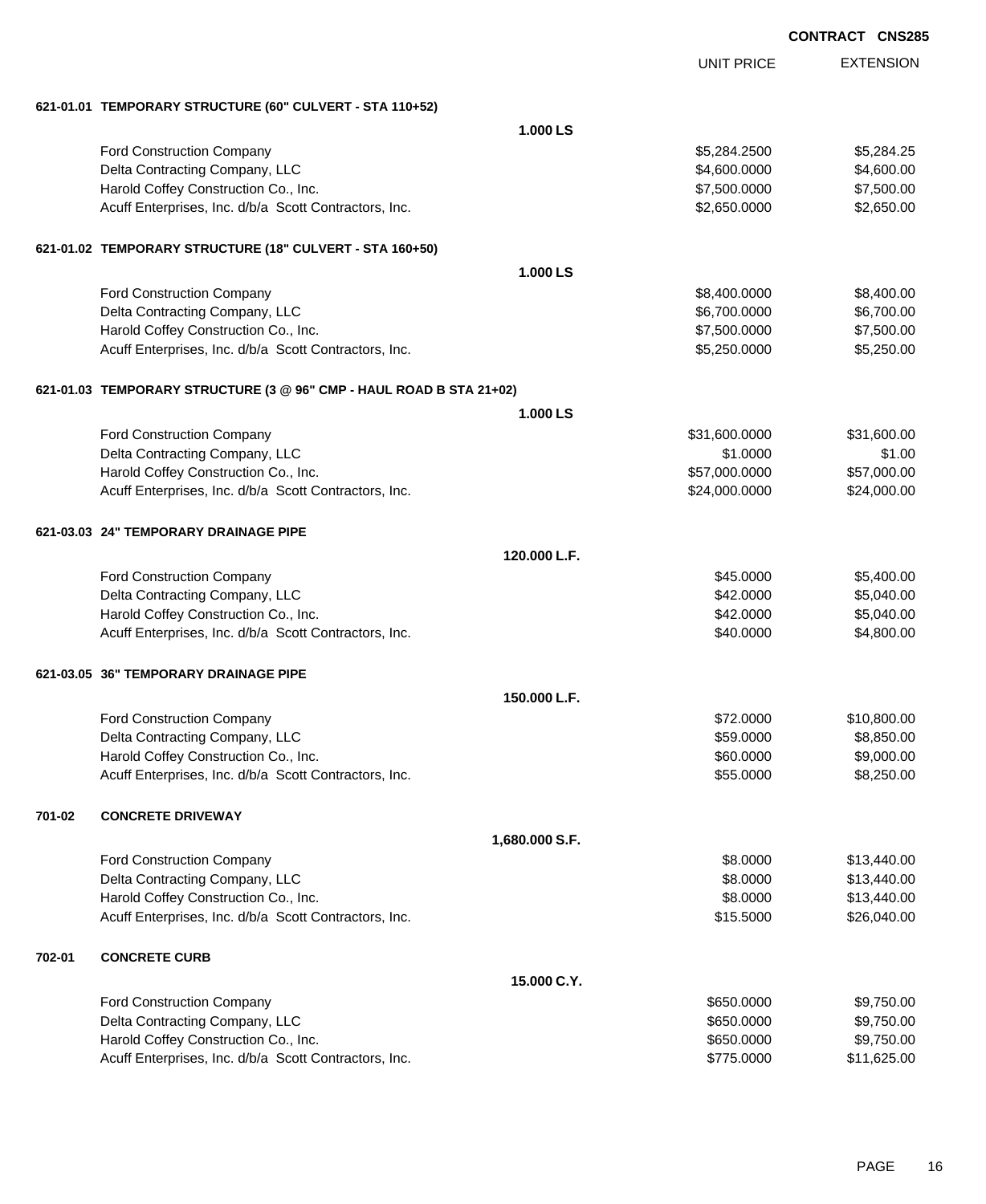EXTENSION UNIT PRICE **702-03 CONCRETE COMBINED CURB & GUTTER 103.000 C.Y.** Ford Construction Company **\$360.000 \$37,080.00** \$360.000 \$37,080.00 Delta Contracting Company, LLC 60000 \$37,080.000 \$37,080.000 \$37,080.000 Harold Coffey Construction Co., Inc. 6. The Construction Co., Inc. 6360.000 \$360.000 \$37,080.00 Acuff Enterprises, Inc. d/b/a Scott Contractors, Inc. 6315.0000 \$315.0000 \$32,445.00 **705-01.01 GUARDRAIL AT BRIDGE ENDS 162.000 L.F.** Ford Construction Company **69.5000** \$11,259.00 Delta Contracting Company, LLC **but a set of the set of the set of the set of the set of the set of the set of the set of the set of the set of the set of the set of the set of the set of the set of the set of the set of t** Harold Coffey Construction Co., Inc. 69.600 \$11,259.00 \$11,259.00 Acuff Enterprises, Inc. d/b/a Scott Contractors, Inc. \$75.0000 \$12,150.00 **705-01.04 METAL BEAM GUARD FENCE 100.000 L.F.** Ford Construction Company 67,000.00 \$7,000.00 \$7,000.00 \$7,000.00 \$7,000.00 \$7,000.00 \$7,000.00 \$7,000.00 \$7,000 Delta Contracting Company, LLC **but a contraction of the Contraction Contraction Contraction Contraction Contraction Contraction Contraction Contraction Contraction Contraction Contraction Contraction Contraction Contracti** Harold Coffey Construction Co., Inc. 6. The Construction Co., Inc. \$70.0000 \$7,000.00 Acuff Enterprises, Inc. d/b/a Scott Contractors, Inc. 675.0000 \$75.0000 \$7,500.00 **705-02.10 GUARDRAIL TRANSITION 27IN TO 31IN 3.000 EACH** Ford Construction Company 6450.000 \$450.000 \$450.000 \$450.000 \$450.000 \$450.000 \$450.00 Delta Contracting Company, LLC 6450.000 \$450.000 \$450.000 \$450.000 Harold Coffey Construction Co., Inc. 6450.000 \$450.00 \$450.000 \$450.00 Acuff Enterprises, Inc. d/b/a Scott Contractors, Inc. 6495.000 \$495.000 \$495.000 **705-06.01 W BEAM GR (TYPE 2) MASH TL3 4,156.000 L.F.** Ford Construction Company 686,237.00 Delta Contracting Company, LLC **\$20.7500** \$86,237.00 Harold Coffey Construction Co., Inc. 6. The Construction Co., Inc. \$20.7500 \$86,237.00 Acuff Enterprises, Inc. d/b/a Scott Contractors, Inc. 693,510.00 \$93,510.00 **705-06.10 GR TERMINALTRAILING END (TYPE 13) MASH TL3 3.000 EACH** Ford Construction Company 63,015.00 Delta Contracting Company, LLC 6. The contraction of the contraction of the state of the state of the state of the state of the state of the state of the state of the state of the state of the state of the state of the sta Harold Coffey Construction Co., Inc. 6. The Construction Co., Inc. 6. The Construction Co., Inc. 6. The Const Acuff Enterprises, Inc. d/b/a Scott Contractors, Inc. 6. The State of the State of the State of the State of S3,255.00 **705-06.11 GR TERMINAL (IN-INLINE) MASH TL3 1.000 EACH** Ford Construction Company 6475.000 \$475.000 \$475.000 \$475.000 \$475.000 \$475.000 \$475.000 \$475.00 Delta Contracting Company, LLC 6475.000 \$475.000 \$475.000 Harold Coffey Construction Co., Inc. 66 and the construction Co., Inc. 6475.000 \$475.000 \$475.000 Acuff Enterprises, Inc. d/b/a Scott Contractors, Inc.  $$515.000$  \$515.0000 \$515.00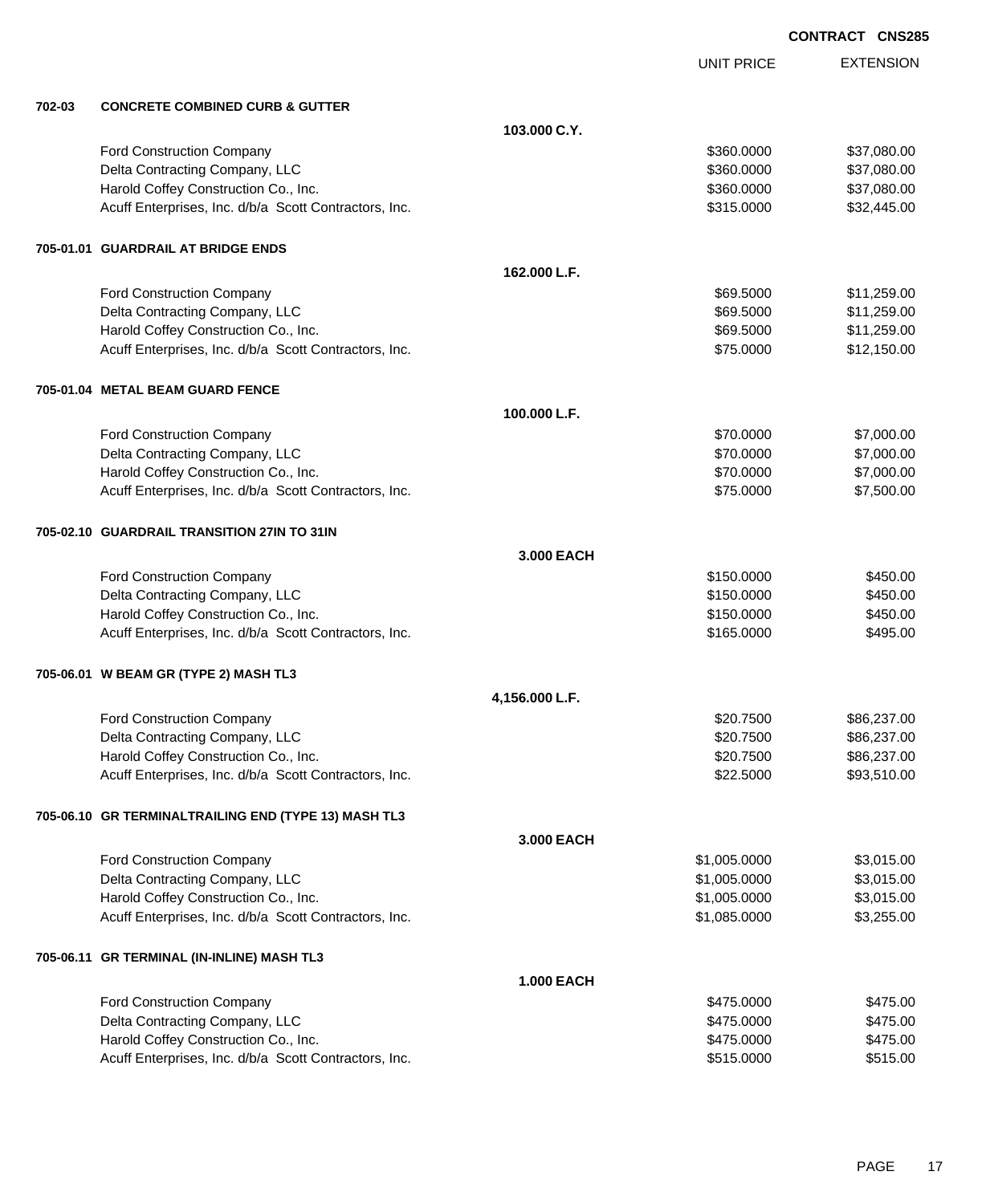|        |                                                               |                 |                             | <b>CONTRACT CNS285</b> |                      |
|--------|---------------------------------------------------------------|-----------------|-----------------------------|------------------------|----------------------|
|        |                                                               |                 | <b>UNIT PRICE</b>           |                        | <b>EXTENSION</b>     |
|        | 705-06.20 TANGENT ENERGY ABSORBING TERM MASH TL-3             |                 |                             |                        |                      |
|        |                                                               | 17.000 EACH     |                             |                        |                      |
|        | Ford Construction Company                                     |                 | \$2,775.0000                |                        | \$47,175.00          |
|        | Delta Contracting Company, LLC                                |                 | \$2,775.0000                |                        | \$47,175.00          |
|        | Harold Coffey Construction Co., Inc.                          |                 | \$2,775.0000                |                        | \$47,175.00          |
|        | Acuff Enterprises, Inc. d/b/a Scott Contractors, Inc.         |                 | \$3,000.0000                |                        | \$51,000.00          |
|        | 705-06.30   GR TERMINAL (ENERGY ABSORBING) MASH TL2           |                 |                             |                        |                      |
|        |                                                               | 3.000 EACH      |                             |                        |                      |
|        | Ford Construction Company                                     |                 | \$2,600.0000                |                        | \$7,800.00           |
|        | Delta Contracting Company, LLC                                |                 | \$2,600.0000                |                        | \$7,800.00           |
|        | Harold Coffey Construction Co., Inc.                          |                 | \$2,600.0000                |                        | \$7,800.00           |
|        | Acuff Enterprises, Inc. d/b/a Scott Contractors, Inc.         |                 | \$2,810.0000                |                        | \$8,430.00           |
|        | 705-08.51 PORTABLE IMPACT ATTENUATOR NCHRP350 TL-3            |                 |                             |                        |                      |
|        |                                                               | 7.000 EACH      |                             |                        |                      |
|        | Ford Construction Company                                     |                 | \$5,759.0000                |                        | \$40,313.00          |
|        | Delta Contracting Company, LLC                                |                 | \$5,900.0000                |                        | \$41,300.00          |
|        | Harold Coffey Construction Co., Inc.                          |                 | \$5,759.0000                |                        | \$40,313.00          |
|        | Acuff Enterprises, Inc. d/b/a Scott Contractors, Inc.         |                 | \$7,025.0000                |                        | \$49,175.00          |
| 706-01 | <b>GUARDRAIL REMOVED</b>                                      |                 |                             |                        |                      |
|        |                                                               | 2,585.000 L.F.  |                             |                        |                      |
|        | Ford Construction Company                                     |                 | \$4.0000                    |                        | \$10,340.00          |
|        | Delta Contracting Company, LLC                                |                 | \$4.0000                    |                        | \$10,340.00          |
|        | Harold Coffey Construction Co., Inc.                          |                 | \$4.0000                    |                        | \$10,340.00          |
|        | Acuff Enterprises, Inc. d/b/a Scott Contractors, Inc.         |                 | \$4.2500                    |                        | \$10,986.25          |
|        | 707-03.01 STOCK FENCE                                         |                 |                             |                        |                      |
|        |                                                               | 24,036.000 L.F. |                             |                        |                      |
|        | Ford Construction Company                                     |                 | \$5.1000                    |                        | \$122,583.60         |
|        | Delta Contracting Company, LLC                                |                 | \$6.0000                    |                        | \$144,216.00         |
|        | Harold Coffey Construction Co., Inc.                          |                 | \$5.2000                    |                        | \$124,987.20         |
|        | Acuff Enterprises, Inc. d/b/a Scott Contractors, Inc.         |                 | \$5.9000                    |                        | \$141,812.40         |
|        | 707-03.02 END, BRACED LINE, CORNER POST ASSEMBLY(STOCK FENCE) |                 |                             |                        |                      |
|        |                                                               | 127.000 EACH    |                             |                        |                      |
|        | Ford Construction Company                                     |                 | \$150.0000                  |                        | \$19,050.00          |
|        | Delta Contracting Company, LLC                                |                 | \$280.0000                  |                        | \$35,560.00          |
|        | Harold Coffey Construction Co., Inc.                          |                 | \$130.0000                  |                        | \$16,510.00          |
|        | Acuff Enterprises, Inc. d/b/a Scott Contractors, Inc.         |                 | \$220.0000                  |                        | \$27,940.00          |
| 707-04 | <b>WATER CROSSING</b>                                         |                 |                             |                        |                      |
|        |                                                               | 141.000 L.F.    |                             |                        |                      |
|        | Ford Construction Company<br>Dolto Contracting Company LLC    |                 | \$26.0000<br><b>COO OOO</b> |                        | \$3,666.00<br>0.0000 |
|        |                                                               |                 |                             |                        |                      |

| i vid Oviištidčtivii Oviiipaliv                       | web.oou   | vu.uuu.uu  |
|-------------------------------------------------------|-----------|------------|
| Delta Contracting Company, LLC                        | \$30,0000 | \$4,230,00 |
| Harold Coffey Construction Co., Inc.                  | \$40,0000 | \$5.640.00 |
| Acuff Enterprises, Inc. d/b/a Scott Contractors, Inc. | \$28,0000 | \$3.948.00 |
|                                                       |           |            |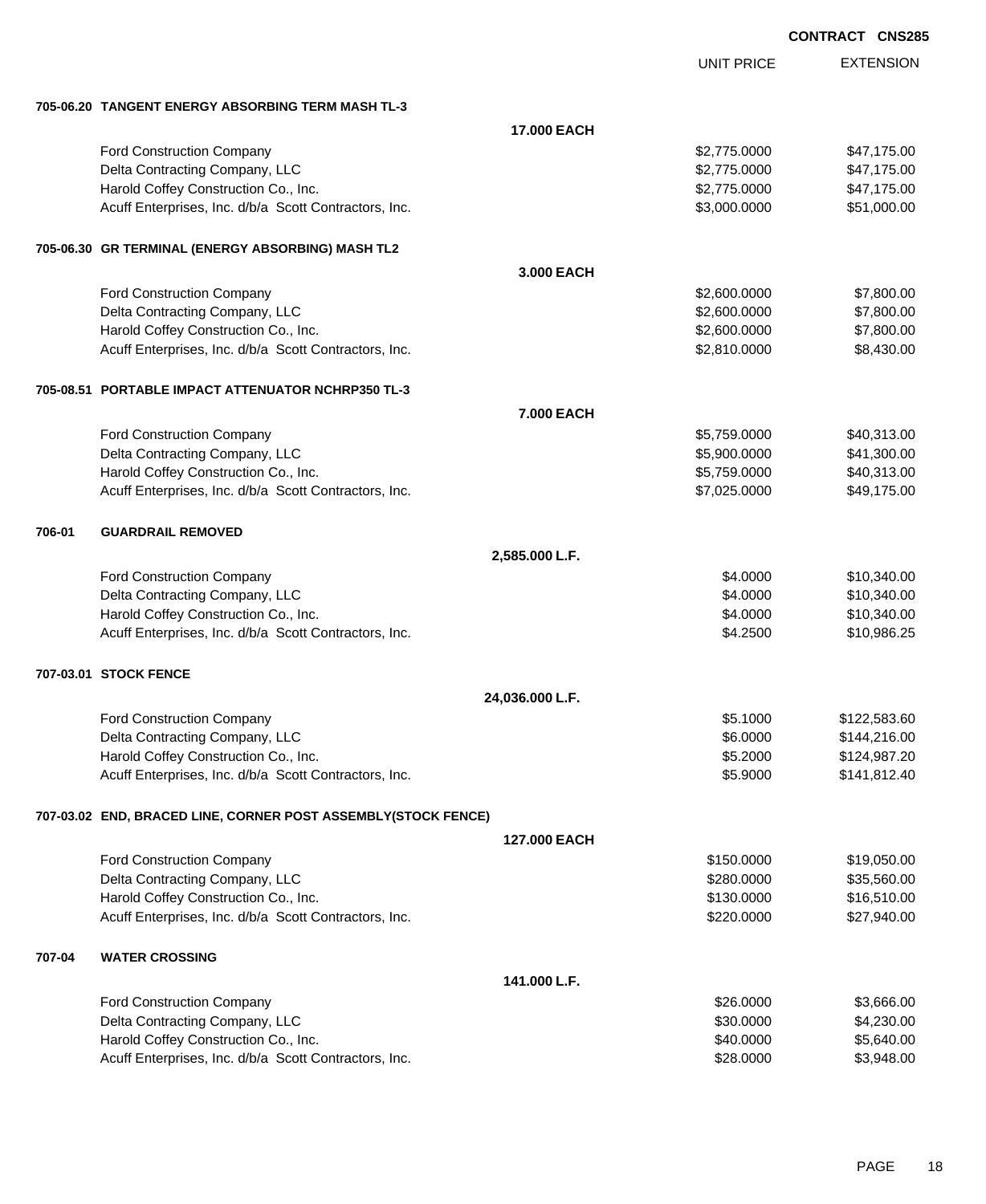|                                                       |                   |                   | <b>CONTRACT CNS285</b> |
|-------------------------------------------------------|-------------------|-------------------|------------------------|
|                                                       |                   | <b>UNIT PRICE</b> | <b>EXTENSION</b>       |
| 707-06.01 REMOVAL OF FENCE (STOCK FENCE)              |                   |                   |                        |
|                                                       | 19,040.000 L.F.   |                   |                        |
| <b>Ford Construction Company</b>                      |                   | \$2.0000          | \$38,080.00            |
| Delta Contracting Company, LLC                        |                   | \$1.0000          | \$19,040.00            |
| Harold Coffey Construction Co., Inc.                  |                   | \$3.0000          | \$57,120.00            |
| Acuff Enterprises, Inc. d/b/a Scott Contractors, Inc. |                   | \$3.5000          | \$66,640.00            |
| 707-08.11 HIGH-VISIBILITY CONSTRUCTION FENCE          |                   |                   |                        |
|                                                       | 7,195.000 L.F.    |                   |                        |
| <b>Ford Construction Company</b>                      |                   | \$1.6000          | \$11,512.00            |
| Delta Contracting Company, LLC                        |                   | \$1.5000          | \$10,792.50            |
| Harold Coffey Construction Co., Inc.                  |                   | \$1.5000          | \$10,792.50            |
| Acuff Enterprises, Inc. d/b/a Scott Contractors, Inc. |                   | \$2.0000          | \$14,390.00            |
| 708-02.01 MARKERS (CONCRETE R.O.W. POSTS)             |                   |                   |                        |
|                                                       | 128.000 EACH      |                   |                        |
| Ford Construction Company                             |                   | \$181.0000        | \$23,168.00            |
| Delta Contracting Company, LLC                        |                   | \$170.0000        | \$21,760.00            |
| Harold Coffey Construction Co., Inc.                  |                   | \$175.0000        | \$22,400.00            |
| Acuff Enterprises, Inc. d/b/a Scott Contractors, Inc. |                   | \$185.0000        | \$23,680.00            |
| 709-01.02 RUBBLE STONE RIP-RAP                        |                   |                   |                        |
|                                                       | <b>25,000 TON</b> |                   |                        |
| Ford Construction Company                             |                   | \$38.0000         | \$950.00               |
| Delta Contracting Company, LLC                        |                   | \$42.0000         | \$1,050.00             |
| Harold Coffey Construction Co., Inc.                  |                   | \$55.0000         | \$1,375.00             |
| Acuff Enterprises, Inc. d/b/a Scott Contractors, Inc. |                   | \$80.0000         | \$2,000.00             |
| 709-05.05 MACHINED RIP-RAP (CLASS A-3)                |                   |                   |                        |
|                                                       | 2,232.000 TON     |                   |                        |
| <b>Ford Construction Company</b>                      |                   | \$40.0000         | \$89,280.00            |
| Delta Contracting Company, LLC                        |                   | \$45.0000         | \$100,440.00           |
| Harold Coffey Construction Co., Inc.                  |                   | \$44.0000         | \$98,208.00            |
| Acuff Enterprises, Inc. d/b/a Scott Contractors, Inc. |                   | \$44.0000         | \$98,208.00            |
| 709-05.06 MACHINED RIP-RAP (CLASS A-1)                |                   |                   |                        |
|                                                       | 3,855.000 TON     |                   |                        |
| Ford Construction Company                             |                   | \$40.0000         | \$154,200.00           |
| Delta Contracting Company, LLC                        |                   | \$45.0000         | \$173,475.00           |
| Harold Coffey Construction Co., Inc.                  |                   | \$44.0000         | \$169,620.00           |
| Acuff Enterprises, Inc. d/b/a Scott Contractors, Inc. |                   | \$45.0000         | \$173,475.00           |
| 709-05.08 MACHINED RIP-RAP (CLASS B)                  |                   |                   |                        |
|                                                       | 5,828.000 TON     |                   |                        |
| Ford Construction Company                             |                   | \$45.0000         | \$262,260.00           |
| Delta Contracting Company, LLC                        |                   | \$45.0000         | \$262,260.00           |
| Harold Coffey Construction Co., Inc.                  |                   | \$44.0000         | \$256,432.00           |
| Acuff Enterprises, Inc. d/b/a Scott Contractors, Inc. |                   | \$45.0000         | \$262,260.00           |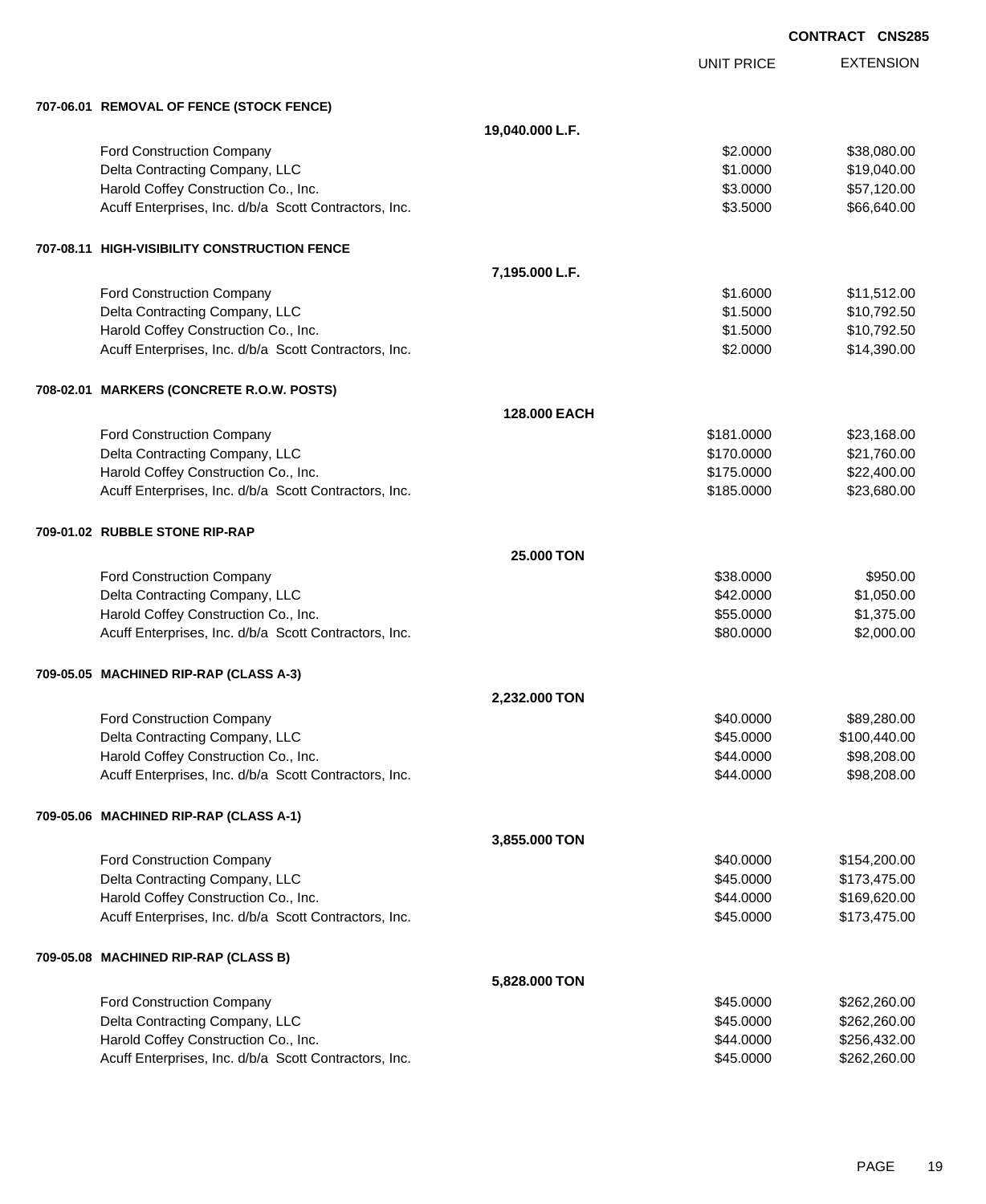UNIT PRICE

|        | 709-05.09 MACHINED RIP-RAP (CLASS C)                  |                 |               |              |
|--------|-------------------------------------------------------|-----------------|---------------|--------------|
|        |                                                       | 266.000 TON     |               |              |
|        | Ford Construction Company                             |                 | \$50.0000     | \$13,300.00  |
|        | Delta Contracting Company, LLC                        |                 | \$45.0000     | \$11,970.00  |
|        | Harold Coffey Construction Co., Inc.                  |                 | \$55.0000     | \$14,630.00  |
|        | Acuff Enterprises, Inc. d/b/a Scott Contractors, Inc. |                 | \$45.0000     | \$11,970.00  |
|        | 709-05.81 ROCK RIFFLES                                |                 |               |              |
|        |                                                       | 1.000 LS        |               |              |
|        | Ford Construction Company                             |                 | \$37,000.0000 | \$37,000.00  |
|        | Delta Contracting Company, LLC                        |                 | \$16,000.0000 | \$16,000.00  |
|        | Harold Coffey Construction Co., Inc.                  |                 | \$35,000.0000 | \$35,000.00  |
|        | Acuff Enterprises, Inc. d/b/a Scott Contractors, Inc. |                 | \$22,500.0000 | \$22,500.00  |
| 710-02 | <b>AGGREGATE UNDERDRAINS (WITH PIPE)</b>              |                 |               |              |
|        |                                                       | 38,635.000 L.F. |               |              |
|        | Ford Construction Company                             |                 | \$7.0000      | \$270,445.00 |
|        | Delta Contracting Company, LLC                        |                 | \$7.0000      | \$270,445.00 |
|        | Harold Coffey Construction Co., Inc.                  |                 | \$7.0000      | \$270,445.00 |
|        | Acuff Enterprises, Inc. d/b/a Scott Contractors, Inc. |                 | \$7.5500      | \$291,694.25 |
| 710-05 | <b>LATERAL UNDERDRAIN</b>                             |                 |               |              |
|        |                                                       | 5,507.000 L.F.  |               |              |
|        | Ford Construction Company                             |                 | \$4.5000      | \$24,781.50  |
|        | Delta Contracting Company, LLC                        |                 | \$4.5000      | \$24,781.50  |
|        | Harold Coffey Construction Co., Inc.                  |                 | \$4.5000      | \$24,781.50  |
|        | Acuff Enterprises, Inc. d/b/a Scott Contractors, Inc. |                 | \$4.8500      | \$26,708.95  |
|        | 710-06.12 LATERAL UNDERDRAIN ENDWALL (3:1)            |                 |               |              |
|        |                                                       | 10.000 EACH     |               |              |
|        | <b>Ford Construction Company</b>                      |                 | \$675.0000    | \$6,750.00   |
|        | Delta Contracting Company, LLC                        |                 | \$675.0000    | \$6,750.00   |
|        | Harold Coffey Construction Co., Inc.                  |                 | \$675.0000    | \$6,750.00   |
|        | Acuff Enterprises, Inc. d/b/a Scott Contractors, Inc. |                 | \$730.0000    | \$7,300.00   |
|        | 710-06.13 LATERAL UNDERDRAIN ENDWALL (4:1)            |                 |               |              |
|        |                                                       | 39.000 EACH     |               |              |
|        | Ford Construction Company                             |                 | \$675.0000    | \$26,325.00  |
|        | Delta Contracting Company, LLC                        |                 | \$675.0000    | \$26,325.00  |
|        | Harold Coffey Construction Co., Inc.                  |                 | \$675.0000    | \$26,325.00  |
|        | Acuff Enterprises, Inc. d/b/a Scott Contractors, Inc. |                 | \$730.0000    | \$28,470.00  |
|        | 710-06.15 LATERAL UNDERDRAIN ENDWALL (6:1)            |                 |               |              |
|        |                                                       | 144,000 EACH    |               |              |
|        | Ford Construction Company                             |                 | \$675.0000    | \$97,200.00  |
|        | Delta Contracting Company, LLC                        |                 | \$675.0000    | \$97,200.00  |
|        | Harold Coffey Construction Co., Inc.                  |                 | \$675.0000    | \$97,200.00  |
|        | Acuff Enterprises, Inc. d/b/a Scott Contractors, Inc. |                 | \$730.0000    | \$105,120.00 |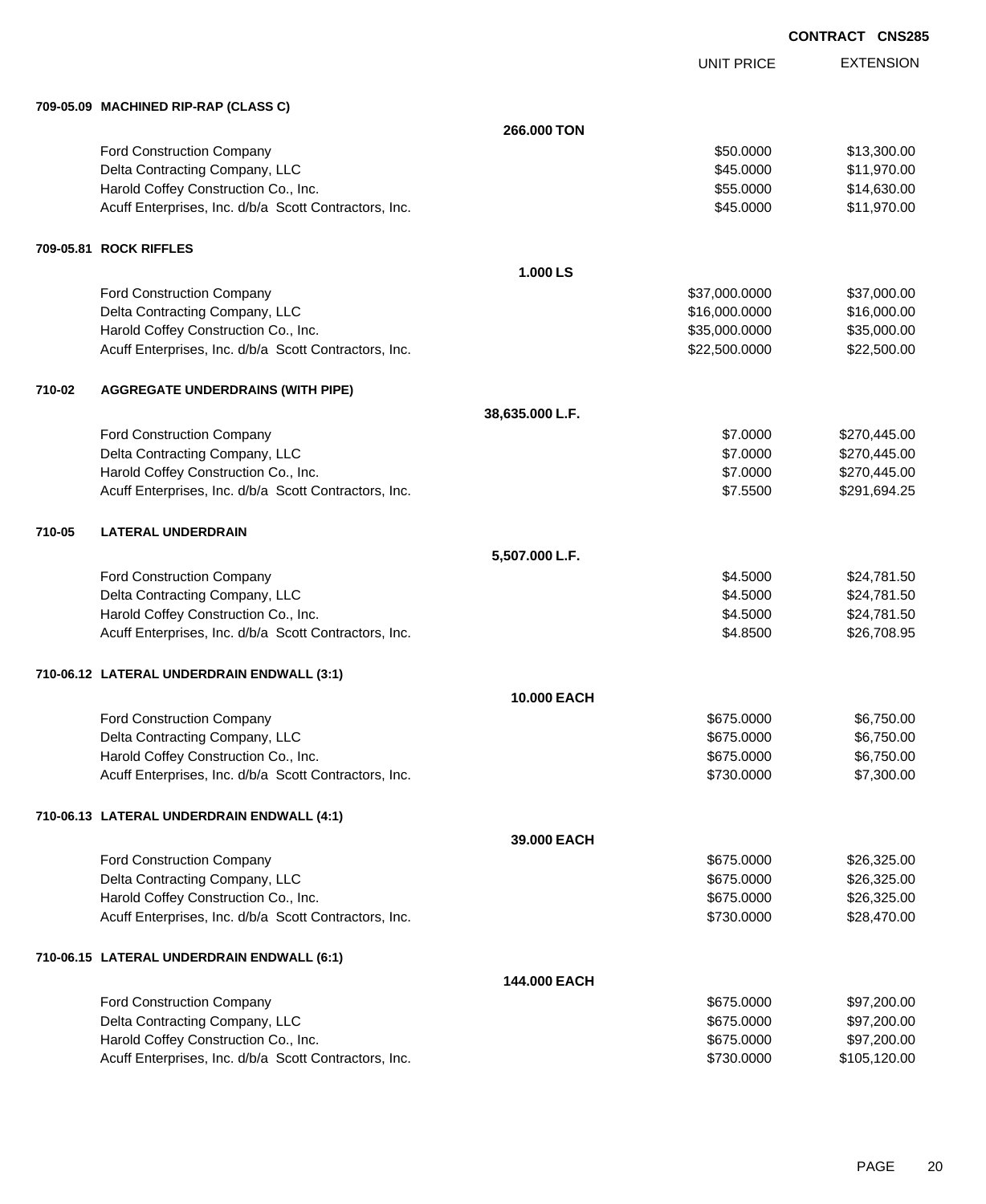EXTENSION **CONTRACT CNS285**

UNIT PRICE

|        | 710-10.02 6" PERFORATED PLASTIC PIPE                  |                |                |              |
|--------|-------------------------------------------------------|----------------|----------------|--------------|
|        |                                                       | 410.000 L.F.   |                |              |
|        | <b>Ford Construction Company</b>                      |                | \$28.0000      | \$11,480.00  |
|        | Delta Contracting Company, LLC                        |                | \$18.0000      | \$7,380.00   |
|        | Harold Coffey Construction Co., Inc.                  |                | \$20.0000      | \$8,200.00   |
|        | Acuff Enterprises, Inc. d/b/a Scott Contractors, Inc. |                | \$27.0000      | \$11,070.00  |
| 712-01 | <b>TRAFFIC CONTROL</b>                                |                |                |              |
|        |                                                       | 1.000 LS       |                |              |
|        | Ford Construction Company                             |                | \$85,000.0000  | \$85,000.00  |
|        | Delta Contracting Company, LLC                        |                | \$52,600.0000  | \$52,600.00  |
|        | Harold Coffey Construction Co., Inc.                  |                | \$110,000.0000 | \$110,000.00 |
|        | Acuff Enterprises, Inc. d/b/a Scott Contractors, Inc. |                | \$40,388.8500  | \$40,388.85  |
|        | 712-02.02 INTERCONNECTED PORTABLE BARRIER RAIL        |                |                |              |
|        |                                                       | 3,590.000 L.F. |                |              |
|        | Ford Construction Company                             |                | \$31.0000      | \$111,290.00 |
|        | Delta Contracting Company, LLC                        |                | \$39.0000      | \$140,010.00 |
|        | Harold Coffey Construction Co., Inc.                  |                | \$32.0000      | \$114,880.00 |
|        | Acuff Enterprises, Inc. d/b/a Scott Contractors, Inc. |                | \$30.0000      | \$107,700.00 |
|        | 712-04.01 FLEXIBLE DRUMS (CHANNELIZING)               |                |                |              |
|        |                                                       | 208.000 EACH   |                |              |
|        | Ford Construction Company                             |                | \$22.0000      | \$4,576.00   |
|        | Delta Contracting Company, LLC                        |                | \$22.0000      | \$4,576.00   |
|        | Harold Coffey Construction Co., Inc.                  |                | \$22.0000      | \$4,576.00   |
|        | Acuff Enterprises, Inc. d/b/a Scott Contractors, Inc. |                | \$30.2500      | \$6,292.00   |
|        | 712-04.50 BARRIER RAIL DELINEATOR                     |                |                |              |
|        |                                                       | 109.000 EACH   |                |              |
|        | <b>Ford Construction Company</b>                      |                | \$8.0000       | \$872.00     |
|        | Delta Contracting Company, LLC                        |                | \$8.0000       | \$872.00     |
|        | Harold Coffey Construction Co., Inc.                  |                | \$8.0000       | \$872.00     |
|        | Acuff Enterprises, Inc. d/b/a Scott Contractors, Inc. |                | \$12.0000      | \$1,308.00   |
|        | 712-05.01 WARNING LIGHTS (TYPE A)                     |                |                |              |
|        |                                                       | 26.000 EACH    |                |              |
|        | Ford Construction Company                             |                | \$25.0000      | \$650.00     |
|        | Delta Contracting Company, LLC                        |                | \$25.0000      | \$650.00     |
|        | Harold Coffey Construction Co., Inc.                  |                | \$25.0000      | \$650.00     |
|        | Acuff Enterprises, Inc. d/b/a Scott Contractors, Inc. |                | \$50.0000      | \$1,300.00   |
| 712-06 | <b>SIGNS (CONSTRUCTION)</b>                           |                |                |              |
|        |                                                       | 2,307.000 S.F. |                |              |
|        | Ford Construction Company                             |                | \$5.5000       | \$12,688.50  |
|        | Delta Contracting Company, LLC                        |                | \$5.5000       | \$12,688.50  |
|        | Harold Coffey Construction Co., Inc.                  |                | \$5.5000       | \$12,688.50  |
|        | Acuff Enterprises, Inc. d/b/a Scott Contractors, Inc. |                | \$7.5500       | \$17,417.85  |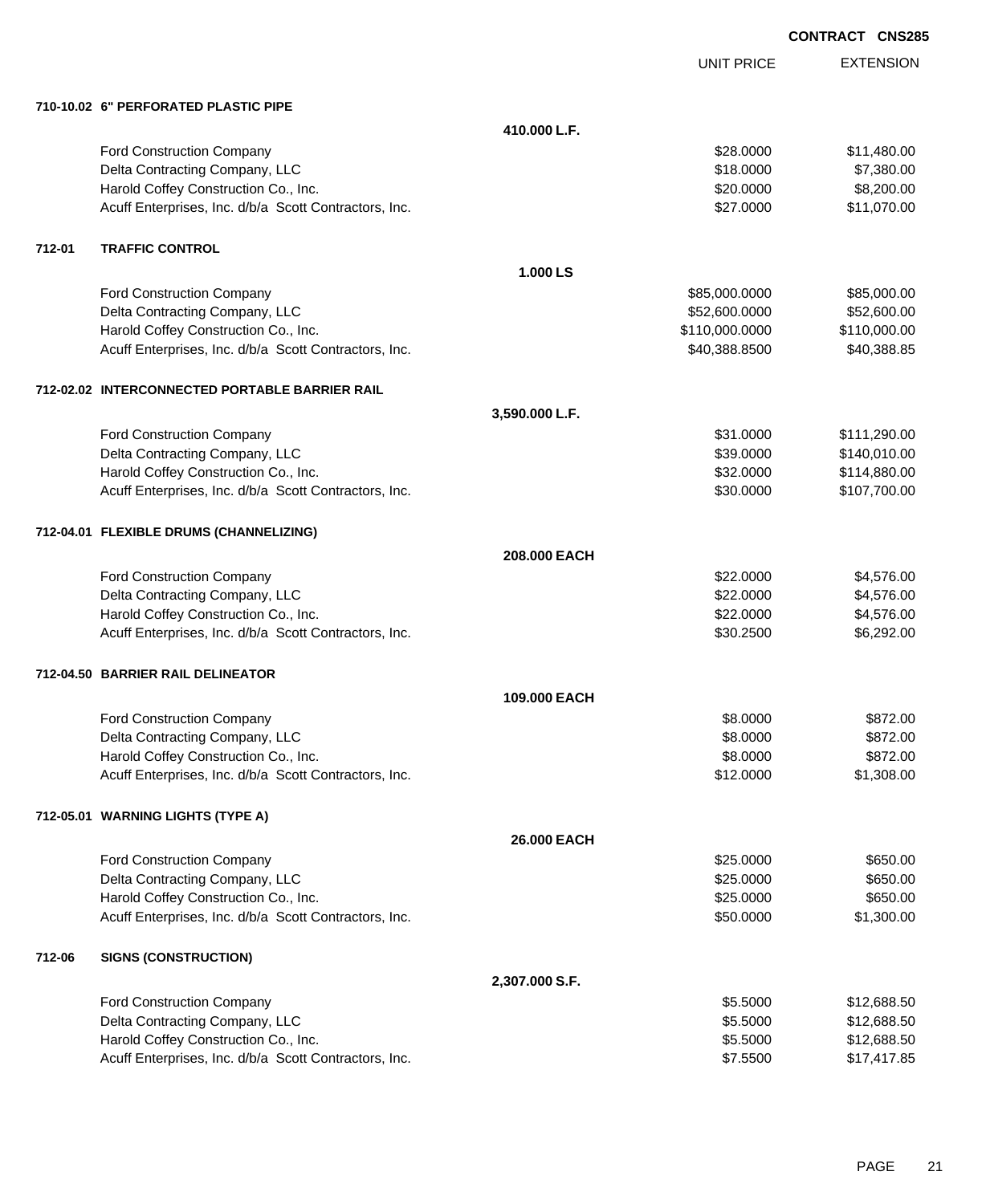|                                                                 |                |                   | <b>CONTRACT CNS285</b> |                  |
|-----------------------------------------------------------------|----------------|-------------------|------------------------|------------------|
|                                                                 |                | <b>UNIT PRICE</b> |                        | <b>EXTENSION</b> |
| 712-06.01 VERTICAL PANELS                                       |                |                   |                        |                  |
|                                                                 | 72,000 S.F.    |                   |                        |                  |
| Ford Construction Company                                       |                | \$5.0000          |                        | \$360.00         |
| Delta Contracting Company, LLC                                  |                | \$5.0000          |                        | \$360.00         |
| Harold Coffey Construction Co., Inc.                            |                | \$5.0000          |                        | \$360.00         |
| Acuff Enterprises, Inc. d/b/a Scott Contractors, Inc.           |                | \$17.0000         |                        | \$1,224.00       |
| 712-07.03 TEMPORARY BARRICADES (TYPE III)                       |                |                   |                        |                  |
|                                                                 | 312.000 L.F.   |                   |                        |                  |
| Ford Construction Company                                       |                | \$10.0000         |                        | \$3,120.00       |
| Delta Contracting Company, LLC                                  |                | \$10.0000         |                        | \$3,120.00       |
| Harold Coffey Construction Co., Inc.                            |                | \$10.0000         |                        | \$3,120.00       |
| Acuff Enterprises, Inc. d/b/a Scott Contractors, Inc.           |                | \$18,0000         |                        | \$5,616.00       |
| 712-08.03 ARROW BOARD (TYPE C)                                  |                |                   |                        |                  |
|                                                                 | 3.000 EACH     |                   |                        |                  |
| Ford Construction Company                                       |                | \$695.0000        |                        | \$2,085.00       |
| Delta Contracting Company, LLC                                  |                | \$695.0000        |                        | \$2,085.00       |
| Harold Coffey Construction Co., Inc.                            |                | \$695.0000        |                        | \$2,085.00       |
| Acuff Enterprises, Inc. d/b/a Scott Contractors, Inc.           |                | \$1,300.0000      |                        | \$3,900.00       |
| 712-09.08 REMOVABLE PAVEMENT MARKING (6" line)                  |                |                   |                        |                  |
|                                                                 | 1,400.000 L.F. |                   |                        |                  |
| Ford Construction Company                                       |                | \$4.5000          |                        | \$6,300.00       |
| Delta Contracting Company, LLC                                  |                | \$4.5000          |                        | \$6,300.00       |
| Harold Coffey Construction Co., Inc.                            |                | \$4.5000          |                        | \$6,300.00       |
| Acuff Enterprises, Inc. d/b/a Scott Contractors, Inc.           |                | \$5.0000          |                        | \$7,000.00       |
| 713-01.01 CLASS A CONCRETE (FOUNDATION FOR SIGN SUPPORTS)       |                |                   |                        |                  |
|                                                                 | 3.000 C.Y.     |                   |                        |                  |
| Ford Construction Company                                       |                | \$600.0000        |                        | \$1,800.00       |
| Delta Contracting Company, LLC                                  |                | \$600.0000        |                        | \$1,800.00       |
| Harold Coffey Construction Co., Inc.                            |                | \$600.0000        |                        | \$1,800.00       |
| Acuff Enterprises, Inc. d/b/a Scott Contractors, Inc.           |                | \$1,000.0000      |                        | \$3,000.00       |
| 713-01.02 STEEL BAR REINFORCEMENT(FOUNDATION FOR SIGN SUPPORTS) |                |                   |                        |                  |
|                                                                 | 149.000 LB.    |                   |                        |                  |
| Ford Construction Company                                       |                | \$3.0000          |                        | \$447.00         |
| Delta Contracting Company, LLC                                  |                | \$3.0000          |                        | \$447.00         |
| Harold Coffey Construction Co., Inc.                            |                | \$3.0000          |                        | \$447.00         |
| Acuff Enterprises, Inc. d/b/a Scott Contractors, Inc.           |                | \$4.5000          |                        | \$670.50         |
| 713-11.01 "U" SECTION STEEL POSTS                               |                |                   |                        |                  |
|                                                                 | 2,582.000 LB.  |                   |                        |                  |
| <b>Ford Construction Company</b>                                |                | \$3,3000          |                        | \$8.520.60       |

| <b>Ford Construction Company</b>                      | \$3,3000 | \$8,520.60  |
|-------------------------------------------------------|----------|-------------|
| Delta Contracting Company, LLC                        | \$3.3000 | \$8,520.60  |
| Harold Coffey Construction Co., Inc.                  | \$3,3000 | \$8,520,60  |
| Acuff Enterprises, Inc. d/b/a Scott Contractors, Inc. | \$4,2500 | \$10.973.50 |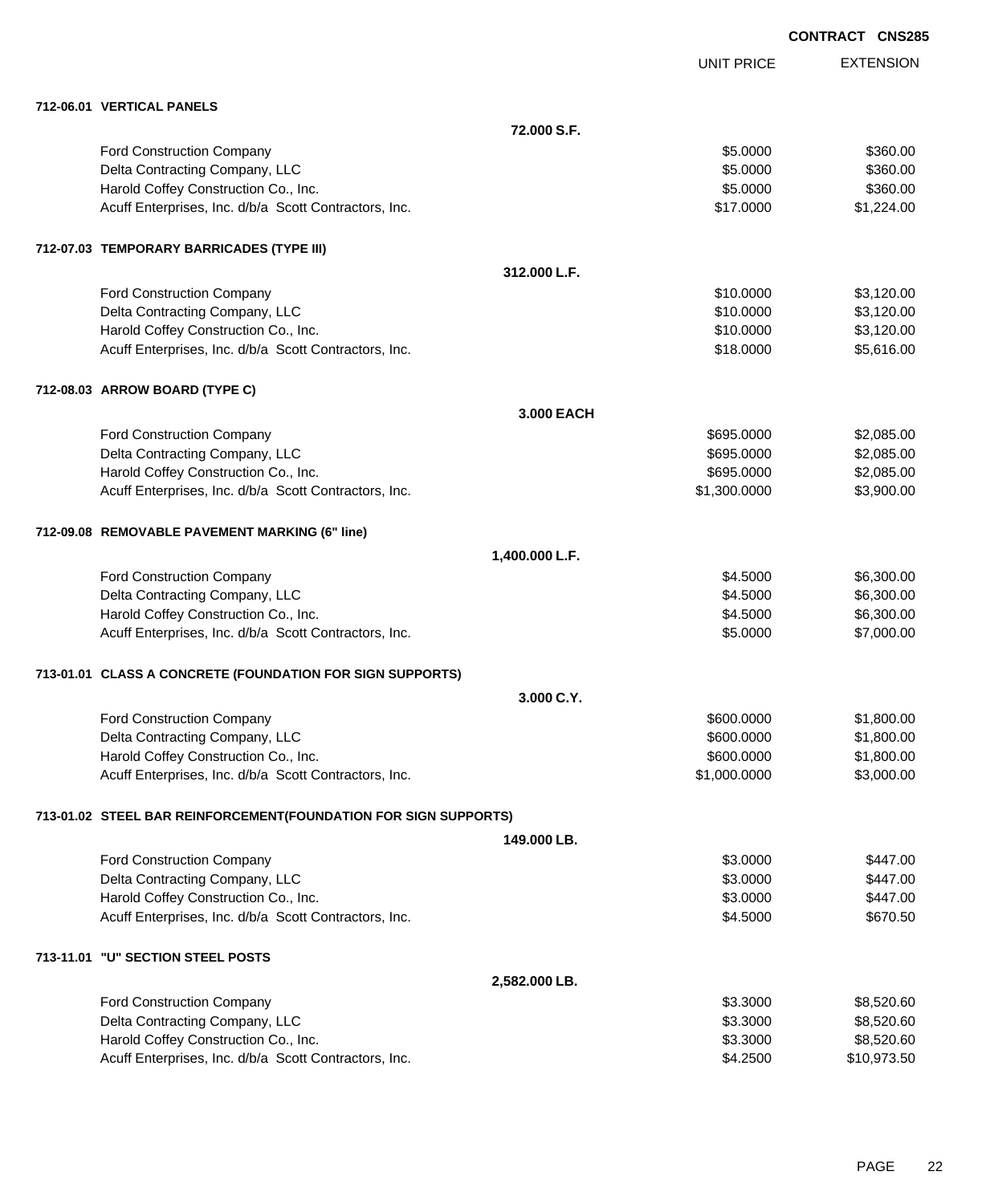|        |                                                       |                    |                   | <b>CONTRACT CNS285</b> |
|--------|-------------------------------------------------------|--------------------|-------------------|------------------------|
|        |                                                       |                    | <b>UNIT PRICE</b> | <b>EXTENSION</b>       |
|        | 713-11.02 PERFORATED/KNOCKOUT SQUARE TUBE POST        |                    |                   |                        |
|        |                                                       | 7,830.000 LB.      |                   |                        |
|        | Ford Construction Company                             |                    | \$4.3000          | \$33,669.00            |
|        | Delta Contracting Company, LLC                        |                    | \$4.3000          | \$33,669.00            |
|        | Harold Coffey Construction Co., Inc.                  |                    | \$4.3000          | \$33,669.00            |
|        | Acuff Enterprises, Inc. d/b/a Scott Contractors, Inc. |                    | \$4.0000          | \$31,320.00            |
|        | 713-11.21 P POST SLIP BASE                            |                    |                   |                        |
|        |                                                       | 53,000 EACH        |                   |                        |
|        | Ford Construction Company                             |                    | \$350.0000        | \$18,550.00            |
|        | Delta Contracting Company, LLC                        |                    | \$350.0000        | \$18,550.00            |
|        | Harold Coffey Construction Co., Inc.                  |                    | \$350.0000        | \$18,550.00            |
|        | Acuff Enterprises, Inc. d/b/a Scott Contractors, Inc. |                    | \$375.0000        | \$19,875.00            |
|        | 713-11.22 U POST SLIP BASE                            |                    |                   |                        |
|        |                                                       | <b>18.000 EACH</b> |                   |                        |
|        | Ford Construction Company                             |                    | \$350.0000        | \$6,300.00             |
|        | Delta Contracting Company, LLC                        |                    | \$350.0000        | \$6,300.00             |
|        | Harold Coffey Construction Co., Inc.                  |                    | \$350.0000        | \$6,300.00             |
|        | Acuff Enterprises, Inc. d/b/a Scott Contractors, Inc. |                    | \$375.0000        | \$6,750.00             |
|        | 713-13.02 FLAT SHEET ALUMINUM SIGNS (0.080" THICK)    |                    |                   |                        |
|        |                                                       | 1,050.000 S.F.     |                   |                        |
|        | Ford Construction Company                             |                    | \$13.2500         | \$13,912.50            |
|        | Delta Contracting Company, LLC                        |                    | \$13.2500         | \$13,912.50            |
|        | Harold Coffey Construction Co., Inc.                  |                    | \$13.2500         | \$13,912.50            |
|        | Acuff Enterprises, Inc. d/b/a Scott Contractors, Inc. |                    | \$14.0000         | \$14,700.00            |
|        | 713-13.03 FLAT SHEET ALUMINUM SIGNS (0.100" THICK)    |                    |                   |                        |
|        |                                                       | 1,288.000 S.F.     |                   |                        |
|        | Ford Construction Company                             |                    | \$14.0000         | \$18,032.00            |
|        | Delta Contracting Company, LLC                        |                    | \$14.0000         | \$18,032.00            |
|        | Harold Coffey Construction Co., Inc.                  |                    | \$14.0000         | \$18,032.00            |
|        | Acuff Enterprises, Inc. d/b/a Scott Contractors, Inc. |                    | \$15.0000         | \$19,320.00            |
| 713-15 | REMOVAL OF SIGNS, POSTS AND FOOTINGS                  |                    |                   |                        |
|        |                                                       | 1.000 LS           |                   |                        |
|        | Ford Construction Company                             |                    | \$300.0000        | \$300.00               |
|        | Delta Contracting Company, LLC                        |                    | \$300.0000        | \$300.00               |
|        | Harold Coffey Construction Co., Inc.                  |                    | \$300.0000        | \$300.00               |
|        | Acuff Enterprises, Inc. d/b/a Scott Contractors, Inc. |                    | \$1,625.0000      | \$1,625.00             |
|        | 713-15.35 METAL BARRICADE (TYPE III)                  |                    |                   |                        |
|        |                                                       | <b>2.000 EACH</b>  |                   |                        |
|        | Ford Construction Company                             |                    | \$450.0000        | \$900.00               |
|        | Delta Contracting Company, LLC                        |                    | \$450.0000        | \$900.00               |
|        | Harold Coffey Construction Co., Inc.                  |                    | \$450.0000        | \$900.00               |
|        | Acuff Enterprises, Inc. d/b/a Scott Contractors, Inc. |                    | \$785.0000        | \$1,570.00             |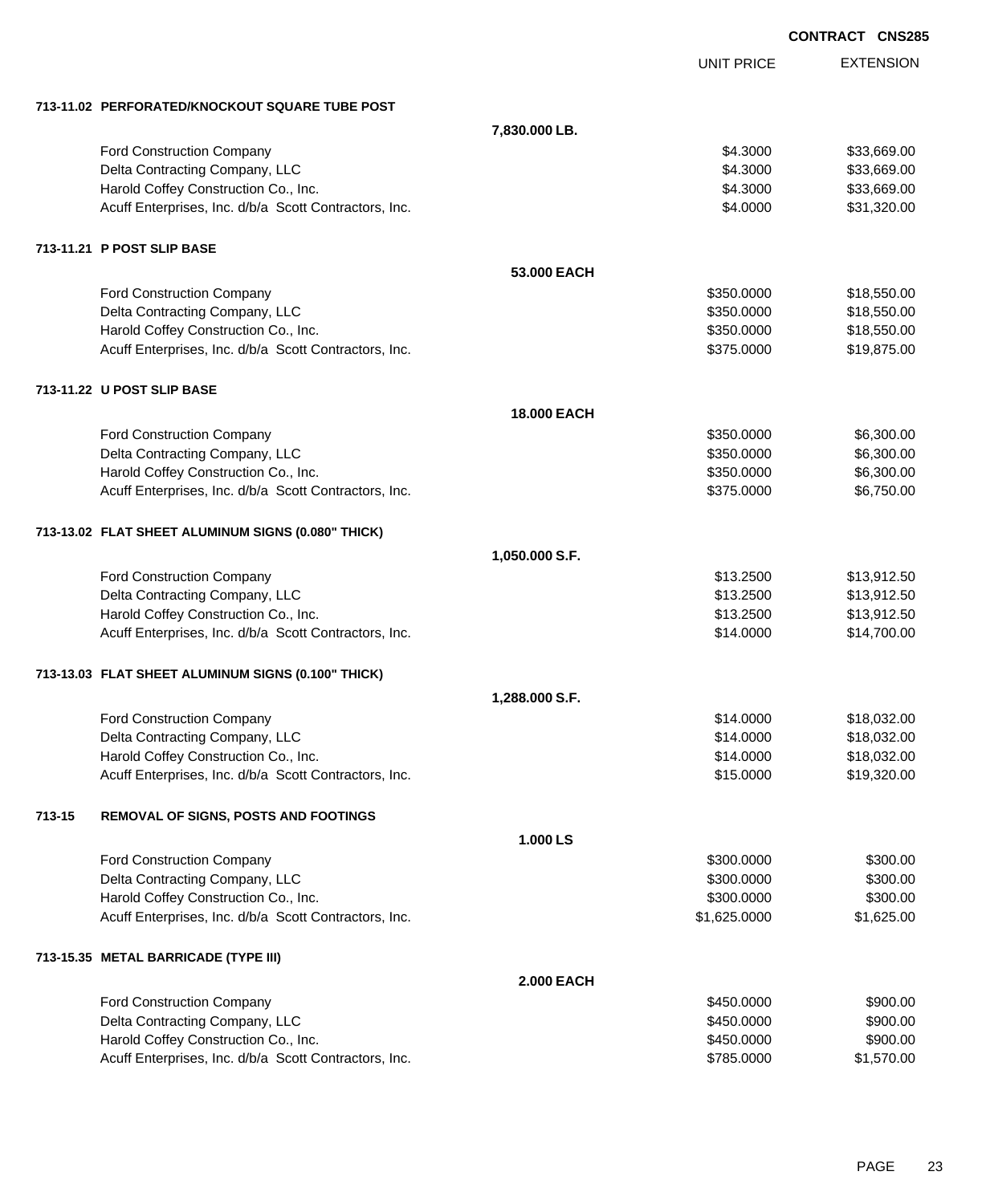|                                                                   |                   | <b>UNIT PRICE</b> | <b>EXTENSION</b> |
|-------------------------------------------------------------------|-------------------|-------------------|------------------|
| 713-16.04 CHANGEABLE MESSAGE SIGN UNIT (DESCRIPT)                 |                   |                   |                  |
|                                                                   | <b>4.000 EACH</b> |                   |                  |
| Ford Construction Company                                         |                   | \$6,500.0000      | \$26,000.00      |
| Delta Contracting Company, LLC                                    |                   | \$4,900.0000      | \$19,600.00      |
| Harold Coffey Construction Co., Inc.                              |                   | \$4,900.0000      | \$19,600.00      |
| Acuff Enterprises, Inc. d/b/a Scott Contractors, Inc.             |                   | \$9,200.0000      | \$36,800.00      |
| 713-16.07 END OF ROADWAY SIGN AND SUPPORT                         |                   |                   |                  |
|                                                                   | <b>2.000 EACH</b> |                   |                  |
| Ford Construction Company                                         |                   | \$150.0000        | \$300.00         |
| Delta Contracting Company, LLC                                    |                   | \$150.0000        | \$300.00         |
| Harold Coffey Construction Co., Inc.                              |                   | \$150.0000        | \$300.00         |
| Acuff Enterprises, Inc. d/b/a Scott Contractors, Inc.             |                   | \$215.0000        | \$430.00         |
| 713-16.20 SIGNS (PROTECTED AREA)                                  |                   |                   |                  |
|                                                                   | 27,000 EACH       |                   |                  |
| <b>Ford Construction Company</b>                                  |                   | \$220,0000        | \$5,940.00       |
| Delta Contracting Company, LLC                                    |                   | \$220.0000        | \$5,940.00       |
| Harold Coffey Construction Co., Inc.                              |                   | \$220.0000        | \$5,940.00       |
| Acuff Enterprises, Inc. d/b/a Scott Contractors, Inc.             |                   | \$250.0000        | \$6,750.00       |
| 716-01.21 SNOWPLOWABLE RAISED PAVMENT MARKERS (BI-DIR) (1 COLOR)  |                   |                   |                  |
|                                                                   | 217.000 EACH      |                   |                  |
| <b>Ford Construction Company</b>                                  |                   | \$38.0000         | \$8,246.00       |
| Delta Contracting Company, LLC                                    |                   | \$38.0000         | \$8,246.00       |
| Harold Coffey Construction Co., Inc.                              |                   | \$38.0000         | \$8,246.00       |
| Acuff Enterprises, Inc. d/b/a Scott Contractors, Inc.             |                   | \$40.0000         | \$8,680.00       |
| 716-01.22 SNOWPLOWABLE RAISED PAVMENT MARKERS (MONO-DIR)(1 COLOR) |                   |                   |                  |
|                                                                   | 33.000 EACH       |                   |                  |
| Ford Construction Company                                         |                   | \$38,0000         | \$1,254.00       |
| Delta Contracting Company, LLC                                    |                   | \$38.0000         | \$1,254.00       |
| Harold Coffey Construction Co., Inc.                              |                   | \$38.0000         | \$1,254.00       |
| Acuff Enterprises, Inc. d/b/a Scott Contractors, Inc.             |                   | \$40.0000         | \$1,320.00       |
| 716-01.23 SNOWPLOWABLE RAISED PAVEMENT MARKERS (BI-DIR)(2 COLOR)  |                   |                   |                  |
|                                                                   | 617.000 EACH      |                   |                  |
| <b>Ford Construction Company</b>                                  |                   | \$38.0000         | \$23,446.00      |
| Delta Contracting Company, LLC                                    |                   | \$38.0000         | \$23,446.00      |
| Harold Coffey Construction Co., Inc.                              |                   | \$38.0000         | \$23,446.00      |
| Acuff Enterprises, Inc. d/b/a Scott Contractors, Inc.             |                   | \$40.0000         | \$24,680.00      |
| 716-02.04 PLASTIC PAVEMENT MARKING(CHANNELIZATION STRIPING)       |                   |                   |                  |
|                                                                   | 632.000 S.Y.      |                   |                  |
| Ford Construction Company                                         |                   | \$23.0000         | \$14,536.00      |
| Delta Contracting Company, LLC                                    |                   | \$23.0000         | \$14,536.00      |
| Harold Coffey Construction Co., Inc.                              |                   | \$23.0000         | \$14,536.00      |
| Acuff Enterprises, Inc. d/b/a Scott Contractors, Inc.             |                   | \$25.0000         | \$15,800.00      |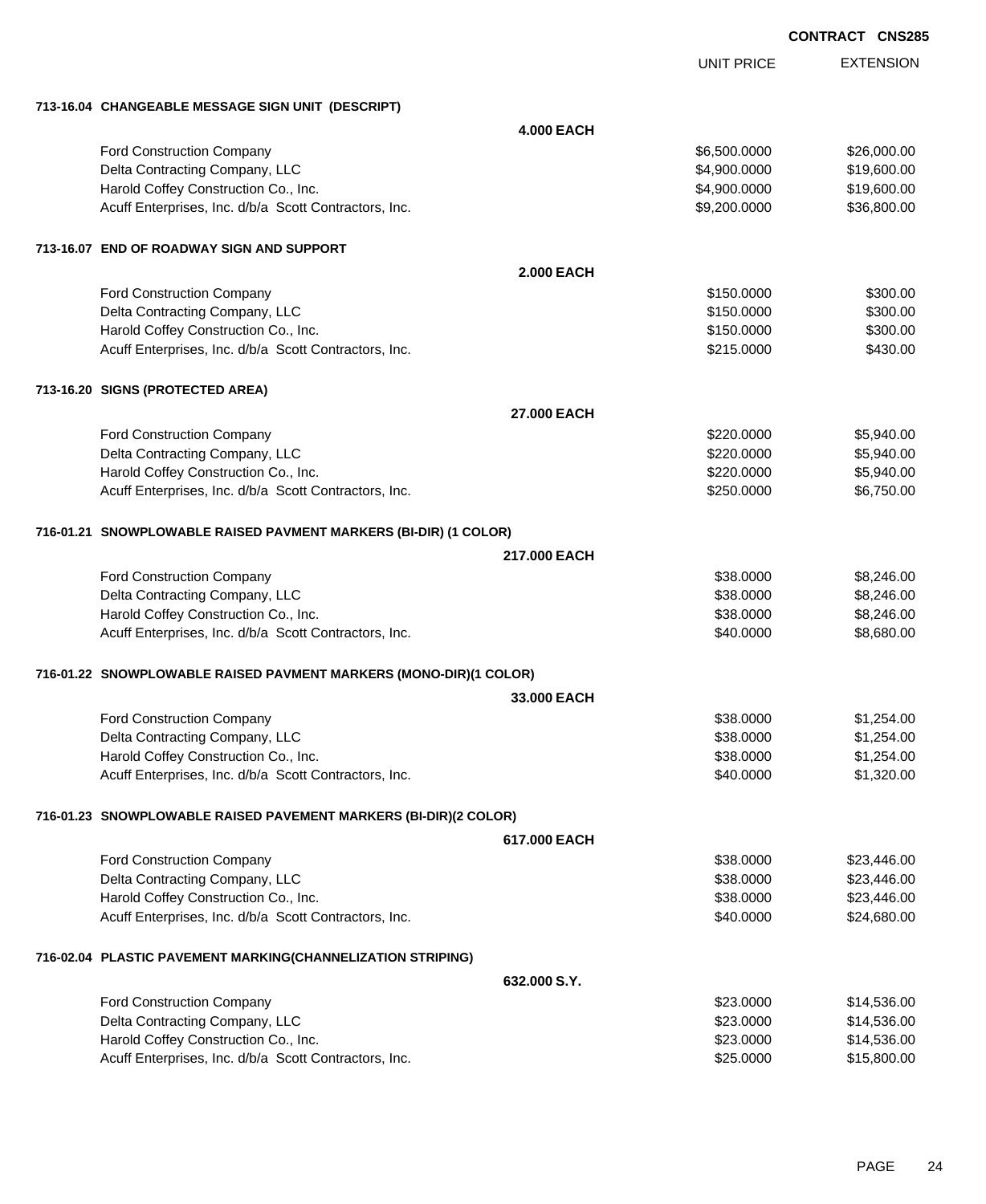|                                                           |                   | <b>CONTRACT CNS283</b> |
|-----------------------------------------------------------|-------------------|------------------------|
|                                                           | <b>UNIT PRICE</b> | <b>EXTENSION</b>       |
| 716-02.05 PLASTIC PAVEMENT MARKING (STOP LINE)            |                   |                        |
|                                                           | 497.000 L.F.      |                        |
| Ford Construction Company                                 | \$15.0000         | \$7,455.00             |
| Delta Contracting Company, LLC                            | \$15.0000         | \$7,455.00             |
| Harold Coffey Construction Co., Inc.                      | \$15.0000         | \$7,455.00             |
| Acuff Enterprises, Inc. d/b/a Scott Contractors, Inc.     | \$16.0000         | \$7,952.00             |
| 716-02.06 PLASTIC PAVEMENT MARKING (TURN LANE ARROW)      |                   |                        |
|                                                           | 57.000 EACH       |                        |
| Ford Construction Company                                 | \$200.0000        | \$11,400.00            |
| Delta Contracting Company, LLC                            | \$200.0000        | \$11,400.00            |
| Harold Coffey Construction Co., Inc.                      | \$200.0000        | \$11,400.00            |
| Acuff Enterprises, Inc. d/b/a Scott Contractors, Inc.     | \$216.0000        | \$12,312.00            |
| 716-02.08 PLASTIC PAVEMENT MARKING (8" DOTTED LINE)       |                   |                        |
| 1,945.000 L.F.                                            |                   |                        |
| Ford Construction Company                                 | \$3.5000          | \$6,807.50             |
| Delta Contracting Company, LLC                            | \$3.5000          | \$6,807.50             |
| Harold Coffey Construction Co., Inc.                      | \$3.5000          | \$6,807.50             |
| Acuff Enterprises, Inc. d/b/a Scott Contractors, Inc.     | \$4.0000          | \$7,780.00             |
| 716-03.03 PLASTIC WORD PAVEMENT MARKING (STOP AHEAD)      |                   |                        |
|                                                           | 8.000 EACH        |                        |
| Ford Construction Company                                 | \$500.0000        | \$4,000.00             |
| Delta Contracting Company, LLC                            | \$500.0000        | \$4,000.00             |
| Harold Coffey Construction Co., Inc.                      | \$500.0000        | \$4,000.00             |
| Acuff Enterprises, Inc. d/b/a Scott Contractors, Inc.     | \$540.0000        | \$4,320.00             |
| 716-04.12 PLASTIC PAVEMENT MARKING (YIELD LINE)           |                   |                        |
|                                                           | 150.000 S.F.      |                        |
| Ford Construction Company                                 | \$18.0000         | \$2,700.00             |
| Delta Contracting Company, LLC                            | \$18.0000         | \$2,700.00             |
| Harold Coffey Construction Co., Inc.                      | \$18.0000         | \$2,700.00             |
| Acuff Enterprises, Inc. d/b/a Scott Contractors, Inc.     | \$20.0000         | \$3,000.00             |
| 716-04.14 PLASTIC PAVEMENT MARKING (LANE REDUCTION ARROW) |                   |                        |
|                                                           | <b>2.000 EACH</b> |                        |
| Ford Construction Company                                 | \$310.0000        | \$620.00               |
| Delta Contracting Company, LLC                            | \$310.0000        | \$620.00               |
| Harold Coffey Construction Co., Inc.                      | \$310.0000        | \$620.00               |
| Acuff Enterprises, Inc. d/b/a Scott Contractors, Inc.     | \$335.0000        | \$670.00               |
| 716-05.02 PAINTED PAVEMENT MARKING (8" BARRIER LINE)      |                   |                        |
| 2,840.000 L.F.                                            |                   |                        |
| Ford Construction Company                                 | \$1.2000          | \$3,408.00             |
| Delta Contracting Company, LLC                            | \$1.2000          | \$3,408.00             |
| Harold Coffey Construction Co., Inc.                      | \$2.5000          | \$7,100.00             |
| Acuff Enterprises, Inc. d/b/a Scott Contractors, Inc.     | \$1.3000          | \$3,692.00             |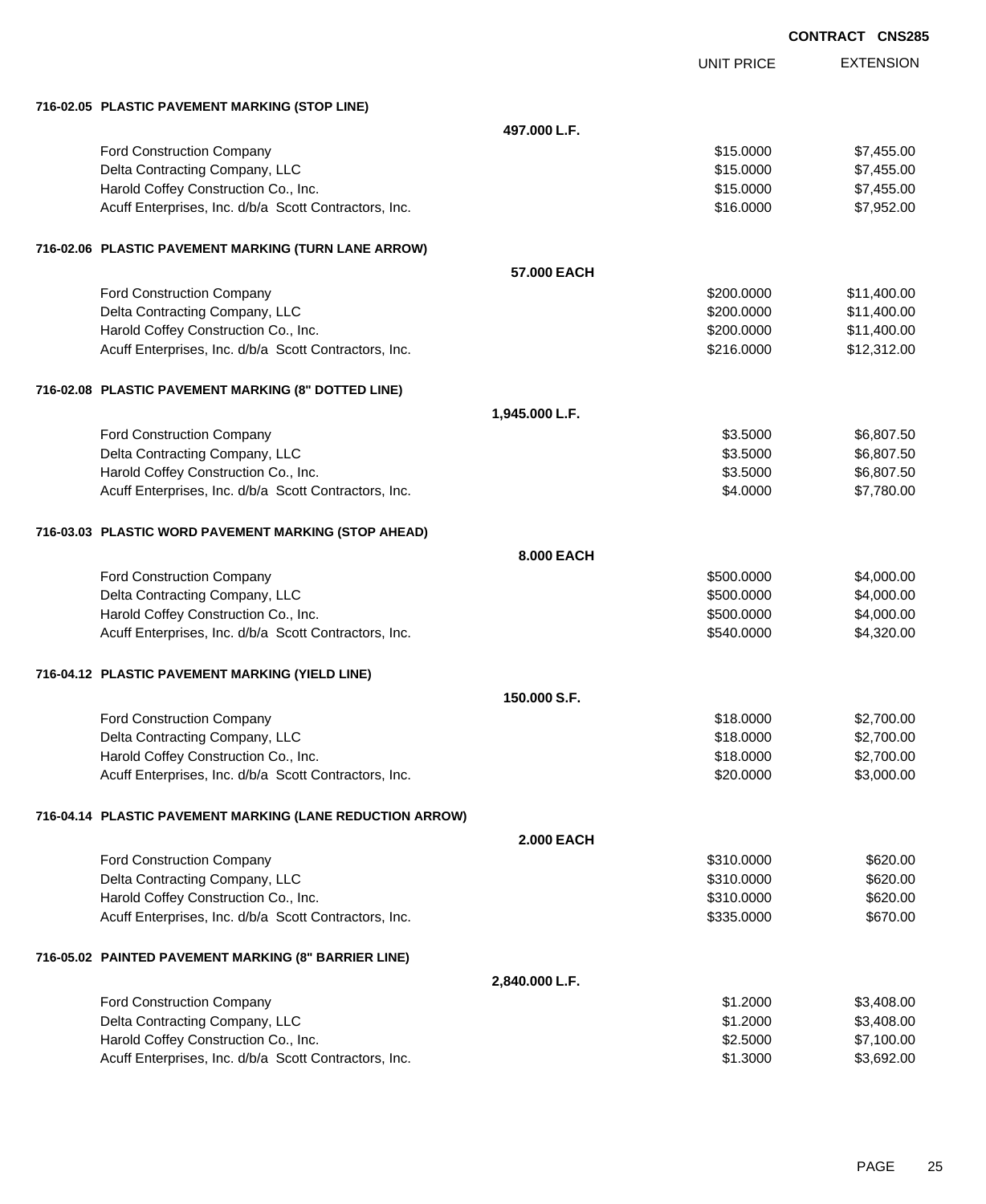|  | <b>CONTRACT CNS285</b> |
|--|------------------------|
|  |                        |

|                                                                |                   | <b>UNIT PRICE</b> | <b>EXTENSION</b> |
|----------------------------------------------------------------|-------------------|-------------------|------------------|
| 716-05.05 PAINTED PAVEMENT MARKING (STOP LINE)                 |                   |                   |                  |
|                                                                | 755,000 L.F.      |                   |                  |
| Ford Construction Company                                      |                   | \$10.0000         | \$7,550.00       |
| Delta Contracting Company, LLC                                 |                   | \$10.0000         | \$7,550.00       |
| Harold Coffey Construction Co., Inc.                           |                   | \$10.0000         | \$7,550.00       |
| Acuff Enterprises, Inc. d/b/a Scott Contractors, Inc.          |                   | \$10.8000         | \$8,154.00       |
| 716-05.20 PAINTED PAVEMENT MARKING (6" LINE)                   |                   |                   |                  |
|                                                                | 20.400 L.M.       |                   |                  |
| Ford Construction Company                                      |                   | \$1,500.0000      | \$30,600.00      |
| Delta Contracting Company, LLC                                 |                   | \$1,500.0000      | \$30,600.00      |
| Harold Coffey Construction Co., Inc.                           |                   | \$1,600.0000      | \$32,640.00      |
| Acuff Enterprises, Inc. d/b/a Scott Contractors, Inc.          |                   | \$1,625.0000      | \$33,150.00      |
| 716-08.02 REMOVAL OF PAVEMENT MARKING (8" BARRIER LINE)        |                   |                   |                  |
|                                                                | 1,450.000 L.F.    |                   |                  |
| Ford Construction Company                                      |                   | \$2.0500          | \$2,972.50       |
| Delta Contracting Company, LLC                                 |                   | \$2.0500          | \$2,972.50       |
| Harold Coffey Construction Co., Inc.                           |                   | \$2.7500          | \$3,987.50       |
| Acuff Enterprises, Inc. d/b/a Scott Contractors, Inc.          |                   | \$2.2500          | \$3,262.50       |
| 716-08.06 REMOVAL OF PAVEMENT MARKING (TURN LANE ARROW)        |                   |                   |                  |
|                                                                | <b>6.000 EACH</b> |                   |                  |
| Ford Construction Company                                      |                   | \$100.0000        | \$600.00         |
| Delta Contracting Company, LLC                                 |                   | \$100.0000        | \$600.00         |
| Harold Coffey Construction Co., Inc.                           |                   | \$100.0000        | \$600.00         |
| Acuff Enterprises, Inc. d/b/a Scott Contractors, Inc.          |                   | \$110.0000        | \$660.00         |
| 716-08.20 REMOVAL OF PAVEMENT MARKING (LINE)                   |                   |                   |                  |
|                                                                | 2.400 L.M.        |                   |                  |
| Ford Construction Company                                      |                   | \$5,544.0000      | \$13,305.60      |
| Delta Contracting Company, LLC                                 |                   | \$5,544.0000      | \$13,305.60      |
| Harold Coffey Construction Co., Inc.                           |                   | \$5,545.0000      | \$13,308.00      |
| Acuff Enterprises, Inc. d/b/a Scott Contractors, Inc.          |                   | \$6,000.0000      | \$14,400.00      |
| 716-08.30 HYDROBLAST REMOVAL OF PAVEMENT MARKING (LINE)        |                   |                   |                  |
|                                                                | 0.300 L.M.        |                   |                  |
| Ford Construction Company                                      |                   | \$7,500.0000      | \$2,250.00       |
| Delta Contracting Company, LLC                                 |                   | \$7,500.0000      | \$2,250.00       |
| Harold Coffey Construction Co., Inc.                           |                   | \$7,500.0000      | \$2,250.00       |
| Acuff Enterprises, Inc. d/b/a Scott Contractors, Inc.          |                   | \$8,100.0000      | \$2,430.00       |
| 716-08.33 HYDROBLAST REMOVAL OF PAVEMENT MARKING (MERGE ARROW) |                   |                   |                  |
|                                                                | <b>2.000 EACH</b> |                   |                  |
| Ford Construction Company                                      |                   | \$250.0000        | \$500.00         |
| Delta Contracting Company, LLC                                 |                   | \$250.0000        | \$500.00         |
| Harold Coffey Construction Co., Inc.                           |                   | \$250.0000        | \$500.00         |
| Acuff Enterprises, Inc. d/b/a Scott Contractors, Inc.          |                   | \$270.0000        | \$540.00         |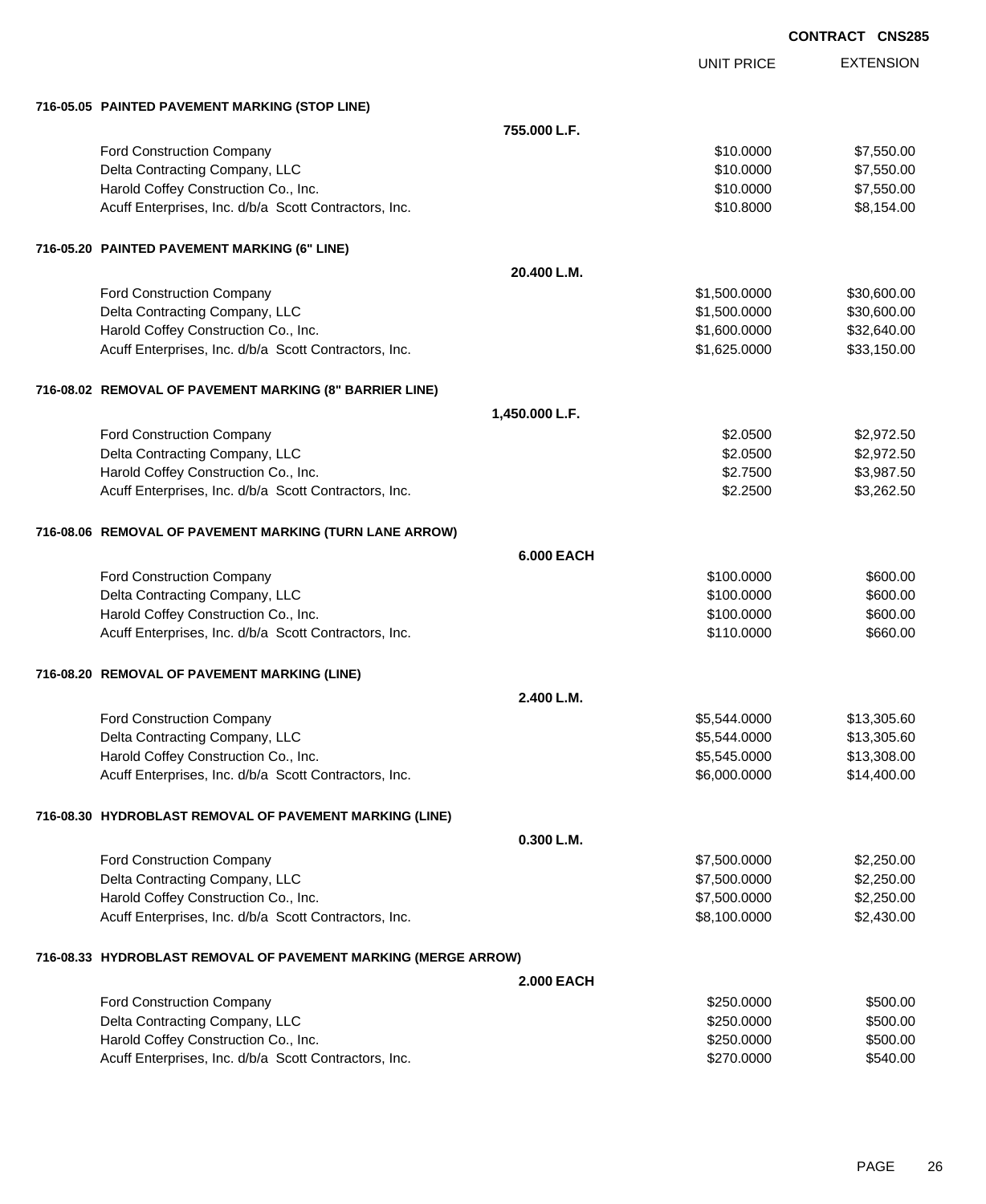|        |                                                                  |                    | <b>UNIT PRICE</b> | <b>EXTENSION</b> |
|--------|------------------------------------------------------------------|--------------------|-------------------|------------------|
|        | 716-12.01 ENHANCED FLATLINE THERMO PVMT MRKNG (4IN LINE)         |                    |                   |                  |
|        |                                                                  | 6.300 L.M.         |                   |                  |
|        | <b>Ford Construction Company</b>                                 |                    | \$4,800.0000      | \$30,240.00      |
|        | Delta Contracting Company, LLC                                   |                    | \$4,800.0000      | \$30,240.00      |
|        | Harold Coffey Construction Co., Inc.                             |                    | \$4,900.0000      | \$30,870.00      |
|        | Acuff Enterprises, Inc. d/b/a Scott Contractors, Inc.            |                    | \$5,200.0000      | \$32,760.00      |
|        | 716-12.02 ENHANCED FLATLINE THERMO PVMT MRKNG (6IN LINE)         |                    |                   |                  |
|        |                                                                  | 16.700 L.M.        |                   |                  |
|        | Ford Construction Company                                        |                    | \$5,700.0000      | \$95,190.00      |
|        | Delta Contracting Company, LLC                                   |                    | \$5,700.0000      | \$95,190.00      |
|        | Harold Coffey Construction Co., Inc.                             |                    | \$5,900.0000      | \$98,530.00      |
|        | Acuff Enterprises, Inc. d/b/a Scott Contractors, Inc.            |                    | \$6,200.0000      | \$103,540.00     |
|        | 716-12.03 ENHANCED FLATLINE THERMO PVMT MRKNG (8IN BARRIER LINE) |                    |                   |                  |
|        |                                                                  | 3,143.000 L.F.     |                   |                  |
|        | <b>Ford Construction Company</b>                                 |                    | \$3.0000          | \$9,429.00       |
|        | Delta Contracting Company, LLC                                   |                    | \$3.0000          | \$9,429.00       |
|        | Harold Coffey Construction Co., Inc.                             |                    | \$3.1000          | \$9,743.30       |
|        | Acuff Enterprises, Inc. d/b/a Scott Contractors, Inc.            |                    | \$3.2500          | \$10,214.75      |
| 717-01 | <b>MOBILIZATION</b>                                              |                    |                   |                  |
|        |                                                                  | 1.000 LS           |                   |                  |
|        | Ford Construction Company                                        |                    | \$1,100,000.0000  | \$1,100,000.00   |
|        | Delta Contracting Company, LLC                                   |                    | \$1,483,091.0000  | \$1,483,091.00   |
|        | Harold Coffey Construction Co., Inc.                             |                    | \$1,545,000.0000  | \$1,545,000.00   |
|        | Acuff Enterprises, Inc. d/b/a Scott Contractors, Inc.            |                    | \$1,500,000.0000  | \$1,500,000.00   |
|        | 730-01.02 REMOVAL OF SIGNAL EQUIPMENT                            |                    |                   |                  |
|        |                                                                  | <b>2.000 EACH</b>  |                   |                  |
|        | <b>Ford Construction Company</b>                                 |                    | \$2,000.0000      | \$4,000.00       |
|        | Delta Contracting Company, LLC                                   |                    | \$2,000.0000      | \$4,000.00       |
|        | Harold Coffey Construction Co., Inc.                             |                    | \$4,400.0000      | \$8,800.00       |
|        | Acuff Enterprises, Inc. d/b/a Scott Contractors, Inc.            |                    | \$3,250.0000      | \$6,500.00       |
|        | 730-01.04 MODIFICATION OF EXISTING TRAFFIC SIGNAL EQUIPMENT      |                    |                   |                  |
|        |                                                                  | 1.000 LS           |                   |                  |
|        | Ford Construction Company                                        |                    | \$15,000.0000     | \$15,000.00      |
|        | Delta Contracting Company, LLC                                   |                    | \$15,000.0000     | \$15,000.00      |
|        | Harold Coffey Construction Co., Inc.                             |                    | \$4,400.0000      | \$4,400.00       |
|        | Acuff Enterprises, Inc. d/b/a Scott Contractors, Inc.            |                    | \$2,700.0000      | \$2,700.00       |
|        | 730-02.01 SIGNAL HEAD ASSEMBLY (110)                             |                    |                   |                  |
|        |                                                                  | <b>12.000 EACH</b> |                   |                  |
|        | Ford Construction Company                                        |                    | \$475.0000        | \$5,700.00       |
|        | Delta Contracting Company, LLC                                   |                    | \$475.0000        | \$5,700.00       |
|        | Harold Coffey Construction Co., Inc.                             |                    | \$825.0000        | \$9,900.00       |
|        | Acuff Enterprises, Inc. d/b/a Scott Contractors, Inc.            |                    | \$485.0000        | \$5,820.00       |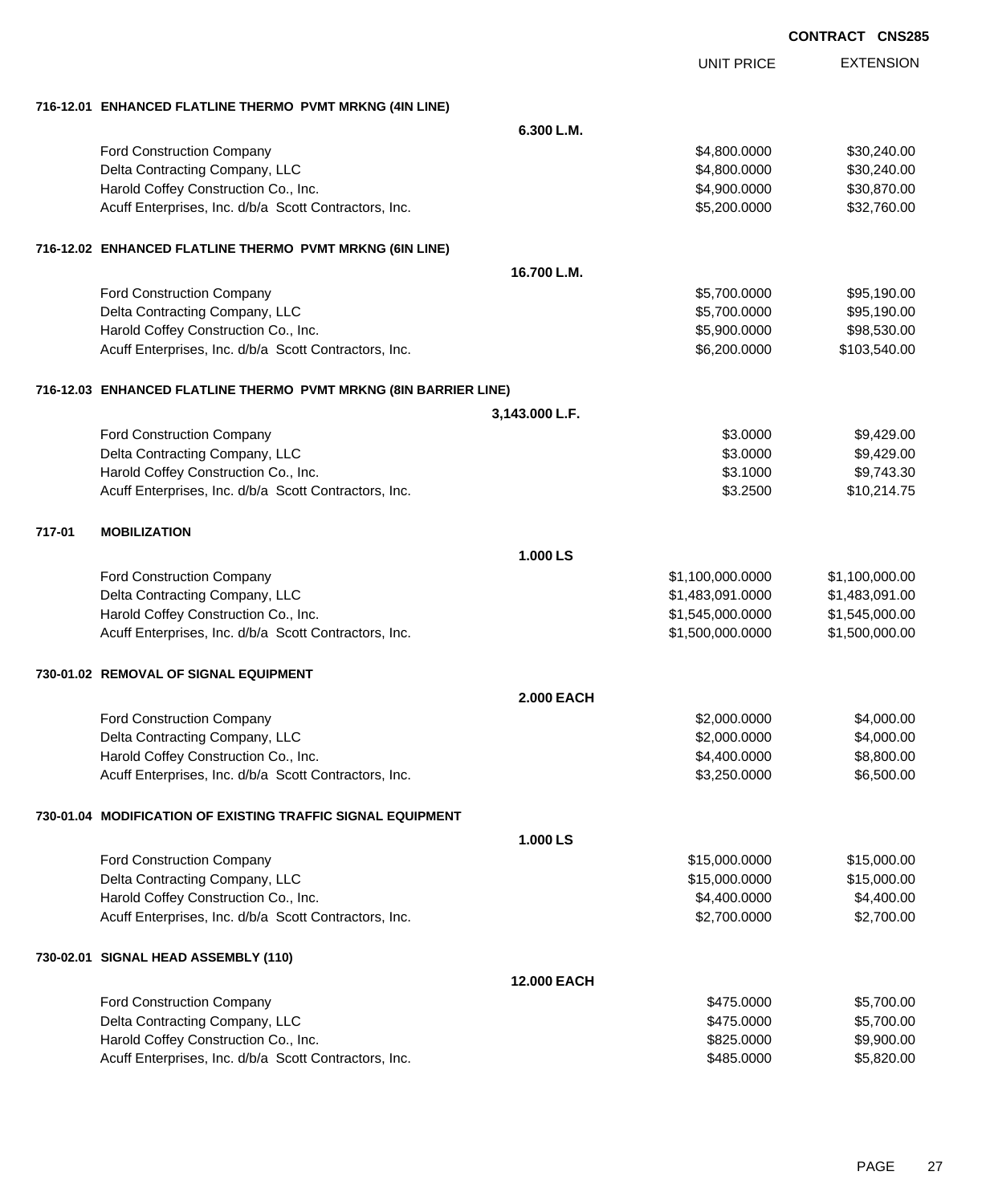UNIT PRICE

| 730-02.27 SIGNAL HEAD ASSEMBLY (440)                  |                   |              |             |
|-------------------------------------------------------|-------------------|--------------|-------------|
|                                                       | <b>2.000 EACH</b> |              |             |
| Ford Construction Company                             |                   | \$1,100.0000 | \$2,200.00  |
| Delta Contracting Company, LLC                        |                   | \$1,100.0000 | \$2,200.00  |
| Harold Coffey Construction Co., Inc.                  |                   | \$1,650.0000 | \$3,300.00  |
| Acuff Enterprises, Inc. d/b/a Scott Contractors, Inc. |                   | \$1,100.0000 | \$2,200.00  |
| 730-05.01 ELECTRICAL SERVICE CONNECTION               |                   |              |             |
|                                                       | <b>2.000 EACH</b> |              |             |
| <b>Ford Construction Company</b>                      |                   | \$3,000.0000 | \$6,000.00  |
| Delta Contracting Company, LLC                        |                   | \$3,000.0000 | \$6,000.00  |
| Harold Coffey Construction Co., Inc.                  |                   | \$2,200.0000 | \$4,400.00  |
| Acuff Enterprises, Inc. d/b/a Scott Contractors, Inc. |                   | \$1,350.0000 | \$2,700.00  |
| 730-08.02 SIGNAL CABLE - 5 CONDUCTOR                  |                   |              |             |
|                                                       | 482.000 L.F.      |              |             |
| Ford Construction Company                             |                   | \$2.7500     | \$1,325.50  |
| Delta Contracting Company, LLC                        |                   | \$2.7500     | \$1,325.50  |
| Harold Coffey Construction Co., Inc.                  |                   | \$2.2000     | \$1,060.40  |
| Acuff Enterprises, Inc. d/b/a Scott Contractors, Inc. |                   | \$2.0000     | \$964.00    |
| 730-09.20 SPAN WIRE ASSEMBLY                          |                   |              |             |
|                                                       | 546.000 L.F.      |              |             |
| Ford Construction Company                             |                   | \$6.5000     | \$3,549.00  |
| Delta Contracting Company, LLC                        |                   | \$6.5000     | \$3,549.00  |
| Harold Coffey Construction Co., Inc.                  |                   | \$6.6000     | \$3,603.60  |
| Acuff Enterprises, Inc. d/b/a Scott Contractors, Inc. |                   | \$5.5000     | \$3,003.00  |
| 730-11.01 STEEL CONDUIT RISER ASSEMBLY                |                   |              |             |
|                                                       | <b>2.000 EACH</b> |              |             |
| <b>Ford Construction Company</b>                      |                   | \$400.0000   | \$800.00    |
| Delta Contracting Company, LLC                        |                   | \$400.0000   | \$800.00    |
| Harold Coffey Construction Co., Inc.                  |                   | \$1,650.0000 | \$3,300.00  |
| Acuff Enterprises, Inc. d/b/a Scott Contractors, Inc. |                   | \$1,350.0000 | \$2,700.00  |
| 730-15.07 CABINET (FLASHING BEACON)                   |                   |              |             |
|                                                       | <b>2.000 EACH</b> |              |             |
| <b>Ford Construction Company</b>                      |                   | \$1,750.0000 | \$3,500.00  |
| Delta Contracting Company, LLC                        |                   | \$1,750.0000 | \$3,500.00  |
| Harold Coffey Construction Co., Inc.                  |                   | \$9,900.0000 | \$19,800.00 |
| Acuff Enterprises, Inc. d/b/a Scott Contractors, Inc. |                   | \$8,100.0000 | \$16,200.00 |
| 730-16.03 CONTROLLER (FLASHING BEACON)                |                   |              |             |
|                                                       | <b>2.000 EACH</b> |              |             |
|                                                       |                   | 0.150000     | 0.0000      |

| <b>Ford Construction Company</b>                      | \$150,0000   | \$300.00   |
|-------------------------------------------------------|--------------|------------|
| Delta Contracting Company, LLC                        | \$150,0000   | \$300.00   |
| Harold Coffey Construction Co., Inc.                  | \$2,200,0000 | \$4,400,00 |
| Acuff Enterprises, Inc. d/b/a Scott Contractors, Inc. | \$1.625.0000 | \$3,250,00 |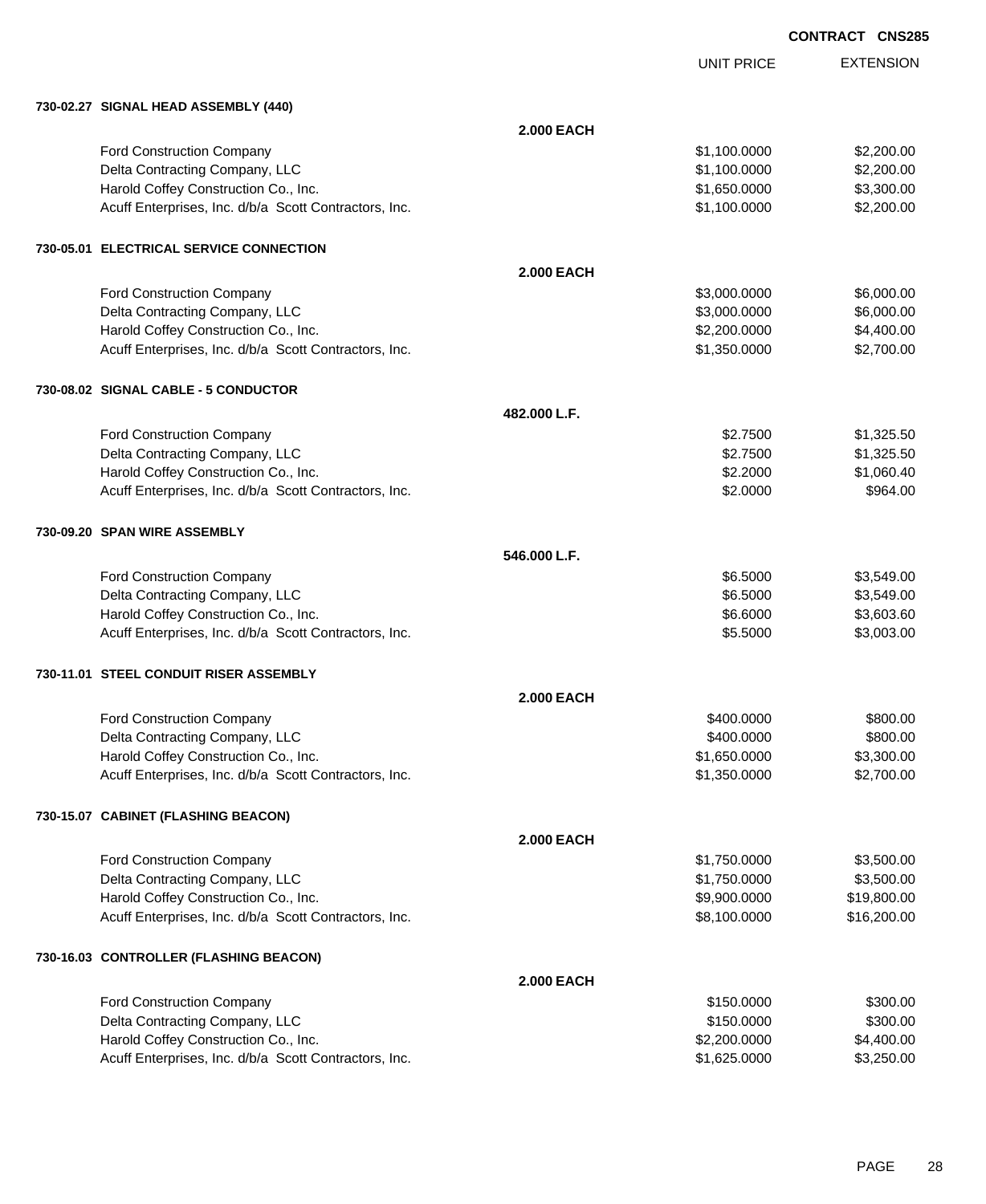|        |                                                          |                   |                   | <b>CONTRACT CNS285</b> |                  |
|--------|----------------------------------------------------------|-------------------|-------------------|------------------------|------------------|
|        |                                                          |                   | <b>UNIT PRICE</b> |                        | <b>EXTENSION</b> |
|        | 730-21.03 WOOD POLE (SIGNAL SUPPORT) CLASS 3, 45' LENGTH |                   |                   |                        |                  |
|        |                                                          | <b>4.000 EACH</b> |                   |                        |                  |
|        | Ford Construction Company                                |                   | \$2,000.0000      |                        | \$8,000.00       |
|        | Delta Contracting Company, LLC                           |                   | \$2,000.0000      |                        | \$8,000.00       |
|        | Harold Coffey Construction Co., Inc.                     |                   | \$3,300.0000      |                        | \$13,200.00      |
|        | Acuff Enterprises, Inc. d/b/a Scott Contractors, Inc.    |                   | \$2,700.0000      |                        | \$10,800.00      |
|        | 730-22.02 GUYING DEVICE (ANGLE ANCHOR)                   |                   |                   |                        |                  |
|        |                                                          | 8,000 EACH        |                   |                        |                  |
|        | Ford Construction Company                                |                   | \$400.0000        |                        | \$3,200.00       |
|        | Delta Contracting Company, LLC                           |                   | \$400.0000        |                        | \$3,200.00       |
|        | Harold Coffey Construction Co., Inc.                     |                   | \$1,100.0000      |                        | \$8,800.00       |
|        | Acuff Enterprises, Inc. d/b/a Scott Contractors, Inc.    |                   | \$600.0000        |                        | \$4,800.00       |
|        | 740-10.03 GEOTEXTILE (TYPE III)(EROSION CONTROL)         |                   |                   |                        |                  |
|        |                                                          | 14,164.000 S.Y.   |                   |                        |                  |
|        | Ford Construction Company                                |                   | \$2.5000          |                        | \$35,410.00      |
|        | Delta Contracting Company, LLC                           |                   | \$2.6000          |                        | \$36,826.40      |
|        | Harold Coffey Construction Co., Inc.                     |                   | \$2.1000          |                        | \$29,744.40      |
|        | Acuff Enterprises, Inc. d/b/a Scott Contractors, Inc.    |                   | \$3.2500          |                        | \$46,033.00      |
|        | 740-10.04 GEOTEXTILE (TYPE IV)(STABILIZATION)            |                   |                   |                        |                  |
|        |                                                          | 80,690.000 S.Y.   |                   |                        |                  |
|        | Ford Construction Company                                |                   | \$1.5000          | \$121,035.00           |                  |
|        | Delta Contracting Company, LLC                           |                   | \$1.6000          | \$129,104.00           |                  |
|        | Harold Coffey Construction Co., Inc.                     |                   | \$1.3500          | \$108,931.50           |                  |
|        | Acuff Enterprises, Inc. d/b/a Scott Contractors, Inc.    |                   | \$1.8500          | \$149,276.50           |                  |
|        | 740-11.02 TEMPORARY SEDIMENT TUBE 12IN                   |                   |                   |                        |                  |
|        |                                                          | 12,540.000 L.F.   |                   |                        |                  |
|        | Ford Construction Company                                |                   | \$2.8500          |                        | \$35,739.00      |
|        | Delta Contracting Company, LLC                           |                   | \$2.8500          |                        | \$35,739.00      |
|        | Harold Coffey Construction Co., Inc.                     |                   | \$2.8500          |                        | \$35,739.00      |
|        | Acuff Enterprises, Inc. d/b/a Scott Contractors, Inc.    |                   | \$3.5000          |                        | \$43,890.00      |
|        | 740-11.05 TEMPORARY SEDIMENT TUBE 24IN                   |                   |                   |                        |                  |
|        |                                                          | 2,365.000 L.F.    |                   |                        |                  |
|        | Ford Construction Company                                |                   | \$5.0000          |                        | \$11,825.00      |
|        | Delta Contracting Company, LLC                           |                   | \$5.0000          |                        | \$11,825.00      |
|        | Harold Coffey Construction Co., Inc.                     |                   | \$6.0000          |                        | \$14,190.00      |
|        | Acuff Enterprises, Inc. d/b/a Scott Contractors, Inc.    |                   | \$5.8000          |                        | \$13,717.00      |
| 801-01 | <b>SEEDING (WITH MULCH)</b>                              |                   |                   |                        |                  |
|        |                                                          | 93.000 UNIT       |                   |                        |                  |
|        | Ford Construction Company                                |                   | \$30.0000         |                        | \$2,790.00       |
|        | Delta Contracting Company, LLC                           |                   | \$30.0000         |                        | \$2,790.00       |
|        | Harold Coffey Construction Co., Inc.                     |                   | \$55.0000         |                        | \$5,115.00       |
|        | Acuff Enterprises, Inc. d/b/a Scott Contractors, Inc.    |                   | \$32.5000         |                        | \$3,022.50       |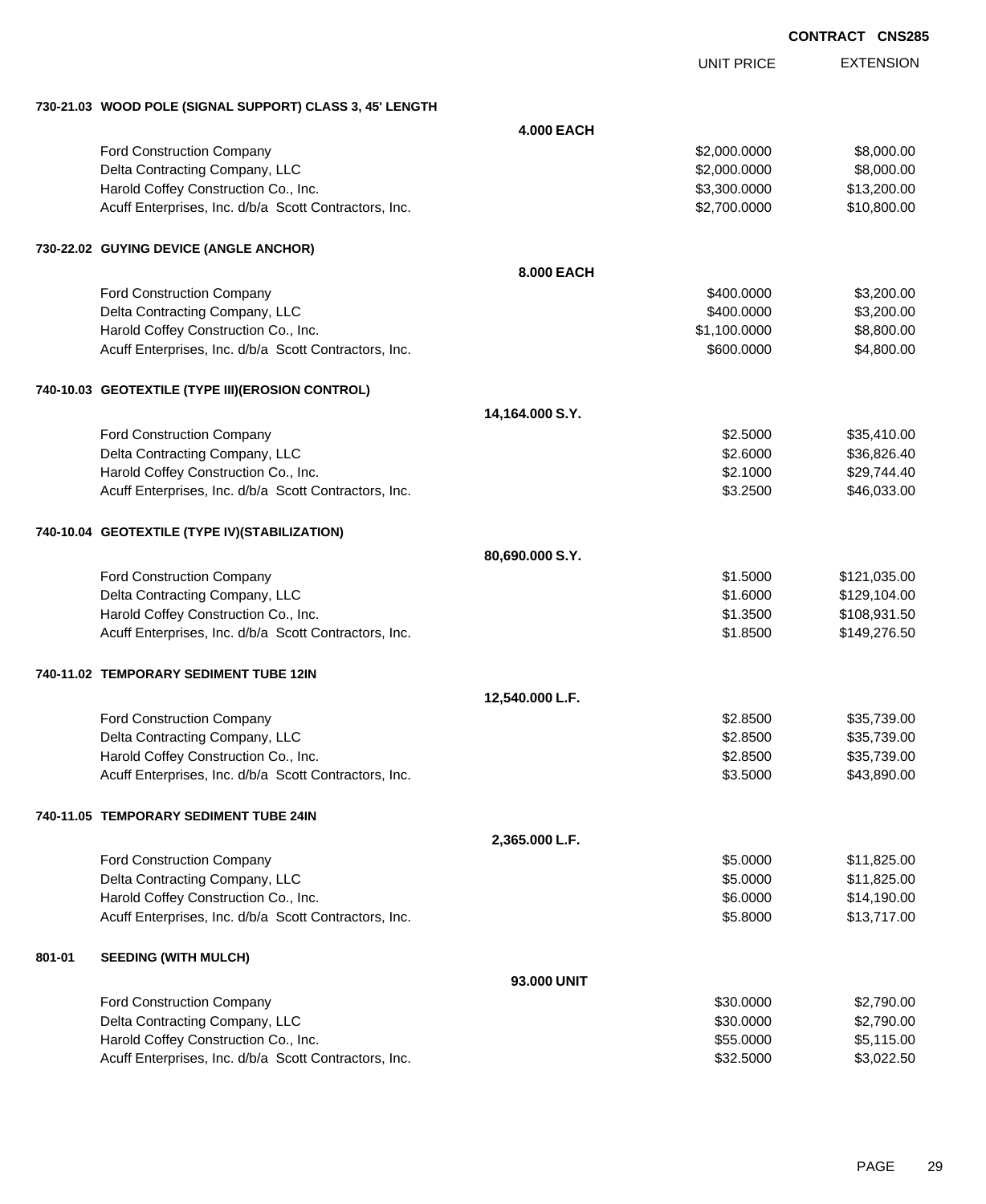|        |                                                       |                     |                   | <b>CONTRACT CNS285</b> |                  |
|--------|-------------------------------------------------------|---------------------|-------------------|------------------------|------------------|
|        |                                                       |                     | <b>UNIT PRICE</b> |                        | <b>EXTENSION</b> |
|        | 801-01.07 TEMPORARY SEEDING (WITH MULCH)              |                     |                   |                        |                  |
|        |                                                       | 3,917.000 UNIT      |                   |                        |                  |
|        | Ford Construction Company                             |                     | \$18.0000         |                        | \$70,506.00      |
|        | Delta Contracting Company, LLC                        |                     | \$18.0000         |                        | \$70,506.00      |
|        | Harold Coffey Construction Co., Inc.                  |                     | \$18.0000         |                        | \$70,506.00      |
|        | Acuff Enterprises, Inc. d/b/a Scott Contractors, Inc. |                     | \$19.5000         |                        | \$76,381.50      |
|        | 801-01.08 SEEDING (SPECIAL MIXTURE) WITH MULCH        |                     |                   |                        |                  |
|        |                                                       | <b>150.000 UNIT</b> |                   |                        |                  |
|        | Ford Construction Company                             |                     | \$40.0000         |                        | \$6,000.00       |
|        | Delta Contracting Company, LLC                        |                     | \$40.0000         |                        | \$6,000.00       |
|        | Harold Coffey Construction Co., Inc.                  |                     | \$45.0000         |                        | \$6,750.00       |
|        | Acuff Enterprises, Inc. d/b/a Scott Contractors, Inc. |                     | \$43.2500         |                        | \$6,487.50       |
| 801-02 | <b>SEEDING (WITHOUT MULCH)</b>                        |                     |                   |                        |                  |
|        |                                                       | <b>149,000 UNIT</b> |                   |                        |                  |
|        | Ford Construction Company                             |                     | \$15.0000         |                        | \$2,235.00       |
|        | Delta Contracting Company, LLC                        |                     | \$15.0000         |                        | \$2,235.00       |
|        | Harold Coffey Construction Co., Inc.                  |                     | \$15.0000         |                        | \$2,235.00       |
|        | Acuff Enterprises, Inc. d/b/a Scott Contractors, Inc. |                     | \$16.2500         |                        | \$2,421.25       |
|        | 801-02.15 FERTILIZER                                  |                     |                   |                        |                  |
|        |                                                       | 42,000 TON          |                   |                        |                  |
|        | Ford Construction Company                             |                     | \$550.0000        |                        | \$23,100.00      |
|        | Delta Contracting Company, LLC                        |                     | \$550.0000        |                        | \$23,100.00      |
|        | Harold Coffey Construction Co., Inc.                  |                     | \$550.0000        |                        | \$23,100.00      |
|        | Acuff Enterprises, Inc. d/b/a Scott Contractors, Inc. |                     | \$595.0000        |                        | \$24,990.00      |
| 801-03 | <b>WATER (SEEDING &amp; SODDING)</b>                  |                     |                   |                        |                  |
|        |                                                       | 3,203.000 M.G.      |                   |                        |                  |
|        | Ford Construction Company                             |                     | \$1.0000          |                        | \$3,203.00       |
|        | Delta Contracting Company, LLC                        |                     | \$1.0000          |                        | \$3,203.00       |
|        | Harold Coffey Construction Co., Inc.                  |                     | \$1.0000          |                        | \$3,203.00       |
|        | Acuff Enterprises, Inc. d/b/a Scott Contractors, Inc. |                     | \$1.1000          |                        | \$3,523.30       |
|        | 802-01.10 TREES (ARAPAHO CRAPE MYRTLE)                |                     |                   |                        |                  |
|        |                                                       | 27.000 EACH         |                   |                        |                  |
|        | Ford Construction Company                             |                     | \$150.0000        |                        | \$4,050.00       |
|        | Delta Contracting Company, LLC                        |                     | \$150.0000        |                        | \$4,050.00       |
|        | Harold Coffey Construction Co., Inc.                  |                     | \$150.0000        |                        | \$4,050.00       |
|        | Acuff Enterprises, Inc. d/b/a Scott Contractors, Inc. |                     | \$165.0000        |                        | \$4,455.00       |
|        | 802-01.11 TREES (NATCHEZ CRAPE MYRTLE)                |                     |                   |                        |                  |
|        |                                                       | 25.000 EACH         |                   |                        |                  |
|        | Ford Construction Company                             |                     | \$250.0000        |                        | \$6,250.00       |
|        | Delta Contracting Company, LLC                        |                     | \$250.0000        |                        | \$6,250.00       |
|        | Harold Coffey Construction Co., Inc.                  |                     | \$250.0000        |                        | \$6,250.00       |
|        | Acuff Enterprises, Inc. d/b/a Scott Contractors, Inc. |                     | \$270.0000        |                        | \$6,750.00       |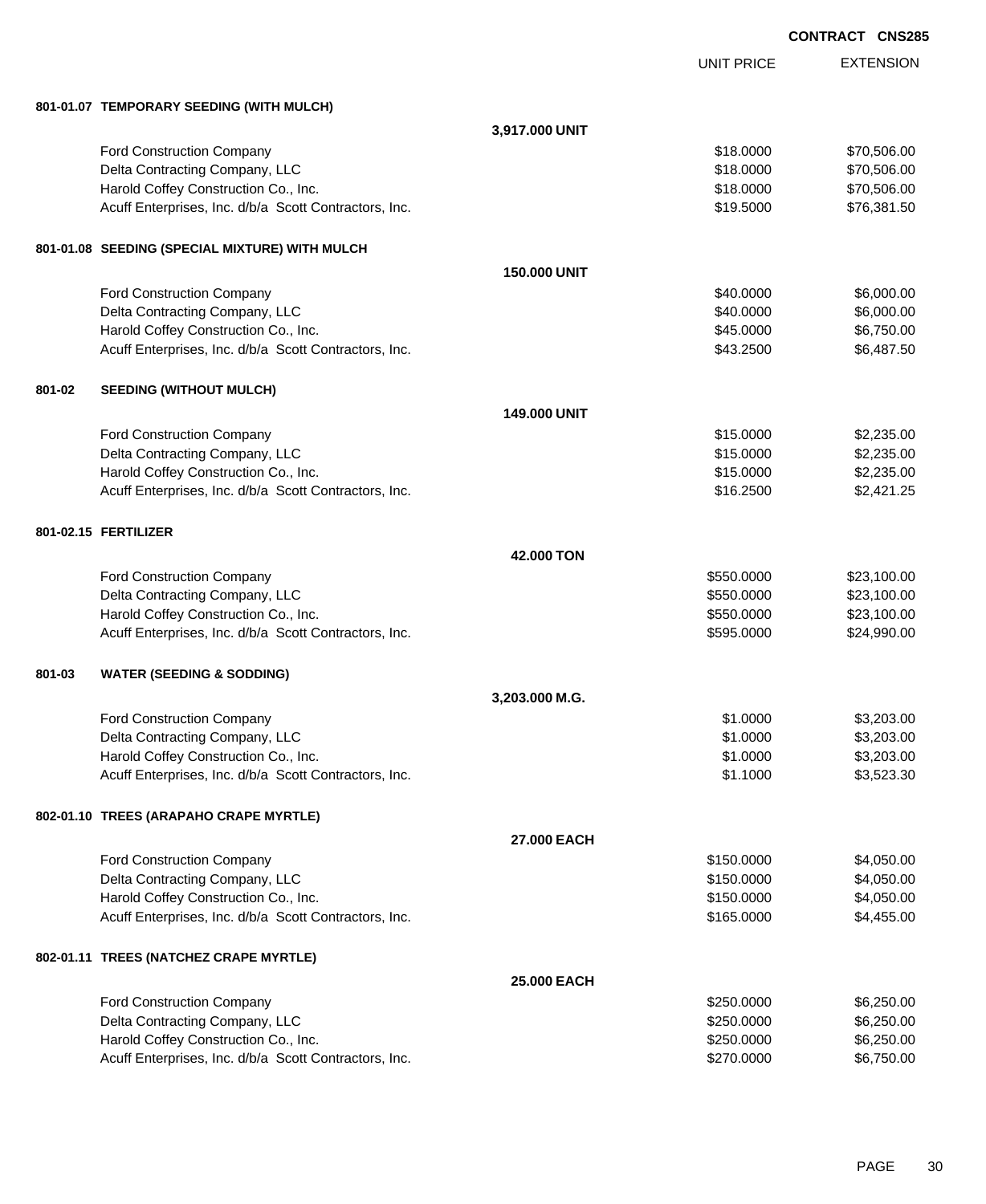UNIT PRICE

| 802-01.12 TREES (LEYLAND CYPRESS)                     |              |            |             |
|-------------------------------------------------------|--------------|------------|-------------|
|                                                       | 100.000 EACH |            |             |
| <b>Ford Construction Company</b>                      |              | \$250,0000 | \$25,000.00 |
| Delta Contracting Company, LLC                        |              | \$250.0000 | \$25,000.00 |
| Harold Coffey Construction Co., Inc.                  |              | \$250.0000 | \$25,000.00 |
| Acuff Enterprises, Inc. d/b/a Scott Contractors, Inc. |              | \$270.0000 | \$27,000.00 |
| 802-01.13 TREES (RED MAPLE)                           |              |            |             |
|                                                       | 48.000 EACH  |            |             |
| Ford Construction Company                             |              | \$250.0000 | \$12,000.00 |
| Delta Contracting Company, LLC                        |              | \$250.0000 | \$12,000.00 |
| Harold Coffey Construction Co., Inc.                  |              | \$250.0000 | \$12,000.00 |
| Acuff Enterprises, Inc. d/b/a Scott Contractors, Inc. |              | \$270.0000 | \$12,960.00 |
| 802-01.14 TREES (EASTERN REDBUD)                      |              |            |             |
|                                                       | 25.000 EACH  |            |             |
| Ford Construction Company                             |              | \$250.0000 | \$6,250.00  |
| Delta Contracting Company, LLC                        |              | \$250.0000 | \$6,250.00  |
| Harold Coffey Construction Co., Inc.                  |              | \$250.0000 | \$6,250.00  |
| Acuff Enterprises, Inc. d/b/a Scott Contractors, Inc. |              | \$270.0000 | \$6,750.00  |
| 802-02.30 CUTTINGS: SALIX NIGRA (18IN-24IN LENGTH)    |              |            |             |
|                                                       | 210,000 EACH |            |             |
| <b>Ford Construction Company</b>                      |              | \$4.0000   | \$840.00    |
| Delta Contracting Company, LLC                        |              | \$4.0000   | \$840.00    |
| Harold Coffey Construction Co., Inc.                  |              | \$4.0000   | \$840.00    |
| Acuff Enterprises, Inc. d/b/a Scott Contractors, Inc. |              | \$4.3500   | \$913.50    |
| 802-02.31 CUTTINGS: SALIX SERICEA (18IN-24IN)         |              |            |             |
|                                                       | 210.000 EACH |            |             |
| Ford Construction Company                             |              | \$4.0000   | \$840.00    |
| Delta Contracting Company, LLC                        |              | \$4.0000   | \$840.00    |
| Harold Coffey Construction Co., Inc.                  |              | \$4.0000   | \$840.00    |
| Acuff Enterprises, Inc. d/b/a Scott Contractors, Inc. |              | \$4.3500   | \$913.50    |
| 802-02.32 CUTTINGS: CORNUS AMOMUM (18IN-24IN)         |              |            |             |
|                                                       | 210.000 EACH |            |             |
| <b>Ford Construction Company</b>                      |              | \$4.0000   | \$840.00    |
| Delta Contracting Company, LLC                        |              | \$4.0000   | \$840.00    |
| Harold Coffey Construction Co., Inc.                  |              | \$4.0000   | \$840.00    |
| Acuff Enterprises, Inc. d/b/a Scott Contractors, Inc. |              | \$4.3500   | \$913.50    |
| 802-02.33 CUTTINGS: SAMBUCUS CANADENSIS (18IN-24IN)   |              |            |             |
|                                                       | 210.000 EACH |            |             |
| <b>Ford Construction Company</b>                      |              | \$4.0000   | \$840.00    |
| Delta Contracting Company, LLC                        |              | \$4.0000   | \$840.00    |
| Harold Coffey Construction Co., Inc.                  |              | \$4.0000   | \$840.00    |
| Acuff Enterprises, Inc. d/b/a Scott Contractors, Inc. |              | \$4.3500   | \$913.50    |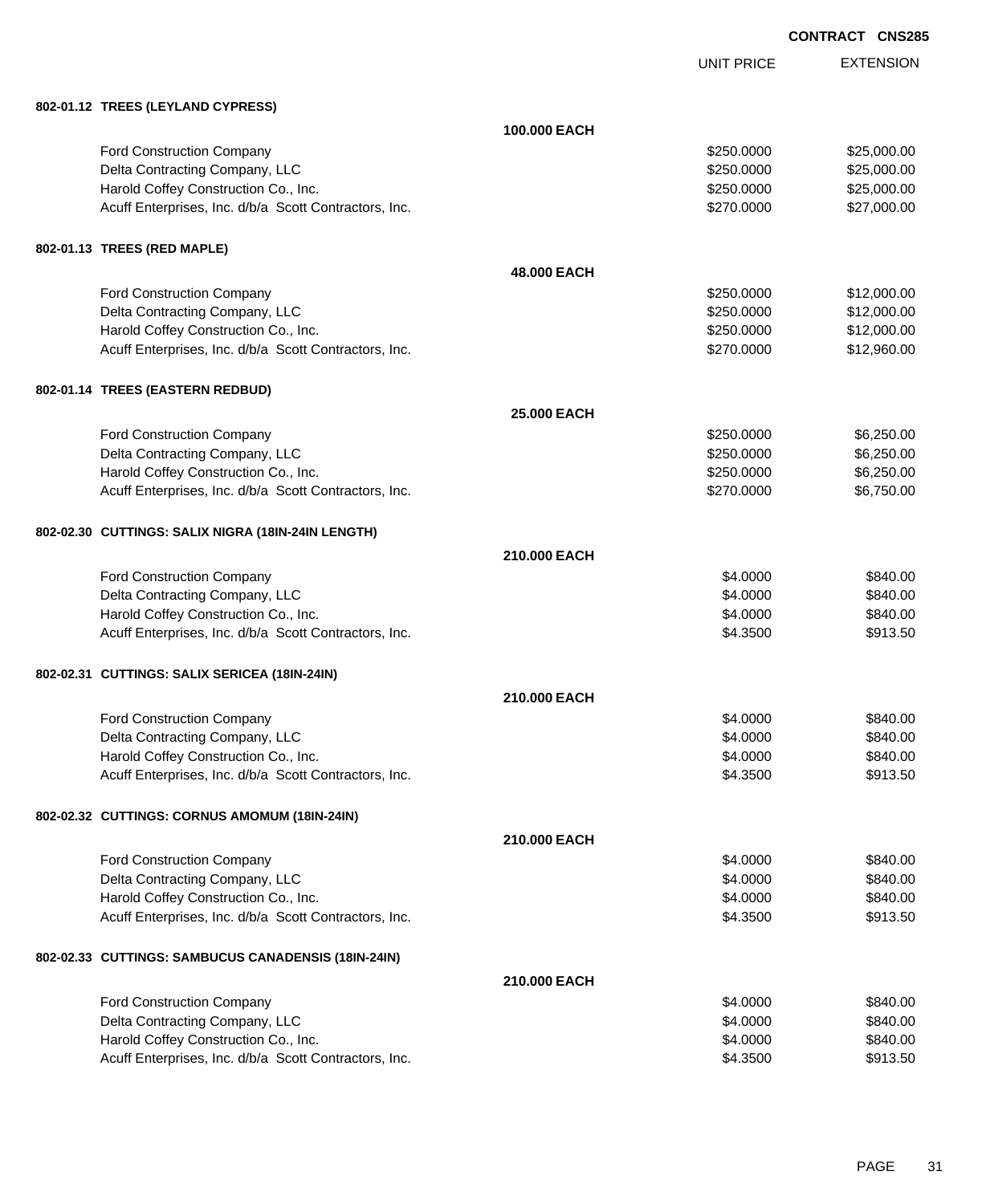|                                                                                               |                      | <b>CONTRACT CNS285</b> |
|-----------------------------------------------------------------------------------------------|----------------------|------------------------|
|                                                                                               | <b>UNIT PRICE</b>    | <b>EXTENSION</b>       |
| 802-12.06 ASIMINA TRILOBA (PAWPAW SEEDLNG B.R.)                                               |                      |                        |
|                                                                                               | 65,000 EACH          |                        |
| Ford Construction Company                                                                     | \$4.0000             | \$260.00               |
| Delta Contracting Company, LLC                                                                | \$4.0000             | \$260.00               |
| Harold Coffey Construction Co., Inc.                                                          | \$4.0000             | \$260.00               |
| Acuff Enterprises, Inc. d/b/a Scott Contractors, Inc.                                         | \$4.3500             | \$282.75               |
| 802-12.07 BETULA NIGRA (RIVER BIRCH SEEDLNG B.R.)                                             |                      |                        |
|                                                                                               | 65.000 EACH          |                        |
| Ford Construction Company                                                                     | \$4.0000             | \$260.00               |
| Delta Contracting Company, LLC                                                                | \$4.0000             | \$260.00               |
| Harold Coffey Construction Co., Inc.                                                          | \$4.0000             | \$260.00               |
| Acuff Enterprises, Inc. d/b/a Scott Contractors, Inc.                                         | \$4.3500             | \$282.75               |
| 802-12.14 DIOSPYROS VIRGINIANA (PERSIMMON SEEDLNG B.R.)                                       |                      |                        |
|                                                                                               | 65,000 EACH          |                        |
| Ford Construction Company                                                                     | \$4.0000             | \$260.00               |
| Delta Contracting Company, LLC                                                                | \$4.0000             | \$260.00               |
| Harold Coffey Construction Co., Inc.                                                          | \$4.0000             | \$260.00               |
| Acuff Enterprises, Inc. d/b/a Scott Contractors, Inc.                                         | \$4.3500             | \$282.75               |
| 802-12.37 QUERCUS PALUSTRIS (PIN OAK SEEDLNG B.R.)                                            |                      |                        |
|                                                                                               | 65.000 EACH          |                        |
| Ford Construction Company                                                                     | \$4.0000             | \$260.00               |
| Delta Contracting Company, LLC                                                                | \$4.0000             | \$260.00               |
| Harold Coffey Construction Co., Inc.                                                          | \$4.0000             | \$260.00               |
| Acuff Enterprises, Inc. d/b/a Scott Contractors, Inc.                                         | \$4.3500             | \$282.75               |
| 802-12.38 QUERCUS PHELLOS (WILLOW OAK SEEDLNG B.R.)                                           |                      |                        |
|                                                                                               | 65.000 EACH          |                        |
| <b>Ford Construction Company</b>                                                              | \$4.0000             | \$260.00               |
| Delta Contracting Company, LLC                                                                | \$4.0000             | \$260.00               |
| Harold Coffey Construction Co., Inc.                                                          | \$4.0000             | \$260.00               |
| Acuff Enterprises, Inc. d/b/a Scott Contractors, Inc.                                         | \$4.3500             | \$282.75               |
| 802-12.55 CARYA LACINIOSA (SHELLBARK HICKORY SEEDLING B.R.)                                   |                      |                        |
|                                                                                               | 65.000 EACH          |                        |
| Ford Construction Company                                                                     | \$4.0000             | \$260.00               |
| Delta Contracting Company, LLC                                                                | \$4.0000             | \$260.00               |
| Harold Coffey Construction Co., Inc.                                                          | \$4.0000             | \$260.00               |
| Acuff Enterprises, Inc. d/b/a Scott Contractors, Inc.                                         | \$4.3500             | \$282.75               |
| 802-12.61 ALNUS SERRULATA (HAZEL ALDER SEEDLING B.R.)                                         |                      |                        |
|                                                                                               | 65.000 EACH          |                        |
| Ford Construction Company                                                                     | \$4.0000             | \$260.00               |
| Delta Contracting Company, LLC                                                                | \$4.0000             | \$260.00               |
| Harold Coffey Construction Co., Inc.<br>Acuff Enterprises, Inc. d/b/a Scott Contractors, Inc. | \$4.0000<br>\$4.3500 | \$260.00<br>\$282.75   |
|                                                                                               |                      |                        |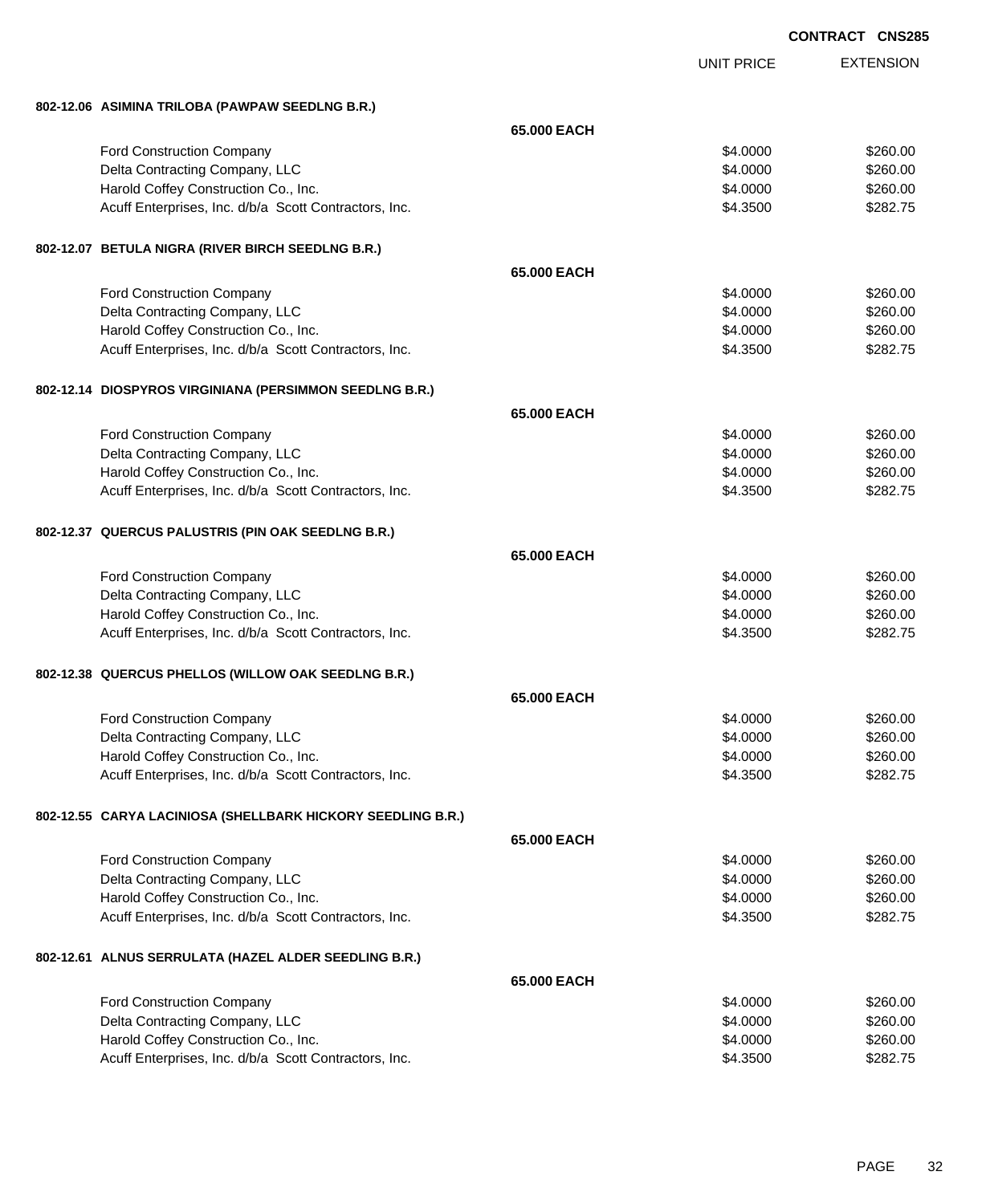|        |                                                                                               |                      | <b>CONTRACT CNS285</b> |                          |
|--------|-----------------------------------------------------------------------------------------------|----------------------|------------------------|--------------------------|
|        |                                                                                               | <b>UNIT PRICE</b>    |                        | <b>EXTENSION</b>         |
|        | 802-13.57 ILEX OPACA (AMERICAN HOLLY SDLNG BARE ROOT)                                         |                      |                        |                          |
|        | 65,000 EACH                                                                                   |                      |                        |                          |
|        | Ford Construction Company                                                                     | \$4.0000             |                        | \$260.00                 |
|        | Delta Contracting Company, LLC                                                                | \$4.0000             |                        | \$260.00                 |
|        | Harold Coffey Construction Co., Inc.                                                          | \$4.0000             |                        | \$260.00                 |
|        | Acuff Enterprises, Inc. d/b/a Scott Contractors, Inc.                                         | \$4.3500             |                        | \$282.75                 |
|        | 802-13.59 LINDERA BENZOIN (SPICEBUSH SDLNG BARE ROOT)                                         |                      |                        |                          |
|        | 65,000 EACH                                                                                   |                      |                        |                          |
|        | Ford Construction Company                                                                     | \$4.0000             |                        | \$260.00                 |
|        | Delta Contracting Company, LLC                                                                | \$4.0000             |                        | \$260.00                 |
|        | Harold Coffey Construction Co., Inc.                                                          | \$4.0000             |                        | \$260.00                 |
|        | Acuff Enterprises, Inc. d/b/a Scott Contractors, Inc.                                         | \$4.3500             |                        | \$282.75                 |
|        | 802-13.62 ILEX VERTICILLATA (CMMN WINTERBERRY SDLNG B.R.)                                     |                      |                        |                          |
|        | 65,000 EACH                                                                                   |                      |                        |                          |
|        | <b>Ford Construction Company</b>                                                              | \$4.0000             |                        | \$260.00                 |
|        | Delta Contracting Company, LLC                                                                | \$4.0000             |                        | \$260.00                 |
|        | Harold Coffey Construction Co., Inc.                                                          | \$4.0000             |                        | \$260.00                 |
|        | Acuff Enterprises, Inc. d/b/a Scott Contractors, Inc.                                         | \$4.3500             |                        | \$282.75                 |
| 803-01 | SODDING (NEW SOD)                                                                             |                      |                        |                          |
|        | 278,828.000 S.Y.                                                                              |                      |                        |                          |
|        | <b>Ford Construction Company</b>                                                              | \$2.5000             |                        | \$697,070.00             |
|        | Delta Contracting Company, LLC                                                                | \$2.2500             |                        | \$627,363.00             |
|        | Harold Coffey Construction Co., Inc.                                                          | \$2.5900             |                        | \$722,164.52             |
|        | Acuff Enterprises, Inc. d/b/a Scott Contractors, Inc.                                         | \$2.4500             |                        | \$683,128.60             |
|        | 805-01.01 TURF REINFORCEMENT MAT (CLASS I)                                                    |                      |                        |                          |
|        | 1,064.000 S.Y.                                                                                |                      |                        |                          |
|        | <b>Ford Construction Company</b>                                                              | \$4.0000             |                        | \$4,256.00               |
|        | Delta Contracting Company, LLC                                                                | \$4.0000             |                        | \$4,256.00               |
|        | Harold Coffey Construction Co., Inc.                                                          | \$4.0000             |                        | \$4,256.00               |
|        | Acuff Enterprises, Inc. d/b/a Scott Contractors, Inc.                                         | \$4.3000             |                        | \$4,575.20               |
|        | 805-12.01 EROSION CONTROL BLANKET (TYPE I)                                                    |                      |                        |                          |
|        | 15,451.000 S.Y.                                                                               |                      |                        |                          |
|        | <b>Ford Construction Company</b>                                                              | \$1.2000             |                        | \$18,541.20              |
|        | Delta Contracting Company, LLC                                                                | \$1.2000             |                        | \$18,541.20              |
|        | Harold Coffey Construction Co., Inc.                                                          | \$1.4500             |                        | \$22,403.95              |
|        | Acuff Enterprises, Inc. d/b/a Scott Contractors, Inc.                                         | \$1.3000             |                        | \$20,086.30              |
|        | 805-12.08 700 GRAM COIR FIBER EROSION BLANKET                                                 |                      |                        |                          |
|        | 1,300.000 S.Y.                                                                                |                      |                        |                          |
|        | Ford Construction Company                                                                     | \$5.0000             |                        | \$6,500.00               |
|        | Delta Contracting Company, LLC                                                                | \$5.0000             |                        | \$6,500.00               |
|        | Harold Coffey Construction Co., Inc.<br>Acuff Enterprises, Inc. d/b/a Scott Contractors, Inc. | \$5.0000<br>\$5.5000 |                        | \$6,500.00<br>\$7,150.00 |
|        |                                                                                               |                      |                        |                          |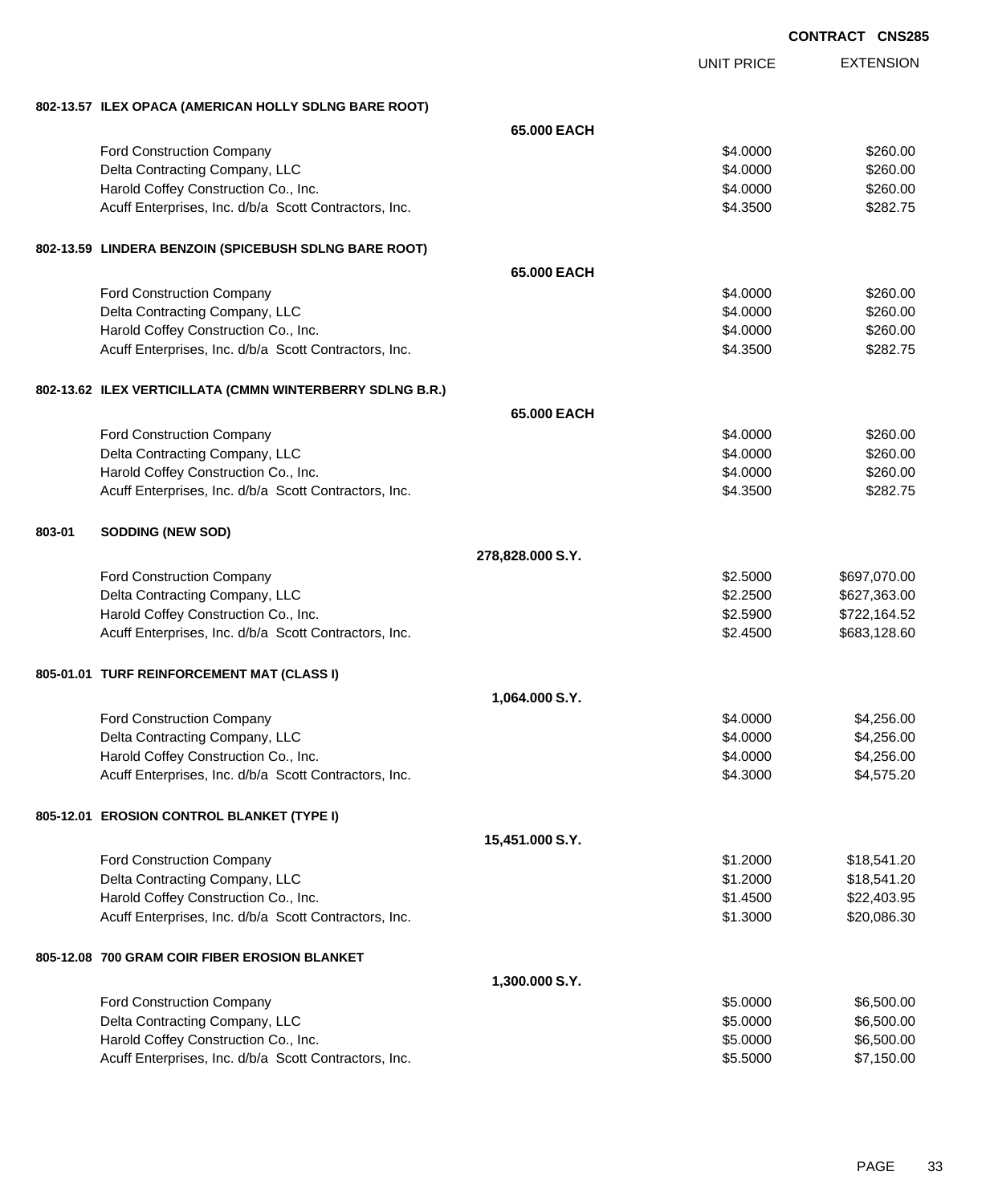EXTENSION UNIT PRICE

#### **806-02.03 PROJECT MOWING**

|                                                       | 6.000 CYCL   |             |
|-------------------------------------------------------|--------------|-------------|
| <b>Ford Construction Company</b>                      | \$7,500,0000 | \$45,000,00 |
| Delta Contracting Company, LLC                        | \$7,500,0000 | \$45,000,00 |
| Harold Coffey Construction Co., Inc.                  | \$7,500,0000 | \$45,000,00 |
| Acuff Enterprises, Inc. d/b/a Scott Contractors, Inc. | \$8,100,0000 | \$48,600,00 |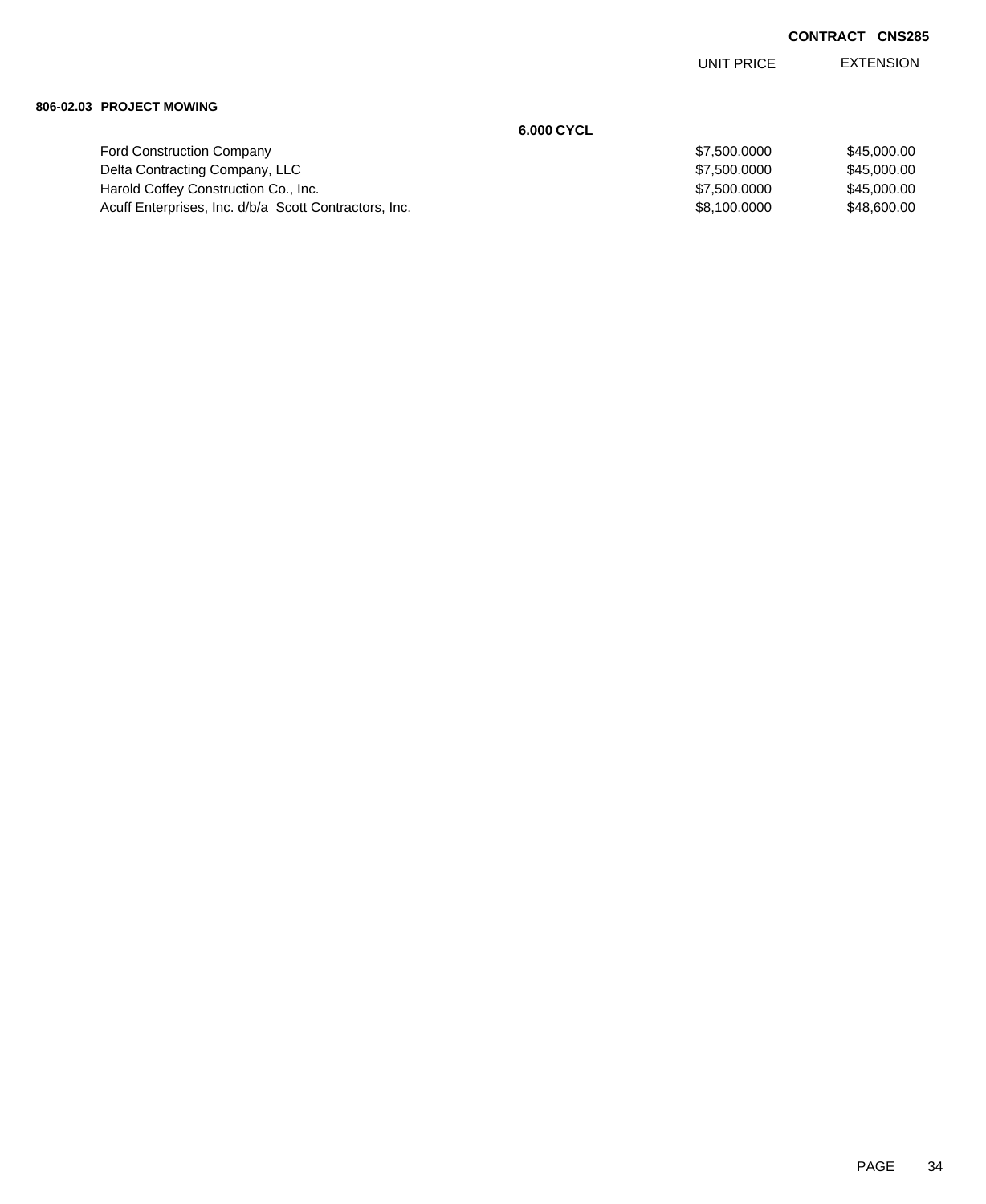|                                                       |                 | UNIT PRICE | <b>EXTENSION</b> |
|-------------------------------------------------------|-----------------|------------|------------------|
| <b>BOX BRIDGE CATEGORY</b>                            |                 |            |                  |
| 604-02.01 CLASS A CONCRETE (BOX BRIDGES)              |                 |            |                  |
|                                                       | 1,431.000 C.Y.  |            |                  |
| <b>Ford Construction Company</b>                      |                 | \$560.0000 | \$801,360.00     |
| Delta Contracting Company, LLC                        |                 | \$440,0000 | \$629,640.00     |
| Harold Coffey Construction Co., Inc.                  |                 | \$585.0000 | \$837,135.00     |
| Acuff Enterprises, Inc. d/b/a Scott Contractors, Inc. |                 | \$465.0000 | \$665,415.00     |
| 604-02.02 STEEL BAR REINFORCEMENT (BOX BRIDGES)       |                 |            |                  |
|                                                       | 269,487.000 LB. |            |                  |
| <b>Ford Construction Company</b>                      |                 | \$1.0000   | \$269,487.00     |
| Delta Contracting Company, LLC                        |                 | \$0.8000   | \$215,589.60     |
| Harold Coffey Construction Co., Inc.                  |                 | \$0.7300   | \$196,725.51     |
| Acuff Enterprises, Inc. d/b/a Scott Contractors, Inc. |                 | \$1,0500   | \$282,961.35     |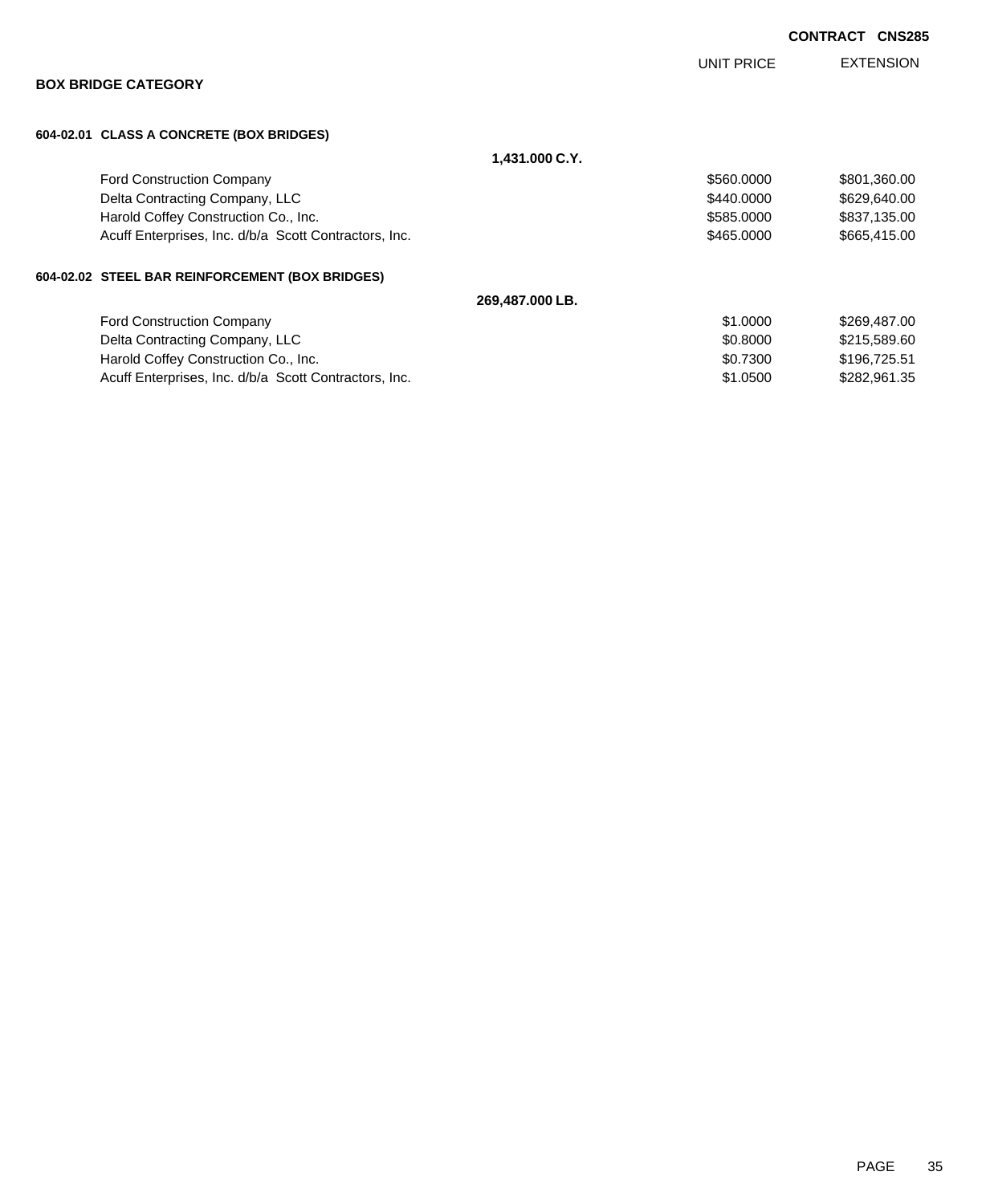|                                                                                               |                |                          | <b>CONTRACT CNS285</b>       |
|-----------------------------------------------------------------------------------------------|----------------|--------------------------|------------------------------|
|                                                                                               |                | <b>UNIT PRICE</b>        | <b>EXTENSION</b>             |
| <b>BRIDGE CATEGORY</b>                                                                        |                |                          |                              |
| 204-02.01 DRY EXCAVATION (BRIDGES)                                                            |                |                          |                              |
|                                                                                               | 344.000 C.Y.   |                          |                              |
| Ford Construction Company                                                                     |                | \$12.0000                | \$4,128.00                   |
| Delta Contracting Company, LLC                                                                |                | \$15.0000                | \$5,160.00                   |
| Harold Coffey Construction Co., Inc.                                                          |                | \$15.0000                | \$5,160.00                   |
| Acuff Enterprises, Inc. d/b/a Scott Contractors, Inc.                                         |                | \$22.0000                | \$7,568.00                   |
| 303-01.02 GRANULAR BACKFILL (BRIDGES)                                                         |                |                          |                              |
|                                                                                               | 34,000 TON     |                          |                              |
| Ford Construction Company                                                                     |                | \$36.0000                | \$1,224.00                   |
| Delta Contracting Company, LLC                                                                |                | \$60.0000                | \$2,040.00                   |
| Harold Coffey Construction Co., Inc.                                                          |                | \$75.0000                | \$2,550.00                   |
| Acuff Enterprises, Inc. d/b/a Scott Contractors, Inc.                                         |                | \$45.0000                | \$1,530.00                   |
| 604-02.03 EPOXY COATED REINFORCING STEEL                                                      |                |                          |                              |
|                                                                                               | 94,789.000 LB. |                          |                              |
| <b>Ford Construction Company</b>                                                              |                | \$1.0100                 | \$95,736.89                  |
| Delta Contracting Company, LLC                                                                |                | \$1.0000                 | \$94,789.00                  |
| Harold Coffey Construction Co., Inc.                                                          |                | \$1.1500                 | \$109,007.35                 |
| Acuff Enterprises, Inc. d/b/a Scott Contractors, Inc.                                         |                | \$1.3500                 | \$127,965.15                 |
| 604-03.01 CLASS A CONCRETE (BRIDGES)                                                          |                |                          |                              |
|                                                                                               | 362,000 C.Y.   |                          |                              |
| <b>Ford Construction Company</b>                                                              |                | \$532.0000               | \$192,584.00                 |
| Delta Contracting Company, LLC                                                                |                | \$630.0000               | \$228,060.00                 |
| Harold Coffey Construction Co., Inc.<br>Acuff Enterprises, Inc. d/b/a Scott Contractors, Inc. |                | \$775.0000               | \$280,550.00<br>\$211,770.00 |
|                                                                                               |                | \$585.0000               |                              |
| 604-03.02 STEEL BAR REINFORCEMENT (BRIDGES)                                                   |                |                          |                              |
|                                                                                               | 33,740.000 LB. |                          |                              |
| Ford Construction Company                                                                     |                | \$1.0000                 | \$33,740.00                  |
| Delta Contracting Company, LLC                                                                |                | \$0.9500                 | \$32,053.00                  |
| Harold Coffey Construction Co., Inc.<br>Acuff Enterprises, Inc. d/b/a Scott Contractors, Inc. |                | \$1.0000<br>\$1.1500     | \$33,740.00<br>\$38,801.00   |
|                                                                                               |                |                          |                              |
| 604-03.04 PAVEMENT @ BRIDGE ENDS                                                              |                |                          |                              |
|                                                                                               | 215.000 S.Y.   |                          |                              |
| <b>Ford Construction Company</b>                                                              |                | \$250.0000               | \$53,750.00                  |
| Delta Contracting Company, LLC                                                                |                | \$250.0000               | \$53,750.00                  |
| Harold Coffey Construction Co., Inc.<br>Acuff Enterprises, Inc. d/b/a Scott Contractors, Inc. |                | \$290.0000<br>\$260.0000 | \$62,350.00<br>\$55,900.00   |
|                                                                                               |                |                          |                              |
| 604-03.09 CLASS D CONCRETE (BRIDGE DECK)                                                      |                |                          |                              |
|                                                                                               | 309.000 C.Y.   |                          |                              |
| <b>Ford Construction Company</b>                                                              |                | \$550.0000               | \$169,950.00                 |
| Delta Contracting Company, LLC                                                                |                | \$865.0000               | \$267,285.00                 |
| Harold Coffey Construction Co., Inc.<br>Acuff Enterprises, Inc. d/b/a Scott Contractors, Inc. |                | \$650.0000<br>\$615.0000 | \$200,850.00<br>\$190,035.00 |
|                                                                                               |                |                          |                              |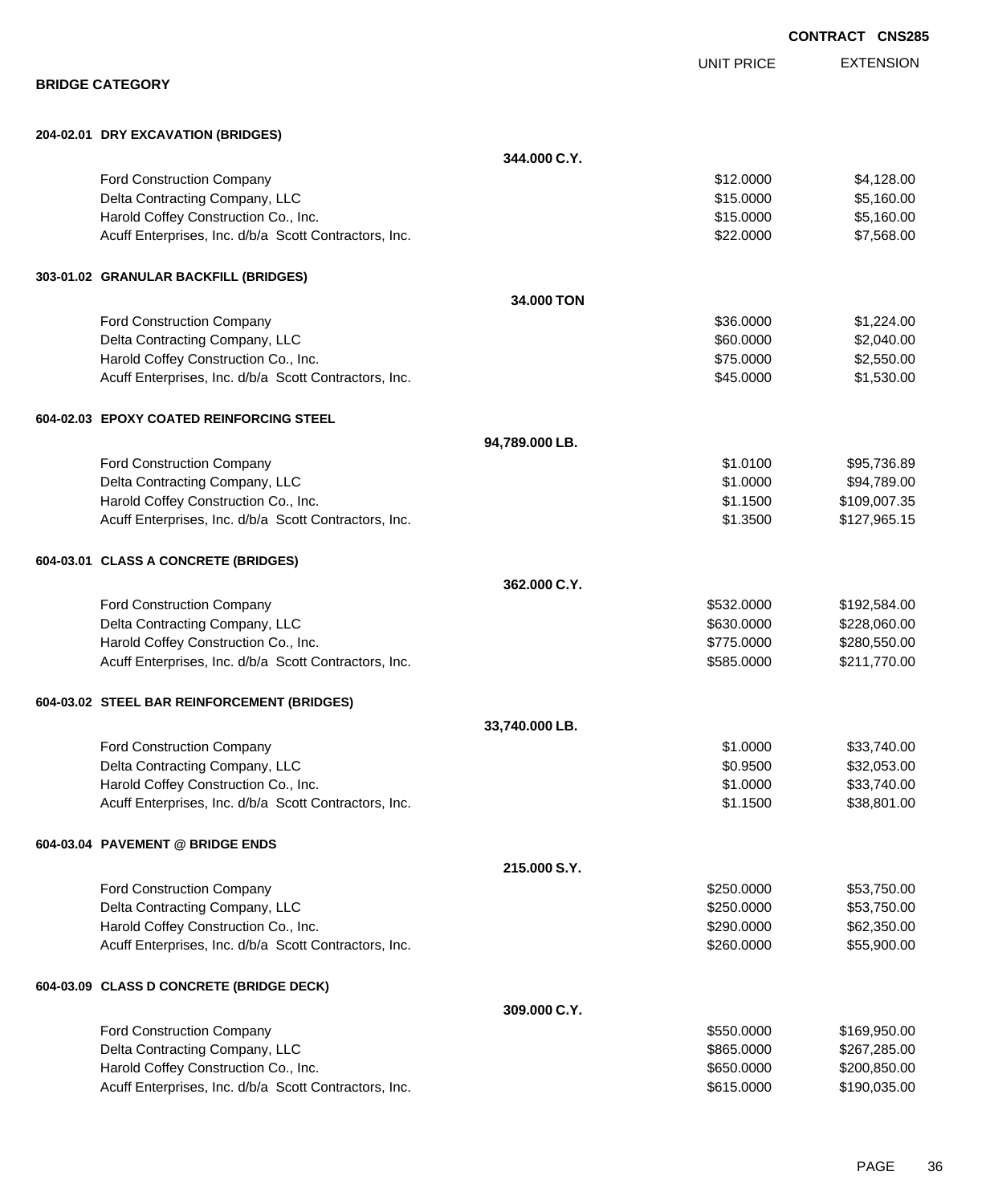|                                                                                               |                   |                   | <b>CONTRACT CNS285</b> |
|-----------------------------------------------------------------------------------------------|-------------------|-------------------|------------------------|
|                                                                                               |                   | <b>UNIT PRICE</b> | <b>EXTENSION</b>       |
| 604-04.01 APPLIED TEXTURE FINISH (NEW STRUCTURES)                                             |                   |                   |                        |
|                                                                                               | 1,597.000 S.Y.    |                   |                        |
| Ford Construction Company                                                                     |                   | \$9.5000          | \$15,171.50            |
| Delta Contracting Company, LLC                                                                |                   | \$6.5000          | \$10,380.50            |
| Harold Coffey Construction Co., Inc.                                                          |                   | \$6.5000          | \$10,380.50            |
| Acuff Enterprises, Inc. d/b/a Scott Contractors, Inc.                                         |                   | \$7.8500          | \$12,536.45            |
| 604-04.41 THREE STAR STATE EMBLEM                                                             |                   |                   |                        |
|                                                                                               | <b>2.000 EACH</b> |                   |                        |
| Ford Construction Company                                                                     |                   | \$1,500.0000      | \$3,000.00             |
| Delta Contracting Company, LLC                                                                |                   | \$3,000.0000      | \$6,000.00             |
| Harold Coffey Construction Co., Inc.                                                          |                   | \$1,400.0000      | \$2,800.00             |
| Acuff Enterprises, Inc. d/b/a Scott Contractors, Inc.                                         |                   | \$2,500.0000      | \$5,000.00             |
| 604-05.31 BRIDGE DECK GROOVING (MECHANICAL)                                                   |                   |                   |                        |
|                                                                                               | 1,300.000 S.Y.    |                   |                        |
| Ford Construction Company                                                                     |                   | \$2.4700          | \$3,211.00             |
| Delta Contracting Company, LLC                                                                |                   | \$3.0000          | \$3,900.00             |
| Harold Coffey Construction Co., Inc.                                                          |                   | \$16.0000         | \$20,800.00            |
| Acuff Enterprises, Inc. d/b/a Scott Contractors, Inc.                                         |                   | \$3.0000          | \$3,900.00             |
| 606-09.01 TEST PILES (PRECAST CONCRETE, SIZE 1)                                               |                   |                   |                        |
|                                                                                               | 180.000 L.F.      |                   |                        |
| Ford Construction Company                                                                     |                   | \$50.0000         | \$9,000.00             |
| Delta Contracting Company, LLC                                                                |                   | \$65.0000         | \$11,700.00            |
| Harold Coffey Construction Co., Inc.                                                          |                   | \$200.0000        | \$36,000.00            |
| Acuff Enterprises, Inc. d/b/a Scott Contractors, Inc.                                         |                   | \$50.0000         | \$9,000.00             |
| 606-09.02 LOADING TEST (PRECAST CONCRETE, SIZE 1)                                             |                   |                   |                        |
|                                                                                               | <b>1.000 EACH</b> |                   |                        |
| <b>Ford Construction Company</b>                                                              |                   | \$5,500.0000      | \$5,500.00             |
| Delta Contracting Company, LLC                                                                |                   | \$3,500.0000      | \$3,500.00             |
| Harold Coffey Construction Co., Inc.                                                          |                   | \$8,000.0000      | \$8,000.00             |
| Acuff Enterprises, Inc. d/b/a Scott Contractors, Inc.                                         |                   | \$7,000.0000      | \$7,000.00             |
| 606-09.03 PRECAST CONCRETE PILES (SIZE 1)                                                     |                   |                   |                        |
|                                                                                               | 1,440.000 L.F.    |                   |                        |
| <b>Ford Construction Company</b>                                                              |                   | \$46.0000         | \$66,240.00            |
| Delta Contracting Company, LLC                                                                |                   | \$35.0000         | \$50,400.00            |
| Harold Coffey Construction Co., Inc.                                                          |                   | \$42.0000         | \$60,480.00            |
| Acuff Enterprises, Inc. d/b/a Scott Contractors, Inc.                                         |                   | \$50.0000         | \$72,000.00            |
| 606-12.01 PILE ANCHORAGE SYSTEM (SEISMIC)                                                     |                   |                   |                        |
|                                                                                               | 16.000 EACH       |                   |                        |
| <b>Ford Construction Company</b>                                                              |                   | \$115.0000        | \$1,840.00             |
| Delta Contracting Company, LLC                                                                |                   | \$250.0000        | \$4,000.00             |
| Harold Coffey Construction Co., Inc.<br>Acuff Enterprises, Inc. d/b/a Scott Contractors, Inc. |                   | \$175.0000        | \$2,800.00             |
|                                                                                               |                   | \$215.0000        | \$3,440.00             |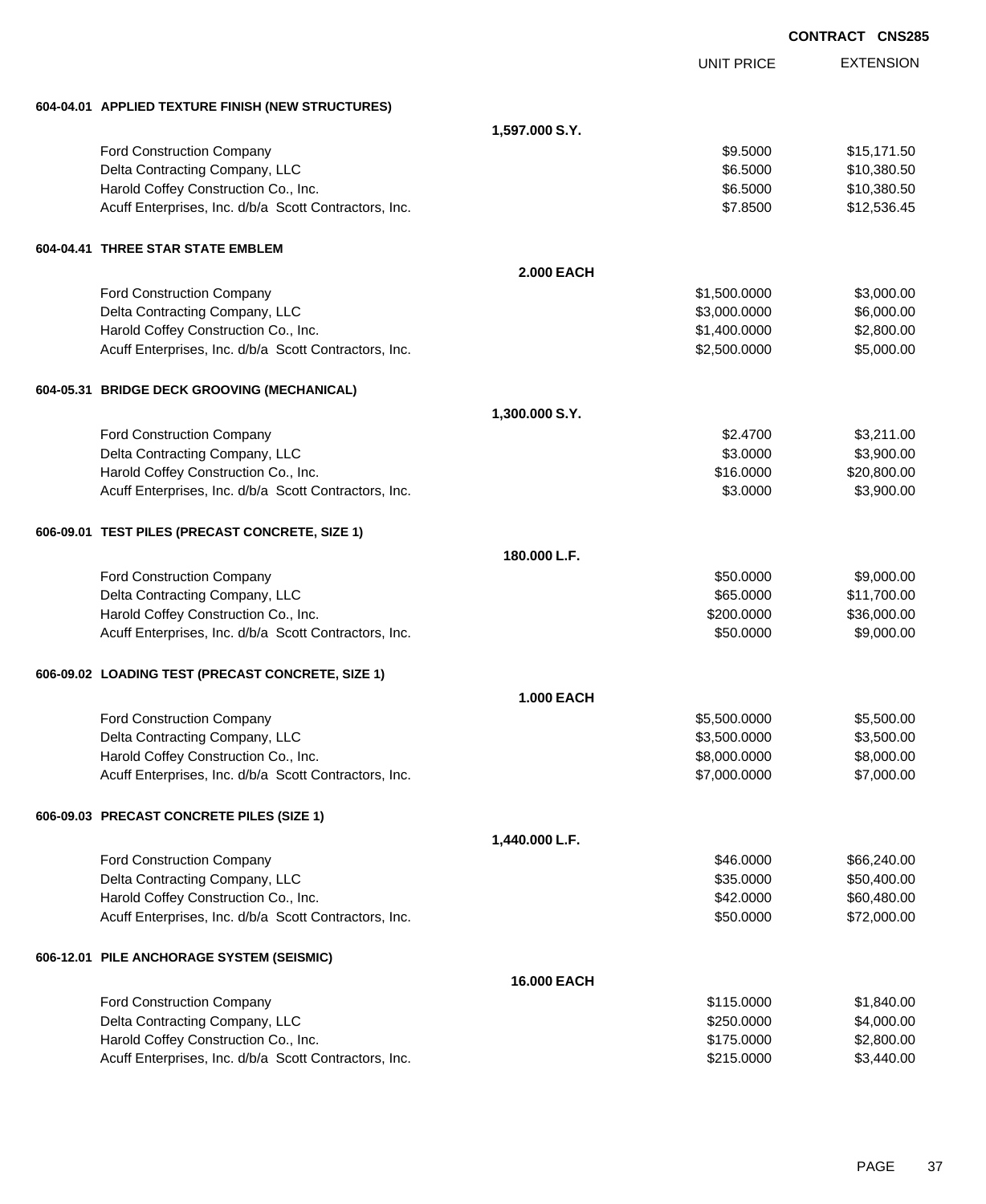| <b>CONTRACT CNS285</b> |  |
|------------------------|--|
|                        |  |

|                                                       |                   | <b>UNIT PRICE</b> | <b>EXTENSION</b> |
|-------------------------------------------------------|-------------------|-------------------|------------------|
| 606-19.01 TEST PILES (STEEL PIPE PILES, 16-INCH)      |                   |                   |                  |
|                                                       | 310.000 L.F.      |                   |                  |
| Ford Construction Company                             |                   | \$102.0000        | \$31,620.00      |
| Delta Contracting Company, LLC                        |                   | \$125.0000        | \$38,750.00      |
| Harold Coffey Construction Co., Inc.                  |                   | \$300.0000        | \$93,000.00      |
| Acuff Enterprises, Inc. d/b/a Scott Contractors, Inc. |                   | \$120.0000        | \$37,200.00      |
| 606-19.02 LOADING TEST (STEEL PIPE PILES, 16-INCH)    |                   |                   |                  |
|                                                       | <b>1.000 EACH</b> |                   |                  |
| Ford Construction Company                             |                   | \$5,500.0000      | \$5,500.00       |
| Delta Contracting Company, LLC                        |                   | \$4,500.0000      | \$4,500.00       |
| Harold Coffey Construction Co., Inc.                  |                   | \$10,000.0000     | \$10,000.00      |
| Acuff Enterprises, Inc. d/b/a Scott Contractors, Inc. |                   | \$7,400.0000      | \$7,400.00       |
| 606-19.03 STEEL PIPE PILES (16-INCH)                  |                   |                   |                  |
|                                                       | 2,800.000 L.F.    |                   |                  |
| Ford Construction Company                             |                   | \$98,0000         | \$274,400.00     |
| Delta Contracting Company, LLC                        |                   | \$60.0000         | \$168,000.00     |
| Harold Coffey Construction Co., Inc.                  |                   | \$85.0000         | \$238,000.00     |
| Acuff Enterprises, Inc. d/b/a Scott Contractors, Inc. |                   | \$117.0000        | \$327,600.00     |
| 615-01.03 PRESTRESSED CONCRETE I-BEAM (TYPE III)      |                   |                   |                  |
|                                                       | 1,226.000 L.F.    |                   |                  |
| Ford Construction Company                             |                   | \$175.0000        | \$214,550.00     |
| Delta Contracting Company, LLC                        |                   | \$225.0000        | \$275,850.00     |
| Harold Coffey Construction Co., Inc.                  |                   | \$299.0000        | \$366,574.00     |
| Acuff Enterprises, Inc. d/b/a Scott Contractors, Inc. |                   | \$297.0000        | \$364,122.00     |
| 620-05.01 CONC PARAPET SINGLE SLOPE (STD-1-1SS)       |                   |                   |                  |
|                                                       | 564.000 L.F.      |                   |                  |
| Ford Construction Company                             |                   | \$105,0000        | \$59,220.00      |
| Delta Contracting Company, LLC                        |                   | \$80.0000         | \$45,120.00      |
| Harold Coffey Construction Co., Inc.                  |                   | \$99.0000         | \$55,836.00      |
| Acuff Enterprises, Inc. d/b/a Scott Contractors, Inc. |                   | \$70.0000         | \$39,480.00      |
| 627-01.02 PREFABRICATED VERTICAL DRAIN                |                   |                   |                  |
|                                                       | 28,507.000 L.F.   |                   |                  |
| Ford Construction Company                             |                   | \$0.7100          | \$20,239.97      |
| Delta Contracting Company, LLC                        |                   | \$1.6500          | \$47,036.55      |
| Harold Coffey Construction Co., Inc.                  |                   | \$2.3000          | \$65,566.10      |
| Acuff Enterprises, Inc. d/b/a Scott Contractors, Inc. |                   | \$2.1000          | \$59,864.70      |
| 627-01.03 DRAINAGE LAYER MATERIAL                     |                   |                   |                  |
|                                                       | 1,468.000 C.Y.    |                   |                  |
| Ford Construction Company                             |                   | \$40.0000         | \$58,720.00      |
| Delta Contracting Company, LLC                        |                   | \$50.0000         | \$73,400.00      |
| Harold Coffey Construction Co., Inc.                  |                   | \$54.0000         | \$79,272.00      |
| Acuff Enterprises, Inc. d/b/a Scott Contractors, Inc. |                   | \$76.0000         | \$111,568.00     |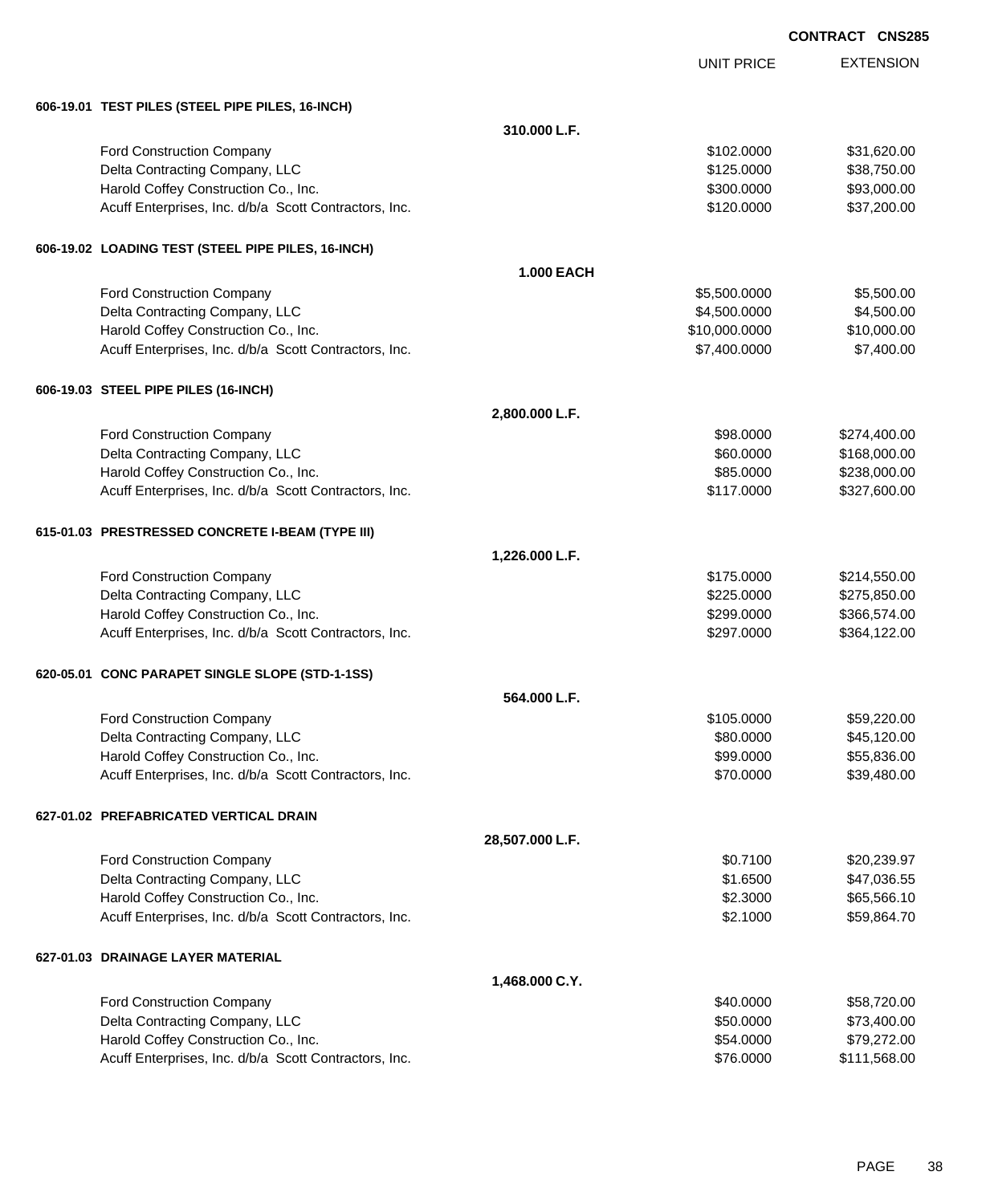|        |                                                         |                | <b>UNIT PRICE</b> | <b>EXTENSION</b> |
|--------|---------------------------------------------------------|----------------|-------------------|------------------|
|        | 707-07.01 CHAIN-LINK FENCE (BRIDGES)                    |                |                   |                  |
|        |                                                         | 6,385.000 S.F. |                   |                  |
|        | <b>Ford Construction Company</b>                        |                | \$20.2500         | \$129,296.25     |
|        | Delta Contracting Company, LLC                          |                | \$22,0000         | \$140,470.00     |
|        | Harold Coffey Construction Co., Inc.                    |                | \$20.0000         | \$127,700.00     |
|        | Acuff Enterprises, Inc. d/b/a Scott Contractors, Inc.   |                | \$22.1500         | \$141,427.75     |
| 709-04 | REINFORCED CONCRETE SLOPE PAVEMENT                      |                |                   |                  |
|        |                                                         | 113.000 C.Y.   |                   |                  |
|        | Ford Construction Company                               |                | \$650.0000        | \$73,450.00      |
|        | Delta Contracting Company, LLC                          |                | \$600,0000        | \$67,800.00      |
|        | Harold Coffey Construction Co., Inc.                    |                | \$525.0000        | \$59,325.00      |
|        | Acuff Enterprises, Inc. d/b/a Scott Contractors, Inc.   |                | \$650.0000        | \$73,450.00      |
|        | 710-09.01 6" PERFORATED PIPE WITH VERTICAL DRAIN SYSTEM |                |                   |                  |
|        |                                                         | 132.000 L.F.   |                   |                  |
|        | Ford Construction Company                               |                | \$20.0000         | \$2,640.00       |
|        | Delta Contracting Company, LLC                          |                | \$60,0000         | \$7,920.00       |
|        | Harold Coffey Construction Co., Inc.                    |                | \$30.0000         | \$3,960.00       |
|        | Acuff Enterprises, Inc. d/b/a Scott Contractors, Inc.   |                | \$50.0000         | \$6,600.00       |
|        | 710-09.02 6" PIPE UNDERDRAIN                            |                |                   |                  |
|        |                                                         | 31.000 L.F.    |                   |                  |
|        | <b>Ford Construction Company</b>                        |                | \$16.0000         | \$496.00         |
|        | Delta Contracting Company, LLC                          |                | \$15,0000         | \$465.00         |
|        | Harold Coffey Construction Co., Inc.                    |                | \$30,0000         | \$930.00         |
|        | Acuff Enterprises, Inc. d/b/a Scott Contractors, Inc.   |                | \$55.0000         | \$1,705.00       |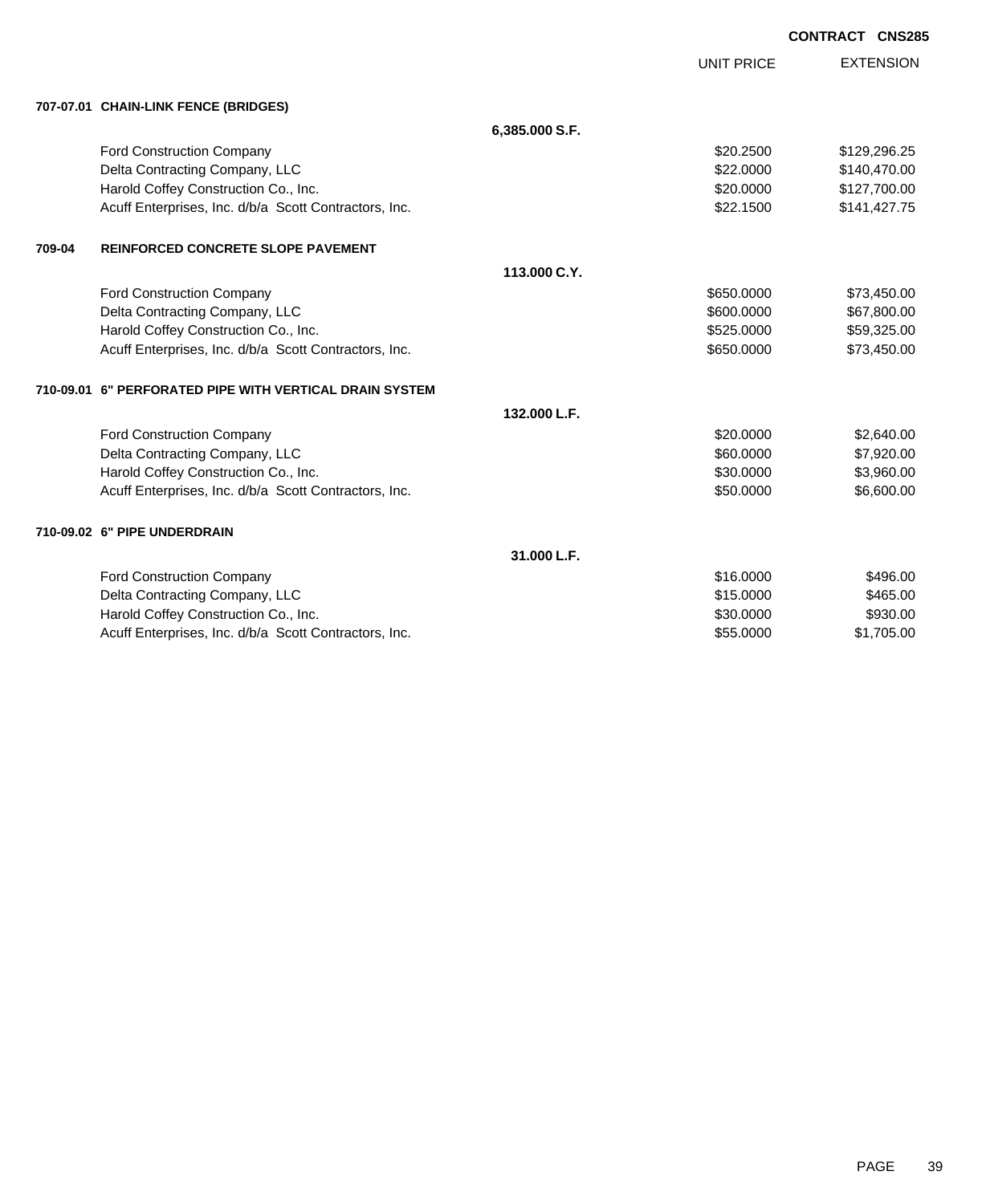EXTENSION **CONTRACT CNS285** UNIT PRICE **UTILITY CATEGORY 790-01.04 POLE 30FT CLASS 5 WOOD 3.000 EACH** Ford Construction Company 6641.8000 \$1,925.40 Delta Contracting Company, LLC 6. The contraction of the contracting Company, LLC 6. The contraction of the contraction of the contraction of the contraction of the contraction of the contraction of the contraction of the Harold Coffey Construction Co., Inc. 6. The Construction Co., Inc. \$657.8500 \$1,973.55 Acuff Enterprises, Inc. d/b/a Scott Contractors, Inc. 6. The State of the State of S2,400.000 \$2,400.00 **790-02.04 POLE 35FT CLASS 5 WOOD 2.000 EACH** Ford Construction Company 62,065.78 Delta Contracting Company, LLC **but a contracting Company, LLC** \$798.0000 \$1,596.00 Harold Coffey Construction Co., Inc. 6. 2012. The state of the state of the state of the state of the state of the state of the state of the state of the state of the state of the state of the state of the state of the sta Acuff Enterprises, Inc. d/b/a Scott Contractors, Inc. 6. The State of the State of State State State State State State State State State State State State State State State State State State State State State State State S **790-03.01 POLE 40FT CLASS 2 WOOD 1.000 EACH** Ford Construction Company 61,401.8400 \$1,401.8400 \$1,401.8400 Delta Contracting Company, LLC 6. The contraction of the contraction of the state of the state of the state of the state of the state of the state of the state of the state of the state of the state of the state of the sta Harold Coffey Construction Co., Inc. 6. The Construction Co., Inc. \$1,436.8900 \$1,436.8900 \$1,436.89 Acuff Enterprises, Inc. d/b/a Scott Contractors, Inc. 6. The State of the State of State State State State State State State State State State State State State State State State State State State State State State State S **790-03.03 POLE 40FT CLASS 4 WOOD 7.000 EACH** Ford Construction Company 68,802.64 Delta Contracting Company, LLC 6. The contracting Company, LLC 6. The contraction of the contracting Company, LLC Harold Coffey Construction Co., Inc. 6. The Construction Co., Inc. \$1,288.9600 \$9,022.72 Acuff Enterprises, Inc. d/b/a Scott Contractors, Inc. 6. The State of the State of State State State State State State State State State State State State State State State State State State State State State State State S **790-03.06 POLE 40FT CLASS 2 METAL 3.000 EACH**

| <b>Ford Construction Company</b>                      | \$4,278,6500 | \$12.835.95 |
|-------------------------------------------------------|--------------|-------------|
| Delta Contracting Company, LLC                        | \$5.522.0000 | \$16,566,00 |
| Harold Coffey Construction Co., Inc.                  | \$4.385.6200 | \$13.156.86 |
| Acuff Enterprises, Inc. d/b/a Scott Contractors, Inc. | \$5,320,0000 | \$15,960,00 |
|                                                       |              |             |

#### **790-04.02 POLE 45FT CLASS 2 WOOD**

| <b>5.000 EACH</b>                                     |              |             |
|-------------------------------------------------------|--------------|-------------|
| <b>Ford Construction Company</b>                      | \$1.628.5200 | \$8,142.60  |
| Delta Contracting Company, LLC                        | \$1.873.0000 | \$9,365.00  |
| Harold Coffey Construction Co., Inc.                  | \$1,669.2300 | \$8,346,15  |
| Acuff Enterprises, Inc. d/b/a Scott Contractors, Inc. | \$2,030.0000 | \$10,150.00 |

### **790-04.07 POLE 45FT CLASS 2 METAL**

| <b>11.000 EACH</b>                                    |              |             |
|-------------------------------------------------------|--------------|-------------|
| <b>Ford Construction Company</b>                      | \$4,368.9500 | \$48,058.45 |
| Delta Contracting Company, LLC                        | \$6.485.0000 | \$71,335.00 |
| Harold Coffey Construction Co., Inc.                  | \$4.478.1700 | \$49,259.87 |
| Acuff Enterprises, Inc. d/b/a Scott Contractors, Inc. | \$5,435.0000 | \$59,785.00 |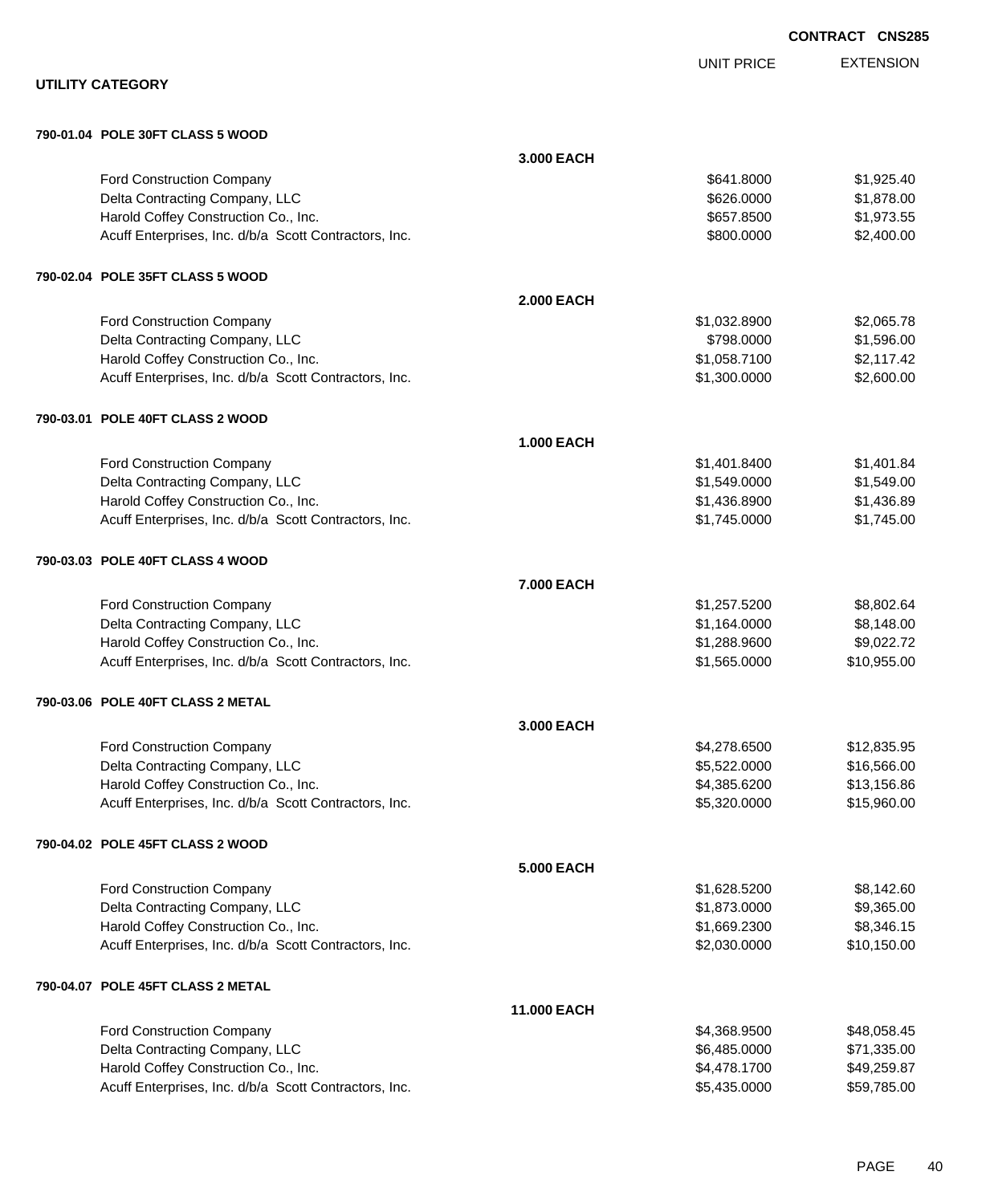|                                                       |                    | <b>UNIT PRICE</b> | <b>EXTENSION</b> |
|-------------------------------------------------------|--------------------|-------------------|------------------|
| 790-05.06 POLE 50FT CLASS 2 METAL                     |                    |                   |                  |
|                                                       | <b>18,000 EACH</b> |                   |                  |
| <b>Ford Construction Company</b>                      |                    | \$4,658.1100      | \$83,845.98      |
| Delta Contracting Company, LLC                        |                    | \$7,453.0000      | \$134,154.00     |
| Harold Coffey Construction Co., Inc.                  |                    | \$4,774.5600      | \$85,942.08      |
| Acuff Enterprises, Inc. d/b/a Scott Contractors, Inc. |                    | \$5,785.0000      | \$104,130.00     |
| 790-06.05 POLE 55 FT CLASS 1 METAL                    |                    |                   |                  |
|                                                       | <b>2.000 EACH</b>  |                   |                  |
| <b>Ford Construction Company</b>                      |                    | \$5,385.6400      | \$10,771.28      |
| Delta Contracting Company, LLC                        |                    | \$8,324.0000      | \$16,648.00      |
| Harold Coffey Construction Co., Inc.                  |                    | \$5,520.2800      | \$11,040.56      |
| Acuff Enterprises, Inc. d/b/a Scott Contractors, Inc. |                    | \$6,665.0000      | \$13,330.00      |
| 790-09.05 POLE 70FT CLASS H2 METAL                    |                    |                   |                  |
|                                                       | <b>5.000 EACH</b>  |                   |                  |
| <b>Ford Construction Company</b>                      |                    | \$8,947.0400      | \$44,735.20      |
| Delta Contracting Company, LLC                        |                    | \$14,656.0000     | \$73,280.00      |
| Harold Coffey Construction Co., Inc.                  |                    | \$9,170.7200      | \$45,853.60      |
| Acuff Enterprises, Inc. d/b/a Scott Contractors, Inc. |                    | \$11,000.0000     | \$55,000.00      |
| 790-20.01 POLE(70 FT. SELF SUPPORTING STEEL)          |                    |                   |                  |
|                                                       | <b>1.000 EACH</b>  |                   |                  |
| <b>Ford Construction Company</b>                      |                    | \$107,382.1600    | \$107,382.16     |
| Delta Contracting Company, LLC                        |                    | \$190,000.0000    | \$190,000.00     |
| Harold Coffey Construction Co., Inc.                  |                    | \$110,066.7200    | \$110,066.72     |
| Acuff Enterprises, Inc. d/b/a Scott Contractors, Inc. |                    | \$135,000.0000    | \$135,000.00     |
| 790-21.01 1PH SGL PRIMARY SUPPORT 15KV                |                    |                   |                  |
|                                                       | 3.000 EACH         |                   |                  |
| Ford Construction Company                             |                    | \$273.6100        | \$820.83         |
| Delta Contracting Company, LLC                        |                    | \$207.0000        | \$621.00         |
| Harold Coffey Construction Co., Inc.                  |                    | \$280.4500        | \$841.35         |
| Acuff Enterprises, Inc. d/b/a Scott Contractors, Inc. |                    | \$340.0000        | \$1,020.00       |
| 790-21.03 1PH SGL SUPPORT NARROW PROFILE 15KV         |                    |                   |                  |
|                                                       | <b>1.000 EACH</b>  |                   |                  |
| Ford Construction Company                             |                    | \$273.6100        | \$273.61         |
| Delta Contracting Company, LLC                        |                    | \$309.0000        | \$309.00         |
| Harold Coffey Construction Co., Inc.                  |                    | \$280.4500        | \$280.45         |
| Acuff Enterprises, Inc. d/b/a Scott Contractors, Inc. |                    | \$340.0000        | \$340.00         |
| 790-21.05 1PH DBL PRIMARY SUPPORT 15KV                |                    |                   |                  |
|                                                       | <b>4.000 EACH</b>  |                   |                  |
| <b>Ford Construction Company</b>                      |                    | \$361.3400        | \$1,445.36       |
| Delta Contracting Company, LLC                        |                    | \$231.0000        | \$924.00         |
| Harold Coffey Construction Co., Inc.                  |                    | \$370.3700        | \$1,481.48       |
| Acuff Enterprises, Inc. d/b/a Scott Contractors, Inc. |                    | \$450.0000        | \$1,800.00       |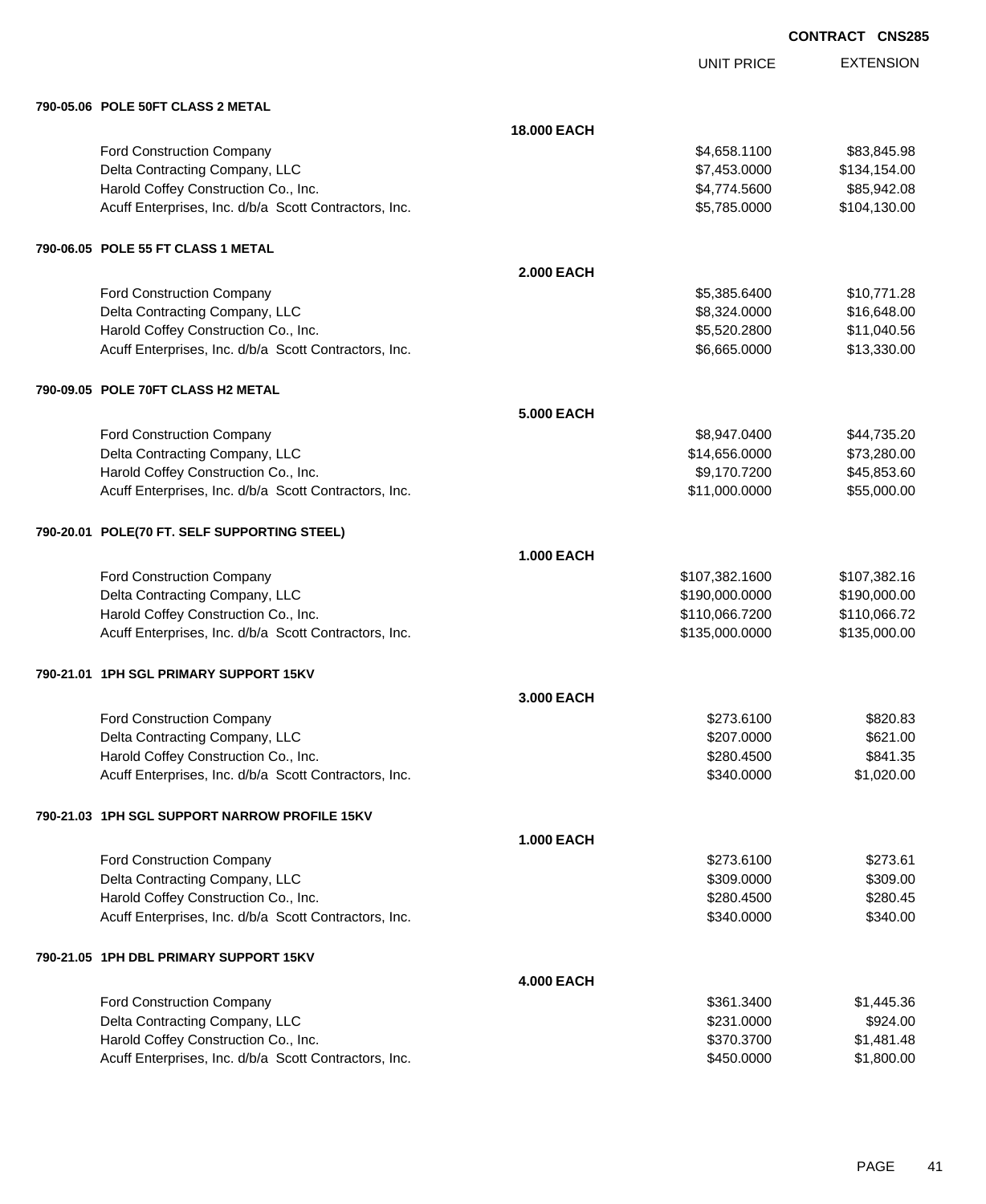UNIT PRICE

EXTENSION

**790-21.08 1PH DEADEND 15KV 7.000 EACH** Ford Construction Company 62,088.59 Delta Contracting Company, LLC 6. The contracting Company, LLC 6. The contraction of the contracting Company, LLC Harold Coffey Construction Co., Inc. 6. The Construction Co., Inc. 6. The Construction Co., Inc. 6. S. 2005.8300 \$2,140.81 Acuff Enterprises, Inc. d/b/a Scott Contractors, Inc. 6375.0000 \$375.0000 \$2,625.00 **790-21.09 1PH PRIMARY TAP 15KV 5.000 EACH** Ford Construction Company 6383.5800 \$1,917.90 Delta Contracting Company, LLC **but a structure of the Contraction Contraction Contraction Contraction Contraction**  $$1,470.00$ Harold Coffey Construction Co., Inc. 66 and the construction Co., Inc. 65.85 and the construction Co., Inc. 65.85 Acuff Enterprises, Inc. d/b/a Scott Contractors, Inc. 6480.0000 \$2,400.00 **790-21.10 1PH VERTICAL DDE 15KV 1.000 EACH** Ford Construction Company 6593.90 \$593.900 \$593.900 \$593.900 \$593.900 \$593.900 \$593.90 Delta Contracting Company, LLC **\$282.000** \$282.000 \$282.000 Harold Coffey Construction Co., Inc. 6608.7500 \$608.7500 \$608.7500 \$608.7500 Acuff Enterprises, Inc. d/b/a Scott Contractors, Inc. 6740.000 \$740.000 \$740.000 **790-21.13 1PH CROSSARM DBL LINE ARM 15KV 1.000 EACH** Ford Construction Company **61,148.2200** \$1,148.2200 \$1,148.22 Delta Contracting Company, LLC 6519.000 \$519.000 \$519.000 \$519.000 Harold Coffey Construction Co., Inc.  $$1,176.9300$   $$1,176.930$ Acuff Enterprises, Inc. d/b/a Scott Contractors, Inc. 6. The State of the State of State State State State State State State State State State State State State State State State State State State State State State State S **790-23.07 2PH CROSSARM CONST DEADEND (SGL) 15KV 2.000 EACH** Ford Construction Company 61,857.06 Delta Contracting Company, LLC **but a contraction of the Contraction Contraction Contraction Contraction Contraction Contraction Contraction Contraction Contraction Contraction Contraction Contraction Contraction Contracti** Harold Coffey Construction Co., Inc. 6. The Construction Co., Inc. 6. The Construction Co., Inc. 6. The Const Acuff Enterprises, Inc. d/b/a Scott Contractors, Inc. 6. The State of the State of State State State State State State State State State State State State State State State State State State State State State State State S **790-25.08 3PH CROSSARM SGL LRG COND 15KV 3.000 EACH** Ford Construction Company 62,752.77 Delta Contracting Company, LLC **but a contraction of the Contraction Contraction Contraction Contraction** \$2,277.00 Harold Coffey Construction Co., Inc. 6. The Construction Co., Inc. 6. The Construction Co., Inc. 6. The Const Acuff Enterprises, Inc. d/b/a Scott Contractors, Inc. 6. The State of the State of State State State State State State State State State State State State State State State State State State State State State State State S **790-25.11 3PH CROSSARM DBL PRIM SUP LRG COND 15KV 12.000 EACH** Ford Construction Company **614,651.88 \$1,220.9900** \$14,651.88 Delta Contracting Company, LLC 6. The contraction of the state of the state of the state of the state of the state of the state of the state of the state of the state of the state of the state of the state of the state of Harold Coffey Construction Co., Inc. 6. 251.5100 \$1,251.5100 \$15,018.12 Acuff Enterprises, Inc. d/b/a Scott Contractors, Inc.  $$1,500.0000$  \$18,000.00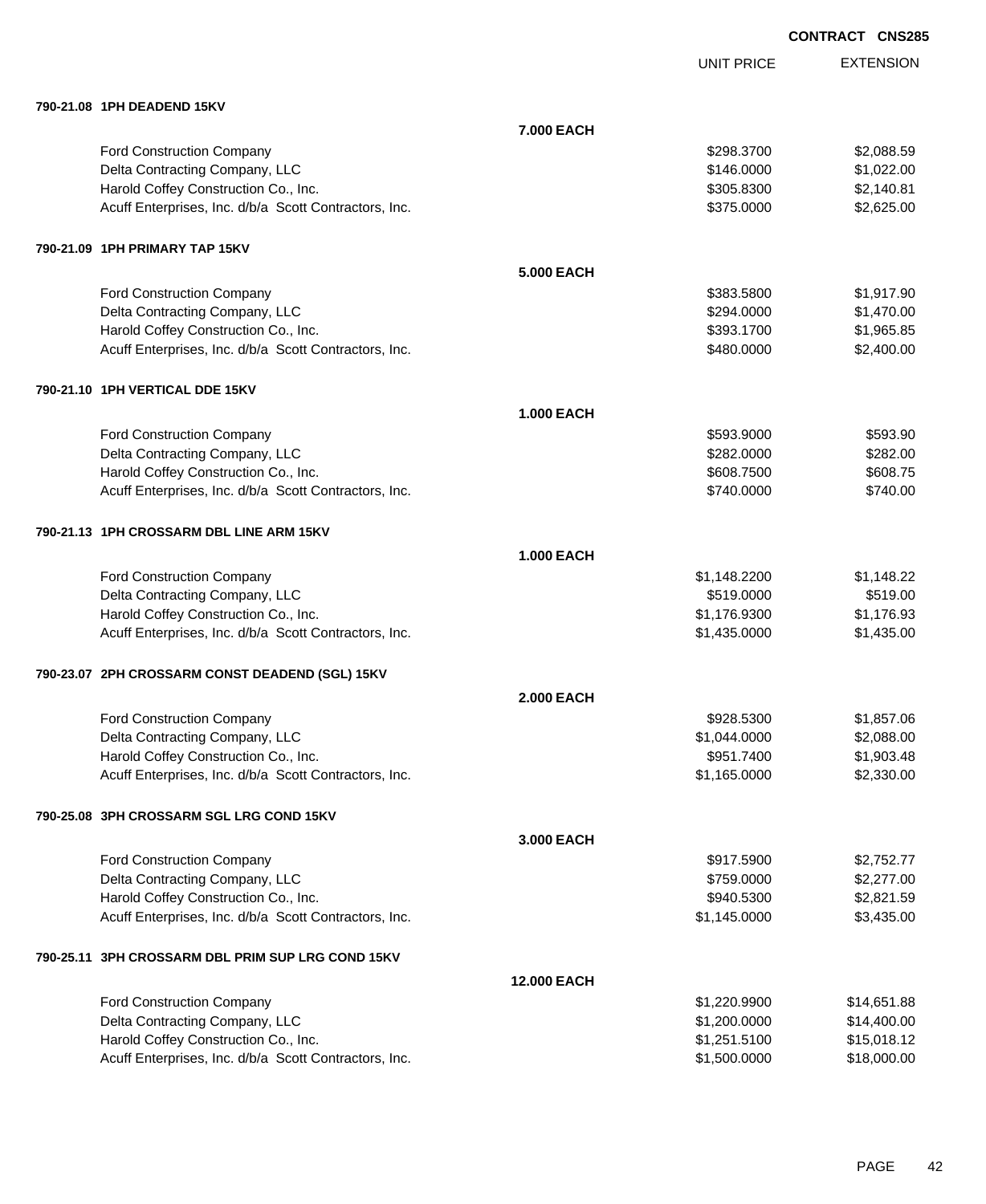UNIT PRICE

| 790-25.21 3PH CROSSARM DEADEND SGL 15KV               |                   |              |             |
|-------------------------------------------------------|-------------------|--------------|-------------|
|                                                       | <b>5.000 EACH</b> |              |             |
| Ford Construction Company                             |                   | \$1,309.4500 | \$6,547.25  |
| Delta Contracting Company, LLC                        |                   | \$300.0000   | \$1,500.00  |
| Harold Coffey Construction Co., Inc.                  |                   | \$1,342.1900 | \$6,710.95  |
| Acuff Enterprises, Inc. d/b/a Scott Contractors, Inc. |                   | \$1,625.0000 | \$8,125.00  |
| 790-25.23 3PH CROSSARM DDE 15KV                       |                   |              |             |
|                                                       | <b>6.000 EACH</b> |              |             |
| Ford Construction Company                             |                   | \$2,365.0900 | \$14,190.54 |
| Delta Contracting Company, LLC                        |                   | \$3,410.0000 | \$20,460.00 |
| Harold Coffey Construction Co., Inc.                  |                   | \$2,424.2200 | \$14,545.32 |
| Acuff Enterprises, Inc. d/b/a Scott Contractors, Inc. |                   | \$2,950.0000 | \$17,700.00 |
| 790-25.29 3PH CROSSARM SGL 10FT LRG COND 15KV         |                   |              |             |
|                                                       | 30.000 EACH       |              |             |
| Ford Construction Company                             |                   | \$1,263.0500 | \$37,891.50 |
| Delta Contracting Company, LLC                        |                   | \$962.0000   | \$28,860.00 |
| Harold Coffey Construction Co., Inc.                  |                   | \$1,294.6300 | \$38,838.90 |
| Acuff Enterprises, Inc. d/b/a Scott Contractors, Inc. |                   | \$1,575.0000 | \$47,250.00 |
| 790-25.30 3PH CROSSARM DBL 10FT LRG COND 15KV         |                   |              |             |
|                                                       | <b>4.000 EACH</b> |              |             |
| Ford Construction Company                             |                   | \$1,625.0500 | \$6,500.20  |
| Delta Contracting Company, LLC                        |                   | \$2,220.0000 | \$8,880.00  |
| Harold Coffey Construction Co., Inc.                  |                   | \$1,665.6800 | \$6,662.72  |
| Acuff Enterprises, Inc. d/b/a Scott Contractors, Inc. |                   | \$2,025.0000 | \$8,100.00  |
| 790-30.04 SECONDARY ASSEMBLIES MISC                   |                   |              |             |
|                                                       | 39.000 EACH       |              |             |
| Ford Construction Company                             |                   | \$183.6200   | \$7,161.18  |
| Delta Contracting Company, LLC                        |                   | \$59.0000    | \$2,301.00  |
| Harold Coffey Construction Co., Inc.                  |                   | \$188.2100   | \$7,340.19  |
| Acuff Enterprises, Inc. d/b/a Scott Contractors, Inc. |                   | \$235.0000   | \$9,165.00  |
| 790-30.06 SECONDARY CONDUCTOR 6 AL DUPLEX             |                   |              |             |
|                                                       | 1,055.000 L.F.    |              |             |
| Ford Construction Company                             |                   | \$1.5700     | \$1,656.35  |
| Delta Contracting Company, LLC                        |                   | \$0.9200     | \$970.60    |
| Harold Coffey Construction Co., Inc.                  |                   | \$1.6100     | \$1,698.55  |
| Acuff Enterprises, Inc. d/b/a Scott Contractors, Inc. |                   | \$2.0000     | \$2,110.00  |
| 790-30.14 SECONDARY CONDUCTOR 1/0 AL TRIPLEX          |                   |              |             |
|                                                       | 4,470.000 L.F.    |              |             |
| Ford Construction Company                             |                   | \$3.7500     | \$16,762.50 |
| Delta Contracting Company, LLC                        |                   | \$3.3500     | \$14,974.50 |
| Harold Coffey Construction Co., Inc.                  |                   | \$3.8400     | \$17,164.80 |
| Acuff Enterprises, Inc. d/b/a Scott Contractors, Inc. |                   | \$4.7500     | \$21,232.50 |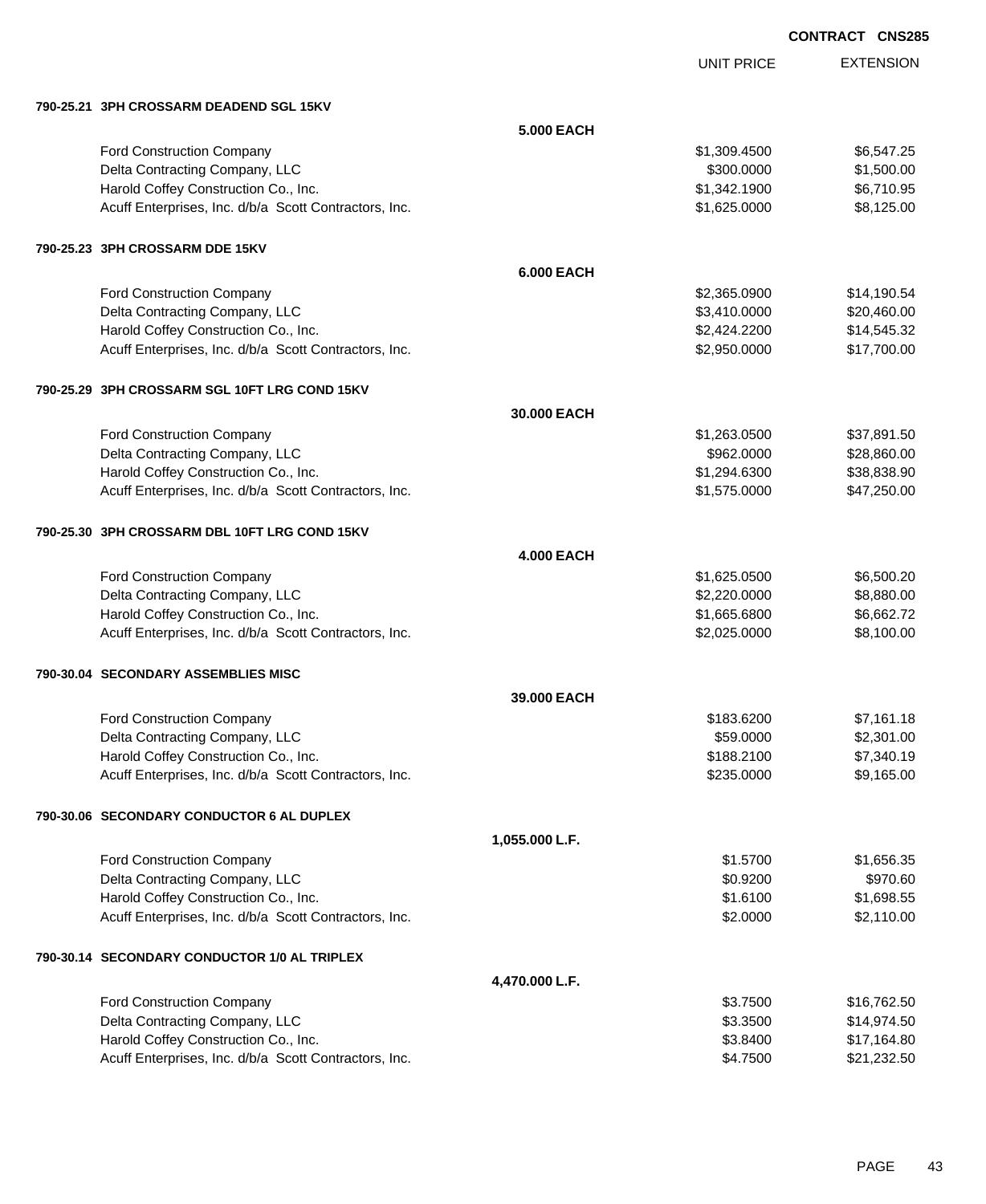| <b>CONTRACT CNS285</b> |  |
|------------------------|--|
|                        |  |

|                                                       |                   | <b>UNIT PRICE</b> | <b>EXTENSION</b> |
|-------------------------------------------------------|-------------------|-------------------|------------------|
| 790-32.02 DOWN GUY - THROUGH BOLT TYPE HEAVY DUTY     |                   |                   |                  |
|                                                       | 52.000 EACH       |                   |                  |
| <b>Ford Construction Company</b>                      |                   | \$355.7100        | \$18,496.92      |
| Delta Contracting Company, LLC                        |                   | \$242.0000        | \$12,584.00      |
| Harold Coffey Construction Co., Inc.                  |                   | \$364.6000        | \$18,959.20      |
| Acuff Enterprises, Inc. d/b/a Scott Contractors, Inc. |                   | \$450.0000        | \$23,400.00      |
| 790-32.08 OH GUY - THROUGH BOLT TYPE HEAVY DUTY       |                   |                   |                  |
|                                                       | <b>2.000 EACH</b> |                   |                  |
| <b>Ford Construction Company</b>                      |                   | \$818.8700        | \$1,637.74       |
| Delta Contracting Company, LLC                        |                   | \$515.0000        | \$1,030.00       |
| Harold Coffey Construction Co., Inc.                  |                   | \$839.3400        | \$1,678.68       |
| Acuff Enterprises, Inc. d/b/a Scott Contractors, Inc. |                   | \$1,000.0000      | \$2,000.00       |
| 790-33.04 SCREW TYPE ANCHOR 10,000LB-12,000LB         |                   |                   |                  |
|                                                       | 46.000 EACH       |                   |                  |
| <b>Ford Construction Company</b>                      |                   | \$475.2200        | \$21,860.12      |
| Delta Contracting Company, LLC                        |                   | \$308.0000        | \$14,168.00      |
| Harold Coffey Construction Co., Inc.                  |                   | \$487.1000        | \$22,406.60      |
| Acuff Enterprises, Inc. d/b/a Scott Contractors, Inc. |                   | \$600.0000        | \$27,600.00      |
| 790-36.06 TRANSFER LIGHT                              |                   |                   |                  |
|                                                       | 24.000 EACH       |                   |                  |
| <b>Ford Construction Company</b>                      |                   | \$352.5200        | \$8,460.48       |
| Delta Contracting Company, LLC                        |                   | \$517.0000        | \$12,408.00      |
| Harold Coffey Construction Co., Inc.                  |                   | \$361.3300        | \$8,671.92       |
| Acuff Enterprises, Inc. d/b/a Scott Contractors, Inc. |                   | \$435.0000        | \$10,440.00      |
| 790-40.02 OH COND 2 7/1 ACSR SPARATE                  |                   |                   |                  |
|                                                       | 12,940.000 L.F.   |                   |                  |
| <b>Ford Construction Company</b>                      |                   | \$2,3400          | \$30,279.60      |
| Delta Contracting Company, LLC                        |                   | \$0.5400          | \$6,987.60       |
| Harold Coffey Construction Co., Inc.                  |                   | \$2.4000          | \$31,056.00      |
| Acuff Enterprises, Inc. d/b/a Scott Contractors, Inc. |                   | \$3.5000          | \$45,290.00      |
| 790-40.15 OH COND 477 18/1 ACSR PELICAN               |                   |                   |                  |
|                                                       | 6,670.000 L.F.    |                   |                  |
| <b>Ford Construction Company</b>                      |                   | \$5.2600          | \$35,084.20      |
| Delta Contracting Company, LLC                        |                   | \$3.1600          | \$21,077.20      |
| Harold Coffey Construction Co., Inc.                  |                   | \$5.3900          | \$35,951.30      |
| Acuff Enterprises, Inc. d/b/a Scott Contractors, Inc. |                   | \$6.7500          | \$45,022.50      |
| 790-40.42 OH COND 336.4 19 AAC TULIP                  |                   |                   |                  |
|                                                       | 20,300.000 L.F.   |                   |                  |
| <b>Ford Construction Company</b>                      |                   | \$3.5800          | \$72,674.00      |
| Delta Contracting Company, LLC                        |                   | \$2.6000          | \$52,780.00      |
| Harold Coffey Construction Co., Inc.                  |                   | \$3.6700          | \$74,501.00      |
| Acuff Enterprises, Inc. d/b/a Scott Contractors, Inc. |                   | \$4.6000          | \$93,380.00      |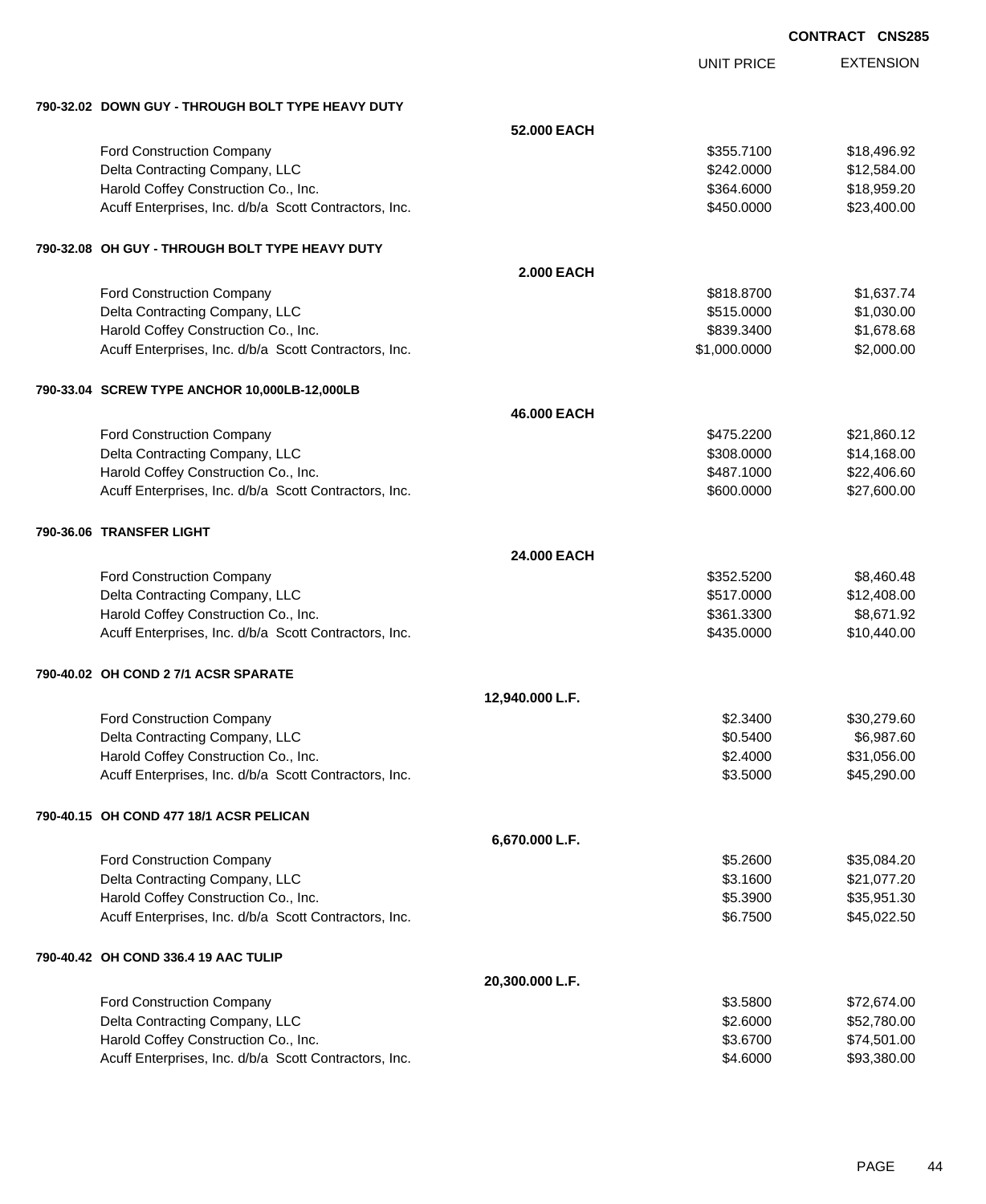|                                                         |                    |                   | <b>CONTRACT CNS285</b> |
|---------------------------------------------------------|--------------------|-------------------|------------------------|
|                                                         |                    | <b>UNIT PRICE</b> | <b>EXTENSION</b>       |
|                                                         |                    |                   |                        |
|                                                         | 1,230.000 L.F.     |                   |                        |
| Ford Construction Company                               |                    | \$2.7400          | \$3,370.20             |
| Delta Contracting Company, LLC                          |                    | \$0.3500          | \$430.50               |
| Harold Coffey Construction Co., Inc.                    |                    | \$2.8100          | \$3,456.30             |
| Acuff Enterprises, Inc. d/b/a Scott Contractors, Inc.   |                    | \$3.5000          | \$4,305.00             |
| 790-46.02 1PH TRANSFORMER CONV W/POLE MTD FUSE & LA     |                    |                   |                        |
|                                                         | <b>10.000 EACH</b> |                   |                        |
| Ford Construction Company                               |                    | \$2,202.7400      | \$22,027.40            |
| Delta Contracting Company, LLC                          |                    | \$1,500.0000      | \$15,000.00            |
| Harold Coffey Construction Co., Inc.                    |                    | \$2,257.8100      | \$22,578.10            |
| Acuff Enterprises, Inc. d/b/a Scott Contractors, Inc.   |                    | \$2,755.0000      | \$27,550.00            |
| 790-60.12 3PH SECTLR OR RECL W/ BYP SW ELECTNC 15KV     |                    |                   |                        |
|                                                         | <b>1.000 EACH</b>  |                   |                        |
| Ford Construction Company                               |                    | \$57,676.7200     | \$57,676.72            |
| Delta Contracting Company, LLC                          |                    | \$4,000.0000      | \$4,000.00             |
| Harold Coffey Construction Co., Inc.                    |                    | \$59,118.6400     | \$59,118.64            |
| Acuff Enterprises, Inc. d/b/a Scott Contractors, Inc.   |                    | \$72,000.0000     | \$72,000.00            |
| 790-71.67 HORIZ POST TANGENT 161KV MAX                  |                    |                   |                        |
|                                                         | 3,000 EACH         |                   |                        |
| Ford Construction Company                               |                    | \$3,863.4300      | \$11,590.29            |
| Delta Contracting Company, LLC                          |                    | \$6,060.0000      | \$18,180.00            |
| Harold Coffey Construction Co., Inc.                    |                    | \$3,960.0200      | \$11,880.06            |
| Acuff Enterprises, Inc. d/b/a Scott Contractors, Inc.   |                    | \$4,800.0000      | \$14,400.00            |
| 790-71.69 VERTICAL DDE 161KV MAX                        |                    |                   |                        |
|                                                         | 3,000 EACH         |                   |                        |
| Ford Construction Company                               |                    | \$1,754.2500      | \$5,262.75             |
| Delta Contracting Company, LLC                          |                    | \$8,207.0000      | \$24,621.00            |
| Harold Coffey Construction Co., Inc.                    |                    | \$1,798.1100      | \$5,394.33             |
| Acuff Enterprises, Inc. d/b/a Scott Contractors, Inc.   |                    | \$2,215.0000      | \$6,645.00             |
| 790-71.70 INTERMEDIATE ANGLE SINGLE POLE 161KV ASSEMBLY |                    |                   |                        |
|                                                         | <b>1.000 EACH</b>  |                   |                        |
| <b>Ford Construction Company</b>                        |                    | \$15,788.2700     | \$15,788.27            |
| Delta Contracting Company, LLC                          |                    | \$4,000.0000      | \$4,000.00             |
| Harold Coffey Construction Co., Inc.                    |                    | \$16,182.9800     | \$16,182.98            |
| Acuff Enterprises, Inc. d/b/a Scott Contractors, Inc.   |                    | \$20,000.0000     | \$20,000.00            |
| 790-74.19 12-96 FIBER(INSTALLATION ONLY)                |                    |                   |                        |
|                                                         | 5,100.000 L.F.     |                   |                        |
| Ford Construction Company                               |                    | \$3.0700          | \$15,657.00            |
| Delta Contracting Company, LLC                          |                    | \$1.5000          | \$7,650.00             |
| Harold Coffey Construction Co., Inc.                    |                    | \$3.1500          | \$16,065.00            |
| Acuff Enterprises, Inc. d/b/a Scott Contractors, Inc.   |                    | \$3.8500          | \$19,635.00            |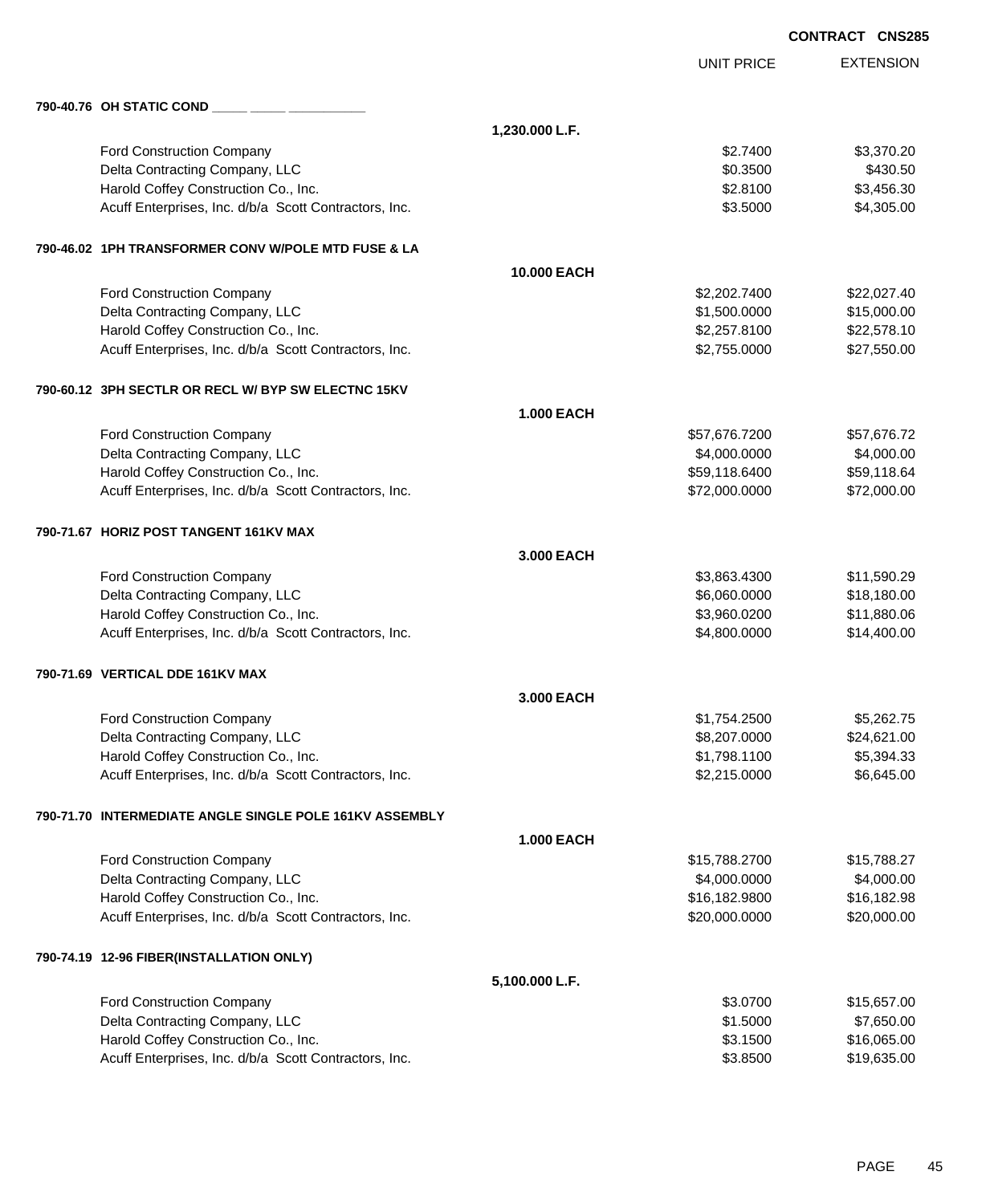|                                                       |                 |                   | <b>CONTRACT CNS285</b> |
|-------------------------------------------------------|-----------------|-------------------|------------------------|
|                                                       |                 | <b>UNIT PRICE</b> | <b>EXTENSION</b>       |
| 790-98.01 REMOVE WIRE                                 |                 |                   |                        |
|                                                       | 65,484.000 L.F. |                   |                        |
| Ford Construction Company                             |                 | \$0.2700          | \$17,680.68            |
| Delta Contracting Company, LLC                        |                 | \$0.9000          | \$58,935.60            |
| Harold Coffey Construction Co., Inc.                  |                 | \$0.2800          | \$18,335.52            |
| Acuff Enterprises, Inc. d/b/a Scott Contractors, Inc. |                 | \$0.4000          | \$26,193.60            |
| 790-98.02 REMOVE POLES                                |                 |                   |                        |
|                                                       | 60.000 EACH     |                   |                        |
| Ford Construction Company                             |                 | \$265.5800        | \$15,934.80            |
| Delta Contracting Company, LLC                        |                 | \$100.0000        | \$6,000.00             |
| Harold Coffey Construction Co., Inc.                  |                 | \$272.2200        | \$16,333.20            |
| Acuff Enterprises, Inc. d/b/a Scott Contractors, Inc. |                 | \$330.0000        | \$19,800.00            |
| 790-98.03 REMOVE FRAMING/ASSOCIATED APPARATUS         |                 |                   |                        |
|                                                       | 184,000 EACH    |                   |                        |
| Ford Construction Company                             |                 | \$132.7900        | \$24,433.36            |
| Delta Contracting Company, LLC                        |                 | \$119.0000        | \$21,896.00            |
| Harold Coffey Construction Co., Inc.                  |                 | \$136.1100        | \$25,044.24            |
| Acuff Enterprises, Inc. d/b/a Scott Contractors, Inc. |                 | \$165.0000        | \$30,360.00            |
| 790-98.04 REMOVE FIBER OPTIC CABLE                    |                 |                   |                        |
|                                                       | 5,100.000 L.F.  |                   |                        |
| Ford Construction Company                             |                 | \$0.2700          | \$1,377.00             |
| Delta Contracting Company, LLC                        |                 | \$0.5000          | \$2,550.00             |
| Harold Coffey Construction Co., Inc.                  |                 | \$0.2800          | \$1,428.00             |
| Acuff Enterprises, Inc. d/b/a Scott Contractors, Inc. |                 | \$0.4000          | \$2,040.00             |
| 791-01.02 2IN STEEL GAS MAIN                          |                 |                   |                        |
|                                                       | 7,195.000 L.F.  |                   |                        |
| Ford Construction Company                             |                 | \$38.3200         | \$275,712.40           |
| Delta Contracting Company, LLC                        |                 | \$38.3200         | \$275,712.40           |
| Harold Coffey Construction Co., Inc.                  |                 | \$39.2800         | \$282,619.60           |
| Acuff Enterprises, Inc. d/b/a Scott Contractors, Inc. |                 | \$41.5000         | \$298,592.50           |
| 791-01.05 6IN STEEL GAS MAIN                          |                 |                   |                        |
|                                                       | 14,065.000 L.F. |                   |                        |
| Ford Construction Company                             |                 | \$96.3500         | \$1,355,162.75         |
| Delta Contracting Company, LLC                        |                 | \$96.3500         | \$1,355,162.75         |
| Harold Coffey Construction Co., Inc.                  |                 | \$98.7600         | \$1,389,059.40         |
| Acuff Enterprises, Inc. d/b/a Scott Contractors, Inc. |                 | \$104.1500        | \$1,464,869.75         |
| 791-04.20 HDD 2IN STEEL PIPE - UNCONSOLIDATED         |                 |                   |                        |
|                                                       | 1,205.000 L.F.  |                   |                        |
| Ford Construction Company                             |                 | \$96.8500         | \$116,704.25           |
| Delta Contracting Company, LLC                        |                 | \$96.8500         | \$116,704.25           |
| Harold Coffey Construction Co., Inc.                  |                 | \$99.2700         | \$119,620.35           |
| Acuff Enterprises, Inc. d/b/a Scott Contractors, Inc. |                 | \$104.5000        | \$125,922.50           |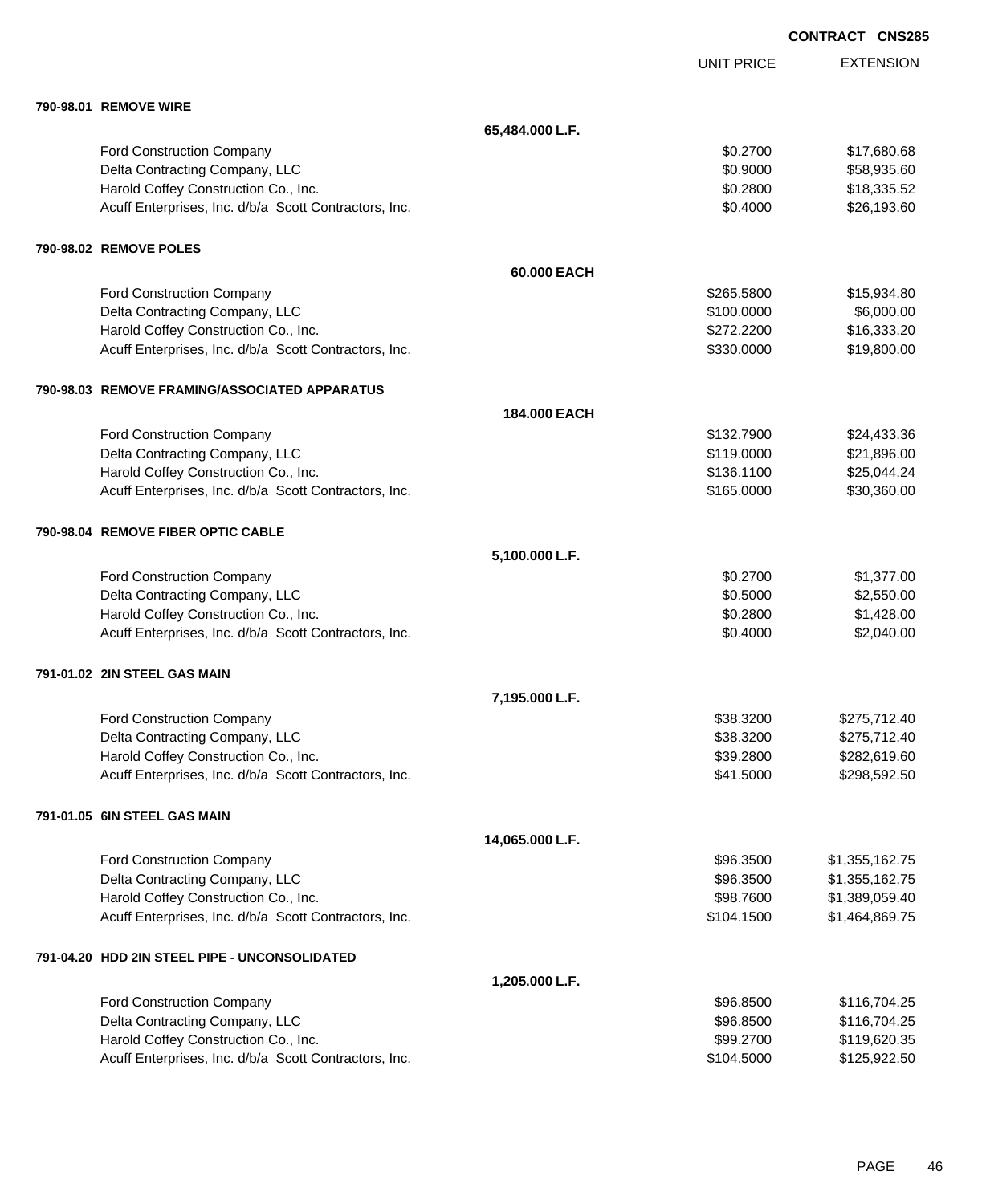| <b>CONTRACT</b> | <b>CNS285</b> |
|-----------------|---------------|
|-----------------|---------------|

|                                                       |                    | <b>UNIT PRICE</b> | <b>EXTENSION</b> |
|-------------------------------------------------------|--------------------|-------------------|------------------|
| 791-04.23 HDD 6IN STEEL PIPE - UNCONSOLIDATED         |                    |                   |                  |
|                                                       | 945.000 L.F.       |                   |                  |
| Ford Construction Company                             |                    | \$151.8500        | \$143,498.25     |
| Delta Contracting Company, LLC                        |                    | \$151.8500        | \$143,498.25     |
| Harold Coffey Construction Co., Inc.                  |                    | \$155.6500        | \$147,089.25     |
| Acuff Enterprises, Inc. d/b/a Scott Contractors, Inc. |                    | \$164.0000        | \$154,980.00     |
| 791-06.12 CONNECT TO 6IN EX. STL MAIN                 |                    |                   |                  |
|                                                       | <b>2.000 EACH</b>  |                   |                  |
| Ford Construction Company                             |                    | \$10,000.0000     | \$20,000.00      |
| Delta Contracting Company, LLC                        |                    | \$10,000.0000     | \$20,000.00      |
| Harold Coffey Construction Co., Inc.                  |                    | \$10,250.0000     | \$20,500.00      |
| Acuff Enterprises, Inc. d/b/a Scott Contractors, Inc. |                    | \$11,000.0000     | \$22,000.00      |
| 791-06.31 CONNECT TO 2IN EX. STL MAIN W/ STOPPLE      |                    |                   |                  |
|                                                       | <b>12.000 EACH</b> |                   |                  |
| <b>Ford Construction Company</b>                      |                    | \$6,200.0000      | \$74,400.00      |
| Delta Contracting Company, LLC                        |                    | \$6,200.0000      | \$74,400.00      |
| Harold Coffey Construction Co., Inc.                  |                    | \$6,355.0000      | \$76,260.00      |
| Acuff Enterprises, Inc. d/b/a Scott Contractors, Inc. |                    | \$6,700.0000      | \$80,400.00      |
| 791-07.09 2IN STEEL GAS VALVE ASSEMBLY                |                    |                   |                  |
|                                                       | 7.000 EACH         |                   |                  |
| <b>Ford Construction Company</b>                      |                    | \$2,769.5000      | \$19,386.50      |
| Delta Contracting Company, LLC                        |                    | \$2,769.5000      | \$19,386.50      |
| Harold Coffey Construction Co., Inc.                  |                    | \$2,838.7400      | \$19,871.18      |
| Acuff Enterprises, Inc. d/b/a Scott Contractors, Inc. |                    | \$3,000.0000      | \$21,000.00      |
| 791-07.11 6IN STEEL GAS VALVE ASSEMBLY                |                    |                   |                  |
|                                                       | 5.000 EACH         |                   |                  |
| Ford Construction Company                             |                    | \$7,184.5000      | \$35.922.50      |
| Delta Contracting Company, LLC                        |                    | \$7,184.5000      | \$35,922.50      |
| Harold Coffey Construction Co., Inc.                  |                    | \$7,364.1100      | \$36,820.55      |
| Acuff Enterprises, Inc. d/b/a Scott Contractors, Inc. |                    | \$7,765.0000      | \$38,825.00      |
| 791-07.16 __ IN STEEL GAS VALVE ASSEMBLY              |                    |                   |                  |
|                                                       | <b>1.000 EACH</b>  |                   |                  |
| Ford Construction Company                             |                    | \$5,000.0000      | \$5,000.00       |
| Delta Contracting Company, LLC                        |                    | \$5,000.0000      | \$5,000.00       |
| Harold Coffey Construction Co., Inc.                  |                    | \$5,125.0000      | \$5,125.00       |
| Acuff Enterprises, Inc. d/b/a Scott Contractors, Inc. |                    | \$5,400.0000      | \$5,400.00       |
| 791-08.02 3/4IN SERVICE ASSEMBLY                      |                    |                   |                  |
|                                                       | 8.000 EACH         |                   |                  |
| Ford Construction Company                             |                    | \$2,250.0000      | \$18,000.00      |
| Delta Contracting Company, LLC                        |                    | \$2,250.0000      | \$18,000.00      |
| Harold Coffey Construction Co., Inc.                  |                    | \$2,306.2500      | \$18,450.00      |
| Acuff Enterprises, Inc. d/b/a Scott Contractors, Inc. |                    | \$2,435.0000      | \$19,480.00      |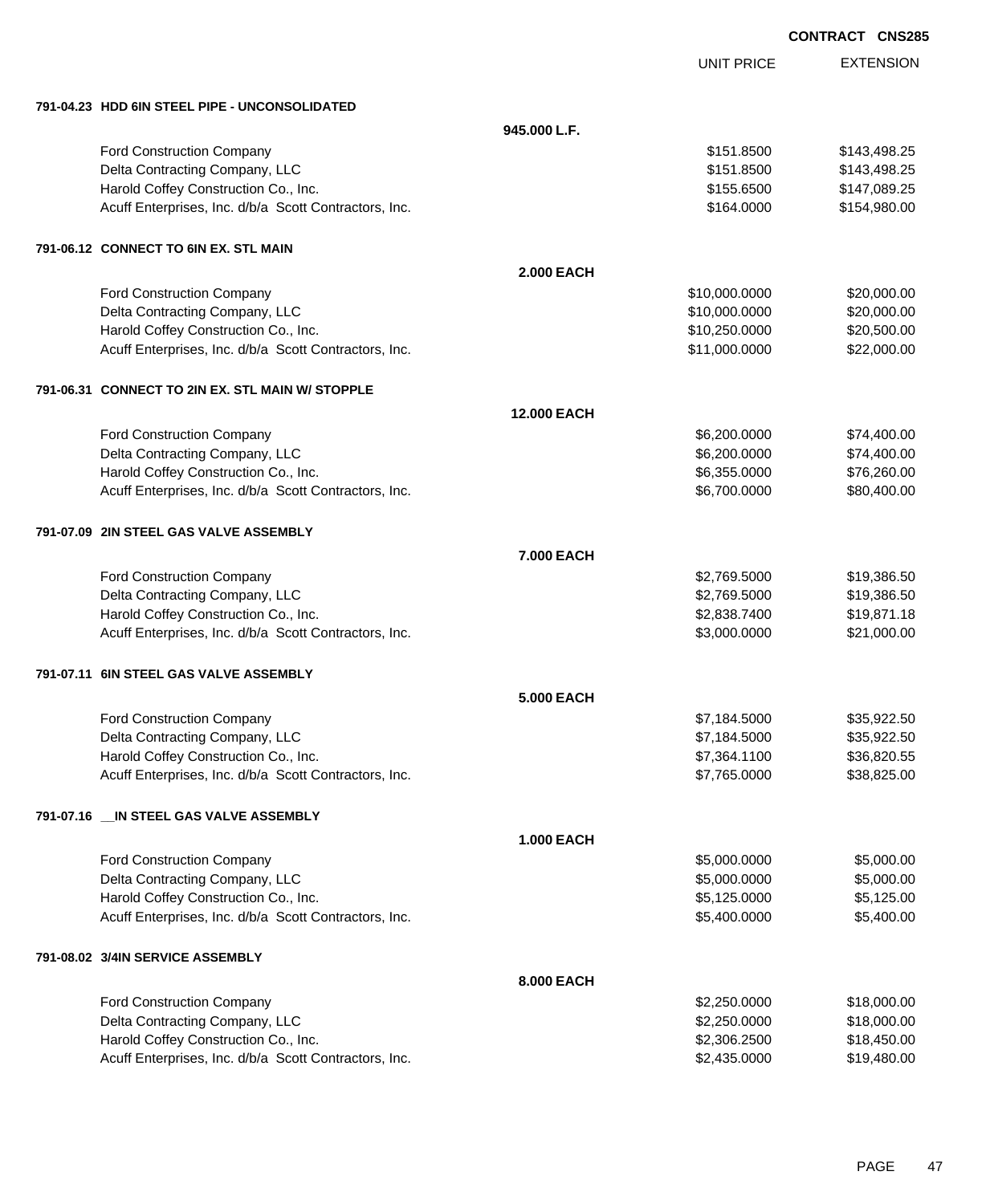|                                                       |                   | <b>UNIT PRICE</b> | <b>EXTENSION</b> |
|-------------------------------------------------------|-------------------|-------------------|------------------|
| 791-08.03 1IN SERVICE ASSEMBLY                        |                   |                   |                  |
|                                                       | <b>1.000 EACH</b> |                   |                  |
| Ford Construction Company                             |                   | \$5,815.0100      | \$5,815.01       |
| Delta Contracting Company, LLC                        |                   | \$5,815.0000      | \$5,815.00       |
| Harold Coffey Construction Co., Inc.                  |                   | \$5,960.3900      | \$5,960.39       |
| Acuff Enterprises, Inc. d/b/a Scott Contractors, Inc. |                   | \$6,285.0000      | \$6,285.00       |
| 791-08.07 3/4IN PE SERVICE PIPE                       |                   |                   |                  |
|                                                       | 190.000 L.F.      |                   |                  |
| Ford Construction Company                             |                   | \$21.0000         | \$3,990.00       |
| Delta Contracting Company, LLC                        |                   | \$21.0000         | \$3,990.00       |
| Harold Coffey Construction Co., Inc.                  |                   | \$21.5300         | \$4,090.70       |
| Acuff Enterprises, Inc. d/b/a Scott Contractors, Inc. |                   | \$23.0000         | \$4,370.00       |
| 791-08.12 3/4IN STEEL SERVICE PIPE                    |                   |                   |                  |
|                                                       | 600.000 L.F.      |                   |                  |
| Ford Construction Company                             |                   | \$28.2500         | \$16,950.00      |
| Delta Contracting Company, LLC                        |                   | \$28.2500         | \$16,950.00      |
| Harold Coffey Construction Co., Inc.                  |                   | \$28.9600         | \$17,376.00      |
| Acuff Enterprises, Inc. d/b/a Scott Contractors, Inc. |                   | \$30.0000         | \$18,000.00      |
| 791-08.13 1IN STEEL SERVICE PIPE                      |                   |                   |                  |
|                                                       | 85.000 L.F.       |                   |                  |
| Ford Construction Company                             |                   | \$34.3500         | \$2,919.75       |
| Delta Contracting Company, LLC                        |                   | \$34.3500         | \$2,919.75       |
| Harold Coffey Construction Co., Inc.                  |                   | \$35.2100         | \$2,992.85       |
| Acuff Enterprises, Inc. d/b/a Scott Contractors, Inc. |                   | \$37.0000         | \$3,145.00       |
| 791-08.17 HDD 3/4IN PE SERVICE PIPE                   |                   |                   |                  |
|                                                       | 110,000 L.F.      |                   |                  |
| <b>Ford Construction Company</b>                      |                   | \$31.0000         | \$3,410.00       |
| Delta Contracting Company, LLC                        |                   | \$31.0000         | \$3,410.00       |
| Harold Coffey Construction Co., Inc.                  |                   | \$31.7800         | \$3,495.80       |
| Acuff Enterprises, Inc. d/b/a Scott Contractors, Inc. |                   | \$35.0000         | \$3,850.00       |
| 791-08.22 HDD 3/4IN STEEL SERVICE PIPE                |                   |                   |                  |
|                                                       | 180.000 L.F.      |                   |                  |
| Ford Construction Company                             |                   | \$28.2500         | \$5,085.00       |
| Delta Contracting Company, LLC                        |                   | \$28.2500         | \$5,085.00       |
| Harold Coffey Construction Co., Inc.                  |                   | \$28.9600         | \$5,212.80       |
| Acuff Enterprises, Inc. d/b/a Scott Contractors, Inc. |                   | \$30.0000         | \$5,400.00       |
| 791-08.23 HDD 1IN STEEL SERVICE PIPE                  |                   |                   |                  |
|                                                       | 40.000 L.F.       |                   |                  |
| Ford Construction Company                             |                   | \$29.3500         | \$1,174.00       |
| Delta Contracting Company, LLC                        |                   | \$29.3500         | \$1,174.00       |
| Harold Coffey Construction Co., Inc.                  |                   | \$30.0800         | \$1,203.20       |
| Acuff Enterprises, Inc. d/b/a Scott Contractors, Inc. |                   | \$30.0000         | \$1,200.00       |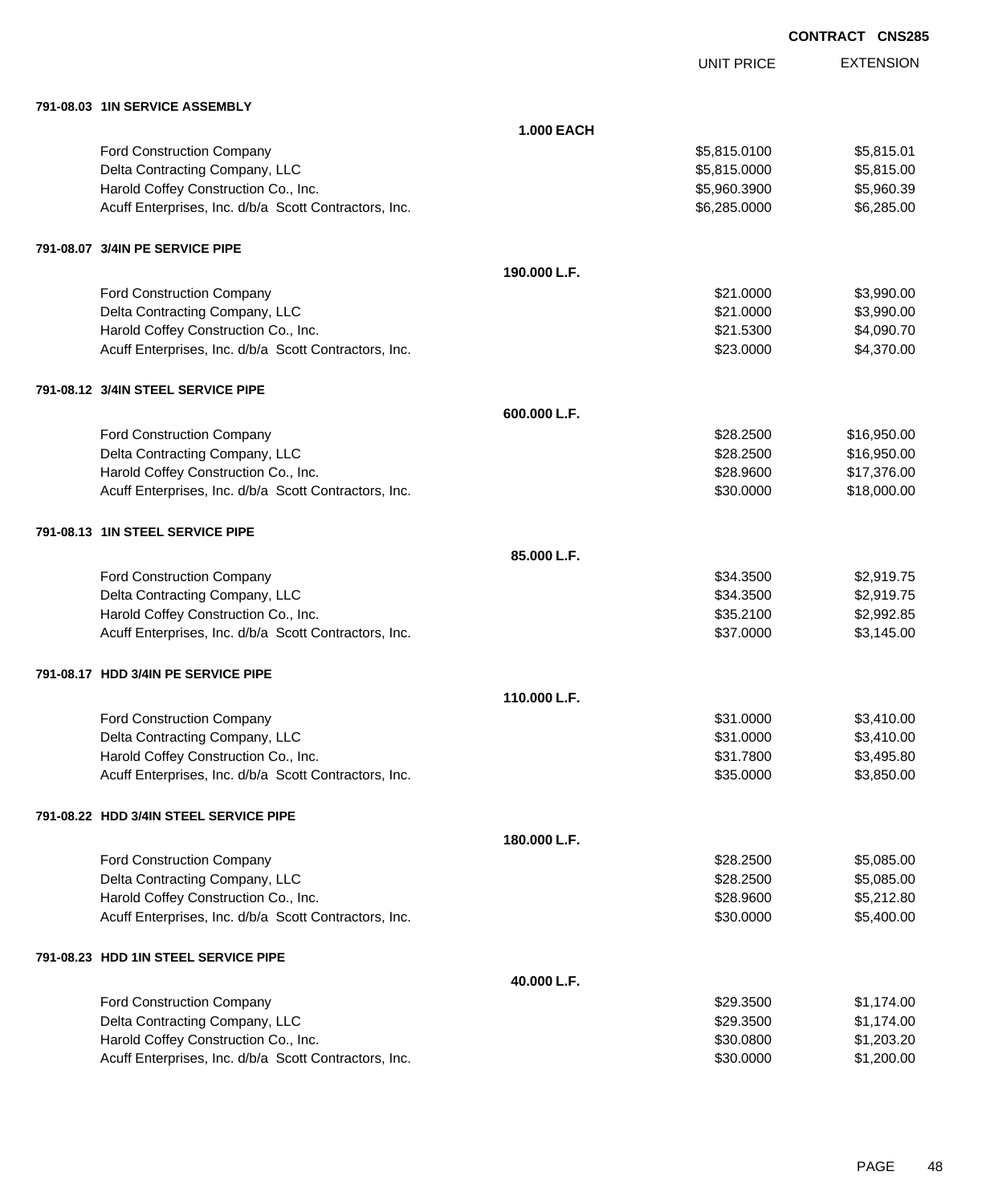UNIT PRICE

| 791-09.02 3-WIRE CATHODIC PROTECTION STATION          |                   |               |             |
|-------------------------------------------------------|-------------------|---------------|-------------|
|                                                       | 26.000 EACH       |               |             |
| Ford Construction Company                             |                   | \$337,5000    | \$8,775.00  |
| Delta Contracting Company, LLC                        |                   | \$337.5000    | \$8,775.00  |
| Harold Coffey Construction Co., Inc.                  |                   | \$345.9400    | \$8,994.44  |
| Acuff Enterprises, Inc. d/b/a Scott Contractors, Inc. |                   | \$365.0000    | \$9,490.00  |
| 791-09.03 17LB MAGNESIUM ANODES                       |                   |               |             |
|                                                       | 55.000 EACH       |               |             |
| Ford Construction Company                             |                   | \$459.5000    | \$25,272.50 |
| Delta Contracting Company, LLC                        |                   | \$459.5000    | \$25,272.50 |
| Harold Coffey Construction Co., Inc.                  |                   | \$470.9900    | \$25,904.45 |
| Acuff Enterprises, Inc. d/b/a Scott Contractors, Inc. |                   | \$500.0000    | \$27,500.00 |
| 791-09.04 REGULATOR STATION                           |                   |               |             |
|                                                       | <b>1.000 EACH</b> |               |             |
| Ford Construction Company                             |                   | \$55,122.0000 | \$55,122.00 |
| Delta Contracting Company, LLC                        |                   | \$55,122.0000 | \$55,122.00 |
| Harold Coffey Construction Co., Inc.                  |                   | \$56,500.0500 | \$56,500.05 |
| Acuff Enterprises, Inc. d/b/a Scott Contractors, Inc. |                   | \$60,000.0000 | \$60,000.00 |
| 791-09.08 REMOVE REGULATOR STATION                    |                   |               |             |
|                                                       | <b>1.000 EACH</b> |               |             |
| Ford Construction Company                             |                   | \$3,000.0000  | \$3,000.00  |
| Delta Contracting Company, LLC                        |                   | \$3,000.0000  | \$3,000.00  |
| Harold Coffey Construction Co., Inc.                  |                   | \$3,075.0000  | \$3,075.00  |
| Acuff Enterprises, Inc. d/b/a Scott Contractors, Inc. |                   | \$3,250.0000  | \$3,250.00  |
| 791-10.04 RETIRE IN PLACE 2IN SERV CUT & PLUG         |                   |               |             |
|                                                       | <b>5.000 EACH</b> |               |             |
| Ford Construction Company                             |                   | \$3,000.0000  | \$15,000.00 |
| Delta Contracting Company, LLC                        |                   | \$3,000.0000  | \$15,000.00 |
| Harold Coffey Construction Co., Inc.                  |                   | \$3,075.0000  | \$15,375.00 |
| Acuff Enterprises, Inc. d/b/a Scott Contractors, Inc. |                   | \$3,250.0000  | \$16,250.00 |
| 791-10.05 RETIRE IN PLACE 4IN SERV CUT & PLUG         |                   |               |             |
|                                                       | <b>1.000 EACH</b> |               |             |
| Ford Construction Company                             |                   | \$26,000.0000 | \$26,000.00 |
| Delta Contracting Company, LLC                        |                   | \$26,000.0000 | \$26,000.00 |
| Harold Coffey Construction Co., Inc.                  |                   | \$26,650.0000 | \$26,650.00 |
| Acuff Enterprises, Inc. d/b/a Scott Contractors, Inc. |                   | \$28,000.0000 | \$28,000.00 |
| 795-01.05 8IN DIP RESTRAINED JOINT WATER LINE         |                   |               |             |
|                                                       | 655.000 L.F.      |               |             |
| Ford Construction Company                             |                   | \$57.0000     | \$37,335.00 |
| Delta Contracting Company, LLC                        |                   | \$32.5000     | \$21,287.50 |
| Harold Coffey Construction Co., Inc.                  |                   | \$33.3100     | \$21,818.05 |
| Acuff Enterprises, Inc. d/b/a Scott Contractors, Inc. |                   | \$35.5000     | \$23,252.50 |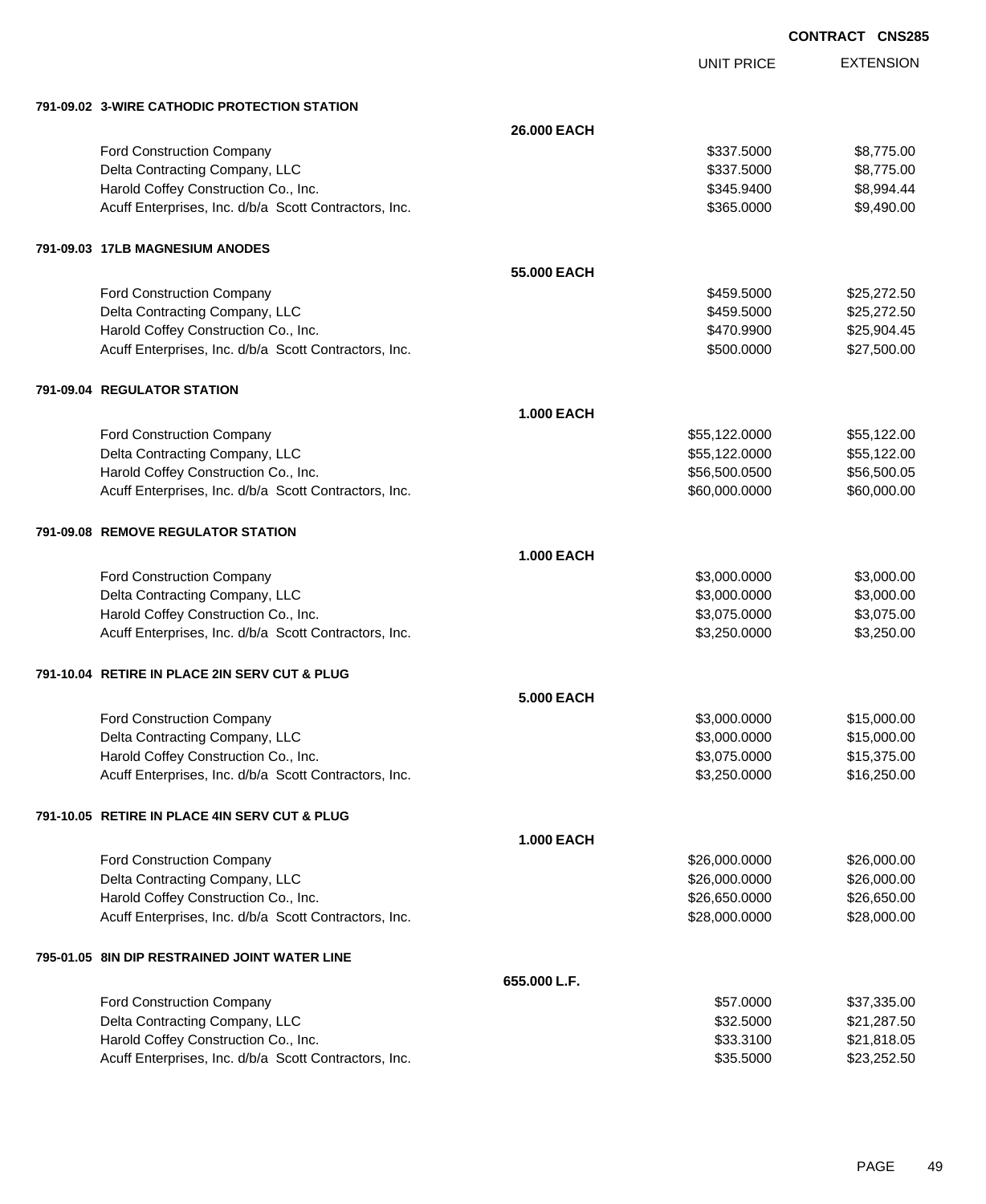|                                                       |                   |                   | <b>CONTRACT CNS28</b> |
|-------------------------------------------------------|-------------------|-------------------|-----------------------|
|                                                       |                   | <b>UNIT PRICE</b> | <b>EXTENSION</b>      |
| 795-03.06 8IN PVC WATER LINE                          |                   |                   |                       |
|                                                       | 5,619.000 L.F.    |                   |                       |
| Ford Construction Company                             |                   | \$30.0000         | \$168,570.00          |
| Delta Contracting Company, LLC                        |                   | \$20.6200         | \$115,863.78          |
| Harold Coffey Construction Co., Inc.                  |                   | \$21.1400         | \$118,785.66          |
| Acuff Enterprises, Inc. d/b/a Scott Contractors, Inc. |                   | \$18.8500         | \$105,918.15          |
| 795-05.02 HDD 4IN HDPE CASING PIPE-UNCON              |                   |                   |                       |
|                                                       | 220,000 L.F.      |                   |                       |
| Ford Construction Company                             |                   | \$150.0000        | \$33,000.00           |
| Delta Contracting Company, LLC                        |                   | \$27.2500         | \$5,995.00            |
| Harold Coffey Construction Co., Inc.                  |                   | \$27.9300         | \$6,144.60            |
| Acuff Enterprises, Inc. d/b/a Scott Contractors, Inc. |                   | \$32.0000         | \$7,040.00            |
| 795-05.04 HDD 8IN HDPE CASING PIPE-UNCON              |                   |                   |                       |
|                                                       | 240.000 L.F.      |                   |                       |
| Ford Construction Company                             |                   | \$250.0000        | \$60,000.00           |
| Delta Contracting Company, LLC                        |                   | \$53.0000         | \$12,720.00           |
| Harold Coffey Construction Co., Inc.                  |                   | \$54.3300         | \$13,039.20           |
| Acuff Enterprises, Inc. d/b/a Scott Contractors, Inc. |                   | \$60.0000         | \$14,400.00           |
| 795-05.66 BORE/JACK 18IN STEEL CASING PIPE-UNCON.     |                   |                   |                       |
|                                                       | 330.000 L.F.      |                   |                       |
| Ford Construction Company                             |                   | \$825.0000        | \$272,250.00          |
| Delta Contracting Company, LLC                        |                   | \$265.0000        | \$87,450.00           |
| Harold Coffey Construction Co., Inc.                  |                   | \$271.6300        | \$89,637.90           |
| Acuff Enterprises, Inc. d/b/a Scott Contractors, Inc. |                   | \$285.0000        | \$94,050.00           |
| 795-07.03 6IN X 6IN TAPPING SLEEVE AND VALVE          |                   |                   |                       |
|                                                       | <b>1.000 EACH</b> |                   |                       |
| <b>Ford Construction Company</b>                      |                   | \$3,500.0000      | \$3,500.00            |
| Delta Contracting Company, LLC                        |                   | \$4,400.0000      | \$4,400.00            |
| Harold Coffey Construction Co., Inc.                  |                   | \$4,510.0000      | \$4,510.00            |
| Acuff Enterprises, Inc. d/b/a Scott Contractors, Inc. |                   | \$2,500.0000      | \$2,500.00            |
| 795-07.06 8IN X 8IN TAPPING SLEEVE AND VALVE          |                   |                   |                       |
|                                                       | <b>6.000 EACH</b> |                   |                       |
| <b>Ford Construction Company</b>                      |                   | \$6,000.0000      | \$36,000.00           |
| Delta Contracting Company, LLC                        |                   | \$4,664.0000      | \$27,984.00           |
| Harold Coffey Construction Co., Inc.                  |                   | \$4,780.6000      | \$28,683.60           |
| Acuff Enterprises, Inc. d/b/a Scott Contractors, Inc. |                   | \$3,350.0000      | \$20,100.00           |
| 795-07.32 INSERTION VALVE (8IN)                       |                   |                   |                       |
|                                                       | <b>6.000 EACH</b> |                   |                       |
| <b>Ford Construction Company</b>                      |                   | \$6,500.0000      | \$39,000.00           |
|                                                       |                   |                   |                       |

| <b>FOIG CONSTRUCTION COMPANY</b>                      | wuu.uuc.oc   | ຈວສ.ບບບ.ບບ  |
|-------------------------------------------------------|--------------|-------------|
| Delta Contracting Company, LLC                        | \$6,538,0000 | \$39,228,00 |
| Harold Coffey Construction Co., Inc.                  | \$6.701.4500 | \$40,208,70 |
| Acuff Enterprises, Inc. d/b/a Scott Contractors, Inc. | \$6.350,0000 | \$38.100.00 |
|                                                       |              |             |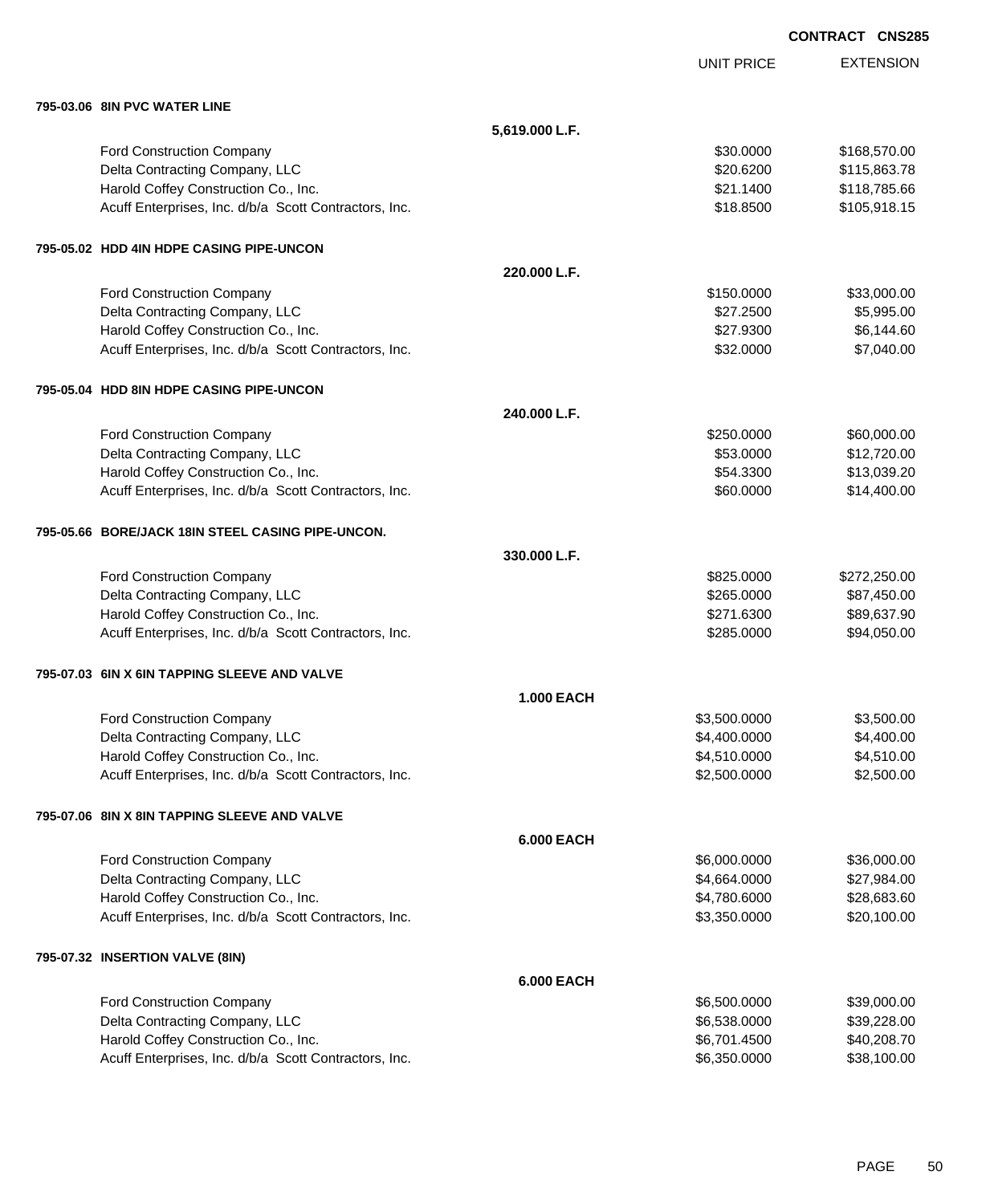UNIT PRICE

| 795-07.34 INSERTION VALVE (12IN)                      |                   |               |             |
|-------------------------------------------------------|-------------------|---------------|-------------|
|                                                       | <b>1.000 EACH</b> |               |             |
| Ford Construction Company                             |                   | \$15,000.0000 | \$15,000.00 |
| Delta Contracting Company, LLC                        |                   | \$13,508.0000 | \$13,508.00 |
| Harold Coffey Construction Co., Inc.                  |                   | \$13,845.7000 | \$13,845.70 |
| Acuff Enterprises, Inc. d/b/a Scott Contractors, Inc. |                   | \$13,000.0000 | \$13,000.00 |
| 795-08.05 8IN GATE VALVE ASSEMBLY                     |                   |               |             |
|                                                       | <b>6.000 EACH</b> |               |             |
| Ford Construction Company                             |                   | \$1,750.0000  | \$10,500.00 |
| Delta Contracting Company, LLC                        |                   | \$1,286.0000  | \$7,716.00  |
| Harold Coffey Construction Co., Inc.                  |                   | \$1,318.1500  | \$7,908.90  |
| Acuff Enterprises, Inc. d/b/a Scott Contractors, Inc. |                   | \$1,500.0000  | \$9,000.00  |
| 795-08.09 12IN GATE VALVE ASSEMBLY                    |                   |               |             |
|                                                       | <b>6.000 EACH</b> |               |             |
| Ford Construction Company                             |                   | \$3,000.0000  | \$18,000.00 |
| Delta Contracting Company, LLC                        |                   | \$2,450.0000  | \$14,700.00 |
| Harold Coffey Construction Co., Inc.                  |                   | \$2,511.2500  | \$15,067.50 |
| Acuff Enterprises, Inc. d/b/a Scott Contractors, Inc. |                   | \$2,700.0000  | \$16,200.00 |
| 795-09.09 RELOCATE/RECONNECT SERVICE ASSEMBLY         |                   |               |             |
|                                                       | 15.000 EACH       |               |             |
| Ford Construction Company                             |                   | \$750.0000    | \$11,250.00 |
| Delta Contracting Company, LLC                        |                   | \$754.0000    | \$11,310.00 |
| Harold Coffey Construction Co., Inc.                  |                   | \$772.8500    | \$11,592.75 |
| Acuff Enterprises, Inc. d/b/a Scott Contractors, Inc. |                   | \$1,000.0000  | \$15,000.00 |
| 795-09.14 3/4IN HDPE SERVICE PIPE                     |                   |               |             |
|                                                       | 200.000 L.F.      |               |             |
| Ford Construction Company                             |                   | \$15.0000     | \$3,000.00  |
| Delta Contracting Company, LLC                        |                   | \$11.0000     | \$2,200.00  |
| Harold Coffey Construction Co., Inc.                  |                   | \$11.2800     | \$2,256.00  |
| Acuff Enterprises, Inc. d/b/a Scott Contractors, Inc. |                   | \$20.0000     | \$4,000.00  |
| 795-09.15 1IN HDPE SERVICE PIPE                       |                   |               |             |
|                                                       | 60.000 L.F.       |               |             |
| Ford Construction Company                             |                   | \$17.0000     | \$1,020.00  |
| Delta Contracting Company, LLC                        |                   | \$13.0000     | \$780.00    |
| Harold Coffey Construction Co., Inc.                  |                   | \$13.3300     | \$799.80    |
| Acuff Enterprises, Inc. d/b/a Scott Contractors, Inc. |                   | \$20.0000     | \$1,200.00  |
| 795-09.17 2IN HDPE SERVICE PIPE                       |                   |               |             |
|                                                       | 811.000 L.F.      |               |             |

| <b>Ford Construction Company</b>                      | \$20,0000 | \$16,220.00 |
|-------------------------------------------------------|-----------|-------------|
| Delta Contracting Company, LLC                        | \$14,0000 | \$11,354.00 |
| Harold Coffey Construction Co., Inc.                  | \$14,3500 | \$11.637.85 |
| Acuff Enterprises, Inc. d/b/a Scott Contractors, Inc. | \$21,0000 | \$17.031.00 |
|                                                       |           |             |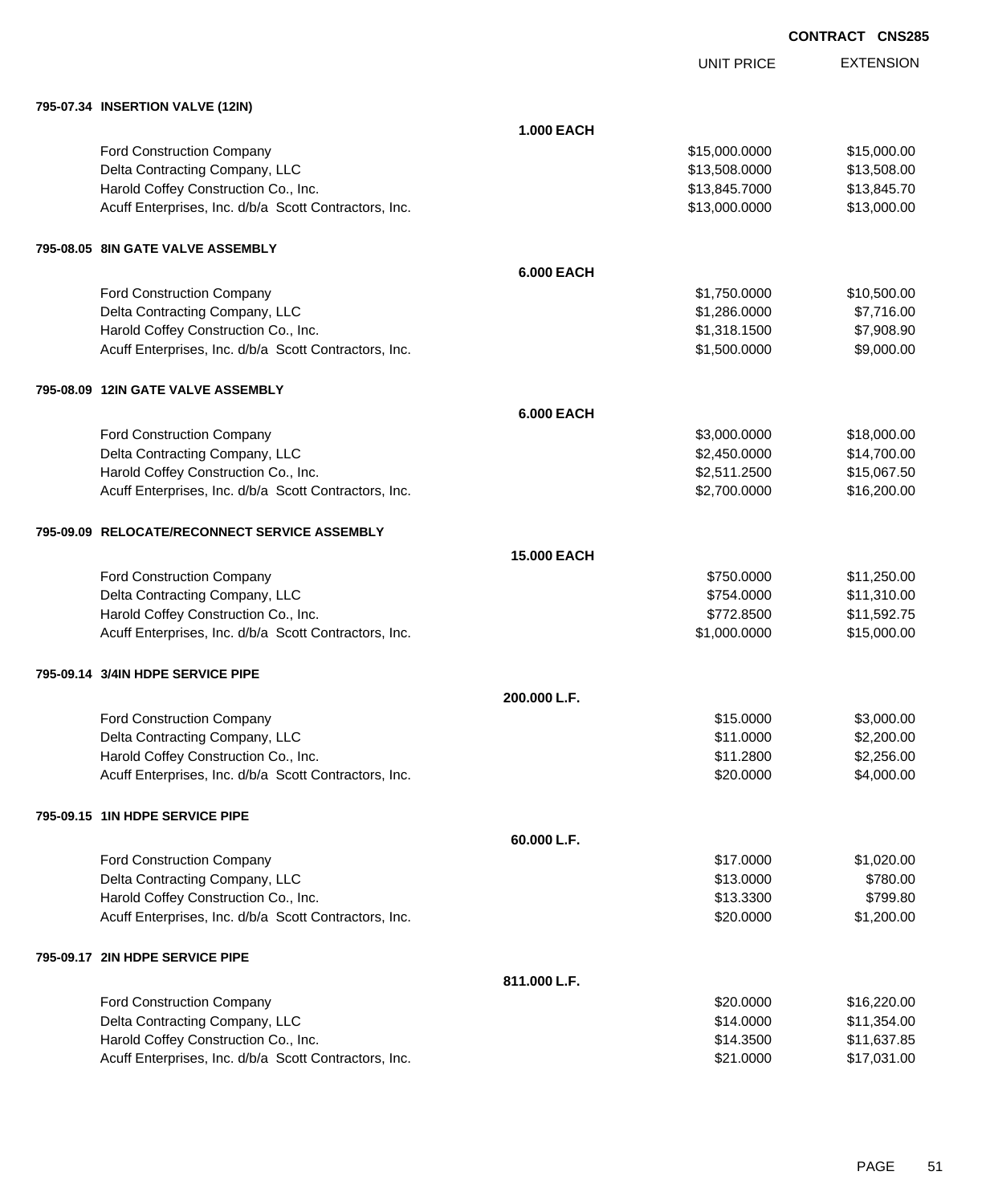|                                                       |                   | <b>UNIT PRICE</b> | <b>EXTENSION</b> |
|-------------------------------------------------------|-------------------|-------------------|------------------|
| 795-11.01 BLOW-OFF ASSEMBLY                           |                   |                   |                  |
|                                                       | <b>1.000 EACH</b> |                   |                  |
| Ford Construction Company                             |                   | \$2,500.0000      | \$2,500.00       |
| Delta Contracting Company, LLC                        |                   | \$2,871.0000      | \$2,871.00       |
| Harold Coffey Construction Co., Inc.                  |                   | \$2,942.7800      | \$2,942.78       |
| Acuff Enterprises, Inc. d/b/a Scott Contractors, Inc. |                   | \$880.0000        | \$880.00         |
| 795-11.02 FIRE HYDRANT ASSEMBLY                       |                   |                   |                  |
|                                                       | <b>5.000 EACH</b> |                   |                  |
| Ford Construction Company                             |                   | \$5,000.0000      | \$25,000.00      |
| Delta Contracting Company, LLC                        |                   | \$3,639.0000      | \$18,195.00      |
| Harold Coffey Construction Co., Inc.                  |                   | \$3,729.9800      | \$18,649.90      |
| Acuff Enterprises, Inc. d/b/a Scott Contractors, Inc. |                   | \$4,750.0000      | \$23,750.00      |
| 795-12.01 REMOVE FIRE HYDRANT                         |                   |                   |                  |
|                                                       | <b>4.000 EACH</b> |                   |                  |
| <b>Ford Construction Company</b>                      |                   | \$1,000.0000      | \$4,000.00       |
| Delta Contracting Company, LLC                        |                   | \$500.0000        | \$2,000.00       |
| Harold Coffey Construction Co., Inc.                  |                   | \$512.5000        | \$2,050.00       |
| Acuff Enterprises, Inc. d/b/a Scott Contractors, Inc. |                   | \$1,500.0000      | \$6,000.00       |
| 795-13.02 HDPE FITTINGS                               |                   |                   |                  |
|                                                       | 7,000.000 LB.     |                   |                  |
| Ford Construction Company                             |                   | \$6.0000          | \$42,000.00      |
| Delta Contracting Company, LLC                        |                   | \$2.3300          | \$16,310.00      |
| Harold Coffey Construction Co., Inc.                  |                   | \$2.3900          | \$16,730.00      |
| Acuff Enterprises, Inc. d/b/a Scott Contractors, Inc. |                   | \$8.1500          | \$57,050.00      |
| 795-15.04 18IN STEEL CASING PIPE OPEN CUT METHOD      |                   |                   |                  |
|                                                       | 260,000 L.F.      |                   |                  |
| <b>Ford Construction Company</b>                      |                   | \$200.0000        | \$52,000.00      |
| Delta Contracting Company, LLC                        |                   | \$158.0000        | \$41,080.00      |
| Harold Coffey Construction Co., Inc.                  |                   | \$161.9500        | \$42,107.00      |
| Acuff Enterprises, Inc. d/b/a Scott Contractors, Inc. |                   | \$85.0000         | \$22,100.00      |
| 797-01.08 20IN DIP FORCE MAIN                         |                   |                   |                  |
|                                                       | 1,768.000 L.F.    |                   |                  |
| Ford Construction Company                             |                   | \$125.0000        | \$221,000.00     |
| Delta Contracting Company, LLC                        |                   | \$115.0000        | \$203,320.00     |
| Harold Coffey Construction Co., Inc.                  |                   | \$117.8800        | \$208,411.84     |
| Acuff Enterprises, Inc. d/b/a Scott Contractors, Inc. |                   | \$102.0000        | \$180,336.00     |
| 797-05.01 8IN DIP GRAVITY SEWER 0FT-6FT DEPTH         |                   |                   |                  |
|                                                       | 20.000 L.F.       |                   |                  |
| Ford Construction Company                             |                   | \$65.0000         | \$1,300.00       |
| Delta Contracting Company, LLC                        |                   | \$91.0000         | \$1,820.00       |
| Harold Coffey Construction Co., Inc.                  |                   | \$93.2800         | \$1,865.60       |
| Acuff Enterprises, Inc. d/b/a Scott Contractors, Inc. |                   | \$65.0000         | \$1,300.00       |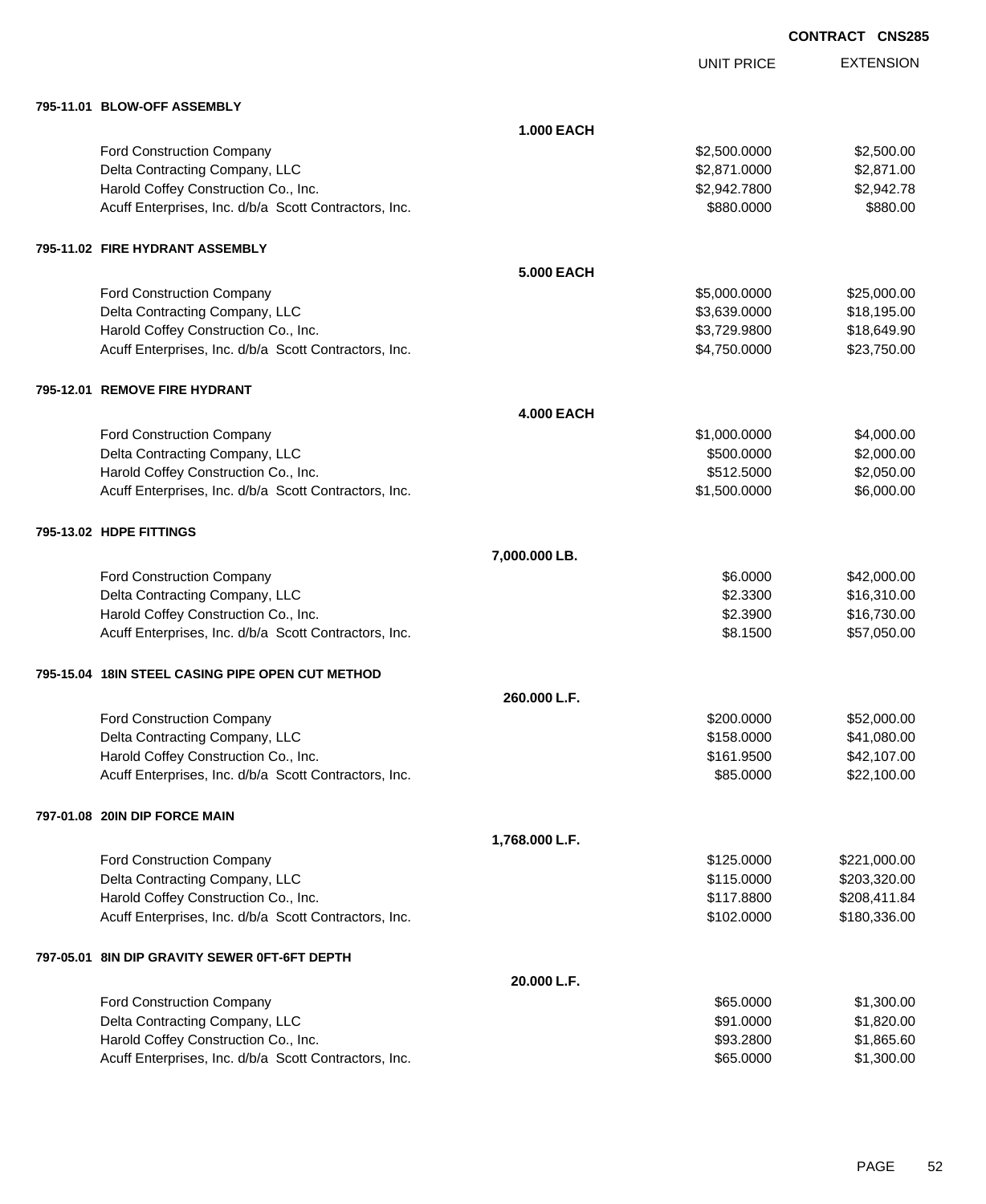|                                                       | <b>UNIT PRICE</b> | <b>EXTENSION</b> |
|-------------------------------------------------------|-------------------|------------------|
| 797-05.02 8IN DIP GRAVITY SEWER 6FT-12FT DEPTH        |                   |                  |
| 285,000 L.F.                                          |                   |                  |
| <b>Ford Construction Company</b>                      | \$75.0000         | \$21,375.00      |
| Delta Contracting Company, LLC                        | \$72.0000         | \$20,520.00      |
| Harold Coffey Construction Co., Inc.                  | \$73.8000         | \$21,033.00      |
| Acuff Enterprises, Inc. d/b/a Scott Contractors, Inc. | \$70.0000         | \$19,950.00      |
| 797-05.52 8IN PVC GRAVITY SEWER 6FT-12FT DEPTH        |                   |                  |
| 879,000 L.F.                                          |                   |                  |
| <b>Ford Construction Company</b>                      | \$40.0000         | \$35,160.00      |
| Delta Contracting Company, LLC                        | \$53.0000         | \$46,587.00      |
| Harold Coffey Construction Co., Inc.                  | \$54.3300         | \$47,756.07      |
| Acuff Enterprises, Inc. d/b/a Scott Contractors, Inc. | \$43.5000         | \$38,236.50      |
| 797-05.53 8IN PVC GRAVITY SEWER 12FT-18FT DEPTH       |                   |                  |
| 130,000 L.F.                                          |                   |                  |
| <b>Ford Construction Company</b>                      | \$45.0000         | \$5,850.00       |
| Delta Contracting Company, LLC                        | \$63.0000         | \$8,190.00       |
| Harold Coffey Construction Co., Inc.                  | \$64.5800         | \$8,395.40       |
| Acuff Enterprises, Inc. d/b/a Scott Contractors, Inc. | \$50.0000         | \$6,500.00       |
| 797-05.54 8IN PVC GRAVITY SEWER >18FT DEPTH           |                   |                  |
| 30.000 L.F.                                           |                   |                  |
| Ford Construction Company                             | \$100.0000        | \$3,000.00       |
| Delta Contracting Company, LLC                        | \$83.0000         | \$2,490.00       |
| Harold Coffey Construction Co., Inc.                  | \$85.0800         | \$2,552.40       |
| Acuff Enterprises, Inc. d/b/a Scott Contractors, Inc. | \$70.0000         | \$2,100.00       |
| 797-06.64 BORE/JACK 16IN STEEL CASING PIPE-UNCON.     |                   |                  |
| 170.000 L.F.                                          |                   |                  |
| Ford Construction Company                             | \$825.0000        | \$140,250.00     |
| Delta Contracting Company, LLC                        | \$317.0000        | \$53,890.00      |
| Harold Coffey Construction Co., Inc.                  | \$324.9300        | \$55,238.10      |
| Acuff Enterprises, Inc. d/b/a Scott Contractors, Inc. | \$330.0000        | \$56,100.00      |
| 797-06.69 BORE/JACK 36IN STEEL CASING PIPE-UNCON.     |                   |                  |
| 140.000 L.F.                                          |                   |                  |
| Ford Construction Company                             | \$1,000.0000      | \$140,000.00     |
| Delta Contracting Company, LLC                        | \$681.0000        | \$95,340.00      |
| Harold Coffey Construction Co., Inc.                  | \$698.0300        | \$97,724.20      |
| Acuff Enterprises, Inc. d/b/a Scott Contractors, Inc. | \$675.0000        | \$94,500.00      |
| 797-06.90 OPEN CUT 16IN STEEL CASING PIPE             |                   |                  |
| 95.000 L.F.                                           |                   |                  |
| <b>Ford Construction Company</b>                      | \$200.0000        | \$19,000.00      |
| Delta Contracting Company, LLC                        | \$141.0000        | \$13,395.00      |
| Harold Coffey Construction Co., Inc.                  | \$144.5300        | \$13,730.35      |
| Acuff Enterprises, Inc. d/b/a Scott Contractors, Inc. | \$95.0000         | \$9,025.00       |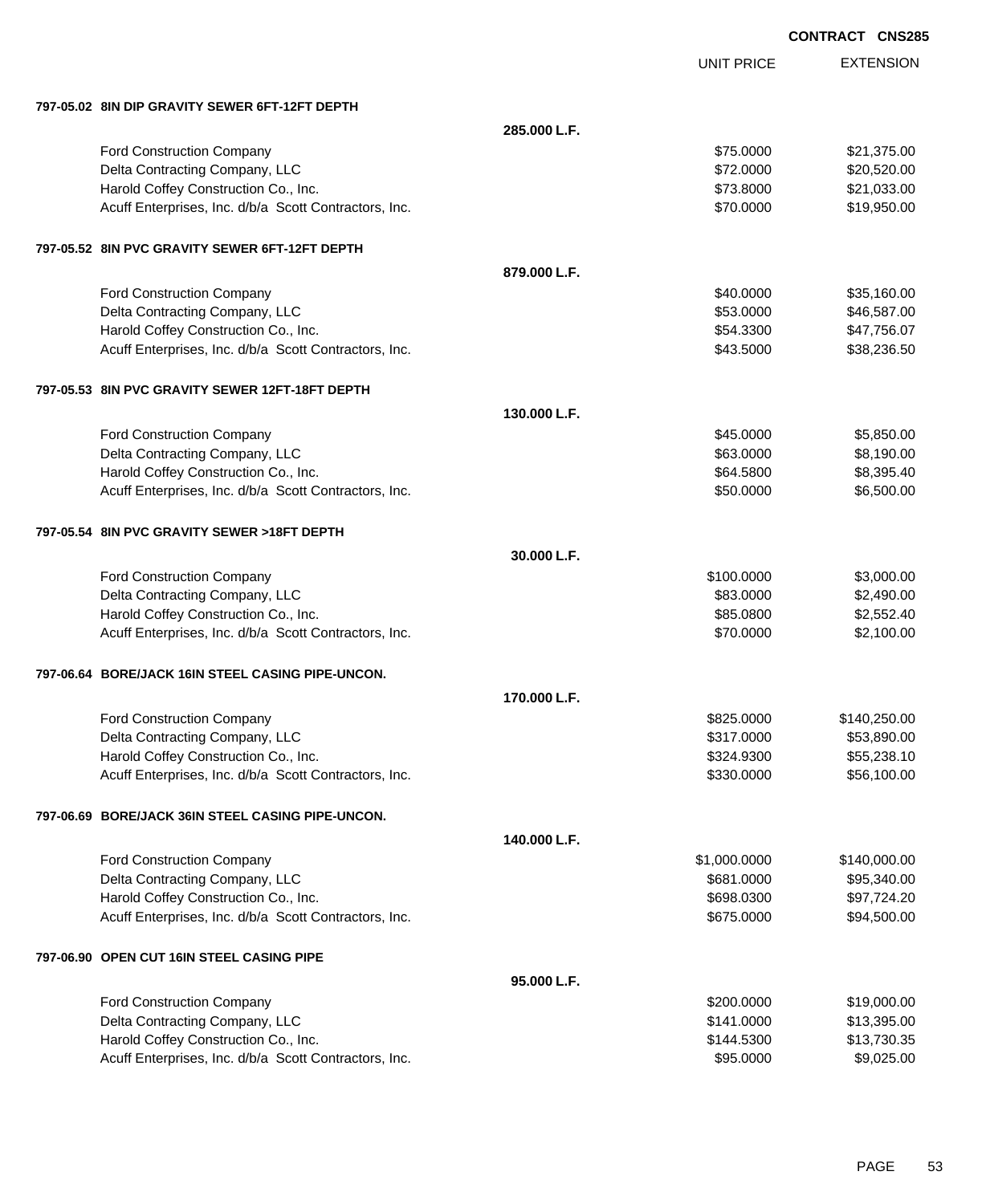UNIT PRICE EXTENSION

**797-07.01 48IN MANHOLE 0FT-4FT DEPTH**

| 797-07.01 48IN MANHOLE 0F1-4FT DEPTH                  |                   |              |             |
|-------------------------------------------------------|-------------------|--------------|-------------|
|                                                       | <b>1.000 EACH</b> |              |             |
| Ford Construction Company                             |                   | \$2,500.0000 | \$2,500.00  |
| Delta Contracting Company, LLC                        |                   | \$2,658.0000 | \$2,658.00  |
| Harold Coffey Construction Co., Inc.                  |                   | \$2,724.4500 | \$2,724.45  |
| Acuff Enterprises, Inc. d/b/a Scott Contractors, Inc. |                   | \$2,500.0000 | \$2,500.00  |
| 797-07.02 48IN MANHOLE 4FT-6FT DEPTH                  |                   |              |             |
|                                                       | <b>1.000 EACH</b> |              |             |
| Ford Construction Company                             |                   | \$3,000.0000 | \$3,000.00  |
| Delta Contracting Company, LLC                        |                   | \$2,658.0000 | \$2,658.00  |
| Harold Coffey Construction Co., Inc.                  |                   | \$2,724.4500 | \$2,724.45  |
| Acuff Enterprises, Inc. d/b/a Scott Contractors, Inc. |                   | \$2,700.0000 | \$2,700.00  |
| 797-07.03 48IN MANHOLE 6FT-8FT DEPTH                  |                   |              |             |
|                                                       | 3.000 EACH        |              |             |
| <b>Ford Construction Company</b>                      |                   | \$3,500.0000 | \$10,500.00 |
| Delta Contracting Company, LLC                        |                   | \$2,708.0000 | \$8,124.00  |
| Harold Coffey Construction Co., Inc.                  |                   | \$2,775.7000 | \$8,327.10  |
| Acuff Enterprises, Inc. d/b/a Scott Contractors, Inc. |                   | \$3,150.0000 | \$9,450.00  |
| 797-07.04 48IN MANHOLE 8FT-10FT DEPTH                 |                   |              |             |
|                                                       | 3.000 EACH        |              |             |
| <b>Ford Construction Company</b>                      |                   | \$4,000.0000 | \$12,000.00 |
| Delta Contracting Company, LLC                        |                   | \$2,758.0000 | \$8,274.00  |
| Harold Coffey Construction Co., Inc.                  |                   | \$2,826.9500 | \$8,480.85  |
| Acuff Enterprises, Inc. d/b/a Scott Contractors, Inc. |                   | \$4,150.0000 | \$12,450.00 |
| 797-07.05 48IN MANHOLE 10FT-12FT DEPTH                |                   |              |             |
|                                                       | <b>1.000 EACH</b> |              |             |
| Ford Construction Company                             |                   | \$4,500.0000 | \$4,500.00  |
| Delta Contracting Company, LLC                        |                   | \$2,808.0000 | \$2,808.00  |
| Harold Coffey Construction Co., Inc.                  |                   | \$2,878.2000 | \$2,878.20  |
| Acuff Enterprises, Inc. d/b/a Scott Contractors, Inc. |                   | \$5,175.0000 | \$5,175.00  |
| 797-07.06 48IN MANHOLE 12FT-14FT DEPTH                |                   |              |             |
|                                                       | <b>1.000 EACH</b> |              |             |
| <b>Ford Construction Company</b>                      |                   | \$5,000.0000 | \$5,000.00  |
| Delta Contracting Company, LLC                        |                   | \$2,858.0000 | \$2,858.00  |
| Harold Coffey Construction Co., Inc.                  |                   | \$2,929.4500 | \$2,929.45  |
| Acuff Enterprises, Inc. d/b/a Scott Contractors, Inc. |                   | \$6,600.0000 | \$6,600.00  |
| 797-07.07 48IN MANHOLE 14FT-16FT DEPTH                |                   |              |             |
|                                                       | <b>1.000 EACH</b> |              |             |
| <b>Ford Construction Company</b>                      |                   | \$5,500.0000 | \$5,500.00  |
| Delta Contracting Company, LLC                        |                   | \$3,058.0000 | \$3,058.00  |
| Harold Coffey Construction Co., Inc.                  |                   | \$3,134.4500 | \$3,134.45  |
| Acuff Enterprises, Inc. d/b/a Scott Contractors, Inc. |                   | \$8,000.0000 | \$8,000.00  |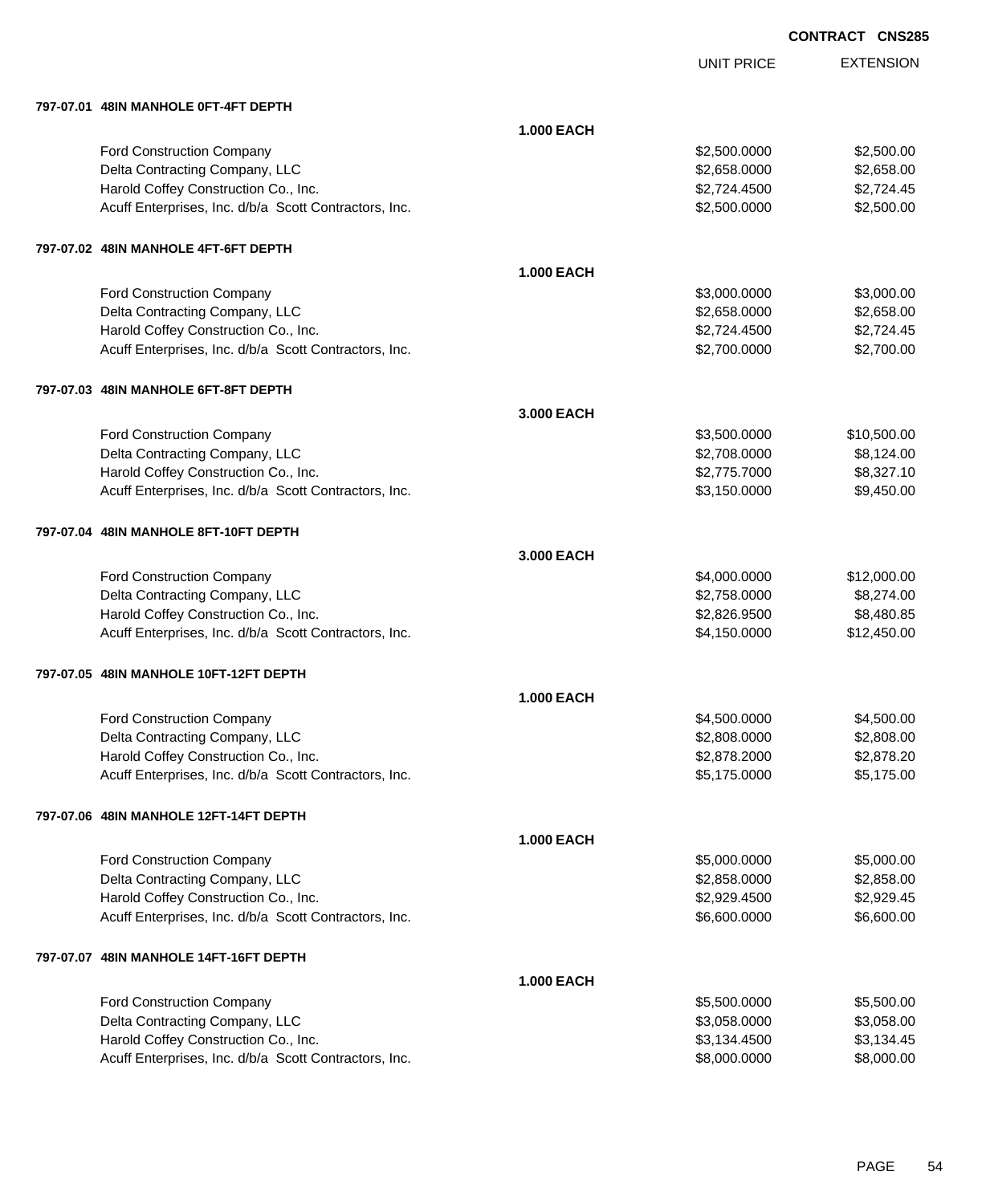|                                                       |                   |                   | <b>CONTRACT CNS285</b> |
|-------------------------------------------------------|-------------------|-------------------|------------------------|
|                                                       |                   | <b>UNIT PRICE</b> | <b>EXTENSION</b>       |
| 797-08.01 DI FITTINGS                                 |                   |                   |                        |
|                                                       | 7,500.000 LB.     |                   |                        |
| <b>Ford Construction Company</b>                      |                   | \$6.0000          | \$45,000.00            |
| Delta Contracting Company, LLC                        |                   | \$5.5000          | \$41,250.00            |
| Harold Coffey Construction Co., Inc.                  |                   | \$5.6400          | \$42,300.00            |
| Acuff Enterprises, Inc. d/b/a Scott Contractors, Inc. |                   | \$9.6500          | \$72,375.00            |
| 797-08.05 6IN PVC PIPE FOR SERVICE LATERAL            |                   |                   |                        |
|                                                       | 90.000 L.F.       |                   |                        |
| Ford Construction Company                             |                   | \$27.0000         | \$2,430.00             |
| Delta Contracting Company, LLC                        |                   | \$50.0000         | \$4,500.00             |
| Harold Coffey Construction Co., Inc.                  |                   | \$51.2500         | \$4,612.50             |
| Acuff Enterprises, Inc. d/b/a Scott Contractors, Inc. |                   | \$40.0000         | \$3,600.00             |
| 797-09.13 20IN PLUG VALVE ASSEMBLY                    |                   |                   |                        |
|                                                       | 3.000 EACH        |                   |                        |
| Ford Construction Company                             |                   | \$20,000.0000     | \$60,000.00            |
| Delta Contracting Company, LLC                        |                   | \$21,800.0000     | \$65,400.00            |
| Harold Coffey Construction Co., Inc.                  |                   | \$22,345.0000     | \$67,035.00            |
| Acuff Enterprises, Inc. d/b/a Scott Contractors, Inc. |                   | \$10,500.0000     | \$31,500.00            |
| 797-09.27 3IN AIR/VAC VALVE ASSEMBLY                  |                   |                   |                        |
|                                                       | <b>1.000 EACH</b> |                   |                        |
| Ford Construction Company                             |                   | \$9,500.0000      | \$9,500.00             |
| Delta Contracting Company, LLC                        |                   | \$4,260.0000      | \$4,260.00             |
| Harold Coffey Construction Co., Inc.                  |                   | \$4,366.5000      | \$4,366.50             |
| Acuff Enterprises, Inc. d/b/a Scott Contractors, Inc. |                   | \$14,000.0000     | \$14,000.00            |
| 797-10.06 CONNECT 6IN LATERAL TO SEWER LINE           |                   |                   |                        |
|                                                       | <b>2.000 EACH</b> |                   |                        |
| Ford Construction Company                             |                   | \$1,000.0000      | \$2,000.00             |
| Delta Contracting Company, LLC                        |                   | \$620.0000        | \$1,240.00             |
| Harold Coffey Construction Co., Inc.                  |                   | \$635.5000        | \$1,271.00             |
| Acuff Enterprises, Inc. d/b/a Scott Contractors, Inc. |                   | \$950.0000        | \$1,900.00             |
| 797-10.09 CONNECT EX. 8IN SEWER TO NEW MANHOLE        |                   |                   |                        |
|                                                       | <b>2.000 EACH</b> |                   |                        |
| Ford Construction Company                             |                   | \$1,200.0000      | \$2,400.00             |
| Delta Contracting Company, LLC                        |                   | \$1,800.0000      | \$3,600.00             |
| Harold Coffey Construction Co., Inc.                  |                   | \$1,845.0000      | \$3,690.00             |
| Acuff Enterprises, Inc. d/b/a Scott Contractors, Inc. |                   | \$1,350.0000      | \$2,700.00             |
| 797-11.25 RETIREIN PLACE 48IN MANHOLE                 |                   |                   |                        |
|                                                       | <b>5.000 EACH</b> |                   |                        |
| Ford Construction Company                             |                   | \$1,000.0000      | \$5,000.00             |
| Delta Contracting Company, LLC                        |                   | \$500.0000        | \$2,500.00             |
| Harold Coffey Construction Co., Inc.                  |                   | \$512.5000        | \$2,562.50             |
| Acuff Enterprises, Inc. d/b/a Scott Contractors, Inc. |                   | \$2,575.0000      | \$12,875.00            |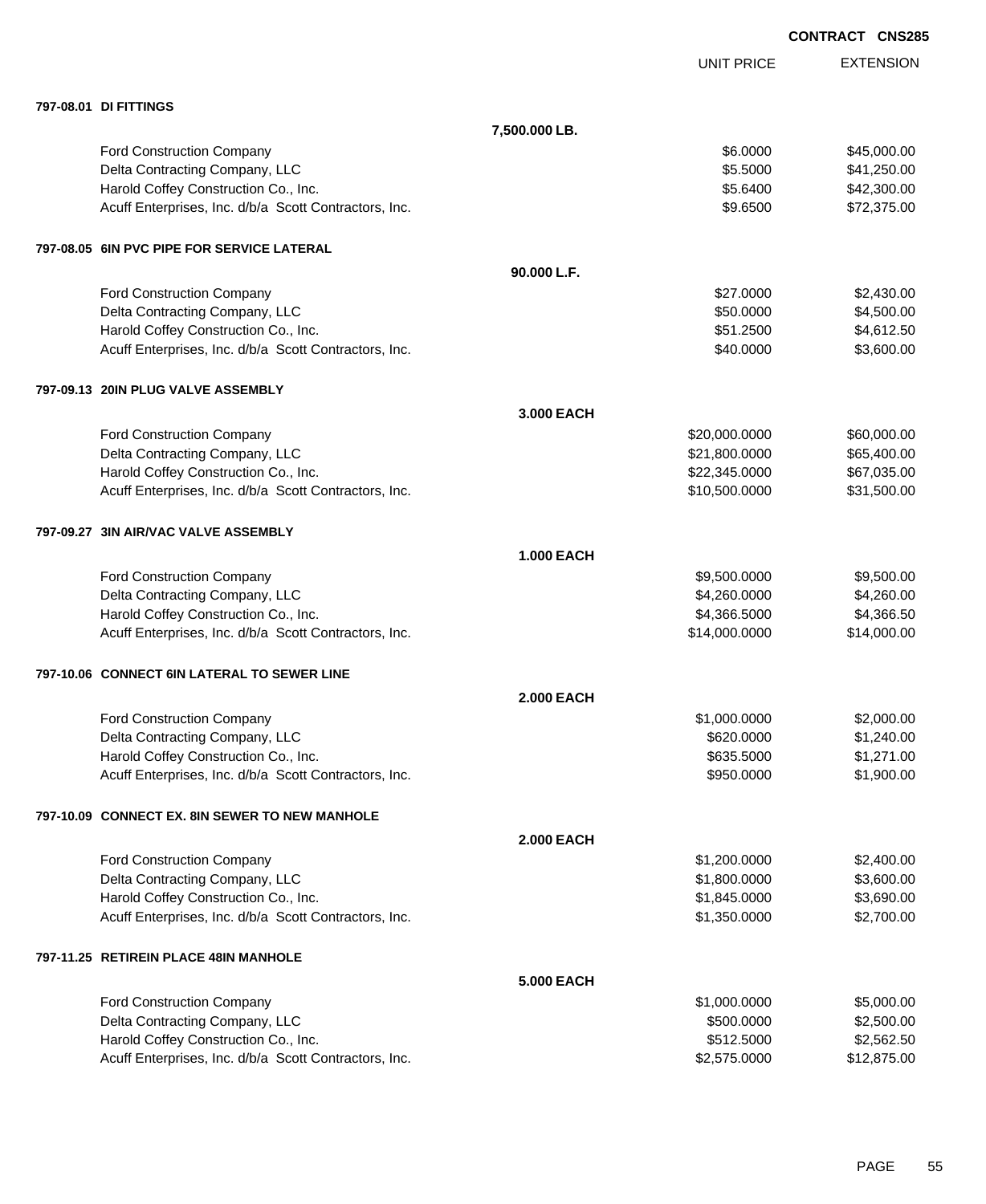EXTENSION UNIT PRICE

### **797-11.31 RETIREIN PLACE EXISTING SEWER 8IN-14IN**

| 1.350.000 L.F.                                        |           |             |
|-------------------------------------------------------|-----------|-------------|
| <b>Ford Construction Company</b>                      | \$16,0000 | \$21,600.00 |
| Delta Contracting Company, LLC                        | \$8,0000  | \$10,800.00 |
| Harold Coffey Construction Co., Inc.                  | \$8,2000  | \$11.070.00 |
| Acuff Enterprises, Inc. d/b/a Scott Contractors, Inc. | \$10,5000 | \$14.175.00 |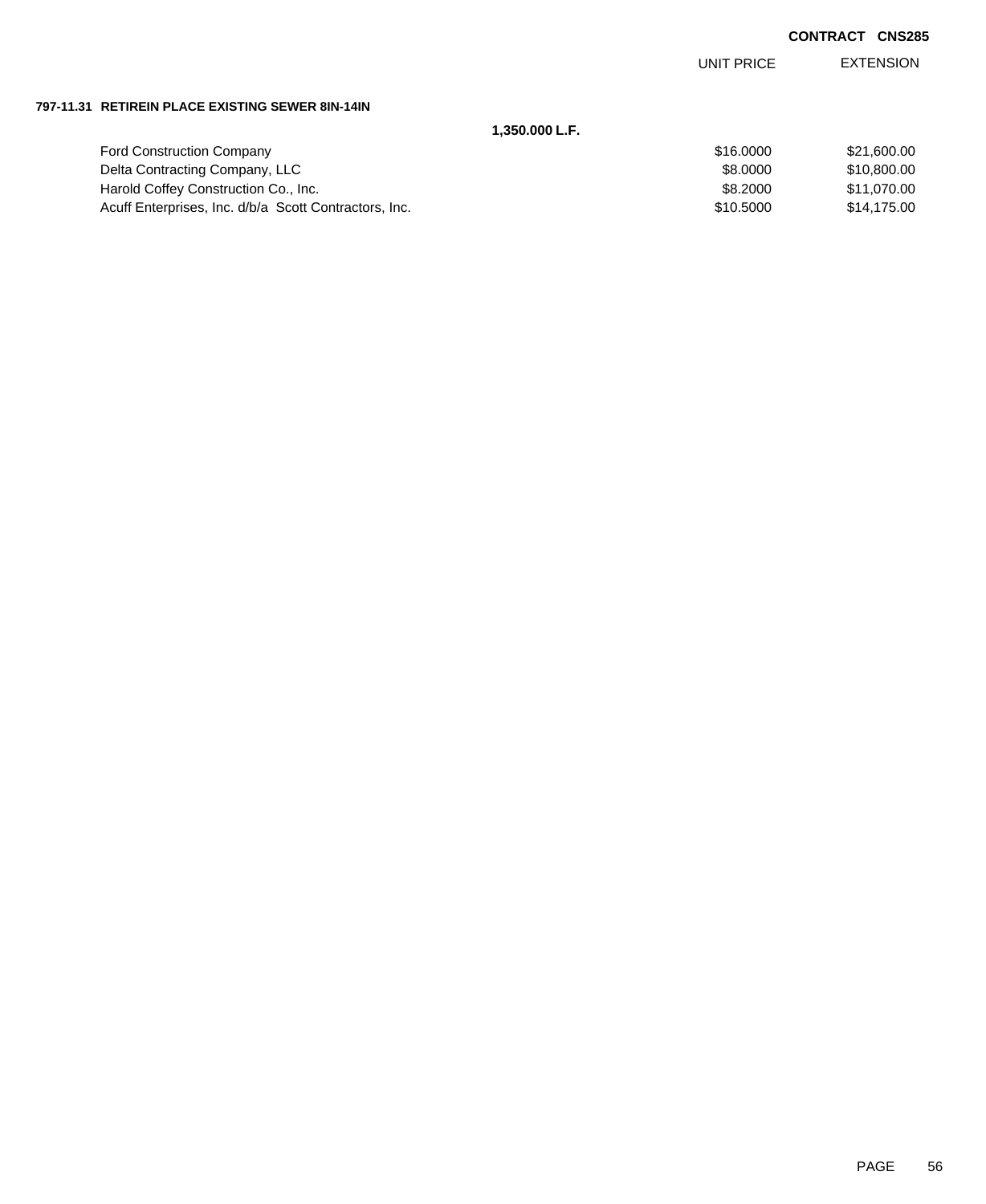EXTENSION UNIT PRICE

# **ROADWAY ALTERNATE AA1 CATEGORY**

| 203-06 | <b>WATER</b>                                          |                 |
|--------|-------------------------------------------------------|-----------------|
|        |                                                       | 2,329.000 M.G.  |
|        | <b>Ford Construction Company</b>                      |                 |
|        | Delta Contracting Company, LLC                        |                 |
|        | Harold Coffey Construction Co., Inc.                  |                 |
|        | Acuff Enterprises, Inc. d/b/a Scott Contractors, Inc. |                 |
| 303-01 | MINERAL AGGREGATE, TYPE A BASE, GRADING D             |                 |
|        |                                                       | 144,336.000 TON |
|        | <b>Ford Construction Company</b>                      |                 |
|        | Delta Contracting Company, LLC                        |                 |
|        | Harold Coffey Construction Co., Inc.                  |                 |
|        | Acuff Enterprises, Inc. d/b/a Scott Contractors, Inc. |                 |
| 402-01 | BITUMINOUS MATERIAL FOR PRIME COAT (PC)               |                 |
|        |                                                       | 258,000 TON     |
|        | Ford Construction Company                             |                 |
|        | Delta Contracting Company, LLC                        |                 |
|        | Harold Coffey Construction Co., Inc.                  |                 |
|        | Acuff Enterprises, Inc. d/b/a Scott Contractors, Inc. |                 |
| 402-02 | <b>AGGREGATE FOR COVER MATERIAL (PC)</b>              |                 |
|        |                                                       | 1.017.000 TON   |

Ford Construction Company Delta Contracting Company, LLC Harold Coffey Construction Co., Inc. Acuff Enterprises, Inc. d/b/a Scott Contractors, Inc.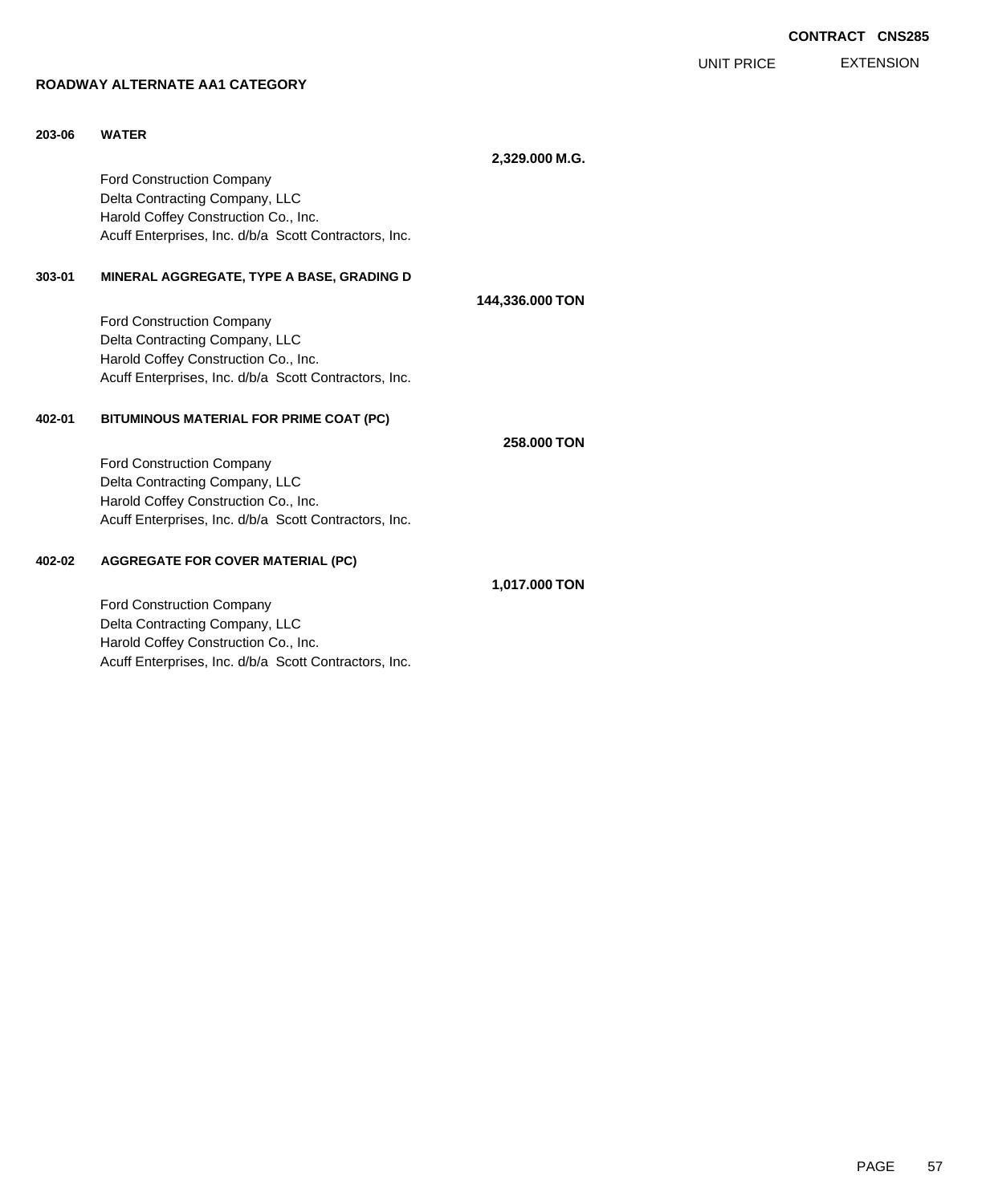|        |                                                       |                |                   | <b>CONTRACT CNS285</b> |
|--------|-------------------------------------------------------|----------------|-------------------|------------------------|
|        |                                                       |                | <b>UNIT PRICE</b> | <b>EXTENSION</b>       |
|        | ROADWAY ALTERNATE AA2 CATEGORY                        |                |                   |                        |
| 203-06 | <b>WATER</b>                                          |                |                   |                        |
|        |                                                       | 2,203.000 M.G. |                   |                        |
|        | <b>Ford Construction Company</b>                      |                | \$12.0000         | \$26,436.00            |
|        | Delta Contracting Company, LLC                        |                | \$16.0000         | \$35,248.00            |
|        | Harold Coffey Construction Co., Inc.                  |                | \$15.0000         | \$33,045.00            |
|        | Acuff Enterprises, Inc. d/b/a Scott Contractors, Inc. |                | \$15.0000         | \$33,045.00            |
| 303-01 | MINERAL AGGREGATE, TYPE A BASE, GRADING D             |                |                   |                        |
|        |                                                       | 97,262.000 TON |                   |                        |
|        | Ford Construction Company                             |                | \$27.5000         | \$2,674,705.00         |
|        | Delta Contracting Company, LLC                        |                | \$28.0000         | \$2,723,336.00         |
|        | Harold Coffey Construction Co., Inc.                  |                | \$29.2500         | \$2,844,913.50         |
|        | Acuff Enterprises, Inc. d/b/a Scott Contractors, Inc. |                | \$31.2500         | \$3,039,437.50         |
|        | 309-01.01 MINERAL AGGREGATE (A-CBC)                   |                |                   |                        |
|        |                                                       | 28,302.000 TON |                   |                        |
|        | Ford Construction Company                             |                | \$26.0000         | \$735,852.00           |
|        | Delta Contracting Company, LLC                        |                | \$28.0000         | \$792,456.00           |
|        | Harold Coffey Construction Co., Inc.                  |                | \$29.2500         | \$827,833.50           |
|        | Acuff Enterprises, Inc. d/b/a Scott Contractors, Inc. |                | \$28.8500         | \$816,512.70           |
|        | 309-01.02 PORTLAND CEMENT (A-CBC)                     |                |                   |                        |
|        |                                                       | 1,092.000 TON  |                   |                        |
|        | Ford Construction Company                             |                | \$230.0000        | \$251,160.00           |
|        | Delta Contracting Company, LLC                        |                | \$350.0000        | \$382,200.00           |
|        | Harold Coffey Construction Co., Inc.                  |                | \$350.0000        | \$382,200.00           |
|        | Acuff Enterprises, Inc. d/b/a Scott Contractors, Inc. |                | \$260.0000        | \$283,920.00           |
| 309-02 | <b>BITUMINOUS MATERIAL (A-CBC)</b>                    |                |                   |                        |
|        |                                                       | 91.000 TON     |                   |                        |
|        | Ford Construction Company                             |                | \$1,200.0000      | \$109,200.00           |
|        | Delta Contracting Company, LLC                        |                | \$715.0000        | \$65,065.00            |
|        | Harold Coffey Construction Co., Inc.                  |                | \$715.0000        | \$65,065.00            |
|        | Acuff Enterprises, Inc. d/b/a Scott Contractors, Inc. |                | \$955.0000        | \$86,905.00            |
| 402-01 | BITUMINOUS MATERIAL FOR PRIME COAT (PC)               |                |                   |                        |
|        |                                                       | 99.000 TON     |                   |                        |
|        | Ford Construction Company                             |                | \$200,0000        | \$19,800.00            |
|        | Delta Contracting Company, LLC                        |                | \$678.0000        | \$67,122.00            |
|        | Harold Coffey Construction Co., Inc.                  |                | \$200.0000        | \$19,800.00            |
|        | Acuff Enterprises, Inc. d/b/a Scott Contractors, Inc. |                | \$210.0000        | \$20,790.00            |
| 402-02 | <b>AGGREGATE FOR COVER MATERIAL (PC)</b>              |                |                   |                        |
|        |                                                       | 389.000 TON    |                   |                        |
|        | Ford Construction Company                             |                | \$5.0000          | \$1,945.00             |
|        | Delta Contracting Company, LLC                        |                | \$49.0000         | \$19,061.00            |
|        | Harold Coffey Construction Co., Inc.                  |                | \$5.0000          | \$1,945.00             |
|        | Acuff Enterprises, Inc. d/b/a Scott Contractors, Inc. |                | \$5.2500          | \$2,042.25             |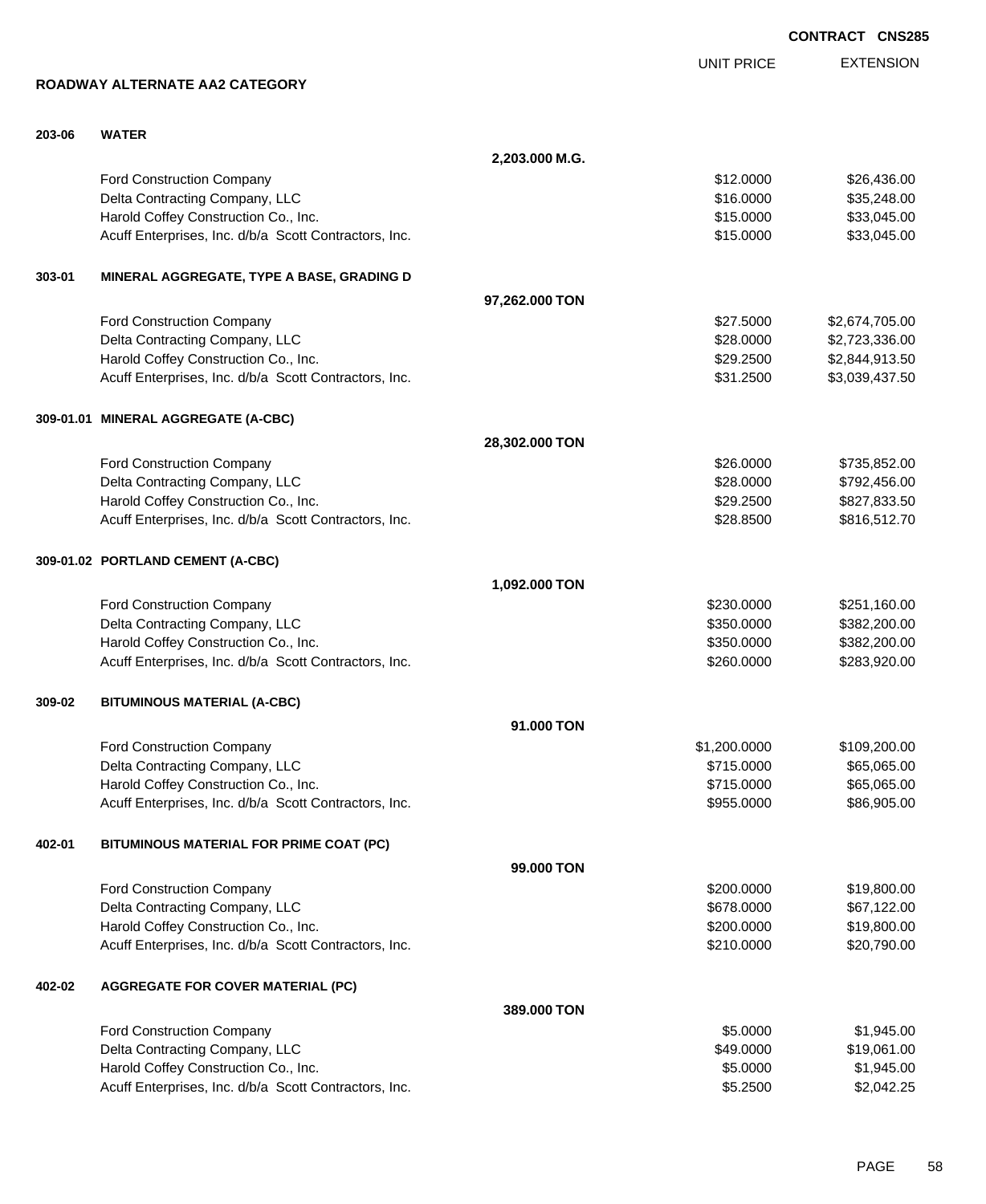## **SUB-TOTAL ROADWAY**

| <b>Ford Construction Company</b>                      | \$17,368,460.05 |
|-------------------------------------------------------|-----------------|
| Delta Contracting Company, LLC                        | \$19,173,587.15 |
| Harold Coffey Construction Co., Inc.                  | \$19,593,752.93 |
| Acuff Enterprises, Inc. d/b/a Scott Contractors, Inc. | \$19,686,355.65 |

### **SUB-TOTAL BOX BRIDGE**

| <b>Ford Construction Company</b>                      | \$1,070,847.00 |
|-------------------------------------------------------|----------------|
| Delta Contracting Company, LLC                        | \$845,229,60   |
| Harold Coffey Construction Co., Inc.                  | \$1,033,860.51 |
| Acuff Enterprises, Inc. d/b/a Scott Contractors, Inc. | \$948,376,35   |

## **SUB-TOTAL BRIDGE**

| Ford Construction Company                             | \$1,525,207.61 |
|-------------------------------------------------------|----------------|
| Delta Contracting Company, LLC                        | \$1,642,329.05 |
| Harold Coffey Construction Co., Inc.                  | \$1,935,630.95 |
| Acuff Enterprises, Inc. d/b/a Scott Contractors, Inc. | \$1,916,863.05 |

## **SUB-TOTAL UTILITY**

| <b>Ford Construction Company</b>                      | \$4,691,828.36 |
|-------------------------------------------------------|----------------|
| Delta Contracting Company, LLC                        | \$4,213,467.18 |
| Harold Coffey Construction Co., Inc.                  | \$4,233,933.04 |
| Acuff Enterprises, Inc. d/b/a Scott Contractors, Inc. | \$4,565,752.50 |

## **SUB-TOTAL ROADWAY ALTERNATE AA1**

## **SUB-TOTAL ROADWAY ALTERNATE AA2**

| <b>Ford Construction Company</b>                      | \$3,819,098.00 |
|-------------------------------------------------------|----------------|
| Delta Contracting Company, LLC                        | \$4,084,488.00 |
| Harold Coffey Construction Co., Inc.                  | \$4.174.802.00 |
| Acuff Enterprises, Inc. d/b/a Scott Contractors, Inc. | \$4.282.652.45 |

# **TOTAL CONTRACT**

| <b>Ford Construction Company</b>                      | \$28,475,441.02 |
|-------------------------------------------------------|-----------------|
| Delta Contracting Company, LLC                        | \$29,959,100.98 |
| Harold Coffey Construction Co., Inc.                  | \$30,971,979.43 |
| Acuff Enterprises, Inc. d/b/a Scott Contractors, Inc. | \$31,400,000.00 |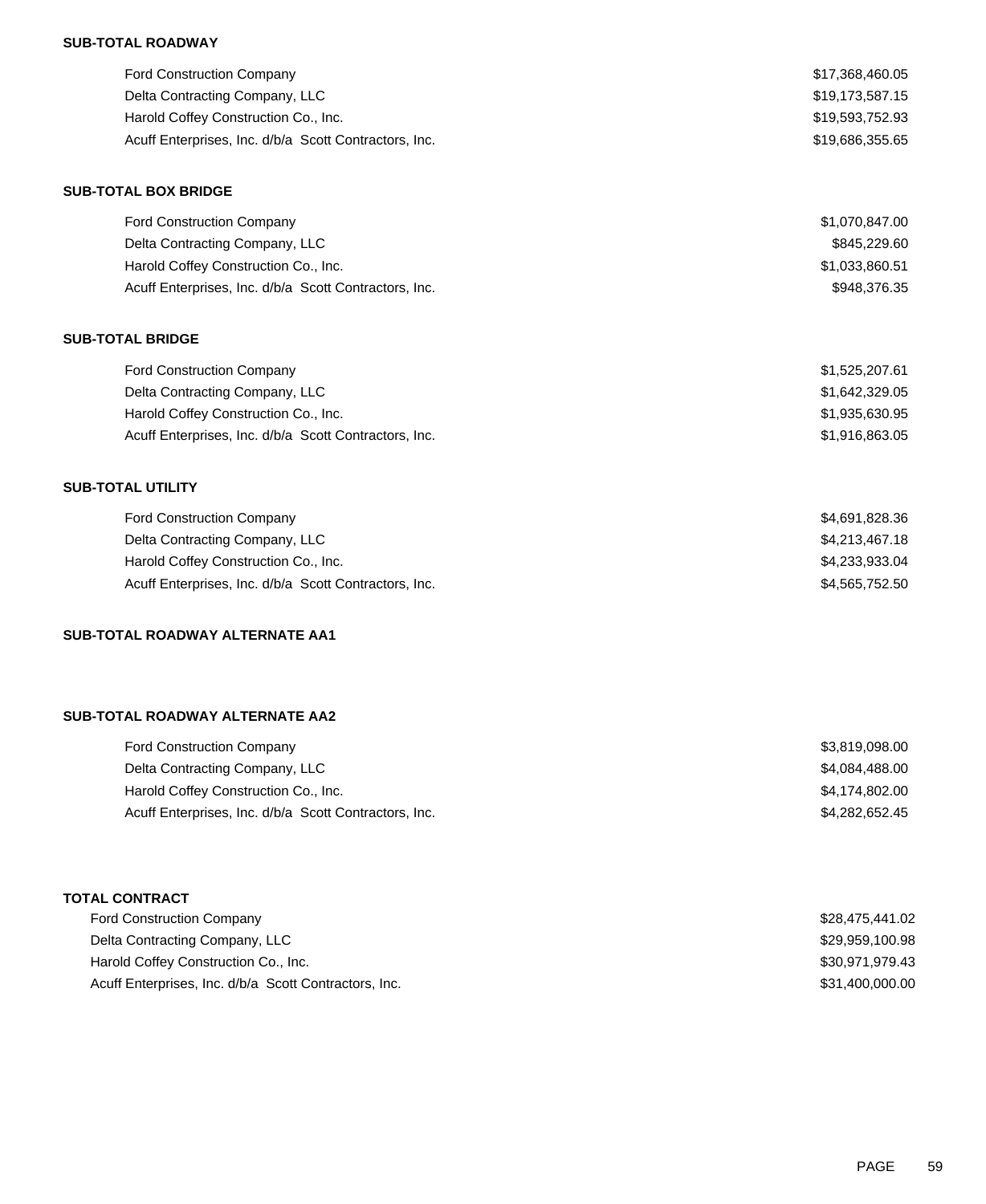# **DEPARTMENT OF TRANSPORTATION SUMMARY OF BIDS LETTING OF OCTOBER 05, 2018 STATE OF TENNESSEE**

### KNOX COUNTY (Contract No. CNS009 Call 018)

STP/HIP-M-332(9),47033-3223-54

THE GRADING, DRAINAGE, CONSTRUCTION OF A CONCRETE I-BEAM BRIDGE, SIGNALS AND PAVING ON S.R. 332 FROM NORTH OF TURKEY CREEK ROAD (L.M. 0.24) TO NORTHSHORE DRIVE (L.M. 1.95).

PROJECT LENGTH - 0.930 MILES

COMPLETION TIME - ON OR BEFORE OCTOBER 31, 2020

DBE GOAL 10.00%

|                                    | TOTAL CONTRACT  |
|------------------------------------|-----------------|
| Summers-Taylor, Inc.               | \$10,192,277.64 |
| Charles Blalock & Sons, Inc.       | \$10,511,672.32 |
| Jones Bros. Contractors, LLC       | \$11,007,278.50 |
| Bell & Associates Construction, LP | \$11,275,064.62 |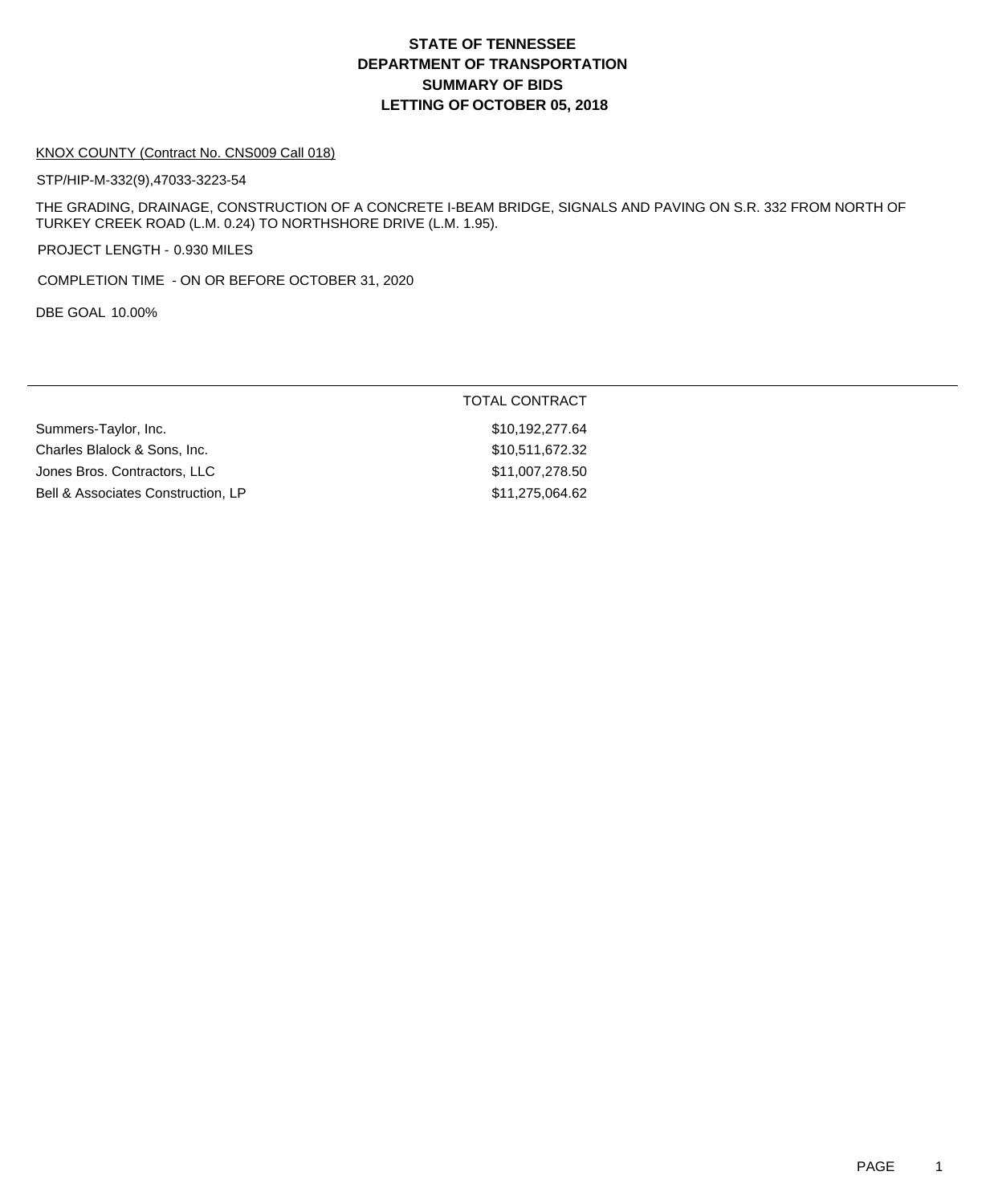**ROADWAY CATEGORY 105-01 CONSTRUCTION STAKES, LINES AND GRADES 1.000 LS** Summers-Taylor, Inc. \$68,900.000 \$68,900.000 \$68,900.000 \$68,900.000 \$68,900.000 Charles Blalock & Sons, Inc. 6. 2012 12:30 12:30 12:30 12:30 12:30 12:30 12:30 12:30 12:30 12:30 12:30 12:30 1 Jones Bros. Contractors, LLC \$100,000.0000 \$100,000.00 Bell & Associates Construction, LP 6. The state of the state of the state of the state of the state of the state of the state of the state of the state of the state of the state of the state of the state of the state of th **109-10.01 TRAINEE 1,680.000 HOUR** Summers-Taylor, Inc. \$0.8000 \$1,344.00 Charles Blalock & Sons, Inc. 6.6 and 51,344.00 \$1,344.00 \$1,344.00 \$1,344.00 \$1,344.00 \$1,344.00 \$1,344.00 \$1,35 Jones Bros. Contractors, LLC \$0.8000 \$1,344.00 Bell & Associates Construction, LP 60.8000 \$1,344.00 **201-01 CLEARING AND GRUBBING 1.000 LS** Summers-Taylor, Inc. 6. The Summers-Taylor, Inc. 6. The Summers-Taylor, Inc. 6. The Summers-Taylor, Inc. 6. The Summers-Taylor, Inc. 6. The Summers-Taylor, Inc. 6. The Summers-Taylor, Inc. 6. The Summers-Taylor, Inc. 6. Th Charles Blalock & Sons, Inc. 6. 2012 12:00:000 \$495,000.000 \$495,000.000 \$495,000.000 \$495,000.00 Jones Bros. Contractors, LLC \$998,000.0000 \$998,000.00 Bell & Associates Construction, LP 683,117.1200 \$583,117.1200 \$583,117.1200 \$583,117.12 **202-04.50 REMOVAL OF STRUCTURES (5'X4' BOX CULVERT, STA 110+33±) 1.000 LS** Summers-Taylor, Inc. \$12,600.000 \$12,600.000 \$12,600.000 \$12,600.000 \$12,600.000 \$12,600.00 Charles Blalock & Sons, Inc. \$13,275.0800 \$13,275.08 Jones Bros. Contractors, LLC \$5,000.0000 \$5,000.00 Bell & Associates Construction, LP 615,238.4800 \$15,238.4800 \$15,238.4800 **203-01 ROAD & DRAINAGE EXCAVATION (UNCLASSIFIED) 27,744.000 C.Y.** Summers-Taylor, Inc. \$11.0000 \$305,184.00 Charles Blalock & Sons, Inc. \$17.0000 \$471,648.00 Jones Bros. Contractors, LLC \$15.0000 \$416,160.00 Bell & Associates Construction, LP 6. 2008 12:00 \$365,111.04 **203-03 BORROW EXCAVATION (UNCLASSIFIED) 20,869.000 C.Y.** Summers-Taylor, Inc. \$15.5000 \$323,469.50 Charles Blalock & Sons, Inc. \$16.5600 \$345,590.64 Jones Bros. Contractors, LLC \$15.0000 \$313,035.00 Bell & Associates Construction, LP 6.6900 \$348,303.61 **203-04 PLACING AND SPREADING TOPSOIL 3,919.000 C.Y.** Summers-Taylor, Inc. \$7.1000 \$27,824.90 Charles Blalock & Sons, Inc. 6.625.96 \$26,805.96 \$6.8400 \$26,805.96

Jones Bros. Contractors, LLC \$15.0000 \$58,785.00 Bell & Associates Construction, LP 633,233.12

**CONTRACT CNS009**

EXTENSION UNIT PRICE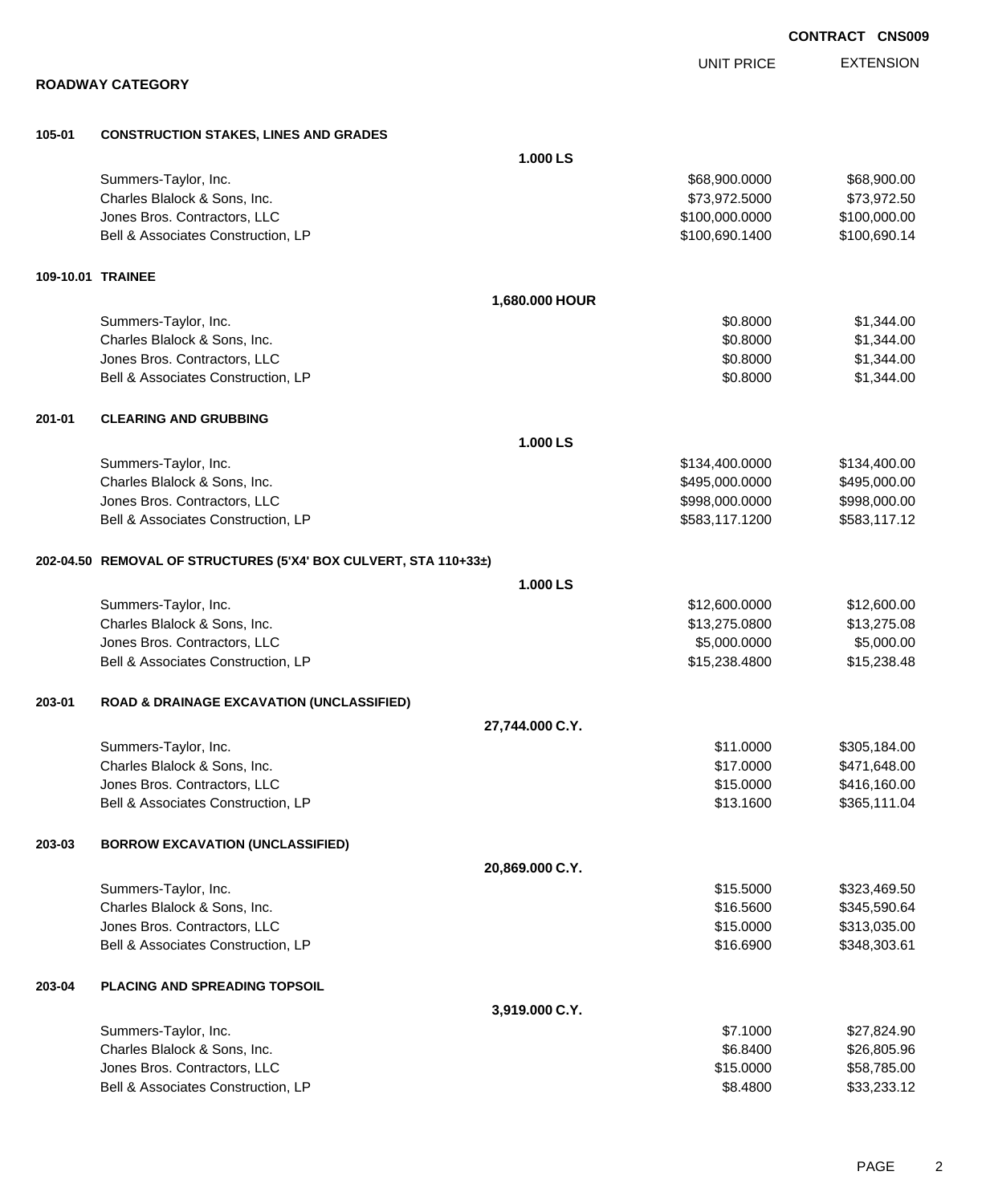|        |                                                  |                 |                   | <b>CONTRACT CNS00</b> |
|--------|--------------------------------------------------|-----------------|-------------------|-----------------------|
|        |                                                  |                 | <b>UNIT PRICE</b> | <b>EXTENSION</b>      |
| 203-06 | <b>WATER</b>                                     |                 |                   |                       |
|        |                                                  | 242,000 M.G.    |                   |                       |
|        | Summers-Taylor, Inc.                             |                 | \$50.5000         | \$12,221.00           |
|        | Charles Blalock & Sons, Inc.                     |                 | \$24.6200         | \$5,958.04            |
|        | Jones Bros. Contractors, LLC                     |                 | \$5.0000          | \$1,210.00            |
|        | Bell & Associates Construction, LP               |                 | \$61.4700         | \$14,875.74           |
|        | 204-08.01 BACKFILL MATERIAL (FLOWABLE FILL)      |                 |                   |                       |
|        |                                                  | 81.000 C.Y.     |                   |                       |
|        | Summers-Taylor, Inc.                             |                 | \$177.0000        | \$14,337.00           |
|        | Charles Blalock & Sons, Inc.                     |                 | \$182.9500        | \$14,818.95           |
|        | Jones Bros. Contractors, LLC                     |                 | \$250.0000        | \$20,250.00           |
|        | Bell & Associates Construction, LP               |                 | \$214.1000        | \$17,342.10           |
|        | 209-02.03 8" TEMPORARY SLOPE DRAIN               |                 |                   |                       |
|        |                                                  | 257.000 L.F.    |                   |                       |
|        | Summers-Taylor, Inc.                             |                 | \$25.5000         | \$6,553.50            |
|        | Charles Blalock & Sons, Inc.                     |                 | \$9.8500          | \$2,531.45            |
|        | Jones Bros. Contractors, LLC                     |                 | \$10.0000         | \$2,570.00            |
|        | Bell & Associates Construction, LP               |                 | \$7.4700          | \$1,919.79            |
|        | 209-03.20 FILTER SOCK (8 INCH)                   |                 |                   |                       |
|        |                                                  | 990.000 L.F.    |                   |                       |
|        | Summers-Taylor, Inc.                             |                 | \$4.2500          | \$4,207.50            |
|        | Charles Blalock & Sons, Inc.                     |                 | \$3.7100          | \$3,672.90            |
|        | Jones Bros. Contractors, LLC                     |                 | \$5.2700          | \$5,217.30            |
|        | Bell & Associates Construction, LP               |                 | \$3.6500          | \$3,613.50            |
| 209-05 | <b>SEDIMENT REMOVAL</b>                          |                 |                   |                       |
|        |                                                  | 627.000 C.Y.    |                   |                       |
|        | Summers-Taylor, Inc.                             |                 | \$15.0000         | \$9,405.00            |
|        | Charles Blalock & Sons, Inc.                     |                 | \$7.5600          | \$4,740.12            |
|        | Jones Bros. Contractors, LLC                     |                 | \$10.0000         | \$6,270.00            |
|        | Bell & Associates Construction, LP               |                 | \$19.0800         | \$11,963.16           |
|        | 209-08.02 TEMPORARY SILT FENCE (WITH BACKING)    |                 |                   |                       |
|        |                                                  | 5,745.000 L.F.  |                   |                       |
|        | Summers-Taylor, Inc.                             |                 | \$3.7000          | \$21,256.50           |
|        | Charles Blalock & Sons, Inc.                     |                 | \$4.4100          | \$25,335.45           |
|        | Jones Bros. Contractors, LLC                     |                 | \$3.7900          | \$21,773.55           |
|        | Bell & Associates Construction, LP               |                 | \$4.3200          | \$24,818.40           |
|        | 209-08.03 TEMPORARY SILT FENCE (WITHOUT BACKING) |                 |                   |                       |
|        |                                                  | 11,597.000 L.F. |                   |                       |
|        | Summers-Taylor, Inc.                             |                 | \$1.6000          | \$18,555.20           |
|        | Charles Blalock & Sons, Inc.                     |                 | \$1.0800          | \$12,524.76           |
|        | Jones Bros. Contractors, LLC                     |                 | \$1.9300          | \$22,382.21           |
|        | Bell & Associates Construction, LP               |                 | \$1.0600          | \$12,292.82           |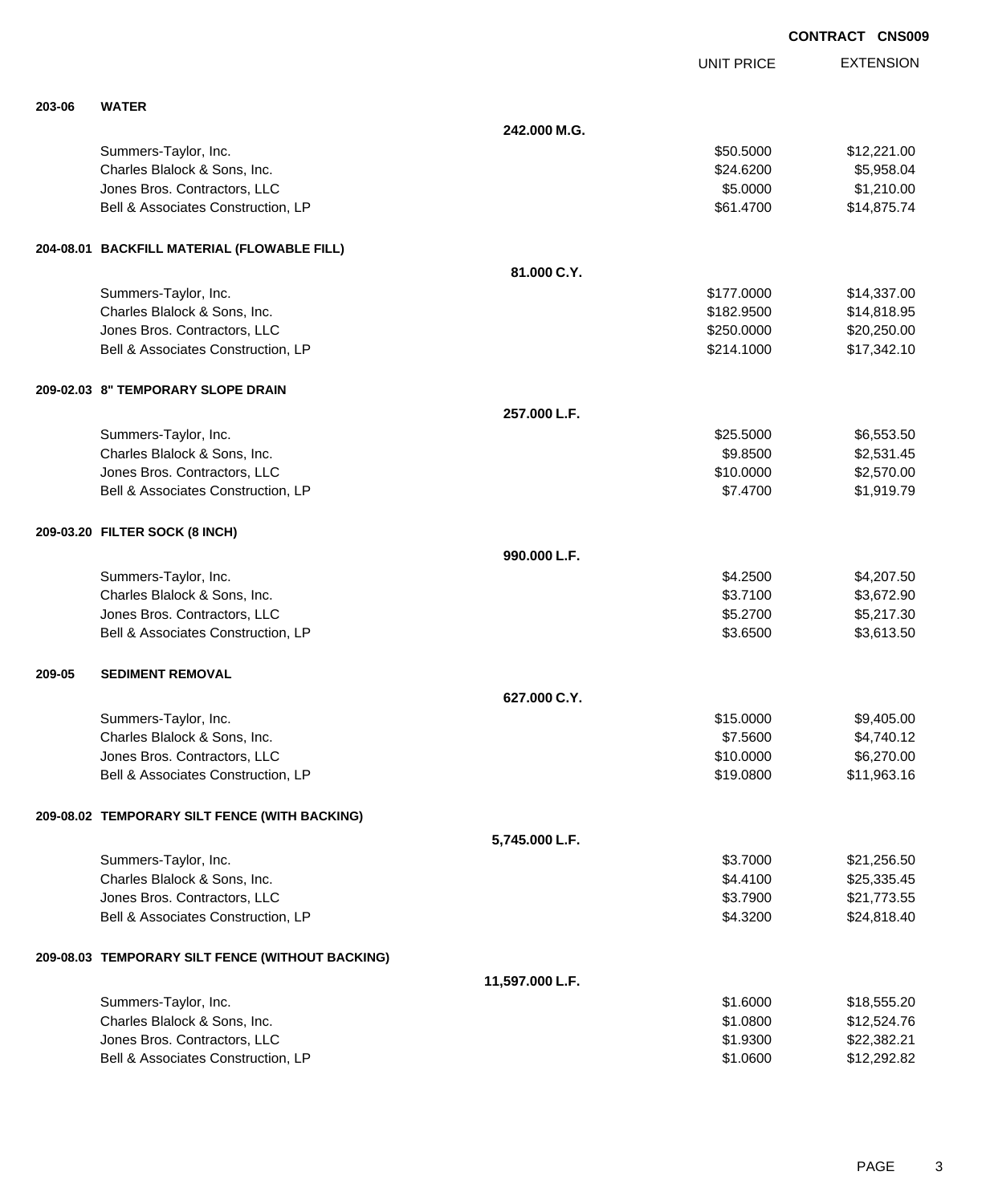UNIT PRICE

EXTENSION

| 209-08.07 ROCK CHECK DAM PER                     |              |              |             |
|--------------------------------------------------|--------------|--------------|-------------|
|                                                  | 106.000 EACH |              |             |
| Summers-Taylor, Inc.                             |              | \$371.0000   | \$39,326.00 |
| Charles Blalock & Sons, Inc.                     |              | \$377.9700   | \$40,064.82 |
| Jones Bros. Contractors, LLC                     |              | \$300.0000   | \$31,800.00 |
| Bell & Associates Construction, LP               |              | \$370.9600   | \$39,321.76 |
| 209-08.08 ENHANCED ROCK CHECK DAM                |              |              |             |
|                                                  | 18.000 EACH  |              |             |
| Summers-Taylor, Inc.                             |              | \$637.0000   | \$11,466.00 |
| Charles Blalock & Sons, Inc.                     |              | \$431.9700   | \$7,775.46  |
| Jones Bros. Contractors, LLC                     |              | \$385.0000   | \$6,930.00  |
| Bell & Associates Construction, LP               |              | \$423.9600   | \$7,631.28  |
| 209-09.01 SANDBAGS                               |              |              |             |
|                                                  | 400,000 BAG  |              |             |
| Summers-Taylor, Inc.                             |              | \$5.1000     | \$2,040.00  |
| Charles Blalock & Sons, Inc.                     |              | \$2.1600     | \$864.00    |
| Jones Bros. Contractors, LLC                     |              | \$5.4300     | \$2,172.00  |
| Bell & Associates Construction, LP               |              | \$2.1200     | \$848.00    |
| 209-09.03 SEDIMENT FILTER BAG (15' X 15')        |              |              |             |
|                                                  | 3.000 EACH   |              |             |
| Summers-Taylor, Inc.                             |              | \$425.0000   | \$1,275.00  |
| Charles Blalock & Sons, Inc.                     |              | \$539.9600   | \$1,619.88  |
| Jones Bros. Contractors, LLC                     |              | \$1,400.0000 | \$4,200.00  |
| Bell & Associates Construction, LP               |              | \$529.9500   | \$1,589.85  |
| 209-09.40 CURB INLET PROTECTION (TYPE 1)         |              |              |             |
|                                                  | 10.000 EACH  |              |             |
| Summers-Taylor, Inc.                             |              | \$265.0000   | \$2,650.00  |
| Charles Blalock & Sons, Inc.                     |              | \$161.9900   | \$1,619.90  |
| Jones Bros. Contractors, LLC                     |              | \$580.2000   | \$5,802.00  |
| Bell & Associates Construction, LP               |              | \$158.9800   | \$1,589.80  |
| 209-09.41 CURB INLET PROTECTION (TYPE 2)         |              |              |             |
|                                                  | 94.000 EACH  |              |             |
| Summers-Taylor, Inc.                             |              | \$265.0000   | \$24,910.00 |
| Charles Blalock & Sons, Inc.                     |              | \$161.9900   | \$15,227.06 |
| Jones Bros. Contractors, LLC                     |              | \$371.8100   | \$34,950.14 |
| Bell & Associates Construction, LP               |              | \$158.9800   | \$14,944.12 |
| 209-20.03 POLYETHYLENE SHEETING (6 MIL. MINIMUM) |              |              |             |
|                                                  | 160.000 S.Y. |              |             |
| Summers-Taylor, Inc.                             |              | \$5.1000     | \$816.00    |
| Charles Blalock & Sons, Inc.                     |              | \$8.9500     | \$1,432.00  |
| Jones Bros. Contractors, LLC                     |              | \$4.0000     | \$640.00    |

Bell & Associates Construction, LP 68.3100 \$1,329.60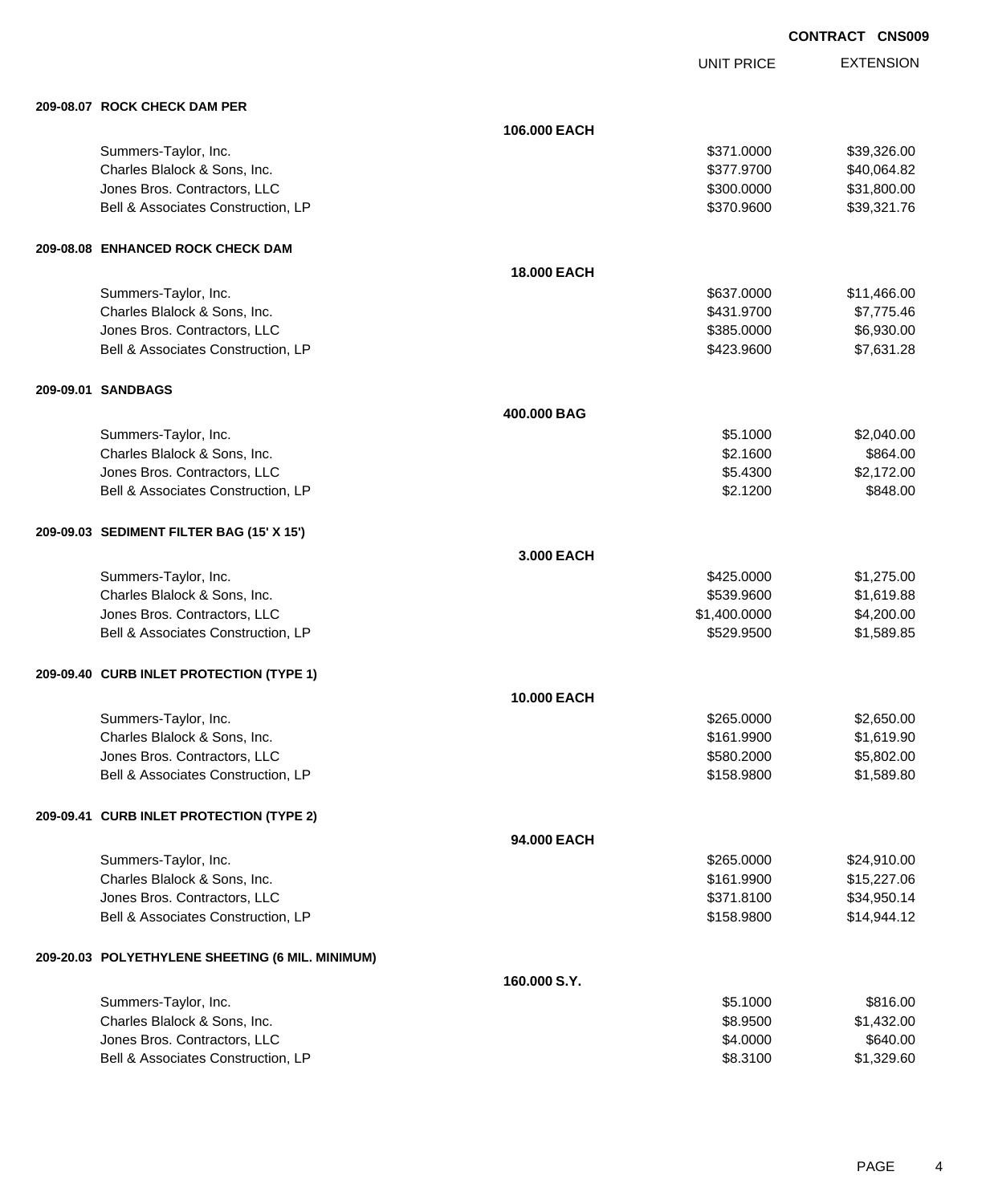UNIT PRICE

|        | 209-40.33 CATCH BASIN PROTECTION (TYPE D)            |                   |                            |                          |
|--------|------------------------------------------------------|-------------------|----------------------------|--------------------------|
|        |                                                      | <b>5.000 EACH</b> |                            |                          |
|        | Summers-Taylor, Inc.                                 |                   | \$318.0000                 | \$1,590.00               |
|        | Charles Blalock & Sons, Inc.                         |                   | \$134.9900                 | \$674.95                 |
|        | Jones Bros. Contractors, LLC                         |                   | \$577.5400                 | \$2,887.70               |
|        | Bell & Associates Construction, LP                   |                   | \$132.4900                 | \$662.45                 |
|        |                                                      |                   |                            |                          |
|        | 209-40.42 CATCH BASIN FILTER ASSEMBLY(TYPE 2)        |                   |                            |                          |
|        |                                                      | <b>5.000 EACH</b> |                            |                          |
|        |                                                      |                   |                            |                          |
|        | Summers-Taylor, Inc.<br>Charles Blalock & Sons, Inc. |                   | \$1,060.0000<br>\$404.9700 | \$5,300.00               |
|        | Jones Bros. Contractors, LLC                         |                   | \$745.8400                 | \$2,024.85<br>\$3,729.20 |
|        | Bell & Associates Construction, LP                   |                   | \$397.4600                 | \$1,987.30               |
|        |                                                      |                   |                            |                          |
|        | 209-40.44 CATCH BASIN FILTER ASSEMBLY(TYPE 4)        |                   |                            |                          |
|        |                                                      |                   |                            |                          |
|        |                                                      | 3,000 EACH        |                            |                          |
|        | Summers-Taylor, Inc.                                 |                   | \$637.0000                 | \$1,911.00               |
|        | Charles Blalock & Sons, Inc.                         |                   | \$431.9700                 | \$1,295.91               |
|        | Jones Bros. Contractors, LLC                         |                   | \$1,366.7600               | \$4,100.28               |
|        | Bell & Associates Construction, LP                   |                   | \$423.9600                 | \$1,271.88               |
|        |                                                      |                   |                            |                          |
|        | 209-40.45 CATCH BASIN FILTER ASSEMBLY(TYPE 5)        |                   |                            |                          |
|        |                                                      | <b>1.000 EACH</b> |                            |                          |
|        | Summers-Taylor, Inc.                                 |                   | \$1,060.0000               | \$1,060.00               |
|        | Charles Blalock & Sons, Inc.                         |                   | \$485.9600                 | \$485.96                 |
|        | Jones Bros. Contractors, LLC                         |                   | \$2,403.8400               | \$2,403.84               |
|        | Bell & Associates Construction, LP                   |                   | \$476.9500                 | \$476.95                 |
|        |                                                      |                   |                            |                          |
|        | 209-40.46 CATCH BASIN FILTER ASSEMBLY(TYPE 6)        |                   |                            |                          |
|        |                                                      | 60.000 EACH       |                            |                          |
|        | Summers-Taylor, Inc.                                 |                   | \$637.0000                 | \$38,220.00              |
|        | Charles Blalock & Sons, Inc.                         |                   | \$431.9700                 | \$25,918.20              |
|        | Jones Bros. Contractors, LLC                         |                   | \$484.2400                 | \$29,054.40              |
|        | Bell & Associates Construction, LP                   |                   | \$423.9600                 | \$25,437.60              |
|        |                                                      |                   |                            |                          |
|        | 209-40.47 CATCH BASIN FILTER ASSEMBLY(TYPE 7)        |                   |                            |                          |
|        |                                                      | <b>9.000 EACH</b> |                            |                          |
|        | Summers-Taylor, Inc.                                 |                   | \$637.0000                 | \$5,733.00               |
|        | Charles Blalock & Sons, Inc.                         |                   | \$539.9600                 | \$4,859.64               |
|        | Jones Bros. Contractors, LLC                         |                   | \$992.3300                 | \$8,930.97               |
|        | Bell & Associates Construction, LP                   |                   | \$529.9500                 | \$4,769.55               |
|        |                                                      |                   |                            |                          |
| 303-01 | MINERAL AGGREGATE, TYPE A BASE, GRADING D            |                   |                            |                          |
|        |                                                      |                   |                            |                          |
|        |                                                      | 17,968.000 TON    |                            |                          |
|        | Summers-Taylor, Inc.                                 |                   | \$33.5000                  | \$601,928.00             |
|        | Charles Blalock & Sons, Inc.                         |                   | \$30.9400                  | \$555,929.92             |
|        | Jones Bros. Contractors, LLC                         |                   | \$33.0000                  | \$592,944.00             |
|        | Bell & Associates Construction, LP                   |                   | \$32.1500                  | \$577,671.20             |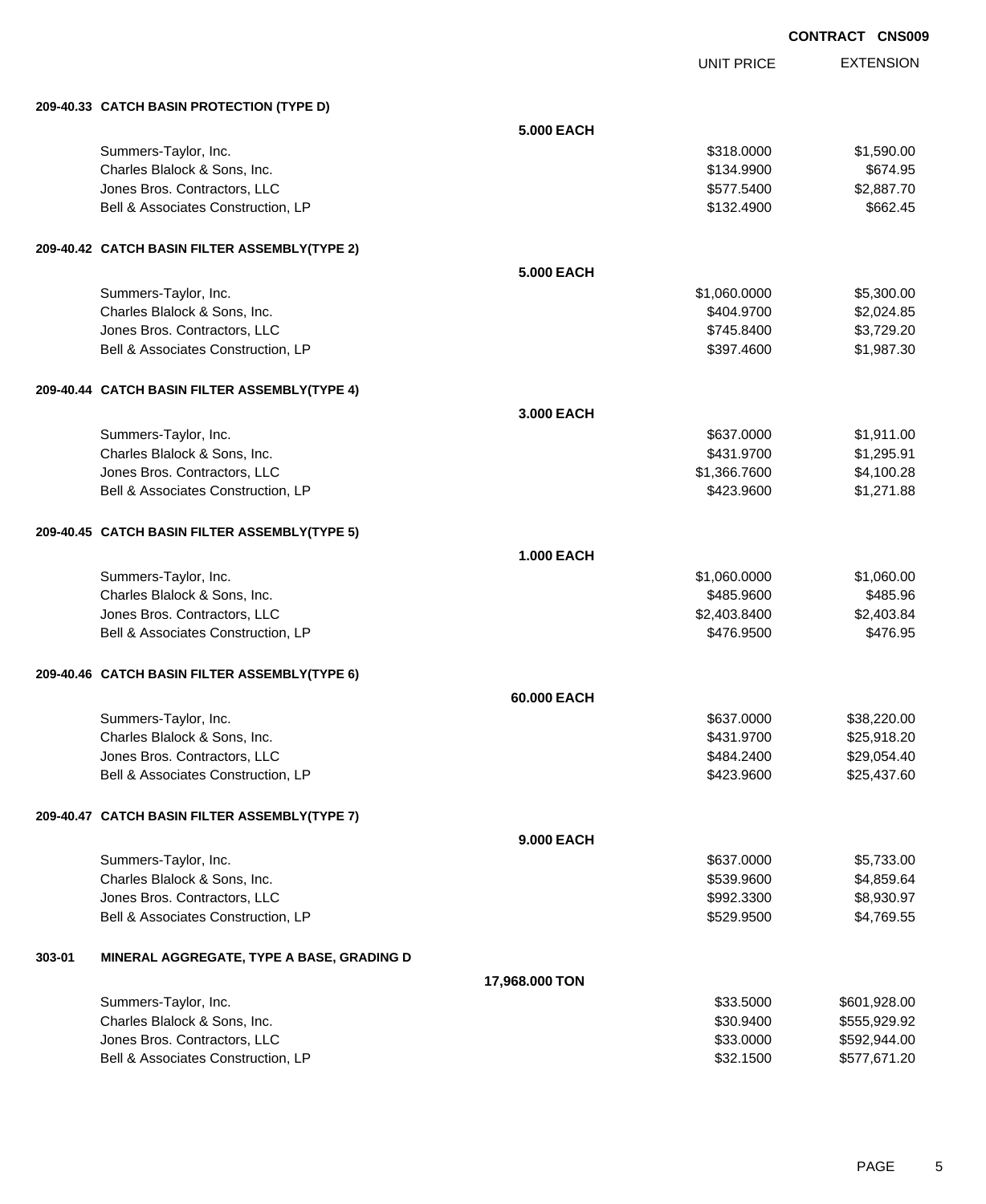|        |                                                                 |               |                      | <b>CONTRACT CNS009</b> |                           |
|--------|-----------------------------------------------------------------|---------------|----------------------|------------------------|---------------------------|
|        |                                                                 |               | <b>UNIT PRICE</b>    |                        | <b>EXTENSION</b>          |
|        | 303-10.01 MINERAL AGGREGATE (SIZE 57)                           |               |                      |                        |                           |
|        |                                                                 | 80.000 TON    |                      |                        |                           |
|        | Summers-Taylor, Inc.                                            |               | \$30.5000            |                        | \$2,440.00                |
|        | Charles Blalock & Sons, Inc.                                    |               | \$58.9800            |                        | \$4,718.40                |
|        | Jones Bros. Contractors, LLC                                    |               | \$60.0000            |                        | \$4,800.00                |
|        | Bell & Associates Construction, LP                              |               | \$55.4400            |                        | \$4,435.20                |
|        | 307-01.08 ASPHALT CONCRETE MIX (PG64-22) (BPMB-HM) GRADING B-M2 |               |                      |                        |                           |
|        |                                                                 | 352.000 TON   |                      |                        |                           |
|        | Summers-Taylor, Inc.                                            |               | \$133.0000           |                        | \$46,816.00               |
|        | Charles Blalock & Sons, Inc.                                    |               | \$138.2600           |                        | \$48,667.52               |
|        | Jones Bros. Contractors, LLC                                    |               | \$131.6800           |                        | \$46,351.36               |
|        | Bell & Associates Construction, LP                              |               | \$139.5700           |                        | \$49,128.64               |
|        | 307-02.01 ASPHALT CONCRETE MIX (PG70-22) (BPMB-HM) GRADING A    |               |                      |                        |                           |
|        |                                                                 | 4,898.000 TON |                      |                        |                           |
|        | Summers-Taylor, Inc.                                            |               | \$71.5000            |                        | \$350,207.00              |
|        | Charles Blalock & Sons, Inc.                                    |               | \$74.1200            |                        | \$363,039.76              |
|        | Jones Bros. Contractors, LLC                                    |               | \$70.5900            |                        | \$345,749.82              |
|        | Bell & Associates Construction, LP                              |               | \$74.8200            |                        | \$366,468.36              |
|        | 307-02.08 ASPHALT CONCRETE MIX (PG70-22) (BPMB-HM) GRADING B-M2 |               |                      |                        |                           |
|        |                                                                 | 3,208.000 TON |                      |                        |                           |
|        | Summers-Taylor, Inc.                                            |               | \$85.5000            |                        | \$274,284.00              |
|        | Charles Blalock & Sons, Inc.                                    |               | \$88.8400            |                        | \$284,998.72              |
|        | Jones Bros. Contractors, LLC                                    |               | \$84.6100            |                        | \$271,428.88              |
|        | Bell & Associates Construction, LP                              |               | \$89.6800            |                        | \$287,693.44              |
| 402-01 | BITUMINOUS MATERIAL FOR PRIME COAT (PC)                         |               |                      |                        |                           |
|        |                                                                 | 53.000 TON    |                      |                        |                           |
|        | Summers-Taylor, Inc.                                            |               | \$505.0000           |                        | \$26,765.00               |
|        | Charles Blalock & Sons, Inc.                                    |               | \$5.2500             |                        | \$278.25                  |
|        | Jones Bros. Contractors, LLC                                    |               | \$500.0000           |                        | \$26,500.00               |
|        | Bell & Associates Construction, LP                              |               | \$529.9500           |                        | \$28,087.35               |
| 403-01 | BITUMINOUS MATERIAL FOR TACK COAT (TC)                          |               |                      |                        |                           |
|        |                                                                 | 22.000 TON    |                      |                        |                           |
|        | Summers-Taylor, Inc.                                            |               | \$906.0000           |                        | \$19,932.00               |
|        | Charles Blalock & Sons, Inc.                                    |               | \$941.3500           |                        | \$20,709.70               |
|        | Jones Bros. Contractors, LLC                                    |               | \$896.5200           |                        | \$19,723.44               |
|        | Bell & Associates Construction, LP                              |               | \$950.2200           |                        | \$20,904.84               |
|        | 411-01.10 ACS MIX(PG64-22) GRADING D                            |               |                      |                        |                           |
|        |                                                                 | 545.000 TON   |                      |                        |                           |
|        | Summers-Taylor, Inc.<br>Charlee Blalock & Sone, Inc.            |               | \$163.0000<br>468000 |                        | \$88,835.00<br>202.061.40 |
|        |                                                                 |               |                      |                        |                           |

| SUITIITIBIS-TAYIUI, IIIC.          | <b>JUUJ.COTG</b> | JOO,OJJ.UU  |
|------------------------------------|------------------|-------------|
| Charles Blalock & Sons, Inc.       | \$168,9200       | \$92,061.40 |
| Jones Bros. Contractors, LLC       | \$160,8800       | \$87,679.60 |
| Bell & Associates Construction. LP | \$170.5200       | \$92,933,40 |
|                                    |                  |             |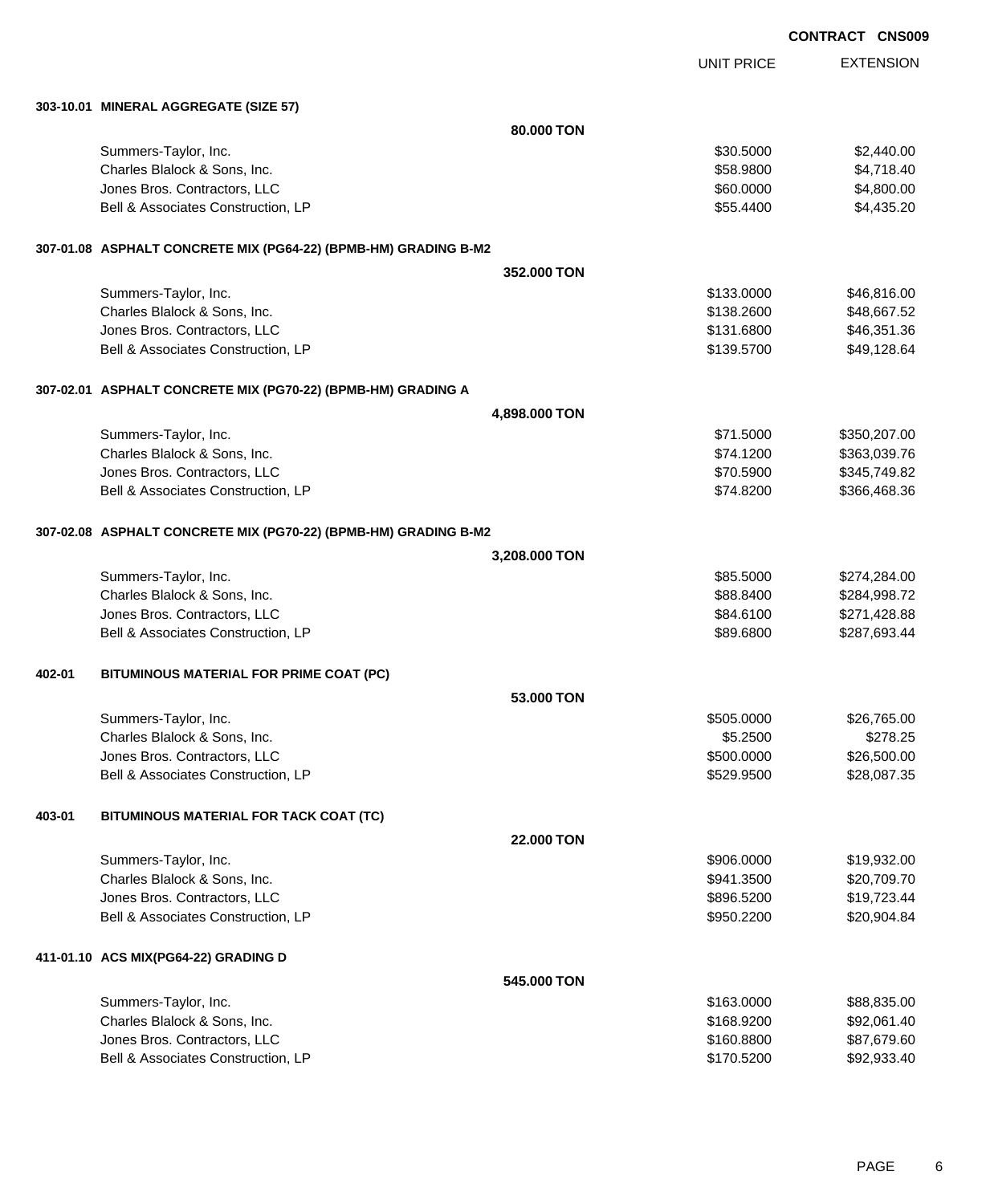|                                                 |                |                   | <b>CONTRACT CNS009</b> |
|-------------------------------------------------|----------------|-------------------|------------------------|
|                                                 |                | <b>UNIT PRICE</b> | <b>EXTENSION</b>       |
| 411-02.10 ACS MIX(PG70-22) GRADING D            |                |                   |                        |
|                                                 | 2,386.000 TON  |                   |                        |
| Summers-Taylor, Inc.                            |                | \$116.0000        | \$276,776.00           |
| Charles Blalock & Sons, Inc.                    |                | \$120.0900        | \$286,534.74           |
| Jones Bros. Contractors, LLC                    |                | \$114.3700        | \$272,886.82           |
| Bell & Associates Construction, LP              |                | \$121.2200        | \$289,230.92           |
| 415-01.02 COLD PLANING BITUMINOUS PAVEMENT      |                |                   |                        |
|                                                 | 7,618.000 S.Y. |                   |                        |
| Summers-Taylor, Inc.                            |                | \$2.1500          | \$16,378.70            |
| Charles Blalock & Sons, Inc.                    |                | \$2.2500          | \$17,140.50            |
| Jones Bros. Contractors, LLC                    |                | \$2.1400          | \$16,302.52            |
| Bell & Associates Construction, LP              |                | \$2.2700          | \$17,292.86            |
| 604-01.01 CLASS A CONCRETE (ROADWAY)            |                |                   |                        |
|                                                 | 35.000 C.Y.    |                   |                        |
| Summers-Taylor, Inc.                            |                | \$1,670.0000      | \$58,450.00            |
| Charles Blalock & Sons, Inc.                    |                | \$908.3100        | \$31,790.85            |
| Jones Bros. Contractors, LLC                    |                | \$800.0000        | \$28,000.00            |
| Bell & Associates Construction, LP              |                | \$409.2300        | \$14,323.05            |
| 607-02.30 15IN PIPE CULVERT                     |                |                   |                        |
|                                                 | 21.000 L.F.    |                   |                        |
| Summers-Taylor, Inc.                            |                | \$60.5000         | \$1,270.50             |
| Charles Blalock & Sons, Inc.                    |                | \$69.4800         | \$1,459.08             |
| Jones Bros. Contractors, LLC                    |                | \$94.0000         | \$1,974.00             |
| Bell & Associates Construction, LP              |                | \$76.3100         | \$1,602.51             |
| 607-03.02 18" CONCRETE PIPE CULVERT (CLASS III) |                |                   |                        |
|                                                 | 4,568.000 L.F. |                   |                        |
| Summers-Taylor, Inc.                            |                | \$78.0000         | \$356,304.00           |
| Charles Blalock & Sons, Inc.                    |                | \$62.5000         | \$285,500.00           |
| Jones Bros. Contractors, LLC                    |                | \$60.0000         | \$274,080.00           |
| Bell & Associates Construction, LP              |                | \$94.1100         | \$429,894.48           |
| 607-03.30 18" PIPE CULVERT                      |                |                   |                        |
|                                                 | 48.000 L.F.    |                   |                        |
| Summers-Taylor, Inc.                            |                | \$65.5000         | \$3,144.00             |
| Charles Blalock & Sons, Inc.                    |                | \$56.0600         | \$2,690.88             |
| Jones Bros. Contractors, LLC                    |                | \$64.0000         | \$3,072.00             |
| Bell & Associates Construction, LP              |                | \$79.2300         | \$3,803.04             |
| 607-05.02 24" CONCRETE PIPE CULVERT (CLASS III) |                |                   |                        |
|                                                 | 299.000 L.F.   |                   |                        |
| Summers-Taylor, Inc.                            |                | \$121.0000        | \$36,179.00            |
| Charles Blalock & Sons, Inc.                    |                | \$77.7100         | \$23,235.29            |
| Jones Bros. Contractors, LLC                    |                | \$80.0000         | \$23,920.00            |

Bell & Associates Construction, LP **\$145.7400** \$43,576.26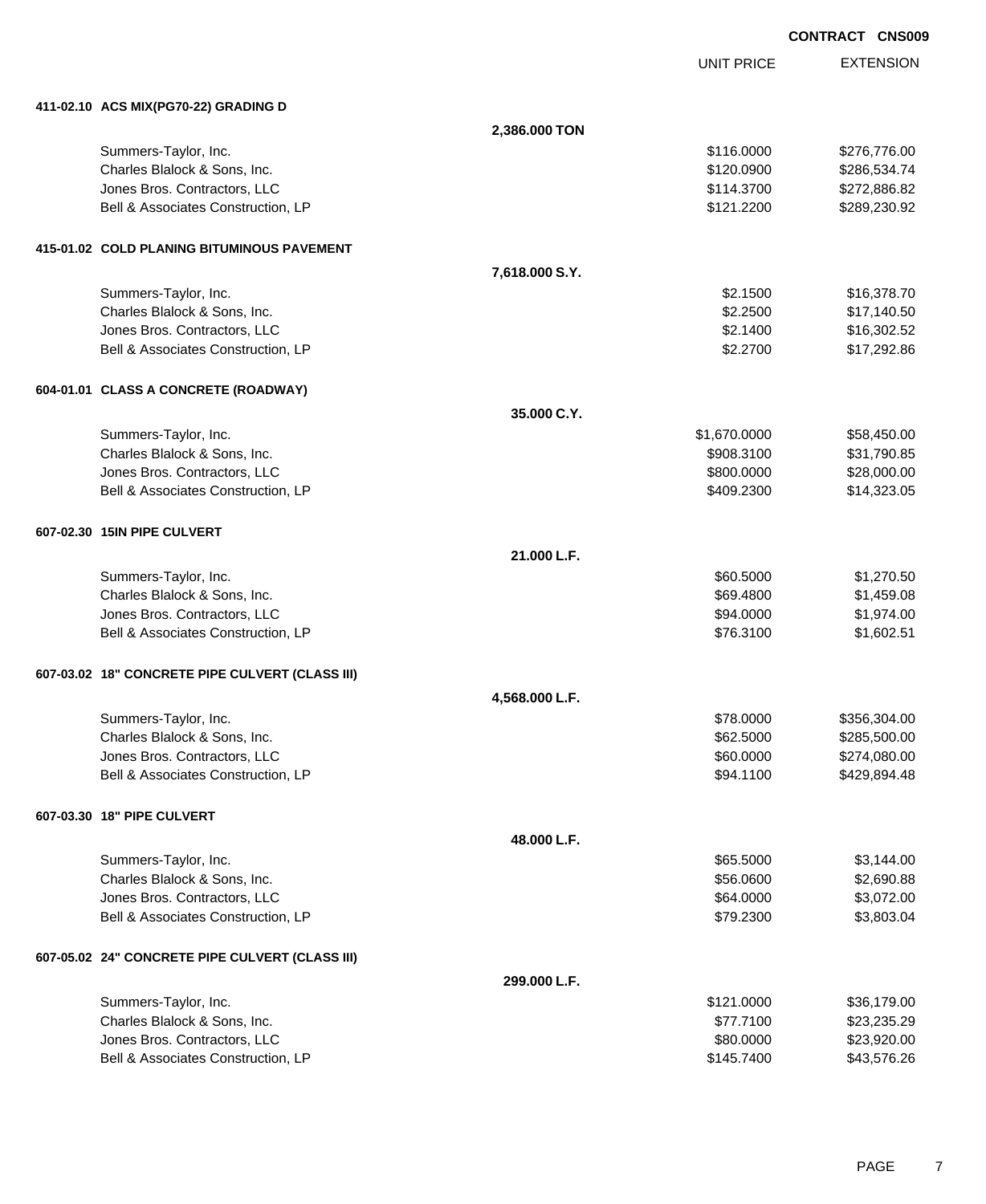|                                                 |              |                   | <b>CONTRACT CNS009</b> |                  |
|-------------------------------------------------|--------------|-------------------|------------------------|------------------|
|                                                 |              | <b>UNIT PRICE</b> |                        | <b>EXTENSION</b> |
| 607-06.02 30" CONCRETE PIPE CULVERT (CLASS III) |              |                   |                        |                  |
|                                                 | 165.000 L.F. |                   |                        |                  |
| Summers-Taylor, Inc.                            |              | \$118.0000        |                        | \$19,470.00      |
| Charles Blalock & Sons, Inc.                    |              | \$106.4200        |                        | \$17,559.30      |
| Jones Bros. Contractors, LLC                    |              | \$92.0000         |                        | \$15,180.00      |
| Bell & Associates Construction, LP              |              | \$141.7400        |                        | \$23,387.10      |
| 607-07.02 36" CONCRETE PIPE CULVERT (CLASS III) |              |                   |                        |                  |
|                                                 | 187.000 L.F. |                   |                        |                  |
| Summers-Taylor, Inc.                            |              | \$200.0000        |                        | \$37,400.00      |
| Charles Blalock & Sons, Inc.                    |              | \$137.6300        |                        | \$25,736.81      |
| Jones Bros. Contractors, LLC                    |              | \$125.0000        |                        | \$23,375.00      |
| Bell & Associates Construction, LP              |              | \$240.9800        |                        | \$45,063.26      |
| 607-11.03 60" CONCRETE PIPE CULVERT (CLASS III) |              |                   |                        |                  |
|                                                 | 96.000 L.F.  |                   |                        |                  |
| Summers-Taylor, Inc.                            |              | \$484.0000        |                        | \$46,464.00      |
| Charles Blalock & Sons, Inc.                    |              | \$301.5000        |                        | \$28,944.00      |
| Jones Bros. Contractors, LLC                    |              | \$370.0000        |                        | \$35,520.00      |
| Bell & Associates Construction, LP              |              | \$583.3600        |                        | \$56,002.56      |
| 607-11.04 60" CONCRETE PIPE CULVERT (CLASS IV)  |              |                   |                        |                  |
|                                                 | 59.000 L.F.  |                   |                        |                  |
| Summers-Taylor, Inc.                            |              | \$455.0000        |                        | \$26,845.00      |
| Charles Blalock & Sons, Inc.                    |              | \$418.5200        |                        | \$24,692.68      |
| Jones Bros. Contractors, LLC                    |              | \$300.0000        |                        | \$17,700.00      |
| Bell & Associates Construction, LP              |              | \$548.5000        |                        | \$32,361.50      |
| 607-37.02 18" CORRUGATED METAL PIPE CULVERT     |              |                   |                        |                  |
|                                                 | 131.000 L.F. |                   |                        |                  |
| Summers-Taylor, Inc.                            |              | \$63.0000         |                        | \$8,253.00       |
| Charles Blalock & Sons, Inc.                    |              | \$79.9800         |                        | \$10,477.38      |
| Jones Bros. Contractors, LLC                    |              | \$70.0000         |                        | \$9,170.00       |
| Bell & Associates Construction, LP              |              | \$76.0100         |                        | \$9,957.31       |
| 607-37.04 30" CORRUGATED METAL PIPE CULVERT     |              |                   |                        |                  |
|                                                 | 82.000 L.F.  |                   |                        |                  |
| Summers-Taylor, Inc.                            |              | \$91.0000         |                        | \$7,462.00       |
| Charles Blalock & Sons, Inc.                    |              | \$116.0900        |                        | \$9,519.38       |
| Jones Bros. Contractors, LLC                    |              | \$100.0000        |                        | \$8,200.00       |
| Bell & Associates Construction, LP              |              | \$110.0100        |                        | \$9,020.82       |
| 607-37.05 36" CORRUGATED METAL PIPE CULVERT     |              |                   |                        |                  |
|                                                 | 16.000 L.F.  |                   |                        |                  |

| \$121,0000 | \$1.936.00 |
|------------|------------|
| \$134,2700 | \$2,148.32 |
| \$140,0000 | \$2,240.00 |
| \$146,4800 | \$2,343.68 |
|            |            |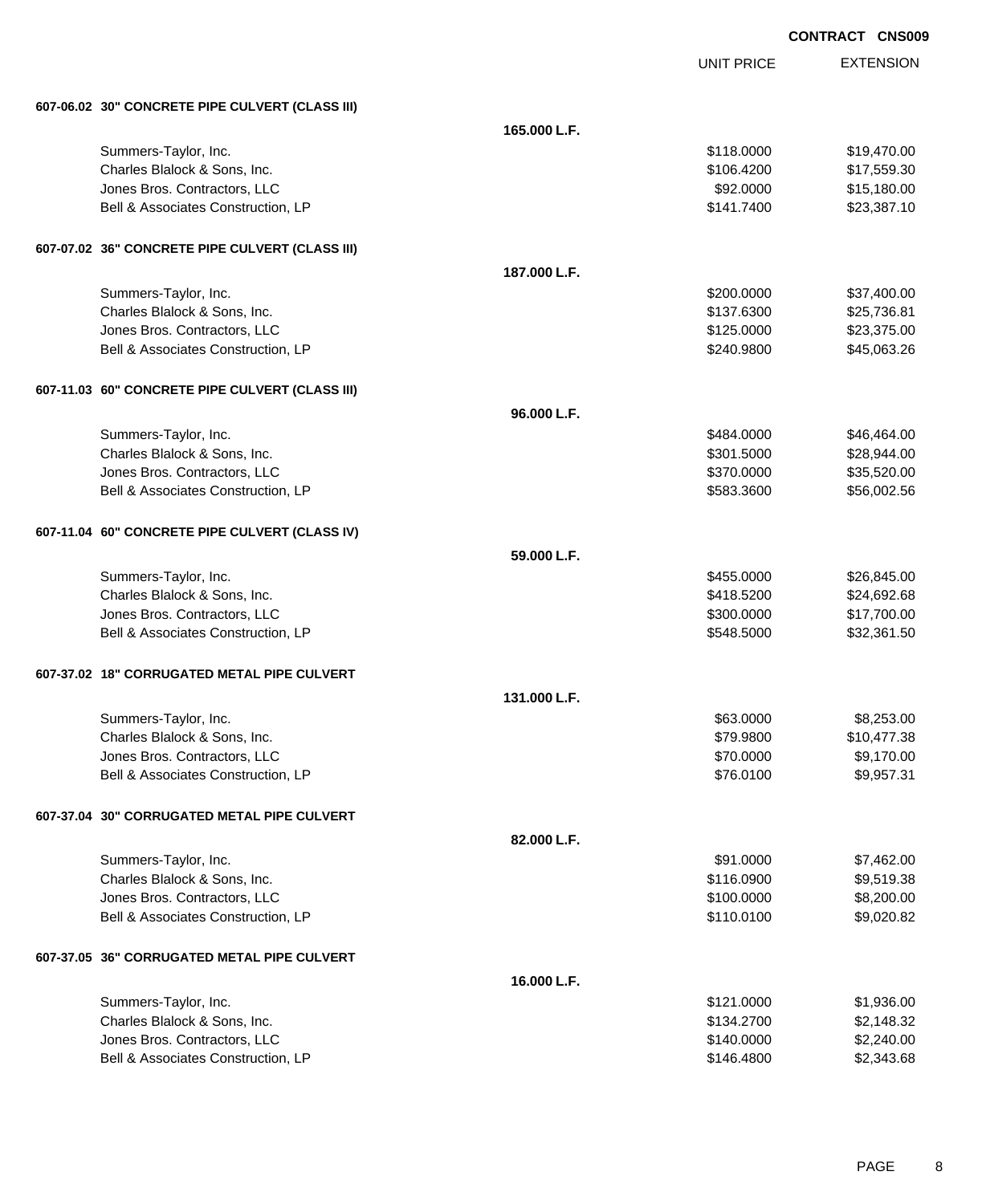UNIT PRICE

| 607-39.04 30" PIPE CULVERT (SIDE DRAIN) |  |  |  |
|-----------------------------------------|--|--|--|
|                                         |  |  |  |

| 607-39.04 30" PIPE CULVERT (SIDE DRAIN)           |                   |               |             |
|---------------------------------------------------|-------------------|---------------|-------------|
|                                                   | 40.000 L.F.       |               |             |
| Summers-Taylor, Inc.                              |                   | \$65.5000     | \$2,620.00  |
| Charles Blalock & Sons, Inc.                      |                   | \$82.4500     | \$3,298.00  |
| Jones Bros. Contractors, LLC                      |                   | \$70.0000     | \$2,800.00  |
| Bell & Associates Construction, LP                |                   | \$79.2300     | \$3,169.20  |
| 611-01.03 MANHOLES, > 8' - 12' DEPTH              |                   |               |             |
|                                                   | <b>1.000 EACH</b> |               |             |
| Summers-Taylor, Inc.                              |                   | \$8,590.0000  | \$8,590.00  |
| Charles Blalock & Sons, Inc.                      |                   | \$9,544.1400  | \$9,544.14  |
| Jones Bros. Contractors, LLC                      |                   | \$7,800.0000  | \$7,800.00  |
| Bell & Associates Construction, LP                |                   | \$10,360.4800 | \$10,360.48 |
| 611-01.04 MANHOLES, > 12' - 16' DEPTH             |                   |               |             |
|                                                   | <b>1.000 EACH</b> |               |             |
| Summers-Taylor, Inc.                              |                   | \$10,100.0000 | \$10,100.00 |
| Charles Blalock & Sons, Inc.                      |                   | \$12,318.7100 | \$12,318.71 |
| Jones Bros. Contractors, LLC                      |                   | \$9,200.0000  | \$9,200.00  |
| Bell & Associates Construction, LP                |                   | \$12,188.8100 | \$12,188.81 |
| 611-02.12 JUNCTION BOX, TYPE 3                    |                   |               |             |
|                                                   | <b>1.000 EACH</b> |               |             |
| Summers-Taylor, Inc.                              |                   | \$6,920.0000  | \$6,920.00  |
| Charles Blalock & Sons, Inc.                      |                   | \$7,414.3500  | \$7,414.35  |
| Jones Bros. Contractors, LLC                      |                   | \$5,900.0000  | \$5,900.00  |
| Bell & Associates Construction, LP                |                   | \$8,349.3300  | \$8,349.33  |
| 611-07.01 CLASS A CONCRETE (PIPE ENDWALLS)        |                   |               |             |
|                                                   | 36.000 C.Y.       |               |             |
| Summers-Taylor, Inc.                              |                   | \$1,870.0000  | \$67,320.00 |
| Charles Blalock & Sons, Inc.                      |                   | \$900.0000    | \$32,400.00 |
| Jones Bros. Contractors, LLC                      |                   | \$1,400.0000  | \$50,400.00 |
| Bell & Associates Construction, LP                |                   | \$2,255.4600  | \$81,196.56 |
| 611-07.02 STEEL BAR REINFORCEMENT (PIPE ENDWALLS) |                   |               |             |
|                                                   | 1,895.000 LB.     |               |             |
| Summers-Taylor, Inc.                              |                   | \$5.1000      | \$9,664.50  |
| Charles Blalock & Sons, Inc.                      |                   | \$1.5000      | \$2,842.50  |
| Jones Bros. Contractors, LLC                      |                   | \$2.0000      | \$3,790.00  |
| Bell & Associates Construction, LP                |                   | \$6.0900      | \$11,540.55 |
| 611-07.03 STRUCTURAL STEEL (PIPE ENDWALLS)        |                   |               |             |
|                                                   | 981.000 LB.       |               |             |
| Summers-Taylor, Inc.                              |                   | \$5.6000      | \$5,493.60  |
| Charles Blalock & Sons, Inc.                      |                   | \$3.9200      | \$3,845.52  |
| Jones Bros. Contractors, LLC                      |                   | \$3.7500      | \$3,678.75  |
| Bell & Associates Construction, LP                |                   | \$6.8900      | \$6,759.09  |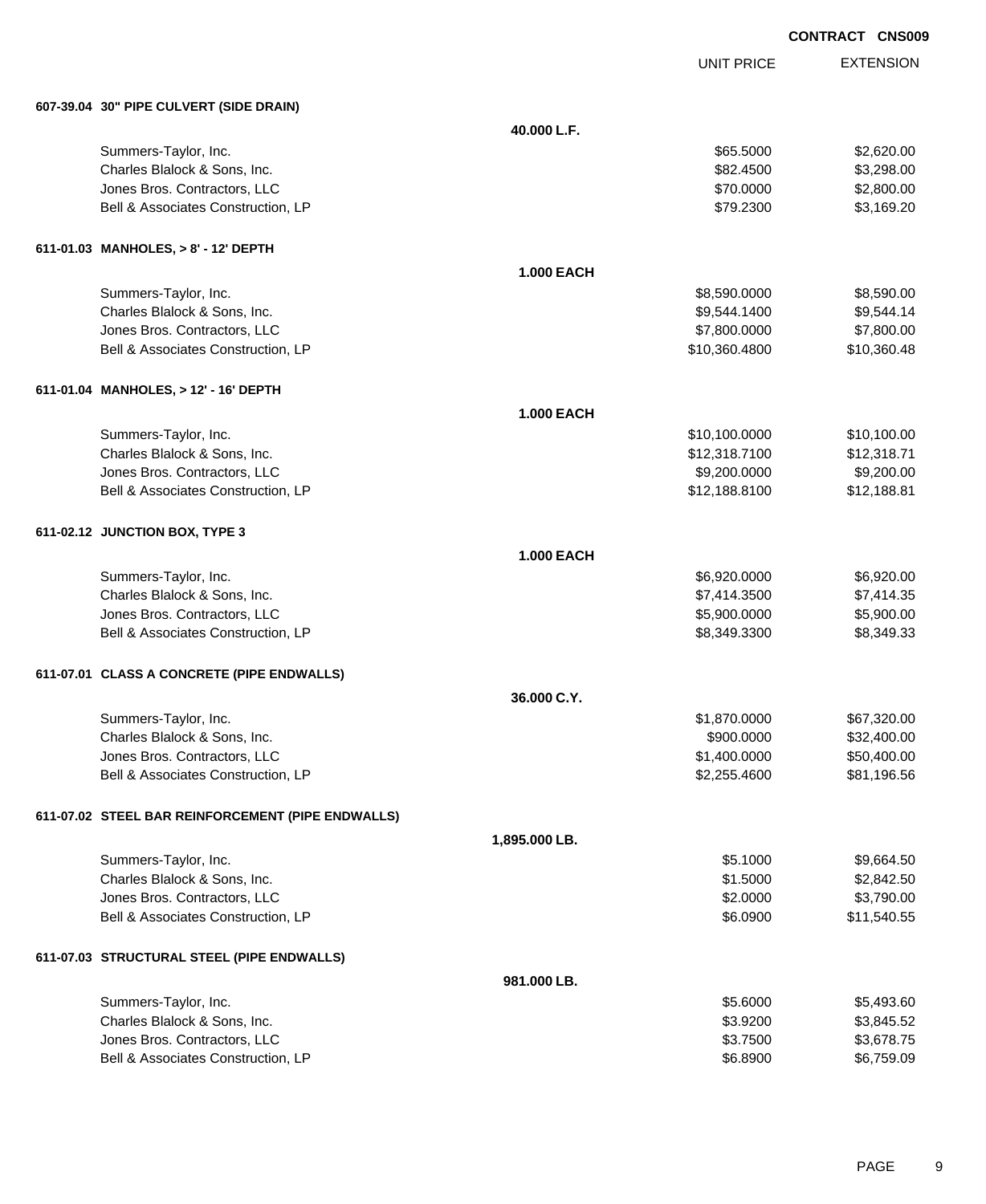UNIT PRICE

| 611-12.01 CATCH BASINS, TYPE 12, 0' - 4' DEPTH |  |  |  |
|------------------------------------------------|--|--|--|
|                                                |  |  |  |

| 611-12.01 CATCH BASINS, TYPE 12, 0' - 4' DEPTH     |                   |               |              |
|----------------------------------------------------|-------------------|---------------|--------------|
|                                                    | 29.000 EACH       |               |              |
| Summers-Taylor, Inc.                               |                   | \$4,550.0000  | \$131,950.00 |
| Charles Blalock & Sons, Inc.                       |                   | \$3,640.0300  | \$105,560.87 |
| Jones Bros. Contractors, LLC                       |                   | \$3,450.0000  | \$100,050.00 |
| Bell & Associates Construction, LP                 |                   | \$5,848.5100  | \$169,606.79 |
| 611-12.02 CATCH BASINS, TYPE 12, > 4' - 8' DEPTH   |                   |               |              |
|                                                    | 27.000 EACH       |               |              |
| Summers-Taylor, Inc.                               |                   | \$5,310.0000  | \$143,370.00 |
| Charles Blalock & Sons, Inc.                       |                   | \$4,840.9900  | \$130,706.73 |
| Jones Bros. Contractors, LLC                       |                   | \$3,800.0000  | \$102,600.00 |
| Bell & Associates Construction, LP                 |                   | \$6,399.6500  | \$172,790.55 |
| 611-12.03 CATCH BASINS, TYPE 12, > 8' - 12' DEPTH  |                   |               |              |
|                                                    | <b>1.000 EACH</b> |               |              |
| Summers-Taylor, Inc.                               |                   | \$6,570.0000  | \$6,570.00   |
| Charles Blalock & Sons, Inc.                       |                   | \$7,117.1400  | \$7,117.14   |
| Jones Bros. Contractors, LLC                       |                   | \$3,900.0000  | \$3,900.00   |
| Bell & Associates Construction, LP                 |                   | \$7,922.7200  | \$7,922.72   |
| 611-12.05 CATCH BASINS, TYPE 12, > 16' - 20' DEPTH |                   |               |              |
|                                                    | <b>1.000 EACH</b> |               |              |
| Summers-Taylor, Inc.                               |                   | \$12,600.0000 | \$12,600.00  |
| Charles Blalock & Sons, Inc.                       |                   | \$18,646.8300 | \$18,646.83  |
| Jones Bros. Contractors, LLC                       |                   | \$6,100.0000  | \$6,100.00   |
| Bell & Associates Construction, LP                 |                   | \$15,236.0100 | \$15,236.01  |
| 611-12.07 CATCH BASINS, TYPE 12, > 24' - 28' DEPTH |                   |               |              |
|                                                    | <b>1.000 EACH</b> |               |              |
| Summers-Taylor, Inc.                               |                   | \$21,200.0000 | \$21,200.00  |
| Charles Blalock & Sons, Inc.                       |                   | \$25,641.5500 | \$25,641.55  |
| Jones Bros. Contractors, LLC                       |                   | \$16,500.0000 | \$16,500.00  |
| Bell & Associates Construction, LP                 |                   | \$25,596.4900 | \$25,596.49  |
| 611-14.01 CATCH BASINS, TYPE 14, 0' - 4' DEPTH     |                   |               |              |
|                                                    | <b>1.000 EACH</b> |               |              |
| Summers-Taylor, Inc.                               |                   | \$4,550.0000  | \$4,550.00   |
| Charles Blalock & Sons, Inc.                       |                   | \$7,502.6400  | \$7,502.64   |
| Jones Bros. Contractors, LLC                       |                   | \$6,300.0000  | \$6,300.00   |
| Bell & Associates Construction, LP                 |                   | \$5,484.9600  | \$5,484.96   |
| 611-14.02 CATCH BASINS, TYPE 14, > 4' - 8' DEPTH   |                   |               |              |
|                                                    | 8.000 EACH        |               |              |
| Summers-Taylor, Inc.                               |                   | \$6,570.0000  | \$52,560.00  |
| Charles Blalock & Sons, Inc.                       |                   | \$8,922.8300  | \$71,382.64  |
| Jones Bros. Contractors, LLC                       |                   | \$6,800.0000  | \$54,400.00  |
| Bell & Associates Construction, LP                 |                   | \$7,922.7200  | \$63,381.76  |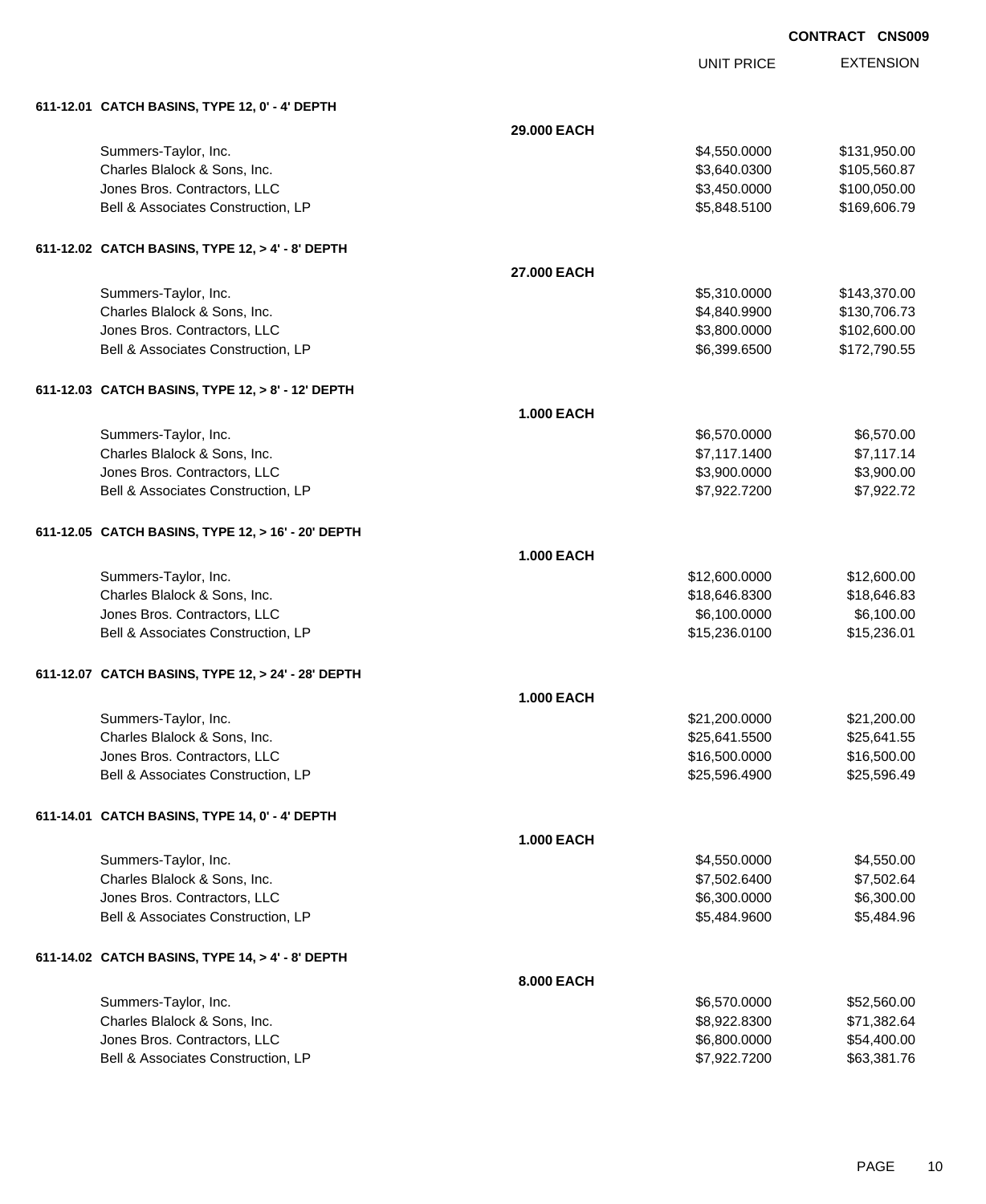| <b>CONTRACT CNS009</b> |  |
|------------------------|--|
|                        |  |

|                                                    |                   | <b>UNIT PRICE</b> | <b>EXTENSION</b> |
|----------------------------------------------------|-------------------|-------------------|------------------|
| 611-14.03 CATCH BASINS, TYPE 14, > 8' - 12' DEPTH  |                   |                   |                  |
|                                                    | <b>1.000 EACH</b> |                   |                  |
| Summers-Taylor, Inc.                               |                   | \$9,350.0000      | \$9,350.00       |
| Charles Blalock & Sons, Inc.                       |                   | \$12,896.1400     | \$12,896.14      |
| Jones Bros. Contractors, LLC                       |                   | \$9,500.0000      | \$9,500.00       |
| Bell & Associates Construction, LP                 |                   | \$11,275.1800     | \$11,275.18      |
| 611-25.02 CATCH BASINS, TYPE 25, > 4' - 8' DEPTH   |                   |                   |                  |
|                                                    | 3.000 EACH        |                   |                  |
| Summers-Taylor, Inc.                               |                   | \$4,550.0000      | \$13,650.00      |
| Charles Blalock & Sons, Inc.                       |                   | \$5,783.6700      | \$17,351.01      |
| Jones Bros. Contractors, LLC                       |                   | \$5,650.0000      | \$16,950.00      |
| Bell & Associates Construction, LP                 |                   | \$5,484.9600      | \$16,454.88      |
| 611-25.05 CATCH BASINS, TYPE 25, > 16' - 20' DEPTH |                   |                   |                  |
|                                                    | <b>1.000 EACH</b> |                   |                  |
| Summers-Taylor, Inc.                               |                   | \$16,300.0000     | \$16,300.00      |
| Charles Blalock & Sons, Inc.                       |                   | \$18,386.1400     | \$18,386.14      |
| Jones Bros. Contractors, LLC                       |                   | \$10,700.0000     | \$10,700.00      |
| Bell & Associates Construction, LP                 |                   | \$19,685.4500     | \$19,685.45      |
| 611-38.03 CATCH BASINS, TYPE 38, > 8' - 12' DEPTH  |                   |                   |                  |
|                                                    | <b>1.000 EACH</b> |                   |                  |
| Summers-Taylor, Inc.                               |                   | \$7,580.0000      | \$7,580.00       |
| Charles Blalock & Sons, Inc.                       |                   | \$9,537.6800      | \$9,537.68       |
| Jones Bros. Contractors, LLC                       |                   | \$7,200.0000      | \$7,200.00       |
| Bell & Associates Construction, LP                 |                   | \$9,141.6000      | \$9,141.60       |
| 611-42.01 CATCH BASINS, TYPE 42, 0' - 4' DEPTH     |                   |                   |                  |
|                                                    | 2.000 EACH        |                   |                  |
| Summers-Taylor, Inc.                               |                   | \$3,540.0000      | \$7,080.00       |
| Charles Blalock & Sons, Inc.                       |                   | \$3,569.0900      | \$7,138.18       |
| Jones Bros. Contractors, LLC                       |                   | \$4,850.0000      | \$9,700.00       |
| Bell & Associates Construction, LP                 |                   | \$4,266.0800      | \$8,532.16       |
| 611-44.02 CATCH BASINS, TYPE 44, > 4' - 8' DEPTH   |                   |                   |                  |
|                                                    | <b>1.000 EACH</b> |                   |                  |
| Summers-Taylor, Inc.                               |                   | \$23,800.0000     | \$23,800.00      |
| Charles Blalock & Sons, Inc.                       |                   | \$21,758.6300     | \$21,758.63      |
| Jones Bros. Contractors, LLC                       |                   | \$15,500.0000     | \$15,500.00      |
| Bell & Associates Construction, LP                 |                   | \$28,704.1100     | \$28,704.11      |
| 621-03.03 24" TEMPORARY DRAINAGE PIPE              |                   |                   |                  |
|                                                    | 217.000 L.F.      |                   |                  |
| Summers-Taylor, Inc.                               |                   | \$55.5000         | \$12,043.50      |
| Charles Blalock & Sons, Inc.                       |                   | \$52.6000         | \$11,414.20      |
| Jones Bros. Contractors, LLC                       |                   | \$40.0000         | \$8,680.00       |
| Bell & Associates Construction, LP                 |                   | \$67.0400         | \$14,547.68      |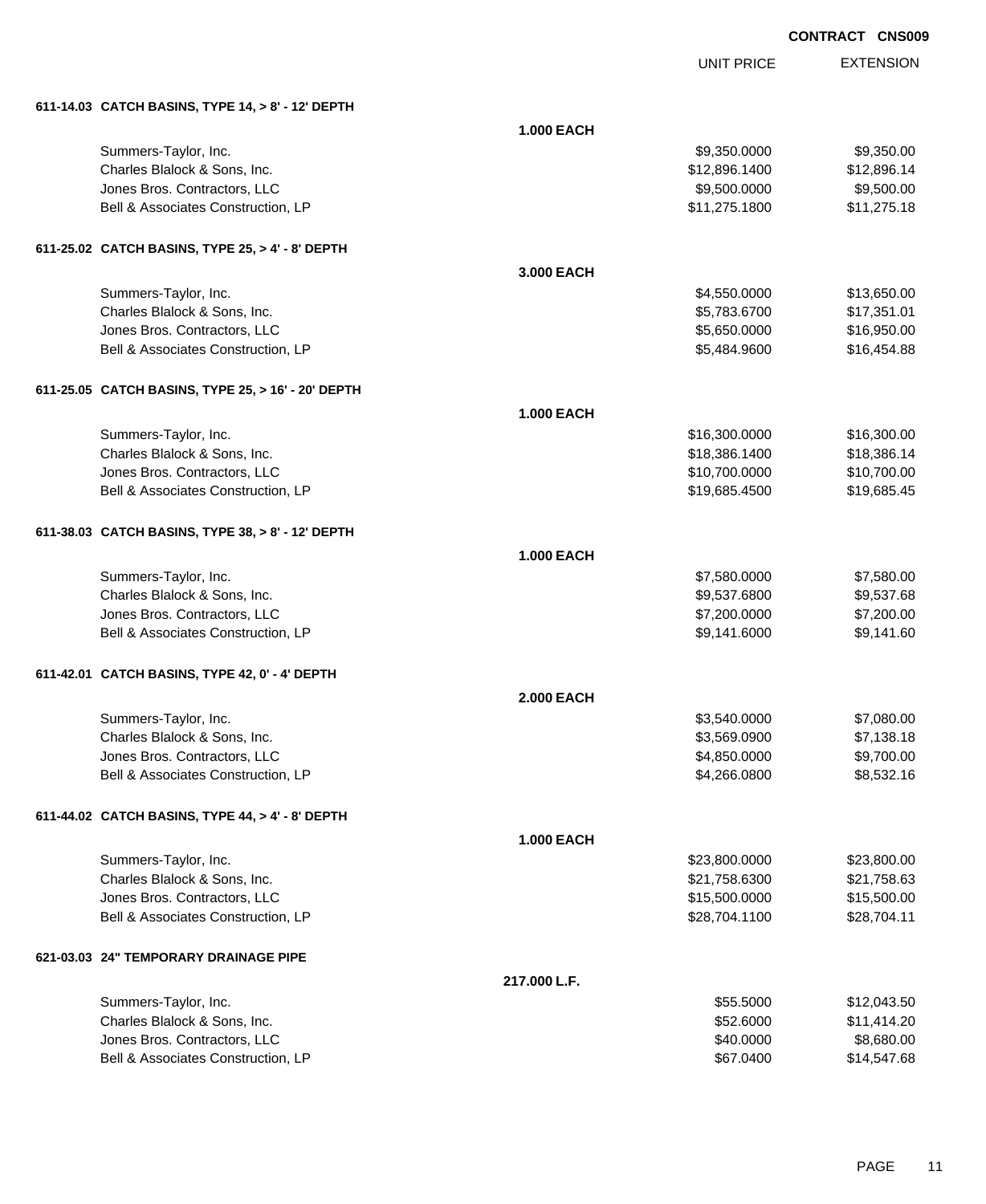|        |                                            |                 |                   | <b>CONTRACT CNS009</b> |
|--------|--------------------------------------------|-----------------|-------------------|------------------------|
|        |                                            |                 | <b>UNIT PRICE</b> | <b>EXTENSION</b>       |
|        | 621-03.06 42" TEMPORARY DRAINAGE PIPE      |                 |                   |                        |
|        |                                            | 155.000 L.F.    |                   |                        |
|        | Summers-Taylor, Inc.                       |                 | \$101.0000        | \$15,655.00            |
|        | Charles Blalock & Sons, Inc.               |                 | \$100.4900        | \$15,575.95            |
|        | Jones Bros. Contractors, LLC               |                 | \$70.0000         | \$10,850.00            |
|        | Bell & Associates Construction, LP         |                 | \$121.8900        | \$18,892.95            |
|        | 701-01.01 CONCRETE SIDEWALK (4 ")          |                 |                   |                        |
|        |                                            | 22,108.000 S.F. |                   |                        |
|        | Summers-Taylor, Inc.                       |                 | \$10.5000         | \$232,134.00           |
|        | Charles Blalock & Sons, Inc.               |                 | \$6.6200          | \$146,354.96           |
|        | Jones Bros. Contractors, LLC               |                 | \$6.5000          | \$143,702.00           |
|        | Bell & Associates Construction, LP         |                 | \$6.3500          | \$140,385.80           |
|        | 701-02.03 CONCRETE CURB RAMP               |                 |                   |                        |
|        |                                            | 1,917.000 S.F.  |                   |                        |
|        | Summers-Taylor, Inc.                       |                 | \$17.0000         | \$32,589.00            |
|        | Charles Blalock & Sons, Inc.               |                 | \$14.5800         | \$27,949.86            |
|        | Jones Bros. Contractors, LLC               |                 | \$14.4000         | \$27,604.80            |
|        | Bell & Associates Construction, LP         |                 | \$8.3300          | \$15,968.61            |
| 702-01 | <b>CONCRETE CURB</b>                       |                 |                   |                        |
|        |                                            | 166.000 C.Y.    |                   |                        |
|        | Summers-Taylor, Inc.                       |                 | \$680.0000        | \$112,880.00           |
|        | Charles Blalock & Sons, Inc.               |                 | \$343.9000        | \$57,087.40            |
|        | Jones Bros. Contractors, LLC               |                 | \$910.0000        | \$151,060.00           |
|        | Bell & Associates Construction, LP         |                 | \$530.9300        | \$88,134.38            |
| 702-03 | <b>CONCRETE COMBINED CURB &amp; GUTTER</b> |                 |                   |                        |
|        |                                            | 458,000 C.Y.    |                   |                        |
|        | Summers-Taylor, Inc.                       |                 | \$457.0000        | \$209,306.00           |
|        | Charles Blalock & Sons, Inc.               |                 | \$303.1100        | \$138,824.38           |
|        | Jones Bros. Contractors, LLC               |                 | \$540.0000        | \$247,320.00           |
|        | Bell & Associates Construction, LP         |                 | \$414.0800        | \$189,648.64           |
|        | 705-01.01 GUARDRAIL AT BRIDGE ENDS         |                 |                   |                        |
|        |                                            | 54.000 L.F.     |                   |                        |
|        | Summers-Taylor, Inc.                       |                 | \$79.5000         | \$4,293.00             |
|        | Charles Blalock & Sons, Inc.               |                 | \$77.8200         | \$4,202.28             |
|        | Jones Bros. Contractors, LLC               |                 | \$72.5000         | \$3,915.00             |
|        | Bell & Associates Construction, LP         |                 | \$100.6900        | \$5,437.26             |

#### **705-06.20 TANGENT ENERGY ABSORBING TERM MASH TL-3**

|                                    | <b>2.000 EACH</b> |             |
|------------------------------------|-------------------|-------------|
| Summers-Taylor, Inc.               | \$3,370.0000      | \$6,740.00  |
| Charles Blalock & Sons, Inc.       | \$2,710,4000      | \$5.420.80  |
| Jones Bros. Contractors, LLC       | \$2,525,0000      | \$5.050.00  |
| Bell & Associates Construction, LP | \$5,492.9100      | \$10,985.82 |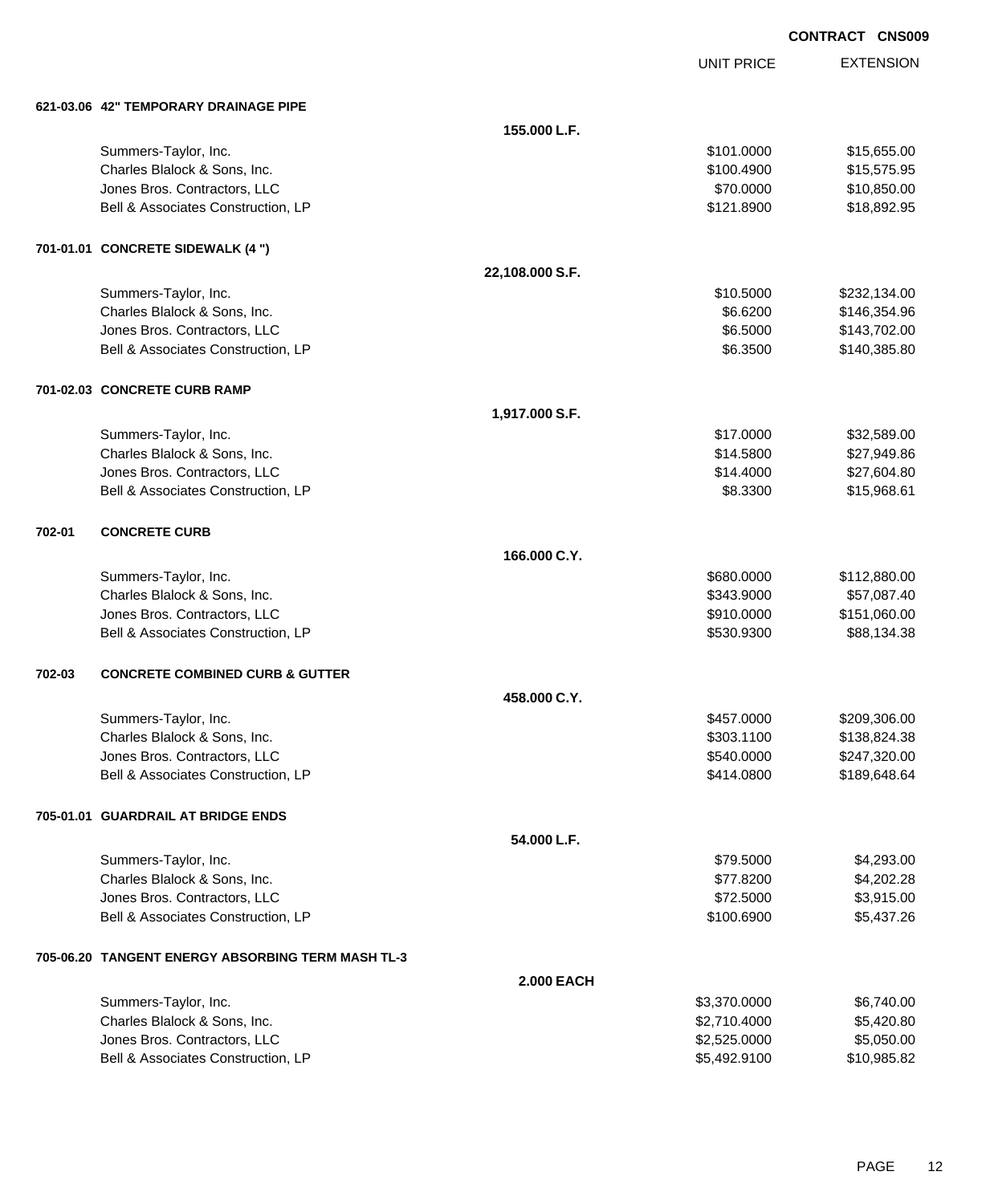|            |                   | <b>CONTRACT CNS009</b> |
|------------|-------------------|------------------------|
|            | <b>UNIT PRICE</b> | <b>EXTENSION</b>       |
| 8,000 EACH | \$5 150 0000      | \$41 200 00            |

| Summers-Taylor, Inc.                         |                   | \$5,150.0000 | \$41,200.00 |
|----------------------------------------------|-------------------|--------------|-------------|
| Charles Blalock & Sons, Inc.                 |                   | \$3,606.0600 | \$28,848.48 |
| Jones Bros. Contractors, LLC                 |                   | \$7,500.0000 | \$60,000.00 |
| Bell & Associates Construction, LP           |                   | \$3,603.6500 | \$28,829.20 |
|                                              |                   |              |             |
| 707-08.11 HIGH-VISIBILITY CONSTRUCTION FENCE |                   |              |             |
|                                              | 344.000 L.F.      |              |             |
| Summers-Taylor, Inc.                         |                   | \$1.6000     | \$550.40    |
| Charles Blalock & Sons, Inc.                 |                   | \$1.7400     | \$598.56    |
| Jones Bros. Contractors, LLC                 |                   | \$4.4900     | \$1,544.56  |
| Bell & Associates Construction, LP           |                   | \$1.7100     | \$588.24    |
| 708-02.01 MARKERS (CONCRETE R.O.W. POSTS)    |                   |              |             |
|                                              | <b>5.000 EACH</b> |              |             |
| Summers-Taylor, Inc.                         |                   | \$253.0000   | \$1,265.00  |
| Charles Blalock & Sons, Inc.                 |                   | \$250.0000   | \$1,250.00  |
| Jones Bros. Contractors, LLC                 |                   | \$210.0000   | \$1,050.00  |
| Bell & Associates Construction, LP           |                   | \$196.0800   | \$980.40    |
|                                              |                   |              |             |
| 709-05.05 MACHINED RIP-RAP (CLASS A-3)       |                   |              |             |
|                                              | 150.000 TON       |              |             |
| Summers-Taylor, Inc.                         |                   | \$35.5000    | \$5,325.00  |
| Charles Blalock & Sons, Inc.                 |                   | \$42.4100    | \$6,361.50  |
| Jones Bros. Contractors, LLC                 |                   | \$40.0000    | \$6,000.00  |
| Bell & Associates Construction, LP           |                   | \$40.2800    | \$6,042.00  |
| 709-05.06 MACHINED RIP-RAP (CLASS A-1)       |                   |              |             |
|                                              | 501,000 TON       |              |             |
|                                              |                   |              |             |
| Summers-Taylor, Inc.                         |                   | \$35.5000    | \$17,785.50 |
| Charles Blalock & Sons, Inc.                 |                   | \$44.3000    | \$22,194.30 |
| Jones Bros. Contractors, LLC                 |                   | \$40.0000    | \$20,040.00 |
| Bell & Associates Construction, LP           |                   | \$40.2800    | \$20,180.28 |
| 709-05.08 MACHINED RIP-RAP (CLASS B)         |                   |              |             |
|                                              | 162.000 TON       |              |             |
| Summers-Taylor, Inc.                         |                   | \$38.5000    | \$6,237.00  |
| Charles Blalock & Sons, Inc.                 |                   | \$58.6300    | \$9,498.06  |
| Jones Bros. Contractors, LLC                 |                   | \$40.0000    | \$6,480.00  |
| Bell & Associates Construction, LP           |                   | \$44.5200    | \$7,212.24  |
| 709-05.09 MACHINED RIP-RAP (CLASS C)         |                   |              |             |
|                                              | 255.000 TON       |              |             |
| Summers-Taylor, Inc.                         |                   | \$38.5000    | \$9,817.50  |
| Charles Blalock & Sons, Inc.                 |                   | \$58.6300    | \$14,950.65 |
| Jones Bros. Contractors, LLC                 |                   | \$40.0000    | \$10,200.00 |
| Bell & Associates Construction, LP           |                   | \$44.5200    | \$11,352.60 |

**705-08.51 PORTABLE IMPACT ATTENUATOR NCHRP350 TL-3**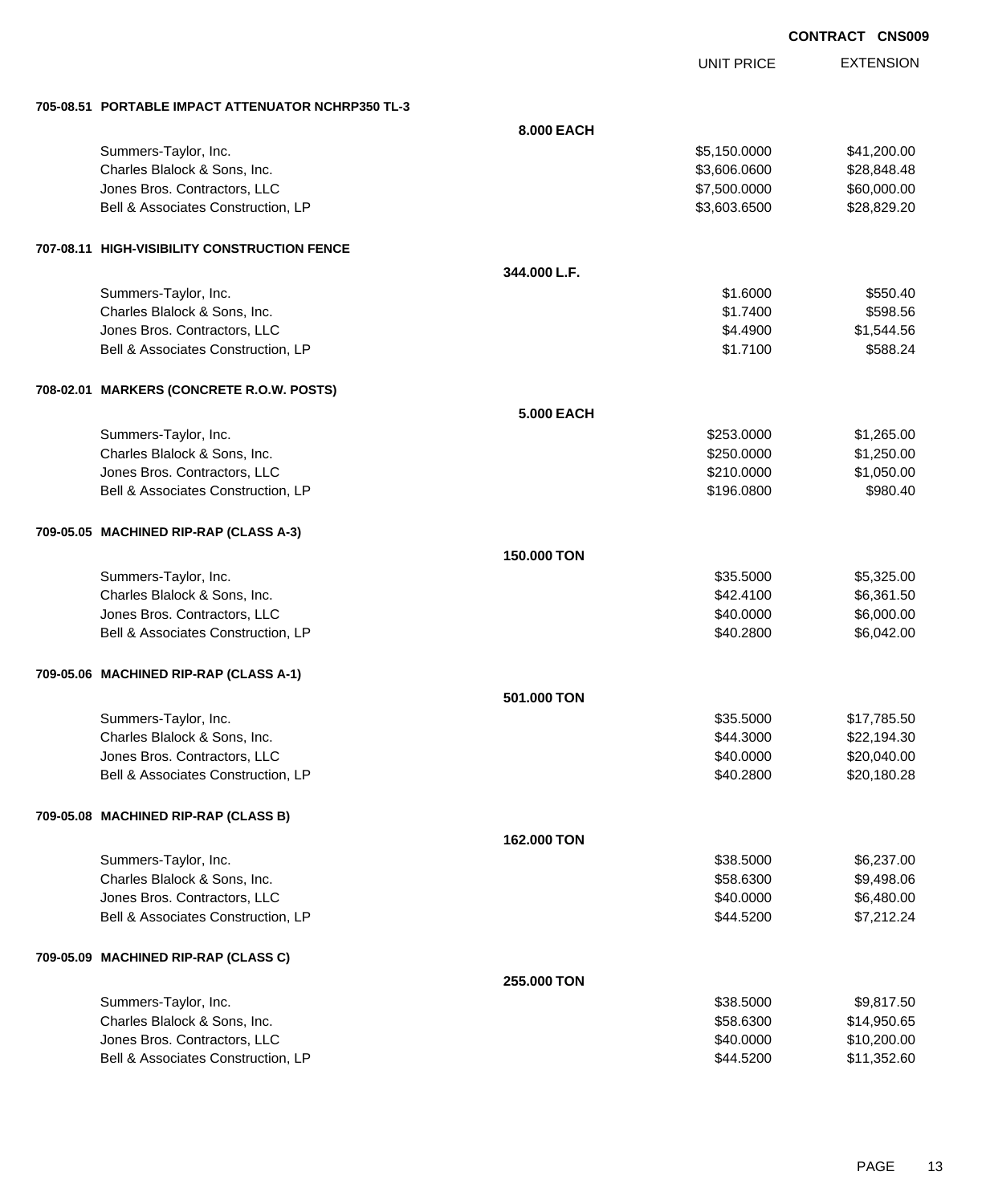|        |                                                |                |                   | <b>CONTRACT CNS009</b> |                  |
|--------|------------------------------------------------|----------------|-------------------|------------------------|------------------|
|        |                                                |                | <b>UNIT PRICE</b> |                        | <b>EXTENSION</b> |
| 712-01 | <b>TRAFFIC CONTROL</b>                         |                |                   |                        |                  |
|        |                                                | 1.000 LS       |                   |                        |                  |
|        | Summers-Taylor, Inc.                           |                | \$186,000.0000    |                        | \$186,000.00     |
|        | Charles Blalock & Sons, Inc.                   |                | \$153,017.5900    |                        | \$153,017.59     |
|        | Jones Bros. Contractors, LLC                   |                | \$75,000.0000     |                        | \$75,000.00      |
|        | Bell & Associates Construction, LP             |                | \$281,355.1200    |                        | \$281,355.12     |
|        | 712-02.02 INTERCONNECTED PORTABLE BARRIER RAIL |                |                   |                        |                  |
|        |                                                | 2,187.000 L.F. |                   |                        |                  |
|        | Summers-Taylor, Inc.                           |                | \$43.0000         |                        | \$94,041.00      |
|        | Charles Blalock & Sons, Inc.                   |                | \$25.0000         |                        | \$54,675.00      |
|        | Jones Bros. Contractors, LLC                   |                | \$26.0000         |                        | \$56,862.00      |
|        | Bell & Associates Construction, LP             |                | \$43.1700         |                        | \$94,412.79      |
|        | 712-04.01 FLEXIBLE DRUMS (CHANNELIZING)        |                |                   |                        |                  |
|        |                                                | 200.000 EACH   |                   |                        |                  |
|        | Summers-Taylor, Inc.                           |                | \$30.5000         |                        | \$6,100.00       |
|        | Charles Blalock & Sons, Inc.                   |                | \$29.9300         |                        | \$5,986.00       |
|        | Jones Bros. Contractors, LLC                   |                | \$35.0000         |                        | \$7,000.00       |
|        | Bell & Associates Construction, LP             |                | \$29.6800         |                        | \$5,936.00       |
|        | 712-05.01 WARNING LIGHTS (TYPE A)              |                |                   |                        |                  |
|        |                                                | 28.000 EACH    |                   |                        |                  |
|        | Summers-Taylor, Inc.                           |                | \$26.5000         |                        | \$742.00         |
|        | Charles Blalock & Sons, Inc.                   |                | \$26.2500         |                        | \$735.00         |
|        | Jones Bros. Contractors, LLC                   |                | \$25.0000         |                        | \$700.00         |
|        | Bell & Associates Construction, LP             |                | \$19.0800         |                        | \$534.24         |
| 712-06 | <b>SIGNS (CONSTRUCTION)</b>                    |                |                   |                        |                  |
|        |                                                | 603.000 S.F.   |                   |                        |                  |
|        | Summers-Taylor, Inc.                           |                | \$9.0000          |                        | \$5,427.00       |
|        | Charles Blalock & Sons, Inc.                   |                | \$8.9300          |                        | \$5,384.79       |
|        | Jones Bros. Contractors, LLC                   |                | \$7.0000          |                        | \$4,221.00       |
|        | Bell & Associates Construction, LP             |                | \$12.7200         |                        | \$7,670.16       |
|        | 712-07.03 TEMPORARY BARRICADES (TYPE III)      |                |                   |                        |                  |
|        |                                                | 426.000 L.F.   |                   |                        |                  |
|        | Summers-Taylor, Inc.                           |                | \$34.4900         |                        | \$14,692.74      |
|        | Charles Blalock & Sons, Inc.                   |                | \$34.1300         |                        | \$14,539.38      |
|        | Jones Bros. Contractors, LLC                   |                | \$15.0000         |                        | \$6,390.00       |
|        | Bell & Associates Construction, LP             |                | \$17.4900         |                        | \$7,450.74       |
|        | 712-09.01 REMOVABLE PAVEMENT MARKING LINE      |                |                   |                        |                  |
|        |                                                | 500.000 L.F.   |                   |                        |                  |
|        | Summers-Taylor, Inc.                           |                | \$2.4000          |                        | \$1,200.00       |

| Charles Blalock & Sons, Inc.       | \$2,3600 | \$1.180.00 |
|------------------------------------|----------|------------|
| Jones Bros. Contractors, LLC       | \$2,2500 | \$1.125.00 |
| Bell & Associates Construction, LP | \$2.1900 | \$1.095.00 |
|                                    |          |            |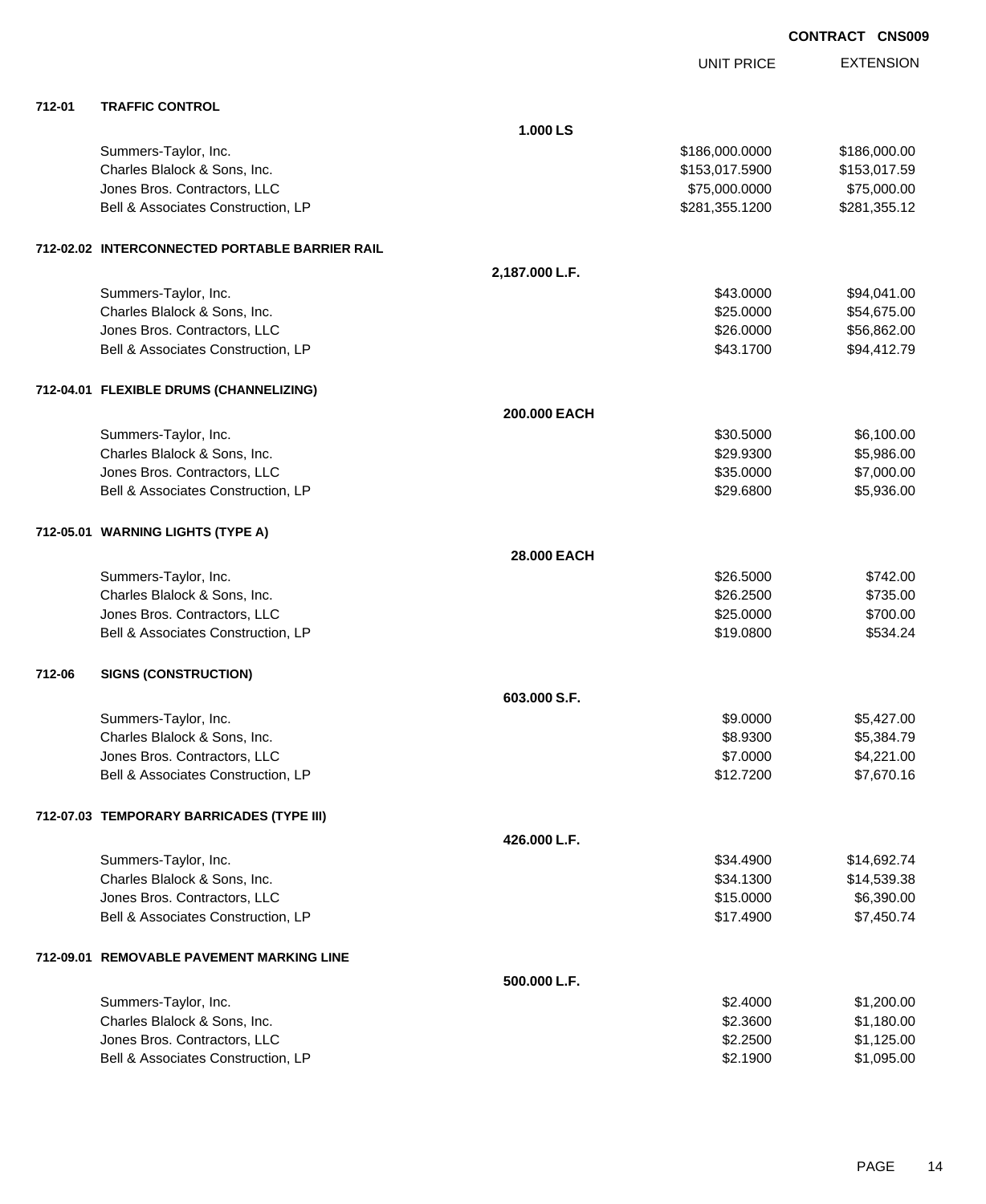|        |                                                                 |                    |                   | <b>CONTRACT CNS009</b> |                  |
|--------|-----------------------------------------------------------------|--------------------|-------------------|------------------------|------------------|
|        |                                                                 |                    | <b>UNIT PRICE</b> |                        | <b>EXTENSION</b> |
|        | 713-01.01 CLASS A CONCRETE (FOUNDATION FOR SIGN SUPPORTS)       |                    |                   |                        |                  |
|        |                                                                 | 0.400C.Y.          |                   |                        |                  |
|        | Summers-Taylor, Inc.                                            |                    | \$1,419.2500      |                        | \$567.70         |
|        | Charles Blalock & Sons, Inc.                                    |                    | \$1,071.4300      |                        | \$428.57         |
|        | Jones Bros. Contractors, LLC                                    |                    | \$1,200.0000      |                        | \$480.00         |
|        | Bell & Associates Construction, LP                              |                    | \$1,271.8800      |                        | \$508.75         |
|        | 713-01.02 STEEL BAR REINFORCEMENT(FOUNDATION FOR SIGN SUPPORTS) |                    |                   |                        |                  |
|        |                                                                 | 101.000 LB.        |                   |                        |                  |
|        | Summers-Taylor, Inc.                                            |                    | \$4.5500          |                        | \$459.55         |
|        | Charles Blalock & Sons, Inc.                                    |                    | \$3.2100          |                        | \$324.21         |
|        | Jones Bros. Contractors, LLC                                    |                    | \$3.8500          |                        | \$388.85         |
|        | Bell & Associates Construction, LP                              |                    | \$3.1800          |                        | \$321.18         |
| 713-06 | STEEL I-BEAMS & WF-BEAMS(BREAKAWAY) SIGN SUPPORT                |                    |                   |                        |                  |
|        |                                                                 | 120,000 LB.        |                   |                        |                  |
|        | Summers-Taylor, Inc.                                            |                    | \$5.3000          |                        | \$636.00         |
|        | Charles Blalock & Sons, Inc.                                    |                    | \$6.4300          |                        | \$771.60         |
|        | Jones Bros. Contractors, LLC                                    |                    | \$4.5000          |                        | \$540.00         |
|        | Bell & Associates Construction, LP                              |                    | \$6.3600          |                        | \$763.20         |
|        | 713-11.02 PERFORATED/KNOCKOUT SQUARE TUBE POST                  |                    |                   |                        |                  |
|        |                                                                 | 2,583.000 LB.      |                   |                        |                  |
|        | Summers-Taylor, Inc.                                            |                    | \$4.1500          |                        | \$10,719.45      |
|        | Charles Blalock & Sons, Inc.                                    |                    | \$3.5900          |                        | \$9,272.97       |
|        | Jones Bros. Contractors, LLC                                    |                    | \$3.5000          |                        | \$9,040.50       |
|        | Bell & Associates Construction, LP                              |                    | \$3.8700          |                        | \$9,996.21       |
|        | 713-11.03 2 1/2" DIA ROUND STEEL TUBE SIGN POST                 |                    |                   |                        |                  |
|        |                                                                 | 593.000 LB.        |                   |                        |                  |
|        | Summers-Taylor, Inc.                                            |                    | \$4.8500          |                        | \$2,876.05       |
|        | Charles Blalock & Sons, Inc.                                    |                    | \$8.0400          |                        | \$4,767.72       |
|        | Jones Bros. Contractors, LLC                                    |                    | \$4.1000          |                        | \$2,431.30       |
|        | Bell & Associates Construction, LP                              |                    | \$7.9500          |                        | \$4,714.35       |
|        | 713-11.21 P POST SLIP BASE                                      |                    |                   |                        |                  |
|        |                                                                 | <b>1.000 EACH</b>  |                   |                        |                  |
|        | Summers-Taylor, Inc.                                            |                    | \$455.0000        |                        | \$455.00         |
|        | Charles Blalock & Sons, Inc.                                    |                    | \$428.5700        |                        | \$428.57         |
|        | Jones Bros. Contractors, LLC                                    |                    | \$385.0000        |                        | \$385.00         |
|        | Bell & Associates Construction, LP                              |                    | \$450.4600        |                        | \$450.46         |
|        | 713-11.23 ROUND POST SLIP BASE                                  |                    |                   |                        |                  |
|        |                                                                 | <b>14.000 EACH</b> |                   |                        |                  |
|        | Summers-Taylor, Inc.                                            |                    | \$455.0000        |                        | \$6,370.00       |
|        | Charles Blalock & Sons, Inc.                                    |                    | \$401.7900        |                        | \$5,625.06       |
|        | Jones Bros. Contractors, LLC                                    |                    | \$385.0000        |                        | \$5,390.00       |
|        | Bell & Associates Construction, LP                              |                    | \$397.4600        |                        | \$5,564.44       |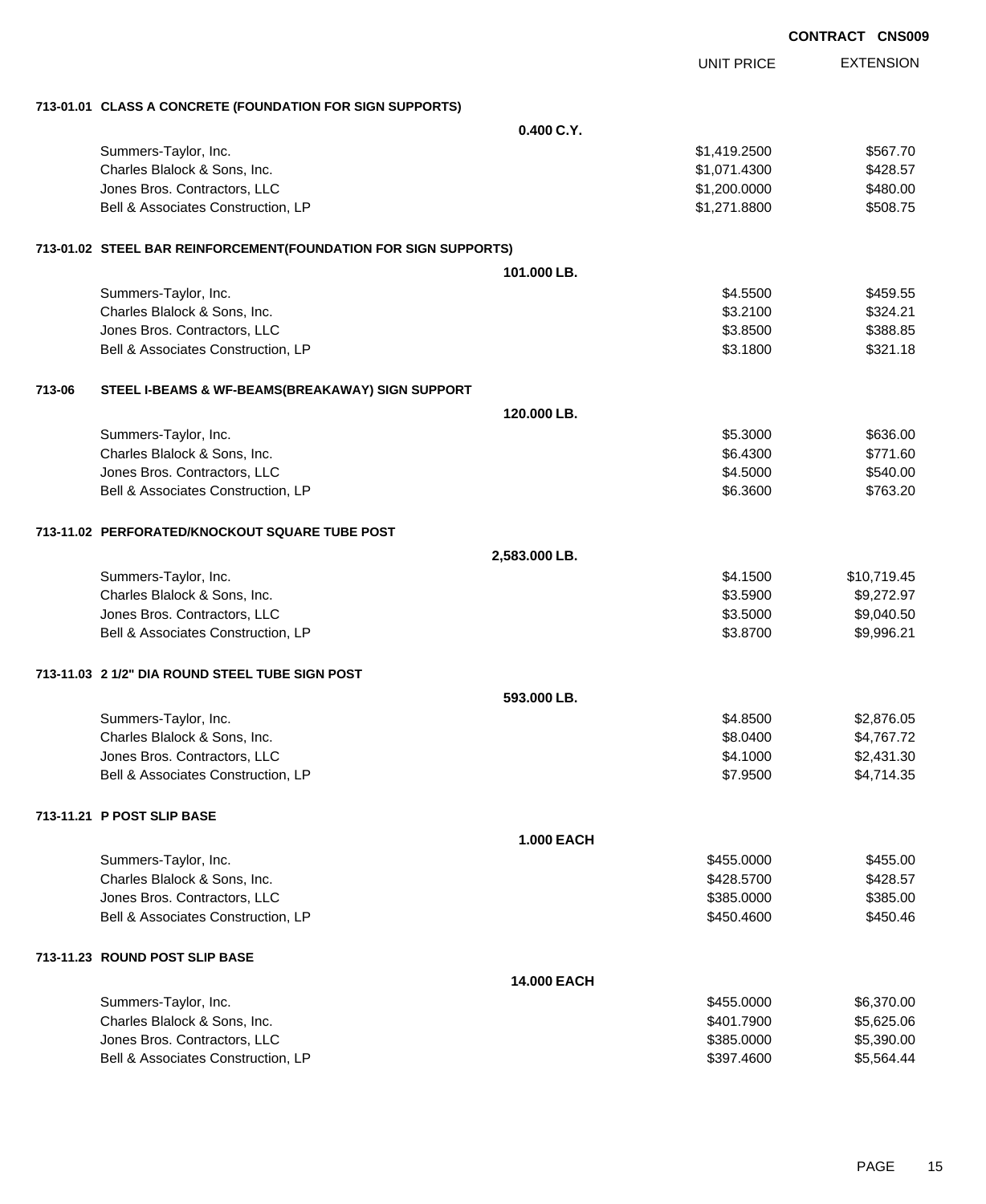|        |                                                             |                   |                   | <b>CONTRACT CNS009</b> |
|--------|-------------------------------------------------------------|-------------------|-------------------|------------------------|
|        |                                                             |                   | <b>UNIT PRICE</b> | <b>EXTENSION</b>       |
|        | 713-13.02 FLAT SHEET ALUMINUM SIGNS (0.080" THICK)          |                   |                   |                        |
|        |                                                             | 294.000 S.F.      |                   |                        |
|        | Summers-Taylor, Inc.                                        |                   | \$15.5000         | \$4,557.00             |
|        | Charles Blalock & Sons, Inc.                                |                   | \$12.8600         | \$3,780.84             |
|        | Jones Bros. Contractors, LLC                                |                   | \$13.0000         | \$3,822.00             |
|        | Bell & Associates Construction, LP                          |                   | \$13.7800         | \$4,051.32             |
|        | 713-13.03 FLAT SHEET ALUMINUM SIGNS (0.100" THICK)          |                   |                   |                        |
|        |                                                             | 357,000 S.F.      |                   |                        |
|        | Summers-Taylor, Inc.                                        |                   | \$16.5000         | \$5,890.50             |
|        | Charles Blalock & Sons, Inc.                                |                   | \$13.9300         | \$4,973.01             |
|        | Jones Bros. Contractors, LLC                                |                   | \$13.9000         | \$4,962.30             |
|        | Bell & Associates Construction, LP                          |                   | \$14.8400         | \$5,297.88             |
| 713-14 | <b>EXTRUDED ALUMINUM PANEL SIGNS</b>                        |                   |                   |                        |
|        |                                                             | 24.000 S.F.       |                   |                        |
|        | Summers-Taylor, Inc.                                        |                   | \$35.5000         | \$852.00               |
|        | Charles Blalock & Sons, Inc.                                |                   | \$25.7100         | \$617.04               |
|        | Jones Bros. Contractors, LLC                                |                   | \$30.0000         | \$720.00               |
|        | Bell & Associates Construction, LP                          |                   | \$30.7400         | \$737.76               |
|        | 713-14.21 STREET NAME SIGN (RIGID 0.100IN THICK             |                   |                   |                        |
|        |                                                             | 39.000 S.F.       |                   |                        |
|        | Summers-Taylor, Inc.                                        |                   | \$37.0000         | \$1,443.00             |
|        | Charles Blalock & Sons, Inc.                                |                   | \$32.1400         | \$1,253.46             |
|        | Jones Bros. Contractors, LLC                                |                   | \$23.0000         | \$897.00               |
|        | Bell & Associates Construction, LP                          |                   | \$33.9200         | \$1,322.88             |
| 713-15 | REMOVAL OF SIGNS, POSTS AND FOOTINGS                        |                   |                   |                        |
|        |                                                             | 1.000 LS          |                   |                        |
|        | Summers-Taylor, Inc.                                        |                   | \$1,180.0000      | \$1,180.00             |
|        | Charles Blalock & Sons, Inc.                                |                   | \$214,2800        | \$214.28               |
|        | Jones Bros. Contractors, LLC                                |                   | \$1,000.0000      | \$1,000.00             |
|        | Bell & Associates Construction, LP                          |                   | \$264.9700        | \$264.97               |
|        | 713-15.07 SUSPENDED FLAT SHEET ALUMINUM SIGN (0.080" THICK) |                   |                   |                        |
|        |                                                             | 3.000 EACH        |                   |                        |
|        | Summers-Taylor, Inc.                                        |                   | \$371.0000        | \$1,113.00             |
|        | Charles Blalock & Sons, Inc.                                |                   | \$267.8600        | \$803.58               |
|        | Jones Bros. Contractors, LLC                                |                   | \$80.0000         | \$240.00               |
|        | Bell & Associates Construction, LP                          |                   | \$291.4700        | \$874.41               |
|        | 713-16.01 CHANGEABLE MESSAGE SIGN UNIT                      |                   |                   |                        |
|        |                                                             | <b>4.000 EACH</b> |                   |                        |
|        | Summers-Taylor, Inc.                                        |                   | \$5,040.0000      | \$20,160.00            |
|        | Charles Blalock & Sons, Inc.                                |                   | \$4,987.5000      | \$19,950.00            |
|        | Jones Bros. Contractors, LLC                                |                   | \$7,200.0000      | \$28,800.00            |
|        | Bell & Associates Construction, LP                          |                   | \$6,465.3700      | \$25,861.48            |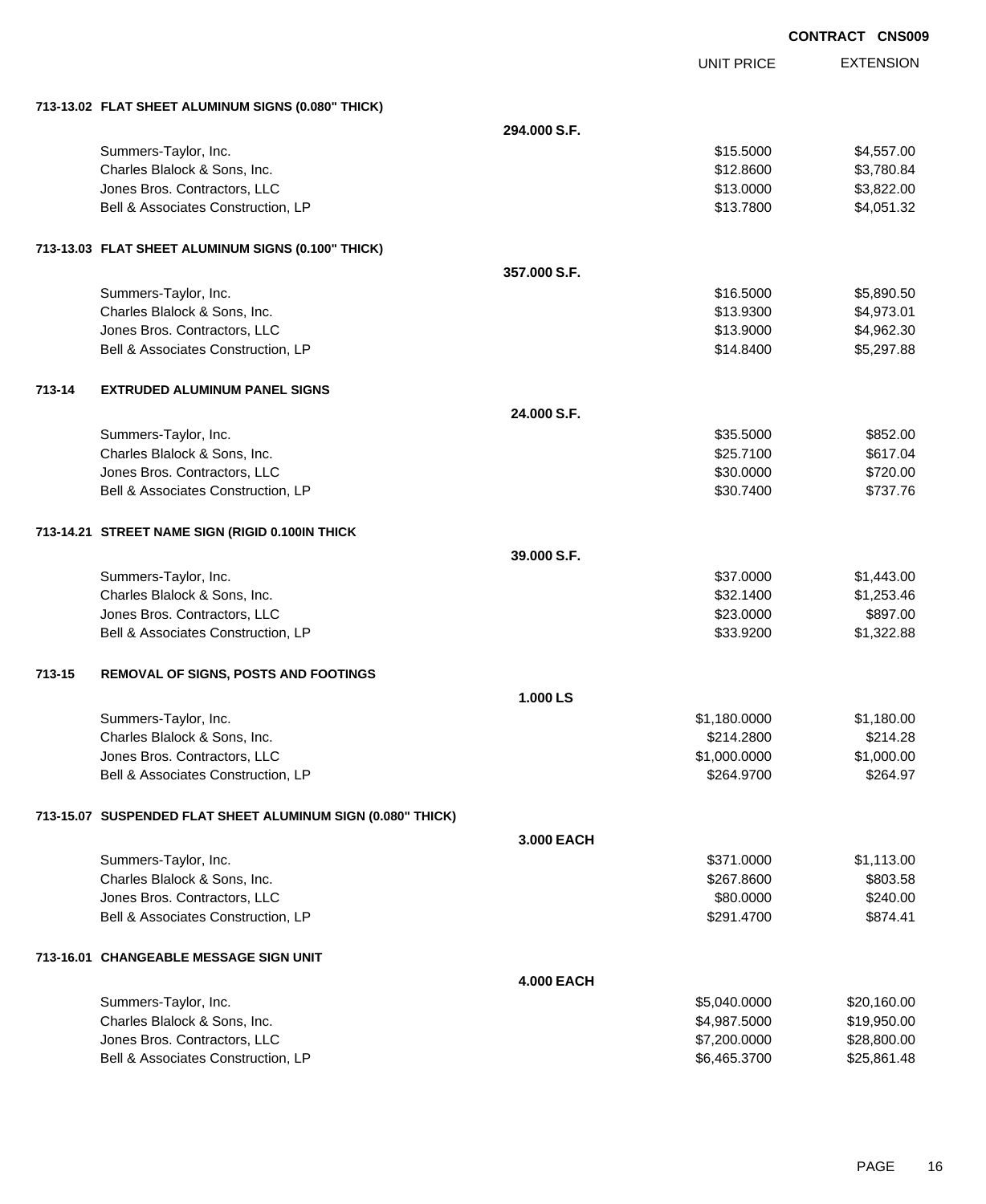EXTENSION **CONTRACT CNS009** UNIT PRICE **714-02.04 ENCASED CONDUIT (TWO 2" PVC, SCHEDULE 40) 2,242.000 L.F.** Summers-Taylor, Inc. \$26.5000 \$59,413.00 Charles Blalock & Sons, Inc. \$25.2000 \$56,498.40 Jones Bros. Contractors, LLC 6.0000 \$56,050.00 Bell & Associates Construction, LP 657,036.48 **714-03 JACKED OR BORED CONDUIT 229.000 L.F.** Summers-Taylor, Inc. \$26.5000 \$6,068.50 Charles Blalock & Sons, Inc. \$23.1000 \$5,289.90 Jones Bros. Contractors, LLC \$25.0000 \$5,725.00 Bell & Associates Construction, LP 66 and the set of the set of the set of the set of the set of the set of the set of the set of the set of the set of the set of the set of the set of the set of the set of the set of the **714-03.01 DIRECT BURIAL CONDUIT (2" PVC, SCHEDULE 40) 4,470.000 L.F.** Summers-Taylor, Inc. \$6.1000 \$27,267.00 Charles Blalock & Sons, Inc. 6. 2012 12:30 12:30 12:30 12:30 12:30 12:30 12:30 12:30 12:30 12:30 12:30 12:30 1 Jones Bros. Contractors, LLC 6.5.7500 \$25,702.50 Bell & Associates Construction, LP 635,536.50 **714-05.03 PULL BOXES (TYPE B) 35.000 EACH** Summers-Taylor, Inc. \$1,060.0000 \$37,100.00 Charles Blalock & Sons, Inc. 6. 2010 12:375.00 \$18,375.00 \$18,375.00 Jones Bros. Contractors, LLC \$1,000.0000 \$35,000.00 Bell & Associates Construction, LP 6.6 and 2529.9500 \$18,548.25 **714-06.04 CABLE (1/C # 8 AWG) 5,640.000 L.F.** Summers-Taylor, Inc. \$0.3000 \$1,692.00 Charles Blalock & Sons, Inc. 60.8400 \$4,737.60 Jones Bros. Contractors, LLC \$0.3000 \$1,692.00 Bell & Associates Construction, LP 60.8500 \$4,794.00 **714-06.06 CABLE (1/C # 4 AWG) 16,910.000 L.F.** Summers-Taylor, Inc. \$12,682.50 Charles Blalock & Sons, Inc. \$1.5800 \$26,717.80 Jones Bros. Contractors, LLC \$0.7000 \$11,837.00 Bell & Associates Construction, LP 626,886.90 **714-08.09 LIGHT STANDARDS (DECORATIVE) 34.000 EACH** Summers-Taylor, Inc. 6. The Summers-Taylor, Inc. 6. The Summers-Taylor, Inc. 6. The Summers-Taylor, Inc. 6. The Summers-Taylor, Inc. 6. The Summers-Taylor, Inc. 6. The Summers-Taylor, Inc. 6. The Summers-Taylor, Inc. 6. Th Charles Blalock & Sons, Inc. 6. 2009 6.1. \$8,715.0000 \$296,310.00 Jones Bros. Contractors, LLC \$9,000.0000 \$306,000.00

Bell & Associates Construction, LP **\$8,797.1400** \$299,102.76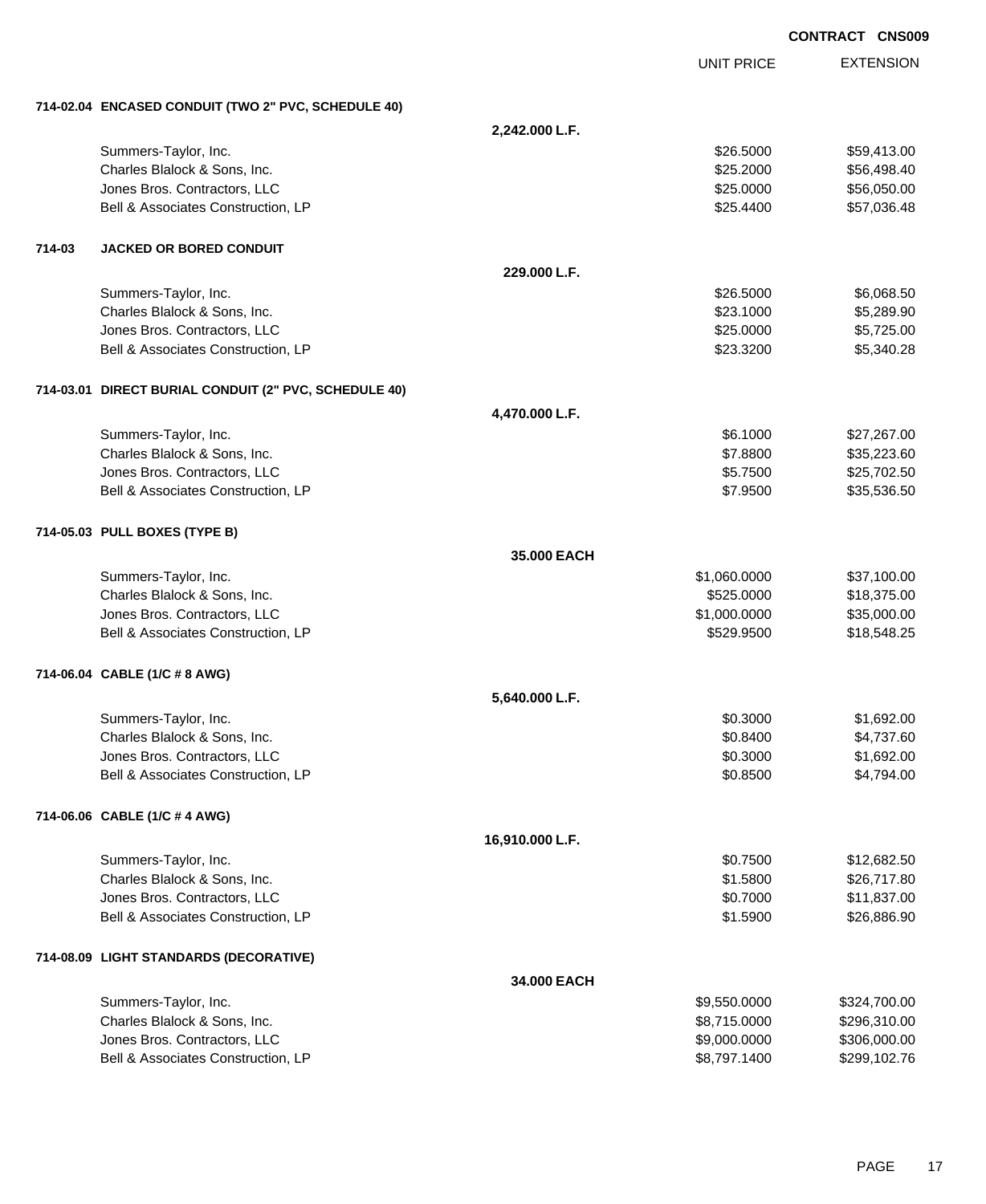| <b>CONTRACT CNS009</b> |  |
|------------------------|--|
|                        |  |

UNIT PRICE

|        | 714-09.09 LUMINAIRES (DECORATIVE)               |                   |               |             |
|--------|-------------------------------------------------|-------------------|---------------|-------------|
|        |                                                 | 34.000 EACH       |               |             |
|        | Summers-Taylor, Inc.                            |                   | \$2,390.0000  | \$81,260.00 |
|        | Charles Blalock & Sons, Inc.                    |                   | \$2,310.0000  | \$78,540.00 |
|        | Jones Bros. Contractors, LLC                    |                   | \$2,250.0000  | \$76,500.00 |
|        | Bell & Associates Construction, LP              |                   | \$2,331.7700  | \$79,280.18 |
|        | 714-09.10 LUMINAIRES (DECORATIVE)               |                   |               |             |
|        |                                                 | 22.000 EACH       |               |             |
|        | Summers-Taylor, Inc.                            |                   | \$2,390.0000  | \$52,580.00 |
|        | Charles Blalock & Sons, Inc.                    |                   | \$2,310.0000  | \$50,820.00 |
|        | Jones Bros. Contractors, LLC                    |                   | \$2,250.0000  | \$49,500.00 |
|        | Bell & Associates Construction, LP              |                   | \$2,331.7700  | \$51,298.94 |
|        | 714-10.01 OVERHEAD CONDUCTORS (#6 DUPLEX)       |                   |               |             |
|        |                                                 | 3,990.000 L.F.    |               |             |
|        | Summers-Taylor, Inc.                            |                   | \$0.4000      | \$1,596.00  |
|        | Charles Blalock & Sons, Inc.                    |                   | \$0.8400      | \$3,351.60  |
|        | Jones Bros. Contractors, LLC                    |                   | \$0.4000      | \$1,596.00  |
|        | Bell & Associates Construction, LP              |                   | \$0.8500      | \$3,391.50  |
|        | 714-10.02 OVERHEAD CONDUCTORS (#2 TRIPLEX)      |                   |               |             |
|        |                                                 | 110.000 L.F.      |               |             |
|        | Summers-Taylor, Inc.                            |                   | \$1.0000      | \$110.00    |
|        | Charles Blalock & Sons, Inc.                    |                   | \$5.2500      | \$577.50    |
|        | Jones Bros. Contractors, LLC                    |                   | \$0.9500      | \$104.50    |
|        | Bell & Associates Construction, LP              |                   | \$5.3000      | \$583.00    |
|        | 714-12.01 CONTROL CENTER (NO. 1)                |                   |               |             |
|        |                                                 | 1.000 LS          |               |             |
|        | Summers-Taylor, Inc.                            |                   | \$10,600.0000 | \$10,600.00 |
|        | Charles Blalock & Sons, Inc.                    |                   | \$10,500.0000 | \$10,500.00 |
|        | Jones Bros. Contractors, LLC                    |                   | \$10,000.0000 | \$10,000.00 |
|        | Bell & Associates Construction, LP              |                   | \$10,598.9600 | \$10,598.96 |
|        | 714-14.03 MASTARM (DECORATIVE BRACKET ARM - 6') |                   |               |             |
|        |                                                 | 22.000 EACH       |               |             |
|        | Summers-Taylor, Inc.                            |                   | \$1,330.0000  | \$29,260.00 |
|        | Charles Blalock & Sons, Inc.                    |                   | \$1,365.0000  | \$30,030.00 |
|        | Jones Bros. Contractors, LLC                    |                   | \$1,250.0000  | \$27,500.00 |
|        | Bell & Associates Construction, LP              |                   | \$1,377.8700  | \$30,313.14 |
| 714-25 | <b>ELECTRICAL CONNECTION</b>                    |                   |               |             |
|        |                                                 | <b>2.000 EACH</b> |               |             |
|        | Summers-Taylor, Inc.                            |                   | \$2,650.0000  | \$5,300.00  |

| Summers-Taylor, Inc.               | \$2,650,0000 | \$5,300.00 |
|------------------------------------|--------------|------------|
| Charles Blalock & Sons, Inc.       | \$840,0000   | \$1,680,00 |
| Jones Bros. Contractors, LLC       | \$2,500,0000 | \$5,000,00 |
| Bell & Associates Construction. LP | \$847,9200   | \$1,695.84 |
|                                    |              |            |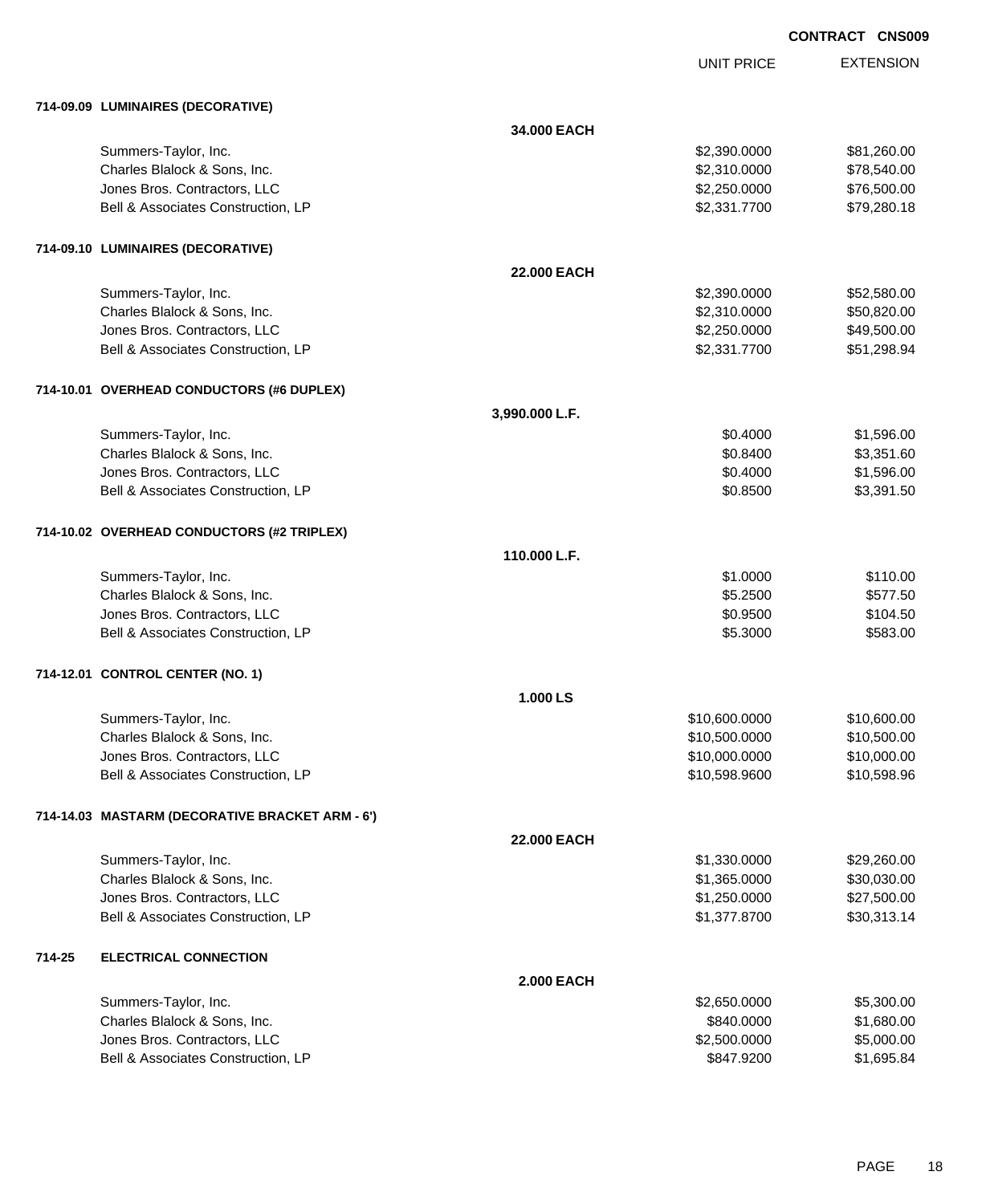|                                                                   |              |                   | <b>CONTRACT CNS009</b> |
|-------------------------------------------------------------------|--------------|-------------------|------------------------|
|                                                                   |              | <b>UNIT PRICE</b> | <b>EXTENSION</b>       |
| 716-01.05 TEMPORARY RAISED PAVEMENT MARKER                        |              |                   |                        |
|                                                                   | 335.000 EACH |                   |                        |
| Summers-Taylor, Inc.                                              |              | \$8.0000          | \$2,680.00             |
| Charles Blalock & Sons, Inc.                                      |              | \$7.8800          | \$2,639.80             |
| Jones Bros. Contractors, LLC                                      |              | \$7.5000          | \$2,512.50             |
| Bell & Associates Construction, LP                                |              | \$7.9500          | \$2,663.25             |
| 716-01.21 SNOWPLOWABLE RAISED PAVMENT MARKERS (BI-DIR) (1 COLOR)  |              |                   |                        |
|                                                                   | 53,000 EACH  |                   |                        |
| Summers-Taylor, Inc.                                              |              | \$32.0000         | \$1,696.00             |
| Charles Blalock & Sons, Inc.                                      |              | \$31.5000         | \$1,669.50             |
| Jones Bros. Contractors, LLC                                      |              | \$34.5000         | \$1,828.50             |
| Bell & Associates Construction, LP                                |              | \$36.5700         | \$1,938.21             |
| 716-01.22 SNOWPLOWABLE RAISED PAVMENT MARKERS (MONO-DIR)(1 COLOR) |              |                   |                        |
|                                                                   | 156.000 EACH |                   |                        |
| Summers-Taylor, Inc.                                              |              | \$32.0000         | \$4,992.00             |
| Charles Blalock & Sons, Inc.                                      |              | \$31.5000         | \$4,914.00             |
| Jones Bros. Contractors, LLC                                      |              | \$34.5000         | \$5,382.00             |
| Bell & Associates Construction, LP                                |              | \$36.5700         | \$5,704.92             |
| 716-02.03 PLASTIC PAVEMENT MARKING (CROSS-WALK)                   |              |                   |                        |
|                                                                   | 560.000 L.F. |                   |                        |
| Summers-Taylor, Inc.                                              |              | \$9.3000          | \$5,208.00             |
| Charles Blalock & Sons, Inc.                                      |              | \$9.1900          | \$5,146.40             |
| Jones Bros. Contractors, LLC                                      |              | \$6.2500          | \$3,500.00             |
| Bell & Associates Construction, LP                                |              | \$6.6200          | \$3,707.20             |
| 716-02.04 PLASTIC PAVEMENT MARKING(CHANNELIZATION STRIPING)       |              |                   |                        |
|                                                                   | 3.000 S.Y.   |                   |                        |
| Summers-Taylor, Inc.                                              |              | \$19.5000         | \$58.50                |
| Charles Blalock & Sons, Inc.                                      |              | \$19.4300         | \$58.29                |
| Jones Bros. Contractors, LLC                                      |              | \$21.7500         | \$65.25                |
| Bell & Associates Construction, LP                                |              | \$23.0500         | \$69.15                |
| 716-02.05 PLASTIC PAVEMENT MARKING (STOP LINE)                    |              |                   |                        |
|                                                                   | 272.000 L.F. |                   |                        |
| Summers-Taylor, Inc.                                              |              | \$10.5000         | \$2,856.00             |
| Charles Blalock & Sons, Inc.                                      |              | \$10.5000         | \$2,856.00             |
| Jones Bros. Contractors, LLC                                      |              | \$10.5000         | \$2,856.00             |
| Bell & Associates Construction, LP                                |              | \$11.1300         | \$3,027.36             |
| 716-02.06 PLASTIC PAVEMENT MARKING (TURN LANE ARROW)              |              |                   |                        |
|                                                                   | 22.000 EACH  |                   |                        |
| Summers-Taylor, Inc.                                              |              | \$154.0000        | \$3,388.00             |
| Charles Blalock & Sons, Inc.                                      |              | \$152.2500        | \$3,349.50             |
| Jones Bros. Contractors, LLC                                      |              | \$125.0000        | \$2,750.00             |
| Bell & Associates Construction, LP                                |              | \$132.4900        | \$2,914.78             |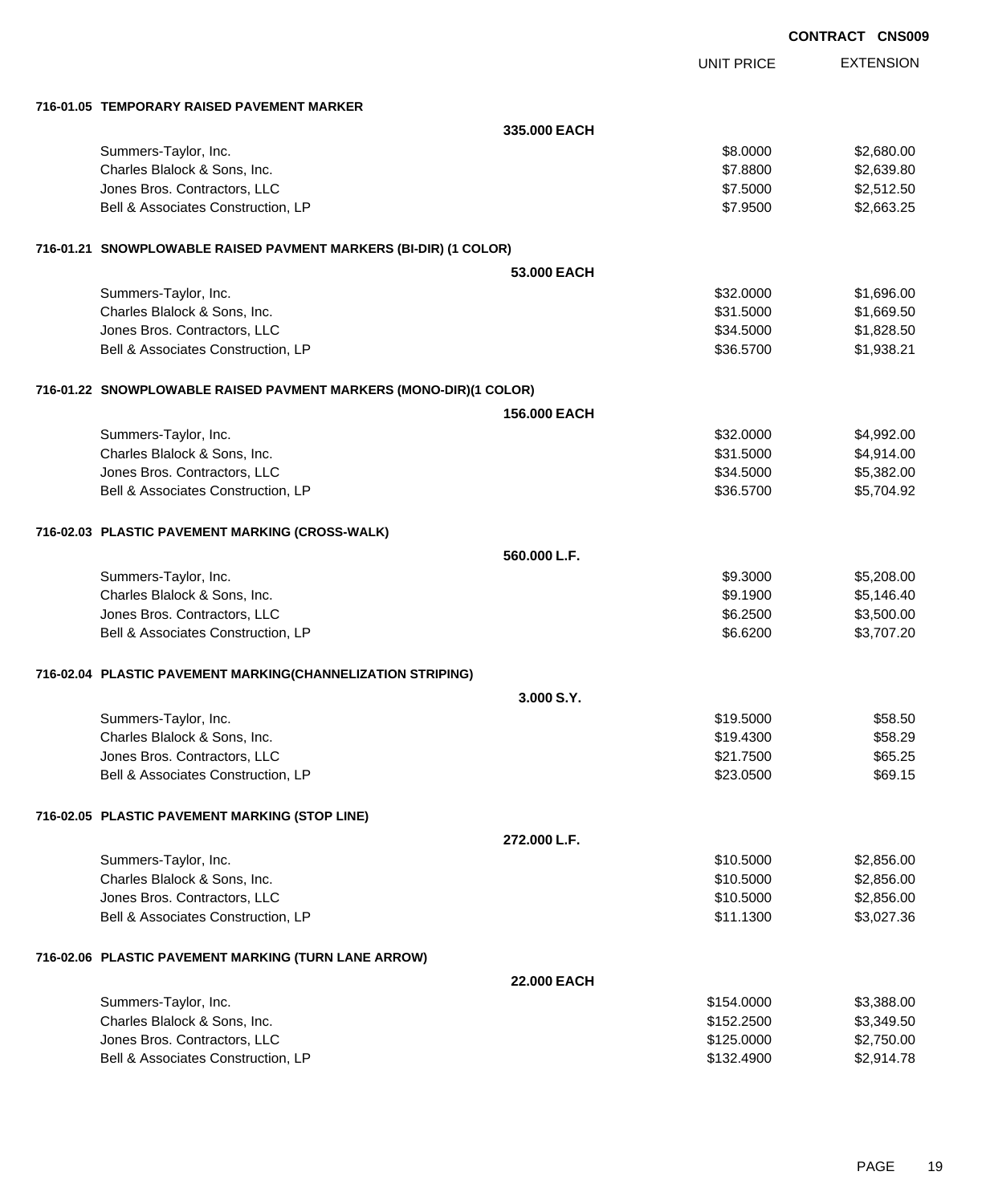|                                                              |                    |                   | <b>CONTRACT CNS009</b> |
|--------------------------------------------------------------|--------------------|-------------------|------------------------|
|                                                              |                    | <b>UNIT PRICE</b> | <b>EXTENSION</b>       |
| 716-02.08 PLASTIC PAVEMENT MARKING (8" DOTTED LINE)          |                    |                   |                        |
|                                                              | 77.000 L.F.        |                   |                        |
| Summers-Taylor, Inc.                                         |                    | \$1.6000          | \$123.20               |
| Charles Blalock & Sons, Inc.                                 |                    | \$1.5800          | \$121.66               |
| Jones Bros. Contractors, LLC                                 |                    | \$1.7500          | \$134.75               |
| Bell & Associates Construction, LP                           |                    | \$1.8500          | \$142.45               |
| 716-02.09 PLASTIC PAVEMENT MARKING (LONGITUDINAL CROSS-WALK) |                    |                   |                        |
|                                                              | 296.000 L.F.       |                   |                        |
| Summers-Taylor, Inc.                                         |                    | \$20.0000         | \$5,920.00             |
| Charles Blalock & Sons, Inc.                                 |                    | \$19.6900         | \$5,828.24             |
| Jones Bros. Contractors, LLC                                 |                    | \$22.5000         | \$6,660.00             |
| Bell & Associates Construction, LP                           |                    | \$23.8500         | \$7,059.60             |
| 716-04.01 PLASTIC PAVEMENT MARKING (STRAIGHT-TURN ARROW)     |                    |                   |                        |
|                                                              | <b>4.000 EACH</b>  |                   |                        |
| Summers-Taylor, Inc.                                         |                    | \$159.0000        | \$636.00               |
| Charles Blalock & Sons, Inc.                                 |                    | \$157.5000        | \$630.00               |
| Jones Bros. Contractors, LLC                                 |                    | \$175.0000        | \$700.00               |
| Bell & Associates Construction, LP                           |                    | \$185.4800        | \$741.92               |
| 716-04.12 PLASTIC PAVEMENT MARKING (YIELD LINE)              |                    |                   |                        |
|                                                              | 32.000 S.F.        |                   |                        |
| Summers-Taylor, Inc.                                         |                    | \$16.0000         | \$512.00               |
| Charles Blalock & Sons, Inc.                                 |                    | \$15.7500         | \$504.00               |
| Jones Bros. Contractors, LLC                                 |                    | \$13.2500         | \$424.00               |
| Bell & Associates Construction, LP                           |                    | \$14.0400         | \$449.28               |
| 716-04.13 PLASTIC PAVEMENT MARKING (BIKELANE SYMBOL & ARROW) |                    |                   |                        |
|                                                              | <b>38,000 EACH</b> |                   |                        |
| Summers-Taylor, Inc.                                         |                    | \$345.0000        | \$13,110.00            |
| Charles Blalock & Sons, Inc.                                 |                    | \$341.2500        | \$12,967.50            |
| Jones Bros. Contractors, LLC                                 |                    | \$295.0000        | \$11,210.00            |
| Bell & Associates Construction, LP                           |                    | \$312.6700        | \$11,881.46            |
| 716-05.02 PAINTED PAVEMENT MARKING (8" BARRIER LINE)         |                    |                   |                        |
|                                                              | 1,876.000 L.F.     |                   |                        |
| Summers-Taylor, Inc.                                         |                    | \$0.2000          | \$375.20               |
| Charles Blalock & Sons, Inc.                                 |                    | \$0.1900          | \$356.44               |
| Jones Bros. Contractors, LLC                                 |                    | \$0.4500          | \$844.20               |
| Bell & Associates Construction, LP                           |                    | \$0.4800          | \$900.48               |
| 716-05.06 PAINTED PAVEMENT MARKING (TURN LANE ARROW)         |                    |                   |                        |
|                                                              | <b>12.000 EACH</b> |                   |                        |
| Summers-Taylor, Inc.                                         |                    | \$53.0000         | \$636.00               |
| Charles Blalock & Sons, Inc.                                 |                    | \$52.5000         | \$630.00               |
| Jones Bros. Contractors, LLC                                 |                    | \$75.0000         | \$900.00               |
| Bell & Associates Construction, LP                           |                    | \$79.4900         | \$953.88               |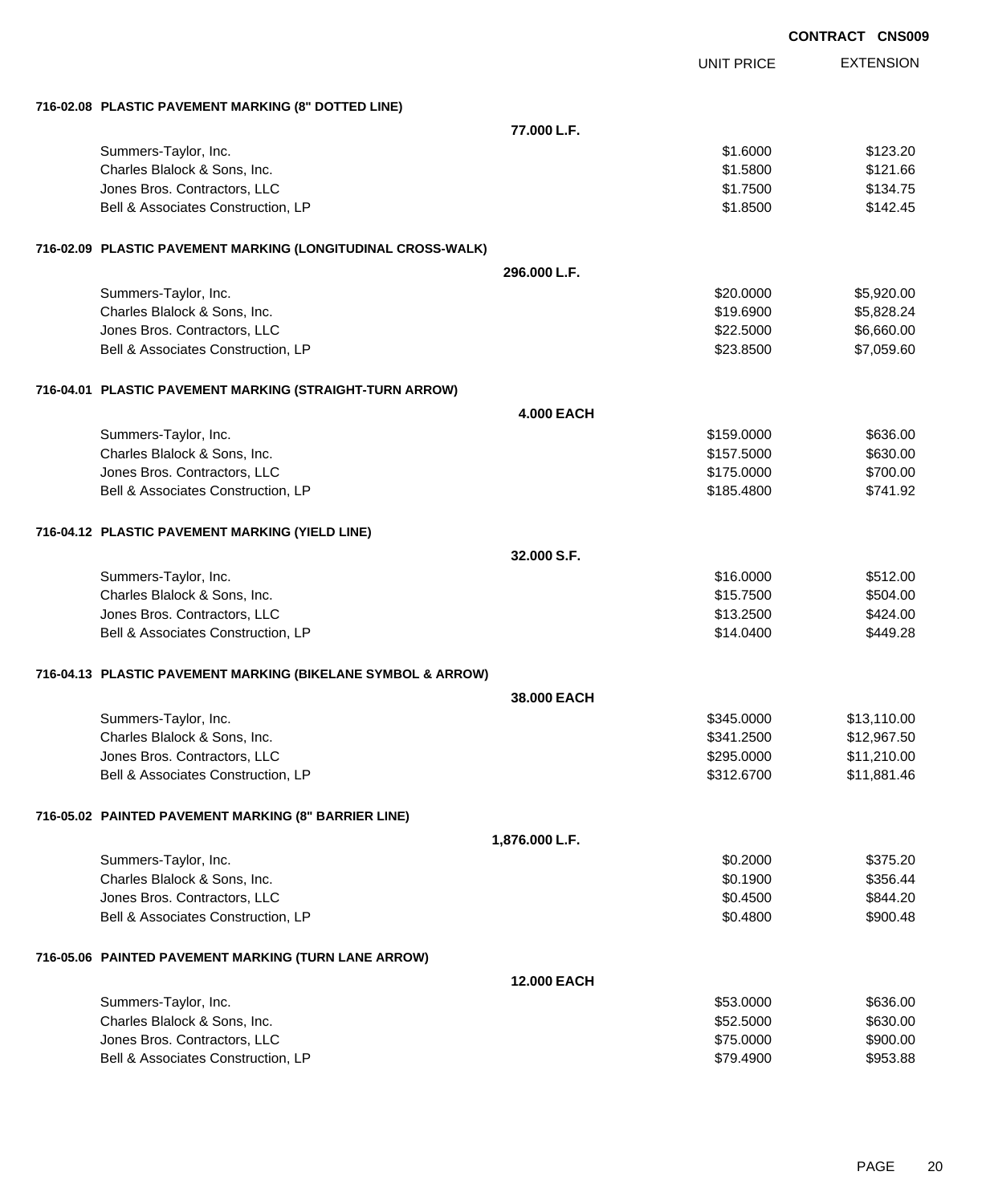|                                                             |                   |                   | <b>CONTRACT CNS009</b> |
|-------------------------------------------------------------|-------------------|-------------------|------------------------|
|                                                             |                   | <b>UNIT PRICE</b> | <b>EXTENSION</b>       |
| 716-05.09 PAINTED PAVEMENT MARKING(STRAIGHT-TURN ARROW)     |                   |                   |                        |
|                                                             | 8.000 EACH        |                   |                        |
| Summers-Taylor, Inc.                                        |                   | \$79.5000         | \$636.00               |
| Charles Blalock & Sons, Inc.                                |                   | \$78.7500         | \$630.00               |
| Jones Bros. Contractors, LLC                                |                   | \$95.0000         | \$760.00               |
| Bell & Associates Construction, LP                          |                   | \$100.6900        | \$805.52               |
| 716-05.11 PAINTED PAVEMENT MARKING(STRAIGHT ARROW)          |                   |                   |                        |
|                                                             | 240.000 EACH      |                   |                        |
| Summers-Taylor, Inc.                                        |                   | \$53.0000         | \$12,720.00            |
| Charles Blalock & Sons, Inc.                                |                   | \$52.5000         | \$12,600.00            |
| Jones Bros. Contractors, LLC                                |                   | \$70.0000         | \$16,800.00            |
| Bell & Associates Construction, LP                          |                   | \$74.1900         | \$17,805.60            |
| 716-05.20 PAINTED PAVEMENT MARKING (6" LINE)                |                   |                   |                        |
|                                                             | 27.000 L.M.       |                   |                        |
| Summers-Taylor, Inc.                                        |                   | \$823.0000        | \$22,221.00            |
| Charles Blalock & Sons, Inc.                                |                   | \$813.7500        | \$21,971.25            |
| Jones Bros. Contractors, LLC                                |                   | \$575.0000        | \$15,525.00            |
| Bell & Associates Construction, LP                          |                   | \$609.4400        | \$16,454.88            |
| 716-08.01 REMOVAL OF PAVEMENT MARKING (LINE)                |                   |                   |                        |
|                                                             | 569.000 L.F.      |                   |                        |
| Summers-Taylor, Inc.                                        |                   | \$0.8000          | \$455.20               |
| Charles Blalock & Sons, Inc.                                |                   | \$3.0000          | \$1,707.00             |
| Jones Bros. Contractors, LLC                                |                   | \$0.7500          | \$426.75               |
| Bell & Associates Construction, LP                          |                   | \$0.7900          | \$449.51               |
| 716-08.06 REMOVAL OF PAVEMENT MARKING (TURN LANE ARROW)     |                   |                   |                        |
|                                                             | <b>2.000 EACH</b> |                   |                        |
| Summers-Taylor, Inc.                                        |                   | \$53.0000         | \$106.00               |
| Charles Blalock & Sons, Inc.                                |                   | \$52.5000         | \$105.00               |
| Jones Bros. Contractors, LLC                                |                   | \$85.0000         | \$170.00               |
| Bell & Associates Construction, LP                          |                   | \$90.0900         | \$180.18               |
| 716-08.07 REMOVAL OF PAVEMENT MARKING (STRAIGHT-TURN ARROW) |                   |                   |                        |
|                                                             | <b>1.000 EACH</b> |                   |                        |
| Summers-Taylor, Inc.                                        |                   | \$79.5000         | \$79.50                |
| Charles Blalock & Sons, Inc.                                |                   | \$78.7500         | \$78.75                |
| Jones Bros. Contractors, LLC                                |                   | \$95.0000         | \$95.00                |
| Bell & Associates Construction, LP                          |                   | \$100.6900        | \$100.69               |
| 716-12.01 ENHANCED FLATLINE THERMO PVMT MRKNG (4IN LINE)    |                   |                   |                        |
|                                                             | 5.000 L.M.        |                   |                        |
| Summers-Taylor, Inc.                                        |                   | \$3,980.0000      | \$19,900.00            |
| Charles Blalock & Sons, Inc.                                |                   | \$3,937.5000      | \$19,687.50            |
| Jones Bros. Contractors, LLC                                |                   | \$2,950.0000      | \$14,750.00            |
| Bell & Associates Construction, LP                          |                   | \$3,126.6900      | \$15,633.45            |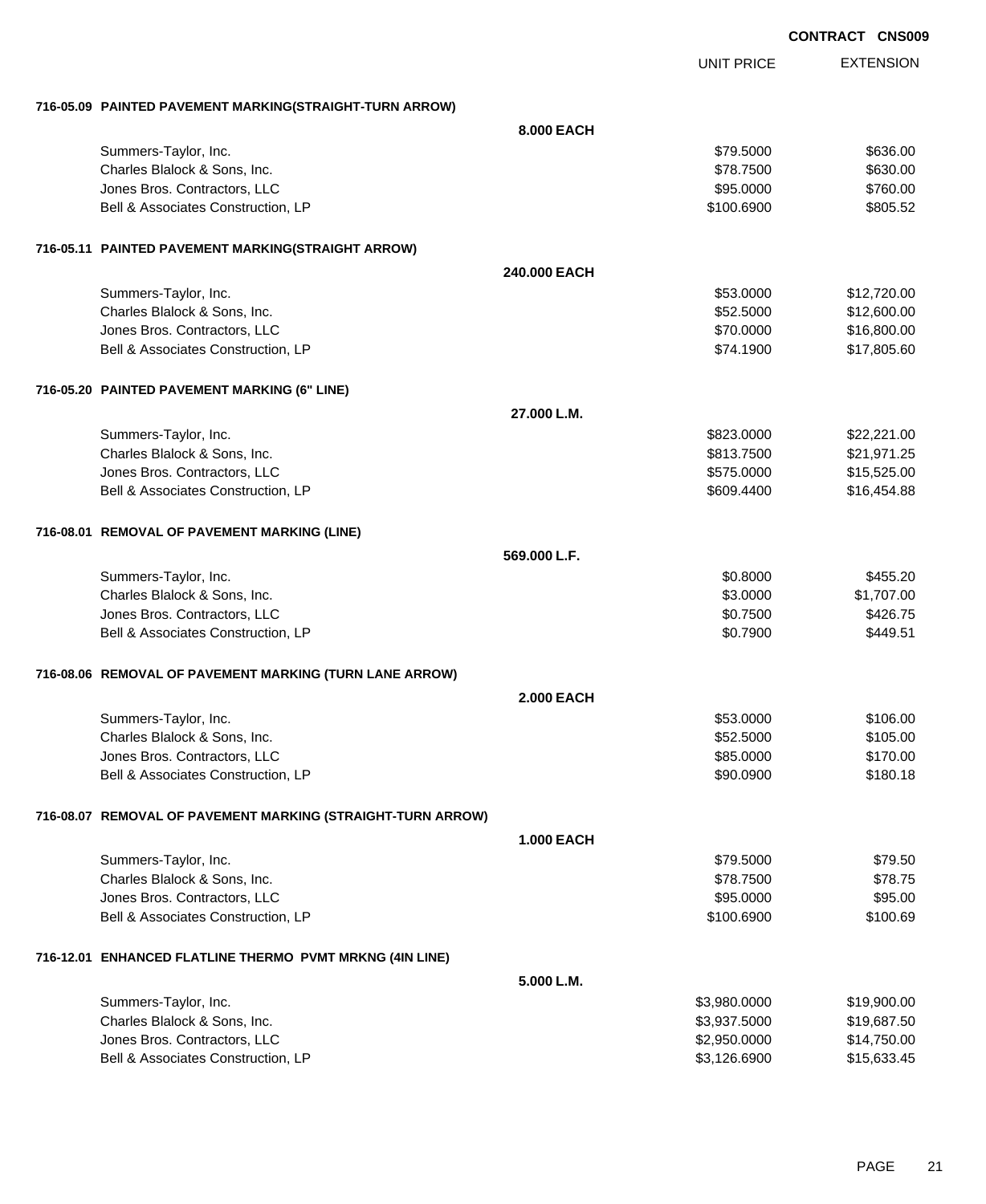|        |                                                                  |                   | <b>CONTRACT CNS009</b> |                  |
|--------|------------------------------------------------------------------|-------------------|------------------------|------------------|
|        |                                                                  | <b>UNIT PRICE</b> |                        | <b>EXTENSION</b> |
|        | 716-12.02 ENHANCED FLATLINE THERMO PVMT MRKNG (6IN LINE)         |                   |                        |                  |
|        |                                                                  | 2.000 L.M.        |                        |                  |
|        | Summers-Taylor, Inc.                                             | \$4,510.0000      |                        | \$9,020.00       |
|        | Charles Blalock & Sons, Inc.                                     | \$4,462.5000      |                        | \$8,925.00       |
|        | Jones Bros. Contractors, LLC                                     | \$4,750.0000      |                        | \$9,500.00       |
|        | Bell & Associates Construction, LP                               | \$5,034.5100      |                        | \$10,069.02      |
|        | 716-12.03 ENHANCED FLATLINE THERMO PVMT MRKNG (8IN BARRIER LINE) |                   |                        |                  |
|        |                                                                  | 1,077.000 L.F.    |                        |                  |
|        | Summers-Taylor, Inc.                                             | \$1.6000          |                        | \$1,723.20       |
|        | Charles Blalock & Sons, Inc.                                     | \$1.5800          |                        | \$1,701.66       |
|        | Jones Bros. Contractors, LLC                                     | \$1.9500          |                        | \$2,100.15       |
|        | Bell & Associates Construction, LP                               | \$2.0700          |                        | \$2,229.39       |
|        | 716-12.04 ENHANCED FLATLINE THERMO PVMT MRKNG (4IN DOTTED LINE)  |                   |                        |                  |
|        |                                                                  | 454.000 L.F.      |                        |                  |
|        | Summers-Taylor, Inc.                                             | \$1.3500          |                        | \$612.90         |
|        | Charles Blalock & Sons, Inc.                                     | \$1.3100          |                        | \$594.74         |
|        | Jones Bros. Contractors, LLC                                     | \$1.1000          |                        | \$499.40         |
|        | Bell & Associates Construction, LP                               | \$1.1700          |                        | \$531.18         |
|        | 716-12.05 ENHANCED FLATLINE THERMO PVMT MRKNG (6IN DOTTED LINE)  |                   |                        |                  |
|        |                                                                  | 948.000 L.F.      |                        |                  |
|        | Summers-Taylor, Inc.                                             | \$1.3500          |                        | \$1,279.80       |
|        | Charles Blalock & Sons, Inc.                                     | \$1.3100          |                        | \$1,241.88       |
|        | Jones Bros. Contractors, LLC                                     | \$1.2500          |                        | \$1,185.00       |
|        | Bell & Associates Construction, LP                               | \$1.3200          |                        | \$1,251.36       |
| 717-01 | <b>MOBILIZATION</b>                                              |                   |                        |                  |
|        |                                                                  | 1.000 LS          |                        |                  |
|        | Summers-Taylor, Inc.                                             | \$371,100.0000    | \$371,100.00           |                  |
|        | Charles Blalock & Sons, Inc.                                     | \$530,000.0000    | \$530,000.00           |                  |
|        | Jones Bros. Contractors, LLC                                     | \$545,000.0000    | \$545,000.00           |                  |
|        | Bell & Associates Construction, LP                               | \$549,123.5200    | \$549,123.52           |                  |
|        | 730-01.02 REMOVAL OF SIGNAL EQUIPMENT                            |                   |                        |                  |
|        |                                                                  | <b>1.000 EACH</b> |                        |                  |
|        | Summers-Taylor, Inc.                                             | \$5,310.0000      |                        | \$5,310.00       |
|        | Charles Blalock & Sons, Inc.                                     | \$4,727.1000      |                        | \$4,727.10       |
|        | Jones Bros. Contractors, LLC                                     | \$5,000.0000      |                        | \$5,000.00       |
|        | Bell & Associates Construction, LP                               | \$3,175.3400      |                        | \$3,175.34       |
|        | 730-02.09 SIGNAL HEAD ASSEMBLY (130 WITH BACKPLATE)              |                   |                        |                  |
|        |                                                                  | 3.000 EACH        |                        |                  |
|        | Summers-Taylor, Inc.                                             | \$796.0000        |                        | \$2,388.00       |
|        | Charles Blalock & Sons, Inc.                                     | \$895.6500        |                        | \$2,686.95       |
|        | Jones Bros. Contractors, LLC                                     | \$750.0000        |                        | \$2,250.00       |
|        | Bell & Associates Construction, LP                               | \$649.5000        |                        | \$1,948.50       |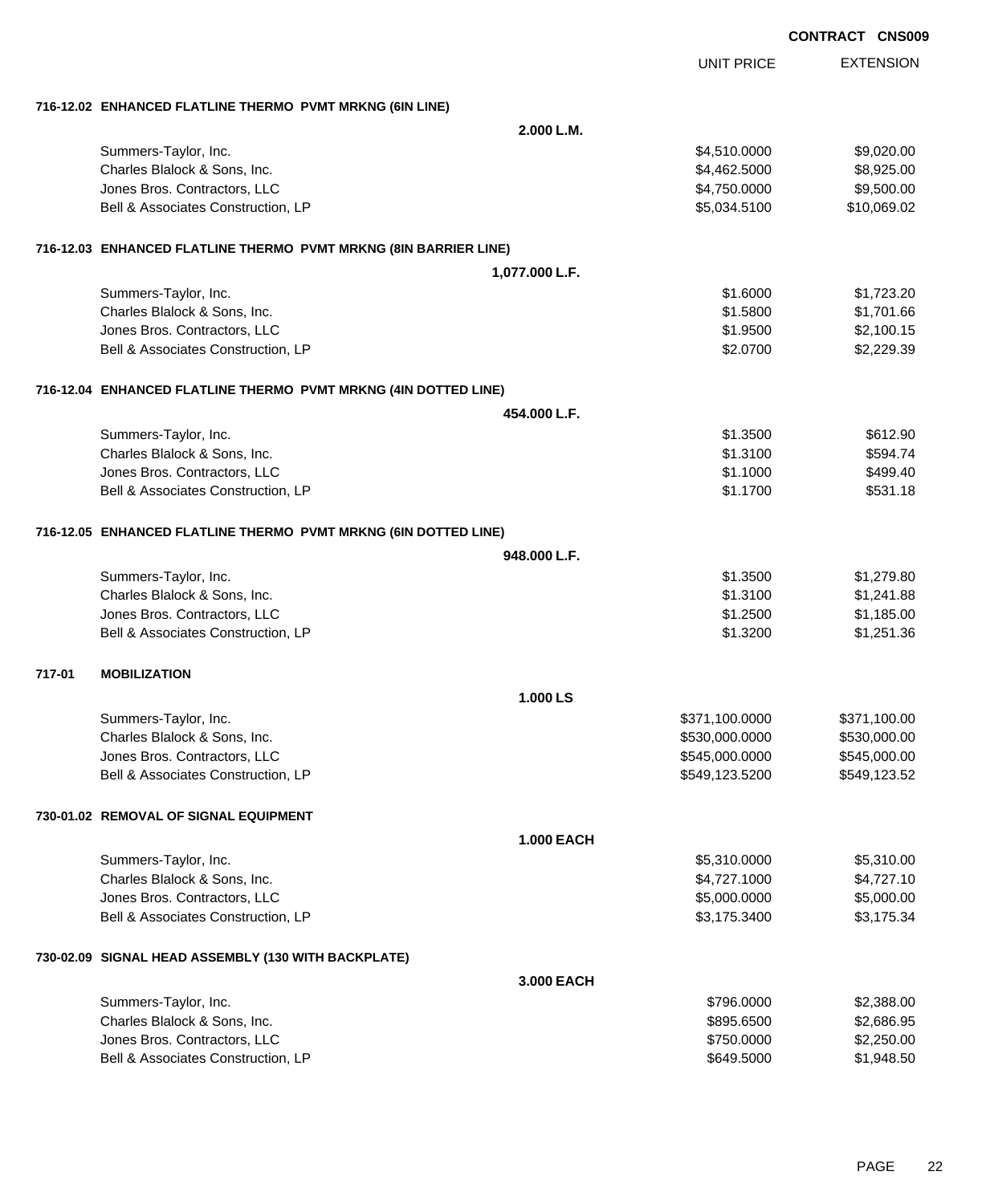|                                                                           |                   |                   | <b>UUNIKAUI UNJUU</b>    |
|---------------------------------------------------------------------------|-------------------|-------------------|--------------------------|
|                                                                           |                   | <b>UNIT PRICE</b> | <b>EXTENSION</b>         |
| 730-02.17 SIGNAL HEAD ASSEMBLY (150 A2H WITH BACKPLATE)                   |                   |                   |                          |
|                                                                           | <b>1.000 EACH</b> |                   |                          |
| Summers-Taylor, Inc.                                                      |                   | \$955.0000        | \$955.00                 |
| Charles Blalock & Sons, Inc.                                              |                   | \$1,366.0500      | \$1,366.05               |
| Jones Bros. Contractors, LLC                                              |                   | \$900.0000        | \$900.00                 |
| Bell & Associates Construction, LP                                        |                   | \$1,070.9600      | \$1,070.96               |
| 730-02.30 SIGNAL HEAD ASSEMBLY (130 A3 WITH BACKPLATE)                    |                   |                   |                          |
|                                                                           | <b>1.000 EACH</b> |                   |                          |
| Summers-Taylor, Inc.                                                      |                   | \$849.0000        | \$849.00                 |
| Charles Blalock & Sons, Inc.                                              |                   | \$903.0000        | \$903.00                 |
| Jones Bros. Contractors, LLC                                              |                   | \$800.0000        | \$800.00                 |
| Bell & Associates Construction, LP                                        |                   | \$649.5000        | \$649.50                 |
| 730-02.31 SIGNAL HEAD ASSEMBLY (130 A3 BI-MODALYELLOW/YELLOW SECTION WITH |                   |                   |                          |
| <b>BACKPLATE)</b>                                                         | <b>2.000 EACH</b> |                   |                          |
|                                                                           |                   | \$849.0000        |                          |
| Summers-Taylor, Inc.<br>Charles Blalock & Sons, Inc.                      |                   | \$1,026.9000      | \$1,698.00<br>\$2,053.80 |
| Jones Bros. Contractors, LLC                                              |                   | \$800.0000        | \$1,600.00               |
| Bell & Associates Construction, LP                                        |                   | \$1,073.1800      | \$2,146.36               |
|                                                                           |                   |                   |                          |
| 730-02.32 SIGNAL HEAD ASSEMBLY (140 A1 WITH BACKPLATE)                    |                   |                   |                          |
|                                                                           | <b>2.000 EACH</b> |                   |                          |
| Summers-Taylor, Inc.                                                      |                   | \$902.0000        | \$1,804.00               |
| Charles Blalock & Sons, Inc.                                              |                   | \$955.5000        | \$1,911.00               |
| Jones Bros. Contractors, LLC                                              |                   | \$850.0000        | \$1,700.00<br>\$1,597.54 |
| Bell & Associates Construction, LP                                        |                   | \$798.7700        |                          |
| 730-03.21 INSTALL PULL BOX (TYPE B)                                       |                   |                   |                          |
|                                                                           | <b>6.000 EACH</b> |                   |                          |
| Summers-Taylor, Inc.                                                      |                   | \$796.0000        | \$4,776.00               |
| Charles Blalock & Sons, Inc.                                              |                   | \$478.8000        | \$2,872.80               |
| Jones Bros. Contractors, LLC                                              |                   | \$750.0000        | \$4,500.00               |
| Bell & Associates Construction, LP                                        |                   | \$595.3000        | \$3,571.80               |
| 730-05.01 ELECTRICAL SERVICE CONNECTION                                   |                   |                   |                          |
|                                                                           | <b>1.000 EACH</b> |                   |                          |
| Summers-Taylor, Inc.                                                      |                   | \$2,650.0000      | \$2,650.00               |
| Charles Blalock & Sons, Inc.                                              |                   | \$1,433.2500      | \$1,433.25               |
| Jones Bros. Contractors, LLC                                              |                   | \$2,500.0000      | \$2,500.00               |
| Bell & Associates Construction, LP                                        |                   | \$638.2400        | \$638.24                 |
| 730-08.01 SIGNAL CABLE - 3 CONDUCTOR                                      |                   |                   |                          |
|                                                                           | 979.000 L.F.      |                   |                          |
| Summers-Taylor, Inc.                                                      |                   | \$0.2500          | \$244.75                 |
| Charles Blalock & Sons, Inc.                                              |                   | \$1.0500          | \$1,027.95               |
| Jones Bros. Contractors, LLC                                              |                   | \$0.2500          | \$244.75                 |
| Bell & Associates Construction, LP                                        |                   | \$0.9500          | \$930.05                 |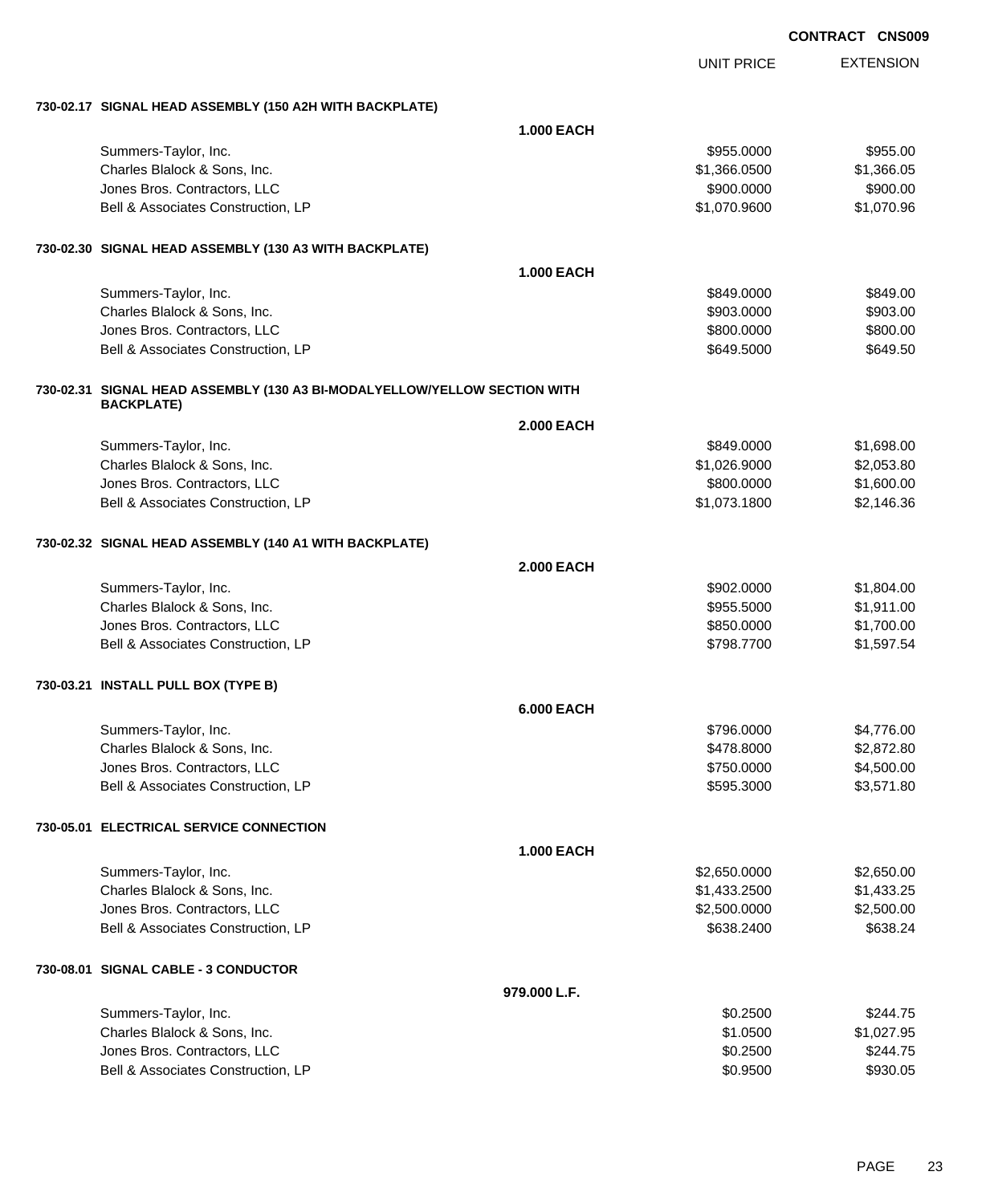|                                                          |                   |                   | <b>CONTRACT CNS009</b> |
|----------------------------------------------------------|-------------------|-------------------|------------------------|
|                                                          |                   | <b>UNIT PRICE</b> | <b>EXTENSION</b>       |
| 730-08.02 SIGNAL CABLE - 5 CONDUCTOR                     |                   |                   |                        |
|                                                          | 1,314.000 L.F.    |                   |                        |
| Summers-Taylor, Inc.                                     |                   | \$0.5500          | \$722.70               |
| Charles Blalock & Sons, Inc.                             |                   | \$1.1600          | \$1,524.24             |
| Jones Bros. Contractors, LLC                             |                   | \$0.5200          | \$683.28               |
| Bell & Associates Construction, LP                       |                   | \$1.1100          | \$1,458.54             |
| 730-08.03 SIGNAL CABLE - 7 CONDUCTOR                     |                   |                   |                        |
|                                                          | 1,116.000 L.F.    |                   |                        |
| Summers-Taylor, Inc.                                     |                   | \$0.8000          | \$892.80               |
| Charles Blalock & Sons, Inc.                             |                   | \$1.3700          | \$1,528.92             |
| Jones Bros. Contractors, LLC                             |                   | \$0.7500          | \$837.00               |
| Bell & Associates Construction, LP                       |                   | \$1.2600          | \$1,406.16             |
| 730-12.02 CONDUIT 2" DIAMETER (PVC)                      |                   |                   |                        |
|                                                          | 399.000 L.F.      |                   |                        |
| Summers-Taylor, Inc.                                     |                   | \$6.1000          | \$2,433.90             |
| Charles Blalock & Sons, Inc.                             |                   | \$9.8700          | \$3,938.13             |
| Jones Bros. Contractors, LLC                             |                   | \$5.7500          | \$2,294.25             |
| Bell & Associates Construction, LP                       |                   | \$6.6300          | \$2,645.37             |
| 730-12.16 CONDUIT (2"C SCHEDULE 80)                      |                   |                   |                        |
|                                                          | 510.000 L.F.      |                   |                        |
| Summers-Taylor, Inc.                                     |                   | \$26.5000         | \$13,515.00            |
| Charles Blalock & Sons, Inc.                             |                   | \$12.1800         | \$6,211.80             |
| Jones Bros. Contractors, LLC                             |                   | \$25.0000         | \$12,750.00            |
| Bell & Associates Construction, LP                       |                   | \$31.3700         | \$15,998.70            |
| 730-13.08 VEHICLE DETECTOR (RADAR DETECTION - STOP LINE) |                   |                   |                        |
|                                                          | <b>4.000 EACH</b> |                   |                        |
| Summers-Taylor, Inc.                                     |                   | \$7,960.0000      | \$31,840.00            |
| Charles Blalock & Sons, Inc.                             |                   | \$7,463.4000      | \$29,853.60            |
| Jones Bros. Contractors, LLC                             |                   | \$7,500.0000      | \$30,000.00            |
| Bell & Associates Construction, LP                       |                   | \$8,053.1800      | \$32,212.72            |
| 730-13.09 VEHICLE DETECTOR (RADAR DETECTION - ADVANCE)   |                   |                   |                        |
|                                                          | 3.000 EACH        |                   |                        |
| Summers-Taylor, Inc.                                     |                   | \$7,960.0000      | \$23,880.00            |
| Charles Blalock & Sons, Inc.                             |                   | \$7,287.0000      | \$21,861.00            |
| Jones Bros. Contractors, LLC                             |                   | \$7,500.0000      | \$22,500.00            |
| Bell & Associates Construction, LP                       |                   | \$8,053.1800      | \$24,159.54            |
| 730-13.10 VEHICLE DETECTOR (EMERGENCY PREEMPTION)        |                   |                   |                        |
|                                                          | <b>4.000 EACH</b> |                   |                        |
| Summers-Taylor, Inc.                                     |                   | \$10,600.0000     | \$42,400.00            |
| Charles Blalock & Sons, Inc.                             |                   | \$3,699.1500      | \$14,796.60            |
| Jones Bros. Contractors, LLC                             |                   | \$10,000.0000     | \$40,000.00            |
| Bell & Associates Construction, LP                       |                   | \$3,443.9000      | \$13,775.60            |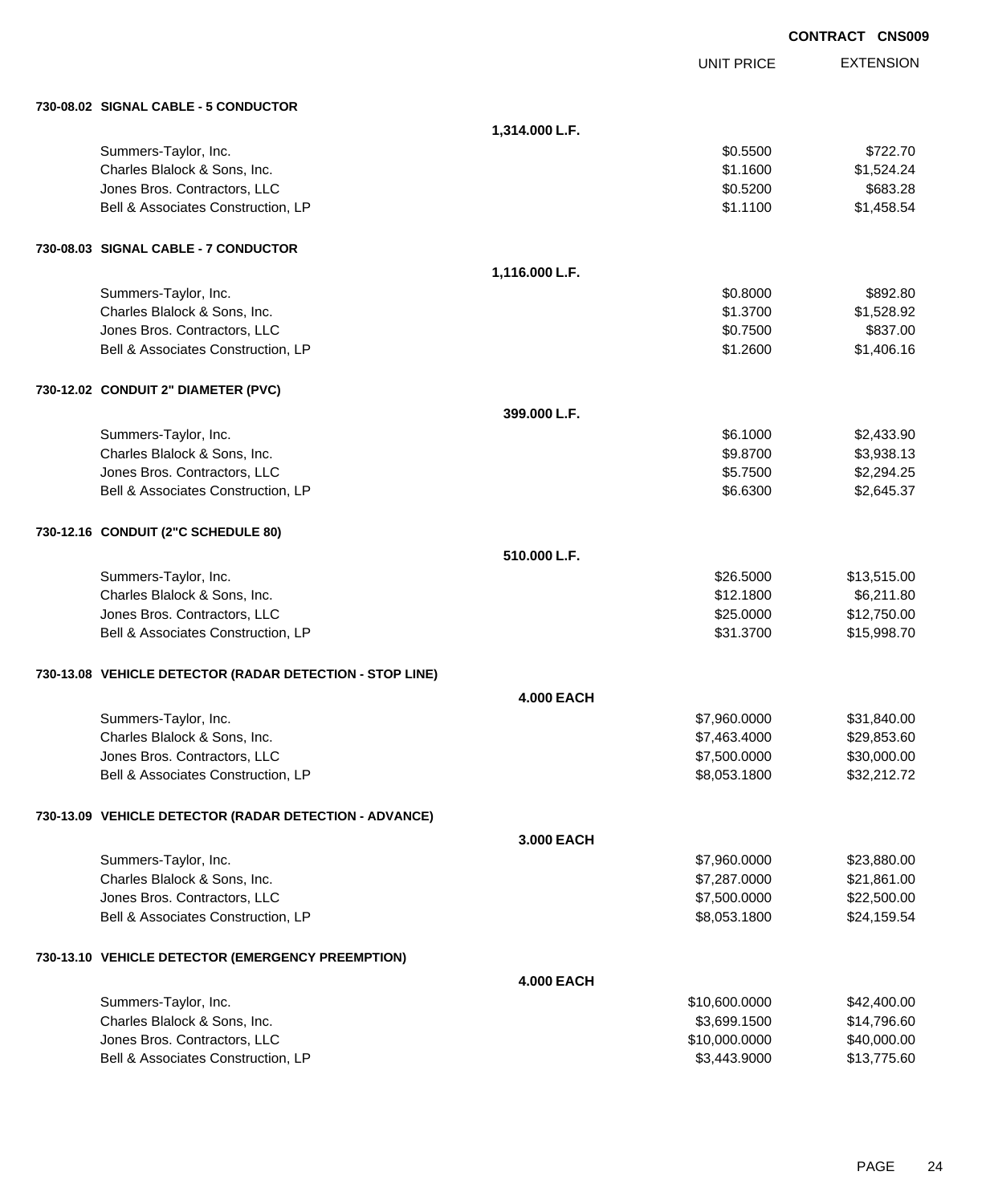UNIT PRICE

| 730-15.32 CABINET (EIGHT PHASE BASE MOUNTED)                 |                   |               |             |
|--------------------------------------------------------------|-------------------|---------------|-------------|
|                                                              | <b>1.000 EACH</b> |               |             |
| Summers-Taylor, Inc.                                         |                   | \$10,600.0000 | \$10,600.00 |
| Charles Blalock & Sons, Inc.                                 |                   | \$13,999.6500 | \$13,999.65 |
| Jones Bros. Contractors, LLC                                 |                   | \$10,000.0000 | \$10,000.00 |
| Bell & Associates Construction, LP                           |                   | \$12,410.7900 | \$12,410.79 |
|                                                              |                   |               |             |
| 730-16.02 EIGHT PHASE ACTUATED CONTROLLER                    |                   |               |             |
|                                                              | <b>1.000 EACH</b> |               |             |
| Summers-Taylor, Inc.                                         |                   | \$4,780.0000  | \$4,780.00  |
| Charles Blalock & Sons, Inc.                                 |                   | \$6,179.2500  | \$6,179.25  |
| Jones Bros. Contractors, LLC                                 |                   | \$4,500.0000  | \$4,500.00  |
| Bell & Associates Construction, LP                           |                   | \$4,622.8200  | \$4,622.82  |
| 730-23.30 PEDESTAL POLE (DECORATIVE-10 FT. PEDESTRIAN)       |                   |               |             |
|                                                              | 7.000 EACH        |               |             |
| Summers-Taylor, Inc.                                         |                   | \$3,180.0000  | \$22,260.00 |
| Charles Blalock & Sons, Inc.                                 |                   | \$1,708.3500  | \$11,958.45 |
| Jones Bros. Contractors, LLC                                 |                   | \$3,000.0000  | \$21,000.00 |
| Bell & Associates Construction, LP                           |                   | \$1,875.6200  | \$13,129.34 |
|                                                              |                   |               |             |
| 730-23.36 CANTILEVER SIGNAL SUPPORT (DECORATIVE-1 ARM @ 48') |                   |               |             |
|                                                              | <b>1.000 EACH</b> |               |             |
| Summers-Taylor, Inc.                                         |                   | \$20,700.0000 | \$20,700.00 |
| Charles Blalock & Sons, Inc.                                 |                   | \$18,268.9500 | \$18,268.95 |
| Jones Bros. Contractors, LLC                                 |                   | \$19,500.0000 | \$19,500.00 |
| Bell & Associates Construction, LP                           |                   | \$19,603.7700 | \$19,603.77 |
| 730-23.37 CANTILEVER SIGNAL SUPPORT (DECORATIVE-1 ARM @ 50') |                   |               |             |
|                                                              | <b>1.000 EACH</b> |               |             |
| Summers-Taylor, Inc.                                         |                   | \$20,700.0000 | \$20,700.00 |
| Charles Blalock & Sons, Inc.                                 |                   | \$18,556.6500 | \$18,556.65 |
| Jones Bros. Contractors, LLC                                 |                   | \$19,500.0000 | \$19,500.00 |
| Bell & Associates Construction, LP                           |                   | \$19,911.3400 | \$19,911.34 |
| 730-23.38 CANTILEVER SIGNAL SUPPORT (DECORATIVE-1 ARM @ 52') |                   |               |             |
|                                                              | <b>1.000 EACH</b> |               |             |
| Summers-Taylor, Inc.                                         |                   | \$21,000.0000 | \$21,000.00 |
| Charles Blalock & Sons, Inc.                                 |                   | \$21,816.9000 | \$21,816.90 |
| Jones Bros. Contractors, LLC                                 |                   | \$19,750.0000 | \$19,750.00 |
| Bell & Associates Construction, LP                           |                   | \$23,395.6400 | \$23,395.64 |
|                                                              |                   |               |             |
| 730-23.39 CANTILEVER SIGNAL SUPPORT (DECORATIVE-1 ARM @ 67') |                   |               |             |
|                                                              | <b>1.000 EACH</b> |               |             |
| Summers-Taylor, Inc.                                         |                   | \$25,200.0000 | \$25,200.00 |
| Charles Blalock & Sons, Inc.                                 |                   | \$30,439.5000 | \$30,439.50 |
| Jones Bros. Contractors, LLC                                 |                   | \$23,750.0000 | \$23,750.00 |
| Bell & Associates Construction, LP                           |                   | \$28,720.8400 | \$28,720.84 |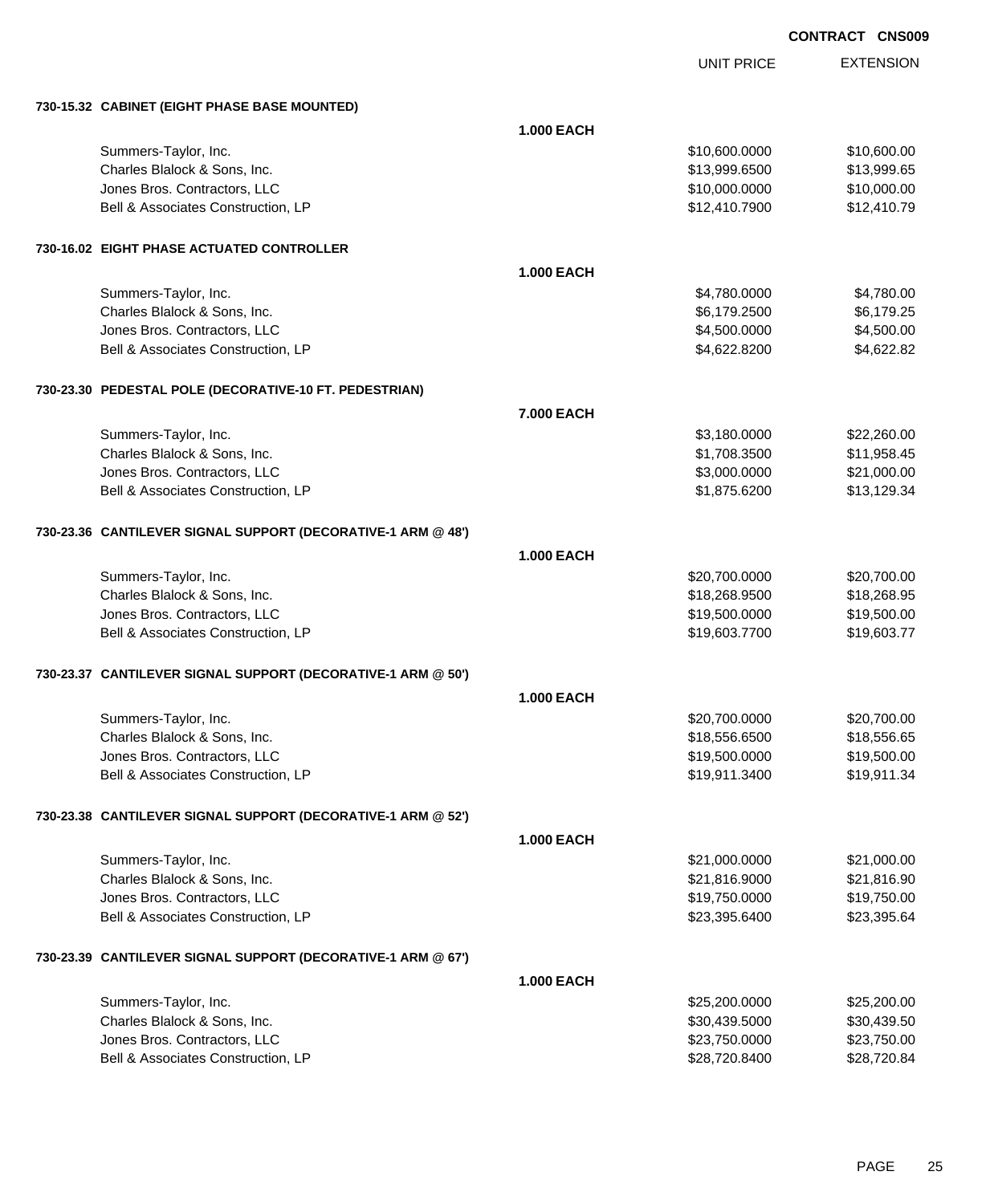EXTENSION UNIT PRICE **730-26.11 COUNTDOWN PED SGNL HEAD W/AUDIBLE PUSH BUTTON & 15IN SIGN 8.000 EACH** Summers-Taylor, Inc. \$796.0000 \$6,368.00 Charles Blalock & Sons, Inc. \$1,560.3000 \$12,482.40  $Jones\ Bros.$  Contractors, LLC  $$750.0000$   $$6,000.00$ Bell & Associates Construction, LP 610,952.80 **730-35.06 BATTERY BACK-UP AND POWER CONDITIONER 1.000 EACH** Summers-Taylor, Inc. \$6,370.000 \$6,370.000 \$6,370.000 \$6,370.000 \$6,370.000 \$6,370.000 \$6,370.00 Charles Blalock & Sons, Inc. \$9,860.5500 \$9,860.5500 \$9,860.5500 \$9,860.5500 \$9,860.5500 \$9,860.5500 \$9,860.55 dones Bros. Contractors, LLC 6,000.000 \$6,000.000 \$6,000.000 \$6,000.000 \$6,000.000 \$6,000.00 Bell & Associates Construction, LP 68 and the state of the state of the state of the state of the state of the state of the state of the state of the state of the state of the state of the state of the state of the state o **730-40 TEMPORARY TRAFFIC SIGNAL SYSTEM 1.000 EACH** Summers-Taylor, Inc. \$19,200.000 \$19,200.000 \$19,200.000 \$19,200.000 \$19,200.000 \$19,200.00 Charles Blalock & Sons, Inc. \$17,917.2000 \$17,917.20 Jones Bros. Contractors, LLC \$18,070.7200 \$18,070.72 Bell & Associates Construction, LP 618, 2005.6400 \$18,305.6400 \$18,305.6400 **740-10.03 GEOTEXTILE (TYPE III)(EROSION CONTROL) 1,176.000 S.Y.** Summers-Taylor, Inc. \$4.762.80 Charles Blalock & Sons, Inc. 6. 2012 12:30 12:30 12:30 12:30 12:30 12:30 12:30 12:30 12:30 12:30 12:30 12:30 1 Jones Bros. Contractors, LLC \$4.0000 \$4,704.00 Bell & Associates Construction, LP 6.699.76 **740-11.01 TEMPORARY SEDIMENT TUBE 8IN 686.000 L.F.** Summers-Taylor, Inc. \$2.6500 \$1,817.90 Charles Blalock & Sons, Inc. \$2.5500 \$1,749.30 Jones Bros. Contractors, LLC \$3.6500 \$2,503.90 Bell & Associates Construction, LP 68 and the set of the set of the set of the set of the set of the set of the set of the set of the set of the set of the set of the set of the set of the set of the set of the set of the **801-01.07 TEMPORARY SEEDING (WITH MULCH) 149.000 UNIT** Summers-Taylor, Inc. \$27.5000 \$4,097.50 Charles Blalock & Sons, Inc. \$27.3000 \$4,067.70 Jones Bros. Contractors, LLC \$24.7100 \$3,681.79 Bell & Associates Construction, LP 6.1990 \$3,902.31 **801-03 WATER (SEEDING & SODDING) 281.000 M.G.** Summers-Taylor, Inc. \$10.5000 \$2,950.50 Charles Blalock & Sons, Inc. \$10.5000 \$2,950.50 Jones Bros. Contractors, LLC 6.6 and 200 and 200 and 30,000 \$8,430.000 \$8,430.00

Bell & Associates Construction, LP 6.6 and the state of the state of the state of the state of the state of the state of the state of the state of the state of the state of the state of the state of the state of the state

**CONTRACT CNS009**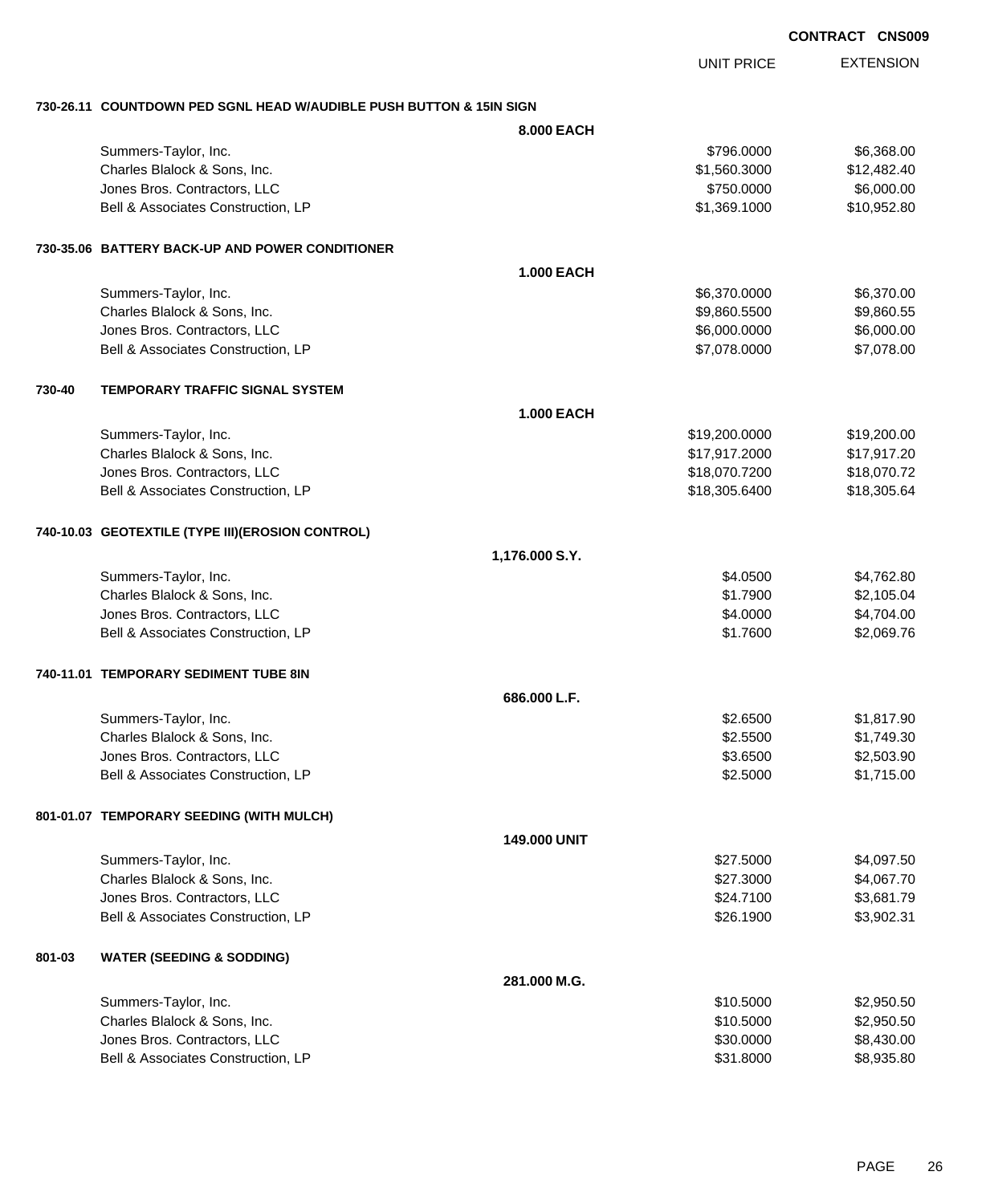UNIT PRICE EXTENSION

### **803-01 SODDING (NEW SOD)**

| 27.136.000 S.Y.                    |          |              |
|------------------------------------|----------|--------------|
| Summers-Taylor, Inc.               | \$4,0000 | \$108,544.00 |
| Charles Blalock & Sons. Inc.       | \$3,9400 | \$106.915.84 |
| Jones Bros. Contractors, LLC       | \$3.9500 | \$107,187.20 |
| Bell & Associates Construction, LP | \$4.1900 | \$113,699.84 |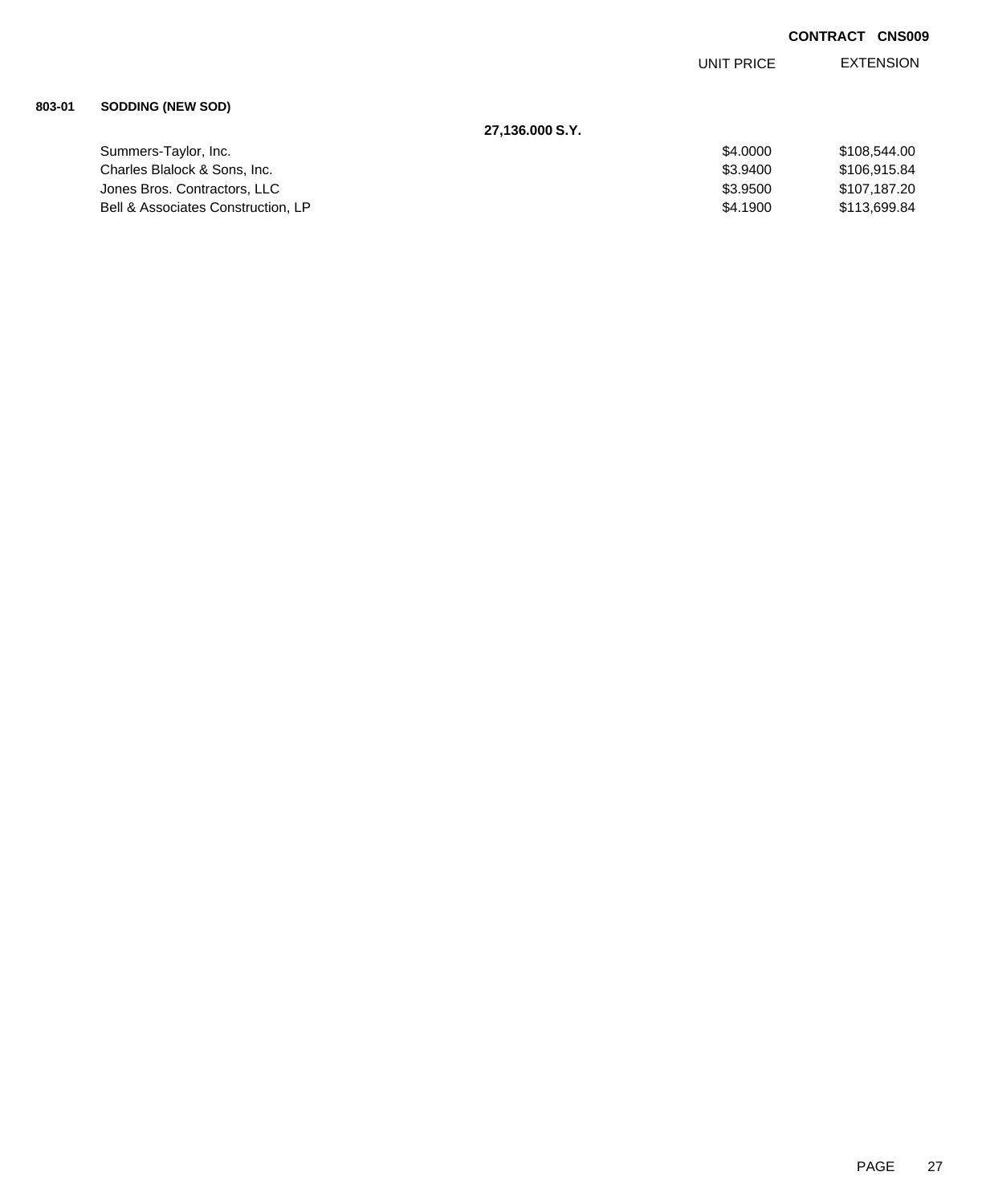|        |                                                             |                 |                   | <b>CONTRACT CNS009</b> |
|--------|-------------------------------------------------------------|-----------------|-------------------|------------------------|
|        |                                                             |                 | <b>UNIT PRICE</b> | <b>EXTENSION</b>       |
|        | <b>BRIDGE CATEGORY</b>                                      |                 |                   |                        |
|        | 202-04.01 REMOVAL OF STRUCTURES (BRIDGE NO. 47-SR332-01.87) |                 |                   |                        |
|        |                                                             | 1.000 LS        |                   |                        |
|        | Summers-Taylor, Inc.                                        |                 | \$164,500.0000    | \$164,500.00           |
|        | Charles Blalock & Sons, Inc.                                |                 | \$160,000.0000    | \$160,000.00           |
|        | Jones Bros. Contractors, LLC                                |                 | \$150,000.0000    | \$150,000.00           |
|        | Bell & Associates Construction, LP                          |                 | \$125,000.0000    | \$125,000.00           |
|        | 204-02.01 DRY EXCAVATION (BRIDGES)                          |                 |                   |                        |
|        |                                                             | 929.000 C.Y.    |                   |                        |
|        | Summers-Taylor, Inc.                                        |                 | \$18.0000         | \$16,722.00            |
|        | Charles Blalock & Sons, Inc.                                |                 | \$20.2700         | \$18,830.83            |
|        | Jones Bros. Contractors, LLC                                |                 | \$20.0000         | \$18,580.00            |
|        | Bell & Associates Construction, LP                          |                 | \$10.0000         | \$9,290.00             |
|        | 204-04.01 ROCK EXCAVATION (BRIDGES)                         |                 |                   |                        |
|        |                                                             | 36.000 C.Y.     |                   |                        |
|        | Summers-Taylor, Inc.                                        |                 | \$120.0000        | \$4,320.00             |
|        | Charles Blalock & Sons, Inc.                                |                 | \$147.9400        | \$5,325.84             |
|        | Jones Bros. Contractors, LLC                                |                 | \$50.0000         | \$1,800.00             |
|        | Bell & Associates Construction, LP                          |                 | \$50.0000         | \$1,800.00             |
| 204-05 | <b>ROCK DRILLING (BRIDGES)</b>                              |                 |                   |                        |
|        |                                                             | 84.000 L.F.     |                   |                        |
|        | Summers-Taylor, Inc.                                        |                 | \$36.0000         | \$3,024.00             |
|        | Charles Blalock & Sons, Inc.                                |                 | \$37.9000         | \$3,183.60             |
|        | Jones Bros. Contractors, LLC                                |                 | \$60.0000         | \$5,040.00             |
|        | Bell & Associates Construction, LP                          |                 | \$40.0000         | \$3,360.00             |
|        | 303-01.02 GRANULAR BACKFILL (BRIDGES)                       |                 |                   |                        |
|        |                                                             | 52.000 TON      |                   |                        |
|        | Summers-Taylor, Inc.                                        |                 | \$40.0000         | \$2,080.00             |
|        | Charles Blalock & Sons, Inc.                                |                 | \$45.1600         | \$2,348.32             |
|        | Jones Bros. Contractors, LLC                                |                 | \$50.0000         | \$2,600.00             |
|        | Bell & Associates Construction, LP                          |                 | \$55.0000         | \$2,860.00             |
|        | 604-02.03 EPOXY COATED REINFORCING STEEL                    |                 |                   |                        |
|        |                                                             | 179,540.000 LB. |                   |                        |
|        | Summers-Taylor, Inc.                                        |                 | \$1.0000          | \$179,540.00           |
|        | Charles Blalock & Sons, Inc.                                |                 | \$1.1100          | \$199,289.40           |
|        | Jones Bros. Contractors, LLC                                |                 | \$1.0500          | \$188,517.00           |
|        | Bell & Associates Construction, LP                          |                 | \$1.4000          | \$251,356.00           |
|        | 604-03.01 CLASS A CONCRETE (BRIDGES)                        |                 |                   |                        |
|        |                                                             | 768.000 C.Y.    |                   |                        |
|        | Summers-Taylor, Inc.                                        |                 | \$610.0000        | \$468,480.00           |
|        | Charles Blalock & Sons, Inc.                                |                 | \$850.0000        | \$652,800.00           |
|        | Jones Bros. Contractors, LLC                                |                 | \$725.0000        | \$556,800.00           |

Bell & Associates Construction, LP 650.0000 \$499,200.00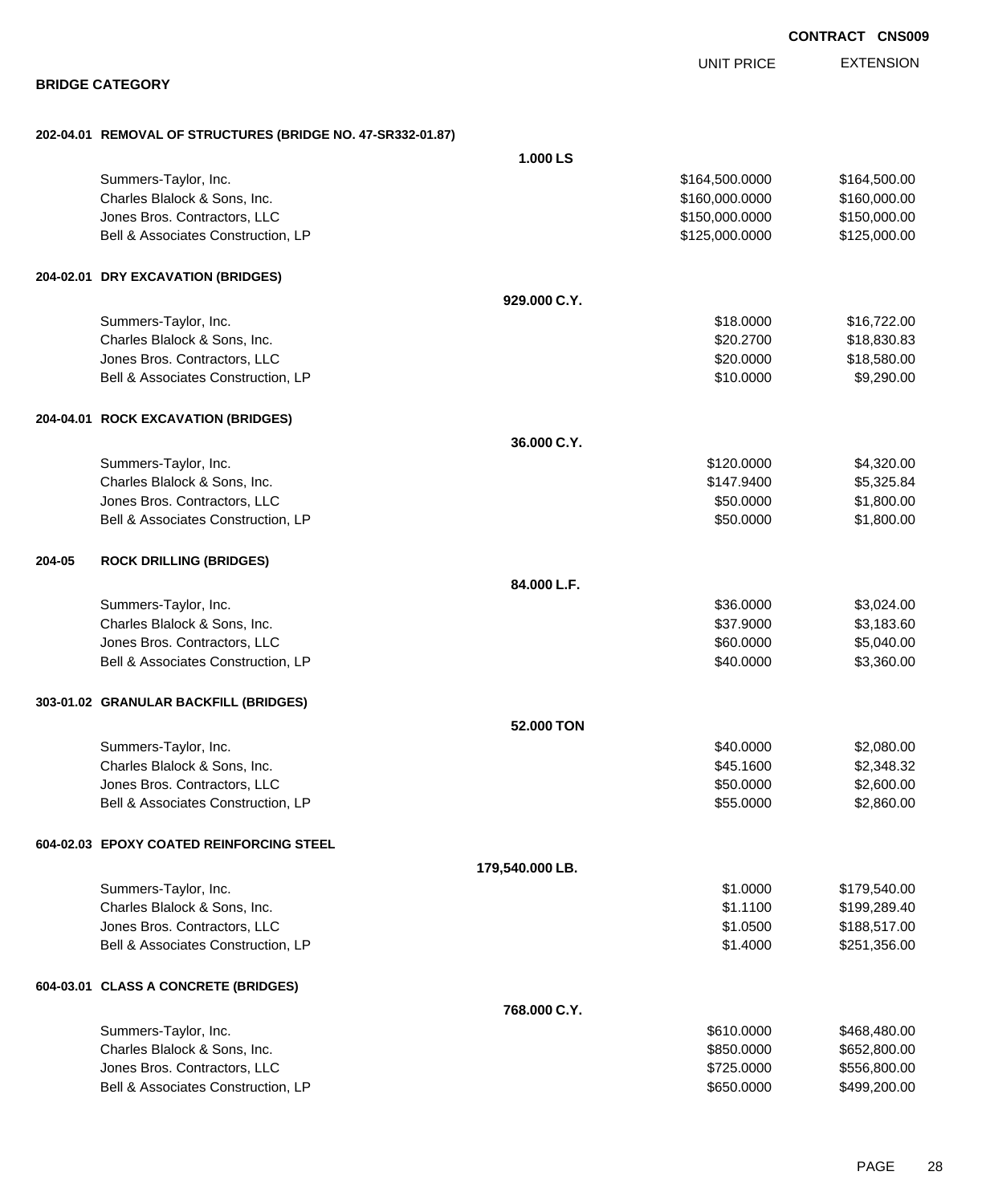|                                                                    |                   |                        | <b>CONTRACT CNS009</b>     |
|--------------------------------------------------------------------|-------------------|------------------------|----------------------------|
|                                                                    |                   | UNIT PRICE             | <b>EXTENSION</b>           |
| 604-03.02 STEEL BAR REINFORCEMENT (BRIDGES)                        |                   |                        |                            |
|                                                                    | 173,999.000 LB.   |                        |                            |
| Summers-Taylor, Inc.                                               |                   | \$1.0500               | \$182,698.95               |
| Charles Blalock & Sons, Inc.                                       |                   | \$0.9900               | \$172,259.01               |
| Jones Bros. Contractors, LLC                                       |                   | \$0.9000               | \$156,599.10               |
| Bell & Associates Construction, LP                                 |                   | \$1.2000               | \$208,798.80               |
| 604-03.04 PAVEMENT @ BRIDGE ENDS                                   |                   |                        |                            |
|                                                                    | 426,000 S.Y.      |                        |                            |
| Summers-Taylor, Inc.                                               |                   | \$255.0000             | \$108,630.00               |
| Charles Blalock & Sons, Inc.                                       |                   | \$245.1400             | \$104,429.64               |
| Jones Bros. Contractors, LLC                                       |                   | \$285.0000             | \$121,410.00               |
| Bell & Associates Construction, LP                                 |                   | \$300.0000             | \$127,800.00               |
| 604-03.32 CLASS DS CONCRETE                                        |                   |                        |                            |
|                                                                    | 503.000 C.Y.      |                        |                            |
| Summers-Taylor, Inc.                                               |                   | \$775.0000             | \$389,825.00               |
| Charles Blalock & Sons, Inc.                                       |                   | \$850.0000             | \$427,550.00               |
| Jones Bros. Contractors, LLC                                       |                   | \$750.0000             | \$377,250.00               |
| Bell & Associates Construction, LP                                 |                   | \$800.0000             | \$402,400.00               |
| 604-04.01 APPLIED TEXTURE FINISH (NEW STRUCTURES)                  |                   |                        |                            |
|                                                                    | 2,140.000 S.Y.    |                        |                            |
| Summers-Taylor, Inc.                                               |                   | \$7.5000               | \$16,050.00                |
| Charles Blalock & Sons, Inc.                                       |                   | \$9.1100               | \$19,495.40                |
| Jones Bros. Contractors, LLC                                       |                   | \$8.0000               | \$17,120.00                |
| Bell & Associates Construction, LP                                 |                   | \$10.0000              | \$21,400.00                |
| 604-04.41 THREE STAR STATE EMBLEM                                  |                   |                        |                            |
|                                                                    | <b>4.000 EACH</b> |                        |                            |
| Summers-Taylor, Inc.                                               |                   | \$925.0000             | \$3,700.00                 |
| Charles Blalock & Sons, Inc.                                       |                   | \$499.7700             | \$1,999.08                 |
| Jones Bros. Contractors, LLC                                       |                   | \$1,800.0000           | \$7,200.00                 |
| Bell & Associates Construction, LP                                 |                   | \$2,000.0000           | \$8,000.00                 |
| 604-05.31 BRIDGE DECK GROOVING (MECHANICAL)                        |                   |                        |                            |
|                                                                    | 1,366.000 S.Y.    |                        |                            |
| Summers-Taylor, Inc.                                               |                   | \$7.5000               | \$10,245.00                |
| Charles Blalock & Sons, Inc.                                       |                   | \$4.1500               | \$5,668.90                 |
| Jones Bros. Contractors, LLC                                       |                   | \$4.0000               | \$5,464.00                 |
| Bell & Associates Construction, LP                                 |                   | \$7.0000               | \$9,562.00                 |
| 606-02.03 STEEL PILES (10 INCH)                                    |                   |                        |                            |
|                                                                    | 863.000 L.F.      |                        |                            |
| Summers-Taylor, Inc.                                               |                   | \$50.0000              | \$43,150.00                |
| Charles Blalock & Sons, Inc.                                       |                   | \$56.2200              | \$48,517.86                |
| Jones Bros. Contractors, LLC<br>Bell & Associates Construction, LP |                   | \$40.0000<br>\$50.0000 | \$34,520.00<br>\$43,150.00 |
|                                                                    |                   |                        |                            |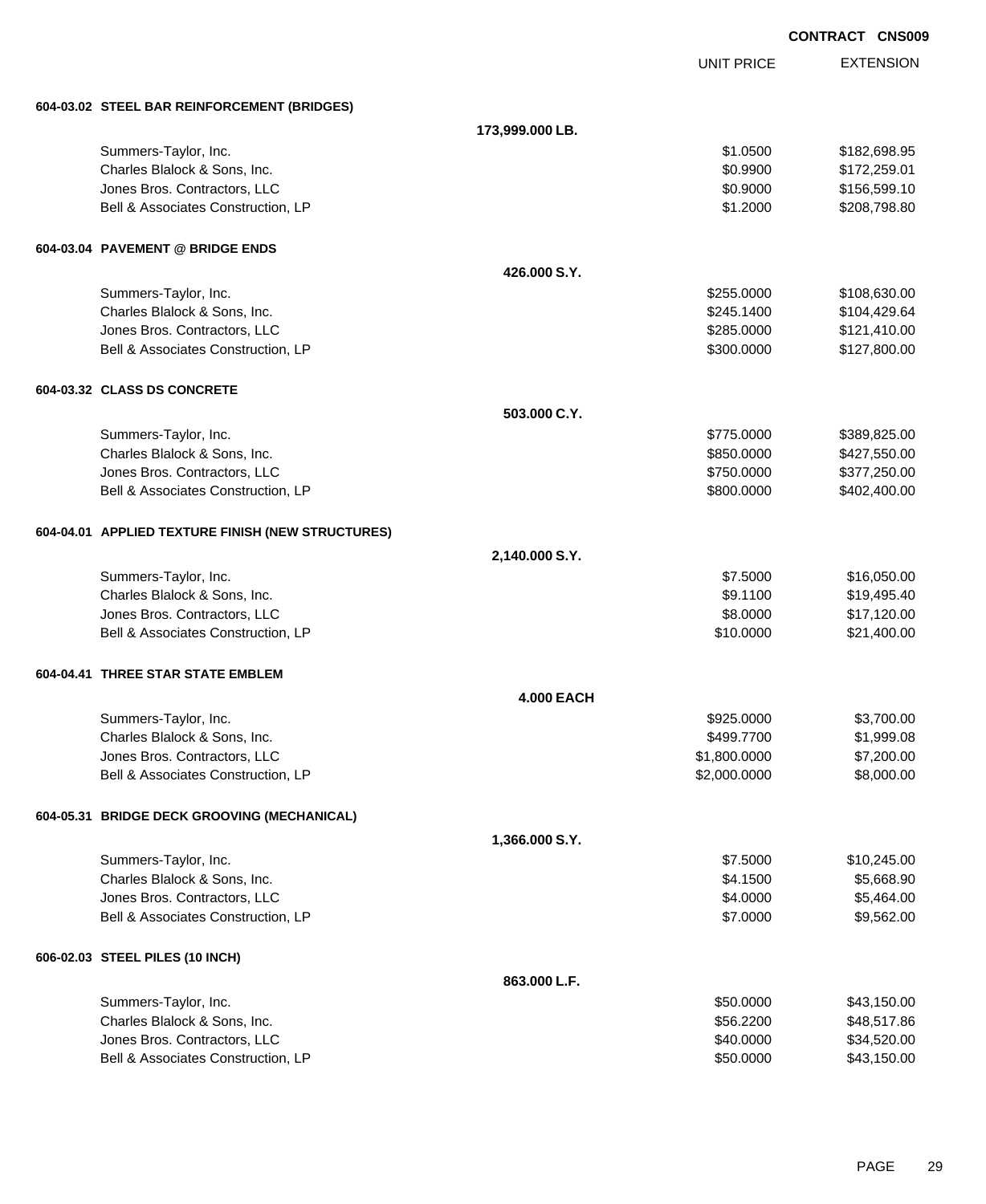EXTENSION **CONTRACT CNS009** UNIT PRICE **606-02.06 PILE TIPS (STEEL PILES, 10 INCH) 32.000 EACH** Summers-Taylor, Inc. \$117.0000 \$3,744.00 Charles Blalock & Sons, Inc. \$196.2000 \$6,278.40 Jones Bros. Contractors, LLC \$130.0000 \$4,160.00 Bell & Associates Construction, LP 68 and the state of the state of the state of the state of the state of the state of the state of the state of the state of the state of the state of the state of the state of the state o **615-01.03 PRESTRESSED CONCRETE I-BEAM (TYPE III) 1,417.000 L.F.** Summers-Taylor, Inc. \$210.0000 \$297,570.00 Charles Blalock & Sons, Inc. 6. 221.8200 \$314,318.94 Jones Bros. Contractors, LLC \$250.0000 \$354,250.00 Bell & Associates Construction, LP 60000 \$396,760.00 **620-05 CONCRETE PARAPET WITH STRUCTURAL TUBING 384.000 L.F.** Summers-Taylor, Inc. \$69,504.00 \$69,504.00 \$69,504.00 \$69,504.00 \$69,504.00 \$69,504.00 Charles Blalock & Sons, Inc. 6. 2012 12:30 12:30 12:30 12:30 12:30 12:30 12:30 12:30 12:30 12:30 12:30 12:30 1 Jones Bros. Contractors, LLC \$190.0000 \$72,960.00 Bell & Associates Construction, LP 66 and the state of the state of the state of the state of the state of the state of the state of the state of the state of the state of the state of the state of the state of the state o **707-07.01 CHAIN-LINK FENCE (BRIDGES) 960.000 S.F.** Summers-Taylor, Inc. \$22,560.00 \$22,560.00 \$22,560.00 \$22,5000 \$22,560.00 \$22,560.00 \$22,560.00 \$22,560.00 \$22,560.00 Charles Blalock & Sons, Inc. 6. 2011 12:30 160.00 \$20,160.00 \$20,160.00 Jones Bros. Contractors, LLC 6. The contractors of the contractors of the contractors, Contractors, LLC 6. The contractors of the contractors of the contractors of the contractors of the contractors of the contractors of t Bell & Associates Construction, LP 633,600.00 \$33,600.00 **709-04 REINFORCED CONCRETE SLOPE PAVEMENT 150.000 C.Y.** Summers-Taylor, Inc. 690,900.00 \$90,900.00 \$90,900.00 \$90,900.00 \$90,900.00 \$90,900.00 \$90,900.00 \$90,900.00 \$ Charles Blalock & Sons, Inc. 6. 2000 \$51,643.50 Jones Bros. Contractors, LLC \$500.0000 \$75,000.00 Bell & Associates Construction, LP 681,000.00 \$81,000.00 **710-09.01 6" PERFORATED PIPE WITH VERTICAL DRAIN SYSTEM 224.000 L.F.** Summers-Taylor, Inc. \$36.0000 \$8,064.00 Charles Blalock & Sons, Inc. \$15.8900 \$3,559.36 Jones Bros. Contractors, LLC \$35.0000 \$7,840.00 Bell & Associates Construction, LP 60000 \$5,600.00 **710-09.02 6" PIPE UNDERDRAIN 36.000 L.F.** Summers-Taylor, Inc. \$20.000 \$720.00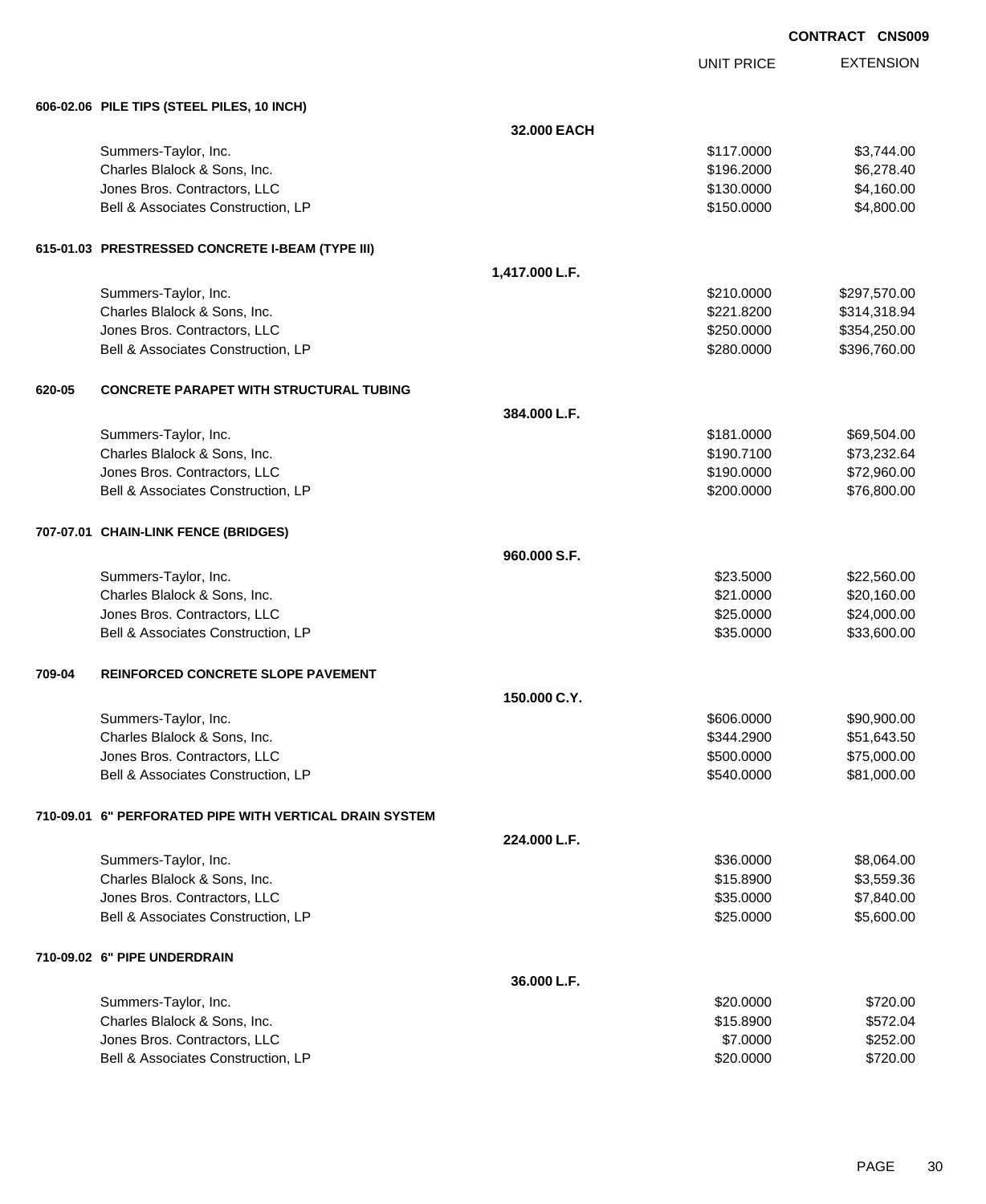EXTENSION **CONTRACT CNS009** UNIT PRICE **UTILITY CATEGORY 790-01.04 POLE 30FT CLASS 5 WOOD 1.000 EACH** Summers-Taylor, Inc. \$1,040.000 \$1,040.000 \$1,040.000 \$1,040.000 \$1,040.000 \$1,040.00 Charles Blalock & Sons, Inc. \$1,023.7500 \$1,023.7500 \$1,023.7500 dones Bros. Contractors, LLC 6975.000 \$975.000 \$975.000 \$975.000 Bell & Associates Construction, LP 6. 2012 12:30 12:30 12:30 12:30 12:30 12:30 12:30 12:30 12:30 12:30 12:30 12:30 12:30 12:30 12:30 12:30 12:30 12:30 12:30 12:30 12:30 12:30 12:30 12:30 12:30 12:30 12:30 12:30 12:30 12:30 **790-02.04 POLE 35FT CLASS 5 WOOD 1.000 EACH** Summers-Taylor, Inc. \$1,210.000 \$1,210.000 \$1,210.000 \$1,210.000 \$1,210.000 \$1,210.00 Charles Blalock & Sons, Inc. \$1,197.000 \$1,197.000 \$1,197.000 \$1,197.000 Jones Bros. Contractors, LLC \$1,140.0000 \$1,140.00 Bell & Associates Construction, LP **\$1,208.2800** \$1,208.2800 \$1,208.2800 **790-03.03 POLE 40FT CLASS 4 WOOD 2.000 EACH** Summers-Taylor, Inc. \$1,500.000 \$3,000.00 Charles Blalock & Sons, Inc. \$1,475.2500 \$2,950.50 Jones Bros. Contractors, LLC 6. The state of the state of the state of the state of the state of the state of the state of the state of the state of the state of the state of the state of the state of the state of the stat Bell & Associates Construction, LP 68 and the state of the state of the state of the state of the state of the state of the state of the state of the state of the state of the state of the state of the state of the state o **790-04.03 POLE 45FT CLASS 3 WOOD 2.000 EACH** Summers-Taylor, Inc. \$1,860.0000 \$3,720.00 Charles Blalock & Sons, Inc. \$1,832.2500 \$3,664.50 Jones Bros. Contractors, LLC \$1,745.0000 \$3,490.00 Bell & Associates Construction, LP 6. The state of the state of the state of the state of the state of the state of the state of the state of the state of the state of the state of the state of the state of the state of th **790-04.21 POLE 45FT CLASS 3 MATERIAL 4.000 EACH** Summers-Taylor, Inc. \$1,370.0000 \$5,480.00 Charles Blalock & Sons, Inc. \$1,349.2500 \$5,397.00 Jones Bros. Contractors, LLC \$1,285.0000 \$5,140.00 Bell & Associates Construction, LP 6.447.88 **790-05.16 POLE 50FT CLASS 3 METAL 2.000 EACH** Summers-Taylor, Inc. \$1,650.0000 \$3,300.00 Charles Blalock & Sons, Inc. \$1,622.2500 \$3,244.50 Jones Bros. Contractors, LLC \$1,545.0000 \$3,090.00 Bell & Associates Construction, LP 63,275.08 **790-06.05 POLE 55 FT CLASS 1 METAL 3.000 EACH** Summers-Taylor, Inc. \$1,920.0000 \$5,760.00 Charles Blalock & Sons, Inc. 6. 2012 12:30 12:30 12:30 12:30 12:30 12:30 12:30 12:30 12:30 12:30 12:30 12:30 13:30 13:30 13:30 13:30 13:30 13:30 13:30 13:30 13:30 13:30 13:30 13:30 13:30 13:30 13:30 13:30 13:30 13:30 13:30 Jones Bros. Contractors, LLC \$1,800.0000 \$5,400.00 Bell & Associates Construction, LP 6.6 and the state of the state of the state of the state of the state of the state of the state of the state of the state of the state of the state of the state of the state of the state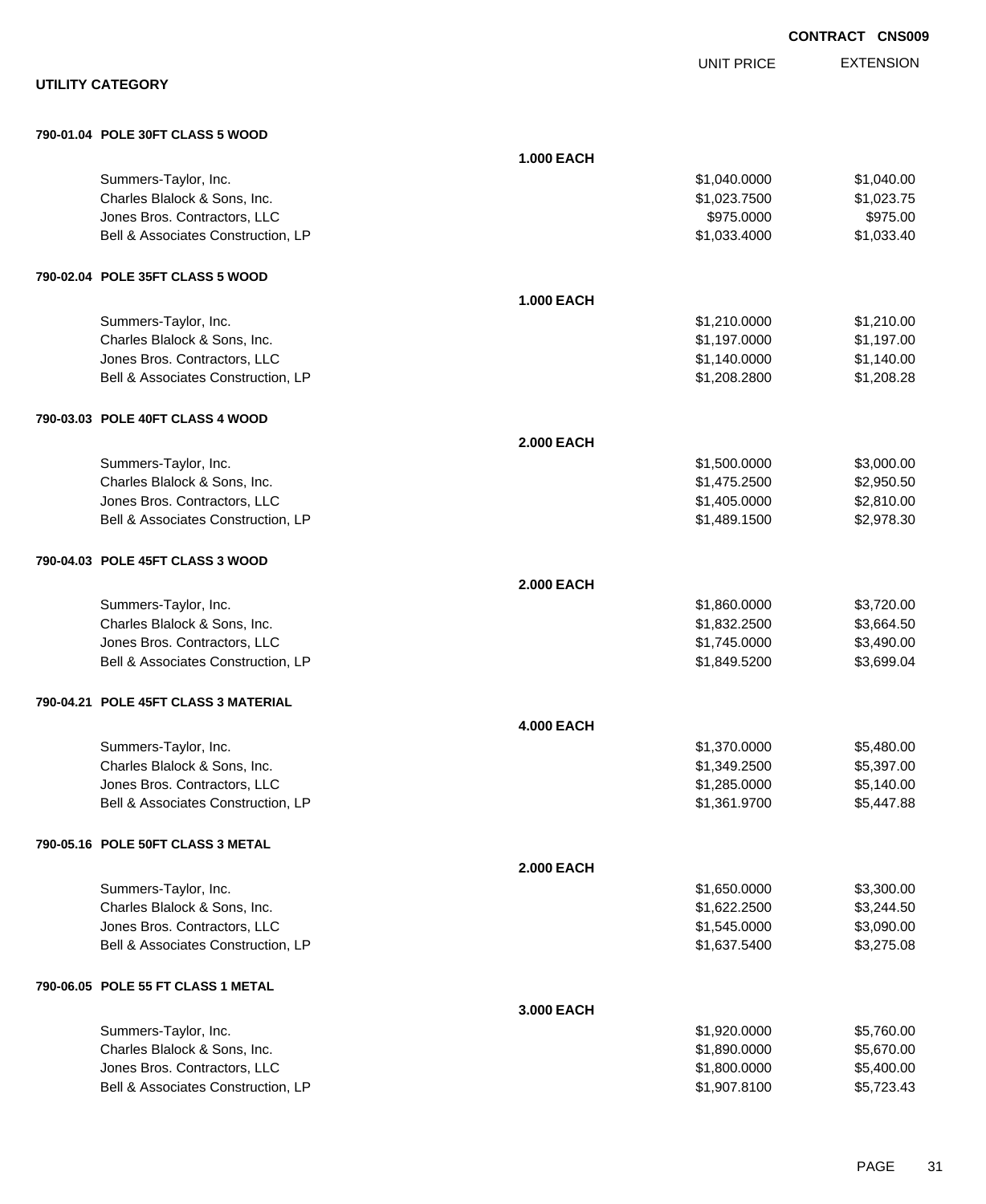UNIT PRICE

| 790-07.05 POLE 60FT CLASS 1 METAL  |                   |              |             |
|------------------------------------|-------------------|--------------|-------------|
|                                    | 3.000 EACH        |              |             |
| Summers-Taylor, Inc.               |                   | \$2,200.0000 | \$6,600.00  |
| Charles Blalock & Sons, Inc.       |                   | \$2,163.0000 | \$6,489.00  |
| Jones Bros. Contractors, LLC       |                   | \$2,060.0000 | \$6,180.00  |
| Bell & Associates Construction, LP |                   | \$2,183.3900 | \$6,550.17  |
| 790-07.06 POLE 60FT CLASS 2 METAL  |                   |              |             |
|                                    | <b>5.000 EACH</b> |              |             |
| Summers-Taylor, Inc.               |                   | \$2,200.0000 | \$11,000.00 |
| Charles Blalock & Sons, Inc.       |                   | \$2,163.0000 | \$10,815.00 |
| Jones Bros. Contractors, LLC       |                   | \$2,060.0000 | \$10,300.00 |
| Bell & Associates Construction, LP |                   | \$2,183.3900 | \$10,916.95 |
| 790-07.07 POLE 60FT CLASS H1 METAL |                   |              |             |
|                                    | 3.000 EACH        |              |             |
| Summers-Taylor, Inc.               |                   | \$2,330.0000 | \$6,990.00  |
| Charles Blalock & Sons, Inc.       |                   | \$2,294.2500 | \$6,882.75  |
| Jones Bros. Contractors, LLC       |                   | \$2,185.0000 | \$6,555.00  |
| Bell & Associates Construction, LP |                   | \$2,315.8700 | \$6,947.61  |
| 790-07.08 POLE 60FT CLASS H2 METAL |                   |              |             |
|                                    | 3.000 EACH        |              |             |
| Summers-Taylor, Inc.               |                   | \$2,740.0000 | \$8,220.00  |
| Charles Blalock & Sons, Inc.       |                   | \$2,703.7500 | \$8,111.25  |
| Jones Bros. Contractors, LLC       |                   | \$2,575.0000 | \$7,725.00  |
| Bell & Associates Construction, LP |                   | \$2,729.2300 | \$8,187.69  |
| 790-08.13 POLE 65FT CLASS 2 METAL  |                   |              |             |
|                                    | <b>4.000 EACH</b> |              |             |
| Summers-Taylor, Inc.               |                   | \$2,740.0000 | \$10,960.00 |
| Charles Blalock & Sons, Inc.       |                   | \$2,703.7500 | \$10,815.00 |
| Jones Bros. Contractors, LLC       |                   | \$2,575.0000 | \$10,300.00 |
| Bell & Associates Construction, LP |                   | \$2,729.2300 | \$10,916.92 |
| 790-08.14 POLE 65FT CLASS H1 METAL |                   |              |             |
|                                    | <b>1.000 EACH</b> |              |             |
| Summers-Taylor, Inc.               |                   | \$3,430.0000 | \$3,430.00  |
| Charles Blalock & Sons, Inc.       |                   | \$3,375.7500 | \$3,375.75  |
| Jones Bros. Contractors, LLC       |                   | \$3,215.0000 | \$3,215.00  |
| Bell & Associates Construction, LP |                   | \$3,407.5700 | \$3,407.57  |
| 790-12.05 POLE 85FT CLASS H2 METAL |                   |              |             |
|                                    | <b>1.000 EACH</b> |              |             |
| Summers-Taylor, Inc.               |                   | \$4,800.0000 | \$4,800.00  |
| Charles Blalock & Sons, Inc.       |                   | \$4,725.0000 | \$4,725.00  |
| Jones Bros. Contractors, LLC       |                   | \$4,500.0000 | \$4,500.00  |
| Bell & Associates Construction, LP |                   | \$4,769.5300 | \$4,769.53  |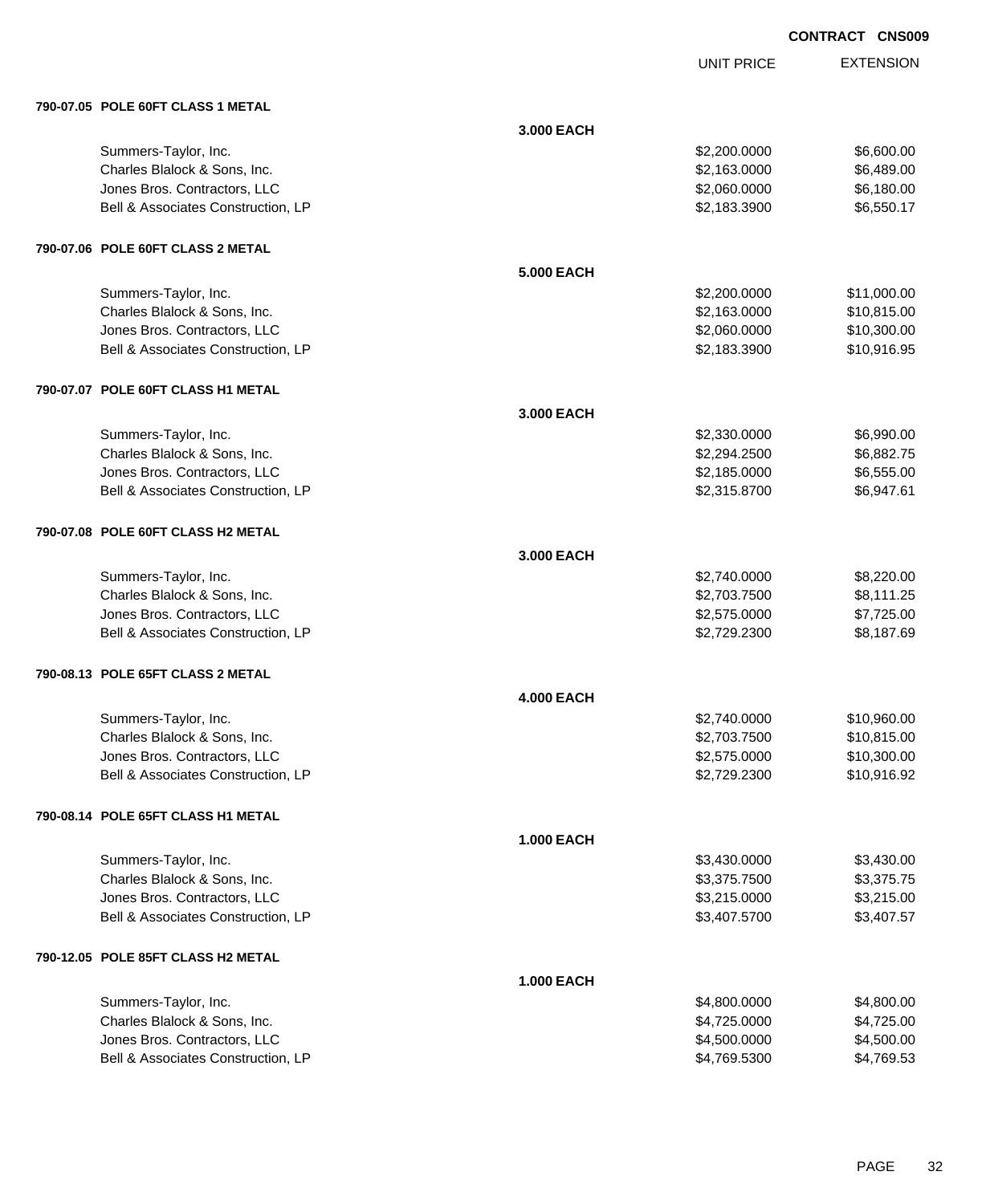UNIT PRICE

| 790-13.06 POLE 90FT CLASS H3 METAL     |                   |               |             |
|----------------------------------------|-------------------|---------------|-------------|
|                                        | <b>2.000 EACH</b> |               |             |
| Summers-Taylor, Inc.                   |                   | \$5,480.0000  | \$10,960.00 |
| Charles Blalock & Sons, Inc.           |                   | \$5,402.2500  | \$10,804.50 |
| Jones Bros. Contractors, LLC           |                   | \$5,145.0000  | \$10,290.00 |
| Bell & Associates Construction, LP     |                   | \$5,453.1700  | \$10,906.34 |
| 790-13.08 POLE 90FT CLASS H5 METAL     |                   |               |             |
|                                        | <b>1.000 EACH</b> |               |             |
| Summers-Taylor, Inc.                   |                   | \$14,700.0000 | \$14,700.00 |
| Charles Blalock & Sons, Inc.           |                   | \$14,458.5000 | \$14,458.50 |
| Jones Bros. Contractors, LLC           |                   | \$13,770.0000 | \$13,770.00 |
| Bell & Associates Construction, LP     |                   | \$14,594.7700 | \$14,594.77 |
| 790-13.14 POLE 90FT CLASS 1 METAL      |                   |               |             |
|                                        | <b>1.000 EACH</b> |               |             |
| Summers-Taylor, Inc.                   |                   | \$5,140.0000  | \$5,140.00  |
| Charles Blalock & Sons, Inc.           |                   | \$5,066.2500  | \$5,066.25  |
| Jones Bros. Contractors, LLC           |                   | \$4,825.0000  | \$4,825.00  |
| Bell & Associates Construction, LP     |                   | \$5,114.0000  | \$5,114.00  |
| 790-14.05 POLE 95FT CLASS H2 METAL     |                   |               |             |
|                                        | <b>2.000 EACH</b> |               |             |
| Summers-Taylor, Inc.                   |                   | \$10,100.0000 | \$20,200.00 |
| Charles Blalock & Sons, Inc.           |                   | \$9,901.5000  | \$19,803.00 |
| Jones Bros. Contractors, LLC           |                   | \$9,430.0000  | \$18,860.00 |
| Bell & Associates Construction, LP     |                   | \$9,994.8200  | \$19,989.64 |
| 790-21.01 1PH SGL PRIMARY SUPPORT 15KV |                   |               |             |
|                                        | <b>1.000 EACH</b> |               |             |
| Summers-Taylor, Inc.                   |                   | \$256.0000    | \$256.00    |
| Charles Blalock & Sons, Inc.           |                   | \$252.0000    | \$252.00    |
| Jones Bros. Contractors, LLC           |                   | \$240.0000    | \$240.00    |
| Bell & Associates Construction, LP     |                   | \$254.3800    | \$254.38    |
| 790-21.09 1PH PRIMARY TAP 15KV         |                   |               |             |
|                                        | 7.000 EACH        |               |             |
| Summers-Taylor, Inc.                   |                   | \$570.0000    | \$3,990.00  |
| Charles Blalock & Sons, Inc.           |                   | \$561.7500    | \$3,932.25  |
| Jones Bros. Contractors, LLC           |                   | \$535.0000    | \$3,745.00  |
| Bell & Associates Construction, LP     |                   | \$567.0400    | \$3,969.28  |
| 790-21.10 1PH VERTICAL DDE 15KV        |                   |               |             |
|                                        | <b>2.000 EACH</b> |               |             |
| Summers-Taylor, Inc.                   |                   | \$639.0000    | \$1,278.00  |
| Charles Blalock & Sons, Inc.           |                   | \$630.0000    | \$1,260.00  |
| Jones Bros. Contractors, LLC           |                   | \$600.0000    | \$1,200.00  |
| Bell & Associates Construction, LP     |                   | \$635.9400    | \$1,271.88  |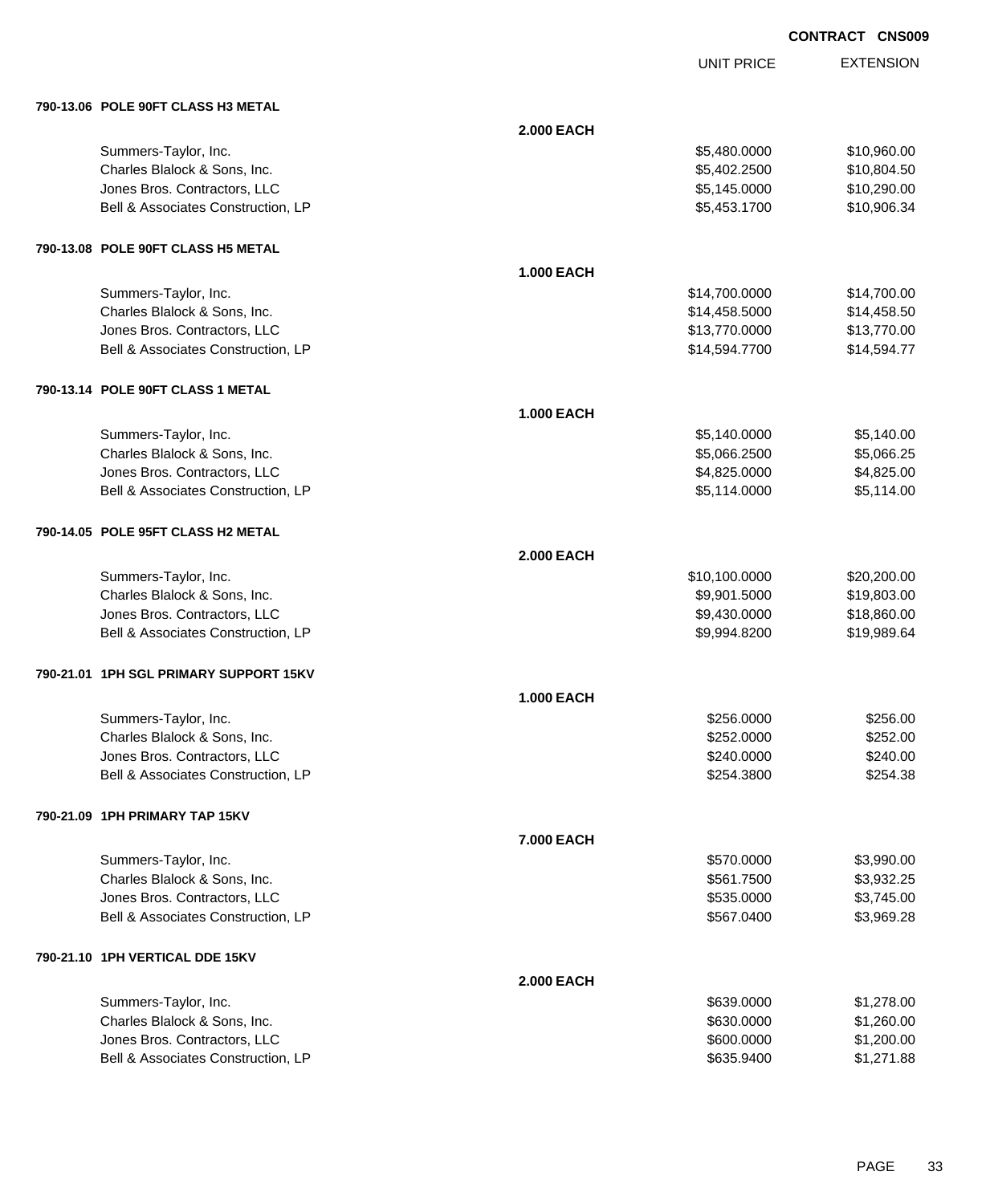| <b>CONTRACT</b> | <b>CNS009</b> |
|-----------------|---------------|
|                 |               |

|                                                   |                   | <b>UNIT PRICE</b> | <b>EXTENSION</b> |
|---------------------------------------------------|-------------------|-------------------|------------------|
| 790-25.07 3PH CROSSARM DBL LRG COND 15KV          |                   |                   |                  |
|                                                   | 8.000 EACH        |                   |                  |
| Summers-Taylor, Inc.                              |                   | \$1,630.0000      | \$13,040.00      |
| Charles Blalock & Sons, Inc.                      |                   | \$1,601.2500      | \$12,810.00      |
| Jones Bros. Contractors, LLC                      |                   | \$1,525.0000      | \$12,200.00      |
| Bell & Associates Construction, LP                |                   | \$1,616.3400      | \$12,930.72      |
| 790-25.21 3PH CROSSARM DEADEND SGL 15KV           |                   |                   |                  |
|                                                   | 9.000 EACH        |                   |                  |
| Summers-Taylor, Inc.                              |                   | \$1,990.0000      | \$17,910.00      |
| Charles Blalock & Sons, Inc.                      |                   | \$1,963.5000      | \$17,671.50      |
| Jones Bros. Contractors, LLC                      |                   | \$1,870.0000      | \$16,830.00      |
| Bell & Associates Construction, LP                |                   | \$1,982.0100      | \$17,838.09      |
| 790-25.23 3PH CROSSARM DDE 15KV                   |                   |                   |                  |
|                                                   | <b>2.000 EACH</b> |                   |                  |
| Summers-Taylor, Inc.                              |                   | \$3,110.0000      | \$6,220.00       |
| Charles Blalock & Sons, Inc.                      |                   | \$3,060.7500      | \$6,121.50       |
| Jones Bros. Contractors, LLC                      |                   | \$2,915.0000      | \$5,830.00       |
| Bell & Associates Construction, LP                |                   | \$3,089.6000      | \$6,179.20       |
| 790-25.24 3PH CROSSARM DDE LRG COND 15KV          |                   |                   |                  |
|                                                   | <b>5.000 EACH</b> |                   |                  |
| Summers-Taylor, Inc.                              |                   | \$3,270.0000      | \$16,350.00      |
| Charles Blalock & Sons, Inc.                      |                   | \$3,223.5000      | \$16,117.50      |
| Jones Bros. Contractors, LLC                      |                   | \$3,070.0000      | \$15,350.00      |
| Bell & Associates Construction, LP                |                   | \$3,253.8800      | \$16,269.40      |
| 790-25.30 3PH CROSSARM DBL 10FT LRG COND 15KV     |                   |                   |                  |
|                                                   | 3.000 EACH        |                   |                  |
| Summers-Taylor, Inc.                              |                   | \$1,450.0000      | \$4,350.00       |
| Charles Blalock & Sons, Inc.                      |                   | \$1,428.0000      | \$4,284.00       |
| Jones Bros. Contractors, LLC                      |                   | \$1,360.0000      | \$4,080.00       |
| Bell & Associates Construction, LP                |                   | \$1,441.4600      | \$4,324.38       |
| 790-26.16 3PH XARM FBRGLS LRG COND MED ANGLE 25KV |                   |                   |                  |
|                                                   | 9.000 EACH        |                   |                  |
| Summers-Taylor, Inc.                              |                   | \$2,310.0000      | \$20,790.00      |
| Charles Blalock & Sons, Inc.                      |                   | \$2,273.2500      | \$20,459.25      |
| Jones Bros. Contractors, LLC                      |                   | \$2,165.0000      | \$19,485.00      |
| Bell & Associates Construction, LP                |                   | \$2,294.6800      | \$20,652.12      |
| 790-30.06 SECONDARY CONDUCTOR 6 AL DUPLEX         |                   |                   |                  |
|                                                   | 105.000 L.F.      |                   |                  |
| Summers-Taylor, Inc.                              |                   | \$2.2500          | \$236.25         |
| Charles Blalock & Sons, Inc.                      |                   | \$2.2400          | \$235.20         |
| Jones Bros. Contractors, LLC                      |                   | \$2.1300          | \$223.65         |
| Bell & Associates Construction, LP                |                   | \$2.2600          | \$237.30         |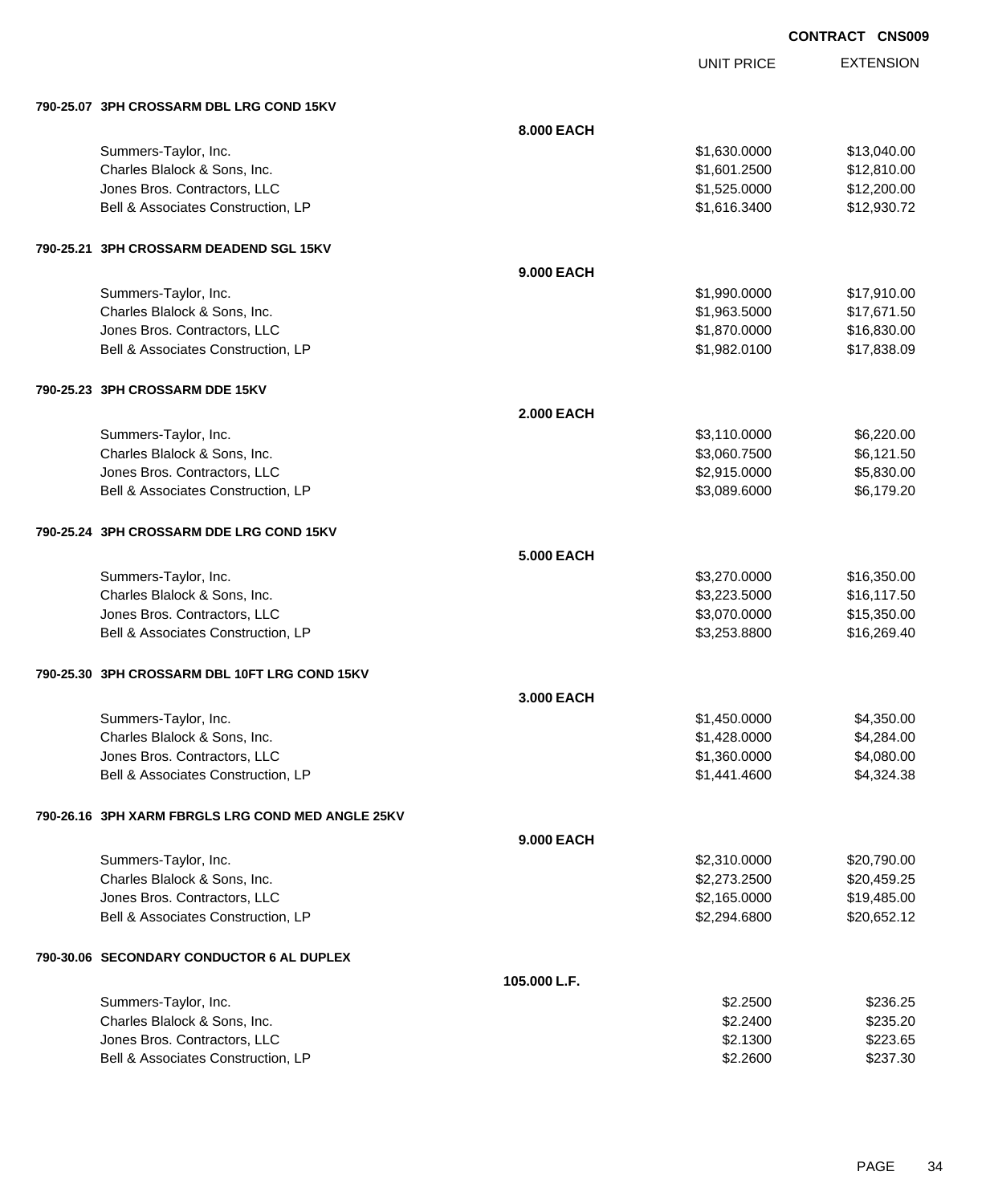|                                                | <b>CONTRACT CNS009</b> |                   |                  |
|------------------------------------------------|------------------------|-------------------|------------------|
|                                                |                        | <b>UNIT PRICE</b> | <b>EXTENSION</b> |
| 790-30.13 SECONDARY CONDUCTOR 2 AL TRIPLEX     |                        |                   |                  |
|                                                | 361.000 L.F.           |                   |                  |
| Summers-Taylor, Inc.                           |                        | \$3.8000          | \$1,371.80       |
| Charles Blalock & Sons, Inc.                   |                        | \$3.7300          | \$1,346.53       |
| Jones Bros. Contractors, LLC                   |                        | \$3.5500          | \$1,281.55       |
| Bell & Associates Construction, LP             |                        | \$3.7600          | \$1,357.36       |
| 790-31.02 SERVICE ASSEMBLY-POLE TYPE           |                        |                   |                  |
|                                                | 7.000 EACH             |                   |                  |
| Summers-Taylor, Inc.                           |                        | \$128.0000        | \$896.00         |
| Charles Blalock & Sons, Inc.                   |                        | \$126.0000        | \$882.00         |
| Jones Bros. Contractors, LLC                   |                        | \$120.0000        | \$840.00         |
| Bell & Associates Construction, LP             |                        | \$127.1900        | \$890.33         |
| 790-32.01 DOWN GUY - THROUGH BOLT TYPE         |                        |                   |                  |
|                                                | 52.000 EACH            |                   |                  |
| Summers-Taylor, Inc.                           |                        | \$469.0000        | \$24,388.00      |
| Charles Blalock & Sons, Inc.                   |                        | \$462.0000        | \$24,024.00      |
| Jones Bros. Contractors, LLC                   |                        | \$440.0000        | \$22,880.00      |
| Bell & Associates Construction, LP             |                        | \$466.3500        | \$24,250.20      |
| 790-32.07 OH GUY - THROUGH BOLT TYPE           |                        |                   |                  |
|                                                | <b>11.000 EACH</b>     |                   |                  |
| Summers-Taylor, Inc.                           |                        | \$589.0000        | \$6,479.00       |
| Charles Blalock & Sons, Inc.                   |                        | \$580.4200        | \$6,384.62       |
| Jones Bros. Contractors, LLC                   |                        | \$552.7800        | \$6,080.58       |
| Bell & Associates Construction, LP             |                        | \$585.8900        | \$6,444.79       |
| 790-32.23 GUY GUARD                            |                        |                   |                  |
|                                                | 38.000 EACH            |                   |                  |
| Summers-Taylor, Inc.                           |                        | \$33.5000         | \$1,273.00       |
| Charles Blalock & Sons, Inc.                   |                        | \$33.0500         | \$1,255.90       |
| Jones Bros. Contractors, LLC                   |                        | \$31.4800         | \$1,196.24       |
| Bell & Associates Construction, LP             |                        | \$33.3700         | \$1,268.06       |
| 790-33.30 SCREW TYPE ANCHOR 16,000LB (F1-2D-P) |                        |                   |                  |
|                                                | 3.000 EACH             |                   |                  |
| Summers-Taylor, Inc.                           |                        | \$394.0000        | \$1,182.00       |
| Charles Blalock & Sons, Inc.                   |                        | \$388.5000        | \$1,165.50       |
| Jones Bros. Contractors, LLC                   |                        | \$370.0000        | \$1,110.00       |
| Bell & Associates Construction, LP             |                        | \$392.1600        | \$1,176.48       |
| 790-33.31 SCREW TYPE ANCHOR 23,000LB (F1-5D-P) |                        |                   |                  |
|                                                | 28.000 EACH            |                   |                  |
| Summers-Taylor, Inc.                           |                        | \$501.0000        | \$14,028.00      |
| Charles Blalock & Sons, Inc.                   |                        | \$493.5000        | \$13,818.00      |
| Jones Bros. Contractors, LLC                   |                        | \$470.0000        | \$13,160.00      |
| Bell & Associates Construction, LP             |                        | \$498.1500        | \$13,948.20      |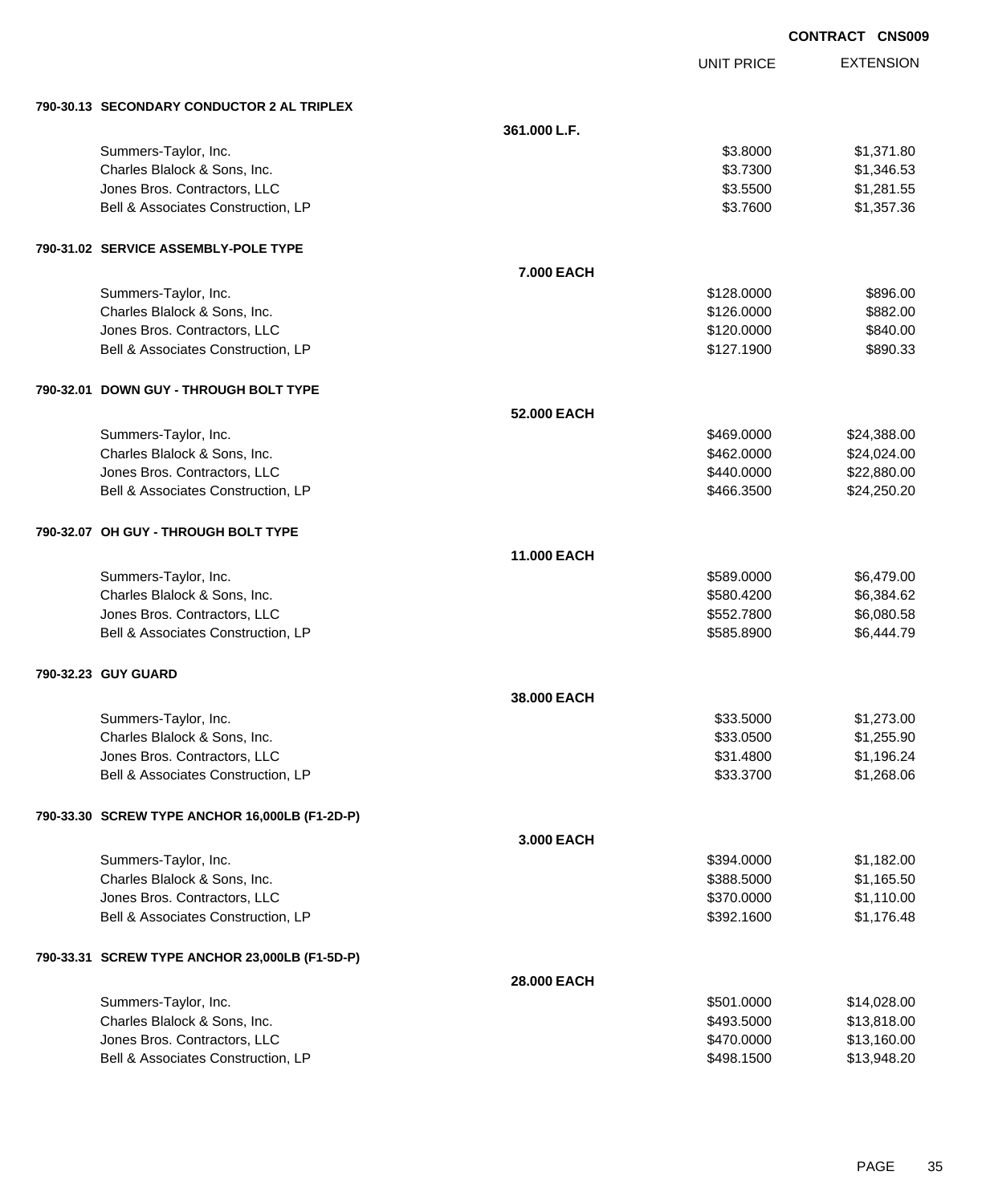UNIT PRICE

|  | 790-33.32 SCREW TYPE ANCHOR 36,000LB (F1-6T-P) |                   |              |            |
|--|------------------------------------------------|-------------------|--------------|------------|
|  |                                                | 7.000 EACH        |              |            |
|  | Summers-Taylor, Inc.                           |                   | \$655,0000   | \$4,585.00 |
|  | Charles Blalock & Sons, Inc.                   |                   | \$645.7500   | \$4,520.25 |
|  | Jones Bros. Contractors, LLC                   |                   | \$615.0000   | \$4,305.00 |
|  | Bell & Associates Construction, LP             |                   | \$651.8400   | \$4,562.88 |
|  | 790-36.02 TRANSFER CAPACITOR BANK              |                   |              |            |
|  |                                                | <b>1.000 EACH</b> |              |            |
|  | Summers-Taylor, Inc.                           |                   | \$2,870.0000 | \$2,870.00 |
|  | Charles Blalock & Sons, Inc.                   |                   | \$2,824.5000 | \$2,824.50 |
|  | Jones Bros. Contractors, LLC                   |                   | \$2,690.0000 | \$2,690.00 |
|  | Bell & Associates Construction, LP             |                   | \$2,851.1200 | \$2,851.12 |
|  | 790-36.04 TRANSFER SERVICE                     |                   |              |            |
|  |                                                | 7.000 EACH        |              |            |
|  | Summers-Taylor, Inc.                           |                   | \$266.0000   | \$1,862.00 |
|  | Charles Blalock & Sons, Inc.                   |                   | \$262.5000   | \$1,837.50 |
|  | Jones Bros. Contractors, LLC                   |                   | \$250.0000   | \$1,750.00 |
|  | Bell & Associates Construction, LP             |                   | \$264.9700   | \$1,854.79 |
|  | 790-36.08 TRANSFER SECONDARY/SERVICE ASSEMBLY  |                   |              |            |
|  |                                                | <b>1.000 EACH</b> |              |            |
|  | Summers-Taylor, Inc.                           |                   | \$1,070.0000 | \$1,070.00 |
|  | Charles Blalock & Sons, Inc.                   |                   | \$1,050.0000 | \$1,050.00 |
|  | Jones Bros. Contractors, LLC                   |                   | \$1,000.0000 | \$1,000.00 |
|  | Bell & Associates Construction, LP             |                   | \$1,059.9000 | \$1,059.90 |
|  | 790-36.13 TRANSFER STREET LIGHT                |                   |              |            |
|  |                                                | <b>1.000 EACH</b> |              |            |
|  | Summers-Taylor, Inc.                           |                   | \$368.0000   | \$368.00   |
|  | Charles Blalock & Sons, Inc.                   |                   | \$362.2500   | \$362.25   |
|  | Jones Bros. Contractors, LLC                   |                   | \$345.0000   | \$345.00   |
|  | Bell & Associates Construction, LP             |                   | \$365.6600   | \$365.66   |
|  | 790-40.02 OH COND 2 7/1 ACSR SPARATE           |                   |              |            |
|  |                                                | 3,423.000 L.F.    |              |            |
|  | Summers-Taylor, Inc.                           |                   | \$1.9500     | \$6,674.85 |
|  | Charles Blalock & Sons, Inc.                   |                   | \$1.9200     | \$6,572.16 |
|  | Jones Bros. Contractors, LLC                   |                   | \$1.8300     | \$6,264.09 |
|  | Bell & Associates Construction, LP             |                   | \$1.9400     | \$6,640.62 |
|  | 790-40.03 OH COND 1/0 6/1 ACSR RAVEN           |                   |              |            |
|  |                                                | 2,124.000 L.F.    |              |            |
|  | Summers-Taylor, Inc.                           |                   | \$2.4000     | \$5,097.60 |
|  | Charles Blalock & Sons, Inc.                   |                   | \$2.3600     | \$5,012.64 |
|  | Jones Bros. Contractors, LLC                   |                   | \$2.2500     | \$4,779.00 |
|  | Bell & Associates Construction, LP             |                   | \$2.3800     | \$5,055.12 |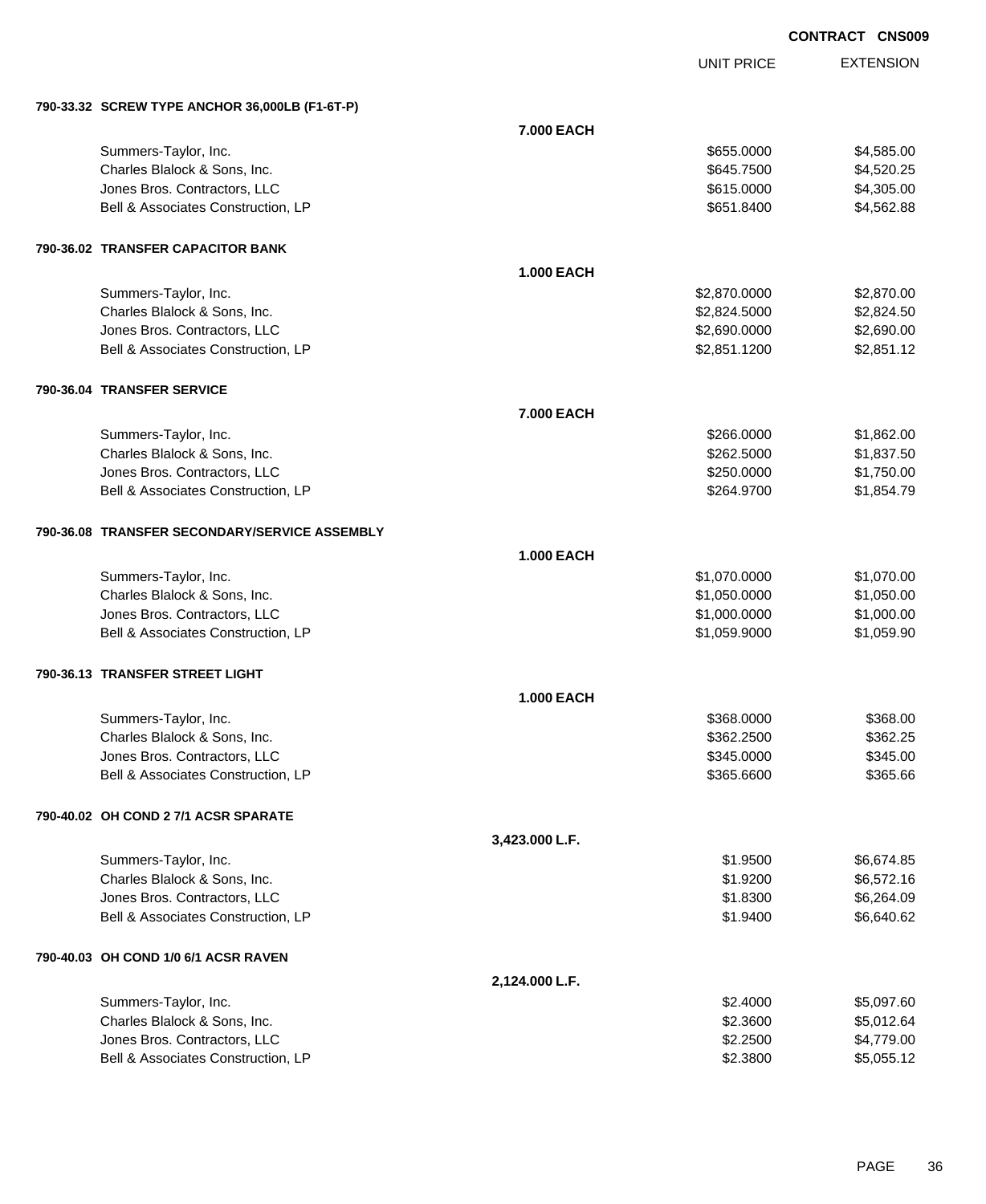|                                      |                 | <b>CONTRACT CNS009</b> |                  |
|--------------------------------------|-----------------|------------------------|------------------|
|                                      |                 | <b>UNIT PRICE</b>      | <b>EXTENSION</b> |
| 790-40.39 OH COND 4/0 7 AAC OXLIP    |                 |                        |                  |
|                                      | 866.000 L.F.    |                        |                  |
| Summers-Taylor, Inc.                 |                 | \$2.6500               | \$2,294.90       |
| Charles Blalock & Sons, Inc.         |                 | \$2.6300               | \$2,277.58       |
| Jones Bros. Contractors, LLC         |                 | \$2.5000               | \$2,165.00       |
| Bell & Associates Construction, LP   |                 | \$2.6500               | \$2,294.90       |
| 790-40.42 OH COND 336.4 19 AAC TULIP |                 |                        |                  |
|                                      | 5,634.000 L.F.  |                        |                  |
| Summers-Taylor, Inc.                 |                 | \$3.0500               | \$17,183.70      |
| Charles Blalock & Sons, Inc.         |                 | \$2.9800               | \$16,789.32      |
| Jones Bros. Contractors, LLC         |                 | \$2.8400               | \$16,000.56      |
| Bell & Associates Construction, LP   |                 | \$3.0100               | \$16,958.34      |
| 790-40.49 OH COND 795 37 AAC ARBUTUS |                 |                        |                  |
|                                      | 26,922.000 L.F. |                        |                  |
| Summers-Taylor, Inc.                 |                 | \$5.3000               | \$142,686.60     |
| Charles Blalock & Sons, Inc.         |                 | \$5.2600               | \$141,609.72     |
| Jones Bros. Contractors, LLC         |                 | \$5.0100               | \$134,879.22     |
| Bell & Associates Construction, LP   |                 | \$5.3100               | \$142,955.82     |
| 790-40.76 OH STATIC COND ____        |                 |                        |                  |
|                                      | 1,665.000 L.F.  |                        |                  |
| Summers-Taylor, Inc.                 |                 | \$2.2500               | \$3,746.25       |
| Charles Blalock & Sons, Inc.         |                 | \$2.2400               | \$3,729.60       |
| Jones Bros. Contractors, LLC         |                 | \$2.1300               | \$3,546.45       |
| Bell & Associates Construction, LP   |                 | \$2.2600               | \$3,762.90       |
| 790-41.03 UG PRI COND 1/0 AL 15KV    |                 |                        |                  |
|                                      | 702.000 L.F.    |                        |                  |
| Summers-Taylor, Inc.                 |                 | \$13.0000              | \$9,126.00       |
| Charles Blalock & Sons, Inc.         |                 | \$12.6500              | \$8,880.30       |
| Jones Bros. Contractors, LLC         |                 | \$12.0500              | \$8,459.10       |
| Bell & Associates Construction, LP   |                 | \$12.7700              | \$8,964.54       |
| 790-42.08 2IN DIA PVC PIPE           |                 |                        |                  |
|                                      | 702.000 L.F.    |                        |                  |
| Summers-Taylor, Inc.                 |                 | \$7.9000               | \$5,545.80       |
| Charles Blalock & Sons, Inc.         |                 | \$7.8200               | \$5,489.64       |
| Jones Bros. Contractors, LLC         |                 | \$7.4500               | \$5,229.90       |
| Bell & Associates Construction, LP   |                 | \$7.9000               | \$5,545.80       |
| 790-42.16 1 DUCT @ 36IN-48IN DEPTH   |                 |                        |                  |
|                                      | 160.000 L.F.    |                        |                  |
| Summers-Taylor, Inc.                 |                 | \$353.0000             | \$56,480.00      |
| Charles Blalock & Sons, Inc.         |                 | \$347.6600             | \$55,625.60      |
| Jones Bros. Contractors, LLC         |                 | \$331.1000             | \$52,976.00      |
| Bell & Associates Construction, LP   |                 | \$350.9300             | \$56,148.80      |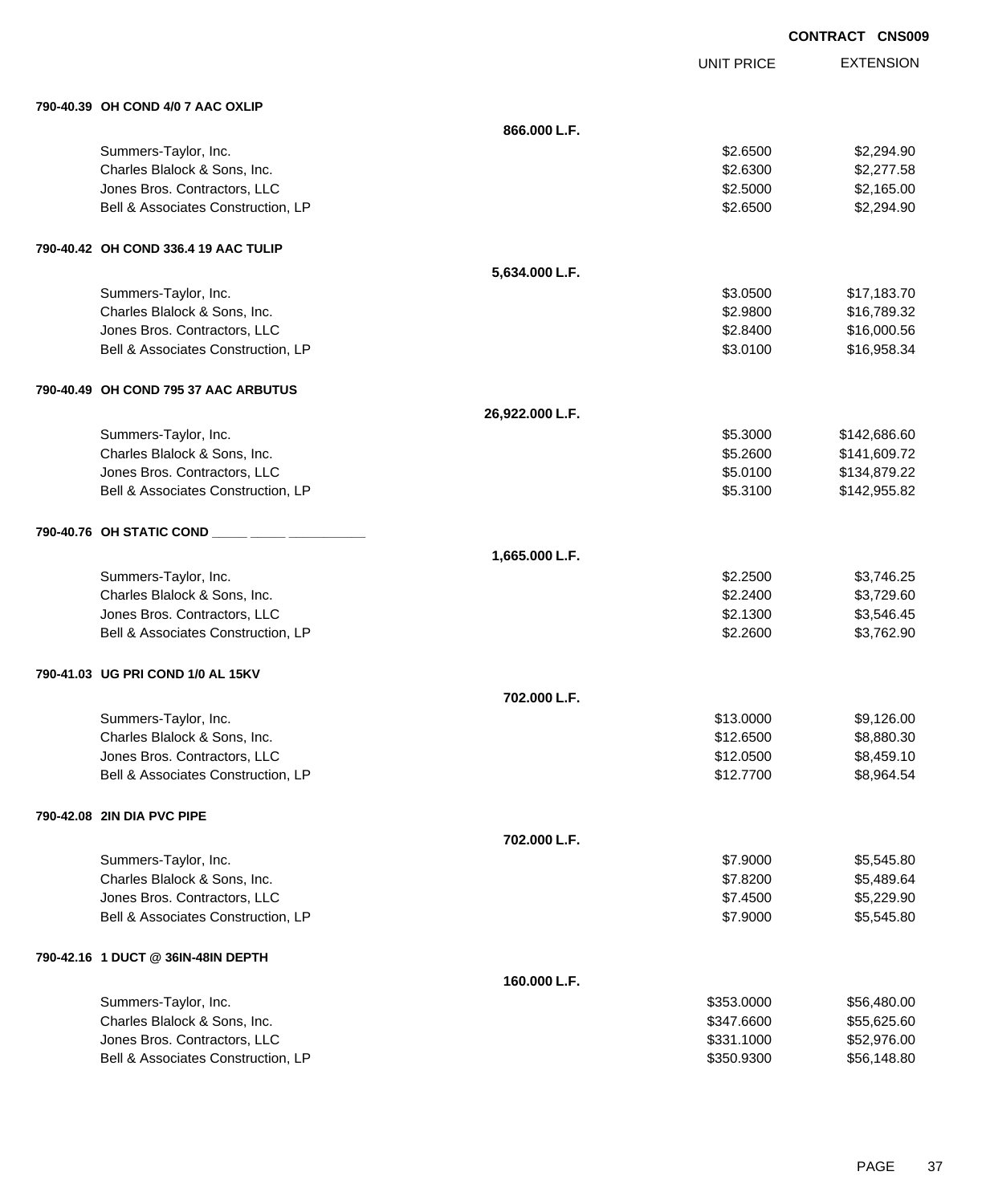UNIT PRICE

| 790-42.18 3 DUCT BANK @ 36IN-48IN DEPTH      |                   |              |              |
|----------------------------------------------|-------------------|--------------|--------------|
|                                              | 218.000 L.F.      |              |              |
| Summers-Taylor, Inc.                         |                   | \$509,0000   | \$110,962.00 |
| Charles Blalock & Sons, Inc.                 |                   | \$501.4900   | \$109,324.82 |
| Jones Bros. Contractors, LLC                 |                   | \$477.6100   | \$104,118.98 |
| Bell & Associates Construction, LP           |                   | \$506.2200   | \$110,355.96 |
| 790-43.01 LOADBREAK ELBOW 200A 15KV          |                   |              |              |
|                                              | 8.000 EACH        |              |              |
| Summers-Taylor, Inc.                         |                   | \$485.0000   | \$3,880.00   |
| Charles Blalock & Sons, Inc.                 |                   | \$477.6600   | \$3,821.28   |
| Jones Bros. Contractors, LLC                 |                   | \$545.9100   | \$4,367.28   |
| Bell & Associates Construction, LP           |                   | \$482.1600   | \$3,857.28   |
| 790-43.06 LOADBREAK JUNCTION 4 PT 200A 15KV  |                   |              |              |
|                                              | <b>1.000 EACH</b> |              |              |
| Summers-Taylor, Inc.                         |                   | \$1,340.0000 | \$1,340.00   |
| Charles Blalock & Sons, Inc.                 |                   | \$1,320.9100 | \$1,320.91   |
| Jones Bros. Contractors, LLC                 |                   | \$1,258.0100 | \$1,258.01   |
| Bell & Associates Construction, LP           |                   | \$1,333.3600 | \$1,333.36   |
| 790-43.08 ELBOW ARRESTER 200A 15KV           |                   |              |              |
|                                              | <b>1.000 EACH</b> |              |              |
| Summers-Taylor, Inc.                         |                   | \$520.0000   | \$520.00     |
| Charles Blalock & Sons, Inc.                 |                   | \$512.6700   | \$512.67     |
| Jones Bros. Contractors, LLC                 |                   | \$488.2600   | \$488.26     |
| Bell & Associates Construction, LP           |                   | \$517.5000   | \$517.50     |
| 790-43.53 1PH PRIMARY RISER W/ 3IN CONDUIT   |                   |              |              |
|                                              | <b>1.000 EACH</b> |              |              |
| Summers-Taylor, Inc.                         |                   | \$1,860.0000 | \$1,860.00   |
| Charles Blalock & Sons, Inc.                 |                   | \$1,831.4300 | \$1,831.43   |
| Jones Bros. Contractors, LLC                 |                   | \$1,744.2200 | \$1,744.22   |
| Bell & Associates Construction, LP           |                   | \$1,848.6900 | \$1,848.69   |
| 790-43.60 PRIMARY RISER (3Ø W/3-2" CONDUITS) |                   |              |              |
|                                              | <b>2.000 EACH</b> |              |              |
| Summers-Taylor, Inc.                         |                   | \$6,110.0000 | \$12,220.00  |
| Charles Blalock & Sons, Inc.                 |                   | \$6,024.3800 | \$12,048.76  |
| Jones Bros. Contractors, LLC                 |                   | \$5,737.5000 | \$11,475.00  |
| Bell & Associates Construction, LP           |                   | \$6,081.1500 | \$12,162.30  |
| 790-46.01 1PH TRANSFORMER                    |                   |              |              |
|                                              | 8.000 EACH        |              |              |
| Summers-Taylor, Inc.                         |                   | \$741.0000   | \$5,928.00   |
| Charles Blalock & Sons, Inc.                 |                   | \$729.7500   | \$5,838.00   |
| Jones Bros. Contractors, LLC                 |                   | \$695.0000   | \$5,560.00   |
| Bell & Associates Construction, LP           |                   | \$736.6300   | \$5,893.04   |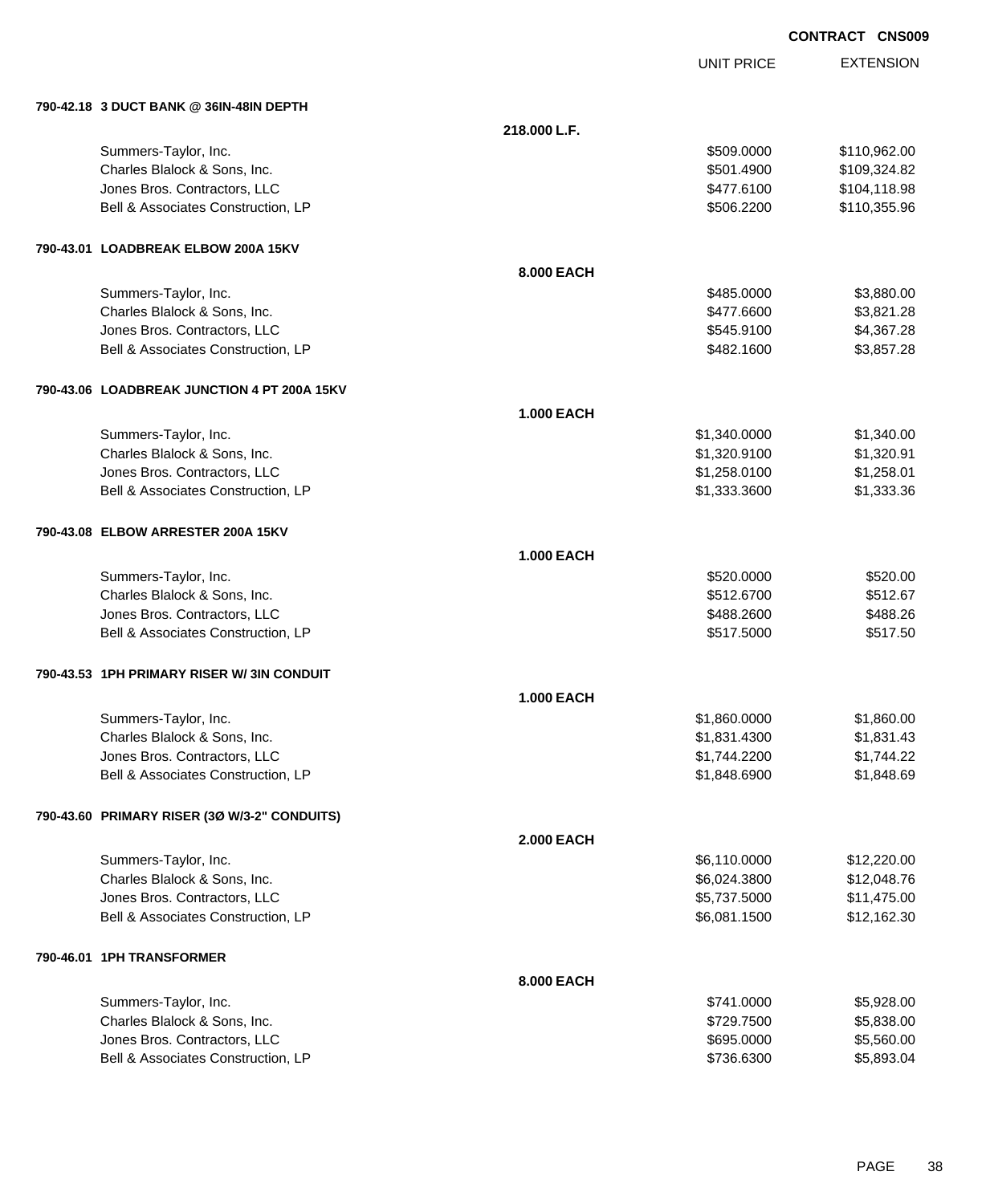|                                           |                    |                   | <b>CONTRACT CNS009</b> |  |
|-------------------------------------------|--------------------|-------------------|------------------------|--|
|                                           |                    | <b>UNIT PRICE</b> | <b>EXTENSION</b>       |  |
| 790-58.06 GOAB SWITCH 15KV                |                    |                   |                        |  |
|                                           | <b>5.000 EACH</b>  |                   |                        |  |
| Summers-Taylor, Inc.                      |                    | \$12,600.0000     | \$63,000.00            |  |
| Charles Blalock & Sons, Inc.              |                    | \$12,395.2500     | \$61,976.25            |  |
| Jones Bros. Contractors, LLC              |                    | \$11,805.0000     | \$59,025.00            |  |
| Bell & Associates Construction, LP        |                    | \$12,512.0700     | \$62,560.35            |  |
| 790-60.01 1PH FUSE CUTOUT XARM MOUNT 15KV |                    |                   |                        |  |
|                                           | <b>10.000 EACH</b> |                   |                        |  |
| Summers-Taylor, Inc.                      |                    | \$384.0000        | \$3,840.00             |  |
| Charles Blalock & Sons, Inc.              |                    | \$378.0000        | \$3,780.00             |  |
| Jones Bros. Contractors, LLC              |                    | \$360.0000        | \$3,600.00             |  |
| Bell & Associates Construction, LP        |                    | \$381.5600        | \$3,815.60             |  |
| 790-60.09 3PH SECTIONALIZER OR RECL 15KV  |                    |                   |                        |  |
|                                           | <b>1.000 EACH</b>  |                   |                        |  |
| Summers-Taylor, Inc.                      |                    | \$16,300.0000     | \$16,300.00            |  |
| Charles Blalock & Sons, Inc.              |                    | \$16,012.5000     | \$16,012.50            |  |
| Jones Bros. Contractors, LLC              |                    | \$15,250.0000     | \$15,250.00            |  |
| Bell & Associates Construction, LP        |                    | \$16,163.4200     | \$16,163.42            |  |
| 790-65.03 LIGHTNING ARRESTER ARM MTD 9 KV |                    |                   |                        |  |
|                                           | <b>10.000 EACH</b> |                   |                        |  |
| Summers-Taylor, Inc.                      |                    | \$293.0000        | \$2,930.00             |  |
| Charles Blalock & Sons, Inc.              |                    | \$288.7500        | \$2,887.50             |  |
| Jones Bros. Contractors, LLC              |                    | \$275.0000        | \$2,750.00             |  |
| Bell & Associates Construction, LP        |                    | \$291.4700        | \$2,914.70             |  |
| 790-68.01 POLE GROUND ROD TYPE            |                    |                   |                        |  |
|                                           | 34.000 EACH        |                   |                        |  |
| Summers-Taylor, Inc.                      |                    | \$277.0000        | \$9,418.00             |  |
| Charles Blalock & Sons, Inc.              |                    | \$273.0000        | \$9,282.00             |  |
| Jones Bros. Contractors, LLC              |                    | \$260.0000        | \$8,840.00             |  |
| Bell & Associates Construction, LP        |                    | \$275.5700        | \$9,369.38             |  |
| 790-68.11 DEAD END SHOE                   |                    |                   |                        |  |
|                                           | <b>4.000 EACH</b>  |                   |                        |  |
| Summers-Taylor, Inc.                      |                    | \$149.0000        | \$596.00               |  |
| Charles Blalock & Sons, Inc.              |                    | \$147.0000        | \$588.00               |  |
| Jones Bros. Contractors, LLC              |                    | \$140.0000        | \$560.00               |  |

## **790-68.13 SGL PHASE MOUNTING BRACKET - FIBERGLASS**

|                                    | <b>1.000 EACH</b> |          |
|------------------------------------|-------------------|----------|
| Summers-Taylor, Inc.               | \$187,0000        | \$187.00 |
| Charles Blalock & Sons, Inc.       | \$183,7500        | \$183.75 |
| Jones Bros, Contractors, LLC       | \$175,0000        | \$175.00 |
| Bell & Associates Construction, LP | \$185,4800        | \$185.48 |

Bell & Associates Construction, LP 6593.56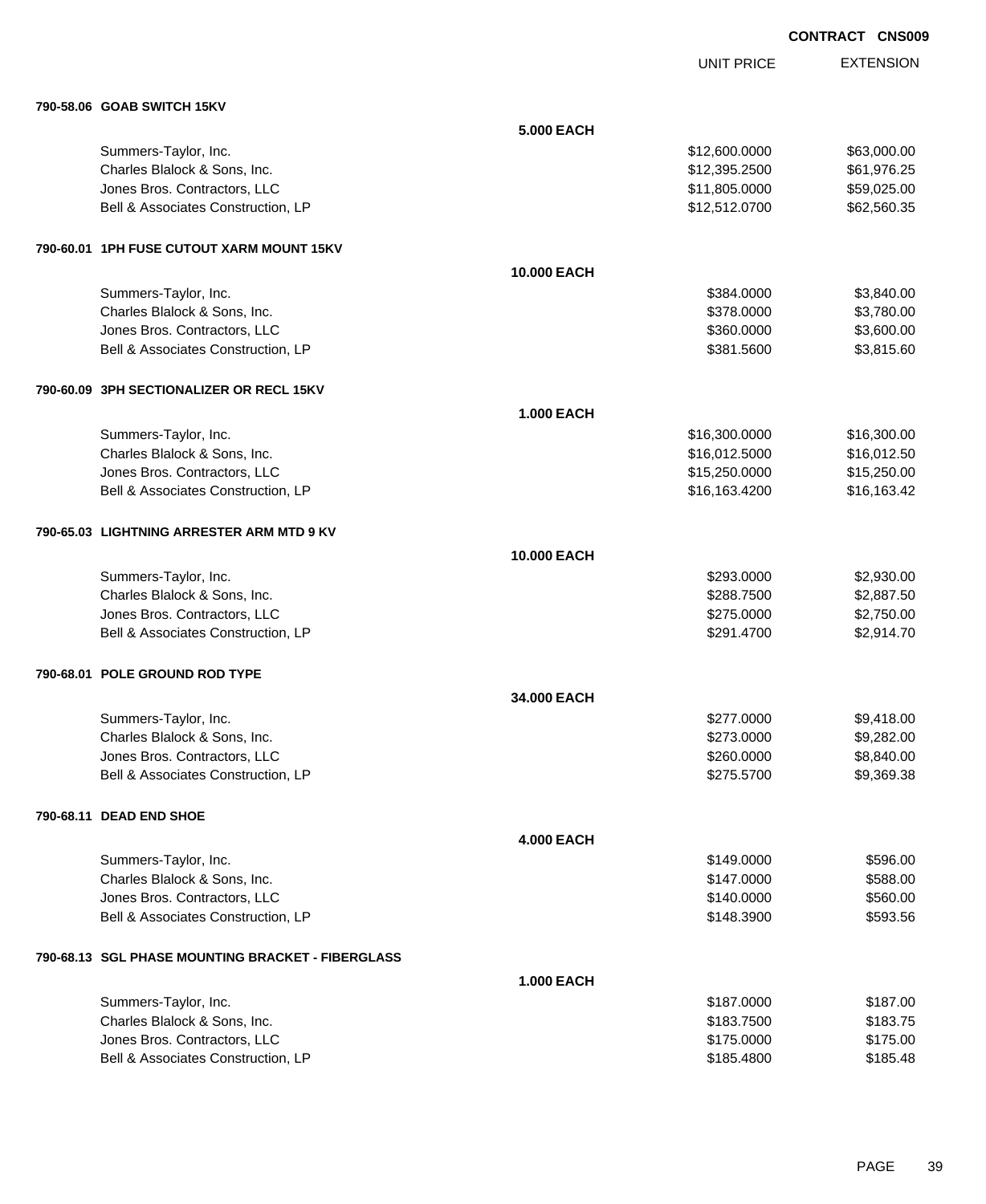**EXTENSION CONTRACT CNS009** UNIT PRICE **790-69.23 PAIR OF 10IN OR THREE 6IN BELLS 3.000 EACH** Summers-Taylor, Inc. \$155.0000 \$465.00 Charles Blalock & Sons, Inc. 66 and the State of the State of the State of the State of the State of the State of the State of the State of the State of the State of the State of the State of the State of the State of the Jones Bros. Contractors, LLC \$145.0000 \$435.00 Bell & Associates Construction, LP 6461.04 **790-69.28 EXTENSION LINK - EPOXY -6FT 51.000 EACH** Summers-Taylor, Inc. \$112.0000 \$5,712.00 Charles Blalock & Sons, Inc. \$110.2500 \$5,622.75 Jones Bros. Contractors, LLC \$105.0000 \$5,355.00 Bell & Associates Construction, LP 6.675.79 **790-71.20 TANGENT HOR LN POSTS 69KV MAX 4.000 EACH** Summers-Taylor, Inc. \$3,320.000 \$13,280.00 Charles Blalock & Sons, Inc. 6. 2010 12:30 12:30 12:30 13:3000 \$13,083.00 Jones Bros. Contractors, LLC 6. The state of the state of the state of the state of the state of the state of the state of the state of the state of the state of the state of the state of the state of the state of the stat Bell & Associates Construction, LP 613,206.32 **790-71.21 SML ANGLE HOR LINE POSTS 69KV MAX 1.000 EACH** Summers-Taylor, Inc. \$3,530.000 \$3,530.000 \$3,530.000 \$3,530.000 \$3,530.000 \$3,530.000 \$3,530.00 \$3,530.00 \$3,530.00 \$3,530.00 \$3,530.00 \$3,530.00 \$3,530.00 \$3,530.00 \$3,530.00 \$3,530.00 \$3,530.00 \$3,530.00 \$3,530.00 \$3,53 Charles Blalock & Sons, Inc. 6.6 and 53,475.5000 \$3,475.5000 \$3,475.5000 \$3,475.5000 \$3,475.500 Jones Bros. Contractors, LLC 6. The state of the state of the state of the state of the state of the state of the state of the state of the state of the state of the state of the state of the state of the state of the stat Bell & Associates Construction, LP 68,508.2600 \$3,508.2600 \$3,508.2600 \$3,508.2600 **790-71.33 DDE LRG VERT ANG 69KV MAX 1.000 EACH**

| Summers-Taylor, Inc.               | \$10.500.0000 | \$10,500.00 |
|------------------------------------|---------------|-------------|
| Charles Blalock & Sons, Inc.       | \$10.326.7500 | \$10,326.75 |
| Jones Bros. Contractors, LLC       | \$9,835.0000  | \$9,835.00  |
| Bell & Associates Construction, LP | \$10,424.0800 | \$10,424.08 |
|                                    |               |             |

#### **790-72.07 GUY FACTORY FORMED WITH THIMBLE CLEVIS**

|                                    | <b>28.000 EACH</b> |            |             |
|------------------------------------|--------------------|------------|-------------|
| Summers-Taylor, Inc.               |                    | \$458,0000 | \$12,824.00 |
| Charles Blalock & Sons, Inc.       |                    | \$451,5000 | \$12,642,00 |
| Jones Bros. Contractors, LLC       |                    | \$430,0000 | \$12,040.00 |
| Bell & Associates Construction, LP |                    | \$455.7600 | \$12,761.28 |
| 790-72.15 MEDIUM DUTY GUYING TEE   |                    |            |             |
|                                    | <b>21,000 EACH</b> |            |             |

**28.000 EACH**

| Summers-Taylor, Inc.               | \$597,0000 | \$12,537.00 |
|------------------------------------|------------|-------------|
| Charles Blalock & Sons, Inc.       | \$588,0000 | \$12,348,00 |
| Jones Bros, Contractors, LLC       | \$560,0000 | \$11.760.00 |
| Bell & Associates Construction. LP | \$593.5400 | \$12.464.34 |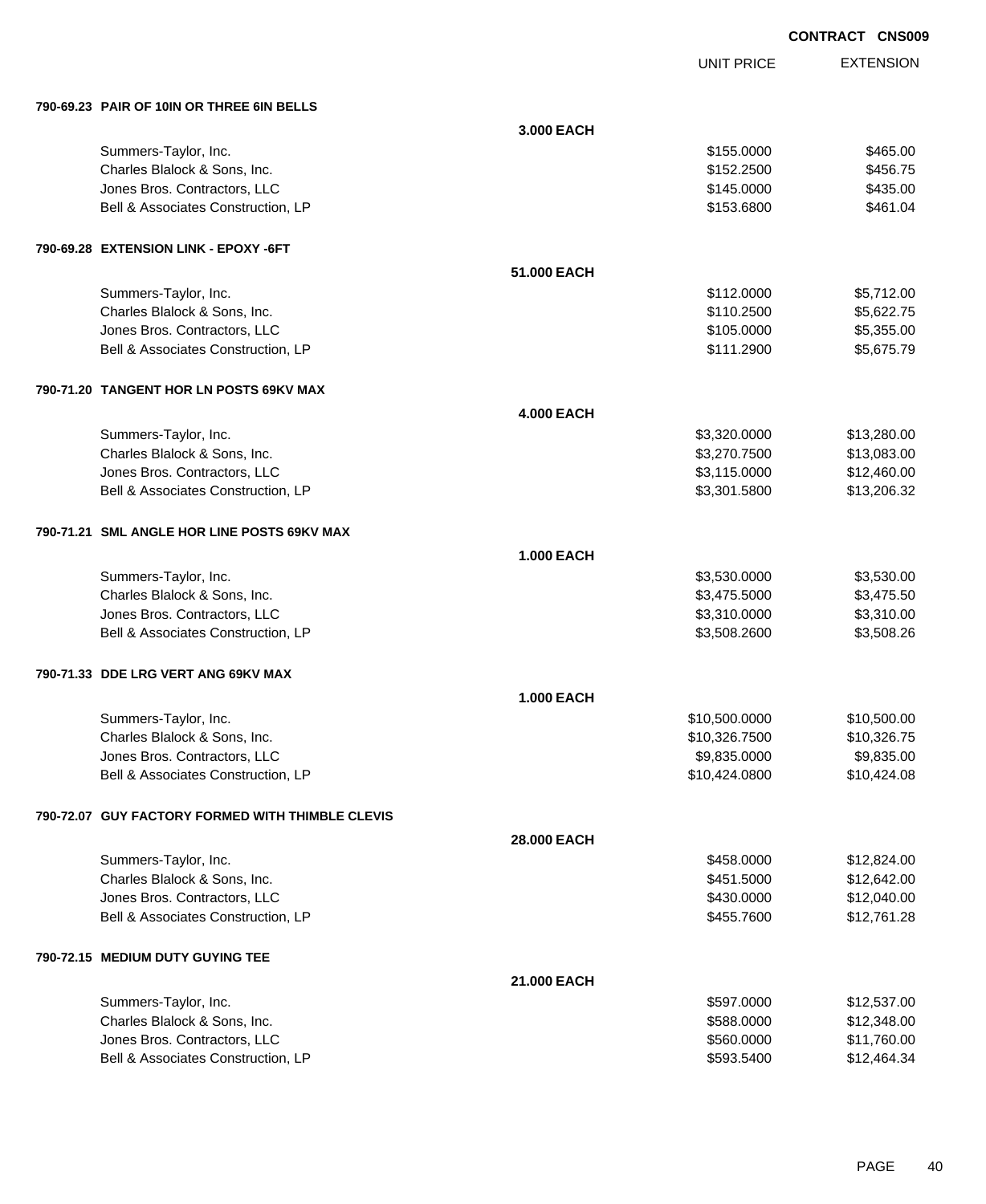|                                               |                   |                   | <b>CONTRACT CNS009</b> |  |
|-----------------------------------------------|-------------------|-------------------|------------------------|--|
|                                               |                   | <b>UNIT PRICE</b> | <b>EXTENSION</b>       |  |
| 790-73.01 INS STRING W/ SUSPENSIONS CLAMP     |                   |                   |                        |  |
|                                               | 3.000 EACH        |                   |                        |  |
| Summers-Taylor, Inc.                          |                   | \$677.0000        | \$2,031.00             |  |
| Charles Blalock & Sons, Inc.                  |                   | \$666.7500        | \$2,000.25             |  |
| Jones Bros. Contractors, LLC                  |                   | \$635.0000        | \$1,905.00             |  |
| Bell & Associates Construction, LP            |                   | \$673.0300        | \$2,019.09             |  |
| 790-73.04 OHGW CUSHIONED SUSP & SUSP CLAMP    |                   |                   |                        |  |
|                                               | <b>1.000 EACH</b> |                   |                        |  |
| Summers-Taylor, Inc.                          |                   | \$293.0000        | \$293.00               |  |
| Charles Blalock & Sons, Inc.                  |                   | \$288.7500        | \$288.75               |  |
| Jones Bros. Contractors, LLC                  |                   | \$275.0000        | \$275.00               |  |
| Bell & Associates Construction, LP            |                   | \$291.4700        | \$291.47               |  |
| 790-73.17 SWITCH GOAB 3W 1200A 69KV MAX       |                   |                   |                        |  |
|                                               | <b>1.000 EACH</b> |                   |                        |  |
| Summers-Taylor, Inc.                          |                   | \$49,400.0000     | \$49,400.00            |  |
| Charles Blalock & Sons, Inc.                  |                   | \$48,625.5000     | \$48,625.50            |  |
| Jones Bros. Contractors, LLC                  |                   | \$46,310.0000     | \$46,310.00            |  |
| Bell & Associates Construction, LP            |                   | \$49,083.7900     | \$49,083.79            |  |
| 790-98.01 REMOVE WIRE                         |                   |                   |                        |  |
|                                               | 33,131.000 L.F.   |                   |                        |  |
| Summers-Taylor, Inc.                          |                   | \$2.0500          | \$67,918.55            |  |
| Charles Blalock & Sons, Inc.                  |                   | \$2.0300          | \$67,255.93            |  |
| Jones Bros. Contractors, LLC                  |                   | \$1.9300          | \$63,942.83            |  |
| Bell & Associates Construction, LP            |                   | \$2.0500          | \$67,918.55            |  |
| 790-98.02 REMOVE POLES                        |                   |                   |                        |  |
|                                               | 41.000 EACH       |                   |                        |  |
| Summers-Taylor, Inc.                          |                   | \$549.0000        | \$22,509.00            |  |
| Charles Blalock & Sons, Inc.                  |                   | \$540.7500        | \$22,170.75            |  |
| Jones Bros. Contractors, LLC                  |                   | \$515.0000        | \$21,115.00            |  |
| Bell & Associates Construction, LP            |                   | \$545.8500        | \$22,379.85            |  |
| 790-98.03 REMOVE FRAMING/ASSOCIATED APPARATUS |                   |                   |                        |  |
|                                               | 314.000 EACH      |                   |                        |  |
| Summers-Taylor, Inc.                          |                   | \$410.0000        | \$128,740.00           |  |
| Charles Blalock & Sons, Inc.                  |                   | \$404.2500        | \$126,934.50           |  |
| Jones Bros. Contractors, LLC                  |                   | \$385.0000        | \$120,890.00           |  |
| Bell & Associates Construction, LP            |                   | \$408.0600        | \$128,130.84           |  |
| 790-98.20 TREE AND BRUSH REMOVAL OFF ROW      |                   |                   |                        |  |
|                                               | 1.000 LS          |                   |                        |  |
| Summers-Taylor, Inc.                          |                   | \$9,880.0000      | \$9,880.00             |  |
| Charles Blalock & Sons, Inc.                  |                   | \$40,874.5600     | \$40,874.56            |  |

dones Bros. Contractors, LLC<br>
Bell & Associates Construction, LP<br>
\$9,825.2400 \$9,825.2400 \$9,825.24

Bell & Associates Construction, LP  $$9,825.2400$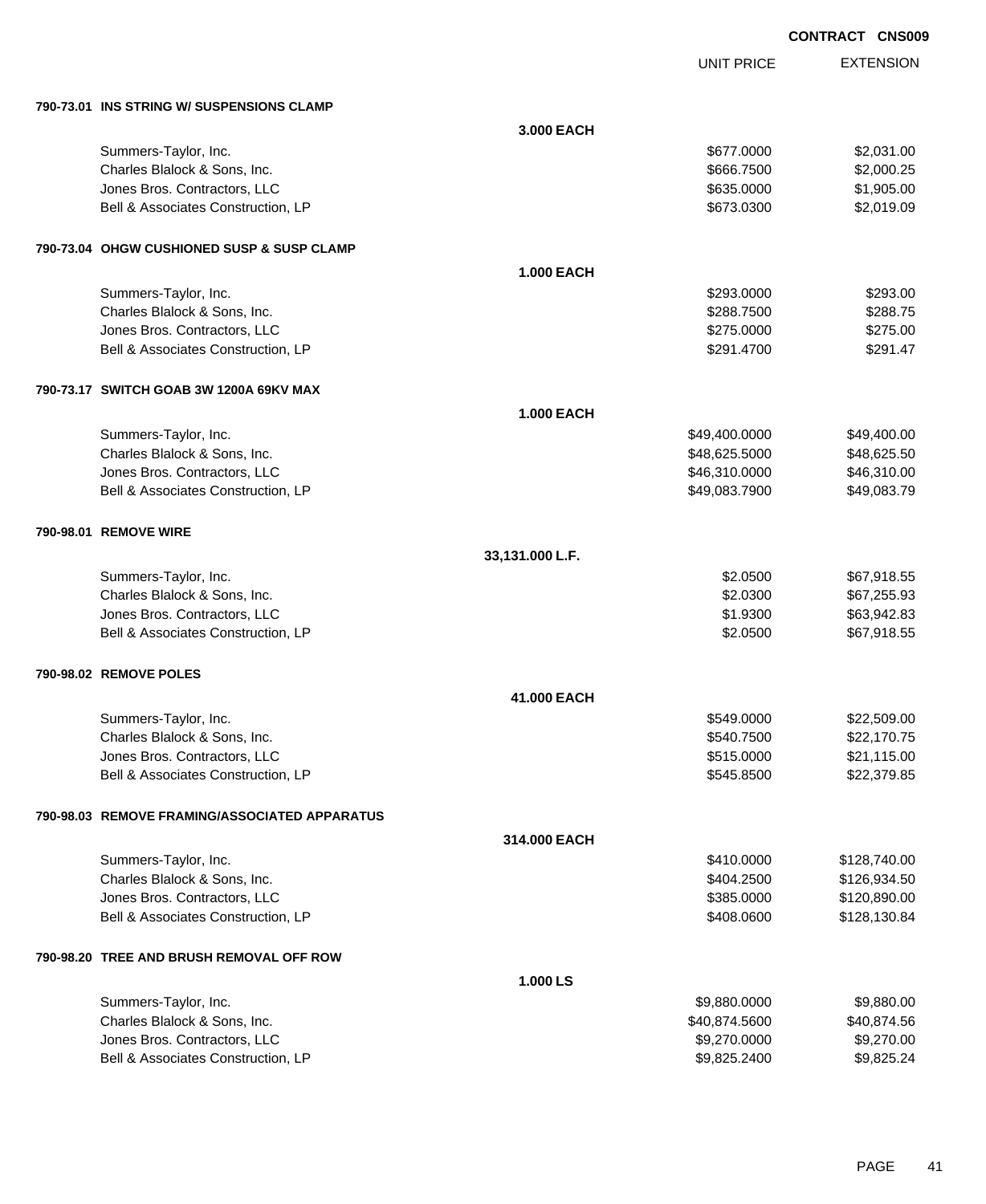|                                               |                   |                   | <b>CONTRACT CNS009</b> |
|-----------------------------------------------|-------------------|-------------------|------------------------|
|                                               |                   | <b>UNIT PRICE</b> | <b>EXTENSION</b>       |
| 791-02.02 2IN MDPE GAS MAIN                   |                   |                   |                        |
|                                               | 470.000 L.F.      |                   |                        |
| Summers-Taylor, Inc.                          |                   | \$15.0000         | \$7,050.00             |
| Charles Blalock & Sons, Inc.                  |                   | \$14.7000         | \$6,909.00             |
| Jones Bros. Contractors, LLC                  |                   | \$28.6000         | \$13,442.00            |
| Bell & Associates Construction, LP            |                   | \$14.8400         | \$6,974.80             |
| 791-02.04 4IN MDPE GAS MAIN                   |                   |                   |                        |
|                                               | 3,720.000 L.F.    |                   |                        |
| Summers-Taylor, Inc.                          |                   | \$31.0000         | \$115,320.00           |
| Charles Blalock & Sons, Inc.                  |                   | \$26.2500         | \$97,650.00            |
| Jones Bros. Contractors, LLC                  |                   | \$49.0000         | \$182,280.00           |
| Bell & Associates Construction, LP            |                   | \$30.7400         | \$114,352.80           |
| 791-02.27 <= 2 IN PE TEMP. BY-PASS FOR TIE-IN |                   |                   |                        |
|                                               | 1.000 LS          |                   |                        |
| Summers-Taylor, Inc.                          |                   | \$637.0000        | \$637.00               |
| Charles Blalock & Sons, Inc.                  |                   | \$630.0000        | \$630.00               |
| Jones Bros. Contractors, LLC                  |                   | \$2,000.0000      | \$2,000.00             |
| Bell & Associates Construction, LP            |                   | \$635.9400        | \$635.94               |
| 791-04.02 HDD 2IN PE PIPE - UNCONSOLIDATED    |                   |                   |                        |
|                                               | 200.000 L.F.      |                   |                        |
| Summers-Taylor, Inc.                          |                   | \$26.5000         | \$5,300.00             |
| Charles Blalock & Sons, Inc.                  |                   | \$26.2500         | \$5,250.00             |
| Jones Bros. Contractors, LLC                  |                   | \$40,0000         | \$8,000.00             |
| Bell & Associates Construction, LP            |                   | \$26,5000         | \$5,300.00             |
| 791-04.04 HDD 4IN PE PIPE - UNCONSOLIDATED    |                   |                   |                        |
|                                               | 200.000 L.F.      |                   |                        |
| Summers-Taylor, Inc.                          |                   | \$48.0000         | \$9,600.00             |
| Charles Blalock & Sons, Inc.                  |                   | \$47.2500         | \$9,450.00             |
| Jones Bros. Contractors, LLC                  |                   | \$60.0000         | \$12,000.00            |
| Bell & Associates Construction, LP            |                   | \$47.7000         | \$9,540.00             |
| 791-06.02 CONNECT TO 2IN EX. PE MAIN          |                   |                   |                        |
|                                               | <b>5.000 EACH</b> |                   |                        |
| Summers-Taylor, Inc.                          |                   | \$1,270.0000      | \$6,350.00             |
| Charles Blalock & Sons, Inc.                  |                   | \$1,260.0000      | \$6,300.00             |
| Jones Bros. Contractors, LLC                  |                   | \$1,500.0000      | \$7,500.00             |
| Bell & Associates Construction, LP            |                   | \$1,271.8800      | \$6,359.40             |
| 791-06.03 CONNECT TO 4IN EX. PE MAIN          |                   |                   |                        |

| Summers-Taylor, Inc.               | \$1.910.0000 | \$7.640.00 |
|------------------------------------|--------------|------------|
| Charles Blalock & Sons, Inc.       | \$1,890,0000 | \$7.560.00 |
| Jones Bros. Contractors, LLC       | \$2,000,0000 | \$8,000,00 |
| Bell & Associates Construction, LP | \$1,907,8100 | \$7.631.24 |

**4.000 EACH**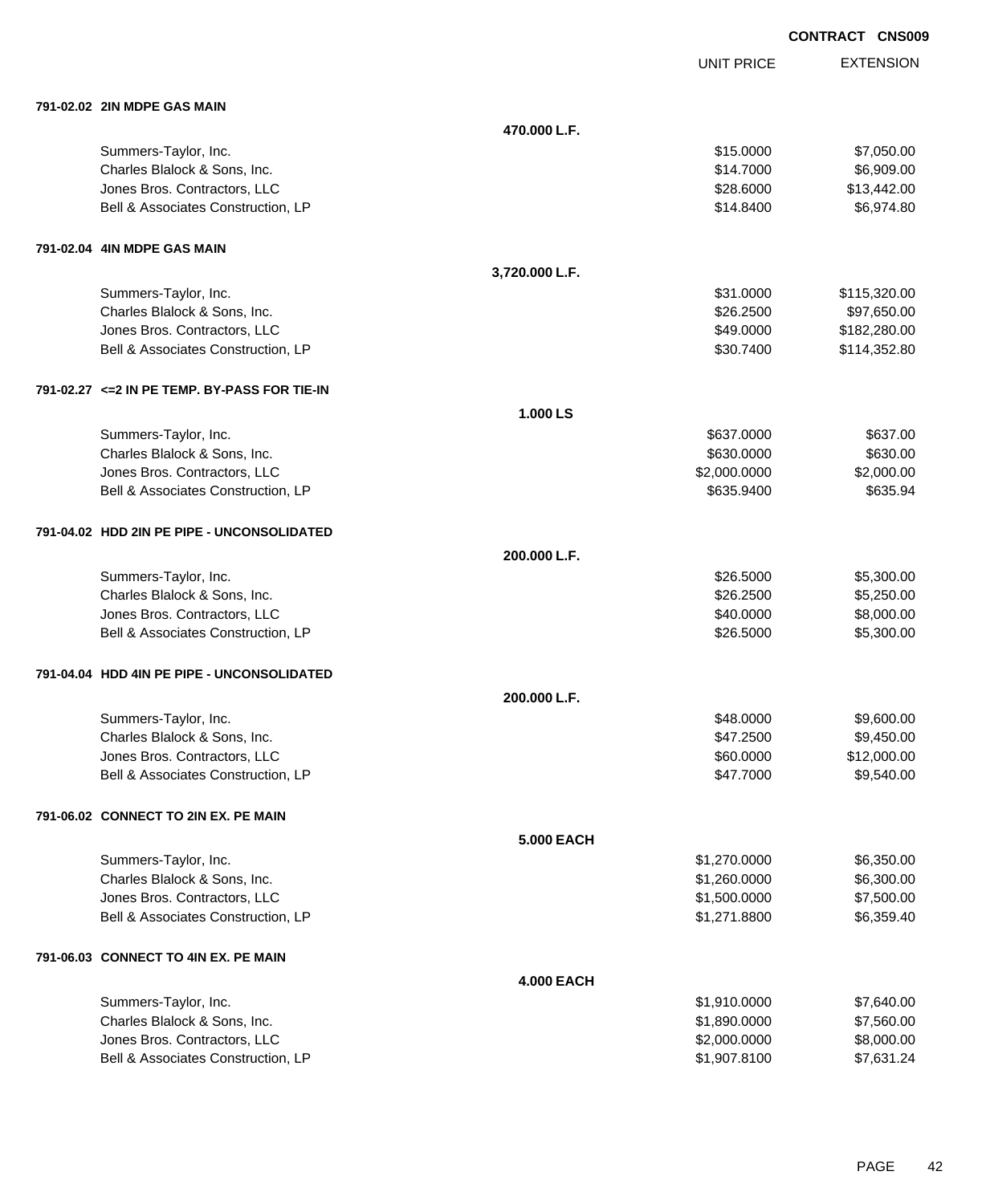UNIT PRICE

| 791-06.05 CONNECT TO 8IN EX. PE MAIN |                   |              |             |
|--------------------------------------|-------------------|--------------|-------------|
|                                      | 8.000 EACH        |              |             |
| Summers-Taylor, Inc.                 |                   | \$531.0000   | \$4,248.00  |
| Charles Blalock & Sons, Inc.         |                   | \$525.0000   | \$4,200.00  |
| Jones Bros. Contractors, LLC         |                   | \$4,200.0000 | \$33,600.00 |
| Bell & Associates Construction, LP   |                   | \$529.9500   | \$4,239.60  |
| 791-07.01 2IN PE GAS VALVE ASSEMBLY  |                   |              |             |
|                                      | <b>5.000 EACH</b> |              |             |
| Summers-Taylor, Inc.                 |                   | \$1,060.0000 | \$5,300.00  |
| Charles Blalock & Sons, Inc.         |                   | \$1,050.0000 | \$5,250.00  |
| Jones Bros. Contractors, LLC         |                   | \$810.0000   | \$4,050.00  |
| Bell & Associates Construction, LP   |                   | \$1,059.9000 | \$5,299.50  |
| 791-07.02 4IN PE GAS VALVE ASSEMBLY  |                   |              |             |
|                                      | <b>6.000 EACH</b> |              |             |
| Summers-Taylor, Inc.                 |                   | \$1,380.0000 | \$8,280.00  |
| Charles Blalock & Sons, Inc.         |                   | \$1,365.0000 | \$8,190.00  |
| Jones Bros. Contractors, LLC         |                   | \$1,400.0000 | \$8,400.00  |
| Bell & Associates Construction, LP   |                   | \$1,377.8700 | \$8,267.22  |
| 791-08.03 1IN SERVICE ASSEMBLY       |                   |              |             |
|                                      | 3.000 EACH        |              |             |
| Summers-Taylor, Inc.                 |                   | \$1,800.0000 | \$5,400.00  |
| Charles Blalock & Sons, Inc.         |                   | \$1,785.0000 | \$5,355.00  |
| Jones Bros. Contractors, LLC         |                   | \$357.0000   | \$1,071.00  |
| Bell & Associates Construction, LP   |                   | \$1,801.8200 | \$5,405.46  |
| 791-08.33 1IN HDPE SERVICE PIPE      |                   |              |             |
|                                      | 150.000 L.F.      |              |             |
| Summers-Taylor, Inc.                 |                   | \$10.5000    | \$1,575.00  |
| Charles Blalock & Sons, Inc.         |                   | \$10.5000    | \$1,575.00  |
| Jones Bros. Contractors, LLC         |                   | \$21.5000    | \$3,225.00  |
| Bell & Associates Construction, LP   |                   | \$10.6000    | \$1,590.00  |
| 791-08.41 GAS MAIN REMOVAL           |                   |              |             |
|                                      | 175.000 L.F.      |              |             |
| Summers-Taylor, Inc.                 |                   | \$1.0500     | \$183.75    |
| Charles Blalock & Sons, Inc.         |                   | \$1.0500     | \$183.75    |
| Jones Bros. Contractors, LLC         |                   | \$20.0000    | \$3,500.00  |
| Bell & Associates Construction, LP   |                   | \$1.0600     | \$185.50    |
| 791-09.05 RESTORE ASPHALT            |                   |              |             |
|                                      | 200.000 S.Y.      |              |             |
| Summers-Taylor, Inc.                 |                   | \$10.5000    | \$2,100.00  |
| Charles Blalock & Sons, Inc.         |                   | \$10.5000    | \$2,100.00  |
| Jones Bros. Contractors, LLC         |                   | \$50.0000    | \$10,000.00 |
| Bell & Associates Construction, LP   |                   | \$10.6000    | \$2,120.00  |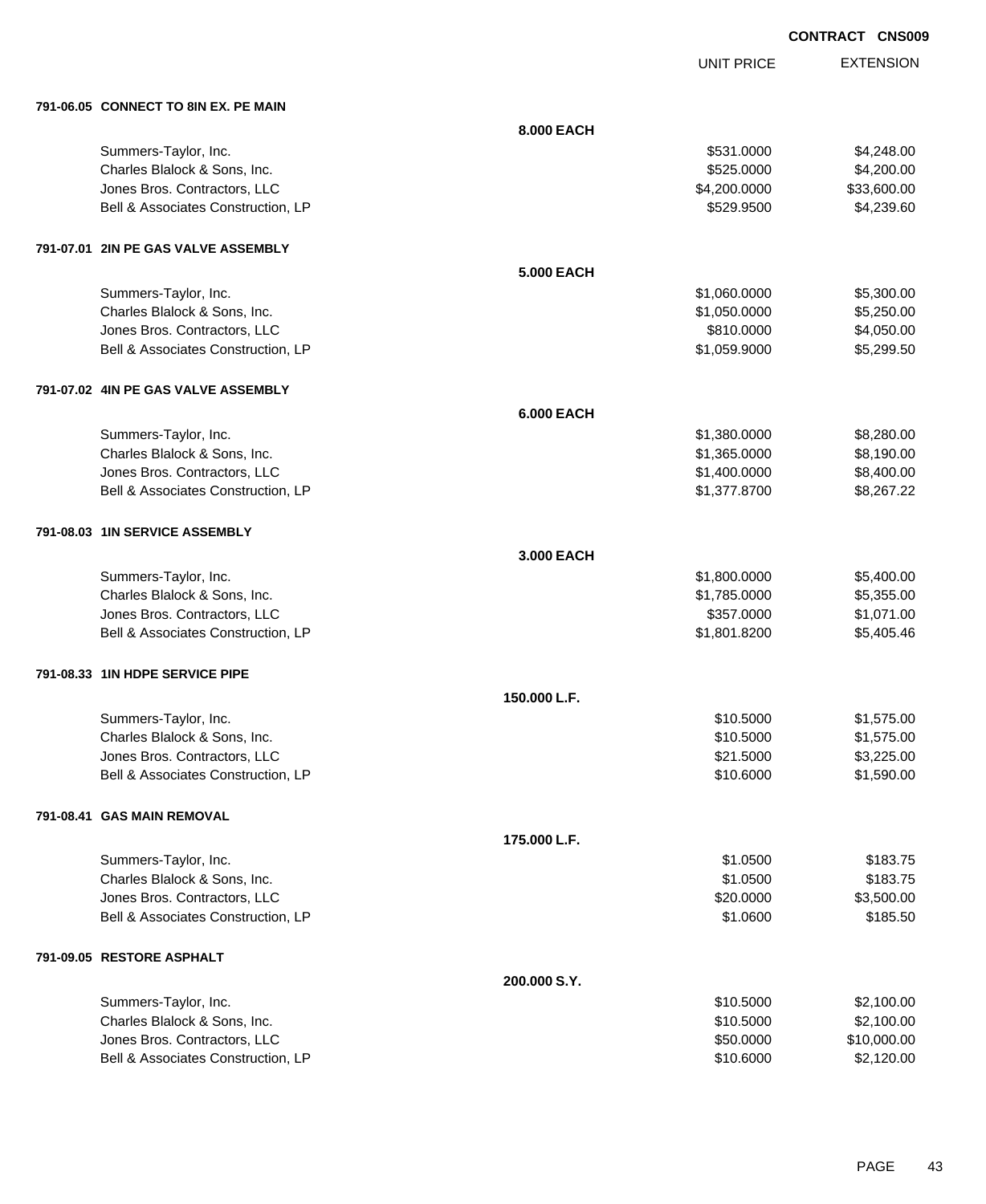UNIT PRICE

|  | 791-09.06 RESTORE CONCRETE |
|--|----------------------------|

| 791-09.06 RESTORE CONCRETE                      |                   |               |              |
|-------------------------------------------------|-------------------|---------------|--------------|
|                                                 | 5.000 S.Y.        |               |              |
| Summers-Taylor, Inc.                            |                   | \$212.0000    | \$1,060.00   |
| Charles Blalock & Sons, Inc.                    |                   | \$210.0000    | \$1,050.00   |
| Jones Bros. Contractors, LLC                    |                   | \$50.0000     | \$250.00     |
| Bell & Associates Construction, LP              |                   | \$211.9800    | \$1,059.90   |
| 791-10.04 RETIRE IN PLACE 2IN SERV CUT & PLUG   |                   |               |              |
|                                                 | <b>4.000 EACH</b> |               |              |
| Summers-Taylor, Inc.                            |                   | \$1,060.0000  | \$4,240.00   |
| Charles Blalock & Sons, Inc.                    |                   | \$1,050.0000  | \$4,200.00   |
| Jones Bros. Contractors, LLC                    |                   | \$500.0000    | \$2,000.00   |
| Bell & Associates Construction, LP              |                   | \$1,059.9000  | \$4,239.60   |
| 791-10.05 RETIRE IN PLACE 4IN SERV CUT & PLUG   |                   |               |              |
|                                                 | <b>2.000 EACH</b> |               |              |
| Summers-Taylor, Inc.                            |                   | \$1,060.0000  | \$2,120.00   |
| Charles Blalock & Sons, Inc.                    |                   | \$1,050.0000  | \$2,100.00   |
| Jones Bros. Contractors, LLC                    |                   | \$1,000.0000  | \$2,000.00   |
| Bell & Associates Construction, LP              |                   | \$1,059.9000  | \$2,119.80   |
| 791-10.07 RETIRE IN PLACE 8IN SERV CUT & PLUG   |                   |               |              |
|                                                 | <b>2.000 EACH</b> |               |              |
| Summers-Taylor, Inc.                            |                   | \$2,120.0000  | \$4,240.00   |
| Charles Blalock & Sons, Inc.                    |                   | \$2,100.0000  | \$4,200.00   |
| Jones Bros. Contractors, LLC                    |                   | \$1,500.0000  | \$3,000.00   |
| Bell & Associates Construction, LP              |                   | \$2,119.7900  | \$4,239.58   |
| 797-05.29 __ IN DIP GRAVITY SEWER 0FT-6FT DEPTH |                   |               |              |
|                                                 | 61.000 L.F.       |               |              |
| Summers-Taylor, Inc.                            |                   | \$329.0000    | \$20,069.00  |
| Charles Blalock & Sons, Inc.                    |                   | \$367.5000    | \$22,417.50  |
| Jones Bros. Contractors, LLC                    |                   | \$1,185.0000  | \$72,285.00  |
| Bell & Associates Construction, LP              |                   | \$370.9600    | \$22,628.56  |
| 797-05.50 30IN DIP AERIAL GRAVITY SEWER         |                   |               |              |
|                                                 | 54.000 L.F.       |               |              |
| Summers-Taylor, Inc.                            |                   | \$1,770.0000  | \$95,580.00  |
| Charles Blalock & Sons, Inc.                    |                   | \$2,100.0000  | \$113,400.00 |
| Jones Bros. Contractors, LLC                    |                   | \$1,055.0000  | \$56,970.00  |
| Bell & Associates Construction, LP              |                   | \$2,119.7900  | \$114,468.66 |
| 797-07.47 96IN MANHOLE 6FT-8FT DEPTH            |                   |               |              |
|                                                 | <b>1.000 EACH</b> |               |              |
| Summers-Taylor, Inc.                            |                   | \$30,300.0000 | \$30,300.00  |
| Charles Blalock & Sons, Inc.                    |                   | \$14,700.0000 | \$14,700.00  |
| Jones Bros. Contractors, LLC                    |                   | \$16,200.0000 | \$16,200.00  |
| Bell & Associates Construction, LP              |                   | \$14,838.5500 | \$14,838.55  |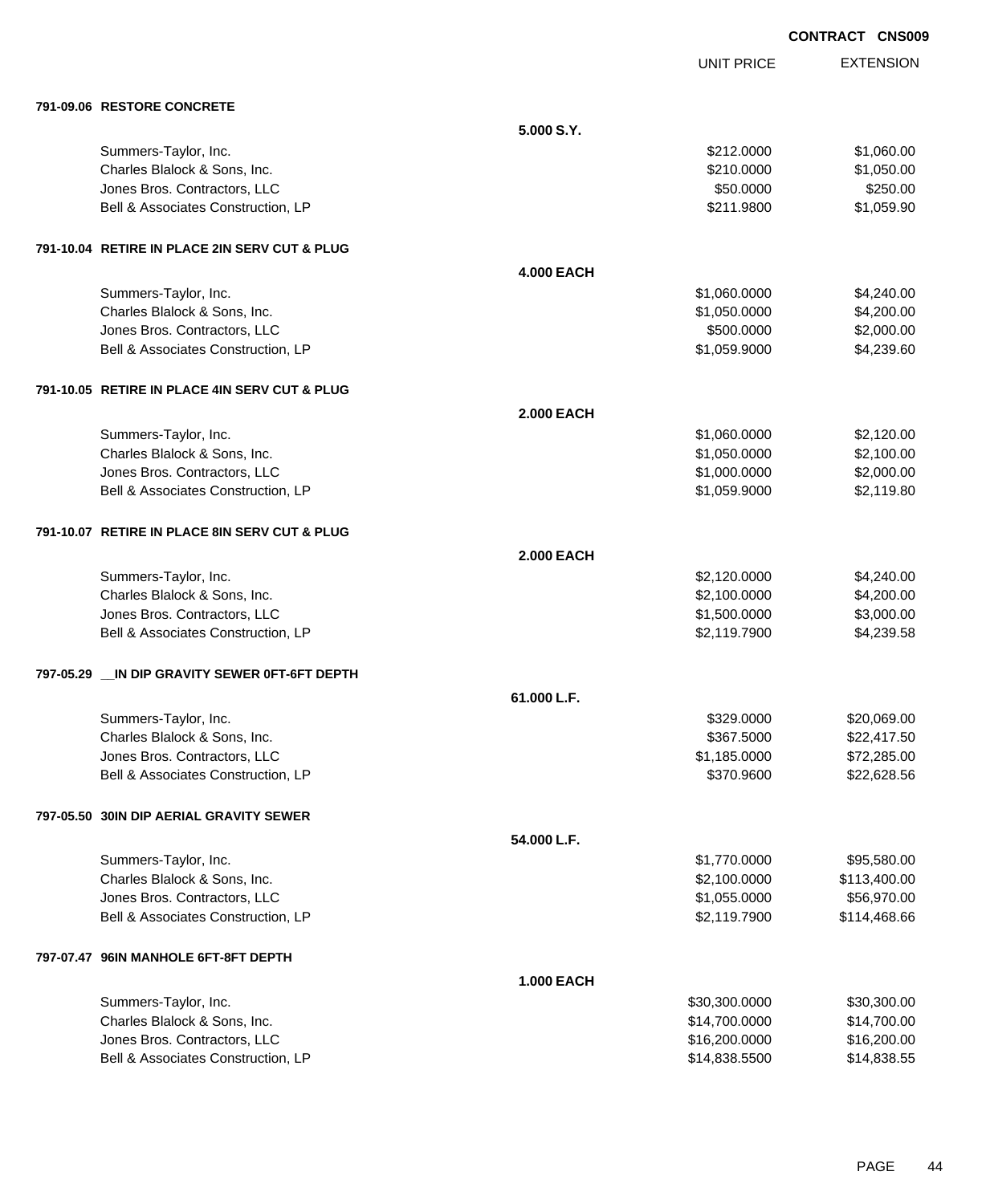UNIT PRICE

| 797-07.85 CAST-IN-PLACE PIERS                    |                   |               |             |
|--------------------------------------------------|-------------------|---------------|-------------|
|                                                  | <b>2.000 EACH</b> |               |             |
| Summers-Taylor, Inc.                             |                   | \$6,650.0000  | \$13,300.00 |
| Charles Blalock & Sons, Inc.                     |                   | \$7,875.0000  | \$15,750.00 |
| Jones Bros. Contractors, LLC                     |                   | \$8,000.0000  | \$16,000.00 |
| Bell & Associates Construction, LP               |                   | \$7,949.2200  | \$15,898.44 |
| 797-07.86 CAST-IN-PLACE MANHOLE                  |                   |               |             |
|                                                  | <b>1.000 EACH</b> |               |             |
| Summers-Taylor, Inc.                             |                   | \$17,400.0000 | \$17,400.00 |
| Charles Blalock & Sons, Inc.                     |                   | \$18,900.0000 | \$18,900.00 |
| Jones Bros. Contractors, LLC                     |                   | \$23,250.0000 | \$23,250.00 |
| Bell & Associates Construction, LP               |                   | \$19,078.1300 | \$19,078.13 |
| 797-08.01 DI FITTINGS                            |                   |               |             |
|                                                  | 200.000 LB.       |               |             |
| Summers-Taylor, Inc.                             |                   | \$15.0000     | \$3,000.00  |
| Charles Blalock & Sons, Inc.                     |                   | \$9.4500      | \$1,890.00  |
| Jones Bros. Contractors, LLC                     |                   | \$19.0000     | \$3,800.00  |
| Bell & Associates Construction, LP               |                   | \$9.5400      | \$1,908.00  |
| 797-10.11 CONNECT EX. >18IN SEWER TO NEW MANHOLE |                   |               |             |
|                                                  | <b>2.000 EACH</b> |               |             |
| Summers-Taylor, Inc.                             |                   | \$4,550.0000  | \$9,100.00  |
| Charles Blalock & Sons, Inc.                     |                   | \$5,250.0000  | \$10,500.00 |
| Jones Bros. Contractors, LLC                     |                   | \$3,000.0000  | \$6,000.00  |
| Bell & Associates Construction, LP               |                   | \$5,299.4800  | \$10,598.96 |
| 797-11.25 RETIREIN PLACE 48IN MANHOLE            |                   |               |             |
|                                                  | <b>1.000 EACH</b> |               |             |
| Summers-Taylor, Inc.                             |                   | \$2,530.0000  | \$2,530.00  |
| Charles Blalock & Sons, Inc.                     |                   | \$2,100.0000  | \$2,100.00  |
| Jones Bros. Contractors, LLC                     |                   | \$2,415.0000  | \$2,415.00  |
| Bell & Associates Construction, LP               |                   | \$2,119.7900  | \$2,119.79  |
| 797-11.28 RETIREIN PLACE 84IN MANHOLE            |                   |               |             |
|                                                  | <b>2.000 EACH</b> |               |             |
| Summers-Taylor, Inc.                             |                   | \$6,570.0000  | \$13,140.00 |
| Charles Blalock & Sons, Inc.                     |                   | \$3,150.0000  | \$6,300.00  |
| Jones Bros. Contractors, LLC                     |                   | \$3,350.0000  | \$6,700.00  |
| Bell & Associates Construction, LP               |                   | \$3,179.6900  | \$6,359.38  |
| 797-11.33 RETIREIN PLACE EXISTING SEWER >24IN    |                   |               |             |
|                                                  | 200.000 L.F.      |               |             |
| Summers-Taylor, Inc.                             |                   | \$35.5000     | \$7,100.00  |
| Charles Blalock & Sons, Inc.                     |                   | \$52.5000     | \$10,500.00 |
| Jones Bros. Contractors, LLC                     |                   | \$45.0000     | \$9,000.00  |
| Bell & Associates Construction, LP               |                   | \$52.9900     | \$10,598.00 |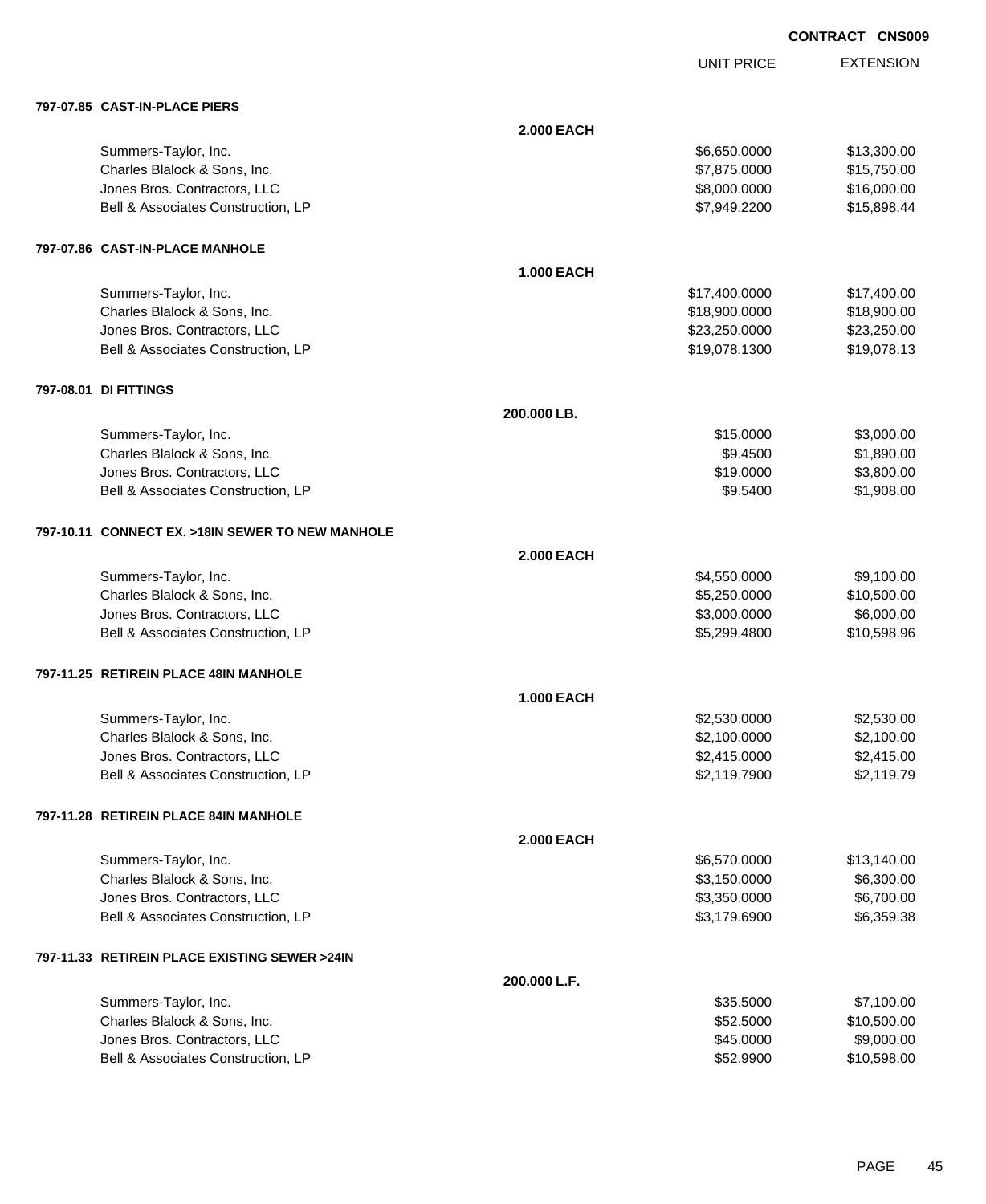EXTENSION UNIT PRICE

#### **797-11.38 BY-PASS PUMPING**

Summers-Taylor, Inc. Charles Blalock & Sons, Inc. Jones Bros. Contractors, LLC Bell & Associates Construction, LP **1.000 LS**

| \$25,300,0000 | \$25,300.00 |
|---------------|-------------|
| \$42,000,0000 | \$42,000,00 |
| \$27,000,0000 | \$27,000,00 |
| \$42,395,8500 | \$42,395,85 |
|               |             |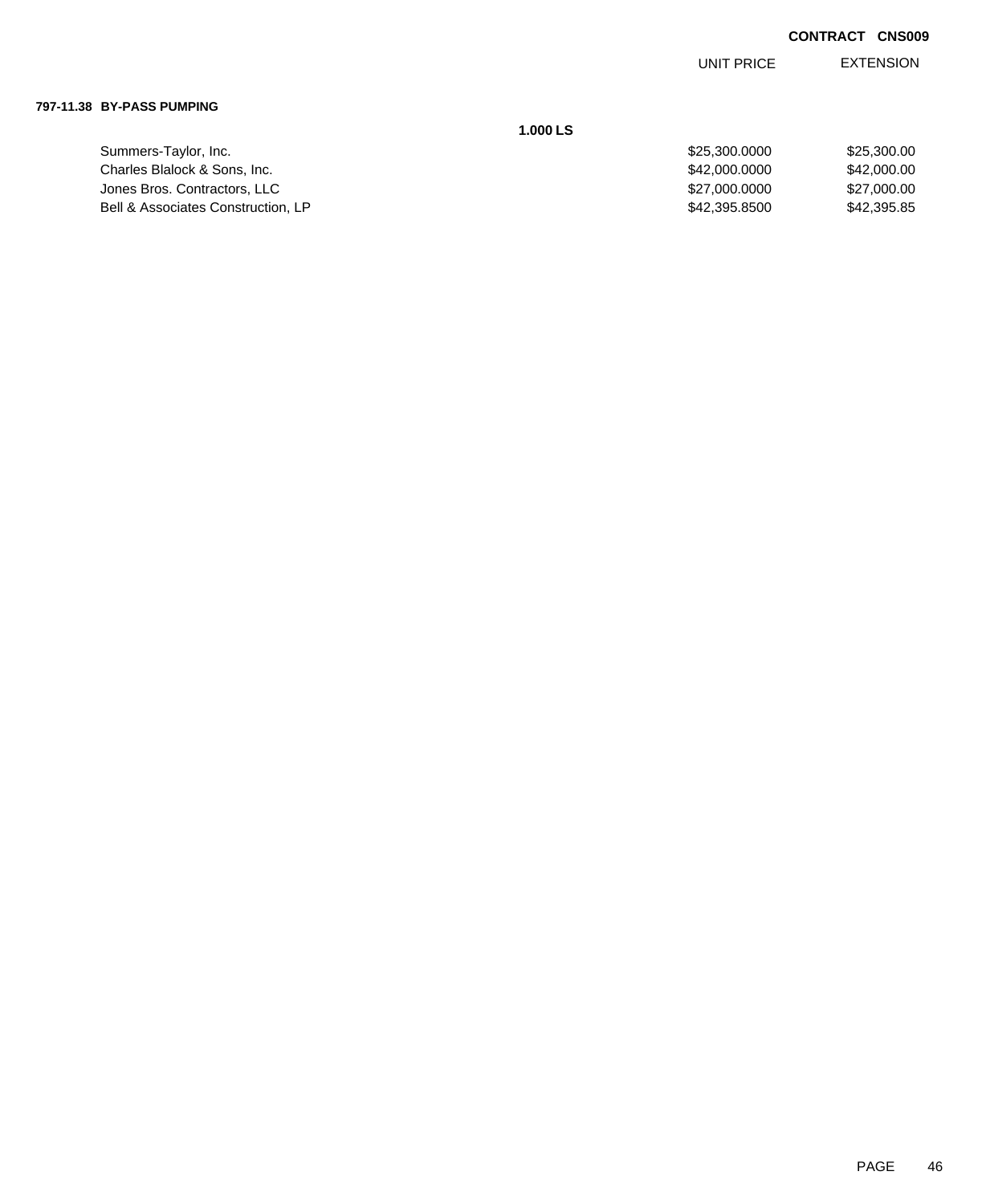## **SUB-TOTAL ROADWAY**

| Summers-Taylor, Inc.               | \$6,586,048.64                          |
|------------------------------------|-----------------------------------------|
| Charles Blalock & Sons, Inc.       | \$6,680,992.39                          |
| Jones Bros. Contractors, LLC       | \$7,255,177.48                          |
| Bell & Associates Construction, LP | \$7,423,684.64                          |
| <b>SUB-TOTAL BRIDGE</b>            |                                         |
| Summers-Taylor, Inc.               | \$2,086,026.95                          |
| Charles Blalock & Sons, Inc.       | \$2,291,462.76                          |
| Jones Bros. Contractors, LLC       | \$2,181,362.10                          |
| Bell & Associates Construction, LP | \$2,313,256.80                          |
| <b>SUB-TOTAL UTILITY</b>           |                                         |
| Summers-Taylor, Inc.               | \$1,520,202.05                          |
| Charles Blalock & Sons, Inc.       | \$1,539,217.17                          |
| Jones Bros. Contractors, LLC       | \$1,570,738.92                          |
| Bell & Associates Construction, LP | \$1,538,123.18                          |
|                                    |                                         |
| <b>TOTAL CONTRACT</b>              |                                         |
| Summers-Taylor, Inc.               | \$10,192,277.64                         |
| Charles Distant, 8 Canalina        | $A \wedge B \wedge A \wedge B \wedge B$ |

| Charles Blalock & Sons. Inc.       | \$10,511,672.32 |
|------------------------------------|-----------------|
| Jones Bros. Contractors, LLC       | \$11,007,278.50 |
| Bell & Associates Construction. LP | \$11,275,064.62 |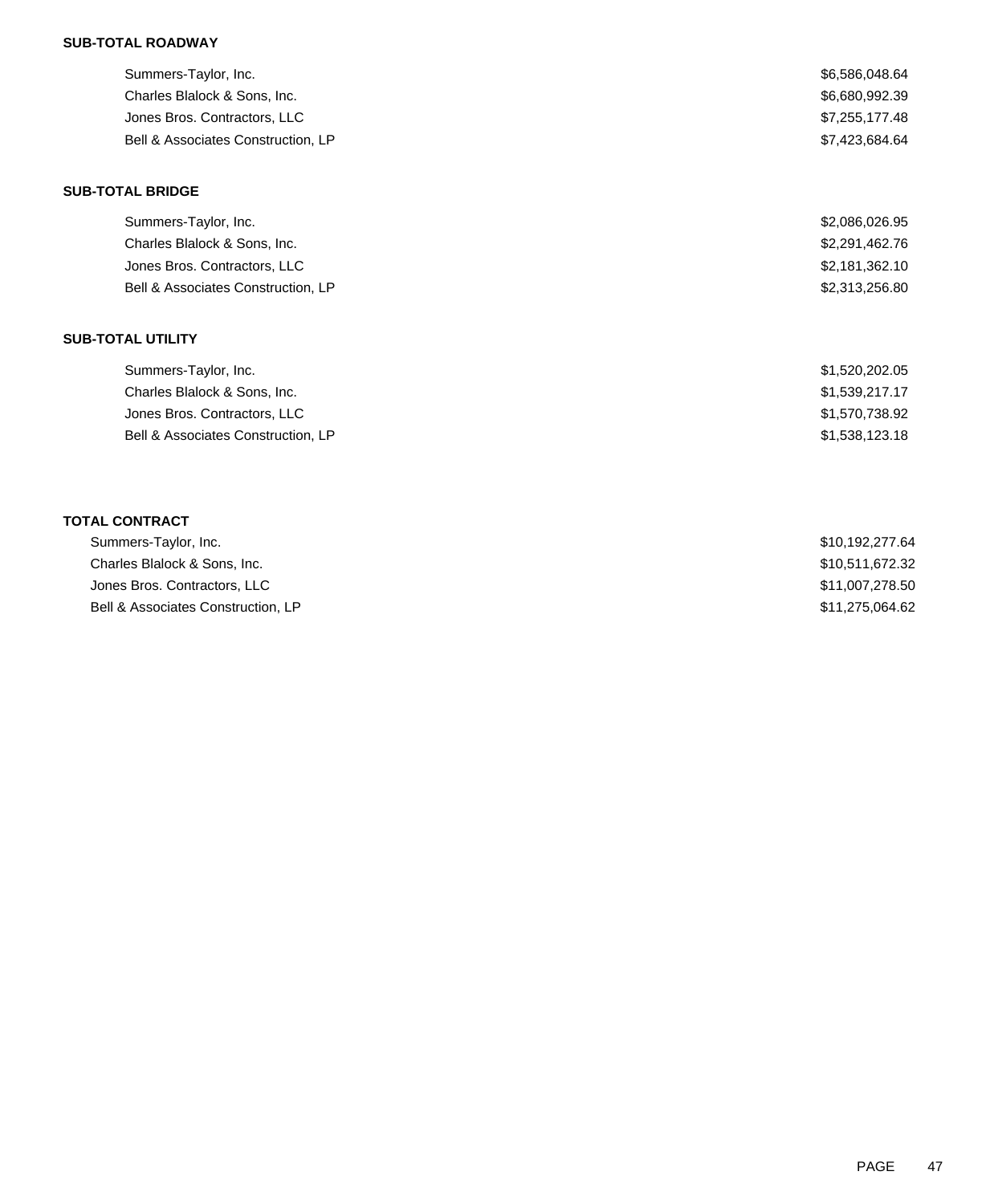# **DEPARTMENT OF TRANSPORTATION SUMMARY OF BIDS LETTING OF OCTOBER 05, 2018 STATE OF TENNESSEE**

### LAUDERDALE COUNTY (Contract No. CNS316 Call 019)

49210-4211-04

THE REPAIR OF THE BRIDGE ON S.R. 210 OVER THE SOUTH FORK FORKED DEER RIVER (L.M. 3.38).

PROJECT LENGTH - 0.0 MILES

COMPLETION TIME - ON OR BEFORE MAY 31, 2019

|                                      | <b>TOTAL CONTRACT</b> |  |
|--------------------------------------|-----------------------|--|
| Thomson & Thomson, Inc.              | \$661,707.00          |  |
| Dement Construction Company, LLC     | \$726,982.50          |  |
| Harold Coffey Construction Co., Inc. | \$743,102.42          |  |
| <b>Ford Construction Company</b>     | \$762,022.30          |  |
| Bell & Associates Construction, LP   | \$817,576.37          |  |
| Jamison Construction, LLC            | \$849,618.98          |  |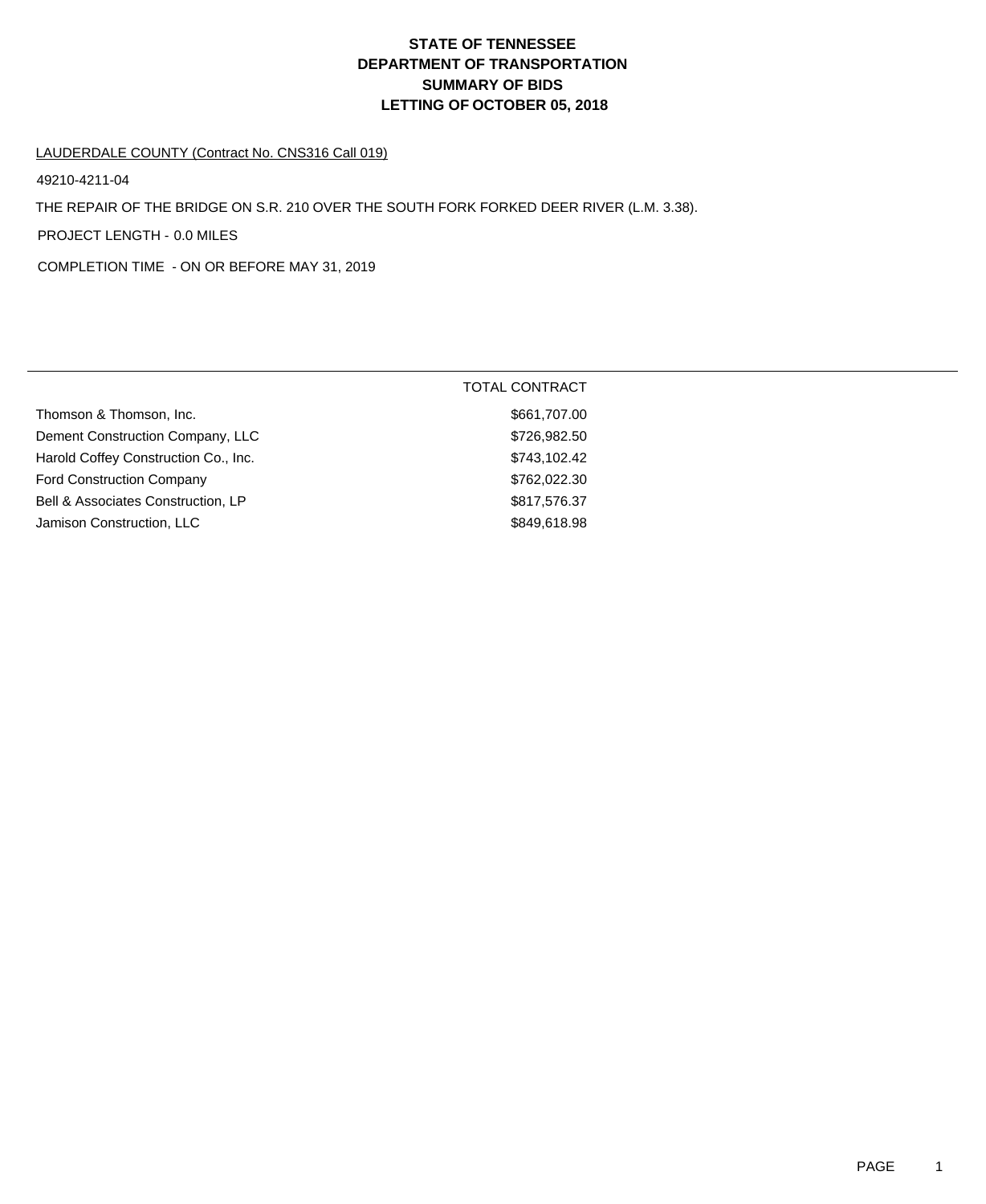|        | <b>BRIDGE CATEGORY</b>                        |                   |               |             |
|--------|-----------------------------------------------|-------------------|---------------|-------------|
|        | 209-08.02 TEMPORARY SILT FENCE (WITH BACKING) |                   |               |             |
|        |                                               | 400.000 L.F.      |               |             |
|        | Thomson & Thomson, Inc.                       |                   | \$7.0000      | \$2,800.00  |
|        | Dement Construction Company, LLC              |                   | \$5.0000      | \$2,000.00  |
|        | Harold Coffey Construction Co., Inc.          |                   | \$10.0000     | \$4,000.00  |
|        | Ford Construction Company                     |                   | \$5.0000      | \$2,000.00  |
|        | Bell & Associates Construction, LP            |                   | \$5.0000      | \$2,000.00  |
|        | Jamison Construction, LLC                     |                   | \$5.0000      | \$2,000.00  |
| 303-01 | MINERAL AGGREGATE, TYPE A BASE, GRADING D     |                   |               |             |
|        |                                               | 40.000 TON        |               |             |
|        | Thomson & Thomson, Inc.                       |                   | \$55.0000     | \$2,200.00  |
|        | Dement Construction Company, LLC              |                   | \$100.0000    | \$4,000.00  |
|        | Harold Coffey Construction Co., Inc.          |                   | \$65.0000     | \$2,600.00  |
|        | Ford Construction Company                     |                   | \$105.0000    | \$4,200.00  |
|        | Bell & Associates Construction, LP            |                   | \$130.0000    | \$5,200.00  |
|        | Jamison Construction, LLC                     |                   | \$55.0000     | \$2,200.00  |
|        | 411-01.10 ACS MIX(PG64-22) GRADING D          |                   |               |             |
|        |                                               | 54.000 TON        |               |             |
|        | Thomson & Thomson, Inc.                       |                   | \$340.0000    | \$18,360.00 |
|        | Dement Construction Company, LLC              |                   | \$275.0000    | \$14,850.00 |
|        | Harold Coffey Construction Co., Inc.          |                   | \$275.0000    | \$14,850.00 |
|        | Ford Construction Company                     |                   | \$275.0000    | \$14,850.00 |
|        | Bell & Associates Construction, LP            |                   | \$275.0000    | \$14,850.00 |
|        | Jamison Construction, LLC                     |                   | \$305.0000    | \$16,470.00 |
|        | 415-01.02 COLD PLANING BITUMINOUS PAVEMENT    |                   |               |             |
|        |                                               | 768.000 S.Y.      |               |             |
|        | Thomson & Thomson, Inc.                       |                   | \$15.0000     | \$11,520.00 |
|        | Dement Construction Company, LLC              |                   | \$20.0000     | \$15,360.00 |
|        | Harold Coffey Construction Co., Inc.          |                   | \$17.1000     | \$13,132.80 |
|        | <b>Ford Construction Company</b>              |                   | \$18.0000     | \$13,824.00 |
|        | Bell & Associates Construction, LP            |                   | \$11.0000     | \$8,448.00  |
|        | Jamison Construction, LLC                     |                   | \$18.0000     | \$13,824.00 |
|        | 602-10.60 BEARING DEVICE (PTFE)               |                   |               |             |
|        |                                               | <b>4.000 EACH</b> |               |             |
|        | Thomson & Thomson, Inc.                       |                   | \$10,000.0000 | \$40,000.00 |
|        | Dement Construction Company, LLC              |                   | \$10,000.0000 | \$40,000.00 |
|        | Harold Coffey Construction Co., Inc.          |                   | \$9,500.0000  | \$38,000.00 |
|        | Ford Construction Company                     |                   | \$7,400.0000  | \$29,600.00 |
|        | Bell & Associates Construction, LP            |                   | \$14,500.0000 | \$58,000.00 |

Jamison Construction, LLC 60000 \$27,260.00

PAGE 2

**CONTRACT CNS316**

EXTENSION UNIT PRICE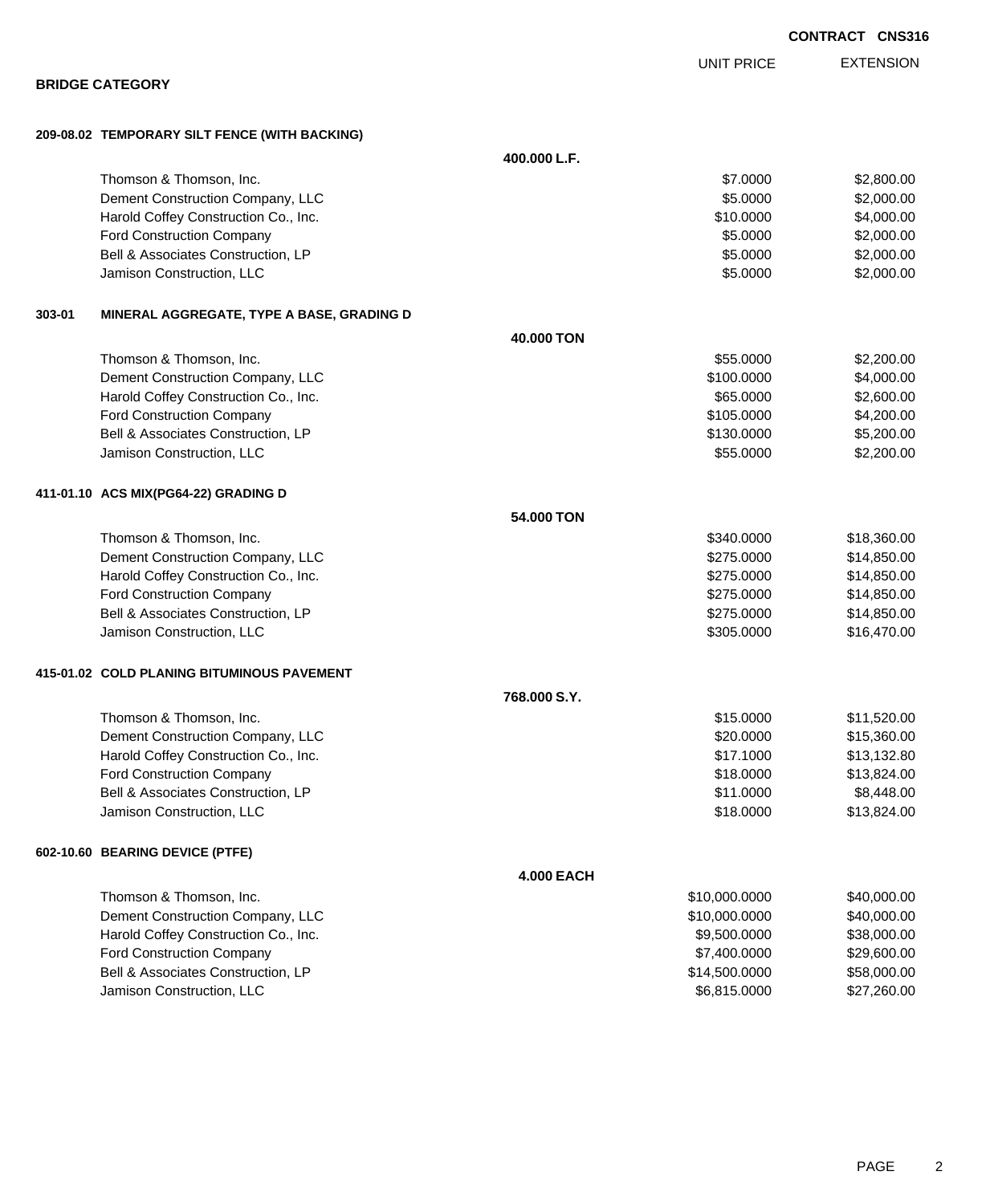UNIT PRICE

EXTENSION

**604-03.01 CLASS A CONCRETE (BRIDGES)**

| וטוסוויום ושישוטא שטאשט ויטוסי        |                   |             |
|---------------------------------------|-------------------|-------------|
|                                       | 10.000 C.Y.       |             |
| Thomson & Thomson, Inc.               | \$600.0000        | \$6,000.00  |
| Dement Construction Company, LLC      | \$800.0000        | \$8,000.00  |
| Harold Coffey Construction Co., Inc.  | \$700.0000        | \$7,000.00  |
| Ford Construction Company             | \$580.0000        | \$5,800.00  |
| Bell & Associates Construction, LP    | \$900.0000        | \$9,000.00  |
| Jamison Construction, LLC             | \$1,100.0000      | \$11,000.00 |
|                                       |                   |             |
| 604-10.07 CONCRETE REMOVAL            |                   |             |
|                                       | 1.000 LS          |             |
| Thomson & Thomson, Inc.               | \$10,000.0000     | \$10,000.00 |
| Dement Construction Company, LLC      | \$45,500.0000     | \$45,500.00 |
| Harold Coffey Construction Co., Inc.  | \$21,000.0000     | \$21,000.00 |
| Ford Construction Company             | \$8,700.0000      | \$8,700.00  |
| Bell & Associates Construction, LP    | \$16,000.0000     | \$16,000.00 |
| Jamison Construction, LLC             | \$30,000.0000     | \$30,000.00 |
| 604-10.12 CONCRETE SLAB REPAIRS       |                   |             |
|                                       | 50.000 C.Y.       |             |
| Thomson & Thomson, Inc.               | \$640.0000        | \$32,000.00 |
| Dement Construction Company, LLC      | \$400,0000        | \$20,000.00 |
| Harold Coffey Construction Co., Inc.  | \$990.0000        | \$49,500.00 |
| Ford Construction Company             | \$800.0000        | \$40,000.00 |
| Bell & Associates Construction, LP    | \$875.0000        | \$43,750.00 |
| Jamison Construction, LLC             | \$750.0000        | \$37,500.00 |
|                                       |                   |             |
| 604-10.18 REINFORCING STEEL (REPAIRS) | 8,160.000 LB.     |             |
| Thomson & Thomson, Inc.               | \$1.7000          | \$13,872.00 |
|                                       |                   |             |
| Dement Construction Company, LLC      | \$1.5000          | \$12,240.00 |
| Harold Coffey Construction Co., Inc.  | \$1.7500          | \$14,280.00 |
| Ford Construction Company             | \$1.5800          | \$12,892.80 |
| Bell & Associates Construction, LP    | \$3.0000          | \$24,480.00 |
| Jamison Construction, LLC             | \$1.5000          | \$12,240.00 |
| 604-10.26 BRACING                     |                   |             |
|                                       | <b>4.000 EACH</b> |             |
| Thomson & Thomson, Inc.               | \$5,500.0000      | \$22,000.00 |
| Dement Construction Company, LLC      | \$2,500.0000      | \$10,000.00 |
| Harold Coffey Construction Co., Inc.  | \$5,500.0000      | \$22,000.00 |
| Ford Construction Company             | \$2,000.0000      | \$8,000.00  |
| Bell & Associates Construction, LP    | \$6,440.0000      | \$25,760.00 |
| Jamison Construction, LLC             | \$9,500.0000      | \$38,000.00 |
| 604-10.44 EXPANSION JOINT REPAIRS     |                   |             |
|                                       | 43.000 L.F.       |             |
| Thomson & Thomson, Inc.               | \$525.0000        | \$22,575.00 |
| Dement Construction Company, LLC      | \$375.0000        | \$16,125.00 |
| Harold Coffey Construction Co., Inc.  | \$750.0000        | \$32,250.00 |
| Ford Construction Company             | \$600.0000        | \$25,800.00 |
| Bell & Associates Construction, LP    | \$550.0000        | \$23,650.00 |
| Jamison Construction, LLC             | \$802.0000        | \$34,486.00 |
|                                       |                   |             |

PAGE 3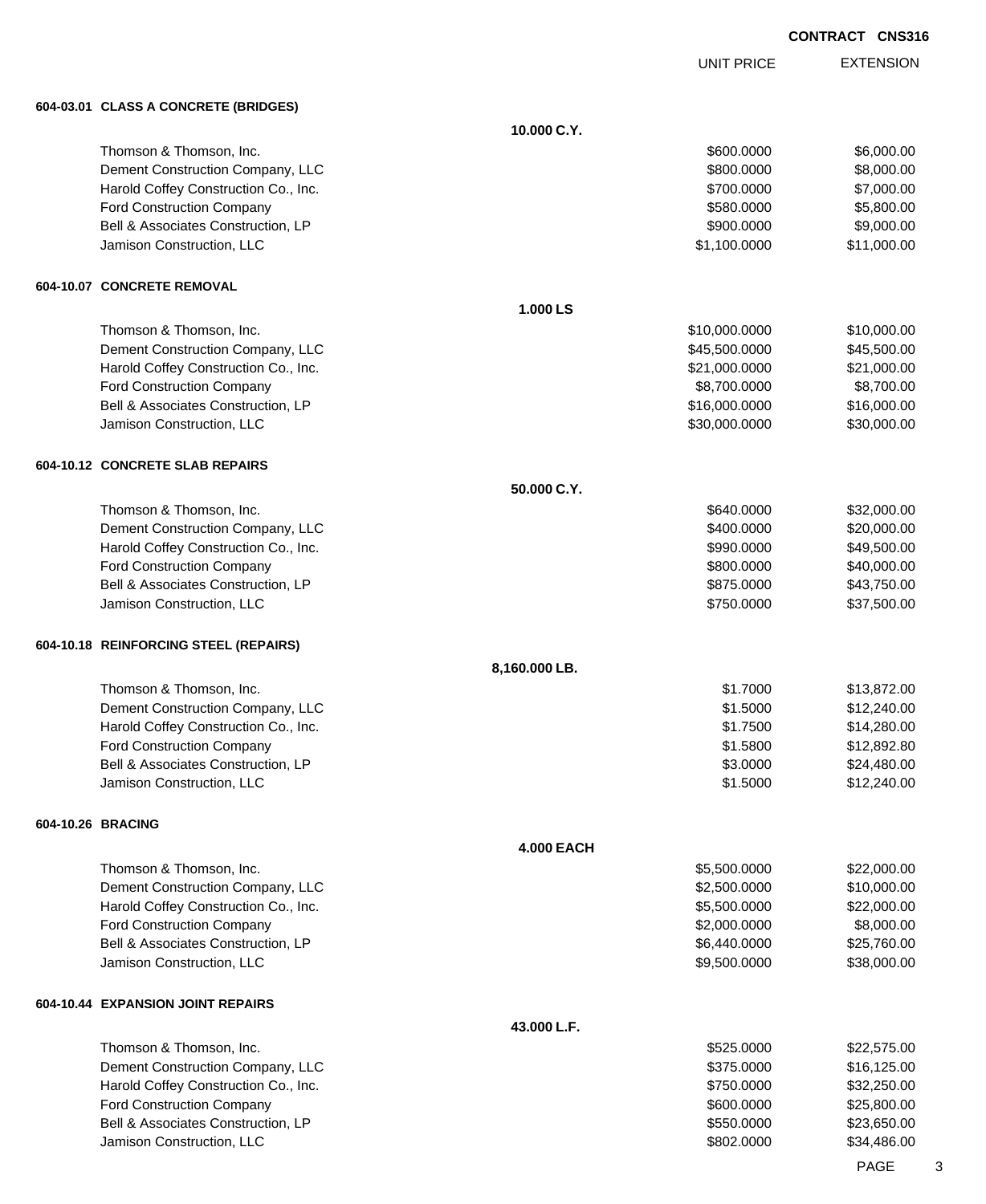UNIT PRICE

|        | 604-10.60 EXPANSION JOINT REPAIRS (MODULAR TYPE)    |                   |               |              |
|--------|-----------------------------------------------------|-------------------|---------------|--------------|
|        |                                                     | 45.000 L.F.       |               |              |
|        | Thomson & Thomson, Inc.                             |                   | \$2,600.0000  | \$117,000.00 |
|        | Dement Construction Company, LLC                    |                   | \$3,500.0000  | \$157,500.00 |
|        | Harold Coffey Construction Co., Inc.                |                   | \$2,600.0000  | \$117,000.00 |
|        | Ford Construction Company                           |                   | \$3,100.0000  | \$139,500.00 |
|        | Bell & Associates Construction, LP                  |                   | \$4,241.0000  | \$190,845.00 |
|        | Jamison Construction, LLC                           |                   | \$3,396.0000  | \$152,820.00 |
|        | 606-03.03 STEEL PILES (12 INCH)                     |                   |               |              |
|        |                                                     | 180.000 L.F.      |               |              |
|        | Thomson & Thomson, Inc.                             |                   | \$60.0000     | \$10,800.00  |
|        | Dement Construction Company, LLC                    |                   | \$55.0000     | \$9,900.00   |
|        | Harold Coffey Construction Co., Inc.                |                   | \$95.0000     | \$17,100.00  |
|        | <b>Ford Construction Company</b>                    |                   | \$62.0000     | \$11,160.00  |
|        | Bell & Associates Construction, LP                  |                   | \$80.0000     | \$14,400.00  |
|        | Jamison Construction, LLC                           |                   | \$85.0000     | \$15,300.00  |
|        | 617-04.02 TYPE 2 THIN EPOXY OVERLAY (LOW-MOD EPOXY) |                   |               |              |
|        |                                                     | 7,200.000 S.Y.    |               |              |
|        | Thomson & Thomson, Inc.                             |                   | \$26,0000     | \$187,200.00 |
|        | Dement Construction Company, LLC                    |                   | \$24.3900     | \$175,608.00 |
|        | Harold Coffey Construction Co., Inc.                |                   | \$29.9000     | \$215,280.00 |
|        | <b>Ford Construction Company</b>                    |                   | \$32.5000     | \$234,000.00 |
|        | Bell & Associates Construction, LP                  |                   | \$26.0000     | \$187,200.00 |
|        | Jamison Construction, LLC                           |                   | \$28.5000     | \$205,200.00 |
|        | 705-04.50 PORTABLE BARRIER RAIL DELINEATOR          |                   |               |              |
|        |                                                     | 22.000 EACH       |               |              |
|        | Thomson & Thomson, Inc.                             |                   | \$12.0000     | \$264.00     |
|        | Dement Construction Company, LLC                    |                   | \$15.0000     | \$330.00     |
|        | Harold Coffey Construction Co., Inc.                |                   | \$8.0000      | \$176.00     |
|        | <b>Ford Construction Company</b>                    |                   | \$13.0000     | \$286.00     |
|        | Bell & Associates Construction, LP                  |                   | \$30.0000     | \$660.00     |
|        | Jamison Construction, LLC                           |                   | \$18.0000     | \$396.00     |
|        | 705-08.51 PORTABLE IMPACT ATTENUATOR NCHRP350 TL-3  |                   |               |              |
|        |                                                     | <b>2.000 EACH</b> |               |              |
|        | Thomson & Thomson, Inc.                             |                   | \$4,000.0000  | \$8,000.00   |
|        | Dement Construction Company, LLC                    |                   | \$3,900.0000  | \$7,800.00   |
|        | Harold Coffey Construction Co., Inc.                |                   | \$5,550.0000  | \$11,100.00  |
|        | <b>Ford Construction Company</b>                    |                   | \$5,000.0000  | \$10,000.00  |
|        | Bell & Associates Construction, LP                  |                   | \$7,000.0000  | \$14,000.00  |
|        | Jamison Construction, LLC                           |                   | \$3,800.0000  | \$7,600.00   |
| 712-01 | <b>TRAFFIC CONTROL</b>                              |                   |               |              |
|        |                                                     | 1.000 LS          |               |              |
|        | Thomson & Thomson, Inc.                             |                   | \$10,000.0000 | \$10,000.00  |
|        | Dement Construction Company, LLC                    |                   | \$50,000.0000 | \$50,000.00  |
|        | Harold Coffey Construction Co., Inc.                |                   | \$10,800.0000 | \$10,800.00  |
|        | Ford Construction Company                           |                   | \$11,000.0000 | \$11,000.00  |
|        | Bell & Associates Construction, LP                  |                   | \$4,000.0000  | \$4,000.00   |
|        | Jamison Construction, LLC                           |                   | \$40,000.0000 | \$40,000.00  |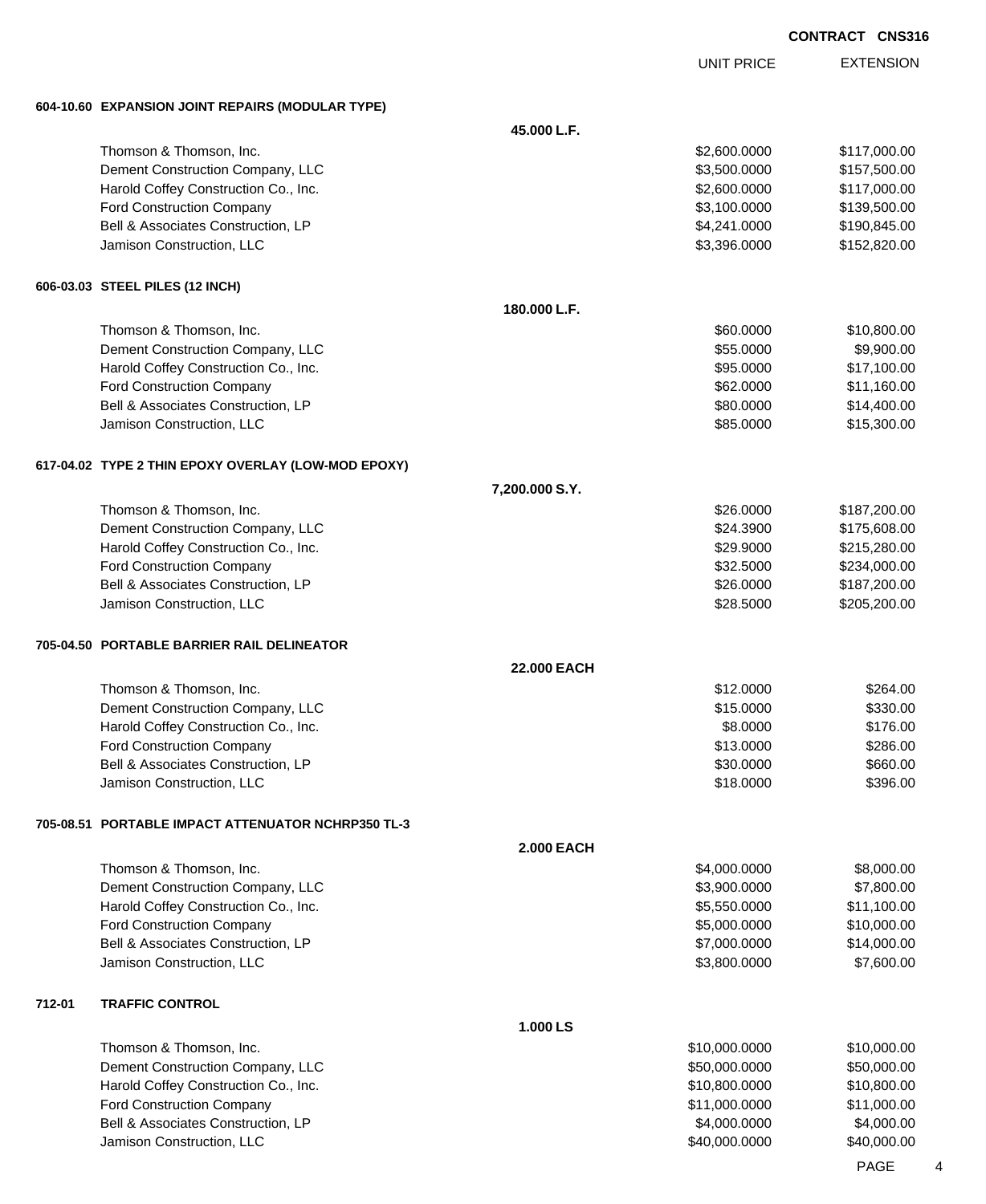UNIT PRICE

EXTENSION

**712-02.02 INTERCONNECT** 

|        | 712-02.02   INTERCONNECTED PORTABLE BARRIER RAIL |                 |           |             |
|--------|--------------------------------------------------|-----------------|-----------|-------------|
|        |                                                  | 350.000 L.F.    |           |             |
|        | Thomson & Thomson, Inc.                          |                 | \$30.0000 | \$10,500.00 |
|        | Dement Construction Company, LLC                 |                 | \$40.0000 | \$14,000.00 |
|        | Harold Coffey Construction Co., Inc.             |                 | \$75.0000 | \$26,250.00 |
|        | <b>Ford Construction Company</b>                 |                 | \$40.0000 | \$14,000.00 |
|        | Bell & Associates Construction, LP               |                 | \$95.0000 | \$33,250.00 |
|        | Jamison Construction, LLC                        |                 | \$40.0000 | \$14,000.00 |
|        | 712-04.01 FLEXIBLE DRUMS (CHANNELIZING)          |                 |           |             |
|        |                                                  | 71.000 EACH     |           |             |
|        | Thomson & Thomson, Inc.                          |                 | \$24.0000 | \$1,704.00  |
|        | Dement Construction Company, LLC                 |                 | \$21.0000 | \$1,491.00  |
|        | Harold Coffey Construction Co., Inc.             |                 | \$21.0000 | \$1,491.00  |
|        | Ford Construction Company                        |                 | \$21.0000 | \$1,491.00  |
|        | Bell & Associates Construction, LP               |                 | \$20.0000 | \$1,420.00  |
|        | Jamison Construction, LLC                        |                 | \$35.0000 | \$2,485.00  |
| 712-06 | <b>SIGNS (CONSTRUCTION)</b>                      |                 |           |             |
|        |                                                  | 433.000 S.F.    |           |             |
|        | Thomson & Thomson, Inc.                          |                 | \$7.0000  | \$3,031.00  |
|        | Dement Construction Company, LLC                 |                 | \$6.0000  | \$2,598.00  |
|        | Harold Coffey Construction Co., Inc.             |                 | \$6.0000  | \$2,598.00  |
|        | <b>Ford Construction Company</b>                 |                 | \$6.0000  | \$2,598.00  |
|        | Bell & Associates Construction, LP               |                 | \$7.5000  | \$3,247.50  |
|        | Jamison Construction, LLC                        |                 | \$9.0000  | \$3,897.00  |
|        | 712-07.03 TEMPORARY BARRICADES (TYPE III)        |                 |           |             |
|        |                                                  | 60.000 L.F.     |           |             |
|        | Thomson & Thomson, Inc.                          |                 | \$13.0000 | \$780.00    |
|        | Dement Construction Company, LLC                 |                 | \$10.0000 | \$600.00    |
|        | Harold Coffey Construction Co., Inc.             |                 | \$10.0000 | \$600.00    |
|        | <b>Ford Construction Company</b>                 |                 | \$10.0000 | \$600.00    |
|        | Bell & Associates Construction, LP               |                 | \$11.0000 | \$660.00    |
|        | Jamison Construction, LLC                        |                 | \$30.0000 | \$1,800.00  |
|        | 712-09.01 REMOVABLE PAVEMENT MARKING LINE        |                 |           |             |
|        |                                                  | 12,910.000 L.F. |           |             |
|        | Thomson & Thomson, Inc.                          |                 | \$3.0000  | \$38,730.00 |
|        | Dement Construction Company, LLC                 |                 | \$2.9500  | \$38,084.50 |
|        | Harold Coffey Construction Co., Inc.             |                 | \$2.9500  | \$38,084.50 |
|        | Ford Construction Company                        |                 | \$2.9500  | \$38,084.50 |
|        | Bell & Associates Construction, LP               |                 | \$3.0000  | \$38,730.00 |
|        | Jamison Construction, LLC                        |                 | \$2.0000  | \$25,820.00 |
|        | 712-09.04 REMOVABLE PAVEMENT MARKING (STOP LINE) |                 |           |             |
|        |                                                  | 72.000 L.F.     |           |             |
|        | Thomson & Thomson, Inc.                          |                 | \$18.0000 | \$1,296.00  |
|        | Dement Construction Company, LLC                 |                 | \$18.0000 | \$1,296.00  |
|        | Harold Coffey Construction Co., Inc.             |                 | \$18.0000 | \$1,296.00  |
|        | <b>Ford Construction Company</b>                 |                 | \$18.0000 | \$1,296.00  |
|        | Bell & Associates Construction, LP               |                 | \$21.0000 | \$1,512.00  |
|        | Jamison Construction, LLC                        |                 | \$18.0000 | \$1,296.00  |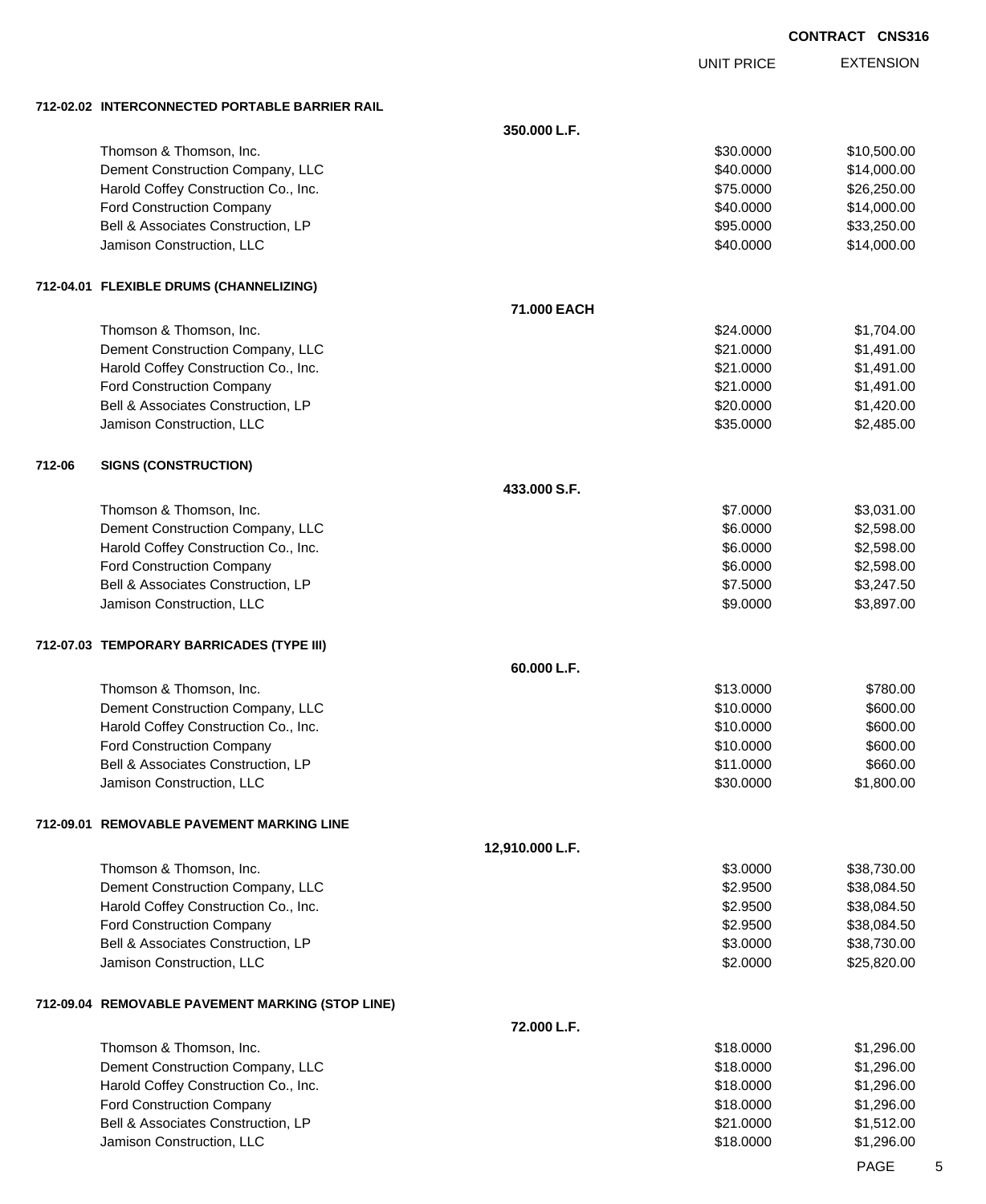|        |                                                          |                   | <b>UNIT PRICE</b> | <b>EXTENSION</b> |
|--------|----------------------------------------------------------|-------------------|-------------------|------------------|
|        |                                                          |                   |                   |                  |
|        | 713-16.01 CHANGEABLE MESSAGE SIGN UNIT                   |                   |                   |                  |
|        |                                                          | <b>2.000 EACH</b> |                   |                  |
|        | Thomson & Thomson, Inc.                                  |                   | \$5,000.0000      | \$10,000.00      |
|        | Dement Construction Company, LLC                         |                   | \$3,750.0000      | \$7,500.00       |
|        | Harold Coffey Construction Co., Inc.                     |                   | \$3,750.0000      | \$7,500.00       |
|        | Ford Construction Company                                |                   | \$4,600.0000      | \$9,200.00       |
|        | Bell & Associates Construction, LP                       |                   | \$4,351.0000      | \$8,702.00       |
|        | Jamison Construction, LLC                                |                   | \$6,000.0000      | \$12,000.00      |
|        |                                                          |                   |                   |                  |
|        | 716-12.02 ENHANCED FLATLINE THERMO PVMT MRKNG (6IN LINE) |                   |                   |                  |
|        |                                                          | 0.700 L.M.        |                   |                  |
|        | Thomson & Thomson, Inc.                                  |                   | \$7,000.0000      | \$4,900.00       |
|        | Dement Construction Company, LLC                         |                   | \$7,000.0000      | \$4,900.00       |
|        | Harold Coffey Construction Co., Inc.                     |                   | \$7,000.0000      | \$4,900.00       |
|        | Ford Construction Company                                |                   | \$7,000.0000      | \$4,900.00       |
|        | Bell & Associates Construction, LP                       |                   | \$8,120.9000      | \$5,684.63       |
|        | Jamison Construction, LLC                                |                   | \$8,000.0000      | \$5,600.00       |
|        |                                                          |                   |                   |                  |
|        | 716-13.02 SPRAY THERMO PVMT MRKNG (60 mil) (6IN LINE)    |                   |                   |                  |
|        |                                                          | 0.700 L.M.        |                   |                  |
|        | Thomson & Thomson, Inc.                                  |                   | \$6,500.0000      | \$4,550.00       |
|        | Dement Construction Company, LLC                         |                   | \$6,500.0000      | \$4,550.00       |
|        | Harold Coffey Construction Co., Inc.                     |                   | \$6,500.0000      | \$4,550.00       |
|        | Ford Construction Company                                |                   | \$6,500.0000      | \$4,550.00       |
|        | Bell & Associates Construction, LP                       |                   | \$7,530.0000      | \$5,271.00       |
|        | Jamison Construction, LLC                                |                   | \$8,000.0000      | \$5,600.00       |
|        |                                                          |                   |                   |                  |
| 717-01 | <b>MOBILIZATION</b>                                      |                   |                   |                  |
|        |                                                          | 1.000 LS          |                   |                  |
|        | Thomson & Thomson, Inc.                                  |                   | \$48,000.0000     | \$48,000.00      |
|        | Dement Construction Company, LLC                         |                   | \$36,000.0000     | \$36,000.00      |
|        | Harold Coffey Construction Co., Inc.                     |                   | \$37,155.1200     | \$37,155.12      |
|        | <b>Ford Construction Company</b>                         |                   | \$56,000.0000     | \$56,000.00      |
|        | Bell & Associates Construction, LP                       |                   | \$40,061.2400     | \$40,061.24      |
|        | Jamison Construction, LLC                                |                   | \$80,325.0000     | \$80,325.00      |
|        |                                                          |                   |                   |                  |
| 730-40 | <b>TEMPORARY TRAFFIC SIGNAL SYSTEM</b>                   |                   |                   |                  |
|        |                                                          | <b>1.000 EACH</b> |                   |                  |
|        | Thomson & Thomson, Inc.                                  |                   | \$18,000.0000     | \$18,000.00      |
|        | Dement Construction Company, LLC                         |                   | \$20,000.0000     | \$20,000.00      |
|        | Harold Coffey Construction Co., Inc.                     |                   | \$25,000.0000     | \$25,000.00      |
|        | Ford Construction Company                                |                   | \$54,000.0000     | \$54,000.00      |
|        | Bell & Associates Construction, LP                       |                   | \$30,000.0000     | \$30,000.00      |
|        | Jamison Construction, LLC                                |                   | \$44,000.0000     | \$44,000.00      |
|        |                                                          |                   |                   |                  |
| 801-03 | <b>WATER (SEEDING &amp; SODDING)</b>                     |                   |                   |                  |
|        |                                                          | 9.000 M.G.        |                   |                  |
|        | Thomson & Thomson, Inc.                                  |                   | \$25.0000         | \$225.00         |
|        | Dement Construction Company, LLC                         |                   | \$50.0000         | \$450.00         |
|        | Harold Coffey Construction Co., Inc.                     |                   | \$1.0000          | \$9.00           |
|        | Ford Construction Company                                |                   | \$10.0000         | \$90.00          |
|        | Bell & Associates Construction, LP                       |                   | \$55.0000         | \$495.00         |
|        | Jamison Construction, LLC                                |                   | \$222.2200        | \$1,999.98       |

PAGE 6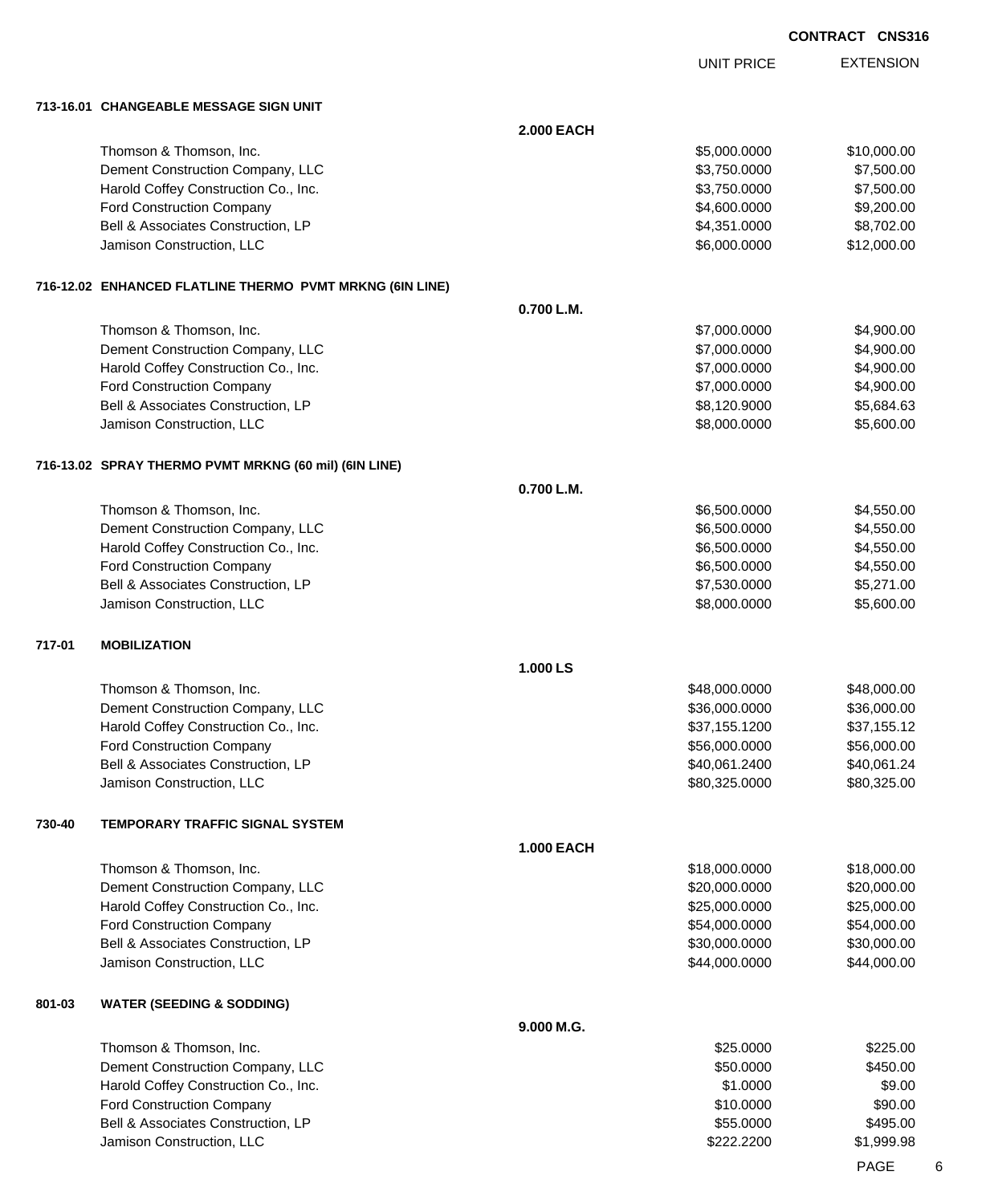EXTENSION UNIT PRICE

## **803-01 SODDING (NEW SOD)**

|                                      | 900,000 S.Y. |            |
|--------------------------------------|--------------|------------|
| Thomson & Thomson, Inc.              | \$6,0000     | \$5,400.00 |
| Dement Construction Company, LLC     | \$7,0000     | \$6,300.00 |
| Harold Coffey Construction Co., Inc. | \$4,0000     | \$3,600.00 |
| <b>Ford Construction Company</b>     | \$4,0000     | \$3,600.00 |
| Bell & Associates Construction, LP   | \$7,0000     | \$6,300.00 |
| Jamison Construction, LLC            | \$5,0000     | \$4,500.00 |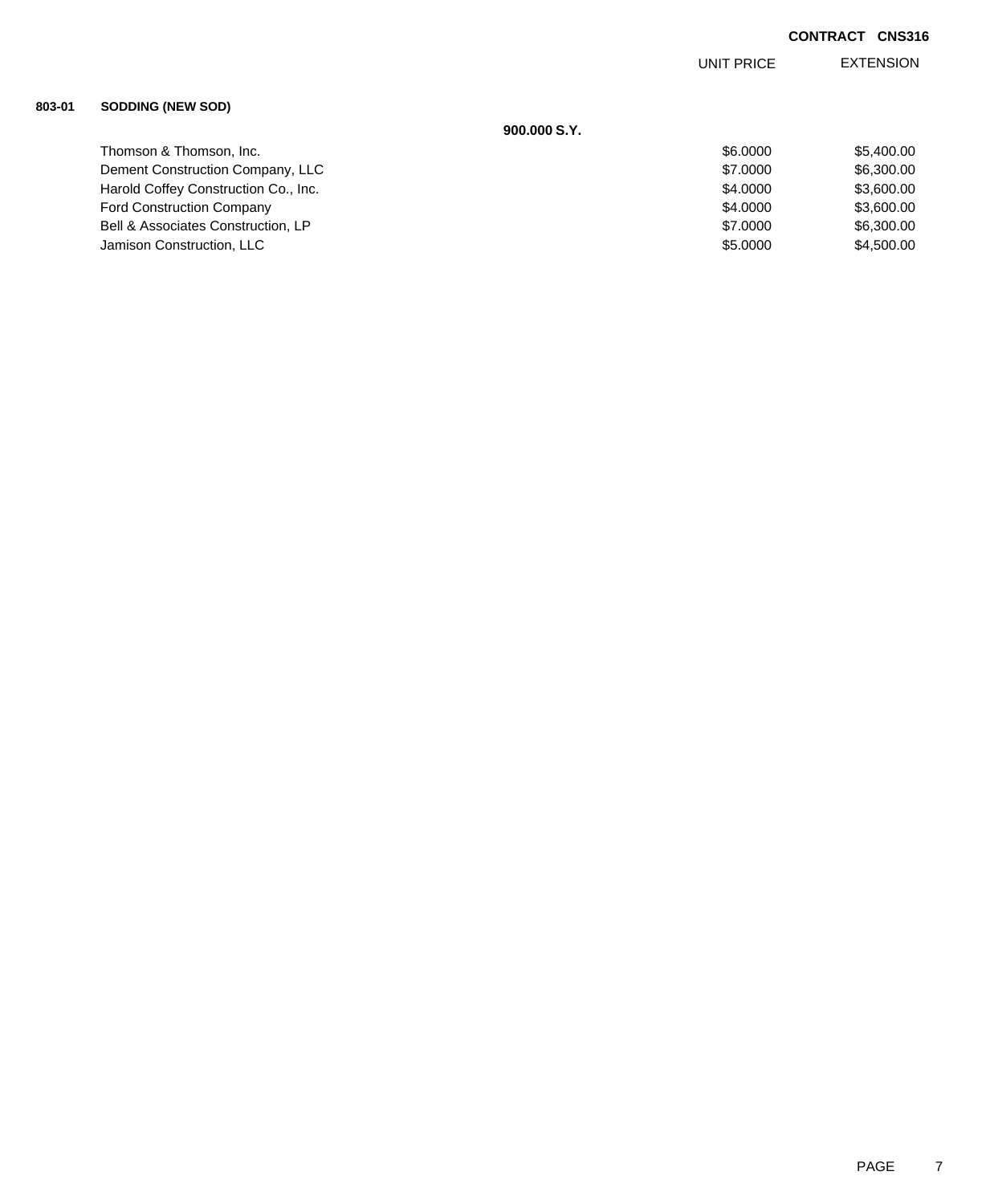## **SUB-TOTAL BRIDGE**

| Thomson & Thomson, Inc.              | \$661,707.00 |
|--------------------------------------|--------------|
| Dement Construction Company, LLC     | \$726,982.50 |
| Harold Coffey Construction Co., Inc. | \$743,102.42 |
| <b>Ford Construction Company</b>     | \$762,022.30 |
| Bell & Associates Construction, LP   | \$817,576.37 |
| Jamison Construction, LLC            | \$849,618.98 |
|                                      |              |

## **TOTAL CONTRACT**

| \$661,707.00 |
|--------------|
| \$726,982.50 |
| \$743,102.42 |
| \$762,022.30 |
| \$817,576.37 |
| \$849,618.98 |
|              |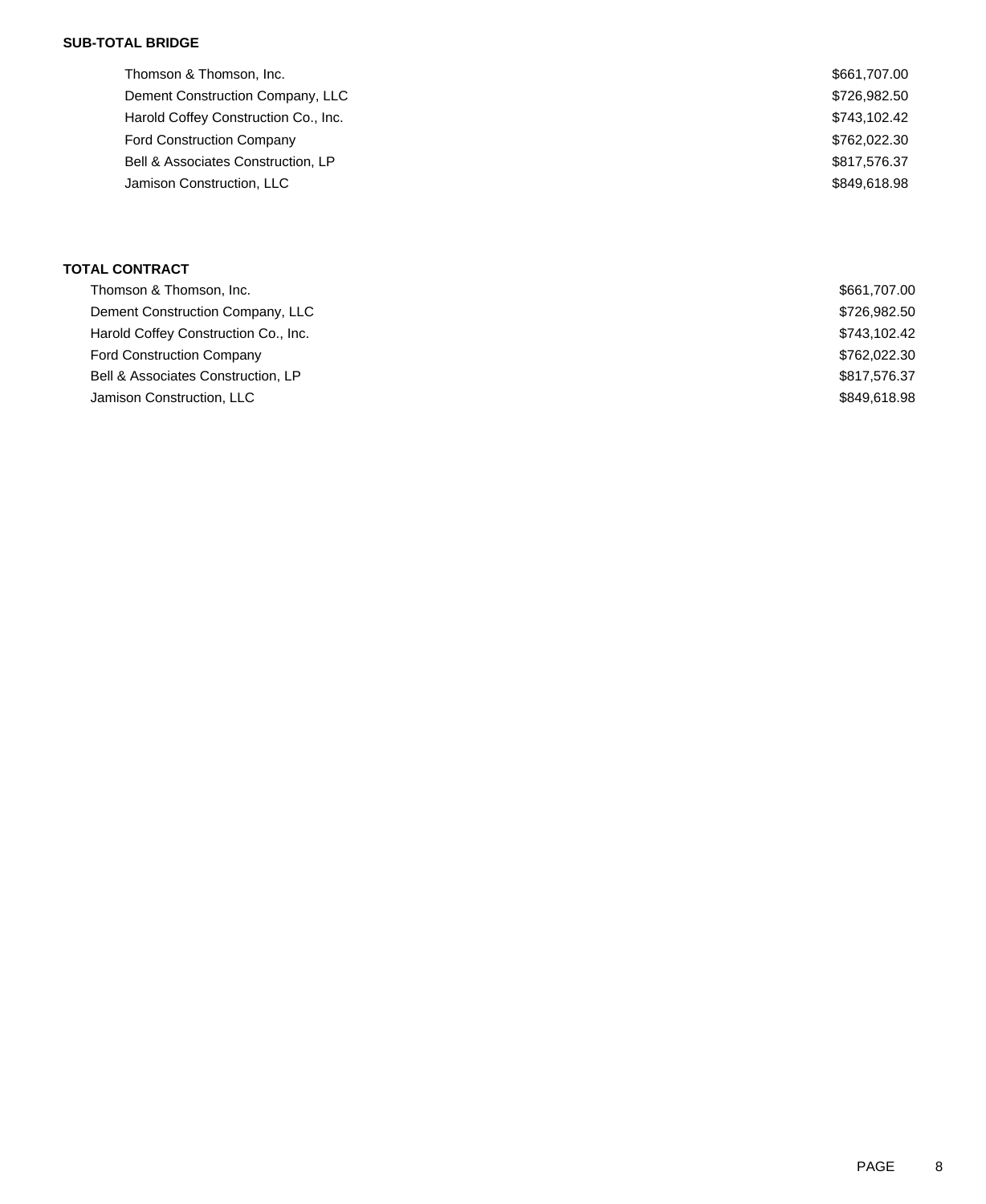## **DEPARTMENT OF TRANSPORTATION SUMMARY OF BIDS LETTING OF OCTOBER 05, 2018 STATE OF TENNESSEE**

#### MCMINN COUNTY (Contract No. CNS080 Call 020)

HSIP-3674(10),54951-3569-94

THE IMPROVEMENT OF THE INTERSECTION AT TELLICO AVENUE AND RAILROAD AVENUE IN ATHENS, INCLUDING GRADING, DRAINAGE, SIGNALS AND PAVING.

PROJECT LENGTH - 0.160 MILES

COMPLETION TIME - ON OR BEFORE JUNE 30, 2019

DBE GOAL 9.00%

|                             | TOTAL CONTRACT |
|-----------------------------|----------------|
| Southern Constructors, Inc. | \$522,136.00   |
| Greenstar, LLC              | \$549,580.50   |
| Adams Contracting, LLC      | \$618,384,25   |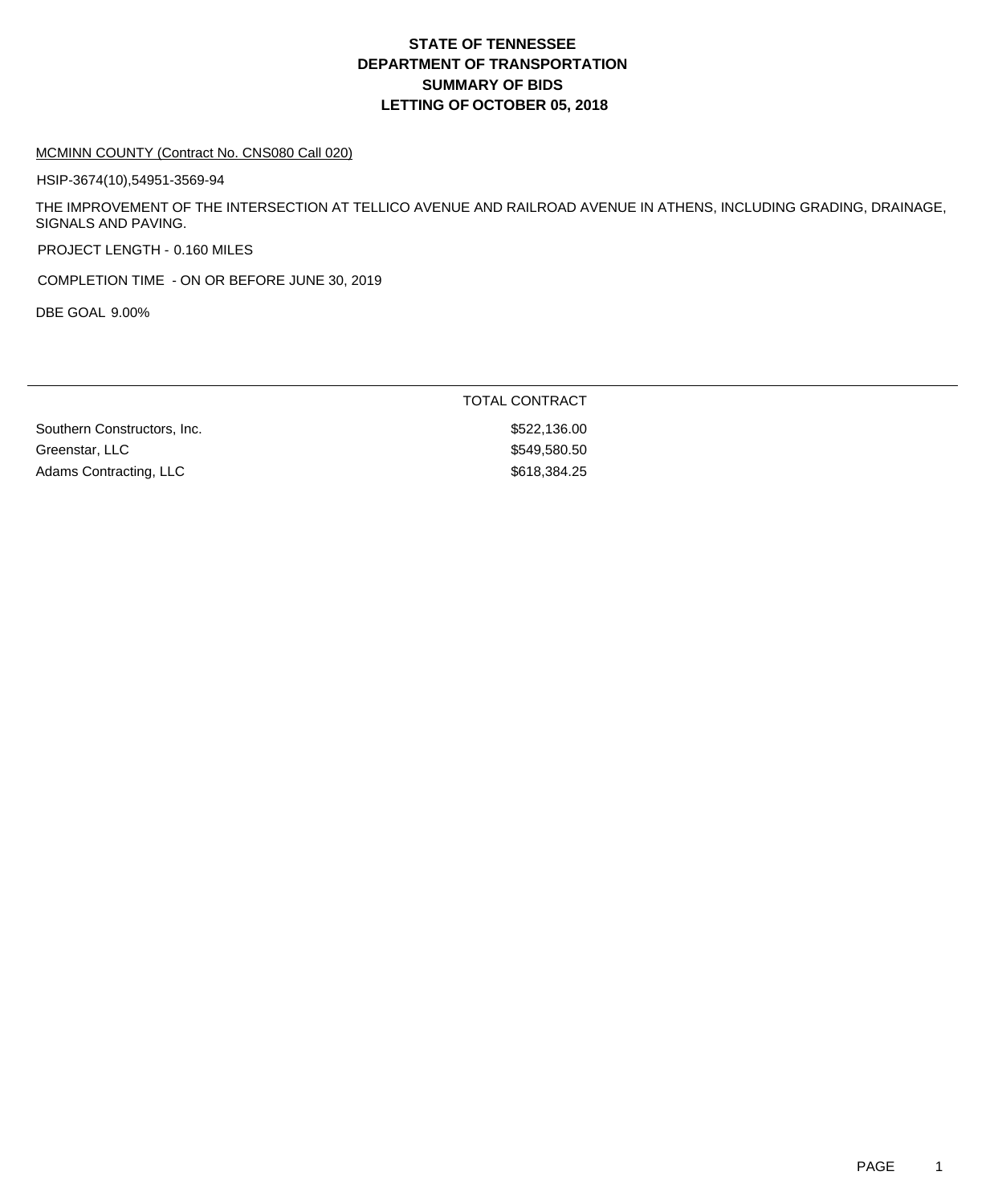EXTENSION **CONTRACT CNS080** UNIT PRICE **ROADWAY CATEGORY 105-01 CONSTRUCTION STAKES, LINES AND GRADES 1.000 LS** Southern Constructors, Inc. 6. 2010. The state of the state of the state of the state of the state of the state of the state of the state of the state of the state of the state of the state of the state of the state of the Greenstar, LLC 65,500.000 \$5,500.000 \$5,500.000 \$5,500.000 \$5,500.000 \$5,500.000 \$5,500.00 Adams Contracting, LLC 620,000.000 \$20,000.000 \$20,000.000 \$20,000.000 \$20,000.000 \$20,000.00 **202-02.21 REMOVAL OF PIPE (15") 30.000 L.F.** Southern Constructors, Inc. 6540.00 \$540.00 \$540.00 \$540.00 \$540.00 \$540.00 \$5540.00 Greenstar, LLC \$34.0000 \$1,020.00 Adams Contracting, LLC 62,250.00 \$2,250.00 \$2,250.00 **202-03 REMOVAL OF RIGID PAVEMENT, SIDEWALK, ETC. 45.000 S.Y.** Southern Constructors, Inc. 6. The Southern Constructors, Inc. 6. The Southern Constructors, Inc. 6. The Southern Constructors, Inc. 6. The Southern Constructors, Inc. 6. The Southern Constructors, Inc. 6. The Southern Con Greenstar, LLC \$64.0000 \$2,880.00 Adams Contracting, LLC 60000 \$4,050.00 **203-01 ROAD & DRAINAGE EXCAVATION (UNCLASSIFIED) 172.000 C.Y.** Southern Constructors, Inc. 6. The Constructors of the Constructors, Inc. 6. The Constructors, Inc. 6. Separation of the Constructors, Inc. 6. Separation of the Constructors, Inc. 6. Separation of the Constructors, Inc. 6. Greenstar, LLC 65,536.000 \$6,536.00 Adams Contracting, LLC 6. The state of the state of the state of the state of the state of the state of the state of the state of the state of the state of the state of the state of the state of the state of the state of t **203-03 BORROW EXCAVATION (UNCLASSIFIED) 177.000 C.Y.** Southern Constructors, Inc. 6. The Constructors of the Constructors, Inc. 6. The Constructors, Inc. 6. The Constructors of the Constructors of the Constructors, Inc. 6. The Constructors of the Constructors of the Construct Greenstar, LLC \$40.0000 \$7,080.00 Adams Contracting, LLC 614,160.00 \$14,160.00 **203-06 WATER 1.000 M.G.** Southern Constructors, Inc. 6110.000 \$110.000 \$110.000 \$110.000 \$110.000 \$110.000 \$110.00 Greenstar, LLC \$20.000 \$20.000 \$20.000 \$20.000 \$20.000 \$20.000 \$20.000 \$20.000 \$20.00 \$20.00 \$20.00 \$20.00 \$20 Adams Contracting, LLC 6100.000 \$100.000 \$100.000 \$100.000 \$100.000 \$100.000 \$100.00 **209-05 SEDIMENT REMOVAL 15.000 C.Y.** Southern Constructors, Inc. 6375.00 \$375.00 \$375.00 \$375.00 \$375.00 \$375.00 \$375.00 \$5375.00 \$5375.00 \$5375.00 Greenstar, LLC \$150.000 \$150.00 Adams Contracting, LLC 6. The State of the State of the State of the State of State of State of State of State of State of State of State of State of State of State of State of State of State of State of State of State of **209-40.33 CATCH BASIN PROTECTION (TYPE D) 8.000 EACH** Southern Constructors, Inc. 6. The Constructors of the Constructors, Inc. 6. The Constructors, Inc. 6. The Constructors of the Constructors of the Constructors of the Constructors of the Constructors of the Constructors of Greenstar, LLC \$175.0000 \$1,400.00

Adams Contracting, LLC 6. 2000.00 \$2,000.00 \$2,000.00 \$2,000.00 \$2,000.00 \$2,000.00 \$2,000.00 \$2,000.00 \$2,000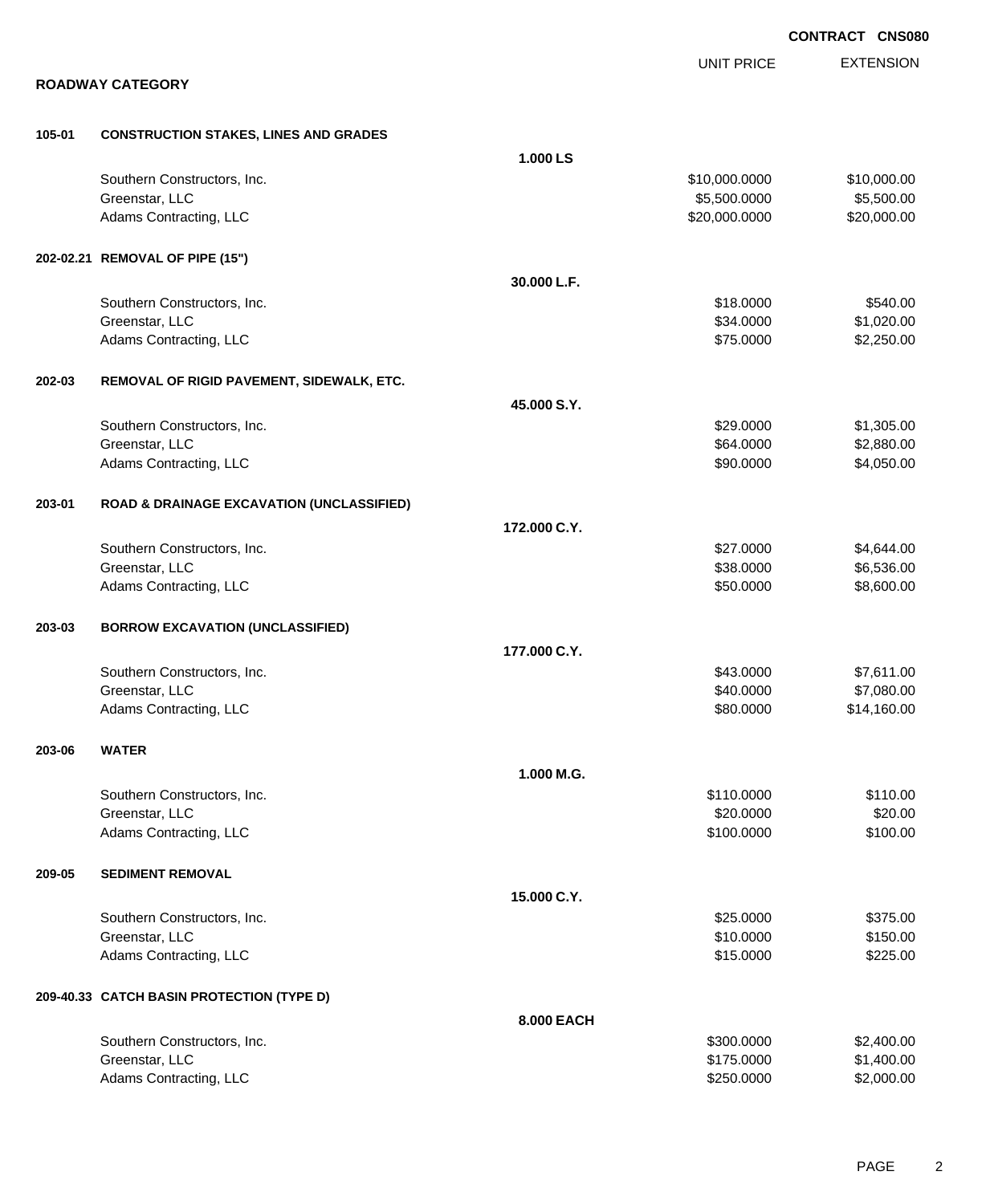UNIT PRICE

|        | 209-40.42 CATCH BASIN FILTER ASSEMBLY(TYPE 2) |                   |              |             |
|--------|-----------------------------------------------|-------------------|--------------|-------------|
|        |                                               | 3.000 EACH        |              |             |
|        | Southern Constructors, Inc.                   |                   | \$1,200.0000 | \$3,600.00  |
|        | Greenstar, LLC                                |                   | \$600.0000   | \$1,800.00  |
|        | Adams Contracting, LLC                        |                   | \$1,000.0000 | \$3,000.00  |
|        | 209-40.43 CATCH BASIN FILTER ASSEMBLY(TYPE 3) |                   |              |             |
|        |                                               | <b>1.000 EACH</b> |              |             |
|        | Southern Constructors, Inc.                   |                   | \$720.0000   | \$720.00    |
|        | Greenstar, LLC                                |                   | \$650.0000   | \$650.00    |
|        | Adams Contracting, LLC                        |                   | \$600.0000   | \$600.00    |
| 303-01 | MINERAL AGGREGATE, TYPE A BASE, GRADING D     |                   |              |             |
|        |                                               | 131.000 TON       |              |             |
|        | Southern Constructors, Inc.                   |                   | \$45.0000    | \$5,895.00  |
|        | Greenstar, LLC                                |                   | \$70.2500    | \$9,202.75  |
|        | Adams Contracting, LLC                        |                   | \$60.0000    | \$7,860.00  |
|        | 303-10.01 MINERAL AGGREGATE (SIZE 57)         |                   |              |             |
|        |                                               | 8.000 TON         |              |             |
|        | Southern Constructors, Inc.                   |                   | \$50.0000    | \$400.00    |
|        | Greenstar, LLC                                |                   | \$48.0000    | \$384.00    |
|        | Adams Contracting, LLC                        |                   | \$60.0000    | \$480.00    |
| 403-01 | BITUMINOUS MATERIAL FOR TACK COAT (TC)        |                   |              |             |
|        |                                               | <b>1.500 TON</b>  |              |             |
|        | Southern Constructors, Inc.                   |                   | \$880.0000   | \$1,320.00  |
|        | Greenstar, LLC                                |                   | \$900.0000   | \$1,350.00  |
|        | Adams Contracting, LLC                        |                   | \$850.0000   | \$1,275.00  |
|        | 407-20.05 SAW CUTTING ASPHALT PAVEMENT        |                   |              |             |
|        |                                               | 2,055.000 L.F.    |              |             |
|        | Southern Constructors, Inc.                   |                   | \$3.0000     | \$6,165.00  |
|        | Greenstar, LLC                                |                   | \$3.0000     | \$6,165.00  |
|        | Adams Contracting, LLC                        |                   | \$3.5000     | \$7,192.50  |
|        | 411-01.10 ACS MIX(PG64-22) GRADING D          |                   |              |             |
|        |                                               | 194.000 TON       |              |             |
|        | Southern Constructors, Inc.                   |                   | \$200.0000   | \$38,800.00 |
|        | Greenstar, LLC                                |                   | \$265.0000   | \$51,410.00 |
|        | Adams Contracting, LLC                        |                   | \$180.0000   | \$34,920.00 |
|        | 415-01.02 COLD PLANING BITUMINOUS PAVEMENT    |                   |              |             |
|        |                                               | 2,900.000 S.Y.    |              |             |
|        | Southern Constructors, Inc.                   |                   | \$6.5000     | \$18,850.00 |
|        | Greenstar, LLC                                |                   | \$8.5000     | \$24,650.00 |
|        | Adams Contracting, LLC                        |                   | \$5.2500     | \$15,225.00 |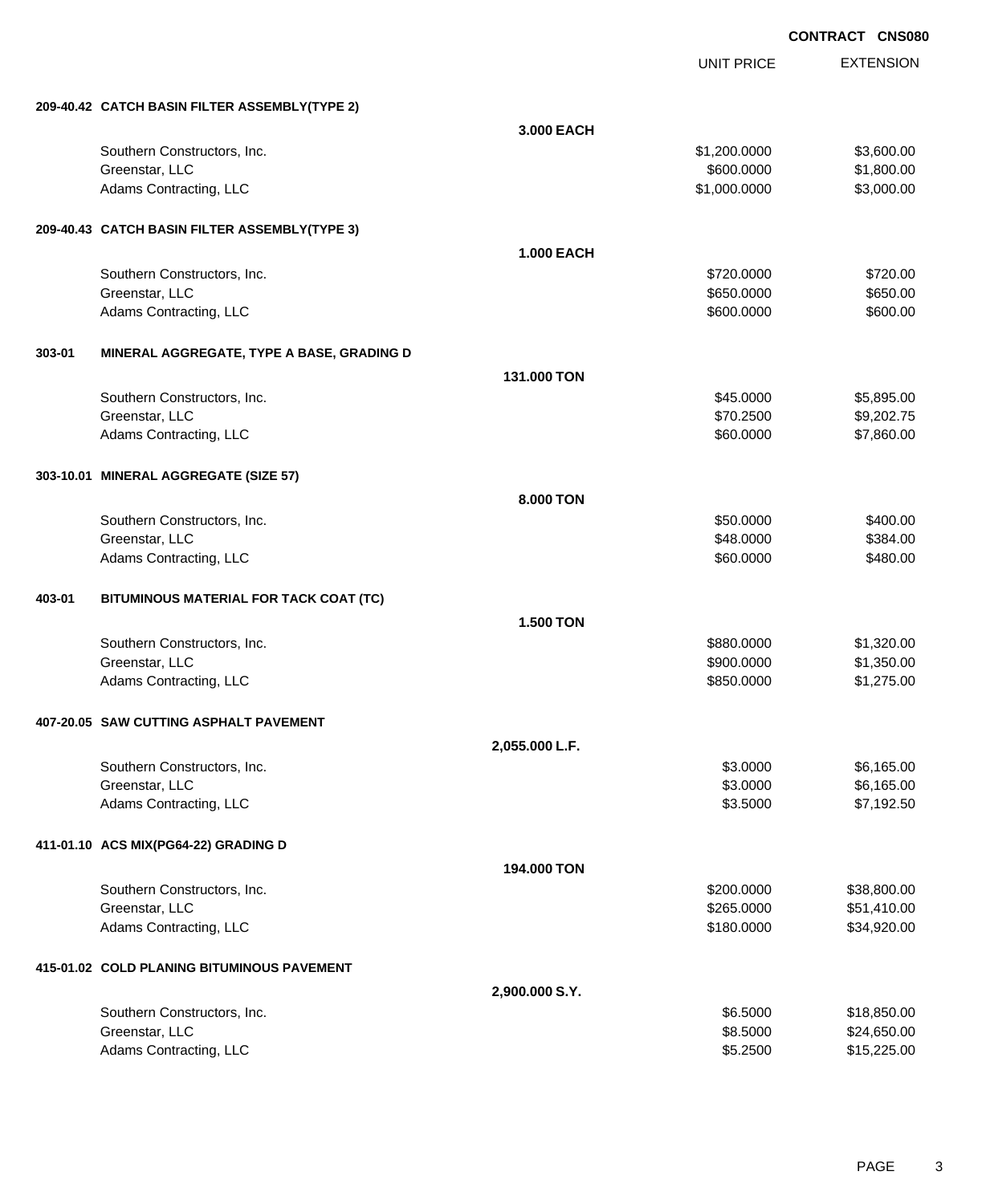UNIT PRICE EXTENSION

|        | 607-03.02 18" CONCRETE PIPE CULVERT (CLASS III)   |                   |               |             |
|--------|---------------------------------------------------|-------------------|---------------|-------------|
|        |                                                   | 142.000 L.F.      |               |             |
|        | Southern Constructors, Inc.                       |                   | \$110.0000    | \$15,620.00 |
|        | Greenstar, LLC                                    |                   | \$188.0000    | \$26,696.00 |
|        | Adams Contracting, LLC                            |                   | \$250.0000    | \$35,500.00 |
|        | 611-09.01 ADJUSTMENT OF EXISTING CATCHBASIN       |                   |               |             |
|        |                                                   | <b>2.000 EACH</b> |               |             |
|        | Southern Constructors, Inc.                       |                   | \$750.0000    | \$1,500.00  |
|        | Greenstar, LLC                                    |                   | \$2,000.0000  | \$4,000.00  |
|        | Adams Contracting, LLC                            |                   | \$1,500.0000  | \$3,000.00  |
|        | 611-12.02 CATCH BASINS, TYPE 12, > 4' - 8' DEPTH  |                   |               |             |
|        |                                                   | 3.000 EACH        |               |             |
|        | Southern Constructors, Inc.                       |                   | \$6,000.0000  | \$18,000.00 |
|        | Greenstar, LLC                                    |                   | \$6,100.0000  | \$18,300.00 |
|        | Adams Contracting, LLC                            |                   | \$6,000.0000  | \$18,000.00 |
|        | 611-12.03 CATCH BASINS, TYPE 12, > 8' - 12' DEPTH |                   |               |             |
|        |                                                   | <b>1.000 EACH</b> |               |             |
|        | Southern Constructors, Inc.                       |                   | \$5,500.0000  | \$5,500.00  |
|        | Greenstar, LLC                                    |                   | \$9,700.0000  | \$9,700.00  |
|        | Adams Contracting, LLC                            |                   | \$10,000.0000 | \$10,000.00 |
|        | 701-01.01 CONCRETE SIDEWALK (4 ")                 |                   |               |             |
|        |                                                   | 5,919.000 S.F.    |               |             |
|        | Southern Constructors, Inc.                       |                   | \$7.5000      | \$44,392.50 |
|        | Greenstar, LLC                                    |                   | \$6.0000      | \$35,514.00 |
|        | Adams Contracting, LLC                            |                   | \$9.0000      | \$53,271.00 |
| 701-02 | <b>CONCRETE DRIVEWAY</b>                          |                   |               |             |
|        |                                                   | 845.000 S.F.      |               |             |
|        | Southern Constructors, Inc.                       |                   | \$9.0000      | \$7,605.00  |
|        | Greenstar, LLC                                    |                   | \$8.0000      | \$6,760.00  |
|        | Adams Contracting, LLC                            |                   | \$15.0000     | \$12,675.00 |
|        | 701-02.03 CONCRETE CURB RAMP                      |                   |               |             |
|        |                                                   | 365.000 S.F.      |               |             |
|        | Southern Constructors, Inc.                       |                   | \$12.0000     | \$4,380.00  |
|        | Greenstar, LLC                                    |                   | \$36.0000     | \$13,140.00 |
|        | Adams Contracting, LLC                            |                   | \$40.0000     | \$14,600.00 |
| 702-03 | <b>CONCRETE COMBINED CURB &amp; GUTTER</b>        |                   |               |             |
|        |                                                   | 36.000 C.Y.       |               |             |
|        | Southern Constructors, Inc.                       |                   | \$450.0000    | \$16,200.00 |
|        | Greenstar, LLC                                    |                   | \$655.0000    | \$23,580.00 |
|        | Adams Contracting, LLC                            |                   | \$600.0000    | \$21,600.00 |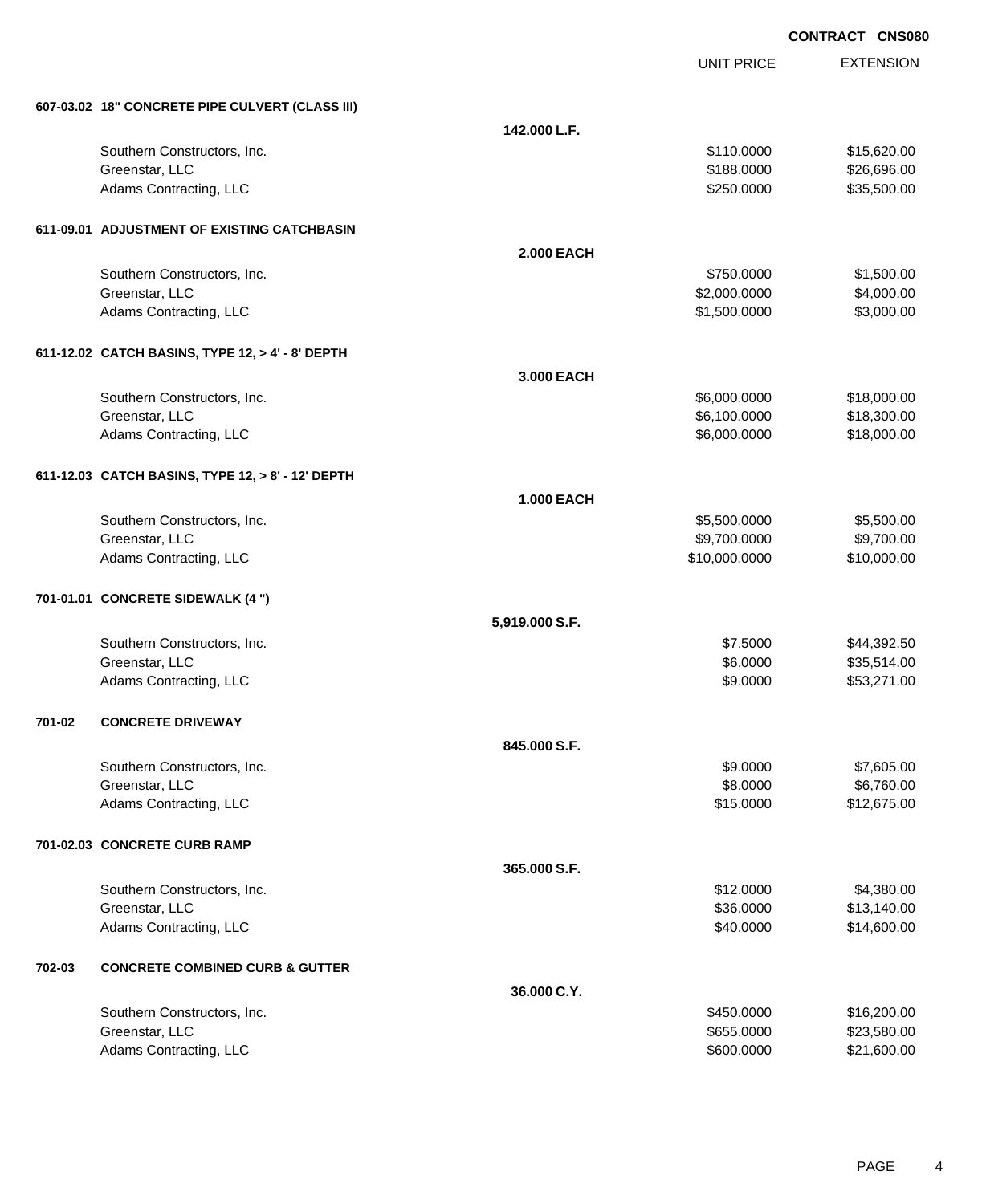EXTENSION **CONTRACT CNS080**

UNIT PRICE

|        | 707-01.11 CHAIN LINK FENCE (6 FOOT)     |                   |                |              |
|--------|-----------------------------------------|-------------------|----------------|--------------|
|        |                                         | 50.000 L.F.       |                |              |
|        | Southern Constructors, Inc.             |                   | \$40.0000      | \$2,000.00   |
|        | Greenstar, LLC                          |                   | \$38.0000      | \$1,900.00   |
|        | Adams Contracting, LLC                  |                   | \$40.0000      | \$2,000.00   |
| 712-01 | <b>TRAFFIC CONTROL</b>                  |                   |                |              |
|        |                                         | 1.000 LS          |                |              |
|        | Southern Constructors, Inc.             |                   | \$50,000.0000  | \$50,000.00  |
|        | Greenstar, LLC                          |                   | \$66,600.0000  | \$66,600.00  |
|        | Adams Contracting, LLC                  |                   | \$100,000.0000 | \$100,000.00 |
|        | 712-04.01 FLEXIBLE DRUMS (CHANNELIZING) |                   |                |              |
|        |                                         | 100.000 EACH      |                |              |
|        | Southern Constructors, Inc.             |                   | \$25.0000      | \$2,500.00   |
|        | Greenstar, LLC                          |                   | \$37.0000      | \$3,700.00   |
|        | Adams Contracting, LLC                  |                   | \$23.0000      | \$2,300.00   |
|        | 712-05.03 WARNING LIGHTS (TYPE C)       |                   |                |              |
|        |                                         | 100.000 EACH      |                |              |
|        | Southern Constructors, Inc.             |                   | \$21.0000      | \$2,100.00   |
|        | Greenstar, LLC                          |                   | \$25.0000      | \$2,500.00   |
|        | Adams Contracting, LLC                  |                   | \$19.0000      | \$1,900.00   |
| 712-06 | <b>SIGNS (CONSTRUCTION)</b>             |                   |                |              |
|        |                                         | 246.000 S.F.      |                |              |
|        | Southern Constructors, Inc.             |                   | \$16.0000      | \$3,936.00   |
|        | Greenstar, LLC                          |                   | \$13.0000      | \$3,198.00   |
|        | Adams Contracting, LLC                  |                   | \$12.0000      | \$2,952.00   |
| 713-15 | REMOVAL OF SIGNS, POSTS AND FOOTINGS    |                   |                |              |
|        |                                         | 1.000 LS          |                |              |
|        | Southern Constructors, Inc.             |                   | \$450.0000     | \$450.00     |
|        | Greenstar, LLC                          |                   | \$500.0000     | \$500.00     |
|        | Adams Contracting, LLC                  |                   | \$1,500.0000   | \$1,500.00   |
|        | 713-16.20 SIGNS (R8-8)                  |                   |                |              |
|        |                                         | <b>1.000 EACH</b> |                |              |
|        | Southern Constructors, Inc.             |                   | \$275.0000     | \$275.00     |
|        | Greenstar, LLC                          |                   | \$260.0000     | \$260.00     |
|        | Adams Contracting, LLC                  |                   | \$250.0000     | \$250.00     |
|        | 713-16.21 SIGNS (W3-3)                  |                   |                |              |
|        |                                         | 3.000 EACH        |                |              |
|        | Southern Constructors, Inc.             |                   | \$275.0000     | \$825.00     |
|        | Greenstar, LLC                          |                   | \$260.0000     | \$780.00     |
|        | Adams Contracting, LLC                  |                   | \$250.0000     | \$750.00     |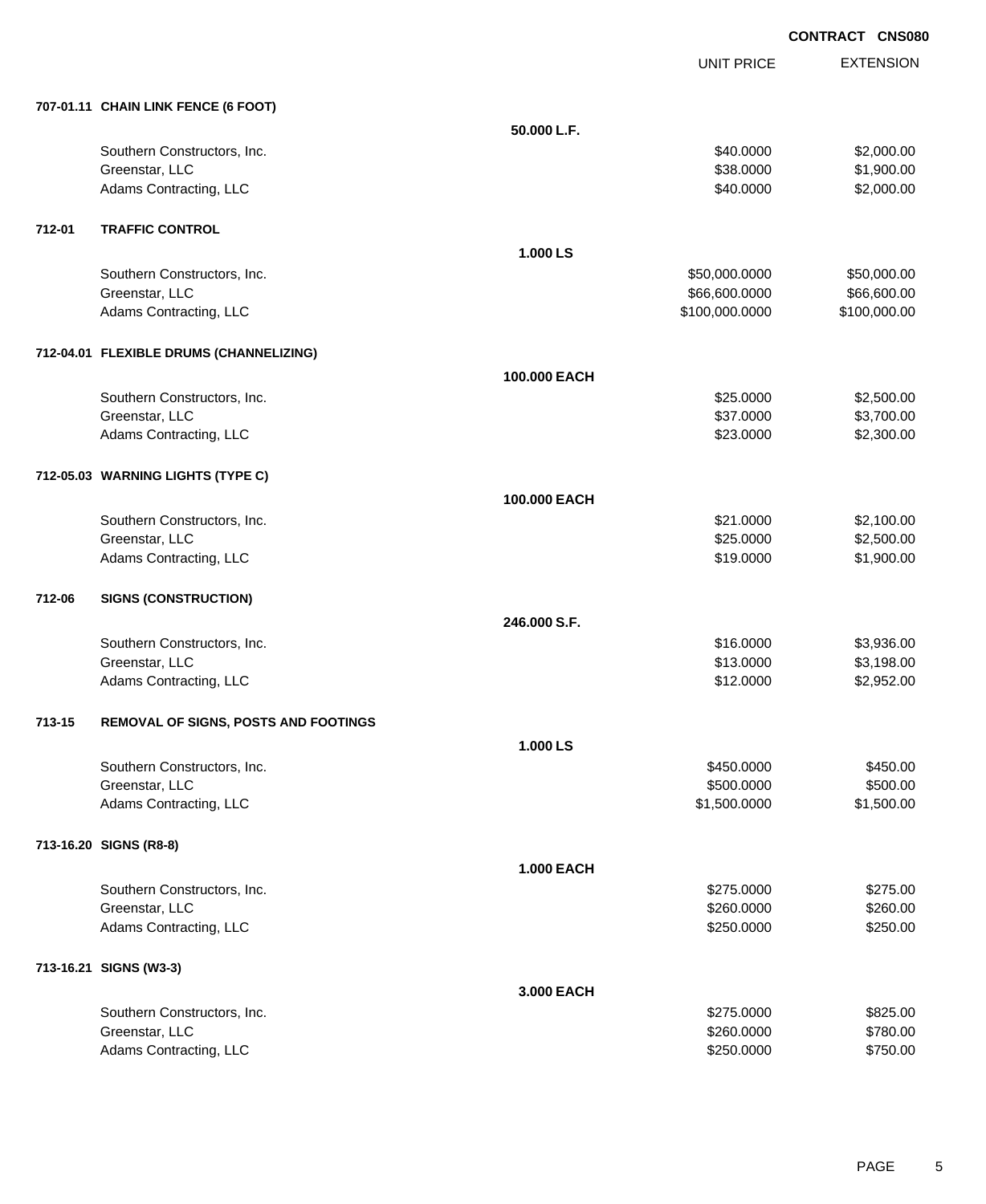UNIT PRICE

| 713-16.22 SIGNS (W10-1)                                      |                   |              |            |
|--------------------------------------------------------------|-------------------|--------------|------------|
|                                                              | <b>2.000 EACH</b> |              |            |
| Southern Constructors, Inc.                                  |                   | \$275.0000   | \$550.00   |
| Greenstar, LLC                                               |                   | \$260.0000   | \$520.00   |
| Adams Contracting, LLC                                       |                   | \$250.0000   | \$500.00   |
| 713-16.23 SIGNS (R3-2a)                                      |                   |              |            |
|                                                              | <b>1.000 EACH</b> |              |            |
| Southern Constructors, Inc.                                  |                   | \$4,500.0000 | \$4,500.00 |
| Greenstar, LLC                                               |                   | \$4,900.0000 | \$4,900.00 |
| Adams Contracting, LLC                                       |                   | \$3,600.0000 | \$3,600.00 |
| 713-16.24 SIGNS (R3-2A)                                      |                   |              |            |
|                                                              | <b>1.000 EACH</b> |              |            |
| Southern Constructors, Inc.                                  |                   | \$4,500.0000 | \$4,500.00 |
| Greenstar, LLC                                               |                   | \$4,900.0000 | \$4,900.00 |
| Adams Contracting, LLC                                       |                   | \$3,600.0000 | \$3,600.00 |
| 716-02.05 PLASTIC PAVEMENT MARKING (STOP LINE)               |                   |              |            |
|                                                              | 105.000 L.F.      |              |            |
| Southern Constructors, Inc.                                  |                   | \$14.0000    | \$1,470.00 |
| Greenstar, LLC                                               |                   | \$13.0000    | \$1,365.00 |
| Adams Contracting, LLC                                       |                   | \$13.0000    | \$1,365.00 |
| 716-02.09 PLASTIC PAVEMENT MARKING (LONGITUDINAL CROSS-WALK) |                   |              |            |
|                                                              | 220.000 L.F.      |              |            |
| Southern Constructors, Inc.                                  |                   | \$22.0000    | \$4,840.00 |
| Greenstar, LLC                                               |                   | \$19.7500    | \$4,345.00 |
| Adams Contracting, LLC                                       |                   | \$20.0000    | \$4,400.00 |
| 716-03.02 PLASTIC WORD PAVEMENT MARKING (RXR)                |                   |              |            |
|                                                              | <b>2.000 EACH</b> |              |            |
| Southern Constructors, Inc.                                  |                   | \$525.0000   | \$1,050.00 |
| Greenstar, LLC                                               |                   | \$465.0000   | \$930.00   |
| Adams Contracting, LLC                                       |                   | \$700.0000   | \$1,400.00 |
| 716-05.01 PAINTED PAVEMENT MARKING (4" LINE)                 |                   |              |            |
|                                                              | 0.300 L.M.        |              |            |
| Southern Constructors, Inc.                                  |                   | \$2,050.0000 | \$615.00   |
| Greenstar, LLC                                               |                   | \$1,800.0000 | \$540.00   |
| Adams Contracting, LLC                                       |                   | \$2,700.0000 | \$810.00   |
| 716-05.05 PAINTED PAVEMENT MARKING (STOP LINE)               |                   |              |            |
|                                                              | 55.000 L.F.       |              |            |
| Southern Constructors, Inc.                                  |                   | \$8.5000     | \$467.50   |
| Greenstar, LLC                                               |                   | \$8.5000     | \$467.50   |
| Adams Contracting, LLC                                       |                   | \$12.0000    | \$660.00   |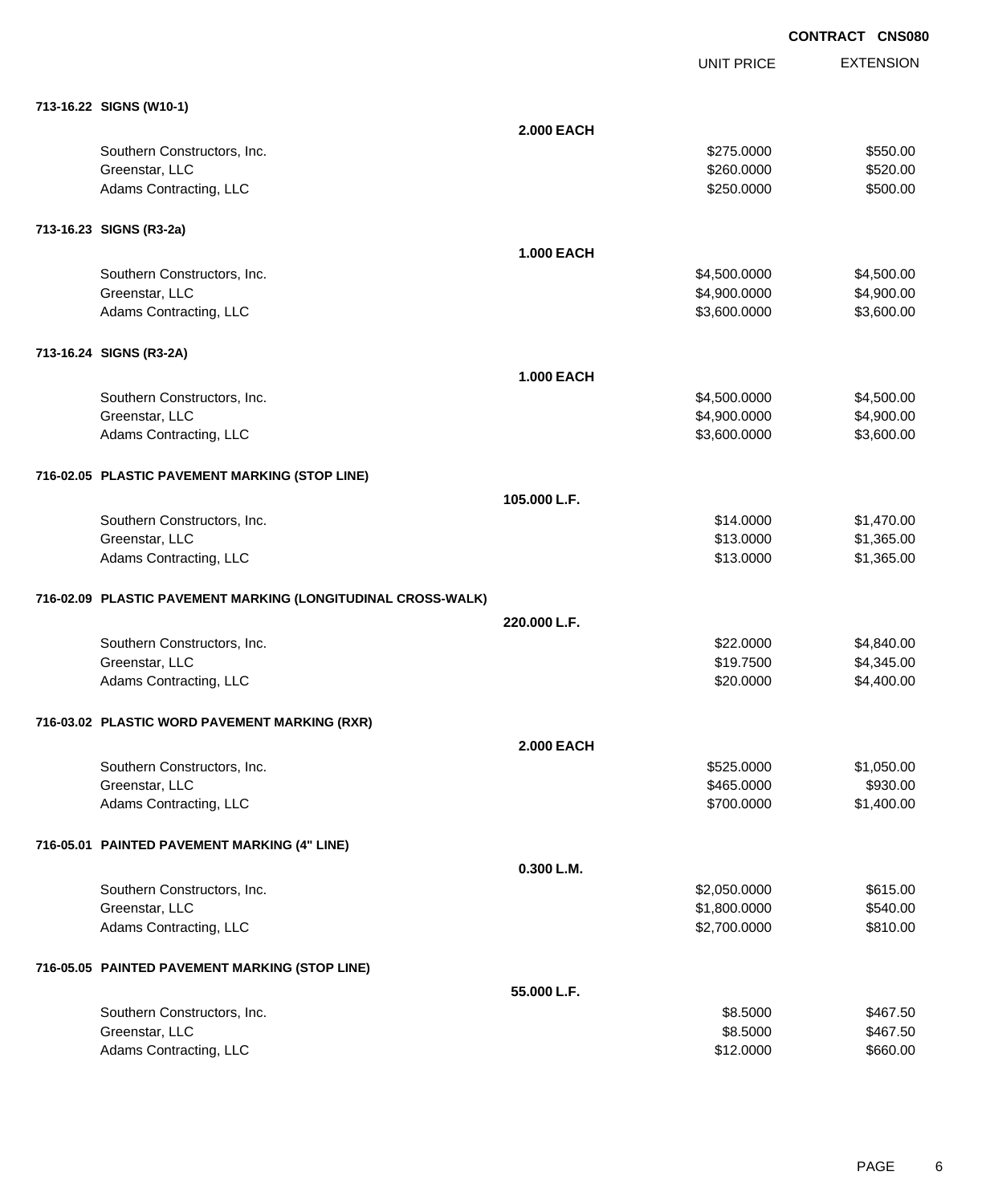|        |                                                        |                   | <b>UNIT PRICE</b> | <b>EXTENSION</b> |
|--------|--------------------------------------------------------|-------------------|-------------------|------------------|
|        | 716-13.01 SPRAY THERMO PVMT MRKNG (60 mil) (4IN LINE)  |                   |                   |                  |
|        |                                                        | 0.600 L.M.        |                   |                  |
|        | Southern Constructors, Inc.                            |                   | \$4,100.0000      | \$2,460.00       |
|        | Greenstar, LLC                                         |                   | \$3,750.0000      | \$2,250.00       |
|        | Adams Contracting, LLC                                 |                   | \$8,000.0000      | \$4,800.00       |
| 717-01 | <b>MOBILIZATION</b>                                    |                   |                   |                  |
|        |                                                        | 1.000 LS          |                   |                  |
|        | Southern Constructors, Inc.                            |                   | \$35,000.0000     | \$35,000.00      |
|        | Greenstar, LLC                                         |                   | \$38,150.0000     | \$38,150.00      |
|        | Adams Contracting, LLC                                 |                   | \$28,000.0000     | \$28,000.00      |
|        | 730-02.09 SIGNAL HEAD ASSEMBLY (130 WITH BACKPLATE)    |                   |                   |                  |
|        |                                                        | 7.000 EACH        |                   |                  |
|        | Southern Constructors, Inc.                            |                   | \$1,500.0000      | \$10,500.00      |
|        | Greenstar, LLC                                         |                   | \$1,375.0000      | \$9,625.00       |
|        | Adams Contracting, LLC                                 |                   | \$1,300.0000      | \$9,100.00       |
|        | 730-02.30 SIGNAL HEAD ASSEMBLY (140 A1 WITH BACKPLATE) |                   |                   |                  |
|        |                                                        | <b>1.000 EACH</b> |                   |                  |
|        | Southern Constructors, Inc.                            |                   | \$5,250.0000      | \$5,250.00       |
|        | Greenstar, LLC                                         |                   | \$5,250.0000      | \$5,250.00       |
|        | Adams Contracting, LLC                                 |                   | \$4,500.0000      | \$4,500.00       |
|        | 730-03.21 INSTALL PULL BOX (TYPE B)                    |                   |                   |                  |
|        |                                                        | 8.000 EACH        |                   |                  |
|        | Southern Constructors, Inc.                            |                   | \$580.0000        | \$4,640.00       |
|        | Greenstar, LLC                                         |                   | \$325.0000        | \$2,600.00       |
|        | Adams Contracting, LLC                                 |                   | \$600.0000        | \$4,800.00       |
|        | 730-05.01 ELECTRICAL SERVICE CONNECTION                |                   |                   |                  |
|        |                                                        | <b>2.000 EACH</b> |                   |                  |
|        | Southern Constructors, Inc.                            |                   | \$780.0000        | \$1,560.00       |
|        | Greenstar, LLC                                         |                   | \$1,890.0000      | \$3,780.00       |
|        | Adams Contracting, LLC                                 |                   | \$700.0000        | \$1,400.00       |
|        | 730-08.02 SIGNAL CABLE - 5 CONDUCTOR                   |                   |                   |                  |
|        |                                                        | 650.000 L.F.      |                   |                  |
|        | Southern Constructors, Inc.                            |                   | \$1.5000          | \$975.00         |
|        | Greenstar, LLC                                         |                   | \$1.8500          | \$1,202.50       |
|        | Adams Contracting, LLC                                 |                   | \$1.1000          | \$715.00         |
|        | 730-08.03 SIGNAL CABLE - 7 CONDUCTOR                   |                   |                   |                  |
|        |                                                        | 1,200.000 L.F.    |                   |                  |
|        | Southern Constructors, Inc.                            |                   | \$1.8000          | \$2,160.00       |
|        | Greenstar, LLC                                         |                   | \$1.9500          | \$2,340.00       |
|        | Adams Contracting, LLC                                 |                   | \$1.2500          | \$1,500.00       |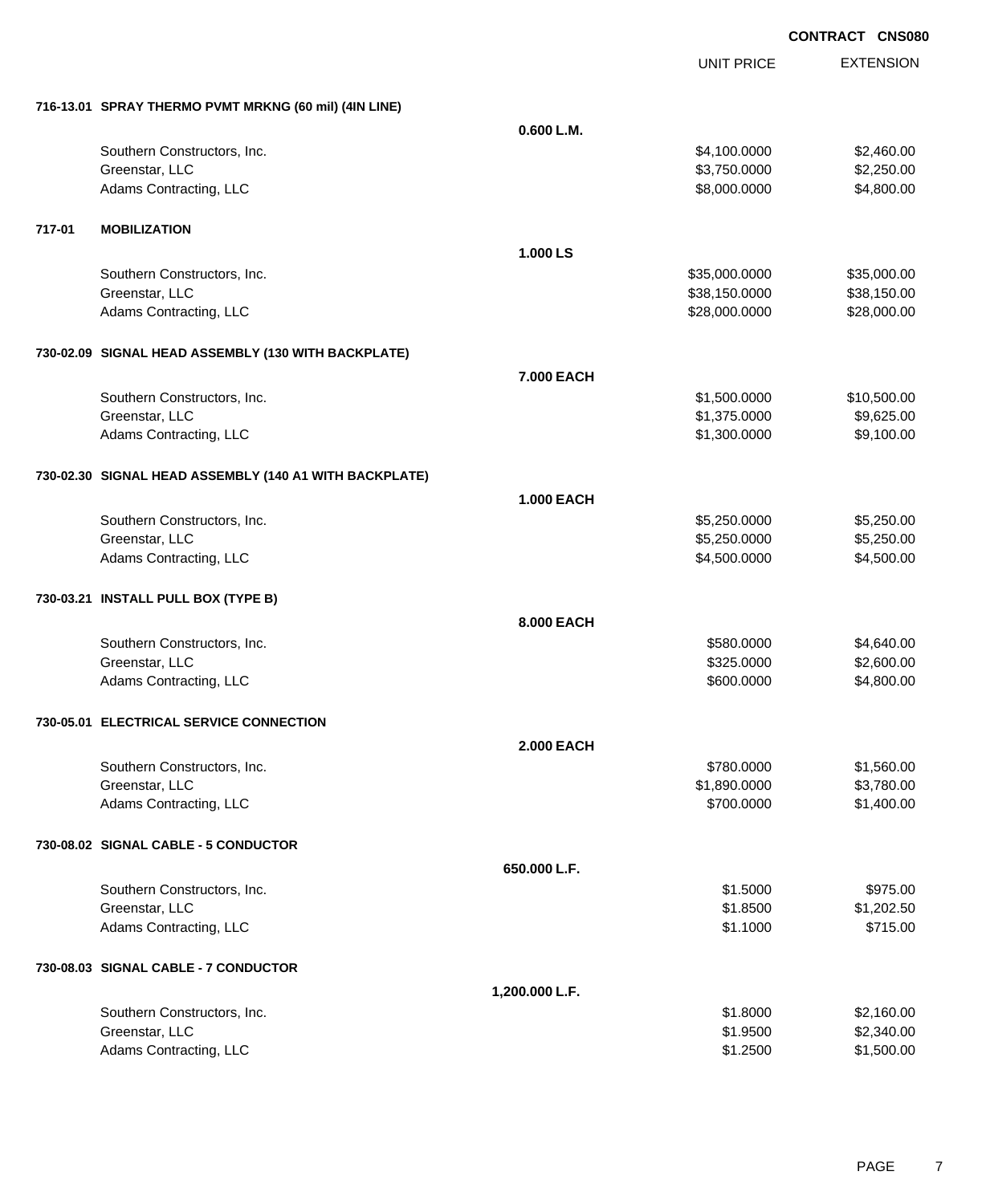|                                                 |                   |                   | <b>CONTRACT CNS080</b> |
|-------------------------------------------------|-------------------|-------------------|------------------------|
|                                                 |                   | <b>UNIT PRICE</b> | <b>EXTENSION</b>       |
| 730-08.32 INTERCONNECT CABLE (RAILROAD PREEMPT) |                   |                   |                        |
|                                                 | 400.000 L.F.      |                   |                        |
| Southern Constructors, Inc.                     |                   | \$2.2000          | \$880.00               |
| Greenstar, LLC                                  |                   | \$2.7500          | \$1,100.00             |
| Adams Contracting, LLC                          |                   | \$1.6500          | \$660.00               |
| 730-11.01 STEEL CONDUIT RISER ASSEMBLY          |                   |                   |                        |
|                                                 | <b>2.000 EACH</b> |                   |                        |
| Southern Constructors, Inc.                     |                   | \$350.0000        | \$700.00               |
| Greenstar, LLC                                  |                   | \$470.0000        | \$940.00               |
| Adams Contracting, LLC                          |                   | \$2,500.0000      | \$5,000.00             |
| 730-12.01 CONDUIT 1" DIAMETER (PVC)             |                   |                   |                        |
|                                                 | 50.000 L.F.       |                   |                        |
| Southern Constructors, Inc.                     |                   | \$10.5000         | \$525.00               |
| Greenstar, LLC                                  |                   | \$13.0000         | \$650.00               |
| Adams Contracting, LLC                          |                   | \$5.0000          | \$250.00               |
| 730-12.02 CONDUIT 2" DIAMETER (PVC)             |                   |                   |                        |
|                                                 | 300.000 L.F.      |                   |                        |
| Southern Constructors, Inc.                     |                   | \$35.0000         | \$10,500.00            |
| Greenstar, LLC                                  |                   | \$8.5000          | \$2,550.00             |
| Adams Contracting, LLC                          |                   | \$11.0000         | \$3,300.00             |
| 730-12.13 CONDUIT 2" DIAMETER (JACK AND BORE)   |                   |                   |                        |
|                                                 | 460.000 L.F.      |                   |                        |
| Southern Constructors, Inc.                     |                   | \$35.0000         | \$16,100.00            |
| Greenstar, LLC                                  |                   | \$27.0000         | \$12,420.00            |
| Adams Contracting, LLC                          |                   | \$32.0000         | \$14,720.00            |
| 730-13.01 VEHICLE LOOP DETECTOR (SHELF MOUNT)   |                   |                   |                        |
|                                                 | <b>4.000 EACH</b> |                   |                        |
| Southern Constructors, Inc.                     |                   | \$230.0000        | \$920.00               |
| Greenstar, LLC                                  |                   | \$219.0000        | \$876.00               |
| Adams Contracting, LLC                          |                   | \$225.0000        | \$900.00               |
| 730-14.01 SHIELDED DETECTOR CABLE               |                   |                   |                        |
|                                                 | 350.000 L.F.      |                   |                        |
| Southern Constructors, Inc.                     |                   | \$1.2000          | \$420.00               |
| Greenstar, LLC                                  |                   | \$1.2500          | \$437.50               |
| Adams Contracting, LLC                          |                   | \$1.0000          | \$350.00               |
| 730-14.02 SAW SLOT                              |                   |                   |                        |
|                                                 | 750.000 L.F.      |                   |                        |
| Southern Constructors, Inc.                     |                   | \$8.2000          | \$6,150.00             |
| Greenstar, LLC                                  |                   | \$4.2000          | \$3,150.00             |
| Adams Contracting, LLC                          |                   | \$8.0000          | \$6,000.00             |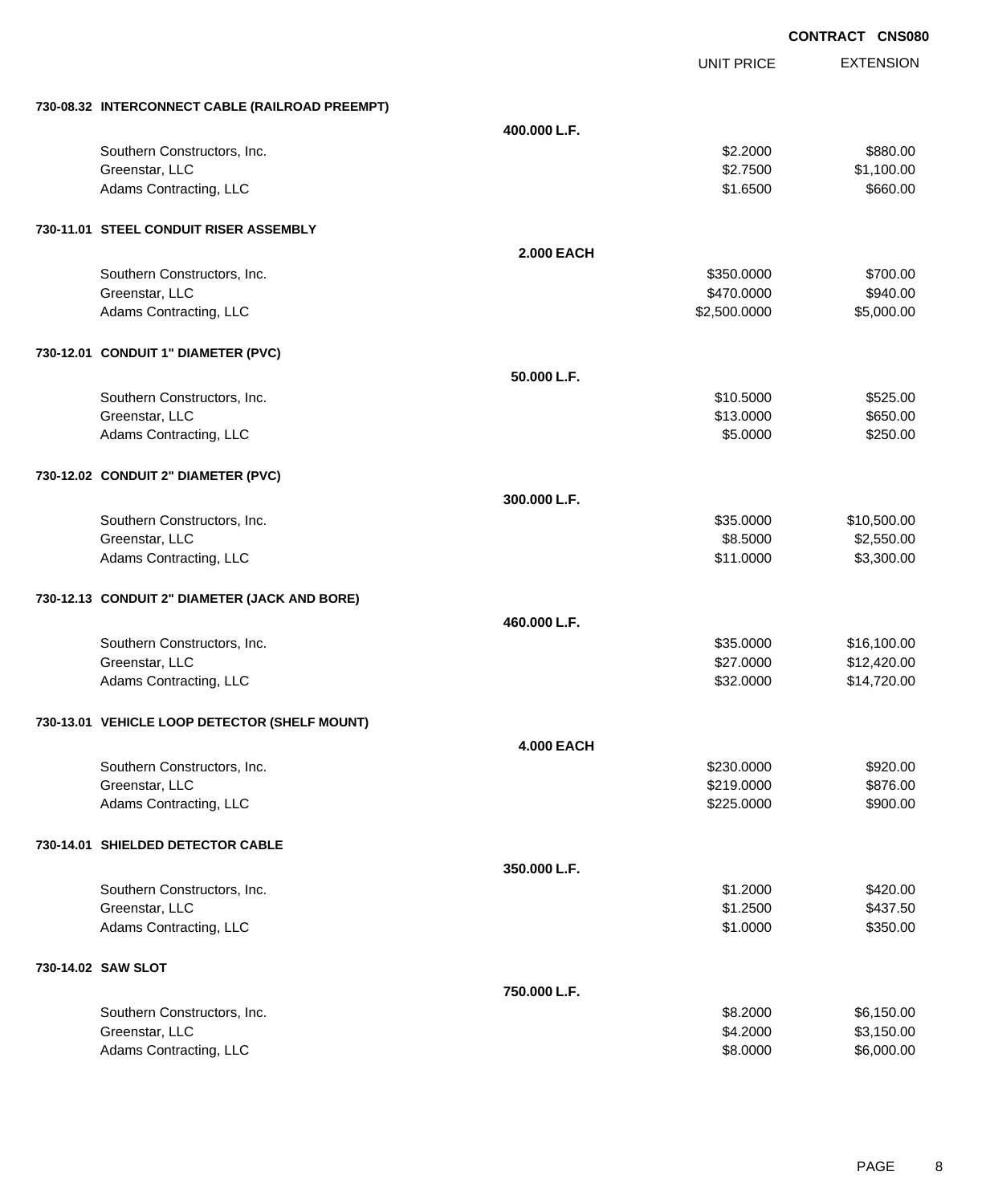|                                                                     |                   |                   | <b>CONTRACT CNS080</b> |
|---------------------------------------------------------------------|-------------------|-------------------|------------------------|
|                                                                     |                   | <b>UNIT PRICE</b> | <b>EXTENSION</b>       |
| 730-14.03 LOOP WIRE                                                 |                   |                   |                        |
|                                                                     | 2,000.000 L.F.    |                   |                        |
| Southern Constructors, Inc.                                         |                   | \$1.0000          | \$2,000.00             |
| Greenstar, LLC                                                      |                   | \$0.6500          | \$1,300.00             |
| Adams Contracting, LLC                                              |                   | \$1.0000          | \$2,000.00             |
| 730-15.32 CABINET (EIGHT PHASE BASE MOUNTED)                        |                   |                   |                        |
|                                                                     | <b>1.000 EACH</b> |                   |                        |
| Southern Constructors, Inc.                                         |                   | \$18,500.0000     | \$18,500.00            |
| Greenstar, LLC                                                      |                   | \$16,000.0000     | \$16,000.00            |
| Adams Contracting, LLC                                              |                   | \$17,000.0000     | \$17,000.00            |
| 730-16.02 EIGHT PHASE ACTUATED CONTROLLER                           |                   |                   |                        |
|                                                                     | <b>1.000 EACH</b> |                   |                        |
| Southern Constructors, Inc.                                         |                   | \$5,000.0000      | \$5,000.00             |
| Greenstar, LLC                                                      |                   | \$4,400.0000      | \$4,400.00             |
| Adams Contracting, LLC                                              |                   | \$5,000.0000      | \$5,000.00             |
| 730-23.30 PEDESTAL POLE (PEDESTRIAN)                                |                   |                   |                        |
|                                                                     | <b>2.000 EACH</b> |                   |                        |
| Southern Constructors, Inc.                                         |                   | \$1,950.0000      | \$3,900.00             |
| Greenstar, LLC                                                      |                   | \$1,250.0000      | \$2,500.00             |
| Adams Contracting, LLC                                              |                   | \$1,600.0000      | \$3,200.00             |
| 730-23.96 CANTILEVER SIGNAL SUPPORT (2 @ 30' & 60')                 |                   |                   |                        |
|                                                                     | <b>1.000 EACH</b> |                   |                        |
| Southern Constructors, Inc.                                         |                   | \$28,000.0000     | \$28,000.00            |
| Greenstar, LLC                                                      |                   | \$24,500.0000     | \$24,500.00            |
| Adams Contracting, LLC                                              |                   | \$25,000.0000     | \$25,000.00            |
| 730-23.97 CANTILEVER SIGNAL SUPPORT (2 @ 40' & 55')                 |                   |                   |                        |
|                                                                     | <b>1.000 EACH</b> |                   |                        |
| Southern Constructors, Inc.                                         |                   | \$28,500.0000     | \$28,500.00            |
| Greenstar, LLC                                                      |                   | \$25,000.0000     | \$25,000.00            |
| Adams Contracting, LLC                                              |                   | \$25,000.0000     | \$25,000.00            |
| 730-26.07 FLASHING WARNING BEACON (DESCRIPTION)                     |                   |                   |                        |
|                                                                     | 1.000 EACH        |                   |                        |
| Southern Constructors, Inc.                                         |                   | \$5,500.0000      | \$5,500.00             |
| Greenstar, LLC                                                      |                   | \$4,100.0000      | \$4,100.00             |
| Adams Contracting, LLC                                              |                   | \$4,000.0000      | \$4,000.00             |
| 730-26.11 COUNTDOWN PED SGNL HEAD W/AUDIBLE PUSH BUTTON & 15IN SIGN |                   |                   |                        |
|                                                                     | 8.000 EACH        |                   |                        |
| Southern Constructors, Inc.                                         |                   | \$1,575.0000      | \$12,600.00            |
| Greenstar, LLC                                                      |                   | \$1,500.0000      | \$12,000.00            |
| Adams Contracting, LLC                                              |                   | \$1,400.0000      | \$11,200.00            |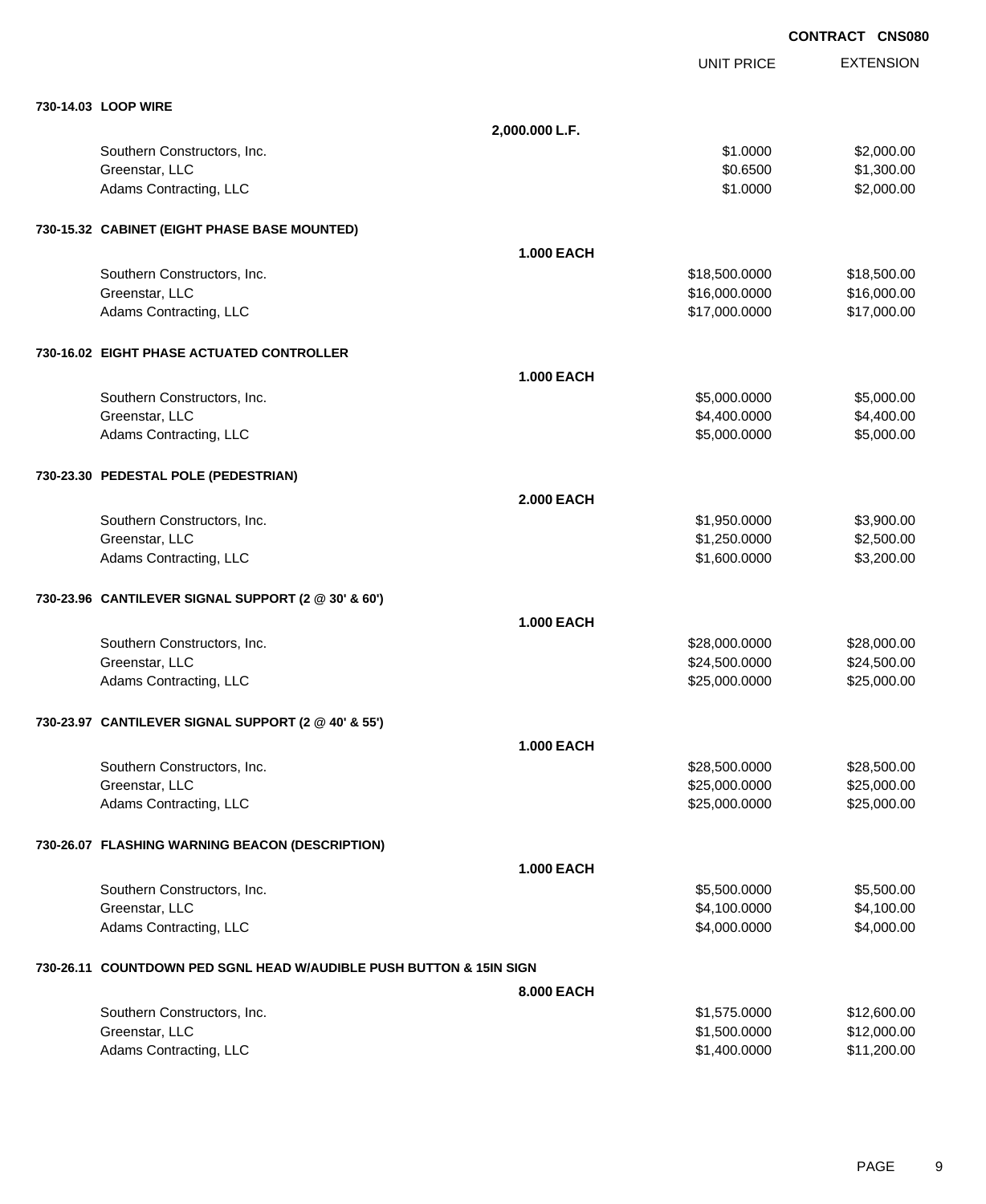UNIT PRICE

|  |  | 730-35.06 BATTERY BACK-UP AND POWER CONDITIONER |
|--|--|-------------------------------------------------|

|        | 730-35.06 BATTERY BACK-UP AND POWER CONDITIONER |                   |               |             |
|--------|-------------------------------------------------|-------------------|---------------|-------------|
|        |                                                 | <b>1.000 EACH</b> |               |             |
|        | Southern Constructors, Inc.                     |                   | \$12,000.0000 | \$12,000.00 |
|        | Greenstar, LLC                                  |                   | \$9,650.0000  | \$9,650.00  |
|        | Adams Contracting, LLC                          |                   | \$12,000.0000 | \$12,000.00 |
|        | 740-11.02 TEMPORARY SEDIMENT TUBE 12IN          |                   |               |             |
|        |                                                 | 1,100.000 L.F.    |               |             |
|        | Southern Constructors, Inc.                     |                   | \$4,0000      | \$4,400.00  |
|        | Greenstar, LLC                                  |                   | \$3.0000      | \$3,300.00  |
|        | Adams Contracting, LLC                          |                   | \$3.5000      | \$3,850.00  |
|        | 801-01.07 TEMPORARY SEEDING (WITH MULCH)        |                   |               |             |
|        |                                                 | <b>6.000 UNIT</b> |               |             |
|        | Southern Constructors, Inc.                     |                   | \$95.0000     | \$570.00    |
|        | Greenstar, LLC                                  |                   | \$40.0000     | \$240.00    |
|        | Adams Contracting, LLC                          |                   | \$100.0000    | \$600.00    |
| 801-03 | <b>WATER (SEEDING &amp; SODDING)</b>            |                   |               |             |
|        |                                                 | 9.000 M.G.        |               |             |
|        | Southern Constructors, Inc.                     |                   | \$110.0000    | \$990.00    |
|        | Greenstar, LLC                                  |                   | \$50.0000     | \$450.00    |
|        | Adams Contracting, LLC                          |                   | \$100.0000    | \$900.00    |
| 803-01 | <b>SODDING (NEW SOD)</b>                        |                   |               |             |
|        |                                                 | 775,000 S.Y.      |               |             |
|        | Southern Constructors, Inc.                     |                   | \$7.0000      | \$5,425.00  |
|        | Greenstar, LLC                                  |                   | \$4.5500      | \$3,526.25  |
|        | Adams Contracting, LLC                          |                   | \$5.2500      | \$4,068.75  |
|        |                                                 |                   |               |             |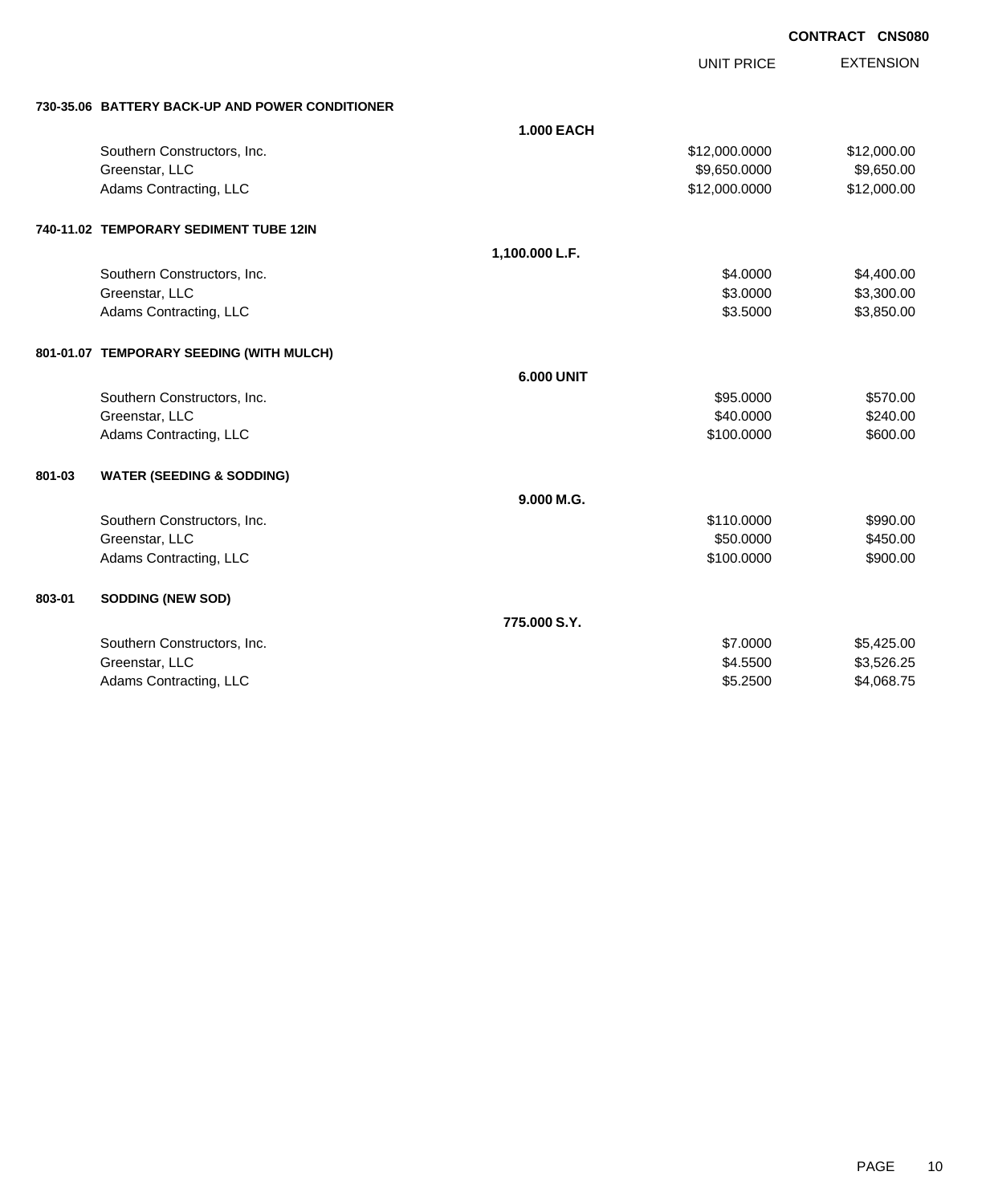## **SUB-TOTAL ROADWAY**

| Southern Constructors, Inc. | \$522,136.00 |
|-----------------------------|--------------|
| Greenstar, LLC              | \$549,580.50 |
| Adams Contracting, LLC      | \$618,384.25 |

# **TOTAL CONTRACT**

| Southern Constructors, Inc. | \$522,136.00 |
|-----------------------------|--------------|
| Greenstar, LLC              | \$549,580.50 |
| Adams Contracting, LLC      | \$618,384,25 |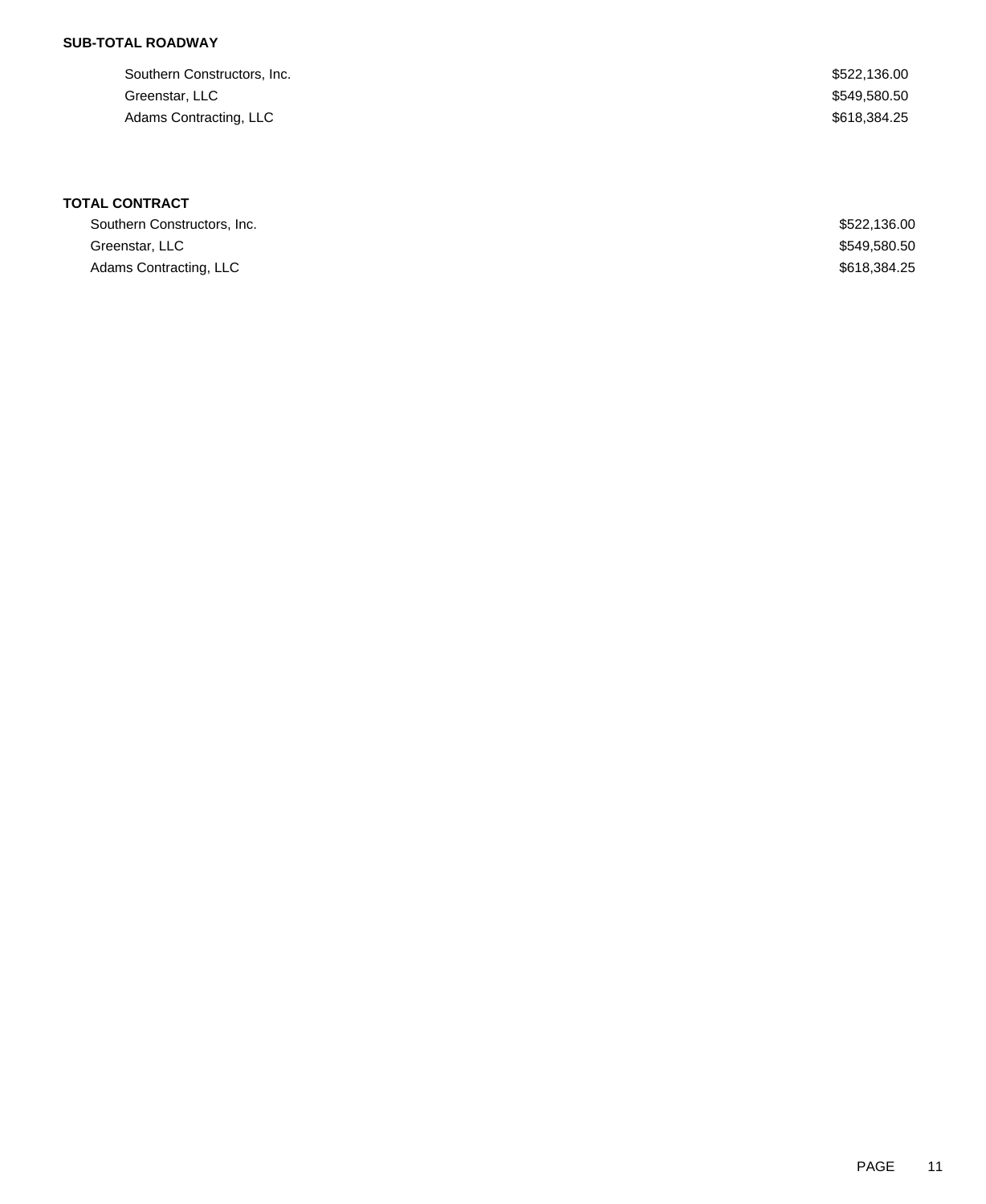# **DEPARTMENT OF TRANSPORTATION SUMMARY OF BIDS LETTING OF OCTOBER 05, 2018 STATE OF TENNESSEE**

#### ROBERTSON COUNTY (Contract No. CNS305 Call 021)

74016-4217-04

THE REPAIR OF THE BRIDGE ON S.R. 161 OVER THE RED RIVER (L.M. 9.60).

PROJECT LENGTH - 0.0 MILES

COMPLETION TIME - ON OR BEFORE APRIL 30, 2019

Jamison Construction, LLC \$607,102.00 Mid-State Construction Company, Inc. 6733,804.62

TOTAL CONTRACT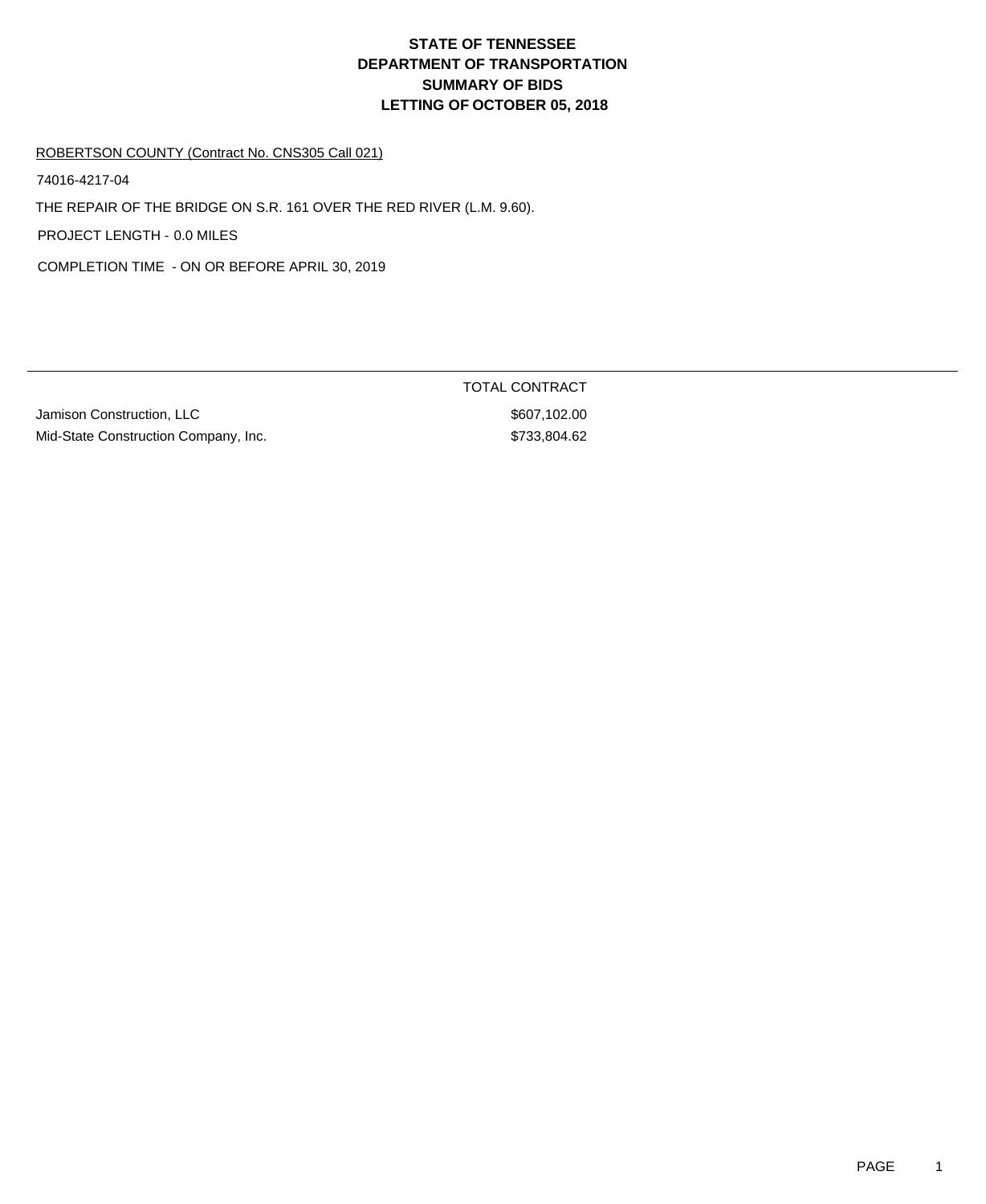|                                                                   |              |                              | <b>CONTRACT CNS305</b>    |
|-------------------------------------------------------------------|--------------|------------------------------|---------------------------|
| <b>BRIDGE CATEGORY</b>                                            |              | <b>UNIT PRICE</b>            | <b>EXTENSION</b>          |
| 411-01.10 ACS MIX(PG64-22) GRADING D                              |              |                              |                           |
|                                                                   | 13.000 TON   |                              |                           |
| Jamison Construction, LLC<br>Mid-State Construction Company, Inc. |              | \$350.0000<br>\$453.6800     | \$4,550.00<br>\$5,897.84  |
| 415-01.02 COLD PLANING BITUMINOUS PAVEMENT                        |              |                              |                           |
|                                                                   | 160.000 S.Y. |                              |                           |
| Jamison Construction, LLC<br>Mid-State Construction Company, Inc. |              | \$58.0000<br>\$85.9300       | \$9,280.00<br>\$13,748.80 |
| 604-03.01 CLASS A CONCRETE (BRIDGES)                              |              |                              |                           |
|                                                                   | 4.000 C.Y.   |                              |                           |
| Jamison Construction, LLC<br>Mid-State Construction Company, Inc. |              | \$1,200.0000<br>\$1,409.8400 | \$4,800.00<br>\$5,639.36  |
| 604-04.02 APPLIED TEXTURE FINISH (EXISTING STRUCTURES)            |              |                              |                           |
| Jamison Construction, LLC                                         | 391.000 S.Y. | \$10.0000                    | \$3,910.00                |
| Mid-State Construction Company, Inc.                              |              | \$11.0000                    | \$4,301.00                |
| 604-10.05 CONCRETE                                                |              |                              |                           |
| Jamison Construction, LLC                                         | 728.000 S.F. | \$180.0000                   | \$131,040.00              |
| Mid-State Construction Company, Inc.                              |              | \$186.8500                   | \$136,026.80              |
| 604-10.34 CONCRETE OVERLAYED BRIDGE DECK REPAIR (FULL DEPTH)      |              |                              |                           |
| Jamison Construction, LLC                                         | 110.000 S.Y. | \$620.0000                   | \$68,200.00               |
| Mid-State Construction Company, Inc.                              |              | \$642.9100                   | \$70,720.10               |
| 604-10.44 EXPANSION JOINT REPAIRS                                 |              |                              |                           |
| Jamison Construction, LLC                                         | 70.000 L.F.  | \$115.0000                   | \$8,050.00                |
| Mid-State Construction Company, Inc.                              |              | \$98.6500                    | \$6,905.50                |
| 604-10.50 BRIDGE DECK REPAIRS (PARTIAL DEPTH OF SLAB)             |              |                              |                           |
| Jamison Construction, LLC                                         | 34.000 S.Y.  | \$210.0000                   | \$7,140.00                |
| Mid-State Construction Company, Inc.                              |              | \$189.3600                   | \$6,438.24                |
| 604-10.54 CONCRETE REPAIRS                                        |              |                              |                           |
| Jamison Construction, LLC                                         | 728.000 S.F. | \$180.0000                   | \$131,040.00              |
| Mid-State Construction Company, Inc.                              |              | \$189.5700                   | \$138,006.96              |
| 604-10.56 CONCRETE OVERLAYED BRIDGE DECK REPAIR (PARTIAL DEPTH)   |              |                              |                           |
| Jamison Construction, LLC                                         | 76.000 S.Y.  | \$350.0000                   | \$26,600.00               |
| Mid-State Construction Company, Inc.                              |              | \$364.8200                   | \$27,726.32               |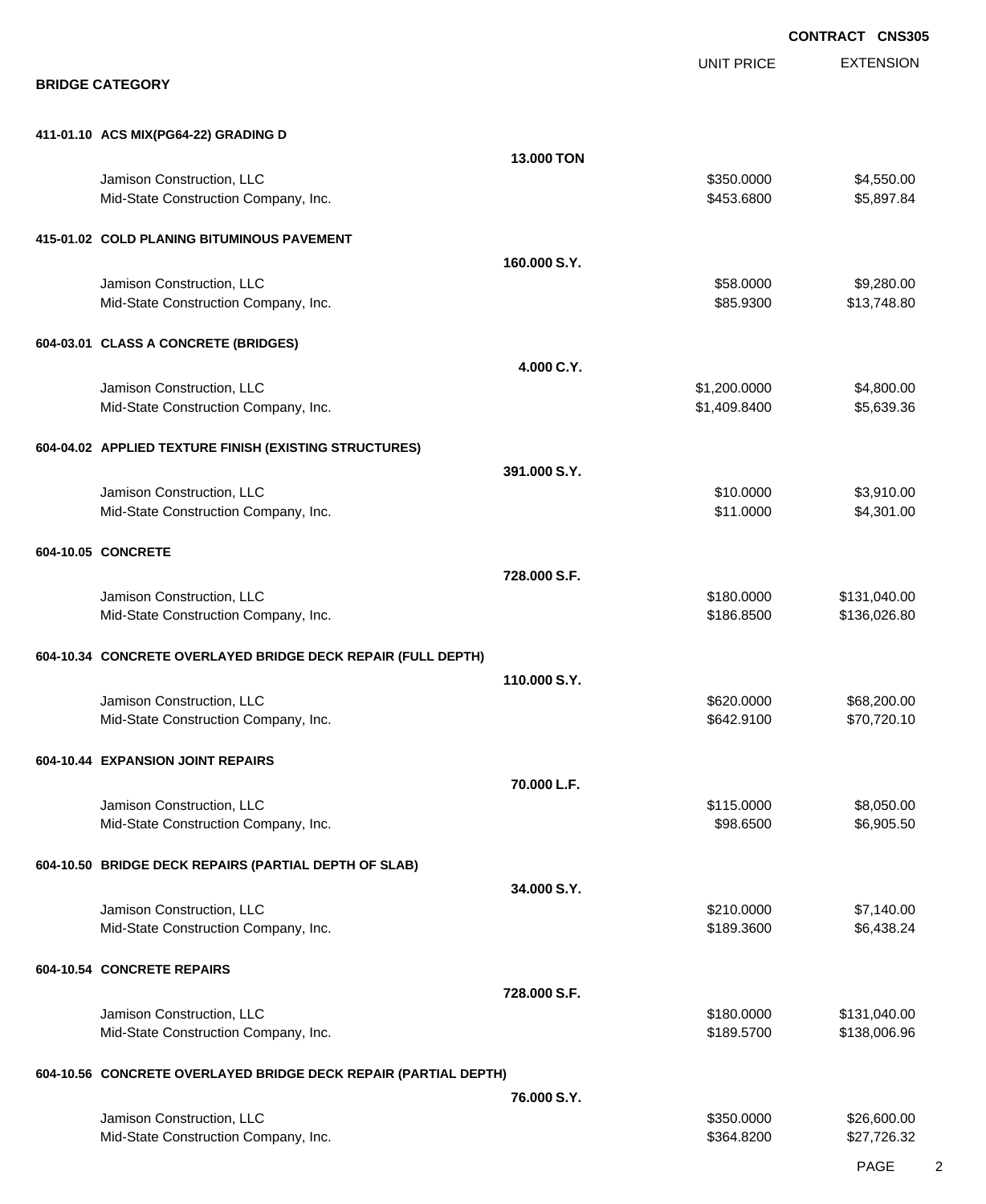UNIT PRICE

EXTENSION

|        | 604-10.58 EPOXY INJECTION (INJECTION)                    |                   |               |             |
|--------|----------------------------------------------------------|-------------------|---------------|-------------|
|        |                                                          | 2.000 GAL.        |               |             |
|        | Jamison Construction, LLC                                |                   | \$175.0000    | \$350.00    |
|        | Mid-State Construction Company, Inc.                     |                   | \$151.2300    | \$302.46    |
|        | 604-10.62 EPOXY INJECTION REPAIR (COMPLETE AND IN PLACE) |                   |               |             |
|        |                                                          | 27.000 L.F.       |               |             |
|        | Jamison Construction, LLC                                |                   | \$120.0000    | \$3,240.00  |
|        | Mid-State Construction Company, Inc.                     |                   | \$412.4400    | \$11,135.88 |
|        | 617-04.02 TYPE 2 THIN EPOXY OVERLAY (LOW-MOD EPOXY)      |                   |               |             |
|        |                                                          | 1,730.000 S.Y.    |               |             |
|        | Jamison Construction, LLC                                |                   | \$42.0000     | \$72,660.00 |
|        | Mid-State Construction Company, Inc.                     |                   | \$43.9900     | \$76,102.70 |
|        | 705-04.50 PORTABLE BARRIER RAIL DELINEATOR               |                   |               |             |
|        |                                                          | 26.000 EACH       |               |             |
|        | Jamison Construction, LLC                                |                   | \$22.0000     | \$572.00    |
|        | Mid-State Construction Company, Inc.                     |                   | \$16.5000     | \$429.00    |
|        | 705-08.11 PORTABLE IMPACT ATTENUATOR NCHRP350 TL-3       |                   |               |             |
|        |                                                          | <b>2.000 EACH</b> |               |             |
|        | Jamison Construction, LLC                                |                   | \$3,600.0000  | \$7,200.00  |
|        | Mid-State Construction Company, Inc.                     |                   | \$5,980.3800  | \$11,960.76 |
| 712-01 | <b>TRAFFIC CONTROL</b>                                   |                   |               |             |
|        |                                                          | 1.000 LS          |               |             |
|        | Jamison Construction, LLC                                |                   | \$26,500.0000 | \$26,500.00 |
|        | Mid-State Construction Company, Inc.                     |                   | \$40,191.9500 | \$40,191.95 |
|        | 712-02.02 INTERCONNECTED PORTABLE BARRIER RAIL           |                   |               |             |
|        |                                                          | 700.000 L.F.      |               |             |
|        | Jamison Construction, LLC                                |                   | \$38,0000     | \$26,600.00 |
|        | Mid-State Construction Company, Inc.                     |                   | \$62,3800     | \$43,666.00 |

### **712-04.01 FLEXIBLE DRUMS (CHANNELIZING)**

|        |                                      | <b>13.000 EACH</b> |           |            |
|--------|--------------------------------------|--------------------|-----------|------------|
|        | Jamison Construction, LLC            |                    | \$40,0000 | \$520.00   |
|        | Mid-State Construction Company, Inc. |                    | \$38,4900 | \$500.37   |
|        | 712-05.01 WARNING LIGHTS (TYPE A)    |                    |           |            |
|        |                                      | <b>13.000 EACH</b> |           |            |
|        | Jamison Construction, LLC            |                    | \$40,0000 | \$520.00   |
|        | Mid-State Construction Company, Inc. |                    | \$41,2400 | \$536.12   |
| 712-06 | <b>SIGNS (CONSTRUCTION)</b>          |                    |           |            |
|        |                                      | 328,000 S.F.       |           |            |
|        | Jamison Construction, LLC            |                    | \$9.0000  | \$2,952.00 |
|        | Mid-State Construction Company, Inc. |                    | \$8,9400  | \$2,932.32 |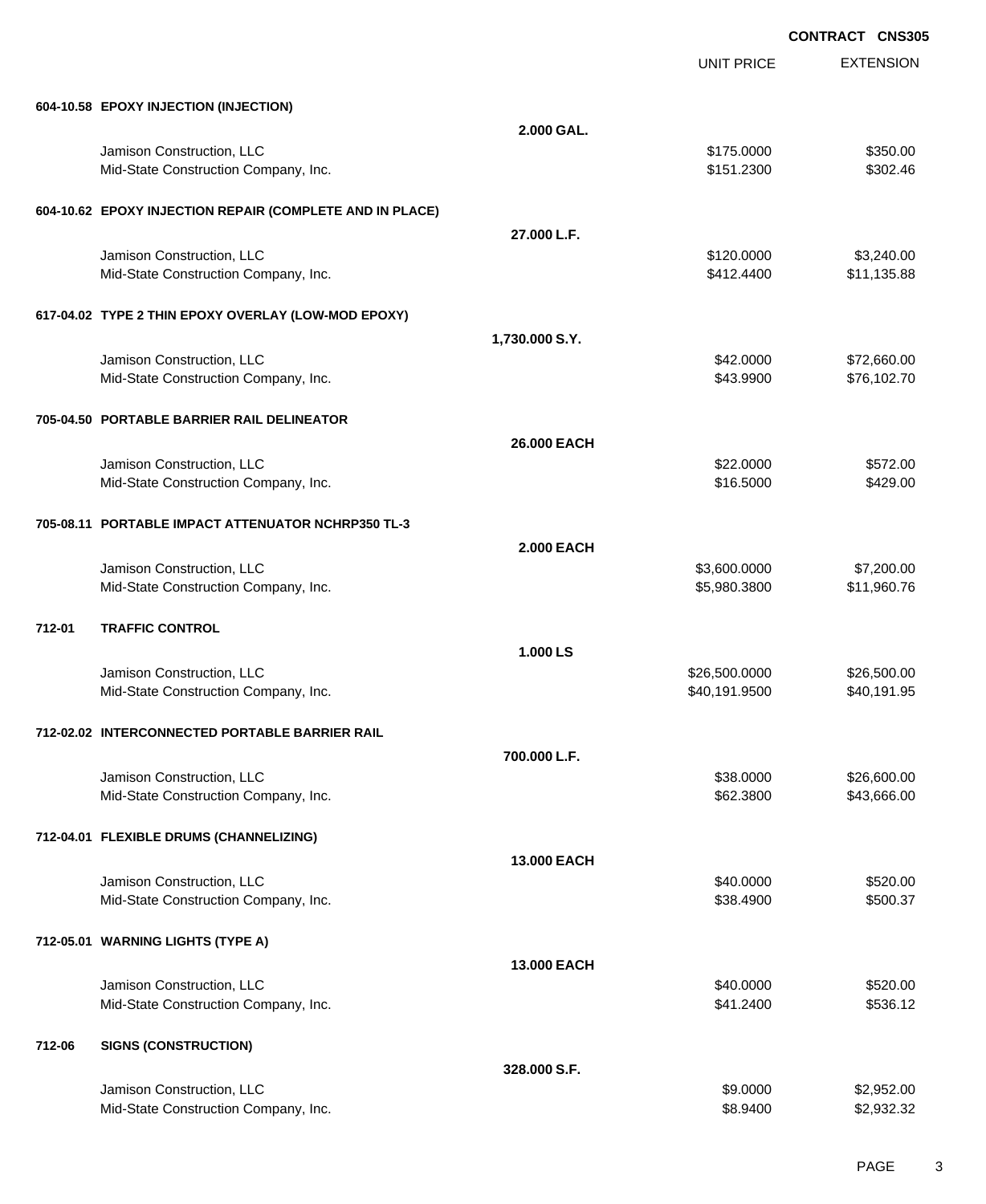|        |                                                                  |                   |                   | <b>CONTRACT CNS305</b> |
|--------|------------------------------------------------------------------|-------------------|-------------------|------------------------|
|        |                                                                  |                   | <b>UNIT PRICE</b> | <b>EXTENSION</b>       |
|        | 712-09.01 REMOVABLE PAVEMENT MARKING LINE                        |                   |                   |                        |
|        |                                                                  | 4,000.000 L.F.    |                   |                        |
|        | Jamison Construction, LLC                                        |                   | \$2.0000          | \$8,000.00             |
|        | Mid-State Construction Company, Inc.                             |                   | \$4.1200          | \$16,480.00            |
|        | 712-09.02 REMOVABLE PAVEMENT MARKING (8" BARRIER LINE)           |                   |                   |                        |
|        |                                                                  | 1,910.000 L.F.    |                   |                        |
|        | Jamison Construction, LLC                                        |                   | \$3.8000          | \$7,258.00             |
|        | Mid-State Construction Company, Inc.                             |                   | \$8.2500          | \$15,757.50            |
|        | 712-09.04 REMOVABLE PAVEMENT MARKING (STOP LINE)                 |                   |                   |                        |
|        |                                                                  | 48.000 L.F.       |                   |                        |
|        | Jamison Construction, LLC                                        |                   | \$25.0000         | \$1,200.00             |
|        | Mid-State Construction Company, Inc.                             |                   | \$27.5000         | \$1,320.00             |
|        | 716-01.21 SNOWPLOWABLE RAISED PAVMENT MARKERS (BI-DIR) (1 COLOR) |                   |                   |                        |
|        |                                                                  | 8.000 EACH        |                   |                        |
|        | Jamison Construction, LLC                                        |                   | \$115,0000        | \$920.00               |
|        | Mid-State Construction Company, Inc.                             |                   | \$137.4800        | \$1,099.84             |
|        | 716-13.01 SPRAY THERMO PVMT MRKNG (60 mil) (4IN LINE)            |                   |                   |                        |
|        |                                                                  | 0.500 L.M.        |                   |                        |
|        | Jamison Construction, LLC                                        |                   | \$5,000.0000      | \$2,500.00             |
|        | Mid-State Construction Company, Inc.                             |                   | \$5,499.2000      | \$2,749.60             |
| 717-01 | <b>MOBILIZATION</b>                                              |                   |                   |                        |
|        |                                                                  | 1.000 LS          |                   |                        |
|        | Jamison Construction, LLC                                        |                   | \$34,500.0000     | \$34,500.00            |
|        | Mid-State Construction Company, Inc.                             |                   | \$53,361.5000     | \$53,361.50            |
| 730-40 | <b>TEMPORARY TRAFFIC SIGNAL SYSTEM</b>                           |                   |                   |                        |
|        |                                                                  | <b>1.000 EACH</b> |                   |                        |
|        | Jamison Construction, LLC                                        |                   | \$17,000.0000     | \$17,000.00            |
|        | Mid-State Construction Company, Inc.                             |                   | \$39,867.7000     | \$39,867.70            |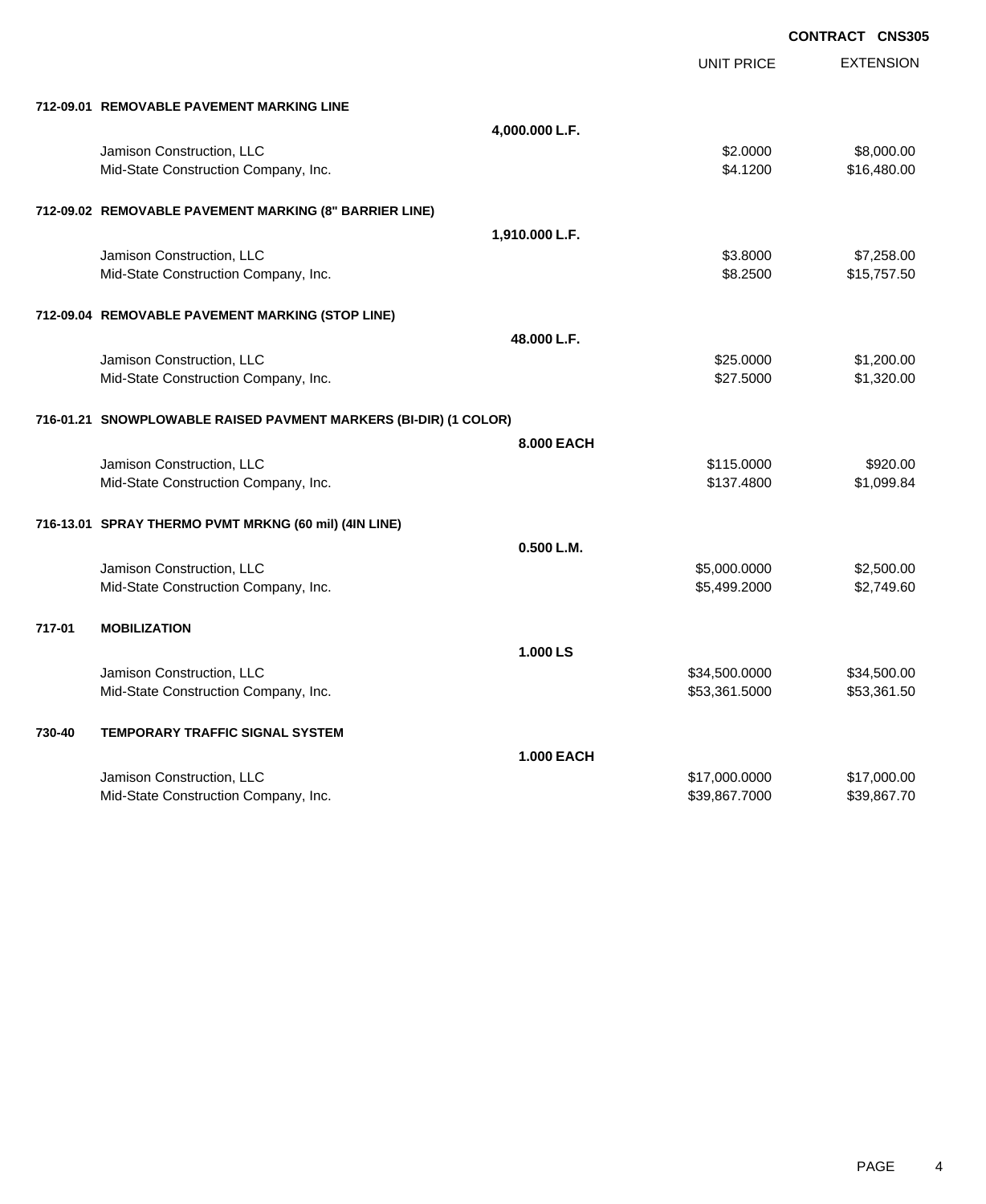## **SUB-TOTAL BRIDGE**

Jamison Construction, LLC \$607,102.00 Mid-State Construction Company, Inc. 62

### **TOTAL CONTRACT**

Jamison Construction, LLC  $$607,102.00$ Mid-State Construction Company, Inc. 62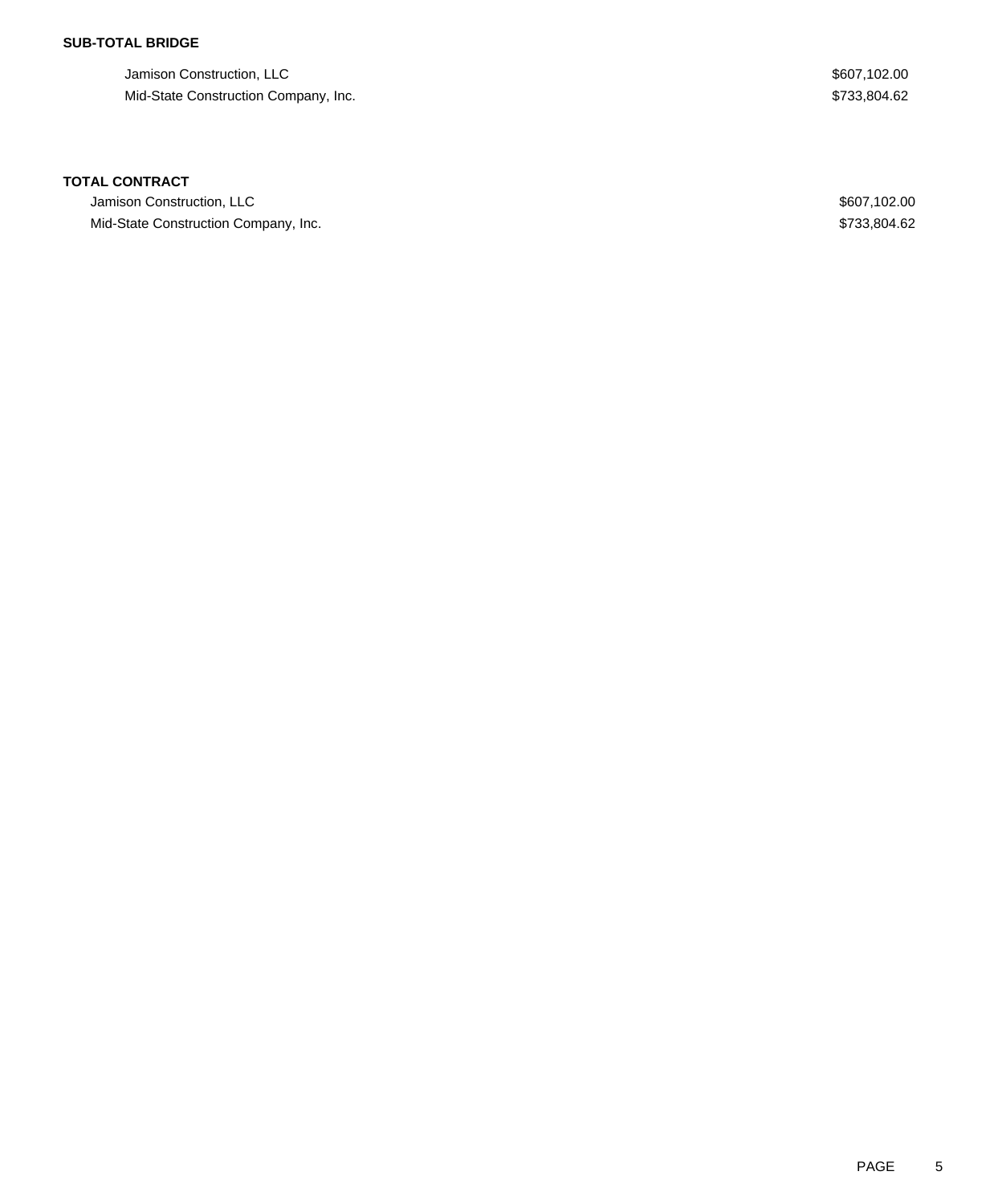# **DEPARTMENT OF TRANSPORTATION SUMMARY OF BIDS LETTING OF OCTOBER 05, 2018 STATE OF TENNESSEE**

#### ROBERTSON AND SUMNER COUNTIES (Contract No. CNS317 Call 022)

98300-3292-04

THE GRADING, DRAINAGE, CONSTRUCTION OF A CONCRETE BOX BRIDGE AND PAVING ON A S.I.A. ROUTE SERVING PROJECT DEEPDISH IN PORTLAND.

PROJECT LENGTH - 1.671 MILES

COMPLETION TIME - ON OR BEFORE NOVEMBER 30, 2019

|                                    | TOTAL CONTRACT |
|------------------------------------|----------------|
| Charles Deweese Construction, Inc. | \$4,889,150.26 |
| Civil Constructors, LLC            | \$5,037,636.65 |
| Rogers Group, Inc.                 | \$5,312,134.45 |
| Rawso, LLC                         | \$5,657,326.25 |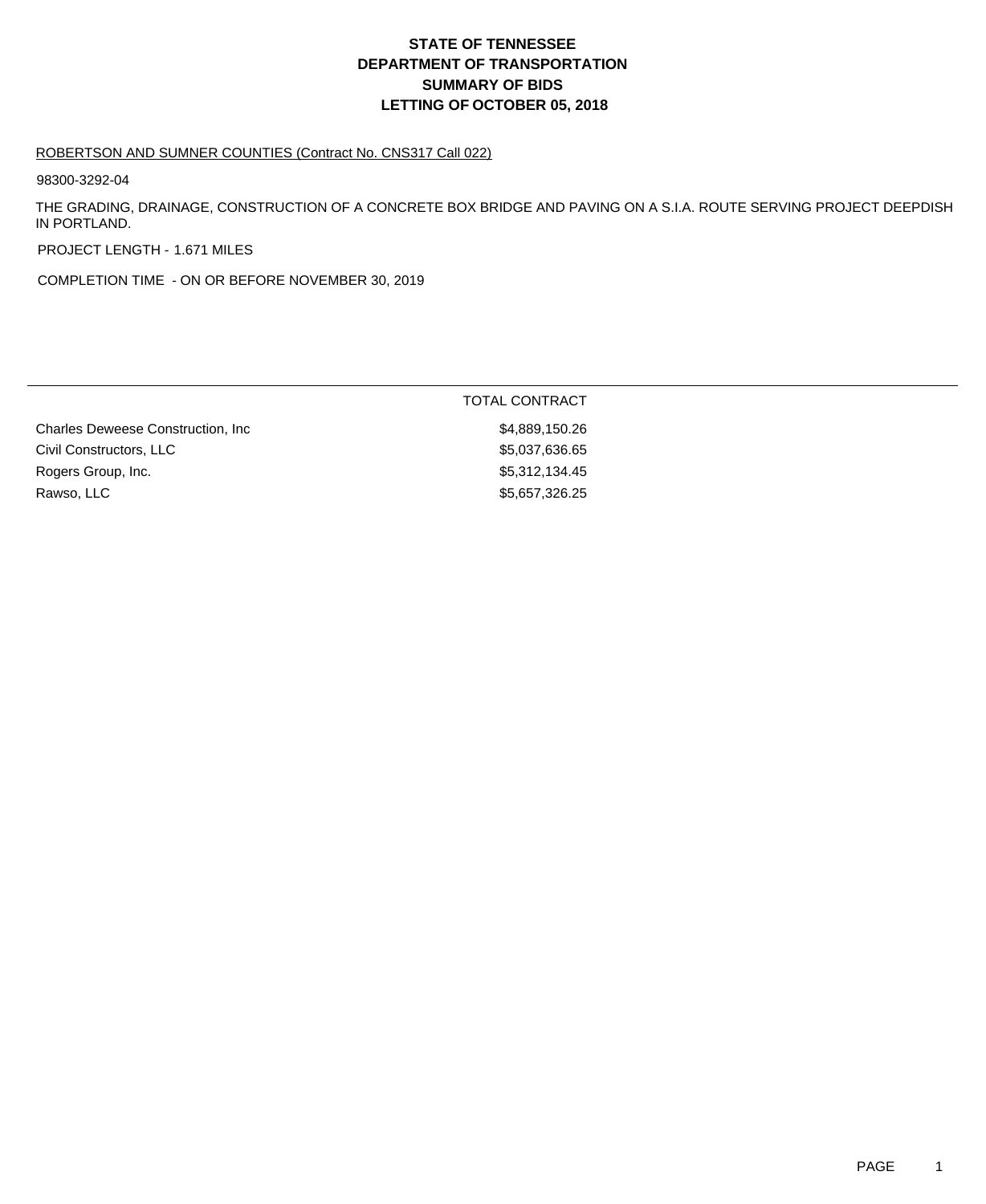|        |                                                      |                 |                   | <b>CONTRACT CNS31</b> |
|--------|------------------------------------------------------|-----------------|-------------------|-----------------------|
|        |                                                      |                 | <b>UNIT PRICE</b> | <b>EXTENSION</b>      |
|        | <b>ROADWAY CATEGORY</b>                              |                 |                   |                       |
| 105-01 | <b>CONSTRUCTION STAKES, LINES AND GRADES</b>         |                 |                   |                       |
|        |                                                      | 1.000 LS        |                   |                       |
|        | Charles Deweese Construction, Inc.                   |                 | \$109,000.0000    | \$109,000.00          |
|        | Civil Constructors, LLC                              |                 | \$72,800.0000     | \$72,800.00           |
|        | Rogers Group, Inc.                                   |                 | \$150,000.0000    | \$150,000.00          |
|        | Rawso, LLC                                           |                 | \$63,139.8700     | \$63,139.87           |
| 201-01 | <b>CLEARING AND GRUBBING</b>                         |                 |                   |                       |
|        |                                                      | 1.000 LS        |                   |                       |
|        | Charles Deweese Construction, Inc                    |                 | \$9,500.0000      | \$9,500.00            |
|        | Civil Constructors, LLC                              |                 | \$62,800.0000     | \$62,800.00           |
|        | Rogers Group, Inc.                                   |                 | \$65,000.0000     | \$65,000.00           |
|        | Rawso, LLC                                           |                 | \$125,184.3600    | \$125,184.36          |
| 202-01 | <b>REMOVAL OF STRUCTURES AND OBSTRUCTIONS</b>        |                 |                   |                       |
|        |                                                      | 1.000 LS        |                   |                       |
|        | Charles Deweese Construction, Inc.                   |                 | \$37,603.0000     | \$37,603.00           |
|        | Civil Constructors, LLC                              |                 | \$16,700.0000     | \$16,700.00           |
|        | Rogers Group, Inc.                                   |                 | \$17,500.0000     | \$17,500.00           |
|        | Rawso, LLC                                           |                 | \$45,092.2400     | \$45,092.24           |
| 203-01 | <b>ROAD &amp; DRAINAGE EXCAVATION (UNCLASSIFIED)</b> |                 |                   |                       |
|        |                                                      | 22,435.000 C.Y. |                   |                       |
|        | Charles Deweese Construction, Inc.                   |                 | \$14.2100         | \$318,801.35          |
|        | Civil Constructors, LLC                              |                 | \$17.2500         | \$387,003.75          |
|        | Rogers Group, Inc.                                   |                 | \$18.0000         | \$403,830.00          |
|        | Rawso, LLC                                           |                 | \$27.2000         | \$610,232.00          |
| 203-04 | PLACING AND SPREADING TOPSOIL                        |                 |                   |                       |
|        |                                                      | 2,236.000 C.Y.  |                   |                       |
|        | Charles Deweese Construction, Inc.                   |                 | \$6.5000          | \$14,534.00           |
|        | Civil Constructors, LLC                              |                 | \$29.0000         | \$64,844.00           |
|        | Rogers Group, Inc.                                   |                 | \$30.0000         | \$67,080.00           |
|        | Rawso, LLC                                           |                 | \$20.4200         | \$45,659.12           |
| 203-06 | <b>WATER</b>                                         |                 |                   |                       |
|        |                                                      | 1,440.000 M.G.  |                   |                       |
|        | Charles Deweese Construction, Inc.                   |                 | \$3.0000          | \$4,320.00            |
|        | Civil Constructors, LLC                              |                 | \$10.0000         | \$14,400.00           |
|        | Rogers Group, Inc.                                   |                 | \$10.0000         | \$14,400.00           |
|        | Rawso, LLC                                           |                 | \$10.3300         | \$14,875.20           |
| 204-08 | <b>FOUNDATION FILL MATERIAL</b>                      |                 |                   |                       |
|        |                                                      | 25.000 C.Y.     |                   |                       |
|        | Charles Deweese Construction, Inc                    |                 | \$105.0000        | \$2,625.00            |
|        | Civil Constructors, LLC                              |                 | \$100.0000        | \$2,500.00            |
|        | Rogers Group, Inc.                                   |                 | \$105.0000        | \$2,625.00            |

Rawso, LLC \$87.8300 \$2,195.75

**CONTRACT CNS317**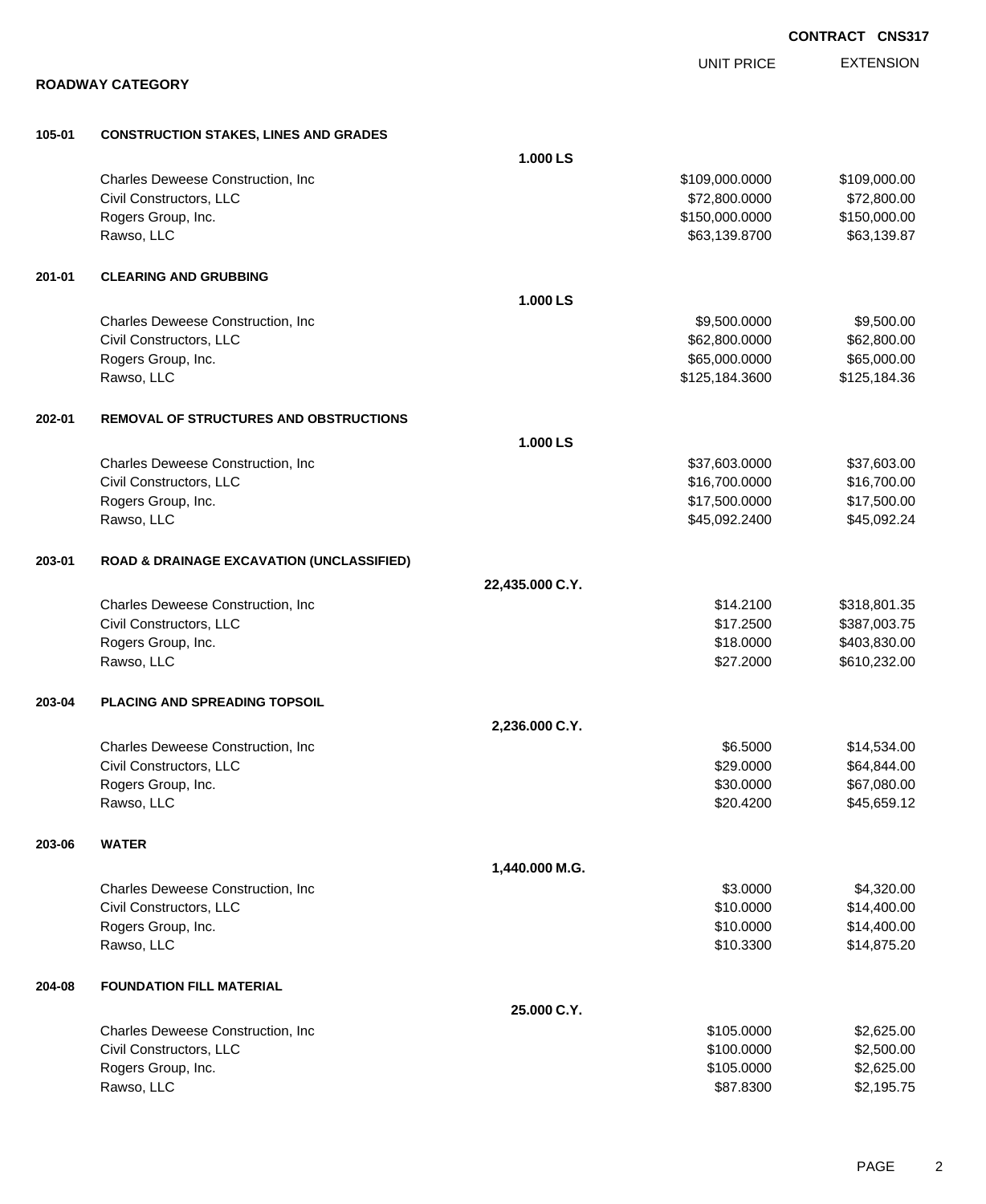UNIT PRICE EXTENSION

|        | 204-08.01 BACKFILL MATERIAL (FLOWABLE FILL)      |                 |            |             |
|--------|--------------------------------------------------|-----------------|------------|-------------|
|        |                                                  | 16.000 C.Y.     |            |             |
|        | Charles Deweese Construction, Inc.               |                 | \$255.0000 | \$4,080.00  |
|        | Civil Constructors, LLC                          |                 | \$320.0000 | \$5,120.00  |
|        | Rogers Group, Inc.                               |                 | \$330.0000 | \$5,280.00  |
|        | Rawso, LLC                                       |                 | \$211.8800 | \$3,390.08  |
|        | 209-02.07 18" TEMPORARY SLOPE DRAIN              |                 |            |             |
|        |                                                  | 130.000 L.F.    |            |             |
|        | Charles Deweese Construction, Inc.               |                 | \$122.2200 | \$15,888.60 |
|        | Civil Constructors, LLC                          |                 | \$25.0000  | \$3,250.00  |
|        | Rogers Group, Inc.                               |                 | \$26.0000  | \$3,380.00  |
|        | Rawso, LLC                                       |                 | \$57.2400  | \$7,441.20  |
|        | 209-03.23 FILTER SOCK (24 INCH)                  |                 |            |             |
|        |                                                  | 8,615.000 L.F.  |            |             |
|        | Charles Deweese Construction, Inc                |                 | \$4.0000   | \$34,460.00 |
|        | Civil Constructors, LLC                          |                 | \$4.5000   | \$38,767.50 |
|        | Rogers Group, Inc.                               |                 | \$4.2500   | \$36,613.75 |
|        | Rawso, LLC                                       |                 | \$4.1300   | \$35,579.95 |
| 209-05 | <b>SEDIMENT REMOVAL</b>                          |                 |            |             |
|        |                                                  | 750.000 C.Y.    |            |             |
|        | Charles Deweese Construction, Inc.               |                 | \$4.2000   | \$3,150.00  |
|        | Civil Constructors, LLC                          |                 | \$12.0000  | \$9,000.00  |
|        | Rogers Group, Inc.                               |                 | \$12.5000  | \$9,375.00  |
|        | Rawso, LLC                                       |                 | \$25.8200  | \$19,365.00 |
|        | 209-08.02 TEMPORARY SILT FENCE (WITH BACKING)    |                 |            |             |
|        |                                                  | 6,940.000 L.F.  |            |             |
|        | Charles Deweese Construction, Inc                |                 | \$4.2500   | \$29,495.00 |
|        | Civil Constructors, LLC                          |                 | \$4.0000   | \$27,760.00 |
|        | Rogers Group, Inc.                               |                 | \$4.0000   | \$27,760.00 |
|        | Rawso, LLC                                       |                 | \$3.8700   | \$26,857.80 |
|        | 209-08.03 TEMPORARY SILT FENCE (WITHOUT BACKING) |                 |            |             |
|        |                                                  | 39,705.000 L.F. |            |             |
|        | Charles Deweese Construction, Inc                |                 | \$2.0000   | \$79,410.00 |
|        | Civil Constructors, LLC                          |                 | \$2.0000   | \$79,410.00 |
|        | Rogers Group, Inc.                               |                 | \$2.0000   | \$79,410.00 |
|        | Rawso, LLC                                       |                 | \$1.8100   | \$71,866.05 |
|        | 209-08.07 ROCK CHECK DAM PER                     |                 |            |             |
|        |                                                  | 20.000 EACH     |            |             |
|        | Charles Deweese Construction, Inc                |                 | \$350.0000 | \$7,000.00  |
|        | Civil Constructors, LLC                          |                 | \$270.0000 | \$5,400.00  |
|        | Rogers Group, Inc.                               |                 | \$270.0000 | \$5,400.00  |
|        | Rawso, LLC                                       |                 | \$258.3200 | \$5,166.40  |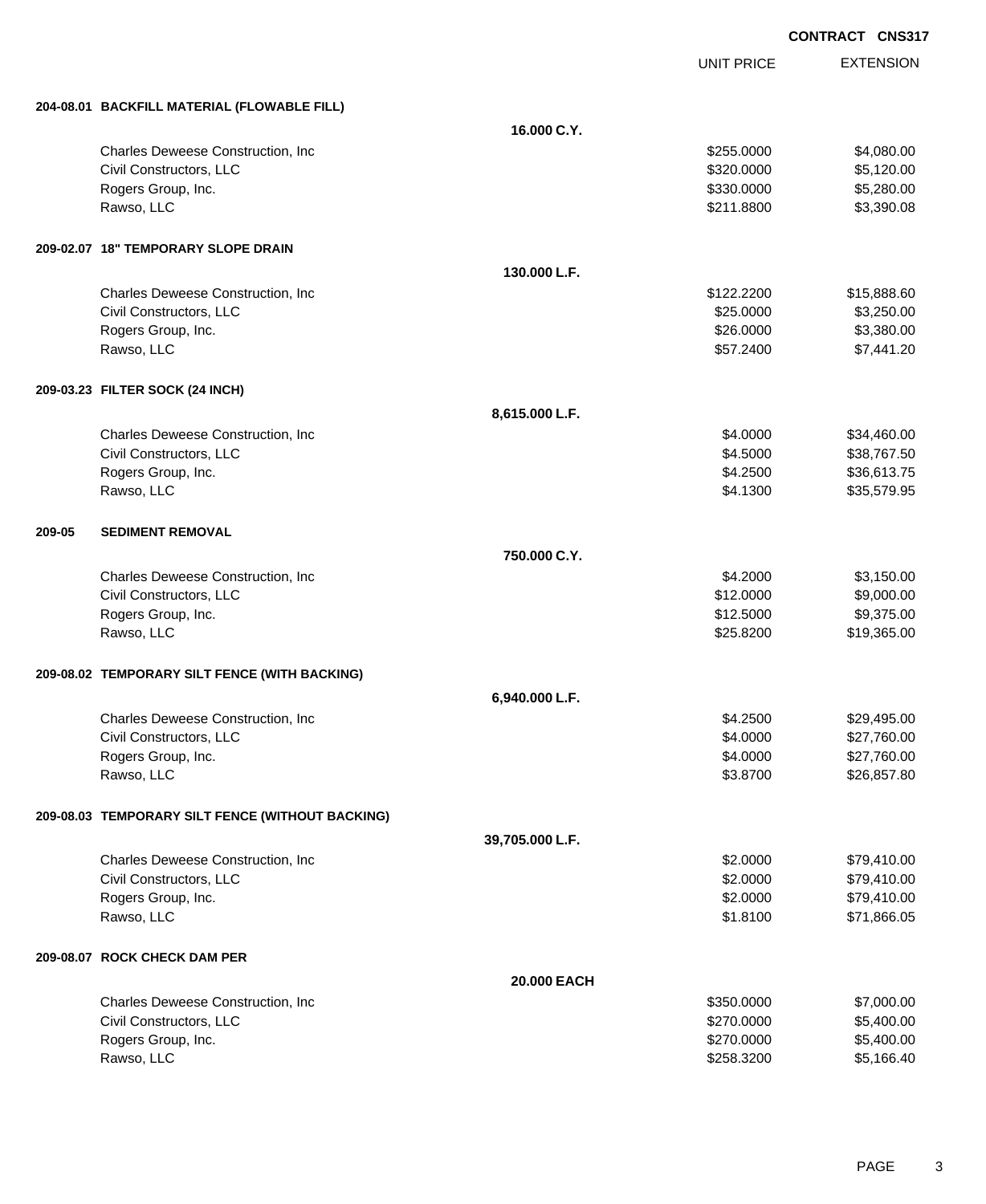UNIT PRICE EXTENSION

| 209-08.08 ENHANCED ROCK CHECK DAM                |              |            |             |
|--------------------------------------------------|--------------|------------|-------------|
|                                                  | 53.000 EACH  |            |             |
| Charles Deweese Construction, Inc.               |              | \$500.0000 | \$26,500.00 |
| Civil Constructors, LLC                          |              | \$380.0000 | \$20,140.00 |
| Rogers Group, Inc.                               |              | \$375.0000 | \$19,875.00 |
| Rawso, LLC                                       |              | \$361.6500 | \$19,167.45 |
| 209-09.01 SANDBAGS                               |              |            |             |
|                                                  | 960.000 BAG  |            |             |
| Charles Deweese Construction, Inc.               |              | \$5.0000   | \$4,800.00  |
| Civil Constructors, LLC                          |              | \$5.5000   | \$5,280.00  |
| Rogers Group, Inc.                               |              | \$8.9500   | \$8,592.00  |
| Rawso, LLC                                       |              | \$5.1700   | \$4,963.20  |
| 209-09.04 SEDIMENT FILTER BAG(15' X 10')         |              |            |             |
|                                                  | 8.000 EACH   |            |             |
| Charles Deweese Construction, Inc.               |              | \$350.0000 | \$2,800.00  |
| Civil Constructors, LLC                          |              | \$160.0000 | \$1,280.00  |
| Rogers Group, Inc.                               |              | \$500.0000 | \$4,000.00  |
| Rawso, LLC                                       |              | \$154.9900 | \$1,239.92  |
| 209-20.03 POLYETHYLENE SHEETING (6 MIL. MINIMUM) |              |            |             |
|                                                  | 50.000 S.Y.  |            |             |
| Charles Deweese Construction, Inc                |              | \$9.0000   | \$450.00    |
| Civil Constructors, LLC                          |              | \$8.0000   | \$400.00    |
| Rogers Group, Inc.                               |              | \$5.5000   | \$275.00    |
| Rawso, LLC                                       |              | \$3.1900   | \$159.50    |
| 209-20.04 POLYETHYLENE SHEETING (10 MIL.)        |              |            |             |
|                                                  | 81.000 S.Y.  |            |             |
| Charles Deweese Construction, Inc                |              | \$12.0000  | \$972.00    |
| Civil Constructors, LLC                          |              | \$9.0000   | \$729.00    |
| Rogers Group, Inc.                               |              | \$5.5000   | \$445.50    |
| Rawso, LLC                                       |              | \$6.9400   | \$562.14    |
| 209-40.33 CATCH BASIN PROTECTION (TYPE D)        |              |            |             |
|                                                  | 3.000 EACH   |            |             |
| Charles Deweese Construction, Inc                |              | \$250.0000 | \$750.00    |
| Civil Constructors, LLC                          |              | \$270.0000 | \$810.00    |
| Rogers Group, Inc.                               |              | \$263.0000 | \$789.00    |
| Rawso, LLC                                       |              | \$258.3200 | \$774.96    |
| 209-65.04 TEMPORARY IN STREAM DIVERSION          |              |            |             |
|                                                  | 400.000 L.F. |            |             |
| Charles Deweese Construction, Inc                |              | \$35.0000  | \$14,000.00 |
| Civil Constructors, LLC                          |              | \$35.0000  | \$14,000.00 |
| Rogers Group, Inc.                               |              | \$33.3500  | \$13,340.00 |
| Rawso, LLC                                       |              | \$39.2700  | \$15,708.00 |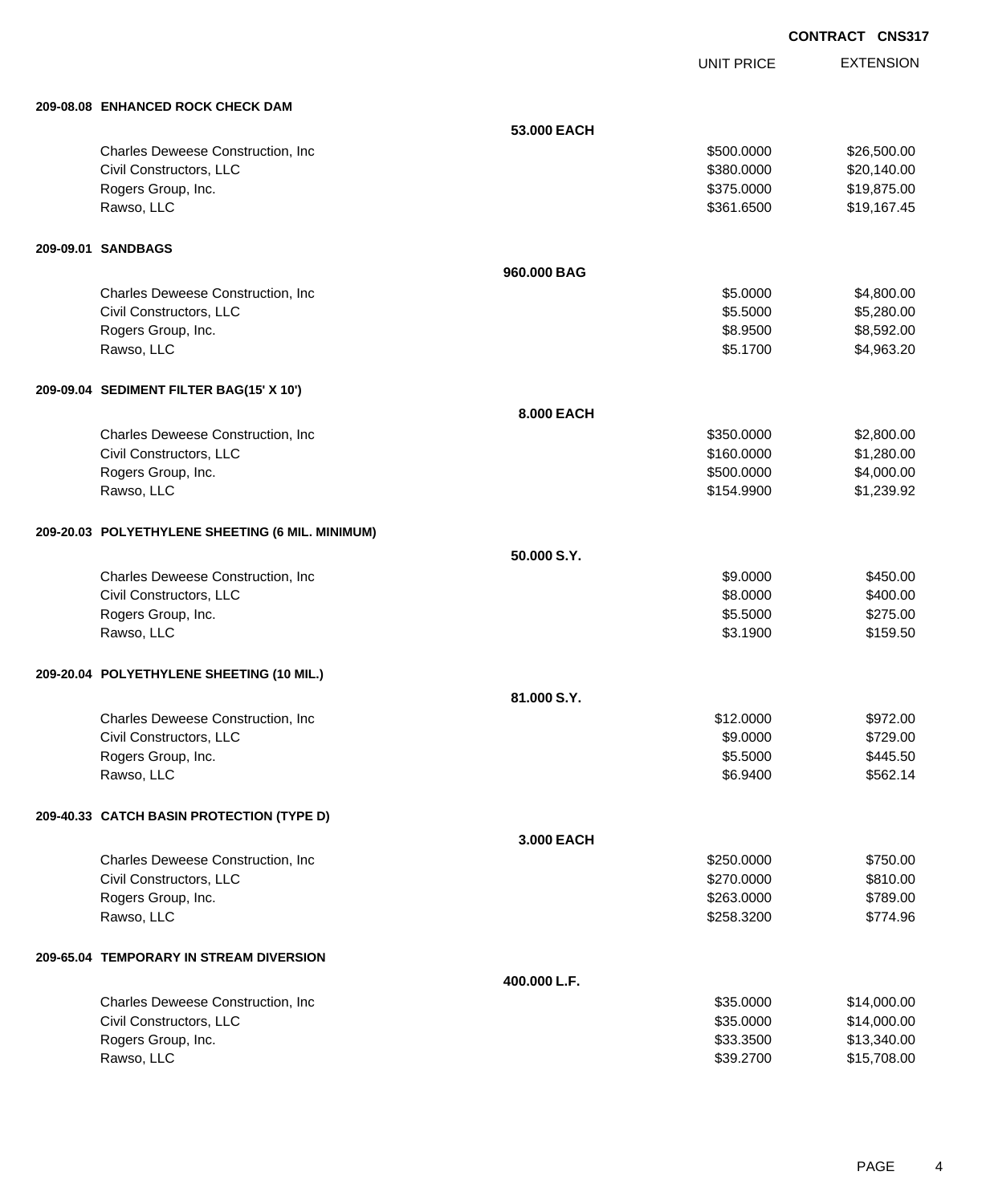EXTENSION UNIT PRICE

### **303-01 MINERAL AGGREGATE, TYPE A BASE, GRADING D**

|                                                                 | 27,751.000 TON    |            |              |
|-----------------------------------------------------------------|-------------------|------------|--------------|
| Charles Deweese Construction, Inc.                              |                   | \$24.0000  | \$666,024.00 |
| Civil Constructors, LLC                                         |                   | \$21.0000  | \$582,771.00 |
| Rogers Group, Inc.                                              |                   | \$22.0000  | \$610,522.00 |
| Rawso, LLC                                                      |                   | \$22.7300  | \$630,780.23 |
| 303-01.01 GRANULAR BACKFILL (ROADWAY)                           |                   |            |              |
|                                                                 | 1,951.000 TON     |            |              |
| Charles Deweese Construction, Inc.                              |                   | \$32.0000  | \$62,432.00  |
| Civil Constructors, LLC                                         |                   | \$33.0000  | \$64,383.00  |
| Rogers Group, Inc.                                              |                   | \$33.0000  | \$64,383.00  |
| Rawso, LLC                                                      |                   | \$38.7200  | \$75,542.72  |
| 303-10.01 MINERAL AGGREGATE (SIZE 57)                           |                   |            |              |
|                                                                 | 145,000 TON       |            |              |
| Charles Deweese Construction, Inc.                              |                   | \$40.0000  | \$5,800.00   |
| Civil Constructors, LLC                                         |                   | \$46.0000  | \$6,670.00   |
| Rogers Group, Inc.                                              |                   | \$50.0000  | \$7,250.00   |
| Rawso, LLC                                                      |                   | \$36.0500  | \$5,227.25   |
| 303-10.03 MINERAL AGGREGATE (SIZE 68)                           |                   |            |              |
|                                                                 | 200.000 TON       |            |              |
| Charles Deweese Construction, Inc.                              |                   | \$40.0000  | \$8,000.00   |
| Civil Constructors, LLC                                         |                   | \$46.0000  | \$9,200.00   |
| Rogers Group, Inc.                                              |                   | \$50.0000  | \$10,000.00  |
| Rawso, LLC                                                      |                   | \$37.7000  | \$7,540.00   |
| 307-01.01 ASPHALT CONCRETE MIX (PG64-22) (BPMB-HM) GRADING A    |                   |            |              |
|                                                                 | 2,791.000 TON     |            |              |
| Charles Deweese Construction, Inc.                              |                   | \$67.7200  | \$189,006.52 |
| Civil Constructors, LLC                                         |                   | \$76.0000  | \$212,116.00 |
| Rogers Group, Inc.                                              |                   | \$71.0000  | \$198,161.00 |
| Rawso, LLC                                                      |                   | \$73.3600  | \$204,747.76 |
| 307-01.08 ASPHALT CONCRETE MIX (PG64-22) (BPMB-HM) GRADING B-M2 |                   |            |              |
|                                                                 | 1,829.000 TON     |            |              |
| Charles Deweese Construction, Inc                               |                   | \$71.1400  | \$130,115.06 |
| Civil Constructors, LLC                                         |                   | \$89.0000  | \$162,781.00 |
| Rogers Group, Inc.                                              |                   | \$82.0000  | \$149,978.00 |
| Rawso, LLC                                                      |                   | \$84.7300  | \$154,971.17 |
| 307-01.21 ASP. CONC. MIX(PG70-22) (BPMB-HM) GR. A-S             |                   |            |              |
|                                                                 | <b>14.000 TON</b> |            |              |
| Charles Deweese Construction, Inc                               |                   | \$178.8900 | \$2,504.46   |
| Civil Constructors, LLC                                         |                   | \$82.0000  | \$1,148.00   |
| Rogers Group, Inc.                                              |                   | \$80.0000  | \$1,120.00   |
| Rawso, LLC                                                      |                   | \$82.6600  | \$1,157.24   |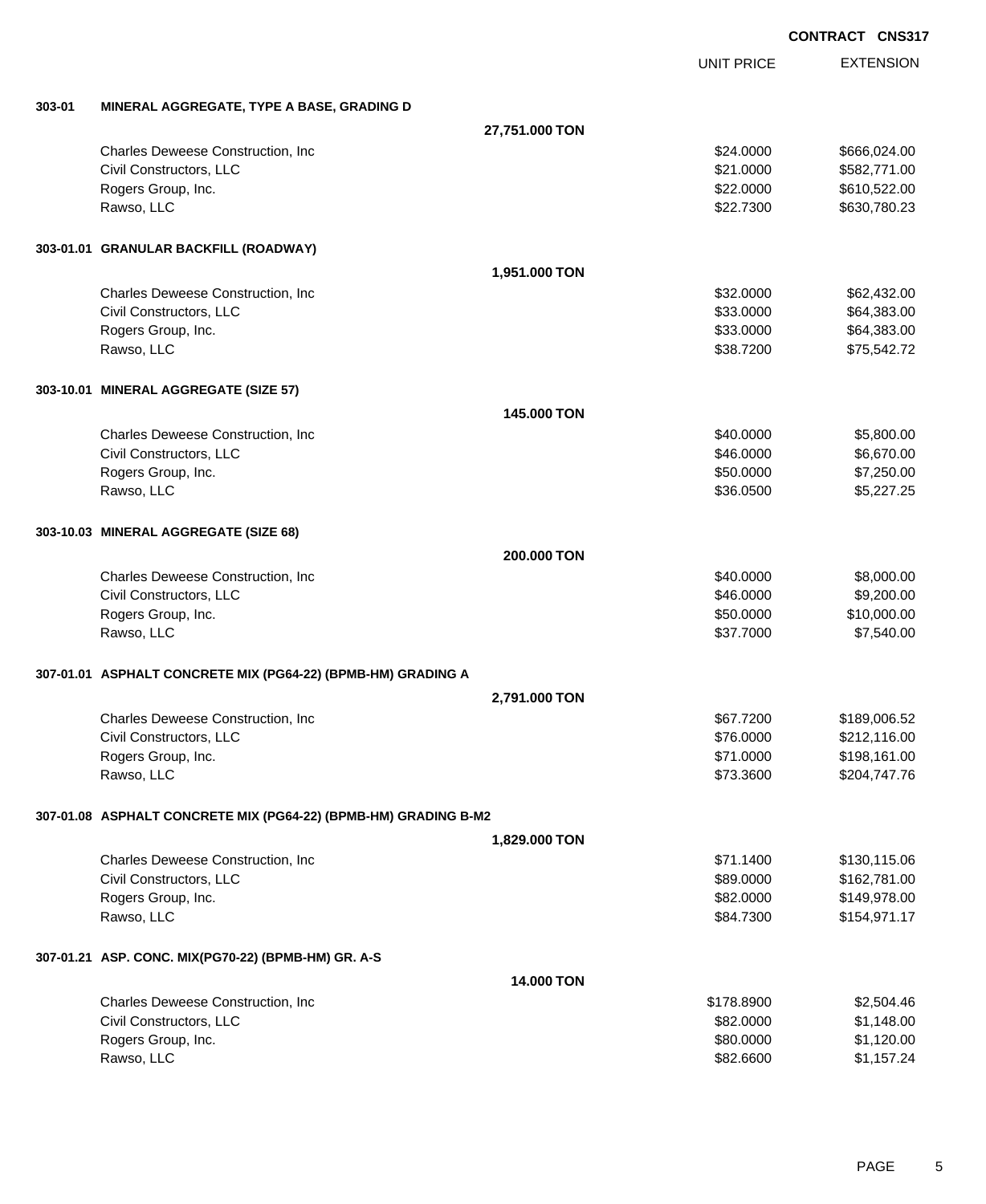|        |                                                                 |                   |                          | <b>CONTRACT CNS317</b> |                            |
|--------|-----------------------------------------------------------------|-------------------|--------------------------|------------------------|----------------------------|
|        |                                                                 |                   | <b>UNIT PRICE</b>        |                        | <b>EXTENSION</b>           |
|        | 307-02.01 ASPHALT CONCRETE MIX (PG70-22) (BPMB-HM) GRADING A    |                   |                          |                        |                            |
|        |                                                                 | 551,000 TON       |                          |                        |                            |
|        | Charles Deweese Construction, Inc                               |                   | \$76.3800                |                        | \$42,085.38                |
|        | Civil Constructors, LLC                                         |                   | \$82.0000                |                        | \$45,182.00                |
|        | Rogers Group, Inc.                                              |                   | \$80.0000                |                        | \$44,080.00                |
|        | Rawso, LLC                                                      |                   | \$82.6600                |                        | \$45,545.66                |
|        | 307-02.08 ASPHALT CONCRETE MIX (PG70-22) (BPMB-HM) GRADING B-M2 |                   |                          |                        |                            |
|        |                                                                 | 382.000 TON       |                          |                        |                            |
|        | Charles Deweese Construction, Inc                               |                   | \$83.9200                |                        | \$32,057.44                |
|        | Civil Constructors, LLC                                         |                   | \$90.0000                |                        | \$34,380.00                |
|        | Rogers Group, Inc.                                              |                   | \$85.0000                |                        | \$32,470.00                |
|        | Rawso, LLC                                                      |                   | \$87.8300                |                        | \$33,551.06                |
| 402-01 | BITUMINOUS MATERIAL FOR PRIME COAT (PC)                         |                   |                          |                        |                            |
|        |                                                                 | 32,000 TON        |                          |                        |                            |
|        | Charles Deweese Construction, Inc                               |                   | \$1,083.5000             |                        | \$34,672.00                |
|        | Civil Constructors, LLC                                         |                   | \$750.0000               |                        | \$24,000.00                |
|        | Rogers Group, Inc.                                              |                   | \$725.0000               |                        | \$23,200.00                |
|        | Rawso, LLC                                                      |                   | \$749.1400               |                        | \$23,972.48                |
| 402-02 | <b>AGGREGATE FOR COVER MATERIAL (PC)</b>                        |                   |                          |                        |                            |
|        |                                                                 | 116,000 TON       |                          |                        |                            |
|        | Charles Deweese Construction, Inc                               |                   | \$67.1400                |                        | \$7,788.24                 |
|        | Civil Constructors, LLC                                         |                   | \$26.0000                |                        | \$3,016.00                 |
|        | Rogers Group, Inc.<br>Rawso, LLC                                |                   | \$24.0000<br>\$24.8000   |                        | \$2,784.00<br>\$2,876.80   |
|        |                                                                 |                   |                          |                        |                            |
| 403-01 | BITUMINOUS MATERIAL FOR TACK COAT (TC)                          |                   |                          |                        |                            |
|        |                                                                 | <b>18,000 TON</b> |                          |                        |                            |
|        | Charles Deweese Construction, Inc                               |                   | \$860.0000               |                        | \$15,480.00                |
|        | Civil Constructors, LLC                                         |                   | \$800.0000               |                        | \$14,400.00                |
|        | Rogers Group, Inc.<br>Rawso, LLC                                |                   | \$780.0000<br>\$805.9700 |                        | \$14,040.00<br>\$14,507.46 |
|        |                                                                 |                   |                          |                        |                            |
|        | 407-20.05 SAW CUTTING ASPHALT PAVEMENT                          |                   |                          |                        |                            |
|        |                                                                 | 830.000 L.F.      |                          |                        |                            |
|        | Charles Deweese Construction, Inc.                              |                   | \$5.0000                 |                        | \$4,150.00                 |
|        | Civil Constructors, LLC                                         |                   | \$4.0000                 |                        | \$3,320.00                 |
|        | Rogers Group, Inc.<br>Rawso, LLC                                |                   | \$4.2000<br>\$5.1700     |                        | \$3,486.00<br>\$4,291.10   |
|        |                                                                 |                   |                          |                        |                            |
|        | 411-01.07 ACS MIX (PG64-22) GRADING E SHOULDER                  |                   |                          |                        |                            |
|        |                                                                 | 620.000 TON       |                          |                        |                            |
|        | Charles Deweese Construction, Inc                               |                   | \$87.1300                |                        | \$54,020.60                |
|        | Civil Constructors, LLC                                         |                   | \$88.0000                |                        | \$54,560.00                |
|        | Rogers Group, Inc.<br>Rawso, LLC                                |                   | \$86.0000<br>\$88.8600   |                        | \$53,320.00<br>\$55,093.20 |
|        |                                                                 |                   |                          |                        |                            |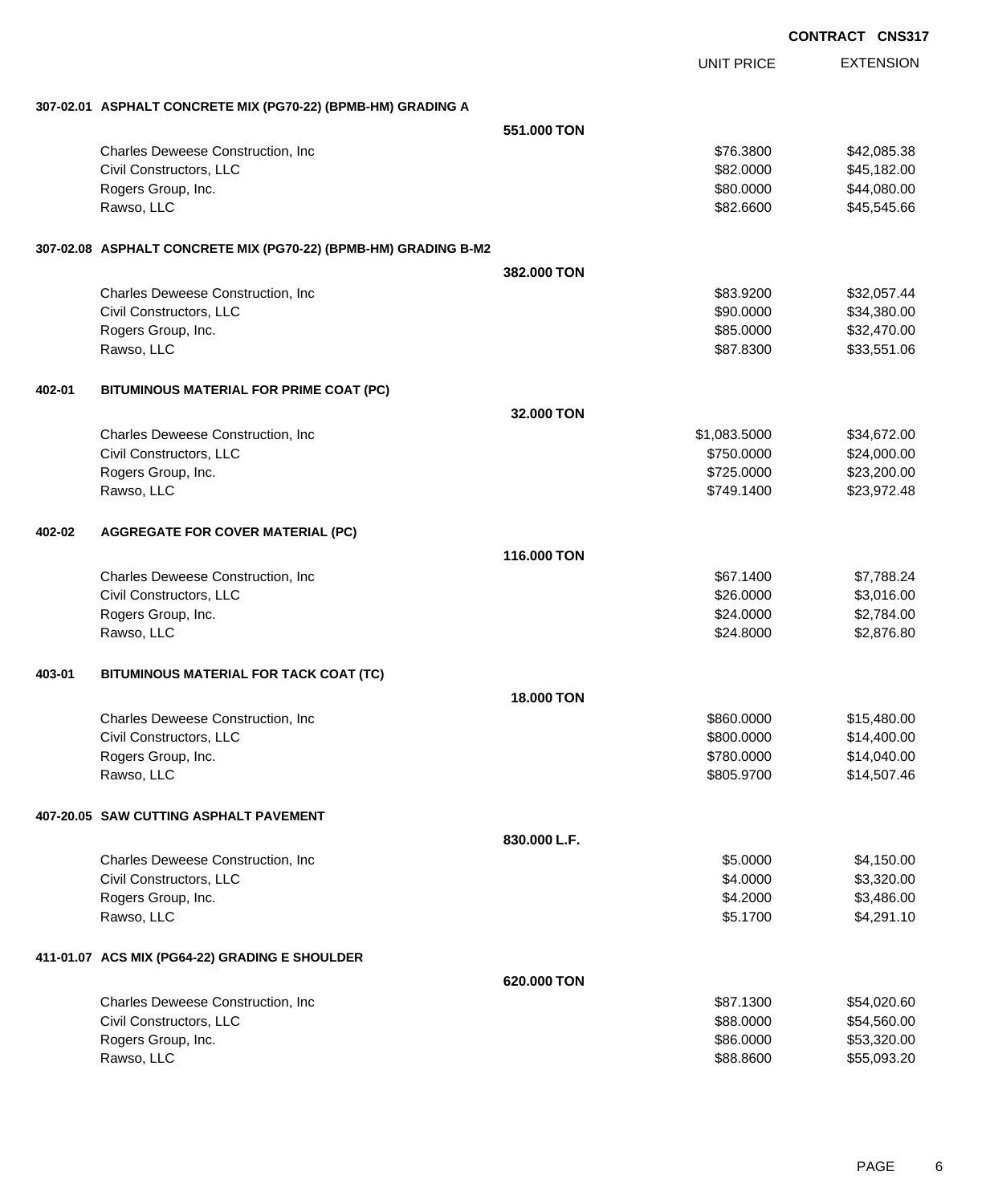**EXTENSION CONTRACT CNS317** UNIT PRICE **411-01.10 ACS MIX(PG64-22) GRADING D 2,059.000 TON** Charles Deweese Construction, Inc **Charles Deweese Construction, Inc** 651.0100 \$187,389.59 Civil Constructors, LLC 6. 2000 \$181,192.00 Rogers Group, Inc. \$86.0000 \$177,074.00 Rawso, LLC \$88.8600 \$182,962.74 **411-02.10 ACS MIX(PG70-22) GRADING D 633.000 TON** Charles Deweese Construction, Inc **Charles Deweese Construction, Inc** 668,395.65 Civil Constructors, LLC 665,832.00 Rogers Group, Inc. \$102.0000 \$64,566.00 Rawso, LLC \$105.4000 \$66,718.20 **411-12.03 SCORING FOR RUMBLE STRIPE (NON-CONTINUOUS) (8IN WIDTH) 3.200 L.M.** Charles Deweese Construction, Inc **Charles Deweese Construction, Inc** 65,040.00 Civil Constructors, LLC 6.120.00 \$5,120.00 \$5,120.00 Rogers Group, Inc. \$1,500.000 \$4,800.00 Rawso, LLC \$1,291.6200 \$4,133.18 **604-01.01 CLASS A CONCRETE (ROADWAY) 126.000 C.Y.** Charles Deweese Construction, Inc **Charles Deweese Construction, Inc 61,125.000** \$1,125.000 \$141,750.00 Civil Constructors, LLC 6. The State of the State of the State of State of State of State of State of State of State of State of State of State of State of State of State of State of State of State of State of State of Sta Rogers Group, Inc. \$1,100.0000 \$1,100.0000 \$1,100.0000 \$1,100.0000 \$1,100.000 \$138,600.00 Rawso, LLC \$976.4600 \$123,033.96 **604-01.02 STEEL BAR REINFORCEMENT (ROADWAY) 19,051.000 LB.** Charles Deweese Construction, Inc **but a structure of the Charles State Structure Structure Structure Structure Structure Structure Structure Structure Structure Structure Structure Structure Structure Structure Structure** Civil Constructors, LLC 628,576.50 Rogers Group, Inc. \$28,576.50 Rawso, LLC \$1.4500 \$27,623.95 **607-03.02 18" CONCRETE PIPE CULVERT (CLASS III) 36.000 L.F.** Charles Deweese Construction, Inc **6.600 \$4,548.60** \$4,548.60 Civil Constructors, LLC 610,800.000 \$10,800.000 \$10,800.000 \$10,800.000 \$10,800.00 Rogers Group, Inc. \$11,340.00 Rawso, LLC \$133.6300 \$4,810.68

### **607-12.03 66" CONCRETE PIPE CULVERT (CLASS III)**

| 78.000 L.F.                               |            |             |
|-------------------------------------------|------------|-------------|
| <b>Charles Deweese Construction, Inc.</b> | \$687.4500 | \$53.621.10 |
| Civil Constructors, LLC                   | \$480,0000 | \$37,440.00 |
| Rogers Group, Inc.                        | \$510,0000 | \$39.780.00 |
| Rawso, LLC                                | \$726.8200 | \$56,691.96 |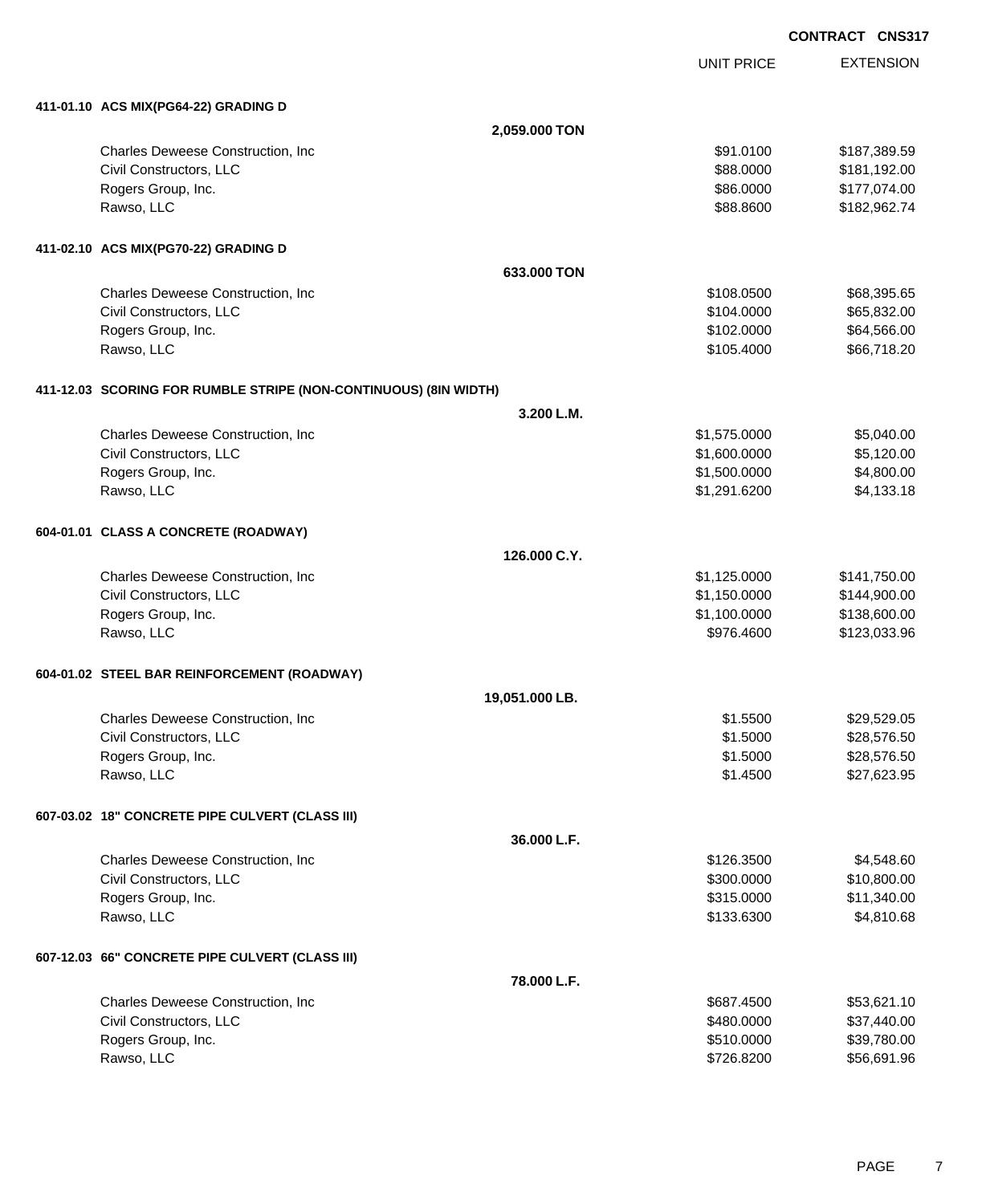UNIT PRICE

EXTENSION

| 607-39.02 18" PIPE CULVERT (SIDE DRAIN)           |              |              |             |  |
|---------------------------------------------------|--------------|--------------|-------------|--|
|                                                   | 420.000 L.F. |              |             |  |
| Charles Deweese Construction, Inc.                |              | \$124.7300   | \$52,386.60 |  |
| Civil Constructors, LLC                           |              | \$87.0000    | \$36,540.00 |  |
| Rogers Group, Inc.                                |              | \$93.0000    | \$39,060.00 |  |
| Rawso, LLC                                        |              | \$70.4400    | \$29,584.80 |  |
| 607-39.03 24" PIPE CULVERT (SIDE DRAIN)           |              |              |             |  |
|                                                   | 96.000 L.F.  |              |             |  |
| Charles Deweese Construction, Inc                 |              | \$134.4300   | \$12,905.28 |  |
| Civil Constructors, LLC                           |              | \$97.0000    | \$9,312.00  |  |
| Rogers Group, Inc.                                |              | \$102.0000   | \$9,792.00  |  |
| Rawso, LLC                                        |              | \$74.5100    | \$7,152.96  |  |
| 607-39.04 30" PIPE CULVERT (SIDE DRAIN)           |              |              |             |  |
|                                                   | 88.000 L.F.  |              |             |  |
| Charles Deweese Construction, Inc                 |              | \$151.4300   | \$13,325.84 |  |
| Civil Constructors, LLC                           |              | \$120.0000   | \$10,560.00 |  |
| Rogers Group, Inc.                                |              | \$125.0000   | \$11,000.00 |  |
| Rawso, LLC                                        |              | \$76.2800    | \$6,712.64  |  |
| 611-01.20 ADJUSTMENT OF EXISTING MANHOLE          |              |              |             |  |
| <b>2.000 EACH</b>                                 |              |              |             |  |
| Charles Deweese Construction, Inc                 |              | \$1,250.0000 | \$2,500.00  |  |
| Civil Constructors, LLC                           |              | \$720.0000   | \$1,440.00  |  |
| Rogers Group, Inc.                                |              | \$765.0000   | \$1,530.00  |  |
| Rawso, LLC                                        |              | \$1,631.9100 | \$3,263.82  |  |
| 611-07.01 CLASS A CONCRETE (PIPE ENDWALLS)        |              |              |             |  |
|                                                   | 26.000 C.Y.  |              |             |  |
| Charles Deweese Construction, Inc                 |              | \$1,250.0000 | \$32,500.00 |  |
| Civil Constructors, LLC                           |              | \$1,400.0000 | \$36,400.00 |  |
| Rogers Group, Inc.                                |              | \$1,443.3000 | \$37,525.80 |  |
| Rawso, LLC                                        |              | \$826.6300   | \$21,492.38 |  |
| 611-07.02 STEEL BAR REINFORCEMENT (PIPE ENDWALLS) |              |              |             |  |
|                                                   | 338,000 LB.  |              |             |  |
| Charles Deweese Construction, Inc.                |              | \$3.0000     | \$1,014.00  |  |
| Civil Constructors, LLC                           |              | \$2.5000     | \$845.00    |  |
| Rogers Group, Inc.                                |              | \$3.0000     | \$1,014.00  |  |
| Rawso, LLC                                        |              | \$3.1000     | \$1,047.80  |  |
| 611-07.31 18IN ENDWALL (SIDE DRAIN)               |              |              |             |  |
|                                                   | 23,000 EACH  |              |             |  |
| Charles Deweese Construction, Inc                 |              | \$2,604.9800 | \$59,914.54 |  |
| Civil Constructors, LLC                           |              | \$2,200.0000 | \$50,600.00 |  |
| Rogers Group, Inc.                                |              | \$2,268.0000 | \$52,164.00 |  |
| Rawso, LLC                                        |              | \$3,978.0300 | \$91,494.69 |  |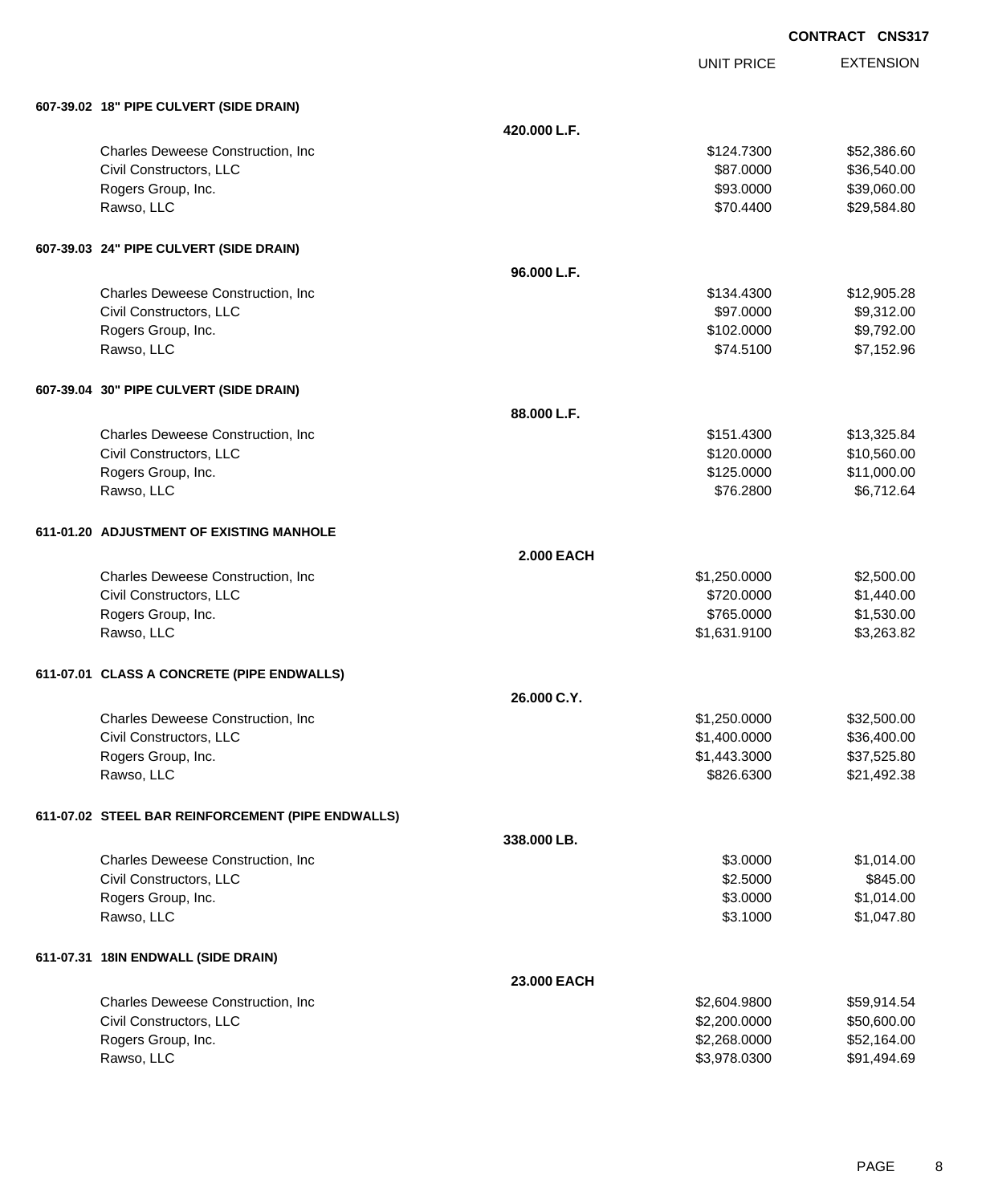UNIT PRICE EXTENSION

| 611-07.32 24IN ENDWALL (SIDE DRAIN)      |                   |                              |                           |
|------------------------------------------|-------------------|------------------------------|---------------------------|
|                                          | 8.000 EACH        |                              |                           |
| Charles Deweese Construction, Inc        |                   | \$3,430.1000                 | \$27,440.80               |
| Civil Constructors, LLC                  |                   | \$3,100.0000                 | \$24,800.00               |
| Rogers Group, Inc.                       |                   | \$3,200.0000                 | \$25,600.00               |
| Rawso, LLC                               |                   | \$5,037.4000                 | \$40,299.20               |
|                                          |                   |                              |                           |
| 611-07.33 30IN ENDWALL (SIDE DRAIN)      | <b>2.000 EACH</b> |                              |                           |
| Charles Deweese Construction, Inc        |                   | \$4,503.6200                 | \$9,007.24                |
| Civil Constructors, LLC                  |                   | \$8,800.0000                 | \$17,600.00               |
| Rogers Group, Inc.                       |                   | \$9,070.0000                 | \$18,140.00               |
| Rawso, LLC                               |                   | \$9,420.9700                 | \$18,841.94               |
|                                          |                   |                              |                           |
| 611-07.34 36IN ENDWALL (SIDE DRAIN)      | <b>2.000 EACH</b> |                              |                           |
| Charles Deweese Construction, Inc        |                   | \$6,253.2300                 | \$12,506.46               |
| Civil Constructors, LLC                  |                   | \$11,500.0000                | \$23,000.00               |
| Rogers Group, Inc.                       |                   | \$11,855.0000                | \$23,710.00               |
| Rawso, LLC                               |                   | \$9,696.1000                 | \$19,392.20               |
|                                          |                   |                              |                           |
| 611-07.55 18IN ENDWALL (CROSS DRAIN) 4:1 | <b>6.000 EACH</b> |                              |                           |
| Charles Deweese Construction, Inc        |                   | \$2,250.7400                 | \$13,504.44               |
| Civil Constructors, LLC                  |                   | \$2,700.0000                 | \$16,200.00               |
| Rogers Group, Inc.                       |                   | \$2,785.0000                 | \$16,710.00               |
| Rawso, LLC                               |                   | \$2,918.6400                 | \$17,511.84               |
|                                          |                   |                              |                           |
| 611-07.58 24IN ENDWALL (CROSS DRAIN) 4:1 |                   |                              |                           |
|                                          | <b>4.000 EACH</b> |                              |                           |
| Charles Deweese Construction, Inc        |                   | \$2,602.8200                 | \$10,411.28               |
| Civil Constructors, LLC                  |                   | \$2,400.0000                 | \$9,600.00                |
| Rogers Group, Inc.<br>Rawso, LLC         |                   | \$2,475.0000<br>\$3,342.3900 | \$9,900.00<br>\$13,369.56 |
|                                          |                   |                              |                           |
| 621-03.02 18" TEMPORARY DRAINAGE PIPE    |                   |                              |                           |
|                                          | 80.000 L.F.       |                              |                           |
| Charles Deweese Construction, Inc        |                   | \$112.8200                   | \$9,025.60                |
| Civil Constructors, LLC                  |                   | \$59.0000                    | \$4,720.00                |
| Rogers Group, Inc.                       |                   | \$61.0000                    | \$4,880.00                |
| Rawso, LLC                               |                   | \$70.4300                    | \$5,634.40                |
| 621-03.07 48" TEMPORARY DRAINAGE PIPE    |                   |                              |                           |
|                                          | 150.000 L.F.      |                              |                           |
| Charles Deweese Construction, Inc        |                   | \$95.0000                    | \$14,250.00               |
| Civil Constructors, LLC                  |                   | \$97.0000                    | \$14,550.00               |
| Rogers Group, Inc.                       |                   | \$93.0000                    | \$13,950.00               |
| Rawso, LLC                               |                   | \$180.3200                   | \$27,048.00               |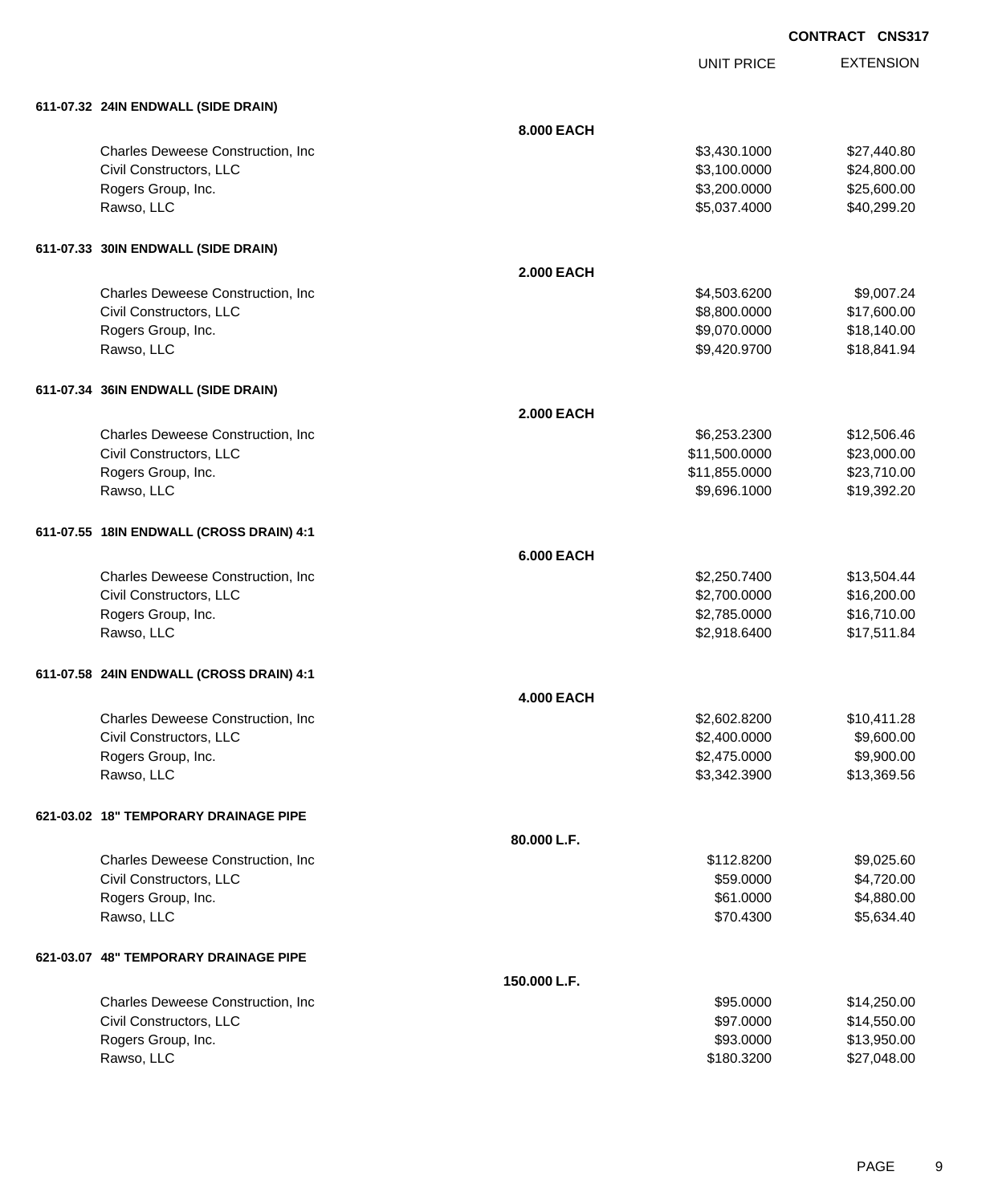|                                                    |            | <b>CONTRACT CNS317</b> |
|----------------------------------------------------|------------|------------------------|
|                                                    | UNIT PRICE | <b>EXTENSION</b>       |
| <b>TEMPORARY DRAINAGE PIPE ARCH (13.5 " x 22")</b> |            |                        |
| 46.000 L.F.                                        |            |                        |
| Charles Deweese Construction, Inc                  | \$154.7700 | \$7,119.42             |
| Civil Constructors, LLC                            | \$64.0000  | \$2,944.00             |
| Rogers Group, Inc.                                 | \$66.0000  | \$3,036.00             |
| Rawso, LLC                                         | \$99.3300  | \$4,569.18             |

#### **701-01.02 CONCRETE SIDEWALK (6 ")**

**621-03.12 TEMPORARY DRAINAGE PIPE ARCH (13.5 " x 22")**

| 701-01.02 CONCRETE SIDEWALK (6 ")                 |                    |              |             |
|---------------------------------------------------|--------------------|--------------|-------------|
|                                                   | 4,800.000 S.F.     |              |             |
| Charles Deweese Construction, Inc                 |                    | \$8.0000     | \$38,400.00 |
| Civil Constructors, LLC                           |                    | \$10.0000    | \$48,000.00 |
| Rogers Group, Inc.                                |                    | \$8.2000     | \$39,360.00 |
| Rawso, LLC                                        |                    | \$8.0600     | \$38,688.00 |
| 702-01.02 CONCRETE CURB                           |                    |              |             |
|                                                   | 570.000 L.F.       |              |             |
| Charles Deweese Construction, Inc                 |                    | \$29.0000    | \$16,530.00 |
| Civil Constructors, LLC                           |                    | \$30.0000    | \$17,100.00 |
| Rogers Group, Inc.                                |                    | \$29.0000    | \$16,530.00 |
| Rawso, LLC                                        |                    | \$28.4700    | \$16,227.90 |
| 705-01.04 METAL BEAM GUARD FENCE                  |                    |              |             |
|                                                   | 100.000 L.F.       |              |             |
| Charles Deweese Construction, Inc.                |                    | \$82.0000    | \$8,200.00  |
| Civil Constructors, LLC                           |                    | \$85.0000    | \$8,500.00  |
| Rogers Group, Inc.                                |                    | \$82.0000    | \$8,200.00  |
| Rawso, LLC                                        |                    | \$58.6000    | \$5,860.00  |
| 705-06.01 W BEAM GR (TYPE 2) MASH TL3             |                    |              |             |
|                                                   | 734.000 L.F.       |              |             |
| Charles Deweese Construction, Inc                 |                    | \$19.0000    | \$13,946.00 |
| Civil Constructors, LLC                           |                    | \$19.0000    | \$13,946.00 |
| Rogers Group, Inc.                                |                    | \$19.0000    | \$13,946.00 |
| Rawso, LLC                                        |                    | \$24,4200    | \$17,924.28 |
| 705-06.20 TANGENT ENERGY ABSORBING TERM MASH TL-3 |                    |              |             |
|                                                   | <b>16.000 EACH</b> |              |             |
| Charles Deweese Construction, Inc.                |                    | \$2,700.0000 | \$43,200.00 |
| Civil Constructors, LLC                           |                    | \$2,700.0000 | \$43,200.00 |
| Rogers Group, Inc.                                |                    | \$2,600.0000 | \$41,600.00 |
| Rawso, LLC                                        |                    | \$3,025.4800 | \$48,407.68 |
| 705-20.25 TEMPORARY CRASH CUSHION (MASH TL-3)     |                    |              |             |
|                                                   | <b>4.000 EACH</b>  |              |             |

| <b>Charles Deweese Construction, Inc.</b> | \$5,500,0000 | \$22,000.00 |
|-------------------------------------------|--------------|-------------|
| Civil Constructors, LLC                   | \$5,900,0000 | \$23,600,00 |
| Rogers Group, Inc.                        | \$5.725.0000 | \$22,900.00 |
| Rawso, LLC                                | \$6.716.4000 | \$26,865,60 |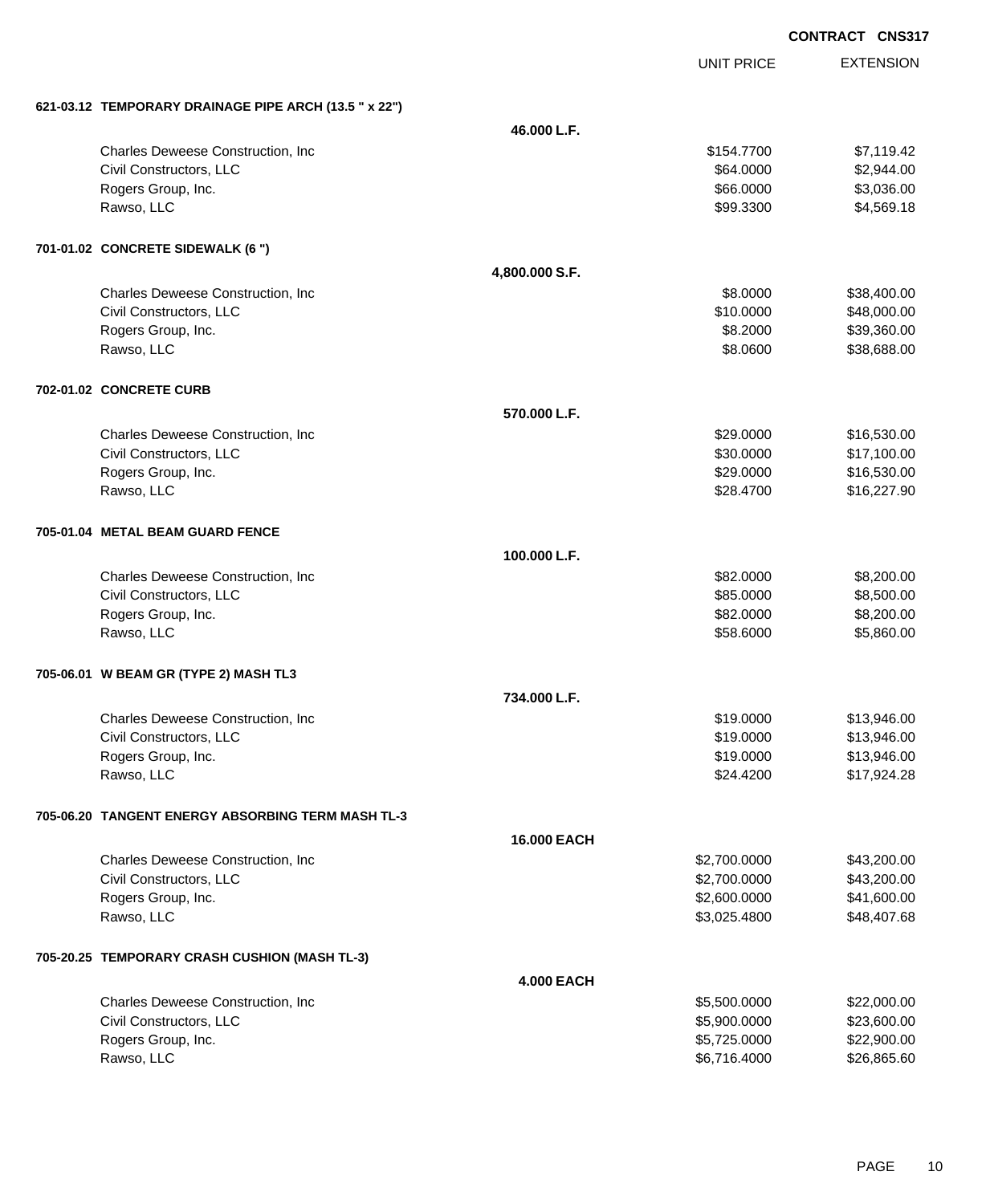|        |                                              |                 |                      | <b>CONTRACT CNS317</b>       |
|--------|----------------------------------------------|-----------------|----------------------|------------------------------|
|        |                                              |                 | <b>UNIT PRICE</b>    | <b>EXTENSION</b>             |
|        | 707-08.11 HIGH-VISIBILITY CONSTRUCTION FENCE |                 |                      |                              |
|        |                                              | 450,000 L.F.    |                      |                              |
|        | Charles Deweese Construction, Inc.           |                 | \$3.3000             | \$1,485.00                   |
|        | Civil Constructors, LLC                      |                 | \$3.5000             | \$1,575.00                   |
|        | Rogers Group, Inc.                           |                 | \$1.5800             | \$711.00                     |
|        | Rawso, LLC                                   |                 | \$1.5500             | \$697.50                     |
|        | 708-02.01 MARKERS (CONCRETE R.O.W. POSTS)    |                 |                      |                              |
|        |                                              | 32,000 EACH     |                      |                              |
|        | Charles Deweese Construction, Inc            |                 | \$270.0000           | \$8,640.00                   |
|        | Civil Constructors, LLC                      |                 | \$310.0000           | \$9,920.00                   |
|        | Rogers Group, Inc.                           |                 | \$225.0000           | \$7,200.00                   |
|        | Rawso, LLC                                   |                 | \$309.9900           | \$9,919.68                   |
|        | 709-05.05 MACHINED RIP-RAP (CLASS A-3)       |                 |                      |                              |
|        |                                              | 2,400.000 TON   |                      |                              |
|        | Charles Deweese Construction, Inc            |                 | \$35.0000            | \$84,000.00                  |
|        | Civil Constructors, LLC                      |                 | \$33,0000            | \$79,200.00                  |
|        | Rogers Group, Inc.                           |                 | \$34.0000            | \$81,600.00                  |
|        | Rawso, LLC                                   |                 | \$44.9400            | \$107,856.00                 |
|        | 709-05.06 MACHINED RIP-RAP (CLASS A-1)       |                 |                      |                              |
|        |                                              | 555,000 TON     |                      |                              |
|        | Charles Deweese Construction, Inc.           |                 | \$35.0000            | \$19,425.00                  |
|        | Civil Constructors, LLC                      |                 | \$37.0000            | \$20,535.00                  |
|        | Rogers Group, Inc.                           |                 | \$38.0000            | \$21,090.00                  |
|        | Rawso, LLC                                   |                 | \$44.9400            | \$24,941.70                  |
|        | 709-05.08 MACHINED RIP-RAP (CLASS B)         |                 |                      |                              |
|        |                                              | 980.000 TON     |                      |                              |
|        | Charles Deweese Construction, Inc            |                 | \$35.0000            | \$34,300.00                  |
|        | Civil Constructors, LLC                      |                 | \$40.0000            | \$39,200.00                  |
|        | Rogers Group, Inc.                           |                 | \$41.0000            | \$40,180.00                  |
|        | Rawso, LLC                                   |                 | \$44.9400            | \$44,041.20                  |
|        | 709-05.09 MACHINED RIP-RAP (CLASS C)         |                 |                      |                              |
|        |                                              | 1,208.000 TON   |                      |                              |
|        | Charles Deweese Construction, Inc.           |                 | \$35.0000            | \$42,280.00                  |
|        | Civil Constructors, LLC                      |                 | \$35.0000            | \$42,280.00                  |
|        | Rogers Group, Inc.                           |                 | \$36.0000            | \$43,488.00                  |
|        | Rawso, LLC                                   |                 | \$44.9400            | \$54,287.52                  |
| 710-02 | <b>AGGREGATE UNDERDRAINS (WITH PIPE)</b>     |                 |                      |                              |
|        |                                              | 17,650.000 L.F. |                      |                              |
|        | Charles Deweese Construction, Inc            |                 | \$6.0000             | \$105,900.00                 |
|        | Civil Constructors, LLC                      |                 | \$6.0000             | \$105,900.00                 |
|        | Rogers Group, Inc.<br>Rawso, LLC             |                 | \$6.0000<br>\$5.6800 | \$105,900.00<br>\$100,252.00 |
|        |                                              |                 |                      |                              |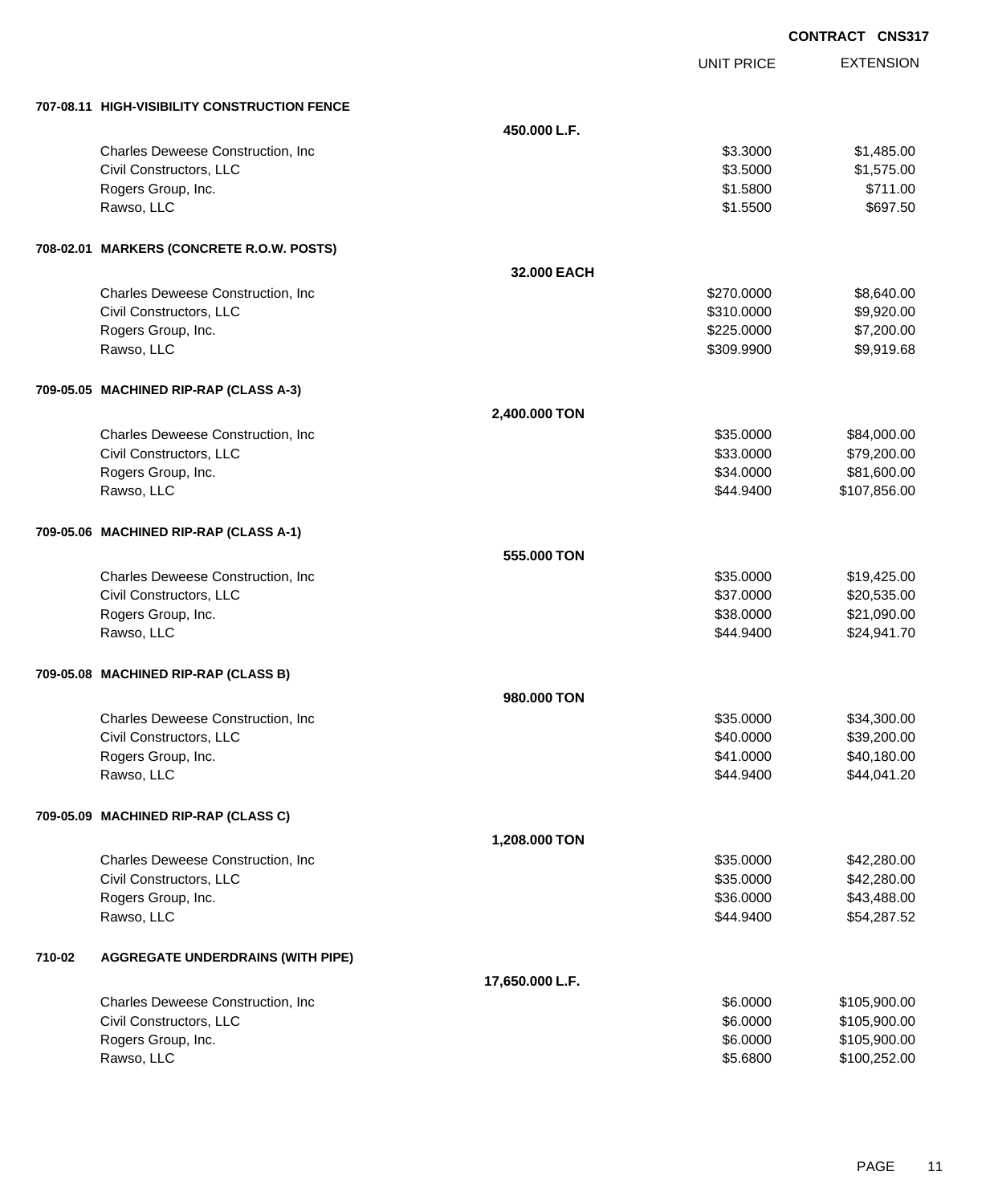|        |                                                         |                |                   | <b>CONTRACT CNS317</b> |
|--------|---------------------------------------------------------|----------------|-------------------|------------------------|
|        |                                                         |                | <b>UNIT PRICE</b> | <b>EXTENSION</b>       |
| 710-05 | <b>LATERAL UNDERDRAIN</b>                               |                |                   |                        |
|        |                                                         | 410.000 L.F.   |                   |                        |
|        | Charles Deweese Construction, Inc.                      |                | \$4.0000          | \$1,640.00             |
|        | Civil Constructors, LLC                                 |                | \$4.0000          | \$1,640.00             |
|        | Rogers Group, Inc.                                      |                | \$4.0000          | \$1,640.00             |
|        | Rawso, LLC                                              |                | \$3.6200          | \$1,484.20             |
|        | 710-06.13 LATERAL UNDERDRAIN ENDWALL (4:1)              |                |                   |                        |
|        |                                                         | 35,000 EACH    |                   |                        |
|        | Charles Deweese Construction, Inc                       |                | \$725.0000        | \$25,375.00            |
|        | Civil Constructors, LLC                                 |                | \$730.0000        | \$25,550.00            |
|        | Rogers Group, Inc.                                      |                | \$710.0000        | \$24,850.00            |
|        | Rawso, LLC                                              |                | \$697.4700        | \$24,411.45            |
|        | 710-09.01 6" PERFORATED PIPE WITH VERTICAL DRAIN SYSTEM |                |                   |                        |
|        |                                                         | 85,000 L.F.    |                   |                        |
|        | Charles Deweese Construction, Inc                       |                | \$90.0000         | \$7,650.00             |
|        | Civil Constructors, LLC                                 |                | \$93.0000         | \$7,905.00             |
|        | Rogers Group, Inc.                                      |                | \$90.0000         | \$7,650.00             |
|        | Rawso, LLC                                              |                | \$103.3300        | \$8,783.05             |
| 712-01 | <b>TRAFFIC CONTROL</b>                                  |                |                   |                        |
|        |                                                         | 1.000 LS       |                   |                        |
|        | Charles Deweese Construction, Inc                       |                | \$41,596.3000     | \$41,596.30            |
|        | Civil Constructors, LLC                                 |                | \$80,240.0000     | \$80,240.00            |
|        | Rogers Group, Inc.                                      |                | \$100,000.0000    | \$100,000.00           |
|        | Rawso, LLC                                              |                | \$128,466.6800    | \$128,466.68           |
|        | 712-02.02 INTERCONNECTED PORTABLE BARRIER RAIL          |                |                   |                        |
|        |                                                         | 2,000.000 L.F. |                   |                        |
|        | Charles Deweese Construction, Inc                       |                | \$26.0000         | \$52,000.00            |
|        | Civil Constructors, LLC                                 |                | \$49.0000         | \$98,000.00            |
|        | Rogers Group, Inc.                                      |                | \$22.0000         | \$44,000.00            |
|        | Rawso, LLC                                              |                | \$18.6000         | \$37,200.00            |
|        | 712-04.01 FLEXIBLE DRUMS (CHANNELIZING)                 |                |                   |                        |
|        |                                                         | 415.000 EACH   |                   |                        |
|        | Charles Deweese Construction, Inc                       |                | \$25.0000         | \$10,375.00            |
|        | Civil Constructors, LLC                                 |                | \$27.0000         | \$11,205.00            |
|        | Rogers Group, Inc.                                      |                | \$26.0000         | \$10,790.00            |
|        | Rawso, LLC                                              |                | \$25.8300         | \$10,719.45            |
|        | 712-05.03 WARNING LIGHTS (TYPE C)                       |                |                   |                        |
|        |                                                         | 50.000 EACH    |                   |                        |
|        | Charles Deweese Construction, Inc                       |                | \$38.0000         | \$1,900.00             |
|        | Civil Constructors, LLC                                 |                | \$41.0000         | \$2,050.00             |
|        | Rogers Group, Inc.                                      |                | \$40.0000         | \$2,000.00             |
|        | Rawso, LLC                                              |                | \$39.2700         | \$1,963.50             |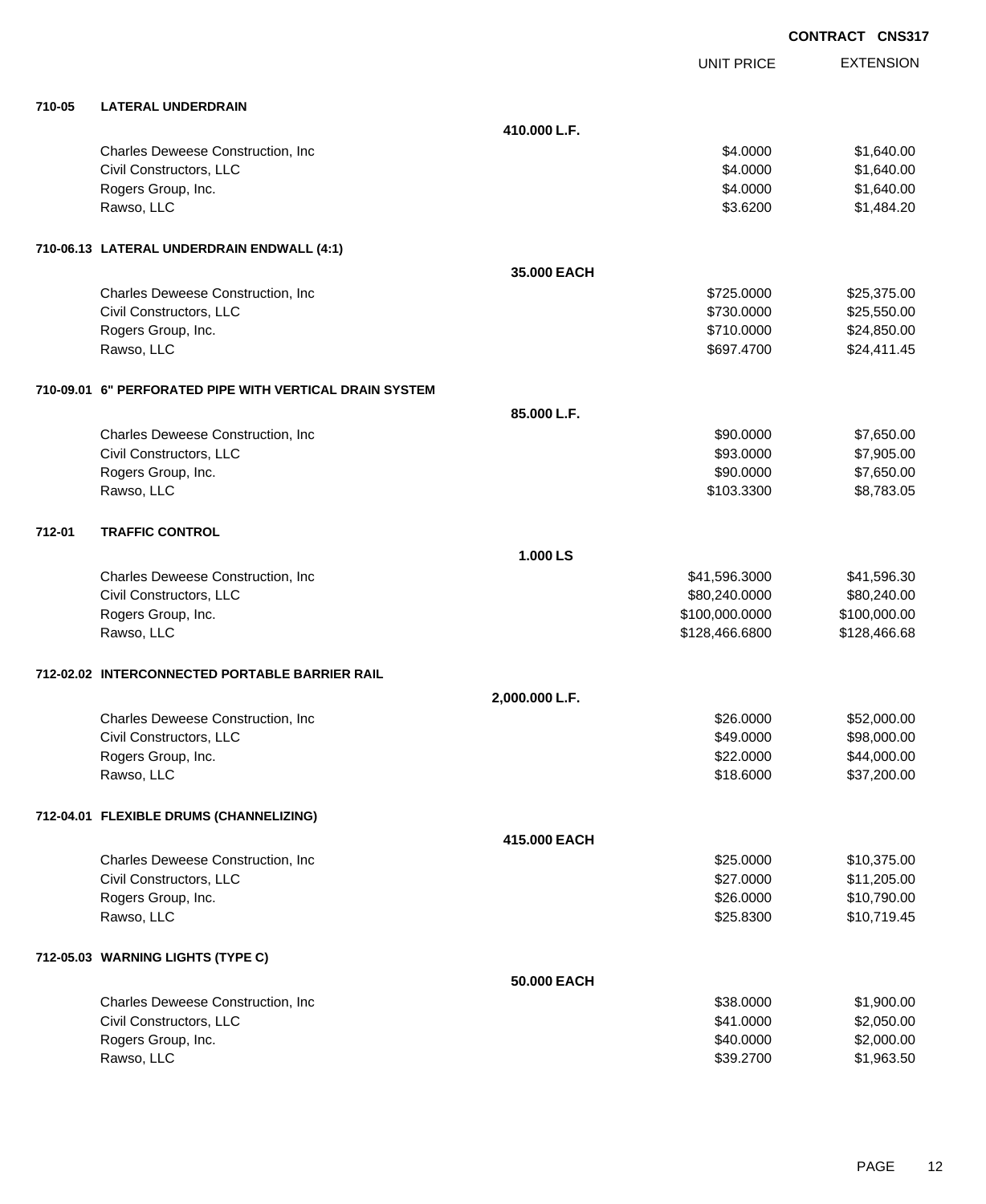|        |                                                                 |               |                   | <b>CONTRACT CNS317</b>   |
|--------|-----------------------------------------------------------------|---------------|-------------------|--------------------------|
|        |                                                                 |               | <b>UNIT PRICE</b> | <b>EXTENSION</b>         |
| 712-06 | <b>SIGNS (CONSTRUCTION)</b>                                     |               |                   |                          |
|        |                                                                 | 684.000 S.F.  |                   |                          |
|        | Charles Deweese Construction, Inc                               |               | \$7.0000          | \$4,788.00               |
|        | Civil Constructors, LLC                                         |               | \$7.5000          | \$5,130.00               |
|        | Rogers Group, Inc.                                              |               | \$7.0000          | \$4,788.00               |
|        | Rawso, LLC                                                      |               | \$7.0800          | \$4,842.72               |
|        | 712-07.03 TEMPORARY BARRICADES (TYPE III)                       |               |                   |                          |
|        |                                                                 | 12.000 L.F.   |                   |                          |
|        | Charles Deweese Construction, Inc                               |               | \$20.0000         | \$240.00                 |
|        | Civil Constructors, LLC                                         |               | \$19.0000         | \$228.00                 |
|        | Rogers Group, Inc.                                              |               | \$19.0000         | \$228.00                 |
|        | Rawso, LLC                                                      |               | \$18.6000         | \$223.20                 |
|        | 712-09.04 REMOVABLE PAVEMENT MARKING (STOP LINE)                |               |                   |                          |
|        |                                                                 | 100.000 L.F.  |                   |                          |
|        | Charles Deweese Construction, Inc.                              |               | \$3.0000          | \$300.00                 |
|        | Civil Constructors, LLC                                         |               | \$19.0000         | \$1,900.00               |
|        | Rogers Group, Inc.                                              |               | \$19.0000         | \$1,900.00               |
|        | Rawso, LLC                                                      |               | \$3.1000          | \$310.00                 |
|        | 713-01.01 CLASS A CONCRETE (FOUNDATION FOR SIGN SUPPORTS)       |               |                   |                          |
|        |                                                                 | 1.000 C.Y.    |                   |                          |
|        | Charles Deweese Construction, Inc                               |               | \$330.0000        | \$330.00                 |
|        | Civil Constructors, LLC                                         |               | \$600.0000        | \$600.00                 |
|        | Rogers Group, Inc.                                              |               | \$312.0000        | \$312.00                 |
|        | Rawso, LLC                                                      |               | \$309.9900        | \$309.99                 |
|        | 713-01.02 STEEL BAR REINFORCEMENT(FOUNDATION FOR SIGN SUPPORTS) |               |                   |                          |
|        |                                                                 | 200.000 LB.   |                   |                          |
|        | Charles Deweese Construction, Inc.                              |               | \$1.2000          | \$240.00                 |
|        | Civil Constructors, LLC                                         |               | \$2.5000          | \$500.00                 |
|        | Rogers Group, Inc.                                              |               | \$1.0400          | \$208.00                 |
|        | Rawso, LLC                                                      |               | \$1.0300          | \$206.00                 |
|        | 713-11.02 PERFORATED/KNOCKOUT SQUARE TUBE POST                  |               |                   |                          |
|        |                                                                 | 3,602.000 LB. |                   |                          |
|        | Charles Deweese Construction, Inc.                              |               | \$3.7500          | \$13,507.50              |
|        | Civil Constructors, LLC                                         |               | \$3.0000          | \$10,806.00              |
|        | Rogers Group, Inc.                                              |               | \$4.0000          | \$14,408.00              |
|        | Rawso, LLC                                                      |               | \$3.6200          | \$13,039.24              |
|        | 713-11.21 P POST SLIP BASE                                      |               |                   |                          |
|        |                                                                 | 8.000 EACH    |                   |                          |
|        | Charles Deweese Construction, Inc.                              |               | \$365.0000        | \$2,920.00               |
|        | Civil Constructors, LLC                                         |               | \$510.0000        | \$4,080.00               |
|        | Rogers Group, Inc.<br>Rawso, LLC                                |               | \$380.0000        | \$3,040.00<br>\$3,017.20 |
|        |                                                                 |               | \$377.1500        |                          |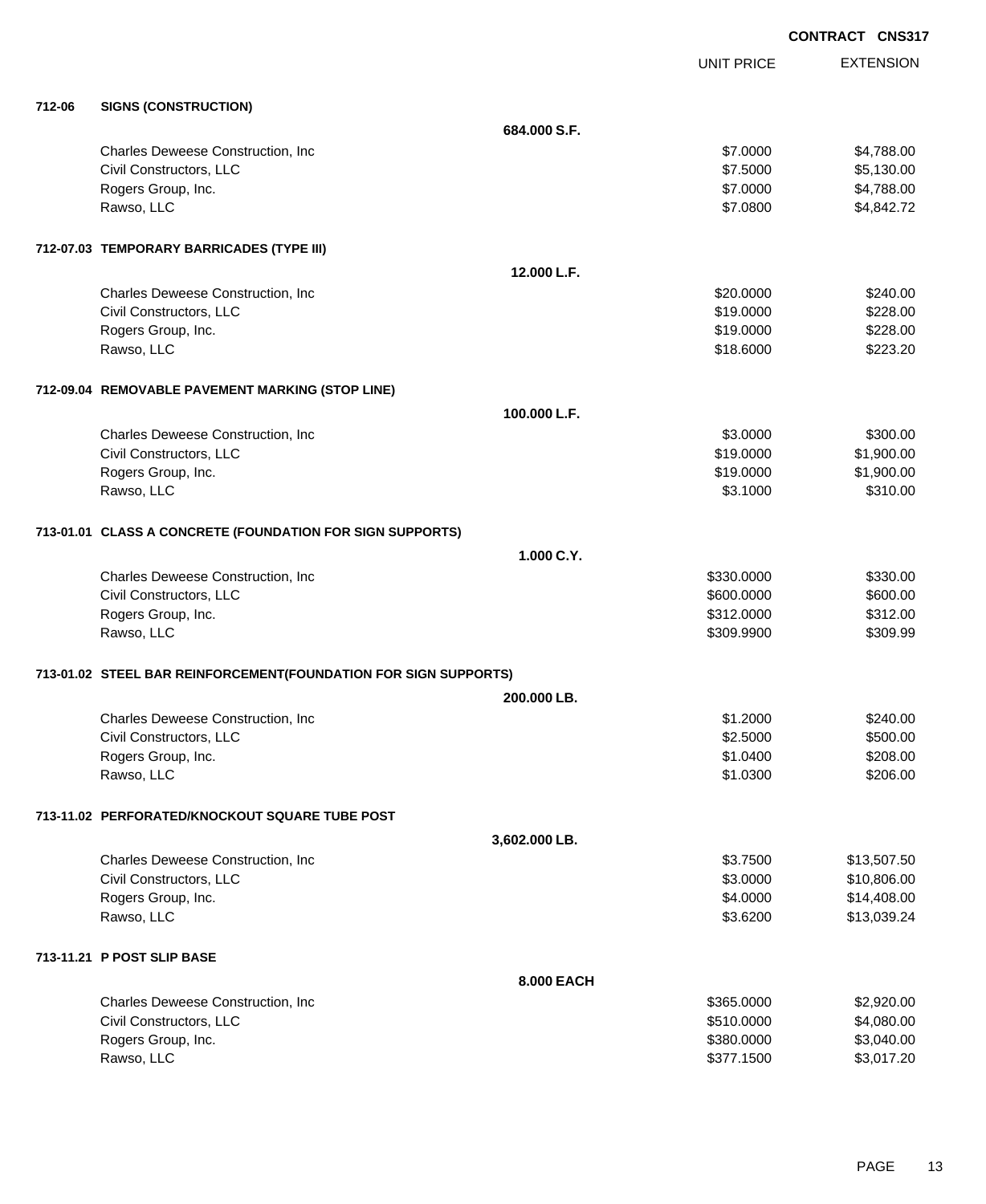|        |                                                                   |                   |                   | <b>CONTRACT CNS317</b> |                  |
|--------|-------------------------------------------------------------------|-------------------|-------------------|------------------------|------------------|
|        |                                                                   |                   | <b>UNIT PRICE</b> |                        | <b>EXTENSION</b> |
|        | 713-13.02 FLAT SHEET ALUMINUM SIGNS (0.080" THICK)                |                   |                   |                        |                  |
|        |                                                                   | 199.000 S.F.      |                   |                        |                  |
|        | Charles Deweese Construction, Inc.                                |                   | \$12.8500         |                        | \$2,557.15       |
|        | Civil Constructors, LLC                                           |                   | \$10.0000         |                        | \$1,990.00       |
|        | Rogers Group, Inc.                                                |                   | \$14.0000         |                        | \$2,786.00       |
|        | Rawso, LLC                                                        |                   | \$13.2800         |                        | \$2,642.72       |
|        | 713-13.03 FLAT SHEET ALUMINUM SIGNS (0.100" THICK)                |                   |                   |                        |                  |
|        |                                                                   | 422,000 S.F.      |                   |                        |                  |
|        | Charles Deweese Construction, Inc.                                |                   | \$13.6500         |                        | \$5,760.30       |
|        | Civil Constructors, LLC                                           |                   | \$11.0000         |                        | \$4,642.00       |
|        | Rogers Group, Inc.                                                |                   | \$14.0000         |                        | \$5,908.00       |
|        | Rawso, LLC                                                        |                   | \$14.1000         |                        | \$5,950.20       |
| 713-15 | REMOVAL OF SIGNS, POSTS AND FOOTINGS                              |                   |                   |                        |                  |
|        |                                                                   | 1.000 LS          |                   |                        |                  |
|        | Charles Deweese Construction, Inc.                                |                   | \$1,500.0000      |                        | \$1,500.00       |
|        | Civil Constructors, LLC                                           |                   | \$970.0000        |                        | \$970.00         |
|        | Rogers Group, Inc.                                                |                   | \$1,600.0000      |                        | \$1,600.00       |
|        | Rawso, LLC                                                        |                   | \$1,549.9400      |                        | \$1,549.94       |
|        | 713-16.22 SIGNS (R10-12, MAST ARM MOUNTED)                        |                   |                   |                        |                  |
|        |                                                                   | <b>2.000 EACH</b> |                   |                        |                  |
|        | Charles Deweese Construction, Inc                                 |                   | \$450.0000        |                        | \$900.00         |
|        | Civil Constructors, LLC                                           |                   | \$92.0000         |                        | \$184.00         |
|        | Rogers Group, Inc.                                                |                   | \$89.0000         |                        | \$178.00         |
|        | Rawso, LLC                                                        |                   | \$421.5900        |                        | \$843.18         |
|        | 716-01.21 SNOWPLOWABLE RAISED PAVMENT MARKERS (BI-DIR) (1 COLOR)  |                   |                   |                        |                  |
|        |                                                                   | 321,000 EACH      |                   |                        |                  |
|        | Charles Deweese Construction, Inc.                                |                   | \$28.0000         |                        | \$8,988.00       |
|        | Civil Constructors, LLC                                           |                   | \$32.0000         |                        | \$10,272.00      |
|        | Rogers Group, Inc.                                                |                   | \$31.0000         |                        | \$9,951.00       |
|        | Rawso, LLC                                                        |                   | \$28.9300         |                        | \$9,286.53       |
|        | 716-01.22 SNOWPLOWABLE RAISED PAVMENT MARKERS (MONO-DIR)(1 COLOR) |                   |                   |                        |                  |
|        |                                                                   | 47.000 EACH       |                   |                        |                  |
|        | Charles Deweese Construction, Inc.                                |                   | \$28.0000         |                        | \$1,316.00       |
|        | Civil Constructors, LLC                                           |                   | \$32.0000         |                        | \$1,504.00       |
|        | Rogers Group, Inc.                                                |                   | \$31.0000         |                        | \$1,457.00       |
|        | Rawso, LLC                                                        |                   | \$28.9300         |                        | \$1,359.71       |
|        | 716-02.04 PLASTIC PAVEMENT MARKING(CHANNELIZATION STRIPING)       |                   |                   |                        |                  |
|        |                                                                   | 185.000 S.Y.      |                   |                        |                  |
|        | Charles Deweese Construction, Inc                                 |                   | \$20.0000         |                        | \$3,700.00       |
|        | Civil Constructors, LLC                                           |                   | \$22.0000         |                        | \$4,070.00       |
|        | Rogers Group, Inc.                                                |                   | \$21.0000         |                        | \$3,885.00       |
|        | Rawso, LLC                                                        |                   | \$20.6700         |                        | \$3,823.95       |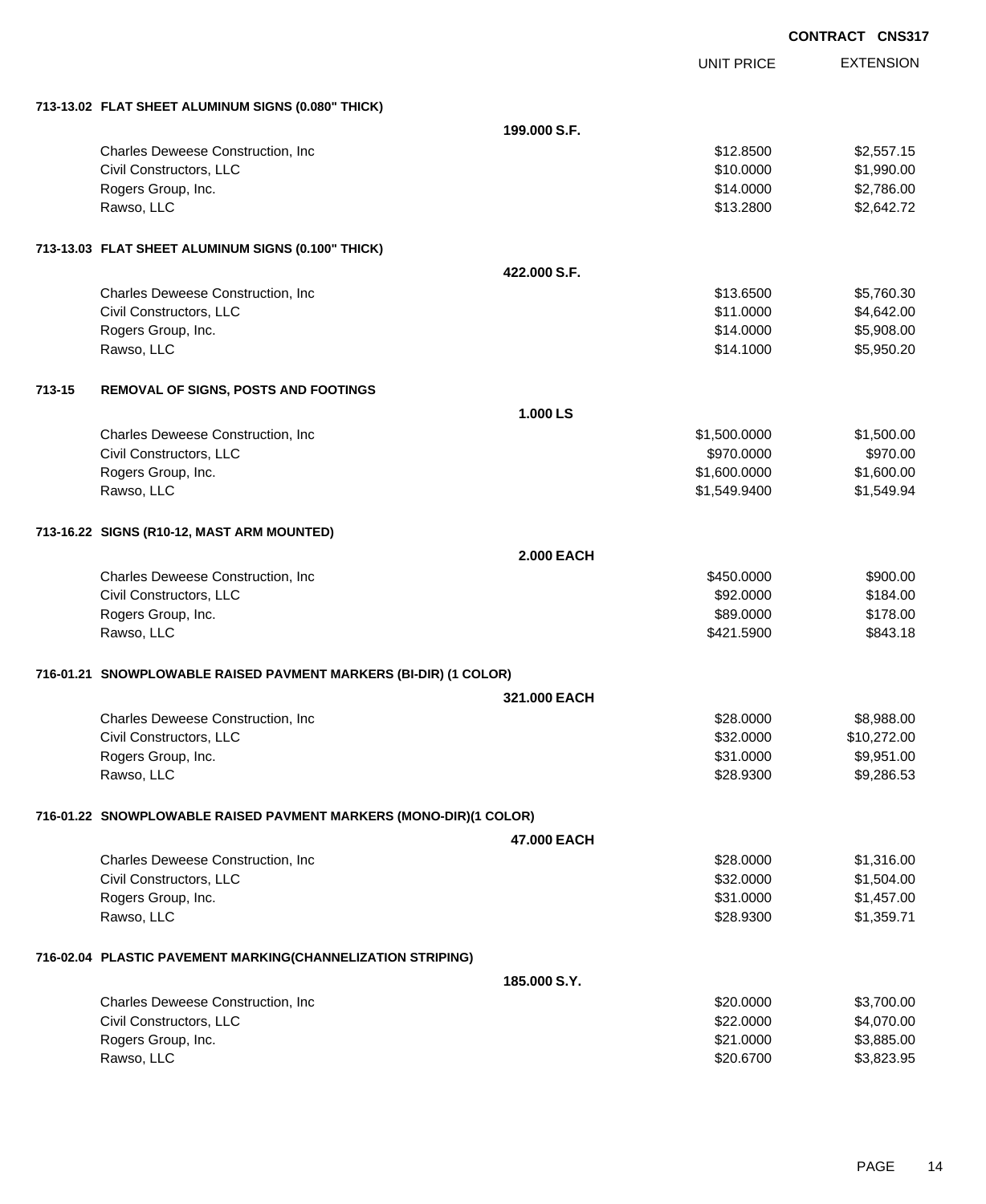|                                                          |                    | <b>UNIT PRICE</b> | <b>EXTENSION</b> |
|----------------------------------------------------------|--------------------|-------------------|------------------|
| 716-02.05 PLASTIC PAVEMENT MARKING (STOP LINE)           |                    |                   |                  |
|                                                          | 100.000 L.F.       |                   |                  |
| Charles Deweese Construction, Inc.                       |                    | \$14.0000         | \$1,400.00       |
| Civil Constructors, LLC                                  |                    | \$16.0000         | \$1,600.00       |
| Rogers Group, Inc.                                       |                    | \$15.5000         | \$1,550.00       |
| Rawso, LLC                                               |                    | \$15.5000         | \$1,550.00       |
| 716-02.06 PLASTIC PAVEMENT MARKING (TURN LANE ARROW)     |                    |                   |                  |
|                                                          | <b>10,000 EACH</b> |                   |                  |
| Charles Deweese Construction, Inc.                       |                    | \$150.0000        | \$1,500.00       |
| Civil Constructors, LLC                                  |                    | \$160.0000        | \$1,600.00       |
| Rogers Group, Inc.                                       |                    | \$155.0000        | \$1,550.00       |
| Rawso, LLC                                               |                    | \$154.9900        | \$1,549.90       |
| 716-03.06 PLASTIC WORD PAVEMENT MARKING (SIGNAL AHEAD)   |                    |                   |                  |
|                                                          | <b>4.000 EACH</b>  |                   |                  |
| Charles Deweese Construction, Inc                        |                    | \$700.0000        | \$2,800.00       |
| Civil Constructors, LLC                                  |                    | \$650.0000        | \$2,600.00       |
| Rogers Group, Inc.                                       |                    | \$620.0000        | \$2,480.00       |
| Rawso, LLC                                               |                    | \$723.3100        | \$2,893.24       |
| 716-04.02 PLASTIC PAVEMENT MARKING(DOUBLE TURNING ARROW) |                    |                   |                  |
|                                                          | 5.000 EACH         |                   |                  |
| Charles Deweese Construction, Inc.                       |                    | \$300.0000        | \$1,500.00       |
| Civil Constructors, LLC                                  |                    | \$320.0000        | \$1,600.00       |
| Rogers Group, Inc.                                       |                    | \$310.0000        | \$1,550.00       |
| Rawso, LLC                                               |                    | \$309.9900        | \$1,549.95       |
| 716-04.12 PLASTIC PAVEMENT MARKING (YIELD LINE)          |                    |                   |                  |
|                                                          | 144,000 S.F.       |                   |                  |
| Charles Deweese Construction, Inc.                       |                    | \$20.0000         | \$2,880.00       |
| Civil Constructors, LLC                                  |                    | \$32.0000         | \$4,608.00       |
| Rogers Group, Inc.                                       |                    | \$31.0000         | \$4,464.00       |
| Rawso, LLC                                               |                    | \$20.6700         | \$2,976.48       |
| 716-05.01 PAINTED PAVEMENT MARKING (4" LINE)             |                    |                   |                  |
|                                                          | 10.000 L.M.        |                   |                  |
| Charles Deweese Construction, Inc                        |                    | \$750.0000        | \$7,500.00       |
| Civil Constructors, LLC                                  |                    | \$970.0000        | \$9,700.00       |
| Rogers Group, Inc.                                       |                    | \$928.0000        | \$9,280.00       |
| Rawso, LLC                                               |                    | \$774.9700        | \$7,749.70       |
| 716-05.02 PAINTED PAVEMENT MARKING (8" BARRIER LINE)     |                    |                   |                  |
|                                                          | 20,475.000 L.F.    |                   |                  |
| Charles Deweese Construction, Inc                        |                    | \$0.4000          | \$8,190.00       |
| Civil Constructors, LLC                                  |                    | \$0.8000          | \$16,380.00      |
| Rogers Group, Inc.                                       |                    | \$0.8000          | \$16,380.00      |
| Rawso, LLC                                               |                    | \$0.4100          | \$8,394.75       |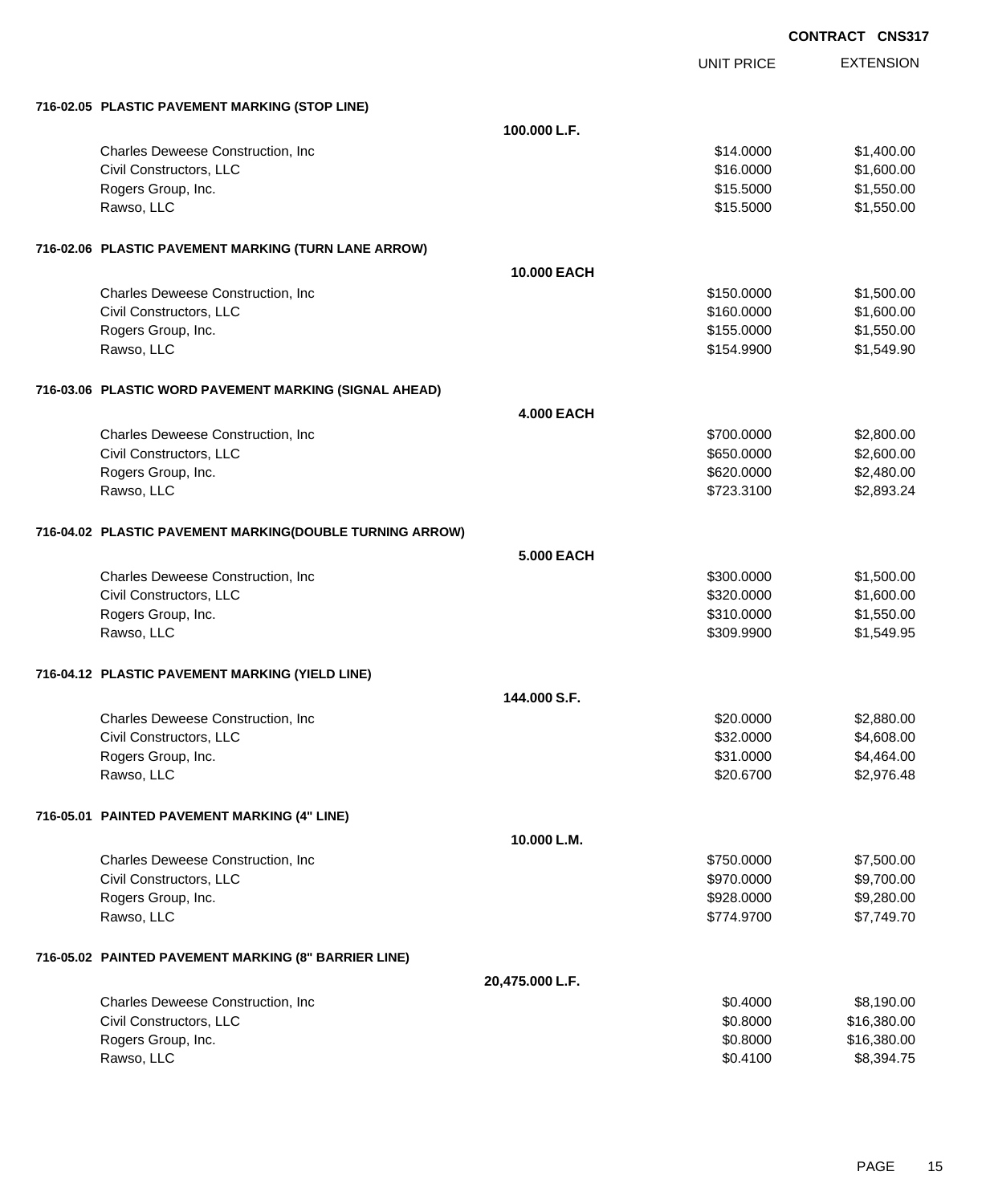|                                                             |                   |                   | <b>CONTRACT CNS31</b> |
|-------------------------------------------------------------|-------------------|-------------------|-----------------------|
|                                                             |                   | <b>UNIT PRICE</b> | <b>EXTENSION</b>      |
| 716-05.05 PAINTED PAVEMENT MARKING (STOP LINE)              |                   |                   |                       |
|                                                             | 135.000 L.F.      |                   |                       |
| Charles Deweese Construction, Inc                           |                   | \$10.0000         | \$1,350.00            |
| Civil Constructors, LLC                                     |                   | \$8.5000          | \$1,147.50            |
| Rogers Group, Inc.                                          |                   | \$8.4000          | \$1,134.00            |
| Rawso, LLC                                                  |                   | \$10.3300         | \$1,394.55            |
| 716-08.07 REMOVAL OF PAVEMENT MARKING (STRAIGHT-TURN ARROW) |                   |                   |                       |
|                                                             | <b>2.000 EACH</b> |                   |                       |
| Charles Deweese Construction, Inc                           |                   | \$100.0000        | \$200.00              |
| Civil Constructors, LLC                                     |                   | \$54.0000         | \$108.00              |
| Rogers Group, Inc.                                          |                   | \$52.0000         | \$104.00              |
| Rawso, LLC                                                  |                   | \$103.3300        | \$206.66              |
| 716-08.13 REMOVAL OF WORD PAVEMENT MARKING (STOP AHEAD)     |                   |                   |                       |
|                                                             | <b>1.000 EACH</b> |                   |                       |
| Charles Deweese Construction, Inc                           |                   | \$100.0000        | \$100.00              |
| Civil Constructors, LLC                                     |                   | \$81.0000         | \$81.00               |
| Rogers Group, Inc.                                          |                   | \$77.0000         | \$77.00               |
| Rawso, LLC                                                  |                   | \$206.6600        | \$206.66              |
| 716-08.20 REMOVAL OF PAVEMENT MARKING (LINE)                |                   |                   |                       |
|                                                             | 10.000 L.M.       |                   |                       |
| Charles Deweese Construction, Inc                           |                   | \$5,280.0000      | \$52,800.00           |
| Civil Constructors, LLC                                     |                   | \$4,300.0000      | \$43,000.00           |
| Rogers Group, Inc.                                          |                   | \$4,100.0000      | \$41,000.00           |
| Rawso, LLC                                                  |                   | \$5,455.7800      | \$54,557.80           |
| 716-12.01 ENHANCED FLATLINE THERMO PVMT MRKNG (4IN LINE)    |                   |                   |                       |
|                                                             | $0.258$ L.M.      |                   |                       |
| Charles Deweese Construction, Inc                           |                   | \$4,000.0000      | \$1,032.00            |
| Civil Constructors, LLC                                     |                   | \$4,600.0000      | \$1,186.80            |
| Rogers Group, Inc.                                          |                   | \$4,300.0000      | \$1,109.40            |
| Rawso, LLC                                                  |                   | \$4,005.0000      | \$1,033.29            |
| 716-12.02 ENHANCED FLATLINE THERMO PVMT MRKNG (6IN LINE)    |                   |                   |                       |
|                                                             | 3.887 L.M.        |                   |                       |
| Charles Deweese Construction, Inc.                          |                   | \$5,000.0000      | \$19,435.00           |
| Civil Constructors, LLC                                     |                   | \$5,400.0000      | \$20,989.80           |
| Rogers Group, Inc.                                          |                   | \$5,000.0000      | \$19,435.00           |
| Rawso, LLC                                                  |                   | \$5,157.1600      | \$20,045.88           |
| 716-13.02 SPRAY THERMO PVMT MRKNG (60 mil) (6IN LINE)       |                   |                   |                       |
|                                                             | 3.343 L.M.        |                   |                       |
| Charles Deweese Construction, Inc.                          |                   | \$2,800.0000      | \$9,360.40            |
| Civil Constructors, LLC                                     |                   | \$3,100.0000      | \$10,363.30           |
| Rogers Group, Inc.                                          |                   | \$3,000.0000      | \$10,029.00           |
| Rawso, LLC                                                  |                   | \$2,890.6200      | \$9,663.34            |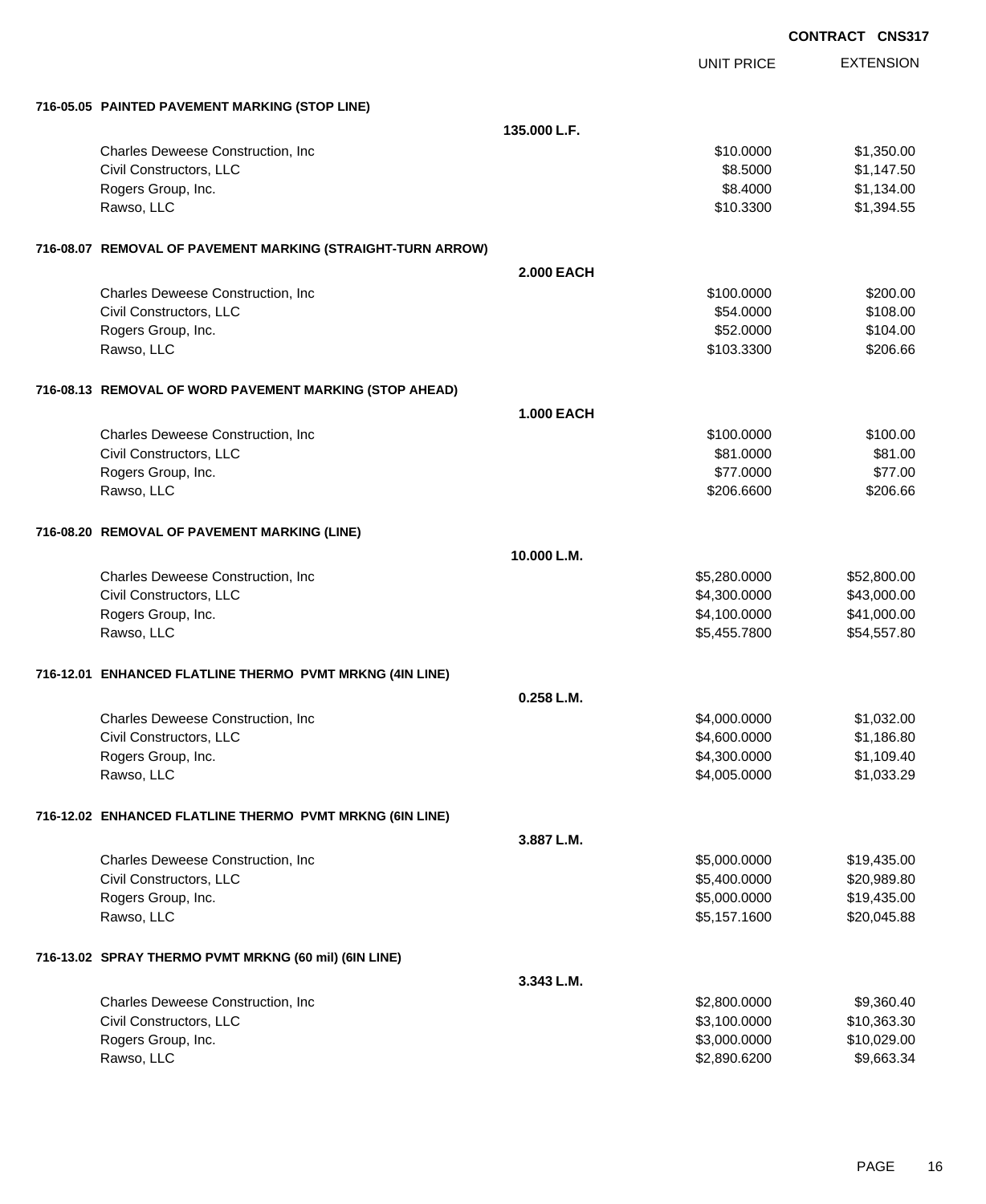|  | <b>CONTRACT CNS317</b> |
|--|------------------------|
|  |                        |

|        |                                                         |                   | UNIT PRICE     | <b>EXTENSION</b> |
|--------|---------------------------------------------------------|-------------------|----------------|------------------|
| 717-01 | <b>MOBILIZATION</b>                                     |                   |                |                  |
|        |                                                         | 1.000 LS          |                |                  |
|        | Charles Deweese Construction, Inc.                      |                   | \$314,750.0000 | \$314,750.00     |
|        | Civil Constructors, LLC                                 |                   | \$256,425.0000 | \$256,425.00     |
|        | Rogers Group, Inc.                                      |                   | \$450,000.0000 | \$450,000.00     |
|        | Rawso, LLC                                              |                   | \$246,926.8300 | \$246,926.83     |
|        | 730-02.09 SIGNAL HEAD ASSEMBLY (130 WITH BACKPLATE)     |                   |                |                  |
|        |                                                         | 6.000 EACH        |                |                  |
|        | Charles Deweese Construction, Inc.                      |                   | \$825.0000     | \$4,950.00       |
|        | Civil Constructors, LLC                                 |                   | \$860.0000     | \$5,160.00       |
|        | Rogers Group, Inc.                                      |                   | \$840.0000     | \$5,040.00       |
|        | Rawso, LLC                                              |                   | \$822.5000     | \$4,935.00       |
|        | 730-02.17 SIGNAL HEAD ASSEMBLY (150 A2H WITH BACKPLATE) |                   |                |                  |
|        |                                                         | <b>2.000 EACH</b> |                |                  |
|        | Charles Deweese Construction, Inc.                      |                   | \$1,375.0000   | \$2,750.00       |
|        | Civil Constructors, LLC                                 |                   | \$1,400.0000   | \$2,800.00       |
|        | Rogers Group, Inc.                                      |                   | \$1,260.0000   | \$2,520.00       |
|        | Rawso, LLC                                              |                   | \$1,321.5800   | \$2,643.16       |
|        | 730-03.20 INSTALL PULL BOX (TYPE A)                     |                   |                |                  |
|        |                                                         | 14.000 EACH       |                |                  |
|        | Charles Deweese Construction, Inc.                      |                   | \$375.0000     | \$5,250.00       |
|        | Civil Constructors, LLC                                 |                   | \$380.0000     | \$5,320.00       |
|        | Rogers Group, Inc.                                      |                   | \$400.0000     | \$5,600.00       |
|        | Rawso, LLC                                              |                   | \$361.6500     | \$5,063.10       |
|        | 730-03.21 INSTALL PULL BOX (TYPE B)                     |                   |                |                  |
|        |                                                         | <b>4.000 EACH</b> |                |                  |
|        | Charles Deweese Construction, Inc                       |                   | \$425.0000     | \$1,700.00       |
|        | Civil Constructors, LLC                                 |                   | \$430.0000     | \$1,720.00       |
|        | Rogers Group, Inc.                                      |                   | \$480.0000     | \$1,920.00       |
|        | Rawso, LLC                                              |                   | \$413.3200     | \$1,653.28       |
|        | 730-05.01 ELECTRICAL SERVICE CONNECTION                 |                   |                |                  |
|        |                                                         | <b>1.000 EACH</b> |                |                  |
|        | Charles Deweese Construction, Inc.                      |                   | \$2,750.0000   | \$2,750.00       |
|        | Civil Constructors, LLC                                 |                   | \$2,700.0000   | \$2,700.00       |
|        | Rogers Group, Inc.                                      |                   | \$1,290.0000   | \$1,290.00       |
|        | Rawso, LLC                                              |                   | \$2,583.2300   | \$2,583.23       |
|        | 730-08.03 SIGNAL CABLE - 7 CONDUCTOR                    |                   |                |                  |
|        |                                                         | 450.000 L.F.      |                |                  |
|        | Charles Deweese Construction, Inc                       |                   | \$1.9500       | \$877.50         |
|        | Civil Constructors, LLC                                 |                   | \$2.0000       | \$900.00         |
|        | Rogers Group, Inc.                                      |                   | \$1.4000       | \$630.00         |
|        | Rawso, LLC                                              |                   | \$1.8100       | \$814.50         |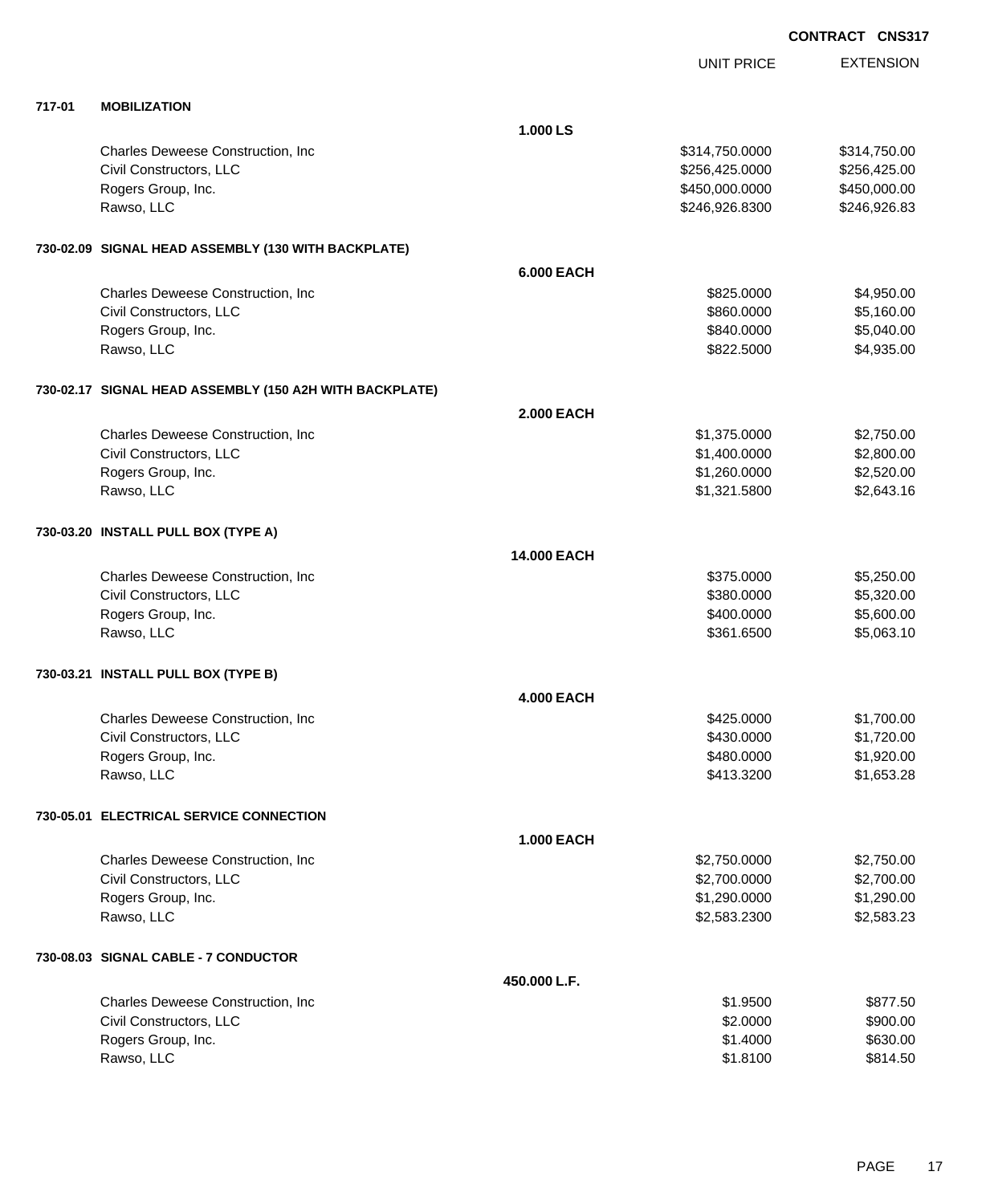|                                     |                |                   | <b>CONTRACT CNS317</b> |
|-------------------------------------|----------------|-------------------|------------------------|
|                                     |                | <b>UNIT PRICE</b> | <b>EXTENSION</b>       |
| 730-12.01 CONDUIT 1" DIAMETER (PVC) |                |                   |                        |
|                                     | 1,850.000 L.F. |                   |                        |
| Charles Deweese Construction, Inc.  |                | \$6.5000          | \$12,025.00            |
| Civil Constructors, LLC             |                | \$6.5000          | \$12,025.00            |
| Rogers Group, Inc.                  |                | \$4.5000          | \$8,325.00             |
| Rawso, LLC                          |                | \$6.2000          | \$11,470.00            |
| 730-12.02 CONDUIT 2" DIAMETER (PVC) |                |                   |                        |
|                                     | 160.000 L.F.   |                   |                        |
| Charles Deweese Construction, Inc   |                | \$7.7000          | \$1,232.00             |
| Civil Constructors, LLC             |                | \$7.5000          | \$1,200.00             |
| Rogers Group, Inc.                  |                | \$6.3500          | \$1,016.00             |
| Rawso, LLC                          |                | \$7.2300          | \$1,156.80             |
| 730-12.03 CONDUIT 3" DIAMETER (PVC) |                |                   |                        |
|                                     | 70.000 L.F.    |                   |                        |
| Charles Deweese Construction, Inc   |                | \$8.5000          | \$595.00               |
| Civil Constructors, LLC             |                | \$8.5000          | \$595.00               |
| Rogers Group, Inc.                  |                | \$14.6000         | \$1,022.00             |
| Rawso, LLC                          |                | \$8.2700          | \$578.90               |
| 730-12.07 CONDUIT 1" DIAMETER (RGS) |                |                   |                        |
|                                     | 160,000 L.F.   |                   |                        |
| Charles Deweese Construction, Inc.  |                | \$16.0000         | \$2,560.00             |
| Civil Constructors, LLC             |                | \$16.0000         | \$2,560.00             |
| Rogers Group, Inc.                  |                | \$14.5000         | \$2,320.00             |
| Rawso, LLC                          |                | \$15.5000         | \$2,480.00             |
| 730-12.08 CONDUIT 2" DIAMETER (RGS) |                |                   |                        |
|                                     | 125.000 L.F.   |                   |                        |
| Charles Deweese Construction, Inc   |                | \$19.0000         | \$2,375.00             |
| Civil Constructors, LLC             |                | \$19.0000         | \$2,375.00             |
| Rogers Group, Inc.                  |                | \$23.5000         | \$2,937.50             |
| Rawso, LLC                          |                | \$18.6000         | \$2,325.00             |
| 730-12.09 CONDUIT 3" DIAMETER (RGS) |                |                   |                        |
|                                     | 230.000 L.F.   |                   |                        |
| Charles Deweese Construction, Inc.  |                | \$23.0000         | \$5,290.00             |
| Civil Constructors, LLC             |                | \$24.0000         | \$5,520.00             |
| Rogers Group, Inc.                  |                | \$30.0000         | \$6,900.00             |
| Rawso, LLC                          |                | \$22.7300         | \$5,227.90             |
| 730-14.01 SHIELDED DETECTOR CABLE   |                |                   |                        |
|                                     | 3,400.000 L.F. |                   |                        |
| Charles Deweese Construction, Inc.  |                | \$1.2000          | \$4,080.00             |
| Civil Constructors, LLC             |                | \$1.0000          | \$3,400.00             |
| Rogers Group, Inc.                  |                | \$1.0500          | \$3,570.00             |

Rawso, LLC \$1.0300 \$3,502.00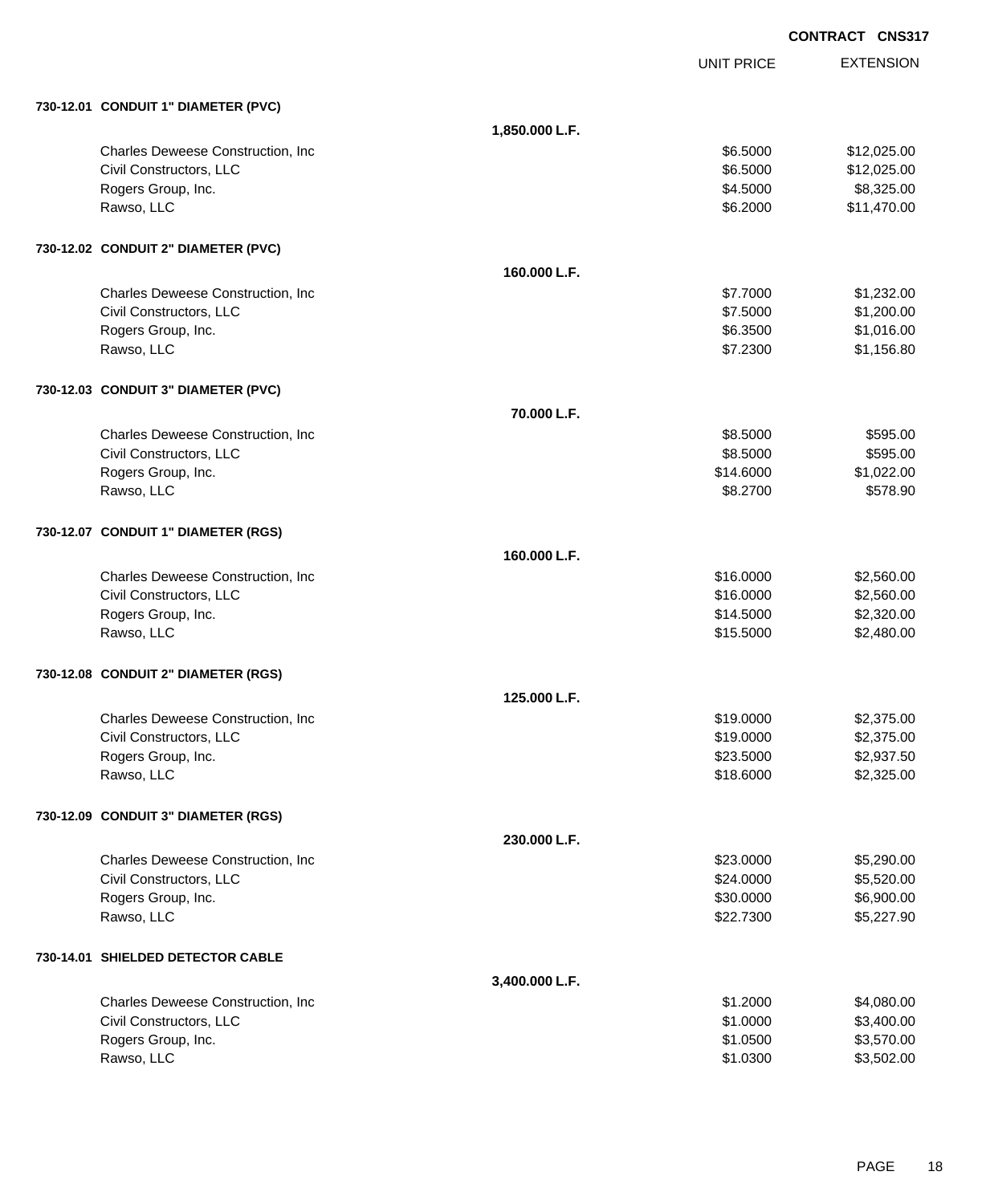|                                                     |                   |                   | <b>CONTRACT CNS317</b> |
|-----------------------------------------------------|-------------------|-------------------|------------------------|
|                                                     |                   | <b>UNIT PRICE</b> | <b>EXTENSION</b>       |
| 730-14.02 SAW SLOT                                  |                   |                   |                        |
|                                                     | 1,150.000 L.F.    |                   |                        |
| Charles Deweese Construction, Inc.                  |                   | \$3.7500          | \$4,312.50             |
| Civil Constructors, LLC                             |                   | \$4.0000          | \$4,600.00             |
| Rogers Group, Inc.                                  |                   | \$5.5000          | \$6,325.00             |
| Rawso, LLC                                          |                   | \$3.6200          | \$4,163.00             |
| 730-14.03 LOOP WIRE                                 |                   |                   |                        |
|                                                     | 3,400.000 L.F.    |                   |                        |
| Charles Deweese Construction, Inc.                  |                   | \$0.6000          | \$2,040.00             |
| Civil Constructors, LLC                             |                   | \$0.5000          | \$1,700.00             |
| Rogers Group, Inc.                                  |                   | \$0.7300          | \$2,482.00             |
| Rawso, LLC                                          |                   | \$0.5200          | \$1,768.00             |
| 730-15.32 CABINET (EIGHT PHASE BASE MOUNTED)        |                   |                   |                        |
|                                                     | <b>1.000 EACH</b> |                   |                        |
| Charles Deweese Construction, Inc                   |                   | \$16,000.0000     | \$16,000.00            |
| Civil Constructors, LLC                             |                   | \$16,300.0000     | \$16,300.00            |
| Rogers Group, Inc.                                  |                   | \$11,200.0000     | \$11,200.00            |
| Rawso, LLC                                          |                   | \$15,625.4400     | \$15,625.44            |
| 730-16.02 EIGHT PHASE ACTUATED CONTROLLER           |                   |                   |                        |
|                                                     | <b>1.000 EACH</b> |                   |                        |
| Charles Deweese Construction, Inc                   |                   | \$4,000.0000      | \$4,000.00             |
| Civil Constructors, LLC                             |                   | \$4,100.0000      | \$4,100.00             |
| Rogers Group, Inc.                                  |                   | \$4,300.0000      | \$4,300.00             |
| Rawso, LLC                                          |                   | \$3,924.4400      | \$3,924.44             |
| 730-23.36 CANTILEVER SIGNAL SUPPORT (2 @ 45' & 70') |                   |                   |                        |
|                                                     | <b>1.000 EACH</b> |                   |                        |
| Charles Deweese Construction, Inc                   |                   | \$26,500.0000     | \$26,500.00            |
| Civil Constructors, LLC                             |                   | \$26,900.0000     | \$26,900.00            |
| Rogers Group, Inc.                                  |                   | \$32,500.0000     | \$32,500.00            |
| Rawso, LLC                                          |                   | \$25,722.7700     | \$25,722.77            |
| 730-23.37 CANTILEVER SIGNAL SUPPORT (2 @ 45' & 65') |                   |                   |                        |
|                                                     | <b>1.000 EACH</b> |                   |                        |
| Charles Deweese Construction, Inc                   |                   | \$27,500.0000     | \$27,500.00            |
| Civil Constructors, LLC                             |                   | \$27,800.0000     | \$27,800.00            |
| Rogers Group, Inc.                                  |                   | \$31,600.0000     | \$31,600.00            |
| Rawso, LLC                                          |                   | \$26,607.2700     | \$26,607.27            |
| 740-10.03 GEOTEXTILE (TYPE III) (EROSION CONTROL)   |                   |                   |                        |
|                                                     | 5,775.000 S.Y.    |                   |                        |
| Charles Deweese Construction, Inc.                  |                   | \$2.1000          | \$12,127.50            |
| Civil Constructors, LLC                             |                   | \$2.0000          | \$11,550.00            |
| Rogers Group, Inc.                                  |                   | \$2.2000          | \$12,705.00            |
| Rawso, LLC                                          |                   | \$2.0700          | \$11,954.25            |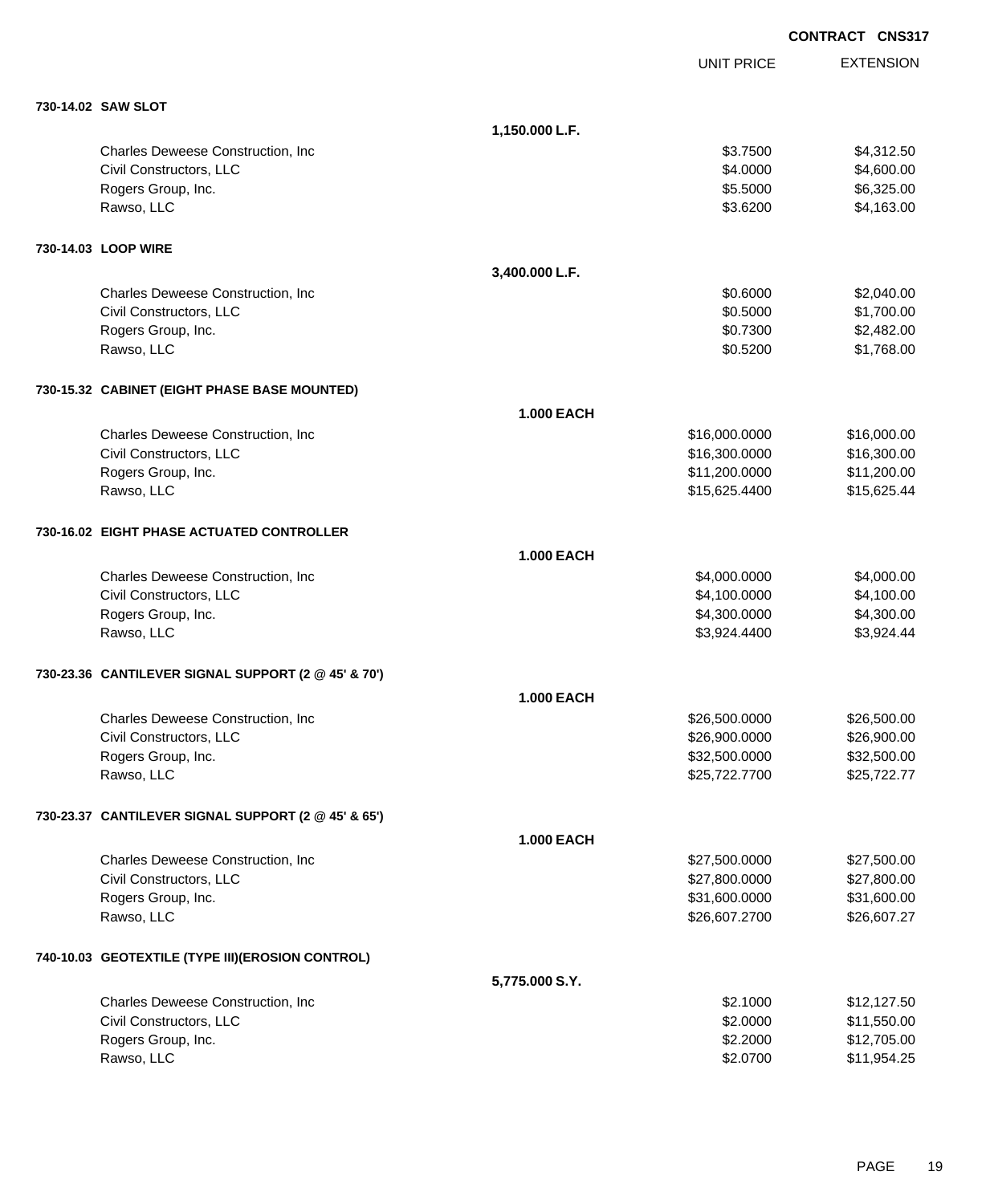|        |                                               |                  |                   | <b>CONTRACT CNS317</b> |
|--------|-----------------------------------------------|------------------|-------------------|------------------------|
|        |                                               |                  | <b>UNIT PRICE</b> | <b>EXTENSION</b>       |
|        | 740-10.04 GEOTEXTILE (TYPE IV)(STABILIZATION) |                  |                   |                        |
|        |                                               | 375,000 S.Y.     |                   |                        |
|        | Charles Deweese Construction, Inc.            |                  | \$1.6500          | \$618.75               |
|        | Civil Constructors, LLC                       |                  | \$2.0000          | \$750.00               |
|        | Rogers Group, Inc.                            |                  | \$2.1000          | \$787.50               |
|        | Rawso, LLC                                    |                  | \$1.5500          | \$581.25               |
| 801-01 | <b>SEEDING (WITH MULCH)</b>                   |                  |                   |                        |
|        |                                               | 363.000 UNIT     |                   |                        |
|        | Charles Deweese Construction, Inc.            |                  | \$45.0000         | \$16,335.00            |
|        | Civil Constructors, LLC                       |                  | \$30.0000         | \$10,890.00            |
|        | Rogers Group, Inc.                            |                  | \$23.0000         | \$8,349.00             |
|        | Rawso, LLC                                    |                  | \$28.9300         | \$10,501.59            |
|        | 801-01.07 TEMPORARY SEEDING (WITH MULCH)      |                  |                   |                        |
|        |                                               | 110.000 UNIT     |                   |                        |
|        | Charles Deweese Construction, Inc.            |                  | \$22.0000         | \$2,420.00             |
|        | Civil Constructors, LLC                       |                  | \$27.0000         | \$2,970.00             |
|        | Rogers Group, Inc.                            |                  | \$22.0000         | \$2,420.00             |
|        | Rawso, LLC                                    |                  | \$25.8300         | \$2,841.30             |
| 801-03 | <b>WATER (SEEDING &amp; SODDING)</b>          |                  |                   |                        |
|        |                                               | 137,000 M.G.     |                   |                        |
|        | Charles Deweese Construction, Inc.            |                  | \$10.0000         | \$1,370.00             |
|        | Civil Constructors, LLC                       |                  | \$11.0000         | \$1,507.00             |
|        | Rogers Group, Inc.                            |                  | \$10.5000         | \$1,438.50             |
|        | Rawso, LLC                                    |                  | \$10.3300         | \$1,415.21             |
| 801-07 | SEED (SUPPLEMENTAL APPLICATION)               |                  |                   |                        |
|        |                                               | 626,000 LB.      |                   |                        |
|        | Charles Deweese Construction, Inc             |                  | \$4.2500          | \$2,660.50             |
|        | Civil Constructors, LLC                       |                  | \$2.0000          | \$1,252.00             |
|        | Rogers Group, Inc.                            |                  | \$4.5000          | \$2,817.00             |
|        | Rawso, LLC                                    |                  | \$2.0700          | \$1,295.82             |
| 801-08 | FERTILIZER (SUPPLEMENTAL APPLICATION)         |                  |                   |                        |
|        |                                               | <b>1.000 TON</b> |                   |                        |
|        | Charles Deweese Construction, Inc.            |                  | \$550.0000        | \$550.00               |
|        | Civil Constructors, LLC                       |                  | \$760.0000        | \$760.00               |
|        | Rogers Group, Inc.                            |                  | \$465.0000        | \$465.00               |
|        | Rawso, LLC                                    |                  | \$723.3000        | \$723.30               |
| 803-01 | <b>SODDING (NEW SOD)</b>                      |                  |                   |                        |
|        |                                               | 5,560.000 S.Y.   |                   |                        |
|        | Charles Deweese Construction, Inc             |                  | \$5.0000          | \$27,800.00            |
|        | Civil Constructors, LLC                       |                  | \$4.3500          | \$24,186.00            |
|        | Rogers Group, Inc.                            |                  | \$4.5000          | \$25,020.00            |
|        | Rawso, LLC                                    |                  | \$4.3900          | \$24,408.40            |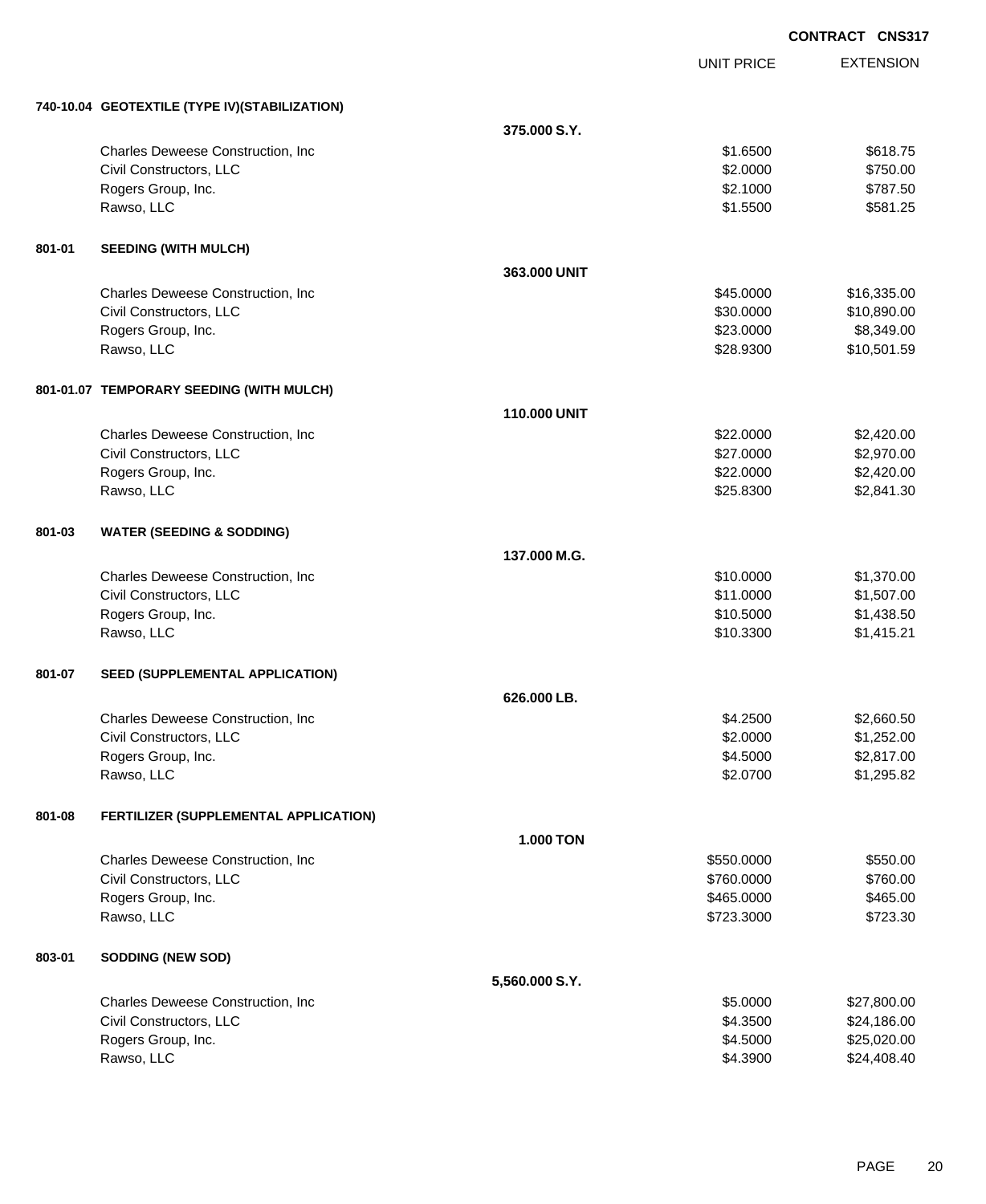|                                            |                | <b>UNIT PRICE</b> | <b>EXTENSION</b> |
|--------------------------------------------|----------------|-------------------|------------------|
| 805-12.01 EROSION CONTROL BLANKET (TYPE I) |                |                   |                  |
|                                            | 8,000.000 S.Y. |                   |                  |
| <b>Charles Deweese Construction, Inc.</b>  |                | \$0.9500          | \$7,600.00       |
| Civil Constructors, LLC                    |                | \$1.0500          | \$8,400.00       |
| Rogers Group, Inc.                         |                | \$0.9800          | \$7,840.00       |
| Rawso, LLC                                 |                | \$1.2900          | \$10,320.00      |
| 806-02.03 PROJECT MOWING                   |                |                   |                  |
|                                            | 6,000 CYCL     |                   |                  |
| <b>Charles Deweese Construction, Inc.</b>  |                | \$650.0000        | \$3,900.00       |
| Civil Constructors, LLC                    |                | \$2,170.0000      | \$13,020.00      |
| Rogers Group, Inc.                         |                | \$2,100.0000      | \$12,600.00      |
| Rawso, LLC                                 |                | \$3,616.5200      | \$21,699.12      |
|                                            |                |                   |                  |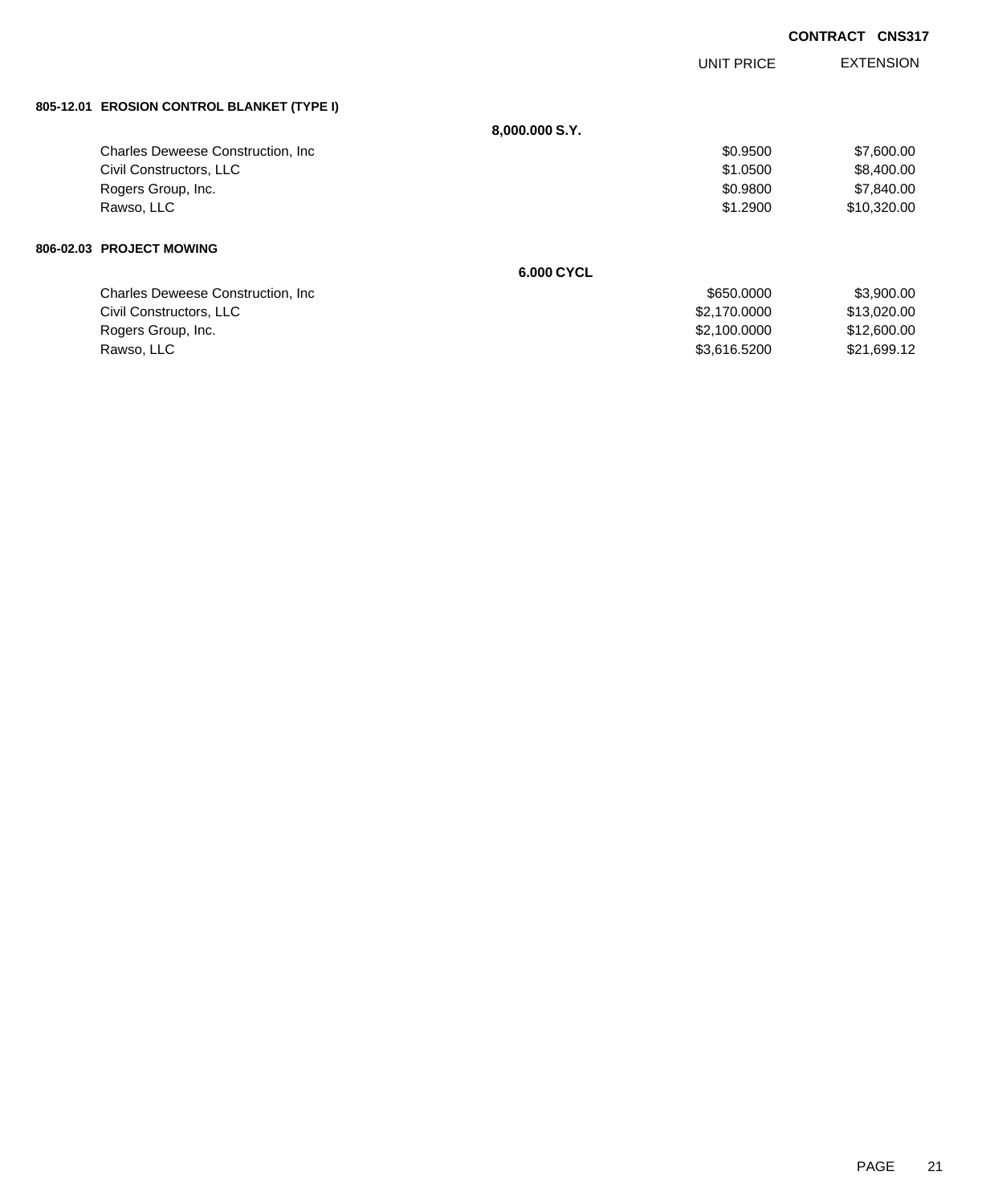|                                                 |                | UNIT PRICE | <b>EXTENSION</b> |
|-------------------------------------------------|----------------|------------|------------------|
| <b>BOX BRIDGE CATEGORY</b>                      |                |            |                  |
| 604-02.01 CLASS A CONCRETE (BOX BRIDGES)        |                |            |                  |
|                                                 | 105,000 C.Y.   |            |                  |
| Charles Deweese Construction, Inc.              |                | \$820.0000 | \$86,100.00      |
| Civil Constructors, LLC                         |                | \$890.0000 | \$93,450.00      |
| Rogers Group, Inc.                              |                | \$855.0000 | \$89,775.00      |
| Rawso, LLC                                      |                | \$976,4600 | \$102,528.30     |
| 604-02.02 STEEL BAR REINFORCEMENT (BOX BRIDGES) |                |            |                  |
|                                                 | 15,850.000 LB. |            |                  |
| <b>Charles Deweese Construction, Inc.</b>       |                | \$1,5000   | \$23,775.00      |
| Civil Constructors, LLC                         |                | \$1.6500   | \$26,152.50      |
| Rogers Group, Inc.                              |                | \$1,5600   | \$24,726.00      |
|                                                 |                |            |                  |

Rawso, LLC \$1.4500 \$22,982.50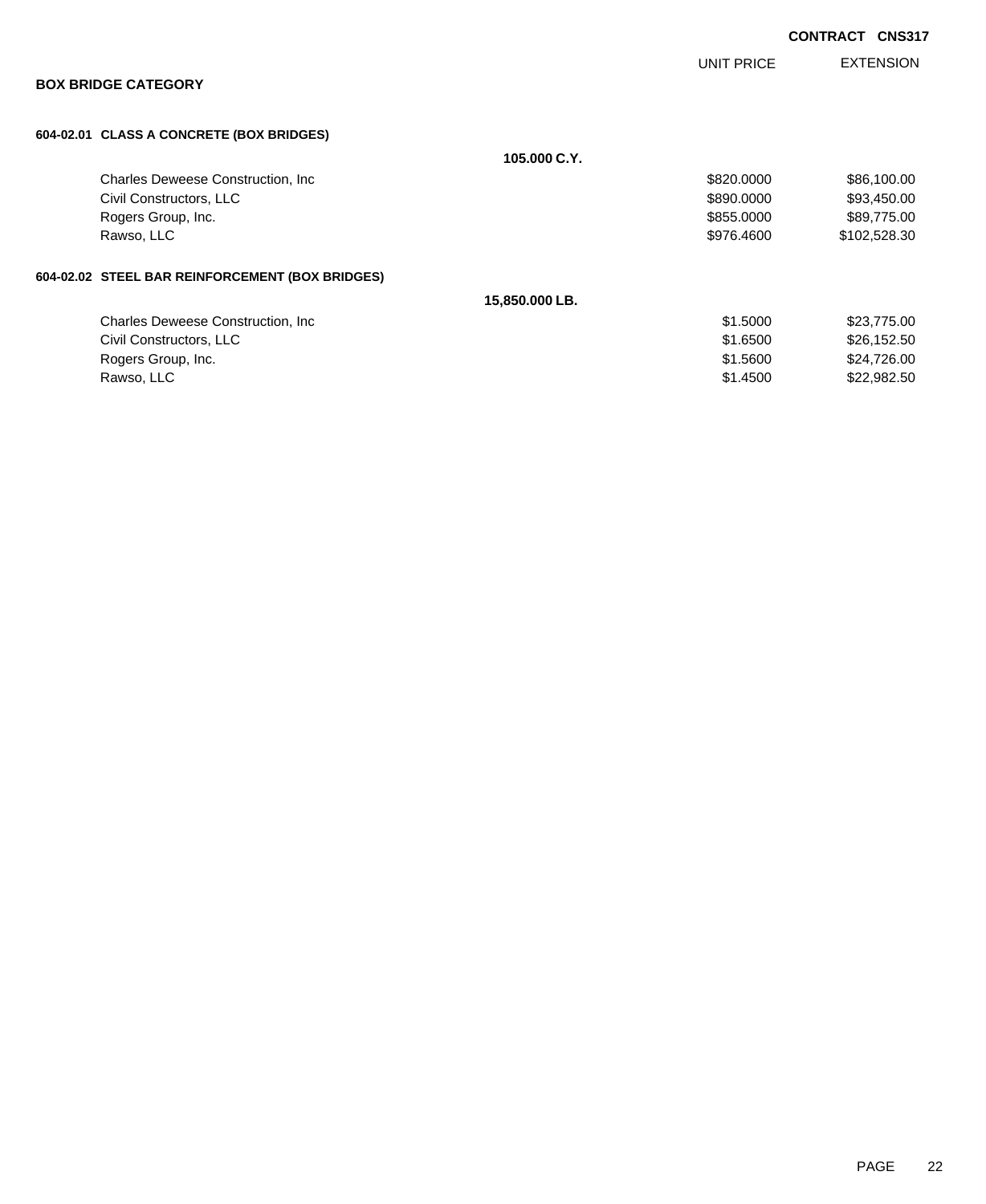|                                     |                                    |                    |                   | <b>CONTRACT CNS317</b> |
|-------------------------------------|------------------------------------|--------------------|-------------------|------------------------|
|                                     |                                    |                    | <b>UNIT PRICE</b> | <b>EXTENSION</b>       |
| <b>UTILITY CATEGORY</b>             |                                    |                    |                   |                        |
| 791-01.12 8IN PVC CASING OPEN CUT   |                                    |                    |                   |                        |
|                                     |                                    | 80.000 L.F.        |                   |                        |
|                                     | Charles Deweese Construction, Inc. |                    | \$83.0000         | \$6,640.00             |
| Civil Constructors, LLC             |                                    |                    | \$69.0000         | \$5,520.00             |
| Rogers Group, Inc.                  |                                    |                    | \$71.0000         | \$5,680.00             |
| Rawso, LLC                          |                                    |                    | \$134.3300        | \$10,746.40            |
| 791-03.04 4IN HDPE GAS MAIN         |                                    |                    |                   |                        |
|                                     |                                    | 1,950.000 L.F.     |                   |                        |
|                                     | Charles Deweese Construction, Inc. |                    | \$48.0000         | \$93,600.00            |
| Civil Constructors, LLC             |                                    |                    | \$62.0000         | \$120,900.00           |
| Rogers Group, Inc.                  |                                    |                    | \$64.0000         | \$124,800.00           |
| Rawso, LLC                          |                                    |                    | \$56.8300         | \$110,818.50           |
| 791-04.13 HDD 4IN PE PIPE - ROCK    |                                    |                    |                   |                        |
|                                     |                                    | 950.000 L.F.       |                   |                        |
|                                     | Charles Deweese Construction, Inc  |                    | \$79.0000         | \$75,050.00            |
| Civil Constructors, LLC             |                                    |                    | \$170.0000        | \$161,500.00           |
| Rogers Group, Inc.                  |                                    |                    | \$176.0000        | \$167,200.00           |
| Rawso, LLC                          |                                    |                    | \$222.1600        | \$211,052.00           |
| 791-06.52 4IN PE HOT TAP CONNECTION |                                    |                    |                   |                        |
|                                     |                                    | <b>15.000 EACH</b> |                   |                        |
|                                     | Charles Deweese Construction, Inc  |                    | \$1,200.0000      | \$18,000.00            |
| Civil Constructors, LLC             |                                    |                    | \$1,800.0000      | \$27,000.00            |
| Rogers Group, Inc.                  |                                    |                    | \$1,860.0000      | \$27,900.00            |
| Rawso, LLC                          |                                    |                    | \$3,616.5200      | \$54,247.80            |
| 791-07.02 4IN PE GAS VALVE ASSEMBLY |                                    |                    |                   |                        |
|                                     |                                    | 7.000 EACH         |                   |                        |
|                                     | Charles Deweese Construction, Inc  |                    | \$1,250.0000      | \$8,750.00             |
| Civil Constructors, LLC             |                                    |                    | \$1,400.0000      | \$9,800.00             |
| Rogers Group, Inc.                  |                                    |                    | \$1,445.0000      | \$10,115.00            |
| Rawso, LLC                          |                                    |                    | \$929.9600        | \$6,509.72             |
| 791-08.07 3/4IN PE SERVICE PIPE     |                                    |                    |                   |                        |
|                                     |                                    | 100.000 L.F.       |                   |                        |
|                                     | Charles Deweese Construction, Inc  |                    | \$15.0000         | \$1,500.00             |
| Civil Constructors, LLC             |                                    |                    | \$100.0000        | \$10,000.00            |
| Rogers Group, Inc.                  |                                    |                    | \$104.0000        | \$10,400.00            |
| Rawso, LLC                          |                                    |                    | \$12.4000         | \$1,240.00             |
| 791-08.17 HDD 3/4IN PE SERVICE PIPE |                                    |                    |                   |                        |
|                                     |                                    | 125.000 L.F.       |                   |                        |
|                                     | Charles Deweese Construction, Inc. |                    | \$22.0000         | \$2,750.00             |
| Civil Constructors, LLC             |                                    |                    | \$140.0000        | \$17,500.00            |
| Rogers Group, Inc.                  |                                    |                    | \$145.0000        | \$18,125.00            |
| Rawso, LLC                          |                                    |                    | \$36.1700         | \$4,521.25             |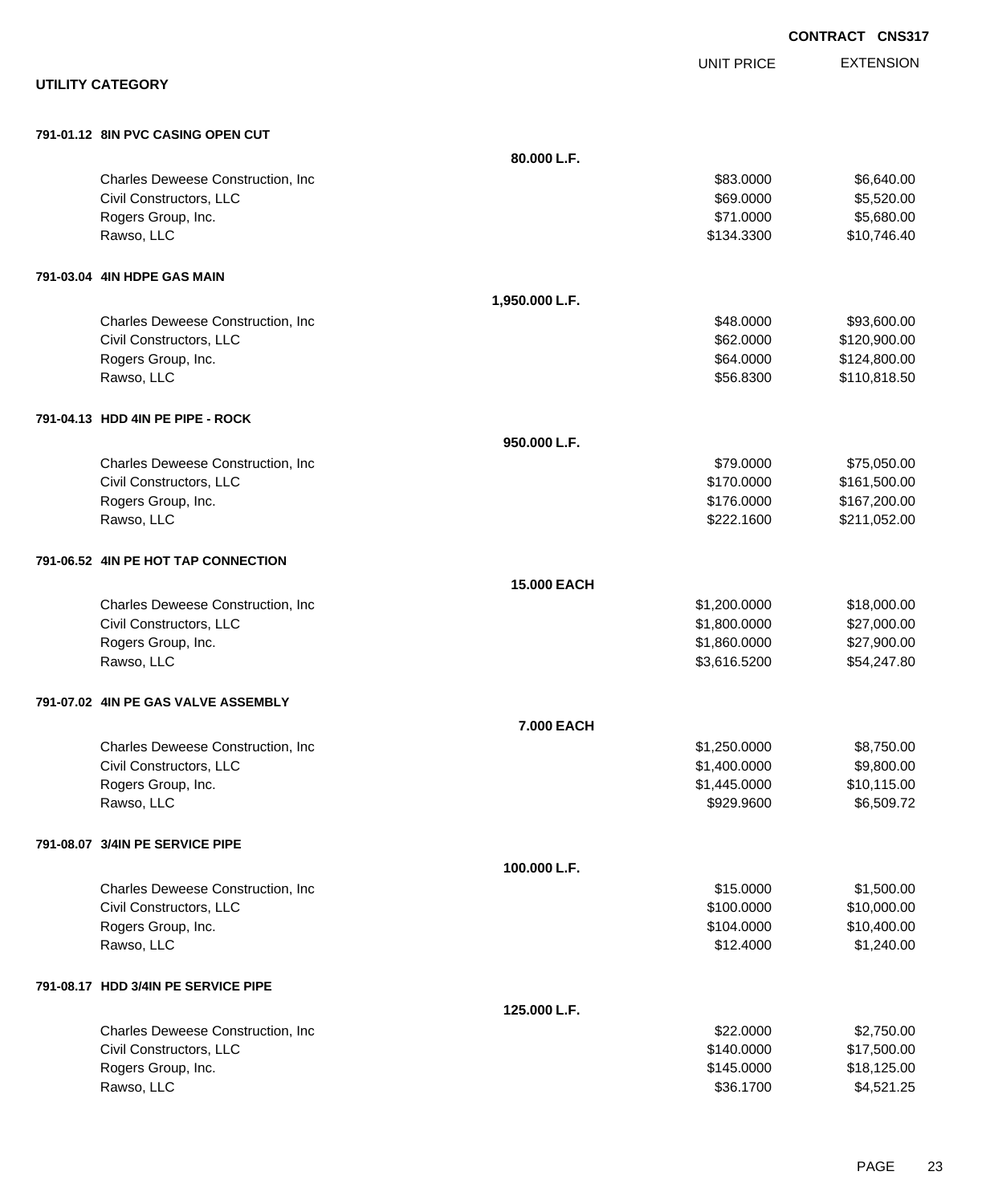UNIT PRICE EXTENSION

| 791-08.40 RECONNECT SERVICE ASSEMBLY     |                   |              |              |
|------------------------------------------|-------------------|--------------|--------------|
|                                          | <b>5.000 EACH</b> |              |              |
| Charles Deweese Construction, Inc        |                   | \$850.0000   | \$4,250.00   |
| Civil Constructors, LLC                  |                   | \$4,600.0000 | \$23,000.00  |
| Rogers Group, Inc.                       |                   | \$4,750.0000 | \$23,750.00  |
| Rawso, LLC                               |                   | \$1,136.6200 | \$5,683.10   |
| 791-11.01 CLASS A CONCRETE               |                   |              |              |
|                                          | 50.000 C.Y.       |              |              |
| Charles Deweese Construction, Inc.       |                   | \$350,0000   | \$17,500.00  |
| Civil Constructors, LLC                  |                   | \$370.0000   | \$18,500.00  |
| Rogers Group, Inc.                       |                   | \$390.0000   | \$19,500.00  |
| Rawso, LLC                               |                   | \$413.3200   | \$20,666.00  |
| 795-01.06 8IN DIP SLIP JOINT WATER LINE  |                   |              |              |
|                                          | 40.000 L.F.       |              |              |
| Charles Deweese Construction, Inc        |                   | \$138.0600   | \$5,522.40   |
| Civil Constructors, LLC                  |                   | \$130.0000   | \$5,200.00   |
| Rogers Group, Inc.                       |                   | \$135.0000   | \$5,400.00   |
| Rawso, LLC                               |                   | \$268.4300   | \$10,737.20  |
| 795-03.05 6IN PVC WATER LINE             |                   |              |              |
|                                          | 240.000 L.F.      |              |              |
| Charles Deweese Construction, Inc.       |                   | \$120.7900   | \$28,989.60  |
| Civil Constructors, LLC                  |                   | \$140.0000   | \$33,600.00  |
| Rogers Group, Inc.                       |                   | \$145.0000   | \$34,800.00  |
| Rawso, LLC                               |                   | \$170.2900   | \$40,869.60  |
| 795-03.06 8IN PVC WATER LINE             |                   |              |              |
|                                          | 1,135.000 L.F.    |              |              |
| Charles Deweese Construction, Inc        |                   | \$111.9600   | \$127,074.60 |
| Civil Constructors, LLC                  |                   | \$88.0000    | \$99,880.00  |
| Rogers Group, Inc.                       |                   | \$91.0000    | \$103,285.00 |
| Rawso, LLC                               |                   | \$137,7400   | \$156.334.90 |
| 795-05.19 HDD 10IN HDPE CASING PIPE-ROCK |                   |              |              |
|                                          | 150.000 L.F.      |              |              |
| Charles Deweese Construction, Inc.       |                   | \$460.6900   | \$69,103.50  |
| Civil Constructors, LLC                  |                   | \$340.0000   | \$51,000.00  |
| Rogers Group, Inc.                       |                   | \$351.0000   | \$52,650.00  |
| Rawso, LLC                               |                   | \$598.9800   | \$89,847.00  |
| 795-08.04 6IN GATE VALVE ASSEMBLY        |                   |              |              |
|                                          | <b>2.000 EACH</b> |              |              |
| Charles Deweese Construction, Inc        |                   | \$1,581.1300 | \$3,162.26   |
| Civil Constructors, LLC                  |                   | \$1,700.0000 | \$3,400.00   |
| Rogers Group, Inc.                       |                   | \$1,755.0000 | \$3,510.00   |
| Rawso, LLC                               |                   | \$2,393.0900 | \$4,786.18   |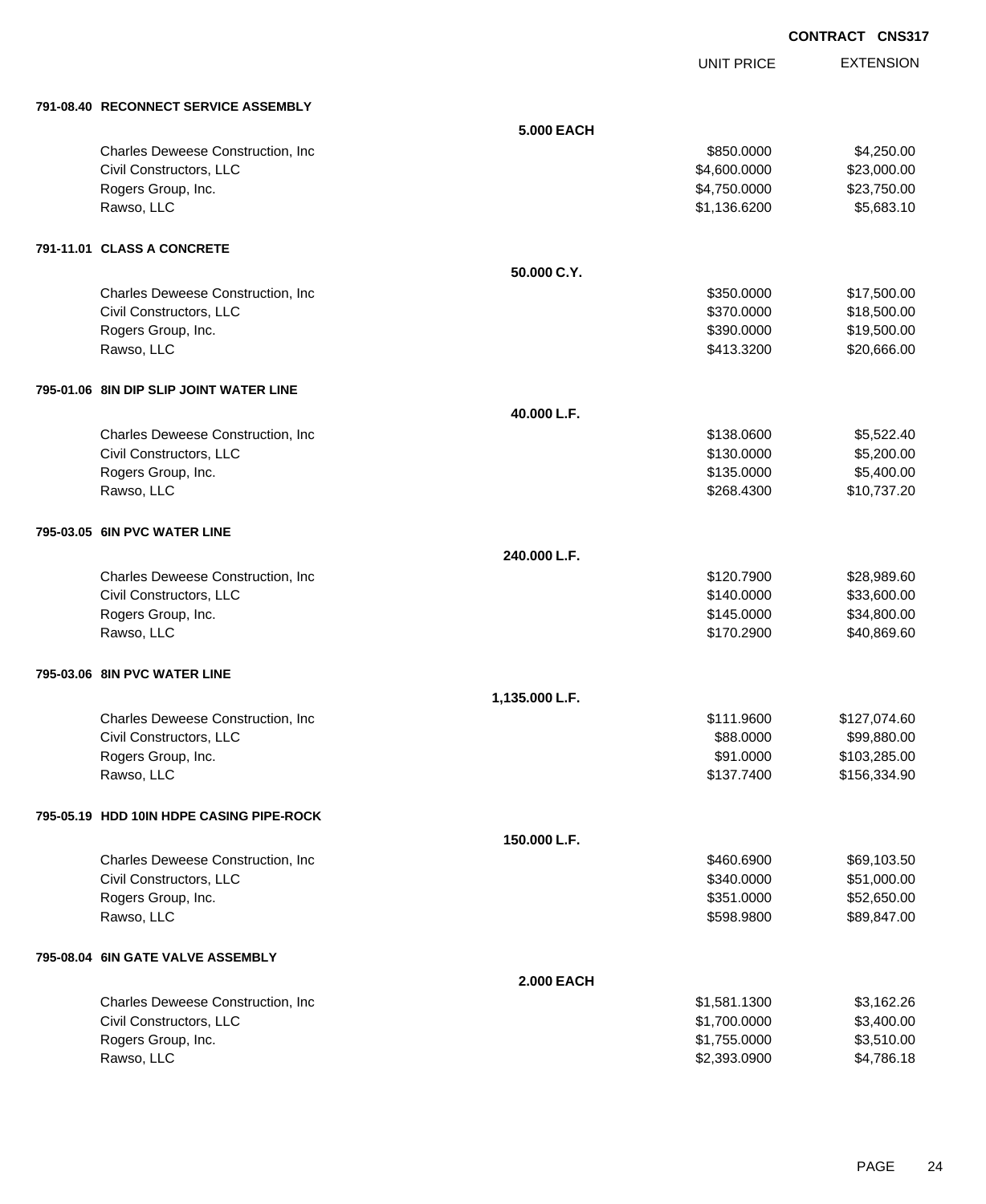|  | <b>CONTRACT CNS317</b> |
|--|------------------------|
|  |                        |

UNIT PRICE

EXTENSION

| 795-08.05 8IN GATE VALVE ASSEMBLY |
|-----------------------------------|
|                                   |

| 795-08.05   8IN GATE VALVE ASSEMBLY                  |               |              |             |
|------------------------------------------------------|---------------|--------------|-------------|
|                                                      | 3.000 EACH    |              |             |
| Charles Deweese Construction, Inc                    |               | \$1,932.1300 | \$5,796.39  |
| Civil Constructors, LLC                              |               | \$2,200.0000 | \$6,600.00  |
| Rogers Group, Inc.                                   |               | \$2,270.0000 | \$6,810.00  |
| Rawso, LLC                                           |               | \$2,885.1100 | \$8,655.33  |
| 795-09.09 RELOCATE/RECONNECT SERVICE ASSEMBLY        |               |              |             |
|                                                      | 5.000 EACH    |              |             |
| Charles Deweese Construction, Inc                    |               | \$2,061.7500 | \$10,308.75 |
| Civil Constructors, LLC                              |               | \$2,500.0000 | \$12,500.00 |
| Rogers Group, Inc.                                   |               | \$2,600.0000 | \$13,000.00 |
| Rawso, LLC                                           |               | \$1,781.9400 | \$8,909.70  |
| 795-09.27 TI OF 2IN PVC CASING FOR SERVICE PIPE-ROCK |               |              |             |
|                                                      | 150.000 L.F.  |              |             |
| Charles Deweese Construction, Inc                    |               | \$151.2500   | \$22,687.50 |
| Civil Constructors, LLC                              |               | \$95.0000    | \$14,250.00 |
| Rogers Group, Inc.                                   |               | \$98.0000    | \$14,700.00 |
| Rawso, LLC                                           |               | \$225.8600   | \$33,879.00 |
| 795-09.37 3/4IN SERVICE PIPE                         |               |              |             |
|                                                      | 200.000 L.F.  |              |             |
| Charles Deweese Construction, Inc.                   |               | \$81.8800    | \$16,376.00 |
| Civil Constructors, LLC                              |               | \$36.0000    | \$7,200.00  |
| Rogers Group, Inc.                                   |               | \$38.0000    | \$7,600.00  |
| Rawso, LLC                                           |               | \$63.5000    | \$12,700.00 |
| 795-13.01 DI FITTINGS                                |               |              |             |
|                                                      | 4,000.000 LB. |              |             |
| Charles Deweese Construction, Inc                    |               | \$5.6600     | \$22,640.00 |
| Civil Constructors, LLC                              |               | \$5.5000     | \$22,000.00 |
| Rogers Group, Inc.                                   |               | \$6.0000     | \$24,000.00 |
| Rawso, LLC                                           |               | \$7.4900     | \$29,960.00 |
| 795-14.05 CONCRETE ENCASEMENT                        |               |              |             |
|                                                      | 50.000 L.F.   |              |             |
| Charles Deweese Construction, Inc                    |               | \$40.0000    | \$2,000.00  |
| Civil Constructors, LLC                              |               | \$88.0000    | \$4,400.00  |
| Rogers Group, Inc.                                   |               | \$91.0000    | \$4,550.00  |
| Rawso, LLC                                           |               | \$120.0600   | \$6,003.00  |
| 797-03.08 6IN PVC FORCE MAIN                         |               |              |             |
|                                                      | 600.000 L.F.  |              |             |
| Charles Deweese Construction, Inc.                   |               | \$93.7900    | \$56,274.00 |
| Civil Constructors, LLC                              |               | \$72.0000    | \$43,200.00 |
| Rogers Group, Inc.                                   |               | \$75.0000    | \$45,000.00 |
| Rawso, LLC                                           |               | \$46.6000    | \$27,960.00 |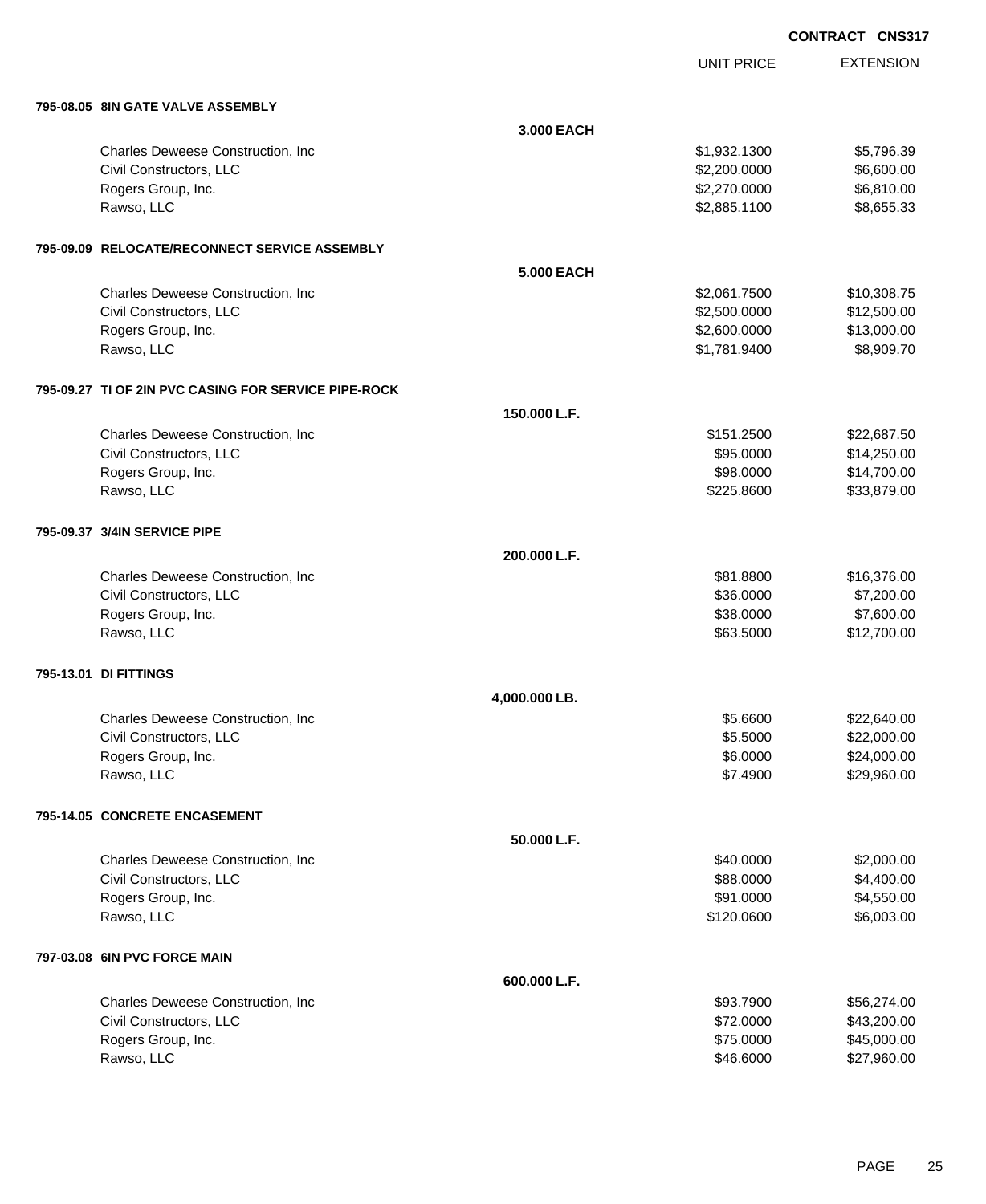UNIT PRICE

EXTENSION

| 797-06.19 HDD 8IN HDPE CASING PIPE-ROCK |
|-----------------------------------------|
|                                         |

| 400.000 L.F.<br>Charles Deweese Construction, Inc.<br>\$369.3800<br>\$147,752.00<br>Civil Constructors, LLC<br>\$270.0000<br>\$108,000.00<br>Rogers Group, Inc.<br>\$112,000.00<br>\$280.0000<br>Rawso, LLC<br>\$343.0900<br>\$137,236.00<br>797-07.60 ADJUST EXISTING MANHOLE<br><b>2.000 EACH</b><br>\$5,561.90<br>Charles Deweese Construction, Inc.<br>\$2,780.9500<br>\$1,440.00<br>Civil Constructors, LLC<br>\$720.0000<br>\$1,490.00<br>Rogers Group, Inc.<br>\$745.0000<br>\$5,230.62<br>Rawso, LLC<br>\$2,615.3100<br>797-08.01 DI FITTINGS<br>1,000.000 LB.<br>Charles Deweese Construction, Inc.<br>\$5.6600<br>\$5,660.00<br>Civil Constructors, LLC<br>\$4.5000<br>\$4,500.00<br>Rogers Group, Inc.<br>\$4.6500<br>\$4,650.00<br>Rawso, LLC<br>\$21.8900<br>\$21,890.00<br>797-09.07 6IN PLUG VALVE ASSEMBLY<br><b>4.000 EACH</b><br>Charles Deweese Construction, Inc<br>\$2,903.0600<br>\$11,612.24<br>Civil Constructors, LLC<br>\$1,700.0000<br>\$6,800.00<br>\$7,020.00<br>Rogers Group, Inc.<br>\$1,755.0000<br>Rawso, LLC<br>\$3,205.7200<br>\$12,822.88<br>797-09.26 2IN AIR/VAC VALVE ASSEMBLY<br><b>1.000 EACH</b><br>Charles Deweese Construction, Inc<br>\$5,173.7800<br>\$5,173.78<br>Civil Constructors, LLC<br>\$9,000.0000<br>\$9,000.00<br>\$9,300.0000<br>\$9,300.00<br>Rogers Group, Inc.<br>Rawso, LLC<br>\$9,907.4400<br>\$9,907.44<br>797-30.24 OPEN CUT 12IN PVC CASING PIPE<br>80.000 L.F.<br>Charles Deweese Construction, Inc<br>\$10,324.80<br>\$129.0600<br>Civil Constructors, LLC<br>\$91.0000<br>\$7,280.00<br>Rogers Group, Inc.<br>\$94.0000<br>\$7,520.00<br>Rawso, LLC<br>\$146.2800<br>\$11,702.40 | 797-06.19 HDD 8IN HDPE CASING PIPE-ROCK |  |  |
|------------------------------------------------------------------------------------------------------------------------------------------------------------------------------------------------------------------------------------------------------------------------------------------------------------------------------------------------------------------------------------------------------------------------------------------------------------------------------------------------------------------------------------------------------------------------------------------------------------------------------------------------------------------------------------------------------------------------------------------------------------------------------------------------------------------------------------------------------------------------------------------------------------------------------------------------------------------------------------------------------------------------------------------------------------------------------------------------------------------------------------------------------------------------------------------------------------------------------------------------------------------------------------------------------------------------------------------------------------------------------------------------------------------------------------------------------------------------------------------------------------------------------------------------------------------------------------------------------------------------------------------------------|-----------------------------------------|--|--|
|                                                                                                                                                                                                                                                                                                                                                                                                                                                                                                                                                                                                                                                                                                                                                                                                                                                                                                                                                                                                                                                                                                                                                                                                                                                                                                                                                                                                                                                                                                                                                                                                                                                      |                                         |  |  |
|                                                                                                                                                                                                                                                                                                                                                                                                                                                                                                                                                                                                                                                                                                                                                                                                                                                                                                                                                                                                                                                                                                                                                                                                                                                                                                                                                                                                                                                                                                                                                                                                                                                      |                                         |  |  |
|                                                                                                                                                                                                                                                                                                                                                                                                                                                                                                                                                                                                                                                                                                                                                                                                                                                                                                                                                                                                                                                                                                                                                                                                                                                                                                                                                                                                                                                                                                                                                                                                                                                      |                                         |  |  |
|                                                                                                                                                                                                                                                                                                                                                                                                                                                                                                                                                                                                                                                                                                                                                                                                                                                                                                                                                                                                                                                                                                                                                                                                                                                                                                                                                                                                                                                                                                                                                                                                                                                      |                                         |  |  |
|                                                                                                                                                                                                                                                                                                                                                                                                                                                                                                                                                                                                                                                                                                                                                                                                                                                                                                                                                                                                                                                                                                                                                                                                                                                                                                                                                                                                                                                                                                                                                                                                                                                      |                                         |  |  |
|                                                                                                                                                                                                                                                                                                                                                                                                                                                                                                                                                                                                                                                                                                                                                                                                                                                                                                                                                                                                                                                                                                                                                                                                                                                                                                                                                                                                                                                                                                                                                                                                                                                      |                                         |  |  |
|                                                                                                                                                                                                                                                                                                                                                                                                                                                                                                                                                                                                                                                                                                                                                                                                                                                                                                                                                                                                                                                                                                                                                                                                                                                                                                                                                                                                                                                                                                                                                                                                                                                      |                                         |  |  |
|                                                                                                                                                                                                                                                                                                                                                                                                                                                                                                                                                                                                                                                                                                                                                                                                                                                                                                                                                                                                                                                                                                                                                                                                                                                                                                                                                                                                                                                                                                                                                                                                                                                      |                                         |  |  |
|                                                                                                                                                                                                                                                                                                                                                                                                                                                                                                                                                                                                                                                                                                                                                                                                                                                                                                                                                                                                                                                                                                                                                                                                                                                                                                                                                                                                                                                                                                                                                                                                                                                      |                                         |  |  |
|                                                                                                                                                                                                                                                                                                                                                                                                                                                                                                                                                                                                                                                                                                                                                                                                                                                                                                                                                                                                                                                                                                                                                                                                                                                                                                                                                                                                                                                                                                                                                                                                                                                      |                                         |  |  |
|                                                                                                                                                                                                                                                                                                                                                                                                                                                                                                                                                                                                                                                                                                                                                                                                                                                                                                                                                                                                                                                                                                                                                                                                                                                                                                                                                                                                                                                                                                                                                                                                                                                      |                                         |  |  |
|                                                                                                                                                                                                                                                                                                                                                                                                                                                                                                                                                                                                                                                                                                                                                                                                                                                                                                                                                                                                                                                                                                                                                                                                                                                                                                                                                                                                                                                                                                                                                                                                                                                      |                                         |  |  |
|                                                                                                                                                                                                                                                                                                                                                                                                                                                                                                                                                                                                                                                                                                                                                                                                                                                                                                                                                                                                                                                                                                                                                                                                                                                                                                                                                                                                                                                                                                                                                                                                                                                      |                                         |  |  |
|                                                                                                                                                                                                                                                                                                                                                                                                                                                                                                                                                                                                                                                                                                                                                                                                                                                                                                                                                                                                                                                                                                                                                                                                                                                                                                                                                                                                                                                                                                                                                                                                                                                      |                                         |  |  |
|                                                                                                                                                                                                                                                                                                                                                                                                                                                                                                                                                                                                                                                                                                                                                                                                                                                                                                                                                                                                                                                                                                                                                                                                                                                                                                                                                                                                                                                                                                                                                                                                                                                      |                                         |  |  |
|                                                                                                                                                                                                                                                                                                                                                                                                                                                                                                                                                                                                                                                                                                                                                                                                                                                                                                                                                                                                                                                                                                                                                                                                                                                                                                                                                                                                                                                                                                                                                                                                                                                      |                                         |  |  |
|                                                                                                                                                                                                                                                                                                                                                                                                                                                                                                                                                                                                                                                                                                                                                                                                                                                                                                                                                                                                                                                                                                                                                                                                                                                                                                                                                                                                                                                                                                                                                                                                                                                      |                                         |  |  |
|                                                                                                                                                                                                                                                                                                                                                                                                                                                                                                                                                                                                                                                                                                                                                                                                                                                                                                                                                                                                                                                                                                                                                                                                                                                                                                                                                                                                                                                                                                                                                                                                                                                      |                                         |  |  |
|                                                                                                                                                                                                                                                                                                                                                                                                                                                                                                                                                                                                                                                                                                                                                                                                                                                                                                                                                                                                                                                                                                                                                                                                                                                                                                                                                                                                                                                                                                                                                                                                                                                      |                                         |  |  |
|                                                                                                                                                                                                                                                                                                                                                                                                                                                                                                                                                                                                                                                                                                                                                                                                                                                                                                                                                                                                                                                                                                                                                                                                                                                                                                                                                                                                                                                                                                                                                                                                                                                      |                                         |  |  |
|                                                                                                                                                                                                                                                                                                                                                                                                                                                                                                                                                                                                                                                                                                                                                                                                                                                                                                                                                                                                                                                                                                                                                                                                                                                                                                                                                                                                                                                                                                                                                                                                                                                      |                                         |  |  |
|                                                                                                                                                                                                                                                                                                                                                                                                                                                                                                                                                                                                                                                                                                                                                                                                                                                                                                                                                                                                                                                                                                                                                                                                                                                                                                                                                                                                                                                                                                                                                                                                                                                      |                                         |  |  |
|                                                                                                                                                                                                                                                                                                                                                                                                                                                                                                                                                                                                                                                                                                                                                                                                                                                                                                                                                                                                                                                                                                                                                                                                                                                                                                                                                                                                                                                                                                                                                                                                                                                      |                                         |  |  |
|                                                                                                                                                                                                                                                                                                                                                                                                                                                                                                                                                                                                                                                                                                                                                                                                                                                                                                                                                                                                                                                                                                                                                                                                                                                                                                                                                                                                                                                                                                                                                                                                                                                      |                                         |  |  |
|                                                                                                                                                                                                                                                                                                                                                                                                                                                                                                                                                                                                                                                                                                                                                                                                                                                                                                                                                                                                                                                                                                                                                                                                                                                                                                                                                                                                                                                                                                                                                                                                                                                      |                                         |  |  |
|                                                                                                                                                                                                                                                                                                                                                                                                                                                                                                                                                                                                                                                                                                                                                                                                                                                                                                                                                                                                                                                                                                                                                                                                                                                                                                                                                                                                                                                                                                                                                                                                                                                      |                                         |  |  |
|                                                                                                                                                                                                                                                                                                                                                                                                                                                                                                                                                                                                                                                                                                                                                                                                                                                                                                                                                                                                                                                                                                                                                                                                                                                                                                                                                                                                                                                                                                                                                                                                                                                      |                                         |  |  |
|                                                                                                                                                                                                                                                                                                                                                                                                                                                                                                                                                                                                                                                                                                                                                                                                                                                                                                                                                                                                                                                                                                                                                                                                                                                                                                                                                                                                                                                                                                                                                                                                                                                      |                                         |  |  |
|                                                                                                                                                                                                                                                                                                                                                                                                                                                                                                                                                                                                                                                                                                                                                                                                                                                                                                                                                                                                                                                                                                                                                                                                                                                                                                                                                                                                                                                                                                                                                                                                                                                      |                                         |  |  |
|                                                                                                                                                                                                                                                                                                                                                                                                                                                                                                                                                                                                                                                                                                                                                                                                                                                                                                                                                                                                                                                                                                                                                                                                                                                                                                                                                                                                                                                                                                                                                                                                                                                      |                                         |  |  |
|                                                                                                                                                                                                                                                                                                                                                                                                                                                                                                                                                                                                                                                                                                                                                                                                                                                                                                                                                                                                                                                                                                                                                                                                                                                                                                                                                                                                                                                                                                                                                                                                                                                      |                                         |  |  |
|                                                                                                                                                                                                                                                                                                                                                                                                                                                                                                                                                                                                                                                                                                                                                                                                                                                                                                                                                                                                                                                                                                                                                                                                                                                                                                                                                                                                                                                                                                                                                                                                                                                      |                                         |  |  |
|                                                                                                                                                                                                                                                                                                                                                                                                                                                                                                                                                                                                                                                                                                                                                                                                                                                                                                                                                                                                                                                                                                                                                                                                                                                                                                                                                                                                                                                                                                                                                                                                                                                      |                                         |  |  |
|                                                                                                                                                                                                                                                                                                                                                                                                                                                                                                                                                                                                                                                                                                                                                                                                                                                                                                                                                                                                                                                                                                                                                                                                                                                                                                                                                                                                                                                                                                                                                                                                                                                      |                                         |  |  |
|                                                                                                                                                                                                                                                                                                                                                                                                                                                                                                                                                                                                                                                                                                                                                                                                                                                                                                                                                                                                                                                                                                                                                                                                                                                                                                                                                                                                                                                                                                                                                                                                                                                      |                                         |  |  |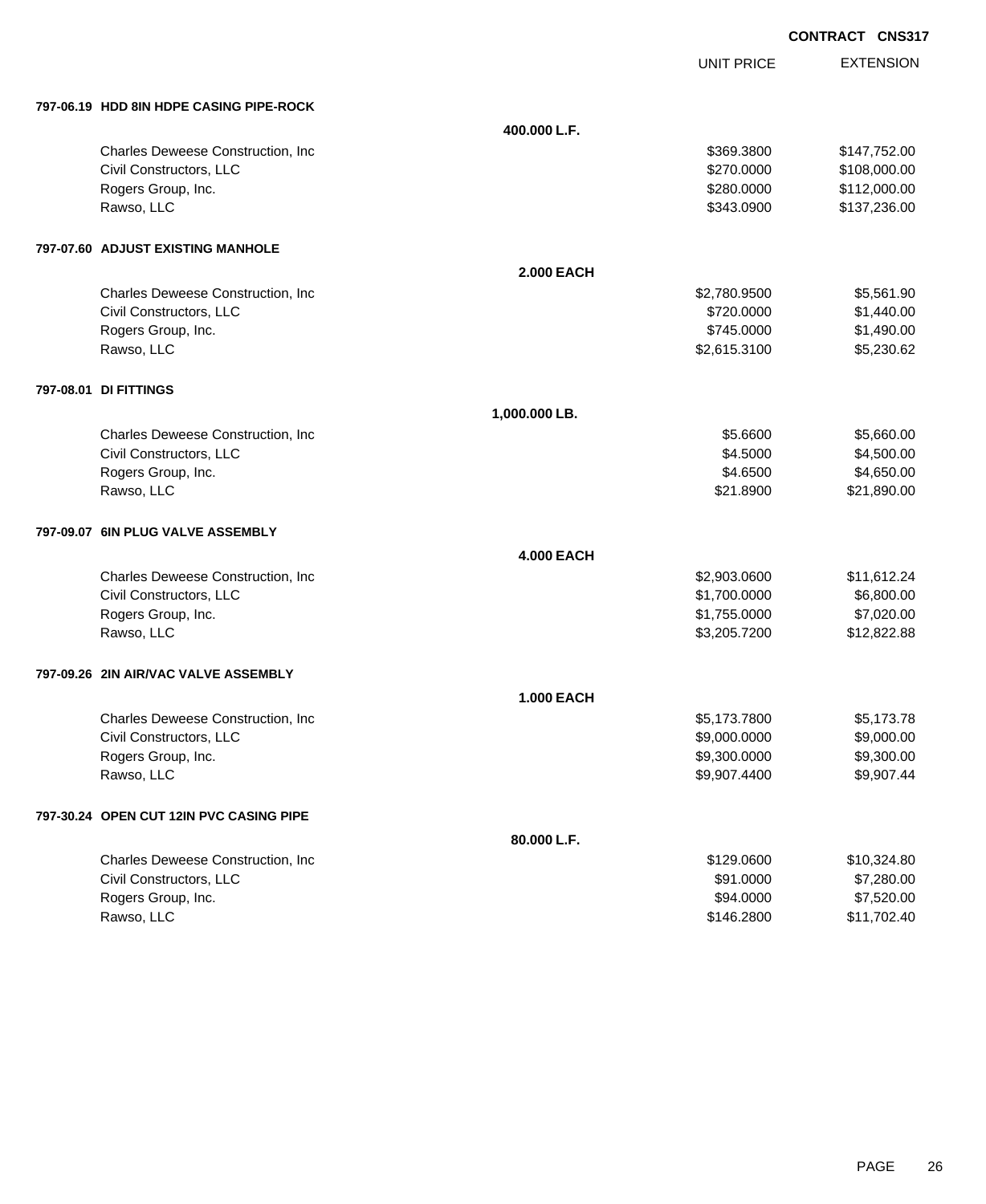## **SUB-TOTAL ROADWAY**

| Charles Deweese Construction, Inc. | \$3,995,215.54 |
|------------------------------------|----------------|
| Civil Constructors, LLC            | \$4,084,064.15 |
| Rogers Group, Inc.                 | \$4,332,878.45 |
| Rawso, LLC                         | \$4,476,899.43 |
| <b>SUB-TOTAL BOX BRIDGE</b>        |                |
| Charles Deweese Construction, Inc. | \$109,875.00   |
| Civil Constructors, LLC            | \$119,602.50   |
| Rogers Group, Inc.                 | \$114,501.00   |
| Rawso, LLC                         | \$125,510.80   |
| <b>SUB-TOTAL UTILITY</b>           |                |
| Charles Deweese Construction, Inc. | \$784,059.72   |
| Civil Constructors, LLC            | \$833,970.00   |
| Rogers Group, Inc.                 | \$864,755.00   |
| Rawso, LLC                         | \$1,054,916.02 |

# **TOTAL CONTRACT**

| \$4,889,150.26 |
|----------------|
| \$5,037,636.65 |
| \$5,312,134.45 |
| \$5,657,326.25 |
|                |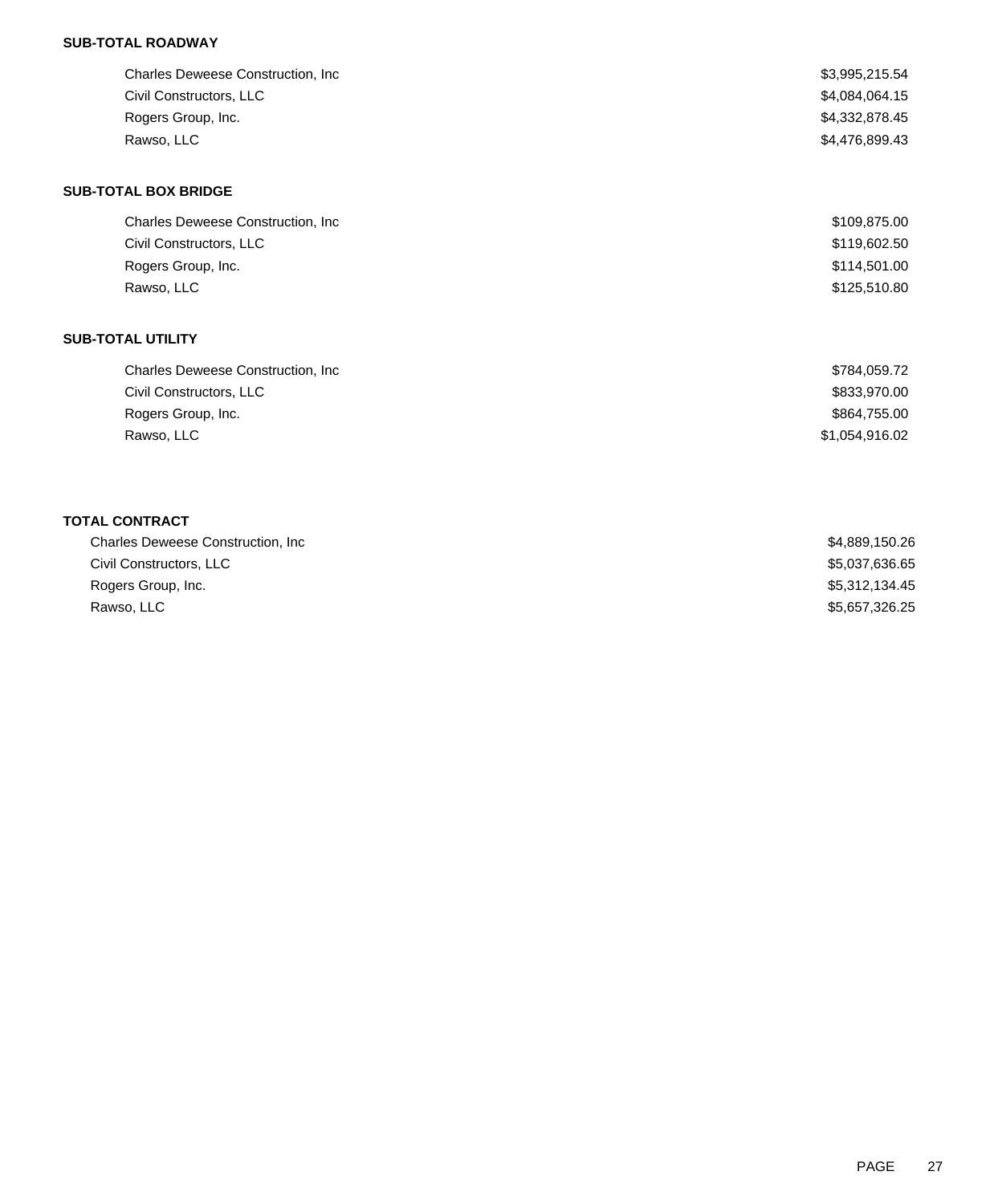# **DEPARTMENT OF TRANSPORTATION SUMMARY OF BIDS LETTING OF OCTOBER 05, 2018 STATE OF TENNESSEE**

### RUTHERFORD COUNTY (Contract No. CNS311 Call 023)

HSIP-102(16),75021-3206-94

THE MISCELLANEOUS SAFETY IMPROVEMENTS ON S.R. 102 FROM I-840 (L.M. 0.79) TO THE SMYRNA CITY LIMITS (L.M. 5.79).

PROJECT LENGTH - 5.000 MILES

COMPLETION TIME - ON OR BEFORE MAY 31, 2019

DBE GOAL 8.00%

LU, Inc. \$31,939.55 Superior Traffic Control, LLC \$37,882.40

TOTAL CONTRACT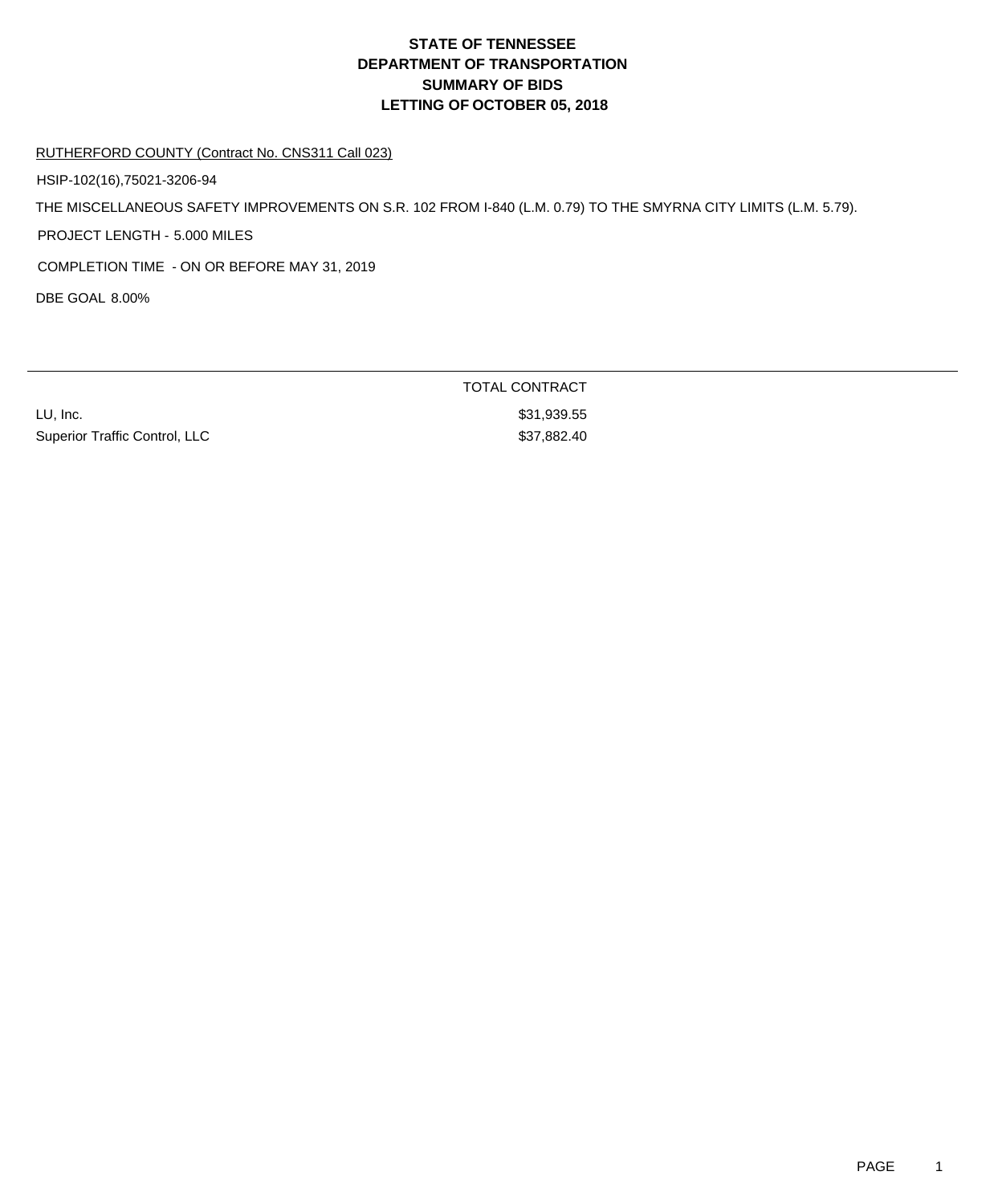|                                                    |                   |                              | CONTRACT CNS311          |
|----------------------------------------------------|-------------------|------------------------------|--------------------------|
| <b>ROADWAY CATEGORY</b>                            |                   | <b>UNIT PRICE</b>            | <b>EXTENSION</b>         |
| 705-02.02 SINGLE GUARDRAIL (TYPE 2)                |                   |                              |                          |
|                                                    | 100.000 L.F.      |                              |                          |
| LU, Inc.<br>Superior Traffic Control, LLC          |                   | \$18.0000<br>\$23.5000       | \$1,800.00<br>\$2,350.00 |
| 705-04.09 EARTH PAD FOR TYPE 38 GR END TREATMENT   |                   |                              |                          |
|                                                    | <b>4.000 EACH</b> |                              |                          |
| LU, Inc.<br><b>Superior Traffic Control, LLC</b>   |                   | \$1,000.0000<br>\$1,100.0000 | \$4,000.00<br>\$4,400.00 |
| 705-04.21 GUARDRAIL DELINEATION ENHANCEMENT        |                   |                              |                          |
| LU, Inc.                                           | 400.000 L.F.      | \$3.5000                     | \$1,400.00               |
| Superior Traffic Control, LLC                      |                   | \$5.5000                     | \$2,200.00               |
| 705-06.20 TANGENT ENERGY ABSORBING TERM MASH TL-3  |                   |                              |                          |
| LU, Inc.                                           | <b>4.000 EACH</b> | \$2,326.0000                 | \$9,304.00               |
| Superior Traffic Control, LLC                      |                   | \$3,200.0000                 | \$12,800.00              |
| 712-01<br><b>TRAFFIC CONTROL</b>                   |                   |                              |                          |
| LU, Inc.                                           | 1.000 LS          | \$2,662.0000                 | \$2,662.00               |
| Superior Traffic Control, LLC                      |                   | \$3,000.0000                 | \$3,000.00               |
| 713-02.21 SIGN POST DELINEATION ENHANCEMENT        |                   |                              |                          |
| LU, Inc.                                           | 300.000 L.F.      | \$6.2000                     | \$1,860.00               |
| Superior Traffic Control, LLC                      |                   | \$7.3500                     | \$2,205.00               |
| 713-11.02 PERFORATED/KNOCKOUT SQUARE TUBE POST     |                   |                              |                          |
| LU, Inc.                                           | 848.000 LB.       | \$4.5500                     | \$3,858.40               |
| Superior Traffic Control, LLC                      |                   | \$5.1500                     | \$4,367.20               |
| 713-13.02 FLAT SHEET ALUMINUM SIGNS (0.080" THICK) |                   |                              |                          |
| LU, Inc.                                           | 120.000 S.F.      | \$15.2500                    | \$1,830.00               |
| Superior Traffic Control, LLC                      |                   | \$15.7000                    | \$1,884.00               |
| 713-13.03 FLAT SHEET ALUMINUM SIGNS (0.100" THICK) |                   |                              |                          |
| LU, Inc.                                           | 151.000 S.F.      | \$15.6500                    | \$2,363.15               |
| Superior Traffic Control, LLC                      |                   | \$16.2000                    | \$2,446.20               |
| 713-15.36 REMOVE SIGN, SUPPORT & FOOTING           |                   |                              |                          |
| LU, Inc.                                           | 8.000 EACH        | \$25.0000                    | \$200.00                 |
|                                                    |                   |                              |                          |

Superior Traffic Control, LLC 60000 \$480.00

PAGE 2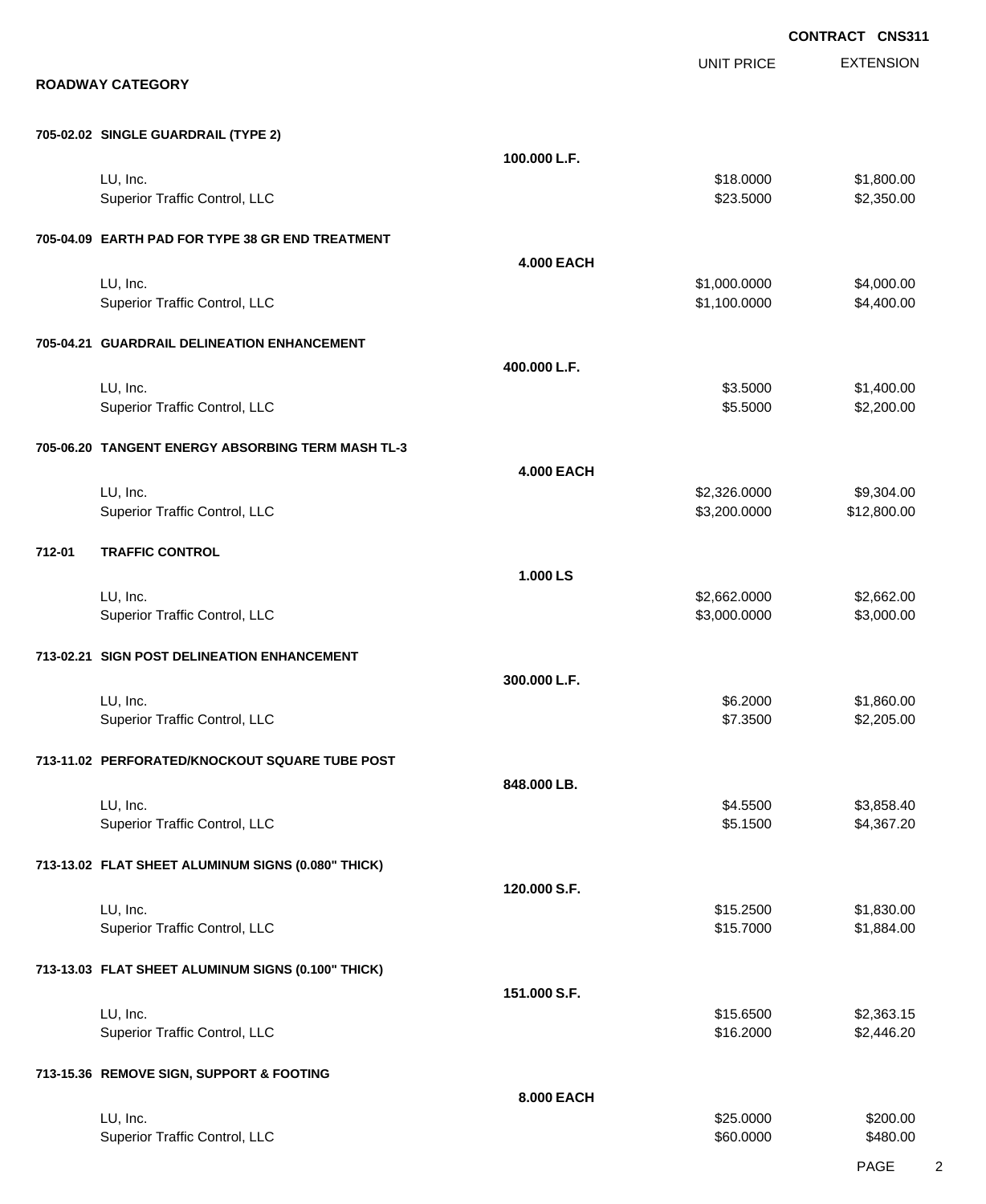| <b>EXTENSION</b> |
|------------------|
|                  |

### **717-01 MOBILIZATION**

**1.000 LS**

LU, Inc. \$2,662.000 \$2,662.000 \$2,662.000 \$2,662.000 \$2,662.000 \$2,662.00 Superior Traffic Control, LLC 61,750.000 \$1,750.000 \$1,750.000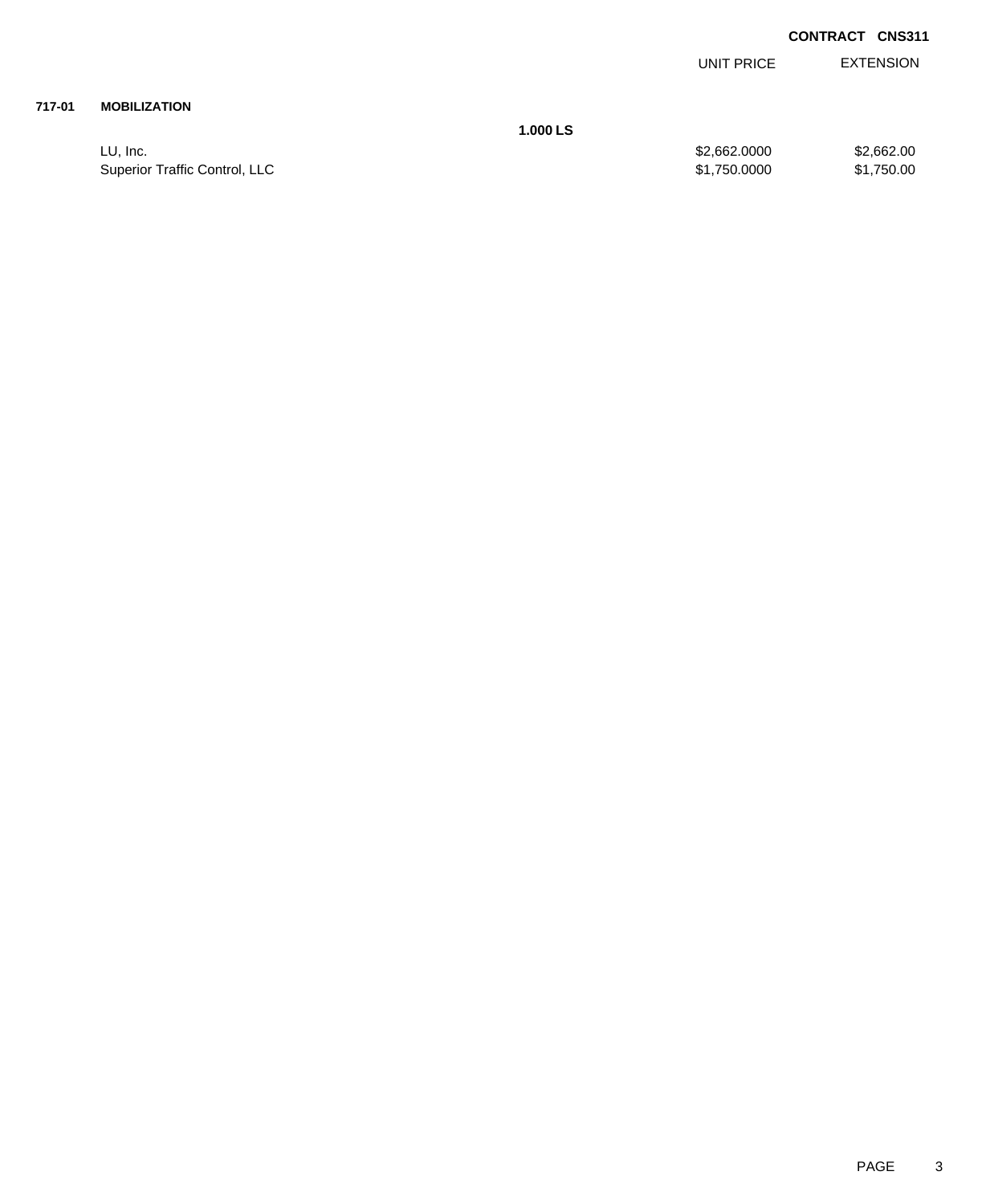## **SUB-TOTAL ROADWAY**

| LU, Inc.                      | \$31,939.55 |
|-------------------------------|-------------|
| Superior Traffic Control, LLC | \$37,882.40 |

### **TOTAL CONTRACT**

LU, Inc. \$31,939.55 Superior Traffic Control, LLC \$37,882.40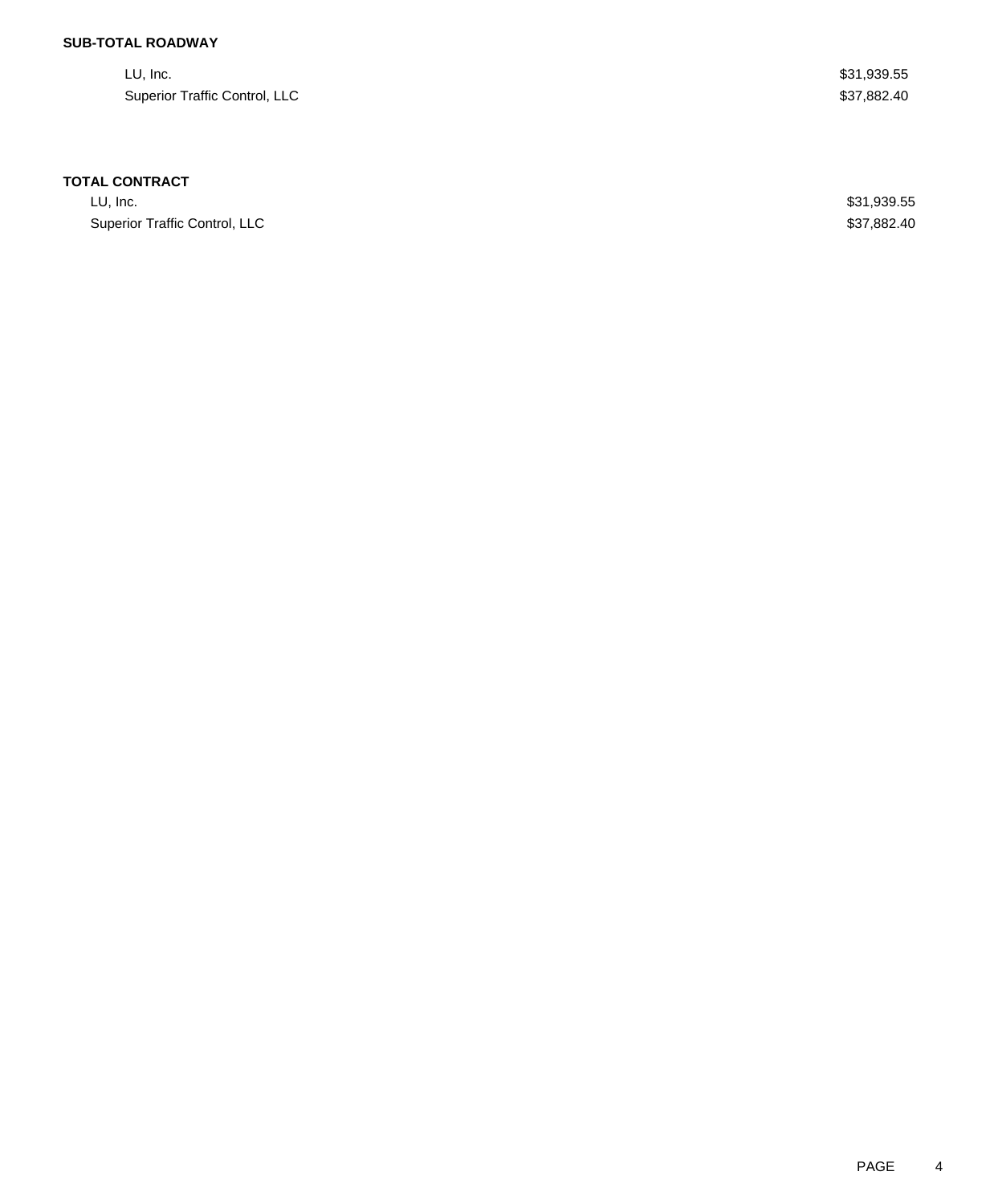## **DEPARTMENT OF TRANSPORTATION SUMMARY OF BIDS LETTING OF OCTOBER 05, 2018 STATE OF TENNESSEE**

#### SHELBY COUNTY (Contract No. CNS289 Call 024)

NH/STP-M-4(8),79020-3251-14

THE GRADING, DRAINAGE, CONSTRUCTION OF A CONCRETE BULB-TEE BEAM BRIDGE, RETAINING WALLS AND PAVING ON U.S. 78 (S.R. 4) FROM THE MISSISSIPPI STATE LINE (L.M. 0.00) TO SOUTH OF SHELBY DRIVE (L.M. 1.48).

PROJECT LENGTH - 1.828 MILES

COMPLETION TIME - ON OR BEFORE NOVEMBER 30, 2021

DBE GOAL 6.00%

### TOTAL CONTRACT

Dement Construction Company, LLC 662,883,561.31 Eutaw Construction Company, Inc. 653,781,000.00 Kiewit Infrastructure South Co. 679,497,941.20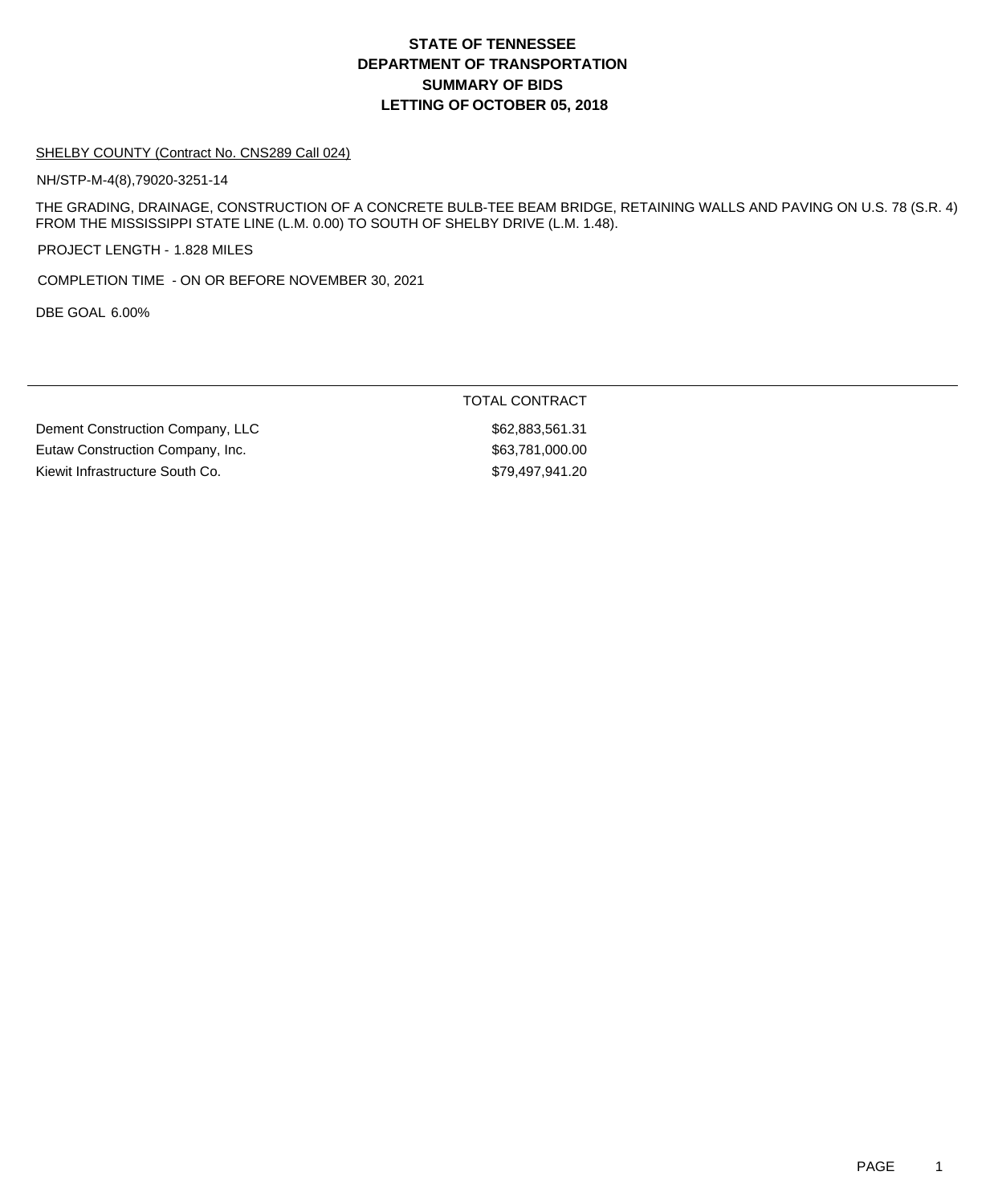|        | <b>ROADWAY CATEGORY</b>                       |                | <b>UNIT PRICE</b> | <b>EXTENSION</b> |
|--------|-----------------------------------------------|----------------|-------------------|------------------|
|        |                                               |                |                   |                  |
| 105-01 | <b>CONSTRUCTION STAKES, LINES AND GRADES</b>  |                |                   |                  |
|        |                                               | 1.000 LS       |                   |                  |
|        | Dement Construction Company, LLC              |                | \$500,000.0000    | \$500,000.00     |
|        | Eutaw Construction Company, Inc.              |                | \$850,000.0000    | \$850,000.00     |
|        | Kiewit Infrastructure South Co.               |                | \$1,100,000.0000  | \$1,100,000.00   |
|        | 109-10.01 TRAINEE                             |                |                   |                  |
|        |                                               | 6,060.000 HOUR |                   |                  |
|        | Dement Construction Company, LLC              |                | \$0.8000          | \$4,848.00       |
|        | Eutaw Construction Company, Inc.              |                | \$0.8000          | \$4,848.00       |
|        | Kiewit Infrastructure South Co.               |                | \$0.8000          | \$4,848.00       |
| 201-01 | <b>CLEARING AND GRUBBING</b>                  |                |                   |                  |
|        |                                               | 1.000 LS       |                   |                  |
|        | Dement Construction Company, LLC              |                | \$4,002,800.0000  | \$4,002,800.00   |
|        | Eutaw Construction Company, Inc.              |                | \$1,000,000.0000  | \$1,000,000.00   |
|        | Kiewit Infrastructure South Co.               |                | \$990,000.0000    | \$990,000.00     |
| 202-01 | <b>REMOVAL OF STRUCTURES AND OBSTRUCTIONS</b> |                |                   |                  |
|        |                                               | 1.000 LS       |                   |                  |
|        | Dement Construction Company, LLC              |                | \$1,922,000.0000  | \$1,922,000.00   |
|        | Eutaw Construction Company, Inc.              |                | \$420,000.0000    | \$420,000.00     |
|        | Kiewit Infrastructure South Co.               |                | \$300,000.0000    | \$300,000.00     |
|        | 202-02.21 REMOVAL OF PIPE (6")                |                |                   |                  |
|        |                                               | 144.000 L.F.   |                   |                  |
|        | Dement Construction Company, LLC              |                | \$12.0000         | \$1,728.00       |
|        | Eutaw Construction Company, Inc.              |                | \$8.3000          | \$1,195.20       |
|        | Kiewit Infrastructure South Co.               |                | \$15.0000         | \$2,160.00       |
|        | 202-02.22 REMOVAL OF PIPE (12")               |                |                   |                  |
|        |                                               | 18.000 L.F.    |                   |                  |
|        | Dement Construction Company, LLC              |                | \$12.0000         | \$216.00         |
|        | Eutaw Construction Company, Inc.              |                | \$27.0000         | \$486.00         |
|        | Kiewit Infrastructure South Co.               |                | \$35.0000         | \$630.00         |
|        | 202-02.23 REMOVAL OF PIPE (15")               |                |                   |                  |
|        |                                               | 1,019.000 L.F. |                   |                  |
|        | Dement Construction Company, LLC              |                | \$12.0000         | \$12,228.00      |
|        | Eutaw Construction Company, Inc.              |                | \$25.0000         | \$25,475.00      |
|        | Kiewit Infrastructure South Co.               |                | \$36.0000         | \$36,684.00      |
|        | 202-02.24 REMOVAL OF PIPE (18")               |                |                   |                  |
|        |                                               | 696.000 L.F.   |                   |                  |
|        | Dement Construction Company, LLC              |                | \$13.0000         | \$9,048.00       |
|        | Eutaw Construction Company, Inc.              |                | \$27.0000         | \$18,792.00      |
|        | Kiewit Infrastructure South Co.               |                | \$40.0000         | \$27,840.00      |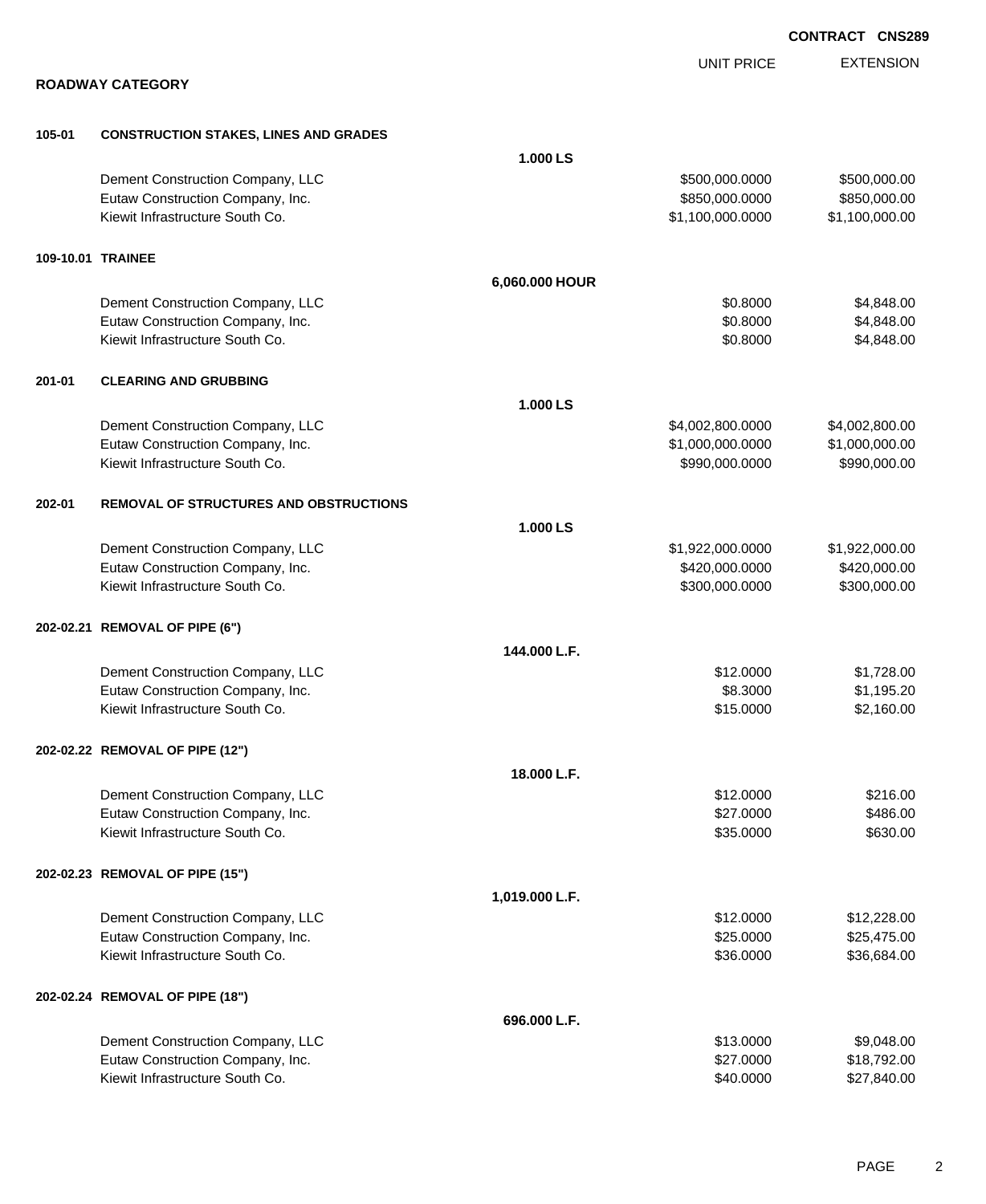|                                               |              | <b>UNIT PRICE</b> | <b>EXTENSION</b> |
|-----------------------------------------------|--------------|-------------------|------------------|
| 202-02.25 REMOVAL OF PIPE (24")               |              |                   |                  |
|                                               | 713.000 L.F. |                   |                  |
| Dement Construction Company, LLC              |              | \$15.0000         | \$10,695.00      |
| Eutaw Construction Company, Inc.              |              | \$11.7500         | \$8,377.75       |
| Kiewit Infrastructure South Co.               |              | \$40.0000         | \$28,520.00      |
| 202-02.26 REMOVAL OF PIPE (36")               |              |                   |                  |
|                                               | 261.000 L.F. |                   |                  |
| Dement Construction Company, LLC              |              | \$19.0000         | \$4,959.00       |
| Eutaw Construction Company, Inc.              |              | \$13.7500         | \$3,588.75       |
| Kiewit Infrastructure South Co.               |              | \$45.0000         | \$11,745.00      |
| 202-02.27 REMOVAL OF PIPE (48")               |              |                   |                  |
|                                               | 274.000 L.F. |                   |                  |
| Dement Construction Company, LLC              |              | \$24.0000         | \$6,576.00       |
| Eutaw Construction Company, Inc.              |              | \$13.0000         | \$3,562.00       |
| Kiewit Infrastructure South Co.               |              | \$60.0000         | \$16,440.00      |
| 202-02.28 REMOVAL OF PIPE (24"X36" CMP)       |              |                   |                  |
|                                               | 168.000 L.F. |                   |                  |
| Dement Construction Company, LLC              |              | \$17.0000         | \$2,856.00       |
| Eutaw Construction Company, Inc.              |              | \$7.1000          | \$1,192.80       |
| Kiewit Infrastructure South Co.               |              | \$48.0000         | \$8,064.00       |
| 202-02.29 REMOVAL OF PIPE (30" x 48" CMP)     |              |                   |                  |
|                                               | 154.000 L.F. |                   |                  |
| Dement Construction Company, LLC              |              | \$24.0000         | \$3,696.00       |
| Eutaw Construction Company, Inc.              |              | \$11.7500         | \$1,809.50       |
| Kiewit Infrastructure South Co.               |              | \$60.0000         | \$9,240.00       |
| 202-06.01 REMOVAL OF BUILDINGS (TRACT NO. 14) |              |                   |                  |
|                                               | 1.000 LS     |                   |                  |
| Dement Construction Company, LLC              |              | \$12,000.0000     | \$12,000.00      |
| Eutaw Construction Company, Inc.              |              | \$50,000.0000     | \$50,000.00      |
| Kiewit Infrastructure South Co.               |              | \$100,000.0000    | \$100,000.00     |
| 202-06.02 REMOVAL OF BUILDINGS (TRACT NO. 17) |              |                   |                  |
|                                               | 1.000 LS     |                   |                  |
| Dement Construction Company, LLC              |              | \$71,000.0000     | \$71,000.00      |
| Eutaw Construction Company, Inc.              |              | \$125,000.0000    | \$125,000.00     |
| Kiewit Infrastructure South Co.               |              | \$25,000.0000     | \$25,000.00      |
| 202-06.03 REMOVAL OF BUILDINGS (TRACT NO. 23) |              |                   |                  |
|                                               | 1.000 LS     |                   |                  |
| Dement Construction Company, LLC              |              | \$500.0000        | \$500.00         |
| Eutaw Construction Company, Inc.              |              | \$1,500.0000      | \$1,500.00       |
| Kiewit Infrastructure South Co.               |              | \$50,000.0000     | \$50,000.00      |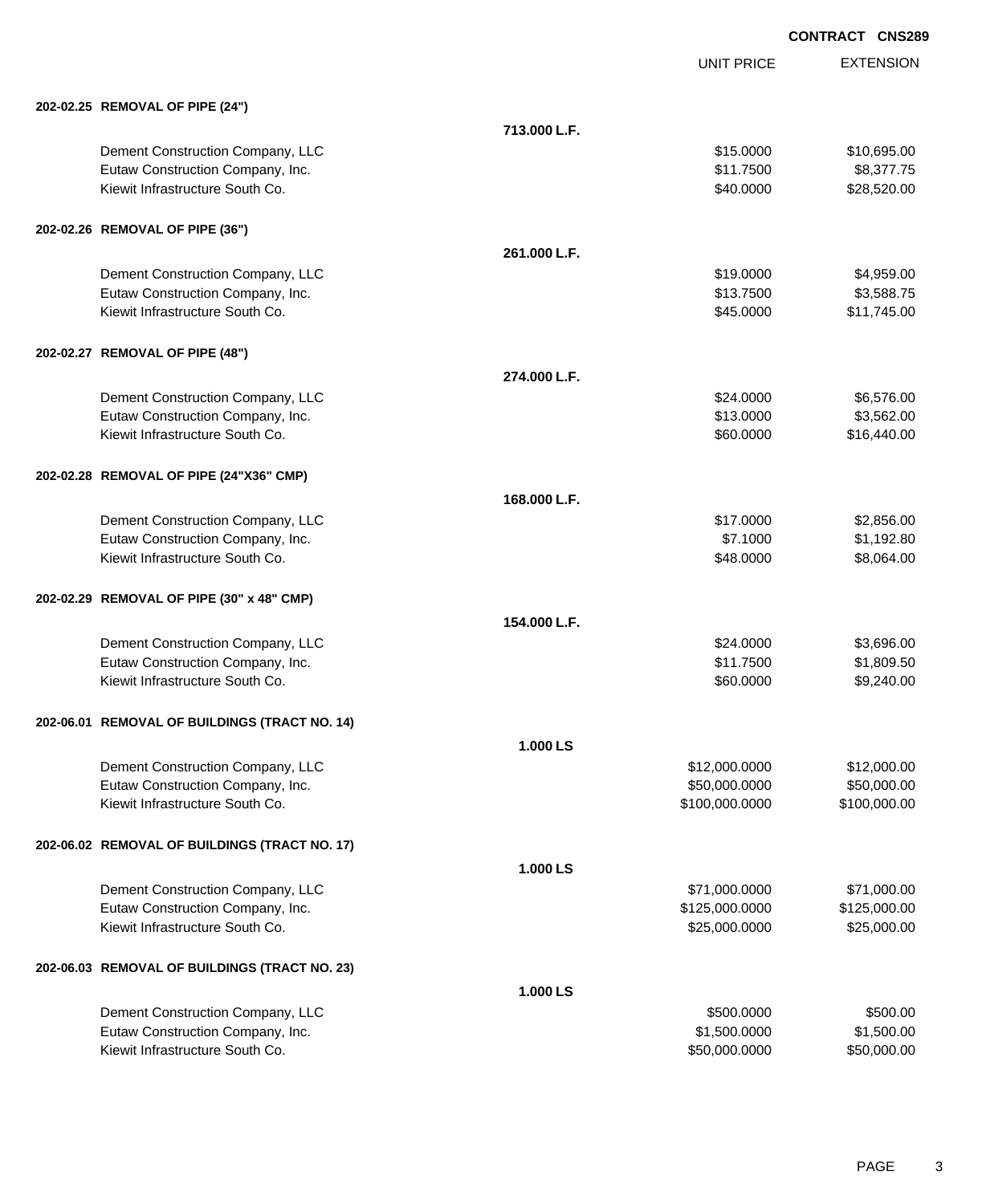|        |                                                      |                  | <b>UNIT PRICE</b> | <b>EXTENSION</b> |
|--------|------------------------------------------------------|------------------|-------------------|------------------|
|        | 202-06.04 REMOVAL OF BUILDINGS (TRACT NO. 32)        |                  |                   |                  |
|        |                                                      | 1.000 LS         |                   |                  |
|        | Dement Construction Company, LLC                     |                  | \$6,000.0000      | \$6,000.00       |
|        | Eutaw Construction Company, Inc.                     |                  | \$10,000.0000     | \$10,000.00      |
|        | Kiewit Infrastructure South Co.                      |                  | \$25,000.0000     | \$25,000.00      |
|        | 202-06.05 REMOVAL OF BUILDINGS (TRACT NO. 37)        |                  |                   |                  |
|        |                                                      | 1.000 LS         |                   |                  |
|        | Dement Construction Company, LLC                     |                  | \$33,000.0000     | \$33,000.00      |
|        | Eutaw Construction Company, Inc.                     |                  | \$50,000.0000     | \$50,000.00      |
|        | Kiewit Infrastructure South Co.                      |                  | \$100,000.0000    | \$100,000.00     |
| 203-01 | <b>ROAD &amp; DRAINAGE EXCAVATION (UNCLASSIFIED)</b> |                  |                   |                  |
|        |                                                      | 2,004.000 C.Y.   |                   |                  |
|        | Dement Construction Company, LLC                     |                  | \$10.0000         | \$20,040.00      |
|        | Eutaw Construction Company, Inc.                     |                  | \$18.2000         | \$36,472.80      |
|        | Kiewit Infrastructure South Co.                      |                  | \$26.0000         | \$52,104.00      |
|        | 203-02.01 BORROW EXCAVATION (GRADED SOLID ROCK)      |                  |                   |                  |
|        |                                                      | 3,530.000 TON    |                   |                  |
|        | Dement Construction Company, LLC                     |                  | \$38.0000         | \$134,140.00     |
|        | Eutaw Construction Company, Inc.                     |                  | \$16.6000         | \$58,598.00      |
|        | Kiewit Infrastructure South Co.                      |                  | \$60.0000         | \$211,800.00     |
| 203-04 | <b>PLACING AND SPREADING TOPSOIL</b>                 |                  |                   |                  |
|        |                                                      | 47,339.000 C.Y.  |                   |                  |
|        | Dement Construction Company, LLC                     |                  | \$3.0000          | \$142,017.00     |
|        | Eutaw Construction Company, Inc.                     |                  | \$4.7500          | \$224,860.25     |
|        | Kiewit Infrastructure South Co.                      |                  | \$7.5000          | \$355,042.50     |
|        | 203-04.02 STRIPPING & STOCKPILE TOPSOIL              |                  |                   |                  |
|        |                                                      | 47,339.000 C.Y.  |                   |                  |
|        | Dement Construction Company, LLC                     |                  | \$3.0000          | \$142,017.00     |
|        | Eutaw Construction Company, Inc.                     |                  | \$4.7500          | \$224,860.25     |
|        | Kiewit Infrastructure South Co.                      |                  | \$4.5000          | \$213,025.50     |
| 203-06 | <b>WATER</b>                                         |                  |                   |                  |
|        |                                                      | 625.000 M.G.     |                   |                  |
|        | Dement Construction Company, LLC                     |                  | \$20.0000         | \$12,500.00      |
|        | Eutaw Construction Company, Inc.                     |                  | \$10.0000         | \$6,250.00       |
|        | Kiewit Infrastructure South Co.                      |                  | \$100.0000        | \$62,500.00      |
| 203-10 | <b>EMBANKMENT (COMPACTED IN PLACE)</b>               |                  |                   |                  |
|        |                                                      | 190,394.000 C.Y. |                   |                  |
|        | Dement Construction Company, LLC                     |                  | \$13.4000         | \$2,551,279.60   |
|        | Eutaw Construction Company, Inc.                     |                  | \$26.0000         | \$4,950,244.00   |
|        | Kiewit Infrastructure South Co.                      |                  | \$40.0000         | \$7,615,760.00   |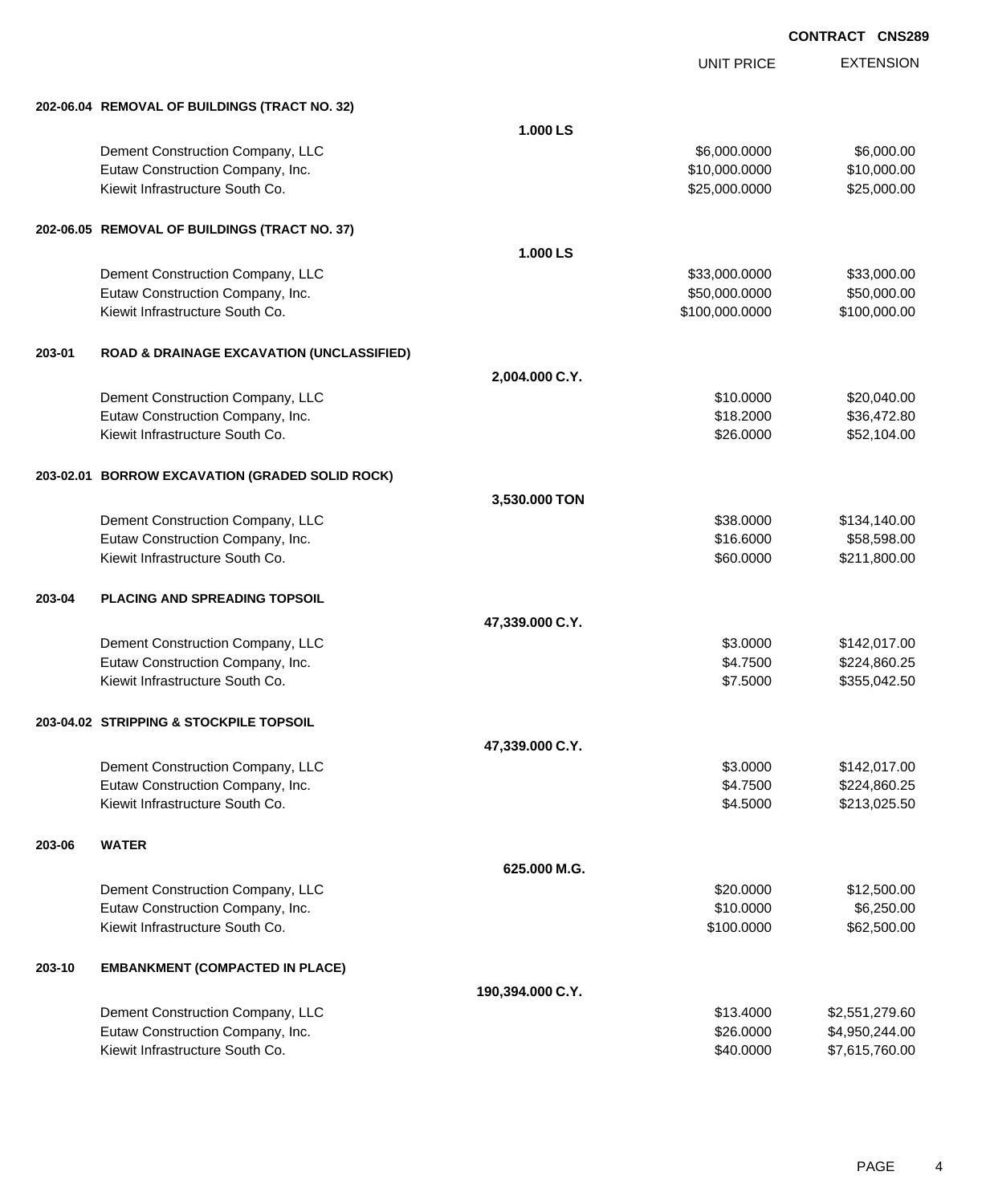|        |                                                  |                 | <b>UNIT PRICE</b> | <b>EXTENSION</b> |
|--------|--------------------------------------------------|-----------------|-------------------|------------------|
| 204-08 | <b>FOUNDATION FILL MATERIAL</b>                  |                 |                   |                  |
|        |                                                  | 56.000 C.Y.     |                   |                  |
|        | Dement Construction Company, LLC                 |                 | \$55.0000         | \$3,080.00       |
|        | Eutaw Construction Company, Inc.                 |                 | \$114.0000        | \$6,384.00       |
|        | Kiewit Infrastructure South Co.                  |                 | \$125.0000        | \$7,000.00       |
|        | 204-08.01 BACKFILL MATERIAL (FLOWABLE FILL)      |                 |                   |                  |
|        |                                                  | 85.000 C.Y.     |                   |                  |
|        | Dement Construction Company, LLC                 |                 | \$190.0000        | \$16,150.00      |
|        | Eutaw Construction Company, Inc.                 |                 | \$248.0000        | \$21,080.00      |
|        | Kiewit Infrastructure South Co.                  |                 | \$160.0000        | \$13,600.00      |
|        | 209-02.03 8" TEMPORARY SLOPE DRAIN               |                 |                   |                  |
|        |                                                  | 346,000 L.F.    |                   |                  |
|        | Dement Construction Company, LLC                 |                 | \$13.0000         | \$4,498.00       |
|        | Eutaw Construction Company, Inc.                 |                 | \$20.0000         | \$6,920.00       |
|        | Kiewit Infrastructure South Co.                  |                 | \$30.0000         | \$10,380.00      |
|        | 209-02.06 15" TEMPORARY SLOPE DRAIN              |                 |                   |                  |
|        |                                                  | 80.000 L.F.     |                   |                  |
|        | Dement Construction Company, LLC                 |                 | \$19.5000         | \$1,560.00       |
|        | Eutaw Construction Company, Inc.                 |                 | \$28.0000         | \$2,240.00       |
|        | Kiewit Infrastructure South Co.                  |                 | \$45.0000         | \$3,600.00       |
|        | 209-02.07 18" TEMPORARY SLOPE DRAIN              |                 |                   |                  |
|        |                                                  | 634.000 L.F.    |                   |                  |
|        | Dement Construction Company, LLC                 |                 | \$27.5000         | \$17,435.00      |
|        | Eutaw Construction Company, Inc.                 |                 | \$35.0000         | \$22,190.00      |
|        | Kiewit Infrastructure South Co.                  |                 | \$48.0000         | \$30,432.00      |
| 209-05 | <b>SEDIMENT REMOVAL</b>                          |                 |                   |                  |
|        |                                                  | 3,000.000 C.Y.  |                   |                  |
|        | Dement Construction Company, LLC                 |                 | \$12.5000         | \$37,500.00      |
|        | Eutaw Construction Company, Inc.                 |                 | \$18.0000         | \$54,000.00      |
|        | Kiewit Infrastructure South Co.                  |                 | \$9.0000          | \$27,000.00      |
|        | 209-08.02 TEMPORARY SILT FENCE (WITH BACKING)    |                 |                   |                  |
|        |                                                  | 20,260.000 L.F. |                   |                  |
|        | Dement Construction Company, LLC                 |                 | \$3.9000          | \$79,014.00      |
|        | Eutaw Construction Company, Inc.                 |                 | \$4.3000          | \$87,118.00      |
|        | Kiewit Infrastructure South Co.                  |                 | \$6.0000          | \$121,560.00     |
|        | 209-08.03 TEMPORARY SILT FENCE (WITHOUT BACKING) |                 |                   |                  |
|        |                                                  | 15,950.000 L.F. |                   |                  |
|        | Dement Construction Company, LLC                 |                 | \$3.3500          | \$53,432.50      |
|        | Eutaw Construction Company, Inc.                 |                 | \$2.1000          | \$33,495.00      |
|        | Kiewit Infrastructure South Co.                  |                 | \$4.0000          | \$63,800.00      |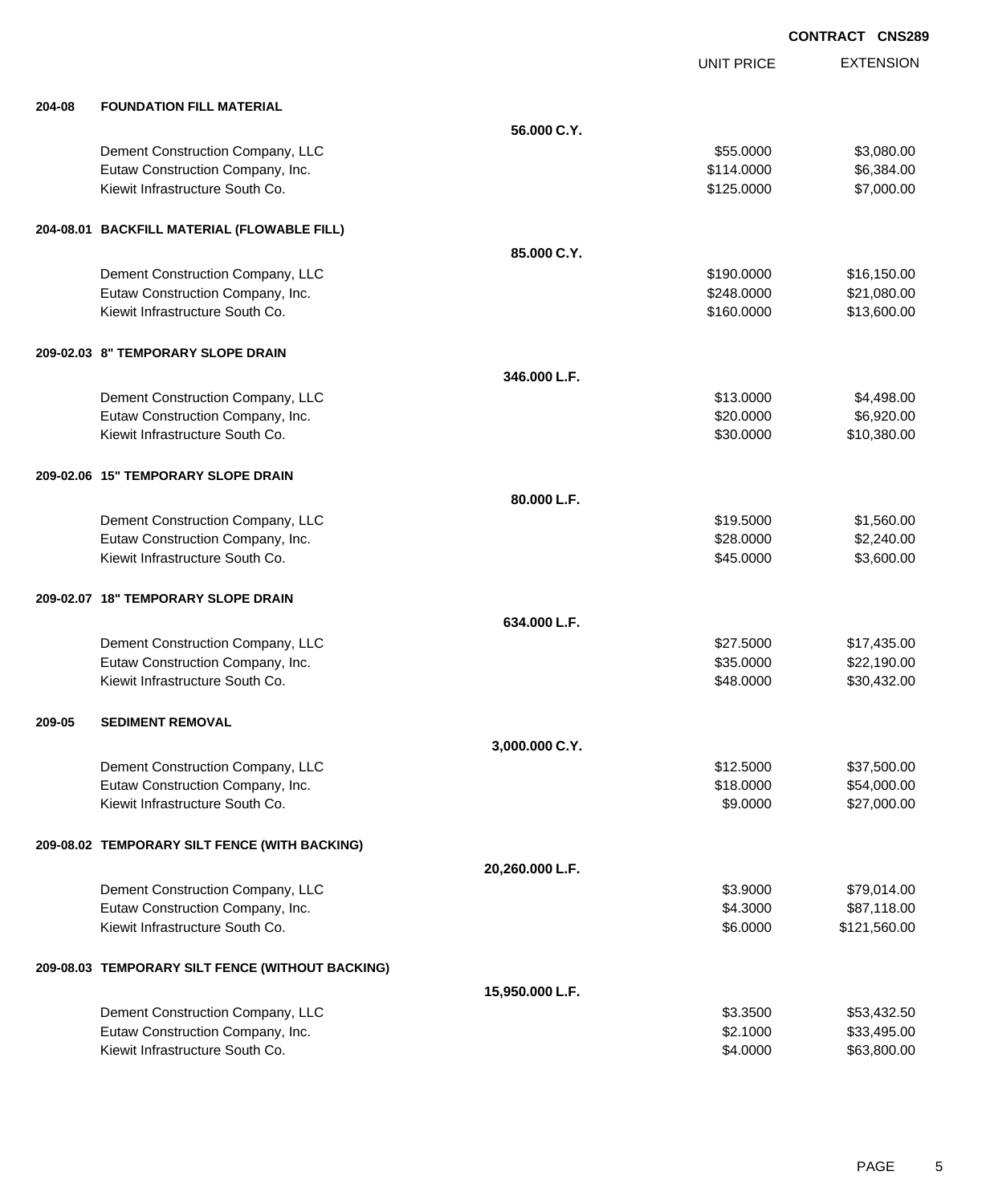UNIT PRICE

EXTENSION

| 209-08.05 ENHANCED SILT FENCE CHECK (V-DITCH)    |                   |              |              |
|--------------------------------------------------|-------------------|--------------|--------------|
|                                                  | <b>5.000 EACH</b> |              |              |
| Dement Construction Company, LLC                 |                   | \$456.1500   | \$2,280.75   |
| Eutaw Construction Company, Inc.                 |                   | \$588.0000   | \$2,940.00   |
| Kiewit Infrastructure South Co.                  |                   | \$1,100.0000 | \$5,500.00   |
|                                                  |                   |              |              |
| 209-08.07 ROCK CHECK DAM PER                     |                   |              |              |
|                                                  | 166,000 EACH      |              |              |
| Dement Construction Company, LLC                 |                   | \$715,0000   | \$118,690.00 |
| Eutaw Construction Company, Inc.                 |                   | \$429.0000   | \$71,214.00  |
| Kiewit Infrastructure South Co.                  |                   | \$550.0000   | \$91,300.00  |
|                                                  |                   |              |              |
| 209-08.08 ENHANCED ROCK CHECK DAM                |                   |              |              |
|                                                  | 89.000 EACH       |              |              |
| Dement Construction Company, LLC                 |                   | \$910.0000   | \$80,990.00  |
| Eutaw Construction Company, Inc.                 |                   | \$766.0000   | \$68,174.00  |
| Kiewit Infrastructure South Co.                  |                   | \$600.0000   | \$53,400.00  |
| 209-09.01 SANDBAGS                               |                   |              |              |
|                                                  | 900,000 BAG       |              |              |
| Dement Construction Company, LLC                 |                   | \$12.0000    | \$10,800.00  |
| Eutaw Construction Company, Inc.                 |                   | \$7.9000     | \$7,110.00   |
| Kiewit Infrastructure South Co.                  |                   | \$9.0000     | \$8,100.00   |
|                                                  |                   |              |              |
| 209-09.04 SEDIMENT FILTER BAG(15' X 10')         |                   |              |              |
|                                                  | 1.000 EACH        |              |              |
| Dement Construction Company, LLC                 |                   | \$1,200.0000 | \$1,200.00   |
| Eutaw Construction Company, Inc.                 |                   | \$694.0000   | \$694.00     |
| Kiewit Infrastructure South Co.                  |                   | \$3,500.0000 | \$3,500.00   |
| 209-09.22 POLYACRYLAMIDE POWDER                  |                   |              |              |
|                                                  | 356,000 LB.       |              |              |
| Dement Construction Company, LLC                 |                   | \$20.3500    | \$7,244.60   |
| Eutaw Construction Company, Inc.                 |                   | \$13.2500    | \$4,717.00   |
| Kiewit Infrastructure South Co.                  |                   | \$19.0000    | \$6,764.00   |
|                                                  |                   |              |              |
| 209-09.40 CURB INLET PROTECTION (TYPE 1)         |                   |              |              |
|                                                  | 47.000 EACH       |              |              |
| Dement Construction Company, LLC                 |                   | \$214.5000   | \$10,081.50  |
| Eutaw Construction Company, Inc.                 |                   | \$267.0000   | \$12,549.00  |
| Kiewit Infrastructure South Co.                  |                   | \$650.0000   | \$30,550.00  |
| 209-20.03 POLYETHYLENE SHEETING (6 MIL. MINIMUM) |                   |              |              |
|                                                  | 265.000 S.Y.      |              |              |
| Dement Construction Company, LLC                 |                   | \$6.0500     | \$1,603.25   |
| Eutaw Construction Company, Inc.                 |                   | \$8.2000     | \$2,173.00   |
| Kiewit Infrastructure South Co.                  |                   | \$70.0000    | \$18,550.00  |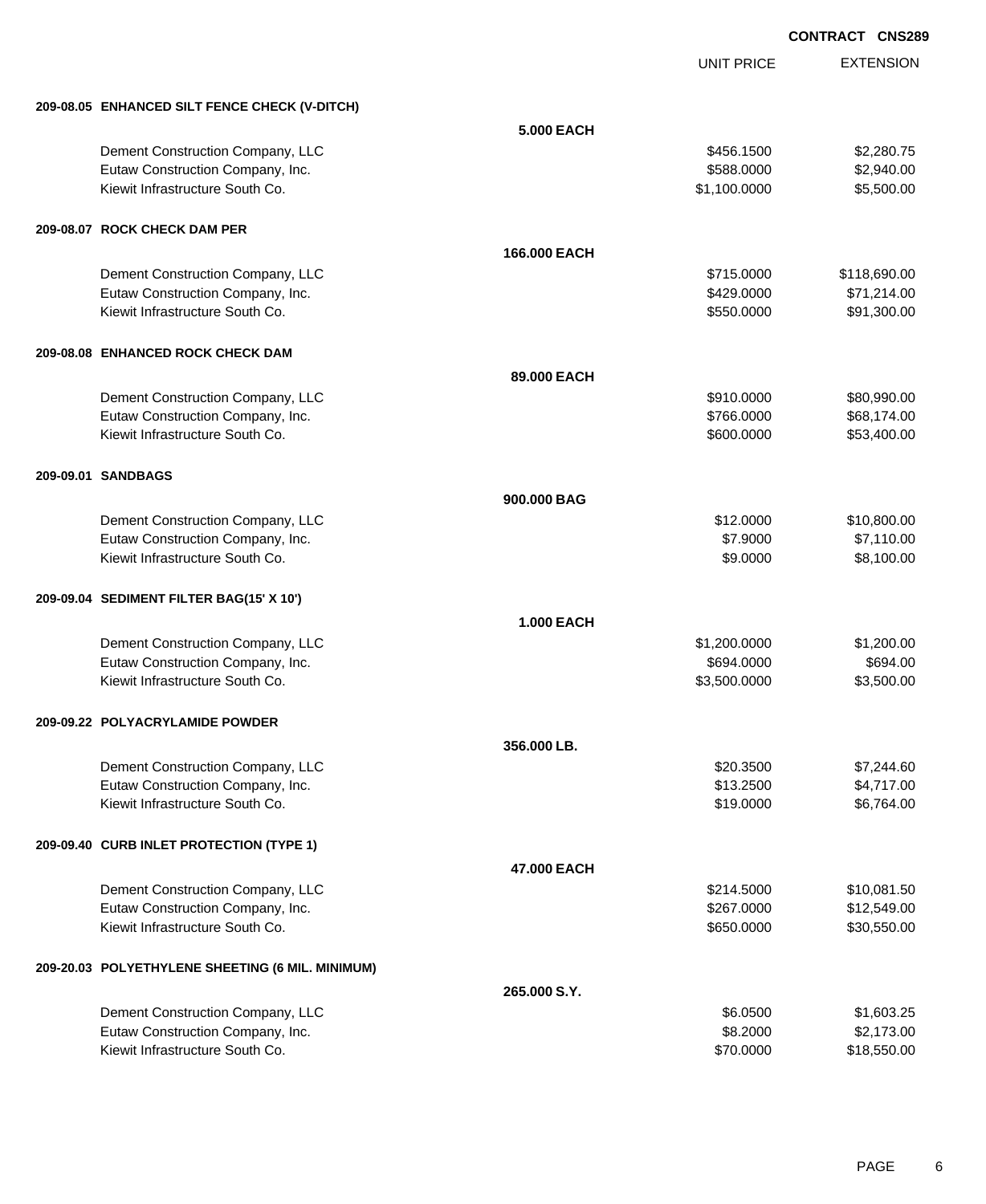UNIT PRICE EXTENSION

|        | 209-40.30 CATCH BASIN PROTECTION (TYPE A)                           |                    |              |                            |
|--------|---------------------------------------------------------------------|--------------------|--------------|----------------------------|
|        |                                                                     | 5.000 EACH         |              |                            |
|        | Dement Construction Company, LLC                                    |                    | \$544.5000   | \$2,722.50                 |
|        | Eutaw Construction Company, Inc.                                    |                    | \$1,070.0000 | \$5,350.00                 |
|        | Kiewit Infrastructure South Co.                                     |                    | \$1,800.0000 | \$9,000.00                 |
|        |                                                                     |                    |              |                            |
|        | 209-40.33 CATCH BASIN PROTECTION (TYPE D)                           |                    |              |                            |
|        |                                                                     | 29,000 EACH        |              |                            |
|        | Dement Construction Company, LLC                                    |                    | \$291.5000   | \$8,453.50                 |
|        | Eutaw Construction Company, Inc.                                    |                    | \$321.0000   | \$9,309.00                 |
|        | Kiewit Infrastructure South Co.                                     |                    | \$525.0000   | \$15,225.00                |
|        | 209-40.41 CATCH BASIN FILTER ASSEMBLY(TYPE 1)                       |                    |              |                            |
|        |                                                                     | 52,000 EACH        |              |                            |
|        | Dement Construction Company, LLC                                    |                    | \$687.5000   | \$35,750.00                |
|        | Eutaw Construction Company, Inc.                                    |                    | \$641.0000   | \$33,332.00                |
|        | Kiewit Infrastructure South Co.                                     |                    | \$700.0000   | \$36,400.00                |
|        |                                                                     |                    |              |                            |
|        | 209-40.42 CATCH BASIN FILTER ASSEMBLY(TYPE 2)                       |                    |              |                            |
|        |                                                                     | <b>2.000 EACH</b>  |              |                            |
|        | Dement Construction Company, LLC                                    |                    | \$687.5000   | \$1,375.00                 |
|        | Eutaw Construction Company, Inc.                                    |                    | \$801.0000   | \$1,602.00                 |
|        | Kiewit Infrastructure South Co.                                     |                    | \$2,000.0000 | \$4,000.00                 |
|        | 209-40.43 CATCH BASIN FILTER ASSEMBLY(TYPE 3)                       |                    |              |                            |
|        |                                                                     | <b>13,000 EACH</b> |              |                            |
|        | Dement Construction Company, LLC                                    |                    | \$975.5000   | \$12,681.50                |
|        | Eutaw Construction Company, Inc.                                    |                    | \$801.0000   | \$10,413.00                |
|        | Kiewit Infrastructure South Co.                                     |                    | \$1,250.0000 | \$16,250.00                |
|        | 209-40.45 CATCH BASIN FILTER ASSEMBLY(TYPE 5)                       |                    |              |                            |
|        |                                                                     | <b>2.000 EACH</b>  |              |                            |
|        | Dement Construction Company, LLC                                    |                    | \$1,415.5000 | \$2,831.00                 |
|        | Eutaw Construction Company, Inc.                                    |                    | \$801.0000   | \$1,602.00                 |
|        | Kiewit Infrastructure South Co.                                     |                    | \$2,750.0000 | \$5,500.00                 |
|        | 209-65.03 TEMPORARY DIVERSION CHANNEL                               |                    |              |                            |
|        |                                                                     | 2,705.000 L.F.     |              |                            |
|        | Dement Construction Company, LLC                                    |                    | \$10.0000    |                            |
|        |                                                                     |                    | \$20.0000    | \$27,050.00                |
|        | Eutaw Construction Company, Inc.<br>Kiewit Infrastructure South Co. |                    | \$24.0000    | \$54,100.00<br>\$64,920.00 |
|        |                                                                     |                    |              |                            |
| 303-01 | MINERAL AGGREGATE, TYPE A BASE, GRADING D                           |                    |              |                            |
|        |                                                                     | 250,670.000 TON    |              |                            |
|        | Dement Construction Company, LLC                                    |                    | \$28.9500    | \$7,256,896.50             |
|        | Eutaw Construction Company, Inc.                                    |                    | \$25.3500    | \$6,354,484.50             |
|        | Kiewit Infrastructure South Co.                                     |                    | \$34.0000    | \$8,522,780.00             |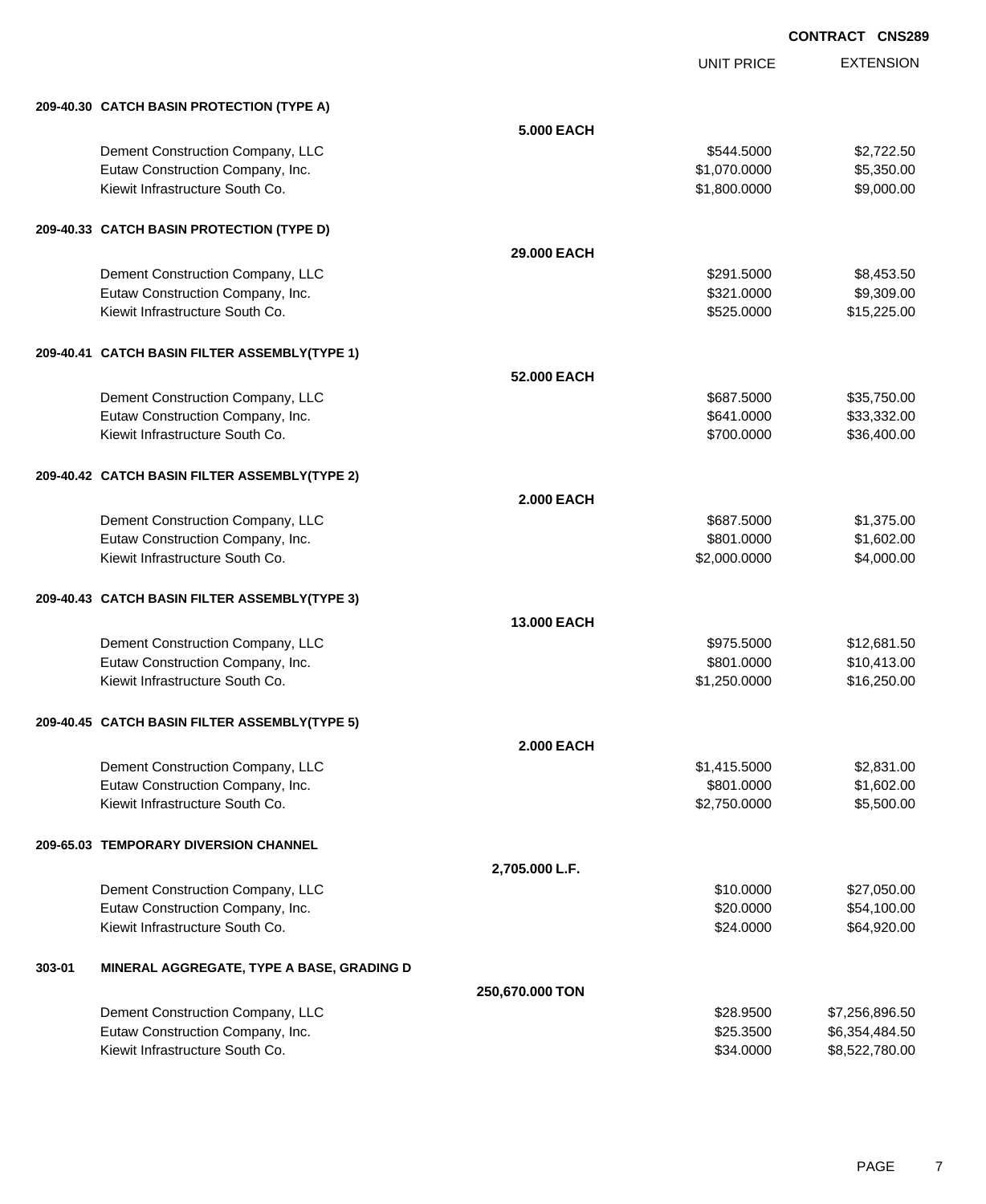|  |                                                                 |                |                   | <b>CONTRACT CNS289</b> |  |
|--|-----------------------------------------------------------------|----------------|-------------------|------------------------|--|
|  |                                                                 |                | <b>UNIT PRICE</b> | <b>EXTENSION</b>       |  |
|  | 303-01.01 GRANULAR BACKFILL (ROADWAY)                           |                |                   |                        |  |
|  |                                                                 | 2,250.000 TON  |                   |                        |  |
|  | Dement Construction Company, LLC                                |                | \$31.0000         | \$69,750.00            |  |
|  | Eutaw Construction Company, Inc.                                |                | \$40.0000         | \$90,000.00            |  |
|  | Kiewit Infrastructure South Co.                                 |                | \$35.0000         | \$78,750.00            |  |
|  | 303-01.09 MINERAL AGGREGATE, TYPE A BASE,GRADING D LIMESTONE    |                |                   |                        |  |
|  |                                                                 | 500.000 TON    |                   |                        |  |
|  | Dement Construction Company, LLC                                |                | \$35.0000         | \$17,500.00            |  |
|  | Eutaw Construction Company, Inc.                                |                | \$31.0000         | \$15,500.00            |  |
|  | Kiewit Infrastructure South Co.                                 |                | \$34.0000         | \$17,000.00            |  |
|  | 303-10.01 MINERAL AGGREGATE (SIZE 57)                           |                |                   |                        |  |
|  |                                                                 | 1,800.000 TON  |                   |                        |  |
|  | Dement Construction Company, LLC                                |                | \$38.5000         | \$69,300.00            |  |
|  | Eutaw Construction Company, Inc.                                |                | \$26.0000         | \$46,800.00            |  |
|  | Kiewit Infrastructure South Co.                                 |                | \$60.0000         | \$108,000.00           |  |
|  | 307-01.01 ASPHALT CONCRETE MIX (PG64-22) (BPMB-HM) GRADING A    |                |                   |                        |  |
|  |                                                                 | 2,455.000 TON  |                   |                        |  |
|  | Dement Construction Company, LLC                                |                | \$91.1500         | \$223,773.25           |  |
|  | Eutaw Construction Company, Inc.                                |                | \$96.0000         | \$235,680.00           |  |
|  | Kiewit Infrastructure South Co.                                 |                | \$127.0000        | \$311,785.00           |  |
|  | 307-01.08 ASPHALT CONCRETE MIX (PG64-22) (BPMB-HM) GRADING B-M2 |                |                   |                        |  |
|  |                                                                 | 7,545.000 TON  |                   |                        |  |
|  | Dement Construction Company, LLC                                |                | \$85.3000         | \$643,588.50           |  |
|  | Eutaw Construction Company, Inc.                                |                | \$90.0000         | \$679,050.00           |  |
|  | Kiewit Infrastructure South Co.                                 |                | \$127.0000        | \$958,215.00           |  |
|  | 307-01.21 ASP. CONC. MIX(PG70-22) (BPMB-HM) GR. A-S             |                |                   |                        |  |
|  |                                                                 | 10,579.000 TON |                   |                        |  |
|  | Dement Construction Company, LLC                                |                | \$91.0000         | \$962,689.00           |  |
|  | Eutaw Construction Company, Inc.                                |                | \$96.0000         | \$1,015,584.00         |  |
|  | Kiewit Infrastructure South Co.                                 |                | \$123.0000        | \$1,301,217.00         |  |
|  | 307-01.22 ASP. CONC. MIX(PG76-22) (BPMB-HM) GR. A-S             |                |                   |                        |  |
|  |                                                                 | 20,390.000 TON |                   |                        |  |
|  | Dement Construction Company, LLC                                |                | \$88.5000         | \$1,804,515.00         |  |
|  | Eutaw Construction Company, Inc.                                |                | \$94.0000         | \$1,916,660.00         |  |
|  | Kiewit Infrastructure South Co.                                 |                | \$120.0000        | \$2,446,800.00         |  |
|  | 307-02.01   ASPHALT CONCRETE MIX (PG70-22) (BPMB-HM) GRADING A  |                |                   |                        |  |
|  |                                                                 | 22,690.000 TON |                   |                        |  |
|  | Dement Construction Company, LLC                                |                | \$90.0000         | \$2,042,100.00         |  |
|  | Eutaw Construction Company, Inc.                                |                | \$95.0000         | \$2,155,550.00         |  |
|  | Kiewit Infrastructure South Co.                                 |                | \$123.0000        | \$2,790,870.00         |  |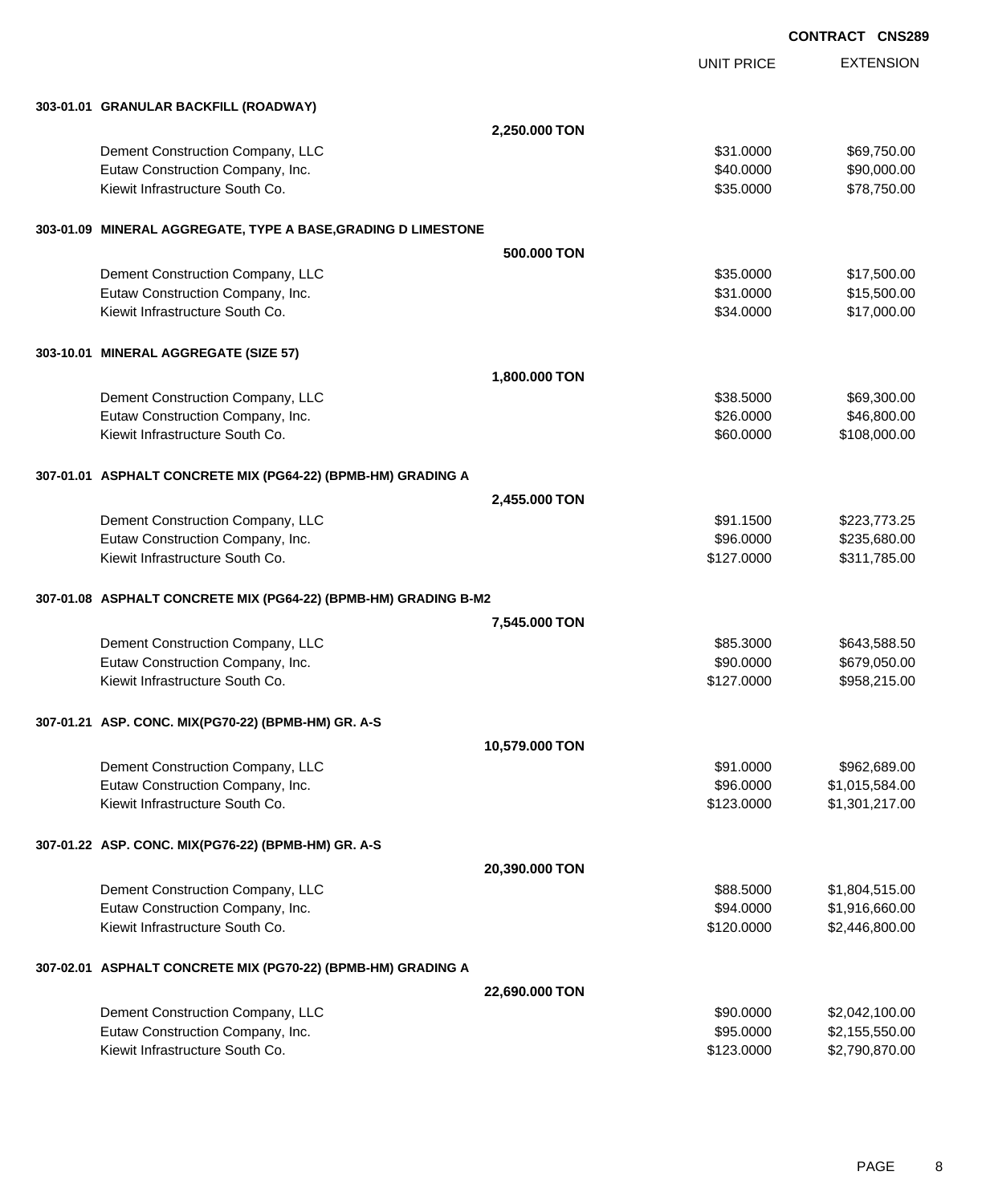EXTENSION **CONTRACT CNS289** UNIT PRICE **307-02.08 ASPHALT CONCRETE MIX (PG70-22) (BPMB-HM) GRADING B-M2 9,248.000 TON** Dement Construction Company, LLC 6000000 \$867,000.00 Eutaw Construction Company, Inc. 6. The Construction Company, Inc. 6. The Construction Company, Inc. 6. The Construction Company, Inc. 6. The Construction Company, Inc. 6. The Construction Company, Inc. 6. The Construction Kiewit Infrastructure South Co. **61.174,496.00** \$1,174,496.00 **307-03.01 ASPHALT CONCRETE MIX (PG76-22) (BPMB-HM) GRADING A 45,600.000 TON** Dement Construction Company, LLC 6 and the state of the state of the state of the state of the state of the state of the state of the state of the state of the state of the state of the state of the state of the state of t Eutaw Construction Company, Inc. 6. The Construction Company, Inc. 6. The Construction Company, Inc. 6. The Construction Company, Inc. 6. The Construction Company, Inc. 6. The Construction Company, Inc. 6. The Construction Kiewit Infrastructure South Co. **6. 123.0000** \$5,608,800.00 **307-03.08 ASPHALT CONCRETE MIX (PG76-22) (BPMB-HM) GRADING B-M2 12,810.000 TON** Dement Construction Company, LLC 6 and the state of the state of the state of the state of the state of the state of the state of the state of the state of the state of the state of the state of the state of the state of t Eutaw Construction Company, Inc. 6. The Construction Company, Inc. 6. The Construction Company, Inc. 6. The Construction Company, Inc. 6. The Construction Company, Inc. 6. The Construction Company, Inc. 6. The Construction Kiewit Infrastructure South Co. **6123.000 \$1,575,630.00** \$1,575,630.00 **313-03 TREATED PERMEABLE BASE 14,240.000 S.Y.** Dement Construction Company, LLC **but a set of the set of the set of the set of the set of the set of the set of the set of the set of the set of the set of the set of the set of the set of the set of the set of the set of** Eutaw Construction Company, Inc. 6. The Construction Company, Inc. 6. The Construction Company, Inc. 6. The Construction Company, Inc. 6. The Construction Company, Inc. 6. The Construction Company, Inc. 6. The Construction Kiewit Infrastructure South Co. **\$28.000 \$398,720.00** \$398,720.00 **402-01 BITUMINOUS MATERIAL FOR PRIME COAT (PC) 421.000 TON** Dement Construction Company, LLC 600000 \$378,900.000 \$378,900.000 \$378,900.000 \$378,900.00 Eutaw Construction Company, Inc. 6. The Construction Company, Inc. 6. The Construction Company, Inc. 6. The Construction Company, Inc. 6. The Construction Company, Inc. 6. The Construction Company, Inc. 6. The Construction Kiewit Infrastructure South Co. **6. 2008** 6.000 \$399,950.000 \$399,950.000 \$399,950.000 \$399,950.00 **402-02 AGGREGATE FOR COVER MATERIAL (PC) 1,648.000 TON** Dement Construction Company, LLC **but a structure of the structure of the San Australia** Structure \$133,488.00 Eutaw Construction Company, Inc. 6. The Construction Company, Inc. 6. The Construction Company, Inc. 6. The Construction Company, Inc. 6. The Construction Company, Inc. 6. The Construction Company, Inc. 6. The Construction Kiewit Infrastructure South Co. **\$49,440.00** \$49,440.00 **403-01 BITUMINOUS MATERIAL FOR TACK COAT (TC) 229.000 TON** Dement Construction Company, LLC **but a structure of the structure of the S**741.5000 \$169,803.50 Eutaw Construction Company, Inc. 6. The Construction Company, Inc. 6. The Construction Company, Inc. 6. The Construction Company, Inc. 6. The Construction Company, Inc. 6. The Construction Company, Inc. 6. The Construction Kiewit Infrastructure South Co. **\$217,550.000 \$217,550.00** \$217,550.00 **407-20.05 SAW CUTTING ASPHALT PAVEMENT 14,000.000 L.F.** Dement Construction Company, LLC 663,000.00 \$63,000.00 Eutaw Construction Company, Inc. 663,000,000 \$63,000,000 \$63,000,000 \$63,000,000 \$63,000,00

Kiewit Infrastructure South Co. **\$49,000.00** \$49,000.00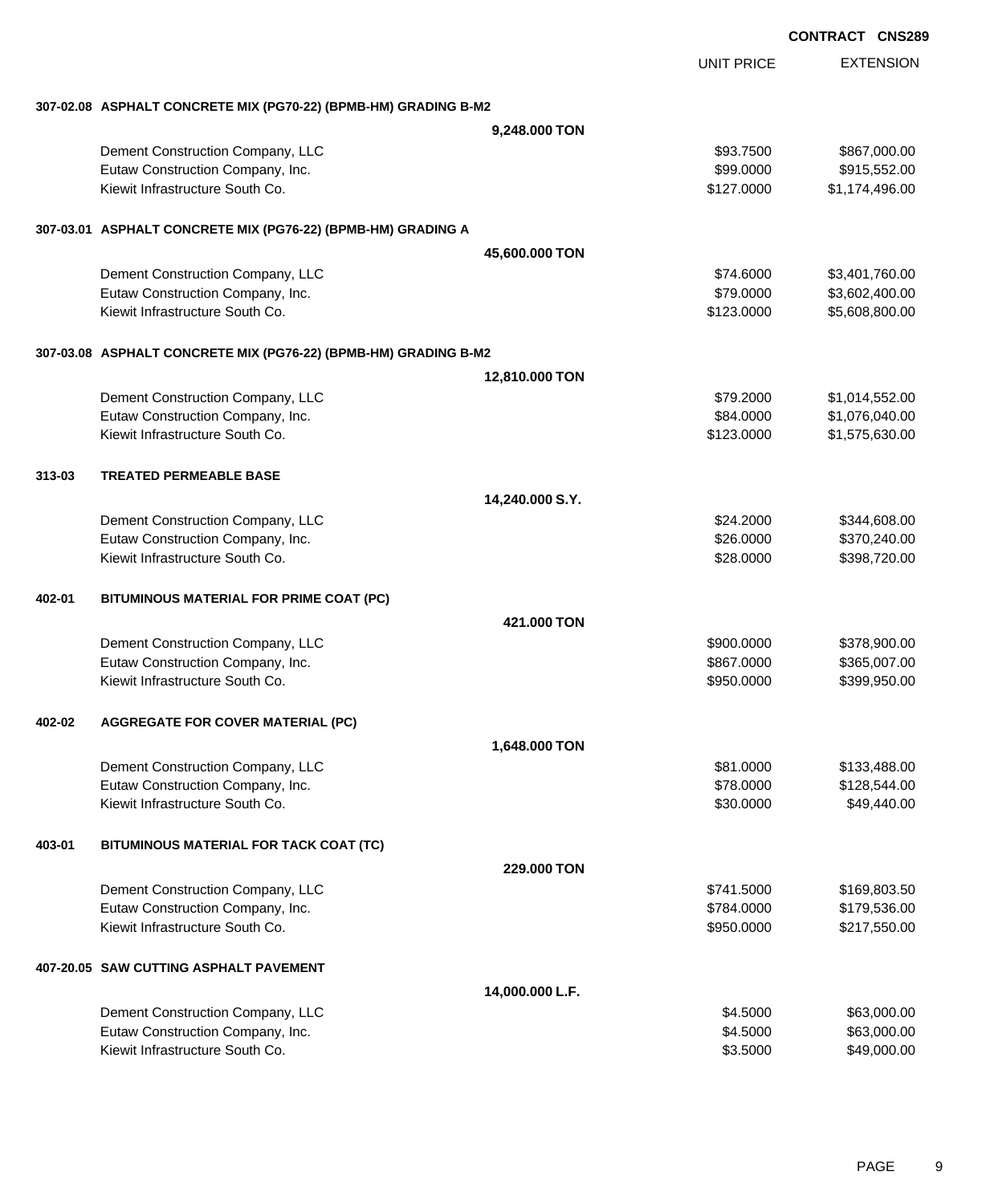UNIT PRICE

| 411-01.07 ACS MIX (PG64-22) GRADING E SHOULDER          |                 |              |                |
|---------------------------------------------------------|-----------------|--------------|----------------|
|                                                         | 3,470.000 TON   |              |                |
| Dement Construction Company, LLC                        |                 | \$101.0000   | \$350,470.00   |
| Eutaw Construction Company, Inc.                        |                 | \$107.0000   | \$371,290.00   |
| Kiewit Infrastructure South Co.                         |                 | \$132.0000   | \$458,040.00   |
| 411-01.10 ACS MIX(PG64-22) GRADING D                    |                 |              |                |
|                                                         | 743,000 TON     |              |                |
| Dement Construction Company, LLC                        |                 | \$139.5000   | \$103,648.50   |
| Eutaw Construction Company, Inc.                        |                 | \$148.0000   | \$109,964.00   |
| Kiewit Infrastructure South Co.                         |                 | \$132.0000   | \$98,076.00    |
| 411-02.10 ACS MIX(PG70-22) GRADING D                    |                 |              |                |
|                                                         | 4,370.000 TON   |              |                |
| Dement Construction Company, LLC                        |                 | \$107.2000   | \$468,464.00   |
| Eutaw Construction Company, Inc.                        |                 | \$113.0000   | \$493,810.00   |
| Kiewit Infrastructure South Co.                         |                 | \$130.0000   | \$568,100.00   |
| 411-03.10 ACS MIX(PG76-22) GRADING D                    |                 |              |                |
|                                                         | 9,265.000 TON   |              |                |
| Dement Construction Company, LLC                        |                 | \$95.0000    | \$880,175.00   |
| Eutaw Construction Company, Inc.                        |                 | \$100.0000   | \$926,500.00   |
| Kiewit Infrastructure South Co.                         |                 | \$132.0000   | \$1,222,980.00 |
| 411-12.01 SCORING SHOULDERS (CONTINUOUS) (16IN WIDTH)   |                 |              |                |
|                                                         | 4.500 L.M.      |              |                |
| Dement Construction Company, LLC                        |                 | \$1,225.0000 | \$5,512.50     |
| Eutaw Construction Company, Inc.                        |                 | \$1,300.0000 | \$5,850.00     |
| Kiewit Infrastructure South Co.                         |                 | \$1,400.0000 | \$6,300.00     |
| 415-01.02 COLD PLANING BITUMINOUS PAVEMENT              |                 |              |                |
|                                                         | 3,445.000 S.Y.  |              |                |
| Dement Construction Company, LLC                        |                 | \$8.0000     | \$27,560.00    |
| Eutaw Construction Company, Inc.                        |                 | \$5.0000     | \$17,225.00    |
| Kiewit Infrastructure South Co.                         |                 | \$8.0000     | \$27,560.00    |
| 501-01.03 PORTLAND CEMENT CONCRETE PAVEMENT (PLAIN) 10" |                 |              |                |
|                                                         | 14,240.000 S.Y. |              |                |
| Dement Construction Company, LLC                        |                 | \$105.0000   | \$1,495,200.00 |
| Eutaw Construction Company, Inc.                        |                 | \$90.0000    | \$1,281,600.00 |
| Kiewit Infrastructure South Co.                         |                 | \$92.0000    | \$1,310,080.00 |
| 604-01.01 CLASS A CONCRETE (ROADWAY)                    |                 |              |                |
|                                                         | 200.000 C.Y.    |              |                |
| Dement Construction Company, LLC                        |                 | \$961.0000   | \$192,200.00   |
| Eutaw Construction Company, Inc.                        |                 | \$2,240.0000 | \$448,000.00   |
| Kiewit Infrastructure South Co.                         |                 | \$1,800.0000 | \$360,000.00   |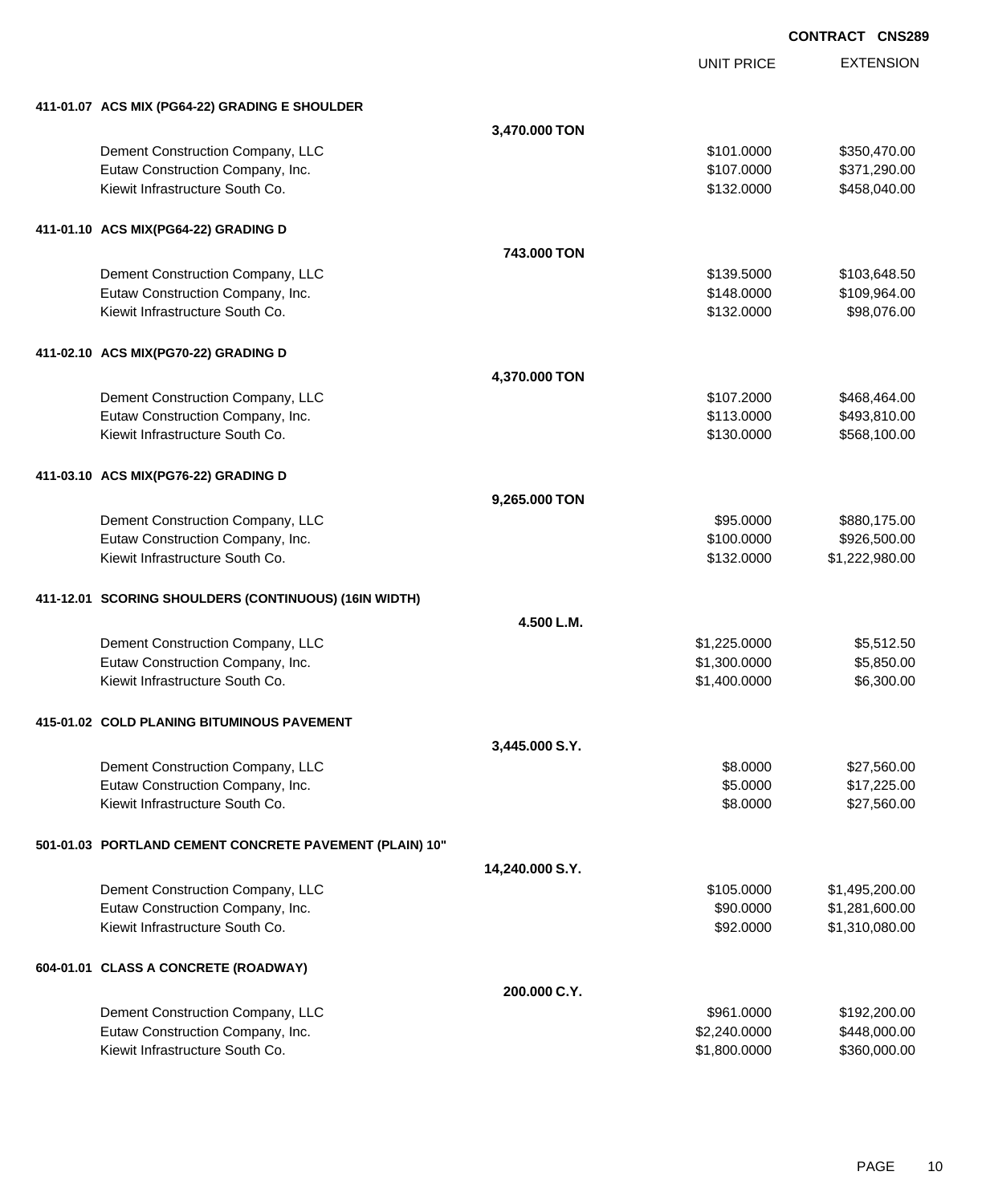|                                                              |                   |                   | <b>CONTRACT CNS289</b> |
|--------------------------------------------------------------|-------------------|-------------------|------------------------|
|                                                              |                   | <b>UNIT PRICE</b> | <b>EXTENSION</b>       |
| 604-01.02 STEEL BAR REINFORCEMENT (ROADWAY)                  |                   |                   |                        |
|                                                              | 47,221.000 LB.    |                   |                        |
| Dement Construction Company, LLC                             |                   | \$1.0000          | \$47,221.00            |
| Eutaw Construction Company, Inc.                             |                   | \$0.5000          | \$23,610.50            |
| Kiewit Infrastructure South Co.                              |                   | \$1.0000          | \$47,221.00            |
| 604-02.41 ENERGY DISSIPATER (TYPE VI)                        |                   |                   |                        |
|                                                              | <b>1.000 EACH</b> |                   |                        |
| Dement Construction Company, LLC                             |                   | \$24,000.0000     | \$24,000.00            |
| Eutaw Construction Company, Inc.                             |                   | \$96,770.0000     | \$96,770.00            |
| Kiewit Infrastructure South Co.                              |                   | \$145,000.0000    | \$145,000.00           |
| 604-10.13 CONCRETE SLAB REMOVAL                              |                   |                   |                        |
|                                                              | 1.000 LS          |                   |                        |
| Dement Construction Company, LLC                             |                   | \$9,875.0000      | \$9,875.00             |
| Eutaw Construction Company, Inc.                             |                   | \$20,310.0000     | \$20,310.00            |
| Kiewit Infrastructure South Co.                              |                   | \$100,000.0000    | \$100,000.00           |
| 607-02.02 15" CONCRETE PIPE CULVERT(CLASS III)               |                   |                   |                        |
|                                                              | 47.000 L.F.       |                   |                        |
| Dement Construction Company, LLC                             |                   | \$38.4000         | \$1,804.80             |
| Eutaw Construction Company, Inc.                             |                   | \$47.0000         | \$2,209.00             |
| Kiewit Infrastructure South Co.                              |                   | \$60.0000         | \$2,820.00             |
| 607-03.02 18" CONCRETE PIPE CULVERT (CLASS III)              |                   |                   |                        |
|                                                              | 6,722.000 L.F.    |                   |                        |
| Dement Construction Company, LLC                             |                   | \$43.0500         | \$289,382.10           |
| Eutaw Construction Company, Inc.                             |                   | \$54.0000         | \$362,988.00           |
| Kiewit Infrastructure South Co.                              |                   | \$85.0000         | \$571,370.00           |
| 607-05.02 24" CONCRETE PIPE CULVERT (CLASS III)              |                   |                   |                        |
|                                                              | 1,429.000 L.F.    |                   |                        |
| Dement Construction Company, LLC                             |                   | \$55.3000         | \$79,023.70            |
| Eutaw Construction Company, Inc.                             |                   | \$71.0000         | \$101,459.00           |
| Kiewit Infrastructure South Co.                              |                   | \$125.0000        | \$178,625.00           |
| 607-06.05 30" CONCRETE PIPE CULVERT(CLASS IV)JACKED-IN-PLACE |                   |                   |                        |
|                                                              | 151.000 L.F.      |                   |                        |
| Dement Construction Company, LLC                             |                   | \$751.1000        | \$113,416.10           |
| Eutaw Construction Company, Inc.                             |                   | \$763.0000        | \$115,213.00           |
| Kiewit Infrastructure South Co.                              |                   | \$1,000.0000      | \$151,000.00           |
| 607-07.02 36" CONCRETE PIPE CULVERT (CLASS III)              |                   |                   |                        |
|                                                              | 464.000 L.F.      |                   |                        |
| Dement Construction Company, LLC                             |                   | \$85.4500         | \$39,648.80            |
| Eutaw Construction Company, Inc.                             |                   | \$135.0000        | \$62,640.00            |
| Kiewit Infrastructure South Co.                              |                   | \$250.0000        | \$116,000.00           |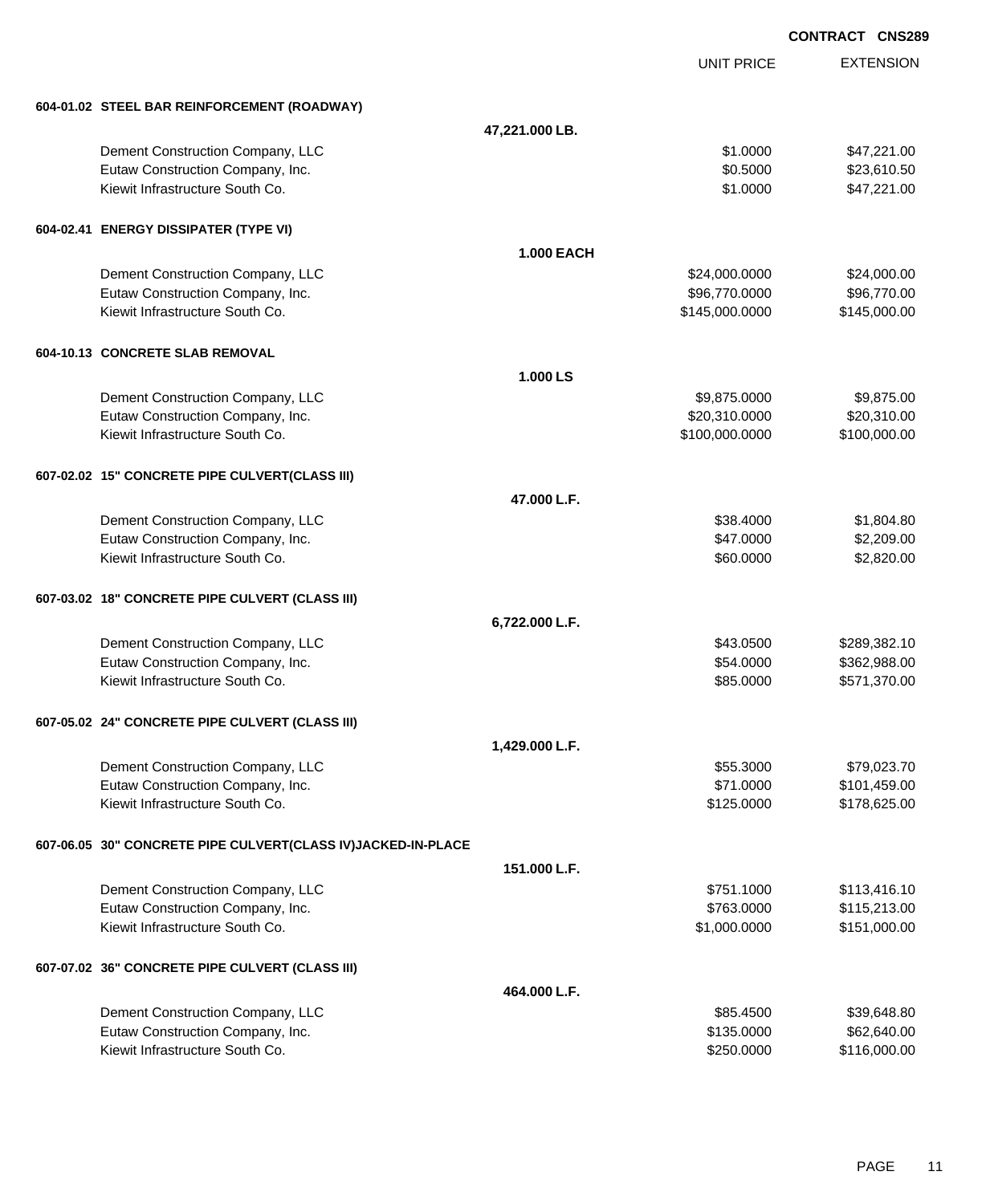UNIT PRICE EXTENSION

| 607-07.03 36" CONCRETE PIPE CULVERT (CLASS IV) |  |
|------------------------------------------------|--|

| 607-07.03 36" CONCRETE PIPE CULVERT (CLASS IV)                      |              |              |                              |
|---------------------------------------------------------------------|--------------|--------------|------------------------------|
|                                                                     | 100.000 L.F. |              |                              |
| Dement Construction Company, LLC                                    |              | \$96.4500    | \$9,645.00                   |
| Eutaw Construction Company, Inc.                                    |              | \$150.0000   | \$15,000.00                  |
| Kiewit Infrastructure South Co.                                     |              | \$275.0000   | \$27,500.00                  |
|                                                                     |              |              |                              |
| 607-08.05 42" CONCRETE PIPE CULVERT(CLASS IV)JACKED-IN-PLACE        |              |              |                              |
|                                                                     | 228.000 L.F. |              |                              |
| Dement Construction Company, LLC                                    |              | \$1,148.0000 | \$261,744.00                 |
| Eutaw Construction Company, Inc.<br>Kiewit Infrastructure South Co. |              | \$1,170.0000 | \$266,760.00<br>\$342,000.00 |
|                                                                     |              | \$1,500.0000 |                              |
| 607-11.02 60" CONCRETE PIPE CULVERT (CLASS II)                      |              |              |                              |
|                                                                     | 154.000 L.F. |              |                              |
| Dement Construction Company, LLC                                    |              | \$204.0000   | \$31,416.00                  |
| Eutaw Construction Company, Inc.                                    |              | \$309.0000   | \$47,586.00                  |
| Kiewit Infrastructure South Co.                                     |              | \$450.0000   | \$69,300.00                  |
| 607-11.04 60" CONCRETE PIPE CULVERT (CLASS IV)                      |              |              |                              |
|                                                                     | 467.000 L.F. |              |                              |
| Dement Construction Company, LLC                                    |              | \$234.0000   | \$109,278.00                 |
| Eutaw Construction Company, Inc.                                    |              | \$344.0000   | \$160,648.00                 |
| Kiewit Infrastructure South Co.                                     |              | \$475.0000   | \$221,825.00                 |
| 607-39.01 15" PIPE CULVERT (SIDE DRAIN)                             |              |              |                              |
|                                                                     | 49.000 L.F.  |              |                              |
| Dement Construction Company, LLC                                    |              | \$38.4000    | \$1,881.60                   |
| Eutaw Construction Company, Inc.                                    |              | \$70.0000    | \$3,430.00                   |
| Kiewit Infrastructure South Co.                                     |              | \$65.0000    | \$3,185.00                   |
| 607-39.02 18" PIPE CULVERT (SIDE DRAIN)                             |              |              |                              |
|                                                                     | 165.000 L.F. |              |                              |
| Dement Construction Company, LLC                                    |              | \$43.0500    | \$7,103.25                   |
| Eutaw Construction Company, Inc.                                    |              | \$53.0000    | \$8,745.00                   |
| Kiewit Infrastructure South Co.                                     |              | \$85.0000    | \$14,025.00                  |
| 607-39.04 30" PIPE CULVERT (SIDE DRAIN)                             |              |              |                              |
|                                                                     | 72.000 L.F.  |              |                              |
| Dement Construction Company, LLC                                    |              | \$66.5000    | \$4,788.00                   |
| Eutaw Construction Company, Inc.                                    |              | \$92.0000    | \$6,624.00                   |
| Kiewit Infrastructure South Co.                                     |              | \$125.0000   | \$9,000.00                   |
| 607-57.04 REINFORCED CONCRETE PIPE ARCH (44" X 27")                 |              |              |                              |
|                                                                     | 173.000 L.F. |              |                              |
| Dement Construction Company, LLC                                    |              | \$107.5500   | \$18,606.15                  |
| Eutaw Construction Company, Inc.                                    |              | \$157.0000   | \$27,161.00                  |
| Kiewit Infrastructure South Co.                                     |              | \$200.0000   | \$34,600.00                  |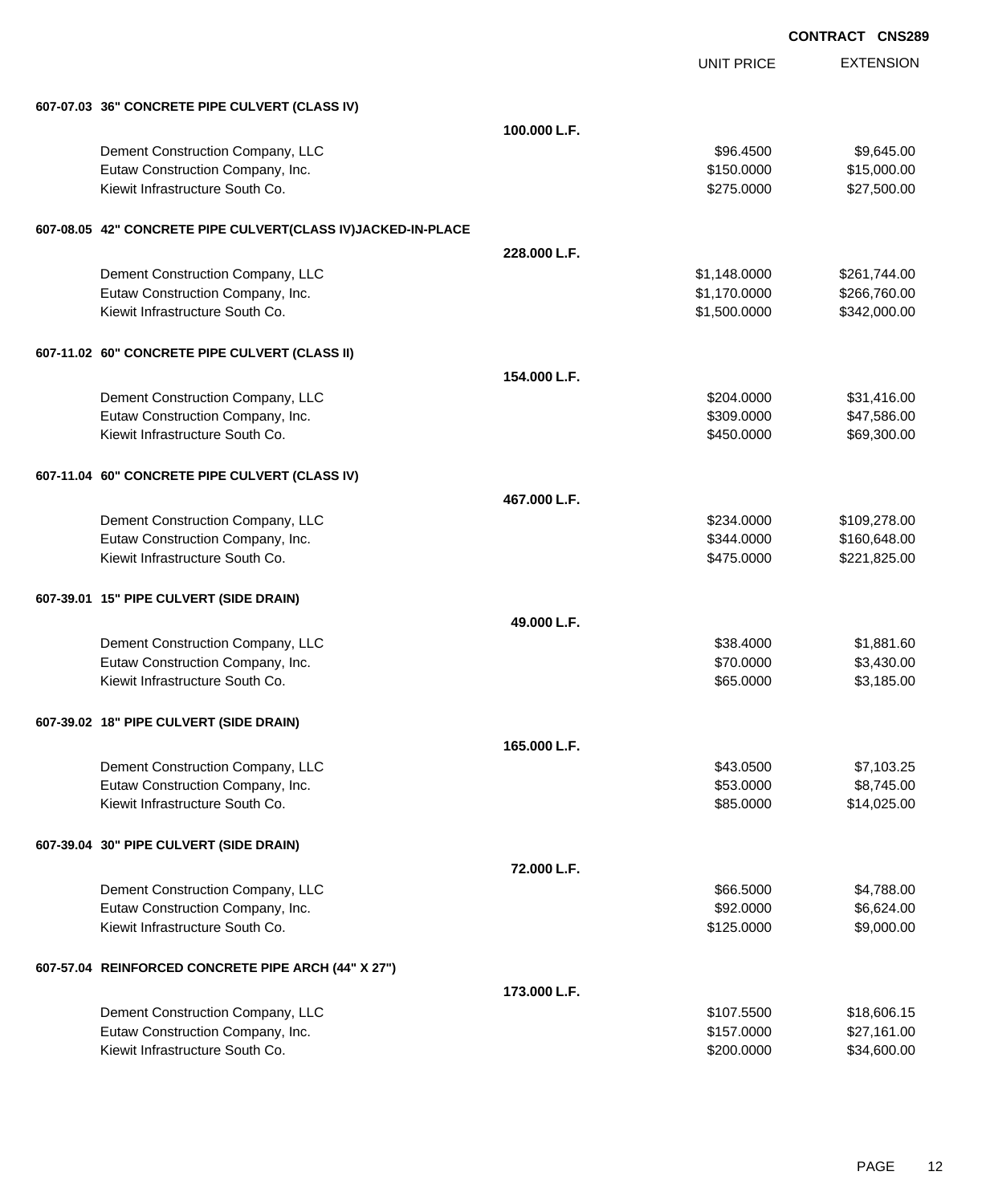|                                            |                   | <b>UNIT PRICE</b> | <b>EXTENSION</b> |
|--------------------------------------------|-------------------|-------------------|------------------|
| 611-01.01 MANHOLES, 0' - 4' DEPTH          |                   |                   |                  |
|                                            | <b>1.000 EACH</b> |                   |                  |
| Dement Construction Company, LLC           |                   | \$3,400.0000      | \$3,400.00       |
| Eutaw Construction Company, Inc.           |                   | \$3,970.0000      | \$3,970.00       |
| Kiewit Infrastructure South Co.            |                   | \$10,000.0000     | \$10,000.00      |
| 611-01.02 MANHOLES, > 4' - 8' DEPTH        |                   |                   |                  |
|                                            | 7.000 EACH        |                   |                  |
| Dement Construction Company, LLC           |                   | \$4,615.0000      | \$32,305.00      |
| Eutaw Construction Company, Inc.           |                   | \$10,890.0000     | \$76,230.00      |
| Kiewit Infrastructure South Co.            |                   | \$12,000.0000     | \$84,000.00      |
| 611-01.03 MANHOLES, > 8' - 12' DEPTH       |                   |                   |                  |
|                                            | 5.000 EACH        |                   |                  |
| Dement Construction Company, LLC           |                   | \$5,500.0000      | \$27,500.00      |
| Eutaw Construction Company, Inc.           |                   | \$22,360.0000     | \$111,800.00     |
| Kiewit Infrastructure South Co.            |                   | \$15,000.0000     | \$75,000.00      |
| 611-01.04 MANHOLES, > 12' - 16' DEPTH      |                   |                   |                  |
|                                            | <b>1.000 EACH</b> |                   |                  |
| Dement Construction Company, LLC           |                   | \$8,400.0000      | \$8,400.00       |
| Eutaw Construction Company, Inc.           |                   | \$54,020.0000     | \$54,020.00      |
| Kiewit Infrastructure South Co.            |                   | \$20,000.0000     | \$20,000.00      |
| 611-01.05 MANHOLES, > 16' - 20' DEPTH      |                   |                   |                  |
|                                            | <b>1.000 EACH</b> |                   |                  |
| Dement Construction Company, LLC           |                   | \$10,985.0000     | \$10,985.00      |
| Eutaw Construction Company, Inc.           |                   | \$8,590.0000      | \$8,590.00       |
| Kiewit Infrastructure South Co.            |                   | \$25,000.0000     | \$25,000.00      |
| 611-01.20 ADJUSTMENT OF EXISTING MANHOLE   |                   |                   |                  |
|                                            | 8,000 EACH        |                   |                  |
| Dement Construction Company, LLC           |                   | \$725.0000        | \$5,800.00       |
| Eutaw Construction Company, Inc.           |                   | \$2,300.0000      | \$18,400.00      |
| Kiewit Infrastructure South Co.            |                   | \$2,500.0000      | \$20,000.00      |
| 611-02.10 JUNCTION BOX, TYPE 1             |                   |                   |                  |
|                                            | 5.000 EACH        |                   |                  |
| Dement Construction Company, LLC           |                   | \$6,125.0000      | \$30,625.00      |
| Eutaw Construction Company, Inc.           |                   | \$14,170.0000     | \$70,850.00      |
| Kiewit Infrastructure South Co.            |                   | \$15,000.0000     | \$75,000.00      |
| 611-07.01 CLASS A CONCRETE (PIPE ENDWALLS) |                   |                   |                  |
|                                            | 23.000 C.Y.       |                   |                  |
| Dement Construction Company, LLC           |                   | \$1,350.0000      | \$31,050.00      |
| Eutaw Construction Company, Inc.           |                   | \$2,060.0000      | \$47,380.00      |
| Kiewit Infrastructure South Co.            |                   | \$1,500.0000      | \$34,500.00      |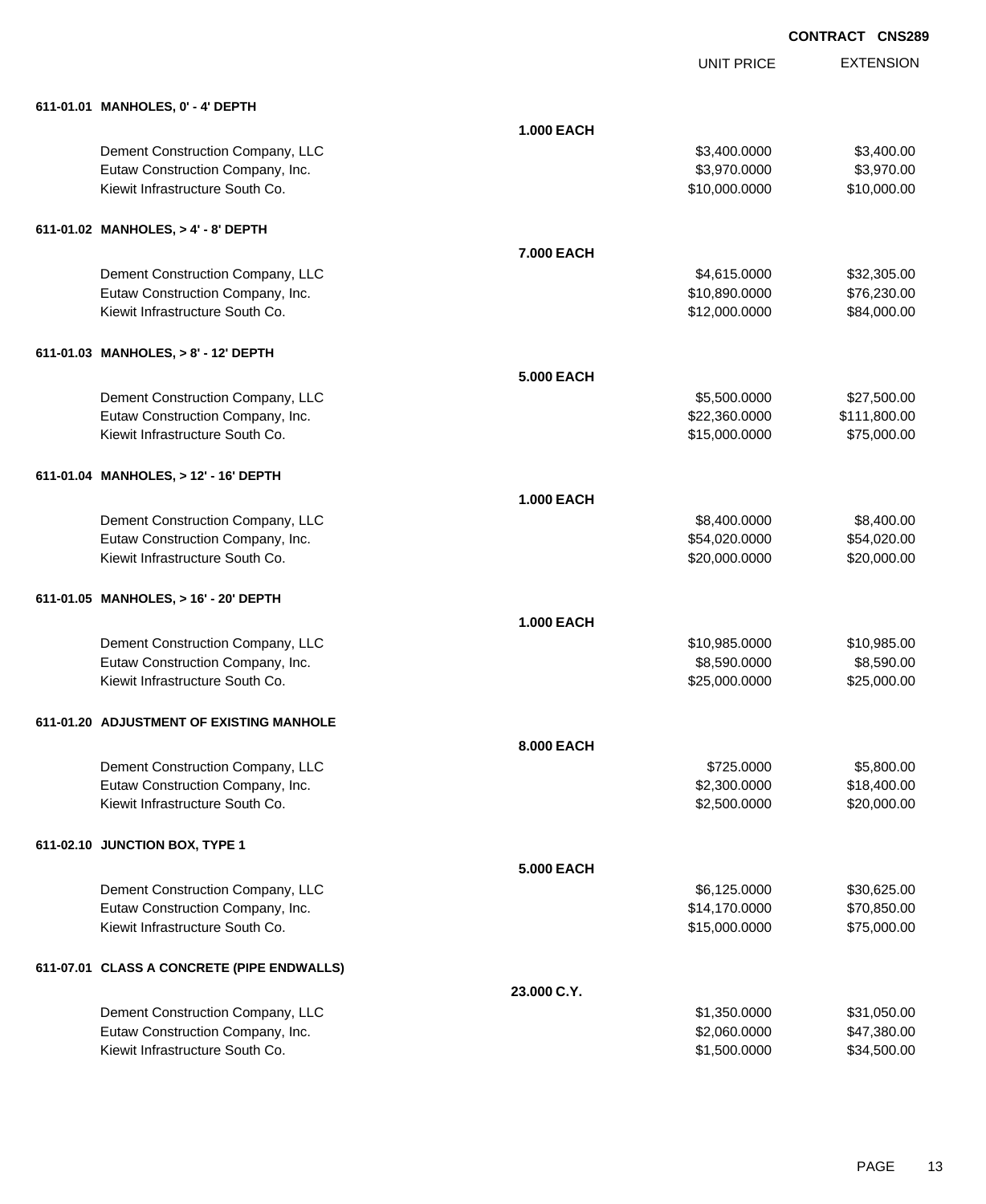|                                                   |                   |                   | <b>CONTRACT CNS289</b> |
|---------------------------------------------------|-------------------|-------------------|------------------------|
|                                                   |                   | <b>UNIT PRICE</b> | <b>EXTENSION</b>       |
| 611-07.02 STEEL BAR REINFORCEMENT (PIPE ENDWALLS) |                   |                   |                        |
|                                                   | 2,073.000 LB.     |                   |                        |
| Dement Construction Company, LLC                  |                   | \$1.7500          | \$3,627.75             |
| Eutaw Construction Company, Inc.                  |                   | \$0.7000          | \$1,451.10             |
| Kiewit Infrastructure South Co.                   |                   | \$2.0000          | \$4,146.00             |
| 611-07.03 STRUCTURAL STEEL (PIPE ENDWALLS)        |                   |                   |                        |
|                                                   | 228,000 LB.       |                   |                        |
| Dement Construction Company, LLC                  |                   | \$4.0000          | \$912.00               |
| Eutaw Construction Company, Inc.                  |                   | \$0.7000          | \$159.60               |
| Kiewit Infrastructure South Co.                   |                   | \$15.0000         | \$3,420.00             |
| 611-07.30 15IN ENDWALL (SIDE DRAIN)               |                   |                   |                        |
|                                                   | <b>4.000 EACH</b> |                   |                        |
| Dement Construction Company, LLC                  |                   | \$1,375.0000      | \$5,500.00             |
| Eutaw Construction Company, Inc.                  |                   | \$5,240.0000      | \$20,960.00            |
| Kiewit Infrastructure South Co.                   |                   | \$2,500.0000      | \$10,000.00            |
| 611-07.31 18IN ENDWALL (SIDE DRAIN)               |                   |                   |                        |
|                                                   | <b>2.000 EACH</b> |                   |                        |
| Dement Construction Company, LLC                  |                   | \$2,500.0000      | \$5,000.00             |
| Eutaw Construction Company, Inc.                  |                   | \$5,240.0000      | \$10,480.00            |
| Kiewit Infrastructure South Co.                   |                   | \$2,700.0000      | \$5,400.00             |
| 611-07.34 36IN ENDWALL (SIDE DRAIN)               |                   |                   |                        |
|                                                   | <b>2.000 EACH</b> |                   |                        |
| Dement Construction Company, LLC                  |                   | \$3,735.0000      | \$7,470.00             |
| Eutaw Construction Company, Inc.                  |                   | \$7,100.0000      | \$14,200.00            |
| Kiewit Infrastructure South Co.                   |                   | \$7,500.0000      | \$15,000.00            |
| 611-07.35 42IN ENDWALL (SIDE DRAIN)               |                   |                   |                        |
|                                                   | <b>2.000 EACH</b> |                   |                        |
| Dement Construction Company, LLC                  |                   | \$3,975.0000      | \$7,950.00             |
| Eutaw Construction Company, Inc.                  |                   | \$8,350.0000      | \$16,700.00            |
| Kiewit Infrastructure South Co.                   |                   | \$7,500.0000      | \$15,000.00            |
| 611-07.52 15IN ENDWALL (CROSS DRAIN) 4:1          |                   |                   |                        |
|                                                   | <b>1.000 EACH</b> |                   |                        |
| Dement Construction Company, LLC                  |                   | \$1,375.0000      | \$1,375.00             |
| Eutaw Construction Company, Inc.                  |                   | \$3,000.0000      | \$3,000.00             |
| Kiewit Infrastructure South Co.                   |                   | \$2,500.0000      | \$2,500.00             |
| 611-07.54 18IN ENDWALL (CROSS DRAIN) 3:1          |                   |                   |                        |
|                                                   | <b>2.000 EACH</b> |                   |                        |
| Dement Construction Company, LLC                  |                   | \$1,660.0000      | \$3,320.00             |
| Eutaw Construction Company, Inc.                  |                   | \$2,760.0000      | \$5,520.00             |
| Kiewit Infrastructure South Co.                   |                   | \$2,500.0000      | \$5,000.00             |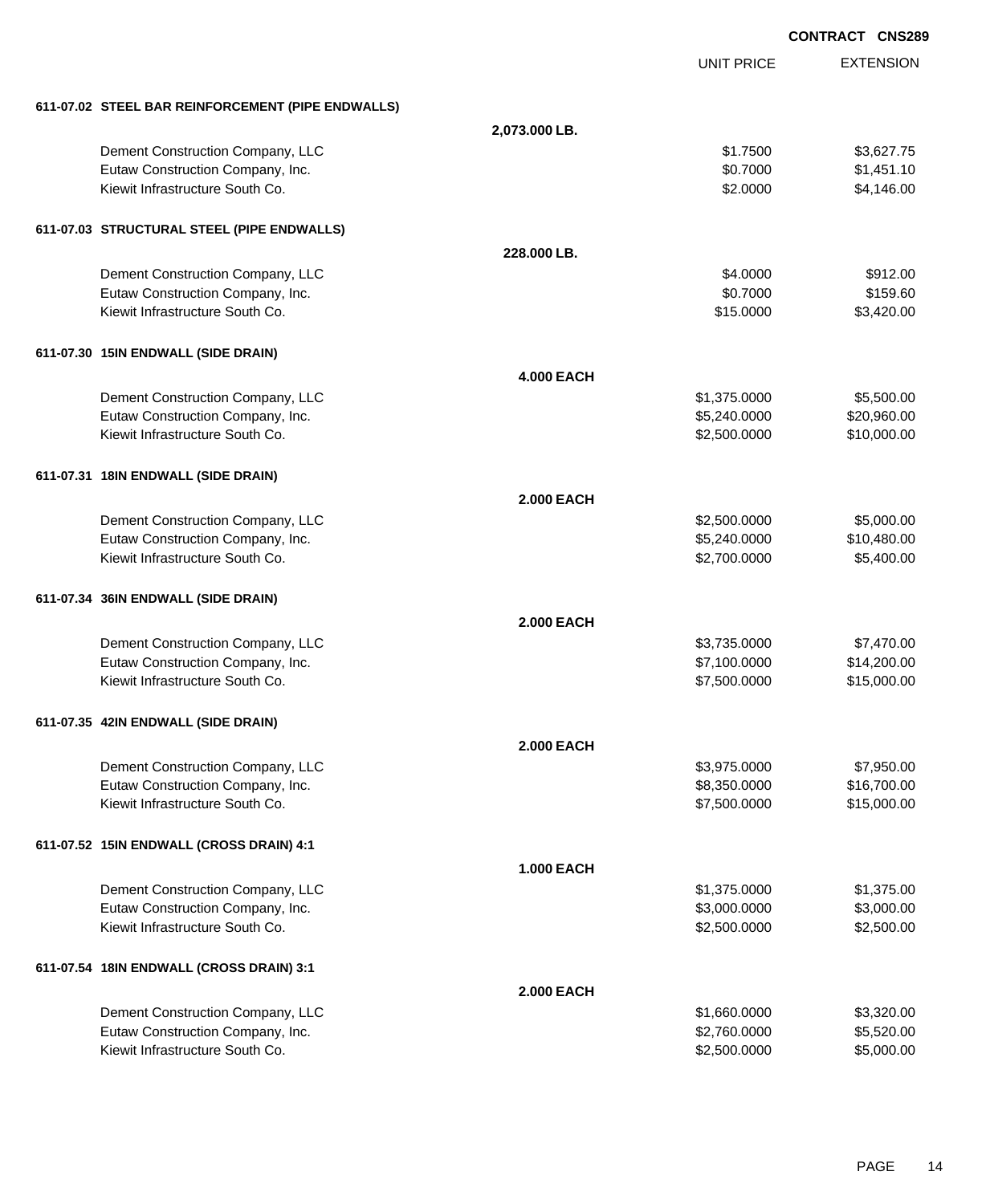|                                          |                   | <b>UNIT PRICE</b> | <b>EXTENSION</b> |
|------------------------------------------|-------------------|-------------------|------------------|
| 611-07.55 18IN ENDWALL (CROSS DRAIN) 4:1 |                   |                   |                  |
|                                          | <b>2.000 EACH</b> |                   |                  |
| Dement Construction Company, LLC         |                   | \$2,215.0000      | \$4,430.00       |
| Eutaw Construction Company, Inc.         |                   | \$3,000.0000      | \$6,000.00       |
| Kiewit Infrastructure South Co.          |                   | \$3,000.0000      | \$6,000.00       |
| 611-07.56 18IN ENDWALL (CROSS DRAIN) 6:1 |                   |                   |                  |
|                                          | 3.000 EACH        |                   |                  |
| Dement Construction Company, LLC         |                   | \$2,500.0000      | \$7,500.00       |
| Eutaw Construction Company, Inc.         |                   | \$3,890.0000      | \$11,670.00      |
| Kiewit Infrastructure South Co.          |                   | \$3,000.0000      | \$9,000.00       |
| 611-07.57 24IN ENDWALL (CROSS DRAIN) 3:1 |                   |                   |                  |
|                                          | <b>2.000 EACH</b> |                   |                  |
| Dement Construction Company, LLC         |                   | \$2,200.0000      | \$4,400.00       |
| Eutaw Construction Company, Inc.         |                   | \$4,130.0000      | \$8,260.00       |
| Kiewit Infrastructure South Co.          |                   | \$3,500.0000      | \$7,000.00       |
| 611-07.58 24IN ENDWALL (CROSS DRAIN) 4:1 |                   |                   |                  |
|                                          | <b>2.000 EACH</b> |                   |                  |
| Dement Construction Company, LLC         |                   | \$2,600.0000      | \$5,200.00       |
| Eutaw Construction Company, Inc.         |                   | \$4,680.0000      | \$9,360.00       |
| Kiewit Infrastructure South Co.          |                   | \$3,700.0000      | \$7,400.00       |
| 611-07.59 24IN ENDWALL (CROSS DRAIN) 6:1 |                   |                   |                  |
|                                          | <b>2.000 EACH</b> |                   |                  |
| Dement Construction Company, LLC         |                   | \$3,400.0000      | \$6,800.00       |
| Eutaw Construction Company, Inc.         |                   | \$5,740.0000      | \$11,480.00      |
| Kiewit Infrastructure South Co.          |                   | \$3,800.0000      | \$7,600.00       |
| 611-07.62 30IN ENDWALL (CROSS DRAIN) 6:1 |                   |                   |                  |
|                                          | <b>1.000 EACH</b> |                   |                  |
| Dement Construction Company, LLC         |                   | \$5,210.0000      | \$5,210.00       |
| Eutaw Construction Company, Inc.         |                   | \$6,630.0000      | \$6,630.00       |
| Kiewit Infrastructure South Co.          |                   | \$5,500.0000      | \$5,500.00       |
| 611-07.64 36IN ENDWALL (CROSS DRAIN) 4:1 |                   |                   |                  |
|                                          | 3.000 EACH        |                   |                  |
| Dement Construction Company, LLC         |                   | \$4,425.0000      | \$13,275.00      |
| Eutaw Construction Company, Inc.         |                   | \$7,920.0000      | \$23,760.00      |
| Kiewit Infrastructure South Co.          |                   | \$7,500.0000      | \$22,500.00      |
| 611-07.65 36IN ENDWALL (CROSS DRAIN) 6:1 |                   |                   |                  |
|                                          | 3.000 EACH        |                   |                  |
| Dement Construction Company, LLC         |                   | \$5,775.0000      | \$17,325.00      |
| Eutaw Construction Company, Inc.         |                   | \$6,950.0000      | \$20,850.00      |
| Kiewit Infrastructure South Co.          |                   | \$8,000.0000      | \$24,000.00      |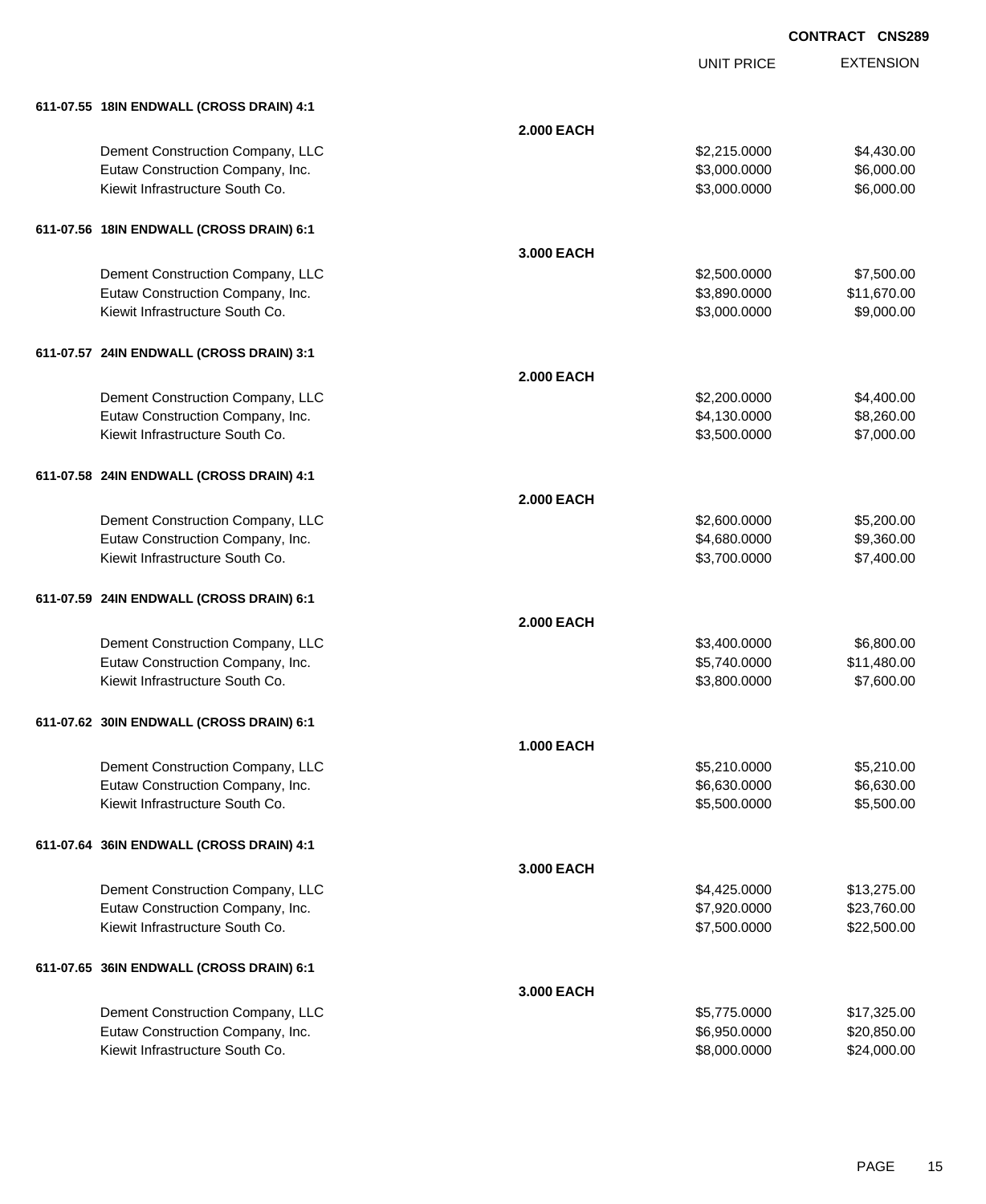|                                                    |                   | <b>UNIT PRICE</b> | <b>EXTENSION</b> |
|----------------------------------------------------|-------------------|-------------------|------------------|
| 611-07.67 42IN ENDWALL (CROSS DRAIN) 4:1           |                   |                   |                  |
|                                                    | <b>1.000 EACH</b> |                   |                  |
| Dement Construction Company, LLC                   |                   | \$5,200.0000      | \$5,200.00       |
| Eutaw Construction Company, Inc.                   |                   | \$8,350.0000      | \$8,350.00       |
| Kiewit Infrastructure South Co.                    |                   | \$8,200.0000      | \$8,200.00       |
| 611-12.01 CATCH BASINS, TYPE 12, 0' - 4' DEPTH     |                   |                   |                  |
|                                                    | <b>2.000 EACH</b> |                   |                  |
| Dement Construction Company, LLC                   |                   | \$3,675.0000      | \$7,350.00       |
| Eutaw Construction Company, Inc.                   |                   | \$3,910.0000      | \$7,820.00       |
| Kiewit Infrastructure South Co.                    |                   | \$5,000.0000      | \$10,000.00      |
| 611-12.02 CATCH BASINS, TYPE 12, > 4' - 8' DEPTH   |                   |                   |                  |
|                                                    | 21.000 EACH       |                   |                  |
| Dement Construction Company, LLC                   |                   | \$3,795.0000      | \$79,695.00      |
| Eutaw Construction Company, Inc.                   |                   | \$4,740.0000      | \$99,540.00      |
| Kiewit Infrastructure South Co.                    |                   | \$5,500.0000      | \$115,500.00     |
| 611-12.03 CATCH BASINS, TYPE 12, > 8' - 12' DEPTH  |                   |                   |                  |
|                                                    | <b>1.000 EACH</b> |                   |                  |
| Dement Construction Company, LLC                   |                   | \$4,635.0000      | \$4,635.00       |
| Eutaw Construction Company, Inc.                   |                   | \$5,470.0000      | \$5,470.00       |
| Kiewit Infrastructure South Co.                    |                   | \$6,500.0000      | \$6,500.00       |
| 611-12.04 CATCH BASINS, TYPE 12, > 12' - 16' DEPTH |                   |                   |                  |
|                                                    | <b>2.000 EACH</b> |                   |                  |
| Dement Construction Company, LLC                   |                   | \$8,125.0000      | \$16,250.00      |
| Eutaw Construction Company, Inc.                   |                   | \$7,500.0000      | \$15,000.00      |
| Kiewit Infrastructure South Co.                    |                   | \$9,500.0000      | \$19,000.00      |
| 611-12.05 CATCH BASINS, TYPE 12, > 16' - 20' DEPTH |                   |                   |                  |
|                                                    | 3.000 EACH        |                   |                  |
| Dement Construction Company, LLC                   |                   | \$10,900.0000     | \$32,700.00      |
| Eutaw Construction Company, Inc.                   |                   | \$8,820.0000      | \$26,460.00      |
| Kiewit Infrastructure South Co.                    |                   | \$11,500.0000     | \$34,500.00      |
| 611-14.02 CATCH BASINS, TYPE 14, > 4' - 8' DEPTH   |                   |                   |                  |
|                                                    | 3.000 EACH        |                   |                  |
| Dement Construction Company, LLC                   |                   | \$9,145.0000      | \$27,435.00      |
| Eutaw Construction Company, Inc.                   |                   | \$17,410.0000     | \$52,230.00      |
| Kiewit Infrastructure South Co.                    |                   | \$15,000.0000     | \$45,000.00      |
| 611-28.02 CATCH BASINS, TYPE 28, > 4' - 8' DEPTH   |                   |                   |                  |
|                                                    | <b>2.000 EACH</b> |                   |                  |
| Dement Construction Company, LLC                   |                   | \$4,225.0000      | \$8,450.00       |
| Eutaw Construction Company, Inc.                   |                   | \$4,990.0000      | \$9,980.00       |
| Kiewit Infrastructure South Co.                    |                   | \$6,000.0000      | \$12,000.00      |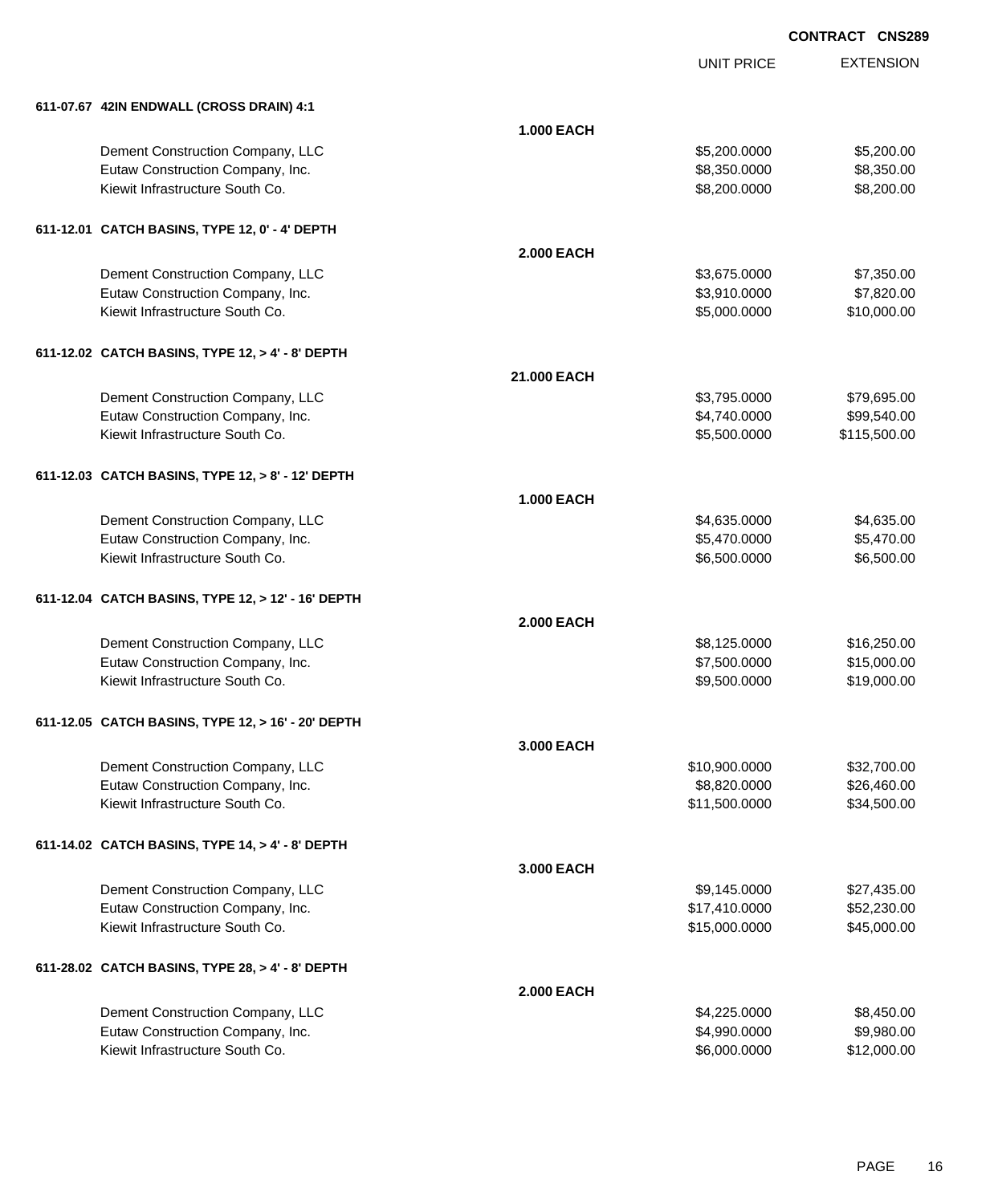UNIT PRICE EXTENSION

| 611-38.01 CATCH BASINS, TYPE 38, 0' - 4' DEPTH |  |
|------------------------------------------------|--|

| 611-38.01 CATCH BASINS, TYPE 38, 0' - 4' DEPTH     |                    |               |             |
|----------------------------------------------------|--------------------|---------------|-------------|
|                                                    | <b>15.000 EACH</b> |               |             |
| Dement Construction Company, LLC                   |                    | \$4,110.0000  | \$61,650.00 |
| Eutaw Construction Company, Inc.                   |                    | \$4,560.0000  | \$68,400.00 |
| Kiewit Infrastructure South Co.                    |                    | \$6,000.0000  | \$90,000.00 |
| 611-38.02 CATCH BASINS, TYPE 38, > 4' - 8' DEPTH   |                    |               |             |
|                                                    | 8.000 EACH         |               |             |
| Dement Construction Company, LLC                   |                    | \$5,260.0000  | \$42,080.00 |
| Eutaw Construction Company, Inc.                   |                    | \$6,240.0000  | \$49,920.00 |
| Kiewit Infrastructure South Co.                    |                    | \$9,500.0000  | \$76,000.00 |
| 611-38.03 CATCH BASINS, TYPE 38, > 8' - 12' DEPTH  |                    |               |             |
|                                                    | 3.000 EACH         |               |             |
| Dement Construction Company, LLC                   |                    | \$6,980.0000  | \$20,940.00 |
| Eutaw Construction Company, Inc.                   |                    | \$8,620.0000  | \$25,860.00 |
| Kiewit Infrastructure South Co.                    |                    | \$11,500.0000 | \$34,500.00 |
| 611-39.06 CATCH BASINS, TYPE 39, > 20' - 24' DEPTH |                    |               |             |
|                                                    | <b>1.000 EACH</b>  |               |             |
| Dement Construction Company, LLC                   |                    | \$29,445.0000 | \$29,445.00 |
| Eutaw Construction Company, Inc.                   |                    | \$87,510.0000 | \$87,510.00 |
| Kiewit Infrastructure South Co.                    |                    | \$95,000.0000 | \$95,000.00 |
| 611-41.02 CATCH BASINS, TYPE 41, > 4' - 8' DEPTH   |                    |               |             |
|                                                    | <b>6.000 EACH</b>  |               |             |
| Dement Construction Company, LLC                   |                    | \$4,885.0000  | \$29,310.00 |
| Eutaw Construction Company, Inc.                   |                    | \$5,590.0000  | \$33,540.00 |
| Kiewit Infrastructure South Co.                    |                    | \$6,500.0000  | \$39,000.00 |
| 611-42.01 CATCH BASINS, TYPE 42, 0' - 4' DEPTH     |                    |               |             |
|                                                    | <b>1.000 EACH</b>  |               |             |
| Dement Construction Company, LLC                   |                    | \$3,785.0000  | \$3,785.00  |
| Eutaw Construction Company, Inc.                   |                    | \$3,980.0000  | \$3,980.00  |
| Kiewit Infrastructure South Co.                    |                    | \$6,500.0000  | \$6,500.00  |
| 611-42.02 CATCH BASINS, TYPE 42, > 4' - 8' DEPTH   |                    |               |             |
|                                                    | <b>4.000 EACH</b>  |               |             |
| Dement Construction Company, LLC                   |                    | \$5,100.0000  | \$20,400.00 |
| Eutaw Construction Company, Inc.                   |                    | \$5,410.0000  | \$21,640.00 |
| Kiewit Infrastructure South Co.                    |                    | \$8,500.0000  | \$34,000.00 |
| 611-43.02 CATCH BASINS, TYPE 43, > 4' - 8' DEPTH   |                    |               |             |
|                                                    | <b>1.000 EACH</b>  |               |             |
| Dement Construction Company, LLC                   |                    | \$7,755.0000  | \$7,755.00  |
| Eutaw Construction Company, Inc.                   |                    | \$18,050.0000 | \$18,050.00 |
| Kiewit Infrastructure South Co.                    |                    | \$13,000.0000 | \$13,000.00 |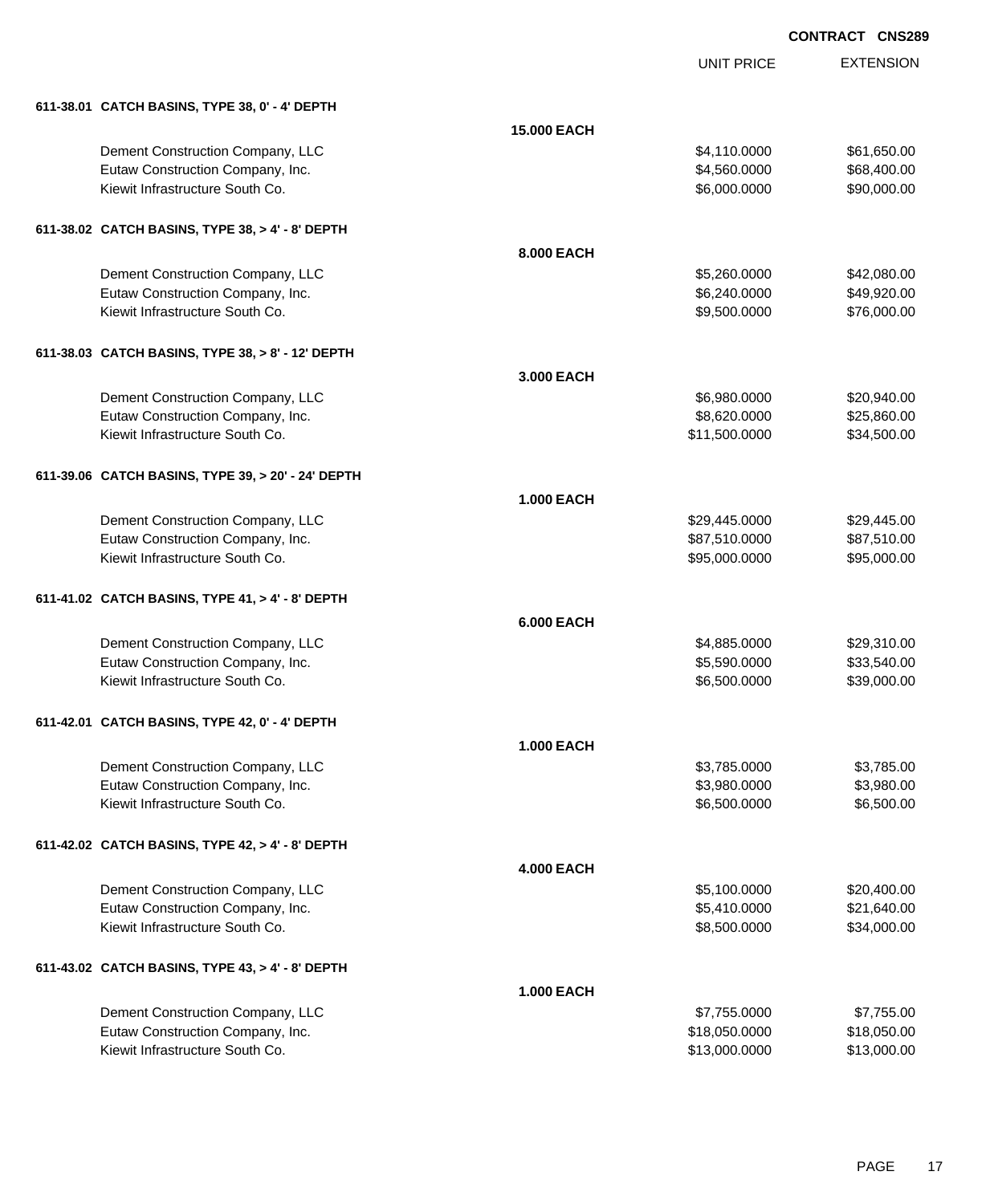|                                                    |                   | <b>UNIT PRICE</b> | <b>EXTENSION</b> |
|----------------------------------------------------|-------------------|-------------------|------------------|
| 611-51.01 CATCH BASINS, TYPE 51, 0' - 4' DEPTH     |                   |                   |                  |
|                                                    | <b>1.000 EACH</b> |                   |                  |
| Dement Construction Company, LLC                   |                   | \$6,200.0000      | \$6,200.00       |
| Eutaw Construction Company, Inc.                   |                   | \$8,440.0000      | \$8,440.00       |
| Kiewit Infrastructure South Co.                    |                   | \$6,000.0000      | \$6,000.00       |
| 611-51.05 CATCH BASINS, TYPE 51, > 16' - 20' DEPTH |                   |                   |                  |
|                                                    | <b>2.000 EACH</b> |                   |                  |
| Dement Construction Company, LLC                   |                   | \$20,915.0000     | \$41,830.00      |
| Eutaw Construction Company, Inc.                   |                   | \$49,690.0000     | \$99,380.00      |
| Kiewit Infrastructure South Co.                    |                   | \$25,000.0000     | \$50,000.00      |
| 611-51.06 CATCH BASINS, TYPE 51, > 20' - 24' DEPTH |                   |                   |                  |
|                                                    | <b>1.000 EACH</b> |                   |                  |
| Dement Construction Company, LLC                   |                   | \$25,350.0000     | \$25,350.00      |
| Eutaw Construction Company, Inc.                   |                   | \$24,570.0000     | \$24,570.00      |
| Kiewit Infrastructure South Co.                    |                   | \$32,000.0000     | \$32,000.00      |
| 621-03.01 15" TEMPORARY DRAINAGE PIPE              |                   |                   |                  |
|                                                    | 425,000 L.F.      |                   |                  |
| Dement Construction Company, LLC                   |                   | \$38.4000         | \$16,320.00      |
| Eutaw Construction Company, Inc.                   |                   | \$44.0000         | \$18,700.00      |
| Kiewit Infrastructure South Co.                    |                   | \$65.0000         | \$27,625.00      |
| 621-03.02 18" TEMPORARY DRAINAGE PIPE              |                   |                   |                  |
|                                                    | 1,422.000 L.F.    |                   |                  |
| Dement Construction Company, LLC                   |                   | \$43.0500         | \$61,217.10      |
| Eutaw Construction Company, Inc.                   |                   | \$46.0000         | \$65,412.00      |
| Kiewit Infrastructure South Co.                    |                   | \$85.0000         | \$120,870.00     |
| 621-03.03 24" TEMPORARY DRAINAGE PIPE              |                   |                   |                  |
|                                                    | 303.000 L.F.      |                   |                  |
| Dement Construction Company, LLC                   |                   | \$55.3000         | \$16,755.90      |
| Eutaw Construction Company, Inc.                   |                   | \$73.0000         | \$22,119.00      |
| Kiewit Infrastructure South Co.                    |                   | \$125.0000        | \$37,875.00      |
| 621-03.09 60" TEMPORARY DRAINAGE PIPE              |                   |                   |                  |
|                                                    | 25.000 L.F.       |                   |                  |
| Dement Construction Company, LLC                   |                   | \$225.0000        | \$5,625.00       |
| Eutaw Construction Company, Inc.                   |                   | \$317.0000        | \$7,925.00       |
| Kiewit Infrastructure South Co.                    |                   | \$450.0000        | \$11,250.00      |
| 621-03.12 TEMPORARY DRAINAGE PIPE ARCH (22" x 13") |                   |                   |                  |
|                                                    | 164.000 L.F.      |                   |                  |
| Dement Construction Company, LLC                   |                   | \$45.0000         | \$7,380.00       |
| Eutaw Construction Company, Inc.                   |                   | \$58.0000         | \$9,512.00       |
| Kiewit Infrastructure South Co.                    |                   | \$125.0000        | \$20,500.00      |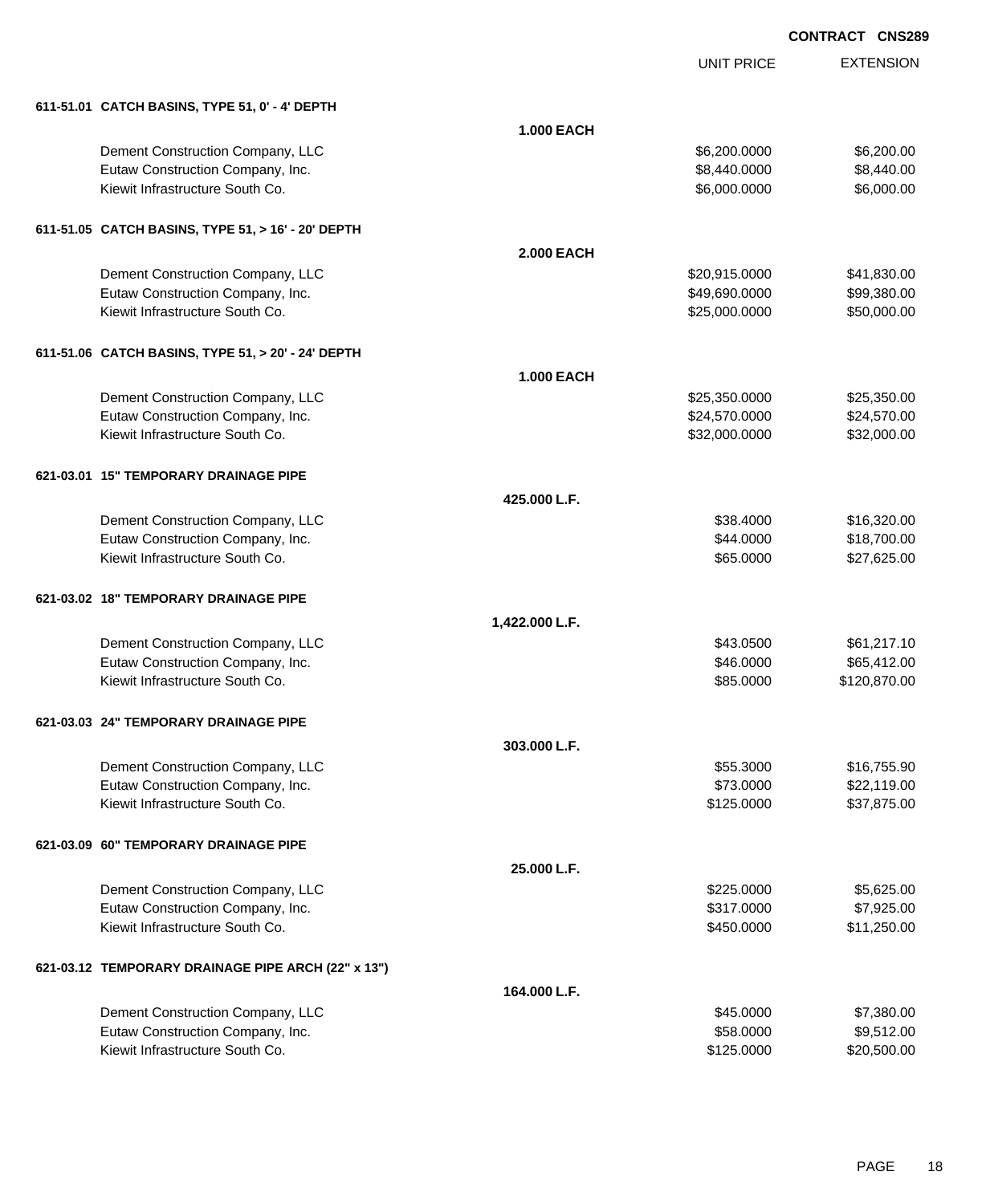EXTENSION **CONTRACT CNS289** UNIT PRICE **621-03.13 TEMPORARY DRAINAGE PIPE ARCH (30" x 48") 25.000 L.F.** Dement Construction Company, LLC 6 and the state of the state of the state of the state of the state of the state of the state of the state of the state of the state of the state of the state of the state of the state of t Eutaw Construction Company, Inc. 6. The Construction Company, Inc. 6. The Construction Company, Inc. 6. The Construction Company, Inc. 6. The Construction Company, Inc. 6. The Construction Company, Inc. 6. The Construction Kiewit Infrastructure South Co. **64,500.00** \$4,500.00 \$4,500.00 **621-05.01 TEMPORARY SHORING 4,640.000 S.F.** Dement Construction Company, LLC 6 and the construction Company, LLC 6 and the construction Company, LLC 6 and the construction of  $$4,640.00$ Eutaw Construction Company, Inc. 6. The Construction Company, Inc. 6. The Construction Company, Inc. 6. The Construction Company, Inc. 6. The Construction Company, Inc. 6. The Construction Company, Inc. 6. The Construction Kiewit Infrastructure South Co. **\$90.000 \$417,600.00** \$417,600.00 **621-05.02 TEMPORARY SHORING 1.000 LS** Dement Construction Company, LLC  $$1.000$  \$1.000  $$1.00$ Eutaw Construction Company, Inc. 6. The Construction Company, Inc. 6. The Construction Company, Inc. 6. The Construction Company, Inc. 6. The Construction Company, Inc. 6. The Construction Company, Inc. 6. The Construction Kiewit Infrastructure South Co. **\$300,000.000 \$300,000.000 \$300,000.000** \$300,000.000 \$300,000.00 **701-01.01 CONCRETE SIDEWALK (4 ") 25,370.000 S.F.** Dement Construction Company, LLC 6.000 \$126,850.00 Eutaw Construction Company, Inc. 6. The Construction Company, Inc. 6. The Construction Company, Inc. 6. The Construction Company, Inc. 6. The Construction Company, Inc. 6. The Construction Company, Inc. 6. The Construction Kiewit Infrastructure South Co. **6. 1992 12:000 12:000 12:000 12:000 12:000 12:000 12:000 12:000** \$177,590.00 **701-01.02 CONCRETE SIDEWALK (6 ") 12,476.000 S.F.** Dement Construction Company, LLC 667,370.40 Eutaw Construction Company, Inc. 6. The Construction Company, Inc. 6. The Construction Company, Inc. 6. The Construction Company, Inc. 6. The Construction Company, Inc. 6. The Construction Company, Inc. 6. The Construction Kiewit Infrastructure South Co. **612.000 \$149,712.00** \$149,712.00 **701-02 CONCRETE DRIVEWAY 48,302.000 S.F.** Dement Construction Company, LLC 6 and the state of the state of the state of the state of the state of the state of the state of the state of the state of the state of the state of the state of the state of the state of t Eutaw Construction Company, Inc. 6. The Construction Company, Inc. 6. The Construction Company, Inc. 6. The Construction Company, Inc. 6. The Construction Company, Inc. 6. The Construction Company, Inc. 6. The Construction Kiewit Infrastructure South Co. **69.5000** \$458,869.00 **701-02.03 CONCRETE CURB RAMP 1,600.000 S.F.** Dement Construction Company, LLC 6 and the state of the state of the state  $$18.5000$  \$29,600.00 Eutaw Construction Company, Inc. 6. The Construction Company, Inc. 6. The Construction Company, Inc. 6. The Construction Company, Inc. 6. The Construction Company, Inc. 6. The Construction Company, Inc. 6. The Construction Kiewit Infrastructure South Co. **\$23.0000 \$36,800.00** \$36,800.00 **701-03 CONCRETE MEDIAN PAVEMENT 9.000 C.Y.** Dement Construction Company, LLC **but a set of the set of the set of the set of the set of the set of the set of the set of the set of the set of the set of the set of the set of the set of the set of the set of the set of** Eutaw Construction Company, Inc. 6. The Construction Company, Inc. 6. The Construction Company, Inc. 6. The Construction Company, Inc. 6. The Construction Company, Inc. 6. The Construction Company, Inc. 6. The Construction

Kiewit Infrastructure South Co. **\$600.0000 \$5,400.00** \$5,400.00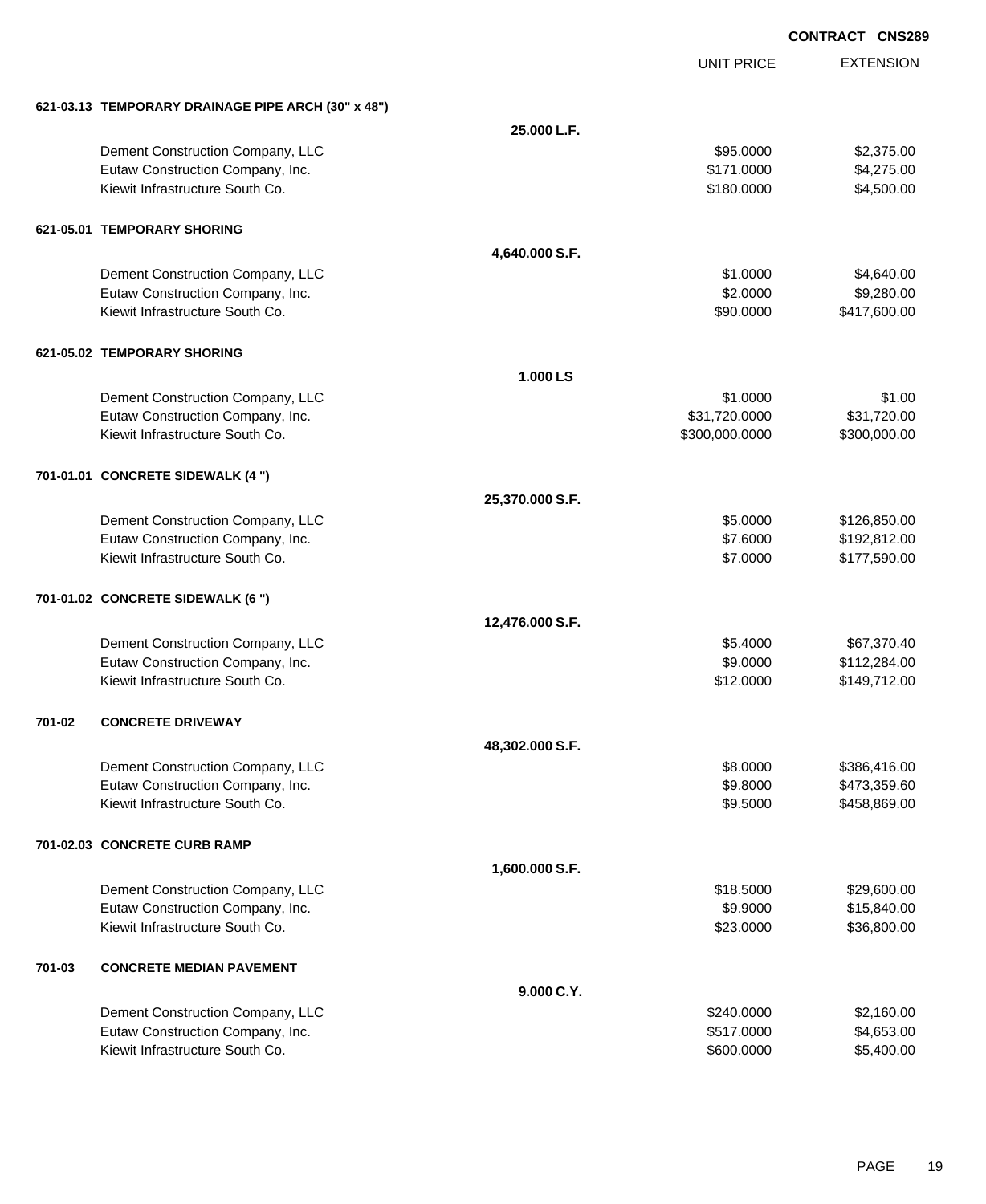|        |                                                      |                    | <b>UNIT PRICE</b> | <b>EXTENSION</b> |
|--------|------------------------------------------------------|--------------------|-------------------|------------------|
| 702-03 | <b>CONCRETE COMBINED CURB &amp; GUTTER</b>           |                    |                   |                  |
|        |                                                      | 928.000 C.Y.       |                   |                  |
|        | Dement Construction Company, LLC                     |                    | \$265.0000        | \$245,920.00     |
|        | Eutaw Construction Company, Inc.                     |                    | \$453.0000        | \$420,384.00     |
|        | Kiewit Infrastructure South Co.                      |                    | \$450.0000        | \$417,600.00     |
| 703-01 | PORTLAND CEMENT CONCRETE DITCH PAVING                |                    |                   |                  |
|        |                                                      | 321.000 C.Y.       |                   |                  |
|        | Dement Construction Company, LLC                     |                    | \$565.0000        | \$181,365.00     |
|        | Eutaw Construction Company, Inc.                     |                    | \$620.0000        | \$199,020.00     |
|        | Kiewit Infrastructure South Co.                      |                    | \$400.0000        | \$128,400.00     |
|        | 705-01.01 GUARDRAIL AT BRIDGE ENDS                   |                    |                   |                  |
|        |                                                      | 216.000 L.F.       |                   |                  |
|        | Dement Construction Company, LLC                     |                    | \$73.0000         | \$15,768.00      |
|        | Eutaw Construction Company, Inc.                     |                    | \$63.0000         | \$13,608.00      |
|        | Kiewit Infrastructure South Co.                      |                    | \$70.0000         | \$15,120.00      |
|        | 705-04.09 EARTH PAD FOR TYPE 38 GR END TREATMENT     |                    |                   |                  |
|        |                                                      | 14.000 EACH        |                   |                  |
|        | Dement Construction Company, LLC                     |                    | \$900.0000        | \$12,600.00      |
|        | Eutaw Construction Company, Inc.                     |                    | \$1,090.0000      | \$15,260.00      |
|        | Kiewit Infrastructure South Co.                      |                    | \$1,500.0000      | \$21,000.00      |
|        | 705-06.01 W BEAM GR (TYPE 2) MASH TL3                |                    |                   |                  |
|        |                                                      | 4,315.000 L.F.     |                   |                  |
|        | Dement Construction Company, LLC                     |                    | \$21.0000         | \$90,615.00      |
|        | Eutaw Construction Company, Inc.                     |                    | \$17.5000         | \$75,512.50      |
|        | Kiewit Infrastructure South Co.                      |                    | \$18.0000         | \$77,670.00      |
|        | 705-06.10 GR TERMINALTRAILING END (TYPE 13) MASH TL3 |                    |                   |                  |
|        |                                                      | 9.000 EACH         |                   |                  |
|        | Dement Construction Company, LLC                     |                    | \$1,000.0000      | \$9,000.00       |
|        | Eutaw Construction Company, Inc.                     |                    | \$872.0000        | \$7,848.00       |
|        | Kiewit Infrastructure South Co.                      |                    | \$900.0000        | \$8,100.00       |
|        | 705-06.11 GR TERMINAL (IN-INLINE) MASH TL3           |                    |                   |                  |
|        |                                                      | <b>1.000 EACH</b>  |                   |                  |
|        | Dement Construction Company, LLC                     |                    | \$495,0000        | \$495.00         |
|        | Eutaw Construction Company, Inc.                     |                    | \$872.0000        | \$872.00         |
|        | Kiewit Infrastructure South Co.                      |                    | \$900.0000        | \$900.00         |
|        | 705-06.20 TANGENT ENERGY ABSORBING TERM MASH TL-3    |                    |                   |                  |
|        |                                                      | <b>12.000 EACH</b> |                   |                  |
|        | Dement Construction Company, LLC                     |                    | \$2,800.0000      | \$33,600.00      |
|        | Eutaw Construction Company, Inc.                     |                    | \$2,180.0000      | \$26,160.00      |
|        | Kiewit Infrastructure South Co.                      |                    | \$2,200.0000      | \$26,400.00      |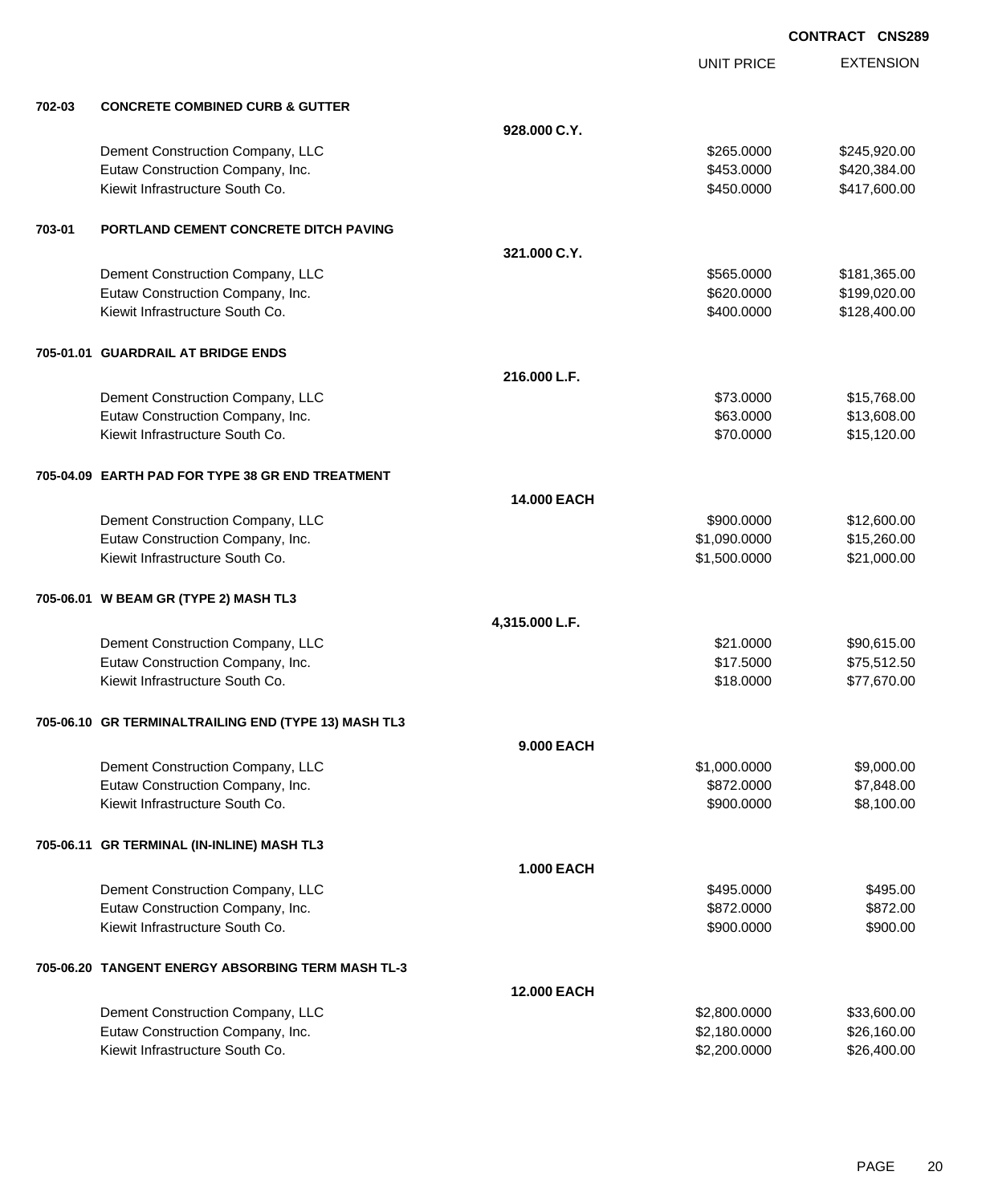|                                                           |                   | <b>UNIT PRICE</b> | <b>EXTENSION</b> |
|-----------------------------------------------------------|-------------------|-------------------|------------------|
| 705-06.30 GR TERMINAL (ENERGY ABSORBING) MASH TL2         |                   |                   |                  |
|                                                           | <b>2.000 EACH</b> |                   |                  |
| Dement Construction Company, LLC                          |                   | \$2,700.0000      | \$5,400.00       |
| Eutaw Construction Company, Inc.                          |                   | \$2,180.0000      | \$4,360.00       |
| Kiewit Infrastructure South Co.                           |                   | \$3,000.0000      | \$6,000.00       |
| 705-08.51 PORTABLE IMPACT ATTENUATOR NCHRP350 TL-3        |                   |                   |                  |
|                                                           | 62.000 EACH       |                   |                  |
| Dement Construction Company, LLC                          |                   | \$6,850.0000      | \$424,700.00     |
| Eutaw Construction Company, Inc.                          |                   | \$7,320.0000      | \$453,840.00     |
| Kiewit Infrastructure South Co.                           |                   | \$7,500.0000      | \$465,000.00     |
| 705-20.22 REUSABLE CRSH CUSHION NARW (MASH TL-3)          |                   |                   |                  |
|                                                           | <b>2.000 EACH</b> |                   |                  |
| Dement Construction Company, LLC                          |                   | \$21,500.0000     | \$43,000.00      |
| Eutaw Construction Company, Inc.                          |                   | \$22,970.0000     | \$45,940.00      |
| Kiewit Infrastructure South Co.                           |                   | \$23,000.0000     | \$46,000.00      |
| 707-01.11 CHAIN LINK FENCE (6 FOOT)                       |                   |                   |                  |
|                                                           | 14,684.000 L.F.   |                   |                  |
| Dement Construction Company, LLC                          |                   | \$10.7500         | \$157,853.00     |
| Eutaw Construction Company, Inc.                          |                   | \$13.0000         | \$190,892.00     |
| Kiewit Infrastructure South Co.                           |                   | \$13.0000         | \$190,892.00     |
| 707-01.12 END & CORNER POST ASSEMBLY(CHAIN-LINK FENCE 6') |                   |                   |                  |
|                                                           | 106.000 EACH      |                   |                  |
| Dement Construction Company, LLC                          |                   | \$250.0000        | \$26,500.00      |
| Eutaw Construction Company, Inc.                          |                   | \$195.0000        | \$20,670.00      |
| Kiewit Infrastructure South Co.                           |                   | \$275.0000        | \$29,150.00      |
| 707-08.11 HIGH-VISIBILITY CONSTRUCTION FENCE              |                   |                   |                  |
|                                                           | 184.000 L.F.      |                   |                  |
| Dement Construction Company, LLC                          |                   | \$5.2500          | \$966.00         |
| Eutaw Construction Company, Inc.                          |                   | \$4.3000          | \$791.20         |
| Kiewit Infrastructure South Co.                           |                   | \$4.0000          | \$736.00         |
| 708-02.01 MARKERS (CONCRETE R.O.W. POSTS)                 |                   |                   |                  |
|                                                           | 118.000 EACH      |                   |                  |
| Dement Construction Company, LLC                          |                   | \$230.0000        | \$27,140.00      |
| Eutaw Construction Company, Inc.                          |                   | \$539.0000        | \$63,602.00      |
| Kiewit Infrastructure South Co.                           |                   | \$300.0000        | \$35,400.00      |
| 709-05.05 MACHINED RIP-RAP (CLASS A-3)                    |                   |                   |                  |
|                                                           | 4,631.000 TON     |                   |                  |
| Dement Construction Company, LLC                          |                   | \$42.0000         | \$194,502.00     |
| Eutaw Construction Company, Inc.                          |                   | \$51.0000         | \$236,181.00     |
| Kiewit Infrastructure South Co.                           |                   | \$50.0000         | \$231,550.00     |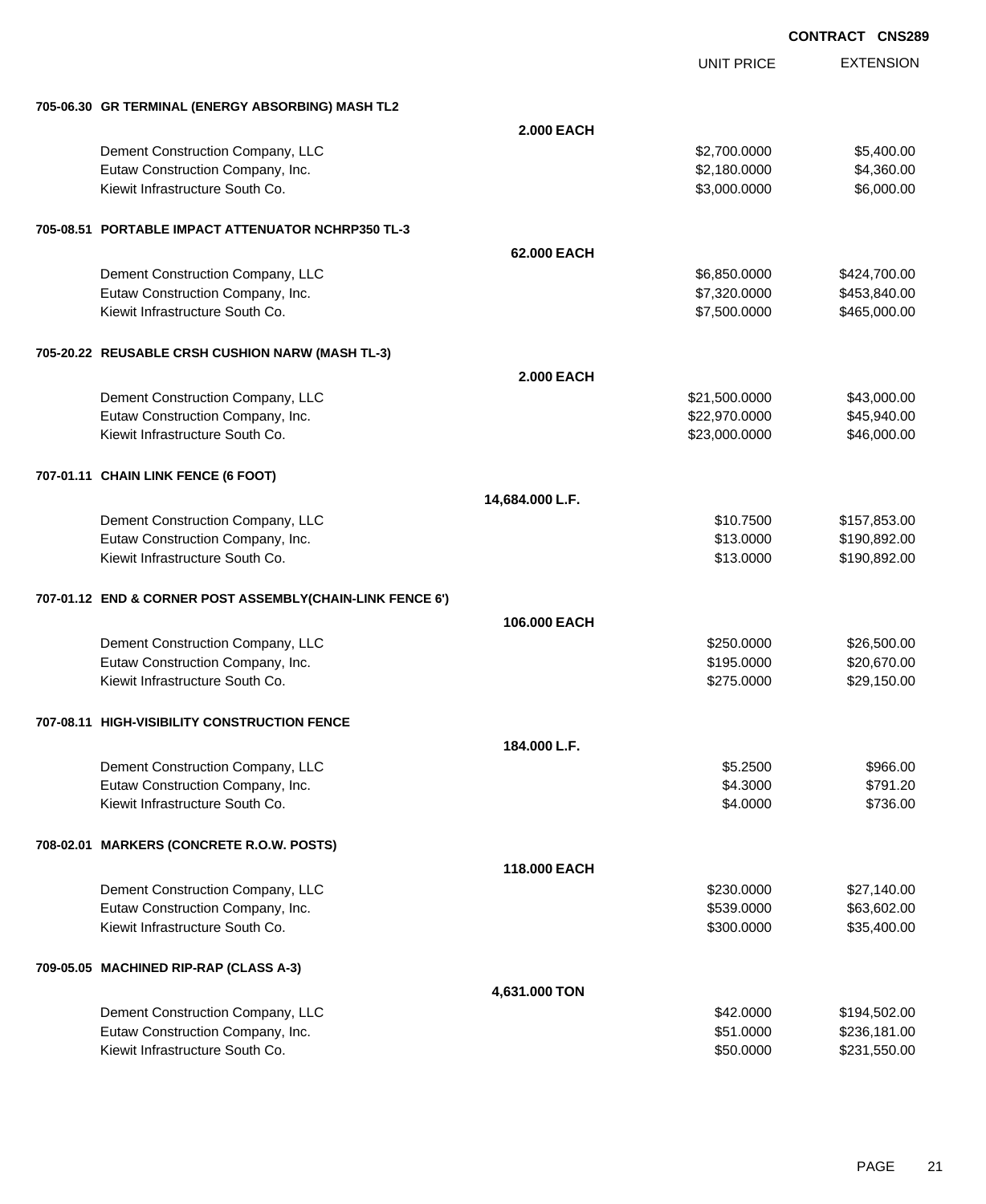|        |                                            |                    | <b>UNIT PRICE</b> | <b>EXTENSION</b> |
|--------|--------------------------------------------|--------------------|-------------------|------------------|
|        | 709-05.06 MACHINED RIP-RAP (CLASS A-1)     |                    |                   |                  |
|        |                                            | 8,711.000 TON      |                   |                  |
|        | Dement Construction Company, LLC           |                    | \$40.7500         | \$354,973.25     |
|        | Eutaw Construction Company, Inc.           |                    | \$50.0000         | \$435,550.00     |
|        | Kiewit Infrastructure South Co.            |                    | \$48.0000         | \$418,128.00     |
|        | 709-05.08 MACHINED RIP-RAP (CLASS B)       |                    |                   |                  |
|        |                                            | 236,000 TON        |                   |                  |
|        | Dement Construction Company, LLC           |                    | \$41.3500         | \$9,758.60       |
|        | Eutaw Construction Company, Inc.           |                    | \$44.0000         | \$10,384.00      |
|        | Kiewit Infrastructure South Co.            |                    | \$51.0000         | \$12,036.00      |
|        | 709-05.09 MACHINED RIP-RAP (CLASS C)       |                    |                   |                  |
|        |                                            | 1,104.000 TON      |                   |                  |
|        | Dement Construction Company, LLC           |                    | \$41.0000         | \$45,264.00      |
|        | Eutaw Construction Company, Inc.           |                    | \$51.0000         | \$56,304.00      |
|        | Kiewit Infrastructure South Co.            |                    | \$50.0000         | \$55,200.00      |
| 710-02 | <b>AGGREGATE UNDERDRAINS (WITH PIPE)</b>   |                    |                   |                  |
|        |                                            | 29,900.000 L.F.    |                   |                  |
|        | Dement Construction Company, LLC           |                    | \$7.0000          | \$209,300.00     |
|        | Eutaw Construction Company, Inc.           |                    | \$7.6000          | \$227,240.00     |
|        | Kiewit Infrastructure South Co.            |                    | \$8.5000          | \$254,150.00     |
| 710-05 | <b>LATERAL UNDERDRAIN</b>                  |                    |                   |                  |
|        |                                            | 2,000.000 L.F.     |                   |                  |
|        | Dement Construction Company, LLC           |                    | \$4.5000          | \$9,000.00       |
|        | Eutaw Construction Company, Inc.           |                    | \$4.9000          | \$9,800.00       |
|        | Kiewit Infrastructure South Co.            |                    | \$5.5000          | \$11,000.00      |
|        | 710-06.11 LATERAL UNDERDRAIN ENDWALL (2:1) |                    |                   |                  |
|        |                                            | <b>2.000 EACH</b>  |                   |                  |
|        | Dement Construction Company, LLC           |                    | \$700.0000        | \$1,400.00       |
|        | Eutaw Construction Company, Inc.           |                    | \$755.0000        | \$1,510.00       |
|        | Kiewit Infrastructure South Co.            |                    | \$850.0000        | \$1,700.00       |
|        | 710-06.12 LATERAL UNDERDRAIN ENDWALL (3:1) |                    |                   |                  |
|        |                                            | <b>17.000 EACH</b> |                   |                  |
|        | Dement Construction Company, LLC           |                    | \$700.0000        | \$11,900.00      |
|        | Eutaw Construction Company, Inc.           |                    | \$755.0000        | \$12,835.00      |
|        | Kiewit Infrastructure South Co.            |                    | \$850.0000        | \$14,450.00      |
|        | 710-06.13 LATERAL UNDERDRAIN ENDWALL (4:1) |                    |                   |                  |
|        |                                            | 25.000 EACH        |                   |                  |
|        | Dement Construction Company, LLC           |                    | \$700.0000        | \$17,500.00      |
|        | Eutaw Construction Company, Inc.           |                    | \$755.0000        | \$18,875.00      |
|        | Kiewit Infrastructure South Co.            |                    | \$850.0000        | \$21,250.00      |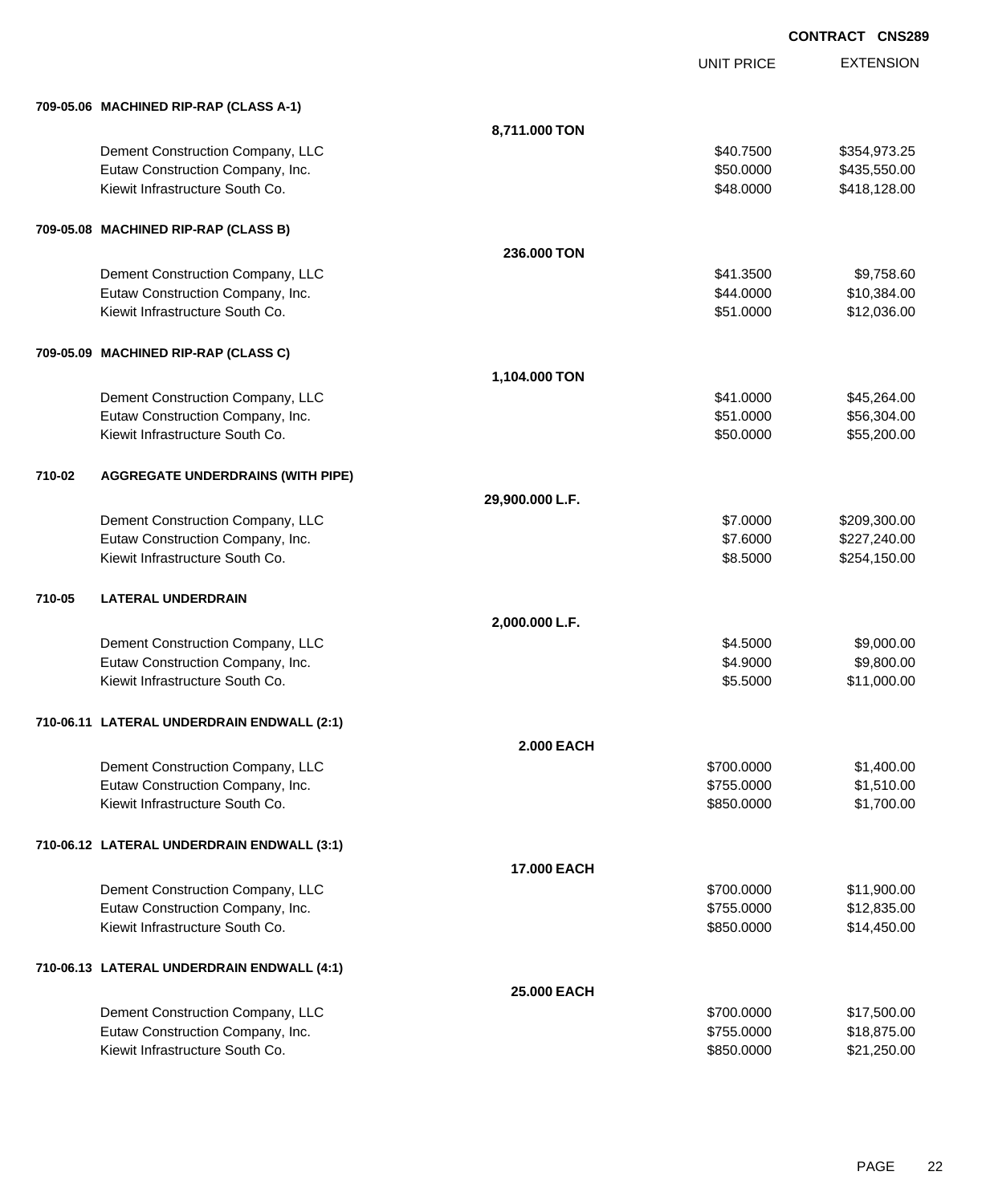|                                                   |                   | <b>UNIT PRICE</b> | <b>EXTENSION</b> |
|---------------------------------------------------|-------------------|-------------------|------------------|
| 710-06.14 LATERAL UNDERDRAIN ENDWALL (5:1)        |                   |                   |                  |
|                                                   | <b>2.000 EACH</b> |                   |                  |
| Dement Construction Company, LLC                  |                   | \$700,0000        | \$1,400.00       |
| Eutaw Construction Company, Inc.                  |                   | \$755.0000        | \$1,510.00       |
| Kiewit Infrastructure South Co.                   |                   | \$850.0000        | \$1,700.00       |
| 710-06.15 LATERAL UNDERDRAIN ENDWALL (6:1)        |                   |                   |                  |
|                                                   | 41.000 EACH       |                   |                  |
| Dement Construction Company, LLC                  |                   | \$700.0000        | \$28,700.00      |
| Eutaw Construction Company, Inc.                  |                   | \$755.0000        | \$30,955.00      |
| Kiewit Infrastructure South Co.                   |                   | \$850.0000        | \$34,850.00      |
| 711-05.71 51IN SINGLE SLOPE CONCRETE BARRIER WALL |                   |                   |                  |
|                                                   | 2,453.000 L.F.    |                   |                  |
| Dement Construction Company, LLC                  |                   | \$110.7500        | \$271,669.75     |
| Eutaw Construction Company, Inc.                  |                   | \$125.0000        | \$306,625.00     |
| Kiewit Infrastructure South Co.                   |                   | \$56.0000         | \$137,368.00     |
| 711-05.72 SINGLE SLOPE HALF CONCRETE BARRIER WALL |                   |                   |                  |
|                                                   | 841.000 L.F.      |                   |                  |
| Dement Construction Company, LLC                  |                   | \$120.2500        | \$101,130.25     |
| Eutaw Construction Company, Inc.                  |                   | \$144.0000        | \$121,104.00     |
| Kiewit Infrastructure South Co.                   |                   | \$80.0000         | \$67,280.00      |
| 712-01<br><b>TRAFFIC CONTROL</b>                  |                   |                   |                  |
|                                                   | 1.000 LS          |                   |                  |
| Dement Construction Company, LLC                  |                   | \$500,000.0000    | \$500,000.00     |
| Eutaw Construction Company, Inc.                  |                   | \$1,300,000.0000  | \$1,300,000.00   |
| Kiewit Infrastructure South Co.                   |                   | \$1,000,000.0000  | \$1,000,000.00   |
| 712-02.02 INTERCONNECTED PORTABLE BARRIER RAIL    |                   |                   |                  |
|                                                   | 52,935.000 L.F.   |                   |                  |
| Dement Construction Company, LLC                  |                   | \$35.0000         | \$1,852,725.00   |
| Eutaw Construction Company, Inc.                  |                   | \$17.5000         | \$926,362.50     |
| Kiewit Infrastructure South Co.                   |                   | \$30.0000         | \$1,588,050.00   |
| 712-04.01 FLEXIBLE DRUMS (CHANNELIZING)           |                   |                   |                  |
|                                                   | 2,133.000 EACH    |                   |                  |
| Dement Construction Company, LLC                  |                   | \$44.0000         | \$93,852.00      |
| Eutaw Construction Company, Inc.                  |                   | \$47.0000         | \$100,251.00     |
| Kiewit Infrastructure South Co.                   |                   | \$49.0000         | \$104,517.00     |
| 712-04.50 BARRIER RAIL DELINEATOR                 |                   |                   |                  |
|                                                   | 2,643.000 EACH    |                   |                  |
| Dement Construction Company, LLC                  |                   | \$10.0000         | \$26,430.00      |
| Eutaw Construction Company, Inc.                  |                   | \$10.7500         | \$28,412.25      |
| Kiewit Infrastructure South Co.                   |                   | \$11.0000         | \$29,073.00      |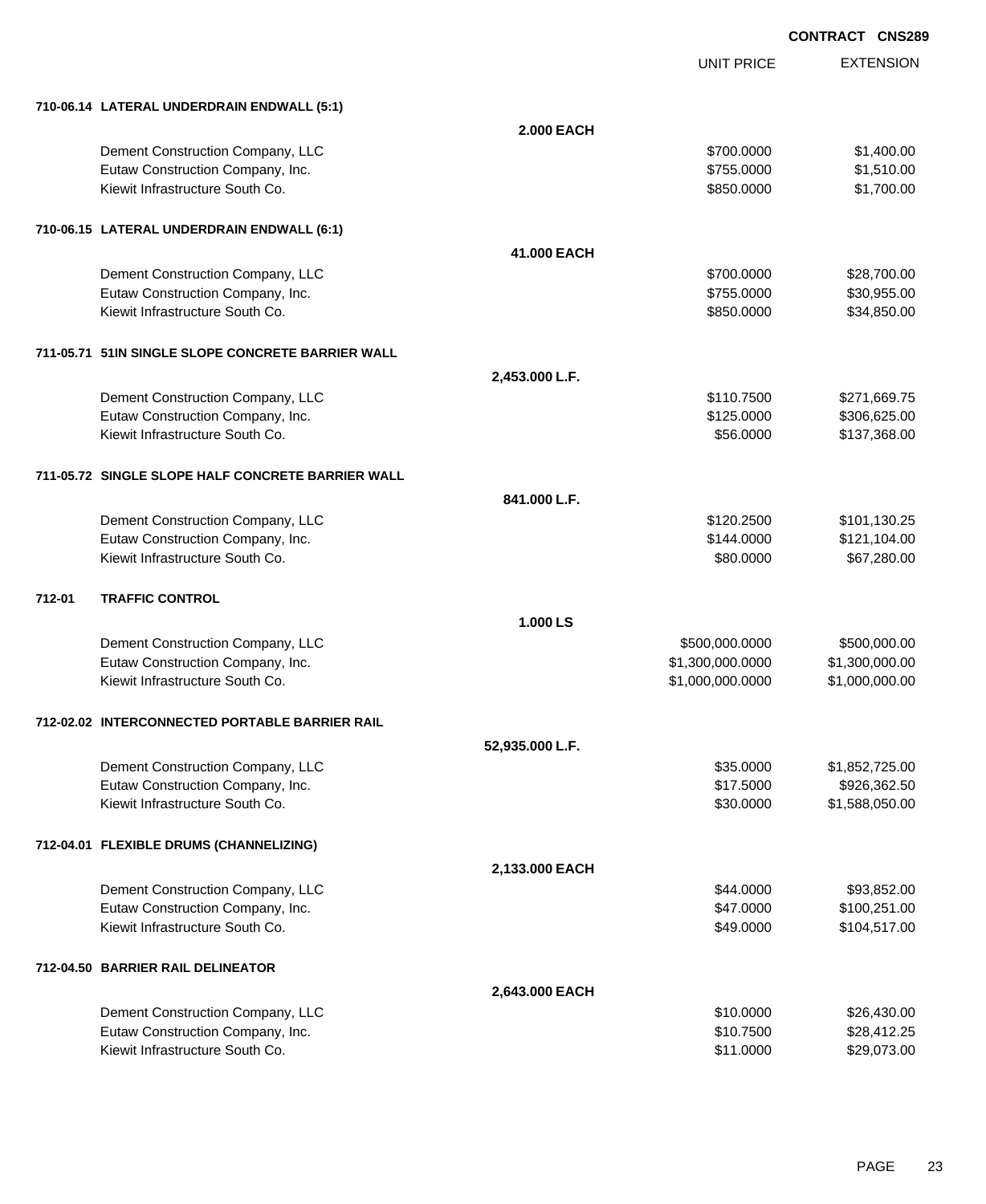|        |                                                                 |                   |                   | <b>CONTRACT CNS289</b> |
|--------|-----------------------------------------------------------------|-------------------|-------------------|------------------------|
|        |                                                                 |                   | <b>UNIT PRICE</b> | <b>EXTENSION</b>       |
| 712-06 | <b>SIGNS (CONSTRUCTION)</b>                                     |                   |                   |                        |
|        |                                                                 | 3,202.000 S.F.    |                   |                        |
|        | Dement Construction Company, LLC                                |                   | \$7.3500          | \$23,534.70            |
|        | Eutaw Construction Company, Inc.                                |                   | \$7.9000          | \$25,295.80            |
|        | Kiewit Infrastructure South Co.                                 |                   | \$8.0000          | \$25,616.00            |
|        | 712-06.16 SIGNS (CONSTRUCTION) (REDUCED SPEED WARNING)          |                   |                   |                        |
|        |                                                                 | <b>4.000 EACH</b> |                   |                        |
|        | Dement Construction Company, LLC                                |                   | \$1,250.0000      | \$5,000.00             |
|        | Eutaw Construction Company, Inc.                                |                   | \$1,340.0000      | \$5,360.00             |
|        | Kiewit Infrastructure South Co.                                 |                   | \$1,375.0000      | \$5,500.00             |
|        | 712-07.03 TEMPORARY BARRICADES (TYPE III)                       |                   |                   |                        |
|        |                                                                 | 3,343.000 L.F.    |                   |                        |
|        | Dement Construction Company, LLC                                |                   | \$16.5000         | \$55,159.50            |
|        | Eutaw Construction Company, Inc.                                |                   | \$17.7500         | \$59,338.25            |
|        | Kiewit Infrastructure South Co.                                 |                   | \$18.0000         | \$60,174.00            |
|        | 712-08.03 ARROW BOARD (TYPE C)                                  |                   |                   |                        |
|        |                                                                 | 7.000 EACH        |                   |                        |
|        | Dement Construction Company, LLC                                |                   | \$1,300.0000      | \$9,100.00             |
|        | Eutaw Construction Company, Inc.                                |                   | \$1,390.0000      | \$9,730.00             |
|        | Kiewit Infrastructure South Co.                                 |                   | \$1,450.0000      | \$10,150.00            |
|        | 713-01.01 CLASS A CONCRETE (FOUNDATION FOR SIGN SUPPORTS)       |                   |                   |                        |
|        |                                                                 | 17.000 C.Y.       |                   |                        |
|        | Dement Construction Company, LLC                                |                   | \$775.0000        | \$13,175.00            |
|        | Eutaw Construction Company, Inc.                                |                   | \$828.0000        | \$14,076.00            |
|        | Kiewit Infrastructure South Co.                                 |                   | \$750.0000        | \$12,750.00            |
|        | 713-01.02 STEEL BAR REINFORCEMENT(FOUNDATION FOR SIGN SUPPORTS) |                   |                   |                        |
|        |                                                                 | 3,808.000 LB.     |                   |                        |
|        | Dement Construction Company, LLC                                |                   | \$3.7000          | \$14,089.60            |
|        | Eutaw Construction Company, Inc.                                |                   | \$4.0000          | \$15,232.00            |
|        | Kiewit Infrastructure South Co.                                 |                   | \$3.0000          | \$11,424.00            |
| 713-06 | STEEL I-BEAMS & WF-BEAMS(BREAKAWAY) SIGN SUPPORT                |                   |                   |                        |
|        |                                                                 | 2,614.000 LB.     |                   |                        |
|        | Dement Construction Company, LLC                                |                   | \$4.2500          | \$11,109.50            |
|        | Eutaw Construction Company, Inc.                                |                   | \$4.5000          | \$11,763.00            |
|        | Kiewit Infrastructure South Co.                                 |                   | \$6.5000          | \$16,991.00            |
|        | 713-11.02 PERFORATED/KNOCKOUT SQUARE TUBE POST                  |                   |                   |                        |
|        |                                                                 | 4,274.000 LB.     |                   |                        |
|        | Dement Construction Company, LLC                                |                   | \$3.6000          | \$15,386.40            |
|        | Eutaw Construction Company, Inc.                                |                   | \$3.9000          | \$16,668.60            |
|        | Kiewit Infrastructure South Co.                                 |                   | \$4.0000          | \$17,096.00            |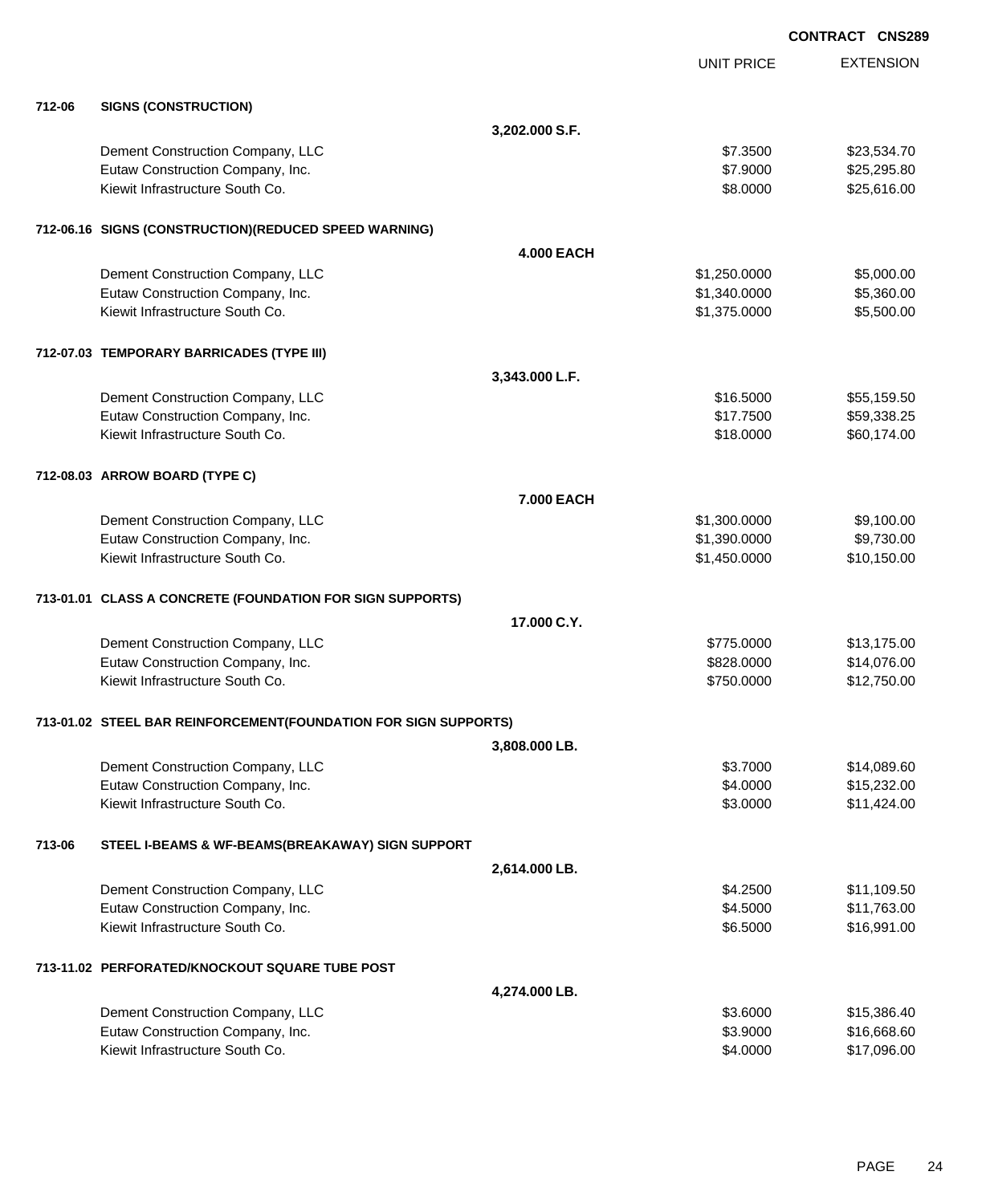UNIT PRICE

|        | 713-11.21 P POST SLIP BASE                         |                   |              |             |
|--------|----------------------------------------------------|-------------------|--------------|-------------|
|        |                                                    | 42.000 EACH       |              |             |
|        | Dement Construction Company, LLC                   |                   | \$360.0000   | \$15,120.00 |
|        | Eutaw Construction Company, Inc.                   |                   | \$385.0000   | \$16,170.00 |
|        | Kiewit Infrastructure South Co.                    |                   | \$400.0000   | \$16,800.00 |
|        |                                                    |                   |              |             |
|        | 713-13.02 FLAT SHEET ALUMINUM SIGNS (0.080" THICK) |                   |              |             |
|        |                                                    | 263.000 S.F.      |              |             |
|        | Dement Construction Company, LLC                   |                   | \$13.5000    | \$3,550.50  |
|        | Eutaw Construction Company, Inc.                   |                   | \$14.5000    | \$3,813.50  |
|        | Kiewit Infrastructure South Co.                    |                   | \$12.0000    | \$3,156.00  |
|        |                                                    |                   |              |             |
|        | 713-13.03 FLAT SHEET ALUMINUM SIGNS (0.100" THICK) |                   |              |             |
|        |                                                    | 726.000 S.F.      |              |             |
|        | Dement Construction Company, LLC                   |                   | \$14.1500    | \$10,272.90 |
|        | Eutaw Construction Company, Inc.                   |                   | \$15.0000    | \$10,890.00 |
|        | Kiewit Infrastructure South Co.                    |                   | \$14.0000    | \$10,164.00 |
|        |                                                    |                   |              |             |
| 713-14 | <b>EXTRUDED ALUMINUM PANEL SIGNS</b>               |                   |              |             |
|        |                                                    | 90.000 S.F.       |              |             |
|        | Dement Construction Company, LLC                   |                   | \$92.5000    | \$8,325.00  |
|        | Eutaw Construction Company, Inc.                   |                   | \$29.0000    | \$2,610.00  |
|        | Kiewit Infrastructure South Co.                    |                   | \$33.0000    | \$2,970.00  |
|        |                                                    |                   |              |             |
|        | 713-14.21 STREET NAME SIGN (RIGID 0.100IN THICK    |                   |              |             |
|        |                                                    | 95.000 S.F.       |              |             |
|        | Dement Construction Company, LLC                   |                   | \$23.0000    | \$2,185.00  |
|        | Eutaw Construction Company, Inc.                   |                   | \$25.0000    | \$2,375.00  |
|        | Kiewit Infrastructure South Co.                    |                   | \$30.0000    | \$2,850.00  |
| 713-15 | REMOVAL OF SIGNS, POSTS AND FOOTINGS               |                   |              |             |
|        |                                                    | 1.000 LS          |              |             |
|        | Dement Construction Company, LLC                   |                   | \$2,500.0000 | \$2,500.00  |
|        | Eutaw Construction Company, Inc.                   |                   | \$2,670.0000 | \$2,670.00  |
|        | Kiewit Infrastructure South Co.                    |                   | \$2,000.0000 | \$2,000.00  |
|        |                                                    |                   |              |             |
|        | 713-16.01 CHANGEABLE MESSAGE SIGN UNIT             |                   |              |             |
|        |                                                    | <b>4.000 EACH</b> |              |             |
|        | Dement Construction Company, LLC                   |                   | \$8,500.0000 | \$34,000.00 |
|        | Eutaw Construction Company, Inc.                   |                   | \$9,080.0000 | \$36,320.00 |
|        | Kiewit Infrastructure South Co.                    |                   | \$9,000.0000 | \$36,000.00 |
|        | 713-16.20 SIGNS (R10-10)                           |                   |              |             |
|        |                                                    | 20.000 EACH       |              |             |
|        | Dement Construction Company, LLC                   |                   | \$330.0000   | \$6,600.00  |
|        | Eutaw Construction Company, Inc.                   |                   | \$85.0000    | \$1,700.00  |
|        | Kiewit Infrastructure South Co.                    |                   | \$320.0000   | \$6,400.00  |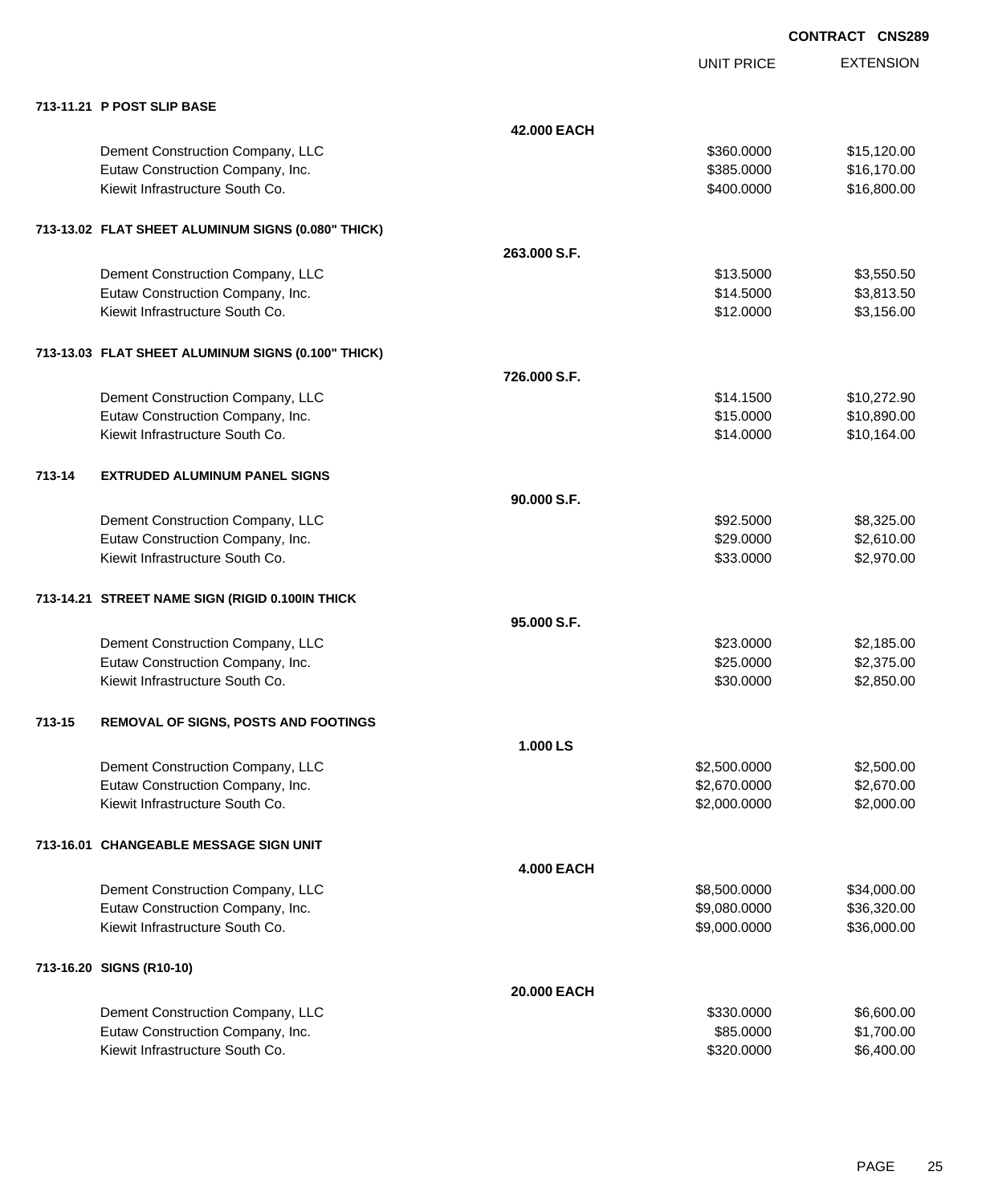UNIT PRICE

|        | 713-30.09 BARRIER MOUNTED SIGN SUPPORT                |                   |              |              |
|--------|-------------------------------------------------------|-------------------|--------------|--------------|
|        |                                                       | 3.000 EACH        |              |              |
|        | Dement Construction Company, LLC                      |                   | \$750.0000   | \$2,250.00   |
|        | Eutaw Construction Company, Inc.                      |                   | \$801.0000   | \$2,403.00   |
|        | Kiewit Infrastructure South Co.                       |                   | \$800.0000   | \$2,400.00   |
| 714-03 | <b>JACKED OR BORED CONDUIT</b>                        |                   |              |              |
|        |                                                       | 1,500.400 L.F.    |              |              |
|        | Dement Construction Company, LLC                      |                   | \$15,0000    | \$22,506.00  |
|        | Eutaw Construction Company, Inc.                      |                   | \$16.0000    | \$24,006.40  |
|        | Kiewit Infrastructure South Co.                       |                   | \$17.0000    | \$25,506.80  |
|        | 714-03.01 DIRECT BURIAL CONDUIT (2" PVC, SCHEDULE 40) |                   |              |              |
|        |                                                       | 9,572.200 L.F.    |              |              |
|        | Dement Construction Company, LLC                      |                   | \$10.0000    | \$95,722.00  |
|        | Eutaw Construction Company, Inc.                      |                   | \$10.7500    | \$102,901.15 |
|        | Kiewit Infrastructure South Co.                       |                   | \$11.0000    | \$105,294.20 |
|        | 714-04.02 CONDUIT (STRUCTURES - 2" RGS)               |                   |              |              |
|        |                                                       | 400.000 L.F.      |              |              |
|        | Dement Construction Company, LLC                      |                   | \$50.0000    | \$20,000.00  |
|        | Eutaw Construction Company, Inc.                      |                   | \$53.0000    | \$21,200.00  |
|        | Kiewit Infrastructure South Co.                       |                   | \$55.0000    | \$22,000.00  |
|        | 714-05.06 PULL BOXES (MEMPHIS STANDARD)               |                   |              |              |
|        |                                                       | <b>5.000 EACH</b> |              |              |
|        | Dement Construction Company, LLC                      |                   | \$900.0000   | \$4,500.00   |
|        | Eutaw Construction Company, Inc.                      |                   | \$962.0000   | \$4,810.00   |
|        | Kiewit Infrastructure South Co.                       |                   | \$1,000.0000 | \$5,000.00   |
|        | 714-06.06 CABLE (1/C # 4 AWG)                         |                   |              |              |
|        |                                                       | 6,979.500 L.F.    |              |              |
|        | Dement Construction Company, LLC                      |                   | \$3,0000     | \$20,938.50  |
|        | Eutaw Construction Company, Inc.                      |                   | \$3.2000     | \$22,334.40  |
|        | Kiewit Infrastructure South Co.                       |                   | \$3.5000     | \$24,428.25  |
|        | 714-06.07 CABLE (1/C # 2 AWG)                         |                   |              |              |
|        |                                                       | 33,217.800 L.F.   |              |              |
|        | Dement Construction Company, LLC                      |                   | \$4.0000     | \$132,871.20 |
|        | Eutaw Construction Company, Inc.                      |                   | \$4.3000     | \$142,836.54 |
|        | Kiewit Infrastructure South Co.                       |                   | \$4.5000     | \$149,480.10 |
|        | 714-06.08 CABLE (#6 COPPER SOFT DRAWN BARE)           |                   |              |              |
|        |                                                       | 40,197.300 L.F.   |              |              |
|        | Dement Construction Company, LLC                      |                   | \$2.2500     | \$90,443.93  |
|        | Eutaw Construction Company, Inc.                      |                   | \$2.4000     | \$96,473.52  |
|        | Kiewit Infrastructure South Co.                       |                   | \$2.5000     | \$100,493.25 |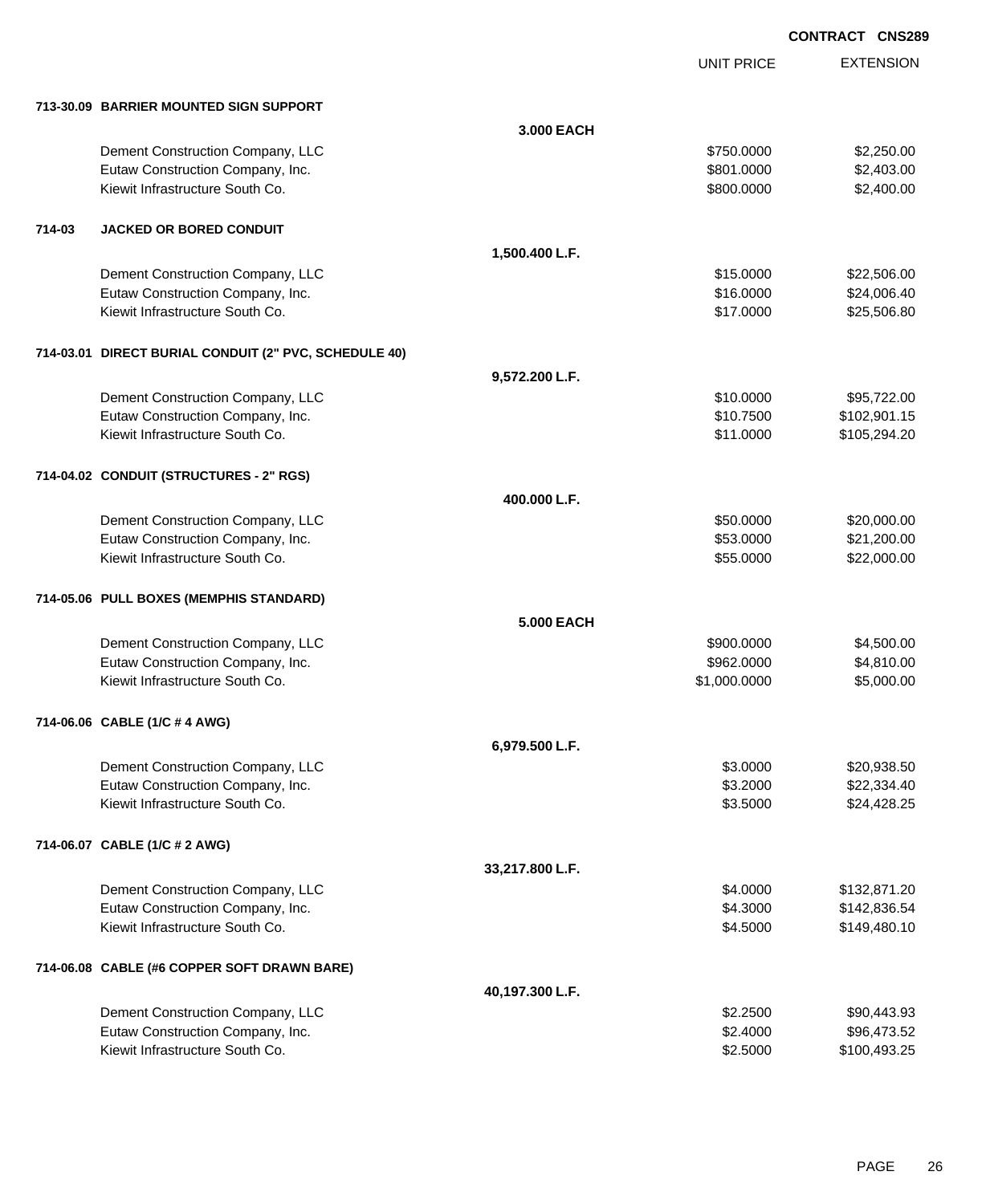UNIT PRICE EXTENSION

| 714-08.09 LIGHT STANDARDS (45')                          |                   |               |              |
|----------------------------------------------------------|-------------------|---------------|--------------|
|                                                          | 41.000 EACH       |               |              |
| Dement Construction Company, LLC                         |                   | \$6,000.0000  | \$246,000.00 |
| Eutaw Construction Company, Inc.                         |                   | \$6,410.0000  | \$262,810.00 |
| Kiewit Infrastructure South Co.                          |                   | \$6,600.0000  | \$270,600.00 |
| 714-08.11 LIGHT STANDARDS (150' HIGH MAST)               |                   |               |              |
|                                                          | <b>2.000 EACH</b> |               |              |
| Dement Construction Company, LLC                         |                   | \$70,000.0000 | \$140,000.00 |
| Eutaw Construction Company, Inc.                         |                   | \$74,780.0000 | \$149,560.00 |
| Kiewit Infrastructure South Co.                          |                   | \$77,000.0000 | \$154,000.00 |
| 714-08.20 FOUNDATION (ONLY) FOR LIGHT STANDARD           |                   |               |              |
|                                                          | 41.000 EACH       |               |              |
| Dement Construction Company, LLC                         |                   | \$1,500.0000  | \$61,500.00  |
| Eutaw Construction Company, Inc.                         |                   | \$1,600.0000  | \$65,600.00  |
| Kiewit Infrastructure South Co.                          |                   | \$1,700.0000  | \$69,700.00  |
| 714-08.46 FOUNDATION (ONLY) FOR HIGH MAST LIGHT STANDARD |                   |               |              |
|                                                          | <b>2.000 EACH</b> |               |              |
| Dement Construction Company, LLC                         |                   | \$15,000.0000 | \$30,000.00  |
| Eutaw Construction Company, Inc.                         |                   | \$16,030.0000 | \$32,060.00  |
| Kiewit Infrastructure South Co.                          |                   | \$16,500.0000 | \$33,000.00  |
| 714-09.03 LUMINAIRES (250 WATT)                          |                   |               |              |
|                                                          | 88,000 EACH       |               |              |
| Dement Construction Company, LLC                         |                   | \$650.0000    | \$57,200.00  |
| Eutaw Construction Company, Inc.                         |                   | \$694.0000    | \$61,072.00  |
| Kiewit Infrastructure South Co.                          |                   | \$700.0000    | \$61,600.00  |
| 714-09.04 LUMINAIRES (400 WATT)                          |                   |               |              |
|                                                          | <b>6.000 EACH</b> |               |              |
| Dement Construction Company, LLC                         |                   | \$1,000.0000  | \$6,000.00   |
| Eutaw Construction Company, Inc.                         |                   | \$1,070.0000  | \$6,420.00   |
| Kiewit Infrastructure South Co.                          |                   | \$1,050.0000  | \$6,300.00   |
| 714-09.06 LUMINAIRES (1000 WATT - HIGH MAST)             |                   |               |              |
|                                                          | 16.000 EACH       |               |              |
| Dement Construction Company, LLC                         |                   | \$2,200.0000  | \$35,200.00  |
| Eutaw Construction Company, Inc.                         |                   | \$2,350.0000  | \$37,600.00  |
| Kiewit Infrastructure South Co.                          |                   | \$2,500.0000  | \$40,000.00  |
| 714-09.09 LUMINAIRES (150 WATT - UNDERPASS)              |                   |               |              |
|                                                          | <b>2.000 EACH</b> |               |              |
| Dement Construction Company, LLC                         |                   | \$650.0000    | \$1,300.00   |
| Eutaw Construction Company, Inc.                         |                   | \$694.0000    | \$1,388.00   |
| Kiewit Infrastructure South Co.                          |                   | \$725.0000    | \$1,450.00   |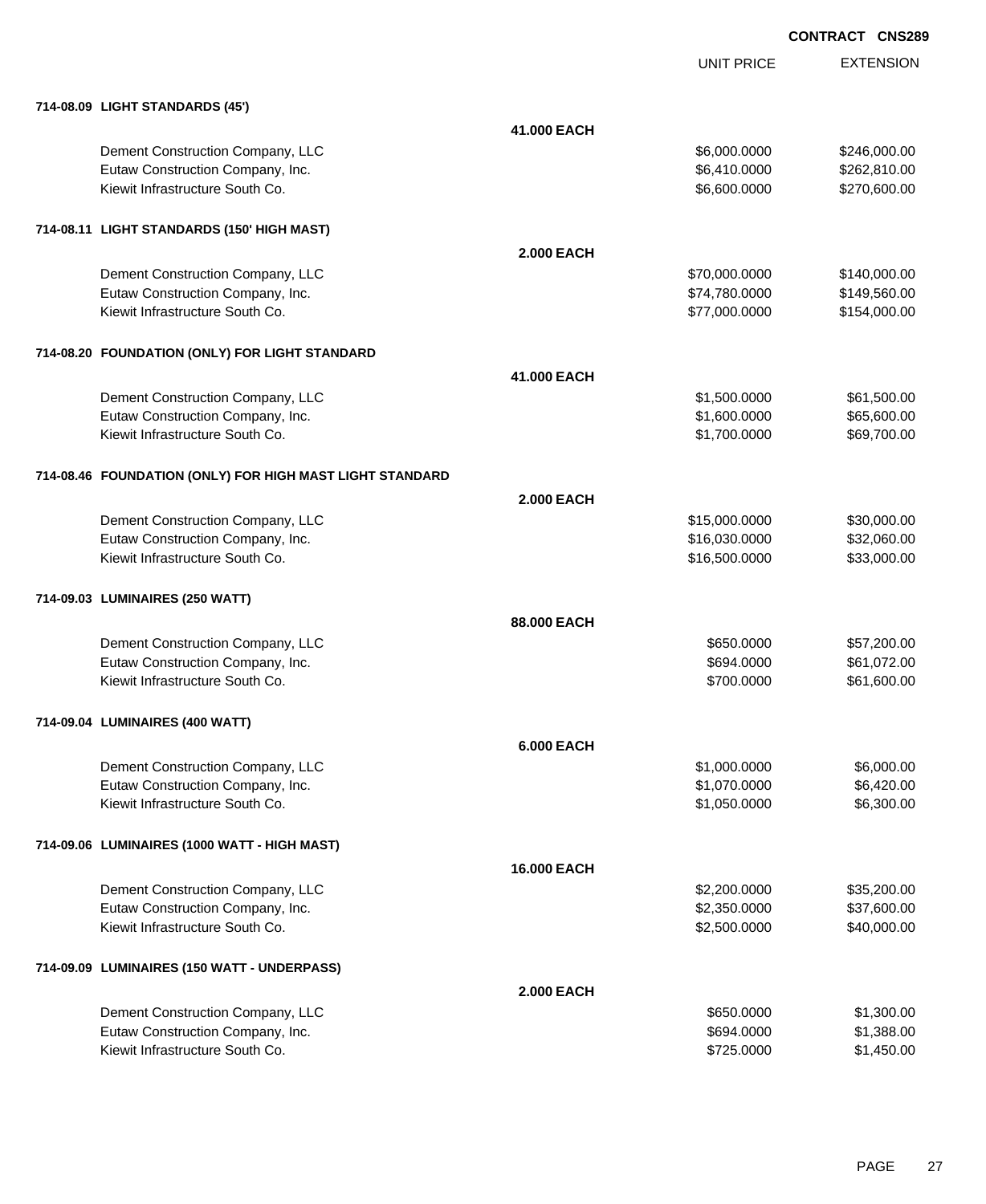|                                            |                   | <b>UNIT PRICE</b> | <b>EXTENSION</b> |
|--------------------------------------------|-------------------|-------------------|------------------|
| 714-12.01 CONTROL CENTER (NO. 1)           |                   |                   |                  |
|                                            | 1.000 LS          |                   |                  |
| Dement Construction Company, LLC           |                   | \$40,000.0000     | \$40,000.00      |
| Eutaw Construction Company, Inc.           |                   | \$42,730.0000     | \$42,730.00      |
| Kiewit Infrastructure South Co.            |                   | \$50,000.0000     | \$50,000.00      |
| 714-12.02 CONTROL CENTER (NO. 2)           |                   |                   |                  |
|                                            | 1.000 LS          |                   |                  |
| Dement Construction Company, LLC           |                   | \$40,000.0000     | \$40,000.00      |
| Eutaw Construction Company, Inc.           |                   | \$42,730.0000     | \$42,730.00      |
| Kiewit Infrastructure South Co.            |                   | \$50,000.0000     | \$50,000.00      |
| 714-12.03 CONTROL CENTER (NO. 3)           |                   |                   |                  |
|                                            | 1.000 LS          |                   |                  |
| Dement Construction Company, LLC           |                   | \$40,000.0000     | \$40,000.00      |
| Eutaw Construction Company, Inc.           |                   | \$42,730.0000     | \$42,730.00      |
| Kiewit Infrastructure South Co.            |                   | \$50,000.0000     | \$50,000.00      |
| 714-12.04 CONTROL CENTER (NO. 4)           |                   |                   |                  |
|                                            | 1.000 LS          |                   |                  |
| Dement Construction Company, LLC           |                   | \$40,000.0000     | \$40,000.00      |
| Eutaw Construction Company, Inc.           |                   | \$42,730.0000     | \$42,730.00      |
| Kiewit Infrastructure South Co.            |                   | \$50,000.0000     | \$50,000.00      |
| 714-12.05 CONTROL CENTER (NO. 5)           |                   |                   |                  |
|                                            | 1.000 LS          |                   |                  |
| Dement Construction Company, LLC           |                   | \$40,000.0000     | \$40,000.00      |
| Eutaw Construction Company, Inc.           |                   | \$42,730.0000     | \$42,730.00      |
| Kiewit Infrastructure South Co.            |                   | \$50,000.0000     | \$50,000.00      |
| <b>ELECTRICAL CONNECTION</b><br>714-25     |                   |                   |                  |
|                                            | <b>4.000 EACH</b> |                   |                  |
| Dement Construction Company, LLC           |                   | \$13,000.0000     | \$52,000.00      |
| Eutaw Construction Company, Inc.           |                   | \$13,890.0000     | \$55,560.00      |
| Kiewit Infrastructure South Co.            |                   | \$14,500.0000     | \$58,000.00      |
| 716-01.05 TEMPORARY RAISED PAVEMENT MARKER |                   |                   |                  |
|                                            | 221,000 EACH      |                   |                  |
| Dement Construction Company, LLC           |                   | \$14.0000         | \$3,094.00       |
| Eutaw Construction Company, Inc.           |                   | \$15.0000         | \$3,315.00       |
| Kiewit Infrastructure South Co.            |                   | \$1,550.0000      | \$342,550.00     |
| 716-01.14 RAISED PAVEMENT MARKER REMOVAL   |                   |                   |                  |
|                                            | 191.000 EACH      |                   |                  |
| Dement Construction Company, LLC           |                   | \$10.0000         | \$1,910.00       |
| Eutaw Construction Company, Inc.           |                   | \$5.3000          | \$1,012.30       |
| Kiewit Infrastructure South Co.            |                   | \$11.0000         | \$2,101.00       |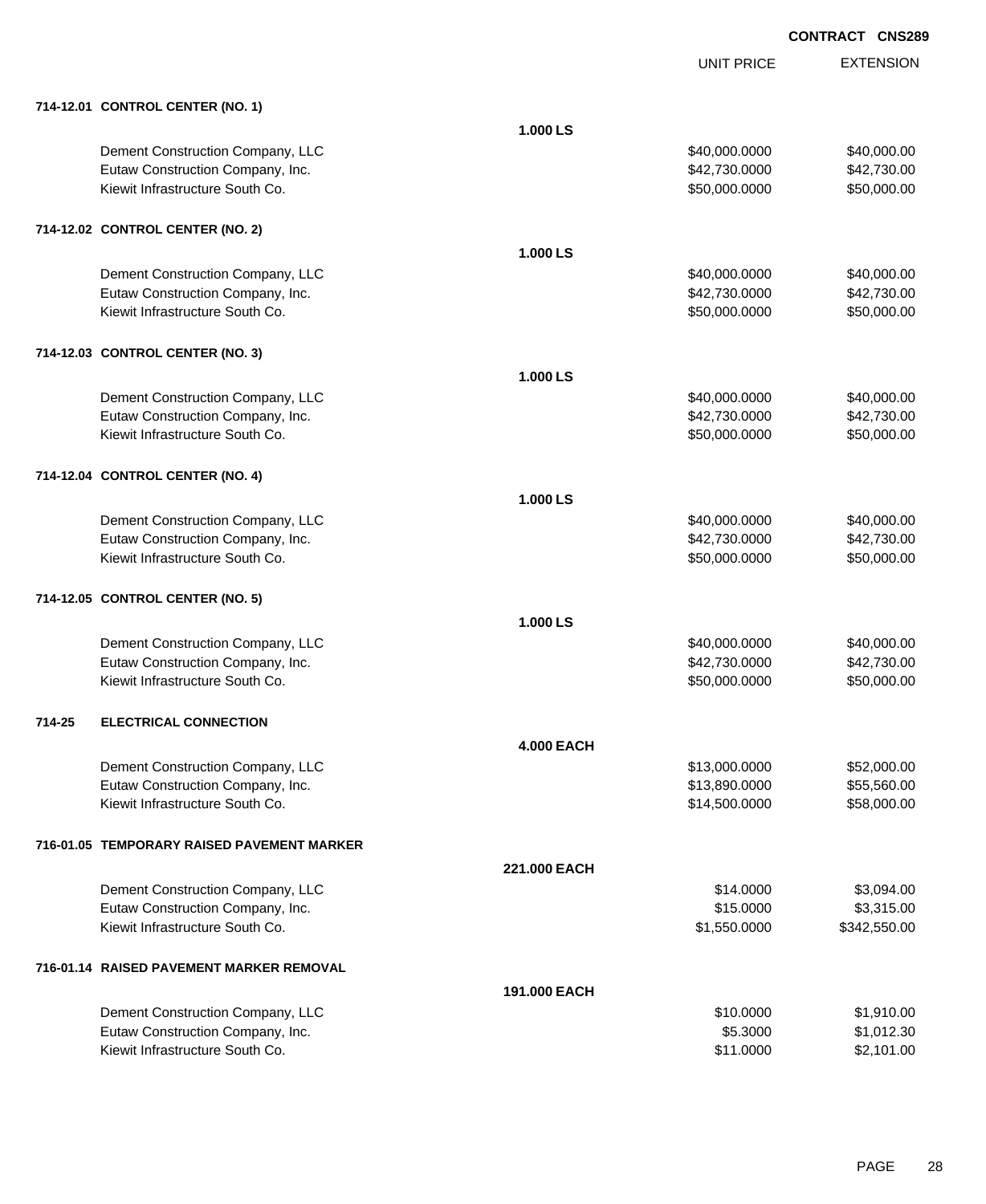**EXTENSION CONTRACT CNS289** UNIT PRICE **716-01.23 SNOWPLOWABLE RAISED PAVEMENT MARKERS (BI-DIR)(2 COLOR) 1,510.000 EACH** Dement Construction Company, LLC 6 and the state of the state of the state of the state of the state of the state of the state of the state of the state of the state of the state of the state of the state of the state of t Eutaw Construction Company, Inc. 6. The Construction Company, Inc. 6. The Construction Company, Inc. 6. The Construction Company, Inc. 6. The Construction Company, Inc. 6. The Construction Company, Inc. 6. The Construction Kiewit Infrastructure South Co. **\$40.000 \$60,400.00** \$60,400.00 **716-02.03 PLASTIC PAVEMENT MARKING (CROSS-WALK) 818.000 L.F.** Dement Construction Company, LLC 6 and the state of the state of the state of the state of the state of the state of the state of the state of the state of the state of the state of the state of the state of the state of t Eutaw Construction Company, Inc. 6. The Construction Company, Inc. 6. The Construction Company, Inc. 6. The Construction Company, Inc. 6. The Construction Company, Inc. 6. The Construction Company, Inc. 6. The Construction Kiewit Infrastructure South Co. **\$13.5000** \$11,043.00 **716-02.04 PLASTIC PAVEMENT MARKING(CHANNELIZATION STRIPING) 303.000 S.Y.** Dement Construction Company, LLC 6 and the state of the state of the state of the state of the state of the state of the state of the state of the state of the state of the state of the state of the state of the state of t Eutaw Construction Company, Inc. 6. The Construction Company, Inc. 6. The Construction Company, Inc. 6. The Construction Company, Inc. 6. The Construction Company, Inc. 6. The Construction Company, Inc. 6. The Construction Kiewit Infrastructure South Co. **6. 1892** States 1.00 and the states of the states of the states of the states of the states of the states of the states of the states of the states of the states of the states of the states **716-02.05 PLASTIC PAVEMENT MARKING (STOP LINE) 639.000 L.F.** Dement Construction Company, LLC 6 and the state of the state of the state of the state of the state of the state of the state of the state of the state of the state of the state of the state of the state of the state of t Eutaw Construction Company, Inc. 6. The Construction Company, Inc. 6. The Construction Company, Inc. 6. The Construction Company, Inc. 6. The Construction Company, Inc. 6. The Construction Company, Inc. 6. The Construction Kiewit Infrastructure South Co. **\$10.543.50** \$10,543.50 **716-02.06 PLASTIC PAVEMENT MARKING (TURN LANE ARROW) 46.000 EACH** Dement Construction Company, LLC 6 and the construction Company, LLC 6 and the construction Company, LLC 6 and the construction of  $$9,200.000$ Eutaw Construction Company, Inc. 6. The Construction Company, Inc. 6. The Construction Company, Inc. 6. The Construction Company, Inc. 6. The Construction Company, Inc. 6. The Construction Company, Inc. 6. The Construction Kiewit Infrastructure South Co. **\$225.0000 \$10,350.00** \$10,350.00 **716-02.07 PLASTIC PAVEMENT MARKING (24" BARRIER LINE) 1,232.000 L.F.** Dement Construction Company, LLC 6 and the state of the state of the state of the state  $$18,480.00$ Eutaw Construction Company, Inc. 6. The Construction Company, Inc. 6. The Construction Company, Inc. 6. The Construction Company, Inc. 6. The Construction Company, Inc. 6. The Construction Company, Inc. 6. The Construction Kiewit Infrastructure South Co. **\$16.5000** \$20,328.00 **716-02.08 PLASTIC PAVEMENT MARKING (8" DOTTED LINE) 416.000 L.F.** Dement Construction Company, LLC 6 and the state of the state of the state  $$3.0000$  \$1,248.00 Eutaw Construction Company, Inc. 6. 2000 \$1,331.20 Kiewit Infrastructure South Co. **6.2.5000** \$1,456.00 **716-02.11 PLASTIC PAVEMENT MARKING (6" DOTTED LINE) 1,070.000 L.F.**

| Dement Construction Company, LLC | \$3,0000 | \$3,210.00 |
|----------------------------------|----------|------------|
| Eutaw Construction Company, Inc. | \$3,2000 | \$3.424,00 |
| Kiewit Infrastructure South Co.  | \$3,5000 | \$3.745.00 |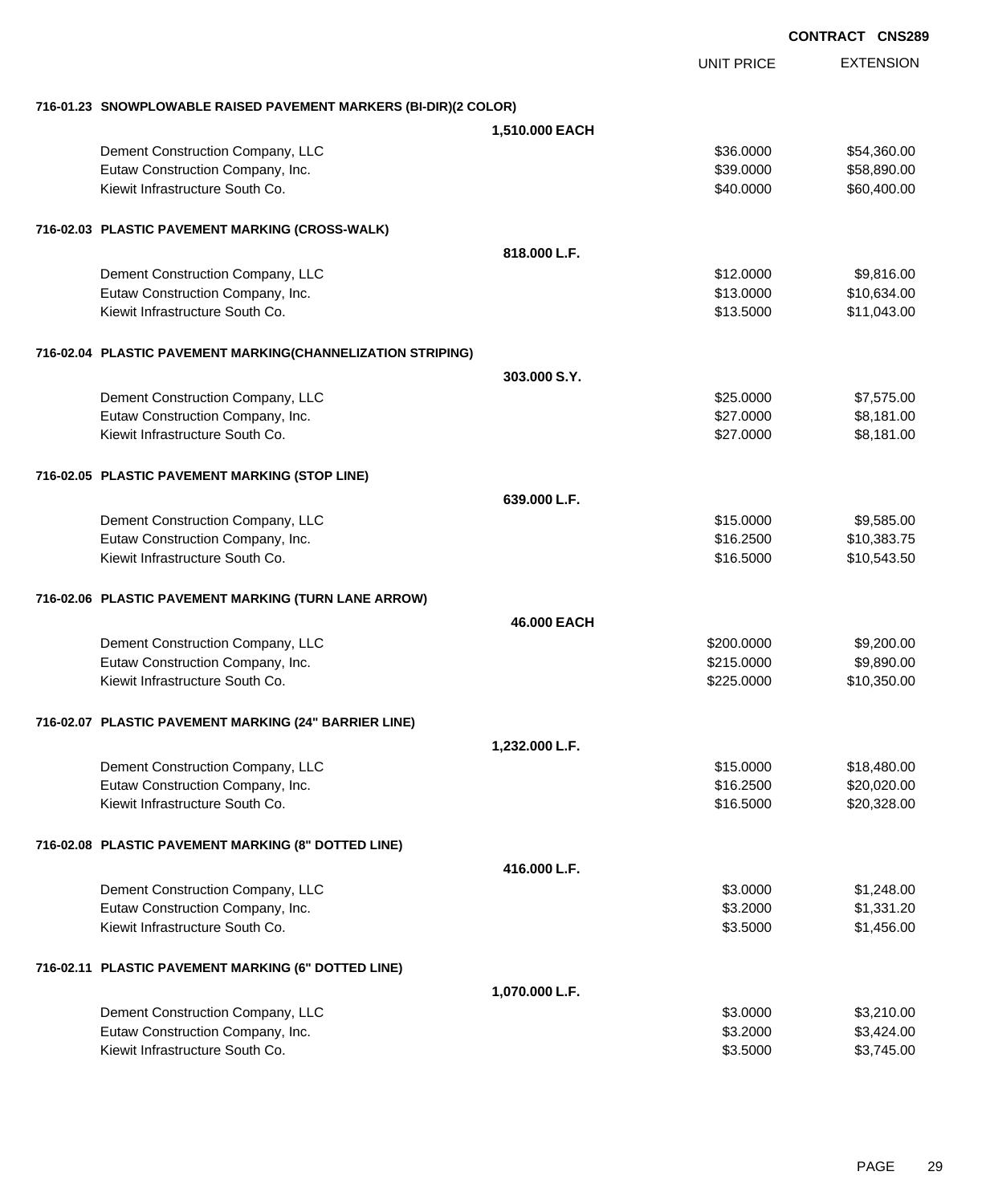|                                                           |                   | <b>UNIT PRICE</b> | <b>EXTENSION</b> |
|-----------------------------------------------------------|-------------------|-------------------|------------------|
| 716-03.01 PLASTIC WORD PAVEMENT MARKING (ONLY)            |                   |                   |                  |
|                                                           | 44.000 EACH       |                   |                  |
| Dement Construction Company, LLC                          |                   | \$200.0000        | \$8,800.00       |
| Eutaw Construction Company, Inc.                          |                   | \$215.0000        | \$9,460.00       |
| Kiewit Infrastructure South Co.                           |                   | \$225.0000        | \$9,900.00       |
| 716-04.01 PLASTIC PAVEMENT MARKING (STRAIGHT-TURN ARROW)  |                   |                   |                  |
|                                                           | <b>2.000 EACH</b> |                   |                  |
| Dement Construction Company, LLC                          |                   | \$230.0000        | \$460.00         |
| Eutaw Construction Company, Inc.                          |                   | \$247.0000        | \$494.00         |
| Kiewit Infrastructure South Co.                           |                   | \$255.0000        | \$510.00         |
| 716-04.02 PLASTIC PAVEMENT MARKING(DOUBLE TURNING ARROW)  |                   |                   |                  |
|                                                           | 8.000 EACH        |                   |                  |
| Dement Construction Company, LLC                          |                   | \$250.0000        | \$2,000.00       |
| Eutaw Construction Company, Inc.                          |                   | \$269.0000        | \$2,152.00       |
| Kiewit Infrastructure South Co.                           |                   | \$275.0000        | \$2,200.00       |
| 716-04.03 PLASTIC PAVEMENT MARKING (4" DOTTED LINE)       |                   |                   |                  |
|                                                           | 440.000 L.F.      |                   |                  |
| Dement Construction Company, LLC                          |                   | \$2.6000          | \$1,144.00       |
| Eutaw Construction Company, Inc.                          |                   | \$2.8000          | \$1,232.00       |
| Kiewit Infrastructure South Co.                           |                   | \$2.8000          | \$1,232.00       |
| 716-04.04 PLASTIC PAVEMENT MARKING (TRANSVERSE SHOULDER)  |                   |                   |                  |
|                                                           | 262.000 L.F.      |                   |                  |
| Dement Construction Company, LLC                          |                   | \$10.0000         | \$2,620.00       |
| Eutaw Construction Company, Inc.                          |                   | \$10.7500         | \$2,816.50       |
| Kiewit Infrastructure South Co.                           |                   | \$11.2500         | \$2,947.50       |
| 716-04.12 PLASTIC PAVEMENT MARKING (YIELD LINE)           |                   |                   |                  |
|                                                           | 85,000 S.F.       |                   |                  |
| Dement Construction Company, LLC                          |                   | \$23.0000         | \$1,955.00       |
| Eutaw Construction Company, Inc.                          |                   | \$25.0000         | \$2,125.00       |
| Kiewit Infrastructure South Co.                           |                   | \$25.0000         | \$2,125.00       |
| 716-04.14 PLASTIC PAVEMENT MARKING (LANE REDUCTION ARROW) |                   |                   |                  |
|                                                           | 8.000 EACH        |                   |                  |
| Dement Construction Company, LLC                          |                   | \$300.0000        | \$2,400.00       |
| Eutaw Construction Company, Inc.                          |                   | \$323.0000        | \$2,584.00       |
| Kiewit Infrastructure South Co.                           |                   | \$330.0000        | \$2,640.00       |
| 716-05.01 PAINTED PAVEMENT MARKING (4" LINE)              |                   |                   |                  |
|                                                           | 9.900 L.M.        |                   |                  |
| Dement Construction Company, LLC                          |                   | \$1,500.0000      | \$14,850.00      |
| Eutaw Construction Company, Inc.                          |                   | \$1,610.0000      | \$15,939.00      |
| Kiewit Infrastructure South Co.                           |                   | \$1,660.0000      | \$16,434.00      |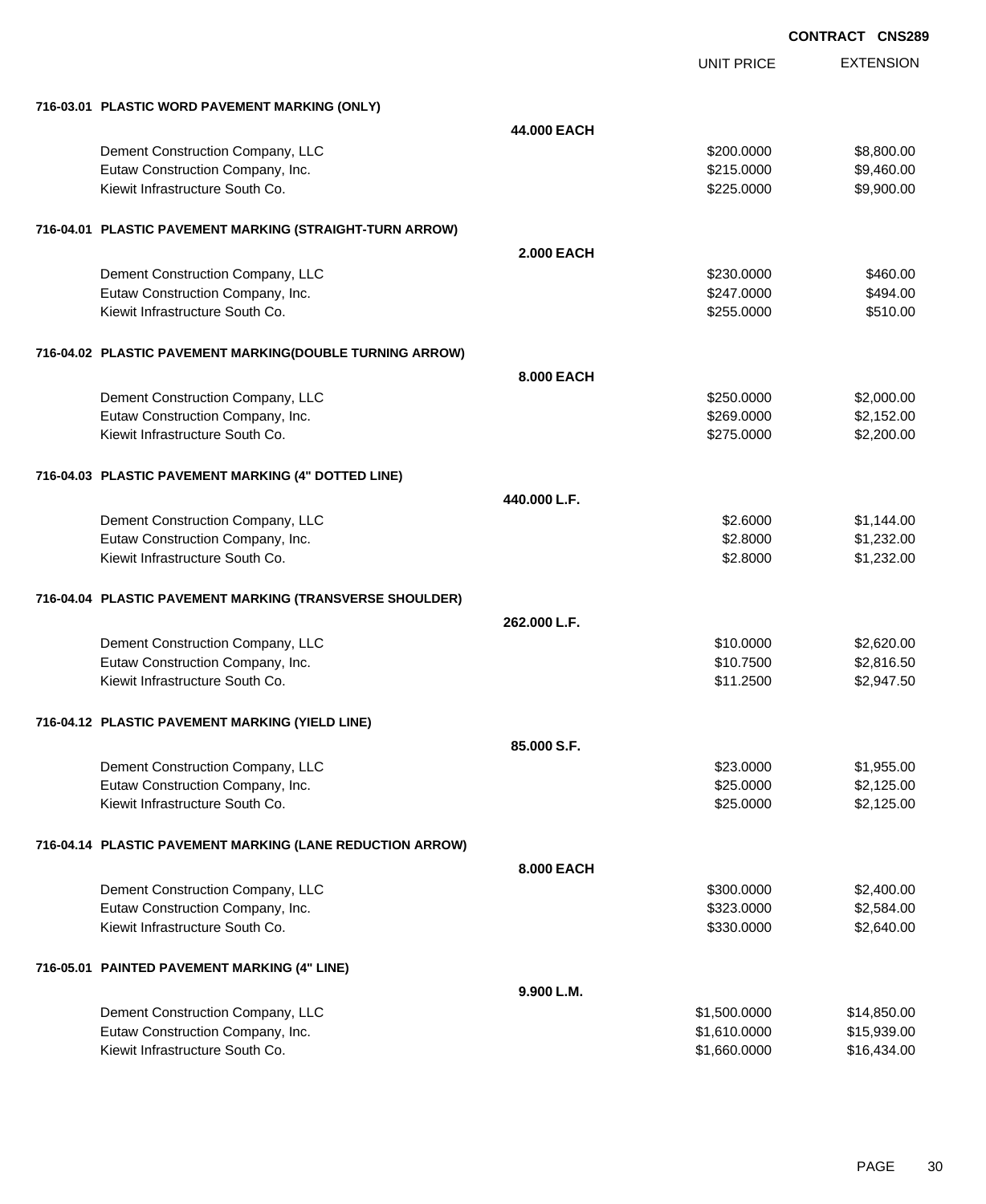|                                                       |                 |                   | <b>CONTRACT CNS289</b> |
|-------------------------------------------------------|-----------------|-------------------|------------------------|
|                                                       |                 | <b>UNIT PRICE</b> | <b>EXTENSION</b>       |
| 716-05.02 PAINTED PAVEMENT MARKING (8" BARRIER LINE)  |                 |                   |                        |
|                                                       | 83,355.000 L.F. |                   |                        |
| Dement Construction Company, LLC                      |                 | \$0.4800          | \$40,010.40            |
| Eutaw Construction Company, Inc.                      |                 | \$0.5000          | \$41,677.50            |
| Kiewit Infrastructure South Co.                       |                 | \$0.5000          | \$41,677.50            |
| 716-05.03 PAINTED PAVEMENT MARKING (CROSS-WALK)       |                 |                   |                        |
|                                                       | 490,000 L.F.    |                   |                        |
| Dement Construction Company, LLC                      |                 | \$8.0000          | \$3,920.00             |
| Eutaw Construction Company, Inc.                      |                 | \$8.6000          | \$4,214.00             |
| Kiewit Infrastructure South Co.                       |                 | \$8.7500          | \$4,287.50             |
| 716-05.05 PAINTED PAVEMENT MARKING (STOP LINE)        |                 |                   |                        |
|                                                       | 2,388.000 L.F.  |                   |                        |
| Dement Construction Company, LLC                      |                 | \$9.0000          | \$21,492.00            |
| Eutaw Construction Company, Inc.                      |                 | \$9.7000          | \$23,163.60            |
| Kiewit Infrastructure South Co.                       |                 | \$10.0000         | \$23,880.00            |
| 716-05.06 PAINTED PAVEMENT MARKING (TURN LANE ARROW)  |                 |                   |                        |
|                                                       | 162,000 EACH    |                   |                        |
| Dement Construction Company, LLC                      |                 | \$125.0000        | \$20,250.00            |
| Eutaw Construction Company, Inc.                      |                 | \$134.0000        | \$21,708.00            |
| Kiewit Infrastructure South Co.                       |                 | \$140.0000        | \$22,680.00            |
| 716-05.07 PAINTED PAVEMENT MARKING (24" BARRIER LINE) |                 |                   |                        |
|                                                       | 140.000 L.F.    |                   |                        |
| Dement Construction Company, LLC                      |                 | \$9.0000          | \$1,260.00             |
| Eutaw Construction Company, Inc.                      |                 | \$9.7000          | \$1,358.00             |
| Kiewit Infrastructure South Co.                       |                 | \$10.0000         | \$1,400.00             |
| 716-05.20 PAINTED PAVEMENT MARKING (6" LINE)          |                 |                   |                        |
|                                                       | 28.600 L.M.     |                   |                        |
| Dement Construction Company, LLC                      |                 | \$1,575.0000      | \$45,045.00            |
| Eutaw Construction Company, Inc.                      |                 | \$1,690.0000      | \$48,334.00            |
| Kiewit Infrastructure South Co.                       |                 | \$1,750.0000      | \$50,050.00            |
| 716-05.21 PAINTED PAVEMENT MARKING(4"DOTTED LINE)     |                 |                   |                        |
|                                                       | 2,008.000 L.F.  |                   |                        |
| Dement Construction Company, LLC                      |                 | \$1.0000          | \$2,008.00             |
| Eutaw Construction Company, Inc.                      |                 | \$1.1000          | \$2,208.80             |
| Kiewit Infrastructure South Co.                       |                 | \$1.1000          | \$2,208.80             |
| 716-05.49 PAINTED PAVEMENT MARKINGS(8" LINE)          |                 |                   |                        |
|                                                       | 2.300 L.M.      |                   |                        |
| Dement Construction Company, LLC                      |                 | \$5,280.0000      | \$12,144.00            |
| Eutaw Construction Company, Inc.                      |                 | \$5,680.0000      | \$13,064.00            |
| Kiewit Infrastructure South Co.                       |                 | \$5,800.0000      | \$13,340.00            |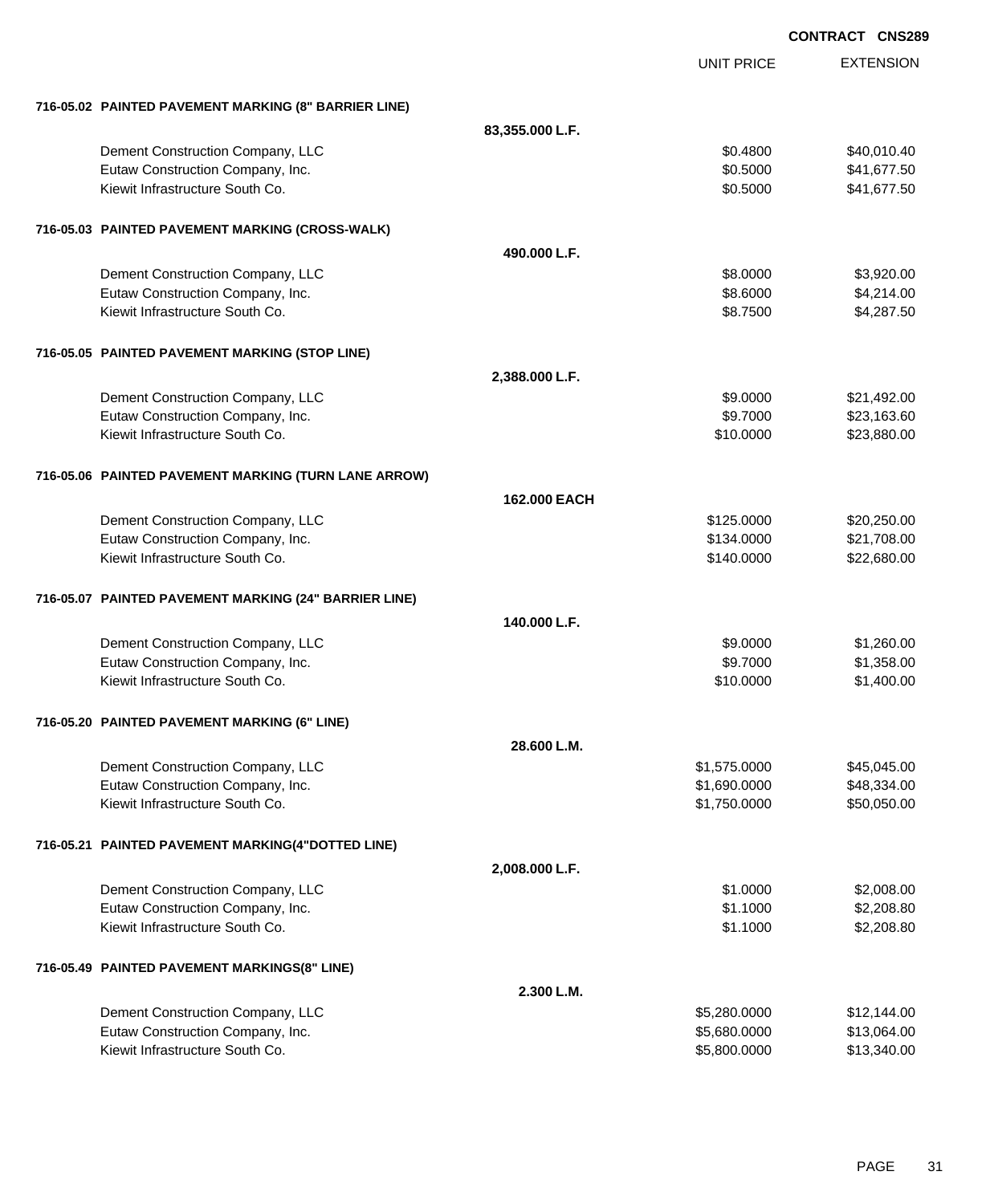|                                                          |                   | <b>CONTRACT CNS289</b> |
|----------------------------------------------------------|-------------------|------------------------|
|                                                          | <b>UNIT PRICE</b> | <b>EXTENSION</b>       |
| 716-05.51 PAINTED PAVEMENT MARKINGS(12" LINE)            |                   |                        |
|                                                          | 715,000 L.F.      |                        |
| Dement Construction Company, LLC                         | \$1.5000          | \$1,072.50             |
| Eutaw Construction Company, Inc.                         | \$1.6000          | \$1,144.00             |
| Kiewit Infrastructure South Co.                          | \$1.7500          | \$1,251.25             |
| 716-06.01 PAINTED WORD PVMT MARK (<br>$\lambda$          |                   |                        |
|                                                          | 115,000 EACH      |                        |
| Dement Construction Company, LLC                         | \$165.0000        | \$18,975.00            |
| Eutaw Construction Company, Inc.                         | \$177.0000        | \$20,355.00            |
| Kiewit Infrastructure South Co.                          | \$170.0000        | \$19,550.00            |
| 716-08.02 REMOVAL OF PAVEMENT MARKING (8" BARRIER LINE)  |                   |                        |
| 59,992.000 L.F.                                          |                   |                        |
| Dement Construction Company, LLC                         | \$1,5000          | \$89,988.00            |
| Eutaw Construction Company, Inc.                         | \$1.6000          | \$95,987.20            |
| Kiewit Infrastructure South Co.                          | \$1.6000          | \$95,987.20            |
| 716-08.05 REMOVAL OF PAVEMENT MARKING (STOP LINE)        |                   |                        |
| 1,567.000 L.F.                                           |                   |                        |
| Dement Construction Company, LLC                         | \$8.0000          | \$12,536.00            |
| Eutaw Construction Company, Inc.                         | \$8.6000          | \$13,476.20            |
| Kiewit Infrastructure South Co.                          | \$8.8000          | \$13,789.60            |
| 716-08.06 REMOVAL OF PAVEMENT MARKING (TURN LANE ARROW)  |                   |                        |
|                                                          | 88,000 EACH       |                        |
| Dement Construction Company, LLC                         | \$125.0000        | \$11,000.00            |
| Eutaw Construction Company, Inc.                         | \$134.0000        | \$11,792.00            |
| Kiewit Infrastructure South Co.                          | \$138.0000        | \$12,144.00            |
| 716-08.11 REMOVAL OF WORD PAVEMENT MARKING (ONLY)        |                   |                        |
|                                                          | 56,000 EACH       |                        |
| Dement Construction Company, LLC                         | \$125.0000        | \$7,000.00             |
| Eutaw Construction Company, Inc.                         | \$134.0000        | \$7,504.00             |
| Kiewit Infrastructure South Co.                          | \$138.0000        | \$7,728.00             |
| 716-08.20 REMOVAL OF PAVEMENT MARKING (LINE)             |                   |                        |
|                                                          | 28.000 L.M.       |                        |
| Dement Construction Company, LLC                         | \$5,280.0000      | \$147,840.00           |
| Eutaw Construction Company, Inc.                         | \$5,680.0000      | \$159,040.00           |
| Kiewit Infrastructure South Co.                          | \$5,800.0000      | \$162,400.00           |
| 716-12.01 ENHANCED FLATLINE THERMO PVMT MRKNG (4IN LINE) |                   |                        |
|                                                          | 6.200 L.M.        |                        |
| Dement Construction Company, LLC                         | \$4,800.0000      | \$29,760.00            |
| Eutaw Construction Company, Inc.                         | \$5,160.0000      | \$31,992.00            |
| Kiewit Infrastructure South Co.                          | \$5,200.0000      | \$32,240.00            |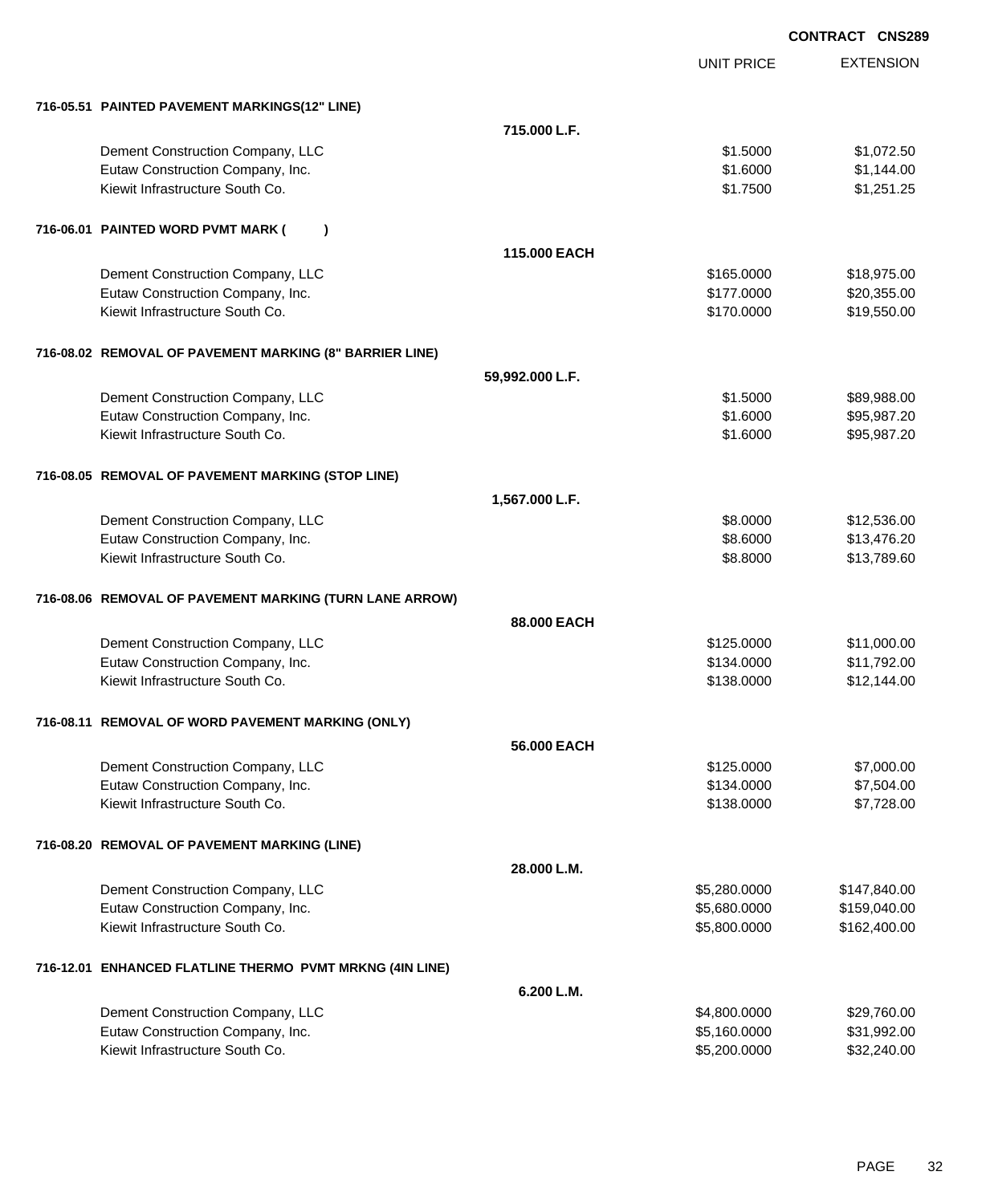EXTENSION **CONTRACT CNS289** UNIT PRICE **716-12.02 ENHANCED FLATLINE THERMO PVMT MRKNG (6IN LINE) 13.500 L.M.** Dement Construction Company, LLC 6 and the state of the state of the state  $$5,700.0000$  \$76,950.000 \$76,950.00 Eutaw Construction Company, Inc. 6.130.000 \$6,130.0000 \$82,755.00 Kiewit Infrastructure South Co. **\$6,200.000 \$83,700.00** \$83,700.00 **716-12.06 ENHANCED FLAT LINE THERMO (8IN LINE) 4,827.000 L.F.** Dement Construction Company, LLC 6 and the state of the state of the state of the state of the state of the state of the state of the state of the state of the state of the state of the state of the state of the state of t Eutaw Construction Company, Inc. 6. 2000 \$15,446.40 Kiewit Infrastructure South Co. **\$15,929.10** \$15,929.10 **717-01 MOBILIZATION 1.000 LS** Dement Construction Company, LLC 63,100,000.000 \$3,100,000.000 \$3,100,000.000 \$3,100,000.00 Eutaw Construction Company, Inc. 63,000,000 63,000,000 63,000,000.000 \$3,000,000.000 \$3,000,000.00 Kiewit Infrastructure South Co. **\$3,980,600.000 \$3,980,600.000** \$3,980,600.000 \$3,980,600.00 **725-03.46 DEMARCATION POINT RISER ASSEMBLY 4.000 EACH** Dement Construction Company, LLC 6 and the construction Company, LLC 6 and the construction Company, LLC 6 and the construction of  $\frac{1}{2}$ ,000.000 \$4,000.000 Eutaw Construction Company, Inc. 6. The Construction Company, Inc. 6. The Construction Company, Inc. 6. The Construction Company, Inc. 6. The Construction Company, Inc. 6. The Construction Company, Inc. 6. The Construction Kiewit Infrastructure South Co. **\$1,100.0000 \$4,400.00** \$4,400.00 **725-03.47 GROUND MOUNTED DEMARCATION POINT ASSEMBLY 4.000 EACH** Dement Construction Company, LLC 6 and the state of the state of the state of the state of the state of the state of the state of the state of the state of the state of the state of the state of the state of the state of t Eutaw Construction Company, Inc. 6. The Construction Company, Inc. 6. The Construction Company, Inc. 6. The Construction Company, Inc. 6. The Construction Company, Inc. 6. The Construction Company, Inc. 6. The Construction Kiewit Infrastructure South Co. **62,200.00** \$2,200.00 \$2,200.00 **725-21.11 NETWORK SWITCH (TYPE A) 4.000 EACH** Dement Construction Company, LLC 6 and the state of the state of the state  $$3,500.0000$  \$14,000.00 Eutaw Construction Company, Inc. 6. The Construction Company, Inc. 6. The Construction Company, Inc. 6. The Construction Company, Inc. 6. The Construction Company, Inc. 6. The Construction Company, Inc. 6. The Construction Kiewit Infrastructure South Co. **\$3,800.000 \$15,200.00** \$15,200.000 \$15,200.00 **730-01.02 REMOVAL OF SIGNAL EQUIPMENT 3.000 EACH** Dement Construction Company, LLC 6. The matrix of the state of the state of the state  $$7,500.0000$  \$22,500.000 Eutaw Construction Company, Inc. 6. The Construction Company, Inc. 6. The Construction Company, Inc. 6. The Construction Company, Inc. 6. The Construction Company, Inc. 6. The Construction Company, Inc. 6. The Construction Kiewit Infrastructure South Co. **\$8,000.000 \$24,000.000 \$24,000.000** \$24,000.00 **730-02.08 SIGNAL HEAD ASSEMBLY (130 POLE MOUNTED) 13.000 EACH** Dement Construction Company, LLC 6 and the state of the state of the state of the state of the state of the state of the state of the state of the state of the state of the state of the state of the state of the state of t Eutaw Construction Company, Inc. 6. The Construction Company, Inc. 6. The Construction Company, Inc. 6. The Construction Company, Inc. 6. The Construction Company, Inc. 6. The Construction Company, Inc. 6. The Construction

Kiewit Infrastructure South Co. **\$825.0000 \$10,725.00** \$10,725.00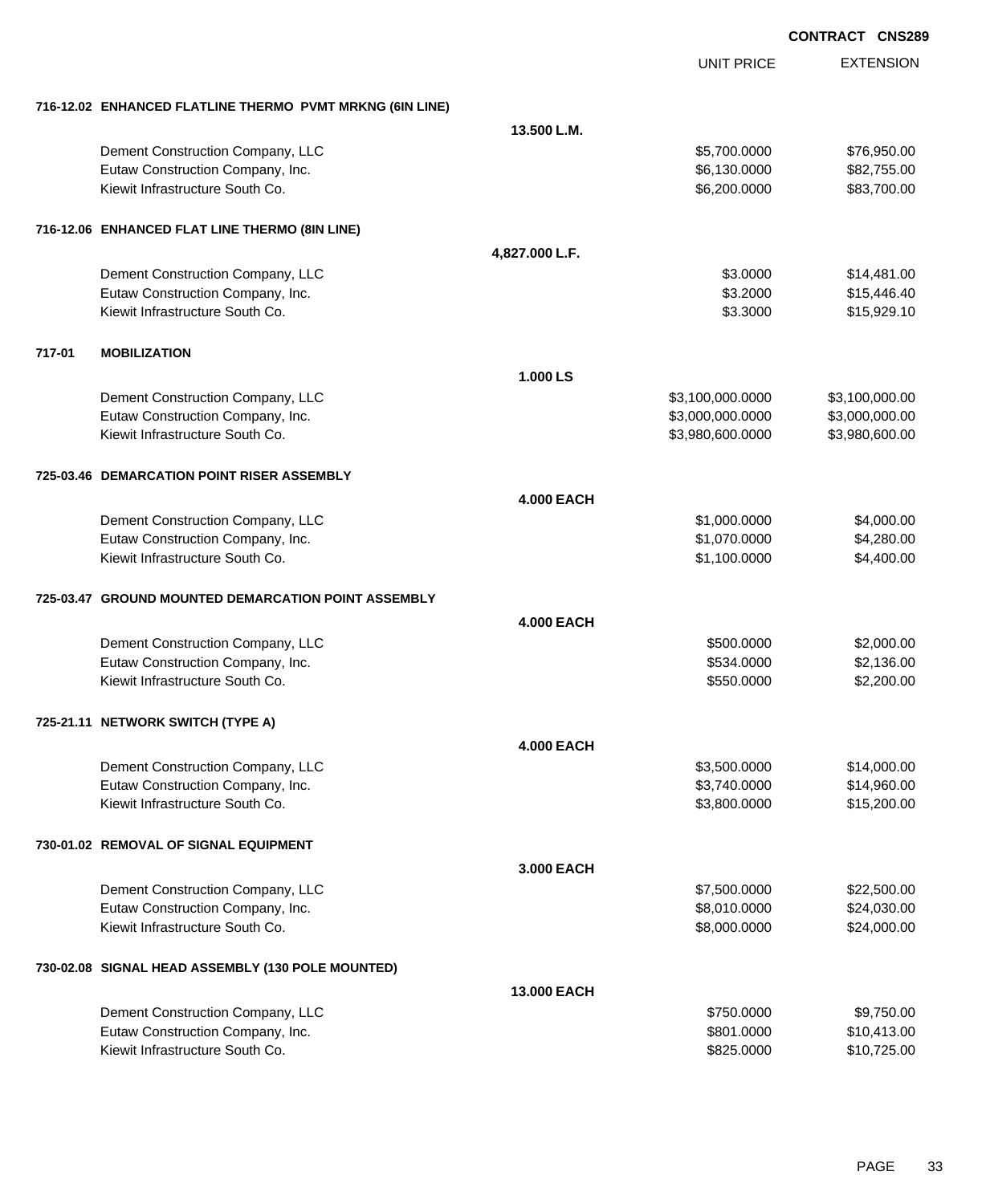|                                                        |                    |                   | <b>UUNIRAUI</b><br><b>UNJZC</b> |
|--------------------------------------------------------|--------------------|-------------------|---------------------------------|
|                                                        |                    | <b>UNIT PRICE</b> | <b>EXTENSION</b>                |
| 730-02.09 SIGNAL HEAD ASSEMBLY (130 WITH BACKPLATE)    |                    |                   |                                 |
|                                                        | 48,000 EACH        |                   |                                 |
| Dement Construction Company, LLC                       |                    | \$900.0000        | \$43,200.00                     |
| Eutaw Construction Company, Inc.                       |                    | \$962.0000        | \$46,176.00                     |
| Kiewit Infrastructure South Co.                        |                    | \$990.0000        | \$47,520.00                     |
| 730-03.11 INSTALL SPLICE BOX (WEATHER PROOF ENCLOSURE) |                    |                   |                                 |
|                                                        | 7.000 EACH         |                   |                                 |
| Dement Construction Company, LLC                       |                    | \$1,500.0000      | \$10,500.00                     |
| Eutaw Construction Company, Inc.                       |                    | \$1,600.0000      | \$11,200.00                     |
| Kiewit Infrastructure South Co.                        |                    | \$1,700.0000      | \$11,900.00                     |
| 730-03.21 INSTALL PULL BOX (TYPE B)                    |                    |                   |                                 |
|                                                        | <b>22.000 EACH</b> |                   |                                 |
| Dement Construction Company, LLC                       |                    | \$550.0000        | \$12,100.00                     |
| Eutaw Construction Company, Inc.                       |                    | \$588.0000        | \$12,936.00                     |
| Kiewit Infrastructure South Co.                        |                    | \$575.0000        | \$12,650.00                     |
| 730-03.23 INSTALL PULL BOX (FIBER OPTIC-TYPE A)        |                    |                   |                                 |
|                                                        | 28.000 EACH        |                   |                                 |
| Dement Construction Company, LLC                       |                    | \$1,400.0000      | \$39,200.00                     |
| Eutaw Construction Company, Inc.                       |                    | \$1,500.0000      | \$42,000.00                     |
| Kiewit Infrastructure South Co.                        |                    | \$1,500.0000      | \$42,000.00                     |
| 730-03.24 INSTALL PULL BOX (FIBER OPTIC-TYPE B)        |                    |                   |                                 |
|                                                        | 7.000 EACH         |                   |                                 |
| Dement Construction Company, LLC                       |                    | \$1,850.0000      | \$12,950.00                     |
| Eutaw Construction Company, Inc.                       |                    | \$1,980.0000      | \$13,860.00                     |
| Kiewit Infrastructure South Co.                        |                    | \$1,900.0000      | \$13,300.00                     |
| 730-03.31 FIBER DISTRIBUTION BOX                       |                    |                   |                                 |
|                                                        | 7.000 EACH         |                   |                                 |
| Dement Construction Company, LLC                       |                    | \$400.0000        | \$2,800.00                      |
| Eutaw Construction Company, Inc.                       |                    | \$427.0000        | \$2,989.00                      |
| Kiewit Infrastructure South Co.                        |                    | \$425.0000        | \$2,975.00                      |
| 730-03.33 FIBER OFPTIC SPLICE FUSION                   |                    |                   |                                 |
|                                                        | 48,000 EACH        |                   |                                 |
| Dement Construction Company, LLC                       |                    | \$100.0000        | \$4,800.00                      |
| Eutaw Construction Company, Inc.                       |                    | \$107.0000        | \$5,136.00                      |
| Kiewit Infrastructure South Co.                        |                    | \$115.0000        | \$5,520.00                      |
| 730-08.01 SIGNAL CABLE - 3 CONDUCTOR                   |                    |                   |                                 |
|                                                        | 839.000 L.F.       |                   |                                 |
| Dement Construction Company, LLC                       |                    | \$1.4500          | \$1,216.55                      |
| Eutaw Construction Company, Inc.                       |                    | \$1.6000          | \$1,342.40                      |
| Kiewit Infrastructure South Co.                        |                    | \$1.5000          | \$1,258.50                      |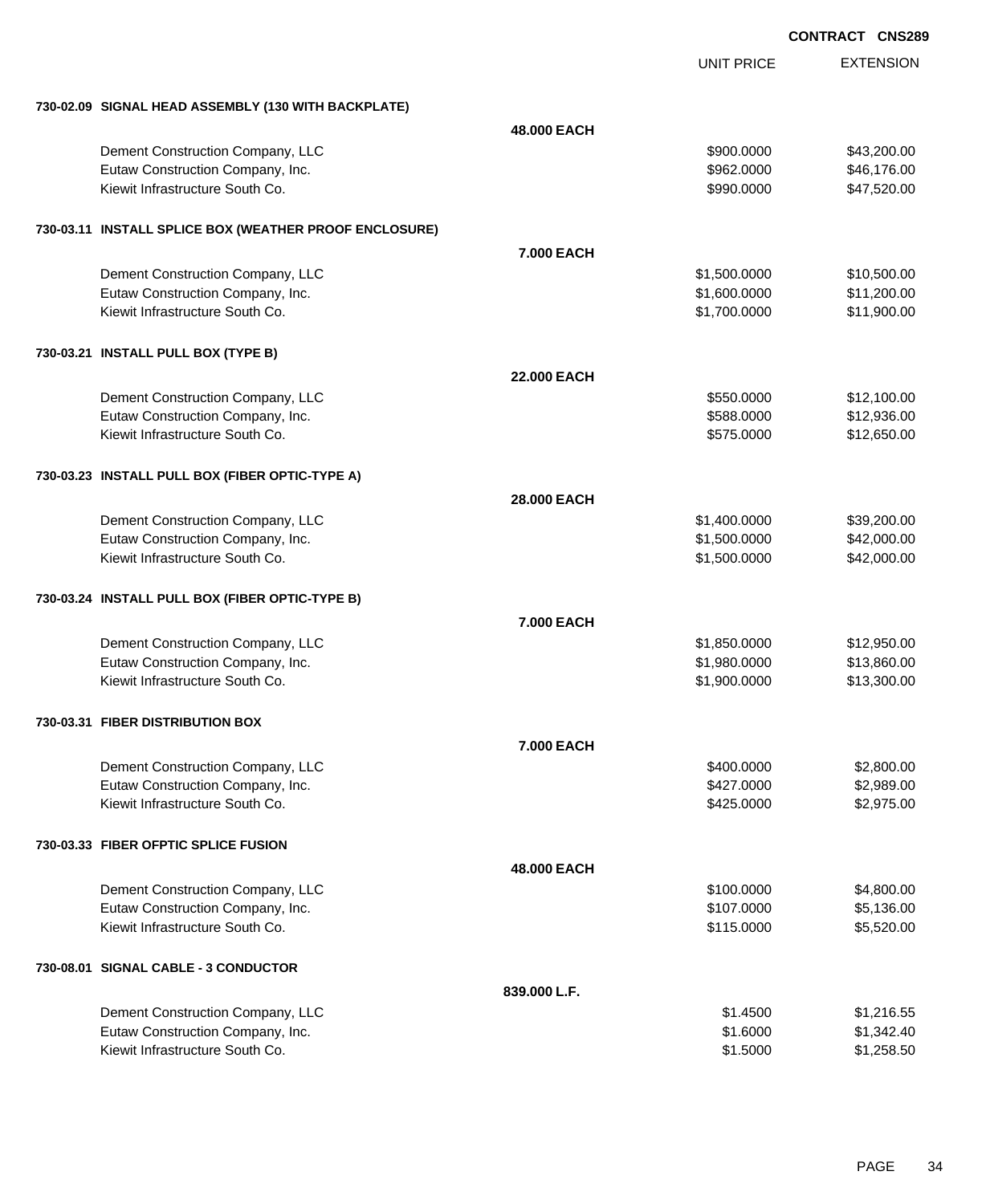EXTENSION **CONTRACT CNS289** UNIT PRICE **730-08.02 SIGNAL CABLE - 5 CONDUCTOR 8,116.000 L.F.** Dement Construction Company, LLC 6 and the state of the state of the state of the state  $$1.8000$  \$14,608.80 Eutaw Construction Company, Inc. 6. The Construction Company, Inc. 6. The Construction Company, Inc. 6. The Construction Company, Inc. 6. The Construction Company, Inc. 6. The Construction Company, Inc. 6. The Construction Kiewit Infrastructure South Co. **\$2.000 \$16,232.00** \$16,232.00 **730-08.03 SIGNAL CABLE - 7 CONDUCTOR 5,685.000 L.F.** Dement Construction Company, LLC 6 and the state of the state of the state of the state of the state of the state of the state of the state of the state of the state of the state of the state of the state of the state of t Eutaw Construction Company, Inc. 6. The Construction Company, Inc. 6. The Construction Company, Inc. 6. The Construction Company, Inc. 6. The Construction Company, Inc. 6. The Construction Company, Inc. 6. The Construction Kiewit Infrastructure South Co. **\$2.2000** \$12,507.00 **730-08.40 INTERCONNECT CABLE - FIBER OPTIC (36F SMFO DISTRIBUTION) 9,838.000 L.F.** Dement Construction Company, LLC 6 and the state of the state of the state  $$3.0000$  \$29,514.00 Eutaw Construction Company, Inc. 60. The Construction Company, Inc. 60. The Construction Company, Inc. 60. The Construction Company, Inc. 60. The Construction Company, Inc. 60. The Construction Company, Inc. 60. The Constr Kiewit Infrastructure South Co. 632,465.40 **730-08.41 INTERCONNECT CABLE - FIBER OPTIC (6F SMFO DROP CABLE) 453.000 L.F.** Dement Construction Company, LLC 6.0000 \$2,718.00 Eutaw Construction Company, Inc. 6. The Construction Company, Inc. 6. The Construction Company, Inc. 6.6.4000 \$2,899.20 Kiewit Infrastructure South Co. **6.2.944.50 \$2,944.50 \$2,944.50 \$2,944.50 \$2,944.50 730-12.02 CONDUIT 2" DIAMETER (PVC) 85.000 L.F.** Dement Construction Company, LLC 6 and the state of the state of the state of the state of the state of the state of the state of the state of the state of the state of the state of the state of the state of the state of t Eutaw Construction Company, Inc. 6913.75 Kiewit Infrastructure South Co. 6935.00 **730-12.03 CONDUIT 3" DIAMETER (PVC) 12,458.000 L.F.** Dement Construction Company, LLC 6 and the state of the state of the state of the state of the state of the state of the state of the state of the state of the state of the state of the state of the state of the state of t Eutaw Construction Company, Inc. 6. The Construction Company, Inc. 6. The Construction Company, Inc. 6. The Construction Company, Inc. 6. The Construction Company, Inc. 6. The Construction Company, Inc. 6. The Construction Kiewit Infrastructure South Co. **622.0000 \$274,076.00** \$274,076.00 **730-12.09 CONDUIT 3" DIAMETER (RGS) 614.000 L.F.** Dement Construction Company, LLC 665.0000 \$39,910.00 Eutaw Construction Company, Inc. 69.000 \$42,366.00 Kiewit Infrastructure South Co. **641,138.00** \$41,138.00 **730-12.13 CONDUIT 2" DIAMETER (JACK AND BORE) 162.000 L.F.** Dement Construction Company, LLC 6 and the state of the state of the state of the state of the state of the state of the state of the state of the state of the state of the state of the state of the state of the state of t Eutaw Construction Company, Inc. 6. The Construction Company, Inc. 6. The Construction Company, Inc. 6. The Construction Company, Inc. 6. The Construction Company, Inc. 6. The Construction Company, Inc. 6. The Construction Kiewit Infrastructure South Co. **\$16.0000 \$2,592.00** \$2,592.00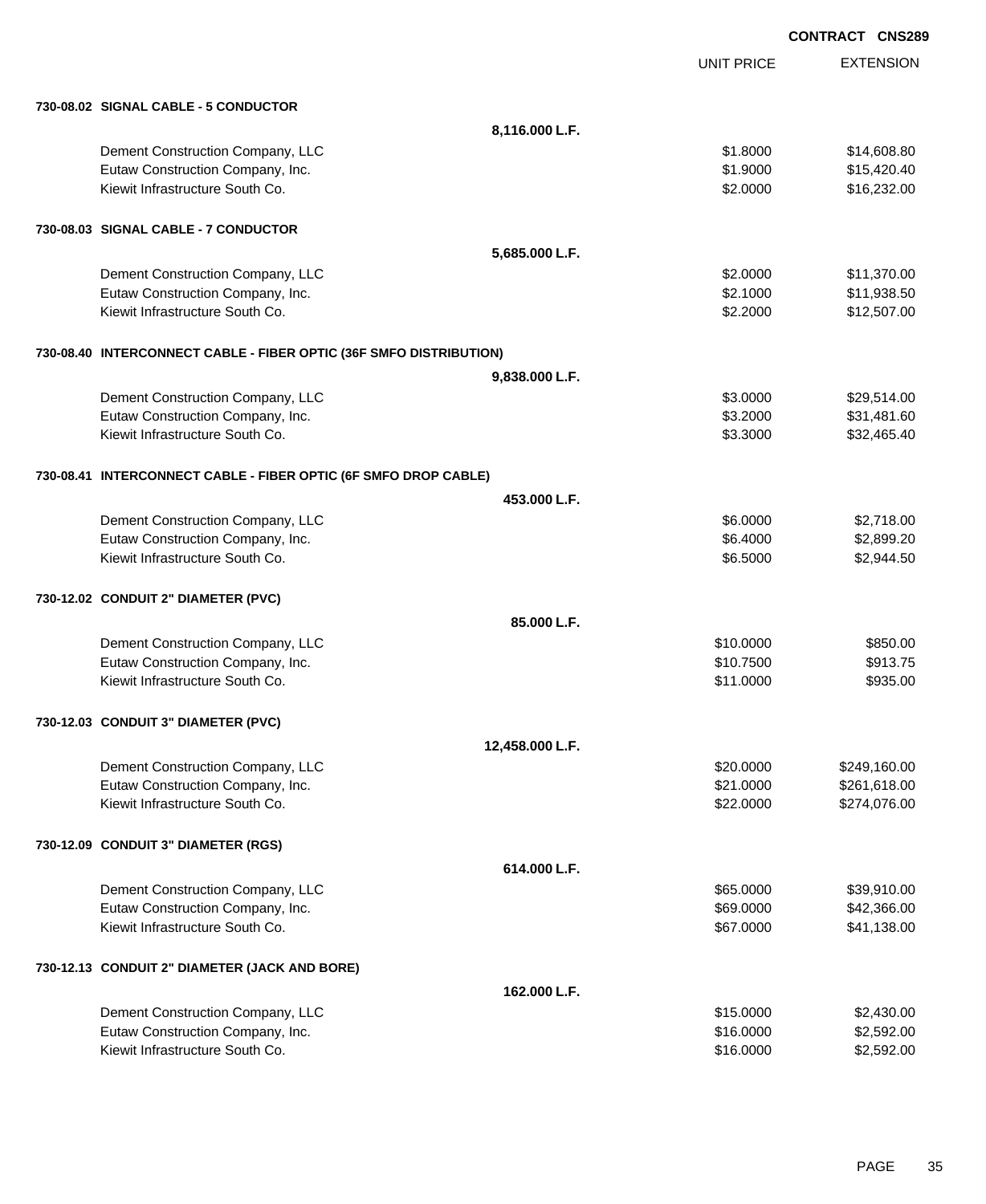|  |                                                                |                   |                   | <b>CONTRACT CNS28</b> |
|--|----------------------------------------------------------------|-------------------|-------------------|-----------------------|
|  |                                                                |                   | <b>UNIT PRICE</b> | <b>EXTENSION</b>      |
|  | 730-12.14 CONDUIT 3" DIAMETER (JACK AND BORE)                  |                   |                   |                       |
|  |                                                                | 4,740.000 L.F.    |                   |                       |
|  | Dement Construction Company, LLC                               |                   | \$25.0000         | \$118,500.00          |
|  | Eutaw Construction Company, Inc.                               |                   | \$27.0000         | \$127,980.00          |
|  | Kiewit Infrastructure South Co.                                |                   | \$27.0000         | \$127,980.00          |
|  | 730-12.42 CURB MARKER (SIGNAL & F.O. CABLE IDENTIFICATION)     |                   |                   |                       |
|  |                                                                | 100.000 EACH      |                   |                       |
|  | Dement Construction Company, LLC                               |                   | \$25.0000         | \$2,500.00            |
|  | Eutaw Construction Company, Inc.                               |                   | \$27.0000         | \$2,700.00            |
|  | Kiewit Infrastructure South Co.                                |                   | \$27.0000         | \$2,700.00            |
|  | 730-13.08 VEHICLE DETECTOR (EVP GTT OPTICOM SYSTEM)            |                   |                   |                       |
|  |                                                                | <b>4.000 EACH</b> |                   |                       |
|  | Dement Construction Company, LLC                               |                   | \$13,500.0000     | \$54,000.00           |
|  | Eutaw Construction Company, Inc.                               |                   | \$14,420.0000     | \$57,680.00           |
|  | Kiewit Infrastructure South Co.                                |                   | \$15,000.0000     | \$60,000.00           |
|  | 730-13.09 VEHICLE DETECTOR (ITERIS VANTAGE VECTOR SYSTEM)      |                   |                   |                       |
|  |                                                                | <b>4.000 EACH</b> |                   |                       |
|  | Dement Construction Company, LLC                               |                   | \$37,500.0000     | \$150,000.00          |
|  | Eutaw Construction Company, Inc.                               |                   | \$40,060.0000     | \$160,240.00          |
|  | Kiewit Infrastructure South Co.                                |                   | \$40,000.0000     | \$160,000.00          |
|  | 730-15.07 CABINET (EIGHT PHASE BASE MOUNTED WITH CONCRETE PAD) |                   |                   |                       |
|  |                                                                | <b>4.000 EACH</b> |                   |                       |
|  | Dement Construction Company, LLC                               |                   | \$24,500.0000     | \$98,000.00           |
|  | Eutaw Construction Company, Inc.                               |                   | \$26,170.0000     | \$104,680.00          |
|  | Kiewit Infrastructure South Co.                                |                   | \$27,000.0000     | \$108,000.00          |
|  | 730-16.02 EIGHT PHASE ACTUATED CONTROLLER                      |                   |                   |                       |
|  |                                                                | <b>4.000 EACH</b> |                   |                       |
|  | Dement Construction Company, LLC                               |                   | \$4,150.0000      | \$16,600.00           |
|  | Eutaw Construction Company, Inc.                               |                   | \$4,430.0000      | \$17,720.00           |
|  | Kiewit Infrastructure South Co.                                |                   | \$4,500.0000      | \$18,000.00           |
|  | 730-18.01 MASTER CONTROLLER                                    |                   |                   |                       |
|  |                                                                | <b>1.000 EACH</b> |                   |                       |
|  | Dement Construction Company, LLC                               |                   | \$5,000.0000      | \$5,000.00            |
|  | Eutaw Construction Company, Inc.                               |                   | \$5,340.0000      | \$5,340.00            |
|  | Kiewit Infrastructure South Co.                                |                   | \$5,500.0000      | \$5,500.00            |
|  | 730-23.20 CANTILEVER SIGNAL SUPPORT (1 ARM @ 55')              |                   |                   |                       |
|  |                                                                | <b>1.000 EACH</b> |                   |                       |
|  | Dement Construction Company, LLC                               |                   | \$20,000.0000     | \$20,000.00           |
|  | Eutaw Construction Company, Inc.                               |                   | \$21,370.0000     | \$21,370.00           |
|  | Kiewit Infrastructure South Co.                                |                   | \$22,000.0000     | \$22,000.00           |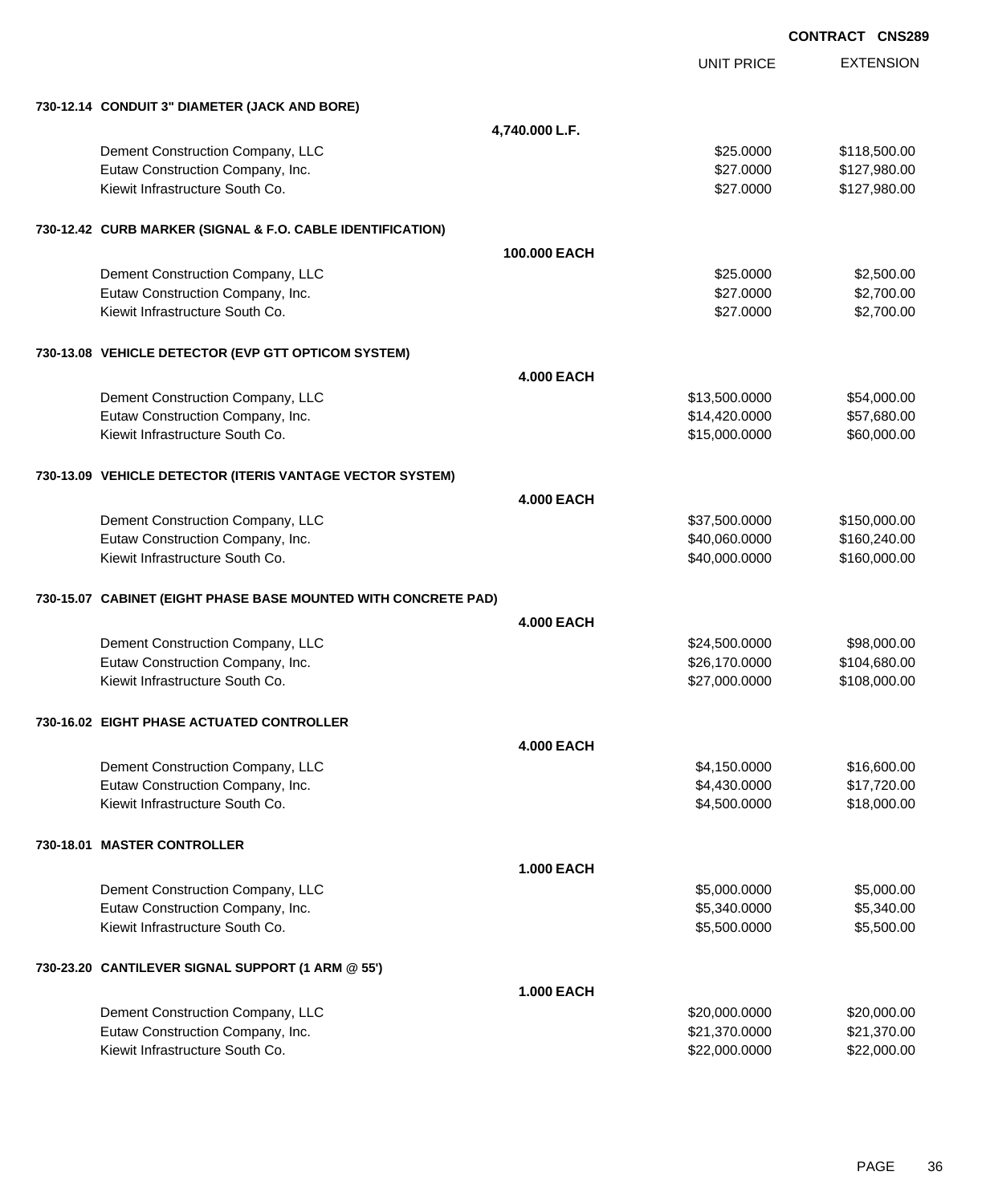|                                                   |                   | <b>UNIT PRICE</b> | <b>EXTENSION</b> |
|---------------------------------------------------|-------------------|-------------------|------------------|
| 730-23.30 PEDESTAL POLE (TYPE A, 10')             |                   |                   |                  |
|                                                   | <b>6.000 EACH</b> |                   |                  |
| Dement Construction Company, LLC                  |                   | \$1,800.0000      | \$10,800.00      |
| Eutaw Construction Company, Inc.                  |                   | \$1,920.0000      | \$11,520.00      |
| Kiewit Infrastructure South Co.                   |                   | \$2,000.0000      | \$12,000.00      |
| 730-23.31 PEDESTAL POLE (TYPE B, 20')             |                   |                   |                  |
|                                                   | 3.000 EACH        |                   |                  |
| Dement Construction Company, LLC                  |                   | \$2,000.0000      | \$6,000.00       |
| Eutaw Construction Company, Inc.                  |                   | \$2,140.0000      | \$6,420.00       |
| Kiewit Infrastructure South Co.                   |                   | \$2,200.0000      | \$6,600.00       |
| 730-23.36 CANTILEVER SIGNAL SUPPORT (1 ARM @ 60') |                   |                   |                  |
|                                                   | <b>1.000 EACH</b> |                   |                  |
| Dement Construction Company, LLC                  |                   | \$22,000.0000     | \$22,000.00      |
| Eutaw Construction Company, Inc.                  |                   | \$23,500.0000     | \$23,500.00      |
| Kiewit Infrastructure South Co.                   |                   | \$24,500.0000     | \$24,500.00      |
| 730-23.37 CANTILEVER SIGNAL SUPPORT (1 ARM @ 65') |                   |                   |                  |
|                                                   | <b>1.000 EACH</b> |                   |                  |
| Dement Construction Company, LLC                  |                   | \$24,000.0000     | \$24,000.00      |
| Eutaw Construction Company, Inc.                  |                   | \$25,640.0000     | \$25,640.00      |
| Kiewit Infrastructure South Co.                   |                   | \$26,500.0000     | \$26,500.00      |
| 730-23.38 CANTILEVER SIGNAL SUPPORT (1 ARM @ 70') |                   |                   |                  |
|                                                   | 3,000 EACH        |                   |                  |
| Dement Construction Company, LLC                  |                   | \$26,500.0000     | \$79,500.00      |
| Eutaw Construction Company, Inc.                  |                   | \$28,310.0000     | \$84,930.00      |
| Kiewit Infrastructure South Co.                   |                   | \$29,000.0000     | \$87,000.00      |
| 730-23.39 CANTILEVER SIGNAL SUPPORT (1 ARM @ 75') |                   |                   |                  |
|                                                   | <b>1.000 EACH</b> |                   |                  |
| Dement Construction Company, LLC                  |                   | \$26,500.0000     | \$26,500.00      |
| Eutaw Construction Company, Inc.                  |                   | \$28,310.0000     | \$28,310.00      |
| Kiewit Infrastructure South Co.                   |                   | \$29,000.0000     | \$29,000.00      |
| 730-23.96 CANTILEVER SIGNAL SUPPORT (1 ARM @ 80') |                   |                   |                  |
|                                                   | <b>1.000 EACH</b> |                   |                  |
| Dement Construction Company, LLC                  |                   | \$30,000.0000     | \$30,000.00      |
| Eutaw Construction Company, Inc.                  |                   | \$32,050.0000     | \$32,050.00      |
| Kiewit Infrastructure South Co.                   |                   | \$33,000.0000     | \$33,000.00      |
| 730-23.97 CANTILEVER SIGNAL SUPPORT (1 ARM @ 85') |                   |                   |                  |
|                                                   | <b>1.000 EACH</b> |                   |                  |
| Dement Construction Company, LLC                  |                   | \$32,000.0000     | \$32,000.00      |
| Eutaw Construction Company, Inc.                  |                   | \$34,190.0000     | \$34,190.00      |
| Kiewit Infrastructure South Co.                   |                   | \$35,000.0000     | \$35,000.00      |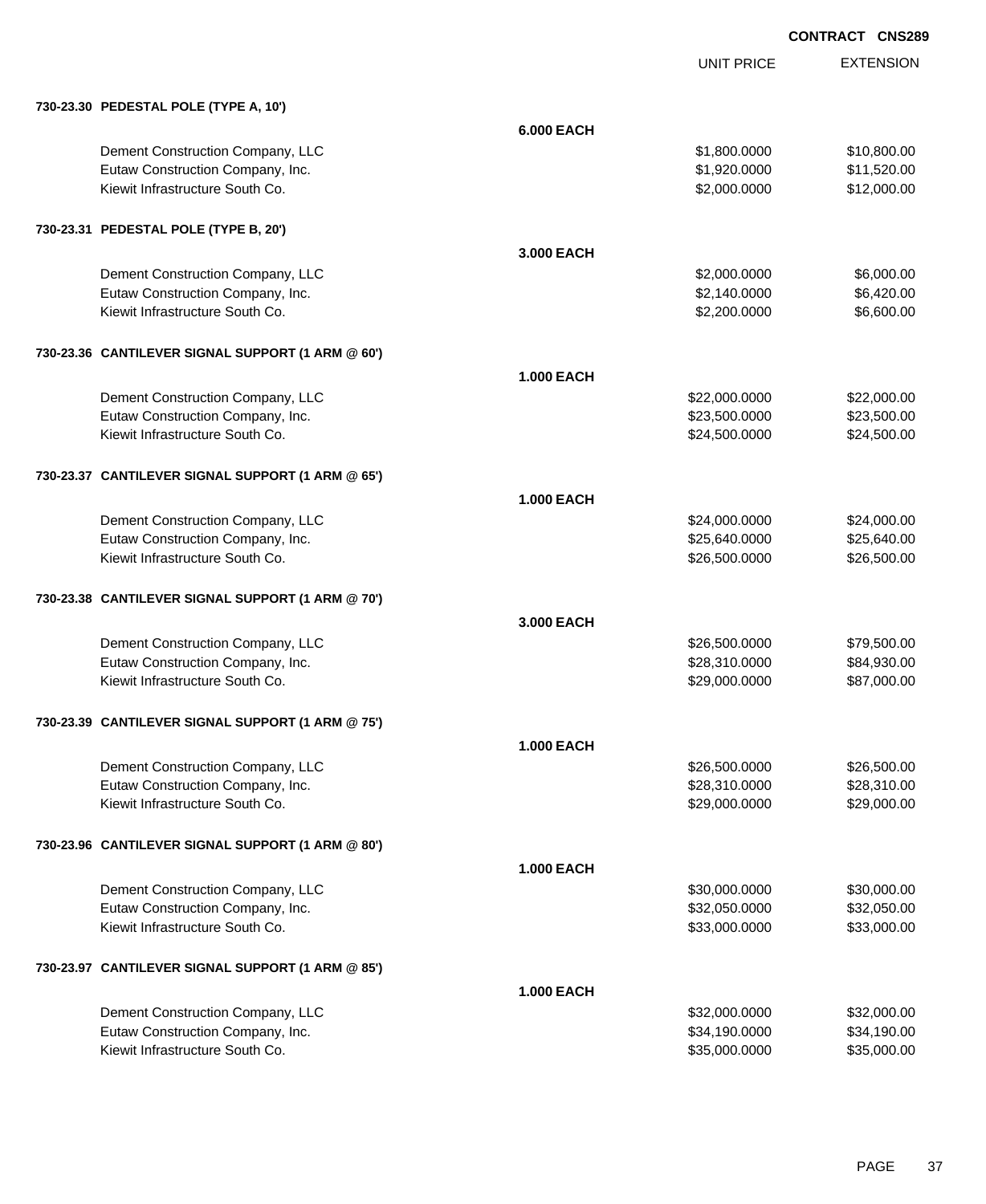|        |                                                                     |                    |                   | UUNIKAUI UNJZO   |  |  |
|--------|---------------------------------------------------------------------|--------------------|-------------------|------------------|--|--|
|        |                                                                     |                    | <b>UNIT PRICE</b> | <b>EXTENSION</b> |  |  |
|        | 730-23.98 CANTILEVER SIGNAL SUPPORT (1 ARM @ 90')                   |                    |                   |                  |  |  |
|        |                                                                     | <b>1.000 EACH</b>  |                   |                  |  |  |
|        | Dement Construction Company, LLC                                    |                    | \$38,000.0000     | \$38,000.00      |  |  |
|        | Eutaw Construction Company, Inc.                                    |                    | \$40,600.0000     | \$40,600.00      |  |  |
|        | Kiewit Infrastructure South Co.                                     |                    | \$41,000.0000     | \$41,000.00      |  |  |
|        | 730-23.99 CANTILEVER SIGNAL SUPPORT (2 @ 40' & 55')                 |                    |                   |                  |  |  |
|        |                                                                     | <b>2.000 EACH</b>  |                   |                  |  |  |
|        | Dement Construction Company, LLC                                    |                    | \$27,500.0000     | \$55,000.00      |  |  |
|        | Eutaw Construction Company, Inc.                                    |                    | \$29,380.0000     | \$58,760.00      |  |  |
|        | Kiewit Infrastructure South Co.                                     |                    | \$30,000.0000     | \$60,000.00      |  |  |
|        | 730-26.11 COUNTDOWN PED SGNL HEAD W/AUDIBLE PUSH BUTTON & 15IN SIGN |                    |                   |                  |  |  |
|        |                                                                     | <b>12.000 EACH</b> |                   |                  |  |  |
|        | Dement Construction Company, LLC                                    |                    | \$2,285.0000      | \$27,420.00      |  |  |
|        | Eutaw Construction Company, Inc.                                    |                    | \$2,440.0000      | \$29,280.00      |  |  |
|        | Kiewit Infrastructure South Co.                                     |                    | \$2,500.0000      | \$30,000.00      |  |  |
|        | 730-35.06 BATTERY BACK-UP AND POWER CONDITIONER                     |                    |                   |                  |  |  |
|        |                                                                     | <b>4.000 EACH</b>  |                   |                  |  |  |
|        | Dement Construction Company, LLC                                    |                    | \$11,000.0000     | \$44,000.00      |  |  |
|        | Eutaw Construction Company, Inc.                                    |                    | \$11,750.0000     | \$47,000.00      |  |  |
|        | Kiewit Infrastructure South Co.                                     |                    | \$12,500.0000     | \$50,000.00      |  |  |
| 730-40 | TEMPORARY TRAFFIC SIGNAL SYSTEM                                     |                    |                   |                  |  |  |
|        |                                                                     | <b>25,000 EACH</b> |                   |                  |  |  |
|        | Dement Construction Company, LLC                                    |                    | \$20,000.0000     | \$500,000.00     |  |  |
|        | Eutaw Construction Company, Inc.                                    |                    | \$21,370.0000     | \$534,250.00     |  |  |
|        | Kiewit Infrastructure South Co.                                     |                    | \$22,000.0000     | \$550,000.00     |  |  |
|        | 740-10.03 GEOTEXTILE (TYPE III) (EROSION CONTROL)                   |                    |                   |                  |  |  |
|        |                                                                     | 11,495.000 S.Y.    |                   |                  |  |  |
|        | Dement Construction Company, LLC                                    |                    | \$2,4800          | \$28,507.60      |  |  |
|        | Eutaw Construction Company, Inc.                                    |                    | \$5.2000          | \$59,774.00      |  |  |
|        | Kiewit Infrastructure South Co.                                     |                    | \$2.7500          | \$31,611.25      |  |  |
|        | 740-11.01 TEMPORARY SEDIMENT TUBE 8IN                               |                    |                   |                  |  |  |
|        |                                                                     | 9,314.000 L.F.     |                   |                  |  |  |
|        | Dement Construction Company, LLC                                    |                    | \$3.4700          | \$32,319.58      |  |  |
|        | Eutaw Construction Company, Inc.                                    |                    | \$3.7000          | \$34,461.80      |  |  |
|        | Kiewit Infrastructure South Co.                                     |                    | \$4.2000          | \$39,118.80      |  |  |
|        | 793-14.09 BRIDGE CONDUIT HANGER SYSTEM                              |                    |                   |                  |  |  |
|        |                                                                     | 1.000 LS           |                   |                  |  |  |
|        | Dement Construction Company, LLC                                    |                    | \$20,000.0000     | \$20,000.00      |  |  |
|        | Eutaw Construction Company, Inc.                                    |                    | \$24,470.0000     | \$24,470.00      |  |  |
|        | Kiewit Infrastructure South Co.                                     |                    | \$25,000.0000     | \$25,000.00      |  |  |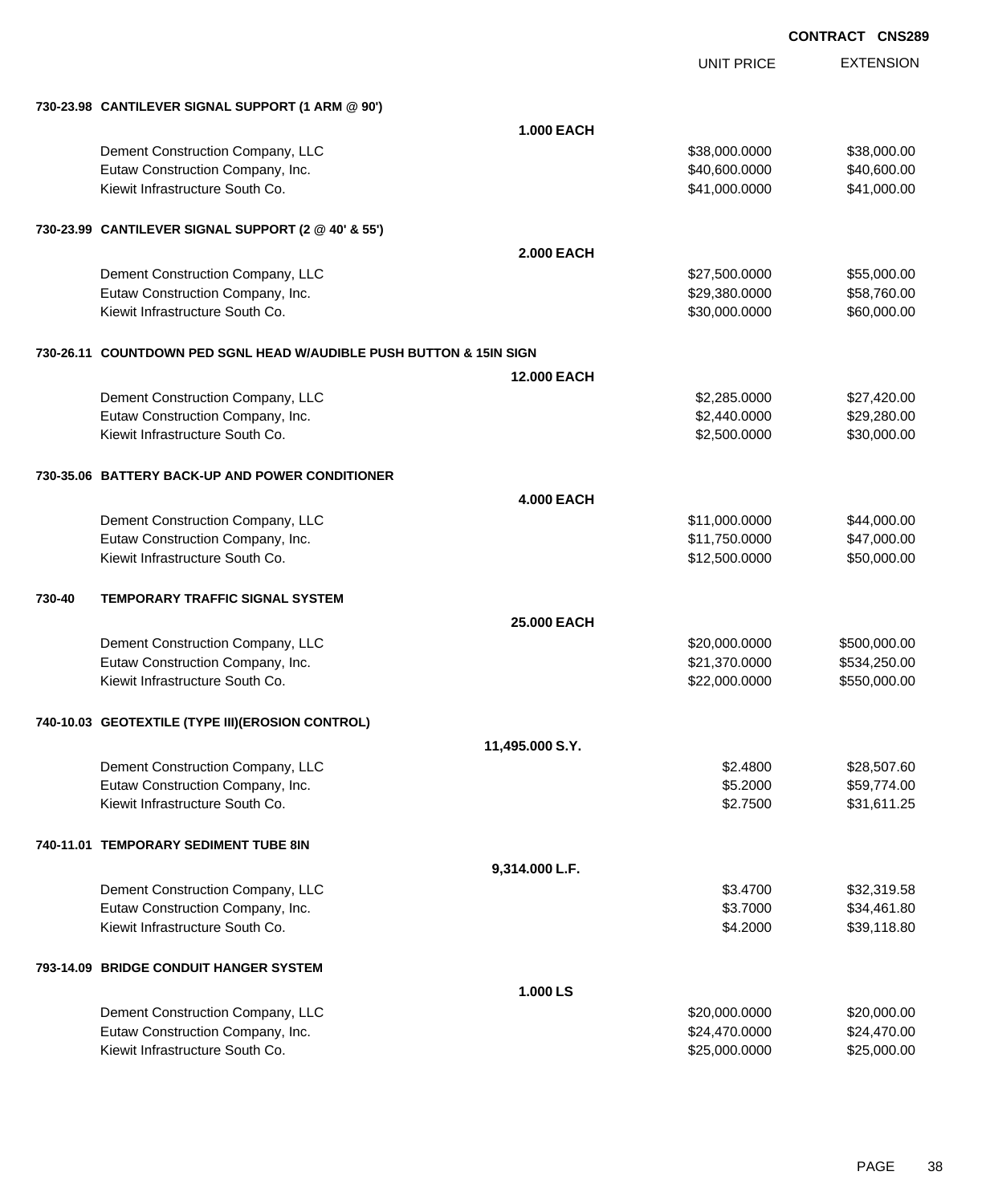UNIT PRICE

|        | 797-07.60 ADJUST EXISTING MANHOLE          |                    |               |              |
|--------|--------------------------------------------|--------------------|---------------|--------------|
|        |                                            | <b>12.000 EACH</b> |               |              |
|        | Dement Construction Company, LLC           |                    | \$1,400.0000  | \$16,800.00  |
|        | Eutaw Construction Company, Inc.           |                    | \$894.0000    | \$10,728.00  |
|        | Kiewit Infrastructure South Co.            |                    | \$2,300.0000  | \$27,600.00  |
|        | 797-07.62 MANHOLE MODIFICATION             |                    |               |              |
|        |                                            | <b>1.000 EACH</b>  |               |              |
|        | Dement Construction Company, LLC           |                    | \$3,600.0000  | \$3,600.00   |
|        | Eutaw Construction Company, Inc.           |                    | \$1,370.0000  | \$1,370.00   |
|        | Kiewit Infrastructure South Co.            |                    | \$10,000.0000 | \$10,000.00  |
|        | 801-01.07 TEMPORARY SEEDING (WITH MULCH)   |                    |               |              |
|        |                                            | 3,200.000 UNIT     |               |              |
|        | Dement Construction Company, LLC           |                    | \$27.8000     | \$88,960.00  |
|        | Eutaw Construction Company, Inc.           |                    | \$20.0000     | \$64,000.00  |
|        | Kiewit Infrastructure South Co.            |                    | \$20.0000     | \$64,000.00  |
| 801-03 | <b>WATER (SEEDING &amp; SODDING)</b>       |                    |               |              |
|        |                                            | 320.000 M.G.       |               |              |
|        | Dement Construction Company, LLC           |                    | \$53.8500     | \$17,232.00  |
|        | Eutaw Construction Company, Inc.           |                    | \$10.7500     | \$3,440.00   |
|        | Kiewit Infrastructure South Co.            |                    | \$11.0000     | \$3,520.00   |
| 803-01 | <b>SODDING (NEW SOD)</b>                   |                    |               |              |
|        |                                            | 82,000.000 S.Y.    |               |              |
|        | Dement Construction Company, LLC           |                    | \$3.3000      | \$270,600.00 |
|        | Eutaw Construction Company, Inc.           |                    | \$2.4500      | \$200,900.00 |
|        | Kiewit Infrastructure South Co.            |                    | \$3.0000      | \$246,000.00 |
|        | 805-01.01 TURF REINFORCEMENT MAT (CLASS I) |                    |               |              |
|        |                                            | 7,900.000 S.Y.     |               |              |
|        | Dement Construction Company, LLC           |                    | \$4.5000      | \$35,550.00  |
|        | Eutaw Construction Company, Inc.           |                    | \$4.3000      | \$33,970.00  |
|        | Kiewit Infrastructure South Co.            |                    | \$4.2500      | \$33,575.00  |
|        | 806-02.03 PROJECT MOWING                   |                    |               |              |
|        |                                            | 10.000 CYCL        |               |              |
|        | Dement Construction Company, LLC           |                    | \$4,345.0000  | \$43,450.00  |
|        | Eutaw Construction Company, Inc.           |                    | \$10,150.0000 | \$101,500.00 |
|        | Kiewit Infrastructure South Co.            |                    | \$10,000.0000 | \$100,000.00 |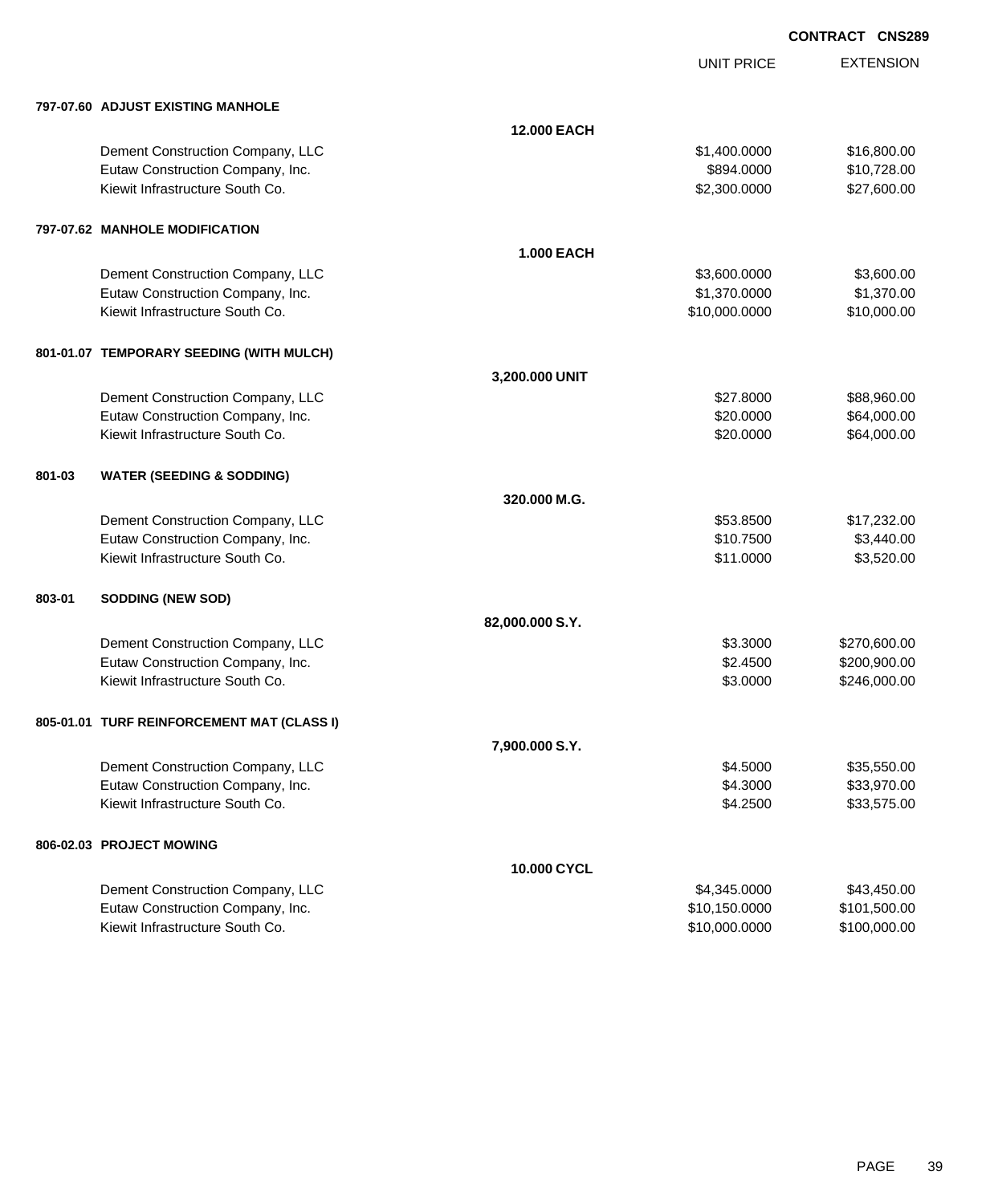|                                                   |                   | <b>CONTRACT CNS289</b> |
|---------------------------------------------------|-------------------|------------------------|
|                                                   | <b>UNIT PRICE</b> | <b>EXTENSION</b>       |
| <b>BRIDGE CATEGORY</b>                            |                   |                        |
| 204-02.01 DRY EXCAVATION (BRIDGES)                |                   |                        |
| 832.000 C.Y.                                      |                   |                        |
| Dement Construction Company, LLC                  | \$20.0000         | \$16,640.00            |
| Eutaw Construction Company, Inc.                  | \$31.0000         | \$25,792.00            |
| Kiewit Infrastructure South Co.                   | \$30.0000         | \$24,960.00            |
| 303-01.02 GRANULAR BACKFILL (BRIDGES)             |                   |                        |
| 78.000 TON                                        |                   |                        |
| Dement Construction Company, LLC                  | \$65.0000         | \$5,070.00             |
| Eutaw Construction Company, Inc.                  | \$61.0000         | \$4,758.00             |
| Kiewit Infrastructure South Co.                   | \$60.0000         | \$4,680.00             |
| 604-02.03 EPOXY COATED REINFORCING STEEL          |                   |                        |
| 193,778.000 LB.                                   |                   |                        |
| Dement Construction Company, LLC                  | \$1.0000          | \$193,778.00           |
| Eutaw Construction Company, Inc.                  | \$1.6000          | \$310,044.80           |
| Kiewit Infrastructure South Co.                   | \$1.2000          | \$232,533.60           |
| 604-03.01 CLASS A CONCRETE (BRIDGES)              |                   |                        |
| 692.000 C.Y.                                      |                   |                        |
| Dement Construction Company, LLC                  | \$750.0000        | \$519,000.00           |
| Eutaw Construction Company, Inc.                  | \$622.0000        | \$430,424.00           |
| Kiewit Infrastructure South Co.                   | \$1,700.0000      | \$1,176,400.00         |
| 604-03.02 STEEL BAR REINFORCEMENT (BRIDGES)       |                   |                        |
| 117,933.000 LB.                                   |                   |                        |
| Dement Construction Company, LLC                  | \$0.9500          | \$112,036.35           |
| Eutaw Construction Company, Inc.                  | \$1.3000          | \$153,312.90           |
| Kiewit Infrastructure South Co.                   | \$1.2000          | \$141,519.60           |
| 604-03.04 PAVEMENT @ BRIDGE ENDS                  |                   |                        |
| 592.000 S.Y.                                      |                   |                        |
| Dement Construction Company, LLC                  | \$275.0000        | \$162,800.00           |
| Eutaw Construction Company, Inc.                  | \$289.0000        | \$171,088.00           |
| Kiewit Infrastructure South Co.                   | \$400.0000        | \$236,800.00           |
| 604-03.32 CLASS DS CONCRETE                       |                   |                        |
| 776.000 C.Y.                                      |                   |                        |
| Dement Construction Company, LLC                  | \$700.0000        | \$543,200.00           |
| Eutaw Construction Company, Inc.                  | \$967.0000        | \$750,392.00           |
| Kiewit Infrastructure South Co.                   | \$1,350.0000      | \$1,047,600.00         |
| 604-04.01 APPLIED TEXTURE FINISH (NEW STRUCTURES) |                   |                        |
| 6,706.000 S.Y.                                    |                   |                        |
| Dement Construction Company, LLC                  | \$6.9500          | \$46,606.70            |
| Eutaw Construction Company, Inc.                  | \$8.6000          | \$57,671.60            |
| Kiewit Infrastructure South Co.                   | \$9.0000          | \$60,354.00            |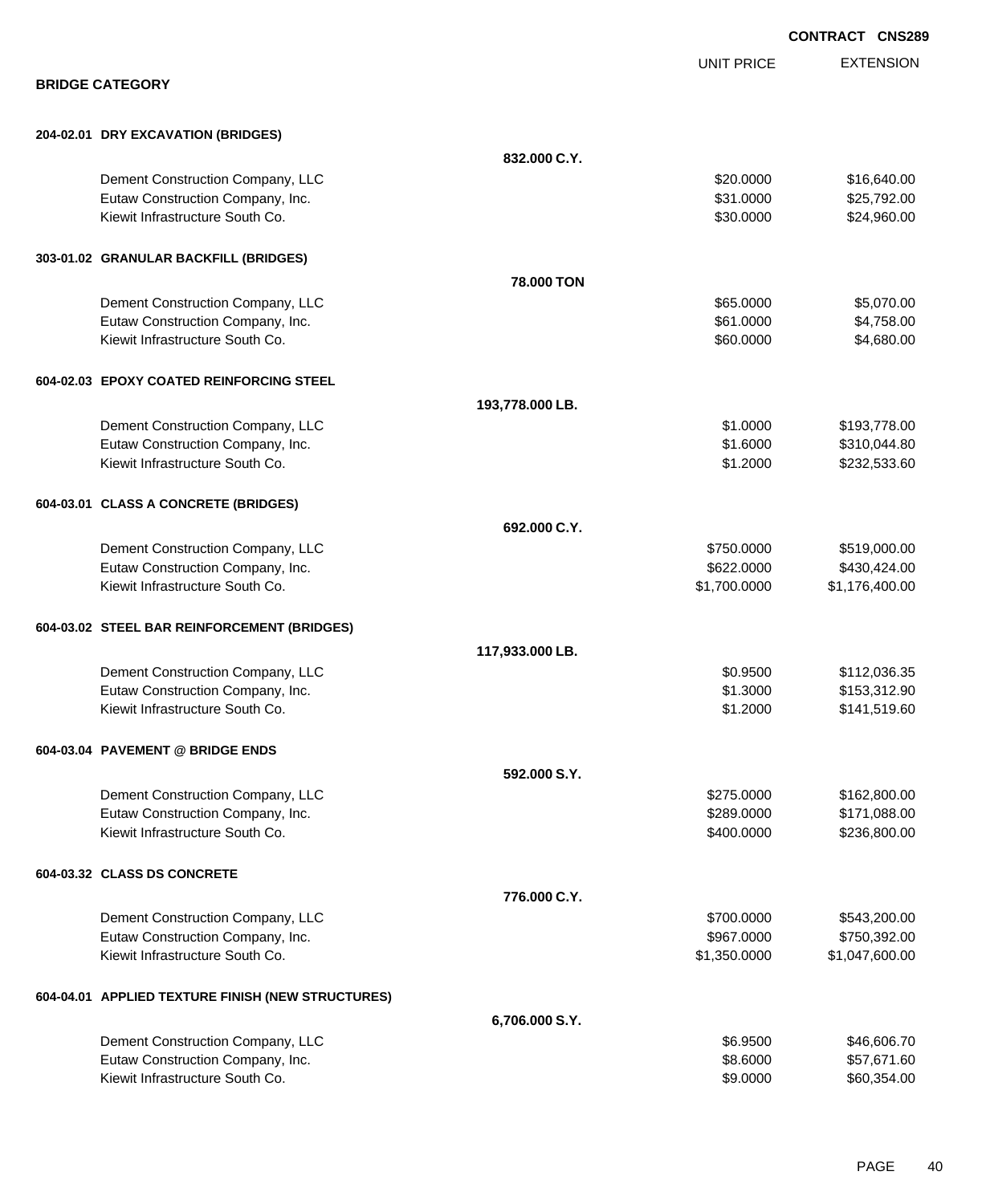UNIT PRICE

| 604-04.41 THREE STAR STATE EMBLEM                     |                   |               |                |
|-------------------------------------------------------|-------------------|---------------|----------------|
|                                                       | <b>2.000 EACH</b> |               |                |
| Dement Construction Company, LLC                      |                   | \$1,500.0000  | \$3,000.00     |
| Eutaw Construction Company, Inc.                      |                   | \$5,240.0000  | \$10,480.00    |
| Kiewit Infrastructure South Co.                       |                   | \$800.0000    | \$1,600.00     |
|                                                       |                   |               |                |
| 604-05.31 BRIDGE DECK GROOVING (MECHANICAL)           |                   |               |                |
|                                                       | 3,078.000 S.Y.    |               |                |
| Dement Construction Company, LLC                      |                   | \$3.2000      | \$9,849.60     |
| Eutaw Construction Company, Inc.                      |                   | \$3.4000      | \$10,465.20    |
| Kiewit Infrastructure South Co.                       |                   | \$10.5000     | \$32,319.00    |
| 604-07.01 RETAINING WALL (WALL NO. 1, STA. 356+00)    |                   |               |                |
|                                                       | 10,293.000 S.F.   |               |                |
| Dement Construction Company, LLC                      |                   | \$145.0000    | \$1,492,485.00 |
| Eutaw Construction Company, Inc.                      |                   | \$72.0000     | \$741,096.00   |
| Kiewit Infrastructure South Co.                       |                   | \$125.0000    | \$1,286,625.00 |
| 604-07.02 RETAINING WALL (WALL NO. 2, STA. 372+15)    |                   |               |                |
|                                                       | 79.000 S.F.       |               |                |
| Dement Construction Company, LLC                      |                   | \$220.0000    | \$17,380.00    |
| Eutaw Construction Company, Inc.                      |                   | \$150.0000    | \$11,850.00    |
| Kiewit Infrastructure South Co.                       |                   | \$1,000.0000  | \$79,000.00    |
| 604-07.03 RETAINING WALL (WALL NO. 3, STA. 363+18.63) |                   |               |                |
|                                                       | 8,017.000 S.F.    |               |                |
| Dement Construction Company, LLC                      |                   | \$110.0000    | \$881,870.00   |
| Eutaw Construction Company, Inc.                      |                   | \$63.0000     | \$505,071.00   |
| Kiewit Infrastructure South Co.                       |                   | \$125.0000    | \$1,002,125.00 |
| 604-07.04 RETAINING WALL (WALL NO. 6, STA. 364+00.00) |                   |               |                |
|                                                       | 6,125.000 S.F.    |               |                |
| Dement Construction Company, LLC                      |                   | \$165,0000    | \$1,010,625.00 |
| Eutaw Construction Company, Inc.                      |                   | \$70.0000     | \$428,750.00   |
| Kiewit Infrastructure South Co.                       |                   | \$125.0000    | \$765,625.00   |
| 606-09.01 TEST PILES (PRECAST CONCRETE, SIZE 1)       |                   |               |                |
|                                                       | 215.000 L.F.      |               |                |
| Dement Construction Company, LLC                      |                   | \$75.0000     | \$16,125.00    |
| Eutaw Construction Company, Inc.                      |                   | \$110.0000    | \$23,650.00    |
| Kiewit Infrastructure South Co.                       |                   | \$200.0000    | \$43,000.00    |
| 606-09.02 LOADING TEST (PRECAST CONCRETE, SIZE 1)     |                   |               |                |
|                                                       | <b>1.000 EACH</b> |               |                |
| Dement Construction Company, LLC                      |                   | \$4,000.0000  | \$4,000.00     |
| Eutaw Construction Company, Inc.                      |                   | \$36,490.0000 | \$36,490.00    |
| Kiewit Infrastructure South Co.                       |                   | \$30,000.0000 | \$30,000.00    |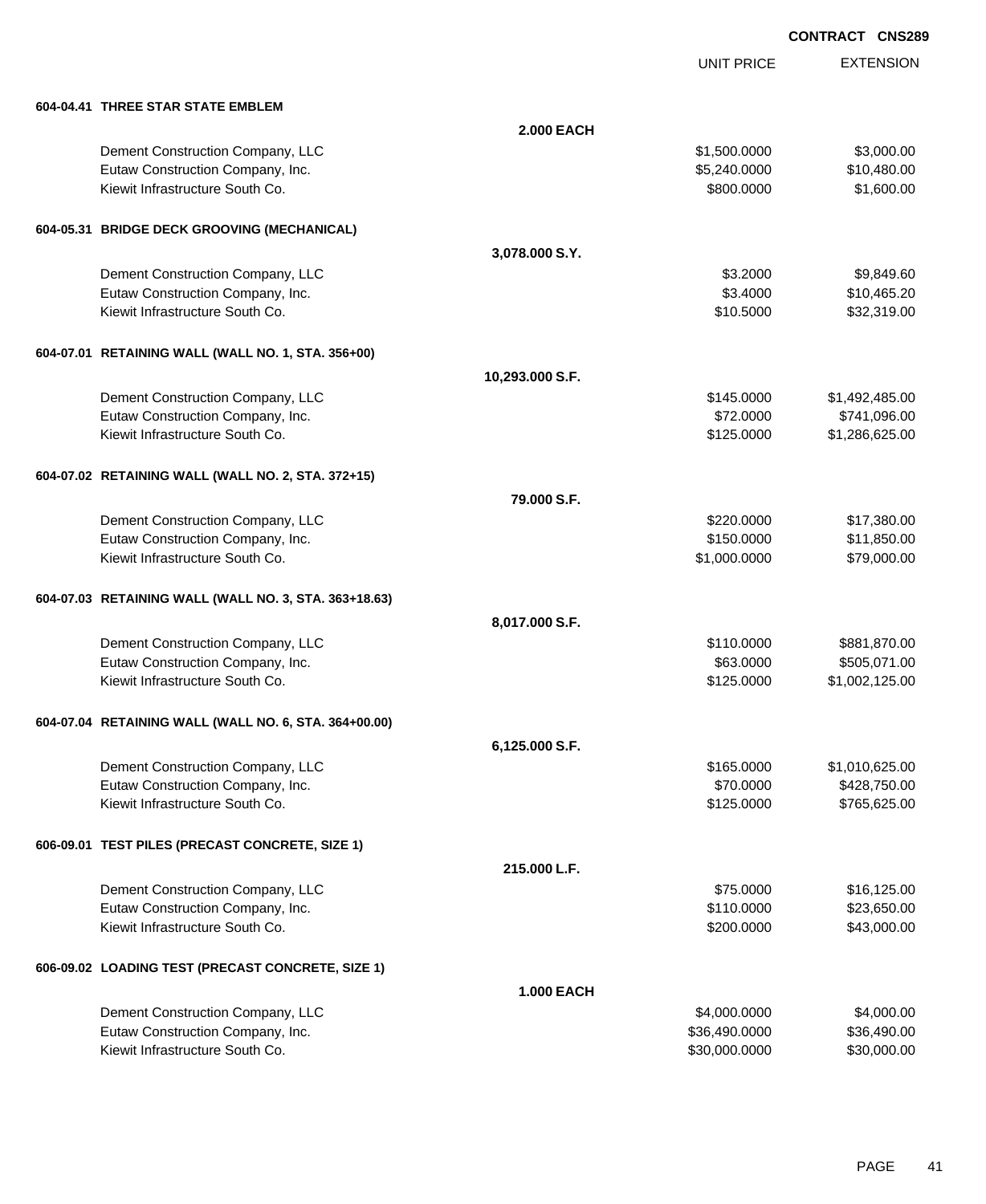| <b>CONTRACT CNS289</b> |  |
|------------------------|--|
|                        |  |

|                                                              |                | <b>UNIT PRICE</b> | <b>EXTENSION</b> |
|--------------------------------------------------------------|----------------|-------------------|------------------|
| 606-09.03 PRECAST CONCRETE PILES (SIZE 1)                    |                |                   |                  |
|                                                              | 8,345.000 L.F. |                   |                  |
| Dement Construction Company, LLC                             |                | \$32.0000         | \$267,040.00     |
| Eutaw Construction Company, Inc.                             |                | \$51.0000         | \$425,595.00     |
| Kiewit Infrastructure South Co.                              |                | \$125.0000        | \$1,043,125.00   |
| 606-12.01 PILE ANCHORAGE SYSTEM (SEISMIC)                    |                |                   |                  |
|                                                              | 142,000 EACH   |                   |                  |
| Dement Construction Company, LLC                             |                | \$200.0000        | \$28,400.00      |
| Eutaw Construction Company, Inc.                             |                | \$461.0000        | \$65,462.00      |
| Kiewit Infrastructure South Co.                              |                | \$350.0000        | \$49,700.00      |
| 615-01.11 PRESTRESSED CONCRETE BULB TEE BEAM (6" WEB)(BT-63) |                |                   |                  |
|                                                              | 3,005.000 L.F. |                   |                  |
| Dement Construction Company, LLC                             |                | \$300.0000        | \$901,500.00     |
| Eutaw Construction Company, Inc.                             |                | \$406.0000        | \$1,220,030.00   |
| Kiewit Infrastructure South Co.                              |                | \$400.0000        | \$1,202,000.00   |
| <b>CONCRETE PARAPET WITH STRUCTURAL TUBING</b><br>620-05     |                |                   |                  |
|                                                              | 542.000 L.F.   |                   |                  |
| Dement Construction Company, LLC                             |                | \$275.0000        | \$149,050.00     |
| Eutaw Construction Company, Inc.                             |                | \$259.0000        | \$140,378.00     |
| Kiewit Infrastructure South Co.                              |                | \$250.0000        | \$135,500.00     |
| 710-09.01 6" PERFORATED PIPE WITH VERTICAL DRAIN SYSTEM      |                |                   |                  |
|                                                              | 322.000 L.F.   |                   |                  |
| Dement Construction Company, LLC                             |                | \$50.0000         | \$16,100.00      |
| Eutaw Construction Company, Inc.                             |                | \$23.0000         | \$7,406.00       |
| Kiewit Infrastructure South Co.                              |                | \$40.0000         | \$12,880.00      |
| 710-09.02 6" PIPE UNDERDRAIN                                 |                |                   |                  |
|                                                              | 36.000 L.F.    |                   |                  |
| Dement Construction Company, LLC                             |                | \$10.0000         | \$360.00         |
| Eutaw Construction Company, Inc.                             |                | \$24,0000         | \$864.00         |
| Kiewit Infrastructure South Co.                              |                | \$20.0000         | \$720.00         |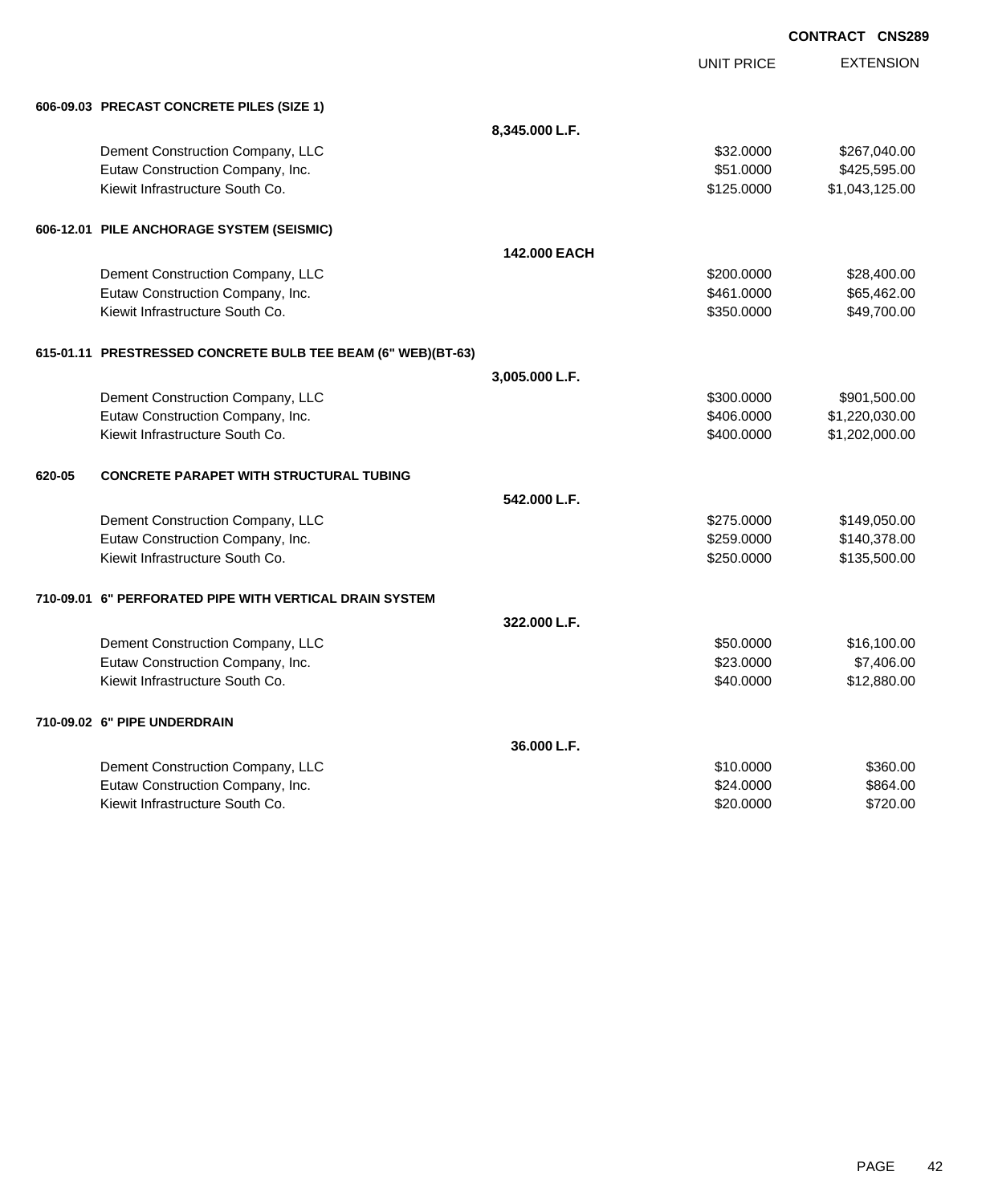|                                  |                   |                   | <b>CONTRACT CNS289</b> |
|----------------------------------|-------------------|-------------------|------------------------|
|                                  |                   | <b>UNIT PRICE</b> | <b>EXTENSION</b>       |
| <b>UTILITY CATEGORY</b>          |                   |                   |                        |
| 790-03.02 POLE 40FT CLASS 3 WOOD |                   |                   |                        |
|                                  | <b>1.000 EACH</b> |                   |                        |
| Dement Construction Company, LLC |                   | \$2,365.0000      | \$2,365.00             |
| Eutaw Construction Company, Inc. |                   | \$2,530.0000      | \$2,530.00             |
| Kiewit Infrastructure South Co.  |                   | \$2,600.0000      | \$2,600.00             |
| 790-03.04 POLE 40FT CLASS 5 WOOD |                   |                   |                        |
|                                  | <b>1.000 EACH</b> |                   |                        |
| Dement Construction Company, LLC |                   | \$2,610.0000      | \$2,610.00             |
| Eutaw Construction Company, Inc. |                   | \$2,790.0000      | \$2,790.00             |
| Kiewit Infrastructure South Co.  |                   | \$3,000.0000      | \$3,000.00             |
| 790-04.03 POLE 45FT CLASS 3 WOOD |                   |                   |                        |
|                                  | <b>1.000 EACH</b> |                   |                        |
| Dement Construction Company, LLC |                   | \$2,800.0000      | \$2,800.00             |
| Eutaw Construction Company, Inc. |                   | \$2,990.0000      | \$2,990.00             |
| Kiewit Infrastructure South Co.  |                   | \$3,100.0000      | \$3,100.00             |
| 790-05.01 POLE 50FT CLASS 1 WOOD |                   |                   |                        |
|                                  | 10.000 EACH       |                   |                        |
| Dement Construction Company, LLC |                   | \$3,500.0000      | \$35,000.00            |
| Eutaw Construction Company, Inc. |                   | \$3,740.0000      | \$37,400.00            |
| Kiewit Infrastructure South Co.  |                   | \$3,850.0000      | \$38,500.00            |
| 790-06.01 POLE 55FT CLASS 1 WOOD |                   |                   |                        |
|                                  | 52.000 EACH       |                   |                        |
| Dement Construction Company, LLC |                   | \$3,910.0000      | \$203,320.00           |
| Eutaw Construction Company, Inc. |                   | \$4,180.0000      | \$217,360.00           |
| Kiewit Infrastructure South Co.  |                   | \$4,300.0000      | \$223,600.00           |
| 790-06.03 POLE 55FT CLASS 3 WOOD |                   |                   |                        |
|                                  | <b>1.000 EACH</b> |                   |                        |
| Dement Construction Company, LLC |                   | \$3,675.0000      | \$3,675.00             |
| Eutaw Construction Company, Inc. |                   | \$3,930.0000      | \$3,930.00             |
| Kiewit Infrastructure South Co.  |                   | \$4,100.0000      | \$4,100.00             |
| 790-07.01 POLE 60FT CLASS 1 WOOD |                   |                   |                        |
|                                  | 3.000 EACH        |                   |                        |
| Dement Construction Company, LLC |                   | \$4,775.0000      | \$14,325.00            |
| Eutaw Construction Company, Inc. |                   | \$5,100.0000      | \$15,300.00            |
| Kiewit Infrastructure South Co.  |                   | \$5,250.0000      | \$15,750.00            |
| 790-22.12 1PH DEAD END MISC 25KV |                   |                   |                        |
|                                  | <b>4.000 EACH</b> |                   |                        |
| Dement Construction Company, LLC |                   | \$880.0000        | \$3,520.00             |
| Eutaw Construction Company, Inc. |                   | \$940.0000        | \$3,760.00             |
| Kiewit Infrastructure South Co.  |                   | \$1,000.0000      | \$4,000.00             |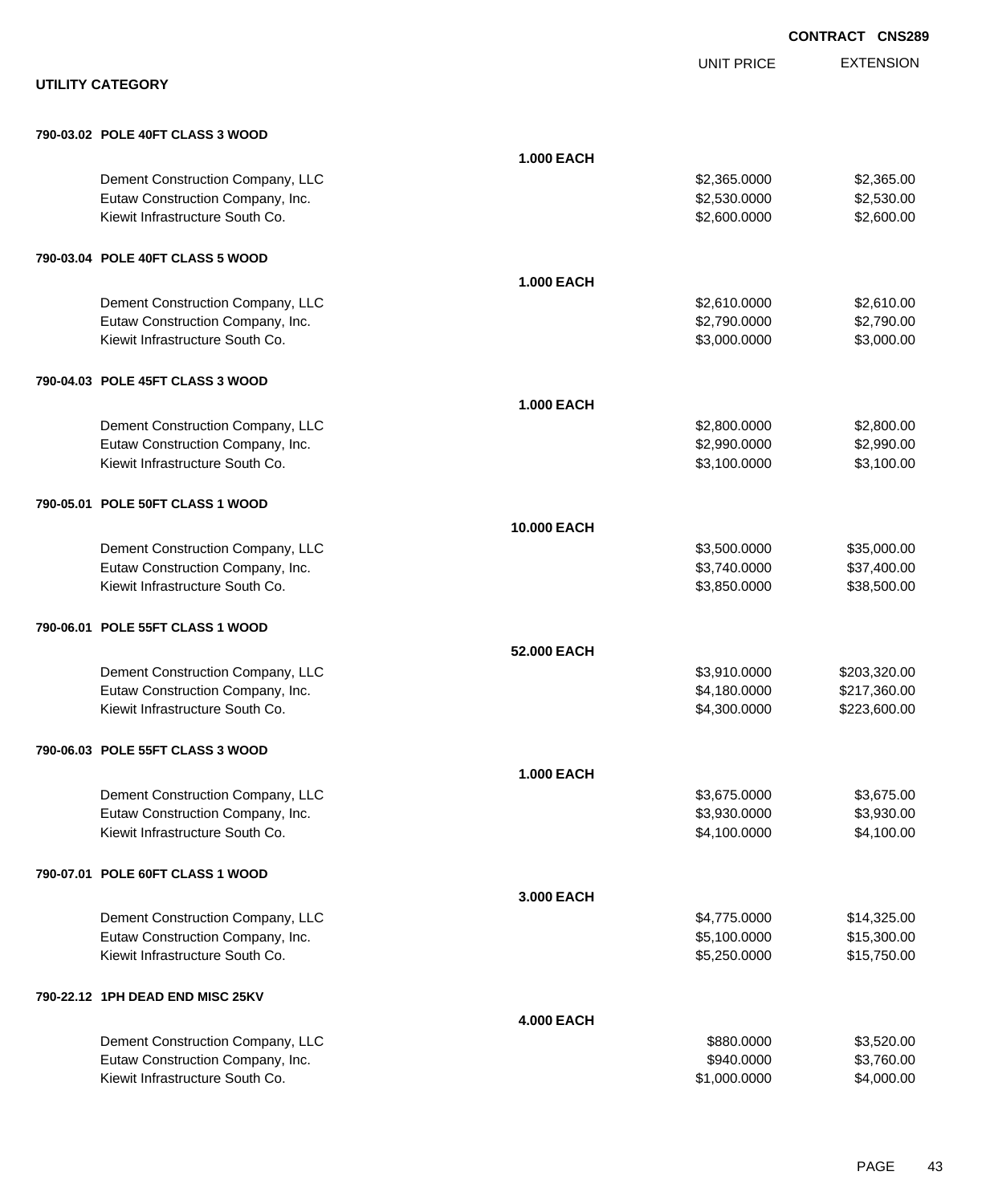UNIT PRICE

| 790-22.16 1PH DDE TANGENT 25KV                     |                    |              |              |
|----------------------------------------------------|--------------------|--------------|--------------|
|                                                    | <b>1.000 EACH</b>  |              |              |
| Dement Construction Company, LLC                   |                    | \$1,265.0000 | \$1,265.00   |
| Eutaw Construction Company, Inc.                   |                    | \$1,350.0000 | \$1,350.00   |
| Kiewit Infrastructure South Co.                    |                    | \$1,400.0000 | \$1,400.00   |
| 790-25.23 3PH CROSSARM DDE 15KV                    |                    |              |              |
|                                                    | <b>13,000 EACH</b> |              |              |
| Dement Construction Company, LLC                   |                    | \$5,500.0000 | \$71,500.00  |
| Eutaw Construction Company, Inc.                   |                    | \$5,880.0000 | \$76,440.00  |
| Kiewit Infrastructure South Co.                    |                    | \$6,050.0000 | \$78,650.00  |
| 790-26.01 3PH CROSSARM 25KV                        |                    |              |              |
|                                                    | <b>1.000 EACH</b>  |              |              |
| Dement Construction Company, LLC                   |                    | \$1,550.0000 | \$1,550.00   |
| Eutaw Construction Company, Inc.                   |                    | \$1,660.0000 | \$1,660.00   |
| Kiewit Infrastructure South Co.                    |                    | \$1,720.0000 | \$1,720.00   |
| 790-26.03 3PH CROSSARM SGL LRG COND 25KV           |                    |              |              |
|                                                    | 44.000 EACH        |              |              |
| Dement Construction Company, LLC                   |                    | \$2,050.0000 | \$90,200.00  |
| Eutaw Construction Company, Inc.                   |                    | \$2,190.0000 | \$96,360.00  |
| Kiewit Infrastructure South Co.                    |                    | \$2,300.0000 | \$101,200.00 |
| 790-26.15 3PH XARM DBL 10FT LRG COND SM ANGLE 25KV |                    |              |              |
|                                                    | 13,000 EACH        |              |              |
| Dement Construction Company, LLC                   |                    | \$4,525.0000 | \$58,825.00  |
| Eutaw Construction Company, Inc.                   |                    | \$4,830.0000 | \$62,790.00  |
| Kiewit Infrastructure South Co.                    |                    | \$5,000.0000 | \$65,000.00  |
| 790-26.22 3PH VERTICAL DDE ANGLE LRG COND 25KV     |                    |              |              |
|                                                    | <b>1.000 EACH</b>  |              |              |
| Dement Construction Company, LLC                   |                    | \$6,100.0000 | \$6,100.00   |
| Eutaw Construction Company, Inc.                   |                    | \$6,520.0000 | \$6,520.00   |
| Kiewit Infrastructure South Co.                    |                    | \$6,800.0000 | \$6,800.00   |
| 790-26.26 3PH CROSSARM DEAD END 25KV               |                    |              |              |
|                                                    | 26.000 EACH        |              |              |
| Dement Construction Company, LLC                   |                    | \$3,000.0000 | \$78,000.00  |
| Eutaw Construction Company, Inc.                   |                    | \$3,210.0000 | \$83,460.00  |
| Kiewit Infrastructure South Co.                    |                    | \$3,350.0000 | \$87,100.00  |
| 790-30.06 SECONDARY CONDUCTOR 6 AL DUPLEX          |                    |              |              |
|                                                    | 53.000 L.F.        |              |              |
| Dement Construction Company, LLC                   |                    | \$65.0000    | \$3,445.00   |
| Eutaw Construction Company, Inc.                   |                    | \$69.0000    | \$3,657.00   |
| Kiewit Infrastructure South Co.                    |                    | \$72.0000    | \$3,816.00   |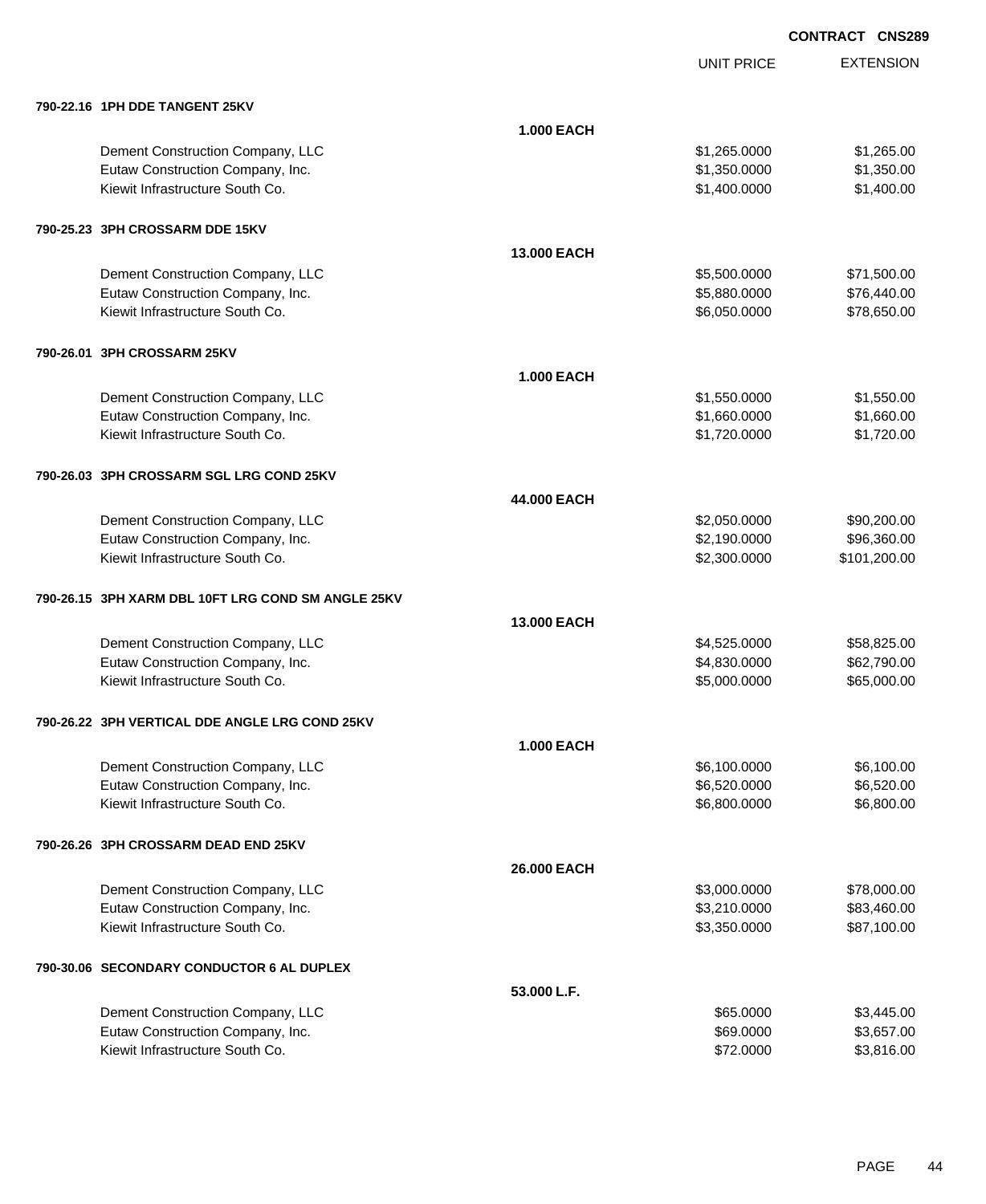|                     |                                                     |                    | UNIT PRICE   | <b>EXTENSION</b> |
|---------------------|-----------------------------------------------------|--------------------|--------------|------------------|
|                     | 790-30.25 SECONDARY CONDUCTOR 4/0 AL QPLEX          |                    |              |                  |
|                     |                                                     | 67.000 L.F.        |              |                  |
|                     | Dement Construction Company, LLC                    |                    | \$815.0000   | \$54,605.00      |
|                     | Eutaw Construction Company, Inc.                    |                    | \$871.0000   | \$58,357.00      |
|                     | Kiewit Infrastructure South Co.                     |                    | \$900.0000   | \$60,300.00      |
|                     | 790-30.45 CONDUCTOR 1 #2 WP ACSR EL. SVC (#2 WACSR) |                    |              |                  |
|                     |                                                     | 1,622.000 L.F.     |              |                  |
|                     | Dement Construction Company, LLC                    |                    | \$16.0000    | \$25,952.00      |
|                     | Eutaw Construction Company, Inc.                    |                    | \$17.0000    | \$27,574.00      |
|                     | Kiewit Infrastructure South Co.                     |                    | \$17.7500    | \$28,790.50      |
|                     | 790-31.11 SERVICE CONDUCTOR 2 AL TRIPLEX            |                    |              |                  |
|                     |                                                     | 110.000 L.F.       |              |                  |
|                     | Dement Construction Company, LLC                    |                    | \$255.0000   | \$28,050.00      |
|                     | Eutaw Construction Company, Inc.                    |                    | \$272.0000   | \$29,920.00      |
|                     | Kiewit Infrastructure South Co.                     |                    | \$280.0000   | \$30,800.00      |
|                     | 790-32.01 DOWN GUY - THROUGH BOLT TYPE              |                    |              |                  |
|                     |                                                     | <b>14.000 EACH</b> |              |                  |
|                     | Dement Construction Company, LLC                    |                    | \$780.0000   | \$10,920.00      |
|                     | Eutaw Construction Company, Inc.                    |                    | \$833.0000   | \$11,662.00      |
|                     | Kiewit Infrastructure South Co.                     |                    | \$870.0000   | \$12,180.00      |
|                     | 790-32.02 DOWN GUY - THROUGH BOLT TYPE HEAVY DUTY   |                    |              |                  |
|                     |                                                     | 42.000 EACH        |              |                  |
|                     | Dement Construction Company, LLC                    |                    | \$750.0000   | \$31,500.00      |
|                     | Eutaw Construction Company, Inc.                    |                    | \$801.0000   | \$33,642.00      |
|                     | Kiewit Infrastructure South Co.                     |                    | \$830,0000   | \$34,860.00      |
|                     | 790-32.07 OH GUY - THROUGH BOLT TYPE                |                    |              |                  |
|                     |                                                     | <b>6.000 EACH</b>  |              |                  |
|                     | Dement Construction Company, LLC                    |                    | \$1,800.0000 | \$10,800.00      |
|                     | Eutaw Construction Company, Inc.                    |                    | \$1,920.0000 | \$11,520.00      |
|                     | Kiewit Infrastructure South Co.                     |                    | \$2,000.0000 | \$12,000.00      |
| 790-32.23 GUY GUARD |                                                     |                    |              |                  |
|                     |                                                     | 54.000 EACH        |              |                  |
|                     | Dement Construction Company, LLC                    |                    | \$75.0000    | \$4,050.00       |
|                     | Eutaw Construction Company, Inc.                    |                    | \$80.0000    | \$4,320.00       |
|                     | Kiewit Infrastructure South Co.                     |                    | \$83.0000    | \$4,482.00       |
|                     | 790-33.04 SCREW TYPE ANCHOR 10,000LB-12,000LB       |                    |              |                  |
|                     |                                                     | <b>14.000 EACH</b> |              |                  |
|                     | Dement Construction Company, LLC                    |                    | \$865.0000   | \$12,110.00      |
|                     | Eutaw Construction Company, Inc.                    |                    | \$924.0000   | \$12,936.00      |
|                     | Kiewit Infrastructure South Co.                     |                    | \$960.0000   | \$13,440.00      |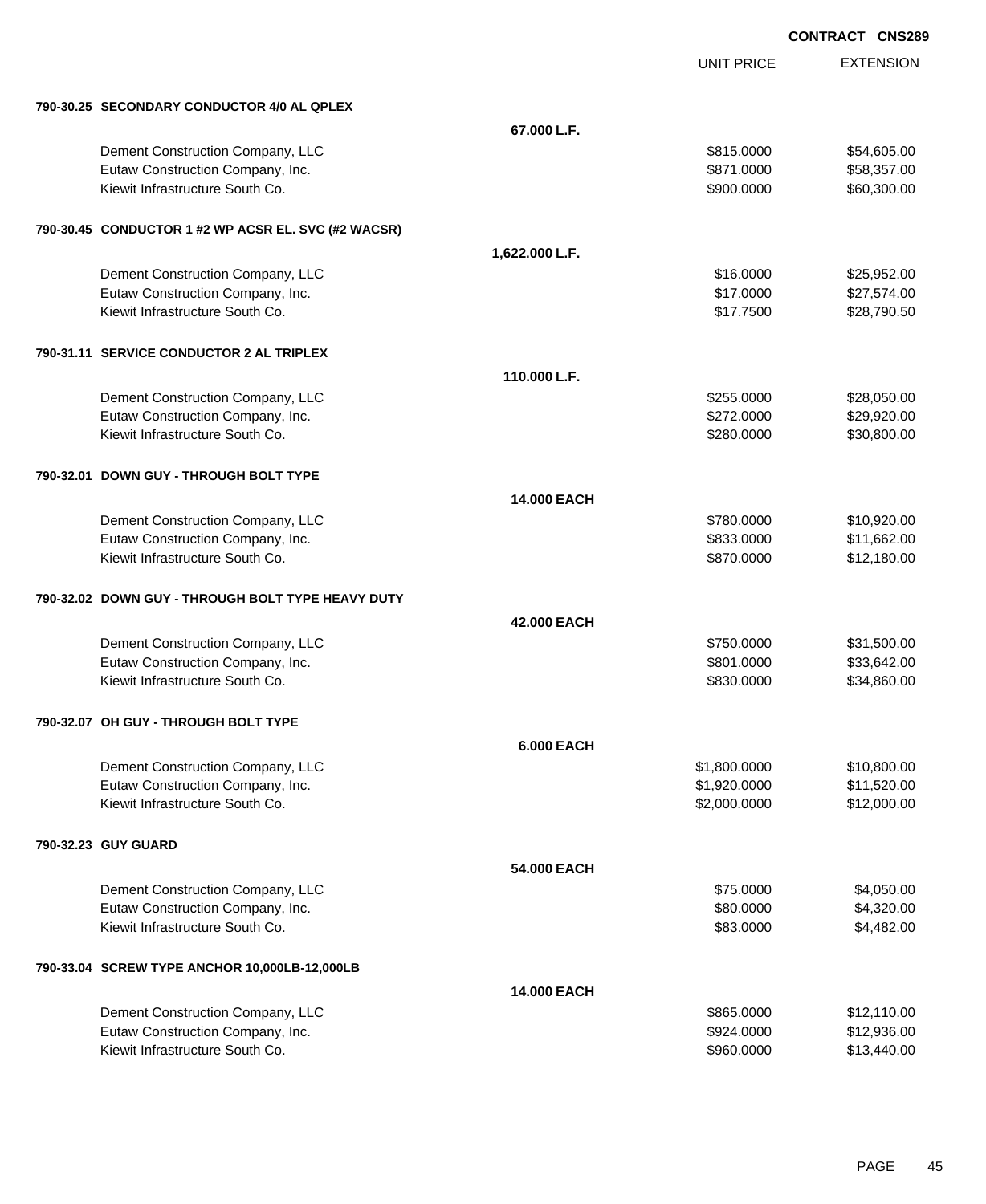|                                          |                 | <b>UNIT PRICE</b> | <b>EXTENSION</b> |
|------------------------------------------|-----------------|-------------------|------------------|
| 790-40.02 OH COND 2 7/1 ACSR SPARATE     |                 |                   |                  |
|                                          | 4,006.000 L.F.  |                   |                  |
| Dement Construction Company, LLC         |                 | \$14.0000         | \$56,084.00      |
| Eutaw Construction Company, Inc.         |                 | \$15.0000         | \$60,090.00      |
| Kiewit Infrastructure South Co.          |                 | \$15.5000         | \$62,093.00      |
| 790-40.06 OH COND 4/0 6/1 ACSR PENGUIN   |                 |                   |                  |
|                                          | 7,973.000 L.F.  |                   |                  |
| Dement Construction Company, LLC         |                 | \$7.0000          | \$55,811.00      |
| Eutaw Construction Company, Inc.         |                 | \$7.5000          | \$59,797.50      |
| Kiewit Infrastructure South Co.          |                 | \$8.0000          | \$63,784.00      |
| 790-40.09 OH COND 336.4 18/1 ACSR MERLIN |                 |                   |                  |
|                                          | 4,230.000 L.F.  |                   |                  |
| Dement Construction Company, LLC         |                 | \$9.0000          | \$38,070.00      |
| Eutaw Construction Company, Inc.         |                 | \$9.6000          | \$40,608.00      |
| Kiewit Infrastructure South Co.          |                 | \$10.0000         | \$42,300.00      |
| 790-40.15 OH COND 477 18/1 ACSR PELICAN  |                 |                   |                  |
|                                          | 27,702.000 L.F. |                   |                  |
| Dement Construction Company, LLC         |                 | \$11.0000         | \$304,722.00     |
| Eutaw Construction Company, Inc.         |                 | \$11.7500         | \$325,498.50     |
| Kiewit Infrastructure South Co.          |                 | \$12.0000         | \$332,424.00     |
| 790-41.33 UG PRI COND 2 CU 25KV          |                 |                   |                  |
|                                          | 630.000 L.F.    |                   |                  |
| Dement Construction Company, LLC         |                 | \$69.0000         | \$43,470.00      |
| Eutaw Construction Company, Inc.         |                 | \$74.0000         | \$46,620.00      |
| Kiewit Infrastructure South Co.          |                 | \$77.0000         | \$48,510.00      |
| 790-41.41 UG PRI COND 750MCM CU 25KV     |                 |                   |                  |
|                                          | 9,930.000 L.F.  |                   |                  |
| Dement Construction Company, LLC         |                 | \$92.0000         | \$913,560.00     |
| Eutaw Construction Company, Inc.         |                 | \$98.0000         | \$973,140.00     |
| Kiewit Infrastructure South Co.          |                 | \$100.0000        | \$993,000.00     |
| 790-42.18 3 DUCT BANK @ 36IN-48IN DEPTH  |                 |                   |                  |
|                                          | 820.000 L.F.    |                   |                  |
| Dement Construction Company, LLC         |                 | \$45.0000         | \$36,900.00      |
| Eutaw Construction Company, Inc.         |                 | \$49.0000         | \$40,180.00      |
| Kiewit Infrastructure South Co.          |                 | \$260.0000        | \$213,200.00     |
| 790-42.19 4 DUCT BANK @ 36IN-48IN DEPTH  |                 |                   |                  |
|                                          | 512.000 L.F.    |                   |                  |
| Dement Construction Company, LLC         |                 | \$60.0000         | \$30,720.00      |
| Eutaw Construction Company, Inc.         |                 | \$65.0000         | \$33,280.00      |
| Kiewit Infrastructure South Co.          |                 | \$160.0000        | \$81,920.00      |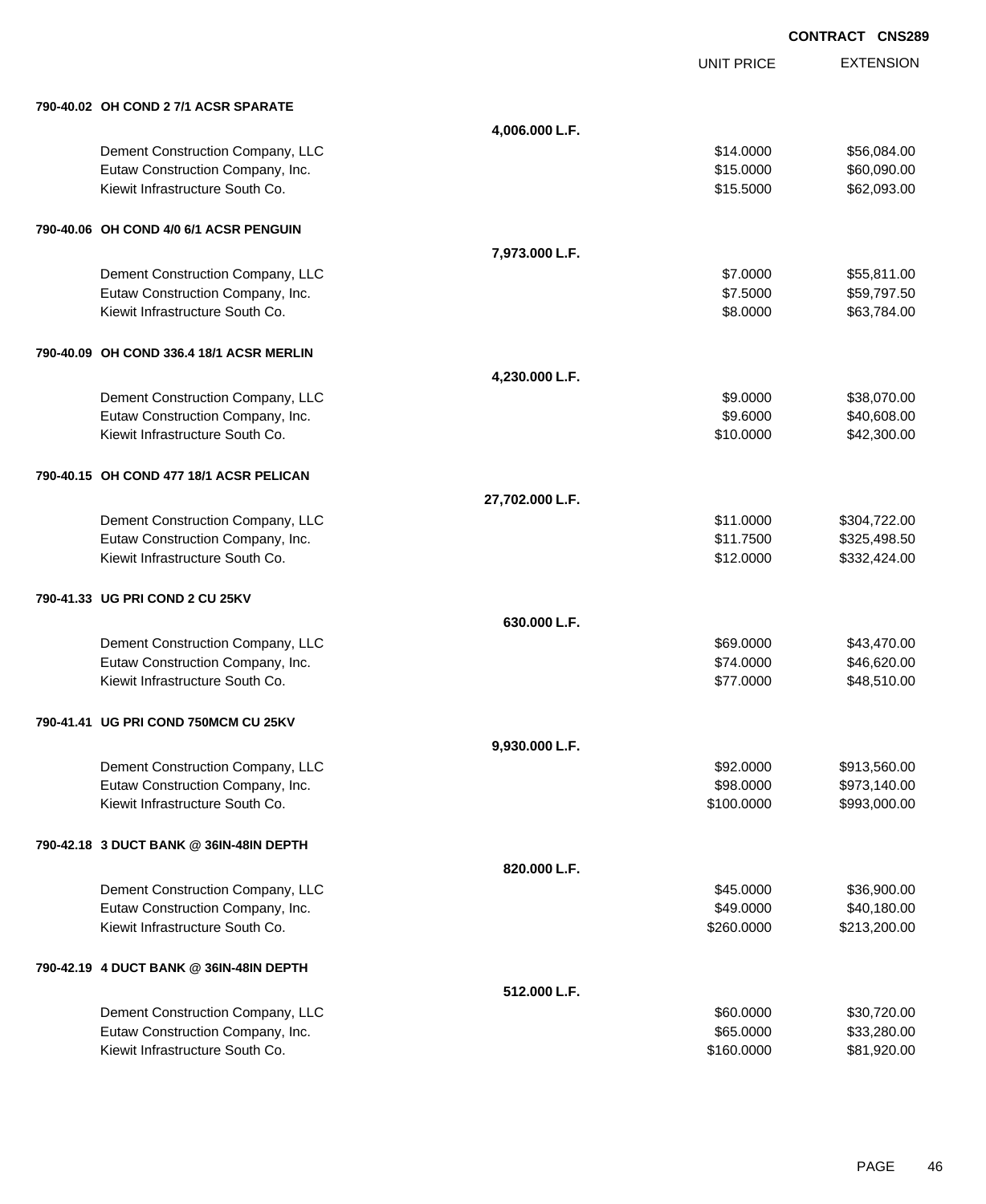|                                            |                   | <b>UNIT PRICE</b> | <b>EXTENSION</b> |
|--------------------------------------------|-------------------|-------------------|------------------|
| 790-42.21 8 DUCT BANK @ 36IN-48IN DEPTH    |                   |                   |                  |
|                                            | 560,000 L.F.      |                   |                  |
| Dement Construction Company, LLC           |                   | \$108.0000        | \$60,480.00      |
| Eutaw Construction Company, Inc.           |                   | \$117.0000        | \$65,520.00      |
| Kiewit Infrastructure South Co.            |                   | \$220.0000        | \$123,200.00     |
| 790-42.31 MH 2WAY SM MONOLITHIC PC DIRT E  |                   |                   |                  |
|                                            | 3.000 EACH        |                   |                  |
| Dement Construction Company, LLC           |                   | \$70,000.0000     | \$210,000.00     |
| Eutaw Construction Company, Inc.           |                   | \$85,470.0000     | \$256,410.00     |
| Kiewit Infrastructure South Co.            |                   | \$2,200.0000      | \$6,600.00       |
| 790-42.32 MH 2WAY MD MONOLITHIC PC DIRT E  |                   |                   |                  |
|                                            | <b>1.000 EACH</b> |                   |                  |
| Dement Construction Company, LLC           |                   | \$70,000.0000     | \$70,000.00      |
| Eutaw Construction Company, Inc.           |                   | \$85,470.0000     | \$85,470.00      |
| Kiewit Infrastructure South Co.            |                   | \$1,100.0000      | \$1,100.00       |
| 790-42.33 MH 3WAY MD MONOLITHIC PC DIRT E  |                   |                   |                  |
|                                            | <b>2.000 EACH</b> |                   |                  |
| Dement Construction Company, LLC           |                   | \$75,000.0000     | \$150,000.00     |
| Eutaw Construction Company, Inc.           |                   | \$85,470.0000     | \$170,940.00     |
| Kiewit Infrastructure South Co.            |                   | \$16,500.0000     | \$33,000.00      |
| 790-43.26 SPLICE 200A 25KV                 |                   |                   |                  |
|                                            | <b>9.000 EACH</b> |                   |                  |
| Dement Construction Company, LLC           |                   | \$2,550.0000      | \$22,950.00      |
| Eutaw Construction Company, Inc.           |                   | \$2,720.0000      | \$24,480.00      |
| Kiewit Infrastructure South Co.            |                   | \$2,850.0000      | \$25,650.00      |
| 790-43.32 SPLICE 900A 25KV                 |                   |                   |                  |
|                                            | 15.000 EACH       |                   |                  |
| Dement Construction Company, LLC           |                   | \$3,075.0000      | \$46,125.00      |
| Eutaw Construction Company, Inc.           |                   | \$3,290.0000      | \$49,350.00      |
| Kiewit Infrastructure South Co.            |                   | \$3,400.0000      | \$51,000.00      |
| 790-43.46 SECONDARY PULLBOX LARGE          |                   |                   |                  |
|                                            | <b>1.000 EACH</b> |                   |                  |
| Dement Construction Company, LLC           |                   | \$17,500.0000     | \$17,500.00      |
| Eutaw Construction Company, Inc.           |                   | \$18,700.0000     | \$18,700.00      |
| Kiewit Infrastructure South Co.            |                   | \$1,100.0000      | \$1,100.00       |
| 790-43.58 3PH PRIMARY RISER W/ 6IN CONDUIT |                   |                   |                  |
|                                            | <b>4.000 EACH</b> |                   |                  |
| Dement Construction Company, LLC           |                   | \$19,500.0000     | \$78,000.00      |
| Eutaw Construction Company, Inc.           |                   | \$20,830.0000     | \$83,320.00      |
| Kiewit Infrastructure South Co.            |                   | \$22,000.0000     | \$88,000.00      |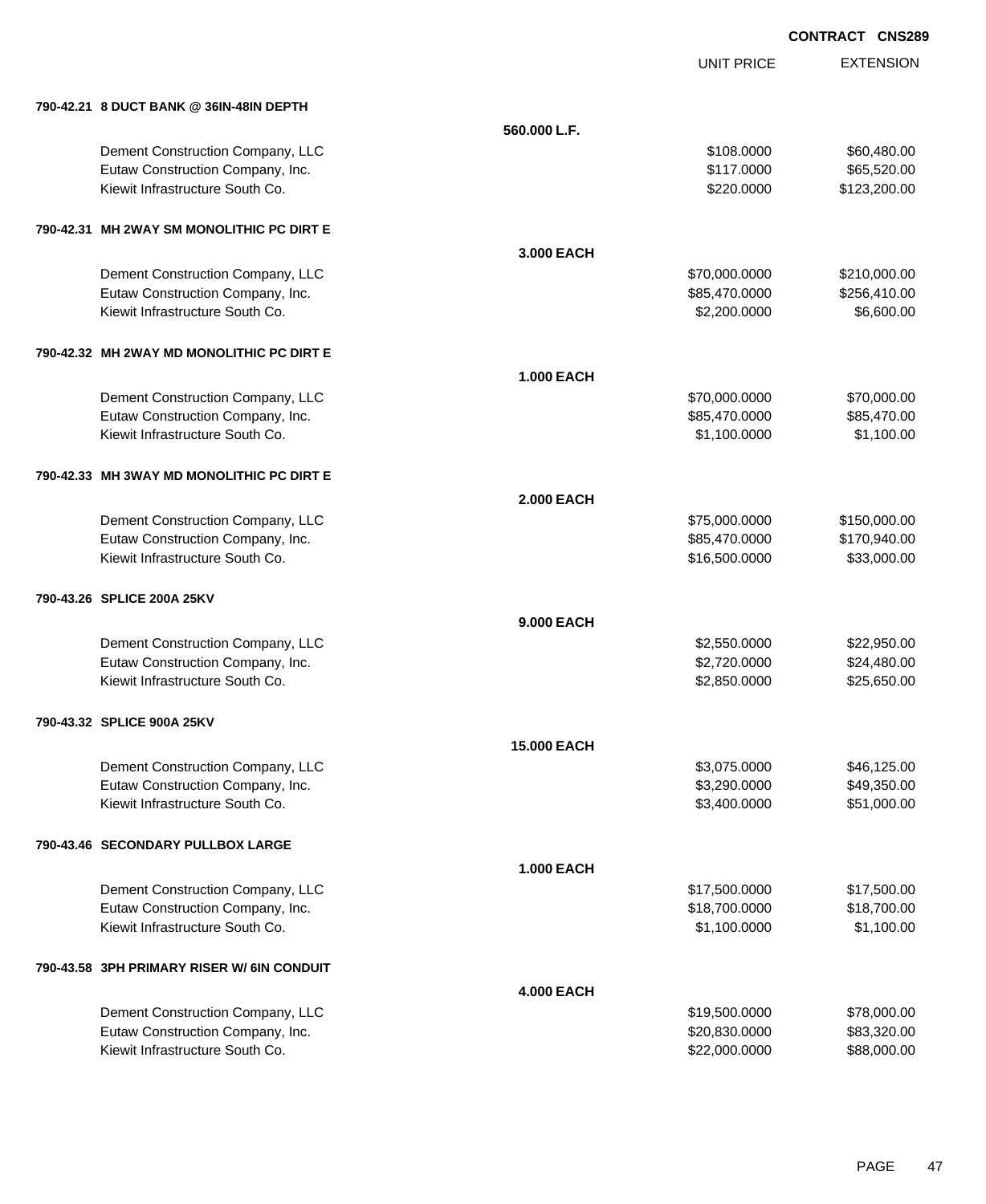|                                                       |                    | <b>UNIT PRICE</b> | <b>EXTENSION</b> |
|-------------------------------------------------------|--------------------|-------------------|------------------|
| 790-43.60 PRIMARY RISER (3PH 750KCM CU 1CND EPR 23KV) |                    |                   |                  |
|                                                       | <b>6.000 EACH</b>  |                   |                  |
| Dement Construction Company, LLC                      |                    | \$23,000.0000     | \$138,000.00     |
| Eutaw Construction Company, Inc.                      |                    | \$24,570.0000     | \$147,420.00     |
| Kiewit Infrastructure South Co.                       |                    | \$25,500.0000     | \$153,000.00     |
| 790-49.02 3PH XFMR BNK POLE MTD W/ FUSE/ARRESTERS     |                    |                   |                  |
|                                                       | <b>2.000 EACH</b>  |                   |                  |
| Dement Construction Company, LLC                      |                    | \$26,500.0000     | \$53,000.00      |
| Eutaw Construction Company, Inc.                      |                    | \$28,310.0000     | \$56,620.00      |
| Kiewit Infrastructure South Co.                       |                    | \$29,500.0000     | \$59,000.00      |
| 790-59.05 GOLB SWITCH 25KV                            |                    |                   |                  |
|                                                       | <b>2.000 EACH</b>  |                   |                  |
| Dement Construction Company, LLC                      |                    | \$68,000.0000     | \$136,000.00     |
| Eutaw Construction Company, Inc.                      |                    | \$72,650.0000     | \$145,300.00     |
| Kiewit Infrastructure South Co.                       |                    | \$75,500.0000     | \$151,000.00     |
| 790-61.01 1PH FUSE CUTOUT XARM MOUNT 25KV             |                    |                   |                  |
|                                                       | 21.000 EACH        |                   |                  |
| Dement Construction Company, LLC                      |                    | \$1,150.0000      | \$24,150.00      |
| Eutaw Construction Company, Inc.                      |                    | \$1,230.0000      | \$25,830.00      |
| Kiewit Infrastructure South Co.                       |                    | \$1,300.0000      | \$27,300.00      |
| 790-61.10 3PH SECTLR OR RECL W/ BYPASS SW 25KV        |                    |                   |                  |
|                                                       | <b>2.000 EACH</b>  |                   |                  |
| Dement Construction Company, LLC                      |                    | \$116,000.0000    | \$232,000.00     |
| Eutaw Construction Company, Inc.                      |                    | \$124,000.0000    | \$248,000.00     |
| Kiewit Infrastructure South Co.                       |                    | \$129,000.0000    | \$258,000.00     |
| 790-65.09 LIGHTNING ARRESTER 3PH 18 KV                |                    |                   |                  |
|                                                       | <b>17.000 EACH</b> |                   |                  |
| Dement Construction Company, LLC                      |                    | \$810.0000        | \$13,770.00      |
| Eutaw Construction Company, Inc.                      |                    | \$865.0000        | \$14,705.00      |
| Kiewit Infrastructure South Co.                       |                    | \$900.0000        | \$15,300.00      |
| 790-69.06 HARDWARE FOR SGL PH CONV TRANS              |                    |                   |                  |
|                                                       | <b>2.000 EACH</b>  |                   |                  |
| Dement Construction Company, LLC                      |                    | \$5,000.0000      | \$10,000.00      |
| Eutaw Construction Company, Inc.                      |                    | \$5,340.0000      | \$10,680.00      |
| Kiewit Infrastructure South Co.                       |                    | \$5,500.0000      | \$11,000.00      |
| 790-72.01 ANCHOR POWER SCREW                          |                    |                   |                  |
|                                                       | 40.000 EACH        |                   |                  |
| Dement Construction Company, LLC                      |                    | \$865.0000        | \$34,600.00      |
| Eutaw Construction Company, Inc.                      |                    | \$924.0000        | \$36,960.00      |
| Kiewit Infrastructure South Co.                       |                    | \$960.0000        | \$38,400.00      |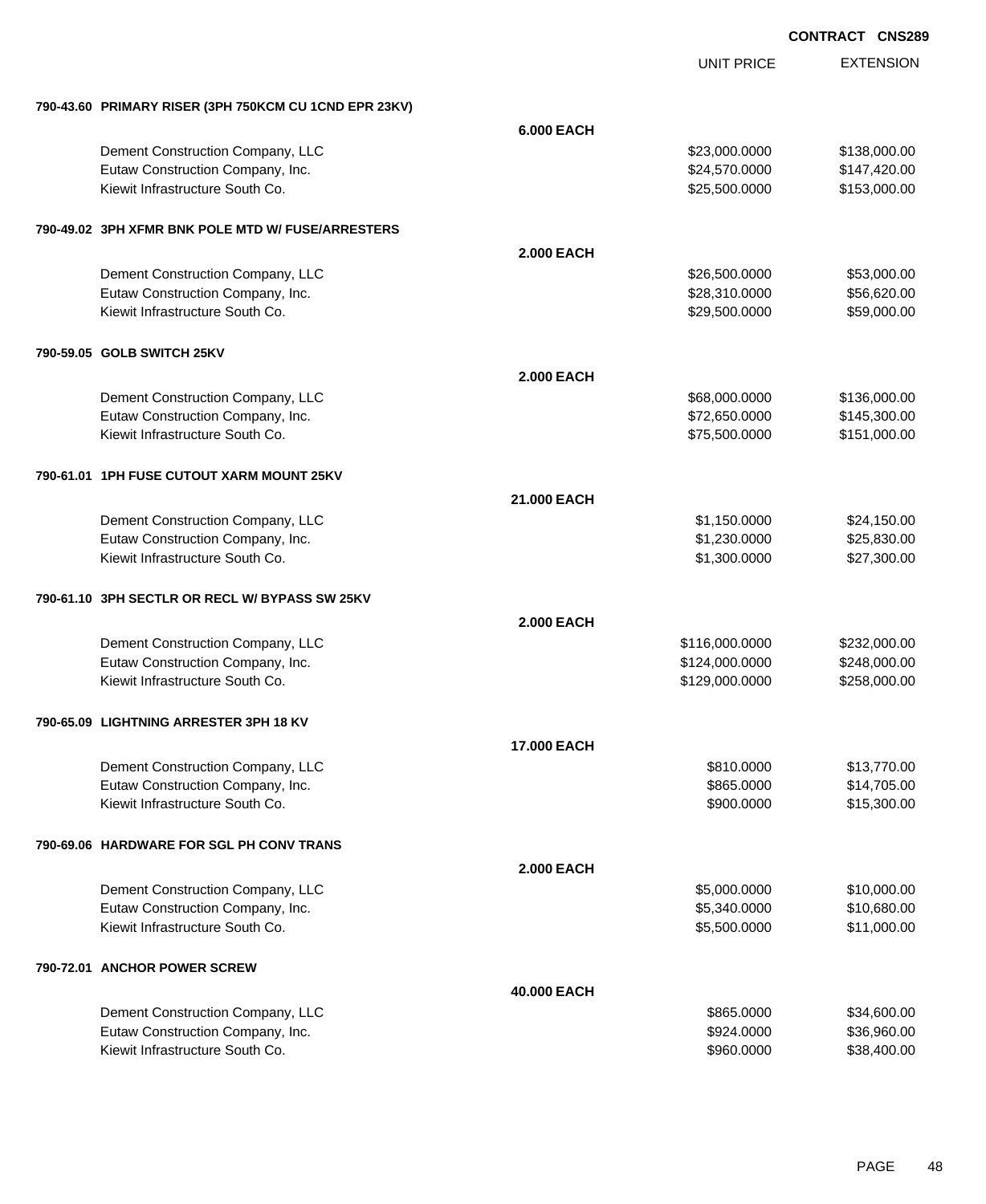|                                               |                 |                   | <b>CONTRACT CNS289</b> |
|-----------------------------------------------|-----------------|-------------------|------------------------|
|                                               |                 | <b>UNIT PRICE</b> | <b>EXTENSION</b>       |
| 790-98.01 REMOVE WIRE                         |                 |                   |                        |
|                                               | 63,394.000 L.F. |                   |                        |
| Dement Construction Company, LLC              |                 | \$0.7500          | \$47,545.50            |
| Eutaw Construction Company, Inc.              |                 | \$0.8000          | \$50,715.20            |
| Kiewit Infrastructure South Co.               |                 | \$1.0000          | \$63,394.00            |
| 790-98.02 REMOVE POLES                        |                 |                   |                        |
|                                               | 73.000 EACH     |                   |                        |
| Dement Construction Company, LLC              |                 | \$580.0000        | \$42,340.00            |
| Eutaw Construction Company, Inc.              |                 | \$620.0000        | \$45,260.00            |
| Kiewit Infrastructure South Co.               |                 | \$650.0000        | \$47,450.00            |
| 790-98.03 REMOVE FRAMING/ASSOCIATED APPARATUS |                 |                   |                        |
|                                               | 272,000 EACH    |                   |                        |
| Dement Construction Company, LLC              |                 | \$250.0000        | \$68,000.00            |
| Eutaw Construction Company, Inc.              |                 | \$267.0000        | \$72,624.00            |
| Kiewit Infrastructure South Co.               |                 | \$275.0000        | \$74,800.00            |
| 791-01.06 8IN STEEL GAS MAIN                  |                 |                   |                        |
|                                               | 200.000 L.F.    |                   |                        |
| Dement Construction Company, LLC              |                 | \$87.0000         | \$17,400.00            |
| Eutaw Construction Company, Inc.              |                 | \$118.0000        | \$23,600.00            |
| Kiewit Infrastructure South Co.               |                 | \$105.0000        | \$21,000.00            |
| 791-01.08 12IN STEEL GAS MAIN                 |                 |                   |                        |
|                                               | 20.000 L.F.     |                   |                        |
| Dement Construction Company, LLC              |                 | \$159.0000        | \$3,180.00             |
| Eutaw Construction Company, Inc.              |                 | \$171.0000        | \$3,420.00             |
| Kiewit Infrastructure South Co.               |                 | \$200.0000        | \$4,000.00             |
| 791-04.05 HDD 6IN PE PIPE - UNCONSOLIDATED    |                 |                   |                        |
|                                               | 2,262.000 L.F.  |                   |                        |
| Dement Construction Company, LLC              |                 | \$46.0000         | \$104,052.00           |
| Eutaw Construction Company, Inc.              |                 | \$163.0000        | \$368,706.00           |
| Kiewit Infrastructure South Co.               |                 | \$55.0000         | \$124,410.00           |
| 791-04.07 HDD 12IN PE PIPE - UNCONSOLIDATED   |                 |                   |                        |
|                                               | 615.000 L.F.    |                   |                        |
| Dement Construction Company, LLC              |                 | \$146.0000        | \$89,790.00            |
| Eutaw Construction Company, Inc.              |                 | \$241.0000        | \$148,215.00           |
| Kiewit Infrastructure South Co.               |                 | \$175.0000        | \$107,625.00           |
| 791-04.24 HDD 8IN STEEL PIPE - UNCONSOLIDATED |                 |                   |                        |
|                                               | 7,066.000 L.F.  |                   |                        |
| Dement Construction Company, LLC              |                 | \$134.0000        | \$946,844.00           |
| Eutaw Construction Company, Inc.              |                 | \$259.0000        | \$1,830,094.00         |
| Kiewit Infrastructure South Co.               |                 | \$161.0000        | \$1,137,626.00         |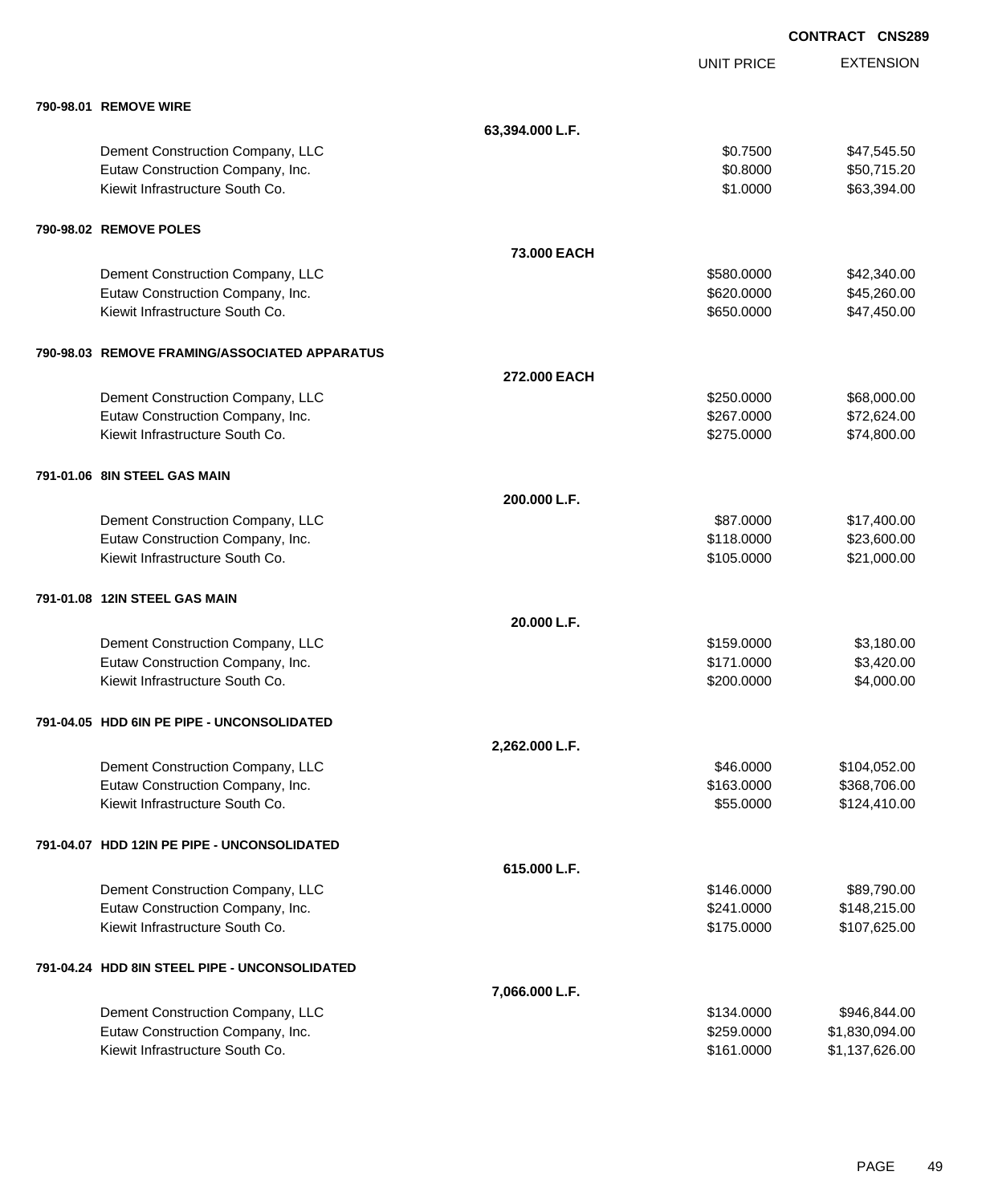UNIT PRICE

EXTENSION

| 791-04.25 HDD 12IN STEEL PIPE - UNCONSOLIDATED   |                   |               |              |
|--------------------------------------------------|-------------------|---------------|--------------|
|                                                  | 620.000 L.F.      |               |              |
| Dement Construction Company, LLC                 |                   | \$191.0000    | \$118,420.00 |
| Eutaw Construction Company, Inc.                 |                   | \$356.0000    | \$220,720.00 |
| Kiewit Infrastructure South Co.                  |                   | \$230.0000    | \$142,600.00 |
| 791-06.06 CONNECT TO 12IN EX. PE MAIN            |                   |               |              |
|                                                  | <b>2.000 EACH</b> |               |              |
| Dement Construction Company, LLC                 |                   | \$9,800,0000  | \$19,600.00  |
| Eutaw Construction Company, Inc.                 |                   | \$11,790.0000 | \$23,580.00  |
| Kiewit Infrastructure South Co.                  |                   | \$12,000.0000 | \$24,000.00  |
| 791-06.13 CONNECT TO 8IN EX. STL MAIN            |                   |               |              |
|                                                  | <b>2.000 EACH</b> |               |              |
| Dement Construction Company, LLC                 |                   | \$9,800.0000  | \$19,600.00  |
| Eutaw Construction Company, Inc.                 |                   | \$33,180.0000 | \$66,360.00  |
| Kiewit Infrastructure South Co.                  |                   | \$12,000.0000 | \$24,000.00  |
| 791-06.14 CONNECT TO 12IN EX. STL MAIN           |                   |               |              |
|                                                  | <b>1.000 EACH</b> |               |              |
| Dement Construction Company, LLC                 |                   | \$24,800.0000 | \$24,800.00  |
| Eutaw Construction Company, Inc.                 |                   | \$49,020.0000 | \$49,020.00  |
| Kiewit Infrastructure South Co.                  |                   | \$30,000.0000 | \$30,000.00  |
| 791-06.24 CONNECT TO 4IN EX. PE MAIN             |                   |               |              |
|                                                  | <b>2.000 EACH</b> |               |              |
| Dement Construction Company, LLC                 |                   | \$3,800.0000  | \$7,600.00   |
| Eutaw Construction Company, Inc.                 |                   | \$4,340.0000  | \$8,680.00   |
| Kiewit Infrastructure South Co.                  |                   | \$4,500.0000  | \$9,000.00   |
| 791-06.25 CONNECT TO 6IN EX. PE MAIN             |                   |               |              |
|                                                  | <b>1.000 EACH</b> |               |              |
| Dement Construction Company, LLC                 |                   | \$4,900.0000  | \$4,900.00   |
| Eutaw Construction Company, Inc.                 |                   | \$5,590.0000  | \$5,590.00   |
| Kiewit Infrastructure South Co.                  |                   | \$6,000.0000  | \$6,000.00   |
| 791-06.33 CONNECT TO 6IN EX. STL MAIN W/ STOPPLE |                   |               |              |
|                                                  | <b>1.000 EACH</b> |               |              |
| Dement Construction Company, LLC                 |                   | \$35,000.0000 | \$35,000.00  |
| Eutaw Construction Company, Inc.                 |                   | \$29,170.0000 | \$29,170.00  |
| Kiewit Infrastructure South Co.                  |                   | \$42,500.0000 | \$42,500.00  |
| 791-06.34 CONNECT TO 8IN EX. STL MAIN W/ STOPPLE |                   |               |              |
|                                                  | <b>2.000 EACH</b> |               |              |
| Dement Construction Company, LLC                 |                   | \$48,000.0000 | \$96,000.00  |
| Eutaw Construction Company, Inc.                 |                   | \$33,510.0000 | \$67,020.00  |
| Kiewit Infrastructure South Co.                  |                   | \$58,250.0000 | \$116,500.00 |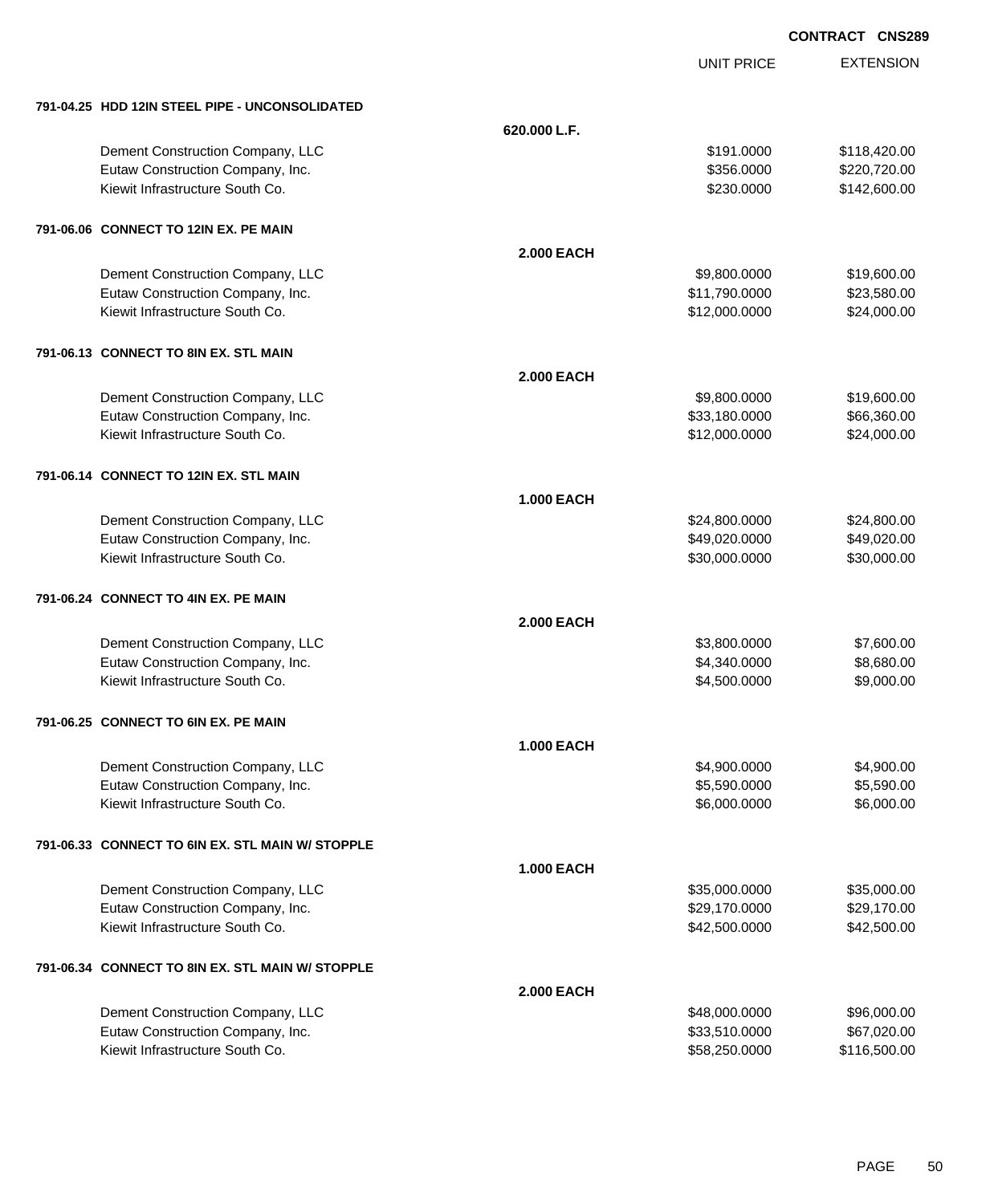EXTENSION **CONTRACT CNS289**

UNIT PRICE

| 791-06.35 CONNECT TO 12IN EX. STL MAIN W/ STOPPLE |                   |               |              |
|---------------------------------------------------|-------------------|---------------|--------------|
|                                                   | <b>2.000 EACH</b> |               |              |
| Dement Construction Company, LLC                  |                   | \$56,000.0000 | \$112,000.00 |
| Eutaw Construction Company, Inc.                  |                   | \$57,090.0000 | \$114,180.00 |
| Kiewit Infrastructure South Co.                   |                   | \$68,000.0000 | \$136,000.00 |
| 791-07.02 4IN PE GAS VALVE ASSEMBLY               |                   |               |              |
|                                                   | <b>1.000 EACH</b> |               |              |
| Dement Construction Company, LLC                  |                   | \$2,950.0000  | \$2,950.00   |
| Eutaw Construction Company, Inc.                  |                   | \$1,550.0000  | \$1,550.00   |
| Kiewit Infrastructure South Co.                   |                   | \$3,900.0000  | \$3,900.00   |
| 791-07.03 6IN PE GAS VALVE ASSEMBLY               |                   |               |              |
|                                                   | 3.000 EACH        |               |              |
| Dement Construction Company, LLC                  |                   | \$3,890.0000  | \$11,670.00  |
| Eutaw Construction Company, Inc.                  |                   | \$2,170.0000  | \$6,510.00   |
| Kiewit Infrastructure South Co.                   |                   | \$4,700.0000  | \$14,100.00  |
| 791-07.11 6IN STEEL GAS VALVE ASSEMBLY            |                   |               |              |
|                                                   | <b>1.000 EACH</b> |               |              |
| Dement Construction Company, LLC                  |                   | \$7,500.0000  | \$7,500.00   |
| Eutaw Construction Company, Inc.                  |                   | \$5,570.0000  | \$5,570.00   |
| Kiewit Infrastructure South Co.                   |                   | \$9,100.0000  | \$9,100.00   |
| 791-07.12 8IN STEEL GAS VALVE ASSEMBLY            |                   |               |              |
|                                                   | 9.000 EACH        |               |              |
| Dement Construction Company, LLC                  |                   | \$9,500.0000  | \$85,500.00  |
| Eutaw Construction Company, Inc.                  |                   | \$21,780.0000 | \$196,020.00 |
| Kiewit Infrastructure South Co.                   |                   | \$11,500.0000 | \$103,500.00 |
| 791-07.13 12IN STEEL GAS VALVE ASSEMBLY           |                   |               |              |
|                                                   | <b>1.000 EACH</b> |               |              |
| Dement Construction Company, LLC                  |                   | \$17,500.0000 | \$17,500.00  |
| Eutaw Construction Company, Inc.                  |                   | \$57,660.0000 | \$57,660.00  |
| Kiewit Infrastructure South Co.                   |                   | \$21,000.0000 | \$21,000.00  |
| 791-07.21 EXCESS FLOW VALVE (EFV)                 |                   |               |              |
|                                                   | 3.000 EACH        |               |              |
| Dement Construction Company, LLC                  |                   | \$750.0000    | \$2,250.00   |
| Eutaw Construction Company, Inc.                  |                   | \$180.0000    | \$540.00     |
| Kiewit Infrastructure South Co.                   |                   | \$910.0000    | \$2,730.00   |
| 791-08.03 1IN SERVICE ASSEMBLY                    |                   |               |              |
|                                                   | <b>2.000 EACH</b> |               |              |
| Dement Construction Company, LLC                  |                   | \$2,500.0000  | \$5,000.00   |
| Eutaw Construction Company, Inc.                  |                   | \$745.0000    | \$1,490.00   |
| Kiewit Infrastructure South Co.                   |                   | \$3,050.0000  | \$6,100.00   |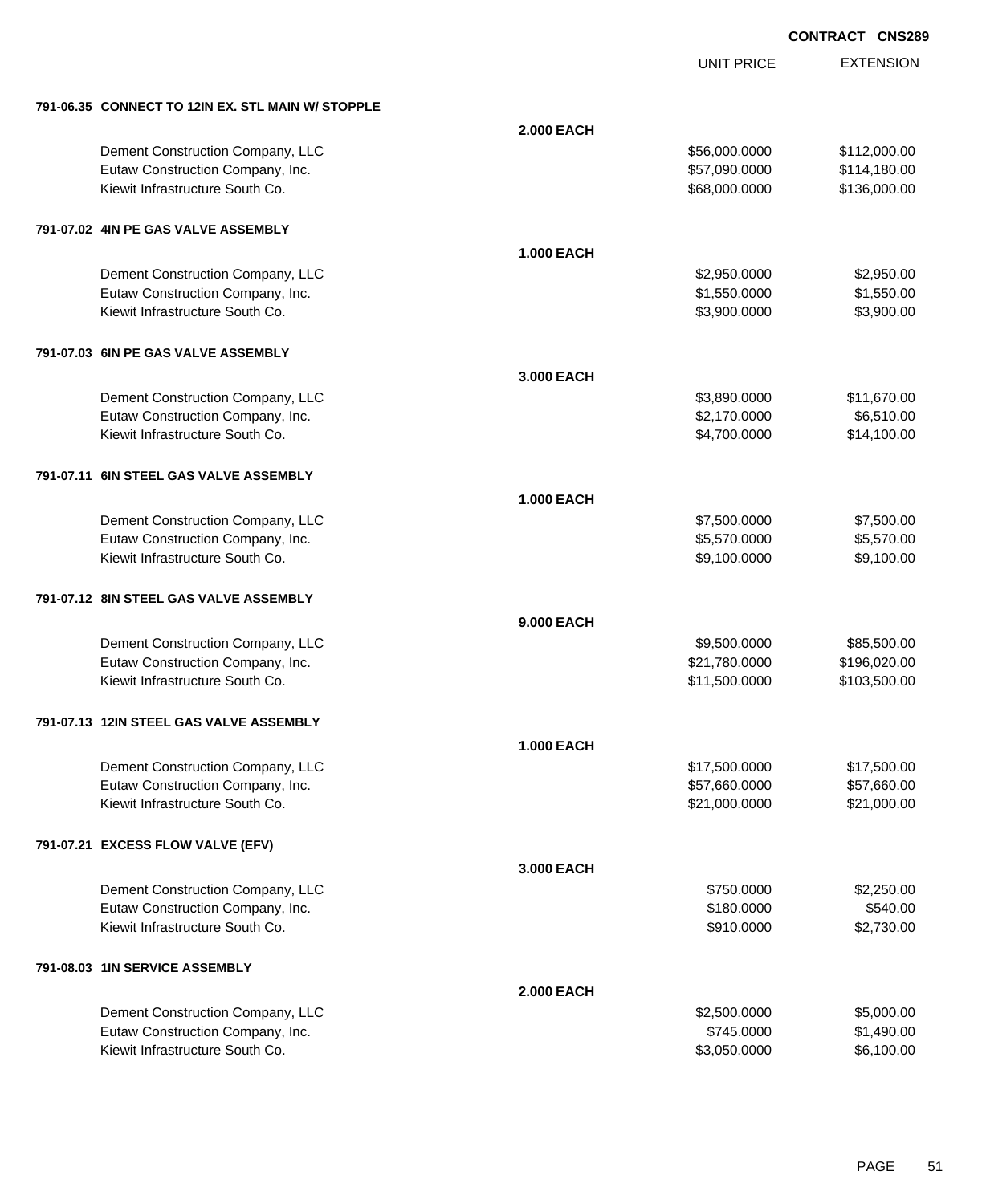UNIT PRICE EXTENSION

| 791-08.05 2IN SERVICE ASSEMBLY    |                   |              |             |
|-----------------------------------|-------------------|--------------|-------------|
|                                   | 3.000 EACH        |              |             |
| Dement Construction Company, LLC  |                   | \$3,800.0000 | \$11,400.00 |
| Eutaw Construction Company, Inc.  |                   | \$1,050.0000 | \$3,150.00  |
| Kiewit Infrastructure South Co.   |                   | \$4,600.0000 | \$13,800.00 |
| 791-08.08 1IN PE SERVICE PIPE     |                   |              |             |
|                                   | 5.000 L.F.        |              |             |
| Dement Construction Company, LLC  |                   | \$95.0000    | \$475.00    |
| Eutaw Construction Company, Inc.  |                   | \$56.0000    | \$280.00    |
| Kiewit Infrastructure South Co.   |                   | \$115.0000   | \$575.00    |
| 791-08.13 1IN STEEL SERVICE PIPE  |                   |              |             |
|                                   | 30.000 L.F.       |              |             |
| Dement Construction Company, LLC  |                   | \$65.0000    | \$1,950.00  |
| Eutaw Construction Company, Inc.  |                   | \$74.0000    | \$2,220.00  |
| Kiewit Infrastructure South Co.   |                   | \$80.0000    | \$2,400.00  |
| 791-08.15 2IN STEEL SERVICE PIPE  |                   |              |             |
|                                   | 10.000 L.F.       |              |             |
| Dement Construction Company, LLC  |                   | \$95.0000    | \$950.00    |
| Eutaw Construction Company, Inc.  |                   | \$99.0000    | \$990.00    |
| Kiewit Infrastructure South Co.   |                   | \$115.0000   | \$1,150.00  |
| 791-08.20 HDD 2IN PE SERVICE PIPE |                   |              |             |
|                                   | 35.000 L.F.       |              |             |
| Dement Construction Company, LLC  |                   | \$95.0000    | \$3,325.00  |
| Eutaw Construction Company, Inc.  |                   | \$81.0000    | \$2,835.00  |
| Kiewit Infrastructure South Co.   |                   | \$115.0000   | \$4,025.00  |
| 791-08.26 HDD 5/8 PE SERVICE PIPE |                   |              |             |
|                                   | 30.000 L.F.       |              |             |
| Dement Construction Company, LLC  |                   | \$75.0000    | \$2,250.00  |
| Eutaw Construction Company, Inc.  |                   | \$18.5000    | \$555.00    |
| Kiewit Infrastructure South Co.   |                   | \$91.0000    | \$2,730.00  |
| 791-08.27 5/8IN SERVICE ASSEMBLY  |                   |              |             |
|                                   | <b>2.000 EACH</b> |              |             |
| Dement Construction Company, LLC  |                   | \$2,400.0000 | \$4,800.00  |
| Eutaw Construction Company, Inc.  |                   | \$869.0000   | \$1,738.00  |
| Kiewit Infrastructure South Co.   |                   | \$2,900.0000 | \$5,800.00  |
| 791-09.03 17LB MAGNESIUM ANODES   |                   |              |             |
|                                   | 27.000 EACH       |              |             |
| Dement Construction Company, LLC  |                   | \$550.0000   | \$14,850.00 |
| Eutaw Construction Company, Inc.  |                   | \$496.0000   | \$13,392.00 |
| Kiewit Infrastructure South Co.   |                   | \$660.0000   | \$17,820.00 |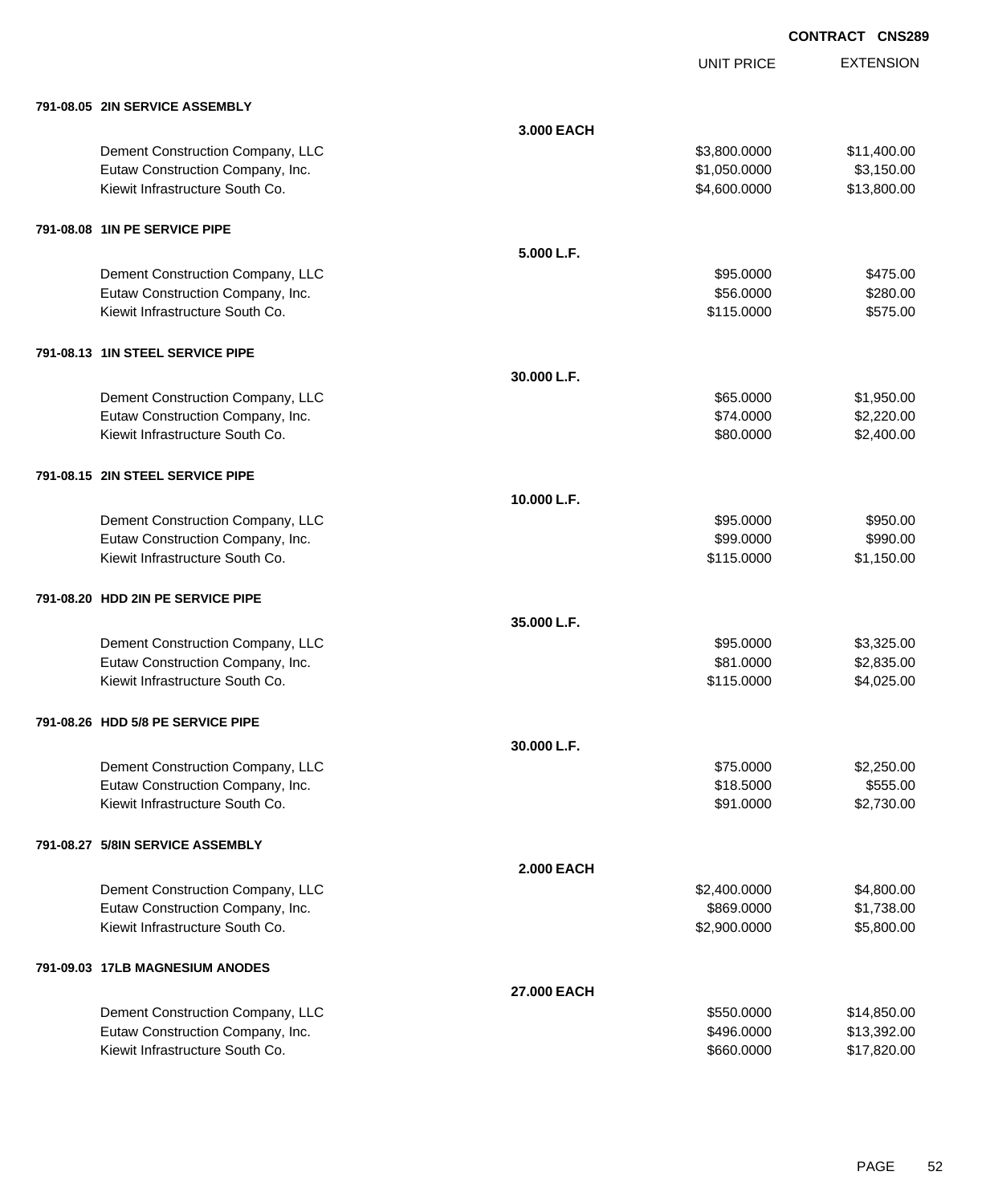|                                                |                   | <b>UNIT PRICE</b> | <b>EXTENSION</b> |
|------------------------------------------------|-------------------|-------------------|------------------|
| 791-09.05 RESTORE ASPHALT                      |                   |                   |                  |
|                                                | 100.000 S.Y.      |                   |                  |
| Dement Construction Company, LLC               |                   | \$25.0000         | \$2,500.00       |
| Eutaw Construction Company, Inc.               |                   | \$35.0000         | \$3,500.00       |
| Kiewit Infrastructure South Co.                |                   | \$60.0000         | \$6,000.00       |
| 791-09.06 RESTORE CONCRETE                     |                   |                   |                  |
|                                                | 100,000 S.Y.      |                   |                  |
| Dement Construction Company, LLC               |                   | \$25.0000         | \$2,500.00       |
| Eutaw Construction Company, Inc.               |                   | \$94.0000         | \$9,400.00       |
| Kiewit Infrastructure South Co.                |                   | \$80.0000         | \$8,000.00       |
| 791-09.07 RESTORE GRAVEL                       |                   |                   |                  |
|                                                | 200,000 S.Y.      |                   |                  |
| Dement Construction Company, LLC               |                   | \$25.0000         | \$5,000.00       |
| Eutaw Construction Company, Inc.               |                   | \$15.7500         | \$3,150.00       |
| Kiewit Infrastructure South Co.                |                   | \$35.0000         | \$7,000.00       |
| 791-09.21 Cathodic Protection Junction Box     |                   |                   |                  |
|                                                | <b>4.000 EACH</b> |                   |                  |
| Dement Construction Company, LLC               |                   | \$540.0000        | \$2,160.00       |
| Eutaw Construction Company, Inc.               |                   | \$621.0000        | \$2,484.00       |
| Kiewit Infrastructure South Co.                |                   | \$650.0000        | \$2,600.00       |
| 791-10.06 RETIRE IN PLACE 6IN SERV CUT & PLUG  |                   |                   |                  |
|                                                | 2.000 EACH        |                   |                  |
| Dement Construction Company, LLC               |                   | \$750.0000        | \$1,500.00       |
| Eutaw Construction Company, Inc.               |                   | \$4,340.0000      | \$8,680.00       |
| Kiewit Infrastructure South Co.                |                   | \$900.0000        | \$1,800.00       |
| 791-10.07 RETIRE IN PLACE 8IN SERV CUT & PLUG  |                   |                   |                  |
|                                                | <b>5.000 EACH</b> |                   |                  |
| Dement Construction Company, LLC               |                   | \$900.0000        | \$4,500.00       |
| Eutaw Construction Company, Inc.               |                   | \$5,590.0000      | \$27,950.00      |
| Kiewit Infrastructure South Co.                |                   | \$1,100.0000      | \$5,500.00       |
| 791-10.08 RETIRE IN PLACE 12IN SERV CUT & PLUG |                   |                   |                  |
|                                                | <b>2.000 EACH</b> |                   |                  |
| Dement Construction Company, LLC               |                   | \$1,000.0000      | \$2,000.00       |
| Eutaw Construction Company, Inc.               |                   | \$9,310.0000      | \$18,620.00      |
| Kiewit Infrastructure South Co.                |                   | \$1,300.0000      | \$2,600.00       |
| 793-01.08 POLE 35FT CLASS 5 WOOD               |                   |                   |                  |
|                                                | <b>1.000 EACH</b> |                   |                  |
| Dement Construction Company, LLC               |                   | \$2,100.0000      | \$2,100.00       |
| Eutaw Construction Company, Inc.               |                   | \$2,240.0000      | \$2,240.00       |
| Kiewit Infrastructure South Co.                |                   | \$1,500.0000      | \$1,500.00       |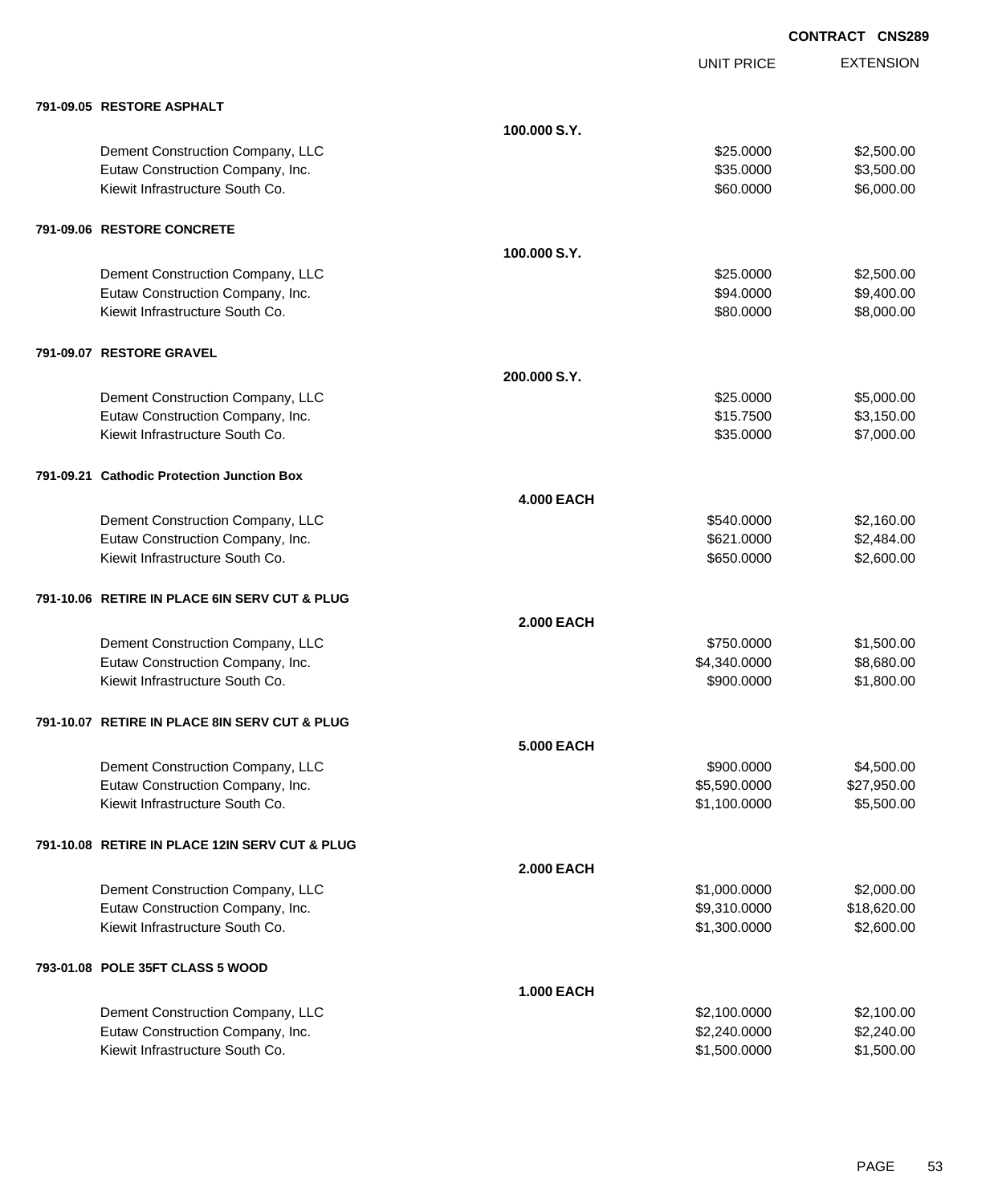|                                          |                   | <b>UNIT PRICE</b> | <b>EXTENSION</b> |
|------------------------------------------|-------------------|-------------------|------------------|
| 793-01.40 ANCHOR 3/4IN                   |                   |                   |                  |
|                                          | <b>4.000 EACH</b> |                   |                  |
| Dement Construction Company, LLC         |                   | \$700.0000        | \$2,800.00       |
| Eutaw Construction Company, Inc.         |                   | \$748.0000        | \$2,992.00       |
| Kiewit Infrastructure South Co.          |                   | \$180.0000        | \$720.00         |
| 793-01.41 ANCHOR 1IN                     |                   |                   |                  |
|                                          | <b>6.000 EACH</b> |                   |                  |
| Dement Construction Company, LLC         |                   | \$850.0000        | \$5,100.00       |
| Eutaw Construction Company, Inc.         |                   | \$908.0000        | \$5,448.00       |
| Kiewit Infrastructure South Co.          |                   | \$530.0000        | \$3,180.00       |
| 793-02.08 GUY WIRE 10M OR 3/8IN          |                   |                   |                  |
|                                          | <b>4.000 EACH</b> |                   |                  |
| Dement Construction Company, LLC         |                   | \$715.0000        | \$2,860.00       |
| Eutaw Construction Company, Inc.         |                   | \$764.0000        | \$3,056.00       |
| Kiewit Infrastructure South Co.          |                   | \$795.0000        | \$3,180.00       |
| 793-03.03 10M STRAND                     |                   |                   |                  |
|                                          | 2,145.000 L.F.    |                   |                  |
| Dement Construction Company, LLC         |                   | \$8.0000          | \$17,160.00      |
| Eutaw Construction Company, Inc.         |                   | \$8.6000          | \$18,447.00      |
| Kiewit Infrastructure South Co.          |                   | \$145.0000        | \$311,025.00     |
| 793-07.02 24 FIBER(MATERIAL ONLY)        |                   |                   |                  |
|                                          | 2,855.000 L.F.    |                   |                  |
| Dement Construction Company, LLC         |                   | \$7.0000          | \$19,985.00      |
| Eutaw Construction Company, Inc.         |                   | \$7.5000          | \$21,412.50      |
| Kiewit Infrastructure South Co.          |                   | \$1.0000          | \$2,855.00       |
| 793-07.16 12-96 FIBER(INSTALLATION ONLY) |                   |                   |                  |
|                                          | 2,505.000 L.F.    |                   |                  |
| Dement Construction Company, LLC         |                   | \$14.0000         | \$35,070.00      |
| Eutaw Construction Company, Inc.         |                   | \$15.0000         | \$37,575.00      |
| Kiewit Infrastructure South Co.          |                   | \$1.3000          | \$3,256.50       |
| 793-07.22 FIBER SPLICE-12 FIBER RIBBON   |                   |                   |                  |
|                                          | <b>4.000 EACH</b> |                   |                  |
| Dement Construction Company, LLC         |                   | \$1,400.0000      | \$5,600.00       |
| Eutaw Construction Company, Inc.         |                   | \$1,500.0000      | \$6,000.00       |
| Kiewit Infrastructure South Co.          |                   | \$735.0000        | \$2,940.00       |
| 793-07.23 FIBER OPTIC MAINTENANCE LOOP   |                   |                   |                  |
|                                          | 3.000 EACH        |                   |                  |
| Dement Construction Company, LLC         |                   | \$800.0000        | \$2,400.00       |
| Eutaw Construction Company, Inc.         |                   | \$855.0000        | \$2,565.00       |
| Kiewit Infrastructure South Co.          |                   | \$170.0000        | \$510.00         |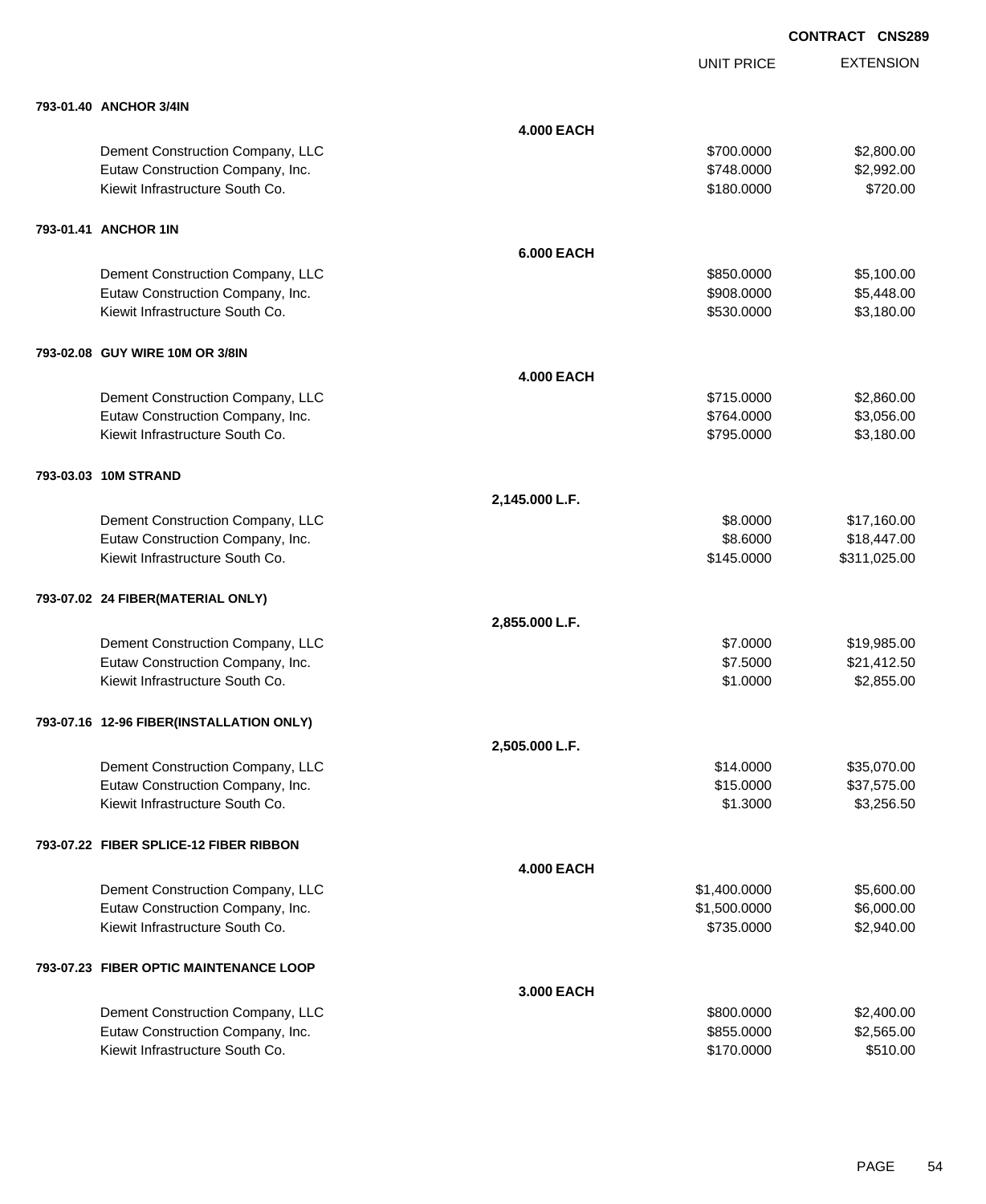|                                         |                 | <b>UNIT PRICE</b> | <b>EXTENSION</b> |
|-----------------------------------------|-----------------|-------------------|------------------|
| 793-11.13 BURIED RISER GUARD            |                 |                   |                  |
|                                         | 3.000 EACH      |                   |                  |
| Dement Construction Company, LLC        |                 | \$500.0000        | \$1,500.00       |
| Eutaw Construction Company, Inc.        |                 | \$534.0000        | \$1,602.00       |
| Kiewit Infrastructure South Co.         |                 | \$115.0000        | \$345.00         |
| 793-13.07 4IN SCHEDULE 40 PVC           |                 |                   |                  |
|                                         | 30,220.000 L.F. |                   |                  |
| Dement Construction Company, LLC        |                 | \$14.0000         | \$423,080.00     |
| Eutaw Construction Company, Inc.        |                 | \$11.2500         | \$339,975.00     |
| Kiewit Infrastructure South Co.         |                 | \$8.0000          | \$241,760.00     |
| 793-13.17 2 DUCT FORMATION @ 36IN DEPTH |                 |                   |                  |
|                                         | 30.000 L.F.     |                   |                  |
| Dement Construction Company, LLC        |                 | \$40.0000         | \$1,200.00       |
| Eutaw Construction Company, Inc.        |                 | \$32.0000         | \$960.00         |
| Kiewit Infrastructure South Co.         |                 | \$36.0000         | \$1,080.00       |
| 793-13.18 2 DUCT FORMATION @ 48IN DEPTH |                 |                   |                  |
|                                         | 415.000 L.F.    |                   |                  |
| Dement Construction Company, LLC        |                 | \$40.0000         | \$16,600.00      |
| Eutaw Construction Company, Inc.        |                 | \$32.0000         | \$13,280.00      |
| Kiewit Infrastructure South Co.         |                 | \$44.0000         | \$18,260.00      |
| 793-13.22 3 DUCT FORMATION @ 36IN DEPTH |                 |                   |                  |
|                                         | 363.000 L.F.    |                   |                  |
| Dement Construction Company, LLC        |                 | \$45.0000         | \$16,335.00      |
| Eutaw Construction Company, Inc.        |                 | \$36.0000         | \$13,068.00      |
| Kiewit Infrastructure South Co.         |                 | \$39.0000         | \$14,157.00      |
| 793-13.23 3 DUCT FORMATION @ 48IN DEPTH |                 |                   |                  |
|                                         | 171.000 L.F.    |                   |                  |
| Dement Construction Company, LLC        |                 | \$45.0000         | \$7,695.00       |
| Eutaw Construction Company, Inc.        |                 | \$36.0000         | \$6,156.00       |
| Kiewit Infrastructure South Co.         |                 | \$51.0000         | \$8,721.00       |
| 793-13.27 4 DUCT FORMATION @ 36IN DEPTH |                 |                   |                  |
|                                         | 5,342.000 L.F.  |                   |                  |
| Dement Construction Company, LLC        |                 | \$50.0000         | \$267,100.00     |
| Eutaw Construction Company, Inc.        |                 | \$40.0000         | \$213,680.00     |
| Kiewit Infrastructure South Co.         |                 | \$44.0000         | \$235,048.00     |
| 793-13.28 4 DUCT FORMATION @ 48IN DEPTH |                 |                   |                  |
|                                         | 642.000 L.F.    |                   |                  |
| Dement Construction Company, LLC        |                 | \$50.0000         | \$32,100.00      |
| Eutaw Construction Company, Inc.        |                 | \$40.0000         | \$25,680.00      |
| Kiewit Infrastructure South Co.         |                 | \$52.0000         | \$33,384.00      |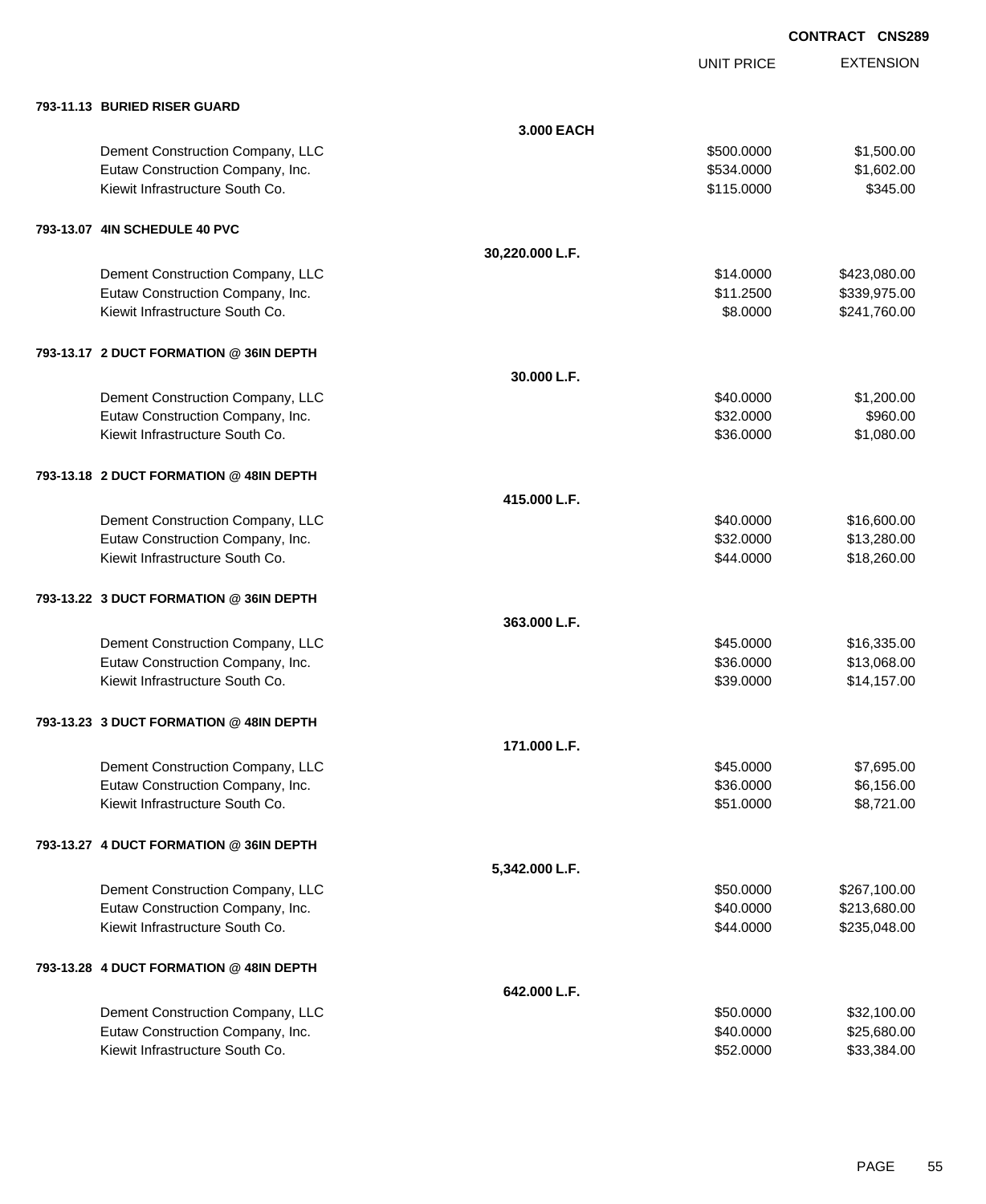|                                                |                   | <b>UNIT PRICE</b> | <b>EXTENSION</b> |
|------------------------------------------------|-------------------|-------------------|------------------|
| 793-13.29 4 DUCT FORMATION @ 60IN DEPTH        |                   |                   |                  |
|                                                | 732.000 L.F.      |                   |                  |
| Dement Construction Company, LLC               |                   | \$50.0000         | \$36,600.00      |
| Eutaw Construction Company, Inc.               |                   | \$40.0000         | \$29,280.00      |
| Kiewit Infrastructure South Co.                |                   | \$90.0000         | \$65,880.00      |
| 793-13.32 6 DUCT FORMATION @ 36IN DEPTH        |                   |                   |                  |
|                                                | 76.000 L.F.       |                   |                  |
| Dement Construction Company, LLC               |                   | \$75.0000         | \$5,700.00       |
| Eutaw Construction Company, Inc.               |                   | \$61.0000         | \$4,636.00       |
| Kiewit Infrastructure South Co.                |                   | \$52.0000         | \$3,952.00       |
| 793-13.33 6 DUCT FORMATION @ 48IN DEPTH        |                   |                   |                  |
|                                                | 128.000 L.F.      |                   |                  |
| Dement Construction Company, LLC               |                   | \$75.0000         | \$9,600.00       |
| Eutaw Construction Company, Inc.               |                   | \$61.0000         | \$7,808.00       |
| Kiewit Infrastructure South Co.                |                   | \$63.0000         | \$8,064.00       |
| 793-14.03 MH PRECAST 6-FT W X 12-FT L X 7-FT H |                   |                   |                  |
|                                                | <b>5.000 EACH</b> |                   |                  |
| Dement Construction Company, LLC               |                   | \$20,000.0000     | \$100,000.00     |
| Eutaw Construction Company, Inc.               |                   | \$16,190.0000     | \$80,950.00      |
| Kiewit Infrastructure South Co.                |                   | \$25,400.0000     | \$127,000.00     |
| 793-14.05 MH PRECAST 4-FT W X 8-FT L X 6-FT H  |                   |                   |                  |
|                                                | <b>4.000 EACH</b> |                   |                  |
| Dement Construction Company, LLC               |                   | \$15,000.0000     | \$60,000.00      |
| Eutaw Construction Company, Inc.               |                   | \$12,140.0000     | \$48,560.00      |
| Kiewit Infrastructure South Co.                |                   | \$18,500.0000     | \$74,000.00      |
| 793-14.19 4IN SCH 80 ORANGE FLEXPIPE           |                   |                   |                  |
|                                                | 3,055.000 L.F.    |                   |                  |
| Dement Construction Company, LLC               |                   | \$20.0000         | \$61,100.00      |
| Eutaw Construction Company, Inc.               |                   | \$16.2500         | \$49,643.75      |
| Kiewit Infrastructure South Co.                |                   | \$6.0000          | \$18,330.00      |
| 793-16.01 MH(RETIRE/REMOVE/GRAVEL BACKFILL)    |                   |                   |                  |
|                                                | <b>1.000 EACH</b> |                   |                  |
| Dement Construction Company, LLC               |                   | \$2,000.0000      | \$2,000.00       |
| Eutaw Construction Company, Inc.               |                   | \$1,620.0000      | \$1,620.00       |
| Kiewit Infrastructure South Co.                |                   | \$1,730.0000      | \$1,730.00       |
| 793-16.04 DIRECTIONAL BORE 4IN/FLEX SLEEVE     |                   |                   |                  |
|                                                | 3,055.000 L.F.    |                   |                  |
| Dement Construction Company, LLC               |                   | \$20.0000         | \$61,100.00      |
| Eutaw Construction Company, Inc.               |                   | \$16.2500         | \$49,643.75      |
| Kiewit Infrastructure South Co.                |                   | \$17.5000         | \$53,462.50      |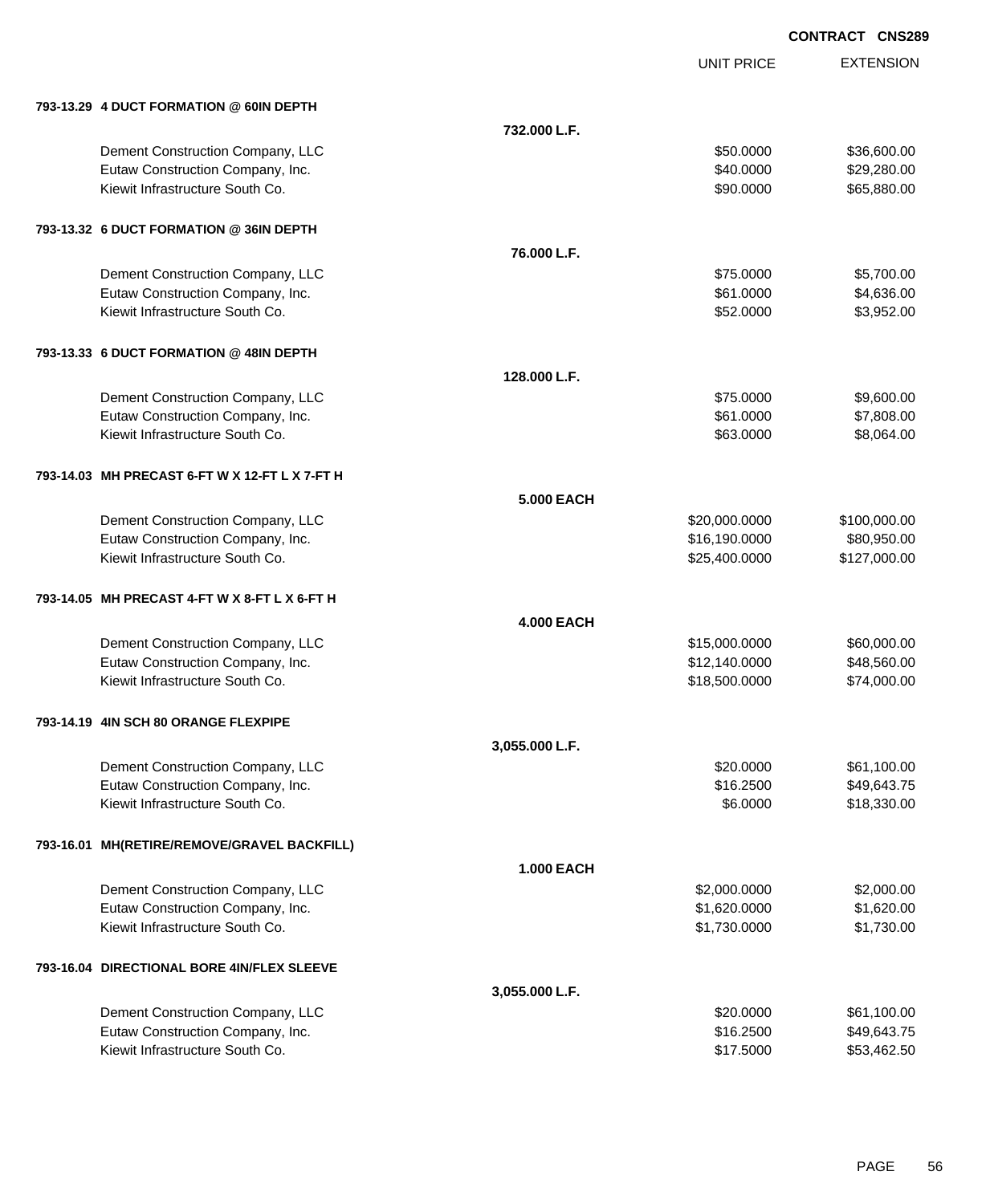EXTENSION **CONTRACT CNS289** UNIT PRICE **793-98.01 REMOVE AERIAL CABLE AND WIRE 2,660.000 L.F.** Dement Construction Company, LLC 6 and the state of the state of the state of the state of the state of the state of the state of the state of the state of the state of the state of the state of the state of the state of t Eutaw Construction Company, Inc. 6. The Construction Company, Inc. 6. The Construction Company, Inc. 6. The Construction Company, Inc. 6. The Construction Company, Inc. 6. The Construction Company, Inc. 6. The Construction Kiewit Infrastructure South Co. **\$18,620.00** \$18,620.00 **793-98.04 REMOVE POLES ALL SIZES 10.000 EACH** Dement Construction Company, LLC 6. The construction Company, LLC 6. The construction Company, LLC 6. The construction of the construction of the construction Company, LLC 6. The construction of the construction of the con Eutaw Construction Company, Inc. 6. The Construction Company, Inc. 6. The Construction Company, Inc. 6. The Construction Company, Inc. 6. The Construction Company, Inc. 6. The Construction Company, Inc. 6. The Construction Kiewit Infrastructure South Co. **62.6000 \$350.000 \$350.000 \$350.000** \$3,500.00 **795-01.04 6IN DIP SLIP JOINT WATER LINE 100.000 L.F.** Dement Construction Company, LLC 6.6 and the state of the state of the state of the state  $$3,445.00$  \$3,445.00 Eutaw Construction Company, Inc. 6. The Construction Company, Inc. 6. The Construction Company, Inc. 6. The Construction Company, Inc. 6. The Construction Company, Inc. 6. The Construction Company, Inc. 6. The Construction Kiewit Infrastructure South Co. **\$80.000 \$8,000.00** \$8,000.00 **795-01.10 12IN DIP SLIP JOINT WATER LINE 1,760.000 L.F.** Dement Construction Company, LLC 6 and the state of the state of the state of the state of the state of the state of the state of the state of the state of the state of the state of the state of the state of the state of t Eutaw Construction Company, Inc. 6. The Construction Company, Inc. 6. The Construction Company, Inc. 6. The Construction Company, Inc. 6. The Construction Company, Inc. 6. The Construction Company, Inc. 6. The Construction Kiewit Infrastructure South Co. **6272,800.00** \$272,800.00 \$272,800.00 **795-01.17 20IN DIP RESTRAINED JOINT WATER LINE 280.000 L.F.** Dement Construction Company, LLC 634,062.00 \$34,062.00 Eutaw Construction Company, Inc. 643,960.00 \$43,960.00 Kiewit Infrastructure South Co. **\$255.0000 \$71,400.00** \$71,400.00 **795-01.18 20IN DIP SLIP JOINT WATER LINE 1,087.000 L.F.** Dement Construction Company, LLC **but a set of the set of the set of the set of the set of the set of the set of the set of the set of the set of the set of the set of the set of the set of the set of the set of the set of** Eutaw Construction Company, Inc. 6. The Construction Company, Inc. 6. The Construction Company, Inc. 6. The Construction Company, Inc. 6. The Construction Company, Inc. 6. The Construction Company, Inc. 6. The Construction Kiewit Infrastructure South Co. **6. 1992 12:30 12:30 12:30 12:30 12:30 12:30 12:30 12:30 12:30 12:30 12:30 12:30 12:30 12:30 12:30 12:30 12:30 12:30 12:30 12:30 12:30 12:30 12:30 12:30 12:30 12:30 12:30 12:30 12:30 12:30 1 795-05.71 BORE/JACK \_\_IN STEEL CASING PIPE-UNCON 280.000 L.F.** Dement Construction Company, LLC **but a structure of the structure of the S**718.5000 \$201,180.00 Eutaw Construction Company, Inc. 6. The Construction Company, Inc. 6. The Construction Company, Inc. 6. The Construction Company, Inc. 6. The Construction Company, Inc. 6. The Construction Company, Inc. 6. The Construction Kiewit Infrastructure South Co. **6. 2006** 6.000 \$197,400.00 **795-05.71 BORE/JACK \_\_IN STEEL CASING PIPE-UNCON 471.000 L.F.** Dement Construction Company, LLC 6000 \$328,192.80 Eutaw Construction Company, Inc. 6. The Construction Company, Inc. 688.0000 \$324,048.00 Kiewit Infrastructure South Co. **\$580.000 \$320,280.00** \$320,280.000 \$320,280.00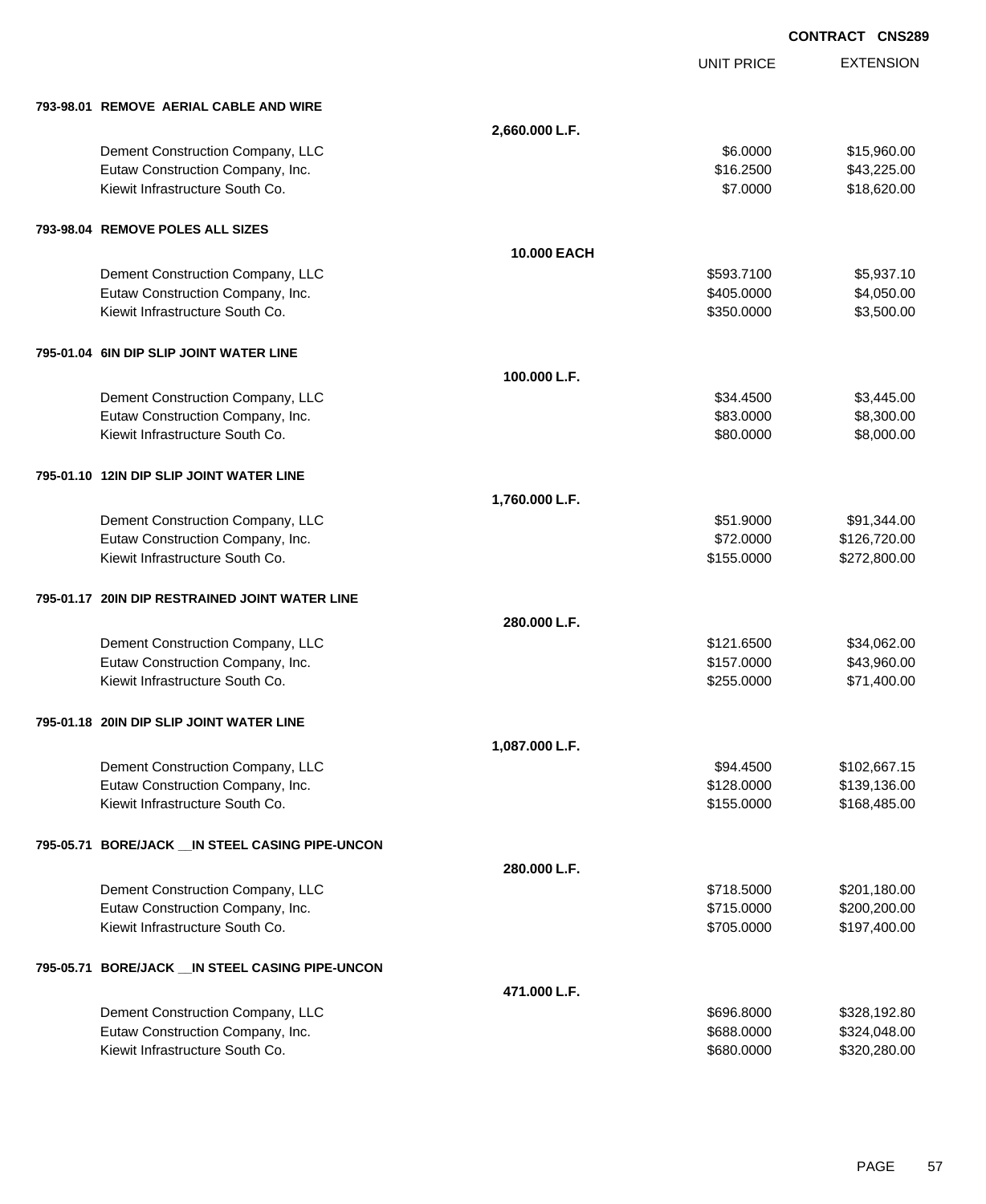UNIT PRICE

EXTENSION

| 795-06.04 CONNECT TO 6IN WATER LINE            |                   |              |             |
|------------------------------------------------|-------------------|--------------|-------------|
|                                                | <b>1.000 EACH</b> |              |             |
| Dement Construction Company, LLC               |                   | \$1,400.0000 | \$1,400.00  |
| Eutaw Construction Company, Inc.               |                   | \$851.0000   | \$851.00    |
| Kiewit Infrastructure South Co.                |                   | \$275.0000   | \$275.00    |
|                                                |                   |              |             |
| 795-06.07 CONNECT TO 12IN WATER LINE           |                   |              |             |
|                                                | <b>4.000 EACH</b> |              |             |
| Dement Construction Company, LLC               |                   | \$2,200.0000 | \$8,800.00  |
| Eutaw Construction Company, Inc.               |                   | \$2,330.0000 | \$9,320.00  |
| Kiewit Infrastructure South Co.                |                   | \$3,300.0000 | \$13,200.00 |
| 795-06.30 CUT/CAP EXISTING LINES (ALL SIZES)   |                   |              |             |
|                                                | <b>1.000 EACH</b> |              |             |
| Dement Construction Company, LLC               |                   | \$4,200.0000 | \$4,200.00  |
| Eutaw Construction Company, Inc.               |                   | \$2,550.0000 | \$2,550.00  |
| Kiewit Infrastructure South Co.                |                   | \$550.0000   | \$550.00    |
|                                                |                   |              |             |
| 795-06.33 CUT AND CAP 6IN WATERLINE            |                   |              |             |
|                                                | <b>1.000 EACH</b> |              |             |
| Dement Construction Company, LLC               |                   | \$1,250.0000 | \$1,250.00  |
| Eutaw Construction Company, Inc.               |                   | \$739.0000   | \$739.00    |
| Kiewit Infrastructure South Co.                |                   | \$880.0000   | \$880.00    |
| 795-06.37 CUT AND CAP 12IN WATERLINE           |                   |              |             |
|                                                | <b>2.000 EACH</b> |              |             |
| Dement Construction Company, LLC               |                   | \$1,800.0000 | \$3,600.00  |
| Eutaw Construction Company, Inc.               |                   | \$1,260.0000 | \$2,520.00  |
| Kiewit Infrastructure South Co.                |                   | \$1,100.0000 | \$2,200.00  |
| 795-06.39 CUT AND CAP 16IN WATER LINE          |                   |              |             |
|                                                | <b>1.000 EACH</b> |              |             |
| Dement Construction Company, LLC               |                   | \$3,400.0000 | \$3,400.00  |
| Eutaw Construction Company, Inc.               |                   | \$1,990.0000 | \$1,990.00  |
| Kiewit Infrastructure South Co.                |                   | \$2,200.0000 | \$2,200.00  |
|                                                |                   |              |             |
| 795-07.12 12IN X 6IN TAPPING SLEEVE AND VALVE  |                   |              |             |
|                                                | <b>1.000 EACH</b> |              |             |
| Dement Construction Company, LLC               |                   | \$4,535.0000 | \$4,535.00  |
| Eutaw Construction Company, Inc.               |                   | \$5,360.0000 | \$5,360.00  |
| Kiewit Infrastructure South Co.                |                   | \$6,100.0000 | \$6,100.00  |
| 795-07.15 12IN X 12IN TAPPING SLEEVE AND VALVE |                   |              |             |
|                                                | <b>2.000 EACH</b> |              |             |
| Dement Construction Company, LLC               |                   | \$9,595.0000 | \$19,190.00 |
| Eutaw Construction Company, Inc.               |                   | \$7,570.0000 | \$15,140.00 |
| Kiewit Infrastructure South Co.                |                   | \$8,800.0000 | \$17,600.00 |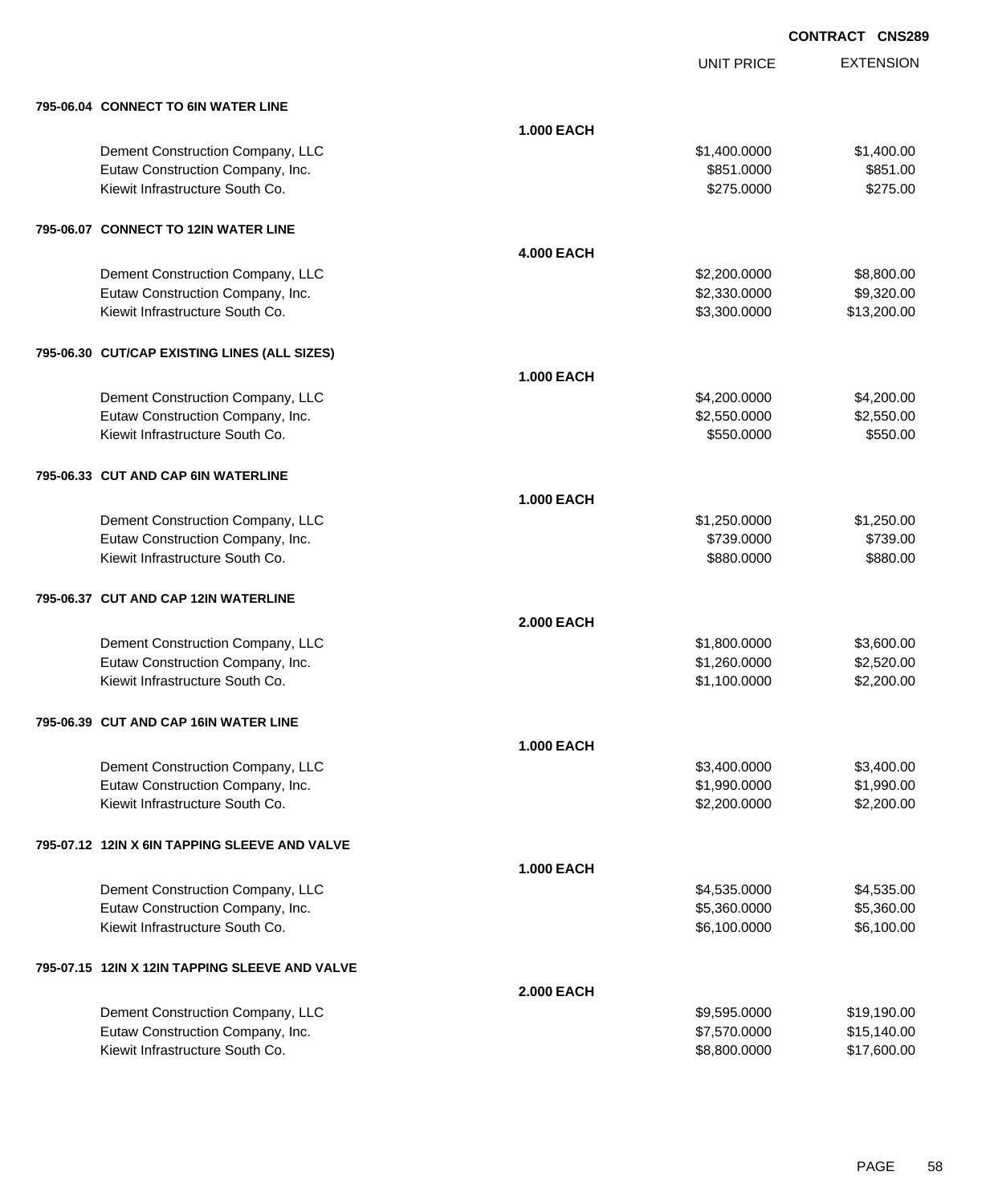UNIT PRICE

EXTENSION

| 795-07.27 20IN X 20IN TPPNG SLVE & VLVE |
|-----------------------------------------|
|                                         |

| 795-07.27 20IN X 20IN TPPNG SLVE & VLVE          |                   |                              |             |
|--------------------------------------------------|-------------------|------------------------------|-------------|
|                                                  | <b>2.000 EACH</b> |                              |             |
| Dement Construction Company, LLC                 |                   | \$37,280.0000                | \$74,560.00 |
| Eutaw Construction Company, Inc.                 |                   | \$31,610.0000                | \$63,220.00 |
| Kiewit Infrastructure South Co.                  |                   | \$18,150.0000                | \$36,300.00 |
| 795-07.61 __ IN X __ IN TAPPING SLEEVE AND VALVE |                   |                              |             |
|                                                  | <b>2.000 EACH</b> |                              |             |
| Dement Construction Company, LLC                 |                   | \$6,100.0000                 | \$12,200.00 |
| Eutaw Construction Company, Inc.                 |                   | \$11,520.0000                | \$23,040.00 |
| Kiewit Infrastructure South Co.                  |                   | \$16,500.0000                | \$33,000.00 |
| 795-07.62 __ IN X __ IN TAPPING SLEEVE AND VALVE |                   |                              |             |
|                                                  | <b>1.000 EACH</b> |                              |             |
| Dement Construction Company, LLC                 |                   | \$17,200.0000                | \$17,200.00 |
| Eutaw Construction Company, Inc.                 |                   | \$13,460.0000                | \$13,460.00 |
| Kiewit Infrastructure South Co.                  |                   | \$8,195.0000                 | \$8,195.00  |
| 795-08.09 12IN GATE VALVE ASSEMBLY               |                   |                              |             |
|                                                  | <b>1.000 EACH</b> |                              |             |
| Dement Construction Company, LLC                 |                   |                              | \$3,165.00  |
| Eutaw Construction Company, Inc.                 |                   | \$3,165.0000<br>\$3,350.0000 | \$3,350.00  |
| Kiewit Infrastructure South Co.                  |                   | \$6,710.0000                 | \$6,710.00  |
|                                                  |                   |                              |             |
| 795-08.26 12 IN CHECK VALVE ASSEMBLY             |                   |                              |             |
|                                                  | <b>1.000 EACH</b> |                              |             |
| Dement Construction Company, LLC                 |                   | \$6,110.0000                 | \$6,110.00  |
| Eutaw Construction Company, Inc.                 |                   | \$8,070.0000                 | \$8,070.00  |
| Kiewit Infrastructure South Co.                  |                   | \$6,160.0000                 | \$6,160.00  |
| 795-11.02 FIRE HYDRANT ASSEMBLY                  |                   |                              |             |
|                                                  | <b>2.000 EACH</b> |                              |             |
| Dement Construction Company, LLC                 |                   | \$4,240.0000                 | \$8,480.00  |
| Eutaw Construction Company, Inc.                 |                   | \$5,790.0000                 | \$11,580.00 |
| Kiewit Infrastructure South Co.                  |                   | \$6,160.0000                 | \$12,320.00 |
| 795-12.01 REMOVE FIRE HYDRANT                    |                   |                              |             |
|                                                  | <b>2.000 EACH</b> |                              |             |
| Dement Construction Company, LLC                 |                   | \$1,215.0000                 | \$2,430.00  |
| Eutaw Construction Company, Inc.                 |                   | \$930.0000                   | \$1,860.00  |
| Kiewit Infrastructure South Co.                  |                   | \$770.0000                   | \$1,540.00  |
| 795-12.02 REMOVAL OF EXISTING LINE               |                   |                              |             |
|                                                  | 1.000 LS          |                              |             |
| Dement Construction Company, LLC                 |                   | \$38,300.0000                | \$38,300.00 |
| Eutaw Construction Company, Inc.                 |                   | \$27,989.9900                | \$27,989.99 |
| Kiewit Infrastructure South Co.                  |                   | \$41,800.0000                | \$41,800.00 |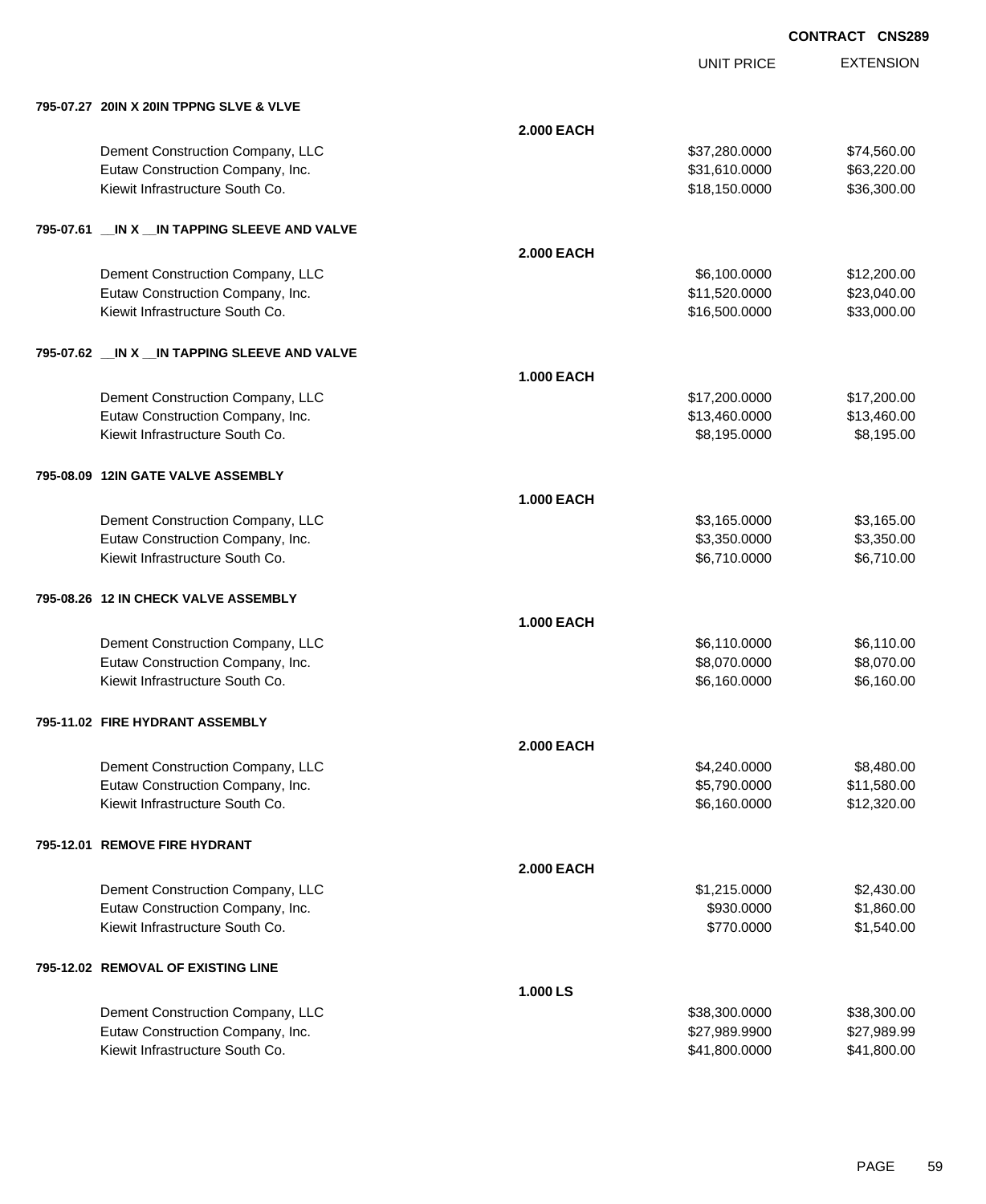|                                                   |                |                   | <b>CONTRACT CNS289</b> |
|---------------------------------------------------|----------------|-------------------|------------------------|
|                                                   |                | <b>UNIT PRICE</b> | <b>EXTENSION</b>       |
| 795-13.01 DI FITTINGS                             |                |                   |                        |
|                                                   | 11,700.000 LB. |                   |                        |
| Dement Construction Company, LLC                  |                | \$8.0000          | \$93,600.00            |
| Eutaw Construction Company, Inc.                  |                | \$7.5000          | \$87,750.00            |
| Kiewit Infrastructure South Co.                   |                | \$1.3500          | \$15,795.00            |
| 795-14.03 CLASS C CONCRETE                        |                |                   |                        |
|                                                   | 1.000 C.Y.     |                   |                        |
| Dement Construction Company, LLC                  |                | \$400.0000        | \$400.00               |
| Eutaw Construction Company, Inc.                  |                | \$1,800.0000      | \$1,800.00             |
| Kiewit Infrastructure South Co.                   |                | \$275.0000        | \$275.00               |
| 795-14.08 RESTORE ASPHALT                         |                |                   |                        |
|                                                   | 1.000 S.Y.     |                   |                        |
| Dement Construction Company, LLC                  |                | \$120.0000        | \$120.00               |
| Eutaw Construction Company, Inc.                  |                | \$50.0000         | \$50.00                |
| Kiewit Infrastructure South Co.                   |                | \$44.0000         | \$44.00                |
| 795-14.09 RESTORE CONCRETE                        |                |                   |                        |
|                                                   | 1.000 S.Y.     |                   |                        |
| Dement Construction Company, LLC                  |                | \$175.0000        | \$175.00               |
| Eutaw Construction Company, Inc.                  |                | \$90.0000         | \$90.00                |
| Kiewit Infrastructure South Co.                   |                | \$48.0000         | \$48.00                |
| 795-14.10 RESTORE GRAVEL                          |                |                   |                        |
|                                                   | 1.000 S.Y.     |                   |                        |
| Dement Construction Company, LLC                  |                | \$25.0000         | \$25.00                |
| Eutaw Construction Company, Inc.                  |                | \$50.0000         | \$50.00                |
| Kiewit Infrastructure South Co.                   |                | \$16.5000         | \$16.50                |
| 795-21.02 RETIRE WATER VALVES AND HYDRANTS        |                |                   |                        |
|                                                   | 1.000 LS       |                   |                        |
| Dement Construction Company, LLC                  |                | \$3,000.0000      | \$3,000.00             |
| Eutaw Construction Company, Inc.                  |                | \$1,860.0000      | \$1,860.00             |
| Kiewit Infrastructure South Co.                   |                | \$11,000.0000     | \$11,000.00            |
| 797-05.58 10IN PVC GRAVITY SEWER >18FT DEPTH      |                |                   |                        |
|                                                   | 78.000 L.F.    |                   |                        |
| Dement Construction Company, LLC                  |                | \$220.0000        | \$17,160.00            |
| Eutaw Construction Company, Inc.                  |                | \$1,710.0000      | \$133,380.00           |
| Kiewit Infrastructure South Co.                   |                | \$200.0000        | \$15,600.00            |
| 797-06.66 BORE/JACK 20IN STEEL CASING PIPE-UNCON. |                |                   |                        |
|                                                   | 503.000 L.F.   |                   |                        |
| Dement Construction Company, LLC                  |                | \$627.0000        | \$315,381.00           |
| Eutaw Construction Company, Inc.                  |                | \$762.0000        | \$383,286.00           |
| Kiewit Infrastructure South Co.                   |                | \$710.0000        | \$357,130.00           |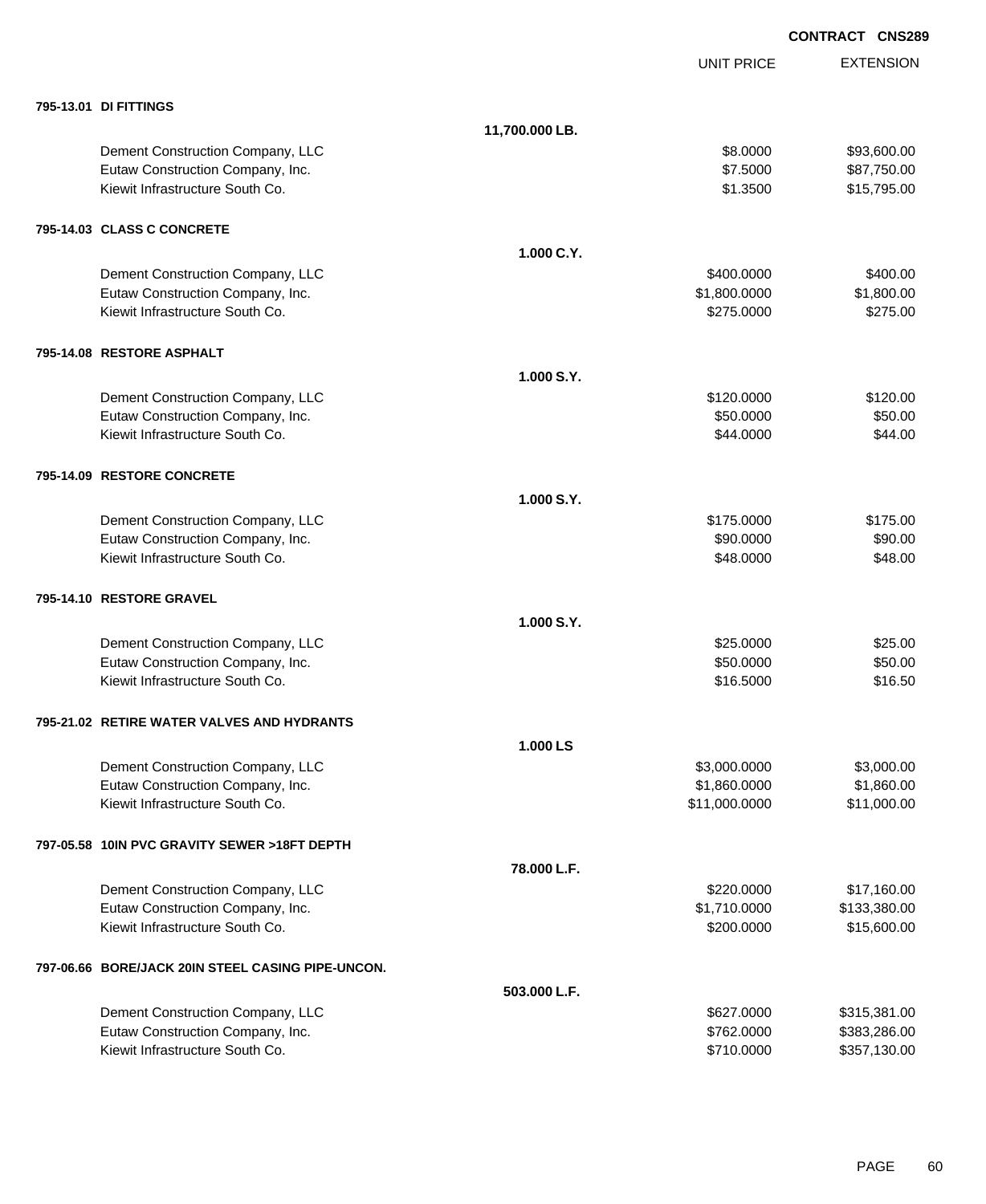|                                              |                   | <b>UNIT PRICE</b> | <b>EXTENSION</b> |
|----------------------------------------------|-------------------|-------------------|------------------|
| 797-07.08 48IN MANHOLE 16FT-20FT DEPTH       |                   |                   |                  |
|                                              | <b>1.000 EACH</b> |                   |                  |
| Dement Construction Company, LLC             |                   | \$9,985.0000      | \$9,985.00       |
| Eutaw Construction Company, Inc.             |                   | \$14,710.0000     | \$14,710.00      |
| Kiewit Infrastructure South Co.              |                   | \$10,850.0000     | \$10,850.00      |
| 797-07.09 48IN MANHOLE 20FT-24FT DEPTH       |                   |                   |                  |
|                                              | 3.000 EACH        |                   |                  |
| Dement Construction Company, LLC             |                   | \$14,125.0000     | \$42,375.00      |
| Eutaw Construction Company, Inc.             |                   | \$16,070.0000     | \$48,210.00      |
| Kiewit Infrastructure South Co.              |                   | \$10,840.0000     | \$32,520.00      |
| 797-11.15 48IN MH ADJUSTMENT INCREASE HEIGHT |                   |                   |                  |
|                                              | 1.000 V.F.        |                   |                  |
| Dement Construction Company, LLC             |                   | \$425.0000        | \$425.00         |
| Eutaw Construction Company, Inc.             |                   | \$1,310.0000      | \$1,310.00       |
| Kiewit Infrastructure South Co.              |                   | \$1,100.0000      | \$1,100.00       |
| 797-11.25 RETIREIN PLACE 48IN MANHOLE        |                   |                   |                  |
|                                              | <b>2.000 EACH</b> |                   |                  |
| Dement Construction Company, LLC             |                   | \$2,200.0000      | \$4,400.00       |
| Eutaw Construction Company, Inc.             |                   | \$1,790.0000      | \$3,580.00       |
| Kiewit Infrastructure South Co.              |                   | \$3,300.0000      | \$6,600.00       |
|                                              |                   |                   |                  |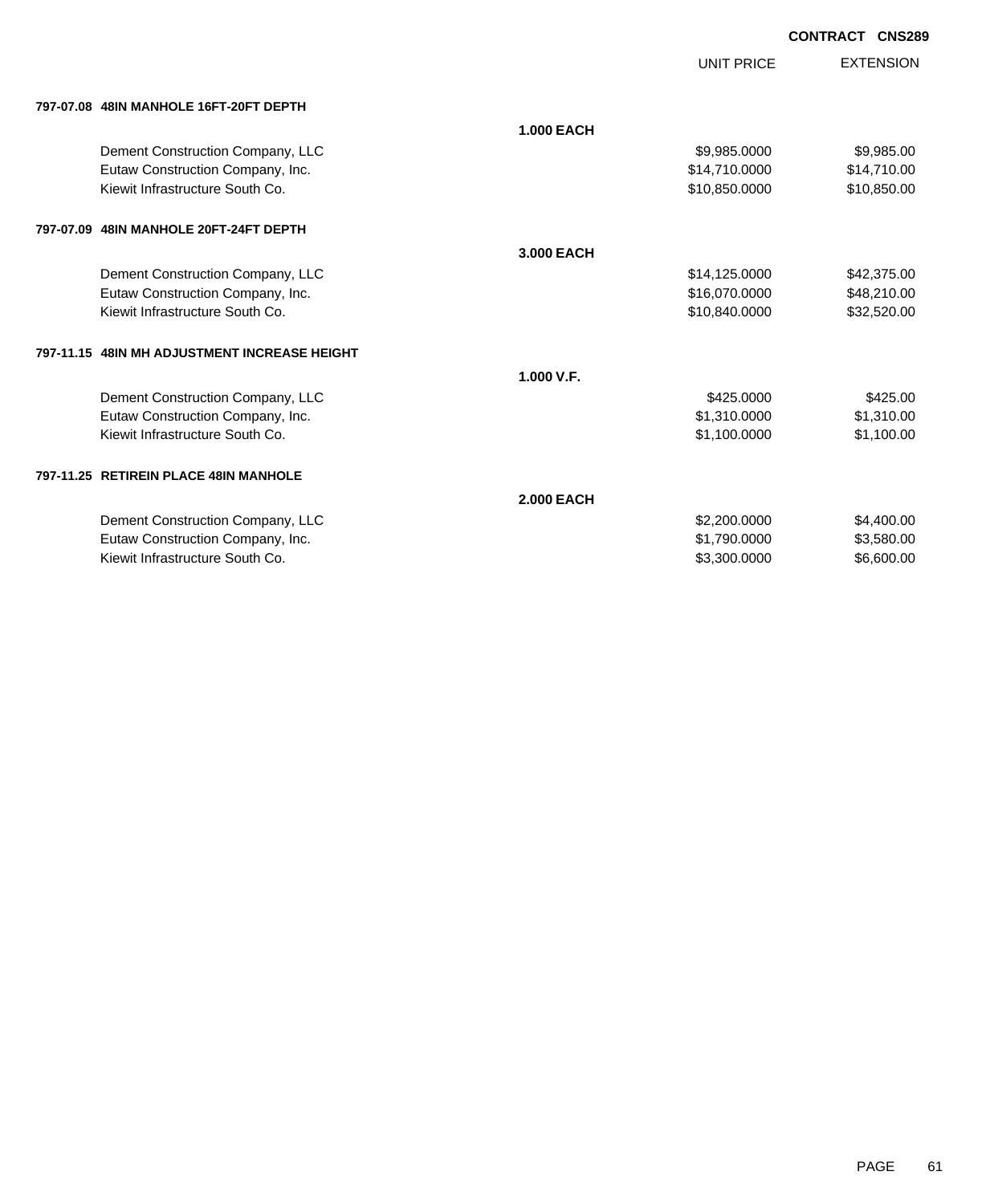### **SUB-TOTAL ROADWAY**

| Dement Construction Company, LLC | \$48,331,206.11 |
|----------------------------------|-----------------|
| Eutaw Construction Company, Inc. | \$48,184,511.31 |
| Kiewit Infrastructure South Co.  | \$61,883,837.00 |

### **SUB-TOTAL BRIDGE**

| Dement Construction Company, LLC | \$6,396,915.65 |
|----------------------------------|----------------|
| Eutaw Construction Company, Inc. | \$5,531,070.50 |
| Kiewit Infrastructure South Co.  | \$8,609,066,20 |

## **SUB-TOTAL UTILITY**

| Dement Construction Company, LLC | \$8,155,439.55  |
|----------------------------------|-----------------|
| Eutaw Construction Company, Inc. | \$10,065,418.19 |
| Kiewit Infrastructure South Co.  | \$9,005,038.00  |

### **TOTAL CONTRACT**

| Dement Construction Company, LLC | \$62.883.561.31 |
|----------------------------------|-----------------|
| Eutaw Construction Company, Inc. | \$63,781,000.00 |
| Kiewit Infrastructure South Co.  | \$79.497.941.20 |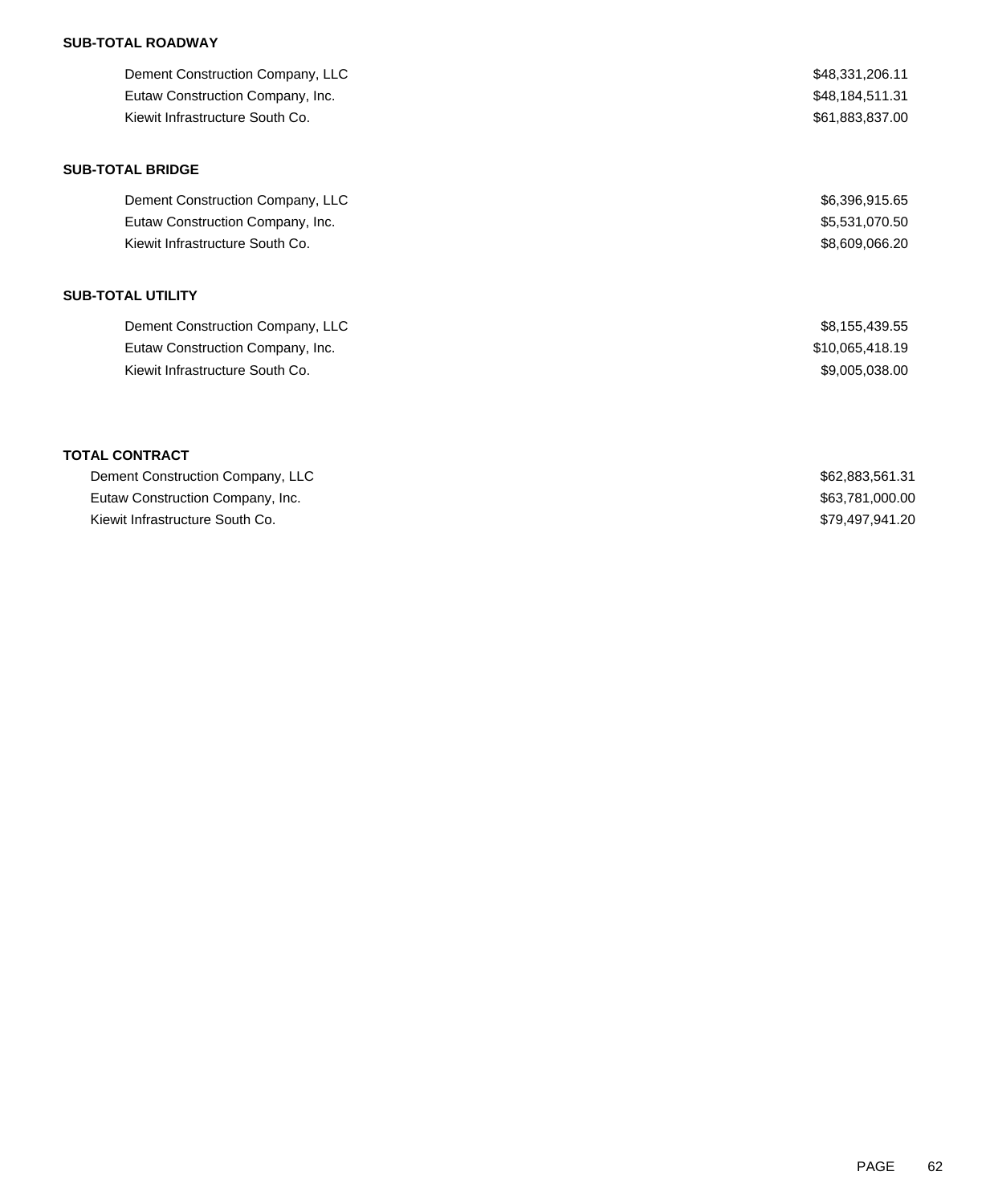# **DEPARTMENT OF TRANSPORTATION SUMMARY OF BIDS LETTING OF OCTOBER 05, 2018 STATE OF TENNESSEE**

#### SUMNER COUNTY (Contract No. CNS313 Call 025)

HSIP-25(48),83007-3214-94

THE MISCELLANEOUS SAFETY IMPROVEMENTS ON S.R. 25 FROM AIRPORT ROAD (L.M. 17.71) TO HILTON LANE (L.M. 22.01).

PROJECT LENGTH - 5.000 MILES

COMPLETION TIME - ON OR BEFORE JUNE 30, 2019

DBE GOAL 5.50%

LU, Inc. \$78,753.06 Superior Traffic Control, LLC \$82,236.90

TOTAL CONTRACT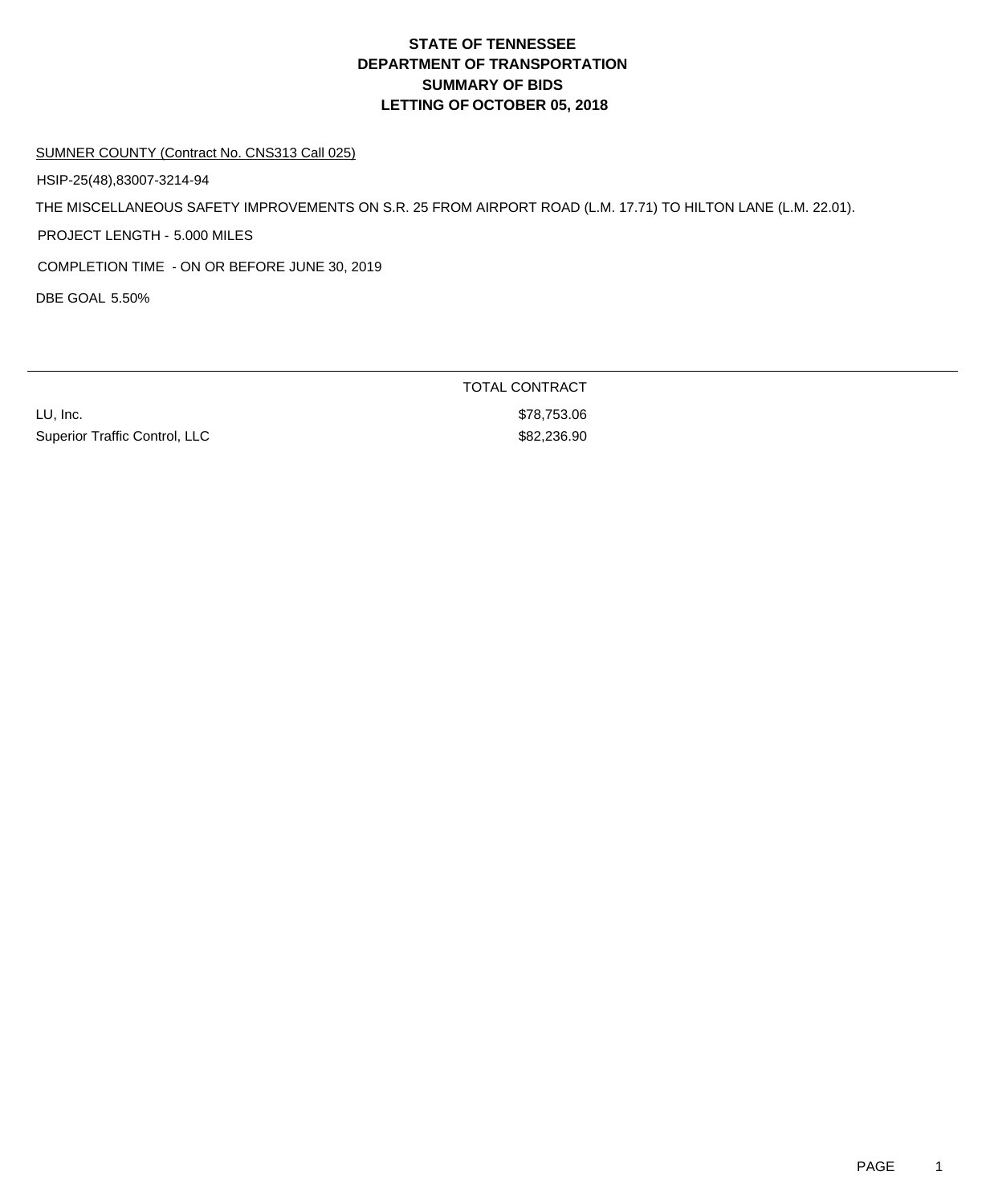EXTENSION **CONTRACT CNS313** UNIT PRICE **ROADWAY CATEGORY 705-02.10 GUARDRAIL TRANSITION 27IN TO 31IN 1.000 EACH** LU, Inc. \$150.0000 \$150.00 Superior Traffic Control, LLC 6325.000 \$325.000 \$325.000 \$325.000 **705-04.09 EARTH PAD FOR TYPE 38 GR END TREATMENT 1.000 EACH** LU, Inc. \$1,000.0000 \$1,000.00 Superior Traffic Control, LLC 61,650.000 \$1,650.000 \$1,650.000 \$1,650.000 **705-04.21 GUARDRAIL DELINEATION ENHANCEMENT 505.000 L.F.** LU, Inc. \$3.5000 \$1,767.50 Superior Traffic Control, LLC **6000 \$2,777.50** \$2,777.50 **705-06.20 TANGENT ENERGY ABSORBING TERM MASH TL-3 1.000 EACH** LU, Inc. \$2,326.0000 \$2,326.00 Superior Traffic Control, LLC 64,300.000 \$4,300.000 \$4,300.000 \$4,300.000 \$4,300.000 \$4,300.00 **706-01 GUARDRAIL REMOVED 54.000 L.F.** LU, Inc. \$1.2500 \$67.50 Superior Traffic Control, LLC 6324.00 **712-01 TRAFFIC CONTROL 1.000 LS** LU, Inc. \$5,900.0000 \$5,900.00 Superior Traffic Control, LLC 6,000.000 \$6,000.000 \$6,000.000 \$6,000.000 \$6,000.000 \$6,000.00 **712-06 SIGNS (CONSTRUCTION) 36.000 S.F.** LU, Inc. \$8.0000 \$288.00 Superior Traffic Control, LLC \$10.5000 \$378.00 **713-02.21 SIGN POST DELINEATION ENHANCEMENT 114.000 L.F.** LU, Inc. \$5.5000 \$627.00 Superior Traffic Control, LLC 6855.00 \$855.00 **713-02.22 BARRIER WALL DELINEATION ENHANCEMENT 620.000 L.F.** LU, Inc. \$6.0000 \$3,720.00 Superior Traffic Control, LLC 63,410.00 **713-11.01 "U" SECTION STEEL POSTS 267.000 LB.** LU, Inc. \$3.4500 \$921.15

Superior Traffic Control, LLC 65.2500 \$1,401.75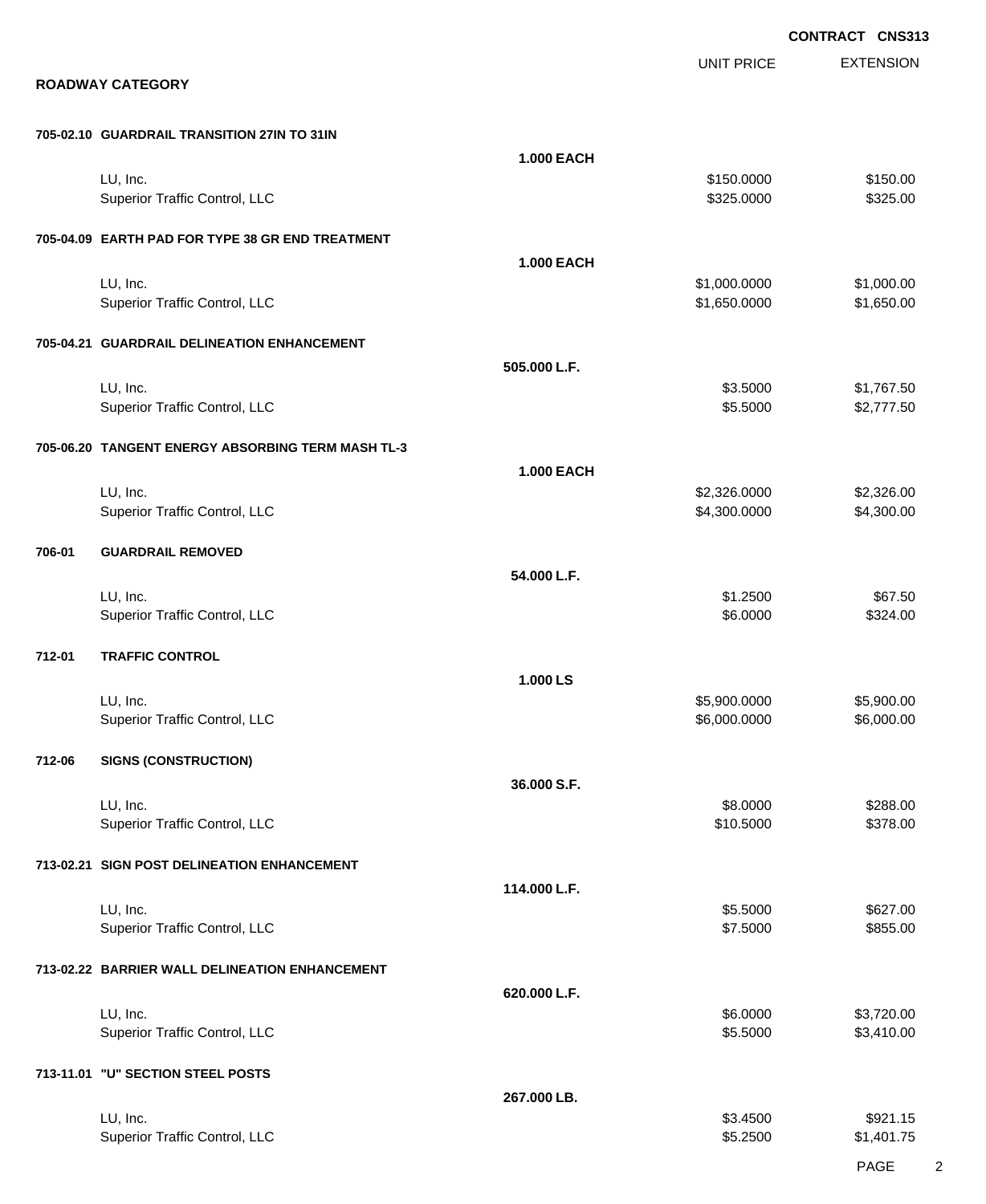|                                                                  |                   | CONTRACT CNS313  |
|------------------------------------------------------------------|-------------------|------------------|
|                                                                  | <b>UNIT PRICE</b> | <b>EXTENSION</b> |
| 713-11.02 PERFORATED/KNOCKOUT SQUARE TUBE POST                   |                   |                  |
|                                                                  | 1,076.000 LB.     |                  |
| LU, Inc.                                                         | \$4.6500          | \$5,003.40       |
| Superior Traffic Control, LLC                                    | \$4.8000          | \$5,164.80       |
| 713-11.21 P POST SLIP BASE                                       |                   |                  |
|                                                                  | <b>2.000 EACH</b> |                  |
| LU, Inc.                                                         | \$374.0000        | \$748.00         |
| Superior Traffic Control, LLC                                    | \$485.0000        | \$970.00         |
| 713-13.02 FLAT SHEET ALUMINUM SIGNS (0.080" THICK)               |                   |                  |
|                                                                  | 37.000 S.F.       |                  |
| LU, Inc.                                                         | \$15.2500         | \$564.25         |
| Superior Traffic Control, LLC                                    | \$15.8000         | \$584.60         |
| 713-13.03 FLAT SHEET ALUMINUM SIGNS (0.100" THICK)               |                   |                  |
|                                                                  | 265.000 S.F.      |                  |
| LU, Inc.                                                         | \$15.6500         | \$4,147.25       |
| Superior Traffic Control, LLC                                    | \$16.6500         | \$4,412.25       |
| 713-15.36 REMOVE SIGN, SUPPORT & FOOTING                         |                   |                  |
|                                                                  | 43.000 EACH       |                  |
| LU, Inc.                                                         | \$25.0000         | \$1,075.00       |
| Superior Traffic Control, LLC                                    | \$50.0000         | \$2,150.00       |
| 716-01.21 SNOWPLOWABLE RAISED PAVMENT MARKERS (BI-DIR) (1 COLOR) |                   |                  |
|                                                                  | 338,000 EACH      |                  |
| LU, Inc.                                                         | \$30.4500         | \$10,292.10      |
| Superior Traffic Control, LLC                                    | \$30.0000         | \$10,140.00      |
| 716-01.23 SNOWPLOWABLE RAISED PAVEMENT MARKERS (BI-DIR)(2 COLOR) |                   |                  |
|                                                                  | 60.000 EACH       |                  |
| LU, Inc.                                                         | \$30.4500         | \$1,827.00       |
| Superior Traffic Control, LLC                                    | \$30.0000         | \$1,800.00       |
| 716-02.05 PLASTIC PAVEMENT MARKING (STOP LINE)                   |                   |                  |
|                                                                  | 412.000 L.F.      |                  |
| LU, Inc.                                                         | \$12.1800         | \$5,018.16       |
| Superior Traffic Control, LLC                                    | \$12.0000         | \$4,944.00       |
| 716-02.06 PLASTIC PAVEMENT MARKING (TURN LANE ARROW)             |                   |                  |
|                                                                  | 11.000 EACH       |                  |
| LU, Inc.                                                         | \$152.2500        | \$1,674.75       |
| Superior Traffic Control, LLC                                    | \$150.0000        | \$1,650.00       |
| 716-13.01 SPRAY THERMO PVMT MRKNG (60 mil) (4IN LINE)            |                   |                  |
|                                                                  | 16.000 L.M.       |                  |
| LU, Inc.                                                         | \$1,421.0000      | \$22,736.00      |
| Superior Traffic Control, LLC                                    | \$1,400.0000      | \$22,400.00      |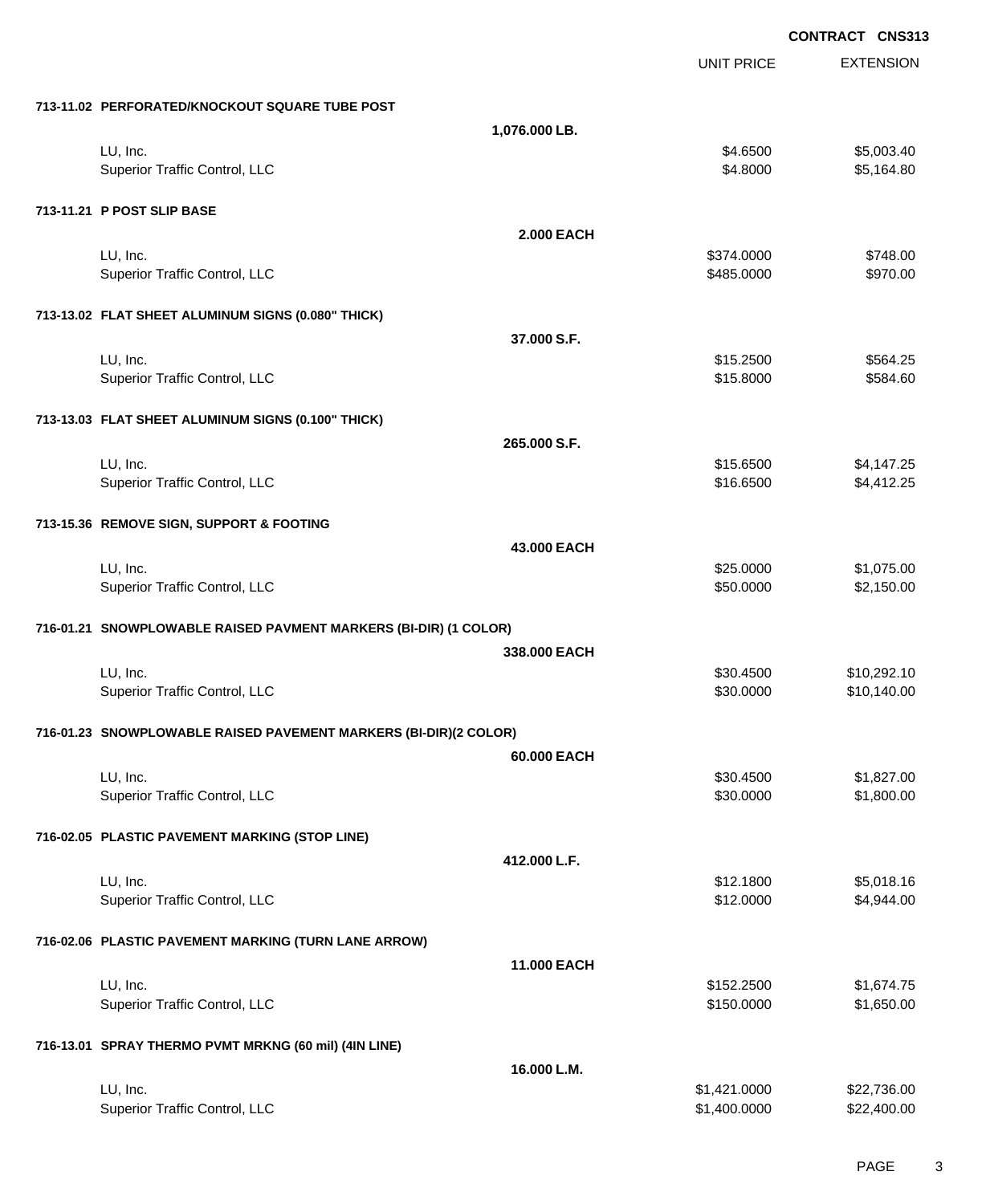|        |                                                 |                   | <b>UNIT PRICE</b> | <b>EXTENSION</b> |
|--------|-------------------------------------------------|-------------------|-------------------|------------------|
| 717-01 | <b>MOBILIZATION</b>                             |                   |                   |                  |
|        |                                                 | 1.000 LS          |                   |                  |
|        | LU, Inc.                                        |                   | \$5,900.0000      | \$5,900.00       |
|        | Superior Traffic Control, LLC                   |                   | \$3,500.0000      | \$3,500.00       |
|        | 730-26.07 FLASHING WARNING BEACON (DESCRIPTION) |                   |                   |                  |
|        |                                                 | <b>1.000 EACH</b> |                   |                  |
|        | LU, Inc.                                        |                   | \$3,000.0000      | \$3,000.00       |
|        | <b>Superior Traffic Control, LLC</b>            |                   | \$3,100.0000      | \$3,100.00       |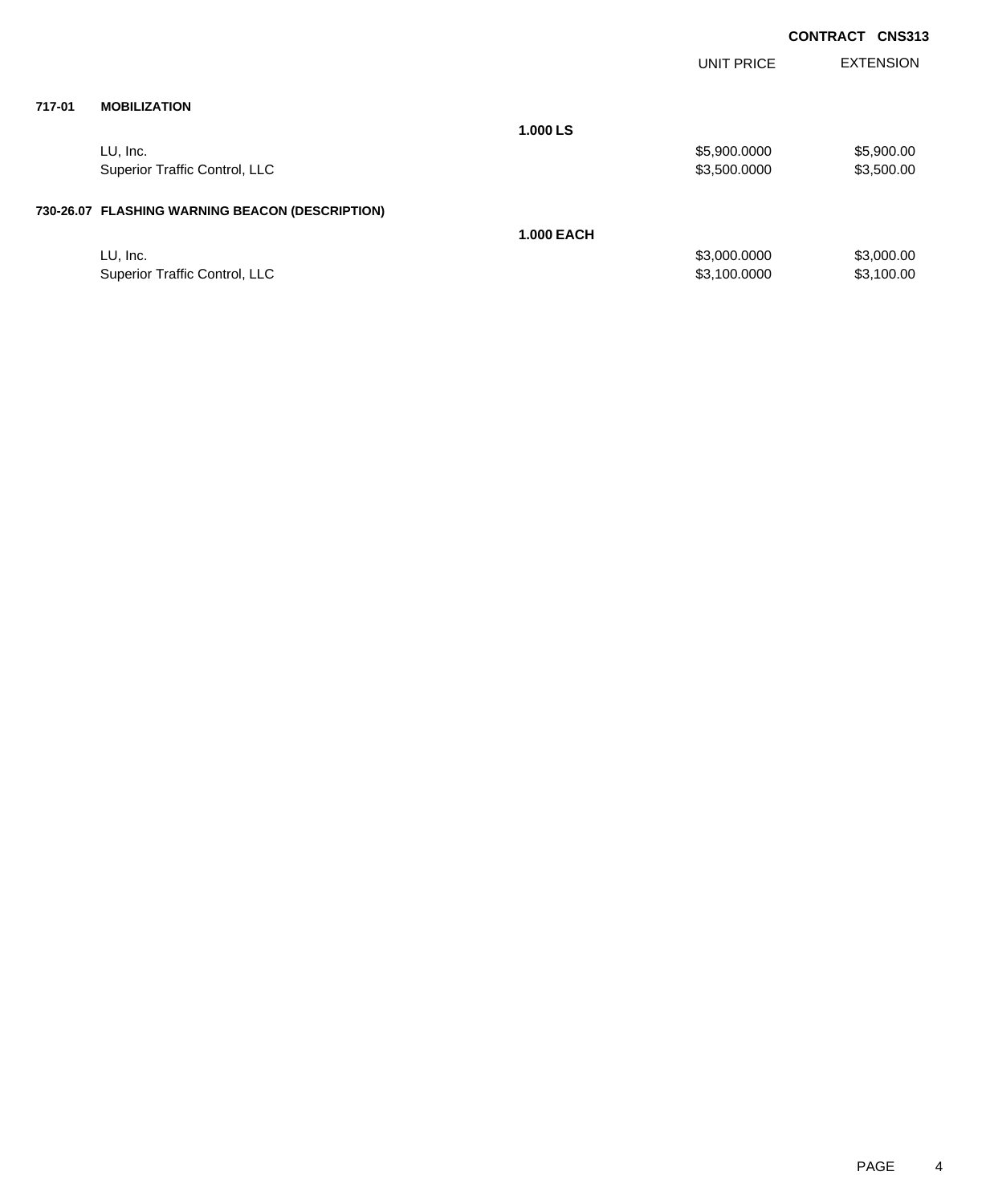### **SUB-TOTAL ROADWAY**

LU, Inc. \$78,753.06 Superior Traffic Control, LLC \$82,236.90

### **TOTAL CONTRACT**

LU, Inc. \$78,753.06 Superior Traffic Control, LLC \$82,236.90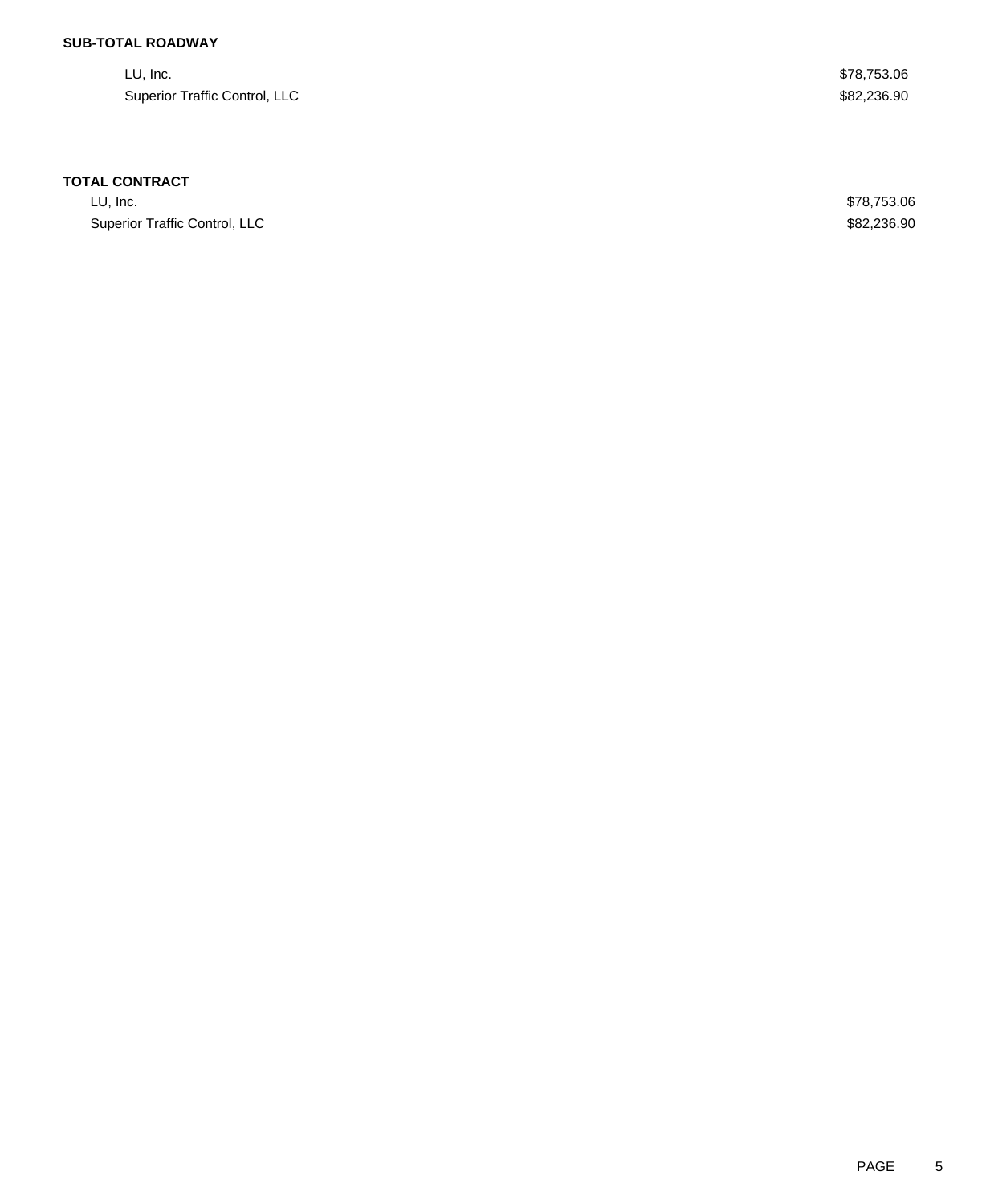# **DEPARTMENT OF TRANSPORTATION SUMMARY OF BIDS LETTING OF OCTOBER 05, 2018 STATE OF TENNESSEE**

#### WARREN COUNTY (Contract No. CNS315 Call 026)

HSIP-1(375),89073-3213-94,HSIP-1(387),89073-3214-94

THE INSTALLATION OF FLASHING BEACONS ON U.S. 70S (S.R. 1) AT S.R. 288 (OLD ROCK ISLAND ROAD) (L.M. 17.69) AND AT S.R. 136 (ROCK ISLAND ROAD) (L.M. 23.85).

PROJECT LENGTH - 0.0 MILES

COMPLETION TIME - ON OR BEFORE JUNE 30, 2019

DBE GOAL 8.00%

|                                            | <b>TOTAL CONTRACT</b> |
|--------------------------------------------|-----------------------|
| NABCO Electric Company, Inc.               | \$82.015.49           |
| Stansell Electric Company, Inc.            | \$89.491.00           |
| Davis H. Elliot Construction Company, Inc. | \$131,691.25          |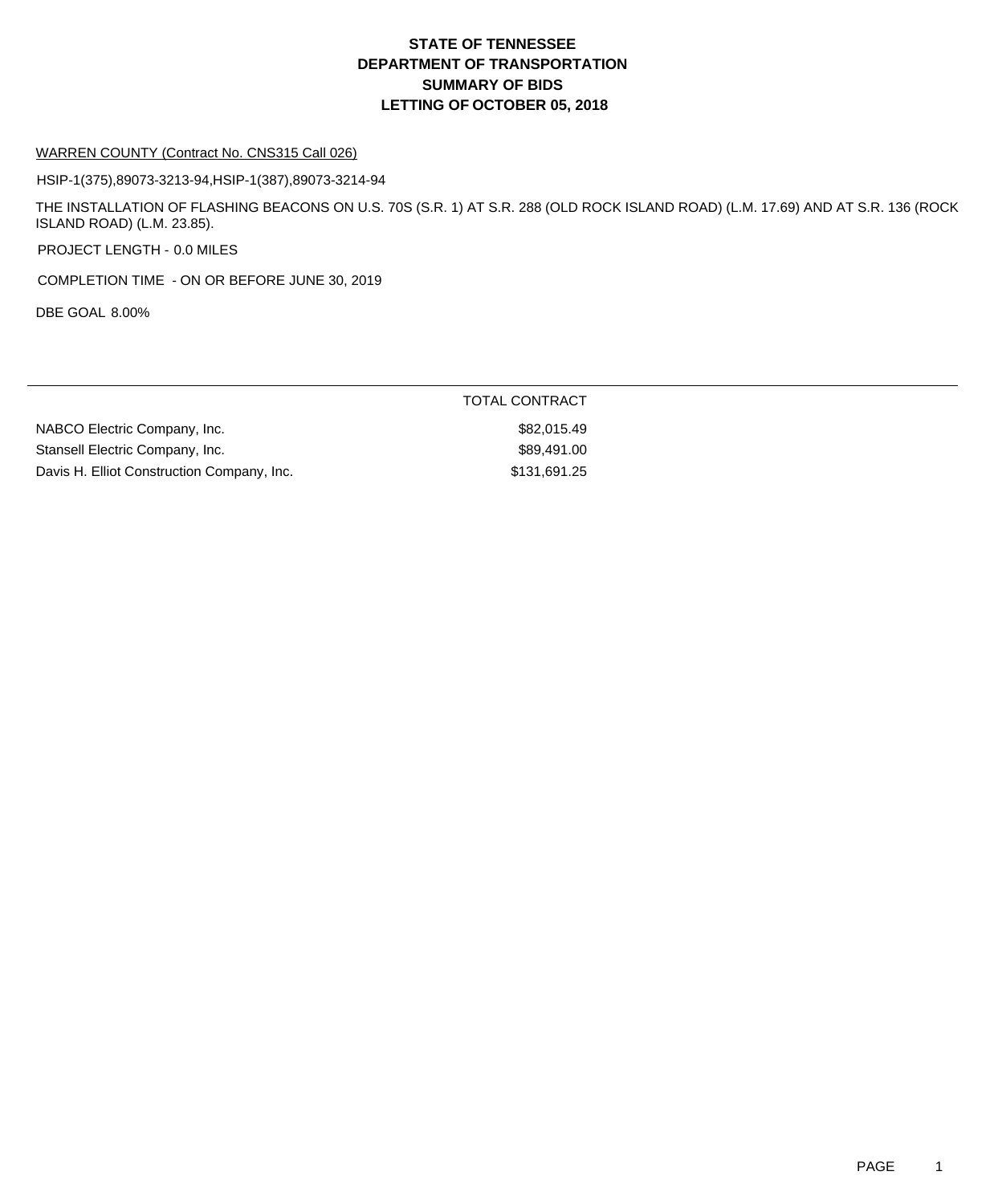|        |                                               |                   |                   | <b>CONTRACT CNS315</b> |
|--------|-----------------------------------------------|-------------------|-------------------|------------------------|
|        |                                               |                   | <b>UNIT PRICE</b> | <b>EXTENSION</b>       |
|        | <b>ROADWAY CATEGORY</b>                       |                   |                   |                        |
| 105-01 | <b>CONSTRUCTION STAKES, LINES AND GRADES</b>  |                   |                   |                        |
|        |                                               | 1.000 LS          |                   |                        |
|        | NABCO Electric Company, Inc.                  |                   | \$6,500.0000      | \$6,500.00             |
|        | Stansell Electric Company, Inc.               |                   | \$3,500.0000      | \$3,500.00             |
|        | Davis H. Elliot Construction Company, Inc.    |                   | \$5,855.0000      | \$5,855.00             |
| 201-01 | <b>CLEARING AND GRUBBING</b>                  |                   |                   |                        |
|        |                                               | 1.000 LS          |                   |                        |
|        | NABCO Electric Company, Inc.                  |                   | \$100.0000        | \$100.00               |
|        | Stansell Electric Company, Inc.               |                   | \$1,000.0000      | \$1,000.00             |
|        | Davis H. Elliot Construction Company, Inc.    |                   | \$10.0000         | \$10.00                |
|        | 209-08.02 TEMPORARY SILT FENCE (WITH BACKING) |                   |                   |                        |
|        |                                               | 255.000 L.F.      |                   |                        |
|        | NABCO Electric Company, Inc.                  |                   | \$3.2500          | \$828.75               |
|        | Stansell Electric Company, Inc.               |                   | \$8.0000          | \$2,040.00             |
|        | Davis H. Elliot Construction Company, Inc.    |                   | \$10.0000         | \$2,550.00             |
| 712-01 | <b>TRAFFIC CONTROL</b>                        |                   |                   |                        |
|        |                                               | 1.000 LS          |                   |                        |
|        | NABCO Electric Company, Inc.                  |                   | \$1,500.0000      | \$1,500.00             |
|        | Stansell Electric Company, Inc.               |                   | \$5,200.0000      | \$5,200.00             |
|        | Davis H. Elliot Construction Company, Inc.    |                   | \$5,000.0000      | \$5,000.00             |
|        | 712-04.01 FLEXIBLE DRUMS (CHANNELIZING)       |                   |                   |                        |
|        |                                               | 80.000 EACH       |                   |                        |
|        | NABCO Electric Company, Inc.                  |                   | \$30.0000         | \$2,400.00             |
|        | Stansell Electric Company, Inc.               |                   | \$15.0000         | \$1,200.00             |
|        | Davis H. Elliot Construction Company, Inc.    |                   | \$35.0000         | \$2,800.00             |
| 712-06 | <b>SIGNS (CONSTRUCTION)</b>                   |                   |                   |                        |
|        |                                               | 1,440.000 S.F.    |                   |                        |
|        | NABCO Electric Company, Inc.                  |                   | \$9.0000          | \$12,960.00            |
|        | Stansell Electric Company, Inc.               |                   | \$5.0000          | \$7,200.00             |
|        | Davis H. Elliot Construction Company, Inc.    |                   | \$7.0000          | \$10,080.00            |
|        | 712-08.03 ARROW BOARD (TYPE C)                |                   |                   |                        |
|        |                                               | <b>4.000 EACH</b> |                   |                        |
|        | NABCO Electric Company, Inc.                  |                   | \$800.0000        | \$3,200.00             |
|        | Stansell Electric Company, Inc.               |                   | \$930.0000        | \$3,720.00             |
|        | Davis H. Elliot Construction Company, Inc.    |                   | \$2,150.0000      | \$8,600.00             |
| 717-01 | <b>MOBILIZATION</b>                           |                   |                   |                        |
|        |                                               | 1.000 LS          |                   |                        |
|        | NABCO Electric Company, Inc.                  |                   | \$3,500.0000      | \$3,500.00             |
|        | Stansell Electric Company, Inc.               |                   | \$6,200.0000      | \$6,200.00             |
|        | Davis H. Elliot Construction Company, Inc.    |                   | \$6,580.0000      | \$6,580.00             |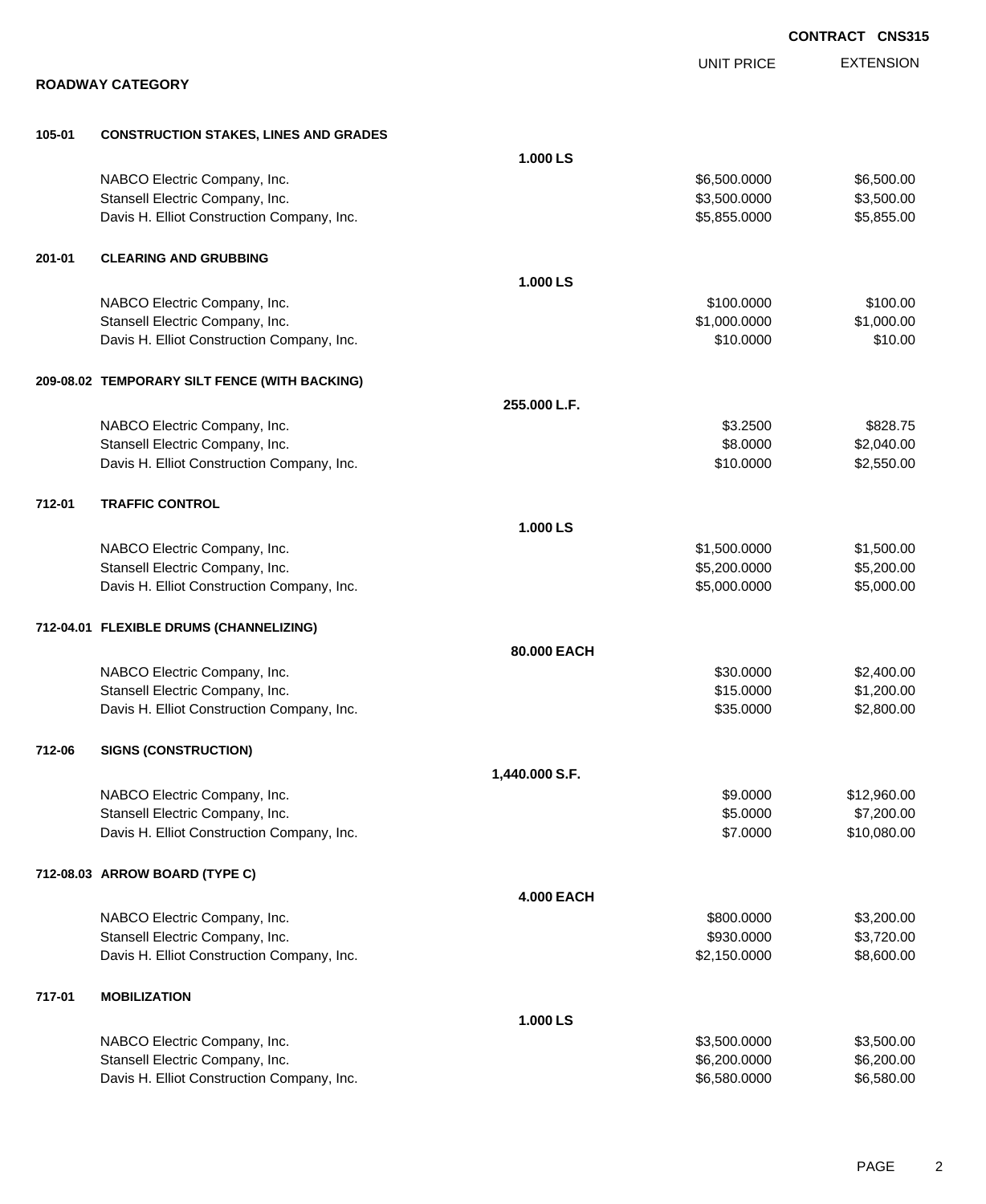EXTENSION **CONTRACT CNS315**

UNIT PRICE

|  | 730-02.01 SIGNAL HEAD ASSEMBLY (110) |  |
|--|--------------------------------------|--|

| 730-02.01 SIGNAL HEAD ASSEMBLY (110)                            |                   |               |                          |
|-----------------------------------------------------------------|-------------------|---------------|--------------------------|
|                                                                 | <b>2.000 EACH</b> |               |                          |
| NABCO Electric Company, Inc.                                    |                   | \$405.9700    | \$811.94                 |
| Stansell Electric Company, Inc.                                 |                   | \$475.0000    | \$950.00                 |
| Davis H. Elliot Construction Company, Inc.                      |                   | \$750.0000    | \$1,500.00               |
| 730-02.21 SIGNAL HEAD ASSEMBLY (220)                            |                   |               |                          |
|                                                                 | 7.000 EACH        |               |                          |
| NABCO Electric Company, Inc.                                    |                   | \$492.1500    | \$3,445.05               |
| Stansell Electric Company, Inc.                                 |                   | \$675.0000    | \$4,725.00               |
| Davis H. Elliot Construction Company, Inc.                      |                   | \$850.0000    | \$5,950.00               |
|                                                                 |                   |               |                          |
| 730-05.01 ELECTRICAL SERVICE CONNECTION                         | <b>2.000 EACH</b> |               |                          |
|                                                                 |                   | \$1,550.0000  |                          |
| NABCO Electric Company, Inc.<br>Stansell Electric Company, Inc. |                   | \$2,600.0000  | \$3,100.00<br>\$5,200.00 |
| Davis H. Elliot Construction Company, Inc.                      |                   | \$2,500.0000  | \$5,000.00               |
|                                                                 |                   |               |                          |
| 730-08.02 SIGNAL CABLE - 5 CONDUCTOR                            |                   |               |                          |
|                                                                 | 575.000 L.F.      |               |                          |
| NABCO Electric Company, Inc.                                    |                   | \$1.9500      | \$1,121.25               |
| Stansell Electric Company, Inc.                                 |                   | \$1.2000      | \$690.00                 |
| Davis H. Elliot Construction Company, Inc.                      |                   | \$0.5500      | \$316.25                 |
| 730-09.20 SPAN WIRE ASSEMBLY                                    |                   |               |                          |
|                                                                 | 340.000 L.F.      |               |                          |
| NABCO Electric Company, Inc.                                    |                   | \$3.4500      | \$1,173.00               |
| Stansell Electric Company, Inc.                                 |                   | \$3.7000      | \$1,258.00               |
| Davis H. Elliot Construction Company, Inc.                      |                   | \$5.0000      | \$1,700.00               |
| 730-15.07 CABINET (NEMA TYPE 3R FLASHING SIGNAL)                |                   |               |                          |
|                                                                 | <b>2.000 EACH</b> |               |                          |
| NABCO Electric Company, Inc.                                    |                   | \$1,300.7500  | \$2,601.50               |
| Stansell Electric Company, Inc.                                 |                   | \$1,180.0000  | \$2,360.00               |
| Davis H. Elliot Construction Company, Inc.                      |                   | \$1,000.0000  | \$2,000.00               |
| 730-16.03 CONTROLLER (FLASHING BEACON)                          |                   |               |                          |
|                                                                 | <b>2.000 EACH</b> |               |                          |
| NABCO Electric Company, Inc.                                    |                   | \$419.8000    | \$839.60                 |
| Stansell Electric Company, Inc.                                 |                   | \$598.0000    | \$1,196.00               |
| Davis H. Elliot Construction Company, Inc.                      |                   | \$6,875.0000  | \$13,750.00              |
| 730-23.01 STEEL STRAIN POLE (SIGNAL SUPPORT)                    |                   |               |                          |
|                                                                 | <b>4.000 EACH</b> |               |                          |
| NABCO Electric Company, Inc.                                    |                   | \$9,483.6000  | \$37,934.40              |
| Stansell Electric Company, Inc.                                 |                   | \$10,763.0000 | \$43,052.00              |
| Davis H. Elliot Construction Company, Inc.                      |                   | \$15,000.0000 | \$60,000.00              |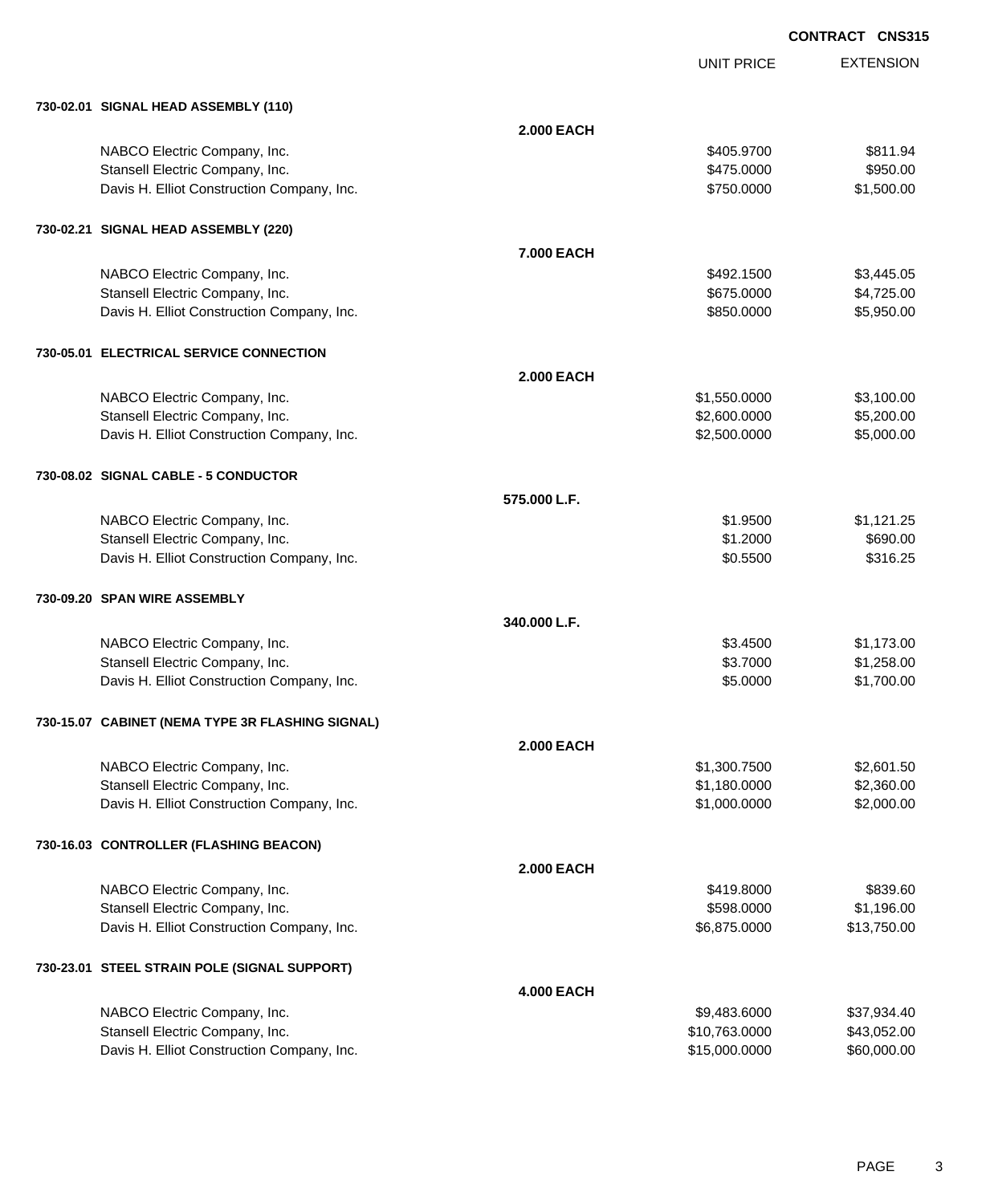### **SUB-TOTAL ROADWAY**

| NABCO Electric Company, Inc.               | \$82.015.49  |
|--------------------------------------------|--------------|
| Stansell Electric Company, Inc.            | \$89.491.00  |
| Davis H. Elliot Construction Company, Inc. | \$131.691.25 |

# **TOTAL CONTRACT**

| NABCO Electric Company, Inc.               | \$82,015.49  |
|--------------------------------------------|--------------|
| Stansell Electric Company, Inc.            | \$89,491.00  |
| Davis H. Elliot Construction Company, Inc. | \$131,691.25 |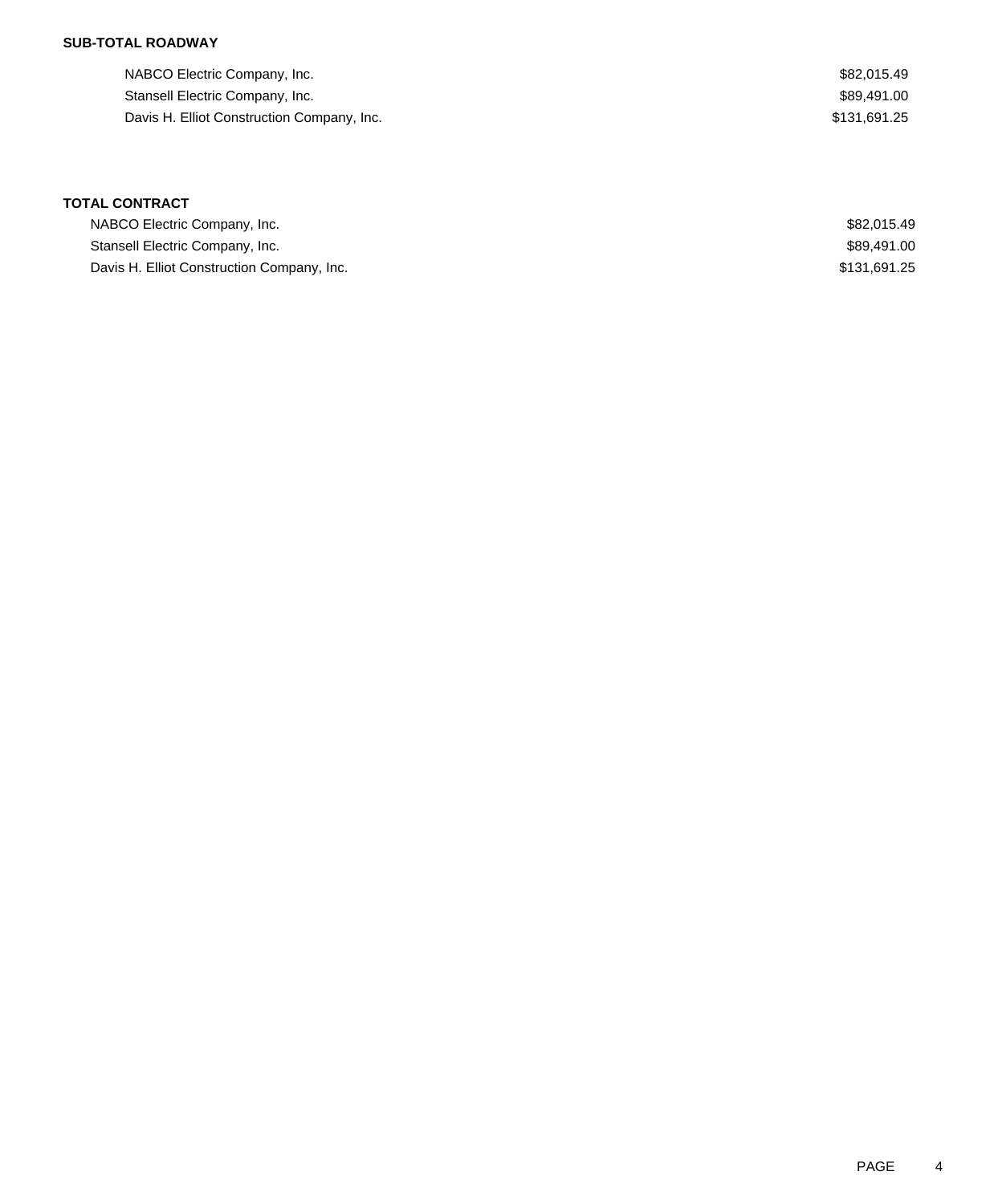# **DEPARTMENT OF TRANSPORTATION SUMMARY OF BIDS LETTING OF OCTOBER 05, 2018 STATE OF TENNESSEE**

#### WEAKLEY COUNTY (Contract No. CNS314 Call 027)

92003-4268-04

THE REPAIR OF THE BRIDGES ON U.S. 45E (S.R. 43) OVER OVERFLOW (L.M. 20.50).

PROJECT LENGTH - 0.0 MILES

COMPLETION TIME - ON OR BEFORE JULY 31, 2019

| Harold Coffey Construction Co., Inc. |
|--------------------------------------|
| Jamison Construction, LLC            |
| Dement Construction Company, LLC     |

# TOTAL CONTRACT

 $$867,982.89$  $$1,029,442.50$ npany, LLC \$1,065,991.60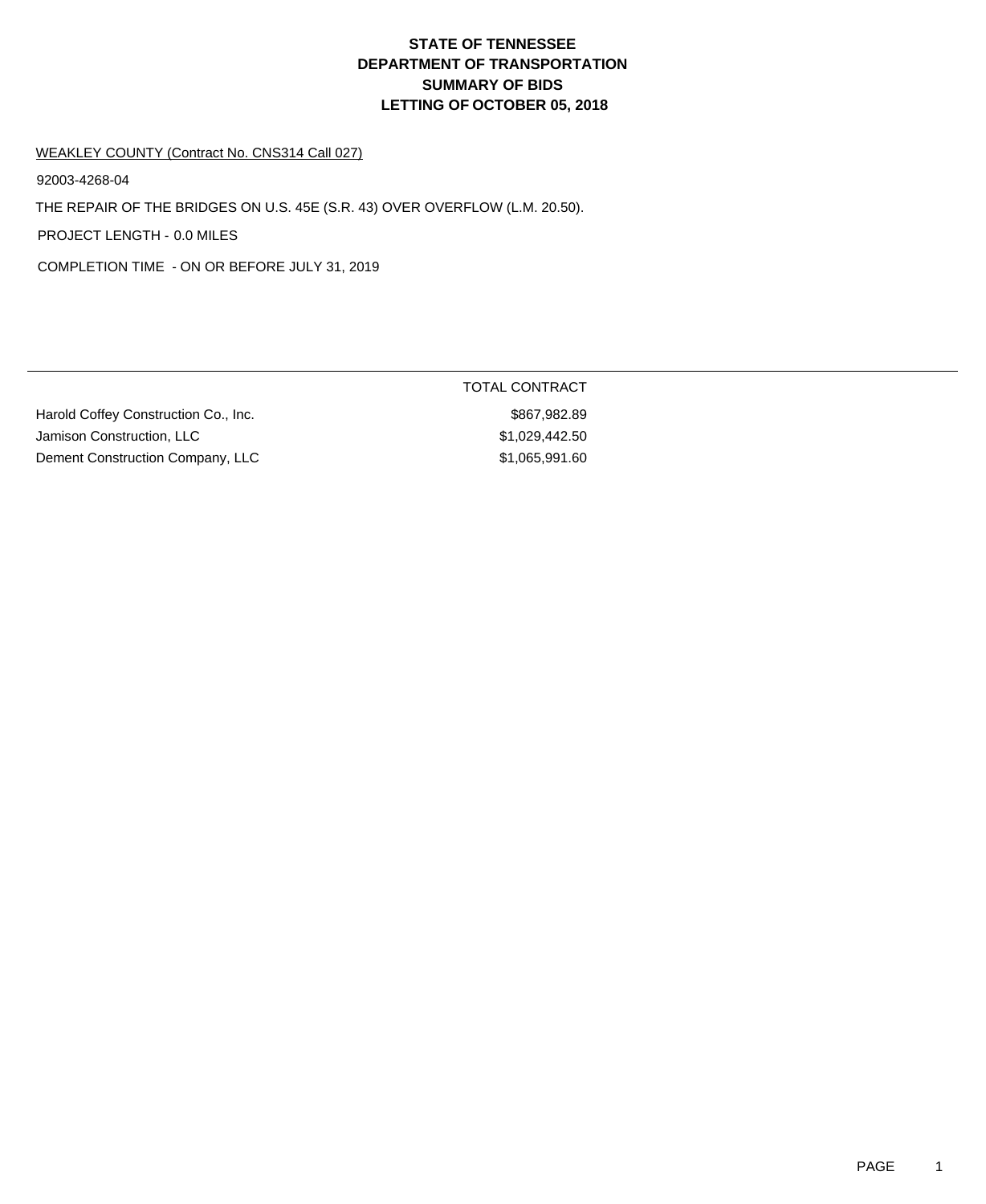|        |                                                        |                  |                   | <b>CONTRACT CNS314</b> |
|--------|--------------------------------------------------------|------------------|-------------------|------------------------|
|        |                                                        |                  | <b>UNIT PRICE</b> | <b>EXTENSION</b>       |
|        | <b>BRIDGE CATEGORY</b>                                 |                  |                   |                        |
|        | 209-08.02 TEMPORARY SILT FENCE (WITH BACKING)          |                  |                   |                        |
|        |                                                        | 800.000 L.F.     |                   |                        |
|        | Harold Coffey Construction Co., Inc.                   |                  | \$6.0000          | \$4,800.00             |
|        | Jamison Construction, LLC                              |                  | \$5.0000          | \$4,000.00             |
|        | Dement Construction Company, LLC                       |                  | \$5.0000          | \$4,000.00             |
| 403-01 | BITUMINOUS MATERIAL FOR TACK COAT (TC)                 |                  |                   |                        |
|        |                                                        | <b>1.000 TON</b> |                   |                        |
|        | Harold Coffey Construction Co., Inc.                   |                  | \$100.0000        | \$100.00               |
|        | Jamison Construction, LLC                              |                  | \$120.0000        | \$120.00               |
|        | Dement Construction Company, LLC                       |                  | \$100.0000        | \$100.00               |
|        | 411-01.10 ACS MIX(PG64-22) GRADING D                   |                  |                   |                        |
|        |                                                        | 161.000 TON      |                   |                        |
|        | Harold Coffey Construction Co., Inc.                   |                  | \$240.0000        | \$38,640.00            |
|        | Jamison Construction, LLC                              |                  | \$265.0000        | \$42,665.00            |
|        | Dement Construction Company, LLC                       |                  | \$240.0000        | \$38,640.00            |
|        | 415-01.02 COLD PLANING BITUMINOUS PAVEMENT             |                  |                   |                        |
|        |                                                        | 2,020.000 S.Y.   |                   |                        |
|        | Harold Coffey Construction Co., Inc.                   |                  | \$8.6500          | \$17,473.00            |
|        | Jamison Construction, LLC                              |                  | \$10.0000         | \$20,200.00            |
|        | Dement Construction Company, LLC                       |                  | \$8.6500          | \$17,473.00            |
|        | 604-04.02 APPLIED TEXTURE FINISH (EXISTING STRUCTURES) |                  |                   |                        |
|        |                                                        | 2,643.000 S.Y.   |                   |                        |
|        | Harold Coffey Construction Co., Inc.                   |                  | \$6.9500          | \$18,368.85            |
|        | Jamison Construction, LLC                              |                  | \$8.0000          | \$21,144.00            |
|        | Dement Construction Company, LLC                       |                  | \$6.9500          | \$18,368.85            |
|        | 604-10.05 CONCRETE                                     |                  |                   |                        |
|        |                                                        | 15.000 S.F.      |                   |                        |
|        | Harold Coffey Construction Co., Inc.                   |                  | \$300.0000        | \$4,500.00             |
|        | Jamison Construction, LLC                              |                  | \$160.0000        | \$2,400.00             |
|        | Dement Construction Company, LLC                       |                  | \$400.0000        | \$6,000.00             |
|        | 604-10.18 REINFORCING STEEL (REPAIRS)                  |                  |                   |                        |
|        |                                                        | 8,825.000 LB.    |                   |                        |
|        | Harold Coffey Construction Co., Inc.                   |                  | \$1.2500          | \$11,031.25            |
|        | Jamison Construction, LLC                              |                  | \$1.3000          | \$11,472.50            |
|        | Dement Construction Company, LLC                       |                  | \$0.8500          | \$7,501.25             |
|        | 604-10.42 CONCRETE REPAIRS                             |                  |                   |                        |
|        |                                                        | 446.000 C.F.     |                   |                        |
|        | Harold Coffey Construction Co., Inc.                   |                  | \$54.0000         | \$24,084.00            |
|        | Jamison Construction, LLC                              |                  | \$150.0000        | \$66,900.00            |
|        | Dement Construction Company, LLC                       |                  | \$250.0000        | \$111,500.00           |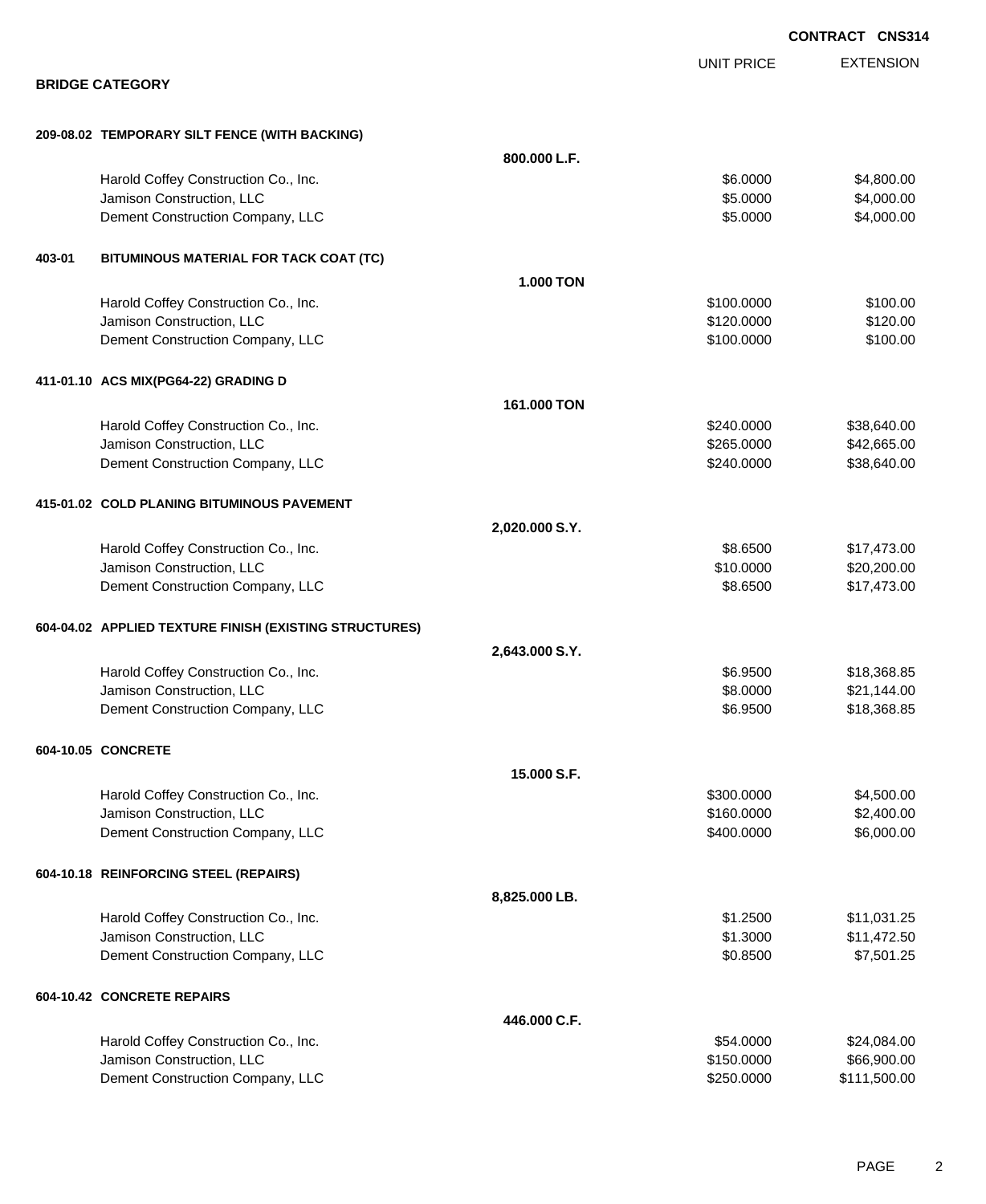UNIT PRICE

EXTENSION

|        | 604-10.44 EXPANSION JOINT REPAIRS                     |                |            |              |
|--------|-------------------------------------------------------|----------------|------------|--------------|
|        |                                                       | 162.000 L.F.   |            |              |
|        | Harold Coffey Construction Co., Inc.                  |                | \$490.0000 | \$79,380.00  |
|        | Jamison Construction, LLC                             |                | \$792.0000 | \$128,304.00 |
|        | Dement Construction Company, LLC                      |                | \$800.0000 | \$129,600.00 |
|        | 604-10.50 BRIDGE DECK REPAIRS (PARTIAL DEPTH OF SLAB) |                |            |              |
|        |                                                       | 300,000 S.Y.   |            |              |
|        | Harold Coffey Construction Co., Inc.                  |                | \$185.0000 | \$55,500.00  |
|        | Jamison Construction, LLC                             |                | \$260.0000 | \$78,000.00  |
|        | Dement Construction Company, LLC                      |                | \$250.0000 | \$75,000.00  |
|        | 604-10.54 CONCRETE REPAIRS                            |                |            |              |
|        |                                                       | 15,000 S.F.    |            |              |
|        | Harold Coffey Construction Co., Inc.                  |                | \$175.0000 | \$2,625.00   |
|        | Jamison Construction, LLC                             |                | \$160.0000 | \$2,400.00   |
|        | Dement Construction Company, LLC                      |                | \$150.0000 | \$2,250.00   |
|        | 606-03.03 STEEL PILES (12 INCH)                       |                |            |              |
|        |                                                       | 720.000 L.F.   |            |              |
|        | Harold Coffey Construction Co., Inc.                  |                | \$73.0000  | \$52,560.00  |
|        | Jamison Construction, LLC                             |                | \$80.0000  | \$57,600.00  |
|        | Dement Construction Company, LLC                      |                | \$60.0000  | \$43,200.00  |
|        | 617-04.02 TYPE 2 THIN EPOXY OVERLAY (LOW-MOD EPOXY)   |                |            |              |
|        |                                                       | 4,434.000 S.Y. |            |              |
|        | Harold Coffey Construction Co., Inc.                  |                | \$28.3500  | \$125,703.90 |
|        | Jamison Construction, LLC                             |                | \$32.5000  | \$144,105.00 |
|        | Dement Construction Company, LLC                      |                | \$28.5000  | \$126,369.00 |
| 620-03 | <b>CONCRETE PARAPET (PARAPET AND END POST REPL.)</b>  |                |            |              |
|        |                                                       | 1,085.000 L.F. |            |              |
|        | Harold Coffey Construction Co., Inc.                  |                | \$224.4500 | \$243,528.25 |
|        | Jamison Construction, LLC                             |                | \$158.0000 | \$171,430.00 |
|        | Dement Construction Company, LLC                      |                | \$200.0000 | \$217,000.00 |
|        | 705-01.01 GUARDRAIL AT BRIDGE ENDS                    |                |            |              |
|        |                                                       | 27.000 L.F.    |            |              |
|        | Harold Coffey Construction Co., Inc.                  |                | \$110.5000 | \$2,983.50   |
|        | Jamison Construction, LLC                             |                | \$100.0000 | \$2,700.00   |
|        | Dement Construction Company, LLC                      |                | \$110.5000 | \$2,983.50   |
|        | 705-04.50 PORTABLE BARRIER RAIL DELINEATOR            |                |            |              |
|        |                                                       | 136.000 EACH   |            |              |
|        | Harold Coffey Construction Co., Inc.                  |                | \$12.0000  | \$1,632.00   |
|        | Jamison Construction, LLC                             |                | \$16.0000  | \$2,176.00   |
|        | Dement Construction Company, LLC                      |                | \$15.0000  | \$2,040.00   |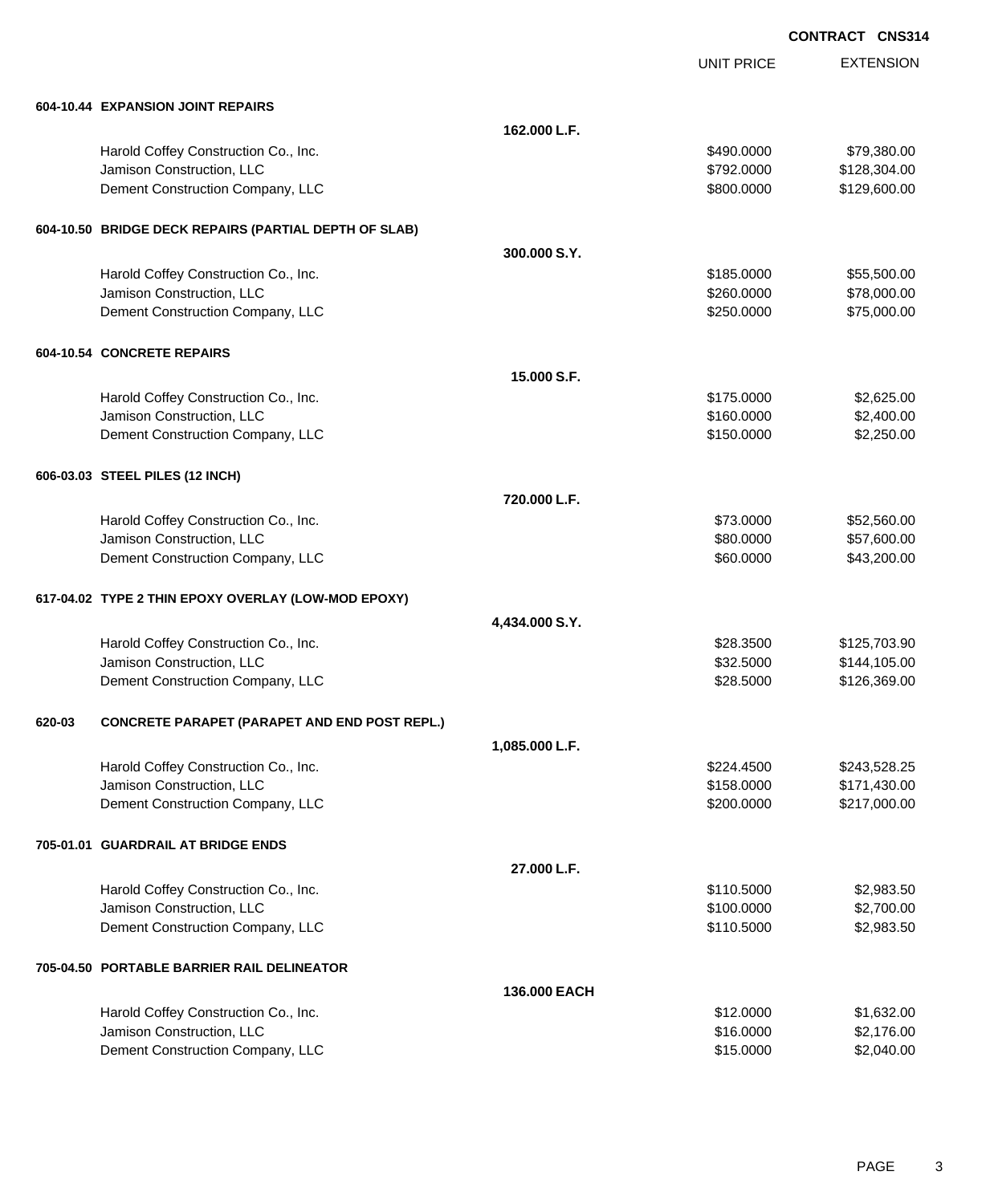|        |                                                    |                   | <b>UNIT PRICE</b> | <b>EXTENSION</b> |
|--------|----------------------------------------------------|-------------------|-------------------|------------------|
|        | 705-06.20 TANGENT ENERGY ABSORBING TERM MASH TL-3  |                   |                   |                  |
|        |                                                    | <b>1.000 EACH</b> |                   |                  |
|        | Harold Coffey Construction Co., Inc.               |                   | \$3,990.0000      | \$3,990.00       |
|        | Jamison Construction, LLC                          |                   | \$3,700.0000      | \$3,700.00       |
|        | Dement Construction Company, LLC                   |                   | \$3,990.0000      | \$3,990.00       |
|        | 705-08.51 PORTABLE IMPACT ATTENUATOR NCHRP350 TL-3 |                   |                   |                  |
|        |                                                    | <b>2.000 EACH</b> |                   |                  |
|        | Harold Coffey Construction Co., Inc.               |                   | \$5,485.0000      | \$10,970.00      |
|        | Jamison Construction, LLC                          |                   | \$3,500.0000      | \$7,000.00       |
|        | Dement Construction Company, LLC                   |                   | \$5,485.0000      | \$10,970.00      |
| 712-01 | <b>TRAFFIC CONTROL</b>                             |                   |                   |                  |
|        |                                                    | 1.000 LS          |                   |                  |
|        | Harold Coffey Construction Co., Inc.               |                   | \$5,750.0000      | \$5,750.00       |
|        | Jamison Construction, LLC                          |                   | \$35,000.0000     | \$35,000.00      |
|        | Dement Construction Company, LLC                   |                   | \$44,550.0000     | \$44,550.00      |
|        | 712-02.02 INTERCONNECTED PORTABLE BARRIER RAIL     |                   |                   |                  |
|        |                                                    | 1,860.000 L.F.    |                   |                  |
|        | Harold Coffey Construction Co., Inc.               |                   | \$22.5000         | \$41,850.00      |
|        | Jamison Construction, LLC                          |                   | \$36.0000         | \$66,960.00      |
|        | Dement Construction Company, LLC                   |                   | \$36.0000         | \$66,960.00      |
|        | 712-04.01 FLEXIBLE DRUMS (CHANNELIZING)            |                   |                   |                  |
|        |                                                    | 114,000 EACH      |                   |                  |
|        | Harold Coffey Construction Co., Inc.               |                   | \$20.0000         | \$2,280.00       |
|        | Jamison Construction, LLC                          |                   | \$30.0000         | \$3,420.00       |
|        | Dement Construction Company, LLC                   |                   | \$20.0000         | \$2,280.00       |
| 712-06 | <b>SIGNS (CONSTRUCTION)</b>                        |                   |                   |                  |
|        |                                                    | 560.000 S.F.      |                   |                  |
|        | Harold Coffey Construction Co., Inc.               |                   | \$5.5000          | \$3,080.00       |
|        | Jamison Construction, LLC                          |                   | \$9.0000          | \$5,040.00       |
|        | Dement Construction Company, LLC                   |                   | \$5.5000          | \$3,080.00       |
|        | 712-07.03 TEMPORARY BARRICADES (TYPE III)          |                   |                   |                  |
|        |                                                    | 320.000 L.F.      |                   |                  |
|        | Harold Coffey Construction Co., Inc.               |                   | \$10.0000         | \$3,200.00       |
|        | Jamison Construction, LLC                          |                   | \$30.0000         | \$9,600.00       |
|        | Dement Construction Company, LLC                   |                   | \$10.0000         | \$3,200.00       |
|        | 712-08.03 ARROW BOARD (TYPE C)                     |                   |                   |                  |
|        |                                                    | <b>2.000 EACH</b> |                   |                  |
|        | Harold Coffey Construction Co., Inc.               |                   | \$595.0000        | \$1,190.00       |
|        | Jamison Construction, LLC                          |                   | \$1,800.0000      | \$3,600.00       |
|        | Dement Construction Company, LLC                   |                   | \$595.0000        | \$1,190.00       |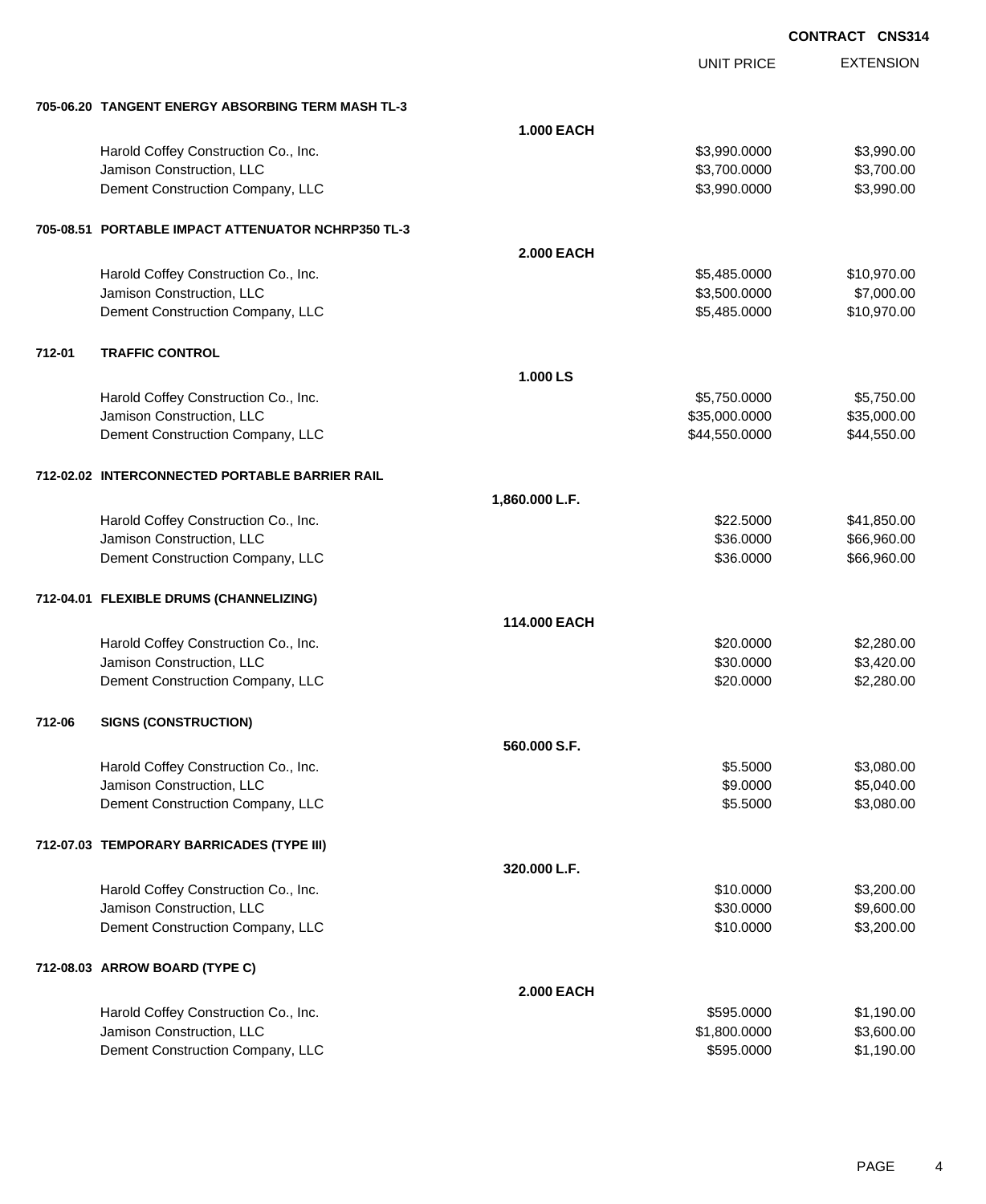|        |                                                          |                   |                   | <b>CONTRACT CNS314</b> |
|--------|----------------------------------------------------------|-------------------|-------------------|------------------------|
|        |                                                          |                   | <b>UNIT PRICE</b> | <b>EXTENSION</b>       |
|        | 712-09.01 REMOVABLE PAVEMENT MARKING LINE                |                   |                   |                        |
|        |                                                          | 17,432.000 L.F.   |                   |                        |
|        | Harold Coffey Construction Co., Inc.                     |                   | \$3.0000          | \$52,296.00            |
|        | Jamison Construction, LLC                                |                   | \$1.7500          | \$30,506.00            |
|        | Dement Construction Company, LLC                         |                   | \$3.0000          | \$52,296.00            |
|        | 713-16.01 CHANGEABLE MESSAGE SIGN UNIT                   |                   |                   |                        |
|        |                                                          | <b>2.000 EACH</b> |                   |                        |
|        | Harold Coffey Construction Co., Inc.                     |                   | \$3,750.0000      | \$7,500.00             |
|        | Jamison Construction, LLC                                |                   | \$5,600.0000      | \$11,200.00            |
|        | Dement Construction Company, LLC                         |                   | \$3,750.0000      | \$7,500.00             |
|        | 716-12.02 ENHANCED FLATLINE THERMO PVMT MRKNG (6IN LINE) |                   |                   |                        |
|        |                                                          | 0.500 L.M.        |                   |                        |
|        | Harold Coffey Construction Co., Inc.                     |                   | \$6,500.0000      | \$3,250.00             |
|        | Jamison Construction, LLC                                |                   | \$7,500.0000      | \$3,750.00             |
|        | Dement Construction Company, LLC                         |                   | \$6,500.0000      | \$3,250.00             |
| 717-01 | <b>MOBILIZATION</b>                                      |                   |                   |                        |
|        |                                                          | 1.000 LS          |                   |                        |
|        | Harold Coffey Construction Co., Inc.                     |                   | \$43,399.1400     | \$43,399.14            |
|        | Jamison Construction, LLC                                |                   | \$80,550.0000     | \$80,550.00            |
|        | Dement Construction Company, LLC                         |                   | \$53,000.0000     | \$53,000.00            |
| 801-03 | <b>WATER (SEEDING &amp; SODDING)</b>                     |                   |                   |                        |
|        |                                                          | 18.000 M.G.       |                   |                        |
|        | Harold Coffey Construction Co., Inc.                     |                   | \$1.0000          | \$18.00                |
|        | Jamison Construction, LLC                                |                   | \$250.0000        | \$4,500.00             |
|        | Dement Construction Company, LLC                         |                   | \$50.0000         | \$900.00               |
| 803-01 | SODDING (NEW SOD)                                        |                   |                   |                        |
|        |                                                          | 1,800.000 S.Y.    |                   |                        |
|        | Harold Coffey Construction Co., Inc.                     |                   | \$3.5000          | \$6,300.00             |
|        | Jamison Construction, LLC                                |                   | \$5,0000          | \$9,000.00             |
|        | Dement Construction Company, LLC                         |                   | \$6.0000          | \$10,800.00            |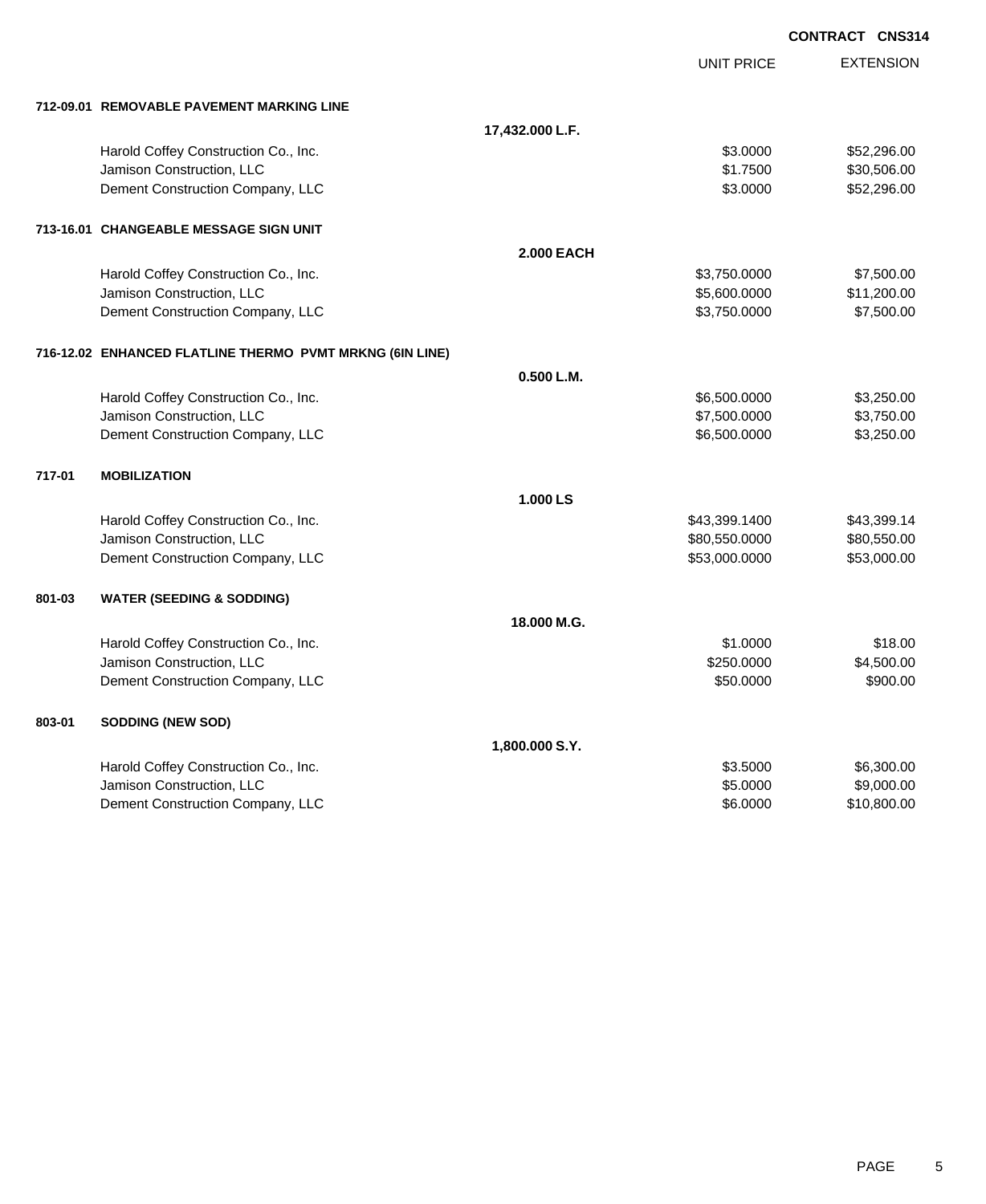### **SUB-TOTAL BRIDGE**

Harold Coffey Construction Co., Inc. 6. 2012 12:30 12:30 12:30 12:30 12:30 12:30 12:30 12:30 12:30 12:30 12:30 Jamison Construction, LLC \$1,029,442.50 Dement Construction Company, LLC 6. The state of the state of the state of the state of the state of the state of the state of the state of the state of the state of the state of the state of the state of the state of the

# **TOTAL CONTRACT**

| Harold Coffey Construction Co., Inc. | \$867,982.89   |
|--------------------------------------|----------------|
| Jamison Construction, LLC            | \$1,029,442.50 |
| Dement Construction Company, LLC     | \$1,065,991.60 |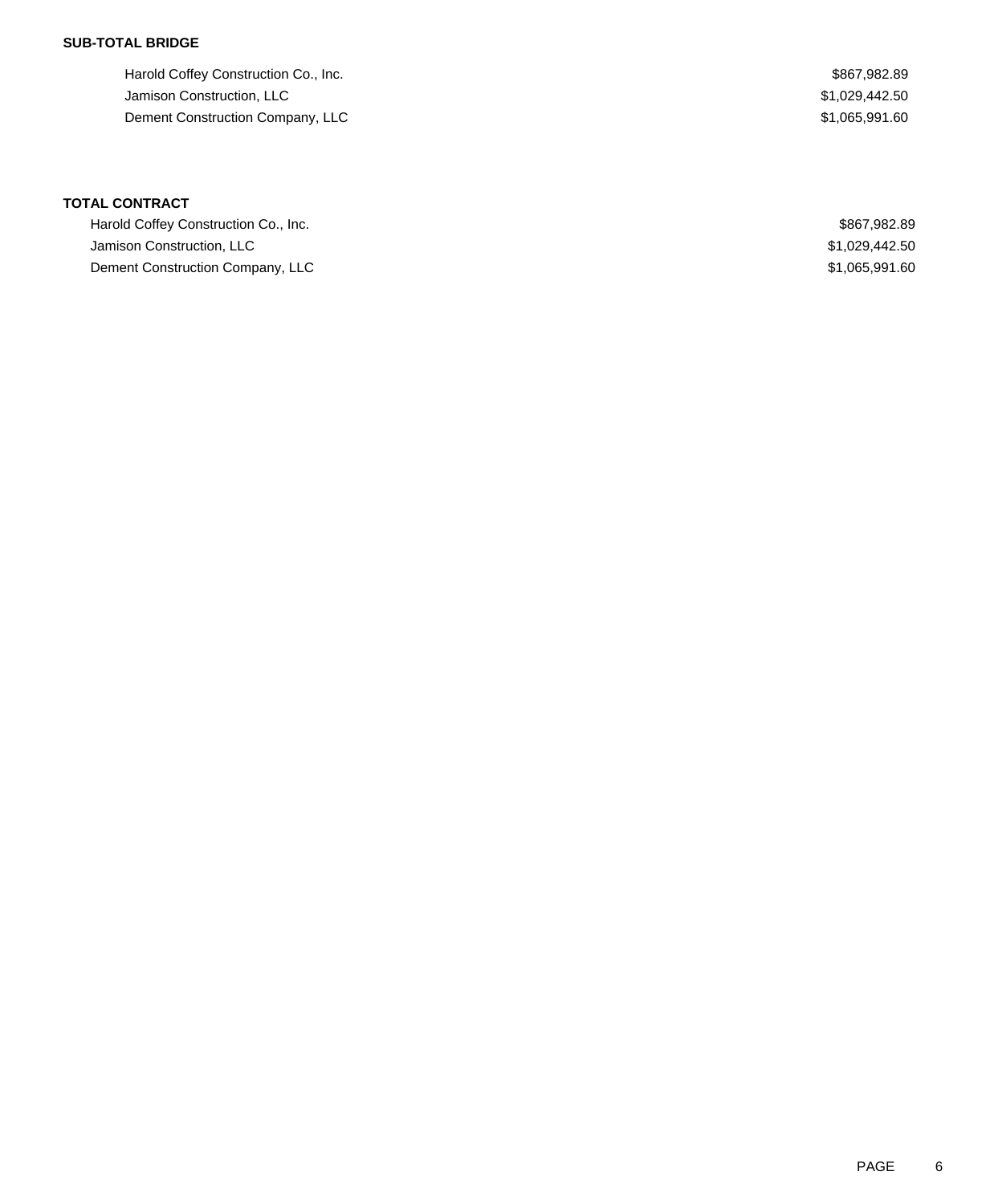# **DEPARTMENT OF TRANSPORTATION SUMMARY OF BIDS LETTING OF OCTOBER 05, 2018 STATE OF TENNESSEE**

#### WHITE COUNTY (Contract No. CNS301 Call 028)

HSIP-111(104),93003-3234-94

THE MISCELLANEOUS SAFETY IMPROVEMENTS ON S.R. 111 FROM NEAR PANTHER DRIVE (L.M. 5.90) TO THE BRIDGE OVER CALF KILLER RIVER (L.M. 6.37).

PROJECT LENGTH - 0.470 MILES

COMPLETION TIME - ON OR BEFORE JULY 31, 2019

DBE GOAL 6.00%

TOTAL CONTRACT

Superior Traffic Control, LLC \$36,708.00 LU, Inc. \$40,905.68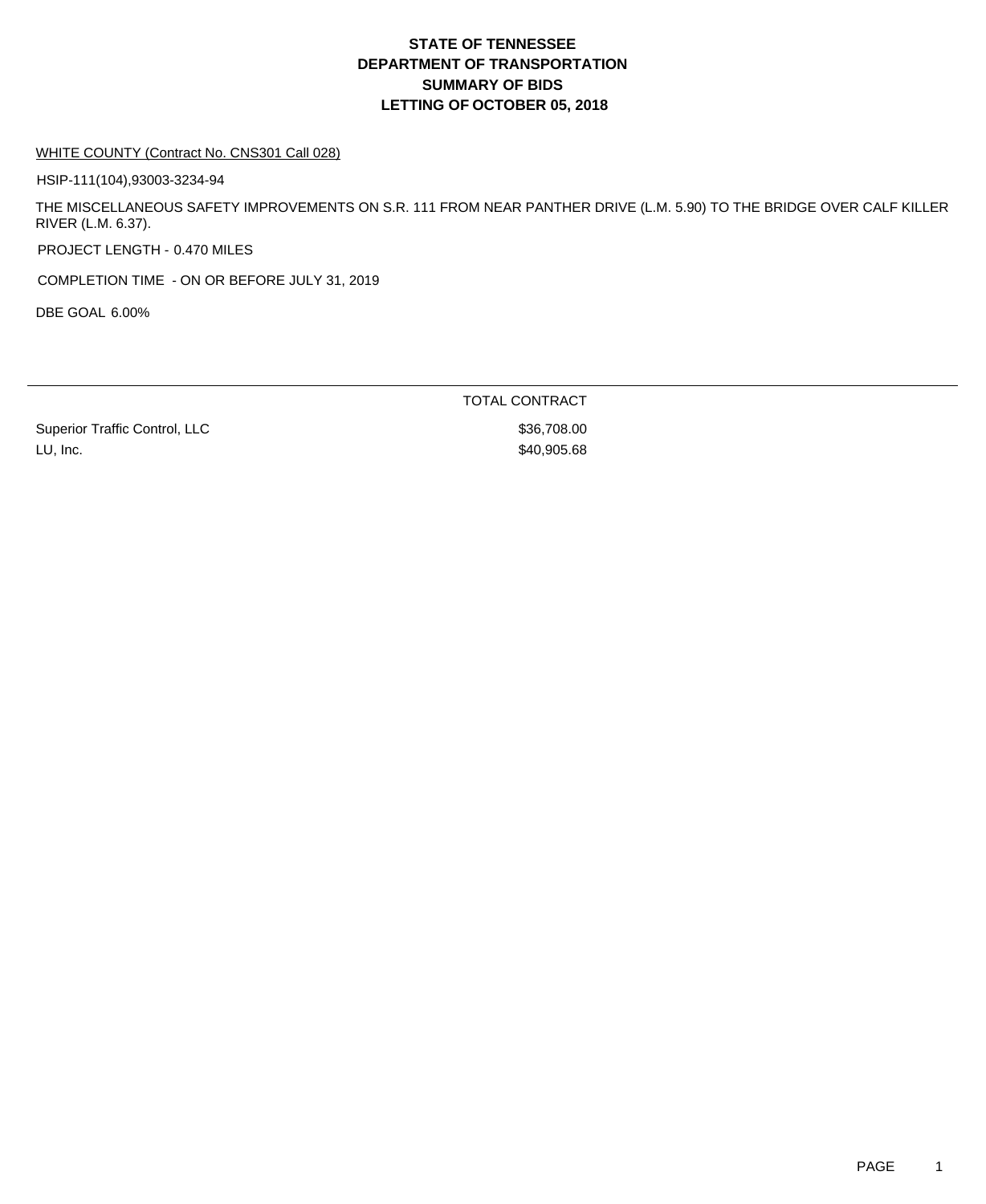|        |                                                                     |                    |                              | CONTRACT CNS301          |
|--------|---------------------------------------------------------------------|--------------------|------------------------------|--------------------------|
|        | <b>ROADWAY CATEGORY</b>                                             |                    | <b>UNIT PRICE</b>            | <b>EXTENSION</b>         |
|        | 705-04.21 GUARDRAIL DELINEATION ENHANCEMENT                         |                    |                              |                          |
|        | Superior Traffic Control, LLC<br>LU, Inc.                           | 865.000 L.F.       | \$4.5000<br>\$3.5000         | \$3,892.50<br>\$3,027.50 |
| 712-01 | <b>TRAFFIC CONTROL</b>                                              |                    |                              |                          |
|        | Superior Traffic Control, LLC<br>LU, Inc.                           | 1.000 LS           | \$2,000.0000<br>\$3,440.0000 | \$2,000.00<br>\$3,440.00 |
| 712-06 | <b>SIGNS (CONSTRUCTION)</b>                                         |                    |                              |                          |
|        | Superior Traffic Control, LLC<br>LU, Inc.                           | 162.000 S.F.       | \$8.0000<br>\$8.0000         | \$1,296.00<br>\$1,296.00 |
|        | 713-02.21 SIGN POST DELINEATION ENHANCEMENT                         |                    |                              |                          |
|        | Superior Traffic Control, LLC<br>LU, Inc.                           | 150.000 L.F.       | \$8.0000<br>\$5.5000         | \$1,200.00<br>\$825.00   |
|        | 713-11.01 "U" SECTION STEEL POSTS                                   |                    |                              |                          |
|        | Superior Traffic Control, LLC<br>LU, Inc.                           | 338.000 LB.        | \$5.5000<br>\$2.8200         | \$1,859.00<br>\$953.16   |
|        | 713-11.02 PERFORATED/KNOCKOUT SQUARE TUBE POST                      |                    |                              |                          |
|        | Superior Traffic Control, LLC<br>LU, Inc.                           | 402.000 LB.        | \$5.0000<br>\$3.2400         | \$2,010.00<br>\$1,302.48 |
|        | 713-13.02 FLAT SHEET ALUMINUM SIGNS (0.080" THICK)                  |                    |                              |                          |
|        | Superior Traffic Control, LLC<br>LU, Inc.                           | 37.000 S.F.        | \$16.5000<br>\$9.3300        | \$610.50<br>\$345.21     |
|        | 713-13.03 FLAT SHEET ALUMINUM SIGNS (0.100" THICK)                  |                    |                              |                          |
|        | Superior Traffic Control, LLC<br>LU, Inc.                           | 219.000 S.F.       | \$17.2500<br>\$9.8900        | \$3,777.75<br>\$2,165.91 |
|        | 713-15.36 REMOVE SIGN, SUPPORT & FOOTING                            |                    |                              |                          |
|        | Superior Traffic Control, LLC<br>LU, Inc.                           | <b>12.000 EACH</b> | \$75.0000<br>\$25.0000       | \$900.00<br>\$300.00     |
|        | 716-01.40 REMOVE AND REPLACE LENS ON SNOWPLOWABLE REFLECTIVE MARKER |                    |                              |                          |
|        | Superior Traffic Control, LLC<br>LU, Inc.                           | 156.000 EACH       | \$13.5000<br>\$10.1500       | \$2,106.00<br>\$1,583.40 |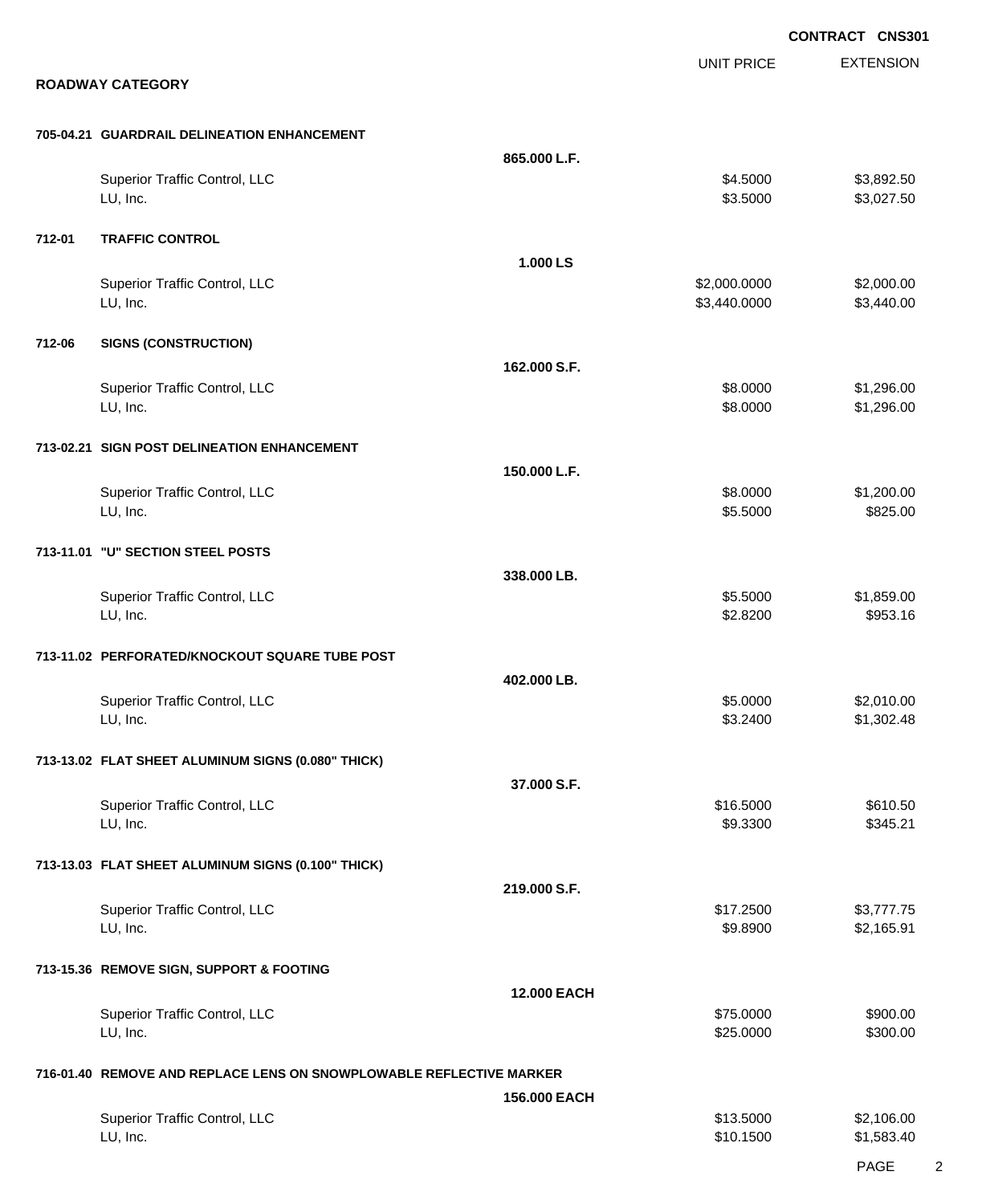|                                                              |                   | <b>UNIT PRICE</b> | <b>EXTENSION</b> |
|--------------------------------------------------------------|-------------------|-------------------|------------------|
| 716-02.04 PLASTIC PAVEMENT MARKING(CHANNELIZATION STRIPING)  |                   |                   |                  |
|                                                              | 200,000 S.Y.      |                   |                  |
| Superior Traffic Control, LLC                                |                   | \$23.0000         | \$4,600.00       |
| LU, Inc.                                                     |                   | \$20.3000         | \$4,060.00       |
| 716-02.05 PLASTIC PAVEMENT MARKING (STOP LINE)               |                   |                   |                  |
|                                                              | 35.000 L.F.       |                   |                  |
| Superior Traffic Control, LLC                                |                   | \$13.5000         | \$472.50         |
| LU, Inc.                                                     |                   | \$50.7500         | \$1,776.25       |
| 716-02.06 PLASTIC PAVEMENT MARKING (TURN LANE ARROW)         |                   |                   |                  |
|                                                              | 7.000 EACH        |                   |                  |
| Superior Traffic Control, LLC                                |                   | \$170.0000        | \$1,190.00       |
| LU, Inc.                                                     |                   | \$355.2500        | \$2,486.75       |
| 716-03.03 PLASTIC WORD PAVEMENT MARKING (STOP AHEAD)         |                   |                   |                  |
|                                                              | <b>4.000 EACH</b> |                   |                  |
| Superior Traffic Control, LLC                                |                   | \$470.0000        | \$1,880.00       |
| LU, Inc.                                                     |                   | \$761.2500        | \$3,045.00       |
| 716-04.05 PLASTIC PAVEMENT MARKING (STRAIGHT ARROW)          |                   |                   |                  |
|                                                              | <b>2.000 EACH</b> |                   |                  |
| Superior Traffic Control, LLC                                |                   | \$140.0000        | \$280.00         |
| LU, Inc.                                                     |                   | \$355.2500        | \$710.50         |
| 716-13.02 SPRAY THERMO PVMT MRKNG (60 mil) (6IN LINE)        |                   |                   |                  |
|                                                              | 2.200 L.M.        |                   |                  |
| Superior Traffic Control, LLC                                |                   | \$2,750.0000      | \$6,050.00       |
| LU, Inc.                                                     |                   | \$4,396.0300      | \$9,671.27       |
| 716-13.05 SPRAY THERMO PVMT MRKNG (60 mil) (6IN DOTTED LINE) |                   |                   |                  |
|                                                              | 575.000 L.F.      |                   |                  |
| Superior Traffic Control, LLC                                |                   | \$1.4500          | \$833.75         |
| LU, Inc.                                                     |                   | \$0.8300          | \$477.25         |
| 717-01<br><b>MOBILIZATION</b>                                |                   |                   |                  |
|                                                              | 1.000 LS          |                   |                  |
| Superior Traffic Control, LLC                                |                   | \$1,750.0000      | \$1,750.00       |
| LU, Inc.                                                     |                   | \$3,440.0000      | \$3,440.00       |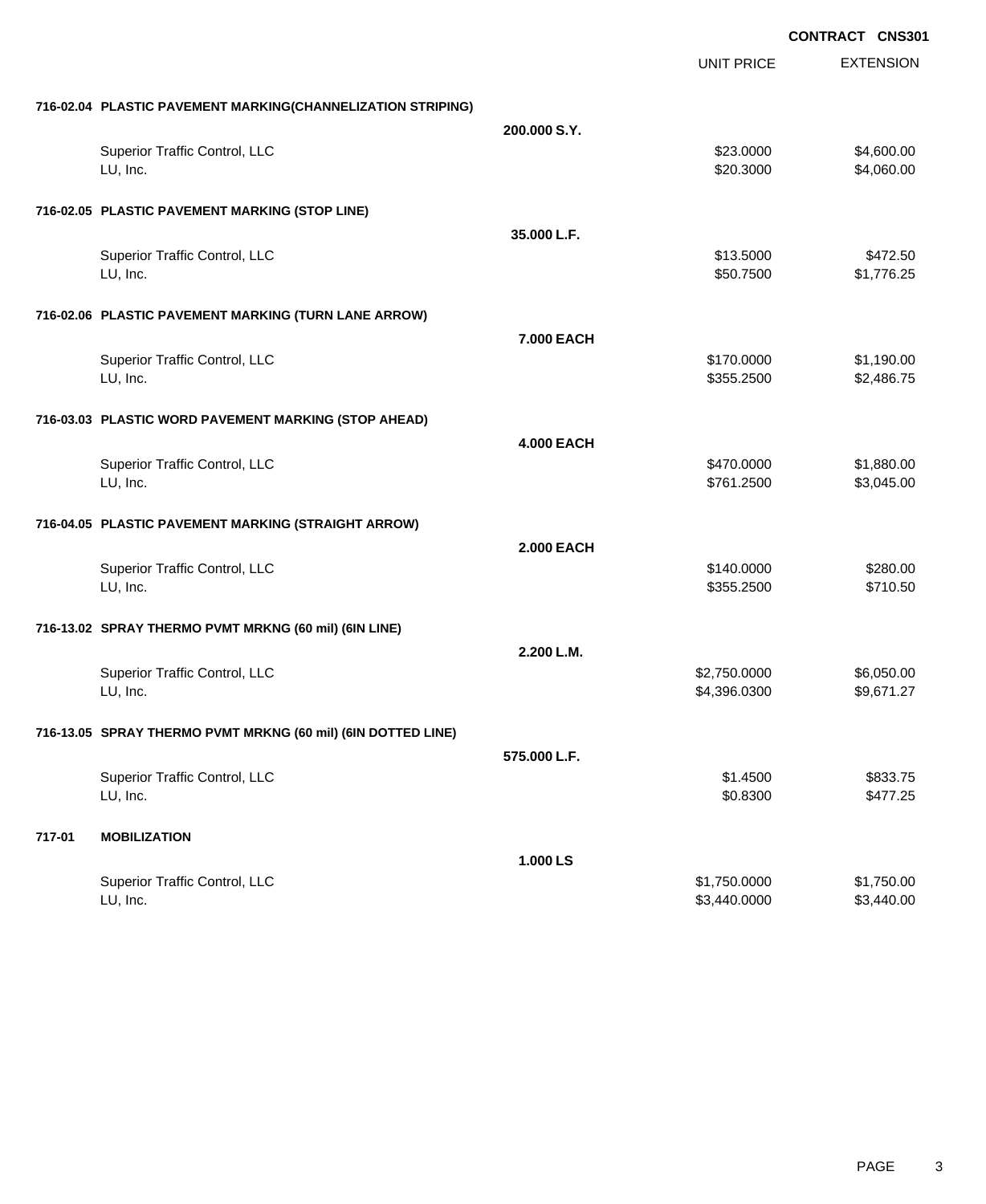## **SUB-TOTAL ROADWAY**

Superior Traffic Control, LLC \$36,708.00 LU, Inc.  $\$40,\!905.68$ 

### **TOTAL CONTRACT**

Superior Traffic Control, LLC \$36,708.00 LU, Inc. \$40,905.68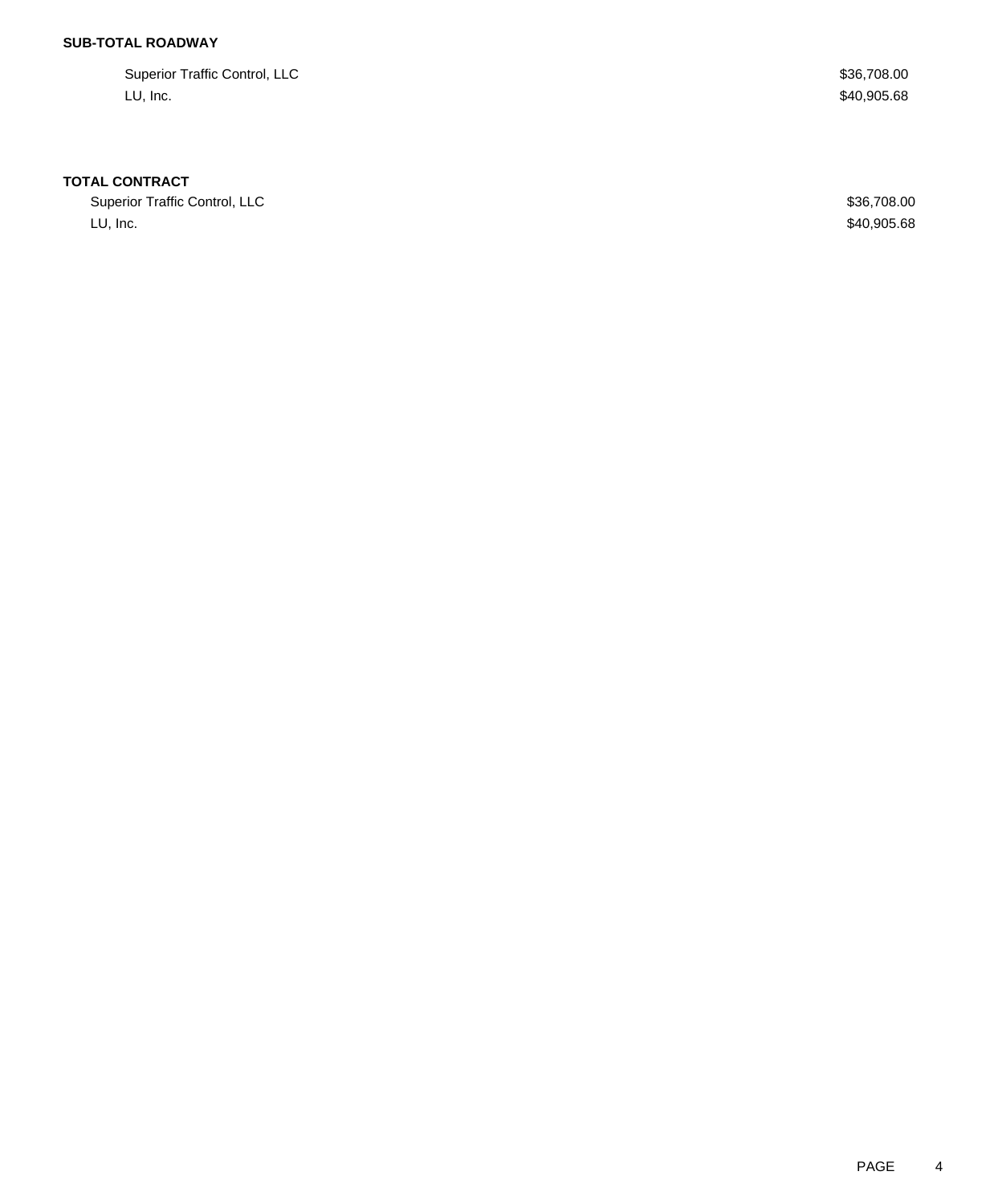# **DEPARTMENT OF TRANSPORTATION SUMMARY OF BIDS LETTING OF OCTOBER 05, 2018 STATE OF TENNESSEE**

#### WILSON COUNTY (Contract No. CNS312 Call 029)

HSIP-4450(7),95952-3570-94

THE MISCELLANEOUS SAFETY IMPROVEMENTS ON OLD LEBANON DIRT ROAD FROM THE DAVIDSON COUNTY LINE TO S.R. 171 IN MT. JULIET.

PROJECT LENGTH - 3.470 MILES

COMPLETION TIME - ON OR BEFORE JULY 31, 2019

DBE GOAL 6.50%

LU, Inc. \$101,632.52 Superior Traffic Control, LLC \$107,415.55

TOTAL CONTRACT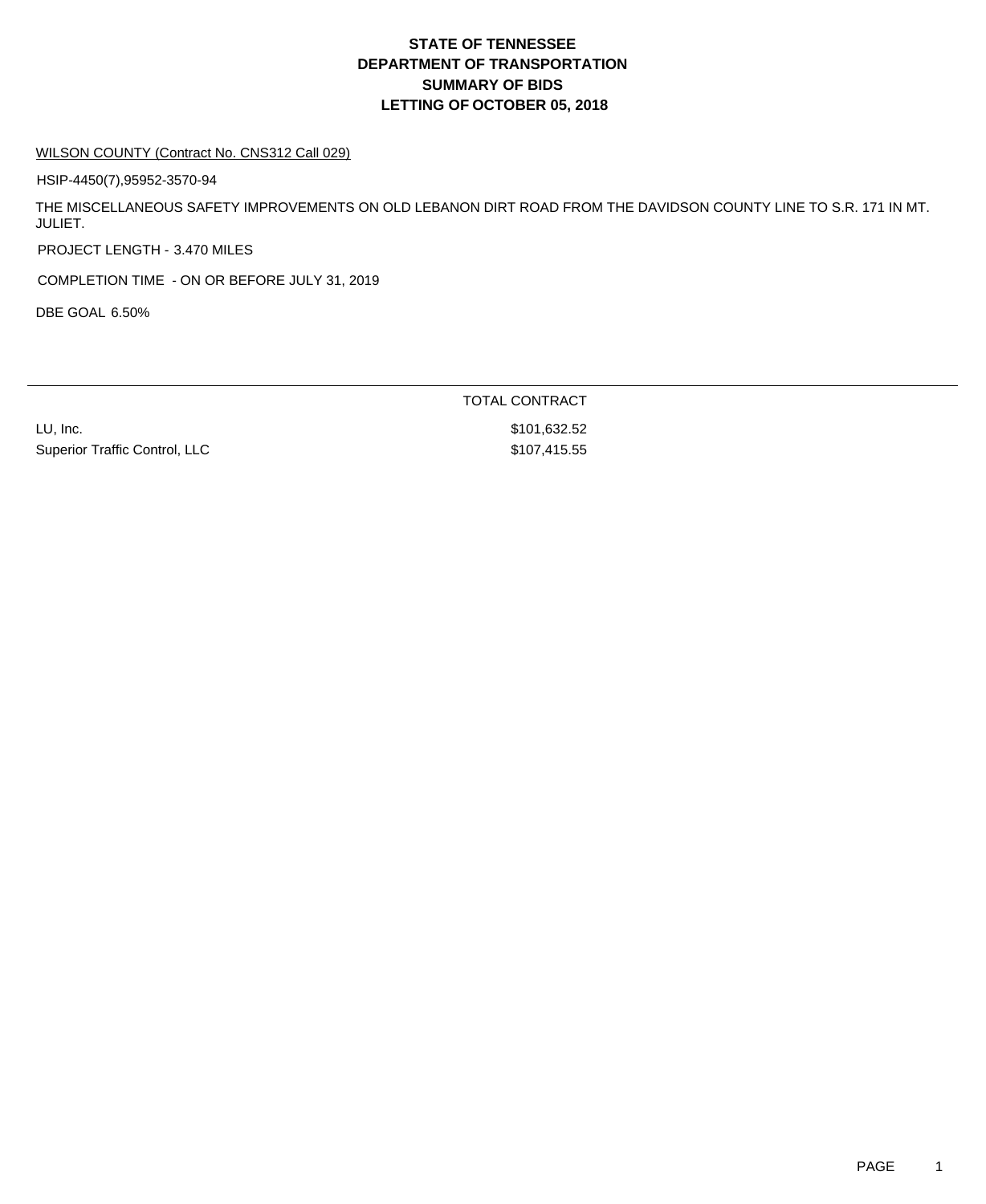|        |                                                    |                |                              | CONTRACT CNS312            |
|--------|----------------------------------------------------|----------------|------------------------------|----------------------------|
|        | <b>ROADWAY CATEGORY</b>                            |                | <b>UNIT PRICE</b>            | <b>EXTENSION</b>           |
|        | 705-02.02 SINGLE GUARDRAIL (TYPE 2)                |                |                              |                            |
|        | LU, Inc.<br>Superior Traffic Control, LLC          | 735.000 L.F.   | \$18.0000<br>\$26.0000       | \$13,230.00<br>\$19,110.00 |
|        | 705-04.04 GUARDRAIL TERMINAL (TYPE 21)             | 3.000 EACH     |                              |                            |
|        | LU, Inc.<br>Superior Traffic Control, LLC          |                | \$2,058.0000<br>\$3,300.0000 | \$6,174.00<br>\$9,900.00   |
|        | 705-04.21 GUARDRAIL DELINEATION ENHANCEMENT        |                |                              |                            |
|        | LU, Inc.<br>Superior Traffic Control, LLC          | 1,495.000 L.F. | \$3.5000<br>\$3.2000         | \$5,232.50<br>\$4,784.00   |
| 706-01 | <b>GUARDRAIL REMOVED</b>                           |                |                              |                            |
|        | LU, Inc.<br>Superior Traffic Control, LLC          | 35.000 L.F.    | \$1.2500<br>\$9.1500         | \$43.75<br>\$320.25        |
| 712-01 | <b>TRAFFIC CONTROL</b>                             |                |                              |                            |
|        | LU, Inc.<br>Superior Traffic Control, LLC          | 1.000 LS       | \$6,800.0000<br>\$4,200.0000 | \$6,800.00<br>\$4,200.00   |
|        | 713-02.20 ROADSIDE OBSTACLE DELINEATION            |                |                              |                            |
|        | LU, Inc.<br>Superior Traffic Control, LLC          | 113.000 S.F.   | \$14.0000<br>\$19.0000       | \$1,582.00<br>\$2,147.00   |
|        | 713-02.21 SIGN POST DELINEATION ENHANCEMENT        |                |                              |                            |
|        | LU, Inc.<br>Superior Traffic Control, LLC          | 84.000 L.F.    | \$4.5100<br>\$6.5000         | \$378.84<br>\$546.00       |
|        | 713-11.01 "U" SECTION STEEL POSTS                  |                |                              |                            |
|        | LU, Inc.<br>Superior Traffic Control, LLC          | 870.000 LB.    | \$3.7500<br>\$4.0000         | \$3,262.50<br>\$3,480.00   |
|        | 713-11.02 PERFORATED/KNOCKOUT SQUARE TUBE POST     |                |                              |                            |
|        | LU, Inc.<br>Superior Traffic Control, LLC          | 442.000 LB.    | \$4.5500<br>\$3.8000         | \$2,011.10<br>\$1,679.60   |
|        | 713-13.02 FLAT SHEET ALUMINUM SIGNS (0.080" THICK) |                |                              |                            |
|        | LU, Inc.<br>Superior Traffic Control, LLC          | 44.000 S.F.    | \$15.2500<br>\$14.5000       | \$671.00<br>\$638.00       |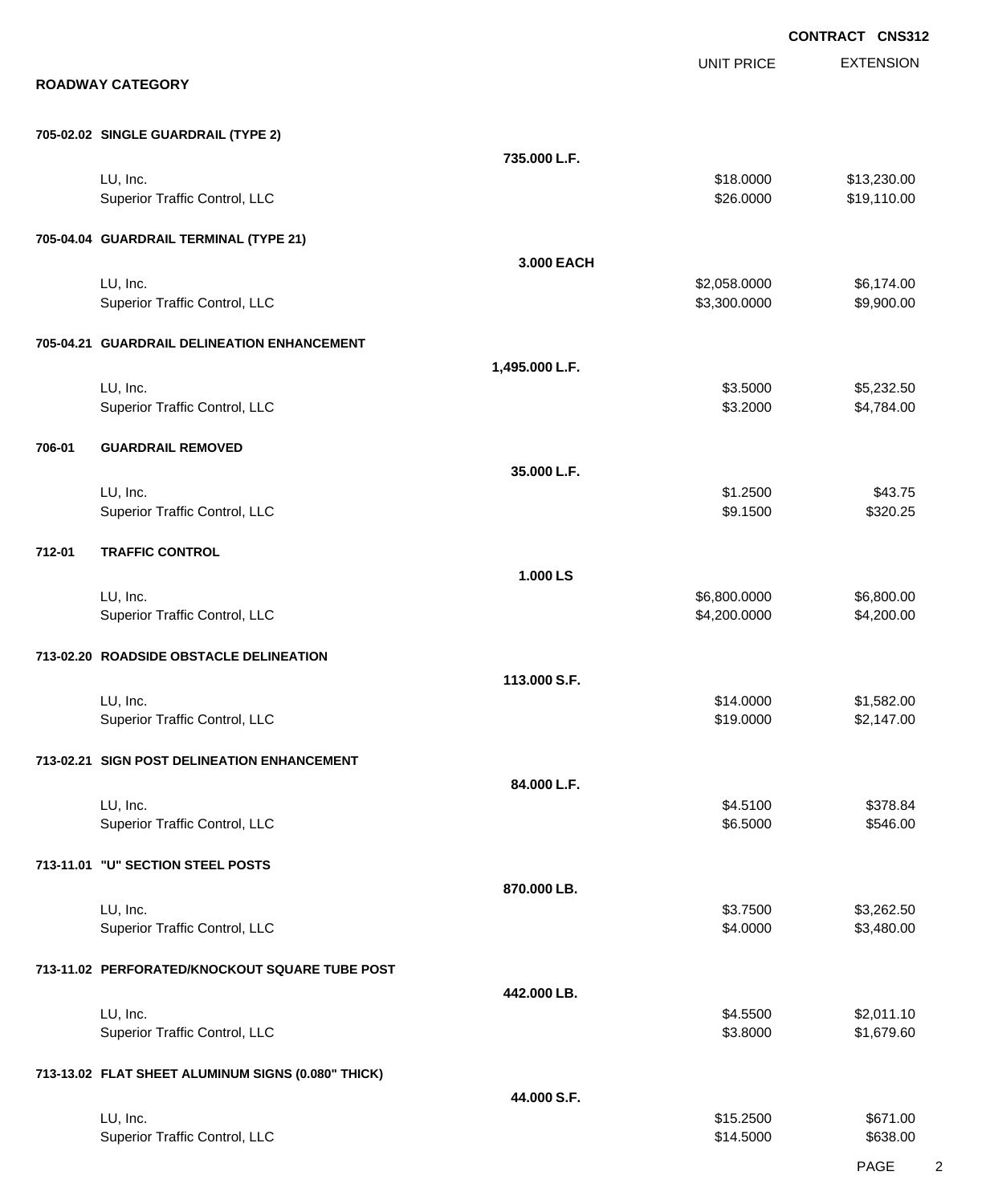|                                                                  |                    |                   | <b>CONTRACT CNS312</b> |
|------------------------------------------------------------------|--------------------|-------------------|------------------------|
|                                                                  |                    | <b>UNIT PRICE</b> | <b>EXTENSION</b>       |
| 713-13.03 FLAT SHEET ALUMINUM SIGNS (0.100" THICK)               |                    |                   |                        |
|                                                                  | 197.000 S.F.       |                   |                        |
| LU, Inc.                                                         |                    | \$15.6500         | \$3,083.05             |
| Superior Traffic Control, LLC                                    |                    | \$15.1000         | \$2,974.70             |
| 713-15.36 REMOVE SIGN, SUPPORT & FOOTING                         |                    |                   |                        |
|                                                                  | <b>18.000 EACH</b> |                   |                        |
| LU, Inc.                                                         |                    | \$25.0000         | \$450.00               |
| Superior Traffic Control, LLC                                    |                    | \$25.0000         | \$450.00               |
| 713-16.41 RELOCATE SIGN                                          |                    |                   |                        |
|                                                                  | 1.000 LS           |                   |                        |
| LU, Inc.                                                         |                    | \$75.0000         | \$75.00                |
| Superior Traffic Control, LLC                                    |                    | \$150.0000        | \$150.00               |
| 716-01.21 SNOWPLOWABLE RAISED PAVMENT MARKERS (BI-DIR) (1 COLOR) |                    |                   |                        |
|                                                                  | 235,000 EACH       |                   |                        |
| LU, Inc.                                                         |                    | \$30.4500         | \$7,155.75             |
| Superior Traffic Control, LLC                                    |                    | \$30.0000         | \$7,050.00             |
| 716-02.03 PLASTIC PAVEMENT MARKING (CROSS-WALK)                  |                    |                   |                        |
|                                                                  | 181.000 L.F.       |                   |                        |
| LU, Inc.                                                         |                    | \$12.1800         | \$2,204.58             |
| Superior Traffic Control, LLC                                    |                    | \$12.0000         | \$2,172.00             |
| 716-02.04 PLASTIC PAVEMENT MARKING(CHANNELIZATION STRIPING)      |                    |                   |                        |
|                                                                  | 96.000 S.Y.        |                   |                        |
| LU, Inc.                                                         |                    | \$20.3000         | \$1,948.80             |
| Superior Traffic Control, LLC                                    |                    | \$20.0000         | \$1,920.00             |
| 716-02.05 PLASTIC PAVEMENT MARKING (STOP LINE)                   |                    |                   |                        |
|                                                                  | 225.000 L.F.       |                   |                        |
| LU, Inc.                                                         |                    | \$15.2300         | \$3,426.75             |
| Superior Traffic Control, LLC                                    |                    | \$15.0000         | \$3,375.00             |
| 716-02.06 PLASTIC PAVEMENT MARKING (TURN LANE ARROW)             |                    |                   |                        |
|                                                                  | 3,000 EACH         |                   |                        |
| LU, Inc.                                                         |                    | \$152.2500        | \$456.75               |
| Superior Traffic Control, LLC                                    |                    | \$150.0000        | \$450.00               |
| 716-13.01 SPRAY THERMO PVMT MRKNG (60 mil) (4IN LINE)            |                    |                   |                        |
|                                                                  | 7.500 L.M.         |                   |                        |
| LU, Inc.                                                         |                    | \$1,624.0000      | \$12,180.00            |
| Superior Traffic Control, LLC                                    |                    | \$1,600.0000      | \$12,000.00            |
| 716-13.02 SPRAY THERMO PVMT MRKNG (60 mil) (6IN LINE)            |                    |                   |                        |
|                                                                  | 7.000 L.M.         |                   |                        |
| LU, Inc.                                                         |                    | \$2,233.0000      | \$15,631.00            |
| Superior Traffic Control, LLC                                    |                    | \$2,200.0000      | \$15,400.00            |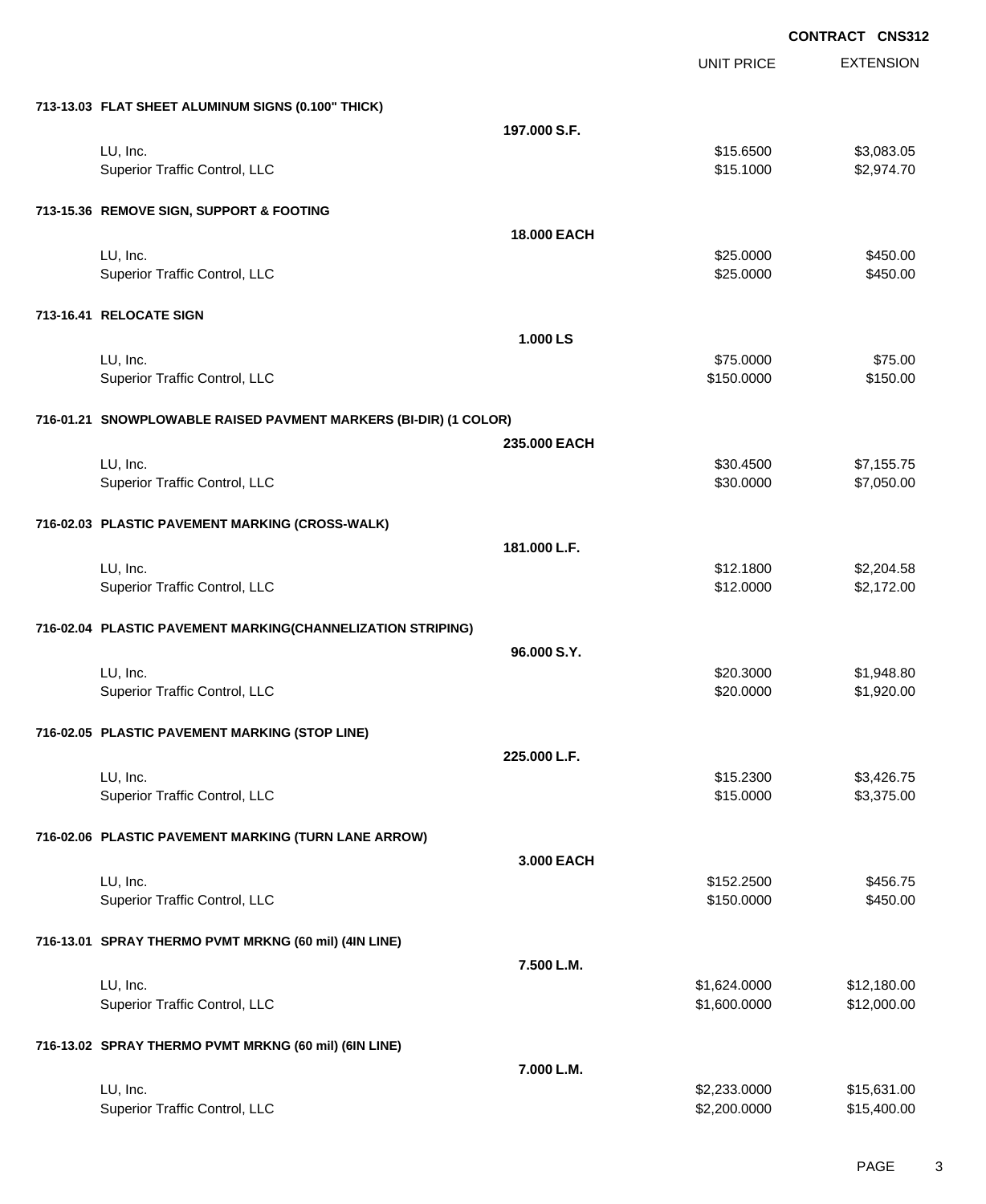|        |                                                              |                   |              | <b>CONTRACT</b> | <b>CNS312</b>    |
|--------|--------------------------------------------------------------|-------------------|--------------|-----------------|------------------|
|        |                                                              |                   | UNIT PRICE   |                 | <b>EXTENSION</b> |
|        | 716-13.04 SPRAY THERMO PVMT MRKNG (60 mil) (4IN DOTTED LINE) |                   |              |                 |                  |
|        |                                                              | 1,323.000 L.F.    |              |                 |                  |
|        | LU, Inc.                                                     |                   | \$3.0500     |                 | \$4,035.15       |
|        | Superior Traffic Control, LLC                                |                   | \$3.0000     |                 | \$3,969.00       |
| 717-01 | <b>MOBILIZATION</b>                                          |                   |              |                 |                  |
|        |                                                              | 1.000 LS          |              |                 |                  |
|        | LU, Inc.                                                     |                   | \$5,800.0000 |                 | \$5,800.00       |
|        | Superior Traffic Control, LLC                                |                   | \$5,000.0000 |                 | \$5,000.00       |
|        | 730-50.10 SOLAR POWERED FLASHING ASSEMBLY                    |                   |              |                 |                  |
|        |                                                              | <b>2.000 EACH</b> |              |                 |                  |
|        | LU, Inc.                                                     |                   | \$2,900.0000 |                 | \$5,800.00       |
|        | Superior Traffic Control, LLC                                |                   | \$2,850.0000 |                 | \$5,700.00       |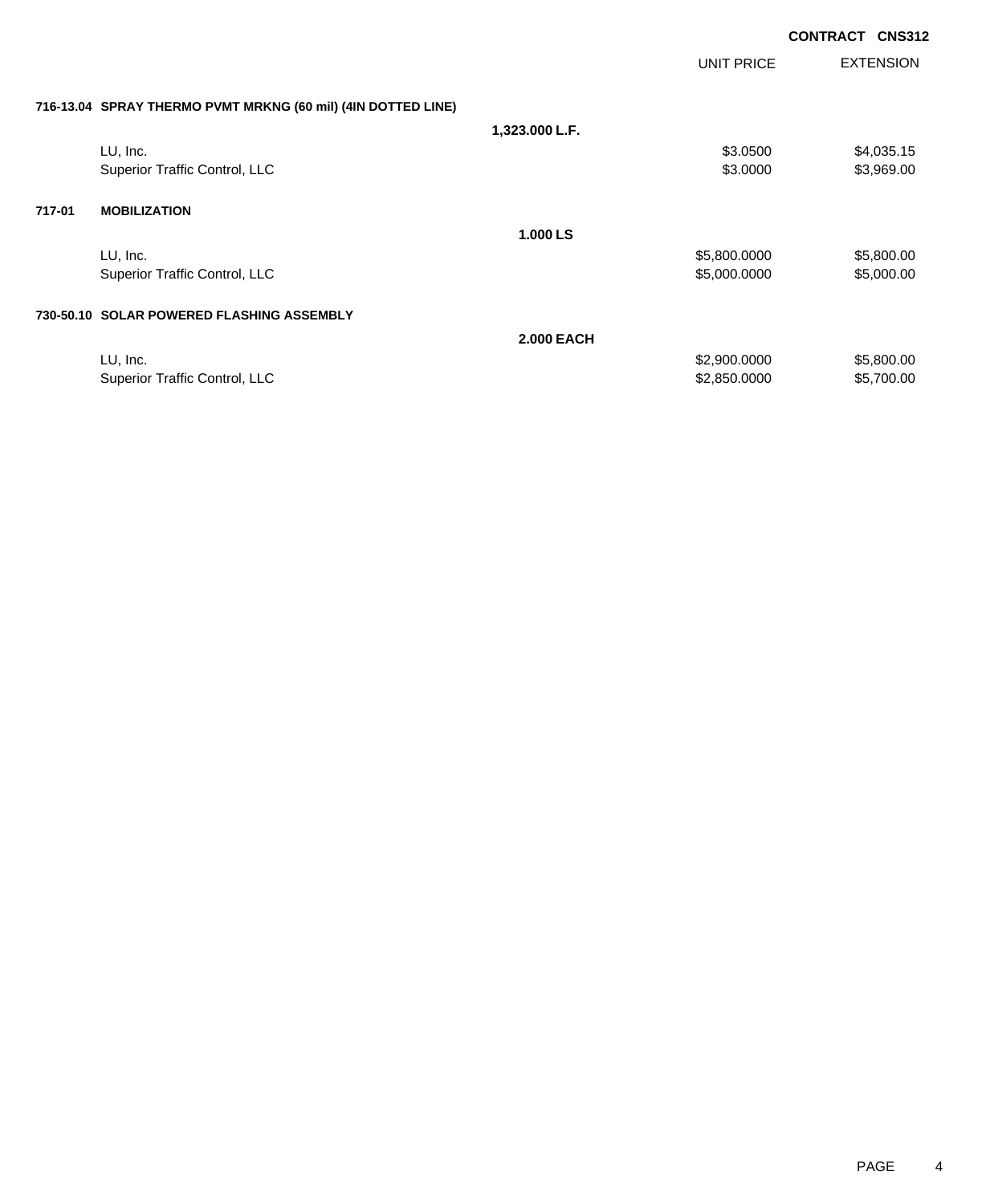## **SUB-TOTAL ROADWAY**

| LU, Inc.                      | \$101,632.52 |
|-------------------------------|--------------|
| Superior Traffic Control, LLC | \$107,415.55 |

### **TOTAL CONTRACT**

LU, Inc. \$101,632.52 Superior Traffic Control, LLC **\$107,415.55**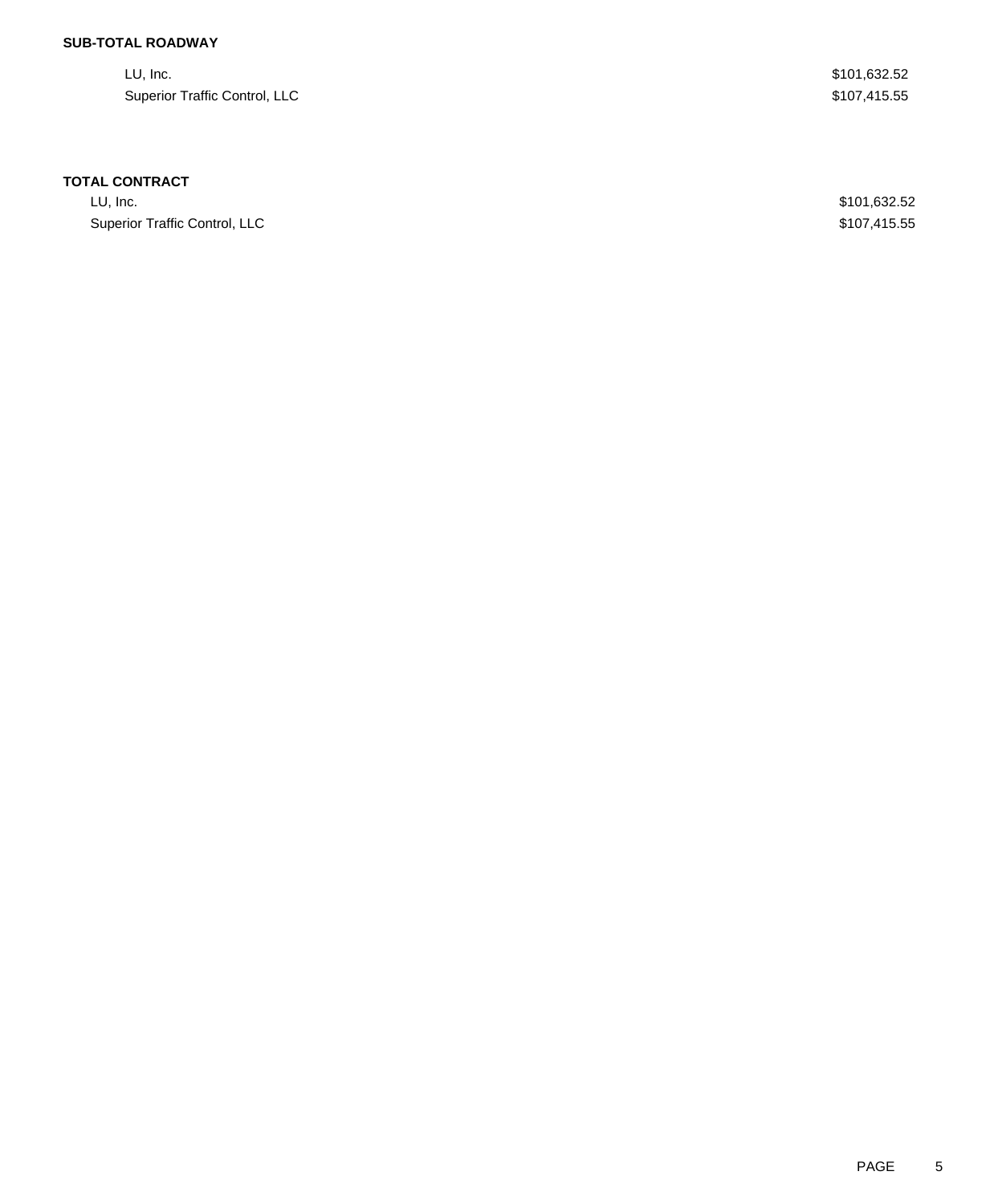# **DEPARTMENT OF TRANSPORTATION SUMMARY OF BIDS LETTING OF OCTOBER 05, 2018 STATE OF TENNESSEE**

#### WILSON COUNTY (Contract No. CNS307 Call 030)

95006-4218-04

THE REPAIR OF THE BRIDGES ON U.S. 70 (S.R. 26) OVER SINKING CREEK (L.M. 2.33) IN LEBANON.

PROJECT LENGTH - 0.0 MILES

COMPLETION TIME - ON OR BEFORE AUGUST 31, 2019

|                                      | TOTAL CONTRACT |
|--------------------------------------|----------------|
| Concrete Structures, Inc.            | \$795,397.10   |
| Bell & Associates Construction, LP   | \$808,912.75   |
| Mid-State Construction Company, Inc. | \$883,812.93   |
| Jamison Construction, LLC            | \$1,000,851.10 |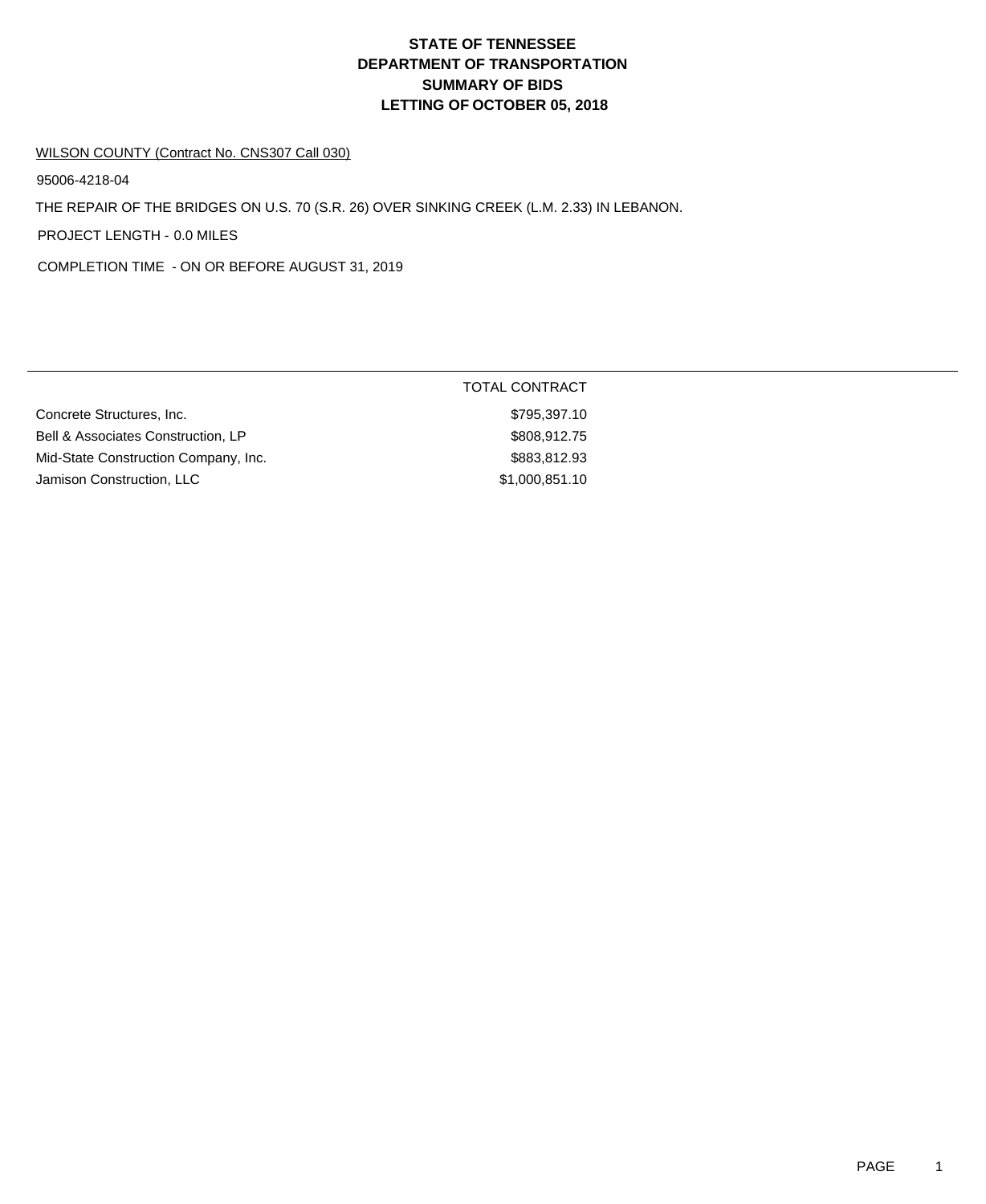|        |                                                                 |              |                   | <b>CONTRACT CNS307</b> |
|--------|-----------------------------------------------------------------|--------------|-------------------|------------------------|
|        |                                                                 |              | <b>UNIT PRICE</b> | <b>EXTENSION</b>       |
|        | <b>BRIDGE CATEGORY</b>                                          |              |                   |                        |
|        | 202-04.01 REMOVAL OF STRUCTURES (BRIDGE NO. 95FA0243003)        |              |                   |                        |
|        |                                                                 | 1.000 LS     |                   |                        |
|        | Concrete Structures, Inc.                                       |              | \$35,000.0000     | \$35,000.00            |
|        | Bell & Associates Construction, LP                              |              | \$10,000.0000     | \$10,000.00            |
|        | Mid-State Construction Company, Inc.                            |              | \$14,590.5700     | \$14,590.57            |
|        | Jamison Construction, LLC                                       |              | \$50,000.0000     | \$50,000.00            |
|        | 202-04.02 REMOVAL OF STRUCTURES (BRIDGE NO. 95FA0243004)        |              |                   |                        |
|        |                                                                 | 1.000 LS     |                   |                        |
|        | Concrete Structures, Inc.                                       |              | \$35,000.0000     | \$35,000.00            |
|        | Bell & Associates Construction, LP                              |              | \$10,000.0000     | \$10,000.00            |
|        | Mid-State Construction Company, Inc.                            |              | \$14,587.9000     | \$14,587.90            |
|        | Jamison Construction, LLC                                       |              | \$50,000.0000     | \$50,000.00            |
| 203-01 | <b>ROAD &amp; DRAINAGE EXCAVATION (UNCLASSIFIED)</b>            |              |                   |                        |
|        |                                                                 | 124.000 C.Y. |                   |                        |
|        | Concrete Structures, Inc.                                       |              | \$135.0000        | \$16,740.00            |
|        | Bell & Associates Construction, LP                              |              | \$15.0000         | \$1,860.00             |
|        | Mid-State Construction Company, Inc.                            |              | \$42.5300         | \$5,273.72             |
|        | Jamison Construction, LLC                                       |              | \$30.0000         | \$3,720.00             |
|        | 209-08.02 TEMPORARY SILT FENCE (WITH BACKING)                   |              |                   |                        |
|        |                                                                 | 765.000 L.F. |                   |                        |
|        | Concrete Structures, Inc.                                       |              | \$4.5000          | \$3,442.50             |
|        | Bell & Associates Construction, LP                              |              | \$4.4000          | \$3,366.00             |
|        | Mid-State Construction Company, Inc.                            |              | \$5.5800          | \$4,268.70             |
|        | Jamison Construction, LLC                                       |              | \$7.0000          | \$5,355.00             |
| 303-01 | MINERAL AGGREGATE, TYPE A BASE, GRADING D                       |              |                   |                        |
|        |                                                                 | 829,000 TON  |                   |                        |
|        | Concrete Structures, Inc.                                       |              | \$32.0000         | \$26,528.00            |
|        | Bell & Associates Construction, LP                              |              | \$25.0000         | \$20,725.00            |
|        | Mid-State Construction Company, Inc.                            |              | \$34.6300         | \$28,708.27            |
|        | Jamison Construction, LLC                                       |              | \$50.0000         | \$41,450.00            |
|        | 307-01.01 ASPHALT CONCRETE MIX (PG64-22) (BPMB-HM) GRADING A    |              |                   |                        |
|        |                                                                 | 21.000 TON   |                   |                        |
|        | Concrete Structures, Inc.                                       |              | \$224.0000        | \$4,704.00             |
|        | Bell & Associates Construction, LP                              |              | \$300.0000        | \$6,300.00             |
|        | Mid-State Construction Company, Inc.                            |              | \$259.5100        | \$5,449.71             |
|        | Jamison Construction, LLC                                       |              | \$212.0000        | \$4,452.00             |
|        | 307-01.08 ASPHALT CONCRETE MIX (PG64-22) (BPMB-HM) GRADING B-M2 |              |                   |                        |
|        |                                                                 | 89,000 TON   |                   |                        |
|        | Concrete Structures, Inc.                                       |              | \$224.0000        | \$19,936.00            |
|        | Bell & Associates Construction, LP                              |              | \$300.0000        | \$26,700.00            |
|        | Mid-State Construction Company, Inc.                            |              | \$217.4900        | \$19,356.61            |
|        | Jamison Construction, LLC                                       |              | \$220.0000        | \$19,580.00            |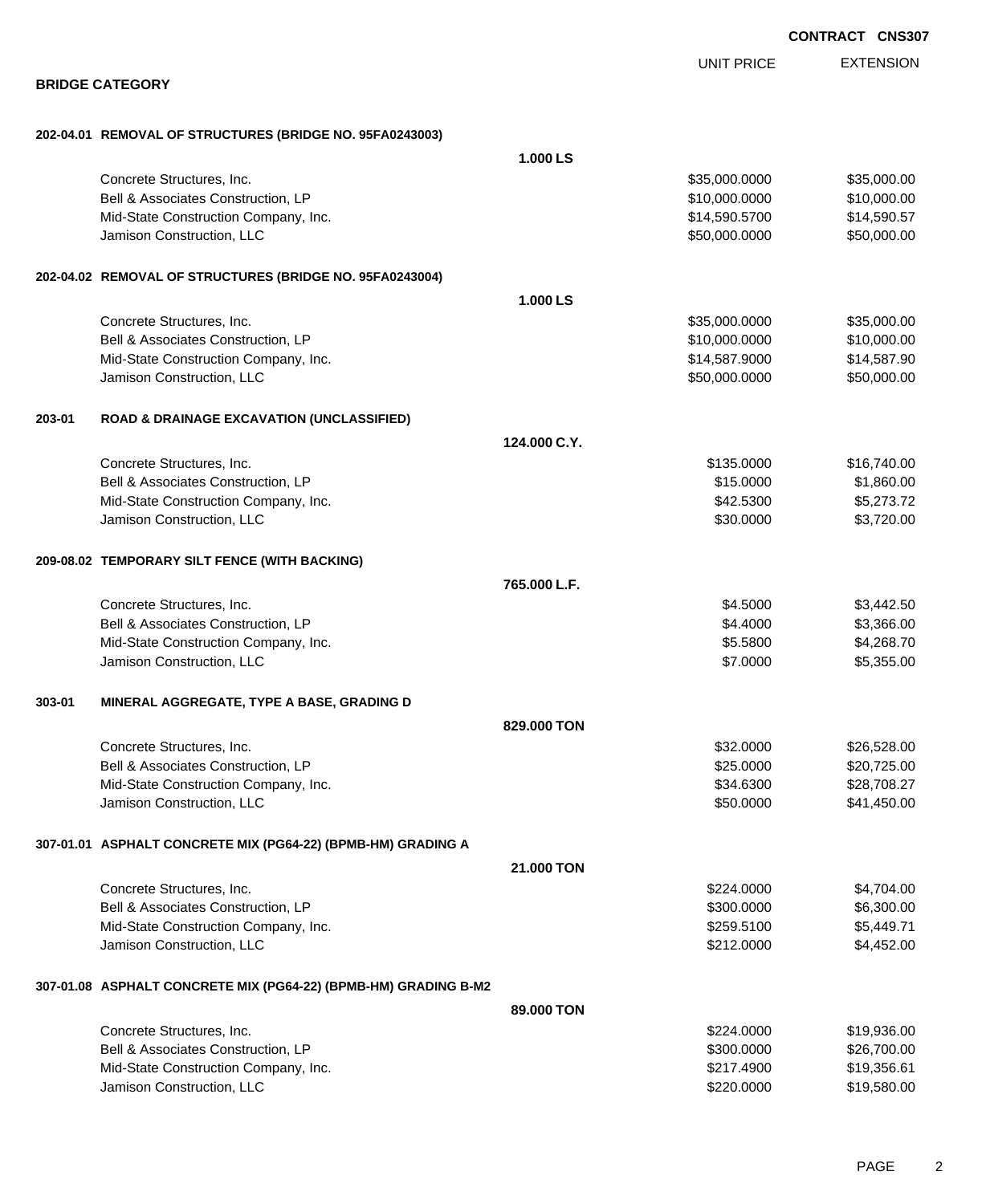UNIT PRICE EXTENSION

| 411-01.10 ACS MIX(PG64-22) GRADING D              |                |               |             |
|---------------------------------------------------|----------------|---------------|-------------|
|                                                   | 52.000 TON     |               |             |
| Concrete Structures, Inc.                         |                | \$245.0000    | \$12,740.00 |
| Bell & Associates Construction, LP                |                | \$335.0000    | \$17,420.00 |
| Mid-State Construction Company, Inc.              |                | \$262.4400    | \$13,646.88 |
| Jamison Construction, LLC                         |                | \$235.0000    | \$12,220.00 |
| 415-01.02 COLD PLANING BITUMINOUS PAVEMENT        |                |               |             |
|                                                   | 2,047.000 S.Y. |               |             |
| Concrete Structures, Inc.                         |                | \$8.0000      | \$16,376.00 |
| Bell & Associates Construction, LP                |                | \$7.5000      | \$15,352.50 |
| Mid-State Construction Company, Inc.              |                | \$8.8700      | \$18,156.89 |
| Jamison Construction, LLC                         |                | \$6.0000      | \$12,282.00 |
| 602-10.05 BRACING REPAIRS                         |                |               |             |
|                                                   | 1.000 LS       |               |             |
| Concrete Structures, Inc.                         |                | \$15,000.0000 | \$15,000.00 |
| Bell & Associates Construction, LP                |                | \$4,500.0000  | \$4,500.00  |
| Mid-State Construction Company, Inc.              |                | \$17,511.4800 | \$17,511.48 |
| Jamison Construction, LLC                         |                | \$35,000.0000 | \$35,000.00 |
| 604-02.03 EPOXY COATED REINFORCING STEEL          |                |               |             |
|                                                   | 7,989.000 LB.  |               |             |
| Concrete Structures, Inc.                         |                | \$1.6000      | \$12,782.40 |
| Bell & Associates Construction, LP                |                | \$1.7500      | \$13,980.75 |
| Mid-State Construction Company, Inc.              |                | \$1.4000      | \$11,184.60 |
| Jamison Construction, LLC                         |                | \$1.3000      | \$10,385.70 |
| 604-03.01 CLASS A CONCRETE (BRIDGES)              |                |               |             |
|                                                   | 61.000 C.Y.    |               |             |
| Concrete Structures, Inc.                         |                | \$862.0000    | \$52,582.00 |
| Bell & Associates Construction, LP                |                | \$1,250.0000  | \$76,250.00 |
| Mid-State Construction Company, Inc.              |                | \$1,097.3000  | \$66,935.30 |
| Jamison Construction, LLC                         |                | \$1,100.0000  | \$67,100.00 |
| 604-03.09 CLASS D CONCRETE (BRIDGE DECK)          |                |               |             |
|                                                   | 16.000 C.Y.    |               |             |
| Concrete Structures, Inc.                         |                | \$1,500.0000  | \$24,000.00 |
| Bell & Associates Construction, LP                |                | \$1,550.0000  | \$24,800.00 |
| Mid-State Construction Company, Inc.              |                | \$1,349.3400  | \$21,589.44 |
| Jamison Construction, LLC                         |                | \$1,000.0000  | \$16,000.00 |
| 604-04.01 APPLIED TEXTURE FINISH (NEW STRUCTURES) |                |               |             |
|                                                   | 190.000 S.Y.   |               |             |
| Concrete Structures, Inc.                         |                | \$13.0000     | \$2,470.00  |
| Bell & Associates Construction, LP                |                | \$20.0000     | \$3,800.00  |
| Mid-State Construction Company, Inc.              |                | \$10.3300     | \$1,962.70  |
| Jamison Construction, LLC                         |                | \$13.0000     | \$2,470.00  |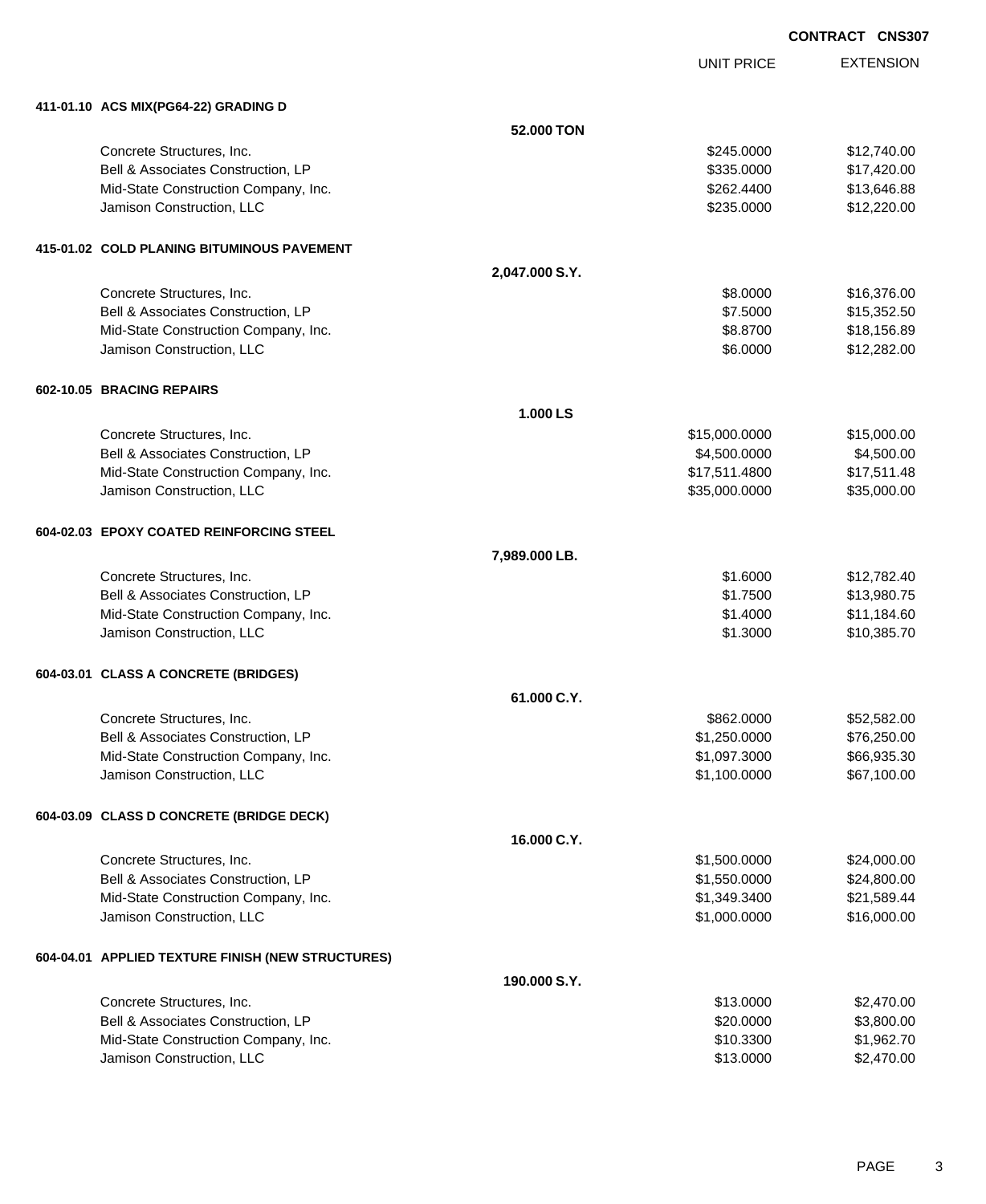UNIT PRICE EXTENSION

| 604-10.05 CONCRETE                                    |               |               |              |
|-------------------------------------------------------|---------------|---------------|--------------|
|                                                       | 448,000 S.F.  |               |              |
| Concrete Structures, Inc.                             |               | \$180.0000    | \$80,640.00  |
| Bell & Associates Construction, LP                    |               | \$130.0000    | \$58,240.00  |
| Mid-State Construction Company, Inc.                  |               | \$168.1700    | \$75,340.16  |
| Jamison Construction, LLC                             |               | \$200.0000    | \$89,600.00  |
| 604-10.14 REMOVE EXISTING WEARING SURFACE             |               |               |              |
|                                                       | 1.000 LS      |               |              |
| Concrete Structures, Inc.                             |               | \$31,000.0000 | \$31,000.00  |
| Bell & Associates Construction, LP                    |               | \$12,500.0000 | \$12,500.00  |
| Mid-State Construction Company, Inc.                  |               | \$35,810.5200 | \$35,810.52  |
| Jamison Construction, LLC                             |               | \$7,500.0000  | \$7,500.00   |
| 604-10.18 REINFORCING STEEL (REPAIRS)                 |               |               |              |
|                                                       | 3,312.000 LB. |               |              |
| Concrete Structures, Inc.                             |               | \$5.6000      | \$18,547.20  |
| Bell & Associates Construction, LP                    |               | \$1.5000      | \$4,968.00   |
| Mid-State Construction Company, Inc.                  |               | \$1.3000      | \$4,305.60   |
| Jamison Construction, LLC                             |               | \$1.2000      | \$3,974.40   |
| 604-10.30 BRIDGE DECK REPAIRS (FULL DEPTH OF SLAB)    |               |               |              |
|                                                       | 120,000 S.Y.  |               |              |
| Concrete Structures, Inc.                             |               | \$200.0000    | \$24,000.00  |
| Bell & Associates Construction, LP                    |               | \$475.0000    | \$57,000.00  |
| Mid-State Construction Company, Inc.                  |               | \$433.7300    | \$52,047.60  |
| Jamison Construction, LLC                             |               | \$340.0000    | \$40,800.00  |
| 604-10.41 EXPANSION JOINT REPAIRS (TYPE E)            |               |               |              |
|                                                       | 154.000 L.F.  |               |              |
| Concrete Structures, Inc.                             |               | \$482,0000    | \$74,228.00  |
| Bell & Associates Construction, LP                    |               | \$725.0000    | \$111,650.00 |
| Mid-State Construction Company, Inc.                  |               | \$676.0200    | \$104,107.08 |
| Jamison Construction, LLC                             |               | \$540.0000    | \$83,160.00  |
| 604-10.42 CONCRETE REPAIRS                            |               |               |              |
|                                                       | 6.000 C.F.    |               |              |
| Concrete Structures, Inc.                             |               | \$520.0000    | \$3,120.00   |
| Bell & Associates Construction, LP                    |               | \$435.0000    | \$2,610.00   |
| Mid-State Construction Company, Inc.                  |               | \$674.0200    | \$4,044.12   |
| Jamison Construction, LLC                             |               | \$400.0000    | \$2,400.00   |
| 604-10.50 BRIDGE DECK REPAIRS (PARTIAL DEPTH OF SLAB) |               |               |              |
|                                                       | 185.000 S.Y.  |               |              |
| Concrete Structures, Inc.                             |               | \$130.0000    | \$24,050.00  |
| Bell & Associates Construction, LP                    |               | \$335.0000    | \$61,975.00  |
| Mid-State Construction Company, Inc.                  |               | \$167.4500    | \$30,978.25  |
| Jamison Construction, LLC                             |               | \$260.0000    | \$48,100.00  |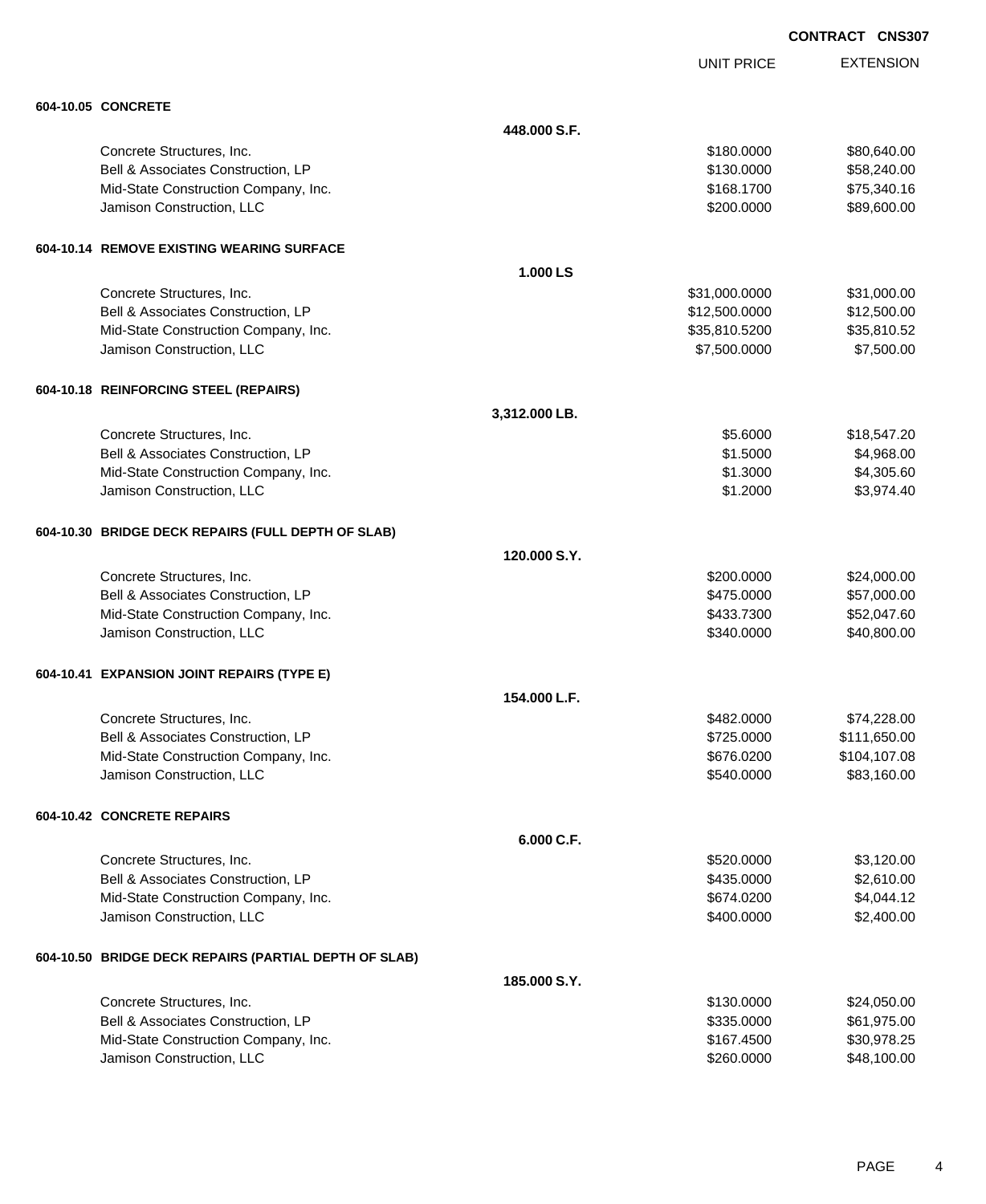UNIT PRICE EXTENSION

|        | 604-10.54 CONCRETE REPAIRS                               |              |              |             |
|--------|----------------------------------------------------------|--------------|--------------|-------------|
|        |                                                          | 51.000 S.F.  |              |             |
|        | Concrete Structures, Inc.                                |              | \$100.0000   | \$5,100.00  |
|        | Bell & Associates Construction, LP                       |              | \$130.0000   | \$6,630.00  |
|        | Mid-State Construction Company, Inc.                     |              | \$162.3000   | \$8,277.30  |
|        | Jamison Construction, LLC                                |              | \$200.0000   | \$10,200.00 |
|        | 604-10.58 EPOXY INJECTION (INJECTION)                    |              |              |             |
|        |                                                          | 3.000 GAL.   |              |             |
|        | Concrete Structures, Inc.                                |              | \$1,000.0000 | \$3,000.00  |
|        | Bell & Associates Construction, LP                       |              | \$220.0000   | \$660.00    |
|        | Mid-State Construction Company, Inc.                     |              | \$145.8000   | \$437.40    |
|        | Jamison Construction, LLC                                |              | \$150.0000   | \$450.00    |
|        | 604-10.62 EPOXY INJECTION REPAIR (COMPLETE AND IN PLACE) |              |              |             |
|        |                                                          | 43.000 L.F.  |              |             |
|        | Concrete Structures, Inc.                                |              | \$60.0000    | \$2,580.00  |
|        | Bell & Associates Construction, LP                       |              | \$115.0000   | \$4,945.00  |
|        | Mid-State Construction Company, Inc.                     |              | \$303.7500   | \$13,061.25 |
|        | Jamison Construction, LLC                                |              | \$120.0000   | \$5,160.00  |
|        | 604-10.83 COMPOSITE FIBER ENCASEMENT                     |              |              |             |
|        |                                                          | 671.000 S.F. |              |             |
|        | Concrete Structures, Inc.                                |              | \$20.0000    | \$13,420.00 |
|        | Bell & Associates Construction, LP                       |              | \$65.0000    | \$43,615.00 |
|        | Mid-State Construction Company, Inc.                     |              | \$28.1600    | \$18,895.36 |
|        | Jamison Construction, LLC                                |              | \$90.0000    | \$60,390.00 |
|        | 604-10.90 MISCELLANEOUS BRIDGE ITEMS                     |              |              |             |
|        |                                                          | 1.000 LS     |              |             |
|        | Concrete Structures, Inc.                                |              | \$6,000.0000 | \$6,000.00  |
|        | Bell & Associates Construction, LP                       |              | \$3,700.0000 | \$3,700.00  |
|        | Mid-State Construction Company, Inc.                     |              | \$8,260.8200 | \$8,260.82  |
|        | Jamison Construction, LLC                                |              | \$4,200.0000 | \$4,200.00  |
| 617-01 | <b>BRIDGE DECK SEALANT</b>                               |              |              |             |
|        |                                                          | 630.000 S.Y. |              |             |
|        | Concrete Structures, Inc.                                |              | \$28.0000    | \$17,640.00 |
|        | Bell & Associates Construction, LP                       |              | \$30.0000    | \$18,900.00 |
|        | Mid-State Construction Company, Inc.                     |              | \$30.0700    | \$18,944.10 |
|        | Jamison Construction, LLC                                |              | \$23.0000    | \$14,490.00 |
|        | 620-05.01 CONC PARAPET SINGLE SLOPE (STD-1-1SS)          |              |              |             |
|        |                                                          | 274.000 L.F. |              |             |
|        | Concrete Structures, Inc.                                |              | \$155.0000   | \$42,470.00 |
|        | Bell & Associates Construction, LP                       |              | \$125.0000   | \$34,250.00 |
|        | Mid-State Construction Company, Inc.                     |              | \$162.0600   | \$44,404.44 |
|        | Jamison Construction, LLC                                |              | \$150.0000   | \$41,100.00 |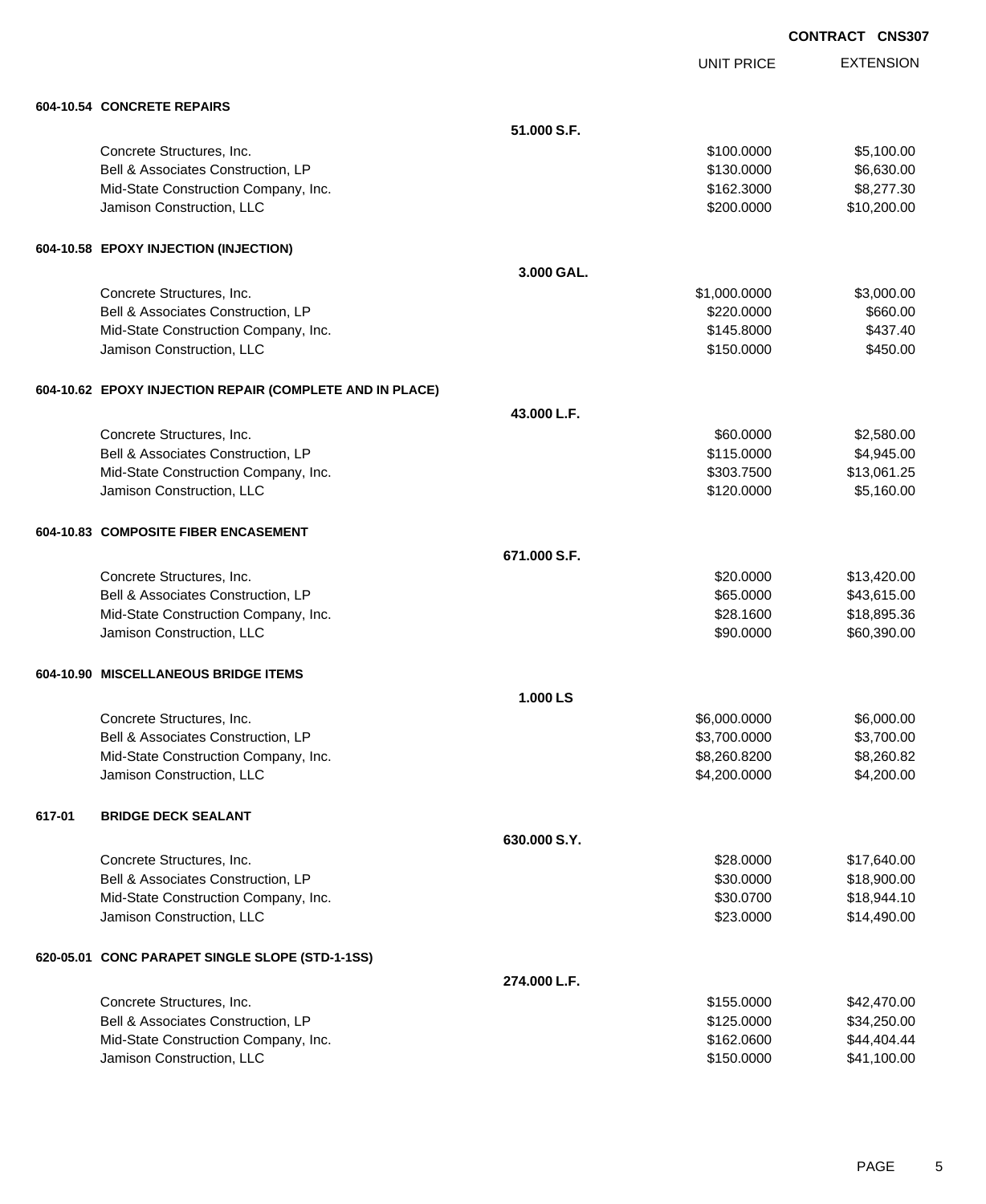UNIT PRICE

EXTENSION

| 701-01.01 CONCRETE SIDEWALK (4 ") |  |
|-----------------------------------|--|
|                                   |  |

|        | 701-01.01 CONCRETE SIDEWALK (4 ")                  |                   |              |             |
|--------|----------------------------------------------------|-------------------|--------------|-------------|
|        |                                                    | 360.000 S.F.      |              |             |
|        | Concrete Structures, Inc.                          |                   | \$10.0000    | \$3,600.00  |
|        | Bell & Associates Construction, LP                 |                   | \$5.0000     | \$1,800.00  |
|        | Mid-State Construction Company, Inc.               |                   | \$12.1500    | \$4,374.00  |
|        | Jamison Construction, LLC                          |                   | \$5.0000     | \$1,800.00  |
|        | 705-02.02 SINGLE GUARDRAIL (TYPE 2)                |                   |              |             |
|        |                                                    | 169.000 L.F.      |              |             |
|        | Concrete Structures, Inc.                          |                   | \$21.0000    | \$3,549.00  |
|        | Bell & Associates Construction, LP                 |                   | \$20.0000    | \$3,380.00  |
|        | Mid-State Construction Company, Inc.               |                   | \$22.4800    | \$3,799.12  |
|        | Jamison Construction, LLC                          |                   | \$30.0000    | \$5,070.00  |
|        | 705-04.09 EARTH PAD FOR TYPE 38 GR END TREATMENT   |                   |              |             |
|        |                                                    | <b>2.000 EACH</b> |              |             |
|        | Concrete Structures, Inc.                          |                   | \$1,100.0000 | \$2,200.00  |
|        | Bell & Associates Construction, LP                 |                   | \$1,400.0000 | \$2,800.00  |
|        | Mid-State Construction Company, Inc.               |                   | \$972.0000   | \$1,944.00  |
|        | Jamison Construction, LLC                          |                   | \$3,200.0000 | \$6,400.00  |
|        | 705-04.50 PORTABLE BARRIER RAIL DELINEATOR         |                   |              |             |
|        |                                                    | 22.000 EACH       |              |             |
|        | Concrete Structures, Inc.                          |                   | \$14.0000    | \$308.00    |
|        | Bell & Associates Construction, LP                 |                   | \$12.5000    | \$275.00    |
|        | Mid-State Construction Company, Inc.               |                   | \$14.5800    | \$320.76    |
|        | Jamison Construction, LLC                          |                   | \$26.0000    | \$572.00    |
|        | 705-06.20 TANGENT ENERGY ABSORBING TERM MASH TL-3  |                   |              |             |
|        |                                                    | <b>4.000 EACH</b> |              |             |
|        | Concrete Structures, Inc.                          |                   | \$3,000.0000 | \$12,000.00 |
|        | Bell & Associates Construction, LP                 |                   | \$2,900.0000 | \$11,600.00 |
|        | Mid-State Construction Company, Inc.               |                   | \$3,159.0000 | \$12,636.00 |
|        | Jamison Construction, LLC                          |                   | \$3,000.0000 | \$12,000.00 |
|        | 705-08.11 PORTABLE IMPACT ATTENUATOR NCHRP350 TL-3 |                   |              |             |
|        |                                                    | <b>4.000 EACH</b> |              |             |
|        | Concrete Structures, Inc.                          |                   | \$4,500.0000 | \$18,000.00 |
|        | Bell & Associates Construction, LP                 |                   | \$5,300.0000 | \$21,200.00 |
|        | Mid-State Construction Company, Inc.               |                   | \$5,892.7500 | \$23,571.00 |
|        | Jamison Construction, LLC                          |                   | \$3,600.0000 | \$14,400.00 |
| 706-01 | <b>GUARDRAIL REMOVED</b>                           |                   |              |             |
|        |                                                    | 370.000 L.F.      |              |             |
|        | Concrete Structures, Inc.                          |                   | \$1.0000     | \$370.00    |
|        | Bell & Associates Construction, LP                 |                   | \$1.1000     | \$407.00    |
|        | Mid-State Construction Company, Inc.               |                   | \$1.2200     | \$451.40    |
|        | Jamison Construction, LLC                          |                   | \$2.0000     | \$740.00    |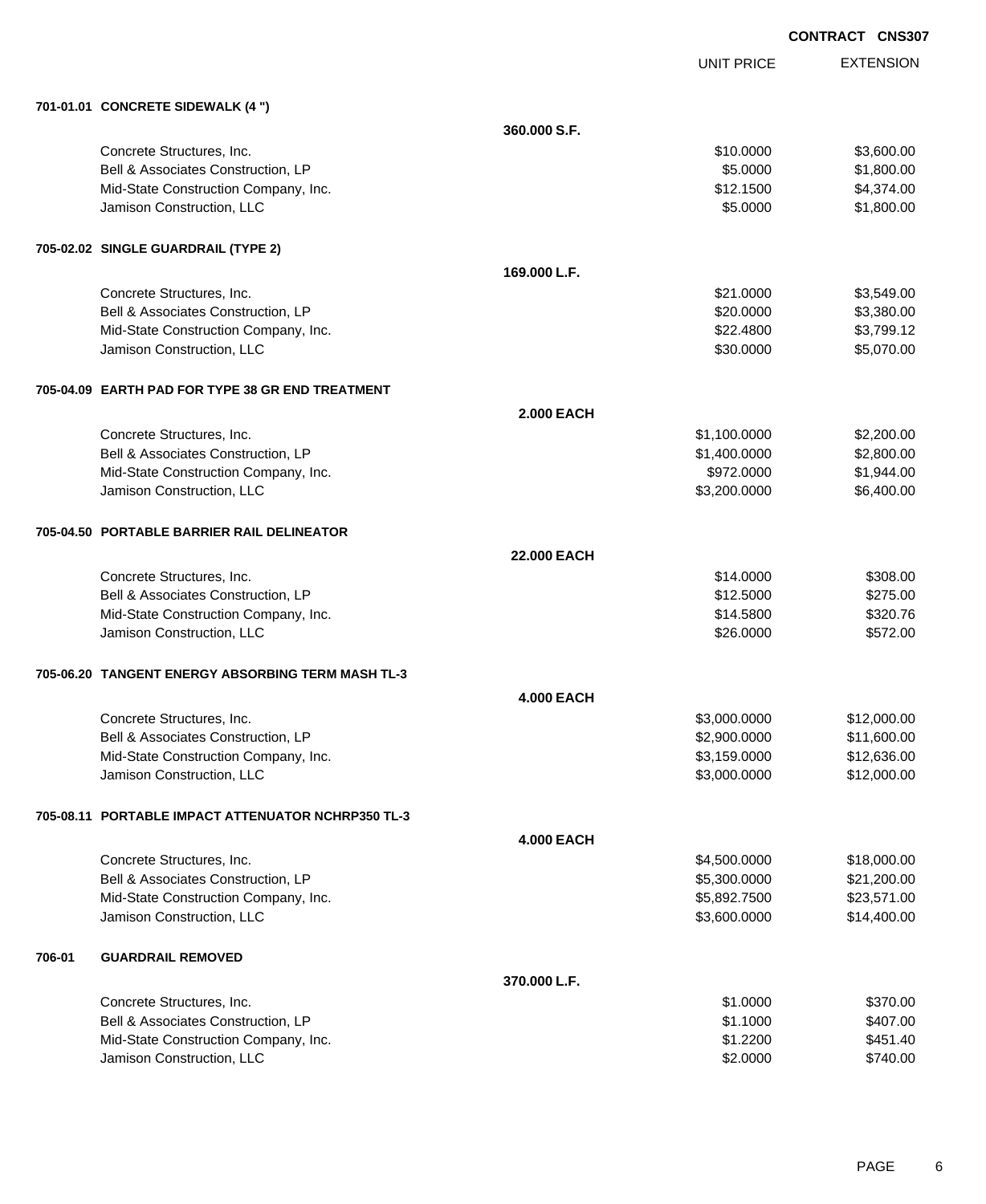|        |                                                |                   | <b>UNIT PRICE</b> | <b>EXTENSION</b> |
|--------|------------------------------------------------|-------------------|-------------------|------------------|
| 712-01 | <b>TRAFFIC CONTROL</b>                         |                   |                   |                  |
|        |                                                | 1.000 LS          |                   |                  |
|        | Concrete Structures, Inc.                      |                   | \$13,000.0000     | \$13,000.00      |
|        | Bell & Associates Construction, LP             |                   | \$10,000.0000     | \$10,000.00      |
|        | Mid-State Construction Company, Inc.           |                   | \$32,207.9500     | \$32,207.95      |
|        | Jamison Construction, LLC                      |                   | \$68,000.0000     | \$68,000.00      |
|        | 712-02.02 INTERCONNECTED PORTABLE BARRIER RAIL |                   |                   |                  |
|        |                                                | 890.000 L.F.      |                   |                  |
|        | Concrete Structures, Inc.                      |                   | \$35.0000         | \$31,150.00      |
|        | Bell & Associates Construction, LP             |                   | \$18.0000         | \$16,020.00      |
|        | Mid-State Construction Company, Inc.           |                   | \$36.9400         | \$32,876.60      |
|        | Jamison Construction, LLC                      |                   | \$36.0000         | \$32,040.00      |
|        | 712-04.01 FLEXIBLE DRUMS (CHANNELIZING)        |                   |                   |                  |
|        |                                                | 50,000 EACH       |                   |                  |
|        | Concrete Structures, Inc.                      |                   | \$36.0000         | \$1,800.00       |
|        | Bell & Associates Construction, LP             |                   | \$35.0000         | \$1,750.00       |
|        | Mid-State Construction Company, Inc.           |                   | \$38.8800         | \$1,944.00       |
|        | Jamison Construction, LLC                      |                   | \$50.0000         | \$2,500.00       |
|        | 712-05.01 WARNING LIGHTS (TYPE A)              |                   |                   |                  |
|        |                                                | 50,000 EACH       |                   |                  |
|        | Concrete Structures, Inc.                      |                   | \$38.0000         | \$1,900.00       |
|        | Bell & Associates Construction, LP             |                   | \$37.0000         | \$1,850.00       |
|        | Mid-State Construction Company, Inc.           |                   | \$41.3100         | \$2,065.50       |
|        | Jamison Construction, LLC                      |                   | \$50.0000         | \$2,500.00       |
| 712-06 | <b>SIGNS (CONSTRUCTION)</b>                    |                   |                   |                  |
|        |                                                | 297,000 S.F.      |                   |                  |
|        | Concrete Structures, Inc.                      |                   | \$8.0000          | \$2,376.00       |
|        | Bell & Associates Construction, LP             |                   | \$7.5000          | \$2,227.50       |
|        | Mid-State Construction Company, Inc.           |                   | \$8.2000          | \$2,435.40       |
|        | Jamison Construction, LLC                      |                   | \$10.0000         | \$2,970.00       |
|        | 712-07.03 TEMPORARY BARRICADES (TYPE III)      |                   |                   |                  |
|        |                                                | 24.000 L.F.       |                   |                  |
|        | Concrete Structures, Inc.                      |                   | \$17.0000         | \$408.00         |
|        | Bell & Associates Construction, LP             |                   | \$16.5000         | \$396.00         |
|        | Mid-State Construction Company, Inc.           |                   | \$18.2300         | \$437.52         |
|        | Jamison Construction, LLC                      |                   | \$30.0000         | \$720.00         |
|        | 712-08.03 ARROW BOARD (TYPE C)                 |                   |                   |                  |
|        |                                                | <b>2.000 EACH</b> |                   |                  |
|        | Concrete Structures, Inc.                      |                   | \$1,250.0000      | \$2,500.00       |
|        | Bell & Associates Construction, LP             |                   | \$1,200.0000      | \$2,400.00       |
|        | Mid-State Construction Company, Inc.           |                   | \$1,336.5000      | \$2,673.00       |
|        | Jamison Construction, LLC                      |                   | \$2,000.0000      | \$4,000.00       |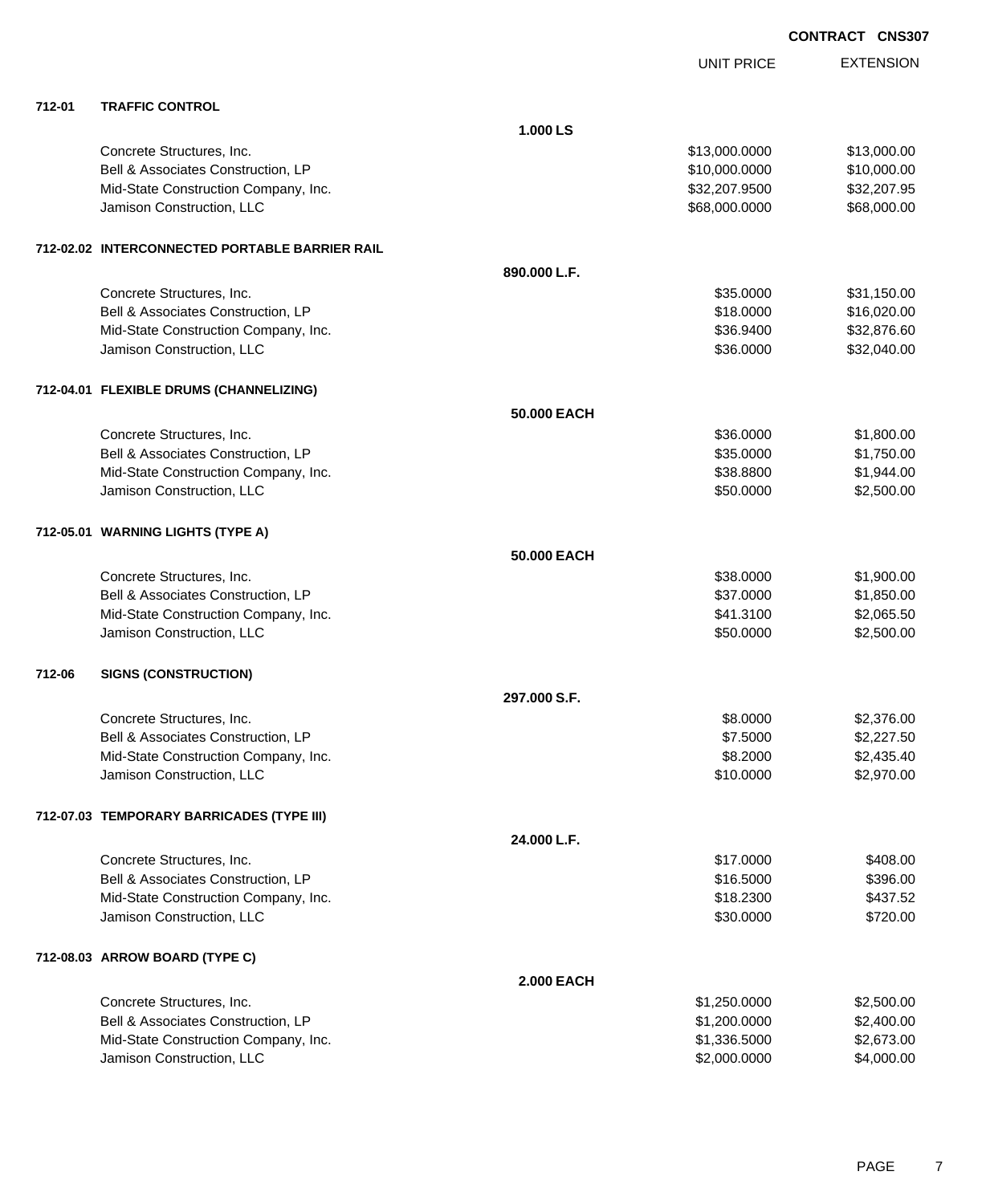|        |                                                                   |                    | <b>CONTRACT CNS307</b> |                  |
|--------|-------------------------------------------------------------------|--------------------|------------------------|------------------|
|        |                                                                   |                    | <b>UNIT PRICE</b>      | <b>EXTENSION</b> |
|        | 712-09.01 REMOVABLE PAVEMENT MARKING LINE                         |                    |                        |                  |
|        |                                                                   | 4,400.000 L.F.     |                        |                  |
|        | Concrete Structures, Inc.                                         |                    | \$3.4000               | \$14,960.00      |
|        | Bell & Associates Construction, LP                                |                    | \$3.2500               | \$14,300.00      |
|        | Mid-State Construction Company, Inc.                              |                    | \$3.6500               | \$16,060.00      |
|        | Jamison Construction, LLC                                         |                    | \$2.0000               | \$8,800.00       |
|        | 713-16.01 CHANGEABLE MESSAGE SIGN UNIT                            |                    |                        |                  |
|        |                                                                   | 3.000 EACH         |                        |                  |
|        | Concrete Structures, Inc.                                         |                    | \$7,000.0000           | \$21,000.00      |
|        | Bell & Associates Construction, LP                                |                    | \$6,800.0000           | \$20,400.00      |
|        | Mid-State Construction Company, Inc.                              |                    | \$7,533.0000           | \$22,599.00      |
|        | Jamison Construction, LLC                                         |                    | \$6,000.0000           | \$18,000.00      |
|        | 716-01.21 SNOWPLOWABLE RAISED PAVMENT MARKERS (BI-DIR) (1 COLOR)  |                    |                        |                  |
|        |                                                                   | <b>5.000 EACH</b>  |                        |                  |
|        | Concrete Structures, Inc.                                         |                    | \$112.0000             | \$560.00         |
|        | Bell & Associates Construction, LP                                |                    | \$110.0000             | \$550.00         |
|        | Mid-State Construction Company, Inc.                              |                    | \$121.5000             | \$607.50         |
|        | Jamison Construction, LLC                                         |                    | \$120.0000             | \$600.00         |
|        | 716-01.22 SNOWPLOWABLE RAISED PAVMENT MARKERS (MONO-DIR)(1 COLOR) |                    |                        |                  |
|        |                                                                   | <b>10,000 EACH</b> |                        |                  |
|        | Concrete Structures, Inc.                                         |                    | \$112.0000             | \$1,120.00       |
|        | Bell & Associates Construction, LP                                |                    | \$110.0000             | \$1,100.00       |
|        | Mid-State Construction Company, Inc.                              |                    | \$121.5000             | \$1,215.00       |
|        | Jamison Construction, LLC                                         |                    | \$120.0000             | \$1,200.00       |
|        | 716-13.01 SPRAY THERMO PVMT MRKNG (60 mil) (4IN LINE)             |                    |                        |                  |
|        |                                                                   | 0.400 L.M.         |                        |                  |
|        | Concrete Structures, Inc.                                         |                    | \$5,000.0000           | \$2,000.00       |
|        | Bell & Associates Construction, LP                                |                    | \$4,400.0000           | \$1,760.00       |
|        | Mid-State Construction Company, Inc.                              |                    | \$4,860.0000           | \$1,944.00       |
|        | Jamison Construction, LLC                                         |                    | \$5,000.0000           | \$2,000.00       |
| 717-01 | <b>MOBILIZATION</b>                                               |                    |                        |                  |
|        |                                                                   | 1.000 LS           |                        |                  |
|        | Concrete Structures, Inc.                                         |                    | \$39,500.0000          | \$39,500.00      |
|        | Bell & Associates Construction, LP                                |                    | \$38,000.0000          | \$38,000.00      |
|        | Mid-State Construction Company, Inc.                              |                    | \$57,514.4100          | \$57,514.41      |
|        | Jamison Construction, LLC                                         |                    | \$75,000.0000          | \$75,000.00      |